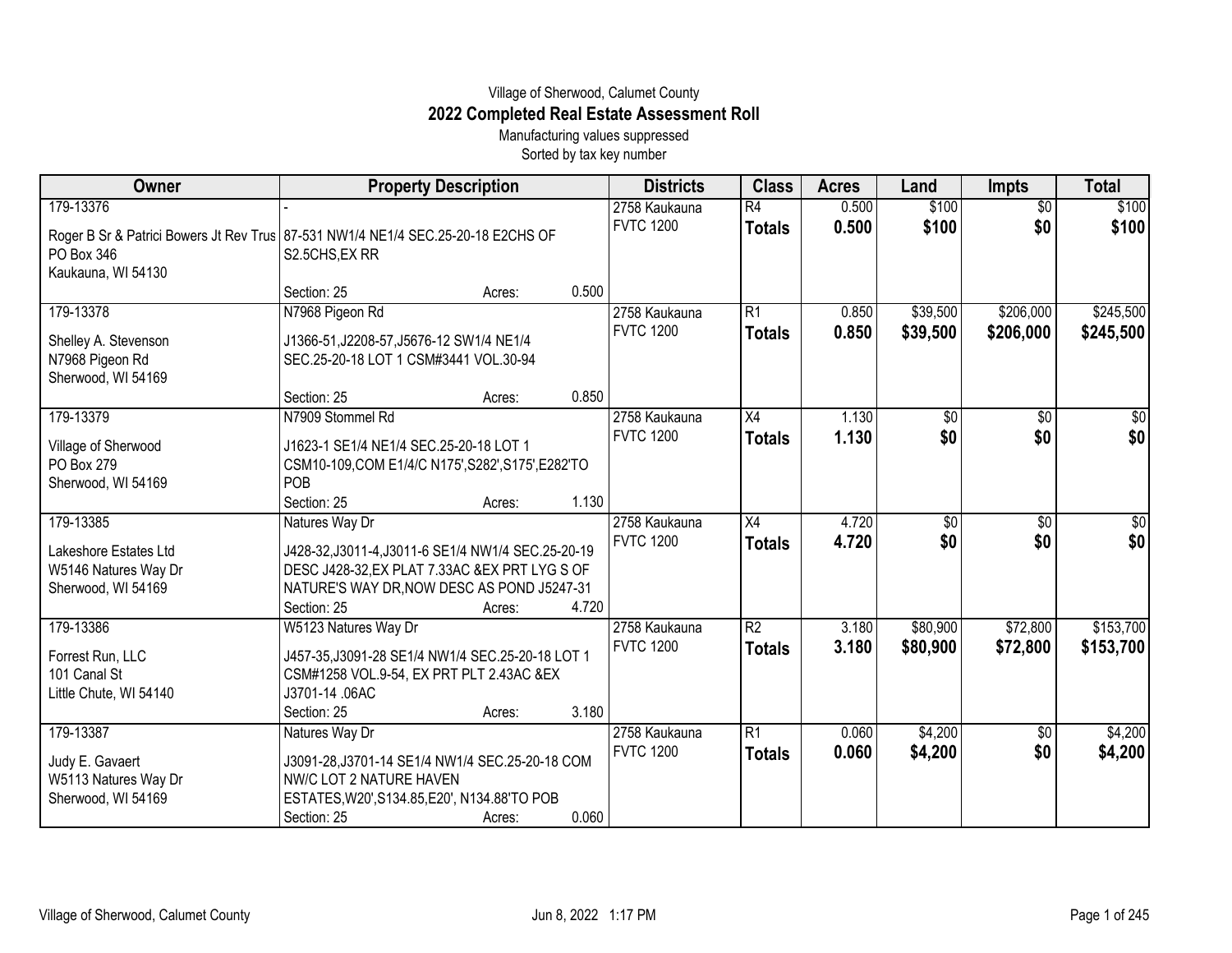| Owner                             | <b>Property Description</b>                                     |                  | <b>Districts</b> | <b>Class</b>    | <b>Acres</b> | Land      | <b>Impts</b>    | <b>Total</b> |
|-----------------------------------|-----------------------------------------------------------------|------------------|------------------|-----------------|--------------|-----------|-----------------|--------------|
| 179-13389                         | W5055 Golf Course Rd                                            |                  | 2758 Kaukauna    | $\overline{R2}$ | 58.950       | \$176,900 | \$528,400       | \$705,300    |
| High Cliff Public Golf Course Inc | J1648-9-25, J4833-5 FRONT 8 HLS OF GOLF CRSE IN                 |                  | <b>FVTC 1200</b> | <b>Totals</b>   | 58.950       | \$176,900 | \$528,400       | \$705,300    |
| W5095 Golf Course Rd              | NE& SE-SW;NE, NW&SW-SE SEC.25-20-18 &                           |                  |                  |                 |              |           |                 |              |
| Sherwood, WI 54169                | SW-NW&NW-SW SEC.30-20-19 PCL D-J1648-9-25, &                    |                  |                  |                 |              |           |                 |              |
|                                   | Section: 25                                                     | 58.950<br>Acres: |                  |                 |              |           |                 |              |
| 179-13392                         | State Park Rd                                                   |                  | 2758 Kaukauna    | $\overline{X4}$ | 0.014        | \$0       | $\overline{50}$ | \$0          |
|                                   |                                                                 |                  | <b>FVTC 1200</b> | <b>Totals</b>   | 0.014        | \$0       | \$0             | \$0          |
| Village of Sherwood               | J716-3, J1909-32 GL2 SEC.25-20-18 OL1 CSM#1516                  |                  |                  |                 |              |           |                 |              |
| PO Box 279                        | VOL.10-267 COM S1/4/C, N1257.99', W1584.6',                     |                  |                  |                 |              |           |                 |              |
| Sherwood, WI 54169                | SE222.78'&POB SE49.38', SW33.5' NLY36.51' TO POB<br>Section: 25 | 0.014            |                  |                 |              |           |                 |              |
| 179-13393                         | Windswept Ln                                                    | Acres:           | 2758 Kaukauna    | $\overline{R1}$ | 0.120        | \$11,500  | $\overline{50}$ | \$11,500     |
|                                   |                                                                 |                  | <b>FVTC 1200</b> |                 |              |           |                 |              |
| Roland G Stephenson Irrev Trust   | J1716-3, J2032-32, J5465-7 GL 2 SEC. 25-20-18 OL 4              |                  |                  | <b>Totals</b>   | 0.120        | \$11,500  | \$0             | \$11,500     |
| N7797 Lake Shore Ln               | CSM#1683 VOL.12-1 BNG PRT OL2 CSM#1516                          |                  |                  |                 |              |           |                 |              |
| Sherwood, WI 54169                | V10-267                                                         |                  |                  |                 |              |           |                 |              |
|                                   | Section: 25                                                     | 0.120<br>Acres:  |                  |                 |              |           |                 |              |
| 179-13394                         | Windswept Ln                                                    |                  | 2758 Kaukauna    | $\overline{R1}$ | 0.040        | \$3,800   | $\sqrt[6]{}$    | \$3,800      |
| Roland G Stephenson Irrev Trust   | J1716-3, J2032-32, J5465-7 GL 2 SEC. 25-20-18 OL 1              |                  | <b>FVTC 1200</b> | <b>Totals</b>   | 0.040        | \$3,800   | \$0             | \$3,800      |
| N7797 Lake Shore Ln               | CSM#1683 VOL.12-1 BNG PRT OL2 CSM#1516                          |                  |                  |                 |              |           |                 |              |
| Sherwood, WI 54169                | $V.10-267$                                                      |                  |                  |                 |              |           |                 |              |
|                                   | Section: 25                                                     | 0.040<br>Acres:  |                  |                 |              |           |                 |              |
| 179-13395                         | Windswept Ln                                                    |                  | 2758 Kaukauna    | $\overline{R1}$ | 0.010        | \$1,000   | $\overline{50}$ | \$1,000      |
|                                   |                                                                 |                  | <b>FVTC 1200</b> | <b>Totals</b>   | 0.010        | \$1,000   | \$0             | \$1,000      |
| Sue Ellen Stephenson Irrev Trust  | J1716-3, J2032-32, J5465-7 GL 2 SEC. 25-20-18 OL 2              |                  |                  |                 |              |           |                 |              |
| N7797 Lake Shore Ln               | CSM#1683 VOL.12-1 BNG PRT OL2 CSM#1516                          |                  |                  |                 |              |           |                 |              |
| Sherwood, WI 54169                | $V.10-267$                                                      |                  |                  |                 |              |           |                 |              |
|                                   | Section: 25                                                     | 0.010<br>Acres:  |                  |                 |              |           |                 |              |
| 179-13396                         | Windswept Ln                                                    |                  | 2758 Kaukauna    | $\overline{R1}$ | 0.020        | \$1,900   | $\sqrt{6}$      | \$1,900      |
| Roland G Stephenson Irrev Trust   | J1716-3, J2032-32, J5465-7 GL 2 SEC. 25-20-18 OL 3              |                  | <b>FVTC 1200</b> | <b>Totals</b>   | 0.020        | \$1,900   | \$0             | \$1,900      |
| N7797 Lake Shore Ln               | CSM#1683 VOL.12-1 BNG PRT OL2 CSM#1516                          |                  |                  |                 |              |           |                 |              |
| Sherwood, WI 54169                | $V.10-267$                                                      |                  |                  |                 |              |           |                 |              |
|                                   | Section: 25                                                     | 0.020<br>Acres:  |                  |                 |              |           |                 |              |
| 179-13404                         | Lakeshore Ln                                                    |                  | 2758 Kaukauna    | $\overline{R1}$ | 0.350        | \$9,900   | $\overline{50}$ | \$9,900      |
|                                   |                                                                 |                  | <b>FVTC 1200</b> | <b>Totals</b>   | 0.350        | \$9,900   | \$0             | \$9,900      |
| Roland G Stephenson Irrev Trust   | J3865-22 SE1/4 SW1/4 SEC.25-20-18 OL 1 CSM#1994                 |                  |                  |                 |              |           |                 |              |
| N7797 Lake Shore Ln               | VOL.14-169                                                      |                  |                  |                 |              |           |                 |              |
| Sherwood, WI 54169                |                                                                 |                  |                  |                 |              |           |                 |              |
|                                   | Section: 25                                                     | 0.350<br>Acres:  |                  |                 |              |           |                 |              |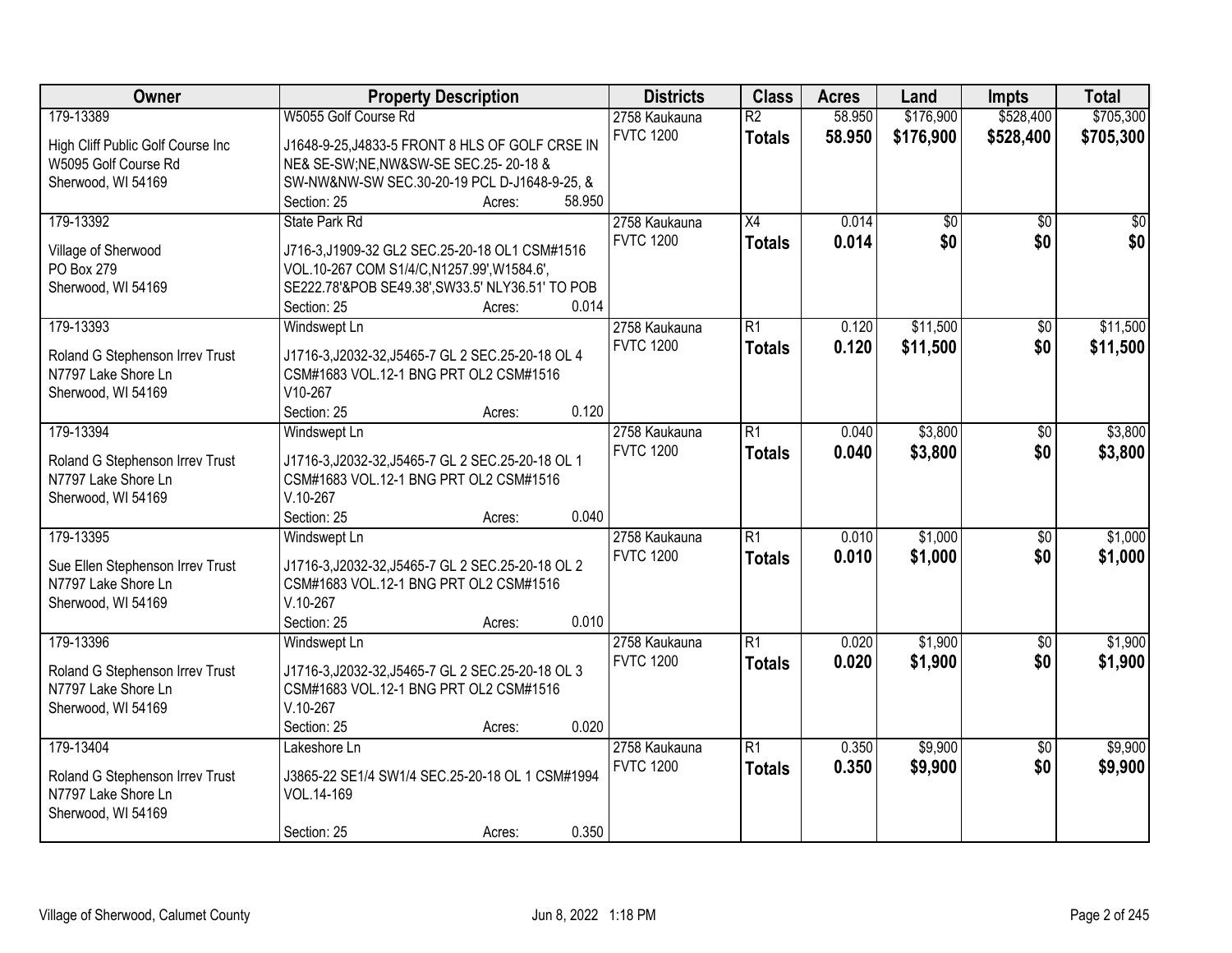| Owner                           | <b>Property Description</b>                            | <b>Districts</b> | <b>Class</b>    | <b>Acres</b> | Land      | <b>Impts</b> | <b>Total</b> |
|---------------------------------|--------------------------------------------------------|------------------|-----------------|--------------|-----------|--------------|--------------|
| 179-13405                       | N7798 Lakeshore Ln                                     | 2758 Kaukauna    | $\overline{R1}$ | 0.340        | \$53,300  | \$275,100    | \$328,400    |
| Shannon R. Mcfarland            | J1641-14, J4368-45 GL2 SEC.25-20-18 LOT 1              | <b>FVTC 1200</b> | <b>Totals</b>   | 0.340        | \$53,300  | \$275,100    | \$328,400    |
| N7798 Lakeshore Ln              | CSM#2101 VOL.15-117 COM1410.01'N, W                    |                  |                 |              |           |              |              |
| Sherwood, WI 54169              | NWLY140.10', N89.52, S1/4/C N36.68', NW41.97'          |                  |                 |              |           |              |              |
|                                 | 0.340<br>Section: 25<br>Acres:                         |                  |                 |              |           |              |              |
| 179-13406                       | N7784 State Park Rd                                    | 2758 Kaukauna    | $\overline{R1}$ | 0.420        | \$58,900  | \$306,300    | \$365,200    |
|                                 |                                                        | <b>FVTC 1200</b> | <b>Totals</b>   | 0.420        | \$58,900  | \$306,300    | \$365,200    |
| Brian C. Painter                | J1641-14, J4296-45 GL2 SEC.25-20-18 LOT 2              |                  |                 |              |           |              |              |
| N7784 State Park Rd             | CSM#2101 VOL.15-117, COM 1410.01'NW S1/4/C             |                  |                 |              |           |              |              |
| Sherwood, WI 54169              | NW140.01', N89.52', E146.96', SE44.27', SW123.18'TO    |                  |                 |              |           |              |              |
|                                 | 0.420<br>Section: 25<br>Acres:                         |                  |                 |              |           |              |              |
| 179-13407                       | N7797 Lakeshore Ln                                     | 2758 Kaukauna    | $\overline{R1}$ | 0.940        | \$81,800  | \$587,600    | \$669,400    |
| Roland G Stephenson Irrev Trust | J1641-14, J3811-5 SE1/4 SW1/4 SEC. 25-20-18 LOT 1      | <b>FVTC 1200</b> | <b>Totals</b>   | 0.940        | \$81,800  | \$587,600    | \$669,400    |
| N7797 Lake Shore Ln             | CSM#1994 VOL.14-169                                    |                  |                 |              |           |              |              |
| Sherwood, WI 54169              |                                                        |                  |                 |              |           |              |              |
|                                 | 0.940<br>Section: 25<br>Acres:                         |                  |                 |              |           |              |              |
| 179-13408                       | N7631 Lower Cliff Rd                                   | 2758 Kaukauna    | $\overline{R1}$ | 0.280        | \$206,500 | \$197,200    | \$403,700    |
| Lois M. Frank                   | 164-413, J2402-1 GL2 SEC.25-20-18, COM765.02'W         | <b>FVTC 1200</b> | <b>Totals</b>   | 0.280        | \$206,500 | \$197,200    | \$403,700    |
| N7631 Lower Cliff Rd            | &210.73'NW S1/4/C,W20.59', SW67.29'TO                  |                  |                 |              |           |              |              |
| Sherwood, WI 54169              | M/L, NW127.54' ALG M/L, NE25.26', NE38.04', E17.44' TO |                  |                 |              |           |              |              |
|                                 | Section: 25<br>0.280<br>Acres:                         |                  |                 |              |           |              |              |
| 179-13409                       | N7639 Lower Cliff Rd                                   | 2758 Kaukauna    | $\overline{R1}$ | 0.411        | \$232,100 | \$246,100    | \$478,200    |
|                                 |                                                        | <b>FVTC 1200</b> |                 | 0.411        | \$232,100 | \$246,100    | \$478,200    |
| Margery Benz                    | J2402-5, J2340-41, J3092-58 GL2 SEC. 25-20-18 LOT 1    |                  | <b>Totals</b>   |              |           |              |              |
| N7639 Lower Cliff Rd            | CSM#1832 VOL.13-76 (INCL OL2 CSM10-273) & OL'S         |                  |                 |              |           |              |              |
| Sherwood, WI 54169              | 2&3 CSM#1618 VOL.11-142 -                              |                  |                 |              |           |              |              |
|                                 | 0.412<br>Section: 25<br>Acres:                         |                  |                 |              |           |              |              |
| 179-13412                       | N7601 Lower Cliff Rd                                   | 2758 Kaukauna    | $\overline{R1}$ | 0.138        | \$148,000 | \$208,700    | \$356,700    |
| Jonathan C. Gunderson           | J110-31, J640-25 GL2 SEC. 25& GL1 SEC. 36-20-18        | <b>FVTC 1200</b> | <b>Totals</b>   | 0.138        | \$148,000 | \$208,700    | \$356,700    |
| N7601 Lower Cliff Rd            | COM165'N 1/4/C BTW SEC.25&36, W896'TO C/L              |                  |                 |              |           |              |              |
| Sherwood, WI 54169              | RD, SE284.33'&POB, SE70', SW TO LK, NW ALG LK, NE      |                  |                 |              |           |              |              |
|                                 | 0.138<br>Section: 36<br>Acres:                         |                  |                 |              |           |              |              |
| 179-13413                       | N7611 Lower Cliff Rd                                   | 2758 Kaukauna    | $\overline{R1}$ | 0.207        | \$194,500 | \$367,700    | \$562,200    |
|                                 |                                                        | <b>FVTC 1200</b> | <b>Totals</b>   | 0.207        | \$194,500 | \$367,700    | \$562,200    |
| Jason Hodkiewicz                | J1539-44, J2317-32 GL1 SEC. 25& GL2 SEC. 36-20-18      |                  |                 |              |           |              |              |
| N7611 Lower Cliff Rd            | LOT 2 CSM#2808 VOL.23-21                               |                  |                 |              |           |              |              |
| Sherwood, WI 54169              |                                                        |                  |                 |              |           |              |              |
|                                 | 0.207<br>Section: 36<br>Acres:                         |                  |                 |              |           |              |              |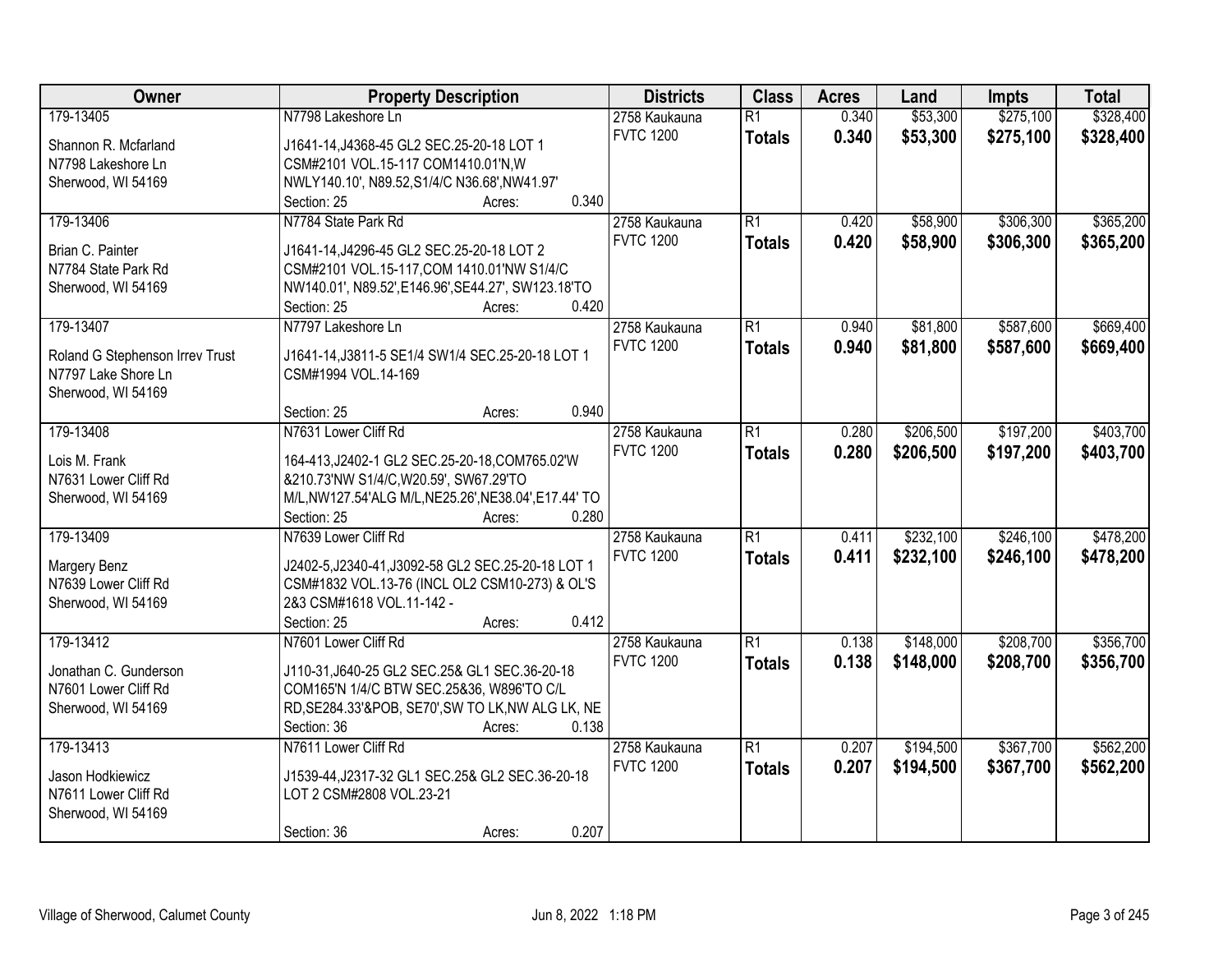| Owner                             | <b>Property Description</b>                          | <b>Districts</b> | <b>Class</b>    | <b>Acres</b>            | Land            | <b>Impts</b>    | <b>Total</b>    |
|-----------------------------------|------------------------------------------------------|------------------|-----------------|-------------------------|-----------------|-----------------|-----------------|
| 179-13414                         | Windswept Ln                                         | 2758 Kaukauna    | X4              | 0.520                   | $\overline{50}$ | $\overline{50}$ | \$0             |
| Town Of Harrison                  | 23-280 SW1/4 SE1/4 SEC.25-20-18 COM CEN HWY          | <b>FVTC 1200</b> | <b>Totals</b>   | 0.520                   | \$0             | \$0             | \$0             |
| W5298 Hwy 114                     | AKA CLIFTON RD 2095'SELY FROM 1/4 STONE BTW          |                  |                 |                         |                 |                 |                 |
| Menasha, WI 54952                 | SEC.26 & 25 POB, S198', SE115'TO                     |                  |                 |                         |                 |                 |                 |
|                                   | 0.520<br>Section: 25<br>Acres:                       |                  |                 |                         |                 |                 |                 |
| 179-13415                         | Windswept Ln                                         | 2758 Kaukauna    | X4              | 0.290                   | $\overline{50}$ | $\overline{50}$ | \$0             |
|                                   |                                                      | <b>FVTC 1200</b> | <b>Totals</b>   | 0.290                   | \$0             | \$0             | \$0             |
| Village of Sherwood               | J1814-50 GL 2 SEC.25-20-18 OL 1 CSM#1517             |                  |                 |                         |                 |                 |                 |
| PO Box 279                        | VOL.10-270 LYG S OF STATE PARK RD & NW OF            |                  |                 |                         |                 |                 |                 |
| Sherwood, WI 54169                | <b>WINDSWEPT SHORES</b>                              |                  |                 |                         |                 |                 |                 |
|                                   | 0.290<br>Section: 25<br>Acres:                       |                  |                 |                         |                 |                 |                 |
| 179-13416                         | Windswept Ln                                         | 2758 Kaukauna    | X4              | 0.010                   | \$0             | \$0             | $\overline{50}$ |
| Village of Sherwood               | J1814-48, J2913-49 GL 2 SE1/4 SEC. 25-20-18 COM      | <b>FVTC 1200</b> | <b>Totals</b>   | 0.010                   | \$0             | \$0             | \$0             |
| PO Box 279                        | SW/ROW WINDSEPT LANE & S/L LANDS OWNED BY            |                  |                 |                         |                 |                 |                 |
| Sherwood, WI 54169                | TN. OF HARR., SE10.47', SW29.08'TO                   |                  |                 |                         |                 |                 |                 |
|                                   | 0.010<br>Section: 25<br>Acres:                       |                  |                 |                         |                 |                 |                 |
| 179-13417                         | W4930 14th Ct                                        | 2758 Kaukauna    |                 | Assessed with 179-14061 |                 |                 |                 |
|                                   |                                                      | <b>FVTC 1200</b> |                 |                         |                 |                 |                 |
| Donna Schneider                   | J1331-30, J3059-52 NE1/4 SE1/4 SEC. 25-20-18 OL 2    |                  |                 |                         |                 |                 |                 |
| W4930 14th Ct                     | CSM#1499 VOL.10-212, COM NW/C LOT 91, SE ALG         |                  |                 |                         |                 |                 |                 |
| Sherwood, WI 54169                | N-L 197.96', NE126.04', SW282.09' SE77.05'TO POB     |                  |                 |                         |                 |                 |                 |
|                                   | 0.510<br>Section: 25<br>Acres:                       |                  |                 |                         |                 |                 |                 |
| 179-13418                         | N4936 14th Ct                                        | 2758 Kaukauna    |                 | Assessed with 179-14060 |                 |                 |                 |
| Kevin J. Geiger                   | J1597-10 NE1/4 SE1/4 SEC.25-20-18 OL 1 CSM#1499      | <b>FVTC 1200</b> |                 |                         |                 |                 |                 |
| W4936 14th Ct                     | VOL.10-212 COM NW/C LOT 87 HIGH CLIFF PLAT           |                  |                 |                         |                 |                 |                 |
| Sherwood, WI 54169                | #2, SE230.17', NE180', NW 77.05', SW TO POB ASSES    |                  |                 |                         |                 |                 |                 |
|                                   | Section: 25<br>0.690<br>Acres:                       |                  |                 |                         |                 |                 |                 |
| 179-13419                         | Golf Course Rd                                       | 2758 Kaukauna    | $\overline{R2}$ | 0.643                   | \$1,000         | $\overline{50}$ | \$1,000         |
|                                   |                                                      | <b>FVTC 1200</b> | <b>Totals</b>   | 0.643                   | \$1,000         | \$0             | \$1,000         |
| High Cliff Public Golf Course Inc | J1648-47, J3580-44, J4833-5 NE1/4 SE1/4 SEC.25-20-18 |                  |                 |                         |                 |                 |                 |
| W5095 Golf Course Rd              | OL 3 CSM#1499 VOL.10-212 COM NW/C LOT 92 HIGH        |                  |                 |                         |                 |                 |                 |
| Sherwood, WI 54169                | CLIFF #2, NE126.04', ELY 253.59'TO NE/C              |                  |                 |                         |                 |                 |                 |
|                                   | 0.643<br>Section: 25<br>Acres:                       |                  |                 |                         |                 |                 |                 |
| 179-13420                         | W4896 Golf Course Rd                                 | 2758 Kaukauna    | $\overline{R1}$ | 0.100                   | \$6,000         | $\overline{50}$ | \$6,000         |
| Leigh Grube                       | J1648-47, J2244-10 NE1/4 SE1/4 SEC.25-20-18 OL 4     | <b>FVTC 1200</b> | <b>Totals</b>   | 0.100                   | \$6,000         | \$0             | \$6,000         |
| W4896 Golf Course Rd              | CSM#1499 VOL.10-212 COM NE/C LOT 96, HIGH            |                  |                 |                         |                 |                 |                 |
| Sherwood, WI 54169                | CLIFF #2, NE165.43', SWLY ALG RD55.2', NW153.54'TC   |                  |                 |                         |                 |                 |                 |
|                                   | 0.100<br>Section: 25<br>Acres:                       |                  |                 |                         |                 |                 |                 |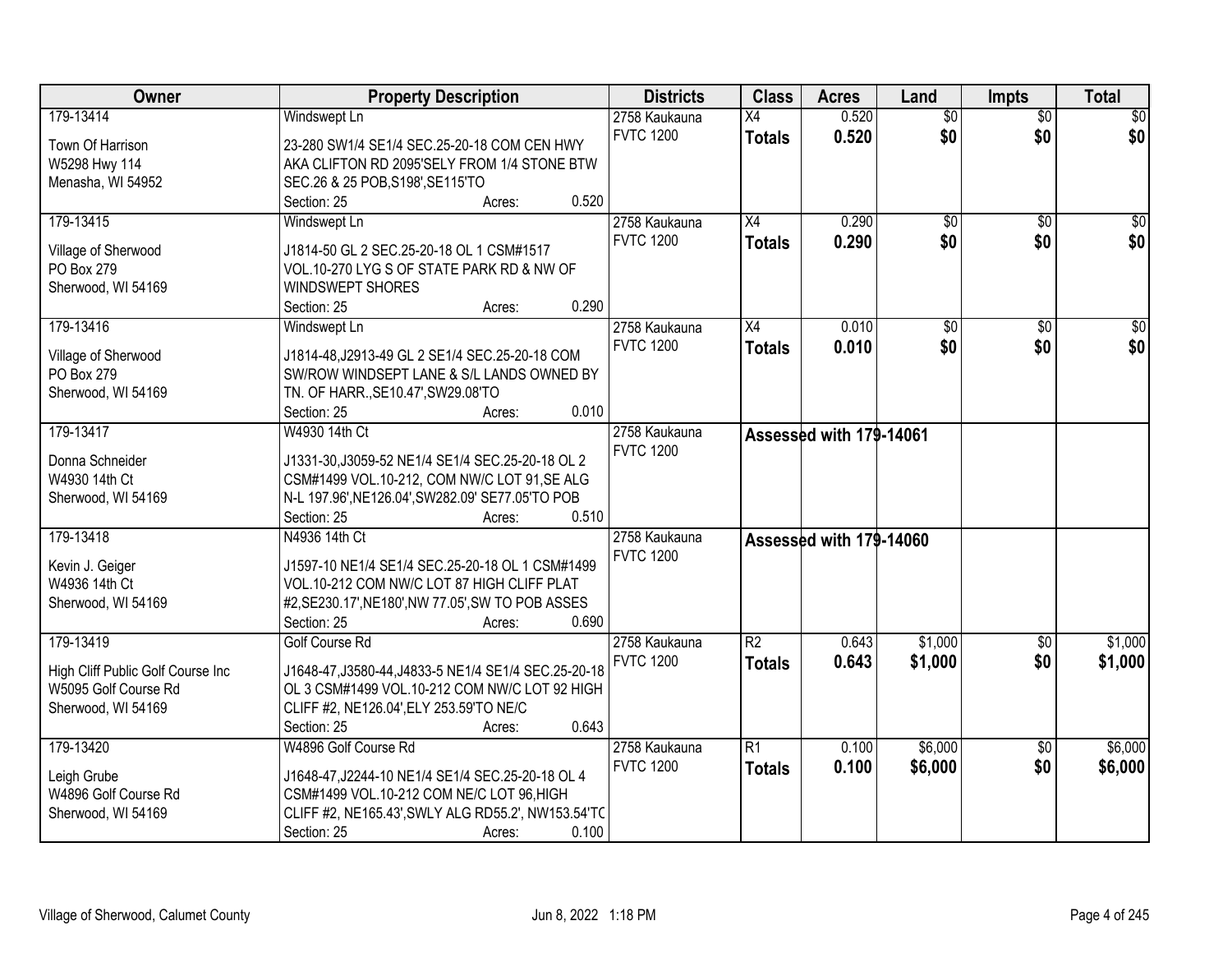| Owner                           | <b>Property Description</b>                        | <b>Districts</b> | <b>Class</b>    | <b>Acres</b>            | Land            | Impts           | <b>Total</b>    |
|---------------------------------|----------------------------------------------------|------------------|-----------------|-------------------------|-----------------|-----------------|-----------------|
| 179-13421                       | Palisades Trl                                      | 2758 Kaukauna    |                 | Assessed with 179-14037 |                 |                 |                 |
| Troy A. Neuber                  | J2799-49, J2891-36 NE1/4 SE1/4 SEC. 25-20-18 OL 1  | <b>FVTC 1200</b> |                 |                         |                 |                 |                 |
| N7827 Palisades Cir             | CSM#1497 VOL.10-206 COM NW/C LOT 67 HIGH           |                  |                 |                         |                 |                 |                 |
| Sherwood, WI 54169              | CLIFF #2, ELY172.25', NWLY ALG RD112',             |                  |                 |                         |                 |                 |                 |
|                                 | 0.220<br>Section: 25<br>Acres:                     |                  |                 |                         |                 |                 |                 |
| 179-13422                       | Palisades Cir                                      | 2758 Kaukauna    | R1              | 0.180                   | \$4,500         | $\overline{50}$ | \$4,500         |
|                                 |                                                    | <b>FVTC 1200</b> | <b>Totals</b>   | 0.180                   | \$4,500         | \$0             | \$4,500         |
| Michael J. Finet                | J1648-47, J5418-24, J5659-63 NE1/4 SE1/4           |                  |                 |                         |                 |                 |                 |
| N7816 Palisades Cir             | SEC.25-20-18 OL 1 CSM#1515 VOL.10-263 COM NW/C     |                  |                 |                         |                 |                 |                 |
| Sherwood, WI 54169              | LOT 65, SE187.16', NW14O.69', NLY111.32'TO POB     |                  |                 |                         |                 |                 |                 |
|                                 | 0.180<br>Section: 25<br>Acres:                     |                  |                 |                         |                 |                 |                 |
| 179-13423                       | W4923 Golf Course Rd                               | 2758 Kaukauna    |                 | Assessed with 179-14038 |                 |                 |                 |
| James M. Welisek                | J1750-55, J3593-5 NE/14 SE1/4 SEC.25-20-18 OL 2    | <b>FVTC 1200</b> |                 |                         |                 |                 |                 |
| W4923 Golf Course Rd            | CSM#1515 VOL.10-263 COM NE/C LOT 68. HIGH          |                  |                 |                         |                 |                 |                 |
| Sherwood, WI 54169              | CLIFF #2, NE99.45', SW151.5', SW122.94',           |                  |                 |                         |                 |                 |                 |
|                                 | 0.000<br>Section: 25<br>Acres:                     |                  |                 |                         |                 |                 |                 |
| 179-13424                       | N7790 Spurline Ct                                  | 2758 Kaukauna    |                 | Assessed with 179-14046 |                 |                 |                 |
|                                 |                                                    | <b>FVTC 1200</b> |                 |                         |                 |                 |                 |
| Joshua Smith                    | J960-1, J3802-30 NE1/4 SE1/4 SEC.25-20-18 COM SE/C |                  |                 |                         |                 |                 |                 |
| N7790 Spurline Ct               | LT73 HIGH CLIFF REC VILL PLT #2,SW272.6',N ALG     |                  |                 |                         |                 |                 |                 |
| Sherwood, WI 54169              | ELY/LN LT76, SE230.13'TO POB ASSES W/LOC           |                  |                 |                         |                 |                 |                 |
|                                 | 0.460<br>Section: 25<br>Acres:                     |                  |                 |                         |                 |                 |                 |
| 179-13426                       | Golf Course Rd                                     | 2758 Kaukauna    | $\overline{X4}$ | 1.915                   | $\overline{50}$ | $\overline{50}$ | $\overline{30}$ |
| Village of Sherwood             | J1648-47, J3580-44 NW1/4 SE1/4 SEC.25-20-18 COM    | <b>FVTC 1200</b> | <b>Totals</b>   | 1.915                   | \$0             | \$0             | \$0             |
| PO Box 279                      | SW/C MEADOWCLIFF SUBD,                             |                  |                 |                         |                 |                 |                 |
| Sherwood, WI 54169              | NW367.6', SW194.73', SE447.37', NELY ALG RD        |                  |                 |                         |                 |                 |                 |
|                                 | 1.915<br>Section: 25<br>Acres:                     |                  |                 |                         |                 |                 |                 |
| 179-13427                       | Pigeon Rd                                          | 2758 Kaukauna    | R1              | 9.255                   | \$59,600        | \$0             | \$59,600        |
|                                 |                                                    | <b>FVTC 1200</b> | <b>Totals</b>   | 9.255                   | \$59,600        | \$0             | \$59,600        |
| <b>G&amp;T Developments LLP</b> | J2844-28, J3571-41 W1/2 SE1/4 SEC. 25-20-18 DESC.  |                  |                 |                         |                 |                 |                 |
| N9611 Noe Rd                    | J899-56, EX PLAT OF HIGH CLIFF ESTATES 7.66AC &    |                  |                 |                         |                 |                 |                 |
| Appleton, WI 54915              | EX DOC#398916 1.1148AC                             |                  |                 |                         |                 |                 |                 |
|                                 | 9.255<br>Section: 25<br>Acres:                     |                  |                 |                         |                 |                 |                 |
| 179-13429                       | Pigeon Rd                                          | 2758 Kaukauna    | $\overline{X4}$ | 4.609                   | $\overline{50}$ | $\overline{50}$ | $\frac{1}{2}$   |
| Village of Sherwood             | J119-30, J989-1 NW1/4 SE1/4 SEC. 25-20-18 LOT 1    | <b>FVTC 1200</b> | <b>Totals</b>   | 4.609                   | \$0             | \$0             | \$0             |
| PO Box 279                      | CSM#2942 VOL.24-128                                |                  |                 |                         |                 |                 |                 |
| Sherwood, WI 54169              |                                                    |                  |                 |                         |                 |                 |                 |
|                                 | 4.609<br>Section: 25<br>Acres:                     |                  |                 |                         |                 |                 |                 |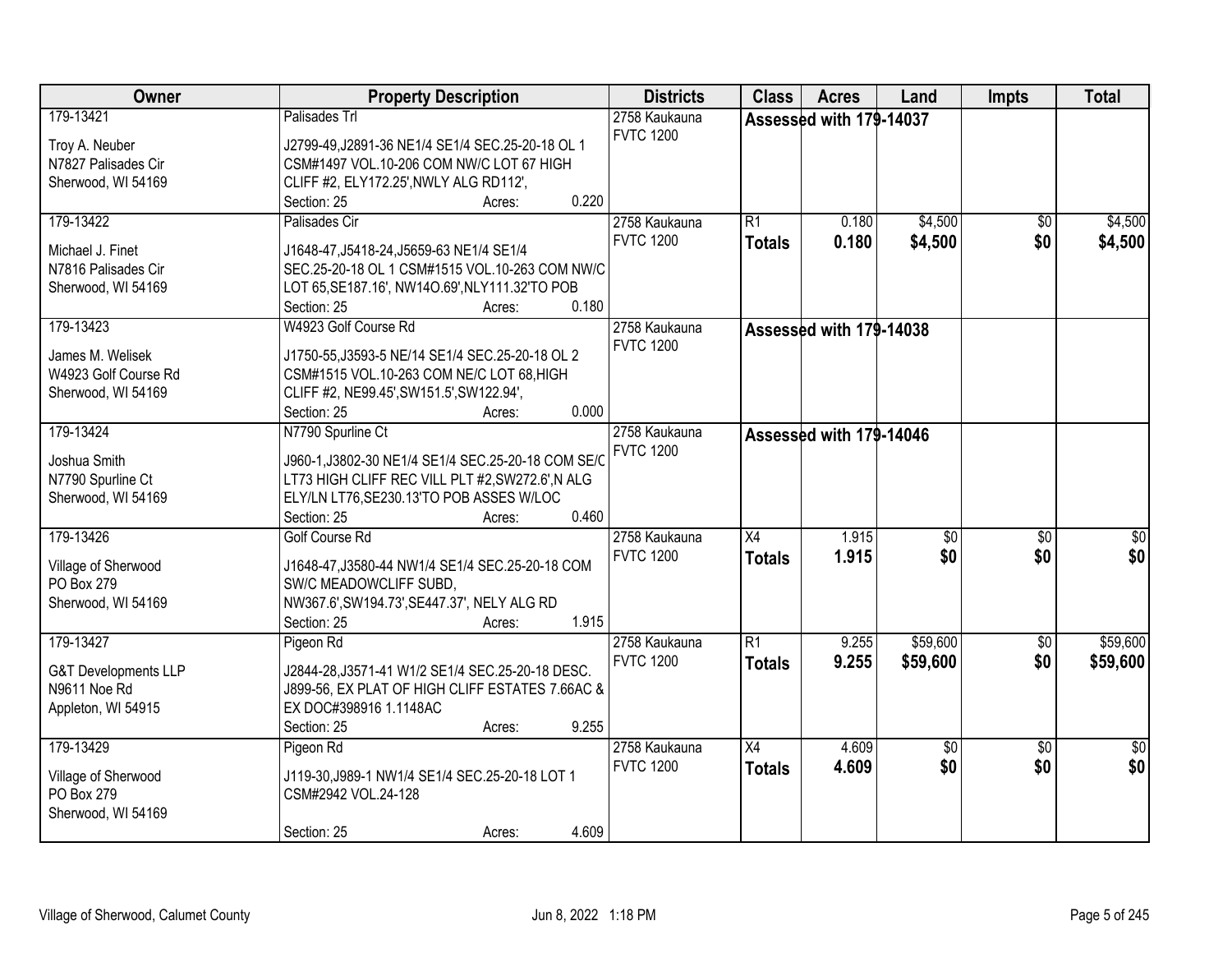| Owner                                           | <b>Property Description</b>                           |        |       | <b>Districts</b> | <b>Class</b>           | <b>Acres</b>            | Land            | <b>Impts</b>    | <b>Total</b>    |
|-------------------------------------------------|-------------------------------------------------------|--------|-------|------------------|------------------------|-------------------------|-----------------|-----------------|-----------------|
| 179-13432                                       | <b>State Park Rd</b>                                  |        |       | 2758 Kaukauna    | $\overline{\text{X2}}$ | 3.000                   | $\overline{50}$ | $\overline{50}$ | $\overline{50}$ |
| State of WI High Cliff St Park                  | 90-318 SW1/4 SE1/4 SEC.25-20-18 COM201'E N1/4/C       |        |       | <b>FVTC 1200</b> | <b>Totals</b>          | 3.000                   | \$0             | \$0             | \$0             |
| N7630 State Park Rd                             | SEC.36, E633.25 FT, N495', W400', SWLY TO POB, EX     |        |       |                  |                        |                         |                 |                 |                 |
| Sherwood, WI 54169                              | <b>HIGH CLIFF CEMETERY</b>                            |        |       |                  |                        |                         |                 |                 |                 |
|                                                 | Section: 25                                           | Acres: | 3.000 |                  |                        |                         |                 |                 |                 |
| 179-13434                                       | N7721 State Park Rd Unit A                            |        |       | 2758 Kaukauna    | $\overline{R2}$        | 0.630                   | \$31,500        | \$136,900       | \$168,400       |
|                                                 |                                                       |        |       | <b>FVTC 1200</b> | <b>Totals</b>          | 0.630                   | \$31,500        | \$136,900       | \$168,400       |
| Alh, LLC                                        | 154-446, J872-43 SW1/4 SE1/4 SEC.25-20-18Lot 1, CSM   |        |       |                  |                        |                         |                 |                 |                 |
| 506 W Parkridge Ave                             | 3903 VOL. 35-265                                      |        |       |                  |                        |                         |                 |                 |                 |
| Appleton, WI 54911                              |                                                       |        |       |                  |                        |                         |                 |                 |                 |
|                                                 | Section: 25                                           | Acres: | 0.630 |                  |                        |                         |                 |                 |                 |
| 179-13435                                       | N5101 Pigeon Rd                                       |        |       | 2758 Kaukauna    | $\overline{R2}$        | 0.430                   | \$32,700        | \$39,500        | \$72,200        |
| Rosenbeck Gary L 2012 Spous Tr                  | J1648-9, J4833-5, J6175-61 SW1/4 SE1/4 SEC.25-20-18   |        |       | <b>FVTC 1200</b> | <b>Totals</b>          | 0.430                   | \$32,700        | \$39,500        | \$72,200        |
| 2305 E Glenhurst Ln                             | COM S1/4/C, N90', E160', SE66', SW65', W201.89'TO POE |        |       |                  |                        |                         |                 |                 |                 |
| Appleton, WI 54913                              | <b>INCLUDES EASEMENT</b>                              |        |       |                  |                        |                         |                 |                 |                 |
|                                                 | Section: 25                                           | Acres: | 0.430 |                  |                        |                         |                 |                 |                 |
| 179-13436                                       | W5095 Golf Course Rd                                  |        |       | 2758 Kaukauna    | $\overline{R2}$        | 3.390                   | \$91,500        | \$552,400       | \$643,900       |
|                                                 |                                                       |        |       | <b>FVTC 1200</b> | <b>Totals</b>          | 3.390                   | \$91,500        | \$552,400       | \$643,900       |
| Drive Fore Success, LLC                         | J1488-5, J4797-11, J4797-13 S1/2 SE1/4 SEC.25-20-18   |        |       |                  |                        |                         |                 |                 |                 |
| W5095 Golf Course Rd                            | PCLS A &E & PRT 2ND PORT-VOL                          |        |       |                  |                        |                         |                 |                 |                 |
| Sherwood, WI 54169                              | 166-192&DESC.J1648-28, EX HGH CLF VILLAS& EX          |        |       |                  |                        |                         |                 |                 |                 |
|                                                 | Section: 25                                           | Acres: | 3.390 |                  |                        |                         |                 |                 |                 |
| 179-13437                                       | Golf Course Rd                                        |        |       | 2758 Kaukauna    | Assessed with          |                         |                 |                 |                 |
| Drive Fore Success, LLC                         | J1488-5, J4797-13 SW1/4 SE1/4 SEC. 25-20-18 PCL B     |        |       | <b>FVTC 1200</b> |                        |                         |                 |                 |                 |
| W5095 Golf Course Rd                            | AS DESC. V166-P162, EX PCL 4 J715-53 & EX HIGH        |        |       |                  |                        |                         |                 |                 |                 |
| Sherwood, WI 54169                              | CLIFF VILLAS PHASE IASSES. W/LOC ID#13436             |        |       |                  |                        |                         |                 |                 |                 |
|                                                 | Section: 25                                           | Acres: | 1.460 |                  |                        |                         |                 |                 |                 |
| 179-13438                                       | Golf Course Rd                                        |        |       | 2758 Kaukauna    |                        | Assessed with 179-13436 |                 |                 |                 |
|                                                 |                                                       |        |       | <b>FVTC 1200</b> |                        |                         |                 |                 |                 |
| Drive Fore Success, LLC<br>W5095 Golf Course Rd | 166-692, J4797-13 SW1/4 SE1/4 SEC.25-20-18 COM        |        |       |                  |                        |                         |                 |                 |                 |
|                                                 | SW/C SE1/4, N501.02', E781 .49', SE TO INTR           |        |       |                  |                        |                         |                 |                 |                 |
| Sherwood, WI 54169                              | RDS, NE261.99, &POB, W103.57', SW52.38', NW36.        |        | 1.000 |                  |                        |                         |                 |                 |                 |
| 179-13439                                       | Section: 25                                           | Acres: |       |                  |                        | 2.040                   |                 |                 |                 |
|                                                 | Golf Course Rd                                        |        |       | 2758 Kaukauna    | $\overline{X4}$        |                         | \$0             | $\overline{50}$ | $\overline{50}$ |
| Vil Sher-(High Cliff Cemetery                   | 56-488, J4330-40 SW1/4 SE1/4 SEC.25-20-18 LOT 1       |        |       | <b>FVTC 1200</b> | <b>Totals</b>          | 2.040                   | \$0             | \$0             | \$0             |
| <b>High Cliff Cemetery</b>                      | CSM#3425 VOL.30-42                                    |        |       |                  |                        |                         |                 |                 |                 |
| Sherwood, WI 54169                              |                                                       |        |       |                  |                        |                         |                 |                 |                 |
|                                                 | Section: 25                                           | Acres: | 2.040 |                  |                        |                         |                 |                 |                 |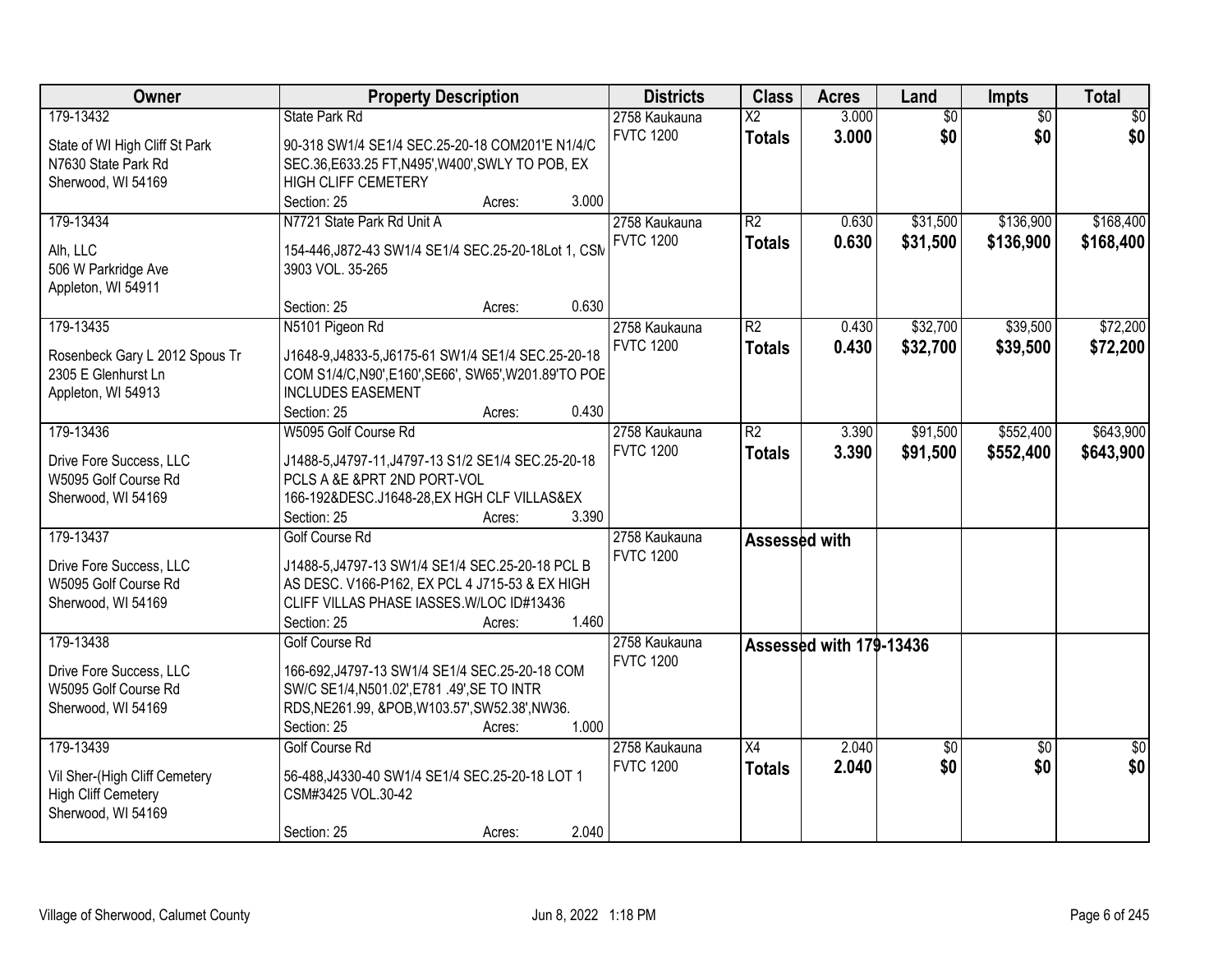| Owner                             | <b>Property Description</b>                                                         | <b>Districts</b> | <b>Class</b>           | <b>Acres</b> | Land        | Impts           | <b>Total</b>    |
|-----------------------------------|-------------------------------------------------------------------------------------|------------------|------------------------|--------------|-------------|-----------------|-----------------|
| 179-13440                         | <b>Golf Course Rd</b>                                                               | 2758 Kaukauna    | $\overline{R2}$        | 0.030        | \$100       | $\overline{50}$ | \$100           |
| High Cliff Golf Course Inc        | J715-53 S1/2 SE1/4 SEC.25-20-18                                                     | <b>FVTC 1200</b> | <b>Totals</b>          | 0.030        | \$100       | \$0             | \$100           |
| 6196 Hickory Wood Ct              | COM501'N,781.5'E,210.9'SELY                                                         |                  |                        |              |             |                 |                 |
| Morrow, OH 45152                  | 365.6'NWLY, 103.84'NW, 151.2'NE, 140'SE, 70'NE SW/C                                 |                  |                        |              |             |                 |                 |
|                                   | 0.030<br>Section: 25<br>Acres:                                                      |                  |                        |              |             |                 |                 |
| 179-13441                         | <b>Golf Course Rd</b>                                                               | 2758 Kaukauna    | $\overline{R1}$        | 0.130        | \$3,000     | \$0             | \$3,000         |
|                                   |                                                                                     | <b>FVTC 1200</b> | <b>Totals</b>          | 0.130        | \$3,000     | \$0             | \$3,000         |
| Roy L. Haack II                   | J1648-56, J5418-24, J5478-9 SW14 SE1/4 SEC. 25.20-18                                |                  |                        |              |             |                 |                 |
| W5045 Golf Course Rd              | OUTLOT 2 CSM#1615 VOL11-134 (F/K/A LOT 1                                            |                  |                        |              |             |                 |                 |
| Sherwood, WI 54169                | CSM8-293, EX PRT J1602-7&8)<br>0.130                                                |                  |                        |              |             |                 |                 |
| 179-13443                         | Section: 25<br>Acres:<br>W5045 Golf Course Rd                                       |                  | $\overline{R1}$        |              | \$52,100    | \$90,300        | \$142,400       |
|                                   |                                                                                     | 2758 Kaukauna    |                        | 0.640        |             |                 |                 |
| Roy L. Haack II                   | J964-51, J1676-39, J5478-1 SW-SE SEC25-20-18 LOT 1                                  | <b>FVTC 1200</b> | <b>Totals</b>          | 0.640        | \$52,100    | \$90,300        | \$142,400       |
| W5045 Golf Course Rd              | CSM#1615 VOL11-134 (F/K/A LOT 2 CSM#1034)                                           |                  |                        |              |             |                 |                 |
| Sherwood, WI 54169                |                                                                                     |                  |                        |              |             |                 |                 |
|                                   | 0.640<br>Section: 25<br>Acres:                                                      |                  |                        |              |             |                 |                 |
| 179-13444                         | Palisades Trl                                                                       | 2758 Kaukauna    | $\overline{R2}$        | 121.410      | \$364,200   | \$0             | \$364,200       |
| High Cliff Public Golf Course Inc | J1648-9, J4833-5 SE-SE SEC.25; GL 1 SEC.36-20-18                                    | <b>FVTC 1200</b> | <b>Totals</b>          | 121.410      | \$364,200   | \$0             | \$364,200       |
| W5095 Golf Course Rd              | SW-SW SC.30&NE-NW SEC.31-20-19 BACK 9                                               |                  |                        |              |             |                 |                 |
| Sherwood, WI 54169                | HOLES-GLF CRSE-PCL C J1648-9 EX DOC#556087 &                                        |                  |                        |              |             |                 |                 |
|                                   | 121.410<br>Section: 30<br>Acres:                                                    |                  |                        |              |             |                 |                 |
| 179-13446                         |                                                                                     | 2758 Kaukauna    | $\overline{R2}$        | 6.000        | \$18,000    | $\overline{50}$ | \$18,000        |
|                                   |                                                                                     | <b>FVTC 1200</b> |                        |              |             |                 |                 |
| High Cliff Public Golf Course Inc | J1648-9, J4833-5 SE1/4 SE1/4 SEC. 25-20-18                                          |                  | <b>Totals</b>          | 6.000        | \$18,000    | \$0             | \$18,000        |
| W5095 Golf Course Rd              | DESCRIPTION #41 AS REC. J1648-9-25 (BEING PART                                      |                  |                        |              |             |                 |                 |
| Sherwood, WI 54169                | OF BACK NINE HOLES - GOLF COURSE)-                                                  |                  |                        |              |             |                 |                 |
|                                   | Section: 25<br>6.000<br>Acres:                                                      |                  |                        |              |             |                 |                 |
| 179-13448                         |                                                                                     | 2758 Kaukauna    | $\overline{R2}$        | 0.030        | \$100       | $\overline{50}$ | \$100           |
| High Cliff Public Golf Course Inc | J715-58, J4833-5 SE1/4 SE1/4 SEC. 25-20-18 COM                                      | <b>FVTC 1200</b> | <b>Totals</b>          | 0.030        | \$100       | \$0             | \$100           |
| W5095 Golf Course Rd              |                                                                                     |                  |                        |              |             |                 |                 |
| Sherwood, WI 54169                | SW/C,N501',E781.5', SE210.92',N365.6',NW103.8',<br>NE151.2', SE140', E100', NE97.8' |                  |                        |              |             |                 |                 |
|                                   | 0.030<br>Section: 25<br>Acres:                                                      |                  |                        |              |             |                 |                 |
| 179-13449                         | State Park Rd                                                                       | 2758 Kaukauna    | $\overline{\text{X2}}$ | 35.539       | $\sqrt{50}$ | $\overline{30}$ | $\overline{50}$ |
|                                   |                                                                                     | <b>FVTC 1200</b> |                        |              | \$0         | \$0             | \$0             |
| State of WI High Cliff St Park    | 94-615 TRACTS NO.1,2,3&4 DESC. VOL.94-615                                           |                  | <b>Totals</b>          | 35.539       |             |                 |                 |
| N7630 State Park Rd               |                                                                                     |                  |                        |              |             |                 |                 |
| Sherwood, WI 54169                |                                                                                     |                  |                        |              |             |                 |                 |
|                                   | 35.540<br>Section: 25<br>Acres:                                                     |                  |                        |              |             |                 |                 |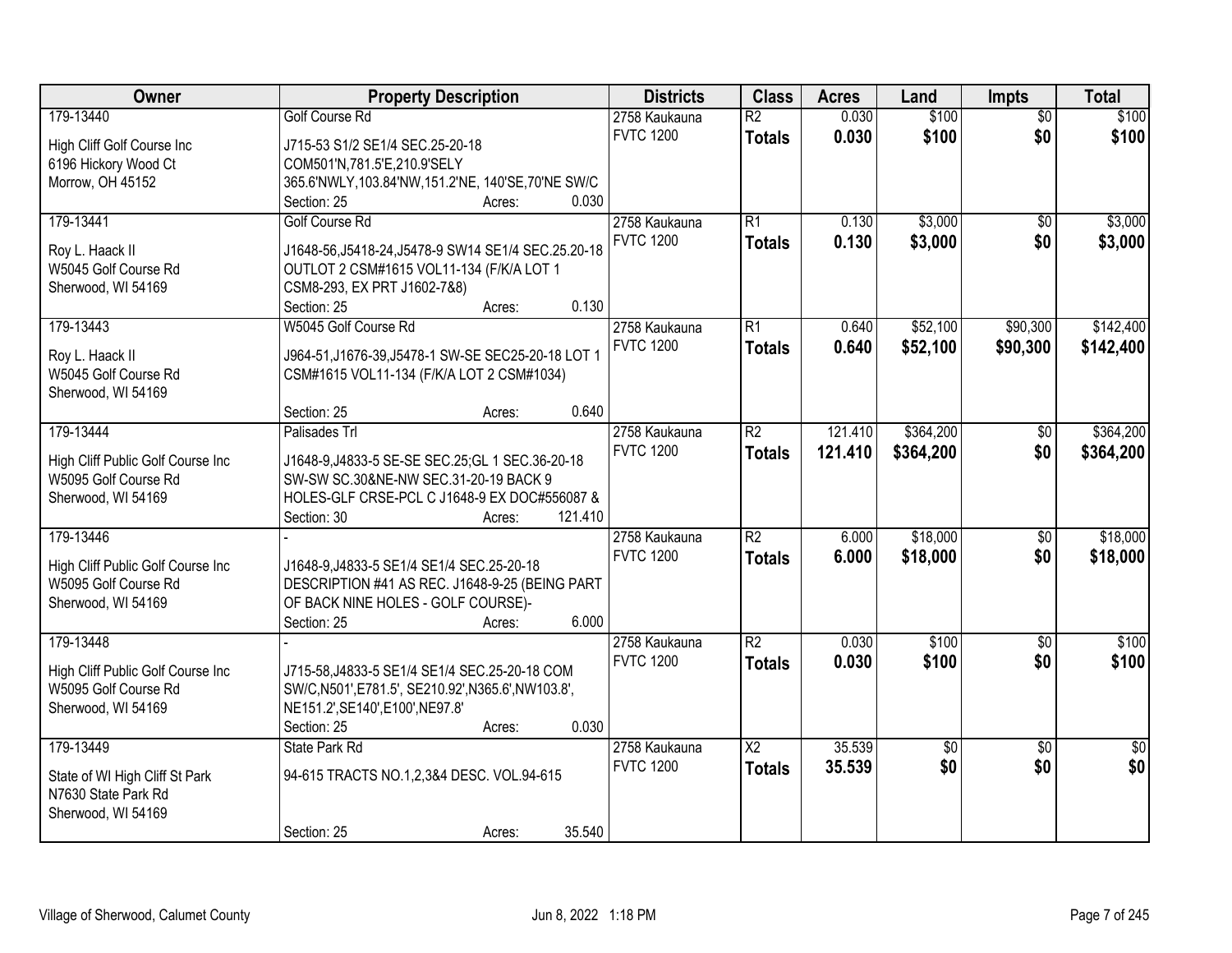| Owner                                     | <b>Property Description</b>                                                 |        | <b>Districts</b> | <b>Class</b>           | <b>Acres</b> | Land            | <b>Impts</b>    | <b>Total</b>     |
|-------------------------------------------|-----------------------------------------------------------------------------|--------|------------------|------------------------|--------------|-----------------|-----------------|------------------|
| 179-13451                                 |                                                                             |        | 2758 Kaukauna    | X4                     | 3.890        | $\overline{50}$ | $\overline{50}$ | \$0              |
| C M St P&P Rr                             | RR THRU SEC.25-20-18                                                        |        | <b>FVTC 1200</b> | <b>Totals</b>          | 3.890        | \$0             | \$0             | \$0              |
| Chicago, IL 60606                         |                                                                             |        |                  |                        |              |                 |                 |                  |
|                                           | Section: 25                                                                 | Acres: | 3.890            |                        |              |                 |                 |                  |
| 179-13452                                 | State Park Rd                                                               |        | 2758 Kaukauna    | X4                     | 0.000        | $\overline{50}$ | $\overline{50}$ | \$0              |
| Village of Sherwood                       | J1304-16 S1/2 SW1/4 SC.25-20-18 STATE PARK RD                               |        | <b>FVTC 1200</b> | <b>Totals</b>          | 0.000        | \$0             | \$0             | \$0              |
| PO Box 279                                | LYG BTW NORTH VILLAGE LIMITS AND W/L PIGEON                                 |        |                  |                        |              |                 |                 |                  |
| Sherwood, WI 54169                        | <b>RD</b>                                                                   |        |                  |                        |              |                 |                 |                  |
|                                           | Section: 25                                                                 | Acres: | 0.000            |                        |              |                 |                 |                  |
| 179-13453                                 | <b>Golf Course Rd</b>                                                       |        | 2758 Kaukauna    | X4                     | 0.230        | \$0             | \$0             | $\overline{50}$  |
|                                           | 133-170 NW1/4 NE1/4 SEC.36-20-18 COM508.02'N                                |        | <b>FVTC 1200</b> | <b>Totals</b>          | 0.230        | \$0             | \$0             | \$0              |
| Village of Sherwood<br>PO Box 279         | SE/C SEC.25, NE288. 36', NW66', SW2132.92', SW389.12'                       |        |                  |                        |              |                 |                 |                  |
| Sherwood, WI 54169                        | NW33'TO C/L TN RD, NE215'ALG                                                |        |                  |                        |              |                 |                 |                  |
|                                           | Section: 36                                                                 | Acres: | 0.230            |                        |              |                 |                 |                  |
| 179-13454                                 | <b>High Cliff Rd</b>                                                        |        | 2758 Kaukauna    | X2                     | 9.000        | \$0             | \$0             | $\sqrt{50}$      |
|                                           |                                                                             |        | <b>FVTC 1200</b> | <b>Totals</b>          | 9.000        | \$0             | \$0             | \$0              |
| State of WI High Cliff St Park            | 85-274 NE1/4 NE1/4&SE1/4 NE1/4 SEC 36-20-18,LYG                             |        |                  |                        |              |                 |                 |                  |
| N7630 State Park Rd                       | S&E OF CLIFF & N OF RD, COM INTR C-L RD&E-L, W                              |        |                  |                        |              |                 |                 |                  |
| Sherwood, WI 54169                        | ALG C-L RD7.95CH POB, W5.6                                                  |        |                  |                        |              |                 |                 |                  |
|                                           | Section: 36                                                                 | Acres: | 9.000            |                        |              |                 |                 |                  |
| 179-13455                                 | Golf Course Rd                                                              |        | 2758 Kaukauna    | $\overline{\text{X2}}$ | 2.000        | $\overline{50}$ | $\overline{30}$ | $\overline{50}$  |
| State of WI High Cliff St Park            | 103-609 NW1/4 NE1/4 &GL2 SEC.36-20-18 COM                                   |        | <b>FVTC 1200</b> | <b>Totals</b>          | 2.000        | \$0             | \$0             | \$0              |
| N7630 State Park Rd                       | 21 CHS 52LKS S & 7 CHS 39LKS E OF FR1/4 POST                                |        |                  |                        |              |                 |                 |                  |
| Sherwood, WI 54169                        | BETW SEC.25 & 36, N48DG 30'E2CH, N35DG W10CHS,                              |        |                  |                        |              |                 |                 |                  |
|                                           | Section: 36                                                                 | Acres: | 2.000            |                        |              |                 |                 |                  |
| 179-13456                                 | <b>High Cliff Rd</b>                                                        |        | 2758 Kaukauna    | $\overline{X2}$        | 10.800       | $\overline{50}$ | $\overline{50}$ | $\overline{\$0}$ |
| State of WI High Cliff St Park            | 84-66 SE1/4 NE1/4 SEC.36-20-18, COM INTR C-L RD                             |        | <b>FVTC 1200</b> | <b>Totals</b>          | 10.800       | \$0             | \$0             | \$0              |
| N7630 State Park Rd                       | & E-L, W ALG C-L RD7.95CH TO POB, W5.62CH                                   |        |                  |                        |              |                 |                 |                  |
| Sherwood, WI 54169                        | N7.5CH338DG, E3CH, SPOB & PT LYG SOF RD                                     |        |                  |                        |              |                 |                 |                  |
|                                           | Section: 36                                                                 | Acres: | 10.800           |                        |              |                 |                 |                  |
| 179-13457                                 | <b>High Cliff Rd</b>                                                        |        | 2758 Kaukauna    | $\overline{\text{X2}}$ | 0.800        | $\overline{50}$ | $\overline{50}$ | $\overline{30}$  |
|                                           |                                                                             |        | <b>FVTC 1200</b> | <b>Totals</b>          | 0.800        | \$0             | \$0             | \$0              |
| State of WI High Cliff St Park            | 94-312 PT SE1/4 NE1/4 SEC.36-20-18 COM INTR C-L                             |        |                  |                        |              |                 |                 |                  |
| N7630 State Park Rd<br>Sherwood, WI 54169 | OF RD & EDGE OF CLIFF, NELY665', SELY66',<br>SWLY660'TO C-L RD, SWLY TO POB |        |                  |                        |              |                 |                 |                  |
|                                           | Section: 36                                                                 |        | 0.800            |                        |              |                 |                 |                  |
|                                           |                                                                             | Acres: |                  |                        |              |                 |                 |                  |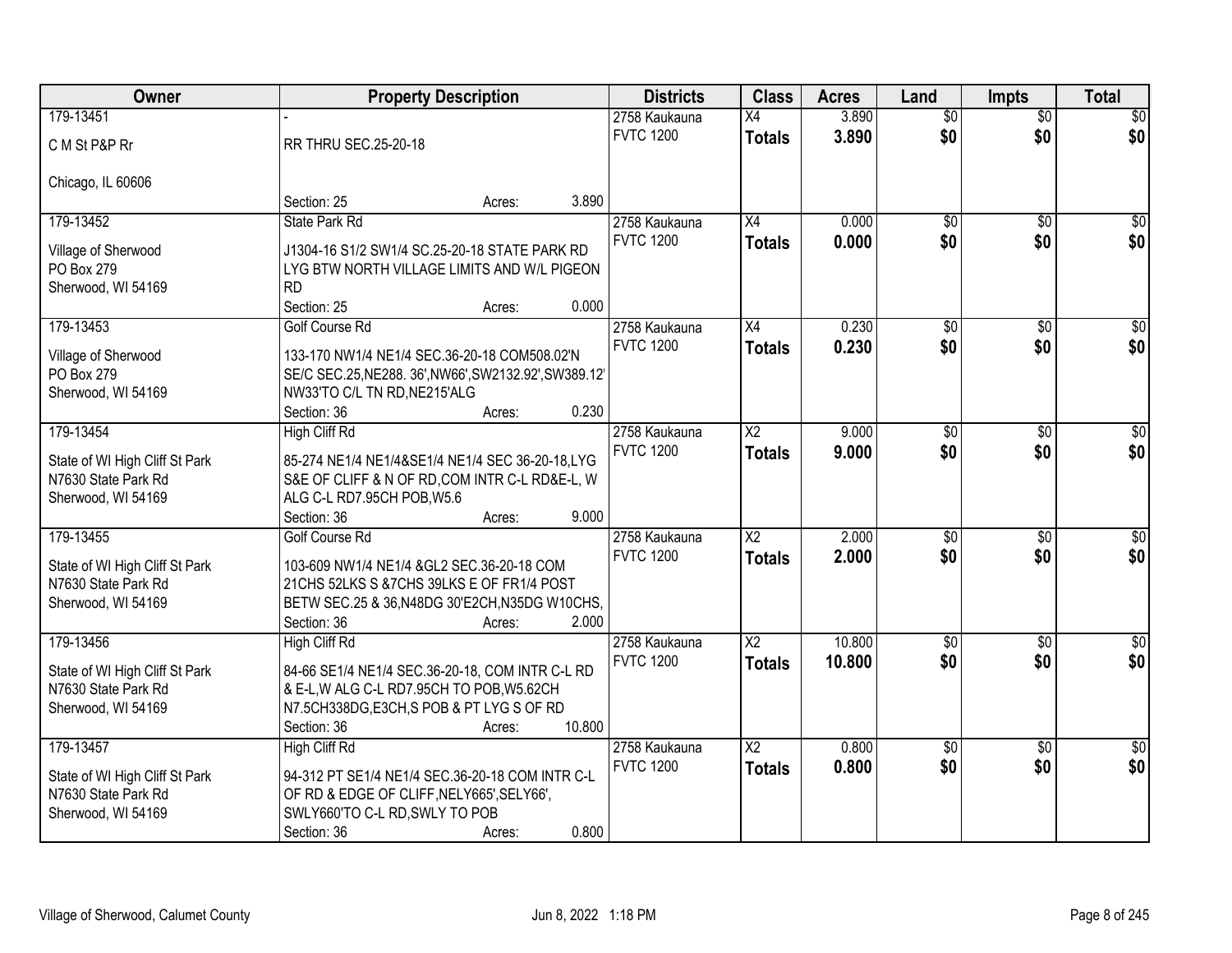| Owner                          | <b>Property Description</b>                                               | <b>Districts</b>                  | <b>Class</b>           | <b>Acres</b> | Land            | Impts           | <b>Total</b>    |
|--------------------------------|---------------------------------------------------------------------------|-----------------------------------|------------------------|--------------|-----------------|-----------------|-----------------|
| 179-13458                      | <b>High Cliff Rd</b>                                                      | 2758 Kaukauna                     | $\overline{\text{X2}}$ | 9.030        | $\overline{60}$ | $\overline{60}$ | $\overline{50}$ |
| State of WI High Cliff St Park | 94-615 PRT NE1/4 SEC.36 LYG SOUTH OF GOLF                                 | <b>FVTC 1200</b>                  | <b>Totals</b>          | 9.030        | \$0             | \$0             | \$0             |
| N7630 State Park Rd            | COURSE DESC. VOL.94-615 IN VILL OF SHERWOOD                               |                                   |                        |              |                 |                 |                 |
| Sherwood, WI 54169             | EX PRT IN VILL HARRISON                                                   |                                   |                        |              |                 |                 |                 |
|                                | 9.030<br>Section: 36<br>Acres:                                            |                                   |                        |              |                 |                 |                 |
| 179-13459                      | N7577 Lower Cliff Rd                                                      | 2758 Kaukauna                     | $\overline{R1}$        | 0.546        | \$209,100       | \$291,900       | \$501,000       |
|                                |                                                                           | <b>FVTC 1200</b>                  | <b>Totals</b>          | 0.546        | \$209,100       | \$291,900       | \$501,000       |
| <b>Boucher Trust</b>           | J347-16, J3985-40 GL 1 SEC.36-20-18 COM420'NWLY                           |                                   |                        |              |                 |                 |                 |
| N7577 Lower Cliff Rd           | SE/C UNREC PLAT OF CHAS.KLAWITER, SWLY TO                                 |                                   |                        |              |                 |                 |                 |
| Sherwood, WI 54169             | SHORE OF LAKE WNBGO, NW ALG SHORE 94', NE AL(                             |                                   |                        |              |                 |                 |                 |
|                                | 0.546<br>Section: 36<br>Acres:                                            |                                   |                        |              |                 |                 |                 |
| 179-13460                      | N7619 Lower Cliff Rd                                                      | 2758 Kaukauna                     | $\overline{R1}$        | 0.211        | \$176,300       | \$238,100       | \$414,400       |
| Michael J. Ryder               | J2211-28, J2211-30 GOV LOT 2 SEC.36-20-18 LOT 1                           | <b>FVTC 1200</b>                  | <b>Totals</b>          | 0.211        | \$176,300       | \$238,100       | \$414,400       |
| N7619 Lower Cliff Rd           | CSM#2808 VOL.23-21 NOW DESC AS LT 2 CSM#3014                              |                                   |                        |              |                 |                 |                 |
| Sherwood, WI 54169             | <b>VOL25-75</b>                                                           |                                   |                        |              |                 |                 |                 |
|                                | Section: 25<br>0.211<br>Acres:                                            |                                   |                        |              |                 |                 |                 |
| 179-13461                      | N7585 Lower Cliff Rd                                                      | 2758 Kaukauna                     | $\overline{R1}$        | 0.835        | \$276,700       | \$239,600       | \$516,300       |
|                                |                                                                           | <b>FVTC 1200</b>                  | <b>Totals</b>          | 0.835        | \$276,700       | \$239,600       | \$516,300       |
| Daniel J. Vandenheuvel         | 86-19, J1706-48 PCL GL-1 SEC.36-20-18. COM C-L RD                         |                                   |                        |              |                 |                 |                 |
| N7585 Lower Cliff Rd           | 514'NW SE/C KLAWITER UNREC.PLT, SW TO LK,                                 |                                   |                        |              |                 |                 |                 |
| Sherwood, WI 54169             | NWLY ALG LK 194', NELY TO C-L RD, SE ALG C-L 194'<br>0.835<br>Section: 36 |                                   |                        |              |                 |                 |                 |
| 179-13462                      | Acres:<br>N7547 Lower Cliff Rd                                            |                                   | $\overline{R1}$        | 0.476        | \$155,800       | \$242,900       | \$398,700       |
|                                |                                                                           | 2758 Kaukauna<br><b>FVTC 1200</b> |                        |              |                 |                 |                 |
| Jeffrey J. Dercks              | J1036-21, J2609-16 PRT GL-1 SEC.36-20-18, COM COM                         |                                   | <b>Totals</b>          | 0.476        | \$155,800       | \$242,900       | \$398,700       |
| N7547 Lower Cliff Rd           | C-L RD &SE/C UNREC. KLAWITER PLAT, SWLY TO                                |                                   |                        |              |                 |                 |                 |
| Sherwood, WI 54169             | LK, NWLY ALK LK60', NELY TO C-L RD 60'N OF POB, S                         |                                   |                        |              |                 |                 |                 |
|                                | Section: 36<br>0.476<br>Acres:                                            |                                   |                        |              |                 |                 |                 |
| 179-13463                      | N7555 Lower Cliff Rd                                                      | 2758 Kaukauna                     | $\overline{R1}$        | 0.448        | \$173,800       | \$113,100       | \$286,900       |
| Randall J. Jahnke              | J777-20, J2792-8, J4876-29 GOV LOT 1                                      | <b>FVTC 1200</b>                  | <b>Totals</b>          | 0.448        | \$173,800       | \$113,100       | \$286,900       |
| N7555 Lower Cliff Rd           | SEC.36-20-18, COM C-L RD 60'N SE/C KLAWITER PLT,                          |                                   |                        |              |                 |                 |                 |
| Sherwood, WI 54169             | SWLY TO LAKE, NWLY ALG LK 60', NELY TO C-L                                |                                   |                        |              |                 |                 |                 |
|                                | 0.448<br>Section: 36<br>Acres:                                            |                                   |                        |              |                 |                 |                 |
| 179-13464                      | N7559 Lower Cliff Rd                                                      | 2758 Kaukauna                     | $\overline{R1}$        | 0.750        | \$251,100       | \$201,200       | \$452,300       |
|                                |                                                                           | <b>FVTC 1200</b>                  | <b>Totals</b>          | 0.750        | \$251,100       | \$201,200       | \$452,300       |
| <b>Robert Ring</b>             | J165-13, J1707-7 GL1 SEC.36-20-18 LOT 1 CSM#3460                          |                                   |                        |              |                 |                 |                 |
| N7559 Lower Cliff Rd           | VOL.30-152                                                                |                                   |                        |              |                 |                 |                 |
| Sherwood, WI 54169             |                                                                           |                                   |                        |              |                 |                 |                 |
|                                | 0.750<br>Section: 36<br>Acres:                                            |                                   |                        |              |                 |                 |                 |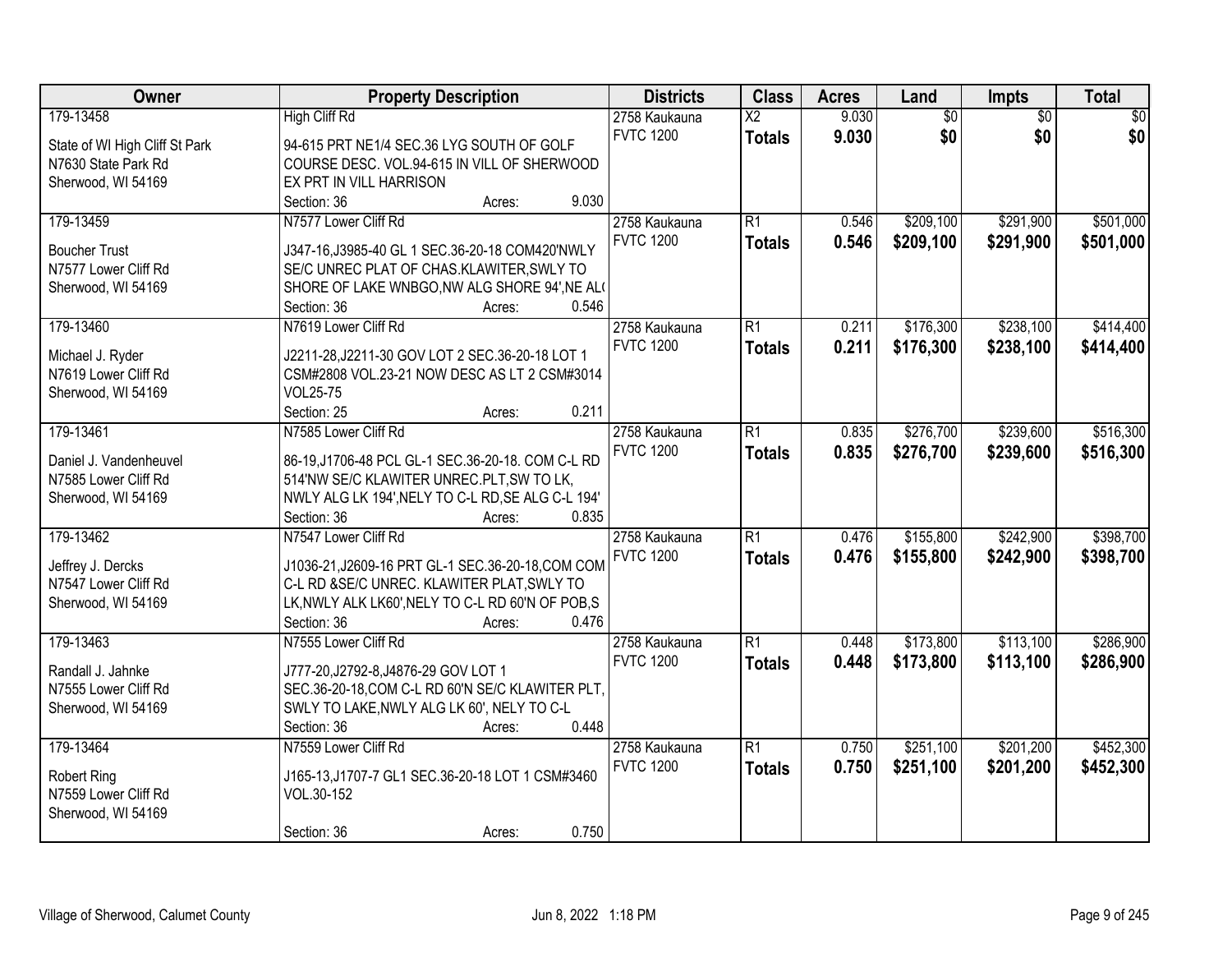| Owner                          | <b>Property Description</b>                             | <b>Districts</b> | <b>Class</b>           | <b>Acres</b> | Land            | <b>Impts</b>    | <b>Total</b>  |
|--------------------------------|---------------------------------------------------------|------------------|------------------------|--------------|-----------------|-----------------|---------------|
| 179-13466                      | N7569 Lower Cliff Rd                                    | 2758 Kaukauna    | $\overline{R1}$        | 0.333        | \$171,800       | \$250,600       | \$422,400     |
| Peggy A. Prokash               | 101-8, J4932-63 GOV LOT 1 SEC.36-20-18 COM C/L          | <b>FVTC 1200</b> | <b>Totals</b>          | 0.333        | \$171,800       | \$250,600       | \$422,400     |
| N7569 Lower Cliff Rd           | RD300'NW SE/C KLAWITER PLT SWLY TO LK, NWLY             |                  |                        |              |                 |                 |               |
| Sherwood, WI 54169             | ALG LK 60' NELY TO C/L RD, SELY 60'TO POB, LOT 6        |                  |                        |              |                 |                 |               |
|                                | 0.333<br>Section: 36<br>Acres:                          |                  |                        |              |                 |                 |               |
| 179-13467                      | N7567 Lower Cliff Rd                                    | 2758 Kaukauna    | R1                     | 0.351        | \$167,200       | \$191,700       | \$358,900     |
|                                |                                                         | <b>FVTC 1200</b> | <b>Totals</b>          | 0.351        | \$167,200       | \$191,700       | \$358,900     |
| Carla D. Engelhardt            | J631-48,J2906-16 GOV LOT 1 SEC.36-20-18 COM C/L         |                  |                        |              |                 |                 |               |
| N7567 Lower Cliff Rd           | RD & SE/C VOL.49-475, N240', &POB, SW TO LK, NWLY       |                  |                        |              |                 |                 |               |
| Sherwood, WI 54169             | ALG LK60', NE TO C/L RD, S ALG C/L 60'TO POB AKA        |                  |                        |              |                 |                 |               |
|                                | 0.351<br>Section: 36<br>Acres:                          |                  |                        |              |                 |                 |               |
| 179-13468                      | N7571 Lower Cliff Rd                                    | 2758 Kaukauna    | R1                     | 0.322        | \$166,800       | \$90,000        | \$256,800     |
|                                |                                                         | <b>FVTC 1200</b> | <b>Totals</b>          | 0.322        | \$166,800       | \$90,000        | \$256,800     |
| Frank Matejov Jr               | J3677-45, J5937-56 GL 1 SEC.36-20-18, COM 360'N         |                  |                        |              |                 |                 |               |
| N7571 Lower Cliff Rd           | INTR C/L MENASHA-CHILTON RD& SE/C                       |                  |                        |              |                 |                 |               |
| Sherwood, WI 54169             | VOL.49-475, SW TO L/W/M OF LAKE WINNBGO, NW AL<br>0.322 |                  |                        |              |                 |                 |               |
|                                | Section: 36<br>Acres:                                   |                  |                        |              |                 |                 |               |
| 179-13469                      | Lower Cliff Rd                                          | 2758 Kaukauna    | $\overline{\text{X2}}$ | 8.700        | \$0             | \$0             | \$0           |
| State of WI High Cliff St Park | 84-66 GL-1 SEC.36-20-18, COM INTR C-L MENASHA           | <b>FVTC 1200</b> | <b>Totals</b>          | 8.700        | \$0             | \$0             | \$0           |
| N7630 State Park Rd            | RD & N-L, SE ALG RD 855'&POB, SW TO LAKE, SALG          |                  |                        |              |                 |                 |               |
| Sherwood, WI 54169             | LAKE TO S-L, E TO E-L, N TO POB & NW1/4 NE1/4 LYG       |                  |                        |              |                 |                 |               |
|                                | 8.700<br>Section: 36<br>Acres:                          |                  |                        |              |                 |                 |               |
| 179-13470                      |                                                         | 2758 Kaukauna    | $\overline{X2}$        | 36.250       | $\overline{50}$ | $\overline{50}$ | $\sqrt{30}$   |
|                                |                                                         | <b>FVTC 1200</b> | <b>Totals</b>          | 36.250       | \$0             | \$0             | \$0           |
| State of WI High Cliff St Park | 84-66 PT GL-2 SEC.36-20-18 LYG W OF PLAT & W OF         |                  |                        |              |                 |                 |               |
| N7630 State Park Rd            | <b>RR</b>                                               |                  |                        |              |                 |                 |               |
| Sherwood, WI 54169             |                                                         |                  |                        |              |                 |                 |               |
|                                | 36.250<br>Section: 36<br>Acres:                         |                  |                        |              |                 |                 |               |
| 179-13471                      |                                                         | 2758 Kaukauna    | $\overline{X2}$        | 35.000       | $\sqrt{50}$     | $\sqrt{6}$      | $\sqrt{50}$   |
| State of WI High Cliff St Park | 85-314 NE1/4 SE1/4 SEC.36-20-18 EX N8.04CHS OF          | <b>FVTC 1200</b> | <b>Totals</b>          | 35.000       | \$0             | \$0             | \$0           |
| N7630 State Park Rd            | <b>W7.10CHS</b>                                         |                  |                        |              |                 |                 |               |
| Sherwood, WI 54169             |                                                         |                  |                        |              |                 |                 |               |
|                                | 35.000<br>Section: 36<br>Acres:                         |                  |                        |              |                 |                 |               |
| 179-13472                      |                                                         | 2758 Kaukauna    | $\overline{X2}$        | 4.450        | $\overline{50}$ | $\overline{50}$ | $\frac{1}{2}$ |
|                                |                                                         | <b>FVTC 1200</b> | <b>Totals</b>          | 4.450        | \$0             | \$0             | \$0           |
| State of WI High Cliff St Park | 85-139 NE1/4 SE1/4 SEC.36-20-18 COM13CHS W OF           |                  |                        |              |                 |                 |               |
| N7630 State Park Rd            | NE/C, S8.04CHS, W7.10CHS, N4.17CHS, N46DG E5.42         |                  |                        |              |                 |                 |               |
| Sherwood, WI 54169             | CHS, E TO POB                                           |                  |                        |              |                 |                 |               |
|                                | 4.450<br>Section: 36<br>Acres:                          |                  |                        |              |                 |                 |               |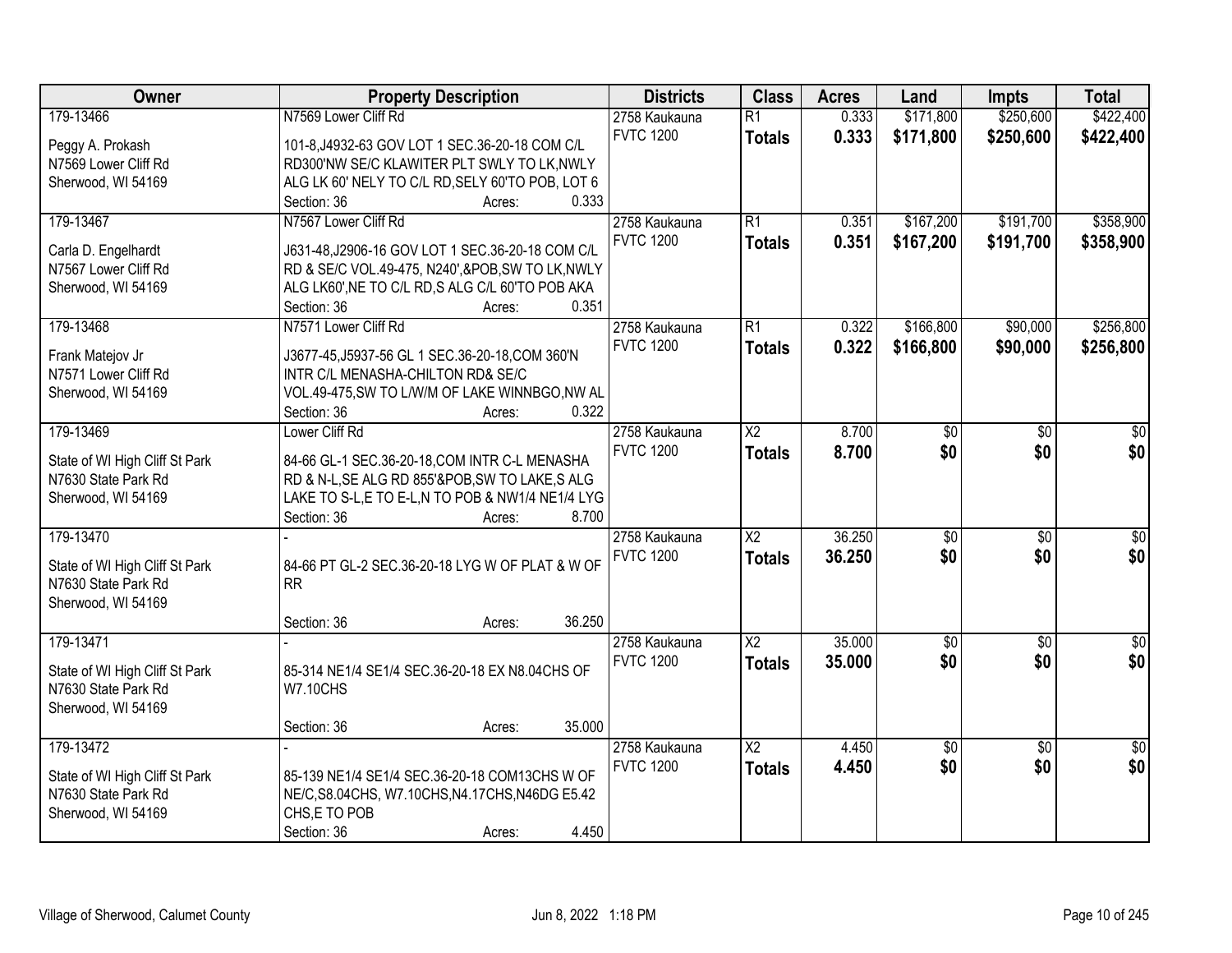| Owner                                                 | <b>Property Description</b>                                                     | <b>Districts</b> | <b>Class</b>             | <b>Acres</b> | Land            | <b>Impts</b>    | <b>Total</b>    |
|-------------------------------------------------------|---------------------------------------------------------------------------------|------------------|--------------------------|--------------|-----------------|-----------------|-----------------|
| 179-13473                                             | Lime Kiln Rd                                                                    | 2758 Kaukauna    | $\overline{\mathsf{X2}}$ | 37.910       | $\overline{50}$ | $\overline{50}$ | \$0             |
| State of WI High Cliff St Park                        | 84-66 GL-3 SEC36-20-18, EX COM S14                                              | <b>FVTC 1200</b> | <b>Totals</b>            | 37.910       | \$0             | \$0             | \$0             |
| N7630 State Park Rd                                   | 1/2DG, W162', E200', S104', E439'C-L                                            |                  |                          |              |                 |                 |                 |
| Sherwood, WI 54169                                    | RD, SW715.8', W148'TO LAKE, N POB & NE1/4                                       |                  |                          |              |                 |                 |                 |
|                                                       | Section: 36<br>Acres:                                                           | 37.910           |                          |              |                 |                 |                 |
| 179-13474                                             |                                                                                 | 2758 Kaukauna    | $\overline{\text{X2}}$   | 0.460        | $\overline{50}$ | $\overline{50}$ | $\overline{30}$ |
|                                                       |                                                                                 | <b>FVTC 1200</b> | <b>Totals</b>            | 0.460        | \$0             | \$0             | \$0             |
| State of WI High Cliff St Park                        | 84-66 PT GL-3 SEC.36-20-18, COM PT OF LAKE                                      |                  |                          |              |                 |                 |                 |
| N7630 State Park Rd                                   | SHORE, S14.5DG W162' FRAC 1/4 POST E200', S104',                                |                  |                          |              |                 |                 |                 |
| Sherwood, WI 54169                                    | W185', NLY ALG LAKE TO POB                                                      |                  |                          |              |                 |                 |                 |
|                                                       | Section: 36<br>Acres:                                                           | 0.460            |                          |              |                 |                 |                 |
| 179-13475                                             |                                                                                 | 2758 Kaukauna    | X <sub>2</sub>           | 1.210        | \$0             | \$0             | $\overline{50}$ |
| State of WI High Cliff St Park                        | 99-7 GL-3 SEC.36-20-18, COM LAKE SHORE S14.5DG                                  | <b>FVTC 1200</b> | <b>Totals</b>            | 1.210        | \$0             | \$0             | \$0             |
| N7630 State Park Rd                                   | W162', FR 1/4 POST, S111'TO POB, E624'TO C-L RD                                 |                  |                          |              |                 |                 |                 |
| Sherwood, WI 54169                                    | SW20', W173', S&W TO LAKE, N ALG LAKE TO POB                                    |                  |                          |              |                 |                 |                 |
|                                                       | Section: 36<br>Acres:                                                           | 1.210            |                          |              |                 |                 |                 |
| 179-13476                                             | Lime Kiln Rd                                                                    | 2758 Kaukauna    | $\overline{\text{X2}}$   | 2.520        | \$0             | \$0             | \$0             |
|                                                       |                                                                                 | <b>FVTC 1200</b> | <b>Totals</b>            | 2.520        | \$0             | \$0             | \$0             |
| State of WI High Cliff St Park                        | 84-588 GL-3 SEC36-20-18, COM LAKE SHORE                                         |                  |                          |              |                 |                 |                 |
| N7630 State Park Rd                                   | S14.5DG W162', S ALG LAKE341'POB, S95', E132', S87'                             |                  |                          |              |                 |                 |                 |
| Sherwood, WI 54169                                    | E123'C-L RD, NE ALG C-L RD 514.8', W173', S&W TO                                |                  |                          |              |                 |                 |                 |
|                                                       | Section: 36<br>Acres:                                                           | 2.520            |                          |              |                 |                 |                 |
| 179-13477                                             | Lime Kiln Rd                                                                    | 2758 Kaukauna    | $\overline{X2}$          | 1.000        | $\overline{50}$ | $\overline{50}$ | $\overline{50}$ |
| State of WI High Cliff St Park                        | 133-137 GL-3 SEC36-20-18 COM SHORE                                              | <b>FVTC 1200</b> | <b>Totals</b>            | 1.000        | \$0             | \$0             | \$0             |
| N7630 State Park Rd                                   | S14.5DG, W162', SALG LAKE                                                       |                  |                          |              |                 |                 |                 |
| Sherwood, WI 54169                                    | 436', POB, E132', S87', E123'TO C-L RD, SW C-L                                  |                  |                          |              |                 |                 |                 |
|                                                       | Section: 36<br>Acres:                                                           | 1.000            |                          |              |                 |                 |                 |
| 179-13478                                             |                                                                                 | 2758 Kaukauna    | $\overline{X2}$          | 3.000        | $\overline{60}$ | $\overline{50}$ | $\overline{50}$ |
|                                                       |                                                                                 | <b>FVTC 1200</b> | <b>Totals</b>            | 3.000        | \$0             | \$0             | \$0             |
| State of WI High Cliff St Park<br>N7630 State Park Rd | 84-66,94-315 RAILROAD THRU SEC.36-20-18 EX AS<br>DESC IN 2ND DESC IN VOL.94-325 |                  |                          |              |                 |                 |                 |
| Sherwood, WI 54169                                    |                                                                                 |                  |                          |              |                 |                 |                 |
|                                                       | Section: 36<br>Acres:                                                           | 3.000            |                          |              |                 |                 |                 |
| 179-13479                                             |                                                                                 | 2758 Kaukauna    | $\overline{\mathsf{X2}}$ | 0.000        | $\overline{50}$ | $\overline{30}$ | \$0             |
|                                                       |                                                                                 | <b>FVTC 1200</b> |                          | 0.000        | \$0             | \$0             | \$0             |
| State of WI High Cliff St Park                        | J563-39 SEC.36-20-18 STATE PARK RD LIME KILN RD                                 |                  | <b>Totals</b>            |              |                 |                 |                 |
| N7630 State Park Rd                                   | LOWER CLIFF RD AS MAPPED IN J563-39                                             |                  |                          |              |                 |                 |                 |
| Sherwood, WI 54169                                    |                                                                                 |                  |                          |              |                 |                 |                 |
|                                                       | Section: 36<br>Acres:                                                           | 0.000            |                          |              |                 |                 |                 |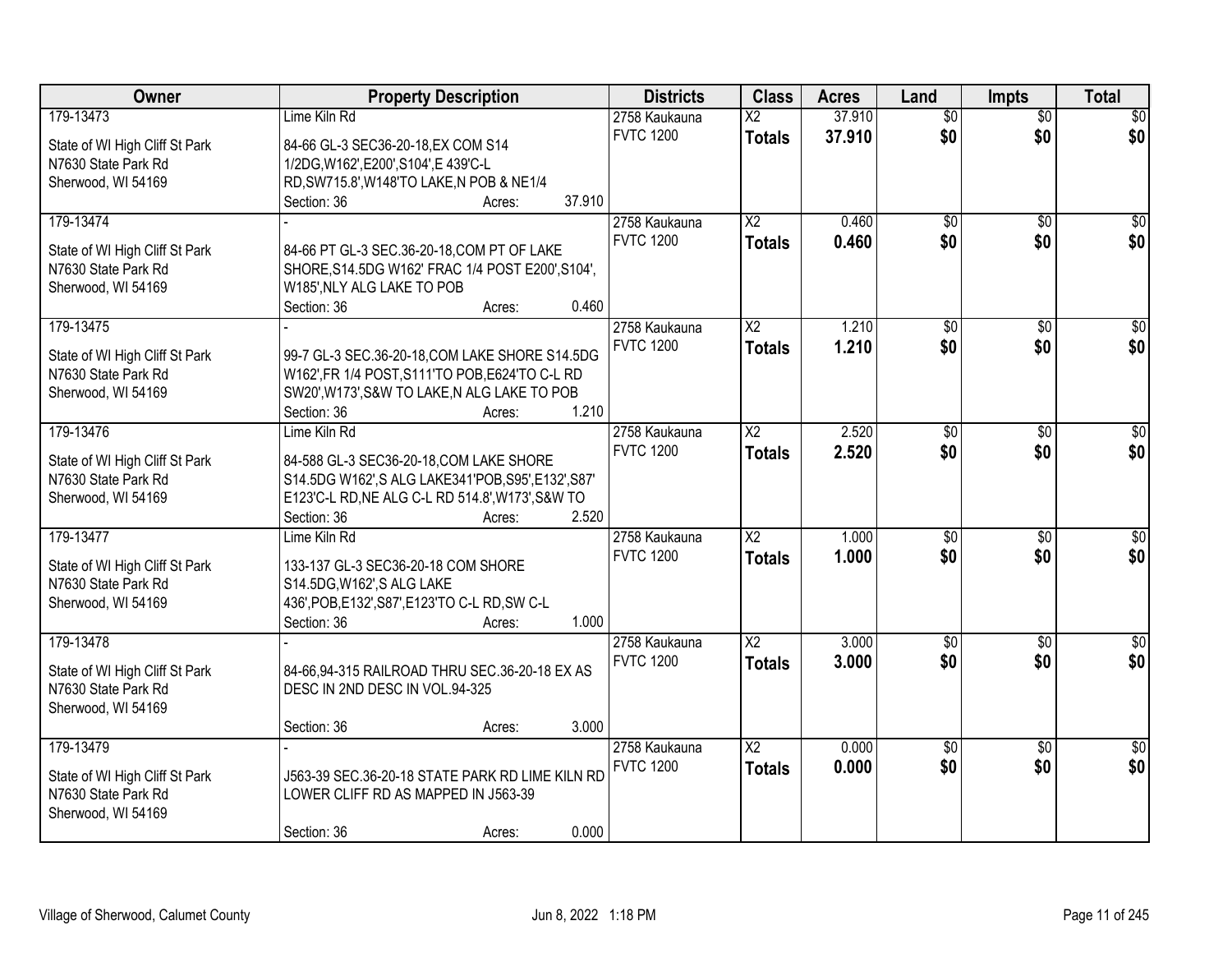| Owner                                                                                                |                                                                                                                                                                                      | <b>Property Description</b> |       | <b>Districts</b>                                      | <b>Class</b>                     | <b>Acres</b>   | Land                   | <b>Impts</b>           | <b>Total</b>           |
|------------------------------------------------------------------------------------------------------|--------------------------------------------------------------------------------------------------------------------------------------------------------------------------------------|-----------------------------|-------|-------------------------------------------------------|----------------------------------|----------------|------------------------|------------------------|------------------------|
| 179-13480<br>Village of Sherwood<br>PO Box 279<br>Sherwood, WI 54169                                 | J993-45 SEC.36-20-18 LOWER CLIFF RD                                                                                                                                                  |                             |       | 2758 Kaukauna<br><b>FVTC 1200</b>                     | $\overline{X4}$<br><b>Totals</b> | 0.000<br>0.000 | $\overline{60}$<br>\$0 | $\overline{50}$<br>\$0 | \$0<br>\$0             |
|                                                                                                      | Section: 36                                                                                                                                                                          | Acres:                      | 0.000 |                                                       |                                  |                |                        |                        |                        |
| 179-13481<br>Mark W. Milner<br>N377 Military Rd<br>Sherwood, WI 54169                                | N377 Military Rd<br>J929-34, J5200-37 SHERWOOD VILLAGE LTS 1&2 BLK<br>1&COM NE/C LT1 NE2.5', NW62', SW2.5', SE62'TO PB<br>ASMT INCL/ID#13570(ERR ON DEED DOC.#375639)<br>Section: 29 | Acres:                      | 0.621 | 2758 Kaukauna<br>TID <sub>3</sub><br><b>FVTC 1200</b> | $\overline{R1}$<br><b>Totals</b> | 0.621<br>0.621 | \$34,500<br>\$34,500   | \$142,100<br>\$142,100 | \$176,600<br>\$176,600 |
| 179-13482<br>Sacred Heart Parish St John<br>N369 Military Rd<br>Sherwood, WI 54169                   | N369 Military Rd<br>J1588-45, J5106-1, J5106-2 SHERWOOD VILLAGE LOT<br>BLK <sub>1</sub><br>3 & 4<br>Section: 29                                                                      | Acres:                      | 0.000 | 2758 Kaukauna<br>TID <sub>3</sub><br><b>FVTC 1200</b> | X4<br><b>Totals</b>              | 0.000<br>0.000 | \$0<br>\$0             | \$0<br>\$0             | $\overline{50}$<br>\$0 |
| 179-13483<br>Sacred Heart Congregation<br>N361 Military Rd<br>PO Box 58<br>Sherwood, WI 54169        | N361 Military Rd<br>1-592,5-310,34-596 SHERWOOD VILLAGE LOT 5<br>BLK <sub>1</sub><br>Section: 29                                                                                     | Acres:                      | 0.000 | 2758 Kaukauna<br>TID <sub>3</sub><br><b>FVTC 1200</b> | X4<br><b>Totals</b>              | 0.000<br>0.000 | $\overline{60}$<br>\$0 | $\sqrt{6}$<br>\$0      | $\sqrt{50}$<br>\$0     |
| 179-13484<br><b>Heart Congregation Sacred</b><br>N361 Military Rd<br>PO Box 58<br>Sherwood, WI 54169 | N349 Military Rd<br>1-592,5-310,34-596 SHERWOOD VILLAGE LOTS 6<br>BLK <sub>1</sub><br>THRU 14<br>Section: 29                                                                         | Acres:                      | 0.000 | 2758 Kaukauna<br>TID <sub>3</sub><br><b>FVTC 1200</b> | $\overline{X4}$<br><b>Totals</b> | 0.000<br>0.000 | $\overline{50}$<br>\$0 | $\overline{30}$<br>\$0 | $\overline{50}$<br>\$0 |
| 179-13485<br>Colleen J. Seidel<br>N331 Military Rd<br>PO Box 185<br>Sherwood, WI 54169               | N331 Military Rd<br>J528-14 SHERWOOD VILLAGE LOT 1 & N1/2 LOT 2<br>BLK 2 ASSESS INCL LOC ID#13573<br>Section: 29                                                                     | Acres:                      | 0.860 | 2758 Kaukauna<br>TID <sub>3</sub><br><b>FVTC 1200</b> | $\overline{R1}$<br><b>Totals</b> | 0.860<br>0.860 | \$39,700<br>\$39,700   | \$117,200<br>\$117,200 | \$156,900<br>\$156,900 |
| 179-13486<br>Terri L. Preissner<br>N325 Military Rd<br>PO Box 99<br>Sherwood, WI 54169               | N325 Military Rd<br>169-276, J1248-1, J4826-1 SHERWOOD VILLAGE LOT<br>3, N1/2 LOT 4 & S1/2 LOT 2 BLK 2 ASSESS INCL LOC<br>ID#13572<br>Section: 29                                    | Acres:                      | 0.561 | 2758 Kaukauna<br>TID <sub>3</sub><br><b>FVTC 1200</b> | $\overline{R1}$<br><b>Totals</b> | 0.561<br>0.561 | \$33,200<br>\$33,200   | \$104,500<br>\$104,500 | \$137,700<br>\$137,700 |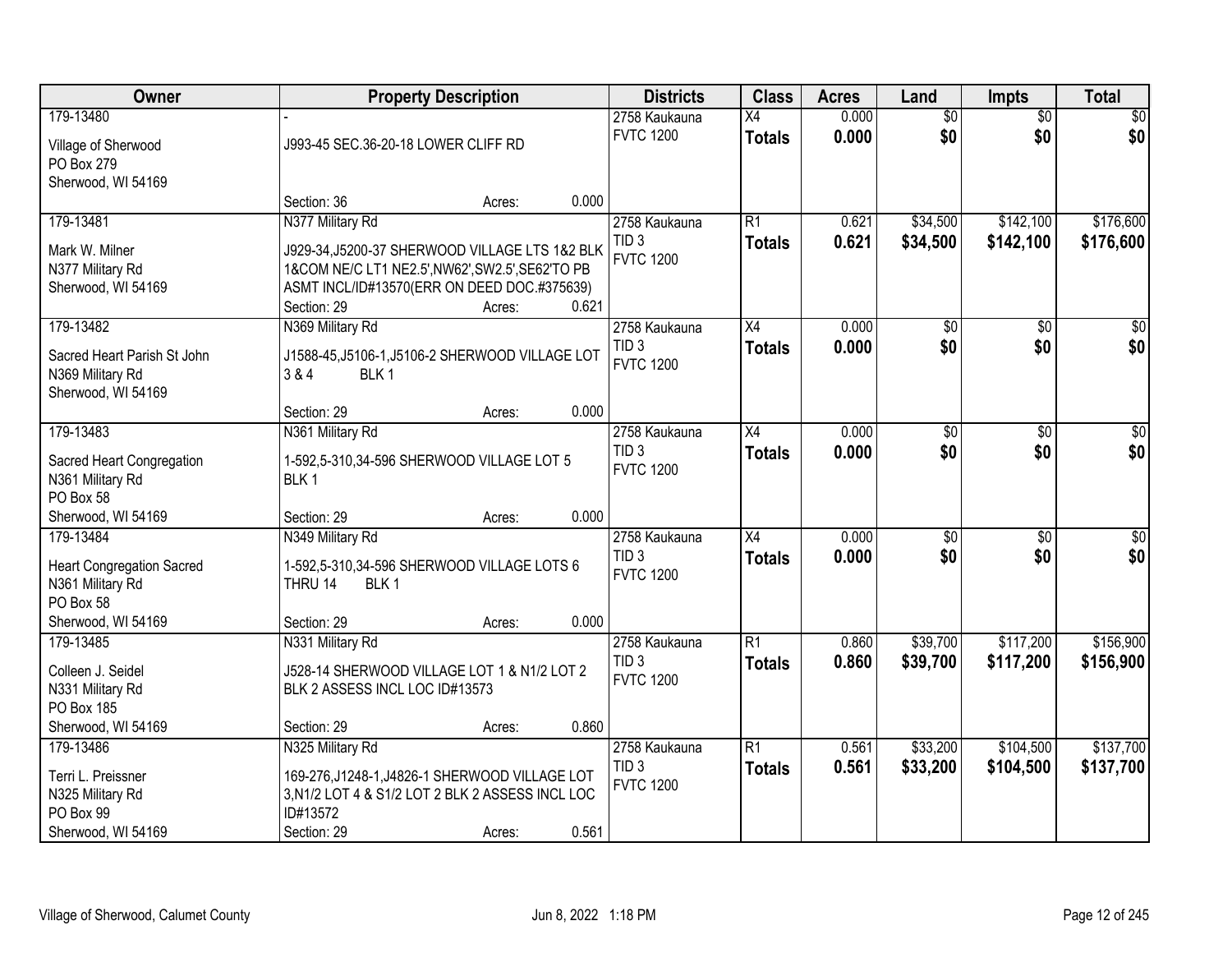| Owner                                   | <b>Property Description</b>                                                                          | <b>Districts</b>                     | <b>Class</b>    | <b>Acres</b>   | Land     | <b>Impts</b> | <b>Total</b> |
|-----------------------------------------|------------------------------------------------------------------------------------------------------|--------------------------------------|-----------------|----------------|----------|--------------|--------------|
| 179-13487                               | N317 Military Rd                                                                                     | 2758 Kaukauna                        | $\overline{R1}$ | 0.415          | \$29,100 | \$152,000    | \$181,100    |
| Ronald L. Schreiber<br>N317 Military Rd | 169-277, J4748-21, J4754-40 SHERWOOD VILLAGE S1/<br>LOT 4 & ALL LT 5 BLK 2 & PRT SW-SWLot 1, CSM 389 | TID <sub>3</sub><br><b>FVTC 1200</b> | <b>Totals</b>   | 0.415          | \$29,100 | \$152,000    | \$181,100    |
| Sherwood, WI 54169                      | VOL.35-229                                                                                           |                                      |                 |                |          |              |              |
|                                         | 0.420<br>Section: 29<br>Acres:                                                                       |                                      |                 |                |          |              |              |
| 179-13488                               | N307 Military Rd                                                                                     | 2758 Kaukauna<br>TID <sub>3</sub>    | $\overline{R1}$ | 1.096          | \$43,900 | \$164,100    | \$208,000    |
| Joseph A. Seidel<br>N307 Military Rd    | 175-91 SHERWOOD VILLAGE LOTS 6 & 7<br>BLK 2<br>ASSESS INCL LOC ID#13575                              | <b>FVTC 1200</b>                     | <b>Totals</b>   | 1.096          | \$43,900 | \$164,100    | \$208,000    |
| <b>PO Box 113</b>                       |                                                                                                      |                                      |                 |                |          |              |              |
| Sherwood, WI 54169<br>179-13489         | 1.096<br>Section: 29<br>Acres:                                                                       |                                      | X4              | 0.150          | \$0      | \$0          | \$0          |
|                                         | N303 Military Rd                                                                                     | 2758 Kaukauna<br>TID <sub>3</sub>    | <b>Totals</b>   | 0.150          | \$0      | \$0          | \$0          |
| Village of Sherwood                     | J2912-11, J2912-13 SHERWOOD VILLAGE LOTS 8 & 9                                                       | <b>FVTC 1200</b>                     |                 |                |          |              |              |
| PO Box 279                              | BLK 2EX CSM#3854 ASSES INCL/LOC ID#13576                                                             |                                      |                 |                |          |              |              |
| Sherwood, WI 54169                      |                                                                                                      |                                      |                 |                |          |              |              |
|                                         | 0.150<br>Section: 29<br>Acres:                                                                       |                                      |                 |                |          |              |              |
| 179-13490                               | N322 Military Rd                                                                                     | 2758 Kaukauna<br>TID <sub>3</sub>    | R1              | 0.193<br>0.193 | \$19,400 | \$76,200     | \$95,600     |
| Benjamin J. Gunville                    | 112-723, J4601-33 SHERWOOD VILLAGE THT PT LOT                                                        | <b>FVTC 1200</b>                     | <b>Totals</b>   |                | \$19,400 | \$76,200     | \$95,600     |
| PO Box 216                              | 1, COM SW/C NE60' SE187'TO PT 30'N OF S-L, S30 FT                                                    |                                      |                 |                |          |              |              |
| Sherwood, WI 54169                      | W TO POB<br>BLK <sub>3</sub>                                                                         |                                      |                 |                |          |              |              |
|                                         | 0.193<br>Section: 29<br>Acres:                                                                       |                                      |                 |                |          |              |              |
| 179-13491                               | N326 Military Rd                                                                                     | 2758 Kaukauna                        | $\overline{R1}$ | 0.602          | \$34,100 | \$107,800    | \$141,900    |
| Aaron B. Mauel                          | J343-3 SHERWOOD VILLAGE PRT LOTS 1,2,3 & 4                                                           | TID <sub>3</sub><br><b>FVTC 1200</b> | <b>Totals</b>   | 0.602          | \$34,100 | \$107,800    | \$141,900    |
| N326 Military Rd                        | DESC AS: COM W/L LT 1 BLK 3 60'N SW/C,                                                               |                                      |                 |                |          |              |              |
| Sherwood, WI 54169                      | LT1, NE157'7IN, E150', S158'6IN., NW185'TO POB                                                       |                                      |                 |                |          |              |              |
|                                         | Section: 29<br>0.602<br>Acres:                                                                       |                                      |                 |                |          |              |              |
| 179-13492                               | N346 Military Rd                                                                                     | 2758 Kaukauna                        | R1              | 0.780          | \$38,000 | \$87,100     | \$125,100    |
| Bradley G. Heinecke                     | J2760-10, J5558-3, J5927-7 SHERWOOD VILLAGE PRT                                                      | TID <sub>3</sub>                     | <b>Totals</b>   | 0.780          | \$38,000 | \$87,100     | \$125,100    |
| N346 Military Rd                        | LOTS 1 TO 6 INCL. BLK 3 COM SE/C BLK N340', NW                                                       | <b>FVTC 1200</b>                     |                 |                |          |              |              |
| Sherwood, WI 54169                      | TO NW COR LOT 6 SW ALG W-L 160',                                                                     |                                      |                 |                |          |              |              |
|                                         | 0.780<br>Section: 29<br>Acres:                                                                       |                                      |                 |                |          |              |              |
| 179-13493                               | N352 Military Rd                                                                                     | 2758 Kaukauna                        | R1              | 0.255          | \$22,100 | \$137,600    | \$159,700    |
| Joshua D. Stuebs                        | J2223-37, J3589-38, J5705-47 SHERWOOD VILLAGE                                                        | TID <sub>3</sub>                     | <b>Totals</b>   | 0.255          | \$22,100 | \$137,600    | \$159,700    |
| N352 Military Rd                        | LT1 CSM14-380 #2063 COM N/C LT7 BLK3 OF VIL                                                          | <b>FVTC 1200</b>                     |                 |                |          |              |              |
| Sherwood, WI 54169                      | SHER PLT, N10', SE166.43', S70.94', NW113.69',                                                       |                                      |                 |                |          |              |              |
|                                         | 0.255<br>Section: 29<br>Acres:                                                                       |                                      |                 |                |          |              |              |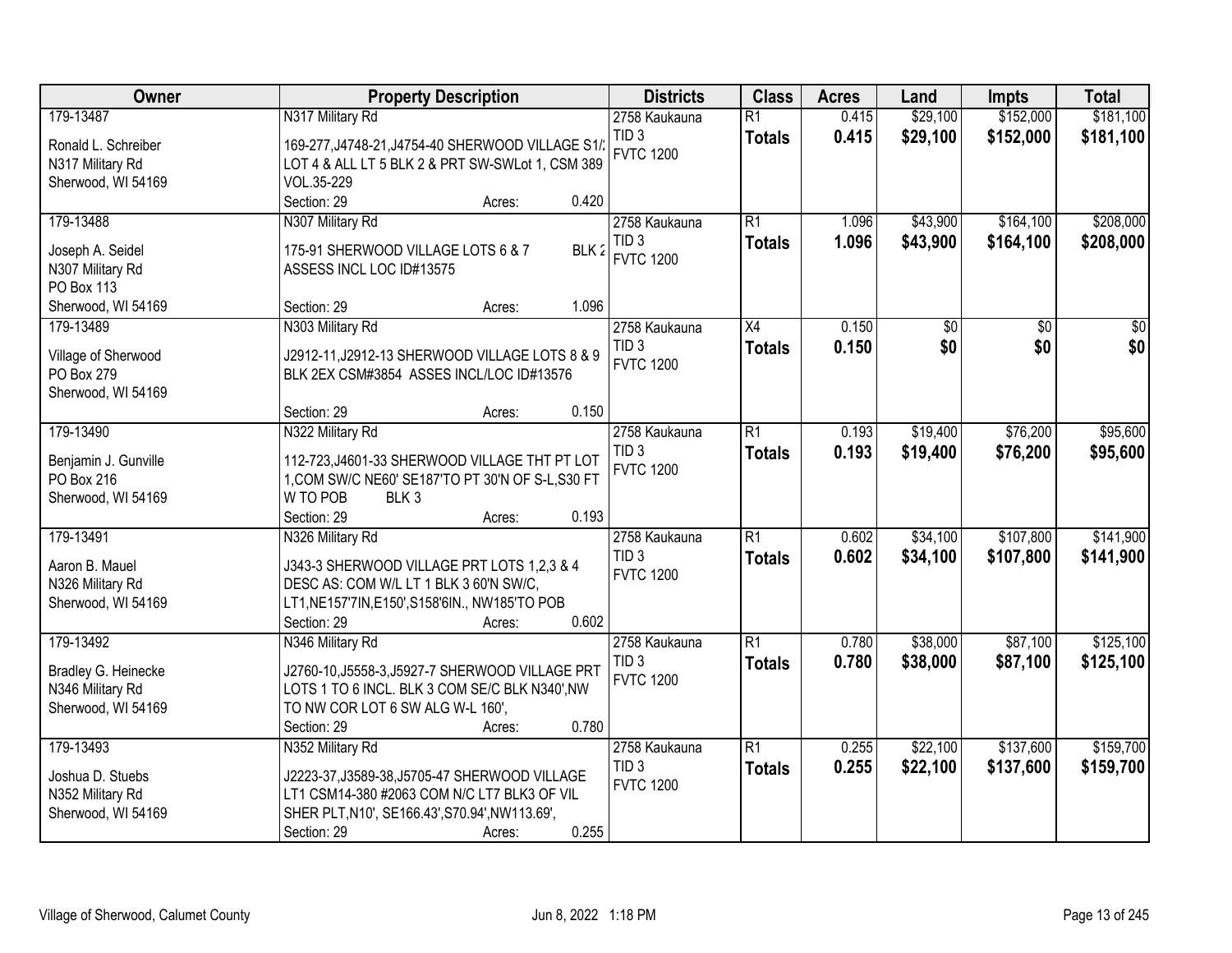| Owner                           | <b>Property Description</b>                                                                  | <b>Districts</b>                     | <b>Class</b>    | <b>Acres</b>            | Land     | <b>Impts</b> | <b>Total</b> |
|---------------------------------|----------------------------------------------------------------------------------------------|--------------------------------------|-----------------|-------------------------|----------|--------------|--------------|
| 179-13494                       | N358 Military Rd                                                                             | 2758 Kaukauna                        | $\overline{R1}$ | 0.227                   | \$20,900 | \$117,200    | \$138,100    |
| Jeffrey S. Majetich             | J3589-37, J3589-39 SHERWOOD VILLAGE LOT 8, EX                                                | TID <sub>3</sub>                     | <b>Totals</b>   | 0.227                   | \$20,900 | \$117,200    | \$138,100    |
| N358 Military Rd                | J3589-38 & PRT LOT 7, DESC J3589-37 BLK3                                                     | <b>FVTC 1200</b>                     |                 |                         |          |              |              |
| Sherwood, WI 54169              | ASSESS INCL/LOC ID#13585                                                                     |                                      |                 |                         |          |              |              |
|                                 | 0.227<br>Section: 29<br>Acres:                                                               |                                      |                 |                         |          |              |              |
| 179-13495                       | N364 Military Rd                                                                             | 2758 Kaukauna                        | $\overline{R1}$ | 0.722                   | \$36,700 | \$78,500     | \$115,200    |
| Jmkm, LLC                       | 133-611, J5483-21, J5483-25 SHERWOOD VILLAGE PR                                              | TID <sub>3</sub>                     | <b>Totals</b>   | 0.722                   | \$36,700 | \$78,500     | \$115,200    |
| PO Box 2814                     | LOT 8,9 & 10<br>BLK3 OUTLOT 2 CSM#3183                                                       | <b>FVTC 1200</b>                     |                 |                         |          |              |              |
| Appleton, WI 54912              | VOL.27-29                                                                                    |                                      |                 |                         |          |              |              |
|                                 | 0.722<br>Section: 29<br>Acres:                                                               |                                      |                 |                         |          |              |              |
| 179-13496                       | N370 Military Rd                                                                             | 2758 Kaukauna                        | $\overline{R2}$ | 0.387                   | \$44,600 | \$28,100     | \$72,700     |
|                                 |                                                                                              | TID <sub>3</sub>                     | <b>Totals</b>   | 0.387                   | \$44,600 | \$28,100     | \$72,700     |
| Jmkm, LLC<br>PO Box 2814        | J1912-45, J3973-14, J5986-58 SHERWOOD VILLAGE<br>PRT LTS 10&11 BLK3 LOT 1 CSM#3183 VOL.27-29 | <b>FVTC 1200</b>                     |                 |                         |          |              |              |
| Appleton, WI 54912              | INCL ING/EGR EASE DOC#431608                                                                 |                                      |                 |                         |          |              |              |
|                                 | 0.387<br>Section: 29<br>Acres:                                                               |                                      |                 |                         |          |              |              |
| 179-13497                       | N374 Military Rd                                                                             | 2758 Kaukauna                        |                 | Assessed with 179-13588 |          |              |              |
|                                 |                                                                                              | TID <sub>3</sub>                     |                 |                         |          |              |              |
| Jessica Aldama                  | J3813-38 SHERWOOD VILLAGE LT 11& PRT LT 10                                                   | <b>FVTC 1200</b>                     |                 |                         |          |              |              |
| 823 4th St                      | BNG PRT OF FOLL:COM330'S NE/C SW-SW,E132'                                                    |                                      |                 |                         |          |              |              |
| Algoma, WI 54201                | S143', NE TO PT S27'SLY SW/C LT 11, N ALG W/L RD                                             |                                      |                 |                         |          |              |              |
|                                 | Section: 29<br>0.240<br>Acres:                                                               |                                      |                 |                         |          |              |              |
| 179-13499                       |                                                                                              | 2758 Kaukauna                        |                 | Assessed with 179-13600 |          |              |              |
| Smet Joseph J & Cecelia A Joint | 81-230, J2888-3 SW1/4 SE1/4 SEC. 19-20-19 LYG S OF                                           | TID <sub>2</sub><br><b>FVTC 1200</b> |                 |                         |          |              |              |
| Revocable Trust                 | RR NOW DESC W/LOC ID#13600                                                                   |                                      |                 |                         |          |              |              |
| 386 Windmill Dr                 |                                                                                              |                                      |                 |                         |          |              |              |
| Kaukauna, WI 54130              | 1.600<br>Section: 19<br>Acres:                                                               |                                      |                 |                         |          |              |              |
| 179-13500                       | State Park Rd                                                                                | 2758 Kaukauna                        | $\overline{X4}$ | 11.200                  | \$0      | \$0          | $\sqrt{60}$  |
| Cliff Sanitary Distr High       | 102-378 NE1/4 NE1/4 SEC.29-20-19 COM615.36'W                                                 | <b>FVTC 1200</b>                     | <b>Totals</b>   | 11.200                  | \$0      | \$0          | \$0          |
| PO Box 40                       | NE/C, W687.94', S1083.5', ELY238.9', W687.94',                                               |                                      |                 |                         |          |              |              |
| Sherwood, WI 54169              | S1083.5', ELY238.9', NELY1129.65 FT TO POB                                                   |                                      |                 |                         |          |              |              |
|                                 | 11.200<br>Section: 29<br>Acres:                                                              |                                      |                 |                         |          |              |              |
| 179-13501                       | N654 Military Rd                                                                             | 2758 Kaukauna                        | $\overline{R1}$ | 1.190                   | \$45,000 | \$52,500     | \$97,500     |
| Angela K. Boehnlein             | J1698-44, J3740-10 PRT N1/2 NW-NE S.29-20-19 COM                                             | <b>FVTC 1200</b>                     | <b>Totals</b>   | 1.190                   | \$45,000 | \$52,500     | \$97,500     |
| N654 Military Rd                | N1/4/C, E522.85'TO C/L HWY,                                                                  |                                      |                 |                         |          |              |              |
| Sherwood, WI 54169              | SWLY510.29', & POB, SWLY162.27' TO S/L                                                       |                                      |                 |                         |          |              |              |
|                                 | 1.190<br>Section: 29<br>Acres:                                                               |                                      |                 |                         |          |              |              |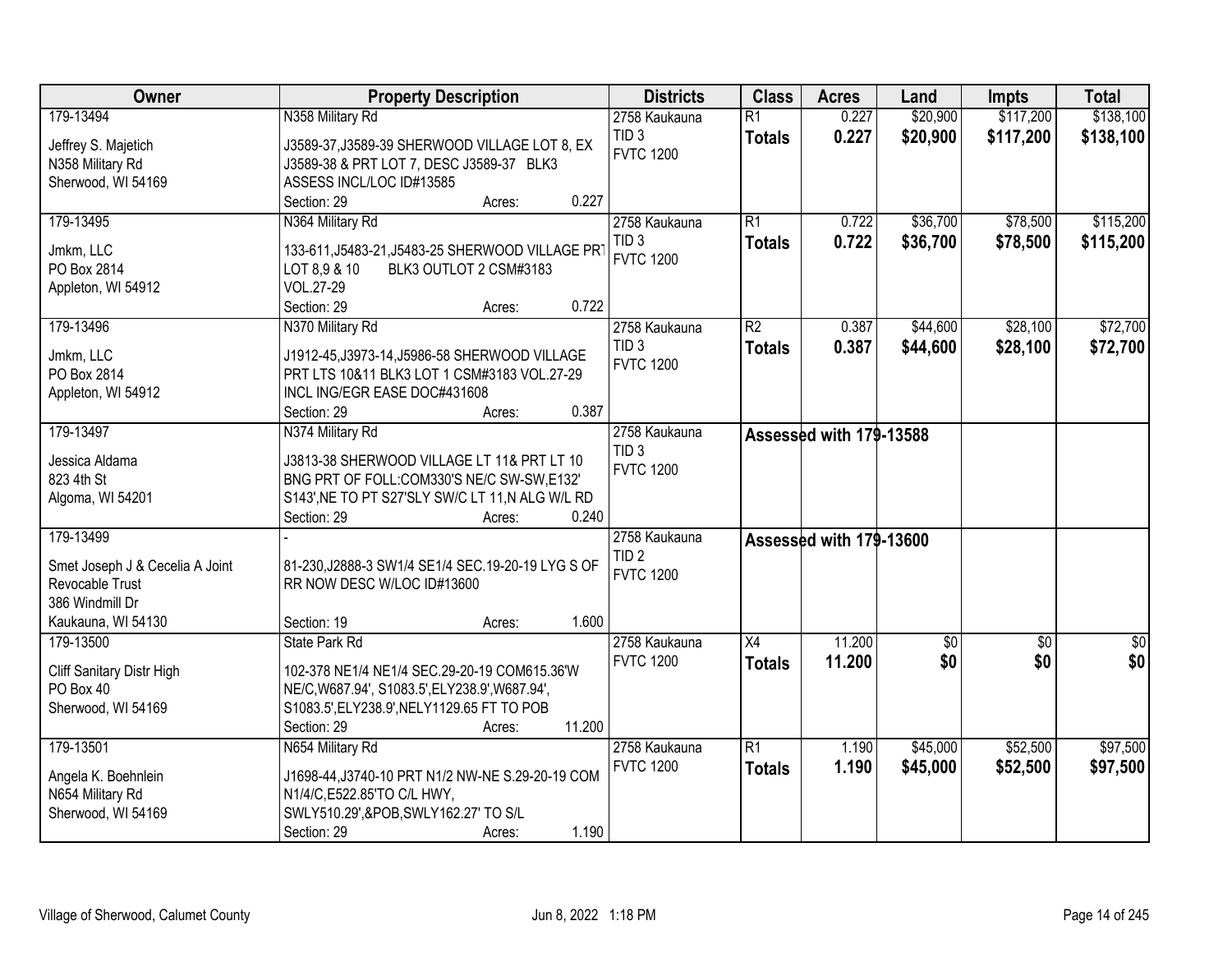| Owner                             | <b>Property Description</b>                                                                | <b>Districts</b> | <b>Class</b>    | <b>Acres</b> | Land            | <b>Impts</b>    | <b>Total</b>    |
|-----------------------------------|--------------------------------------------------------------------------------------------|------------------|-----------------|--------------|-----------------|-----------------|-----------------|
| 179-13502                         | N Military Rd                                                                              | 2758 Kaukauna    | $\overline{X2}$ | 14.740       | $\overline{50}$ | $\overline{50}$ | $\overline{30}$ |
| State Of WI Dnr                   | 173-595, J886-12 NW1/4 NE1/4 SEC.29-20-19 EX E3A                                           | <b>FVTC 1200</b> | <b>Totals</b>   | 14.740       | \$0             | \$0             | \$0             |
| 101 S Webster St                  | OF N300'LYG E OF CTY M, EX W288'OF S277'LYG E                                              |                  |                 |              |                 |                 |                 |
| Madison, WI 53707                 | OF RD & EX LOT 1 CSM#971 VOL.7-3 & EX VOL.T-122                                            |                  |                 |              |                 |                 |                 |
|                                   | 14.740<br>Section: 29<br>Acres:                                                            |                  |                 |              |                 |                 |                 |
| 179-13503                         | N Military Rd                                                                              | 2758 Kaukauna    | X4              | 3.000        | $\overline{50}$ | $\overline{50}$ | $\overline{30}$ |
|                                   |                                                                                            | <b>FVTC 1200</b> | <b>Totals</b>   | 3.000        | \$0             | \$0             | \$0             |
| Village of Sherwood               | 111-259 NW1/4 NE1/4 SEC.29-20-19 N300'OF N1/2                                              |                  |                 |              |                 |                 |                 |
| PO Box 279<br>Sherwood, WI 54169  | NW-NE EX W200'LYG E OF CTY M                                                               |                  |                 |              |                 |                 |                 |
|                                   | 3.000<br>Section: 29<br>Acres:                                                             |                  |                 |              |                 |                 |                 |
| 179-13504                         | N634 Military Rd                                                                           | 2020 Aerials     | R1              | 0.530        | \$25,300        | \$26,700        | \$52,000        |
|                                   |                                                                                            | 2758 Kaukauna    | R <sub>5</sub>  | 0.140        | \$100           | \$0             | \$100           |
| John R. West                      | 121-113, J4602-19 S1/2 NW1/4 NE1/4 SEC.29-20-19Lot                                         | <b>FVTC 1200</b> | <b>Totals</b>   | 0.670        | \$25,400        | \$26,700        | \$52,100        |
| N504 Nottingham Ct                | 2, CSM 3859 VOL.35-113                                                                     |                  |                 |              |                 |                 |                 |
| Sherwood, WI 54169                |                                                                                            |                  |                 |              |                 |                 |                 |
|                                   | 0.670<br>Section: 29<br>Acres:                                                             |                  |                 |              |                 |                 |                 |
| 179-13507                         | N619 Military Rd                                                                           | 2758 Kaukauna    | R1              | 1.150        | \$44,500        | \$67,600        | \$112,100       |
| <b>William Probst</b>             | 81-440 S1/2 NW1/4 NE1/4 SEC.29-20-19 LOT 2                                                 | <b>FVTC 1200</b> | <b>Totals</b>   | 1.150        | \$44,500        | \$67,600        | \$112,100       |
| N619 Military Rd                  | CSM#2008 VOL.14-205 COM868.48'S                                                            |                  |                 |              |                 |                 |                 |
| Sherwood, WI 54169                | N1/4/C, SE325.55', SW ALG C/L RD159.59', NW231.25'                                         |                  |                 |              |                 |                 |                 |
|                                   | 1.150<br>Section: 29<br>Acres:                                                             |                  |                 |              |                 |                 |                 |
| 179-13508                         | <b>Military Rd</b>                                                                         | 2758 Kaukauna    | $\overline{R4}$ | 1.740        | \$300           | \$0             | \$300           |
|                                   |                                                                                            | <b>FVTC 1200</b> | R <sub>5</sub>  | 0.250        | \$100           | \$0             | \$100           |
| Penny J. Freier                   | J3860-3, J5216-18 S/12 NW1/4 NE1/4 SEC.29-20-19                                            |                  | <b>Totals</b>   | 1.990        | \$400           | \$0             | \$400           |
| N5703 Hwy 57<br>Hilbert, WI 54129 | LOT 1 CSM#2008 VOL.14-205 COM660.36'S<br>N1/4/C, E394.25', SW ALG C/L RD277.95', NW325.55' |                  |                 |              |                 |                 |                 |
|                                   | 1.990<br>Section: 29<br>Acres:                                                             |                  |                 |              |                 |                 |                 |
| 179-13509                         | N561 Military Rd                                                                           | 2758 Kaukauna    | $\overline{R1}$ | 0.920        | \$41,000        | \$93,500        | \$134,500       |
|                                   |                                                                                            | <b>FVTC 1200</b> | <b>Totals</b>   | 0.920        | \$41,000        | \$93,500        | \$134,500       |
| Charles A. Gosha Jr               | 56-292 NW1/4 NE1/4 SEC.29-20-19 TRACT 4                                                    |                  |                 |              |                 |                 |                 |
| N561 Military Rd                  | CSM#358 VOL.2-263, EX VOL.141-757, EX                                                      |                  |                 |              |                 |                 |                 |
| Sherwood, WI 54169                | VOL.146-511                                                                                |                  |                 |              |                 |                 |                 |
|                                   | 0.920<br>Section: 29<br>Acres:                                                             |                  |                 |              |                 |                 |                 |
| 179-13510                         | N664 Military Rd                                                                           | 2758 Kaukauna    | R1              | 1.010        | \$43,000        | \$211,400       | \$254,400       |
| Mark W. Mccurdie                  | J3740-9,J3740-10 PRT N1/2 NW-NE SEC.29-20-19 LOT                                           | <b>FVTC 1200</b> | <b>Totals</b>   | 1.010        | \$43,000        | \$211,400       | \$254,400       |
| N664 Military Rd                  | 1 CSM#971 VOL.7-3 EX PRT DESC DOC#432810                                                   |                  |                 |              |                 |                 |                 |
| Sherwood, WI 54169                |                                                                                            |                  |                 |              |                 |                 |                 |
|                                   | 1.010<br>Section: 29<br>Acres:                                                             |                  |                 |              |                 |                 |                 |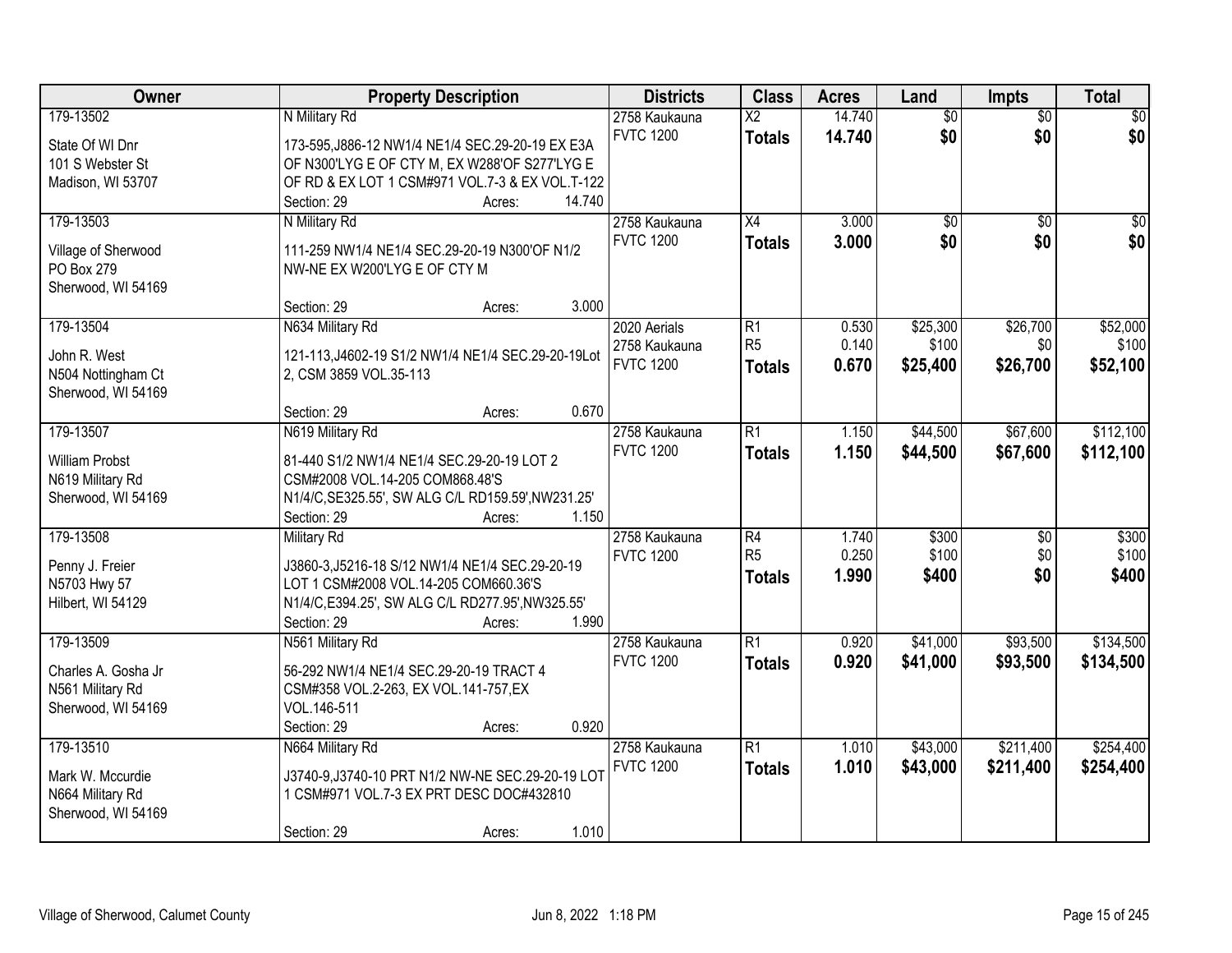| Owner                                 | <b>Property Description</b>                            | <b>Districts</b> | <b>Class</b>    | <b>Acres</b> | Land            | <b>Impts</b>    | <b>Total</b> |
|---------------------------------------|--------------------------------------------------------|------------------|-----------------|--------------|-----------------|-----------------|--------------|
| 179-13511                             | N598 Military Rd                                       | 2758 Kaukauna    | $\overline{R2}$ | 0.630        | \$65,700        | \$84,600        | \$150,300    |
| Kress Real Estate LLC                 | J2506-5, J5971-29, J5971-35 NW1/4 NE1/4                | <b>FVTC 1200</b> | <b>Totals</b>   | 0.630        | \$65,700        | \$84,600        | \$150,300    |
| N599 Military Rd                      | SEC.29-20-19 COM125'S C/L RR @ W/L NE-NE,              |                  |                 |              |                 |                 |              |
| Sherwood, WI 54169                    | E580'&POB, NE85', NLY20', WLY370' TO E/L               |                  |                 |              |                 |                 |              |
|                                       | 0.630<br>Section: 29<br>Acres:                         |                  |                 |              |                 |                 |              |
| 179-13513                             | <b>Military Rd</b>                                     | 2758 Kaukauna    | $\overline{R1}$ | 0.570        | \$2,800         | $\overline{50}$ | \$2,800      |
|                                       |                                                        | <b>FVTC 1200</b> | <b>Totals</b>   | 0.570        | \$2,800         | \$0             | \$2,800      |
| John R. West                          | 2506-5, J3338-17, J4602-19 NW1/4 NE1/4 SEC. 29-20-19   |                  |                 |              |                 |                 |              |
| N504 Nottingham Ct                    | COM INTR N/S LN & 125'S C/L RR.                        |                  |                 |              |                 |                 |              |
| Sherwood, WI 54169                    | E580', NE140', NLY30'&POB, NLY70' WLY345'TO E/L N/L    |                  |                 |              |                 |                 |              |
|                                       | 0.570<br>Section: 29<br>Acres:                         |                  |                 |              |                 |                 |              |
| 179-13516                             | N489 Robinhood Dr                                      | 2758 Kaukauna    | $\overline{R1}$ | 0.000        | $\overline{50}$ | $\overline{50}$ | \$0          |
| Up Builders, LLC                      | J161-41, J2739-56, 4567-63 SW1/4 NE1/4                 | <b>FVTC 1200</b> | R2              | 38.360       | \$94,100        | \$0             | \$94,100     |
| N583 Robinhood Way                    | SEC.29-20-19Lot 2, CSM 3946 VOL.36-74                  |                  | <b>Totals</b>   | 38.360       | \$94,100        | \$0             | \$94,100     |
| Sherwood, WI 54169                    |                                                        |                  |                 |              |                 |                 |              |
|                                       | 38.360<br>Section: 29<br>Acres:                        |                  |                 |              |                 |                 |              |
| 179-13518                             | N590 Railroad St                                       | 2758 Kaukauna    | $\overline{R1}$ | 0.440        | \$30,200        | \$107,400       | \$137,600    |
|                                       |                                                        | <b>FVTC 1200</b> | <b>Totals</b>   | 0.440        | \$30,200        | \$107,400       | \$137,600    |
| Travis T. Vanderhyden                 | J1718-42, J2760-34 PRT W1/2 NE1/4 SEC. 29-20-19        |                  |                 |              |                 |                 |              |
| N590 Railroad St                      | COM 244'E HWY 55 & SL OF RR PROP                       |                  |                 |              |                 |                 |              |
| Sherwood, WI 54169                    | SW100', W50', SW55.9', E175.8' NE152.2', W124.3'TO POI |                  |                 |              |                 |                 |              |
|                                       | 0.440<br>Section: 29<br>Acres:                         |                  |                 |              |                 |                 |              |
| 179-13519                             | N586 Military Rd                                       | 2758 Kaukauna    | $\overline{R2}$ | 0.340        | \$17,000        | \$262,900       | \$279,900    |
| <b>Eggert Nancy K Survivors Trust</b> | J418-33, J2381-40 W1/2 NE1/4 SEC.29-20-19 COM          | <b>FVTC 1200</b> | <b>Totals</b>   | 0.340        | \$17,000        | \$262,900       | \$279,900    |
| 1741 N Appleton St                    | INTR E-L MILITARY RD. & S-L RR, E ALG RR 138', S80',   |                  |                 |              |                 |                 |              |
| Appleton, WI 54911                    | W143', N80' TO POB                                     |                  |                 |              |                 |                 |              |
|                                       | Section: 29<br>0.340<br>Acres:                         |                  |                 |              |                 |                 |              |
| 179-13520                             | N594 Railroad St                                       | 2758 Kaukauna    | $\overline{R1}$ | 0.240        | \$21,500        | \$103,000       | \$124,500    |
|                                       |                                                        | <b>FVTC 1200</b> | <b>Totals</b>   | 0.240        | \$21,500        | \$103,000       | \$124,500    |
| Jacob Mark Moldenhauer                | J4688-56, J4712-66 PRT W1/2 NE1/4 SEC 29-20-19         |                  |                 |              |                 |                 |              |
| N594 Railroad St                      | COM INTR E-L RD & S-L RR PROP, E ALG RR 244' &         |                  |                 |              |                 |                 |              |
| Sherwood, WI 54169                    | POB, \$100', W60', NLY 100', ELY ALG RR 60'TO POB &    |                  |                 |              |                 |                 |              |
|                                       | Section: 29<br>0.240<br>Acres:                         |                  |                 |              |                 |                 |              |
| 179-13521                             | N582 Military Rd                                       | 2758 Kaukauna    | $\overline{R1}$ | 0.640        | \$34,900        | \$43,300        | \$78,200     |
| Eggert Nancy K Survivors Trust        | 172-561, J858-23 PRT W1/2 NE1/4 SEC.29-20-19 COM       | <b>FVTC 1200</b> | <b>Totals</b>   | 0.640        | \$34,900        | \$43,300        | \$78,200     |
| 1741 N Appleton St                    | INTR E-L RD&S-L RR, S80'                               |                  |                 |              |                 |                 |              |
| Appleton, WI 54911                    | &POB,ELY30',N3',ELY113',NLY 80'                        |                  |                 |              |                 |                 |              |
|                                       | 0.640<br>Section: 29<br>Acres:                         |                  |                 |              |                 |                 |              |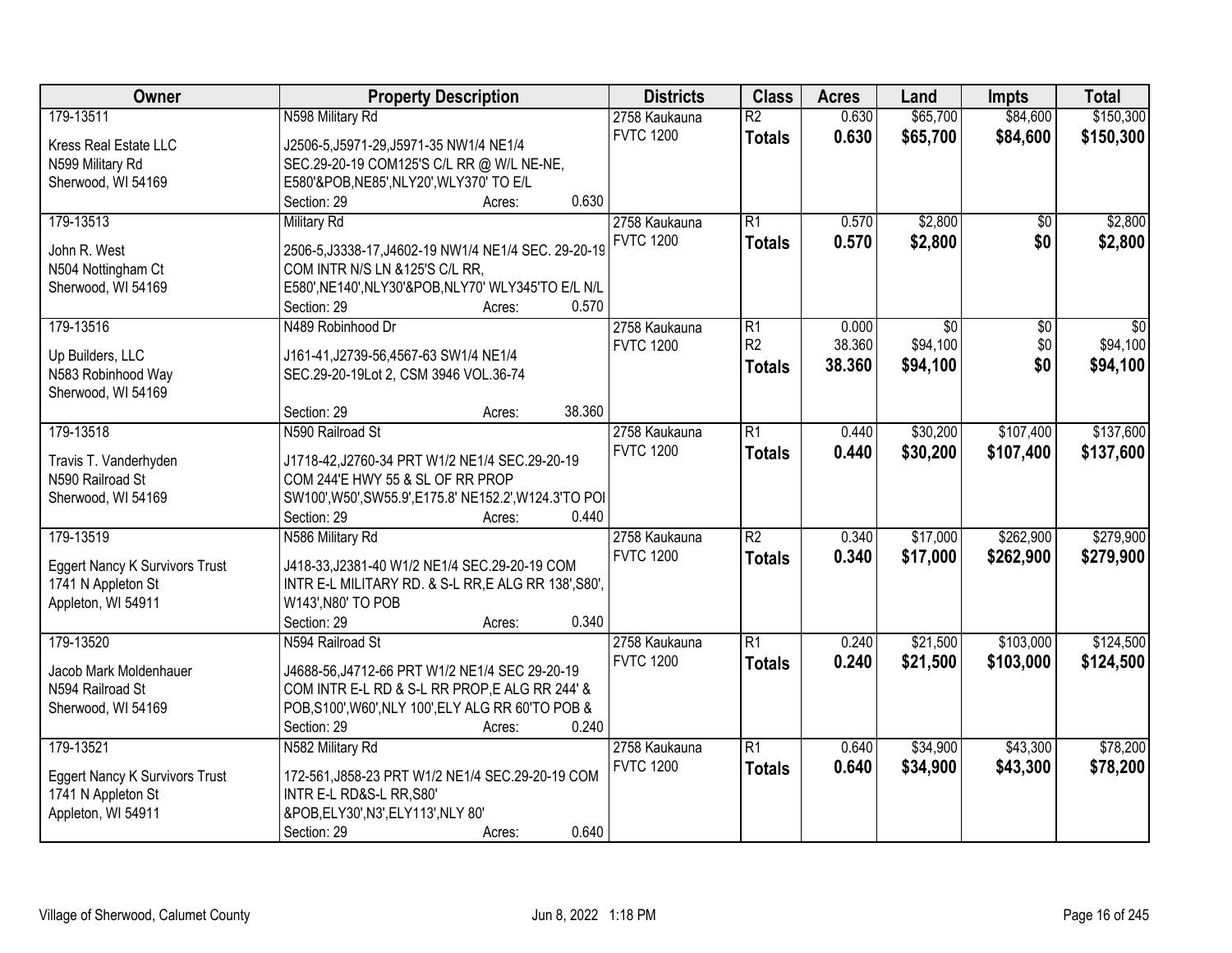| Owner                | <b>Property Description</b>                                    | <b>Districts</b> | <b>Class</b>    | <b>Acres</b> | Land     | <b>Impts</b>    | <b>Total</b> |
|----------------------|----------------------------------------------------------------|------------------|-----------------|--------------|----------|-----------------|--------------|
| 179-13522            | N571 Military Rd                                               | 2758 Kaukauna    | $\overline{R1}$ | 0.410        | \$28,900 | \$121,500       | \$150,400    |
| Kaitlyn Marie Miller | 141-452,141-757 SW-NE & SE-NW SEC.29-20-19 TRCT                | <b>FVTC 1200</b> | <b>Totals</b>   | 0.410        | \$28,900 | \$121,500       | \$150,400    |
| N571 Military Rd     | 3& PRT TRCT 4 CSM#358 VOL 2-263, COM SW/C                      |                  |                 |              |          |                 |              |
| Sherwood, WI 54169   | TRCT3, SE69.12', SW10.14', NW64.28', N10.6'TO POB &            |                  |                 |              |          |                 |              |
|                      | 0.410<br>Section: 29<br>Acres:                                 |                  |                 |              |          |                 |              |
| 179-13523            | N578 Military Rd                                               | 2758 Kaukauna    | $\overline{R1}$ | 0.220        | \$20,600 | \$60,900        | \$81,500     |
|                      |                                                                | <b>FVTC 1200</b> | <b>Totals</b>   | 0.220        | \$20,600 | \$60,900        | \$81,500     |
| Stuart J. Schmitt    | 103-448 W1/2 NE1/4 SEC.29-20-19 COM INTR C-L RD                |                  |                 |              |          |                 |              |
| N578 Military Rd     | & S-L RR, S ALG RD 155.5'POB, E83', SW98', NW7',               |                  |                 |              |          |                 |              |
| Sherwood, WI 54169   | SW42', NW61'-C-L RD, N TO POB                                  |                  |                 |              |          |                 |              |
|                      | 0.220<br>Section: 29<br>Acres:                                 |                  |                 |              |          |                 |              |
| 179-13525            | N583 Military Rd                                               | 2758 Kaukauna    | $\overline{R2}$ | 0.610        | \$65,300 | \$135,300       | \$200,600    |
| Mak Investments LLC  | J632-29, J988-19, J4761-23 SW1/4 NE1/4 SEC. 29-20-19           | <b>FVTC 1200</b> | <b>Totals</b>   | 0.610        | \$65,300 | \$135,300       | \$200,600    |
| PO Box 1681          | LOT 2 CSM#358 VOL.2-263 COM 1298.08'S NW/C                     |                  |                 |              |          |                 |              |
| Appleton, WI 54912   | NE1/4, SE183.99'TO C/L RD SW121.16',                           |                  |                 |              |          |                 |              |
|                      | 0.610<br>Section: 29<br>Acres:                                 |                  |                 |              |          |                 |              |
| 179-13526            | N540 Military Rd                                               | 2758 Kaukauna    | $\overline{R1}$ | 0.256        | \$12,200 | \$91,800        | \$104,000    |
|                      |                                                                | <b>FVTC 1200</b> | <b>Totals</b>   | 0.256        | \$12,200 | \$91,800        | \$104,000    |
| Alexander D. Jakubek | J3647-20, J4050-1, J5762-40 PRT SE-NW&SW-NE                    |                  |                 |              |          |                 |              |
| N540 Military Rd     | S.29-20-19, COM 1790.64'S N1/4/C, SE46.1', SW20'               |                  |                 |              |          |                 |              |
| Sherwood, WI 54169   | SE33.78', SW38', W151'TO C/L RD, NE122', SE48.17'&             |                  |                 |              |          |                 |              |
|                      | 0.256<br>Section: 29<br>Acres:                                 |                  |                 |              |          |                 |              |
| 179-13529            | <b>Military Rd</b>                                             | 2020 Aerials     | $\overline{R4}$ | 25.470       | \$4,900  | $\overline{50}$ | \$4,900      |
| Douglas G. Enders    | 96-443,170-90 NE1/4 NW1/4 SEC.29-20-19 PRT LYG N               | 2758 Kaukauna    | <b>Totals</b>   | 25.470       | \$4,900  | \$0             | \$4,900      |
| N10690 Pukwana Bch   | RR EX CSM#3694 VOL.33-93                                       | <b>FVTC 1200</b> |                 |              |          |                 |              |
| Malone, WI 53049     |                                                                |                  |                 |              |          |                 |              |
|                      | 25.470<br>Section: 29<br>Acres:                                |                  |                 |              |          |                 |              |
| 179-13530            | <b>Military Rd</b>                                             | 2758 Kaukauna    | $\overline{R4}$ | 37.400       | \$4,400  | $\overline{60}$ | \$4,400      |
|                      |                                                                | TID <sub>2</sub> | <b>Totals</b>   | 37.400       | \$4,400  | \$0             | \$4,400      |
| Klair Et Al A. Kress | J92-44, J931-58 PRT SEC. 29-20-19 Lot 2, CSM 3845<br>VOL.35-61 | <b>FVTC 1200</b> |                 |              |          |                 |              |
| N599 Military Rd     |                                                                |                  |                 |              |          |                 |              |
| Sherwood, WI 54169   | 37.400                                                         |                  |                 |              |          |                 |              |
| 179-13531            | Section: 29<br>Acres:                                          |                  | $\overline{R1}$ |              | \$51,900 | \$81,400        | \$133,300    |
|                      | N613 Military Rd                                               | 2020 Aerials     |                 | 5.000        |          |                 |              |
| Richard L. Davis     | J3012-1, J4349-61 NW-NE1/4 & NE-NW1/4                          | 2758 Kaukauna    | <b>Totals</b>   | 5.000        | \$51,900 | \$81,400        | \$133,300    |
| N9049 Harwood Rd     | SEC.29-20-19Lot 1, CSM 3694 VOL.33-93                          | <b>FVTC 1200</b> |                 |              |          |                 |              |
| Menasha, WI 54952    |                                                                |                  |                 |              |          |                 |              |
|                      | 5.000<br>Section: 29<br>Acres:                                 |                  |                 |              |          |                 |              |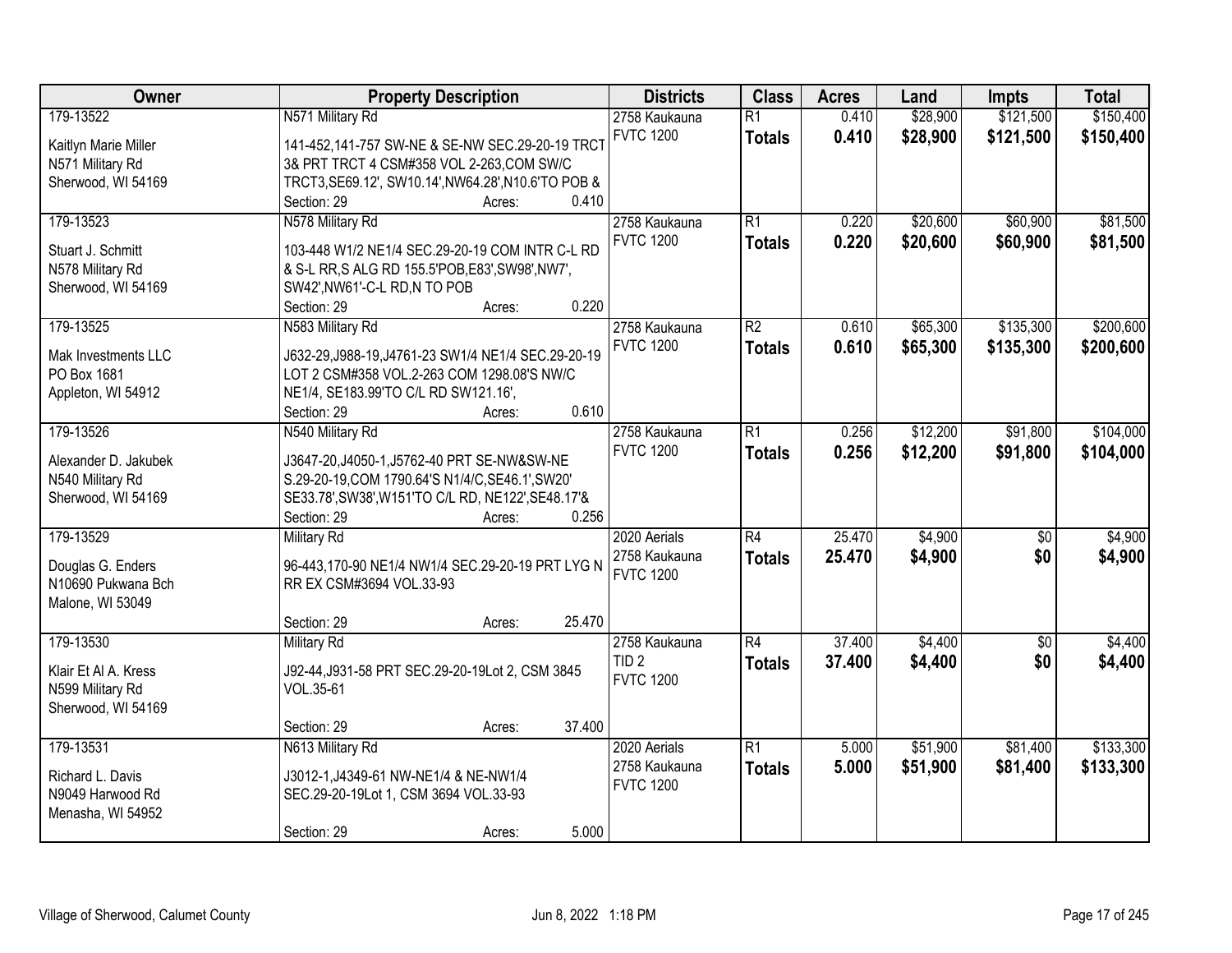| Owner                                   | <b>Property Description</b>                         | <b>Districts</b> | <b>Class</b>     | <b>Acres</b> | Land     | Impts           | <b>Total</b> |
|-----------------------------------------|-----------------------------------------------------|------------------|------------------|--------------|----------|-----------------|--------------|
| 179-13532                               | N599 Military Rd                                    | 2758 Kaukauna    | $\overline{R2}$  | 5.980        | \$92,000 | \$676,500       | \$768,500    |
| Kress Real Estate LLC                   | J2506-5, J5971-29, J5971-35 SW-NE1/4&NE-NW1/4       | <b>FVTC 1200</b> | R4               | 1.800        | \$200    | \$0             | \$200        |
| N599 Military Rd                        | SEC.29-20-19Lot 1, CSM 3845 VOL.35-61NEED DEED      |                  | <b>Totals</b>    | 7.780        | \$92,200 | \$676,500       | \$768,700    |
| Sherwood, WI 54169                      | FOR LOT LINE CHANGE                                 |                  |                  |              |          |                 |              |
|                                         | 7.780<br>Section: 29<br>Acres:                      |                  |                  |              |          |                 |              |
| 179-13533                               | <b>Military Rd</b>                                  | 2020 Aerials     | R4               | 20.560       | \$2,400  | $\overline{50}$ | \$2,400      |
|                                         | 96-443,170-90 NW1/4 NW1/4 SEC.29-20-19 LYG N RR     | 2758 Kaukauna    | <b>Totals</b>    | 20.560       | \$2,400  | \$0             | \$2,400      |
| Douglas G. Enders<br>N10690 Pukwana Bch |                                                     | TID <sub>2</sub> |                  |              |          |                 |              |
| Malone, WI 53049                        |                                                     | <b>FVTC 1200</b> |                  |              |          |                 |              |
|                                         | 20.560<br>Section: 29<br>Acres:                     |                  |                  |              |          |                 |              |
| 179-13534                               | Veterans Ave                                        | 2020 Aerials     | R4               | 21.500       | \$2,500  | \$0             | \$2,500      |
|                                         |                                                     | 2758 Kaukauna    | R <sub>5</sub> M | 8.500        | \$5,100  | \$0             | \$5,100      |
| Darlene G. Stumpf                       | J1813-9, J5303-8, J5337-65 SW1/4 NW1/4 SEC.29-20-19 | <b>FVTC 1200</b> | Totals           | 30.000       | \$7,600  | \$0             | \$7,600      |
| PO Box 248                              | S30AC                                               |                  |                  |              |          |                 |              |
| Kaukauna, WI 54130                      |                                                     |                  |                  |              |          |                 |              |
|                                         | 30.000<br>Section: 29<br>Acres:                     |                  |                  |              |          |                 |              |
| 179-13536                               | <b>Military Rd</b>                                  | 2020 Aerials     | R4               | 19.450       | \$2,300  | \$0             | \$2,300      |
| Darlene G. Stumpf                       | J601-11, J5303-8, J5337-65 SE1/4 NW1/4 SEC.29-20-19 | 2758 Kaukauna    | R <sub>5M</sub>  | 1.500        | \$900    | \$0             | \$900        |
| PO Box 248                              | S30AC LYG W OF MILITARY RD, EX .5AC, EX             | <b>FVTC 1200</b> | <b>Totals</b>    | 20.950       | \$3,200  | \$0             | \$3,200      |
| Kaukauna, WI 54130                      | CSM10-130 .77AC, & EX CSM12-80 .66AC                |                  |                  |              |          |                 |              |
|                                         | 20.950<br>Section: 29<br>Acres:                     |                  |                  |              |          |                 |              |
| 179-13537                               | N503 Military Rd                                    | 2758 Kaukauna    | $\overline{R1}$  | 0.500        | \$31,900 | \$79,400        | \$111,300    |
| Breckheimer David J & Amy J Living      | J367-40, J1813-10 SE1/4 NW1/4 SEC. 29-20-19 COM C/L | TID <sub>3</sub> | <b>Totals</b>    | 0.500        | \$31,900 | \$79,400        | \$111,300    |
| Trust                                   | RD 35'N S/L SE1/4 NW1/4, W188.7', NE101.46',        | <b>FVTC 1200</b> |                  |              |          |                 |              |
| N503 Military Rd                        | E236.24', SW117' POB                                |                  |                  |              |          |                 |              |
| Sherwood, WI 54169                      | 0.500<br>Section: 29<br>Acres:                      |                  |                  |              |          |                 |              |
| 179-13538                               | N516 Military Rd                                    | 2758 Kaukauna    | R1               | 1.990        | \$46,200 | \$581,100       | \$627,300    |
|                                         |                                                     | TID <sub>3</sub> | <b>Totals</b>    | 1.990        | \$46,200 | \$581,100       | \$627,300    |
| Jacob M. Cunningham                     | J360-29, J2739-56, J4567-63 SE NW & NE SW1/4        | <b>FVTC 1200</b> |                  |              |          |                 |              |
| Ann B. Cunningham                       | SEC.29-20-19Lot 1, CSM 3906 VOL.35-275              |                  |                  |              |          |                 |              |
| N516 Military Rd                        |                                                     |                  |                  |              |          |                 |              |
| Sherwood, WI 54169                      | 1.990<br>Section: 29<br>Acres:                      |                  |                  |              |          |                 |              |
| 179-13539                               | N502 Military Rd                                    | 2758 Kaukauna    | R1               | 2.310        | \$59,400 | \$199,800       | \$259,200    |
| Emil C. Doerr                           | J1241-3,J1294-52,340901 SE-NW1/4&NE-SW1/4           | TID <sub>3</sub> | <b>Totals</b>    | 2.310        | \$59,400 | \$199,800       | \$259,200    |
| N502 Military Rd                        | SEC.29-20-19 LOT 1 CSM#983 VOL.7-36 COM 2721'W      | <b>FVTC 1200</b> |                  |              |          |                 |              |
| Sherwood, WI 54169                      | E1/4/C,S122.63', NW510.91', NE212.72', SE386.89',   |                  |                  |              |          |                 |              |
|                                         | 2.310<br>Section: 29<br>Acres:                      |                  |                  |              |          |                 |              |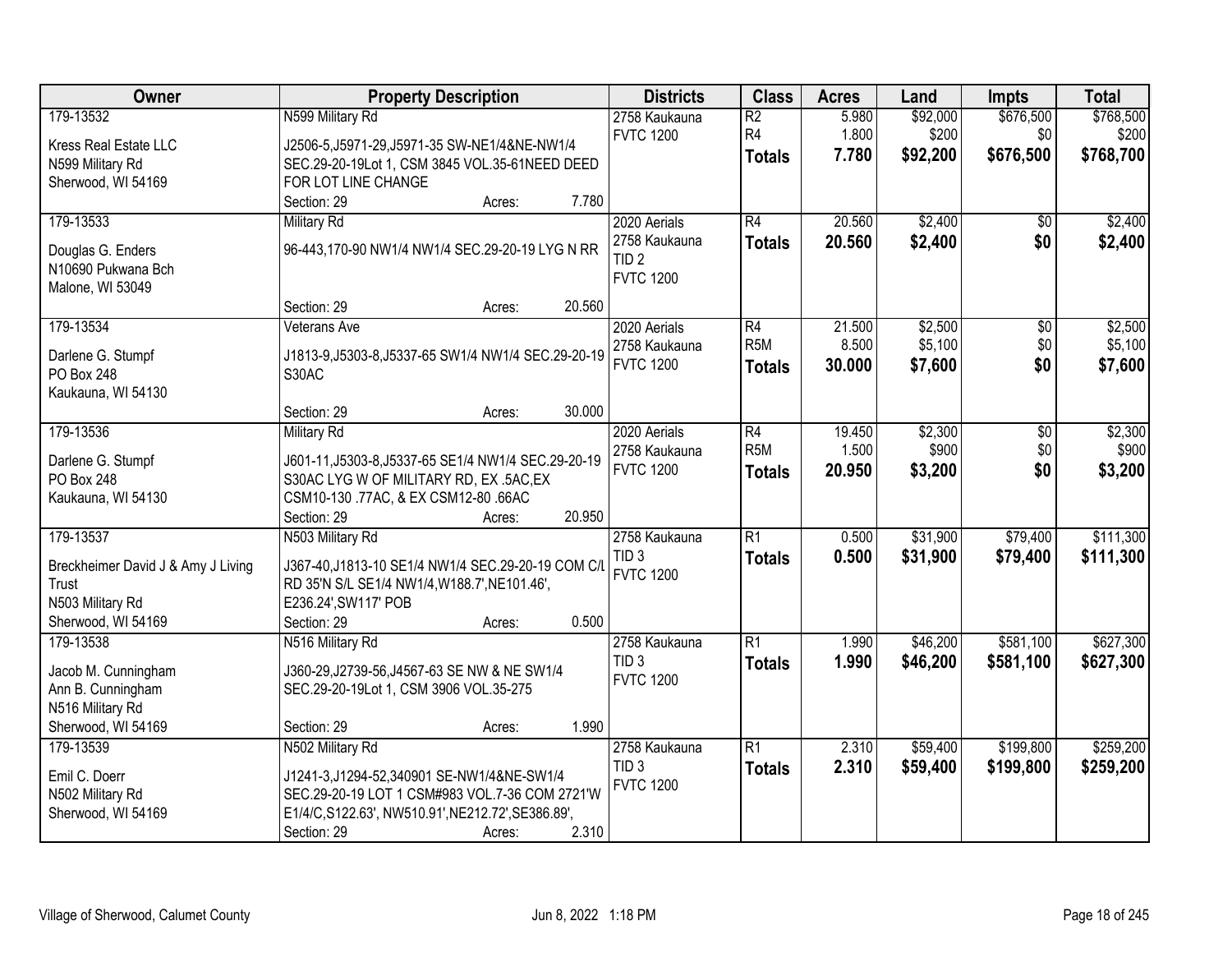| Owner                          | <b>Property Description</b>                            | <b>Districts</b>                     | <b>Class</b>    | <b>Acres</b>            | Land     | <b>Impts</b> | <b>Total</b> |
|--------------------------------|--------------------------------------------------------|--------------------------------------|-----------------|-------------------------|----------|--------------|--------------|
| 179-13540                      | N506 Military Rd                                       | 2758 Kaukauna                        | $\overline{R1}$ | 0.280                   | \$23,200 | \$218,300    | \$241,500    |
| Jodi L. Koller                 | J1705-11, J1994-17 SE1/4 NW1/4 SEC.29-20-19 LOT 1      | TID <sub>3</sub>                     | <b>Totals</b>   | 0.280                   | \$23,200 | \$218,300    | \$241,500    |
| N506 Military Rd               | CSM#1480 VOL.10-159 &PRT LOT 2,COM SE/C LOT            | <b>FVTC 1200</b>                     |                 |                         |          |              |              |
| Sherwood, WI 54169             | 1, S10', NW 80.14', E80.67'TO POB, EX PRT LOT 1 COM    |                                      |                 |                         |          |              |              |
|                                | 0.280<br>Section: 29<br>Acres:                         |                                      |                 |                         |          |              |              |
| 179-13541                      | N504 Military Rd                                       | 2758 Kaukauna                        | R1              | 0.470                   | \$31,200 | \$196,600    | \$227,800    |
|                                |                                                        | TID <sub>3</sub>                     | <b>Totals</b>   | 0.470                   | \$31,200 | \$196,600    | \$227,800    |
| Kress Ken & Betty Rev Liv Trst | J1705-10, J1994-18, J5971-42 SE1/4 NW1/4               | <b>FVTC 1200</b>                     |                 |                         |          |              |              |
| N504 Military Rd               | SEC.29-20-19 LOT 2 CSM#1458 VOL.10-159& PRT            |                                      |                 |                         |          |              |              |
| Sherwood, WI 54169             | LOT 1 COM NW/C LOT2, N10', SE72. 06', W76'TO<br>0.470  |                                      |                 |                         |          |              |              |
|                                | Section: 29<br>Acres:                                  |                                      |                 |                         |          |              |              |
| 179-13542                      | N491 Margaret Ct                                       | 2758 Kaukauna                        | $\overline{R1}$ | 0.770                   | \$36,800 | \$213,900    | \$250,700    |
| Peggy L. Dhein                 | J1697-46 SE1/4 NW1/4 SEC.29-20-19 LOT 1                | <b>FVTC 1200</b>                     | <b>Totals</b>   | 0.770                   | \$36,800 | \$213,900    | \$250,700    |
| N491 Margaret Ct               | CSM#1469 VOL.10-130 COM1647.5'E & 47.46'N              |                                      |                 |                         |          |              |              |
| Sherwood, WI 54169             | W1/4/C, W230', N140', E262.61, SLY142.11' TO POB       |                                      |                 |                         |          |              |              |
|                                | 0.770<br>Section: 29<br>Acres:                         |                                      |                 |                         |          |              |              |
| 179-13543                      | N490 Margaret Ct                                       | 2758 Kaukauna                        | $\overline{R1}$ | 0.660                   | \$35,400 | \$232,600    | \$268,000    |
|                                |                                                        | <b>FVTC 1200</b>                     | <b>Totals</b>   | 0.660                   | \$35,400 | \$232,600    | \$268,000    |
| Joseph C. Graunke              | J2699-10, J3070-49 SE1/4 NW1/4 SEC.29-20-19 LOT 1      |                                      |                 |                         |          |              |              |
| N490 Margaret Ct               | CSM#1710 VOL.12-80 COM972.24'W &50.6'N                 |                                      |                 |                         |          |              |              |
| Sherwood, WI 54169             | C/COR, NE ALG CRV145.57', SE217.01',<br>0.660          |                                      |                 |                         |          |              |              |
|                                | Section: 29<br>Acres:                                  |                                      | $\overline{R1}$ |                         |          |              |              |
| 179-13544                      | N430 Military Rd                                       | 2758 Kaukauna                        |                 | 0.230                   | \$21,000 | \$64,900     | \$85,900     |
| <b>Christine Brantmeier</b>    | 82-136 GOV LOT 1 SEC.29-20-19 COM C/L MIL RD           | TID <sub>3</sub>                     | <b>Totals</b>   | 0.230                   | \$21,000 | \$64,900     | \$85,900     |
| N7499 S Hardwood Rd            | 20.5'E SW/C NE/14 SW1/4, NE454.3'ALG C/L &             | <b>FVTC 1200</b>                     |                 |                         |          |              |              |
| Hilbert, WI 54129-9322         | POB, SE150'NE66', NW150'TO C/L MIL RD, SW66'TO         |                                      |                 |                         |          |              |              |
|                                | 0.230<br>Section: 29<br>Acres:                         |                                      |                 |                         |          |              |              |
| 179-13545                      | N440 Military Rd                                       | 2758 Kaukauna                        | R1              | 0.410                   | \$28,900 | \$136,600    | \$165,500    |
| Samuel P. Brantmeier           | 82-136, J2103-52 NE1/4 SW1/4 SEC. 29-20-19 COM         | TID <sub>3</sub>                     | <b>Totals</b>   | 0.410                   | \$28,900 | \$136,600    | \$165,500    |
|                                | NE/C LOT 1 BLK 1 STUMPF- MEEHL HIGHLAND                | <b>FVTC 1200</b>                     |                 |                         |          |              |              |
| N440 Military Rd               |                                                        |                                      |                 |                         |          |              |              |
| Sherwood, WI 54169             | ADDN, E38.41', C-L MILITARY RD, SW ALG C-L RD<br>0.410 |                                      |                 |                         |          |              |              |
|                                | Section: 29<br>Acres:                                  |                                      |                 |                         |          |              |              |
| 179-13546                      | N441 Military Rd                                       | 2758 Kaukauna                        |                 | Assessed with 179-13742 |          |              |              |
| Cynthia J. Levknecht           | J1680-47 NE1/4 SW1/4 SEC.19-20-19 COM SE/C LOT         | TID <sub>3</sub><br><b>FVTC 1200</b> |                 |                         |          |              |              |
| N441 Military Rd               | BLK3 STUMPF- MEEHL HIGHLAND ADD, SE33', SW60'          |                                      |                 |                         |          |              |              |
| Sherwood, WI 54169             | NW150', NE60', SE117'TO POB ASSD. W/LOC ID#13742       |                                      |                 |                         |          |              |              |
|                                | 0.000<br>Section: 29<br>Acres:                         |                                      |                 |                         |          |              |              |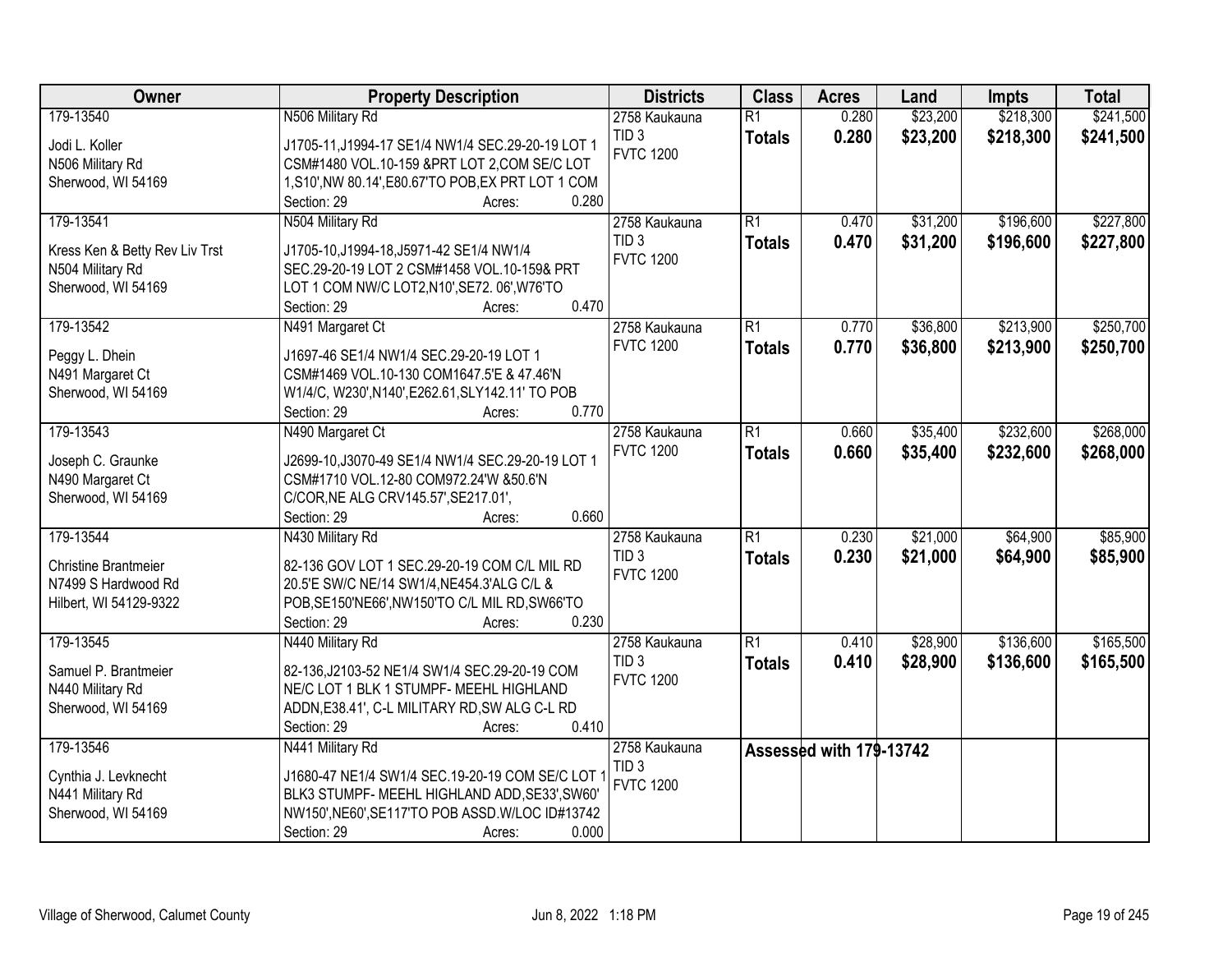| Owner                      | <b>Property Description</b>                                                              | <b>Districts</b> | <b>Class</b>    | <b>Acres</b> | Land        | <b>Impts</b>    | <b>Total</b>     |
|----------------------------|------------------------------------------------------------------------------------------|------------------|-----------------|--------------|-------------|-----------------|------------------|
| 179-13547                  | N500 Military Rd                                                                         | 2758 Kaukauna    | $\overline{R1}$ | 1.000        | \$42,800    | \$219,900       | \$262,700        |
| Reichwald Jean A RI Tr     | J856-46 NE1/4 SW1/4 SEC.29-20-19 LT1, CSM#1185                                           | TID <sub>3</sub> | <b>Totals</b>   | 1.000        | \$42,800    | \$219,900       | \$262,700        |
| N500 Military Rd           | VOL.8-213 COM2721.05'W,122.63'S &204.67' NW                                              | <b>FVTC 1200</b> |                 |              |             |                 |                  |
| Sherwood, WI 54169         | E1/4/C,NW306.24',SW150', SE306.24',NE150'TO POB                                          |                  |                 |              |             |                 |                  |
|                            | 1.000<br>Section: 29<br>Acres:                                                           |                  |                 |              |             |                 |                  |
| 179-13548                  | N498 Military Rd                                                                         | 2758 Kaukauna    | $\overline{R1}$ | 0.670        | \$35,600    | \$153,000       | \$188,600        |
| Alan S. Prahl              | J1157-31, J3390-26 NE1/4 SW1/4 SEC.29-20-19 LOT 1                                        | TID <sub>3</sub> | <b>Totals</b>   | 0.670        | \$35,600    | \$153,000       | \$188,600        |
| N498 Military Rd           | CSM#1283 VOL.9-112 COM2679.93'E                                                          | <b>FVTC 1200</b> |                 |              |             |                 |                  |
| Sherwood, WI 54169         | W1/4/C,S122.3',NW NW204.67',SE150'&POB,SW100',                                           |                  |                 |              |             |                 |                  |
|                            | 0.670<br>Section: 29<br>Acres:                                                           |                  |                 |              |             |                 |                  |
| 179-13549                  | Margaret Ct                                                                              | 2020 Aerials     | R4              | 5.410        | \$800       | \$0             | \$800            |
|                            |                                                                                          | 2758 Kaukauna    | R <sub>5</sub>  | 2.000        | \$9,000     | \$0             | \$9,000          |
| Darlene G. Stumpf          | J1802-50, J5303-8, J5337-65 PRT SW1/4                                                    | <b>FVTC 1200</b> | <b>Totals</b>   | 7.410        | \$9,800     | \$0             | \$9,800          |
| <b>PO Box 248</b>          | SEC.29-20-19,CM INTR NE/C STMPF-MEEHL&C-L                                                |                  |                 |              |             |                 |                  |
| Kaukauna, WI 54130         | HWY, NE169 .3', NW217.8', NE150', SE127.8', NE294.7'TC<br>Section: 29<br>7.410<br>Acres: |                  |                 |              |             |                 |                  |
| 179-13550                  | W372 Leslie St                                                                           | 2758 Kaukauna    | $\overline{R1}$ | 0.750        | \$37,300    | \$200,000       | \$237,300        |
|                            |                                                                                          | TID <sub>3</sub> |                 |              |             |                 |                  |
| Cynthia S. Michiels        | J1238-43, J2438-23 NE1/4 SW1/4 SEC. 29-20-19 COM                                         | <b>FVTC 1200</b> | <b>Totals</b>   | 0.750        | \$37,300    | \$200,000       | \$237,300        |
| W372 Leslie St             | 169'NE INTR NE/C STUMPF- MEEHL HIGHLAND                                                  |                  |                 |              |             |                 |                  |
| <b>PO Box 217</b>          | ADDN & C/L RD, NE150', NW217', SW150', SE217'TO                                          |                  |                 |              |             |                 |                  |
| Sherwood, WI 54169         | 0.750<br>Section: 29<br>Acres:                                                           |                  |                 |              |             |                 |                  |
| 179-13551                  | W443 Veterans Ave                                                                        | 2758 Kaukauna    | $\overline{R2}$ | 2.260        | \$68,900    | \$425,900       | \$494,800        |
| <b>Calumet County Bank</b> | 146-766 NW1/4 SW1/4 SEC.29-20-19 LOT 1 CSM#746                                           | TID <sub>3</sub> | <b>Totals</b>   | 2.260        | \$68,900    | \$425,900       | \$494,800        |
| 26 E Main St               | VOL.5-209                                                                                | <b>FVTC 1200</b> |                 |              |             |                 |                  |
| Chilton, WI 53014          |                                                                                          |                  |                 |              |             |                 |                  |
|                            | 2.260<br>Section: 29<br>Acres:                                                           |                  |                 |              |             |                 |                  |
| 179-13552                  | W482 Clifton Rd                                                                          | 2758 Kaukauna    | $\overline{X4}$ | 5.000        | $\sqrt{50}$ | $\overline{50}$ | $\overline{\$0}$ |
| Village of Sherwood        | J229-24, J480-1 NW1/4 SW1/4 SEC.29-20-19                                                 | TID <sub>3</sub> | <b>Totals</b>   | 5.000        | \$0         | \$0             | \$0              |
| PO Box 279                 | COM455.26'W INTR C/L HWY 55 & S/L NW1/4, W812'TO                                         | <b>FVTC 1200</b> |                 |              |             |                 |                  |
| Sherwood, WI 54169         | S/L NW-SW, N375.55', E TO PT N OF POB, S375.55'TO                                        |                  |                 |              |             |                 |                  |
|                            | 5.000<br>Section: 29<br>Acres:                                                           |                  |                 |              |             |                 |                  |
| 179-13553                  | W432 Clifton Rd                                                                          | 2758 Kaukauna    | $\overline{X4}$ | 0.550        | $\sqrt{50}$ | $\overline{50}$ | $\overline{50}$  |
|                            |                                                                                          | TID <sub>3</sub> | <b>Totals</b>   | 0.550        | \$0         | \$0             | \$0              |
| Village of Sherwood        | 144-401, J2771-44 NW1/4 SW1/4 SEC.29-20-19,                                              | <b>FVTC 1200</b> |                 |              |             |                 |                  |
| PO Box 279                 | COM205'W C/L CLIFTON&MENASHA                                                             |                  |                 |              |             |                 |                  |
| Sherwood, WI 54169         | RDS, W88', N280.5'TO C/L RD, SE SE133.5', S228'TO<br>0.550                               |                  |                 |              |             |                 |                  |
|                            | Section: 29<br>Acres:                                                                    |                  |                 |              |             |                 |                  |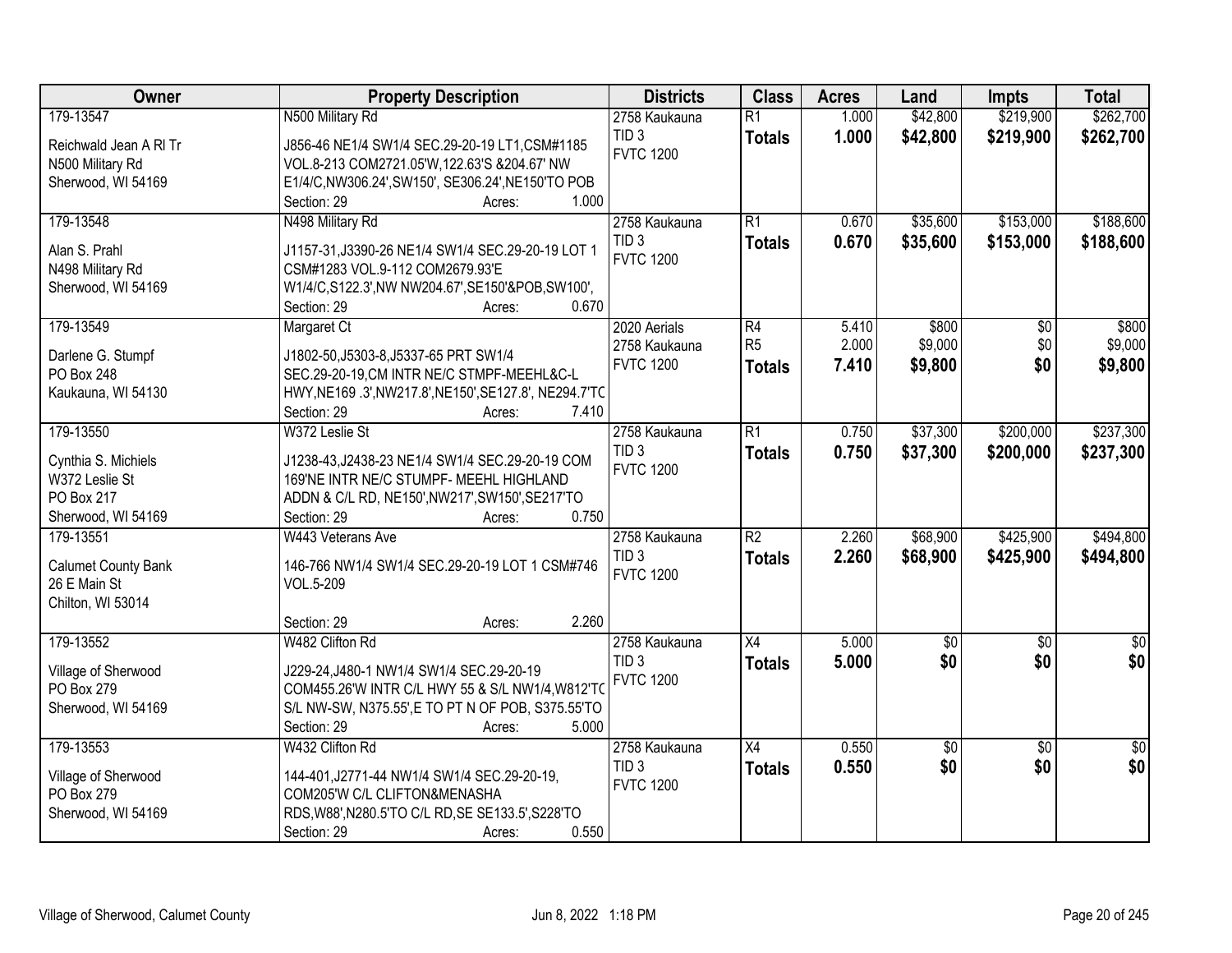| Owner                           | <b>Property Description</b>                                                        | <b>Districts</b> | <b>Class</b>     | <b>Acres</b>            | Land      | Impts           | <b>Total</b> |
|---------------------------------|------------------------------------------------------------------------------------|------------------|------------------|-------------------------|-----------|-----------------|--------------|
| 179-13554                       | <b>Veterans Ave</b>                                                                | 2758 Kaukauna    |                  | Assessed with 179-13755 |           |                 |              |
| Co Clarence Mueller             | 77-621 NW1/4 SW1/4 SEC.29-20-19, COM SW/C LOT 6                                    | TID <sub>3</sub> |                  |                         |           |                 |              |
| PO Box 8w410veteransave         | BLK 1 H.STUHSER ADDN, NW20', NE140', SE20', SW TO                                  | <b>FVTC 1200</b> |                  |                         |           |                 |              |
| Sherwood, WI 54169              | POB, ASSD. W/LOC ID#13755                                                          |                  |                  |                         |           |                 |              |
|                                 | 0.070<br>Section: 29<br>Acres:                                                     |                  |                  |                         |           |                 |              |
| 179-13555                       | W424 Veterans Ave                                                                  | 2758 Kaukauna    | $\overline{R1}$  | 0.180                   | \$18,700  | \$93,800        | \$112,500    |
|                                 |                                                                                    | TID <sub>3</sub> | <b>Totals</b>    | 0.180                   | \$18,700  | \$93,800        | \$112,500    |
| Ronald Zahringer                | 80-406 NW1/4 SW1/4 SEC.29-20-19 COM 120'NW INTR                                    | <b>FVTC 1200</b> |                  |                         |           |                 |              |
| N5514 Long Rd                   | C/L RD & SW/C LOT 6 BLK 1 H.STUHSER'S ADDN,                                        |                  |                  |                         |           |                 |              |
| Hilbert, WI 54129               | NE119', SE66', SW130', NW TO POB ASSESS INCL/LOC<br>0.180<br>Section: 29<br>Acres: |                  |                  |                         |           |                 |              |
| 179-13556                       | W428 Veterans Ave                                                                  | 2758 Kaukauna    | R1               | 0.160                   | \$17,200  | \$58,400        | \$75,600     |
|                                 |                                                                                    | TID <sub>3</sub> |                  |                         |           |                 |              |
| Mark Anthony Boll               | J1699-27, J2574-41, J4981-30 NW1/4 SW1/4                                           | <b>FVTC 1200</b> | <b>Totals</b>    | 0.160                   | \$17,200  | \$58,400        | \$75,600     |
| W428 Veterans Ave               | SEC.29-20-19, COM 180'NW INTR C/L HWY& LOT 6                                       |                  |                  |                         |           |                 |              |
| Sherwood, WI 54169              | BLK 1 H.STUHSER'S ADDN, NW61.5'                                                    |                  |                  |                         |           |                 |              |
|                                 | 0.160<br>Section: 29<br>Acres:                                                     |                  |                  |                         |           |                 |              |
| 179-13557                       | W471 Veterans Ave                                                                  | 2758 Kaukauna    | $\overline{R2}$  | 3.150                   | \$120,600 | \$512,700       | \$633,300    |
| Bauman Re Limited Partnership   | 179-556, J3731-16 PRT NW1/4 SW1/4 S.29-20-19 LOT 1                                 | TID <sub>3</sub> | <b>Totals</b>    | 3.150                   | \$120,600 | \$512,700       | \$633,300    |
| 126 E Jackson St                | CSM#3097 VOL.26-47 PREV DESC AS LOT 2                                              | <b>FVTC 1200</b> |                  |                         |           |                 |              |
| Ripon, WI 54971                 | CSM#746 SUBJ TO ACCESS COVENANT J4257-53                                           |                  |                  |                         |           |                 |              |
|                                 | 3.150<br>Section: 29<br>Acres:                                                     |                  |                  |                         |           |                 |              |
| 179-13558                       | W450 Clifton Rd                                                                    | 2758 Kaukauna    | $\overline{R2}$  | 2.000                   | \$65,000  | \$1,305,300     | \$1,370,300  |
|                                 |                                                                                    | TID <sub>3</sub> | <b>Totals</b>    | 2.000                   | \$65,000  | \$1,305,300     | \$1,370,300  |
| <b>Hodkiewicz Property LLC</b>  | J480-1, J697-1 NW1/4 SW1/4 SEC. 29-20-19 LOT 1                                     | <b>FVTC 1200</b> |                  |                         |           |                 |              |
| 1220 N Mayflower Dr             | CSM#1126 VOL.8-64 COM 1308'S &585.44'E W1/4/C,                                     |                  |                  |                         |           |                 |              |
| Appleton, WI 54914              | N375.55', E231.98', W375.55', W231.98'TO POB                                       |                  |                  |                         |           |                 |              |
|                                 | 2.000<br>Section: 29<br>Acres:                                                     |                  |                  |                         |           |                 |              |
| 179-13559                       | Military Rd                                                                        | 2758 Kaukauna    | $\overline{R1}$  | 0.510                   | \$32,100  | $\overline{50}$ | \$32,100     |
| Lorraine Rogalska               | 154-741 NE1/4 SW1/4 SEC.29-20-19 COM313.9'NE                                       | TID <sub>3</sub> | <b>Totals</b>    | 0.510                   | \$32,100  | \$0             | \$32,100     |
| N488 Margaret Ct                | INTR C/L RD & NE/C STUMPF-MEEHL HIGHLAND                                           | <b>FVTC 1200</b> |                  |                         |           |                 |              |
| Sherwood, WI 54169              | PLT, NE112.5', NW176.75', SW119.76', SE217.8'TO POB                                |                  |                  |                         |           |                 |              |
|                                 | 0.510<br>Section: 29<br>Acres:                                                     |                  |                  |                         |           |                 |              |
| 179-13560                       | <b>Clifton Rd</b>                                                                  | 2020 Aerials     | $\overline{R4}$  | 4.540                   | \$700     | $\overline{50}$ | \$700        |
| <b>J&amp;E Construction Inc</b> | J609-15 SW1/4 SW1/4 SEC.29-20-20 CON651.5'S INTR                                   | 2758 Kaukauna    | R <sub>5</sub> M | 0.420                   | \$200     | \$0             | \$200        |
| PO Box 97                       | C/L CLIFTON RD &W/L SW-SW, E60', S382', S320.69' SE                                | TID <sub>3</sub> | <b>Totals</b>    | 4.960                   | \$900     | \$0             | \$900        |
| Stockbridge, WI 53088           | ALG CRV 110', SE125', SW215', W543.69', N651.5'TO                                  | <b>FVTC 1200</b> |                  |                         |           |                 |              |
|                                 | 4.960<br>Section: 29<br>Acres:                                                     |                  |                  |                         |           |                 |              |
|                                 |                                                                                    |                  |                  |                         |           |                 |              |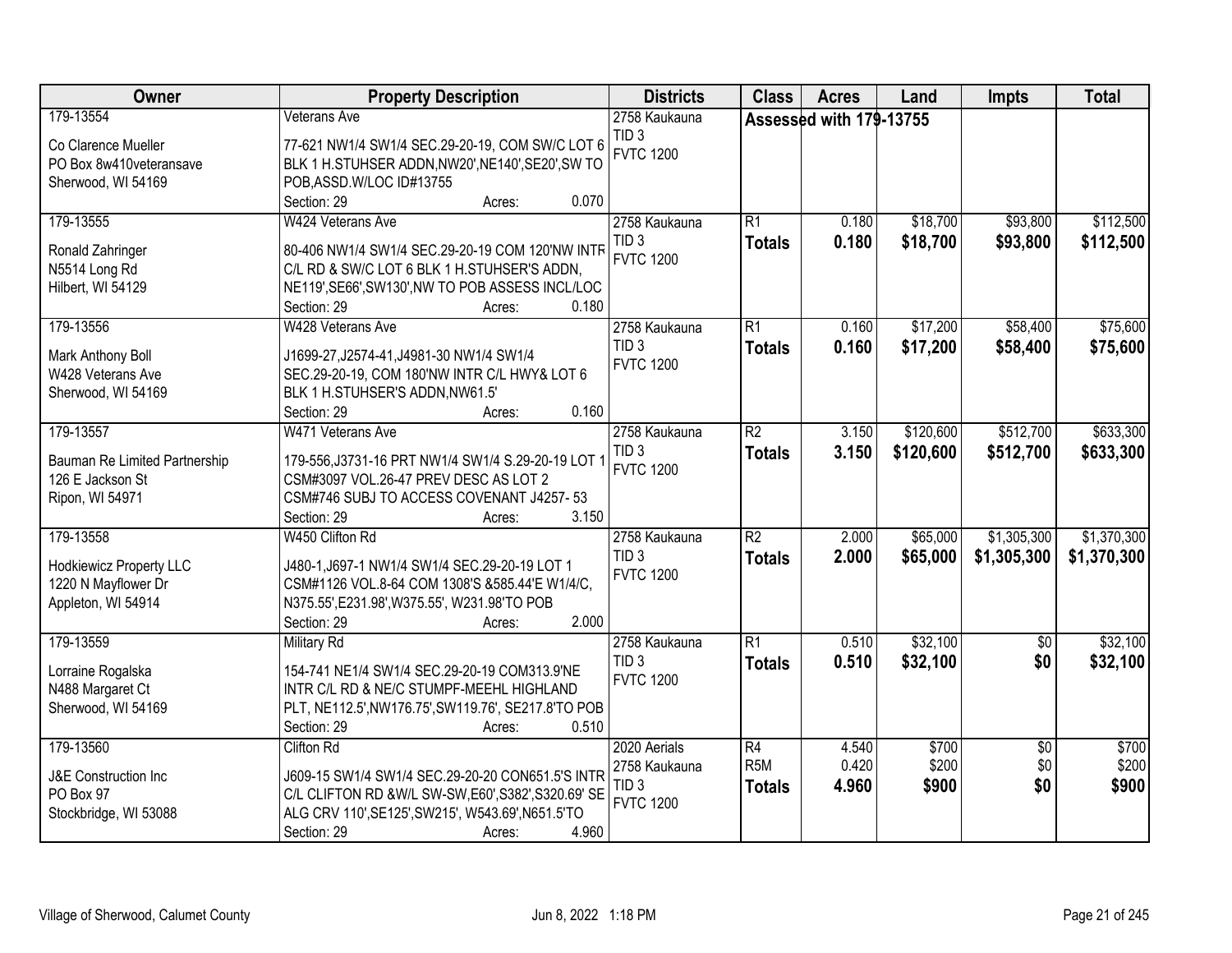| Owner                            | <b>Property Description</b>                            | <b>Districts</b> | <b>Class</b>    | <b>Acres</b> | Land            | <b>Impts</b>    | <b>Total</b>    |
|----------------------------------|--------------------------------------------------------|------------------|-----------------|--------------|-----------------|-----------------|-----------------|
| 179-13561                        | W489 Clifton Rd                                        | 2758 Kaukauna    | $\overline{X4}$ | 5.850        | $\overline{50}$ | $\overline{50}$ | $\overline{30}$ |
| Village of Sherwood              | 171-239 SW1/4 SW1/4 SEC.29-20-19 COM 965.1'W           | TID <sub>3</sub> | <b>Totals</b>   | 5.850        | \$0             | \$0             | \$0             |
| PO Box 279                       | NE/C SW1-SW, E96' S251.5', E96', S400', W400',         | <b>FVTC 1200</b> |                 |              |                 |                 |                 |
| Sherwood, WI 54169               | N651.5', E313.5'TO POB                                 |                  |                 |              |                 |                 |                 |
|                                  | Section: 29<br>5.850<br>Acres:                         |                  |                 |              |                 |                 |                 |
| 179-13562                        | W469 Clifton Rd                                        | 2758 Kaukauna    | X4              | 1.430        | $\overline{50}$ | $\overline{50}$ | \$0             |
|                                  |                                                        | TID <sub>3</sub> | <b>Totals</b>   | 1.430        | \$0             | \$0             | \$0             |
| Town of Harrison Fire Sta #1     | 75-585 SW1/4 SW1/4 SEC.29-20-19 COM ON N/L             | <b>FVTC 1200</b> |                 |              |                 |                 |                 |
| W469 Clifton Rd                  | SW-SW 717.8'W INTR OF N/L & C/L HWY 55,                |                  |                 |              |                 |                 |                 |
| Sherwood, WI 54169               | S251.5', W15RDS, N251.5', E15 RDS TO POB               |                  |                 |              |                 |                 |                 |
|                                  | 1.430<br>Section: 29<br>Acres:                         |                  |                 |              |                 |                 |                 |
| 179-13563                        | N349 Military Rd                                       | 2758 Kaukauna    | X4              | 4.250        | $\overline{50}$ | \$0             | $\overline{50}$ |
| <b>Heart Congregation Sacred</b> | 86-45,84-1 SW1/4 SW1/4 SEC.29-20-19 COM 47'NW          | <b>FVTC 1200</b> | <b>Totals</b>   | 4.250        | \$0             | \$0             | \$0             |
| N361 Military Rd                 | SW/C LOT 10 BLK 1, NE492.4', W502.6', S400', E359.2'   |                  |                 |              |                 |                 |                 |
| PO Box 58                        | TO POB                                                 |                  |                 |              |                 |                 |                 |
| Sherwood, WI 54169               | 4.250<br>Section: 29<br>Acres:                         |                  |                 |              |                 |                 |                 |
| 179-13565                        | N397 Military Rd                                       | 2758 Kaukauna    | $\overline{X4}$ | 0.340        | $\overline{50}$ | \$0             | $\sqrt{50}$     |
|                                  |                                                        | TID <sub>3</sub> | <b>Totals</b>   | 0.340        | \$0             | \$0             | \$0             |
| Village of Sherwood              | 79-98,79-117,85-85,91-532 SW-SW SC.29-20-19,CM         | <b>FVTC 1200</b> |                 |              |                 |                 |                 |
| PO Box 279                       | INTR C/L CLIFT.RD EXT&CTY M, SW ALG C/L 159'TO         |                  |                 |              |                 |                 |                 |
| Sherwood, WI 54169               | SE/C V.79-98, W ALG S/L 34.72'TO W/L                   |                  |                 |              |                 |                 |                 |
|                                  | 0.340<br>Section: 29<br>Acres:                         |                  |                 |              |                 |                 |                 |
| 179-13566                        | W431 Clifton Rd                                        | 2758 Kaukauna    | $\overline{X4}$ | 1.740        | $\overline{50}$ | $\overline{30}$ | $\sqrt{50}$     |
| Sacred Heart Parish St John      | J2223-16, J3157-41, J6134-49 SW1/4 SW1/4               | TID <sub>3</sub> | <b>Totals</b>   | 1.740        | \$0             | \$0             | \$0             |
| N369 Military Rd                 | SEC.29-20-19 LOT 1 CSM#565 VOL.4-82                    | <b>FVTC 1200</b> |                 |              |                 |                 |                 |
| Sherwood, WI 54169               | COM1307.85'N&736.17'E SW/C SEC                         |                  |                 |              |                 |                 |                 |
|                                  | 1.740<br>Section: 29<br>Acres:                         |                  |                 |              |                 |                 |                 |
| 179-13567                        | W451 Clifton Rd                                        | 2758 Kaukauna    | $\overline{R1}$ | 0.550        | \$33,000        | \$105,900       | \$138,900       |
|                                  |                                                        | TID <sub>3</sub> | <b>Totals</b>   | 0.550        | \$33,000        | \$105,900       | \$138,900       |
| Joseph D. Beach                  | J553-33, J2218-13 SW1/4 SW1/4 SEC.29-20-19 COM         | <b>FVTC 1200</b> |                 |              |                 |                 |                 |
| W459 Clifton Rd                  | 1307.85'N & 631'E SW/C, E120.6', SLY 262.26', W104.83, |                  |                 |              |                 |                 |                 |
| Sherwood, WI 54169               | N TO POB                                               |                  |                 |              |                 |                 |                 |
|                                  | 0.550<br>Section: 29<br>Acres:                         |                  |                 |              |                 |                 |                 |
| 179-13568                        | W459 Clifton Rd                                        | 2758 Kaukauna    | $\overline{R1}$ | 0.319        | \$24,900        | \$72,000        | \$96,900        |
| Joseph D. Beach                  | 154-584, J1634-17 SW1/4 SW1/4 SEC.29-20-19 COM         | TID <sub>3</sub> | <b>Totals</b>   | 0.319        | \$24,900        | \$72,000        | \$96,900        |
| W459 Clifton Rd                  | 1307.85'N & 561'E OF SW/C, S241.75', E50.34', N TO W   | <b>FVTC 1200</b> |                 |              |                 |                 |                 |
| Sherwood, WI 54169               | 1/16 FORTY LINE W70' POB                               |                  |                 |              |                 |                 |                 |
|                                  | 0.319<br>Section: 29<br>Acres:                         |                  |                 |              |                 |                 |                 |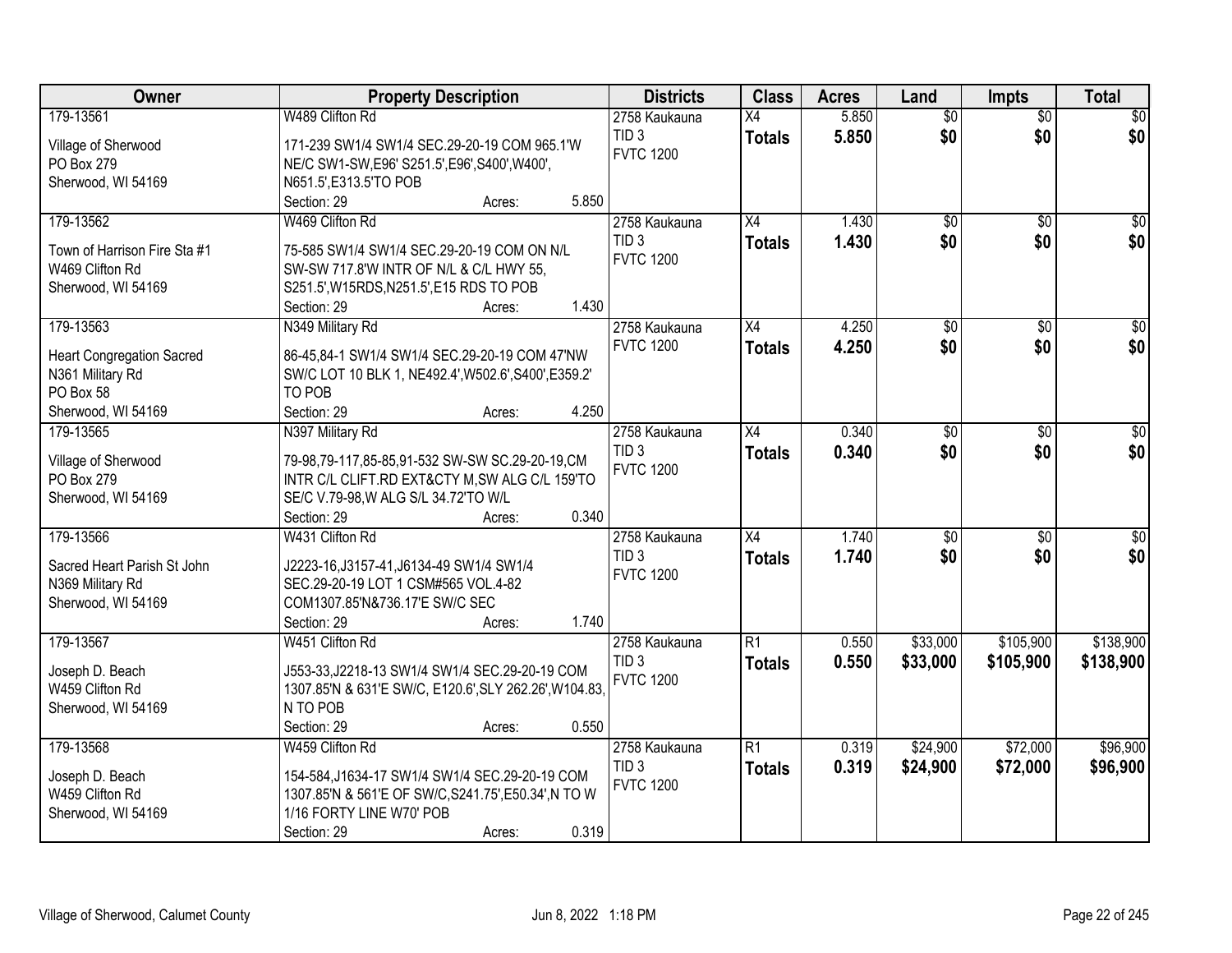| Owner                     | <b>Property Description</b>                         | <b>Districts</b> | <b>Class</b>  | <b>Acres</b>            | Land            | <b>Impts</b>    | <b>Total</b>    |
|---------------------------|-----------------------------------------------------|------------------|---------------|-------------------------|-----------------|-----------------|-----------------|
| 179-13569                 | N385 Military Rd                                    | 2758 Kaukauna    | X4            | 0.910                   | $\overline{50}$ | $\overline{50}$ | $\sqrt{50}$     |
| Village of Sherwood       | J4034-4, J4257-10 SW1/4 SW1/4 SEC.29-20-19 LOT 1    | TID <sub>3</sub> | <b>Totals</b> | 0.910                   | \$0             | \$0             | \$0             |
| PO Box 279                | CSM #962 VOL.6-413, COM 1307.85'N&1047.33'E         | <b>FVTC 1200</b> |               |                         |                 |                 |                 |
| Sherwood, WI 54169        | SW/C, NE18. 49', E18', S94.5', SE219.03', SW12      |                  |               |                         |                 |                 |                 |
|                           | 0.000<br>Section: 29<br>Acres:                      |                  |               |                         |                 |                 |                 |
| 179-13570                 | N377 Military Rd                                    | 2758 Kaukauna    |               | Assessed with 179-13481 |                 |                 |                 |
|                           |                                                     | <b>FVTC 1200</b> |               |                         |                 |                 |                 |
| Mark W. Milner            | 28-602,53-258,59-600 SW1/4 SW1/4 SEC 29-20-19       |                  |               |                         |                 |                 |                 |
| N377 Military Rd          | COM SW/C LOT 4 BLK 1, NW ALG LN OF CHURCH           |                  |               |                         |                 |                 |                 |
| Sherwood, WI 54169        | PROP86.5', NLY325.75, ELY90', SLY338.5'TO POB, SUB. |                  |               |                         |                 |                 |                 |
|                           | 0.290<br>Section: 29<br>Acres:                      |                  |               |                         |                 |                 |                 |
| 179-13571                 | N361 Military Rd                                    | 2758 Kaukauna    | X4            | 0.800                   | \$0             | \$0             | $\overline{50}$ |
| Sacred Heart Congregation | 49-214,53-259 SW-SW1/4 SC.29-20-19,COM SW/C LT      | <b>FVTC 1200</b> | <b>Totals</b> | 0.800                   | \$0             | \$0             | \$0             |
| N361 Military Rd          | 10 BLK 1, NELY ALG W/L LT 10 522'TO SE/C J          |                  |               |                         |                 |                 |                 |
| PO Box 58                 | KERSTEN LT, W ALG S/L KERSTEN LT 94', SW496', ELY   |                  |               |                         |                 |                 |                 |
| Sherwood, WI 54169        | Section: 29<br>0.800<br>Acres:                      |                  |               |                         |                 |                 |                 |
| 179-13572                 | N325 Military Rd                                    | 2758 Kaukauna    |               | Assessed with 179-13486 |                 |                 |                 |
|                           |                                                     | <b>FVTC 1200</b> |               |                         |                 |                 |                 |
| John K. Preissner         | 169-278, J1248-1 SW1/4 SW1/4 SEC.29-20-19, COM      |                  |               |                         |                 |                 |                 |
| N325 Military Rd          | SW/C N1/2 LOT 4 BLK 2 NW81', NE120', SE81', SW120'  |                  |               |                         |                 |                 |                 |
| PO Box 99                 | TO POB ASSESS COMB W/LOC ID#13486                   |                  |               |                         |                 |                 |                 |
| Sherwood, WI 54169        | 0.230<br>Section: 29<br>Acres:                      |                  |               |                         |                 |                 |                 |
| 179-13573                 | N331 Military Rd                                    | 2758 Kaukauna    |               | Assessed with 179-13485 |                 |                 |                 |
| Colleen J. Seidel         | J528-14, J650-45 SW1/4 SW1/4 SEC.29-20-19 COM       | <b>FVTC 1200</b> |               |                         |                 |                 |                 |
| N331 Military Rd          | NW/C LOT 1 BLK 2, SW90',                            |                  |               |                         |                 |                 |                 |
| PO Box 185                | NW81', SW120', NW100', NE210', NE181'TO POB ASSES   |                  |               |                         |                 |                 |                 |
| Sherwood, WI 54169        | 0.640<br>Section: 29<br>Acres:                      |                  |               |                         |                 |                 |                 |
| 179-13575                 | N307 Military Rd                                    | 2758 Kaukauna    |               |                         |                 |                 |                 |
|                           |                                                     | TID <sub>3</sub> |               | Assessed with 179-13488 |                 |                 |                 |
| Joseph A. Seidel          | 175-91, J650-44 SW1/4 SW1/4 SEC.29-20-19 COM        | <b>FVTC 1200</b> |               |                         |                 |                 |                 |
| N307 Military Rd          | NW/C LOT 6 BLK 2 VIL.OF                             |                  |               |                         |                 |                 |                 |
| <b>PO Box 113</b>         | SHERWOOD, SW120', NW181', NE210',                   |                  |               |                         |                 |                 |                 |
| Sherwood, WI 54169        | 0.710<br>Section: 29<br>Acres:                      |                  |               |                         |                 |                 |                 |
| 179-13576                 | N303 Military Rd                                    | 2758 Kaukauna    | X4            | 0.530                   | $\overline{50}$ | $\overline{30}$ | $\frac{1}{2}$   |
| Village of Sherwood       | J2912-11, J2912-13 SW1/4 SW1/4 S.29-20-19, COM      | TID <sub>3</sub> | <b>Totals</b> | 0.530                   | \$0             | \$0             | \$0             |
|                           |                                                     | <b>FVTC 1200</b> |               |                         |                 |                 |                 |
| PO Box 279                | SW/C LT9 BLK2 VIL.SHER., NE 120', NW200', SW-S/L    |                  |               |                         |                 |                 |                 |
| Sherwood, WI 54169        | SC.29, E-RD/ROW, NE-SE/C LT9, NW TO POB, & PRT      |                  |               |                         |                 |                 |                 |
|                           | 0.530<br>Section: 29<br>Acres:                      |                  |               |                         |                 |                 |                 |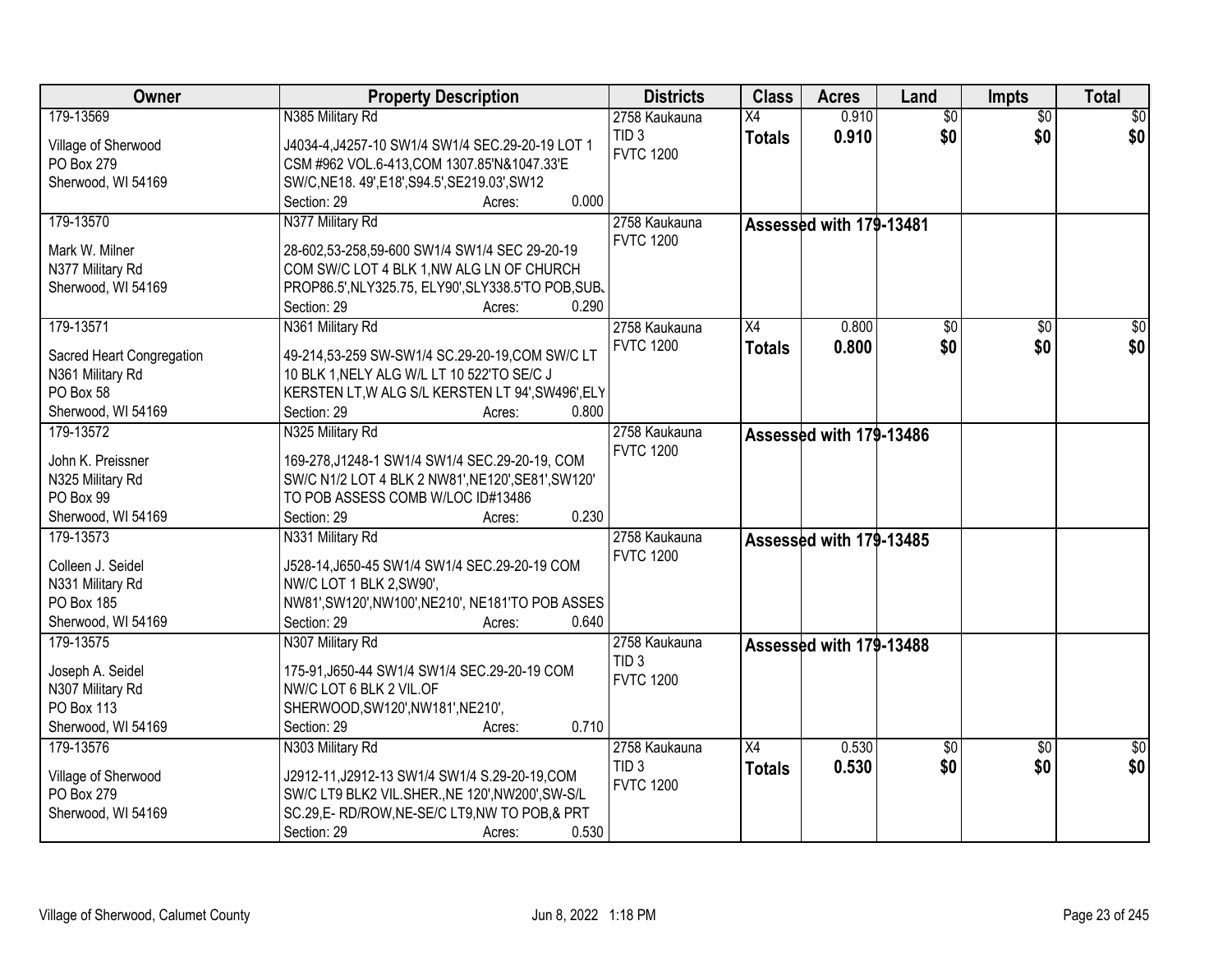| Owner               | <b>Property Description</b>                                          | <b>Districts</b> | <b>Class</b>    | <b>Acres</b> | Land            | <b>Impts</b>    | <b>Total</b>     |
|---------------------|----------------------------------------------------------------------|------------------|-----------------|--------------|-----------------|-----------------|------------------|
| 179-13577           | W408 County B                                                        | 2534 Hilbert     | $\overline{R1}$ | 0.470        | \$31,200        | \$112,700       | \$143,900        |
| Amanda Jo Wall      | J2032-16, J2863-49 SW1/4 SW1/4 SEC. 29-20-19 COM                     | TID <sub>3</sub> | <b>Totals</b>   | 0.470        | \$31,200        | \$112,700       | \$143,900        |
| W408 County Rd B    | SE/C SW-SW, N8RDS 2LKS, W10L5RDS, S8 RDS 2                           | <b>FVTC 1200</b> |                 |              |                 |                 |                  |
| Hilbert, WI 54129   | LKS, E10.5 RDS TO POB, EX. 19AC CTY B/ROW                            |                  |                 |              |                 |                 |                  |
|                     | 0.470<br>Section: 29<br>Acres:                                       |                  |                 |              |                 |                 |                  |
| 179-13578           | N302 Military Rd                                                     | 2534 Hilbert     | $\overline{R2}$ | 0.718        | \$67,600        | \$118,900       | \$186,500        |
|                     |                                                                      | TID <sub>3</sub> | <b>Totals</b>   | 0.718        | \$67,600        | \$118,900       | \$186,500        |
| Nikkis Pub, LLC     | J1292-35, J4177-48, J4717-67 SW1/4 SW1/4                             | <b>FVTC 1200</b> |                 |              |                 |                 |                  |
| W3187 Creekview Ln  | SEC.29-20-19 COM AT PT 10 1/2 RDS W SE/C                             |                  |                 |              |                 |                 |                  |
| Appleton, WI 54915  | SW1/4, N8RDS 2LINKS, W10 RDS 5 LINKS, SW8RDS<br>0.718<br>Section: 29 |                  |                 |              |                 |                 |                  |
| 179-13579           | Acres:<br>N312 Military Rd                                           | 2758 Kaukauna    | $\overline{R1}$ | 0.500        | \$31,900        | \$151,300       | \$183,200        |
|                     |                                                                      | TID <sub>3</sub> |                 |              |                 |                 |                  |
| Levi S. Rieckmann   | J1349-18, J3419-12 SW1/4 SW1/4 SEC.29-20-19 COM                      | <b>FVTC 1200</b> | <b>Totals</b>   | 0.500        | \$31,900        | \$151,300       | \$183,200        |
| N312 Military Rd    | 71'S SE/C LOT 1 BLK3 PLT OF SHER, S56', W TO                         |                  |                 |              |                 |                 |                  |
| Sherwood, WI 54169  | MILITARY RD, NLY61' ALG MILITARY RD, E TO POB                        |                  |                 |              |                 |                 |                  |
|                     | 0.500<br>Section: 29<br>Acres:                                       |                  |                 |              |                 |                 |                  |
| 179-13580           | N316 Military Rd                                                     | 2758 Kaukauna    | $\overline{R1}$ | 0.500        | \$31,900        | \$103,000       | \$134,900        |
| Marilyn J. Halbach  | J2615-59, J2690-58 SW1/4 SW1/4 SEC.29-20-19 COM                      | TID <sub>3</sub> | <b>Totals</b>   | 0.500        | \$31,900        | \$103,000       | \$134,900        |
| N316 Military Rd    | 185.5'N SE/C, N71'TO SE/C LT1 BLK3, W ALG LT1                        | <b>FVTC 1200</b> |                 |              |                 |                 |                  |
| PO Box 85           | 306.28', SW66.5', E326.5'TO POB                                      |                  |                 |              |                 |                 |                  |
| Sherwood, WI 54169  | 0.500<br>Section: 29<br>Acres:                                       |                  |                 |              |                 |                 |                  |
| 179-13581           | Veterans Ave                                                         | 2758 Kaukauna    | $\overline{X4}$ | 5.670        | $\overline{50}$ | $\overline{50}$ | $\overline{\$0}$ |
|                     |                                                                      | <b>FVTC 1200</b> | <b>Totals</b>   | 5.670        | \$0             | \$0             | \$0              |
| Village of Sherwood | 180-336 SW1/4 SW1/4 SEC.29-20-19                                     |                  |                 |              |                 |                 |                  |
| PO Box 279          | COM543.79'E&215'NE SW/C SEC.29                                       |                  |                 |              |                 |                 |                  |
| Sherwood, WI 54169  | NE408.27', NW344.39', W340', S382 FT, SE320.69', ELY                 |                  |                 |              |                 |                 |                  |
|                     | 5.670<br>Section: 29<br>Acres:                                       |                  |                 |              |                 |                 |                  |
| 179-13582           | Military Rd                                                          | 2758 Kaukauna    | X4              | 0.150        | $\sqrt{50}$     | $\overline{50}$ | \$0              |
| Village of Sherwood | J4034-4, J4257-10 SW1/4 SW1/4 SEC.29-20-19,                          | TID <sub>3</sub> | <b>Totals</b>   | 0.150        | \$0             | \$0             | s <sub>0</sub>   |
| PO Box 279          | COM2.5'NE NE/C LOT 1 BLK 1,                                          | <b>FVTC 1200</b> |                 |              |                 |                 |                  |
| Sherwood, WI 54169  | NW62', NE28.5', SE62', SW28.5' TO POB, ASSESS W/LO(                  |                  |                 |              |                 |                 |                  |
|                     | 0.150<br>Section: 29<br>Acres:                                       |                  |                 |              |                 |                 |                  |
| 179-13583           | <b>Military Rd</b>                                                   | 2020 Aerials     | $\overline{R4}$ | 49.170       | \$7,700         | $\overline{50}$ | \$7,700          |
|                     |                                                                      | 2758 Kaukauna    | R <sub>5</sub>  | 0.250        | \$100           | \$0             | \$100            |
| Hilrose Dairy LLC   | J1082-33, J1125-24, J4291-47 SE1/4 SW1/4                             | <b>FVTC 1200</b> | R <sub>7</sub>  | 1.680        | \$21,800        | \$89,400        | \$111,200        |
| N7499 S Harwood Rd  | SEC.29-20-19 COM SE/C SW1/4, W1323', N601.9',                        |                  | <b>Totals</b>   | 51.100       | \$29,600        | \$89,400        | \$119,000        |
| Hilbert, WI 54129   | E133', N577', NE136'NE252.2', NW<br>51.100                           |                  |                 |              |                 |                 |                  |
|                     | Section: 29<br>Acres:                                                |                  |                 |              |                 |                 |                  |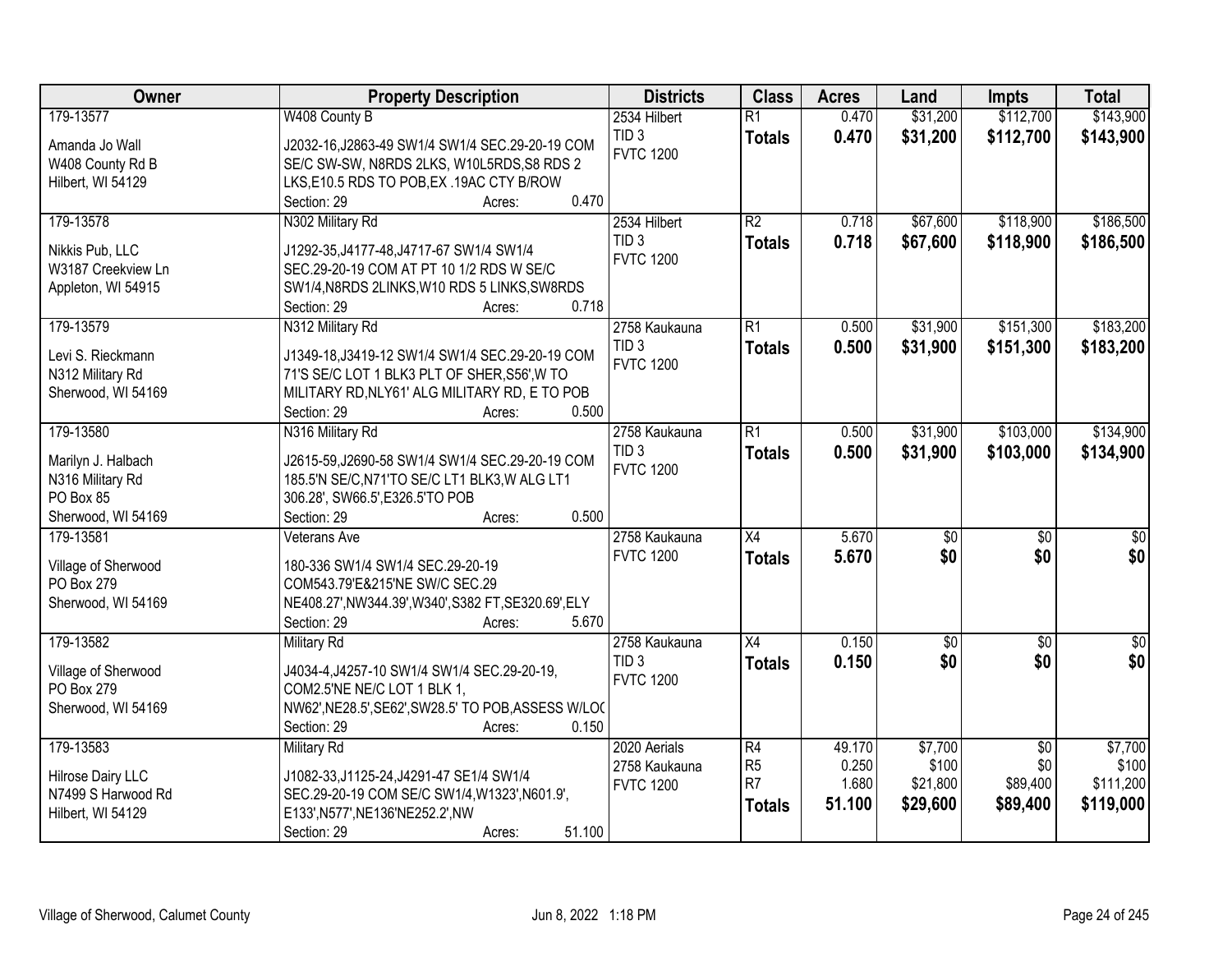| Owner                      | <b>Property Description</b>                          | <b>Districts</b> | <b>Class</b>    | <b>Acres</b>            | Land     | <b>Impts</b>    | <b>Total</b> |
|----------------------------|------------------------------------------------------|------------------|-----------------|-------------------------|----------|-----------------|--------------|
| 179-13585                  | N358 Military Rd                                     | 2758 Kaukauna    |                 | Assessed with 179-13494 |          |                 |              |
| Jeffrey S. Majetich        | J1257-6, J3589-39 SE1/4 SW1/4 SEC.29-20-19 COM       | <b>FVTC 1200</b> |                 |                         |          |                 |              |
| N358 Military Rd           | NE/C LOT 8 BLK 3 SHERWOOD                            |                  |                 |                         |          |                 |              |
| Sherwood, WI 54169         | VILL, E33', S132', W33', N132'TO POB, EX             |                  |                 |                         |          |                 |              |
|                            | 0.040<br>Section: 29<br>Acres:                       |                  |                 |                         |          |                 |              |
| 179-13586                  |                                                      | 2758 Kaukauna    | $\overline{R1}$ | 0.058                   | \$2,800  | $\overline{50}$ | \$2,800      |
|                            |                                                      | <b>FVTC 1200</b> | <b>Totals</b>   | 0.058                   | \$2,800  | \$0             | \$2,800      |
| Joshua D. Stuebs           | J1257-6, J3589-38, J5705-47 SE-SW SEC. 29-20-19, LT1 |                  |                 |                         |          |                 |              |
| N352 Military Rd           | CSM14 -383 #2064, COM1322.81'W & 592 .13'N SW/C      |                  |                 |                         |          |                 |              |
| Sherwood, WI 54169         | N81.81', E32.51', S76.09', W32' TO POB               |                  |                 |                         |          |                 |              |
|                            | 0.058<br>Section: 29<br>Acres:                       |                  |                 |                         |          |                 |              |
| 179-13588                  | N372 Military Rd                                     | 2758 Kaukauna    | R2              | 0.330                   | \$50,800 | \$110,800       | \$161,600    |
| Jessica Aldama             | J3813-38,366677 SE1/4 SW1/4 SEC.29-20-19 THT PRT     | TID <sub>3</sub> | <b>Totals</b>   | 0.330                   | \$50,800 | \$110,800       | \$161,600    |
| 823 4th St                 | SE&SW SW1/4 BNG PRT OF FOLL: COM330'S NE/C           | <b>FVTC 1200</b> |                 |                         |          |                 |              |
| Algoma, WI 54201           | SW-SW, E132' S143', NW TO W/L RD, N156', SE70'       |                  |                 |                         |          |                 |              |
|                            | 0.330<br>Section: 29<br>Acres:                       |                  |                 |                         |          |                 |              |
| 179-13589                  | N384 Military Rd                                     | 2758 Kaukauna    | $\overline{R2}$ | 0.140                   | \$31,300 | \$87,400        | \$118,700    |
|                            |                                                      | TID <sub>3</sub> | <b>Totals</b>   | 0.140                   | \$31,300 | \$87,400        | \$118,700    |
| Kenneth J. Gillis          | 165-344, J817-44, J4742-42 SE1/4 SW1/4 SEC.29-20-19  | <b>FVTC 1200</b> |                 |                         |          |                 |              |
| 4640 Northfork Rd          | COM910.1'E, 1077.6'NE& 33'E SW/C SW1/4,              |                  |                 |                         |          |                 |              |
| Elliston, VA 24087         | NE66', SE86.71', SW29', SE12', SW33.5', W34',        |                  |                 |                         |          |                 |              |
|                            | 0.140<br>Section: 29<br>Acres:                       |                  |                 |                         |          |                 |              |
| 179-13590                  | N394 Military Rd                                     | 2758 Kaukauna    | $\overline{R1}$ | 0.590                   | \$33,900 | \$203,600       | \$237,500    |
| Kenneth L. Pruess          | 171-714 PRT S1/2 SW1/4 SEC.29-20-19 LOT 1            | TID <sub>3</sub> | <b>Totals</b>   | 0.590                   | \$33,900 | \$203,600       | \$237,500    |
| N394 Military Rd           | CSM#1481 VOL.10-161                                  | <b>FVTC 1200</b> |                 |                         |          |                 |              |
| <b>PO Box 118</b>          |                                                      |                  |                 |                         |          |                 |              |
| Sherwood, WI 54169         | 0.590<br>Section: 29<br>Acres:                       |                  |                 |                         |          |                 |              |
| 179-13591                  | N398 Military Rd                                     | 2758 Kaukauna    | $\overline{R2}$ | 0.430                   | \$59,500 | \$146,100       | \$205,600    |
|                            |                                                      | TID <sub>3</sub> | <b>Totals</b>   | 0.430                   | \$59,500 | \$146,100       | \$205,600    |
| High Cliff Properties, LLC | J170-35, J3458-12 SE1/4 SW1/4 SEC.29-20-19 COM       | <b>FVTC 1200</b> |                 |                         |          |                 |              |
| N7904 Lakeshore Ln         | NW/C SE-SW, NE80.4', SW ALG                          |                  |                 |                         |          |                 |              |
| Sherwood, WI 54169         | HWY21.33'&POB,SW140.92',                             |                  |                 |                         |          |                 |              |
|                            | 0.430<br>Section: 29<br>Acres:                       |                  |                 |                         |          |                 |              |
| 179-13592                  | N404 Military Rd                                     | 2758 Kaukauna    | $\overline{R1}$ | 0.140                   | \$15,700 | \$9,700         | \$25,400     |
| Mark V. Parker             | J672-4, J1931-55 NE & SE1/4 SW1/4 SEC.29-20-19 PRT   | TID <sub>3</sub> | <b>Totals</b>   | 0.140                   | \$15,700 | \$9,700         | \$25,400     |
| N404 Military Rd           | E1/2 SW1/4 & PRT LOT 2 CSM #457 VOL.3-144-ALL        | <b>FVTC 1200</b> |                 |                         |          |                 |              |
| Sherwood, WI 54169         | DESC AS: COM SW/C CSM#457, NE20', SE123.             |                  |                 |                         |          |                 |              |
|                            | 0.140<br>Section: 29<br>Acres:                       |                  |                 |                         |          |                 |              |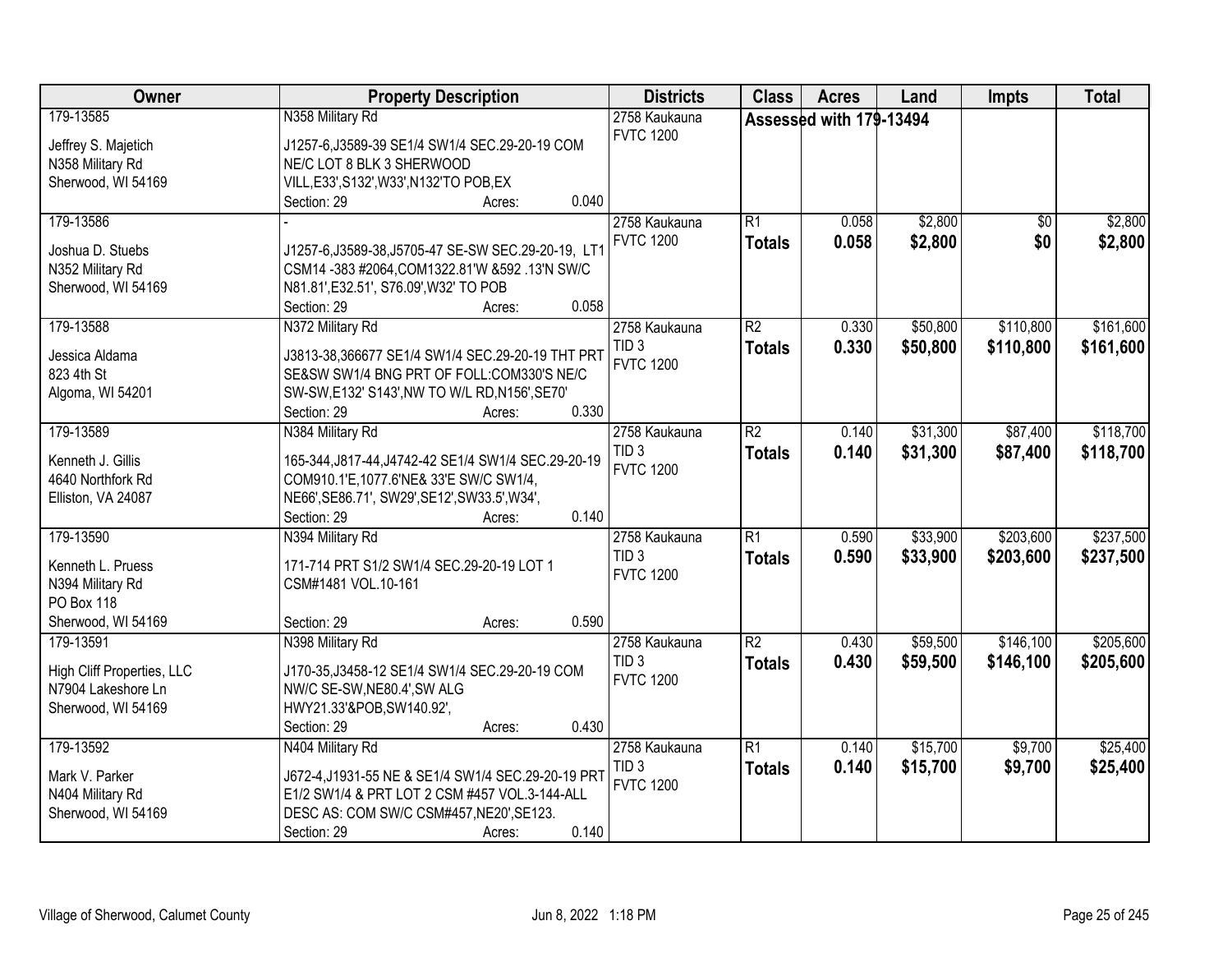| Owner                                 | <b>Property Description</b>                         | <b>Districts</b>                  | <b>Class</b>         | <b>Acres</b>    | Land             | <b>Impts</b>      | <b>Total</b>     |
|---------------------------------------|-----------------------------------------------------|-----------------------------------|----------------------|-----------------|------------------|-------------------|------------------|
| 179-13593                             | N412 Military Rd                                    | 2758 Kaukauna                     | $\overline{R1}$      | 0.510           | \$32,100         | \$137,000         | \$169,100        |
| Joyce E. Laux                         | J216-22 NE1/4 SW1/4 SEC.29-20-19 LOT 1 CSM#457      | TID <sub>3</sub>                  | <b>Totals</b>        | 0.510           | \$32,100         | \$137,000         | \$169,100        |
| N412 Military Rd                      | VOL.3-144                                           | <b>FVTC 1200</b>                  |                      |                 |                  |                   |                  |
| Sherwood, WI 54169                    |                                                     |                                   |                      |                 |                  |                   |                  |
|                                       | 0.510<br>Section: 29<br>Acres:                      |                                   |                      |                 |                  |                   |                  |
| 179-13594                             | N408 Military Rd                                    | 2758 Kaukauna                     | R1                   | 0.440           | \$30,200         | \$64,000          | \$94,200         |
| <b>Tiffany Utech</b>                  | J661-42, J1338-21 E/12 SW1/4 SEC. 29-20-19 LOT 2    | TID <sub>3</sub>                  | <b>Totals</b>        | 0.440           | \$30,200         | \$64,000          | \$94,200         |
| N408 Military Rd                      | CSM#457 VOL.3-144 COM66.8'NE &33'SE NE/C            | <b>FVTC 1200</b>                  |                      |                 |                  |                   |                  |
| Sherwood, WI 54169                    | SW-SW, NE135.24', SE135.18', SW133.71', NW121.2' TO |                                   |                      |                 |                  |                   |                  |
|                                       | 0.440<br>Section: 29<br>Acres:                      |                                   |                      |                 |                  |                   |                  |
| 179-13597                             |                                                     | 2758 Kaukauna                     | X4                   | 7.350           | \$0              | \$0               | $\sqrt{50}$      |
| Wisconsin Central Railroad Treasury & | RR/ROW THRU SEC.29-20-19                            | <b>FVTC 1200</b>                  | <b>Totals</b>        | 7.350           | \$0              | \$0               | \$0              |
| Taxation                              |                                                     |                                   |                      |                 |                  |                   |                  |
| PO Box 8100downtownstation            |                                                     |                                   |                      |                 |                  |                   |                  |
| Montreal Quebec H3c3n3                | 7.350<br>Section: 29<br>Acres:                      |                                   |                      |                 |                  |                   |                  |
| Cn                                    |                                                     |                                   |                      |                 |                  |                   |                  |
| 179-13598                             | <b>Hwy 55</b>                                       | 2758 Kaukauna                     | $\overline{X2}$      | 0.010           | \$0              | \$0               | \$0              |
| State Of WI Dot Hwy 55/Row            | J3033-22, J3371-25, J3371-26 HWY 55/ROW THRU        | <b>FVTC 1200</b>                  | <b>Totals</b>        | 0.010           | \$0              | \$0               | \$0              |
| 101 S Webster St                      | S.29-20-19, PROJ NO.4050-05-21                      |                                   |                      |                 |                  |                   |                  |
| Madison, WI 53707                     |                                                     |                                   |                      |                 |                  |                   |                  |
|                                       | 0.010<br>Section: 29<br>Acres:                      |                                   |                      |                 |                  |                   |                  |
| 179-13599                             |                                                     | 2020 Aerials<br>2758 Kaukauna     | R4                   | 15.000          | \$2,900          | \$0               | \$2,900          |
| Kurt E. Kress                         | 123-23,175-497 NE1/4 NE1/4 SEC.30-20-19 E15A LYG    | <b>FVTC 1200</b>                  | <b>Totals</b>        | 15.000          | \$2,900          | \$0               | \$2,900          |
| 1921 Bear Paw Trl                     | S OF RR                                             |                                   |                      |                 |                  |                   |                  |
| Kaukauna, WI 54130                    |                                                     |                                   |                      |                 |                  |                   |                  |
|                                       | 15.000<br>Section: 30<br>Acres:                     |                                   |                      |                 |                  |                   |                  |
| 179-13600                             | Veterans Ave                                        | 2020 Aerials<br>2758 Kaukauna     | R4<br>R <sub>5</sub> | 39.030<br>1.170 | \$7,500<br>\$100 | $\sqrt{6}$<br>\$0 | \$7,500<br>\$100 |
| Smet Joseph J & Cecelia A Joint       | 81-230, J2888-3 PRT N1/2 SEC.30 & PRT S1/2 SEC      | TID <sub>2</sub>                  | <b>Totals</b>        | 40.200          | \$7,600          | \$0               | \$7,600          |
| Revocable Trust                       | 19-20-19 LYG N OF HWY 55 & S OF RR/ROW DESC.        | <b>FVTC 1200</b>                  |                      |                 |                  |                   |                  |
| 386 Windmill Dr                       | PARCEL B J2888-3                                    |                                   |                      |                 |                  |                   |                  |
| Kaukauna, WI 54130                    | 40.200<br>Section: 30<br>Acres:                     |                                   |                      |                 |                  |                   |                  |
| 179-13601                             | W671 Veterans Ave                                   | 2758 Kaukauna<br>TID <sub>2</sub> | $\overline{R1}$      | 0.670           | \$35,600         | \$124,800         | \$160,400        |
| Feathercrest LLC                      | 81-230, J2888-3-5 NW1/4 NE1/4 SEC. 30-20-19 THT     | <b>FVTC 1200</b>                  | <b>Totals</b>        | 0.670           | \$35,600         | \$124,800         | \$160,400        |
| 1072 Rock Ledge Ln                    | PART ID#13600 NOT IN TIF DIST.(BUILDINGS)           |                                   |                      |                 |                  |                   |                  |
| Neenah, WI 54956                      |                                                     |                                   |                      |                 |                  |                   |                  |
|                                       | 0.670<br>Section: 30<br>Acres:                      |                                   |                      |                 |                  |                   |                  |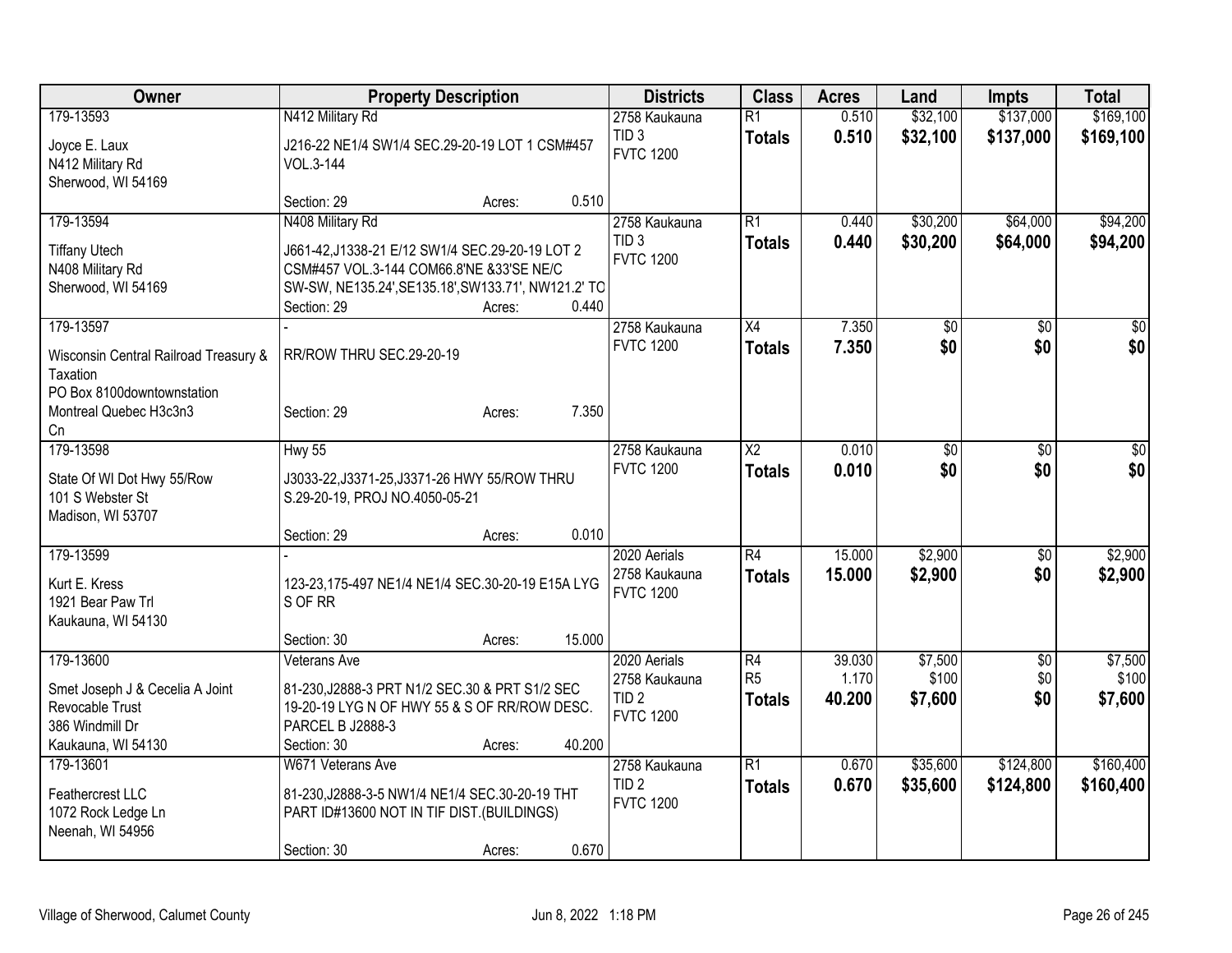| Owner                               |                                                    | <b>Property Description</b> |        | <b>Districts</b>                     | <b>Class</b>    | <b>Acres</b> | Land            | <b>Impts</b>    | <b>Total</b>     |
|-------------------------------------|----------------------------------------------------|-----------------------------|--------|--------------------------------------|-----------------|--------------|-----------------|-----------------|------------------|
| 179-13602                           | W671 Veterans Ave                                  |                             |        | 2758 Kaukauna                        | $\overline{R1}$ | 0.660        | \$17,100        | $\overline{50}$ | \$17,100         |
| Feathercrest LLC                    | 81-230 NW1/4 NW1/4 SEC.30-20-19 LYG S OF HWY       |                             |        | TID <sub>2</sub>                     | <b>Totals</b>   | 0.660        | \$17,100        | \$0             | \$17,100         |
| 1072 Rock Ledge Ln                  | 55, EX PCL A J1993-11                              |                             |        | <b>FVTC 1200</b>                     |                 |              |                 |                 |                  |
| Neenah, WI 54956                    |                                                    |                             |        |                                      |                 |              |                 |                 |                  |
|                                     | Section: 30                                        | Acres:                      | 0.660  |                                      |                 |              |                 |                 |                  |
| 179-13603                           | <b>Veterans Ave</b>                                |                             |        | 2758 Kaukauna                        | $\overline{R1}$ | 0.180        | \$400           | $\overline{50}$ | \$400            |
| Smet Joseph J & Cecelia A Joint     | 81-230 NW1/4 NE1/4 SEC.30-20-19 LYG N OF RR/ROW    |                             |        | <b>FVTC 1200</b>                     | <b>Totals</b>   | 0.180        | \$400           | \$0             | \$400            |
| Revocable Trust                     |                                                    |                             |        |                                      |                 |              |                 |                 |                  |
| 386 Windmill Dr                     |                                                    |                             |        |                                      |                 |              |                 |                 |                  |
| Kaukauna, WI 54130                  | Section: 30                                        | Acres:                      | 0.180  |                                      |                 |              |                 |                 |                  |
| 179-13604                           | W688 Veterans Ave                                  |                             |        | 2758 Kaukauna                        | R1              | 1.000        | \$36,400        | \$102,700       | \$139,100        |
| Schlaak Theresa F Irrevocable Trust | 91-158,103-281 NW1/4 NE1/4 SEC.30-20-19 COM132'S   |                             |        | TID <sub>2</sub>                     | <b>Totals</b>   | 1.000        | \$36,400        | \$102,700       | \$139,100        |
| W688 Veterans Ave Po Box 17         | & 917'SE NW/C, NE209', SE125', S270', NW251'TO POB |                             |        | <b>FVTC 1200</b>                     |                 |              |                 |                 |                  |
| Sherwood, WI 54169                  |                                                    |                             |        |                                      |                 |              |                 |                 |                  |
|                                     | Section: 30                                        | Acres:                      | 1.000  |                                      |                 |              |                 |                 |                  |
| 179-13605                           | Hwy 55 & 114                                       |                             |        | 2758 Kaukauna                        | X4              | 13.770       | \$0             | \$0             | \$0              |
| Village of Sherwood                 | J4246-53, J2869-43 NW1/4 NE1/4 SEC.30-20-19 THT    |                             |        | <b>FVTC 1200</b>                     | <b>Totals</b>   | 13.770       | \$0             | \$0             | \$0              |
| PO Box 279                          | PRT DESC. J1993-11-18 LYG SLY OF HWY 55-114        |                             |        |                                      |                 |              |                 |                 |                  |
| Sherwood, WI 54169                  |                                                    |                             |        |                                      |                 |              |                 |                 |                  |
|                                     | Section: 30                                        | Acres:                      | 13.770 |                                      |                 |              |                 |                 |                  |
| 179-13606                           | Veterans Ave                                       |                             |        | 2020 Aerials                         | $\overline{R1}$ | 0.310        | \$10,500        | \$7,100         | \$17,600         |
| Feathercrest LLC                    | 81-230 SW/14 NE1/4 SEC.30-20-19 N15AC, EX          |                             |        | 2758 Kaukauna                        | R4              | 4.000        | \$800           | \$0             | \$800            |
| 1072 Rock Ledge Ln                  | CSM8-74 1.52AC & EX WLY 767.01                     |                             |        | TID <sub>2</sub><br><b>FVTC 1200</b> | <b>Totals</b>   | 4.310        | \$11,300        | \$7,100         | \$18,400         |
| Neenah, WI 54956                    |                                                    |                             |        |                                      |                 |              |                 |                 |                  |
|                                     | Section: 30                                        | Acres:                      | 4.310  |                                      |                 |              |                 |                 |                  |
| 179-13607                           | W4690 Castle Dr                                    |                             |        | 2758 Kaukauna                        | $\overline{X4}$ | 15.010       | $\overline{50}$ | $\overline{30}$ | $\overline{\$0}$ |
| Village of Sherwood                 | 175-495, J2936-23, J5130-32 SW1/4 NE1/4            |                             |        | TID <sub>2</sub>                     | <b>Totals</b>   | 15.010       | \$0             | \$0             | \$0              |
| PO Box 279                          | SEC.30-20-19 LOT 1 CSM#3368 VOL.29-94              |                             |        | <b>FVTC 1200</b>                     |                 |              |                 |                 |                  |
| Sherwood, WI 54169                  |                                                    |                             |        |                                      |                 |              |                 |                 |                  |
|                                     | Section: 30                                        | Acres:                      | 15.010 |                                      |                 |              |                 |                 |                  |
| 179-13608                           | W665 Veterans Ave                                  |                             |        | 2758 Kaukauna                        | R1              | 1.520        | \$53,000        | \$172,800       | \$225,800        |
| Joseph G. Smet                      | J671-I11 SW1/4 NE1/4 SEC.30-20-19 LOT 1 CSM#1130   |                             |        | TID <sub>2</sub>                     | <b>Totals</b>   | 1.520        | \$53,000        | \$172,800       | \$225,800        |
| W665 Veterans Ave                   | VOL.8-74 COM39.09'W&1718.09'NW E1/4/C,             |                             |        | <b>FVTC 1200</b>                     |                 |              |                 |                 |                  |
| Sherwood, WI 54169                  | NW148.01', SW481.05', E197.05', N368.16' TO POB    |                             |        |                                      |                 |              |                 |                 |                  |
|                                     | Section: 30                                        | Acres:                      | 1.520  |                                      |                 |              |                 |                 |                  |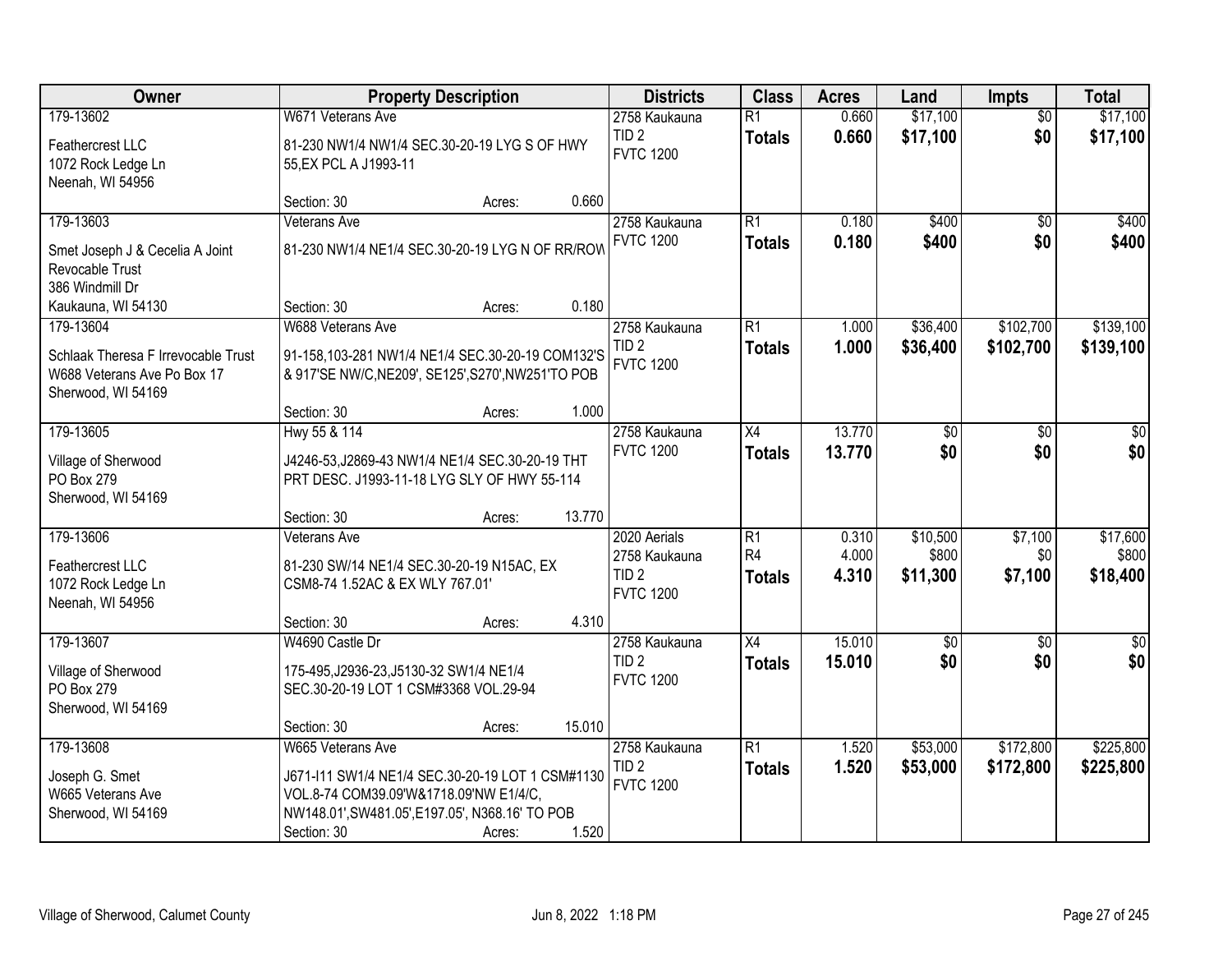| Owner                             | <b>Property Description</b>                                            |                  | <b>Districts</b> | <b>Class</b>    | <b>Acres</b> | Land            | Impts           | <b>Total</b>    |
|-----------------------------------|------------------------------------------------------------------------|------------------|------------------|-----------------|--------------|-----------------|-----------------|-----------------|
| 179-13609                         | Hwy 55 & 114                                                           |                  | 2758 Kaukauna    | $\overline{X4}$ | 7.860        | $\overline{60}$ | $\overline{50}$ | \$0             |
| Village of Sherwood               | J2888-3, J4246-53 SW1/4 NE1/4 SEC.30-20-19 WLY                         |                  | <b>FVTC 1200</b> | <b>Totals</b>   | 7.860        | \$0             | \$0             | \$0             |
| PO Box 279                        | 767.01' OF N15AC AS DESC. J1993-11, EX PLAT                            |                  |                  |                 |              |                 |                 |                 |
| Sherwood, WI 54169                |                                                                        |                  |                  |                 |              |                 |                 |                 |
|                                   | Section: 30                                                            | 7.860<br>Acres:  |                  |                 |              |                 |                 |                 |
| 179-13610                         | W554 Veterans Ave                                                      |                  | 2020 Aerials     | $\overline{R1}$ | 2.410        | \$54,900        | \$127,900       | \$182,800       |
| Kurt E. Kress                     | 124-23,175-497 SE1/4 NE1/4 SEC.30-20-19 EX                             |                  | 2758 Kaukauna    | R <sub>4</sub>  | 19.950       | \$3,100         | \$0             | \$3,100         |
| 1921 Bear Paw Trl                 | VOL.85-496, EX PRT S&W HWY & EX HWY/ROW .33AC                          |                  | TID <sub>2</sub> | R <sub>5</sub>  | 2.310        | \$10,400        | \$0             | \$10,400        |
| Kaukauna, WI 54130                | DESC.J2411-22                                                          |                  | <b>FVTC 1200</b> | <b>Totals</b>   | 24.670       | \$68,400        | \$127,900       | \$196,300       |
|                                   | Section: 30                                                            | 24.670<br>Acres: |                  |                 |              |                 |                 |                 |
| 179-13613                         | W511 Veterans Ave                                                      |                  | 2758 Kaukauna    | $\overline{R1}$ | 0.500        | \$31,900        | \$116,800       | \$148,700       |
| Mary L. Gunville                  | J1131-44, J1480-I34 SE1/4 NE1/4 SEC.30-20-19                           |                  | TID <sub>2</sub> | <b>Totals</b>   | 0.500        | \$31,900        | \$116,800       | \$148,700       |
| PO Box 16                         | COM98.5'W SE/C (REC.107.5')                                            |                  | <b>FVTC 1200</b> |                 |              |                 |                 |                 |
| Sherwood, WI 54169                | NW212.26', SW203.16', E293.9' TO POB, EX J3033-21                      |                  |                  |                 |              |                 |                 |                 |
|                                   | Section: 30                                                            | 0.500<br>Acres:  |                  |                 |              |                 |                 |                 |
| 179-13614                         | W606 Knight Dr                                                         |                  | 2758 Kaukauna    | $\overline{R2}$ | 1.740        | \$89,900        | \$578,800       | \$668,700       |
| Op the Place to Be LLC            | J3738-22, J3738-25 SE1/4 NE1/4 SEC.30-20-19 LOT 1                      |                  | TID <sub>2</sub> | <b>Totals</b>   | 1.740        | \$89,900        | \$578,800       | \$668,700       |
| 2761 Allied St 1st Floor          | CSM#2737 VOL.22-56 EX OL1 CSM#3310 VOL.28-180,                         |                  | <b>FVTC 1200</b> |                 |              |                 |                 |                 |
| Green Bay, WI 54304               | EX ROW DOC#562586                                                      |                  |                  |                 |              |                 |                 |                 |
|                                   | Section: 30                                                            | 1.740<br>Acres:  |                  |                 |              |                 |                 |                 |
| 179-13615                         | N585 Veterans Ave                                                      |                  | 2758 Kaukauna    | $\overline{R2}$ | 0.790        | \$39,500        | \$419,600       | \$459,100       |
|                                   |                                                                        |                  | TID <sub>2</sub> | <b>Totals</b>   | 0.790        | \$39,500        | \$419,600       | \$459,100       |
| Verve Credit Union<br>PO Box 3046 | J2962-36, J3380-3 SE1/4 NE1/4 SEC.30-20-19 LOT 1<br>CSM#1898 VOL.13-2, |                  | <b>FVTC 1200</b> |                 |              |                 |                 |                 |
| Oshkosh, WI 54903                 | COM1301.72'E,370.27'N,308.19NE &102.73'NE C1/4/C                       |                  |                  |                 |              |                 |                 |                 |
|                                   | Section: 30                                                            | 0.790<br>Acres:  |                  |                 |              |                 |                 |                 |
| 179-13616                         | W599 Veterans Ave                                                      |                  | 2758 Kaukauna    | $\overline{R2}$ | 1.290        | \$80,100        | \$293,500       | \$373,600       |
|                                   |                                                                        |                  | TID <sub>2</sub> | <b>Totals</b>   | 1.290        | \$80,100        | \$293,500       | \$373,600       |
| Pat Investments LLC               | J3738-22, J3738-25 SE1/4 NE1/4 SEC.30-20-19 LOT 2                      |                  | <b>FVTC 1200</b> |                 |              |                 |                 |                 |
| N3119 Ecker Lakeland Rd           | CSM#2737 VOL.22-56 EX CSM#3368 VOL.29-94                               |                  |                  |                 |              |                 |                 |                 |
| Chilton, WI 53014                 | Section: 30                                                            | 1.290<br>Acres:  |                  |                 |              |                 |                 |                 |
| 179-13617                         | Castle Dr                                                              |                  | 2758 Kaukauna    | $\overline{X4}$ | 3.130        | $\sqrt{50}$     | $\overline{30}$ | $\overline{50}$ |
|                                   |                                                                        |                  | <b>FVTC 1200</b> | <b>Totals</b>   | 3.130        | \$0             | \$0             | \$0             |
| Village of Sherwood               | 183-540,5130-32 S1/2 NE1/4 SEC.30-20-19                                |                  |                  |                 |              |                 |                 |                 |
| PO Box 279                        | COM700'SE INTR S/L HWY114 &W/L                                         |                  |                  |                 |              |                 |                 |                 |
| Sherwood, WI 54169                | SE-NE, SW447.78', SE66.17', NE447.78', NW TO                           |                  |                  |                 |              |                 |                 |                 |
|                                   | Section: 30                                                            | 3.130<br>Acres:  |                  |                 |              |                 |                 |                 |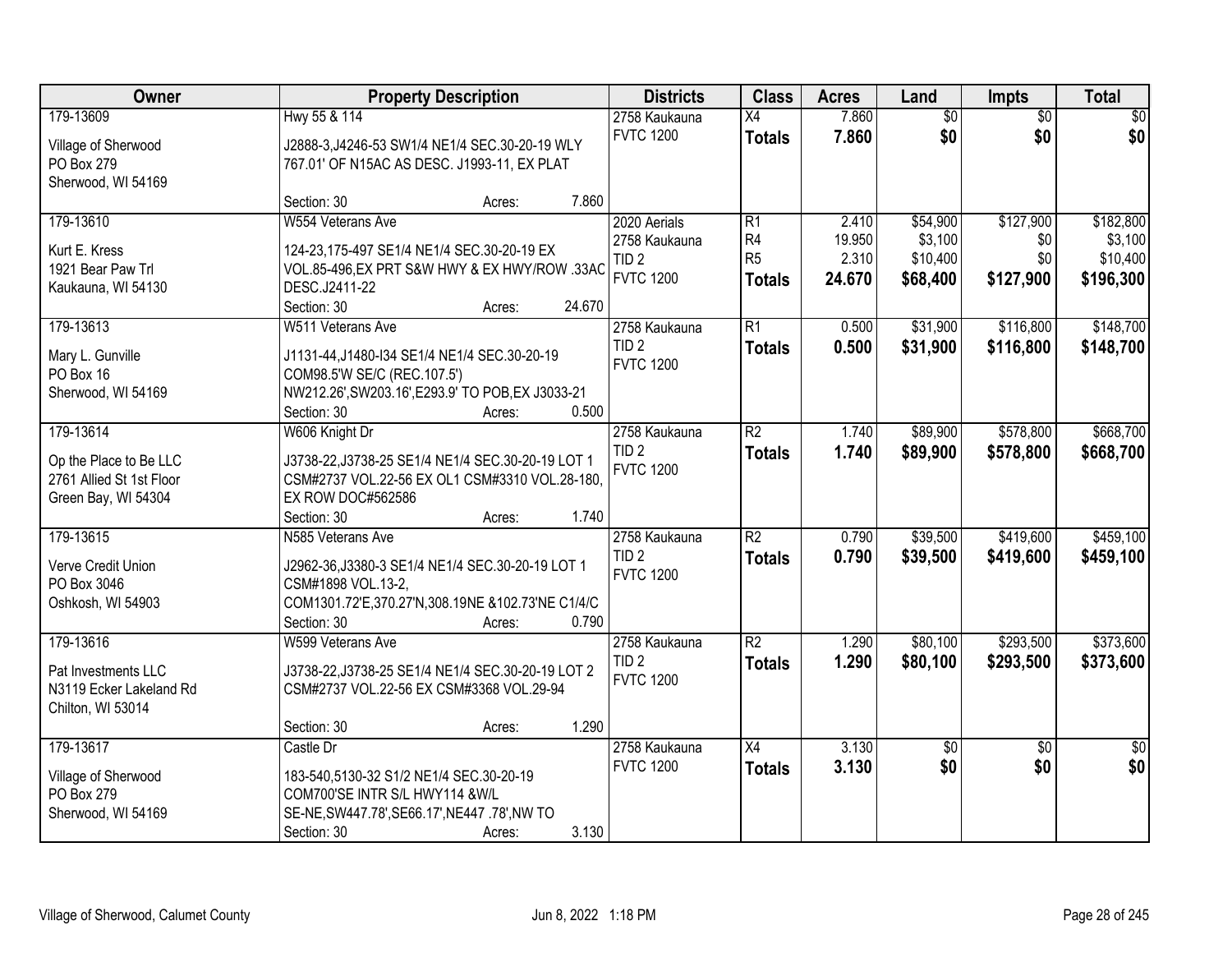| Owner                                                                           |                                                                                                                                                                      | <b>Property Description</b> |       | <b>Districts</b>                     | <b>Class</b>                     | <b>Acres</b>            | Land                 | <b>Impts</b>           | <b>Total</b>           |
|---------------------------------------------------------------------------------|----------------------------------------------------------------------------------------------------------------------------------------------------------------------|-----------------------------|-------|--------------------------------------|----------------------------------|-------------------------|----------------------|------------------------|------------------------|
| 179-13618                                                                       | N521 Knight Dr                                                                                                                                                       |                             |       | 2758 Kaukauna<br>TID <sub>2</sub>    | $\overline{R2}$<br><b>Totals</b> | 1.470<br>1.470          | \$57,100<br>\$57,100 | \$405,000<br>\$405,000 | \$462,100<br>\$462,100 |
| Knight Veterinary Company LLC<br>N521 Knight Dr<br>Sherwood, WI 54169           | J1912-32 SE1/4 NE1/4 SEC.30-20-19 LOT 1 CSM<br>#3497 VOL.30-272 PREV DESC AS CSM#1768                                                                                |                             |       | <b>FVTC 1200</b>                     |                                  |                         |                      |                        |                        |
|                                                                                 | Section: 30                                                                                                                                                          | Acres:                      | 1.470 |                                      |                                  |                         |                      |                        |                        |
| 179-13619                                                                       | Knight Dr                                                                                                                                                            |                             |       | 2758 Kaukauna                        | R2                               | 0.420                   | \$29,300             | $\overline{50}$        | \$29,300               |
| Tmhdmh, LLC<br>W579 Castle Dr<br>Sherwood, WI 54169                             | J1912-32 SE1/4 NE1/4 SEC.30-20-19 LOT 1 CSM#2029<br>VOL.14-275 FORMERLY DESC LOT 2 CSM#1768                                                                          |                             |       | TID <sub>2</sub><br><b>FVTC 1200</b> | <b>Totals</b>                    | 0.420                   | \$29,300             | \$0                    | \$29,300               |
|                                                                                 | Section: 30                                                                                                                                                          | Acres:                      | 0.420 |                                      |                                  |                         |                      |                        |                        |
| 179-13620                                                                       | W579 Knight Dr                                                                                                                                                       |                             |       | 2758 Kaukauna                        | R <sub>2</sub><br>R <sub>5</sub> | 1.000                   | \$73,800             | \$94,600               | \$168,400              |
| Abstract Investments LLC<br>116 N 12th St<br>Hilbert, WI 54129                  | J3167-36, J3504-14 SE1/4 NE1/4 SEC.30-20-19 LOT 3<br>CSM#1768 VOL.12-270                                                                                             |                             |       | TID <sub>2</sub><br><b>FVTC 1200</b> | <b>Totals</b>                    | 1.070<br>2.070          | \$700<br>\$74,500    | \$0<br>\$94,600        | \$700<br>\$169,100     |
|                                                                                 | Section: 30                                                                                                                                                          | Acres:                      | 2.070 |                                      |                                  |                         |                      |                        |                        |
| 179-13622                                                                       | Knight Dr                                                                                                                                                            |                             |       | 2758 Kaukauna                        | $\overline{R2}$                  | 0.800                   | \$55,500             | \$0                    | \$55,500               |
| David S. Erdahl<br>W4745 Nature Ln<br>Sherwood, WI 54169                        | J1912-32 SE1/4 NE1/4 SEC.30-20-19 LOT 4 CSM#1768<br>VOL.12-270                                                                                                       |                             |       | TID <sub>2</sub><br><b>FVTC 1200</b> | <b>Totals</b>                    | 0.800                   | \$55,500             | \$0                    | \$55,500               |
|                                                                                 | Section: 30                                                                                                                                                          | Acres:                      | 0.800 |                                      |                                  |                         |                      |                        |                        |
| 179-13624                                                                       | Knight Dr                                                                                                                                                            |                             |       | 2758 Kaukauna                        | $\overline{X4}$                  | 0.700                   | $\overline{50}$      | \$0                    | \$0                    |
| Village of Sherwood<br>PO Box 279<br>Sherwood, WI 54169                         | J1912-32 CSM 1768 SE1/4 NE1/4 SEC.30-20-19<br>KNIGHT DRIVE AS SHOWN IN CSM#1768                                                                                      |                             |       | <b>FVTC 1200</b>                     | <b>Totals</b>                    | 0.700                   | \$0                  | \$0                    | \$0                    |
|                                                                                 | Section: 30                                                                                                                                                          | Acres:                      | 0.700 |                                      |                                  |                         |                      |                        |                        |
| 179-13628                                                                       | N7950 Stommel Rd                                                                                                                                                     |                             |       | 2758 Kaukauna                        | $\overline{R2}$                  | 1.890                   | \$5,700              | \$39,200               | \$44,900               |
| High Cliff Public Golf Course Inc<br>W5095 Golf Course Rd<br>Sherwood, WI 54169 | J2976-17, J3198-53, J4833-3 S1/2 SW1/4 NW1/4<br>SEC.30-20-19 COM 370'N & 43'E SW/C NW1/4,<br>S351.35', NW10.05', S19.69', W33' N670', E333', S40', SW<br>Section: 30 | Acres:                      | 1.890 | <b>FVTC 1200</b>                     | <b>Totals</b>                    | 1.890                   | \$5,700              | \$39,200               | \$44,900               |
| 179-13629                                                                       | <b>Bridle Rd</b>                                                                                                                                                     |                             |       | 2758 Kaukauna                        |                                  | Assessed with 179-14079 |                      |                        |                        |
| <b>Brian Ruechel</b><br>W4841 Bridle Rd<br>Sherwood, WI 54169                   | J1122-19, J3247-45 SW1/4 NW FRAC 1/4 SEC.30-20-19<br>COM SELY/C LOT109 HIGH CLIFF REC<br>PLAT#2, N156.71'TO NE/C<br>Section: 30                                      | Acres:                      | 0.150 | <b>FVTC 1200</b>                     |                                  |                         |                      |                        |                        |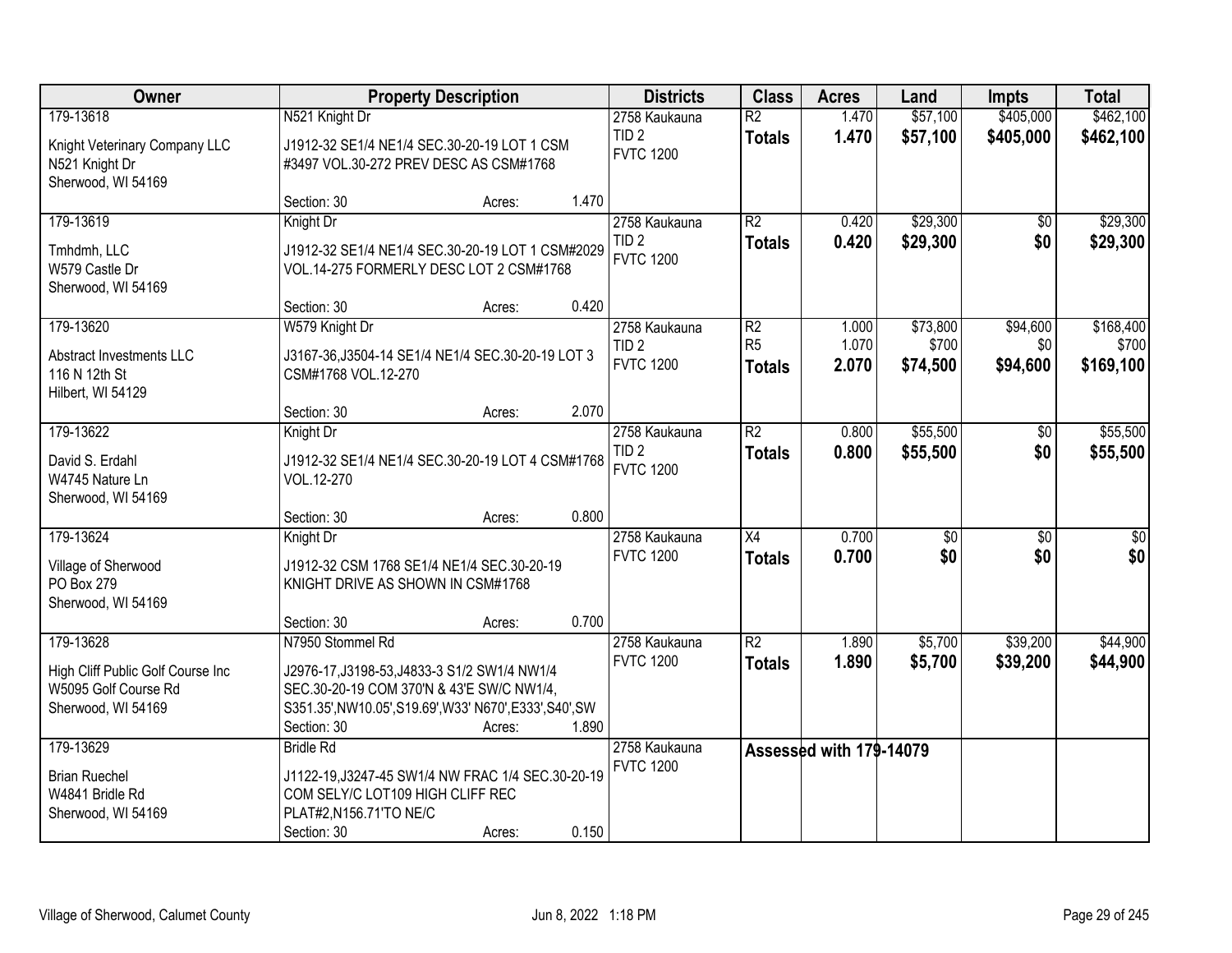| Owner                                                     | <b>Property Description</b>                                                | <b>Districts</b> | <b>Class</b>    | <b>Acres</b>            | Land            | <b>Impts</b>    | <b>Total</b>    |
|-----------------------------------------------------------|----------------------------------------------------------------------------|------------------|-----------------|-------------------------|-----------------|-----------------|-----------------|
| 179-13630                                                 | <b>Bridle Rd</b>                                                           | 2758 Kaukauna    |                 | Assessed with 179-14078 |                 |                 |                 |
| Brian K. Muehl                                            | J1009-I44-47 SW1/4 NW FRAC 1/4 SEC.30-20-19 COM                            | <b>FVTC 1200</b> |                 |                         |                 |                 |                 |
| W4849 Bridle Rd                                           | NE/C LT108 HIGH CLIFF REC                                                  |                  |                 |                         |                 |                 |                 |
| Sherwood, WI 54169                                        | PLT#2,E32.97',S102.36',W56.47' TO SE/C                                     |                  |                 |                         |                 |                 |                 |
|                                                           | 0.110<br>Section: 30<br>Acres:                                             |                  |                 |                         |                 |                 |                 |
| 179-13633                                                 | W4893 Cliff Vw Dr                                                          | 2758 Kaukauna    | $\overline{R1}$ | 0.400                   | \$34,800        | \$268,400       | \$303,200       |
|                                                           |                                                                            | <b>FVTC 1200</b> | <b>Totals</b>   | 0.400                   | \$34,800        | \$268,400       | \$303,200       |
| Kevin R. Huelsbeck                                        | J2986-48 SW1/4 NW FRAC1/4 SEC.30-20-19 LOT 1                               |                  |                 |                         |                 |                 |                 |
| W4893 Cliff View Dr                                       | CSM#1801 VOL.12-381 COM673.92'N & 33'E W1/4/C,                             |                  |                 |                         |                 |                 |                 |
| Sherwood, WI 54169                                        | N313.34', E131.25', S132.06', W131.25'TO POB                               |                  |                 |                         |                 |                 |                 |
|                                                           | 0.400<br>Section: 30<br>Acres:                                             |                  |                 |                         |                 |                 |                 |
| 179-13640                                                 | W4890 Bridle Rd                                                            | 2758 Kaukauna    | R1              | 1.350                   | \$68,800        | \$375,100       | \$443,900       |
| James E. Aschenbrener                                     | J210-46, J2200-43 NW1/4 SW1/4 SEC.30-20-19 LOT 1                           | <b>FVTC 1200</b> | <b>Totals</b>   | 1.350                   | \$68,800        | \$375,100       | \$443,900       |
| W4890 Bridle Rd                                           | CSM#676 VOL.5-32 &J2200-43,COM NW/C LOT112                                 |                  |                 |                         |                 |                 |                 |
| Sherwood, WI 54169                                        | HIGH CLIFF REC PLT#2,SW282.26',                                            |                  |                 |                         |                 |                 |                 |
|                                                           | 1.350<br>Section: 30<br>Acres:                                             |                  |                 |                         |                 |                 |                 |
| 179-13641                                                 | W4895 Golf Course Rd                                                       | 2758 Kaukauna    | $\overline{R1}$ | 0.410                   | \$43,600        | \$245,000       | \$288,600       |
|                                                           |                                                                            | <b>FVTC 1200</b> | <b>Totals</b>   | 0.410                   | \$43,600        | \$245,000       | \$288,600       |
| Virginia J. Sturdivant                                    | J2130-41, J4205-24 NW1/4 SW1/4 SEC.30-20-19 &                              |                  |                 |                         |                 |                 |                 |
| W4895 Golf Course Rd                                      | NE1/4 SE1/4 SEC.25-20-18 LOT 1 CSM#1367                                    |                  |                 |                         |                 |                 |                 |
| Sherwood, WI 54169                                        | VOL.9-313 BNG PRT LOT 1 CSM 5-25<br>0.410                                  |                  |                 |                         |                 |                 |                 |
|                                                           | Section: 30<br>Acres:                                                      |                  |                 |                         |                 |                 |                 |
| 179-13642                                                 | W4897 Golf Course Rd                                                       | 2758 Kaukauna    | $\overline{R1}$ | 0.410                   | \$43,600        | \$330,800       | \$374,400       |
| <b>Booher Trust</b>                                       | 170-577, J1752-I26 NW1/4 SW1/4 SEC.30-20-19 &                              | <b>FVTC 1200</b> | <b>Totals</b>   | 0.410                   | \$43,600        | \$330,800       | \$374,400       |
| W4897 Golf Course Rd                                      | NE1/4 SE1/4 SEC.25-20-18 LOT 2 CSM#1367                                    |                  |                 |                         |                 |                 |                 |
| Sherwood, WI 54169                                        | VOL.9-313 BNG PRT LOT 1 CSM 5-25                                           |                  |                 |                         |                 |                 |                 |
|                                                           | 0.410<br>Section: 30<br>Acres:                                             |                  |                 |                         |                 |                 |                 |
| 179-13643                                                 |                                                                            | 2758 Kaukauna    | $\overline{R2}$ | 0.050                   | \$200           | $\overline{50}$ | \$200           |
|                                                           |                                                                            | <b>FVTC 1200</b> | <b>Totals</b>   | 0.050                   | \$200           | \$0             | \$200           |
| High Cliff Public Golf Course Inc<br>W5095 Golf Course Rd | J1648-9-25, J4833-5-22 NW1/4 SW1/4 SEC.30-20-19 &                          |                  |                 |                         |                 |                 |                 |
| Sherwood, WI 54169                                        | NE1/4 SE1/4 SEC.25-20-18 OL 1 CSM#1367 VOL.9-313<br>BNG PRT LOT 1 CSM 5-25 |                  |                 |                         |                 |                 |                 |
|                                                           | 0.050<br>Acres:                                                            |                  |                 |                         |                 |                 |                 |
| 179-13645                                                 | Section: 30                                                                | 2758 Kaukauna    | $\overline{X4}$ | 0.180                   |                 | $\overline{50}$ | $\overline{50}$ |
|                                                           |                                                                            | <b>FVTC 1200</b> |                 |                         | $\overline{50}$ |                 |                 |
| Village of Sherwood                                       | J1648-47, J1814-54 NW1/4 NW1/4 SEC.30-20-19 COM                            |                  | <b>Totals</b>   | 0.180                   | \$0             | \$0             | \$0             |
| PO Box 279                                                | SE/C LOT 54 HIGH CLIFF REC                                                 |                  |                 |                         |                 |                 |                 |
| Sherwood, WI 54169                                        | PLT#2,SE154.65'&POB,NE146.47',                                             |                  |                 |                         |                 |                 |                 |
|                                                           | 0.180<br>Section: 30<br>Acres:                                             |                  |                 |                         |                 |                 |                 |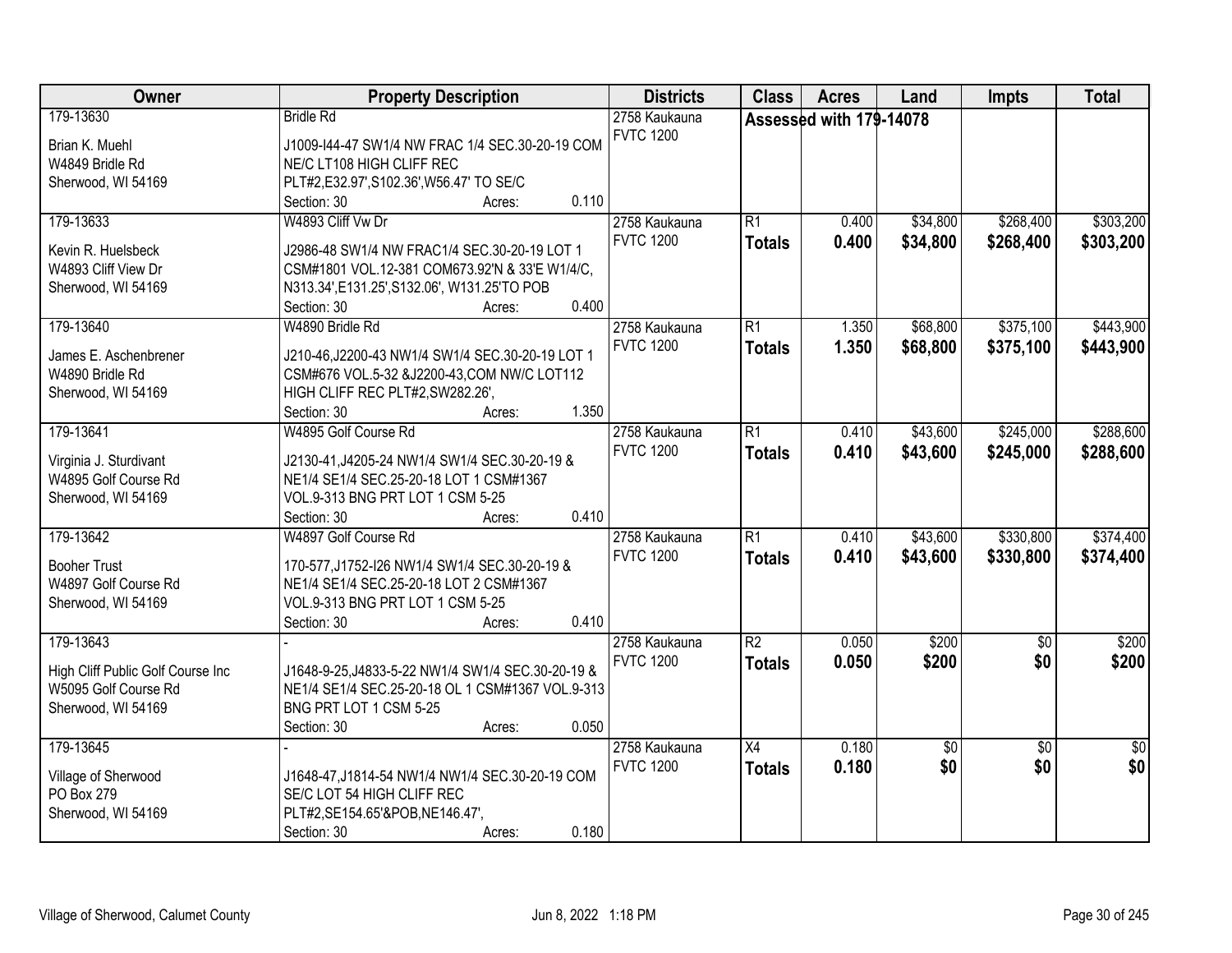| Owner                             | <b>Property Description</b>                         | <b>Districts</b>    | <b>Class</b>    | <b>Acres</b>            | Land  | <b>Impts</b>  | <b>Total</b>    |
|-----------------------------------|-----------------------------------------------------|---------------------|-----------------|-------------------------|-------|---------------|-----------------|
| 179-13646                         | N7770 Palisades Trl                                 | 2758 Kaukauna       |                 | Assessed with 179-14033 |       |               |                 |
| Garrett Barth                     | J1960-44, J2080-18 N1/2 SW1/4 SEC.30-20-19 OL 1     | <b>FVTC 1200</b>    |                 |                         |       |               |                 |
| N7770 Palisades Tr                | CSM#1496 VOL.10-203 COM NE/C LOT 59 HIGH            |                     |                 |                         |       |               |                 |
| Sherwood, WI 54169                | CLIFF REC PLT #2,SW181.58',NW20.02',                |                     |                 |                         |       |               |                 |
|                                   | 0.230<br>Section: 30<br>Acres:                      |                     |                 |                         |       |               |                 |
| 179-13647                         | Questa Ct                                           | 2758 Kaukauna       | X4              | 0.020                   | \$0   | \$0           | \$0             |
|                                   |                                                     | <b>FVTC 1200</b>    | <b>Totals</b>   | 0.020                   | \$0   | \$0           | \$0             |
| Village of Sherwood               | J1648-47-56, J5418-24 N1/2 SW1/4 SEC.30-20-19       |                     |                 |                         |       |               |                 |
| PO Box 279                        | COM1086.96'W &648.84S CEN.                          |                     |                 |                         |       |               |                 |
| Sherwood, WI 54169                | SEC.30, S25.03', SW46.24', NELY49.43'TO POB - BNG   |                     |                 |                         |       |               |                 |
|                                   | 0.020<br>Section: 30<br>Acres:                      |                     |                 |                         |       |               |                 |
| 179-13648                         |                                                     | 2758 Kaukauna       | $\overline{R2}$ | 0.110                   | \$300 | \$0           | \$300           |
| High Cliff Public Golf Course Inc | J1648-47, J3580-44, J4833-5-22 NW1/4 SW1/4          | <b>FVTC 1200</b>    | <b>Totals</b>   | 0.110                   | \$300 | \$0           | \$300           |
| W5095 Golf Course Rd              | SEC.30-20-19 COM NW/C LT56 HGH CLF PLT#2            |                     |                 |                         |       |               |                 |
| Sherwood, WI 54169                | NE189.99', NE107.5', SELY TO POB                    |                     |                 |                         |       |               |                 |
|                                   | 0.110<br>Section: 30<br>Acres:                      |                     |                 |                         |       |               |                 |
| 179-13649                         | Spring Hill Dr                                      | Palisades Pond Lake | X4              | 0.650                   | \$0   | $\sqrt[6]{3}$ | $\overline{50}$ |
|                                   |                                                     | <b>District</b>     | <b>Totals</b>   | 0.650                   | \$0   | \$0           | \$0             |
| Village of Sherwood               | J412-56 N1/2 SW1/4 SEC.30-20-19 COM NE/C LOT 149    | Palisades Pond      |                 |                         |       |               |                 |
| PO Box 279                        | NIAGARA SHORES, NE272.51', SE80', SWLY ALG          | <b>District</b>     |                 |                         |       |               |                 |
| Sherwood, WI 54169                | MEANDER LINE OF POND TO SE/C LOT 149, NLY TO        | 2758 Kaukauna       |                 |                         |       |               |                 |
|                                   | 0.650<br>Section: 30<br>Acres:                      | <b>FVTC 1200</b>    |                 |                         |       |               |                 |
| 179-13650                         | W4832 Spring Hill Dr                                | 2758 Kaukauna       |                 | Assessed with 179-14012 |       |               |                 |
| Timothy R. Vervoort               | J753-30 NW1/4 SW1/4 SEC.30-20-19 COM NW/C LOT       | <b>FVTC 1200</b>    |                 |                         |       |               |                 |
| W4832 Sprinig Hill Dr             | 42 HIGH CLIFF REC VIL PLT#1, NW115.88', NE142.59',  |                     |                 |                         |       |               |                 |
| Sherwood, WI 54169                | SE126.79'TO NE/C LT42, SW124' TO POB, ASSESSED      |                     |                 |                         |       |               |                 |
|                                   | 0.380<br>Section: 30<br>Acres:                      |                     |                 |                         |       |               |                 |
| 179-13651                         | W4842 Spring Hill Dr                                | 2758 Kaukauna       |                 |                         |       |               |                 |
|                                   |                                                     | <b>FVTC 1200</b>    |                 | Assessed with 179-14013 |       |               |                 |
| Pine Irrevocable Trust            | J751-25 NW1/4 SW1/4 S.30-20-19 COM NW/C LOT 43      |                     |                 |                         |       |               |                 |
| W4842 Spring Hill Dr              | HIGH CLIFF REC VIL PLT#3, NW134.87', NE112.24',     |                     |                 |                         |       |               |                 |
| Sherwood, WI 54169                | NE45.36', SE115.88'TO NE/C LOT 43, SW136.22'TO POE  |                     |                 |                         |       |               |                 |
|                                   | 0.430<br>Section: 30<br>Acres:                      |                     |                 |                         |       |               |                 |
| 179-13652                         | W4861 Forest Ln                                     | 2758 Kaukauna       |                 | Assessed with 179-14023 |       |               |                 |
| Paul Stastny Mary J Peters        | J954-4, J2582-3 PT SW1/4 S.30-20-29, CM SE/C COM    | <b>FVTC 1200</b>    |                 |                         |       |               |                 |
| W4861 Forest Ln                   | SE/C LOT 53 HIGH CLIFF REC VILL PLAT                |                     |                 |                         |       |               |                 |
| Sherwood, WI 54169                | #2, SE157.09', SW121.53', NW162.82'TO SLY LN LOT 52 |                     |                 |                         |       |               |                 |
|                                   | 0.490<br>Section: 30<br>Acres:                      |                     |                 |                         |       |               |                 |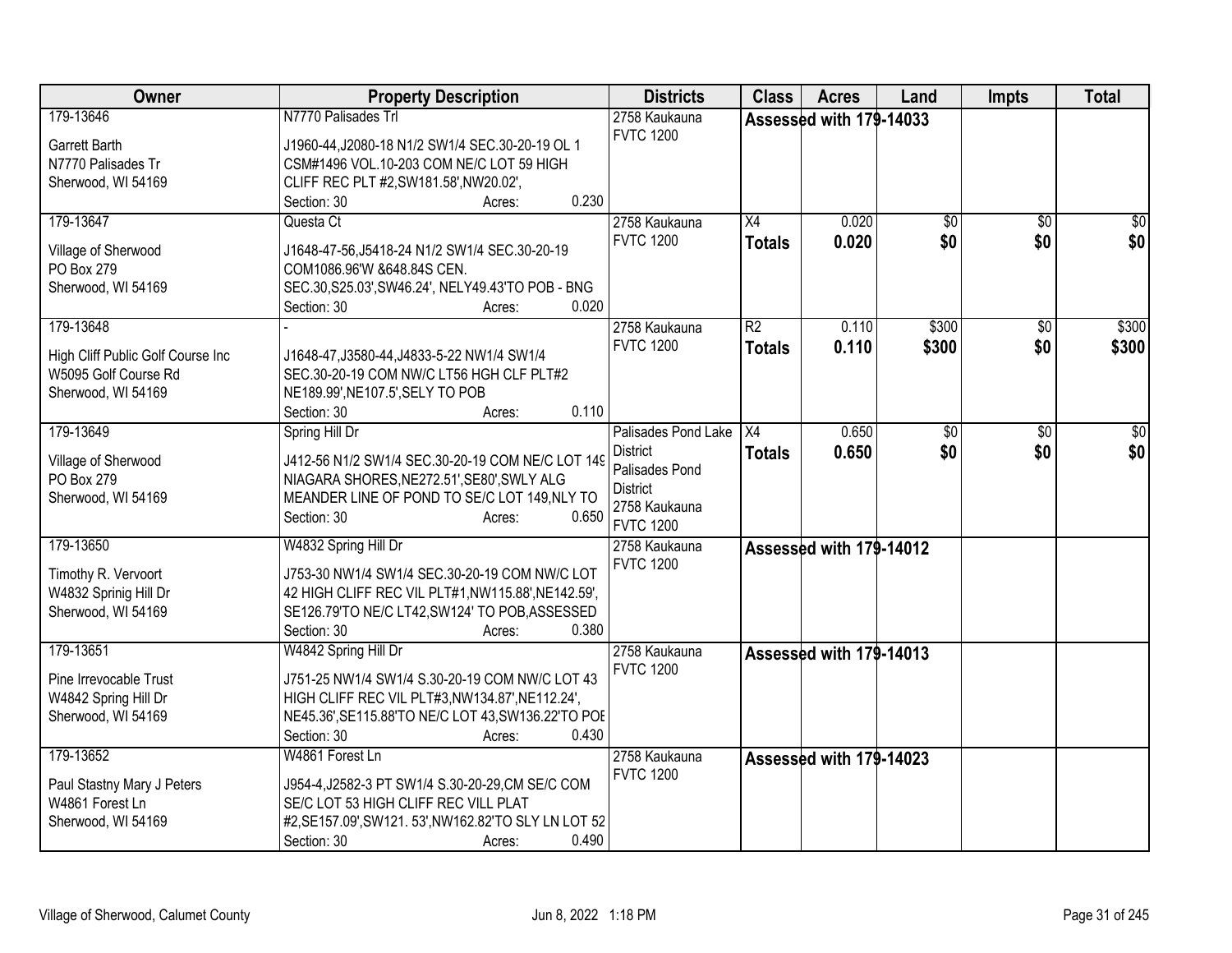| Owner                    | <b>Property Description</b>                          | <b>Districts</b>                  | <b>Class</b>    | <b>Acres</b>            | Land            | <b>Impts</b>    | <b>Total</b> |
|--------------------------|------------------------------------------------------|-----------------------------------|-----------------|-------------------------|-----------------|-----------------|--------------|
| 179-13653                | W4863 Forest Ln                                      | 2758 Kaukauna                     |                 | Assessed with 179-14024 |                 |                 |              |
| Connie M. Weber          | J1515-52, J3350-52 NW1/4 SW/14 SEC.30-20-19 COM      | <b>FVTC 1200</b>                  |                 |                         |                 |                 |              |
| W4863 Forest Ln          | SE/C LOT54 HIGH CLIFF REC VILL PLAT                  |                                   |                 |                         |                 |                 |              |
| Sherwood, WI 54169       | #2, SE154.65', SW89.74 FT, NW157.09'TO SW/C LOT 54,  |                                   |                 |                         |                 |                 |              |
|                          | 0.370<br>Section: 30<br>Acres:                       |                                   |                 |                         |                 |                 |              |
| 179-13656                | W4824 Spring Hill Dr                                 | 2758 Kaukauna                     |                 | Assessed with 179-14011 |                 |                 |              |
| Christopher J. Sacotte   | J903-36, J2750-30 NW1/4 SW1/4 SEC.30-20-19 COM       | <b>FVTC 1200</b>                  |                 |                         |                 |                 |              |
| W4824 Spring Hill Dr     | NW/C LOT 41 HIGH CLIFF REC VILL PLAT                 |                                   |                 |                         |                 |                 |              |
| Sherwood, WI 54169       | #2, NW126.79', NE119.1 FT, SE137.3'TO NW/C LOT 41,   |                                   |                 |                         |                 |                 |              |
|                          | 0.380<br>Section: 30<br>Acres:                       |                                   |                 |                         |                 |                 |              |
| 179-13657                | N7738 Palisades Trl                                  | 2758 Kaukauna                     | $\overline{R1}$ | 0.340                   | \$39,600        | \$191,100       | \$230,700    |
|                          |                                                      | <b>FVTC 1200</b>                  | <b>Totals</b>   | 0.340                   | \$39,600        | \$191,100       | \$230,700    |
| Hoff Alan C and Judith J | J1172-35, J1182-53 NW1/4 SW1/4 SEC.30-20-19 LOT 1    |                                   |                 |                         |                 |                 |              |
| N7738 Palisades Tr       | CSM#1242 VOL.9-12, COM1396.16'N&33'E                 |                                   |                 |                         |                 |                 |              |
| Sherwood, WI 54169       | SW/C, NE78', NE70.23', S141.1', SW132.37'TO<br>0.340 |                                   |                 |                         |                 |                 |              |
|                          | Section: 30<br>Acres:                                |                                   |                 |                         |                 |                 |              |
| 179-13658                | W4816 Spring Hill Dr                                 | 2758 Kaukauna<br><b>FVTC 1200</b> |                 | Assessed with 179-14010 |                 |                 |              |
| Lori A. Doughman         | J1613-19, J3116-42 NW-SW1/4 SEC.30-20-19, COM        |                                   |                 |                         |                 |                 |              |
| W4816 Spring Hill Dr     | COM NW/C LOT40 HIGH CLIFF REC PLT                    |                                   |                 |                         |                 |                 |              |
| Sherwood, WI 54169       | #1, NW137.3' ALG W/L EXTND,                          |                                   |                 |                         |                 |                 |              |
|                          | 0.380<br>Section: 30<br>Acres:                       |                                   |                 |                         |                 |                 |              |
| 179-13659                |                                                      | 2758 Kaukauna                     | $\overline{X4}$ | 0.390                   | $\overline{50}$ | $\overline{50}$ | \$0          |
| Village of Sherwood      | J1814-I54-55 W1/2 NW1/4 SEC.30-20-19 OL 1            | <b>FVTC 1200</b>                  | <b>Totals</b>   | 0.390                   | \$0             | \$0             | \$0          |
| PO Box 279               | CSM#1494 VOL.10-195 COM NW/C LOT44 HIGH              |                                   |                 |                         |                 |                 |              |
| Sherwood, WI 54169       | CLIFF REC VILL PLT#1, NW146.62', NE120.91'           |                                   |                 |                         |                 |                 |              |
|                          | Section: 30<br>0.390<br>Acres:                       |                                   |                 |                         |                 |                 |              |
| 179-13660                |                                                      | 2758 Kaukauna                     |                 | Assessed with 179-14015 |                 |                 |              |
|                          |                                                      | <b>FVTC 1200</b>                  |                 |                         |                 |                 |              |
| Edgar Soto Camacho       | J1814-54, J3814-3 W1/2 NW1/4 SEC.30-20-19 OL 2       |                                   |                 |                         |                 |                 |              |
| W4858 Spring Hill Dr     | CSM#1494 VOL.10-195 COM NW/C LOT45 HIGH              |                                   |                 |                         |                 |                 |              |
| Sherwood, WI 54169       | CLIFF REC VILL PLT#1, NW158.37', NE120.91'           |                                   |                 |                         |                 |                 |              |
|                          | 0.420<br>Section: 30<br>Acres:                       |                                   |                 |                         |                 |                 |              |
| 179-13661                |                                                      | 2758 Kaukauna                     | $\overline{R1}$ | 0.330                   | \$10,000        | $\overline{50}$ | \$10,000     |
| Jacob M. Vannoie         | J1814-54, J3601-24 W1/2 NW1/4 SEC.30-20-19 OL 3      | <b>FVTC 1200</b>                  | <b>Totals</b>   | 0.330                   | \$10,000        | \$0             | \$10,000     |
| W4870 Spring Hill Dr     | CSM#1494 VOL.10-195 COM NW/C LOT 46 HIGH             |                                   |                 |                         |                 |                 |              |
| Sherwood, WI 54169       | CLIFF REC VILL PLT#1, NW50', N141.49', NE29          |                                   |                 |                         |                 |                 |              |
|                          | 0.330<br>Section: 30<br>Acres:                       |                                   |                 |                         |                 |                 |              |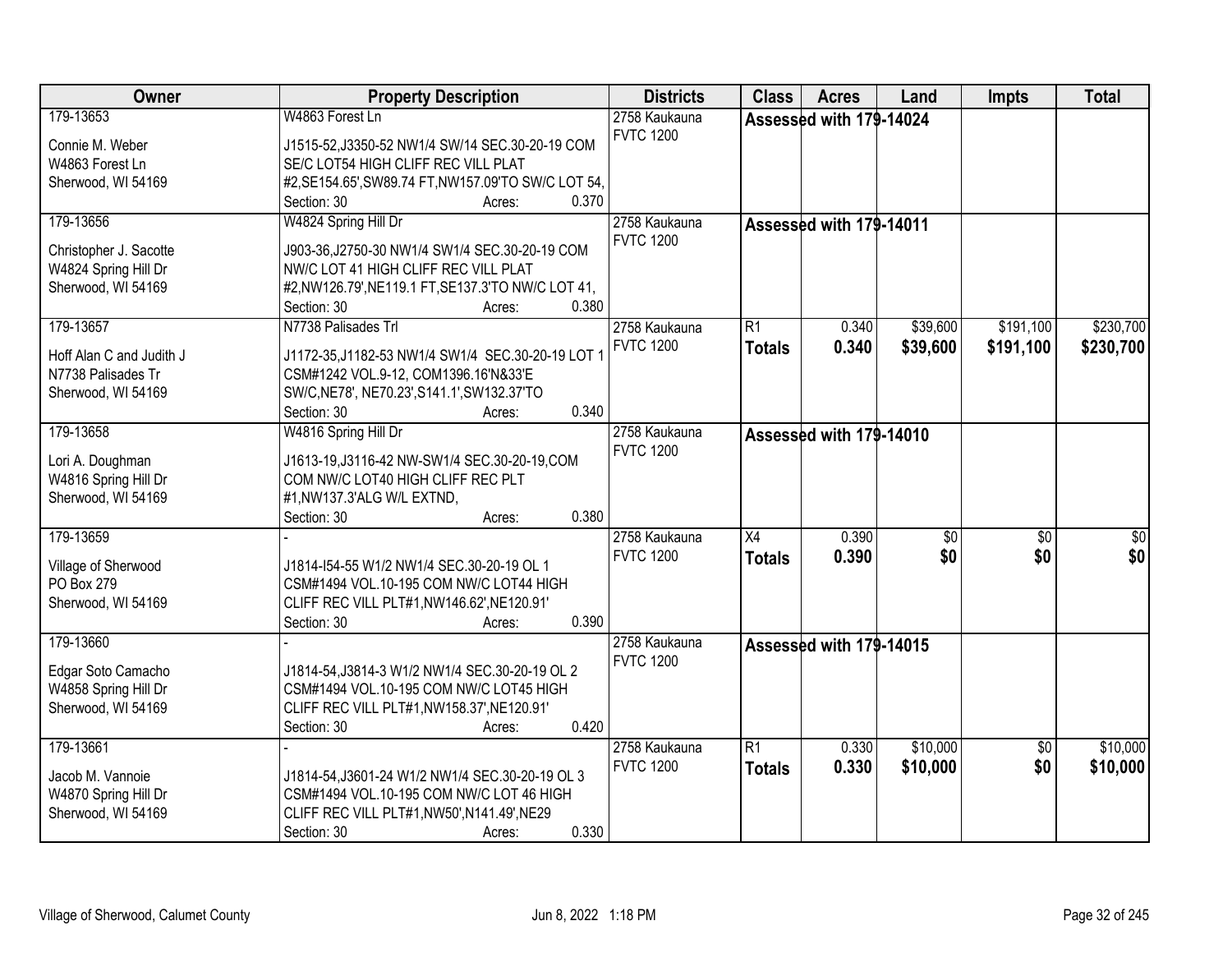| Owner                | <b>Property Description</b>                                  | <b>Districts</b> | <b>Class</b>    | <b>Acres</b>            | Land    | <b>Impts</b>    | <b>Total</b> |
|----------------------|--------------------------------------------------------------|------------------|-----------------|-------------------------|---------|-----------------|--------------|
| 179-13662            | Springhill Dr                                                | 2758 Kaukauna    | $\overline{R1}$ | 0.100                   | \$3,700 | $\overline{50}$ | \$3,700      |
| Dick L. Linke        | J5763-57, J6512-61 W1/2 NW1/4 SEC.30-20-19 OL 4              | <b>FVTC 1200</b> | <b>Totals</b>   | 0.100                   | \$3,700 | \$0             | \$3,700      |
| W4888 Springhill Dr  | CSM#1494 VOL.10-195 COM NW/C LOT47 HIGH                      |                  |                 |                         |         |                 |              |
| Sherwood, WI 54169   | CLIFF REC VILL PLT#1, NE85', NELY51.04',                     |                  |                 |                         |         |                 |              |
|                      | 0.100<br>Section: 30<br>Acres:                               |                  |                 |                         |         |                 |              |
| 179-13663            | Springhill Dr                                                | 2758 Kaukauna    | $\overline{R1}$ | 0.130                   | \$4,800 | \$0             | \$4,800      |
|                      |                                                              | <b>FVTC 1200</b> | <b>Totals</b>   | 0.130                   | \$4,800 | \$0             | \$4,800      |
| Dick L. Linke        | J5763-57, J6512-61 N1/2 SW1/4 SEC.3-20-19 OL 1               |                  |                 |                         |         |                 |              |
| W4888 Springhill Dr  | CSM#1495 VOL.10-199 COM SE/C LOT119 HIGH                     |                  |                 |                         |         |                 |              |
| Sherwood, WI 54169   | CLIFF REC VILL PLT#3, NE85', NELY75.83',                     |                  |                 |                         |         |                 |              |
|                      | 0.130<br>Section: 30<br>Acres:                               |                  |                 |                         |         |                 |              |
| 179-13664            | Springhill Dr                                                | 2758 Kaukauna    | $\overline{R1}$ | 0.310                   | \$9,200 | \$0             | \$9,200      |
| Dick L. Linke        | J5763-57, J6512-61 W1/2 SW1/4 SEC.30-20-19 OL 3              | <b>FVTC 1200</b> | <b>Totals</b>   | 0.310                   | \$9,200 | \$0             | \$9,200      |
| W4888 Springhill Dr  | CSM#1495 VOL.10-199(POND) DESC.IN J1648-I46-57               |                  |                 |                         |         |                 |              |
| Sherwood, WI 54169   | INCL PRT LOT117 HIGH CLIFF #3 BNG OL1                        |                  |                 |                         |         |                 |              |
|                      | 0.310<br>Section: 30<br>Acres:                               |                  |                 |                         |         |                 |              |
| 179-13665            |                                                              | 2758 Kaukauna    | $\overline{R1}$ | 0.140                   | \$9,900 | $\sqrt{6}$      | \$9,900      |
|                      |                                                              | <b>FVTC 1200</b> | <b>Totals</b>   | 0.140                   | \$9,900 | \$0             | \$9,900      |
| Ryan P. Hermus       | J1814-54, J3599-21 W1/2 SW1/4 SEC.30-20-19 OL 4              |                  |                 |                         |         |                 |              |
| W4859 Forest Ln      | CSM#1495 VOL.10-199 COM SW/C LOT 52 HIGH                     |                  |                 |                         |         |                 |              |
| Sherwood, WI 54169   | CLIFF REC VILL PLT#2, NE60.23', SE162.82',                   |                  |                 |                         |         |                 |              |
|                      | 0.140<br>Section: 30<br>Acres:                               |                  |                 |                         |         |                 |              |
| 179-13666            | W4861 Escarpment Ter                                         | 2758 Kaukauna    |                 | Assessed with 179-13982 |         |                 |              |
| Jeffrey W. Ewald     | 181-704, J4718-37 SE1/4 SW1/4 SEC.30-20-19 COM               | <b>FVTC 1200</b> |                 |                         |         |                 |              |
| W4861 Escarpment Ter | SW/C LOT 12 HIGH CLIFF REC VILL                              |                  |                 |                         |         |                 |              |
| Sherwood, WI 54169   | PLT#1,NE110',SE221.76', SW110.15',NW215.99'TO                |                  |                 |                         |         |                 |              |
|                      | Section: 30<br>0.550<br>Acres:                               |                  |                 |                         |         |                 |              |
| 179-13667            | W4903 Palisades Trl                                          | 2758 Kaukauna    |                 | Assessed with 179-13988 |         |                 |              |
|                      |                                                              | <b>FVTC 1200</b> |                 |                         |         |                 |              |
| Nicholas Milledge    | J1546-11, J4261-30 NW1/4 NW1/4 SEC.31-20-19 COM              |                  |                 |                         |         |                 |              |
| W4903 Palisades Tr   | SW/C LOT 18 HIGH CLIFF REC VILL                              |                  |                 |                         |         |                 |              |
| Sherwood, WI 54169   | PLT#1, NE110', SE212.23', SW99.44', NW210.35'TO POB<br>0.470 |                  |                 |                         |         |                 |              |
|                      | Section: 30<br>Acres:                                        |                  |                 |                         |         |                 |              |
| 179-13668            | W4913 Palisades Trl                                          | 2758 Kaukauna    |                 | Assessed with 179-13989 |         |                 |              |
| Joseph G. Parent     | J2163-18, J3131-27 NW1/4 NW1/4 SEC.31-20-19 COM              | <b>FVTC 1200</b> |                 |                         |         |                 |              |
| W4913 Palisades Tr   | SW/C LOT 19 HIGH CLIFF REC VILL                              |                  |                 |                         |         |                 |              |
| Sherwood, WI 54169   | PLT#1,NE139.98',SE210.35' SW169.86',NW233.82'TO              |                  |                 |                         |         |                 |              |
|                      | 0.790<br>Section: 30<br>Acres:                               |                  |                 |                         |         |                 |              |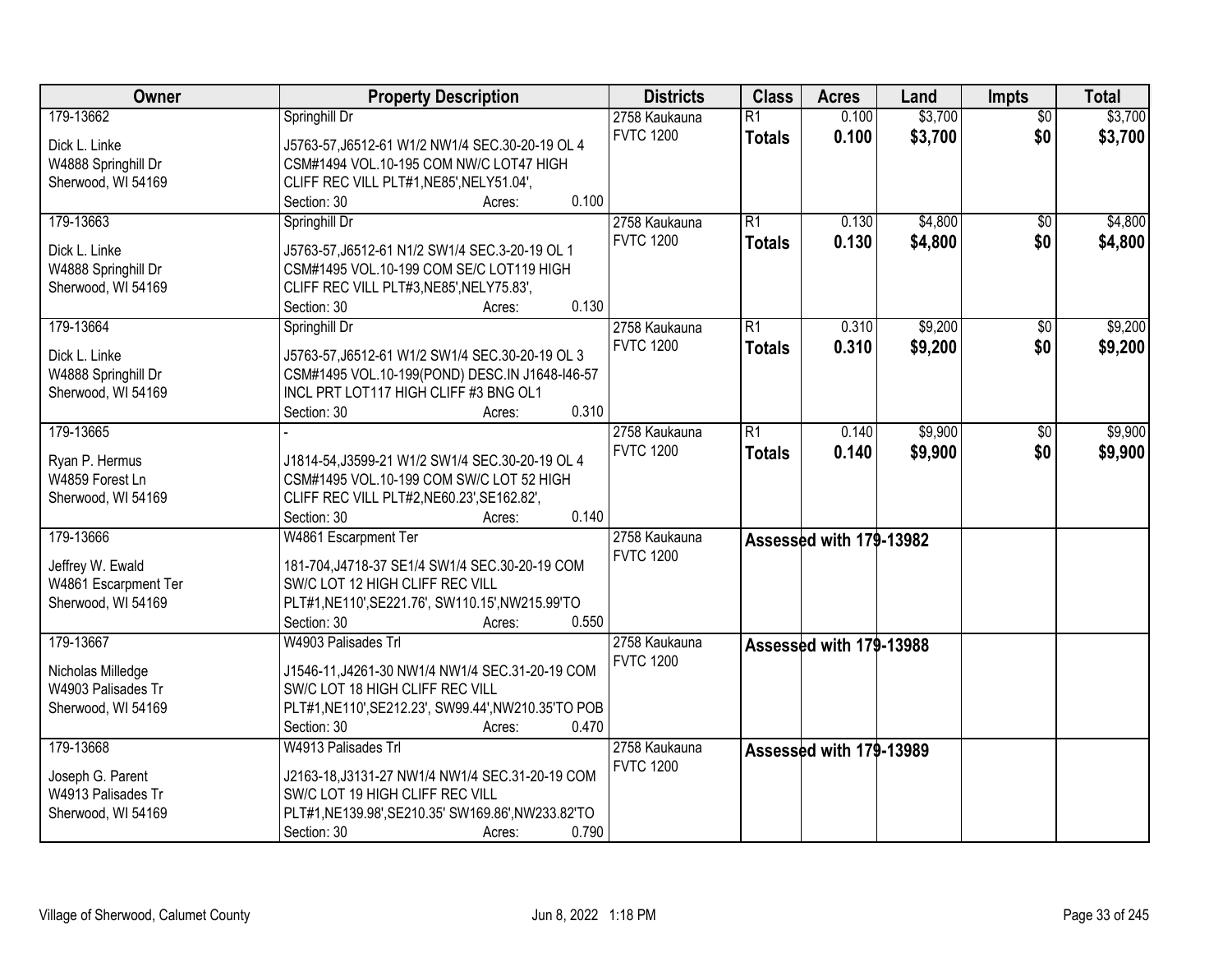| Owner                          | <b>Property Description</b>                          | <b>Districts</b>                  | <b>Class</b> | <b>Acres</b>            | Land | Impts | <b>Total</b> |
|--------------------------------|------------------------------------------------------|-----------------------------------|--------------|-------------------------|------|-------|--------------|
| 179-13669                      | W4867 Escarpment Ter                                 | 2758 Kaukauna                     |              | Assessed with 179-13983 |      |       |              |
| Jeffrey W. Ewald               | J394-57, J410-7, J4718-37 SW1/4 SW1/4 SEC.30-20-19   | <b>FVTC 1200</b>                  |              |                         |      |       |              |
| W4861 Escarpment Ter           | COM SW/C LOT 13 HIGH CLIFF REC VILL                  |                                   |              |                         |      |       |              |
| Sherwood, WI 54169             | PLT#1,NE110',SE215.99', SW110.05',NW212.41'TO        |                                   |              |                         |      |       |              |
|                                | 0.540<br>Section: 30<br>Acres:                       |                                   |              |                         |      |       |              |
| 179-13670                      | W4933 Palisades Trl                                  | 2758 Kaukauna                     |              | Assessed with 179-13991 |      |       |              |
| Joseph E. Pilon                | 171-846 NW1/4 NW1/4 SEC.31.20-19 COM SWC LOT         | <b>FVTC 1200</b>                  |              |                         |      |       |              |
| W4933 Palisades Tr             | 20 HIGH CLIFF REC VILL PLT#1, NE139.97', SW233.82'   |                                   |              |                         |      |       |              |
| Sherwood, WI 54169             | SW111.53', NW238.61'TO POB ASSESSED W/LOC ID#        |                                   |              |                         |      |       |              |
|                                | 0.670<br>Section: 30<br>Acres:                       |                                   |              |                         |      |       |              |
| 179-13671                      | W4849 Escarpment Ter                                 | 2758 Kaukauna                     |              | Assessed with 179-13981 |      |       |              |
| James W. Smrecek               | J492-11, J3889-54 SE1/4 SW1/4 SEC.30-20-19 COM       | <b>FVTC 1200</b>                  |              |                         |      |       |              |
| W4849 Escarpment Ter           | SW/C LOT 11 HIGH CLIFF REC VILL                      |                                   |              |                         |      |       |              |
| Sherwood, WI 54169             | PLT#1, NE99.33', SE238.3', SW77.87', NW221.76'TO POE |                                   |              |                         |      |       |              |
|                                | Section: 30<br>0.470<br>Acres:                       |                                   |              |                         |      |       |              |
| 179-13672                      | W4873 Escarpment Ter                                 | 2758 Kaukauna                     |              | Assessed with 179-13984 |      |       |              |
|                                |                                                      | <b>FVTC 1200</b>                  |              |                         |      |       |              |
| Ryan P. Oreilly                | 175-67 SW&SE1/4 SW1/4 SEC.30-20-19 COM SW/C          |                                   |              |                         |      |       |              |
| W4873 Escarpment Ter           | LOT 14 HIGH CLIFF REC VILL PLT#, NE110', SE212.41',  |                                   |              |                         |      |       |              |
| Sherwood, WI 54169             | SW110.8', NW220.28'TO POB ASSESS. W/LOC              |                                   |              |                         |      |       |              |
| 179-13673                      | 0.540<br>Section: 30<br>Acres:                       |                                   |              |                         |      |       |              |
|                                | W4887 Escarpment Ter                                 | 2758 Kaukauna<br><b>FVTC 1200</b> |              | Assessed with 179-13985 |      |       |              |
| Dale A. Reinhard               | 176-34 SW1/4 SW1/4 SEC.30-20-19 COM SW/C LOT 19      |                                   |              |                         |      |       |              |
| W4887 Escarpment Ter           | HIGH CLIFF REC VILL PLT#1, NE110', E220.28',         |                                   |              |                         |      |       |              |
| Sherwood, WI 54169             | SW110.04', W217.42'TO POB ASSESS. W/LOC ID#1398      |                                   |              |                         |      |       |              |
|                                | Section: 30<br>0.550<br>Acres:                       |                                   |              |                         |      |       |              |
| 179-13674                      | W4891 Escarpment Ter                                 | 2758 Kaukauna                     |              | Assessed with 179-13986 |      |       |              |
| Hughes Lloyd T&Janet M Lv Trst | J732-I22, J1019-I57 SW1/4 SW1/4 SEC.30-20-19 COM     | <b>FVTC 1200</b>                  |              |                         |      |       |              |
| W4891 Escarpment Ter           | SW/C LOT 16 HIGH CLIFF REC VILL                      |                                   |              |                         |      |       |              |
| Sherwood, WI 54169             | PLT#1, NE110', E217.42' SW112.52', W193.75'TO POB    |                                   |              |                         |      |       |              |
|                                | Section: 30<br>0.540<br>Acres:                       |                                   |              |                         |      |       |              |
| 179-13675                      | N7719 Palisades Trl                                  | 2758 Kaukauna                     |              | Assessed with 179-14006 |      |       |              |
| Steven D. Paul                 | J393-9, J4663-38, J5548-41 SW1/4 SW1/4 SEC.30-20-19  | <b>FVTC 1200</b>                  |              |                         |      |       |              |
| N7719 Palisades Tr             | COM SW/C LOT36 HIGH CLIFF REC VILL                   |                                   |              |                         |      |       |              |
| Sherwood, WI 54169             | PLT#1,SW91.51',NW97.71', NE56.72',SE105'TO POB       |                                   |              |                         |      |       |              |
|                                | 0.180<br>Section: 30<br>Acres:                       |                                   |              |                         |      |       |              |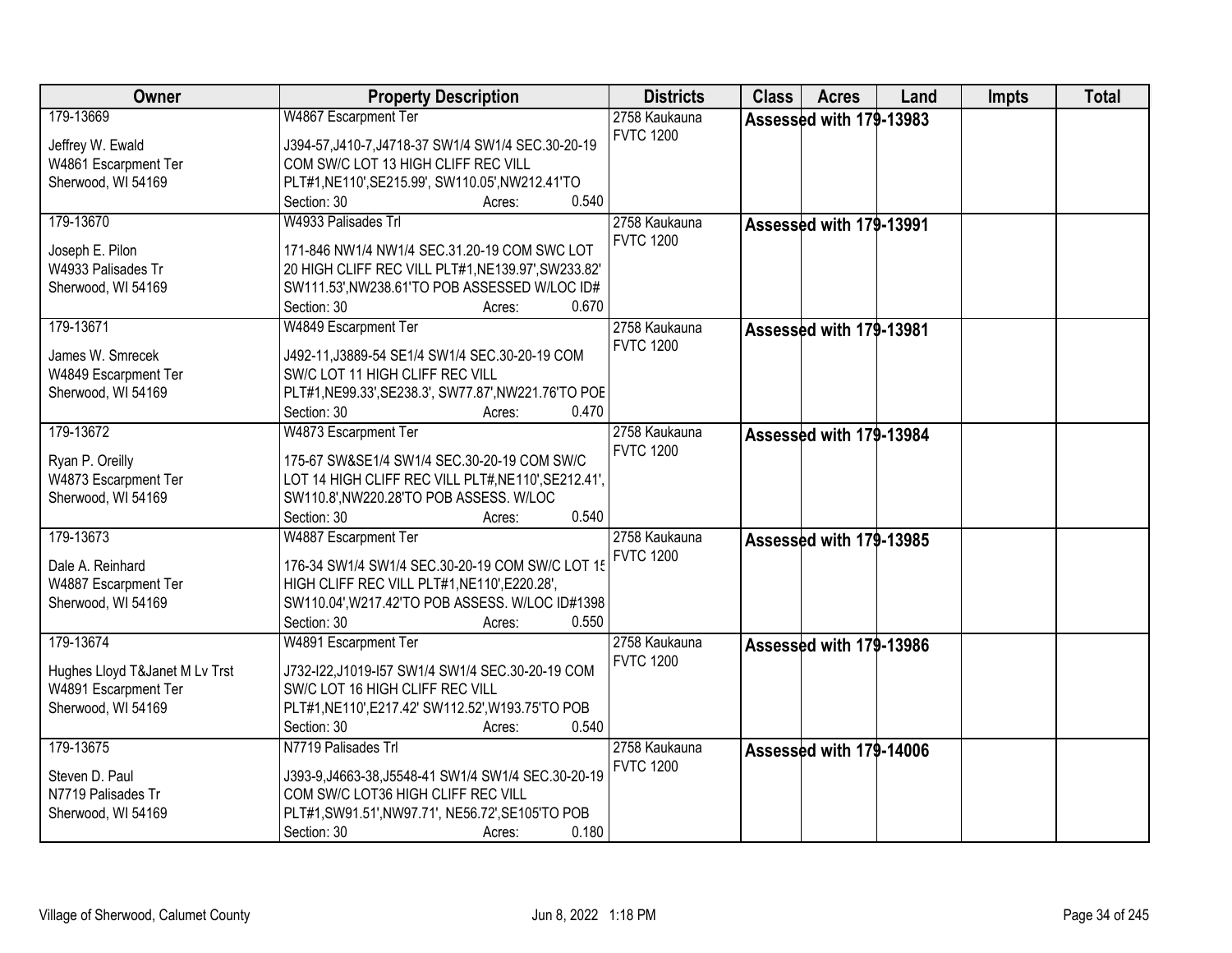| Owner                                                                               | <b>Property Description</b>                                                                                                                                                                             | <b>Districts</b>                                                                                                 | <b>Class</b>                                                                | <b>Acres</b>                                | Land                                               | <b>Impts</b>                                        | <b>Total</b>                                       |
|-------------------------------------------------------------------------------------|---------------------------------------------------------------------------------------------------------------------------------------------------------------------------------------------------------|------------------------------------------------------------------------------------------------------------------|-----------------------------------------------------------------------------|---------------------------------------------|----------------------------------------------------|-----------------------------------------------------|----------------------------------------------------|
| 179-13676<br>Susan L. Paul<br>N7719 Palisades Tr<br>Sherwood, WI 54169<br>179-13677 | J1540-25, J5548-41 SW1/4 SW1/4 SEC.30-20-19 COM<br>SWLY/C LOT37 HIGH CLIFF REC<br>PLT#1,SW56.72',NW101.59', NE63',SE110' TO POB<br>0.150<br>Section: 30<br>Acres:                                       | 2758 Kaukauna<br><b>FVTC 1200</b>                                                                                | X4                                                                          | Assessed with 179-14006<br>3.740            |                                                    |                                                     |                                                    |
| Palisades Pond Lake District<br>PO Box 279<br>Sherwood, WI 54169                    | J1648-9-25, J4833-5-22 SW1/4<br>SEC.30-20-19, COM20'SW NW/C LT140<br>NIAG.SHRS., SW30' SE270.1', NELY1422.73', NW20' TO<br>Section: 30<br>3.740<br>Acres:                                               | Palisades Pond Lake<br><b>District</b><br>Palisades Pond<br><b>District</b><br>2758 Kaukauna<br><b>FVTC 1200</b> | <b>Totals</b>                                                               | 3.740                                       | \$0<br>\$0                                         | \$0<br>\$0                                          | $\sqrt{50}$<br>\$0                                 |
| 179-13678<br>David D. Trahan<br>W4887 Spring Hill Dr<br>Sherwood, WI 54169          | W4887 Spring Hill Dr<br>J1670-22 PRT SW1/4 SEC.30-20-19 OL1 CSM#1684<br>VOL.12-4 COM NW/C LOT140 NIAGARA SHORES<br>PLT, SW20', SE130', NE20'TO SW/C LOT 140, NW130'TO<br>Section: 30<br>0.060<br>Acres: | Palisades Pond Lake<br><b>District</b><br>Palisades Pond<br><b>District</b><br>2758 Kaukauna<br><b>FVTC 1200</b> |                                                                             | Assessed with 179-14111                     |                                                    |                                                     |                                                    |
| 179-13679<br>Edward F. Marks<br>W4897 Escarpment Ter<br>Sherwood, WI 54169          | W4897 Escarpment Ter<br>J1489-34, J2107-43 SW1/4 SW1/4 SEC.30-20-19 COM<br>SW/C LOT 17, HIGH CLIFF REC VILL<br>PLT#1,NE110',SE193.75', SW111.54',NW212.23'TO<br>0.520<br>Section: 30<br>Acres:          | 2758 Kaukauna<br><b>FVTC 1200</b>                                                                                |                                                                             | Assessed with 179-13987                     |                                                    |                                                     |                                                    |
| 179-13682<br>Darlene G. Stumpf<br>PO Box 248<br>Kaukauna, WI 54130                  | W568 Clifton Rd<br>J1802-50, J5303-8, J5337-65 NE1/4 SE1/4 SEC.30-20-19<br>EX W160'OF E1029'OF S154.75', EX S243'OF E180', EX<br>CSM8-16 .90AC, SUBJ TO ING/EGR EASE<br>Section: 30<br>37.530<br>Acres: | 2020 Aerials<br>2758 Kaukauna<br>TID <sub>2</sub><br><b>FVTC 1200</b>                                            | R4<br>R <sub>5</sub><br>R <sub>5</sub> M<br>R <sub>7</sub><br><b>Totals</b> | 31.530<br>0.500<br>4.500<br>1.000<br>37.530 | \$6,100<br>\$100<br>\$2,700<br>\$5,000<br>\$13,900 | $\overline{50}$<br>\$0<br>\$0<br>\$1,000<br>\$1,000 | \$6,100<br>\$100<br>\$2,700<br>\$6,000<br>\$14,900 |
| 179-13684<br>Dan J. Deprez<br>W578 Clifton Rd<br>Sherwood, WI 54169                 | W578 Clifton Rd<br>J1508-43, J3332-35 NE1/4 SE1/4 SEC.30-20-19 COM<br>869'W SE/C NE-SE, W80', N154.75', E80', S154.75'TO<br>POB<br>0.280<br>Section: 30<br>Acres:                                       | 2758 Kaukauna<br><b>FVTC 1200</b>                                                                                | $\overline{R1}$<br><b>Totals</b>                                            | 0.280<br>0.280                              | \$23,200<br>\$23,200                               | \$135,400<br>\$135,400                              | \$158,600<br>\$158,600                             |
| 179-13685<br>Mitchell A. Schmidt<br>W510 Clifton Rd<br>Sherwood, WI 54169           | W510 Clifton Rd<br>J1513-58, J1513-59 NE1/4 SE1/4 SEC.30-20-19 COM<br>SE/C NE-SE, N242', W180', S242', E180'TO<br>POB, INCLUDES ING/EGR EASE DOC.418285<br>1.000<br>Section: 30<br>Acres:               | 2758 Kaukauna<br><b>FVTC 1200</b>                                                                                | $\overline{R1}$<br><b>Totals</b>                                            | 1.000<br>1.000                              | \$42,800<br>\$42,800                               | \$200,700<br>\$200,700                              | \$243,500<br>\$243,500                             |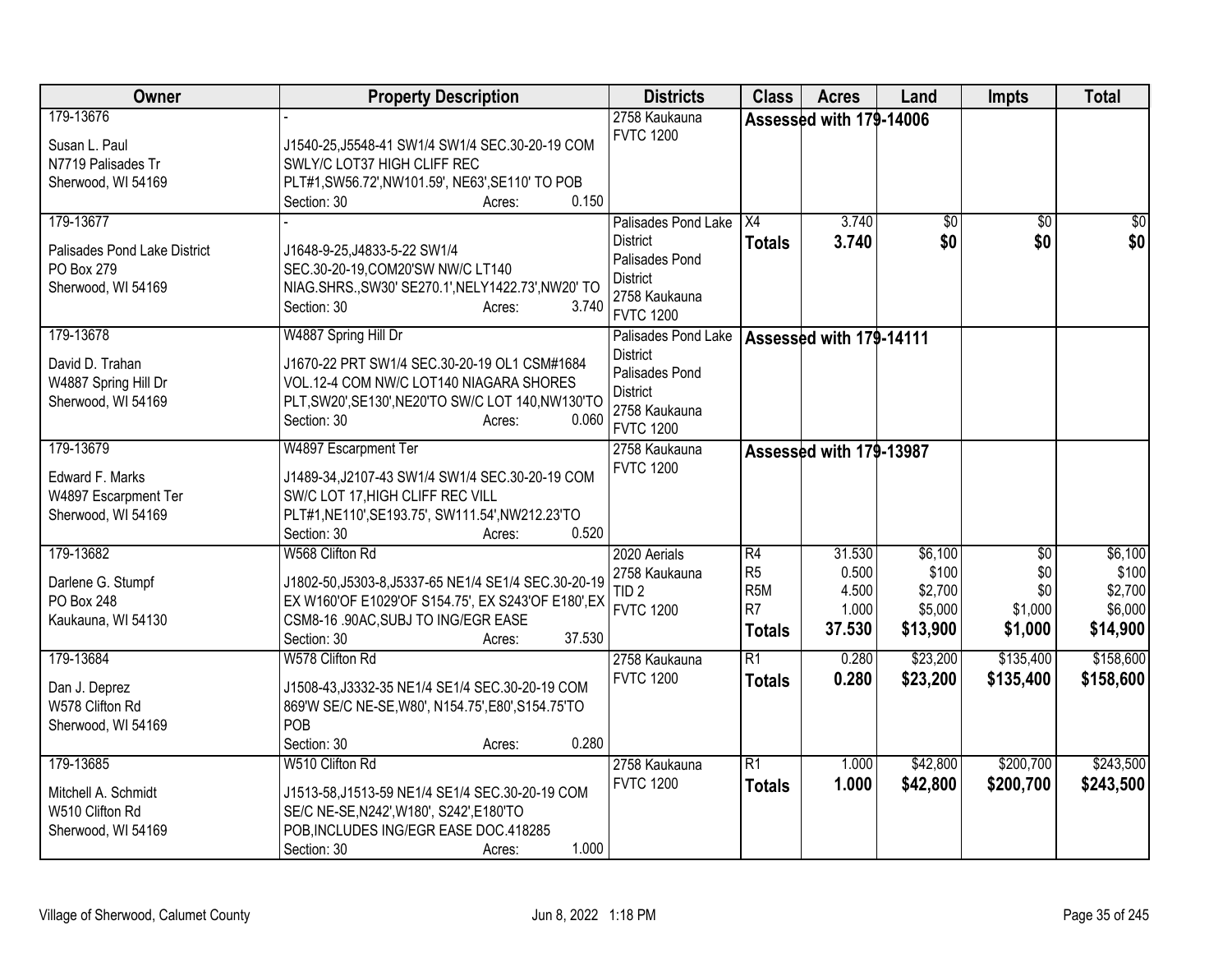| Owner                                                                              | <b>Property Description</b>                                                                                                                                                                             | <b>Districts</b>                                  | <b>Class</b>                                              | <b>Acres</b>                        | Land                                       | <b>Impts</b>                         | <b>Total</b>                               |
|------------------------------------------------------------------------------------|---------------------------------------------------------------------------------------------------------------------------------------------------------------------------------------------------------|---------------------------------------------------|-----------------------------------------------------------|-------------------------------------|--------------------------------------------|--------------------------------------|--------------------------------------------|
| 179-13686<br>Michael Olson<br>W582 Clifton Rd                                      | W582 Clifton Rd<br>104-344 NE1/4 SE1/4 SEC.30-20-19 COM 949.7'W SE/C<br>NE-SE, W80', N154.75', E80', S154.75'TO POB                                                                                     | 2758 Kaukauna<br><b>FVTC 1200</b>                 | $\overline{R1}$<br><b>Totals</b>                          | 0.280<br>0.280                      | \$23,200<br>\$23,200                       | \$80,400<br>\$80,400                 | \$103,600<br>\$103,600                     |
| Sherwood, WI 54169                                                                 | 0.280<br>Section: 30<br>Acres:                                                                                                                                                                          |                                                   |                                                           |                                     |                                            |                                      |                                            |
| 179-13687<br>Cheryl L. Krueger<br>W513 Clifton Rd<br>Sherwood, WI 54169            | W513 Clifton Rd<br>J2014-2,J2019-I59 NE1/4 SE1/4 SEC.30-20-19 LOTS<br>1&2 CSM 8-16, COM 240'W SE/C, S252', N154.75', E252',<br>S154.75' TO POB, INCLUDES ING/EGR EASE<br>0.900<br>Section: 30<br>Acres: | 2758 Kaukauna<br><b>FVTC 1200</b>                 | $\overline{R1}$<br><b>Totals</b>                          | 0.900<br>0.900                      | \$40,600<br>\$40,600                       | \$92,000<br>\$92,000                 | \$132,600<br>\$132,600                     |
| 179-13688<br>Steven A. Schmidt<br>W518 John St<br>Sherwood, WI 54169               | W518 John St<br>106-595 NE1/4 SE1/4 SEC.30-20-19 COM242'N SE/C<br>,N200',W180', S200',E180'TO POB(LTS 1&2 BLK1 J<br>STUMPF CNTRY HLS EST.UNREC PLT)INC ING/EGR<br>Section: 30<br>0.830<br>Acres:        | 2758 Kaukauna<br><b>FVTC 1200</b>                 | R1<br><b>Totals</b>                                       | 0.830<br>0.830                      | \$39,100<br>\$39,100                       | \$184,700<br>\$184,700               | \$223,800<br>\$223,800                     |
| 179-13690<br>Village of Sherwood<br>PO Box 279<br>Sherwood, WI 54169               | <b>Clifton Rd</b><br>J5320-25, J5337-65, J5557-48 NW1/4 SE1/4 SEC<br>30-20-19Lot 1, CSM 3640 VOL.32-179<br>13.500<br>Section: 30<br>Acres:                                                              | 2758 Kaukauna<br><b>FVTC 1200</b>                 | X4<br><b>Totals</b>                                       | 13.500<br>13.500                    | \$0<br>\$0                                 | $\frac{1}{20}$<br>\$0                | $\frac{1}{3}$<br>\$0                       |
| 179-13692<br><b>J&amp;E Construction Inc</b><br>PO Box 97<br>Stockbridge, WI 53088 | <b>Clifton Rd</b><br>J150-19, J609-15 NW1/4 SE1/4 SEC.30-20-19 PRT LYG<br>S OF HWY<br>7.900<br>Section: 30<br>Acres:                                                                                    | 2020 Aerials<br>2758 Kaukauna<br><b>FVTC 1200</b> | R4<br>R <sub>5</sub> M<br><b>Totals</b>                   | 5.670<br>2.230<br>7.900             | \$900<br>\$1,400<br>\$2,300                | $\overline{50}$<br>\$0<br>\$0        | \$900<br>\$1,400<br>\$2,300                |
| 179-13693<br>Justin J. Stumpf<br>W620 Clifton Rd<br>Sherwood, WI 54169             | W620 Clifton Rd<br>J1427-I49 NE-SW1/4&NW-SE1/4 SEC.30-20-19 LOT 1<br>CSM#1316 VOL.9-188 COM1714.91'N<br>S1/4/C, SELY472.87 FT, N360', SWLY692.63', SW33',<br>3.150<br>Section: 30<br>Acres:             | 2758 Kaukauna<br><b>FVTC 1200</b>                 | $\overline{R1}$<br><b>Totals</b>                          | 3.150<br>3.150                      | \$62,800<br>\$62,800                       | \$249,600<br>\$249,600               | \$312,400<br>\$312,400                     |
| 179-13694<br><b>J&amp;E Construction Inc</b><br>PO Box 97<br>Stockbridge, WI 53088 | Clifton Rd<br>J150-19, J609-15 SW1/4 SE1/4 SEC.30-20-19<br>40.000<br>Section: 30<br>Acres:                                                                                                              | 2758 Kaukauna<br><b>FVTC 1200</b>                 | R4<br>R <sub>5</sub><br>R <sub>5</sub> M<br><b>Totals</b> | 13.600<br>19.400<br>7.000<br>40.000 | \$1,600<br>\$45,300<br>\$4,200<br>\$51,100 | $\overline{50}$<br>\$0<br>\$0<br>\$0 | \$1,600<br>\$45,300<br>\$4,200<br>\$51,100 |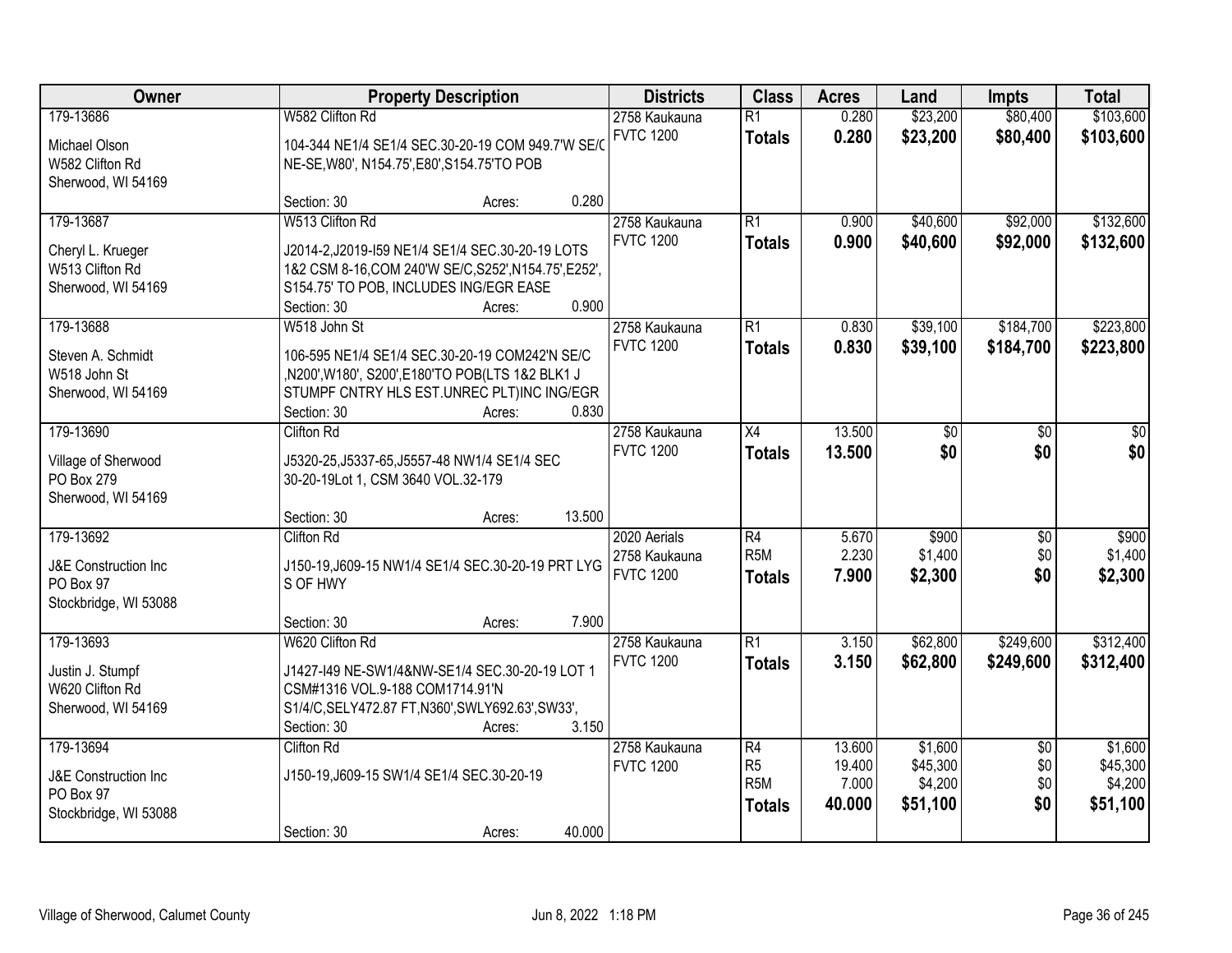| Owner                      |                                                     | <b>Property Description</b> |        | <b>Districts</b> | <b>Class</b>           | <b>Acres</b> | Land            | <b>Impts</b>    | <b>Total</b>    |
|----------------------------|-----------------------------------------------------|-----------------------------|--------|------------------|------------------------|--------------|-----------------|-----------------|-----------------|
| 179-13695                  | <b>Clifton Rd</b>                                   |                             |        | 2758 Kaukauna    | $\overline{R2}$        | 3.060        | \$57,900        | \$13,800        | \$71,700        |
| J&E Construction Inc       | J150-19, J609-15 SE1/4 SE1/4 SEC.30-20-19           |                             |        | TID <sub>2</sub> | R4                     | 20.980       | \$4,000         | \$0             | \$4,000         |
| PO Box 97                  |                                                     |                             |        | <b>FVTC 1200</b> | R <sub>5</sub> M       | 15.960       | \$6,400         | \$0             | \$6,400         |
| Stockbridge, WI 53088      |                                                     |                             |        |                  | <b>Totals</b>          | 40.000       | \$68,300        | \$13,800        | \$82,100        |
|                            | Section: 30                                         | Acres:                      | 40.000 |                  |                        |              |                 |                 |                 |
| 179-13696                  | Hwy 55                                              |                             |        | 2758 Kaukauna    | $\overline{\text{X2}}$ | 0.330        | $\overline{50}$ | $\overline{50}$ | $\overline{50}$ |
| State Of WI Dot Hwy 55/Row | J2411-22, J3033-20, J3021-16 HWY 55/ROW THRU        |                             |        | <b>FVTC 1200</b> | <b>Totals</b>          | 0.330        | \$0             | \$0             | \$0             |
| 101 S Webster St           | SEC.30-20-19 PROJ 4050-05-21 DESC. J2411-22 &       |                             |        |                  |                        |              |                 |                 |                 |
| Madison, WI 53707          | J3033-20 & J3021-16                                 |                             |        |                  |                        |              |                 |                 |                 |
|                            | Section: 30                                         | Acres:                      | 0.330  |                  |                        |              |                 |                 |                 |
| 179-13697                  |                                                     |                             |        | 2534 Hilbert     | $\overline{R1}$        | 8.730        | \$122,200       | \$0             | \$122,200       |
| Bradley T. Burzynski       | 160-356, J2819-1 NE1/4 NE1.4 SEC.31-20-19Lot 3, CSM |                             |        | <b>FVTC 1200</b> | <b>Totals</b>          | 8.730        | \$122,200       | \$0             | \$122,200       |
| N7982 Lake Breeze Dr       | 3922 VOL.35-329                                     |                             |        |                  |                        |              |                 |                 |                 |
| Sherwood, WI 54169         |                                                     |                             |        |                  |                        |              |                 |                 |                 |
|                            | Section: 31                                         | Acres:                      | 8.730  |                  |                        |              |                 |                 |                 |
| 179-13698                  | W160 Kings Way                                      |                             |        | 2534 Hilbert     | $\overline{R1}$        | 0.330        | \$21,900        | \$283,100       | \$305,000       |
| Robert S. Talarczyk        | J2819-1, J3698-9 NE1/4 NE1/4 SEC.31-20-19 LOT 1     |                             |        | <b>FVTC 1200</b> | <b>Totals</b>          | 0.330        | \$21,900        | \$283,100       | \$305,000       |
| W160 Kings Way             | CSM#1977 VOL.14-120                                 |                             |        |                  |                        |              |                 |                 |                 |
| Sherwood, WI 54169         |                                                     |                             |        |                  |                        |              |                 |                 |                 |
|                            | Section: 31                                         | Acres:                      | 0.330  |                  |                        |              |                 |                 |                 |
| 179-13699                  | N7445 Hwy 114                                       |                             |        | 2534 Hilbert     | $\overline{R1}$        | 5.570        | \$44,100        | \$272,700       | \$316,800       |
| Alan J. Moehn              | J2514-31, J2903-44, J5263-10 NE1/4 SE1/4            |                             |        | <b>FVTC 1200</b> | <b>Totals</b>          | 5.570        | \$44,100        | \$272,700       | \$316,800       |
| N7445 Hwy 114              | SEC.31-20-20 PRT E12AC LYG E OF MILITARY RD EX      |                             |        |                  |                        |              |                 |                 |                 |
| Menasha, WI 54952          | 2.9AC, EX 2.35AC SOLD TO COUNTY FOR RD & EX         |                             |        |                  |                        |              |                 |                 |                 |
|                            | Section: 31                                         | Acres:                      | 5.570  |                  |                        |              |                 |                 |                 |
| 179-13700                  | N7470 Hwy 55                                        |                             |        | 2534 Hilbert     | $\overline{R1}$        | 2.812        | \$39,800        | \$153,200       | \$193,000       |
| Tyler J. Holzschuh         | 130-611 NE1/4 SE1/4 SEC.31-20-19 COM600'W SE/C      |                             |        | <b>FVTC 1200</b> | <b>Totals</b>          | 2.812        | \$39,800        | \$153,200       | \$193,000       |
| W7470 Hwy 55               | NE-SE, NELY819', NWLY166.45', SWLY523.31', S404.    |                             |        |                  |                        |              |                 |                 |                 |
| Menasha, WI 54952          | 53', E43.9'TO POB EX.24AC HWY55 ROW                 |                             |        |                  |                        |              |                 |                 |                 |
|                            | Section: 31                                         | Acres:                      | 2.812  |                  |                        |              |                 |                 |                 |
| 179-13701                  | N7475 State Highway 114                             |                             |        | 2534 Hilbert     | $\overline{R2}$        | 0.629        | \$65,700        | \$98,700        | \$164,400       |
| Pcw Investments, LLC       | J4294-24, J4603-38, J5998-63 NE1/4 SE1/4            |                             |        | <b>FVTC 1200</b> | <b>Totals</b>          | 0.629        | \$65,700        | \$98,700        | \$164,400       |
| N7475 Hwy 114              | SEC.31-20-19 LOT 1 CSM#526 VOL.3-321 EX PRT         |                             |        |                  |                        |              |                 |                 |                 |
| Menasha, WI 54952          | <b>DESC DOC#379707</b>                              |                             |        |                  |                        |              |                 |                 |                 |
|                            | Section: 31                                         | Acres:                      | 0.629  |                  |                        |              |                 |                 |                 |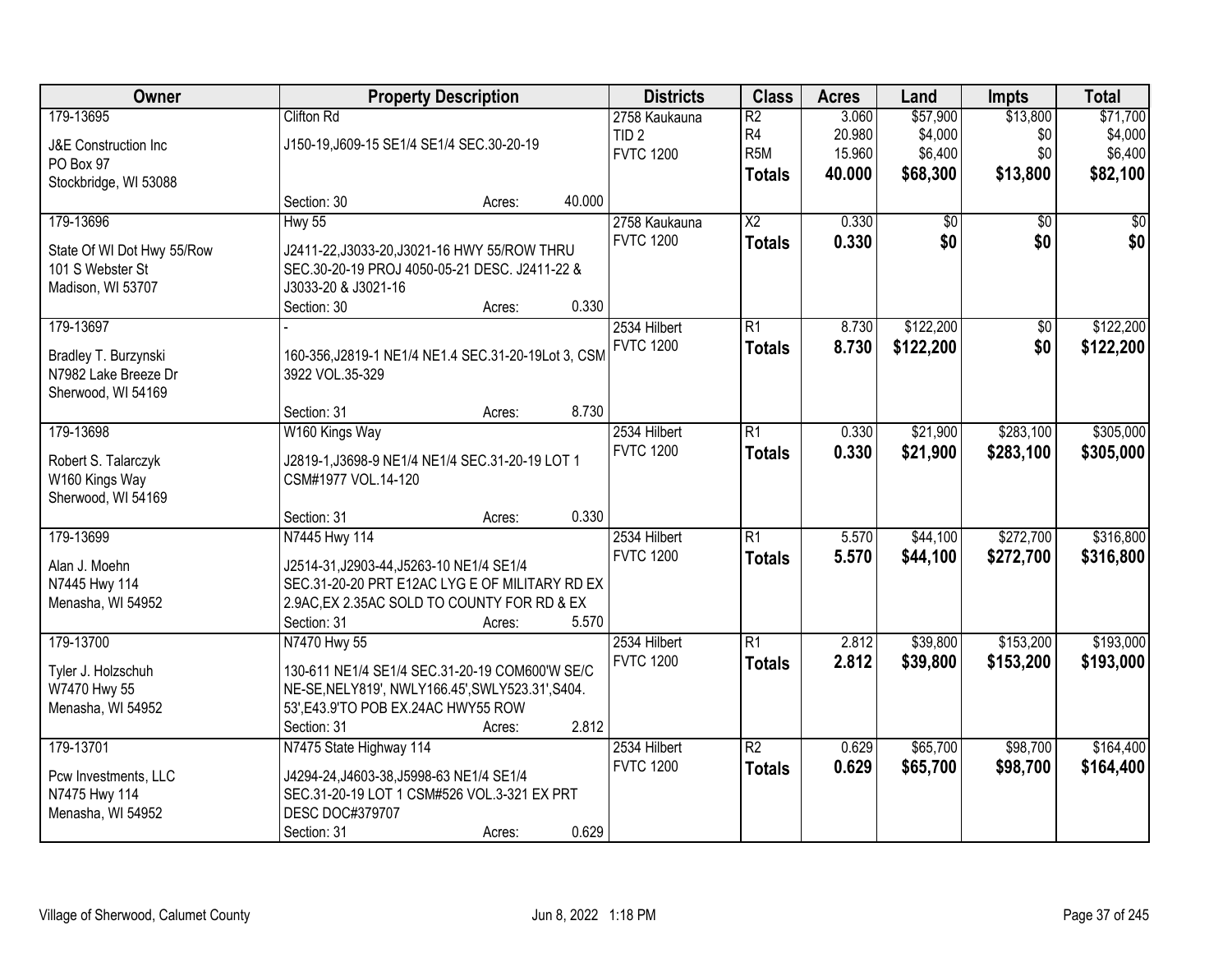| Owner                                                                              | <b>Property Description</b>                                                                                                                                                                       | <b>Districts</b>                 | <b>Class</b>                     | <b>Acres</b>   | Land                   | <b>Impts</b>           | <b>Total</b>            |
|------------------------------------------------------------------------------------|---------------------------------------------------------------------------------------------------------------------------------------------------------------------------------------------------|----------------------------------|----------------------------------|----------------|------------------------|------------------------|-------------------------|
| 179-13702<br>James O. Zander<br>4412 Honeywood Ln<br>Jackson, WI 53037             | <b>Hwy 114</b><br>182-186, J2007-9 SE1/4 SE1/4 SEC.31-20-19 TRACT 2<br>CSM#489 VOL.3-230                                                                                                          | 2534 Hilbert<br><b>FVTC 1200</b> | $\overline{R1}$<br><b>Totals</b> | 4.080<br>4.080 | \$42,000<br>\$42,000   | \$12,300<br>\$12,300   | \$54,300<br>\$54,300    |
|                                                                                    | 4.080<br>Section: 31<br>Acres:                                                                                                                                                                    |                                  |                                  |                |                        |                        |                         |
| 179-13703<br>Dustin J. Kinard<br>N286 Military Rd<br>Sherwood, WI 54169            | N286 Military Rd<br>133-226, J1535-9 S1/2 OF 2A PCL 16RD X 20RD IN<br>NW/C NW1/4 SEC.32-20-19 LYG E OF HWY                                                                                        | 2534 Hilbert<br><b>FVTC 1200</b> | $\overline{R1}$<br><b>Totals</b> | 1.000<br>1.000 | \$47,800<br>\$47,800   | \$77,100<br>\$77,100   | \$124,900<br>\$124,900  |
|                                                                                    | 1.000<br>Section: 32<br>Acres:                                                                                                                                                                    |                                  |                                  |                |                        |                        |                         |
| 179-13704<br>Fox Valley Investments LLC<br>1009 Linden Ln<br>Chilton, WI 53014     | N294 Military Rd<br>J6088-46, J6088-46, J6088-51 NW1/4 NW1/4 SEC<br>32-20-19 LOT 1 CSM#1186 VOL.8-217 EX.12AC<br>COUNTY B/ROW J1468-49<br>0.250<br>Section: 32<br>Acres:                          | 2534 Hilbert<br><b>FVTC 1200</b> | $\overline{R1}$<br><b>Totals</b> | 0.250<br>0.250 | \$21,900<br>\$21,900   | \$95,400<br>\$95,400   | \$117,300<br>\$117,300  |
| 179-13705                                                                          | W407 County B                                                                                                                                                                                     | 2534 Hilbert                     | $\overline{R1}$                  | 0.219          | \$20,500               | \$33,100               | \$53,600                |
| Joseph A. Seidel<br>N307 Military Rd<br><b>PO Box 113</b><br>Sherwood, WI 54169    | J259-12 NW1/4 NW1/4 SEC.32-20-19 COM 1RD E INTR<br>C/L MILITARY RD & S/L SEC.32, E16RDS, S33'& POB,<br>S132', W60', N TO PT33'S C/L RD, E80'TO POB, EX<br>0.219<br>Section: 32<br>Acres:          | <b>FVTC 1200</b>                 | <b>Totals</b>                    | 0.219          | \$20,500               | \$33,100               | \$53,600                |
| 179-13706<br>Matthew R. Duncan<br>N295 Military Rd<br>Sherwood, WI 54169           | N295 Military Rd<br>J1253-42, J3055-29, J4779-7 NW1/4 NW1/4<br>SEC.32-20-19 COM INTR N1/4/LN & W/L HWY55-<br>114, W198', S98', E180'TO S/L OF HWY, NELY ALG W/L<br>0.240<br>Section: 32<br>Acres: | 2534 Hilbert<br><b>FVTC 1200</b> | $\overline{R1}$<br><b>Totals</b> | 0.240<br>0.240 | \$21,500<br>\$21,500   | \$163,800<br>\$163,800 | \$185,300<br>\$185,300  |
| 179-13707<br>Stockbrdg & Sherwd Tel Co LLC<br>525 Junction Rd<br>Madison, WI 53717 | N287 Military Rd<br>85-120 NW1/4 NW1/4 SEC.32-20-19 COM<br>NW/C, E687', S102', E212'TO C/L HWY, SW163.75'ALG<br>C/L HWY, NW888.77'TO POB (TELCO PROPERTY)<br>2.200<br>Section: 32<br>Acres:       | 2534 Hilbert<br><b>FVTC 1200</b> | $\overline{X4}$<br><b>Totals</b> | 2.200<br>2.200 | $\overline{50}$<br>\$0 | $\overline{50}$<br>\$0 | $\overline{\$0}$<br>\$0 |
| 179-13708<br><b>Tyler Miller</b><br>W405 County B<br>Hilbert, WI 54129             | W405 County B<br>J6088-46, J6088-46, J6088-51 NW1/4 NW1/4<br>SEC.32-20-19 LOT 2 CSM#1186 VOL.8-217 EX .03AC<br>COUNTY B/ROW J1468-49<br>0.240<br>Section: 32<br>Acres:                            | 2534 Hilbert<br><b>FVTC 1200</b> | $\overline{R1}$<br><b>Totals</b> | 0.240<br>0.240 | \$21,500<br>\$21,500   | \$189,100<br>\$189,100 | \$210,600<br>\$210,600  |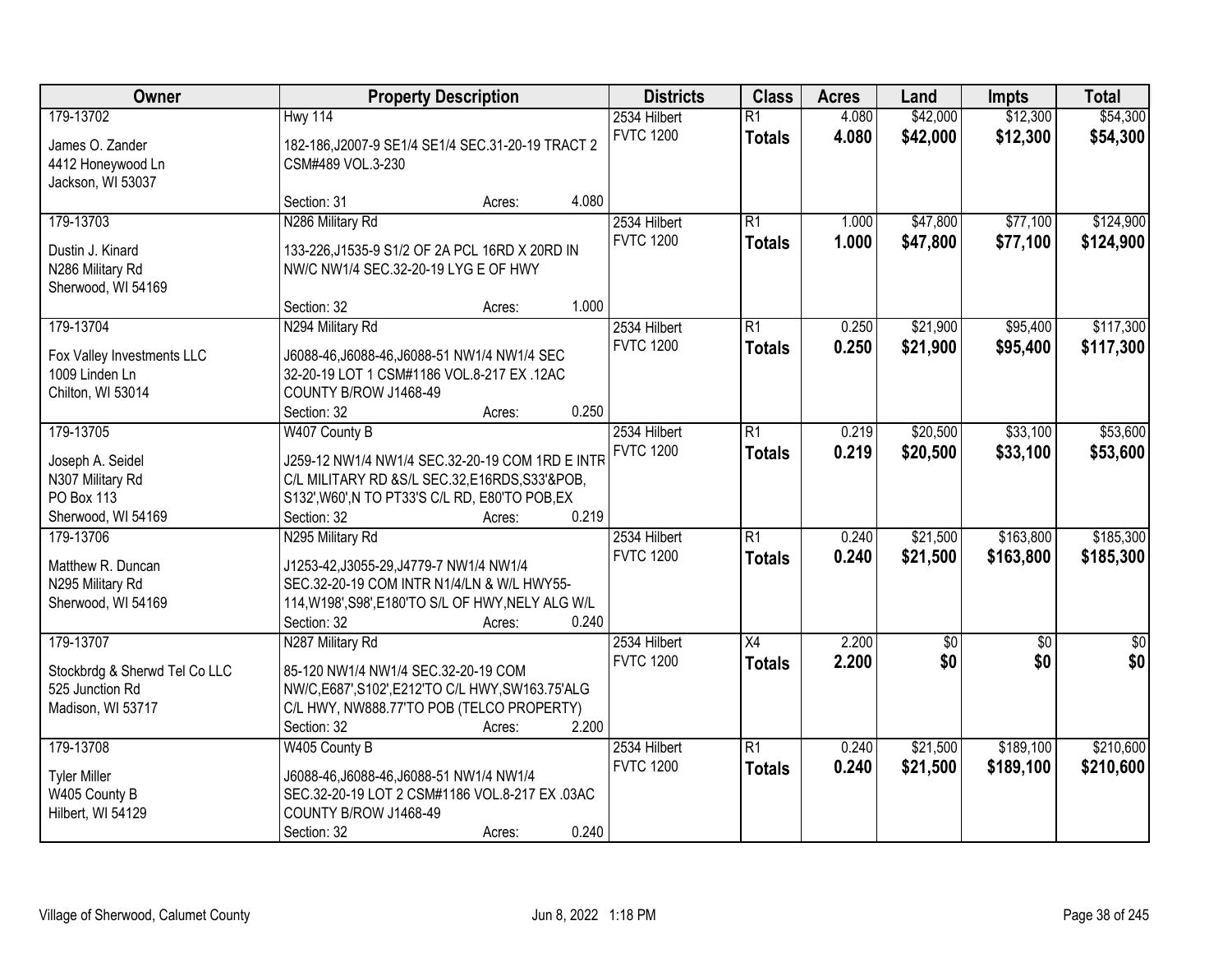| Owner                          | <b>Property Description</b>                              | <b>Districts</b> | <b>Class</b>        | <b>Acres</b> | Land            | <b>Impts</b>    | <b>Total</b> |
|--------------------------------|----------------------------------------------------------|------------------|---------------------|--------------|-----------------|-----------------|--------------|
| 179-13709                      | Hwy 55 & 114                                             | 2534 Hilbert     | $\overline{R1}$     | 0.670        | \$1,800         | $\overline{50}$ | \$1,800      |
| Darlene G. Stumpf              | 160-356,133-423 SW1/4 NW1/4 SEC.32-20-19 LOT 1           | <b>FVTC 1200</b> | <b>Totals</b>       | 0.670        | \$1,800         | \$0             | \$1,800      |
| PO Box 248                     | CSM#1393 VOL.9-380 COM754.47'N W1/4/C,N125.75',          |                  |                     |              |                 |                 |              |
| Kaukauna, WI 54130             | SE259.92', SW120', NW223.64'TO POB                       |                  |                     |              |                 |                 |              |
|                                | 0.670<br>Section: 32<br>Acres:                           |                  |                     |              |                 |                 |              |
| 179-13710                      | Hwy 55 & 114                                             | 2534 Hilbert     | R1                  | 0.650        | \$1,800         | $\overline{50}$ | \$1,800      |
|                                |                                                          | <b>FVTC 1200</b> | <b>Totals</b>       | 0.650        | \$1,800         | \$0             | \$1,800      |
| Darlene G. Stumpf              | 160-356,133-423 SW1/4 NW1/4 SEC.32-20-19 LOT 2           |                  |                     |              |                 |                 |              |
| PO Box 248                     | CSM#1393 VOL.9-380 COM608.46'N W1/4                      |                  |                     |              |                 |                 |              |
| Kaukauna, WI 54130             | COR, N146.21', SE223.64', SW140', NW181.47'TO POB        |                  |                     |              |                 |                 |              |
|                                | 0.650<br>Section: 32<br>Acres:                           |                  |                     |              |                 |                 |              |
| 179-13711                      | Hwy 55 & 114                                             | 2534 Hilbert     | $\overline{R1}$     | 1.160        | \$2,500         | \$0             | \$2,500      |
| Darlene G. Stumpf              | 160-356,133-423 SW1/4 NW1/4 SEC.32-20-19 LOT 3           | <b>FVTC 1200</b> | <b>Totals</b>       | 1.160        | \$2,500         | \$0             | \$2,500      |
| PO Box 248                     | CSM#1393 VOL.9-380 COM125.54'N W1/4                      |                  |                     |              |                 |                 |              |
| Kaukauna, WI 54130             | COR, N482.92', SE181.47', SW404.29', SWLY71.79' TO       |                  |                     |              |                 |                 |              |
|                                | 1.160<br>Section: 32<br>Acres:                           |                  |                     |              |                 |                 |              |
| 179-13712                      |                                                          | 2534 Hilbert     | $\overline{\chi_3}$ | 3.020        | $\overline{50}$ | \$0             | \$0          |
|                                |                                                          | <b>FVTC 1200</b> | <b>Totals</b>       | 3.020        | \$0             | \$0             | \$0          |
| Calumet County Shop-Sherwood   | 66-124,87-176,132-279 SW1/4 NW1/4 SEC.32-20-19           |                  |                     |              |                 |                 |              |
| <b>Hwy 114</b>                 | COM 931'E NW/C, SW1637'ALG HWY                           |                  |                     |              |                 |                 |              |
| Sherwood, WI 54169             | 114&55, NW41.25'&POB, NW132',                            |                  |                     |              |                 |                 |              |
|                                | 3.020<br>Section: 32<br>Acres:                           |                  |                     |              |                 |                 |              |
| 179-13713                      | <b>Hwy 114</b>                                           | 2534 Hilbert     | $\overline{X4}$     | 3.440        | $\overline{50}$ | $\overline{50}$ | $\sqrt{50}$  |
| Village of Sherwood            | 144-197,133-365 NW1/4 SW1/4 SEC.32-20-19 COM             | <b>FVTC 1200</b> | Totals              | 3.440        | \$0             | \$0             | \$0          |
| PO Box 279                     | 50.06'E INTR C/L HWY 114& S/L N1/2                       |                  |                     |              |                 |                 |              |
| Sherwood, WI 54169             | NW-SW, N33.O4', E660', N115.5', E264', S263.5', W754.76' |                  |                     |              |                 |                 |              |
|                                | 3.440<br>Section: 32<br>Acres:                           |                  |                     |              |                 |                 |              |
| 179-13714                      | Hwy 55 & 114                                             | 2534 Hilbert     | $\overline{X2}$     | 0.010        | $\sqrt{$0}$     | $\sqrt{6}$      | $\sqrt{50}$  |
|                                |                                                          | <b>FVTC 1200</b> | <b>Totals</b>       | 0.010        | \$0             | \$0             | \$0          |
| State Of WI Dot Hwy 55&114/Row | J3083-57 NW1/4 NW1/4 SEC.30-20-19 PROJ                   |                  |                     |              |                 |                 |              |
| 101 S Webster St               | 4050-05-21, J3083-57                                     |                  |                     |              |                 |                 |              |
| Madison, WI 53707              |                                                          |                  |                     |              |                 |                 |              |
|                                | 0.010<br>Section: 32<br>Acres:                           |                  |                     |              |                 |                 |              |
| 179-13715                      | W380 Stumpf Ave                                          | 2758 Kaukauna    | $\overline{R1}$     | 0.294        | \$23,800        | \$78,500        | \$102,300    |
| Kyle J. Schmidt                | 149-7, J4306-39 STUMPF & MEEHL HIGHLAND ADD              | TID <sub>3</sub> | <b>Totals</b>       | 0.294        | \$23,800        | \$78,500        | \$102,300    |
| W380 Stumpf Ave                | BLK 1 ASSESS INCL LOC ID#13716<br>LOT <sub>1</sub>       | <b>FVTC 1200</b> |                     |              |                 |                 |              |
| Sherwood, WI 54169             |                                                          |                  |                     |              |                 |                 |              |
|                                | 0.294<br>Section: 29<br>Acres:                           |                  |                     |              |                 |                 |              |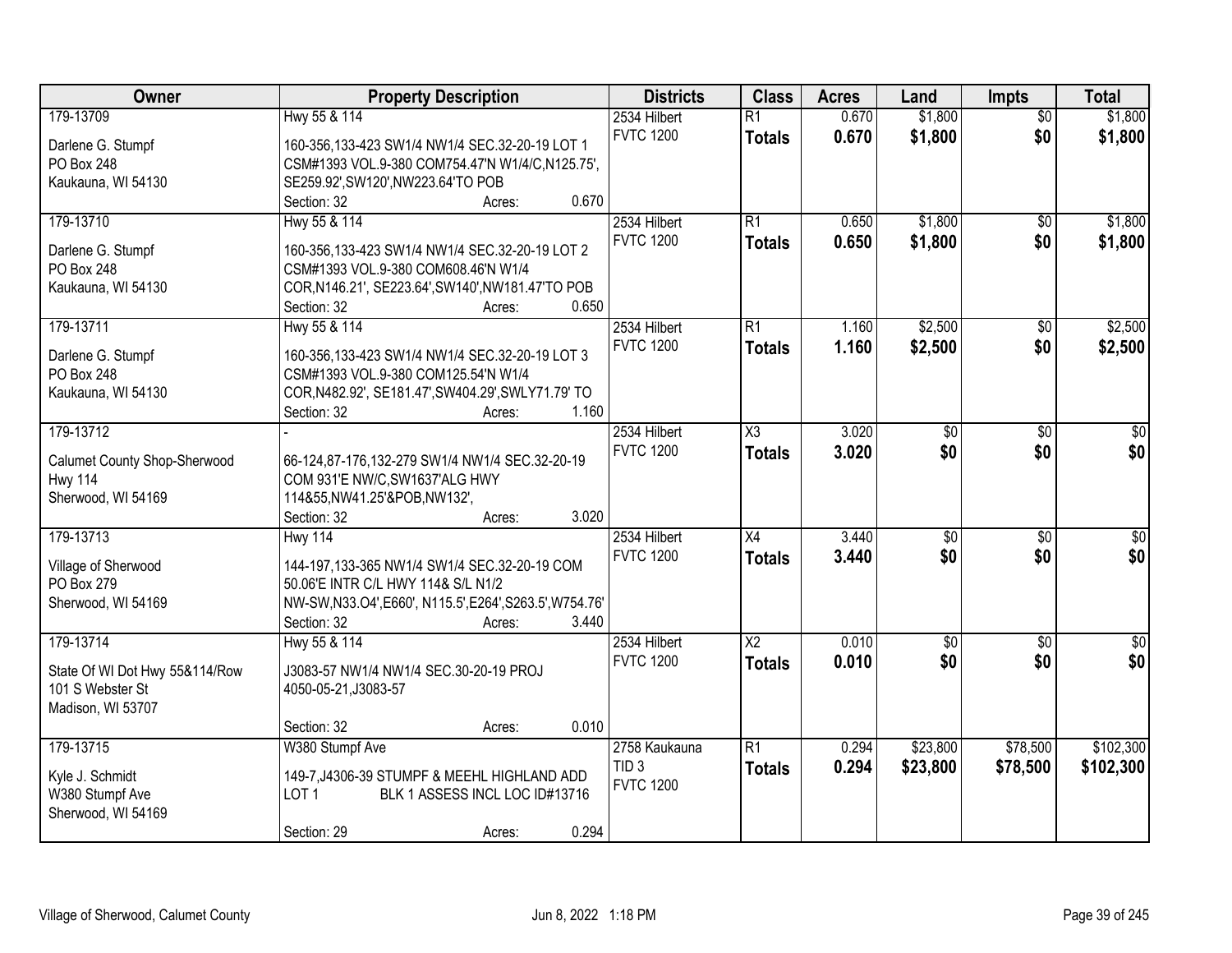| Owner                                 | <b>Property Description</b>                           |                  |       | <b>Districts</b> | <b>Class</b>    | <b>Acres</b>            | Land     | <b>Impts</b> | <b>Total</b> |
|---------------------------------------|-------------------------------------------------------|------------------|-------|------------------|-----------------|-------------------------|----------|--------------|--------------|
| 179-13716                             | W380 Stumpf Ave                                       |                  |       | 2758 Kaukauna    |                 | Assessed with 179-13715 |          |              |              |
| Kyle J. Schmidt                       | 149-7, J4306-39 STUMPF & MEEHL HIGHLAND ADD           |                  |       | TID <sub>3</sub> |                 |                         |          |              |              |
| W380 Stumpf Ave                       | LOT <sub>2</sub><br>BLK 1 ASSESS COMB W/LOC           |                  |       | <b>FVTC 1200</b> |                 |                         |          |              |              |
| Sherwood, WI 54169                    | ID#13715                                              |                  |       |                  |                 |                         |          |              |              |
|                                       | Section: 29                                           | Acres:           | 0.140 |                  |                 |                         |          |              |              |
| 179-13717                             | W386 Stumpf Ave                                       |                  |       | 2758 Kaukauna    | $\overline{R1}$ | 0.186                   | \$19,100 | \$123,000    | \$142,100    |
| Richard H. Hannemann                  | 133-394, J2824-36 STUMPF & MEEHL HIGHLAND ADD         |                  |       | <b>FVTC 1200</b> | <b>Totals</b>   | 0.186                   | \$19,100 | \$123,000    | \$142,100    |
| W386 Stumpf Ave                       | LOT <sub>3</sub><br>BLK 1 ASSESS INCL/LOC ID#13718    |                  |       |                  |                 |                         |          |              |              |
| Sherwood, WI 54169                    |                                                       |                  |       |                  |                 |                         |          |              |              |
|                                       | Section: 29                                           | Acres:           | 0.186 |                  |                 |                         |          |              |              |
| 179-13718                             | W386 Stumpf Ave                                       |                  |       | 2758 Kaukauna    |                 | Assessed with 179-13717 |          |              |              |
|                                       |                                                       |                  |       | <b>FVTC 1200</b> |                 |                         |          |              |              |
| Richard H. Hannemann                  | 133-394, J2824-36 STUMPF & MEEHL HIGHLAND ADD         |                  |       |                  |                 |                         |          |              |              |
| W386 Stumpf Ave<br>Sherwood, WI 54169 | BLK 1 ASSESS COMB W/LOC<br>LOT 4, EX W1/2<br>ID#13717 |                  |       |                  |                 |                         |          |              |              |
|                                       | Section: 29                                           | Acres:           | 0.060 |                  |                 |                         |          |              |              |
| 179-13719                             | W394 Stumpf Ave                                       |                  |       | 2758 Kaukauna    | $\overline{R1}$ | 0.205                   | \$19,900 | \$117,100    | \$137,000    |
|                                       |                                                       |                  |       | <b>FVTC 1200</b> | <b>Totals</b>   | 0.205                   | \$19,900 | \$117,100    | \$137,000    |
| Chad M. Boesch                        | 157-771, J2360-16 STUMPF & MEEHL HIGHLAND ADD         |                  |       |                  |                 |                         |          |              |              |
| W394 Stumpf Ave                       | LOT 5 & W1/2 LOT 4 BLK 1                              |                  |       |                  |                 |                         |          |              |              |
| Sherwood, WI 54169                    |                                                       |                  |       |                  |                 |                         |          |              |              |
|                                       | Section: 29                                           | Acres:           | 0.205 |                  |                 |                         |          |              |              |
| 179-13720                             | W400 Stumpf Ave                                       |                  |       | 2758 Kaukauna    | $\overline{R1}$ | 0.156                   | \$16,900 | \$106,200    | \$123,100    |
| Seth Riemer                           | J1927-31, J3415-26, J5004-47 STUMPF & MEEHL           |                  |       | <b>FVTC 1200</b> | <b>Totals</b>   | 0.156                   | \$16,900 | \$106,200    | \$123,100    |
| W400 Stumpf Ave                       | HIGHLAND ADD LOT 6                                    | BLK <sub>1</sub> |       |                  |                 |                         |          |              |              |
| Sherwood, WI 54169                    |                                                       |                  |       |                  |                 |                         |          |              |              |
|                                       | Section: 29                                           | Acres:           | 0.156 |                  |                 |                         |          |              |              |
| 179-13721                             | W406 Stumpf Ave                                       |                  |       | 2758 Kaukauna    | $\overline{R1}$ | 0.320                   | \$24,900 | \$139,100    | \$164,000    |
| Milan J. Deprez                       | 95-261 STUMPF & MEEHL HIGHLAND ADD LOT 7              |                  |       | <b>FVTC 1200</b> | <b>Totals</b>   | 0.320                   | \$24,900 | \$139,100    | \$164,000    |
| W406 Stumpf Ave                       | BLK 1 ASSES INC LOC ID#13722                          |                  |       |                  |                 |                         |          |              |              |
| Sherwood, WI 54169                    |                                                       |                  |       |                  |                 |                         |          |              |              |
|                                       | Section: 29                                           | Acres:           | 0.320 |                  |                 |                         |          |              |              |
| 179-13722                             | W406 Stumpf Ave                                       |                  |       | 2758 Kaukauna    |                 | Assessed with 179-13721 |          |              |              |
| Milan J. Deprez                       | 95-261 STUMPF & MEEHL HIGHLAND ADD LOT 8              |                  |       | <b>FVTC 1200</b> |                 |                         |          |              |              |
| W406 Stumpf Ave                       | BLK 1 ASSESS COMB W/LOC ID#13721                      |                  |       |                  |                 |                         |          |              |              |
| Sherwood, WI 54169                    |                                                       |                  |       |                  |                 |                         |          |              |              |
|                                       | Section: 29                                           | Acres:           | 0.170 |                  |                 |                         |          |              |              |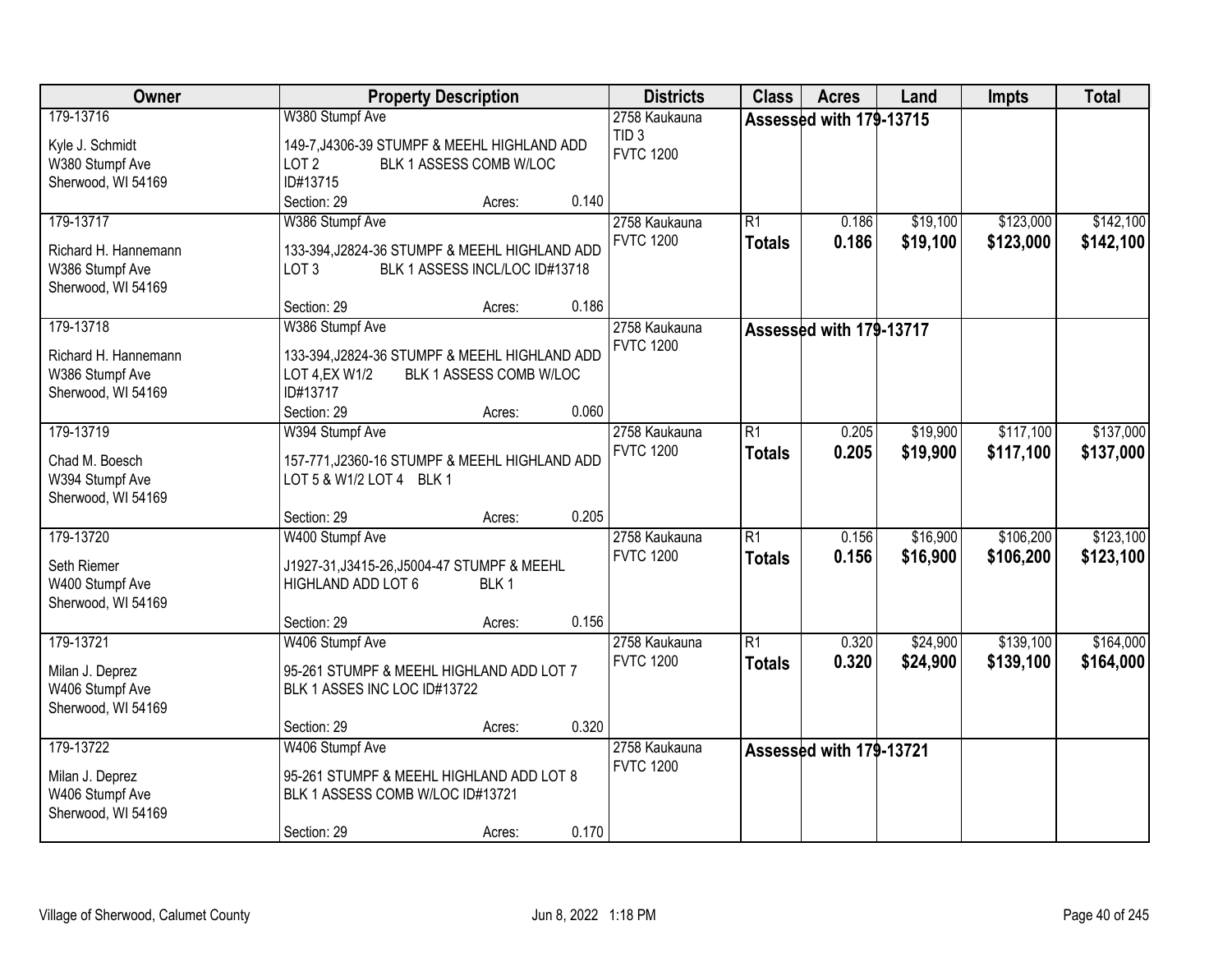| Owner                                                                      |                                                                                                                                    | <b>Property Description</b>                |       | <b>Districts</b>                                      | <b>Class</b>                     | <b>Acres</b>            | Land                 | <b>Impts</b>           | <b>Total</b>           |
|----------------------------------------------------------------------------|------------------------------------------------------------------------------------------------------------------------------------|--------------------------------------------|-------|-------------------------------------------------------|----------------------------------|-------------------------|----------------------|------------------------|------------------------|
| 179-13723                                                                  | W412 Stumpf Ave                                                                                                                    |                                            |       | 2758 Kaukauna                                         | $\overline{R1}$                  | 0.165                   | \$17,600             | \$60,800               | \$78,400               |
| Jerome A. Stecker<br>PO Box 72<br>Sherwood, WI 54169                       | J1809-49, J3401-6, J4664-8 STUMPF & MEEHL<br>HIGHLAND ADD LOT 9                                                                    | BLK <sub>1</sub>                           |       | <b>FVTC 1200</b>                                      | <b>Totals</b>                    | 0.165                   | \$17,600             | \$60,800               | \$78,400               |
|                                                                            | Section: 29                                                                                                                        | Acres:                                     | 0.165 |                                                       |                                  |                         |                      |                        |                        |
| 179-13724<br>Jay M. Dahl<br>W420 Stumpf Ave<br>Sherwood, WI 54169          | W420 Stumpf Ave<br>120-504 STUMPF & MEEHL HIGHLAND ADD LOT 10 &<br>11, EX W15' BLK 1                                               |                                            |       | 2758 Kaukauna<br><b>FVTC 1200</b>                     | $\overline{R1}$<br><b>Totals</b> | 0.289<br>0.289          | \$23,600<br>\$23,600 | \$77,400<br>\$77,400   | \$101,000<br>\$101,000 |
|                                                                            | Section: 29                                                                                                                        | Acres:                                     | 0.289 |                                                       |                                  |                         |                      |                        |                        |
| 179-13725<br>Kevin Mccready<br>716 S Daybreak Dr<br>Appleton, WI 54915     | W428 Stumpf Ave<br>J2960-45, J5668-16 STUMPF & MEEHL HIGHLAND<br>ADD LOT 12 & W15'LOT 11 BLK 1                                     |                                            |       | 2758 Kaukauna<br><b>FVTC 1200</b>                     | $\overline{R1}$<br><b>Totals</b> | 0.207<br>0.207          | \$20,000<br>\$20,000 | \$134,600<br>\$134,600 | \$154,600<br>\$154,600 |
|                                                                            | Section: 29                                                                                                                        | Acres:                                     | 0.207 |                                                       |                                  |                         |                      |                        |                        |
| 179-13726<br>Kyle A. Mueller                                               | W434 Stumpf Ave<br>J1720-22, J5480-34 STUMPF & MEEHL HIGHLAND                                                                      |                                            |       | 2758 Kaukauna<br><b>FVTC 1200</b>                     | $\overline{R1}$<br><b>Totals</b> | 0.220<br>0.220          | \$20,600<br>\$20,600 | \$110,100<br>\$110,100 | \$130,700<br>\$130,700 |
| W434 Stumpf Ave<br>Sherwood, WI 54169                                      | ADD LOT 13 & E20'LOT 14 BLK 1<br>Section: 29                                                                                       | Acres:                                     | 0.220 |                                                       |                                  |                         |                      |                        |                        |
| 179-13728<br>John W. Koslowski Jr<br>W442 Stumpf Ave<br>Sherwood, WI 54169 | W442 Stumpf Ave<br>J489-53, J1802-49Lot 2, CSM 3697 VOL.33-102EX LOT<br>14, BLOCK 1 STUMPF MEEHL HIGHLAND ADDN<br>*CLOUD IN TITLE* |                                            |       | 2758 Kaukauna<br><b>FVTC 1200</b>                     | $\overline{R1}$<br><b>Totals</b> | 0.700<br>0.700          | \$33,500<br>\$33,500 | \$200,500<br>\$200,500 | \$234,000<br>\$234,000 |
|                                                                            | Section: 29                                                                                                                        | Acres:                                     | 0.700 |                                                       |                                  |                         |                      |                        |                        |
| 179-13729<br>Travis J. Pompa<br>N433 Meehl St<br>Sherwood, WI 54169        | N433 Meehl St<br>J38-28 STUMPF & MEEHL HIGHLAND ADD LOT 1 &<br>E16'LOT 2 BLK 2 ASSESS INCL/LOC ID#13730                            |                                            |       | 2758 Kaukauna<br>TID <sub>3</sub><br><b>FVTC 1200</b> | $\overline{R1}$<br><b>Totals</b> | 0.371<br>0.371          | \$27,200<br>\$27,200 | \$95,800<br>\$95,800   | \$123,000<br>\$123,000 |
|                                                                            | Section: 29                                                                                                                        | Acres:                                     | 0.371 |                                                       |                                  |                         |                      |                        |                        |
| 179-13730<br>Travis J. Pompa<br>N433 Meehl St<br>Sherwood, WI 54169        | Meehl St<br>J38-28 STUMPF & MEEHL HIGHLAND ADD LOT 2,EX<br>E16'<br>Section: 29                                                     | BLK 2 ASSESS COMB W/LOC ID#13729<br>Acres: | 0.110 | 2758 Kaukauna<br>TID <sub>3</sub><br><b>FVTC 1200</b> |                                  | Assessed with 179-13729 |                      |                        |                        |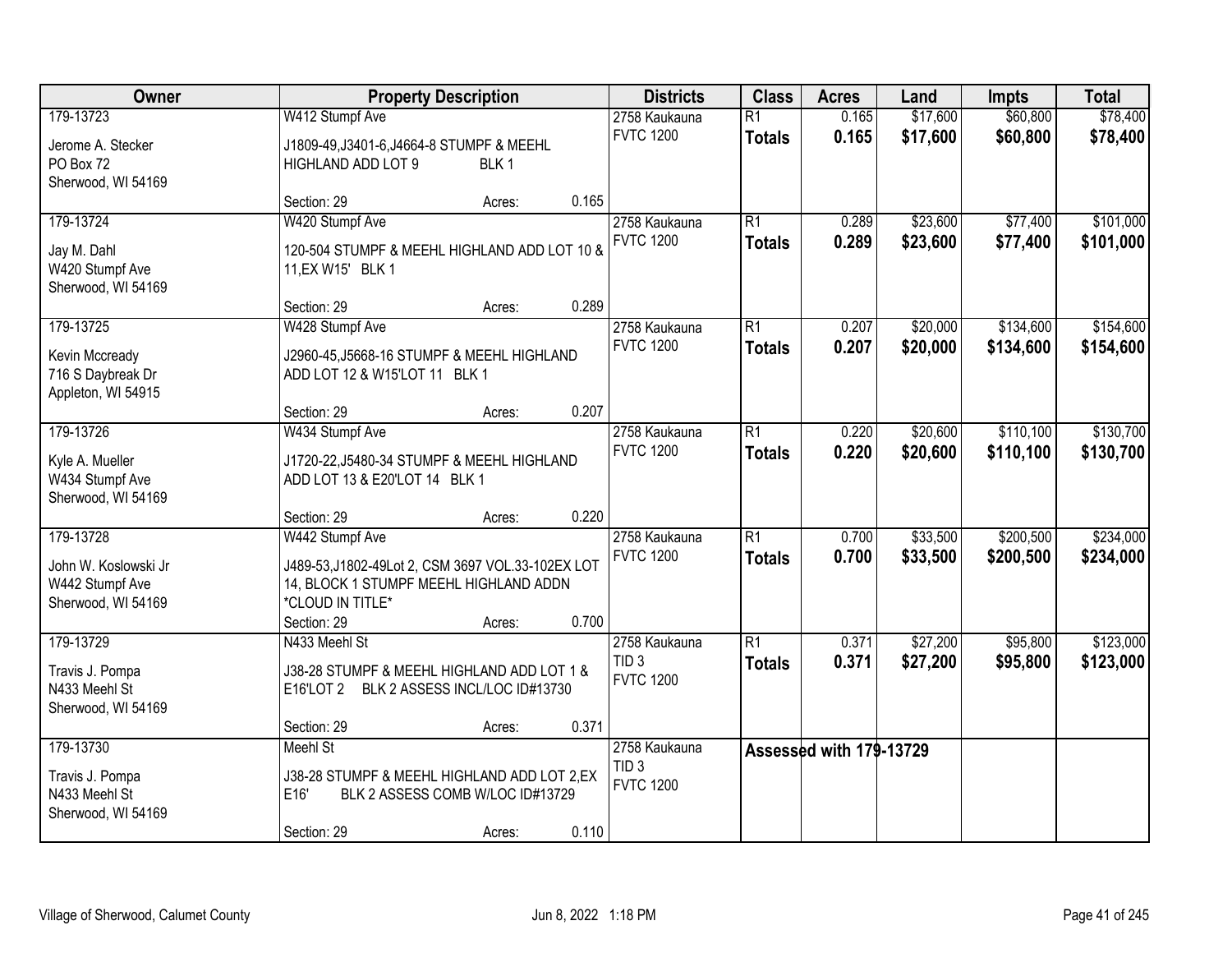| Owner                                                                         | <b>Property Description</b>                                                                                                                                                                                               | <b>Districts</b>                                      | <b>Class</b>                     | <b>Acres</b>            | Land                 | Impts                  | <b>Total</b>           |
|-------------------------------------------------------------------------------|---------------------------------------------------------------------------------------------------------------------------------------------------------------------------------------------------------------------------|-------------------------------------------------------|----------------------------------|-------------------------|----------------------|------------------------|------------------------|
| 179-13731                                                                     | N429 Meehl St                                                                                                                                                                                                             | 2758 Kaukauna                                         | $\overline{R1}$                  | 0.203                   | \$19,800             | \$83,100               | \$102,900              |
| Madelyn Stumpf<br>N429 Meehl St                                               | J132-41, J821-48 STUMPF & MEEHL HIGHLAND ADD<br>BLK 2 & STRIP 4 FT X 142 FT ALG NW<br>LOT <sub>3</sub>                                                                                                                    | TID <sub>3</sub><br><b>FVTC 1200</b>                  | <b>Totals</b>                    | 0.203                   | \$19,800             | \$83,100               | \$102,900              |
| Sherwood, WI 54169                                                            | SIDE LOT 4<br>0.203<br>Section: 29<br>Acres:                                                                                                                                                                              |                                                       |                                  |                         |                      |                        |                        |
| 179-13732                                                                     | N425 Meehl St                                                                                                                                                                                                             | 2758 Kaukauna<br>TID <sub>3</sub>                     | $\overline{R1}$                  | 0.262<br>0.262          | \$22,400<br>\$22,400 | \$119,700<br>\$119,700 | \$142,100<br>\$142,100 |
| Scott M. Neumann<br>N425 Meehl St<br>Sherwood, WI 54169                       | V84-507 STUMPF & MEEHL HIGHLAND ADD LOT 4<br>BLK 2, EX4' STRIP ALG NW SIDE, ASSESS INCL/LOC<br>ID#13733                                                                                                                   | <b>FVTC 1200</b>                                      | <b>Totals</b>                    |                         |                      |                        |                        |
| 179-13733                                                                     | Section: 29<br>0.220<br>Acres:<br>N425 Meehl St                                                                                                                                                                           | 2758 Kaukauna                                         |                                  | Assessed with 179-13732 |                      |                        |                        |
| Scott M. Neumann<br>N425 Meehl St<br>Sherwood, WI 54169                       | V84-507 STUMPF & MEEHL HIGHLAND ADD LOT 5,EX<br>S25'& EX PRT LOT 5 BLK2 BOUNDED ON E/L BY<br>MEEHL ST WITH A DISTANCE OF 92.23' BLK 2<br>0.100<br>Section: 29<br>Acres:                                                   | TID <sub>3</sub><br><b>FVTC 1200</b>                  |                                  |                         |                      |                        |                        |
| 179-13734                                                                     | N424 Military Rd                                                                                                                                                                                                          | 2758 Kaukauna                                         |                                  | Assessed with 179-13555 |                      |                        |                        |
| Ronald Zahringer<br>N5514 Long Rd<br>Hilbert, WI 54129                        | 80-406 STUMPF & MEEHL HIGHLAND ADD PRT LOT<br>5 LYG N HWY 55 & W MEEHL ST A DISTANCE OF<br>92.32' & S25' LOT 5<br>BLK 2 ASESS W/LOC<br>Section: 29<br>0.100<br>Acres:                                                     | TID <sub>3</sub><br><b>FVTC 1200</b>                  |                                  |                         |                      |                        |                        |
| 179-13735<br>Zero to 60 Garage LLC<br>W436 Veterans Ave<br>Sherwood, WI 54169 | W436 Veterans Ave<br>W-599, J2183-4 STUMPF & MEEHL HIGHLAND ADD<br>BLK 2 ASSESS INCL/LOC ID#'S 13736<br>LOT <sub>6</sub><br>13737, 13738, 13739, 13740, 13741 (LOTS 7, 8, 9, 10, 11& 12<br>Section: 29<br>0.100<br>Acres: | 2758 Kaukauna<br>TID <sub>3</sub><br><b>FVTC 1200</b> | $\overline{R2}$<br><b>Totals</b> | 1.200<br>1.200          | \$53,000<br>\$53,000 | \$128,300<br>\$128,300 | \$181,300<br>\$181,300 |
| 179-13736<br>Zero to 60 Garage LLC                                            | W436 Veterans Ave<br>J1125-42, J2183-4 STUMPF & MEEHL HIGHLAND ADD                                                                                                                                                        | 2758 Kaukauna<br>TID <sub>3</sub><br><b>FVTC 1200</b> |                                  | Assessed with 179-13735 |                      |                        |                        |
| W436 Veterans Ave<br>Sherwood, WI 54169                                       | LOT <sub>7</sub><br>BLK 2 ASSESS COMB W/LOC<br>ID#13735<br>Section: 29<br>0.120<br>Acres:                                                                                                                                 |                                                       |                                  |                         |                      |                        |                        |
| 179-13737                                                                     | W436 Veterans Ave                                                                                                                                                                                                         | 2758 Kaukauna                                         |                                  | Assessed with 179-13735 |                      |                        |                        |
| Zero to 60 Garage LLC<br>W436 Veterans Ave<br>Sherwood, WI 54169              | J1125-42, J2183-4 STUMPF & MEEHL HIGHLAND ADD<br>LOT <sub>8</sub><br>BLK 2 ASSESS COMB W/LOC<br>ID#13735<br>0.140<br>Section: 29<br>Acres:                                                                                | TID <sub>3</sub><br><b>FVTC 1200</b>                  |                                  |                         |                      |                        |                        |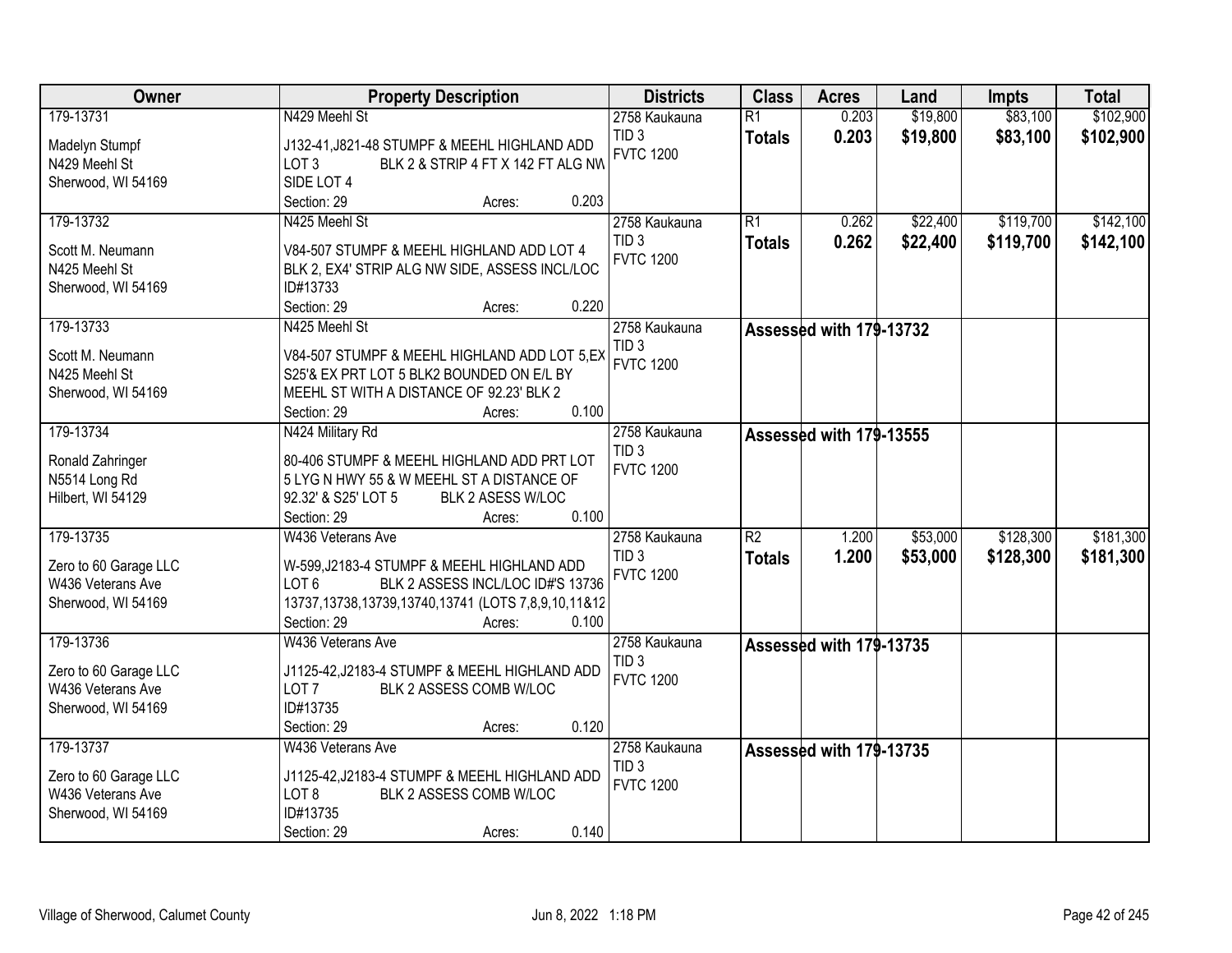| Owner                                                                  | <b>Property Description</b>                                                                                                                                           | <b>Districts</b>                                      | <b>Class</b>                     | <b>Acres</b>            | Land                 | <b>Impts</b>         | <b>Total</b>           |
|------------------------------------------------------------------------|-----------------------------------------------------------------------------------------------------------------------------------------------------------------------|-------------------------------------------------------|----------------------------------|-------------------------|----------------------|----------------------|------------------------|
| 179-13738                                                              | W436 Veterans Ave                                                                                                                                                     | 2758 Kaukauna                                         |                                  | Assessed with 179-13735 |                      |                      |                        |
| Zero to 60 Garage LLC<br>W436 Veterans Ave<br>Sherwood, WI 54169       | J1125-42, J2183-4 STUMPF & MEEHL HIGHLAND ADD<br>BLK 2 ASSESS COMB W/LOC ID#<br>LOT <sub>9</sub><br>13735                                                             | TID <sub>3</sub><br><b>FVTC 1200</b>                  |                                  |                         |                      |                      |                        |
| 179-13739                                                              | Section: 29<br>0.140<br>Acres:<br>Stumpf Ave                                                                                                                          | 2758 Kaukauna                                         |                                  |                         |                      |                      |                        |
| Zero to 60 Garage LLC<br>W436 Veterans Ave<br>Sherwood, WI 54169       | J1125-42, J2183-4 STUMPF & MEEHL HIGHLAND ADD<br><b>LOT 10</b><br>BLK 2 ASSESS COMB W/LOC<br>ID#13735<br>0.140<br>Section: 29<br>Acres:                               | TID <sub>3</sub><br><b>FVTC 1200</b>                  |                                  | Assessed with 179-13735 |                      |                      |                        |
| 179-13740                                                              | <b>Stumpf Ave</b>                                                                                                                                                     | 2758 Kaukauna                                         |                                  | Assessed with 179-13735 |                      |                      |                        |
| Zero to 60 Garage LLC<br>W436 Veterans Ave<br>Sherwood, WI 54169       | J1125-42, J2183-4 STUMPF & MEEHL HIGHLAND ADD<br><b>LOT 11</b><br>BLK 2 ASSESS COMB W/LOC<br>ID#13735<br>0.220<br>Section: 29<br>Acres:                               | TID <sub>3</sub><br><b>FVTC 1200</b>                  |                                  |                         |                      |                      |                        |
| 179-13741                                                              | Stumpf Ave                                                                                                                                                            | 2758 Kaukauna                                         |                                  | Assessed with 179-13735 |                      |                      |                        |
| Zero to 60 Garage LLC<br>W436 Veterans Ave<br>Sherwood, WI 54169       | J1125-42, J2183-4 STUMPF & MEEHL HIGHLAND ADD<br><b>LOT 12</b><br>BLK 2 ASSESS COMB W/LOC<br>ID#13735<br>0.260<br>Section: 29                                         | TID <sub>3</sub><br><b>FVTC 1200</b>                  |                                  |                         |                      |                      |                        |
| 179-13742                                                              | Acres:<br>N441 Military Rd                                                                                                                                            | 2758 Kaukauna                                         | $\overline{R1}$                  | 0.281                   | \$23,200             | \$148,700            | \$171,900              |
| Cynthia J. Levknecht<br>N441 Military Rd<br>Sherwood, WI 54169         | J1680-47 STUMPF & MEEHL HIGHLAND ADD LOT 1<br>BLK 3 ASSES.W/LOC ID# 13546                                                                                             | TID <sub>3</sub><br><b>FVTC 1200</b>                  | <b>Totals</b>                    | 0.281                   | \$23,200             | \$148,700            | \$171,900              |
|                                                                        | 0.317<br>Section: 29<br>Acres:                                                                                                                                        |                                                       |                                  |                         |                      |                      |                        |
| 179-13743<br>Robert J. Baribeau<br>N438 Meehl St<br>Sherwood, WI 54169 | N438 Meehl St<br>J4304-7, J5513-49, J5723-62 STUMPF & MEEHL<br>HIGHLAND ADD LOT 2<br><b>BLK 3 ASSESS</b><br>INCL/LOC ID#13744&13745<br>0.207<br>Section: 29<br>Acres: | 2758 Kaukauna<br>TID <sub>3</sub><br><b>FVTC 1200</b> | $\overline{R1}$<br><b>Totals</b> | 0.560<br>0.560          | \$33,200<br>\$33,200 | \$71,900<br>\$71,900 | \$105,100<br>\$105,100 |
| 179-13744                                                              | N438 Meehl St                                                                                                                                                         | 2758 Kaukauna                                         |                                  | Assessed with 179-13743 |                      |                      |                        |
| Robert J. Baribeau<br>N438 Meehl St<br>Sherwood, WI 54169              | J4304-7, J5513-49, J5723-62 STUMPF & MEEHL<br>HIGHLAND ADD LOT 3<br><b>BLK 3 ASSESS</b><br>COMB W/LOC ID# 13743<br>0.180<br>Section: 29<br>Acres:                     | TID <sub>3</sub><br><b>FVTC 1200</b>                  |                                  |                         |                      |                      |                        |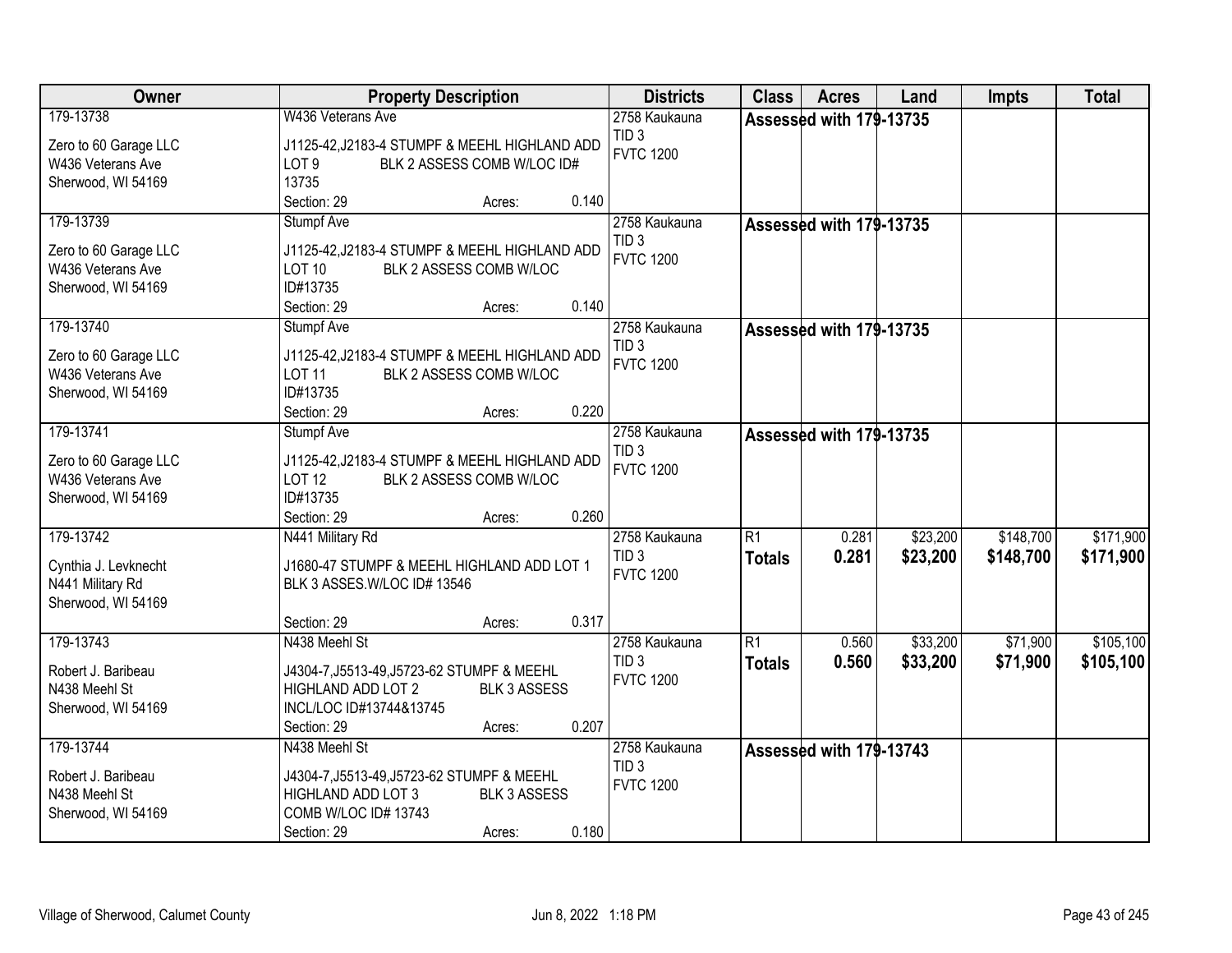| Owner                   | <b>Property Description</b>                                                            | <b>Districts</b> | <b>Class</b>    | <b>Acres</b>            | Land     | <b>Impts</b>    | <b>Total</b>    |
|-------------------------|----------------------------------------------------------------------------------------|------------------|-----------------|-------------------------|----------|-----------------|-----------------|
| 179-13745               | N438 Meehl St                                                                          | 2758 Kaukauna    |                 | Assessed with 179-13743 |          |                 |                 |
| Robert J. Baribeau      | J4304-7, J5513-49, J5723-62 STUMPF & MEEHL                                             | TID <sub>3</sub> |                 |                         |          |                 |                 |
| N438 Meehl St           | <b>HIGHLAND ADD LOT 4</b><br><b>BLK 3 ASSESS</b>                                       | <b>FVTC 1200</b> |                 |                         |          |                 |                 |
| Sherwood, WI 54169      | COMB W/LOC ID# 13743                                                                   |                  |                 |                         |          |                 |                 |
|                         | 0.220<br>Section: 29<br>Acres:                                                         |                  |                 |                         |          |                 |                 |
| 179-13746               | N430 Meehl St                                                                          | 2758 Kaukauna    | $\overline{R1}$ | 0.331                   | \$25,400 | \$107,100       | \$132,500       |
| Denise L. Brandow       |                                                                                        | TID <sub>3</sub> | <b>Totals</b>   | 0.331                   | \$25,400 | \$107,100       | \$132,500       |
| N430 Meehl St           | J982-59, J3935-31, J4612-7 STUMPF & MEEHL<br><b>BLK 3 ASSESS</b><br>HIGHLAND ADD LOT 5 | <b>FVTC 1200</b> |                 |                         |          |                 |                 |
| Sherwood, WI 54169      | INCL/LOC ID#13747                                                                      |                  |                 |                         |          |                 |                 |
|                         | 0.331<br>Section: 29<br>Acres:                                                         |                  |                 |                         |          |                 |                 |
| 179-13747               | N430 Meehl St                                                                          | 2758 Kaukauna    |                 |                         |          |                 |                 |
|                         |                                                                                        | TID <sub>3</sub> |                 | Assessed with 179-13746 |          |                 |                 |
| Denise L. Brandow       | J982-59, J3935-31, J4612-7 STUMPF & MEEHL                                              | <b>FVTC 1200</b> |                 |                         |          |                 |                 |
| N430 Meehl St           | HIGHLAND ADD LOT 6<br><b>BLK 3 ASSESS</b>                                              |                  |                 |                         |          |                 |                 |
| Sherwood, WI 54169      | COMB W/LOC ID#13746                                                                    |                  |                 |                         |          |                 |                 |
|                         | 0.210<br>Section: 29<br>Acres:                                                         |                  |                 |                         |          |                 |                 |
| 179-13748               | N426 Meehl St                                                                          | 2758 Kaukauna    | $\overline{R1}$ | 0.165                   | \$17,600 | \$0             | \$17,600        |
| Tracey A. Krol          | J1724-4, J2637-9 STUMPF & MEEHL HIGHLAND ADD                                           | TID <sub>3</sub> | <b>Totals</b>   | 0.165                   | \$17,600 | \$0             | \$17,600        |
| N413 Military Rd        | BLK <sub>3</sub><br>LOT <sub>7</sub>                                                   | <b>FVTC 1200</b> |                 |                         |          |                 |                 |
| Sherwood, WI 54169      |                                                                                        |                  |                 |                         |          |                 |                 |
|                         | 0.165<br>Section: 29<br>Acres:                                                         |                  |                 |                         |          |                 |                 |
| 179-13749               | Meehl St                                                                               | 2758 Kaukauna    | $\overline{R1}$ | 0.180                   | \$18,800 | $\overline{50}$ | \$18,800        |
|                         |                                                                                        | TID <sub>3</sub> |                 | 0.180                   | \$18,800 | \$0             | \$18,800        |
| Anthony J. Mueller      | J180-40, J5224-43 STUMPF & MEEHL HIGHLAND ADD                                          | <b>FVTC 1200</b> | <b>Totals</b>   |                         |          |                 |                 |
| W410 Veterans Ave       | LOT <sub>8</sub><br>BLK <sub>3</sub>                                                   |                  |                 |                         |          |                 |                 |
| Sherwood, WI 54169      |                                                                                        |                  |                 |                         |          |                 |                 |
|                         | 0.180<br>Section: 29<br>Acres:                                                         |                  |                 |                         |          |                 |                 |
| 179-13750               | W410 Veterans Ave                                                                      | 2758 Kaukauna    | $\overline{R2}$ | 0.169                   | \$35,800 | \$77,900        | \$113,700       |
| Clarence Mueller Co     | 74-41,77-621 HENRY STUHSER'S ADDN. PT LT1,COM                                          | TID <sub>3</sub> | <b>Totals</b>   | 0.169                   | \$35,800 | \$77,900        | \$113,700       |
| PO Box 8w410veteransave | SW/C SE67', NE TO PT 10'S N/L, NW60' PARA TO N/L,                                      | <b>FVTC 1200</b> |                 |                         |          |                 |                 |
| Sherwood, WI 54169      | SW TO POB<br>BLK1 EX HWY/ROW J3371-25                                                  |                  |                 |                         |          |                 |                 |
|                         | 0.169<br>Section: 29<br>Acres:                                                         |                  |                 |                         |          |                 |                 |
| 179-13751               | W404 Veterans Ave                                                                      | 2758 Kaukauna    | $\overline{X4}$ | 0.220                   | \$0      | $\overline{50}$ | $\overline{50}$ |
|                         |                                                                                        | TID <sub>3</sub> | <b>Totals</b>   | 0.220                   | \$0      | \$0             | \$0             |
| Village of Sherwood     | 169-300 HENRY STUHSER'S ADDN. PRT LOT 1 BLK                                            | <b>FVTC 1200</b> |                 |                         |          |                 |                 |
| PO Box 279              | 1, COM SW/C NE-SW SEC.29-20-19, E20.5'TO C/L MIL                                       |                  |                 |                         |          |                 |                 |
| Sherwood, WI 54169      | RD, NE ALG C/L85', NW90, SW126' TO C/L                                                 |                  |                 |                         |          |                 |                 |
|                         | 0.220<br>Section: 29<br>Acres:                                                         |                  |                 |                         |          |                 |                 |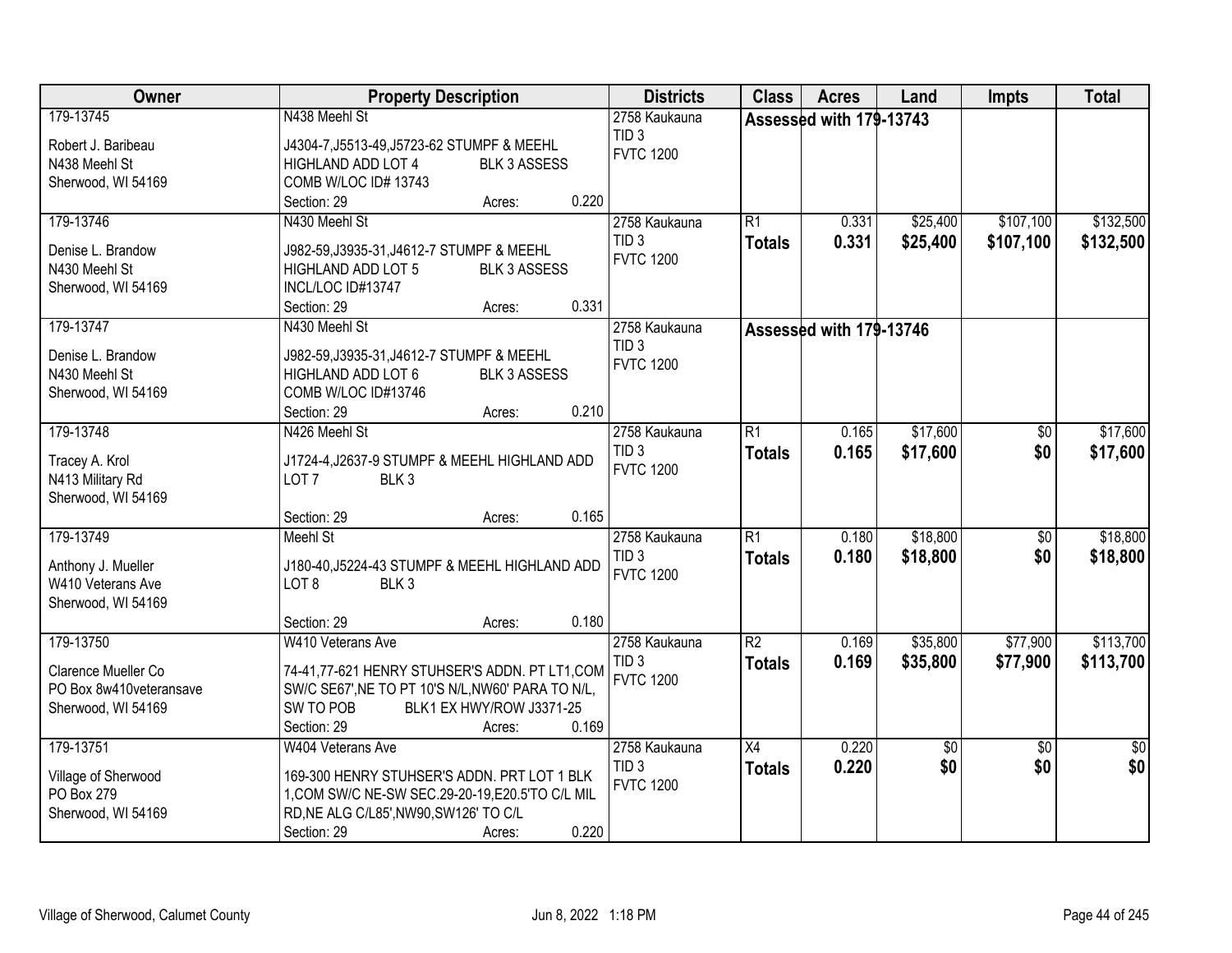| Owner                                                                             |                                                                                                                                                                                | <b>Property Description</b> |                  | <b>Districts</b>                                      | <b>Class</b>                     | <b>Acres</b>            | Land                   | <b>Impts</b>           | <b>Total</b>           |
|-----------------------------------------------------------------------------------|--------------------------------------------------------------------------------------------------------------------------------------------------------------------------------|-----------------------------|------------------|-------------------------------------------------------|----------------------------------|-------------------------|------------------------|------------------------|------------------------|
| 179-13752<br>Village of Sherwood<br>PO Box 279<br>Sherwood, WI 54169              | N409 Military Rd<br>J1755-52, J2243-11 HENRY STUHSER'S ADDITION<br>LOT 2, EX SLY5' AND ALL OF LOT 3                                                                            |                             | BLK <sub>1</sub> | 2758 Kaukauna<br>TID <sub>3</sub><br><b>FVTC 1200</b> | $\overline{X4}$<br><b>Totals</b> | 0.317<br>0.317          | $\overline{50}$<br>\$0 | $\overline{50}$<br>\$0 | $\overline{30}$<br>\$0 |
|                                                                                   | Section: 29                                                                                                                                                                    | Acres:                      | 0.317            |                                                       |                                  |                         |                        |                        |                        |
| 179-13753<br>Clarence Mueller Co<br>PO Box 8w410veteransave<br>Sherwood, WI 54169 | W410 Veterans Ave<br>77-621 HENRY STUHSER'S ADDN. COM55'SW NE/C<br>LOT 2, NW120', SW15', SE60', SW TO WTHIN 9IN OF<br>SHERWOOD BANK BLDG LN, SE TO RD NE TO POB<br>Section: 29 | Acres:                      | 0.028            | 2758 Kaukauna<br>TID <sub>3</sub><br><b>FVTC 1200</b> | R2<br><b>Totals</b>              | 0.028<br>0.028          | \$7,200<br>\$7,200     | \$16,100<br>\$16,100   | \$23,300<br>\$23,300   |
| 179-13754                                                                         | N413 Military Rd                                                                                                                                                               |                             |                  | 2758 Kaukauna                                         | R1                               | 0.207                   | \$20,000               | \$132,200              | \$152,200              |
| Joseph W. Krol<br>N413 Military Rd<br>Sherwood, WI 54169                          | J1724-4, J2637-9 HENRY STUHSER'S ADDN. LOT 4<br>BLK <sub>1</sub>                                                                                                               |                             |                  | TID <sub>3</sub><br><b>FVTC 1200</b>                  | <b>Totals</b>                    | 0.207                   | \$20,000               | \$132,200              | \$152,200              |
|                                                                                   | Section: 29                                                                                                                                                                    | Acres:                      | 0.207            |                                                       |                                  |                         |                        |                        |                        |
| 179-13755<br>Clarence Mueller Co<br>PO Box 8w410veteransave<br>Sherwood, WI 54169 | Veterans Ave<br>77-621 HENRY STUHSER'S ADDN. LOT 5<br>BLK 1 ASSESS.INCL/LOC ID#13554                                                                                           |                             |                  | 2758 Kaukauna<br>TID <sub>3</sub><br><b>FVTC 1200</b> | $\overline{R2}$<br><b>Totals</b> | 0.103<br>0.103          | \$25,700<br>\$25,700   | \$0<br>\$0             | \$25,700<br>\$25,700   |
|                                                                                   | Section: 29                                                                                                                                                                    | Acres:                      | 0.103            |                                                       |                                  |                         |                        |                        |                        |
| 179-13756<br>Co Clarence Mueller<br>PO Box 8w410veteransave<br>Sherwood, WI 54169 | Veterans Ave<br>77-621 HENRY STUHSER'S ADDN. LOT 6<br>BLK 1 ASSESS COMB W/LOC ID# 13755<br>Section: 29                                                                         | Acres:                      | 0.160            | 2758 Kaukauna<br>TID <sub>3</sub><br><b>FVTC 1200</b> |                                  | Assessed with 179-13755 |                        |                        |                        |
| 179-13757                                                                         | W415 Veterans Ave                                                                                                                                                              |                             |                  | 2758 Kaukauna                                         | X4                               | 0.500                   | $\overline{50}$        | \$0                    | $\sqrt{50}$            |
| Village of Sherwood<br>PO Box 279<br>Sherwood, WI 54169                           | 182-414, J3334-12 HENRY STUHSER'S ADDN. LOT 1<br>BLK 2 EX .008 AC HWY ROW J3033-22                                                                                             |                             |                  | TID <sub>3</sub><br><b>FVTC 1200</b>                  | <b>Totals</b>                    | 0.500                   | \$0                    | \$0                    | \$0                    |
|                                                                                   | Section: 29                                                                                                                                                                    | Acres:                      | 0.500            |                                                       |                                  |                         |                        |                        |                        |
| 179-13758<br>Delores A. Umlauft<br>N417 Military Rd<br>Sherwood, WI 54169         | N417 Military Rd<br>155-259 HENRY STUHSER'S 2ND ADDN. LOT 1<br>Section: 29                                                                                                     | Acres:                      | 0.207            | 2758 Kaukauna<br>TID <sub>3</sub><br><b>FVTC 1200</b> | $\overline{R1}$<br><b>Totals</b> | 0.207<br>0.207          | \$20,000<br>\$20,000   | \$109,900<br>\$109,900 | \$129,900<br>\$129,900 |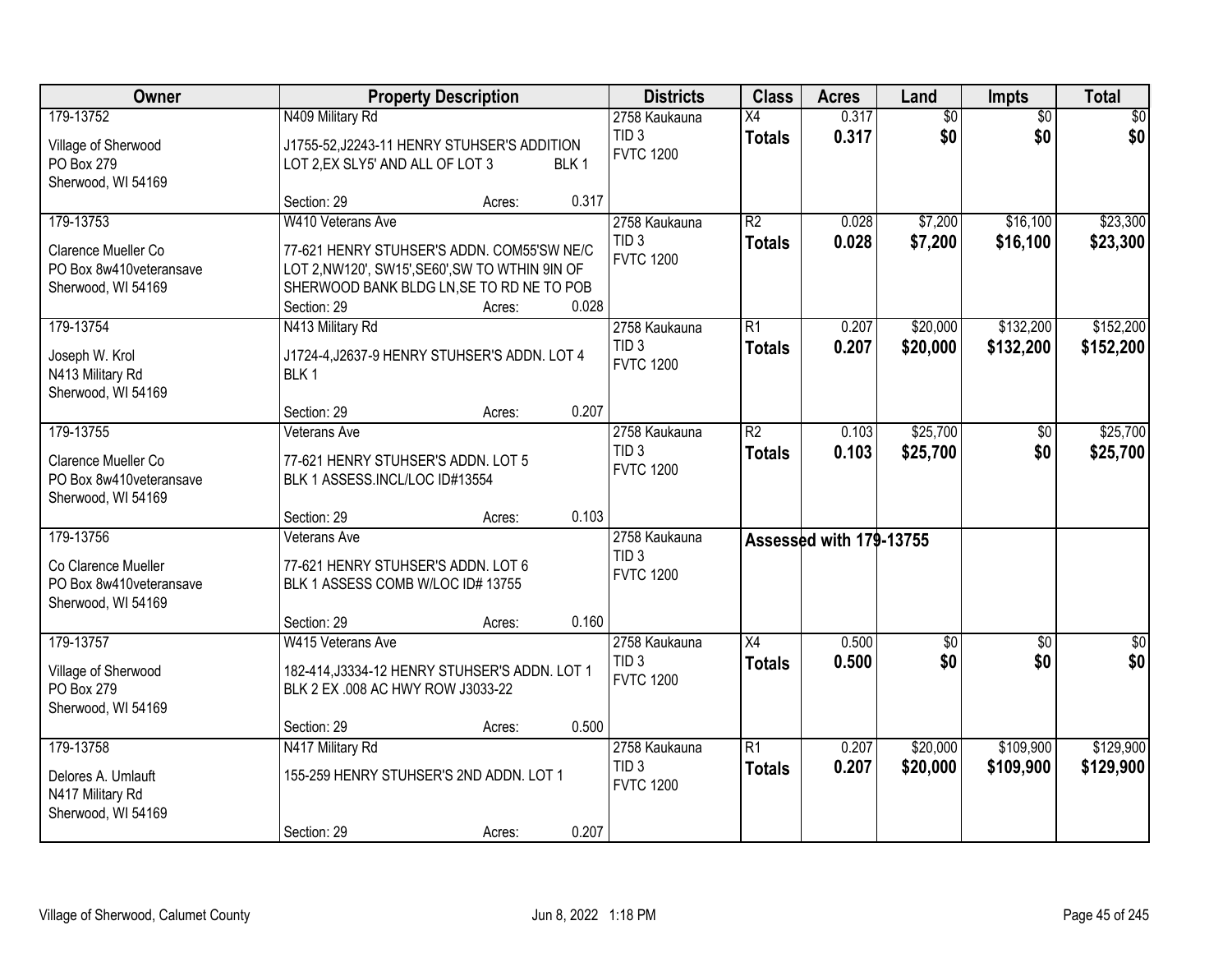| Owner                                                             | <b>Property Description</b>                                                                                                                                                                | <b>Districts</b>                     | <b>Class</b>    | <b>Acres</b>            | Land        | Impts           | <b>Total</b>     |
|-------------------------------------------------------------------|--------------------------------------------------------------------------------------------------------------------------------------------------------------------------------------------|--------------------------------------|-----------------|-------------------------|-------------|-----------------|------------------|
| 179-13759                                                         | N421 Military Rd                                                                                                                                                                           | 2758 Kaukauna                        | $\overline{R1}$ | 0.258                   | \$22,300    | \$98,500        | \$120,800        |
| Sasjpm Properties LLC<br>W6518 Polenz Dr<br>Hortonville, WI 54944 | J3090-16, J3880-29 HENRY STUHSER'S 2ND ADDN.<br>LOT <sub>2</sub>                                                                                                                           | TID <sub>3</sub><br><b>FVTC 1200</b> | <b>Totals</b>   | 0.258                   | \$22,300    | \$98,500        | \$120,800        |
|                                                                   | 0.258<br>Section: 29<br>Acres:                                                                                                                                                             |                                      |                 |                         |             |                 |                  |
| 179-13760                                                         | N427 Military Rd                                                                                                                                                                           | 2758 Kaukauna                        | $\overline{R1}$ | 0.258                   | \$22,300    | \$124,200       | \$146,500        |
| James W. Broeren<br>N427 Military Rd<br>Sherwood, WI 54169        | 180-364, J832-56 HENRY STUHSER'S 2ND ADDN. LOT<br>3                                                                                                                                        | TID <sub>3</sub><br><b>FVTC 1200</b> | <b>Totals</b>   | 0.258                   | \$22,300    | \$124,200       | \$146,500        |
|                                                                   | 0.258<br>Section: 29<br>Acres:                                                                                                                                                             |                                      |                 |                         |             |                 |                  |
| 179-13761                                                         | N433 Military Rd                                                                                                                                                                           | 2758 Kaukauna                        | $\overline{R1}$ | 0.293                   | \$23,800    | \$90,700        | \$114,500        |
| Joseph D. Beach<br>W459 Clifton Rd<br>Sherwood, WI 54169          | 144-106, J1720-33 HENRY STUHSER'S 2ND ADDN.<br>LOT 4 & COM NE/C LOT4, NW ALG N/L 150 TO NW/C<br>LOT 4, NE10', SE 150'TO C/L MIL.RD, SW10'-POB<br>0.293<br>Section: 29<br>Acres:            | TID <sub>3</sub><br><b>FVTC 1200</b> | <b>Totals</b>   | 0.293                   | \$23,800    | \$90,700        | \$114,500        |
| 179-13762                                                         | N403 Harrison St                                                                                                                                                                           | 2758 Kaukauna                        | $\overline{X4}$ | 0.179                   | \$0         | \$0             | \$0              |
| Village of Sherwood<br>PO Box 279<br>Sherwood, WI 54169           | J1452-19, J1486-19 HENRY STUHSER'S 3RD ADDN.<br>LOT <sub>1</sub><br>BLK 1 (DESC.DOES NOT INCL E6'OF<br>S106 .28' CSM#1126 LOCATED W OF LOT 1 &STILL<br>0.179<br>Section: 29<br>Acres:      | TID <sub>3</sub><br><b>FVTC 1200</b> | <b>Totals</b>   | 0.179                   | \$0         | \$0             | \$0              |
| 179-13763                                                         | <b>Harrison St</b>                                                                                                                                                                         | 2758 Kaukauna                        | $\overline{X4}$ | 0.020                   | $\sqrt{30}$ | $\overline{50}$ | $\overline{\$0}$ |
| Village of Sherwood<br>PO Box 279<br>Sherwood, WI 54169           | 149-348, J641-53 HENRY STUHSER'S 3RD ADDN<br>E6'OF S106.28' CSM#1105 V.8-7 LYG W OF LOT 1 BLK<br>1 (ADDN TO LOT 1)<br>Section: 29<br>0.020<br>Acres:                                       | <b>FVTC 1200</b>                     | <b>Totals</b>   | 0.020                   | \$0         | \$0             | \$0              |
| 179-13764                                                         | N407 Harrison St                                                                                                                                                                           | 2758 Kaukauna                        | $\overline{X4}$ | 0.207                   | \$0         | $\overline{50}$ | $\overline{50}$  |
| Village of Sherwood<br>PO Box 279<br>Sherwood, WI 54169           | 85-369, J641-54, J747-13J5879-47 HENRY STUHSER'S<br>3RD ADDN S14' LOT 3& ALL LOT 2, EX E6'; & E6'<br>CSM#1126 VOL.8-7 LYG W OF LOT 2<br>BLK <sub>1</sub><br>0.207<br>Section: 29<br>Acres: | TID <sub>3</sub><br><b>FVTC 1200</b> | <b>Totals</b>   | 0.207                   | \$0         | \$0             | \$0              |
| 179-13765                                                         | N417 Harrison St                                                                                                                                                                           | 2758 Kaukauna                        |                 | Assessed with 179-13766 |             |                 |                  |
| Village of Sherwood<br>PO Box 279<br>Sherwood, WI 54169           | 106-736, J641-52 HENRY STUHSER'S 3RD ADDN. LOT<br>3 & E6'OF CSM#1105 VOL.8-7 LYG W LOT 3 EX E6' &<br>EX S14' ASSES.W/LOC ID#13766<br>0.130<br>Section: 29<br>Acres:                        | <b>FVTC 1200</b>                     |                 |                         |             |                 |                  |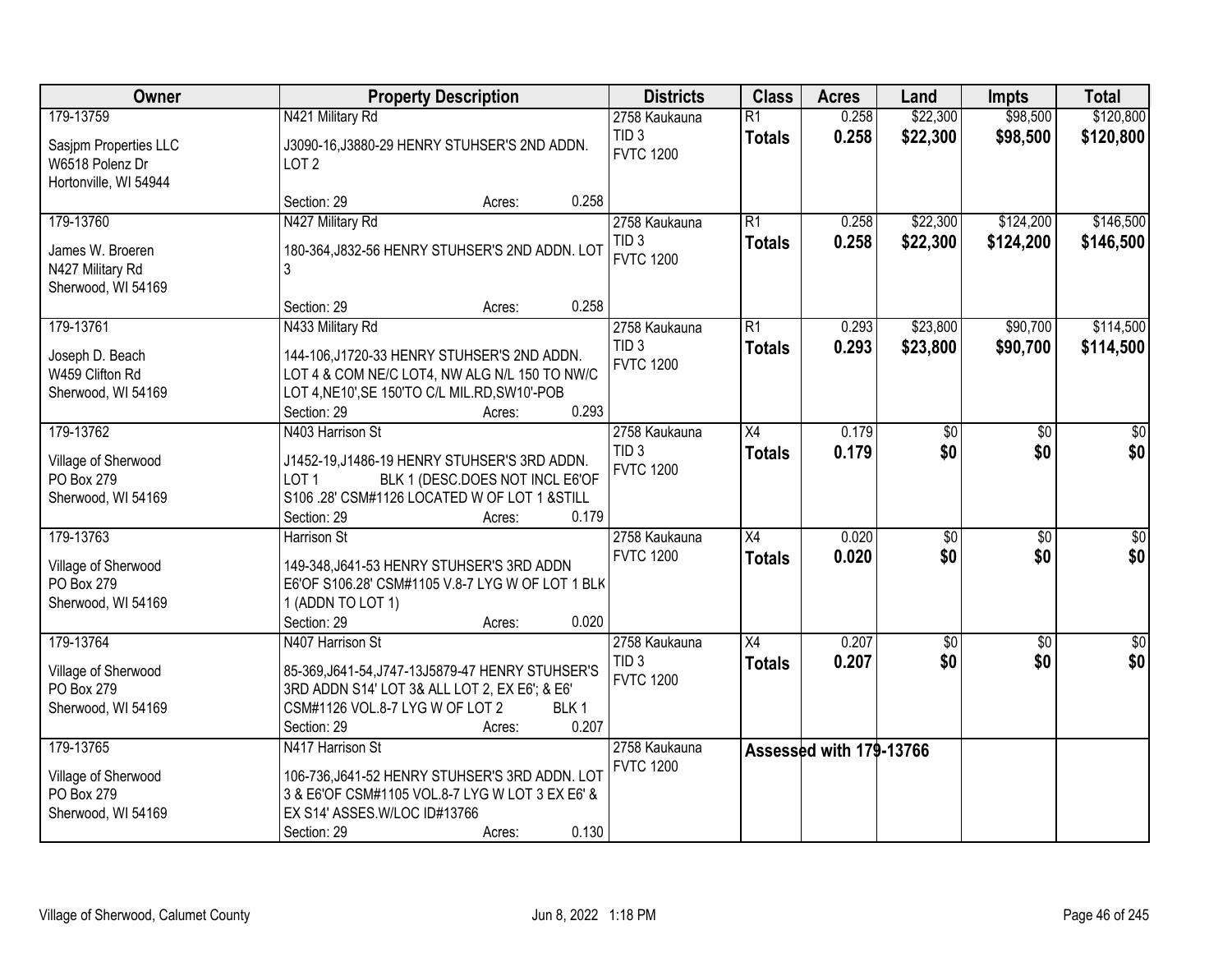| Owner                             | <b>Property Description</b>                                            | <b>Districts</b> | <b>Class</b>    | <b>Acres</b>            | Land            | <b>Impts</b>    | <b>Total</b>   |
|-----------------------------------|------------------------------------------------------------------------|------------------|-----------------|-------------------------|-----------------|-----------------|----------------|
| 179-13766                         | N417 Harrison St                                                       | 2758 Kaukauna    | $\overline{X4}$ | 1.008                   | $\overline{60}$ | $\overline{50}$ | \$0            |
| Village of Sherwood               | 106-736, J641-52 HENRY STUHSER'S 3RD ADDN. LOT                         | TID <sub>3</sub> | <b>Totals</b>   | 1.008                   | \$0             | \$0             | \$0            |
| PO Box 279                        | 4 & E6'OF CSM#1126 VOL.8-7 LYG W OF LOT 4 BLK 1                        | <b>FVTC 1200</b> |                 |                         |                 |                 |                |
| Sherwood, WI 54169                | EX E6' ASSES.INCL/LOC ID#13765 &13767                                  |                  |                 |                         |                 |                 |                |
|                                   | 0.588<br>Section: 29<br>Acres:                                         |                  |                 |                         |                 |                 |                |
| 179-13767                         | N417 Harrison St                                                       | 2758 Kaukauna    |                 | Assessed with 179-13766 |                 |                 |                |
| Village of Sherwood               | 106-736, J641-52 HENRY STUHSER'S 3RD ADDN. LOT                         | TID <sub>3</sub> |                 |                         |                 |                 |                |
| PO Box 279                        | 5 & E6'OF CSM#1126 VOL.8-7 LYG W OF LOT 5 BLK                          | <b>FVTC 1200</b> |                 |                         |                 |                 |                |
| Sherwood, WI 54169                | 1, EX E6' ASSD. W/LOC ID#13766                                         |                  |                 |                         |                 |                 |                |
|                                   | 0.290<br>Section: 29<br>Acres:                                         |                  |                 |                         |                 |                 |                |
| 179-13768                         | <b>Clifton Rd</b>                                                      | 2758 Kaukauna    | X4              | 0.000                   | \$0             | \$0             | \$0            |
|                                   |                                                                        | <b>FVTC 1200</b> | <b>Totals</b>   | 0.000                   | \$0             | \$0             | s <sub>0</sub> |
| Village of Sherwood<br>PO Box 279 | J641-49, J641-50, J641-51 HENRY STUHSER'S 3RD<br>ADDN. E6' OF LOTS 1-5 |                  |                 |                         |                 |                 |                |
|                                   |                                                                        |                  |                 |                         |                 |                 |                |
| Sherwood, WI 54169                | 0.000<br>Section: 29<br>Acres:                                         |                  |                 |                         |                 |                 |                |
| 179-13769                         | N465 Lorraine St                                                       | 2758 Kaukauna    | $\overline{R1}$ | 1.010                   | \$47,900        | \$391,500       | \$439,400      |
|                                   |                                                                        | <b>FVTC 1200</b> |                 | 1.010                   | \$47,900        |                 |                |
| Khristopher R. Fischer            | J1802-50, J3099-41 NW1/4 SW1/4 SEC.29-20-19Lot 1,                      |                  | <b>Totals</b>   |                         |                 | \$391,500       | \$439,400      |
| N465 Lorraine St                  | CSM 3697 VOL.33-102, EX PRT LOT 14                                     |                  |                 |                         |                 |                 |                |
| Sherwood, WI 54169                | STUMPF-MEEHL HIGHLAND ADDN*Cloud in title                              |                  |                 |                         |                 |                 |                |
|                                   | 1.010<br>Section: 29<br>Acres:                                         |                  |                 |                         |                 |                 |                |
| 179-13770                         | N477 Margaret Ct                                                       | 2758 Kaukauna    | $\overline{R1}$ | 0.450                   | \$30,600        | \$125,200       | \$155,800      |
| Louis S. Kerkman                  | 131-567 NW1/4 SW1/4 SEC.29-20-19 COM                                   | <b>FVTC 1200</b> | <b>Totals</b>   | 0.450                   | \$30,600        | \$125,200       | \$155,800      |
| N477 Margaret Ct                  | 474'W&176.3'S INTR C/L MIL RD & N/L                                    |                  |                 |                         |                 |                 |                |
| Sherwood, WI 54169                | NW1/4,S114.77',SW87.62'.W28.14',N146',E110'TO POE                      |                  |                 |                         |                 |                 |                |
|                                   | Section: 29<br>0.450<br>Acres:                                         |                  |                 |                         |                 |                 |                |
| 179-13771                         | N488 Margaret Ct                                                       | 2758 Kaukauna    | $\overline{R1}$ | 0.400                   | \$10,000        | $\overline{50}$ | \$10,000       |
|                                   |                                                                        | TID <sub>3</sub> | <b>Totals</b>   | 0.400                   | \$10,000        | \$0             | \$10,000       |
| Lorraine Rogalska                 | J135-15 NE1/4 SW1/4 SEC.29.10-29 COM38.47'W INTR                       | <b>FVTC 1200</b> |                 |                         |                 |                 |                |
| N488 Margaret Ct                  | C/L MIL RD & N/L NE-SW, W205.98', S64.35', SE                          |                  |                 |                         |                 |                 |                |
| Sherwood, WI 54169                | 143.75', NE ALG W/L MIL RD161. 15'TO POB, AKA LOT                      |                  |                 |                         |                 |                 |                |
|                                   | Section: 29<br>0.400<br>Acres:                                         |                  |                 |                         |                 |                 |                |
| 179-13772                         | N488 Margaret Ct                                                       | 2758 Kaukauna    | $\overline{R1}$ | 0.660                   | \$35,400        | \$255,800       | \$291,200      |
| Lorraine Rogalska                 | 83-521,91-32 NE1/4 SW1/4 SEC.29-20-19 COM244.5'W                       | <b>FVTC 1200</b> | <b>Totals</b>   | 0.660                   | \$35,400        | \$255,800       | \$291,200      |
| N488 Margaret Ct                  | INTR C/L MIL RD&N/L                                                    |                  |                 |                         |                 |                 |                |
| Sherwood, WI 54169                | NE-SW, S64.33', SW119.67', SW150' N268.34'TO N/L                       |                  |                 |                         |                 |                 |                |
|                                   | 0.660<br>Section: 29<br>Acres:                                         |                  |                 |                         |                 |                 |                |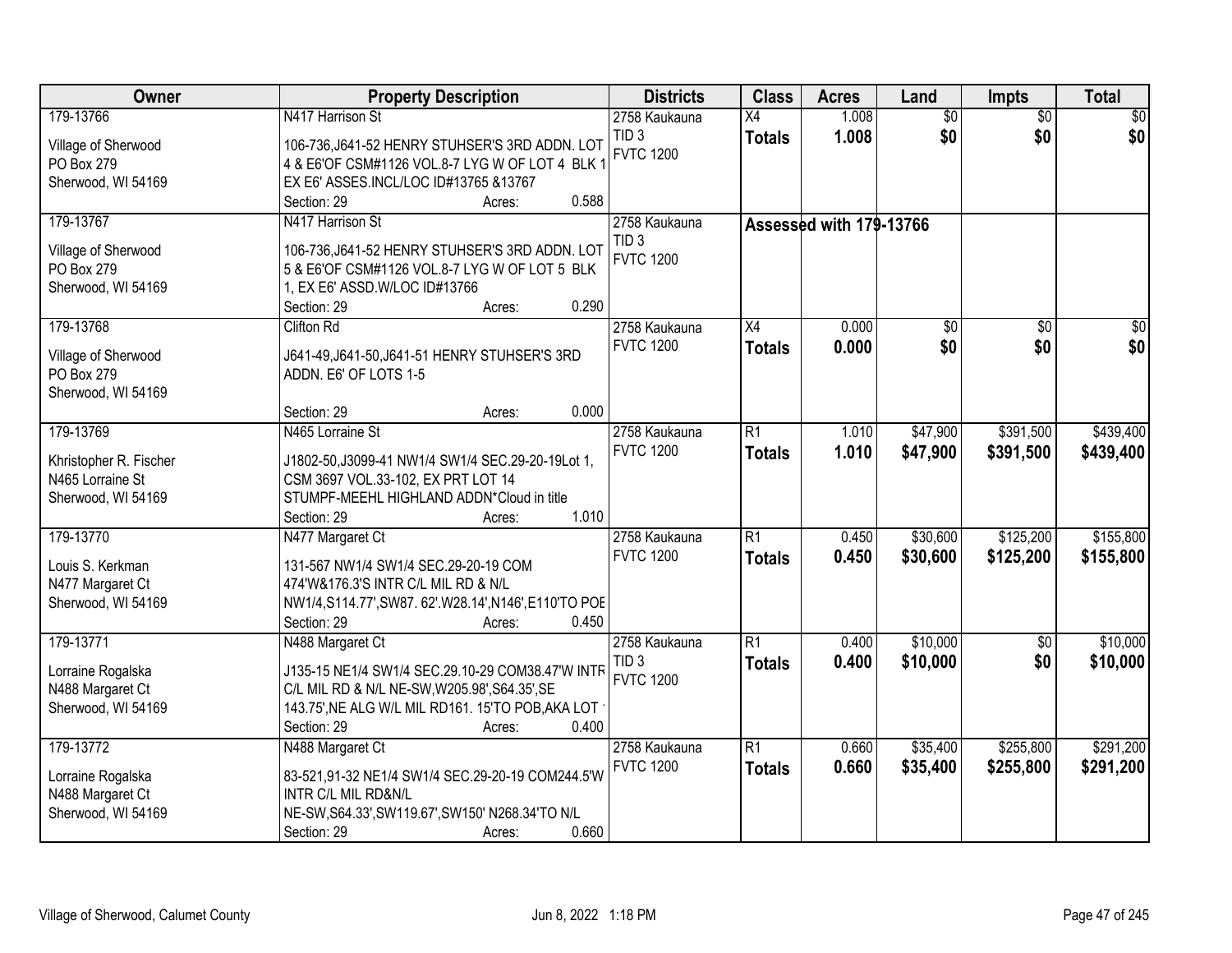| Owner                      | <b>Property Description</b>                                                                     | <b>Districts</b> | <b>Class</b>    | <b>Acres</b> | Land     | Impts     | <b>Total</b> |
|----------------------------|-------------------------------------------------------------------------------------------------|------------------|-----------------|--------------|----------|-----------|--------------|
| 179-13773                  | N463 Military Rd                                                                                | 2758 Kaukauna    | $\overline{R1}$ | 0.329        | \$25,300 | \$207,400 | \$232,700    |
| Mary E. Lessor             | 90-138, J3957-35 NE1/4 SW1/4 SEC.29-20-19 COM                                                   | TID <sub>3</sub> | <b>Totals</b>   | 0.329        | \$25,300 | \$207,400 | \$232,700    |
| N463 Military Rd           | NE/C LOT 1 STUMPF-MEEHL HIGHLAND                                                                | <b>FVTC 1200</b> |                 |              |          |           |              |
| Sherwood, WI 54169         | PLAT, NE109.3', NW130. 92', NWLY ALG CRVE                                                       |                  |                 |              |          |           |              |
|                            | 0.329<br>Section: 29<br>Acres:                                                                  |                  |                 |              |          |           |              |
| 179-13774                  | W387 Margaret Ct                                                                                | 2758 Kaukauna    | $\overline{R1}$ | 0.336        | \$25,600 | \$135,400 | \$161,000    |
|                            |                                                                                                 | <b>FVTC 1200</b> | <b>Totals</b>   | 0.336        | \$25,600 | \$135,400 | \$161,000    |
| Kathy L. Dejardin          | J78-31, J1104-23 NW1/4 SW1/4 SEC.29-20-19 COM                                                   |                  |                 |              |          |           |              |
| W387 Margaret Ct           | 111.41'W NE/C STUMPF-MEEHL HIGHLAND                                                             |                  |                 |              |          |           |              |
| PO Box 242                 | PLAT, W73', NW150.48', NE75.52', NELY ALG CRVE                                                  |                  |                 |              |          |           |              |
| Sherwood, WI 54169         | 0.336<br>Section: 29<br>Acres:                                                                  |                  |                 |              |          |           |              |
| 179-13775                  | W391 Margaret Ct                                                                                | 2758 Kaukauna    | $\overline{R1}$ | 0.317        | \$24,800 | \$125,000 | \$149,800    |
| Kurtis G. Schmitt          | 183-130, J418-23 NW1/4 SW1/4 SEC.29-20-19                                                       | <b>FVTC 1200</b> | <b>Totals</b>   | 0.317        | \$24,800 | \$125,000 | \$149,800    |
| W391 Margaret Ct           | COM184.41'W NE/C STUMPF-MEEHL HIGHLAND                                                          |                  |                 |              |          |           |              |
| Sherwood, WI 54169         | ADDN, W120, N143', E120' S143'TO POB, A/K/A LOT 3                                               |                  |                 |              |          |           |              |
|                            | Section: 29<br>0.317<br>Acres:                                                                  |                  |                 |              |          |           |              |
| 179-13776                  | W397 Margaret Ct                                                                                | 2758 Kaukauna    | $\overline{R1}$ | 0.332        | \$25,400 | \$145,700 | \$171,100    |
|                            |                                                                                                 | <b>FVTC 1200</b> |                 | 0.332        | \$25,400 | \$145,700 | \$171,100    |
| Gregory G. Redlin          | 150-521 NW1/4 SW1/4 SEC.29-20-19 COM 405.41'W                                                   |                  | <b>Totals</b>   |              |          |           |              |
| W397 Margaret Ct           | NE/C STUMPF-MEEHL HIGHLAND                                                                      |                  |                 |              |          |           |              |
| Sherwood, WI 54169         | ADDN, N143', E101', S143 FT, W101'TO POB, A/K/A LOT                                             |                  |                 |              |          |           |              |
|                            | 0.332<br>Section: 29<br>Acres:                                                                  |                  |                 |              |          |           |              |
| 179-13777                  | W405 Margaret Ct                                                                                | 2758 Kaukauna    | $\overline{R1}$ | 0.332        | \$25,400 | \$97,100  | \$122,500    |
| Austin S. Nohr             |                                                                                                 | <b>FVTC 1200</b> | <b>Totals</b>   | 0.332        | \$25,400 | \$97,100  | \$122,500    |
|                            | 139-77, J1009-5, J4909-45 NW1/4 SW1/4 SEC.29-20-19<br>COM 367'E NE/C LOT 1 BLOCK 1 STUMPF-MEEHL |                  |                 |              |          |           |              |
| W405 Margaret Ct           |                                                                                                 |                  |                 |              |          |           |              |
| Sherwood, WI 54169         | HIGHLAND ADDN, W101', N143', E101', S143'TO POB<br>0.332                                        |                  |                 |              |          |           |              |
|                            | Section: 29<br>Acres:                                                                           |                  |                 |              |          |           |              |
| 179-13778                  | W425 Margaret Ct                                                                                | 2758 Kaukauna    | $\overline{R1}$ | 0.758        | \$37,500 | \$165,900 | \$203,400    |
| Melissa M. Bradley-Pavlica | 114-84 NW1/4 SW1/4 SEC.29-20-19 COM 468'W NE/C                                                  | <b>FVTC 1200</b> | <b>Totals</b>   | 0.758        | \$37,500 | \$165,900 | \$203,400    |
| W425 Margaret Ct           | LOT 1 BLOCK 1 STUMPF-MEEHL HIGHLAND ADDN,                                                       |                  |                 |              |          |           |              |
| Sherwood, WI 54169         | W231', N143', E231', S143'TO POB A/K/A LOTS 6&7 BLK4                                            |                  |                 |              |          |           |              |
|                            | 0.758<br>Section: 29<br>Acres:                                                                  |                  |                 |              |          |           |              |
| 179-13779                  | N466 Lorraine St                                                                                | 2758 Kaukauna    | $\overline{R1}$ | 0.427        | \$29,600 | \$154,600 | \$184,200    |
|                            |                                                                                                 | <b>FVTC 1200</b> | <b>Totals</b>   | 0.427        | \$29,600 | \$154,600 | \$184,200    |
| Joseph J. Kutches          | J1672-48, J3547-11 SW1/4 SEC. 29-20-19 COM699'W                                                 |                  |                 |              |          |           |              |
| N466 Lorraine St           | NE/C LT 1 STMPF-MEEHL HIGHLAND                                                                  |                  |                 |              |          |           |              |
| Sherwood, WI 54169         | PLT, W130', N143', E130' S143'TO POB-A/K/A AS LT8                                               |                  |                 |              |          |           |              |
|                            | 0.427<br>Section: 29<br>Acres:                                                                  |                  |                 |              |          |           |              |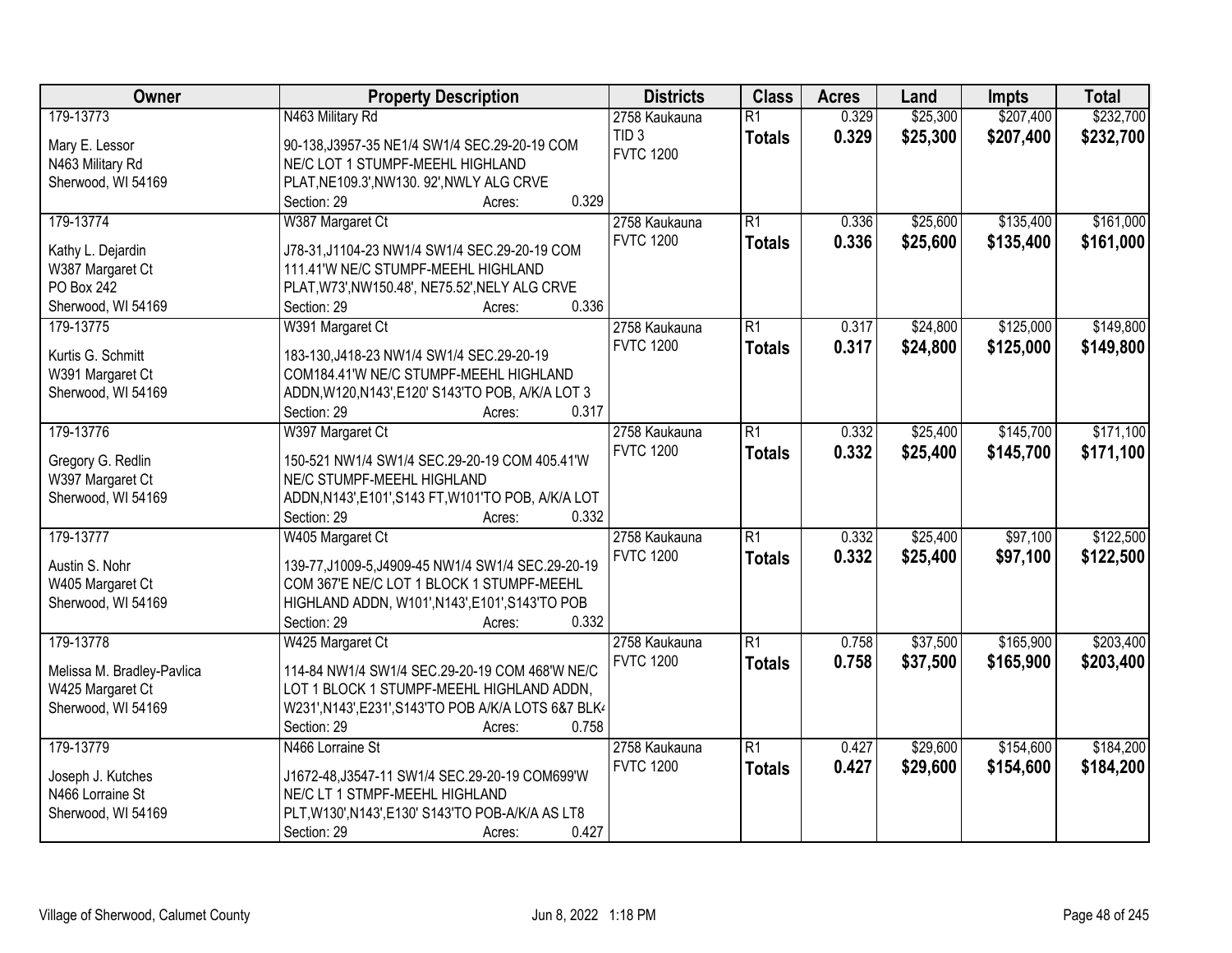| Owner                                                                     |                                                                                                                                  | <b>Property Description</b> |       | <b>Districts</b>                  | <b>Class</b>                     | <b>Acres</b>            | Land                 | Impts                  | <b>Total</b>           |
|---------------------------------------------------------------------------|----------------------------------------------------------------------------------------------------------------------------------|-----------------------------|-------|-----------------------------------|----------------------------------|-------------------------|----------------------|------------------------|------------------------|
| 179-13780<br>Kerrie Jo Kerkman<br>N477 Margaret Ct<br>Sherwood, WI 54169  | N477 Margaret Ct<br>171-18 JOHN H. STUMPF SUBD. E50'LOT 1<br>ASSES.W/LOC ID#13770                                                |                             |       | 2758 Kaukauna<br><b>FVTC 1200</b> |                                  | Assessed with 179-13770 |                      |                        |                        |
|                                                                           | Section: 29                                                                                                                      | Acres:                      | 0.166 |                                   |                                  |                         |                      |                        |                        |
| 179-13781<br>Erik P. Pohjola<br>W402 Margaret Ct<br>Sherwood, WI 54169    | W402 Margaret Ct<br>J2828-10, J4256-30, 338186 JOHN H STUMPF SUBD<br>LOT 1 CSM#2572 VOL.20-127 BNG W50'LOT 1 & ALL<br>LOT 2 BLK2 |                             |       | 2758 Kaukauna<br><b>FVTC 1200</b> | $\overline{R1}$<br><b>Totals</b> | 0.499<br>0.499          | \$31,900<br>\$31,900 | \$238,300<br>\$238,300 | \$270,200<br>\$270,200 |
|                                                                           | Section: 29                                                                                                                      | Acres:                      | 0.499 |                                   |                                  |                         |                      |                        |                        |
| 179-13782<br>Joseph R. Hennlich<br>W410 Margaret Ct<br>Sherwood, WI 54169 | W410 Margaret Ct<br>160-374 JOHN H. STUMPF SUBD. LOT 3                                                                           |                             |       | 2758 Kaukauna<br><b>FVTC 1200</b> | $\overline{R1}$<br><b>Totals</b> | 0.333<br>0.333          | \$25,500<br>\$25,500 | \$142,600<br>\$142,600 | \$168,100<br>\$168,100 |
|                                                                           | Section: 29                                                                                                                      | Acres:                      | 0.333 |                                   |                                  |                         |                      |                        |                        |
| 179-13783<br>Darlene G. Stumpf<br>PO Box 248<br>Kaukauna, WI 54130        | W418 Margaret Ct<br>J1802-50, J5303-8, J5337-65 JOHN H STUMPF SUBD<br>LOT <sub>4</sub>                                           |                             |       | 2758 Kaukauna<br><b>FVTC 1200</b> | $\overline{R1}$<br><b>Totals</b> | 0.419<br>0.419          | \$10,100<br>\$10,100 | \$0<br>\$0             | \$10,100<br>\$10,100   |
|                                                                           | Section: 29                                                                                                                      | Acres:                      | 0.419 |                                   |                                  |                         |                      |                        |                        |
| 179-13784<br>Sally A. Leopold<br>W428 Margaret Ct<br>Sherwood, WI 54169   | W428 Margaret Ct<br>J5303-8, J5318-44, J5318-45 JOHN H. STUMPF SUBD.<br>LOT <sub>5</sub>                                         |                             |       | 2758 Kaukauna<br><b>FVTC 1200</b> | $\overline{R1}$<br><b>Totals</b> | 0.399<br>0.399          | \$28,400<br>\$28,400 | \$307,800<br>\$307,800 | \$336,200<br>\$336,200 |
|                                                                           | Section: 29                                                                                                                      | Acres:                      | 0.399 |                                   |                                  |                         |                      |                        |                        |
| 179-13785<br>Amy E. Gleisner<br>W438 Margaret Ct<br>Sherwood, WI 54169    | W438 Margaret Ct<br>164-289, J5959-46 JOHN H. STUMPF SUBD. LOT 6                                                                 |                             |       | 2758 Kaukauna<br><b>FVTC 1200</b> | $\overline{R1}$<br><b>Totals</b> | 0.333<br>0.333          | \$25,500<br>\$25,500 | \$149,800<br>\$149,800 | \$175,300<br>\$175,300 |
|                                                                           | Section: 29                                                                                                                      | Acres:                      | 0.333 |                                   |                                  |                         |                      |                        |                        |
| 179-13786<br>Darlene G. Stumpf<br>PO Box 248<br>Kaukauna, WI 54130        | W448 Margaret Ct<br>J1802-50, J5303-8, J5337-65 JOHN H STUMPF SUBD<br>LOT 7 ASSESS INCL/LOC ID#13787&13788<br>Section: 29        | Acres:                      | 1.059 | 2758 Kaukauna<br><b>FVTC 1200</b> | $\overline{R4}$<br><b>Totals</b> | 1.059<br>1.059          | \$200<br>\$200       | $\overline{50}$<br>\$0 | \$200<br>\$200         |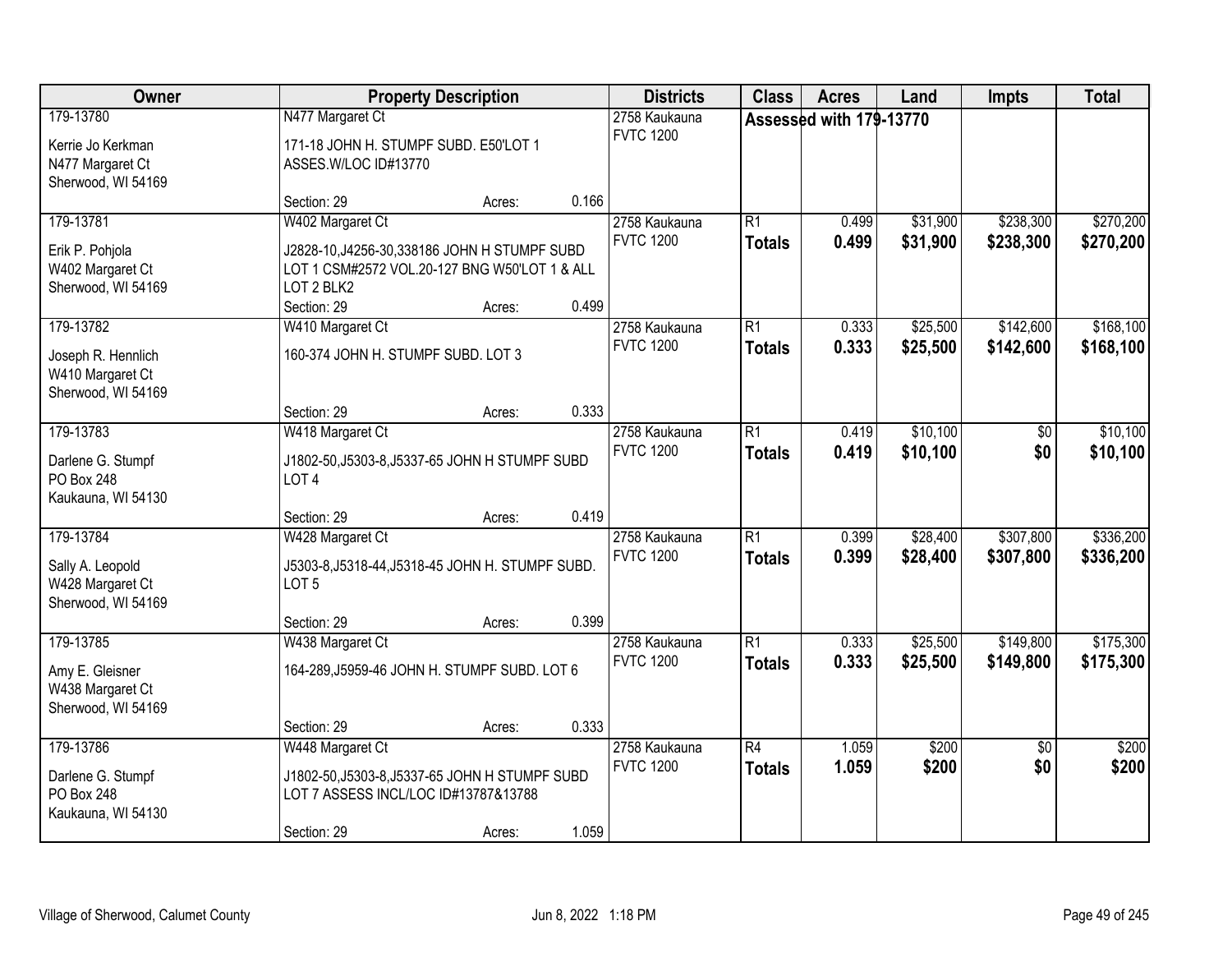| Owner                                                                                    |                                                                                                                             | <b>Property Description</b> |       | <b>Districts</b>                     | <b>Class</b>                     | <b>Acres</b>            | Land                 | <b>Impts</b>           | <b>Total</b>           |
|------------------------------------------------------------------------------------------|-----------------------------------------------------------------------------------------------------------------------------|-----------------------------|-------|--------------------------------------|----------------------------------|-------------------------|----------------------|------------------------|------------------------|
| 179-13787<br>Darlene G. Stumpf<br>PO Box 248                                             | W458 Margaret Ct<br>J489-53, J1802-50 JOHN H. STUMPF SUBD. LOT 8<br>ASSES.W/LOC ID#13786                                    |                             |       | 2758 Kaukauna<br><b>FVTC 1200</b>    |                                  | Assessed with 179-13786 |                      |                        |                        |
| Kaukauna, WI 54130                                                                       | Section: 29                                                                                                                 | Acres:                      | 0.383 |                                      |                                  |                         |                      |                        |                        |
| 179-13788                                                                                | W468 Margaret Ct                                                                                                            |                             |       | 2758 Kaukauna                        |                                  | Assessed with 179-13786 |                      |                        |                        |
| Darlene G. Stumpf<br><b>PO Box 248</b><br>Kaukauna, WI 54130                             | J489-53, J1802-50 JOHN H. STUMPF SUBD. LOT 9<br>ASSES.W/LOC ID#13786                                                        |                             |       | <b>FVTC 1200</b>                     |                                  |                         |                      |                        |                        |
|                                                                                          | Section: 29                                                                                                                 | Acres:                      | 0.276 |                                      |                                  |                         |                      |                        |                        |
| 179-13789<br>Village of Sherwood<br>PO Box 279<br>Sherwood, WI 54169                     | Nottingham Way<br>J2748-18 SHERWOOD FOREST GOLF VILLAGE<br>NE-NW SEC.29-20-19 (PB-146) NOTTINGHAM WAY                       |                             |       | 2758 Kaukauna<br><b>FVTC 1200</b>    | $\overline{X4}$<br><b>Totals</b> | 0.000<br>0.000          | \$0<br>\$0           | \$0<br>\$0             | $\sqrt{50}$<br>\$0     |
|                                                                                          | Section: 29                                                                                                                 | Acres:                      | 0.000 |                                      |                                  |                         |                      |                        |                        |
| 179-13790                                                                                | W350 Nottingham Way                                                                                                         |                             |       | 2758 Kaukauna                        | $\overline{R1}$                  | 0.376                   | \$29,500             | \$154,200              | \$183,700              |
| Rhiannan Ramirez<br>W350 Nottingham Way<br>Sherwood, WI 54169                            | J4602-64,335314,335315 SHERWOOD FOREST GOLF<br>VILLAGE LOT 1 NE-NW SEC.29-20-19                                             |                             |       | TID <sub>3</sub><br><b>FVTC 1200</b> | <b>Totals</b>                    | 0.376                   | \$29,500             | \$154,200              | \$183,700              |
|                                                                                          | Section: 29                                                                                                                 | Acres:                      | 0.376 |                                      |                                  |                         |                      |                        |                        |
| 179-13791<br>Thiel Mary Lou Revocable Trust<br>W346 Nottingham Way<br>Sherwood, WI 54169 | W346 Nottingham Way<br>J3233-19, J4567-63, J3270-26 SHERWOOD FOREST<br>GOLF VILLAGE LOT 2 NE-NW SEC.29-20-19                |                             |       | 2758 Kaukauna<br><b>FVTC 1200</b>    | $\overline{R1}$<br><b>Totals</b> | 0.341<br>0.341          | \$27,300<br>\$27,300 | \$195,000<br>\$195,000 | \$222,300<br>\$222,300 |
|                                                                                          | Section: 29                                                                                                                 | Acres:                      | 0.341 |                                      |                                  |                         |                      |                        |                        |
| 179-13792<br>Frank J. Solon<br>W342 Nottingham Way<br>Sherwood, WI 54169                 | W342 Nottingham Way<br>J4567-63, J3821-44, J5003-10 SHERWOOD FOREST<br>GOLF VILLAGE LOT 3 NE-NW SEC.29-20-19                |                             |       | 2758 Kaukauna<br><b>FVTC 1200</b>    | $\overline{R1}$<br><b>Totals</b> | 0.341<br>0.341          | \$27,300<br>\$27,300 | \$173,400<br>\$173,400 | \$200,700<br>\$200,700 |
|                                                                                          | Section: 29                                                                                                                 | Acres:                      | 0.341 |                                      |                                  |                         |                      |                        |                        |
| 179-13793<br>Kyle M. Borgens<br>W338 Nottingham Way<br>Sherwood, WI 54169                | W338 Nottingham Way<br>J4567-63, J4120-64, J4249-55 SHERWOOD FOREST<br>GOLF VILLAGE LOT 4 NE-NW SEC.29-20-19<br>Section: 29 | Acres:                      | 0.369 | 2758 Kaukauna<br><b>FVTC 1200</b>    | $\overline{R1}$<br><b>Totals</b> | 0.369<br>0.369          | \$29,100<br>\$29,100 | \$177,700<br>\$177,700 | \$206,800<br>\$206,800 |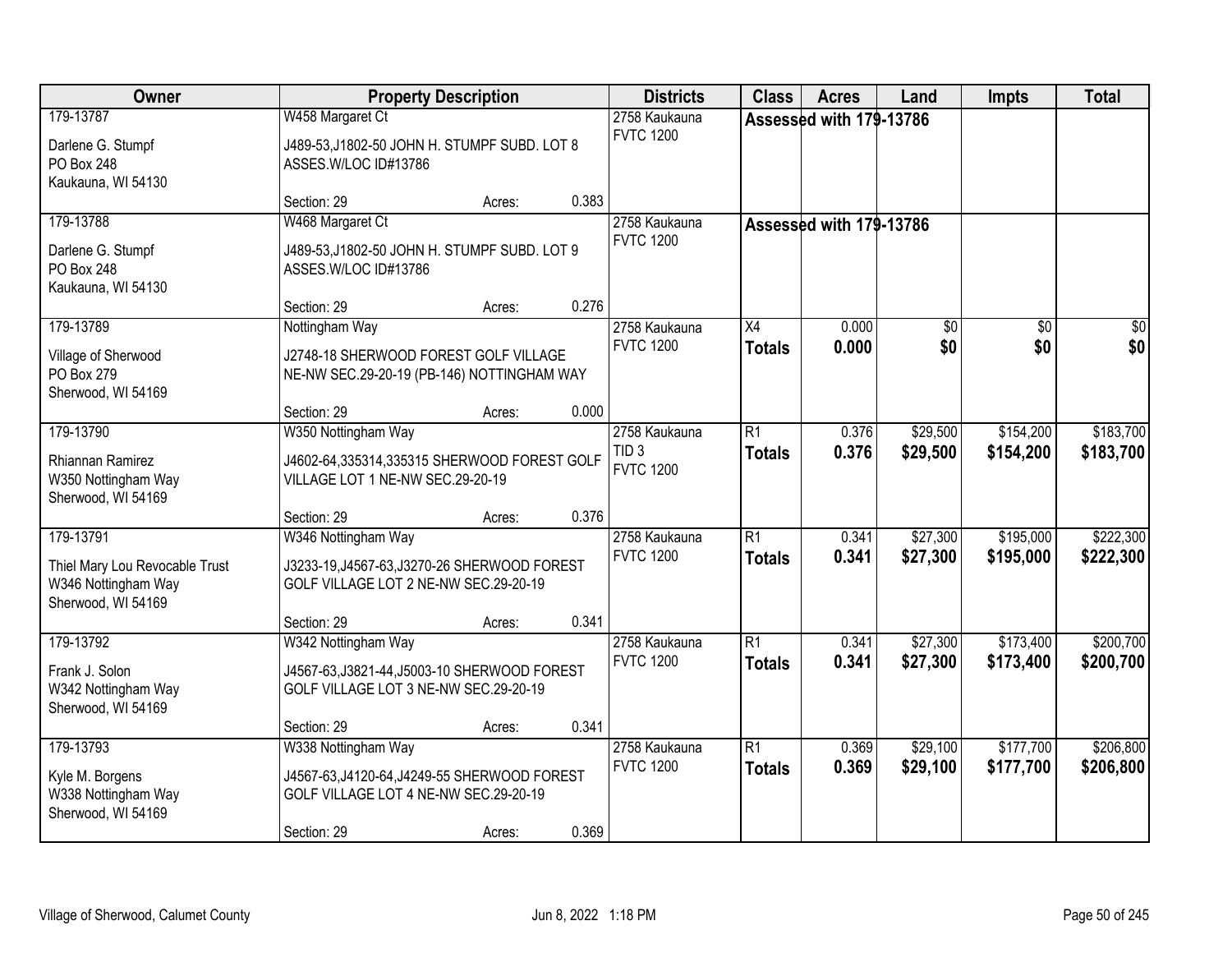| Owner                                                                        | <b>Property Description</b>                                                                                               |       | <b>Districts</b>                  | <b>Class</b>                     | <b>Acres</b>   | Land                 | Impts                  | <b>Total</b>           |
|------------------------------------------------------------------------------|---------------------------------------------------------------------------------------------------------------------------|-------|-----------------------------------|----------------------------------|----------------|----------------------|------------------------|------------------------|
| 179-13794<br>Marnie L. Nordskog<br>PO Box 243<br>Sherwood, WI 54169          | N503 Nottingham Ct<br>J3233-19, J4567-63, J3744-17 SHERWOOD FOREST<br>GOLF VILLAGE LOT 5 NE-NW SEC.29-20-19               |       | 2758 Kaukauna<br><b>FVTC 1200</b> | $\overline{R1}$<br><b>Totals</b> | 0.378<br>0.378 | \$29,700<br>\$29,700 | $\overline{50}$<br>\$0 | \$29,700<br>\$29,700   |
|                                                                              | Section: 29<br>Acres:                                                                                                     | 0.378 |                                   |                                  |                |                      |                        |                        |
| 179-13795<br>Richard J. Martin<br>N507 Nottingham Ct<br>Sherwood, WI 54169   | N507 Nottingham Ct<br>J3233-19, J4567-63, J5299-38 SHERWOOD FOREST<br>GOLF VILLAGE LOT 6 NE-NW SEC.29-20-19               |       | 2758 Kaukauna<br><b>FVTC 1200</b> | $\overline{R1}$<br><b>Totals</b> | 0.371<br>0.371 | \$29,300<br>\$29,300 | \$195,700<br>\$195,700 | \$225,000<br>\$225,000 |
|                                                                              | Section: 29<br>Acres:                                                                                                     | 0.371 |                                   |                                  |                |                      |                        |                        |
| 179-13796<br>Lindsay M. Catlin<br>N512 Nottingham Ct<br>Sherwood, WI 54169   | N512 Nottingham Ct<br>J2931-19 SHERWOOD FOREST GOLF VILLAGE LOT 7<br>NE-NW SEC.29-20-19                                   |       | 2758 Kaukauna<br><b>FVTC 1200</b> | $\overline{R1}$<br><b>Totals</b> | 0.356<br>0.356 | \$28,300<br>\$28,300 | \$206,900<br>\$206,900 | \$235,200<br>\$235,200 |
|                                                                              | Section: 29<br>Acres:                                                                                                     | 0.356 |                                   |                                  |                |                      |                        |                        |
| 179-13797<br>Dioscora A. Bloomer<br>N508 Nottingham Ct<br>Sherwood, WI 54169 | N508 Nottingham Ct<br>J2739-56, J3058-35 SHERWOOD FOREST GOLF<br>VILLAGE LOT 8 NE-NW SEC.29-20-19                         |       | 2758 Kaukauna<br><b>FVTC 1200</b> | $\overline{R1}$<br><b>Totals</b> | 0.380<br>0.380 | \$29,800<br>\$29,800 | \$276,100<br>\$276,100 | \$305,900<br>\$305,900 |
|                                                                              | Section: 29<br>Acres:                                                                                                     | 0.380 |                                   |                                  |                |                      |                        |                        |
| 179-13798<br>John R. West<br>N504 Nottingham Ct<br>Sherwood, WI 54169        | N504 Nottingham Ct<br>J2739-56, J3220-54 SHERWOOD FOREST GOLF<br>VILLAGE LOT 9 NE-NW SEC.29-20-19                         |       | 2758 Kaukauna<br><b>FVTC 1200</b> | $\overline{R1}$<br><b>Totals</b> | 0.533<br>0.533 | \$39,800<br>\$39,800 | \$298,500<br>\$298,500 | \$338,300<br>\$338,300 |
|                                                                              | Section: 29<br>Acres:                                                                                                     | 0.533 |                                   |                                  |                |                      |                        |                        |
| 179-13799<br>Jeffrey D. Holz<br>W498 Nottingham Ct<br>Sherwood, WI 54169     | N498 Nottingham Ct<br>J2903-41 SHERWOOD FOREST GOLF VILLAGE LOT<br>10 NE-NW SEC.29-20-19                                  |       | 2758 Kaukauna<br><b>FVTC 1200</b> | $\overline{R1}$<br><b>Totals</b> | 0.531<br>0.531 | \$39,700<br>\$39,700 | \$337,200<br>\$337,200 | \$376,900<br>\$376,900 |
|                                                                              | Section: 29<br>Acres:                                                                                                     | 0.531 |                                   |                                  |                |                      |                        |                        |
| 179-13800<br>Village of Sherwood<br>PO Box 279<br>Sherwood, WI 54169         | N488 Robinhood Dr<br>J3233-19 SHER FOREST GOLF VILL 1ST ADDN OL 2<br>S1/2 NE&N1/2 SE SC.29-20-19<br>Section: 29<br>Acres: | 1.286 | 2758 Kaukauna<br><b>FVTC 1200</b> | $\overline{X4}$<br><b>Totals</b> | 1.286<br>1.286 | $\sqrt{50}$<br>\$0   | $\overline{50}$<br>\$0 | $\overline{50}$<br>\$0 |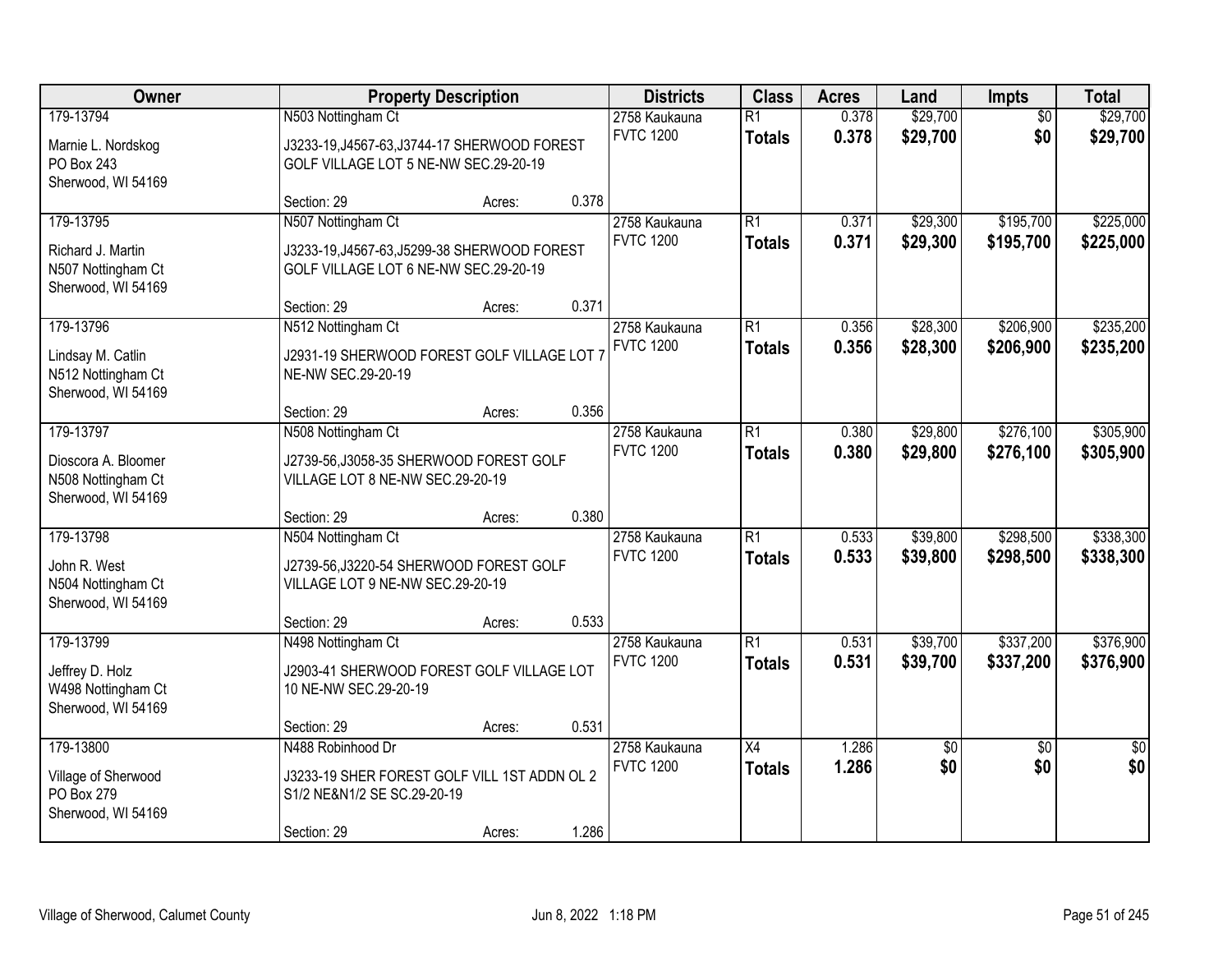| Owner                                                                        |                                                                                                                                       | <b>Property Description</b> |       | <b>Districts</b>                  | <b>Class</b>                     | <b>Acres</b>   | Land                   | <b>Impts</b>           | <b>Total</b>           |  |
|------------------------------------------------------------------------------|---------------------------------------------------------------------------------------------------------------------------------------|-----------------------------|-------|-----------------------------------|----------------------------------|----------------|------------------------|------------------------|------------------------|--|
| 179-13801<br>Village of Sherwood<br>PO Box 279<br>Sherwood, WI 54169         | Robinhood Dr<br>PCB-167 SHER FOREST GOLF VILL 1ST ADDN<br>ROBINHOOD DR S1/2 NE&N1/2 SE SC.29-20-19                                    |                             |       | 2758 Kaukauna<br><b>FVTC 1200</b> | $\overline{X4}$<br><b>Totals</b> | 0.000<br>0.000 | $\overline{50}$<br>\$0 | $\overline{50}$<br>\$0 | \$0<br>\$0             |  |
|                                                                              | Section: 29                                                                                                                           | Acres:                      | 0.000 |                                   |                                  |                |                        |                        |                        |  |
| 179-13802<br>Village of Sherwood<br>PO Box 279<br>Sherwood, WI 54169         | Robinhood Ct<br>PCB-167 SHER FOREST GOLF VILL 1ST ADDN<br>ROBINHOOD COURT S1/2 NE&N1/2 SE SC.29-20-19<br>Section: 29                  | Acres:                      | 0.000 | 2758 Kaukauna<br><b>FVTC 1200</b> | $\overline{X4}$<br><b>Totals</b> | 0.000<br>0.000 | $\overline{50}$<br>\$0 | $\overline{50}$<br>\$0 | \$0<br>\$0             |  |
| 179-13803                                                                    | Allen Dale Ln                                                                                                                         |                             |       | 2758 Kaukauna                     | X4                               | 0.000          | \$0                    | \$0                    | $\overline{50}$        |  |
| Village of Sherwood<br>PO Box 279<br>Sherwood, WI 54169                      | PCB-167 SHER FOREST GOLF VILL 1ST ADDN<br>ALLEN DALE LN S1/2 NE&N1/2 SE SC.29-20-19                                                   |                             |       | <b>FVTC 1200</b>                  | <b>Totals</b>                    | 0.000          | \$0                    | \$0                    | \$0                    |  |
| 179-13804                                                                    | Section: 29<br>N549 Robinhood Dr                                                                                                      | Acres:                      | 0.000 | 2758 Kaukauna                     | R1                               | 0.423          | \$52,300               | \$219,700              | \$272,000              |  |
| Lance W. Steidl<br>N549 Robinhood Dr<br>Sherwood, WI 54169                   | J2739-56, J3233-19, 327790 SHER FOREST GOLF VILL<br>1ST ADDN LOT 11 S1/2 NE&N1/2 SE SC.29-20-19                                       |                             |       | <b>FVTC 1200</b>                  | <b>Totals</b>                    | 0.423          | \$52,300               | \$219,700              | \$272,000              |  |
|                                                                              | Section: 29                                                                                                                           | Acres:                      | 0.423 |                                   |                                  |                |                        |                        |                        |  |
| 179-13805<br>Brian P. Morgan<br>N537 Robinhood Dr<br>Sherwood, WI 54169      | N537 Robinhood Dr<br>J2739-56, J3233-19, J4659-14 SHER FOREST GOLF<br>VILL 1ST ADDN LOT 12 S1/2 NE&N1/2 SE SC.29-20-19<br>Section: 29 | Acres:                      | 0.341 | 2758 Kaukauna<br><b>FVTC 1200</b> | $\overline{R1}$<br><b>Totals</b> | 0.341<br>0.341 | \$46,000<br>\$46,000   | \$321,800<br>\$321,800 | \$367,800<br>\$367,800 |  |
| 179-13806                                                                    | N531 Robinhood Dr                                                                                                                     |                             |       | 2758 Kaukauna                     | $\overline{R1}$                  | 0.341          | \$46,000               | \$352,000              | \$398,000              |  |
| John Ramich<br>N531 Robinhood Dr<br>Sherwood, WI 54169                       | J4632-28, J5197-1, 349285 SHER FOREST GOLF VILL<br>1ST ADDN LOT 13 S1/2 NE&N1/2 SE SC.29-20-19                                        |                             |       | <b>FVTC 1200</b>                  | <b>Totals</b>                    | 0.341          | \$46,000               | \$352,000              | \$398,000              |  |
|                                                                              | Section: 29                                                                                                                           | Acres:                      | 0.341 |                                   |                                  |                |                        |                        |                        |  |
| 179-13807<br><b>Thomas Veeser</b><br>N525 Robinhood Dr<br>Sherwood, WI 54169 | N525 Robinhood Dr<br>J3233-9, J3399-5 SHER FOREST GOLF VILL 1ST<br>ADDN LOT 14 S1/2 NE&N1/2 SE SC.29-20-19<br>Section: 29             | Acres:                      | 0.410 | 2758 Kaukauna<br><b>FVTC 1200</b> | $\overline{R1}$<br><b>Totals</b> | 0.410<br>0.410 | \$51,300<br>\$51,300   | \$297,800<br>\$297,800 | \$349,100<br>\$349,100 |  |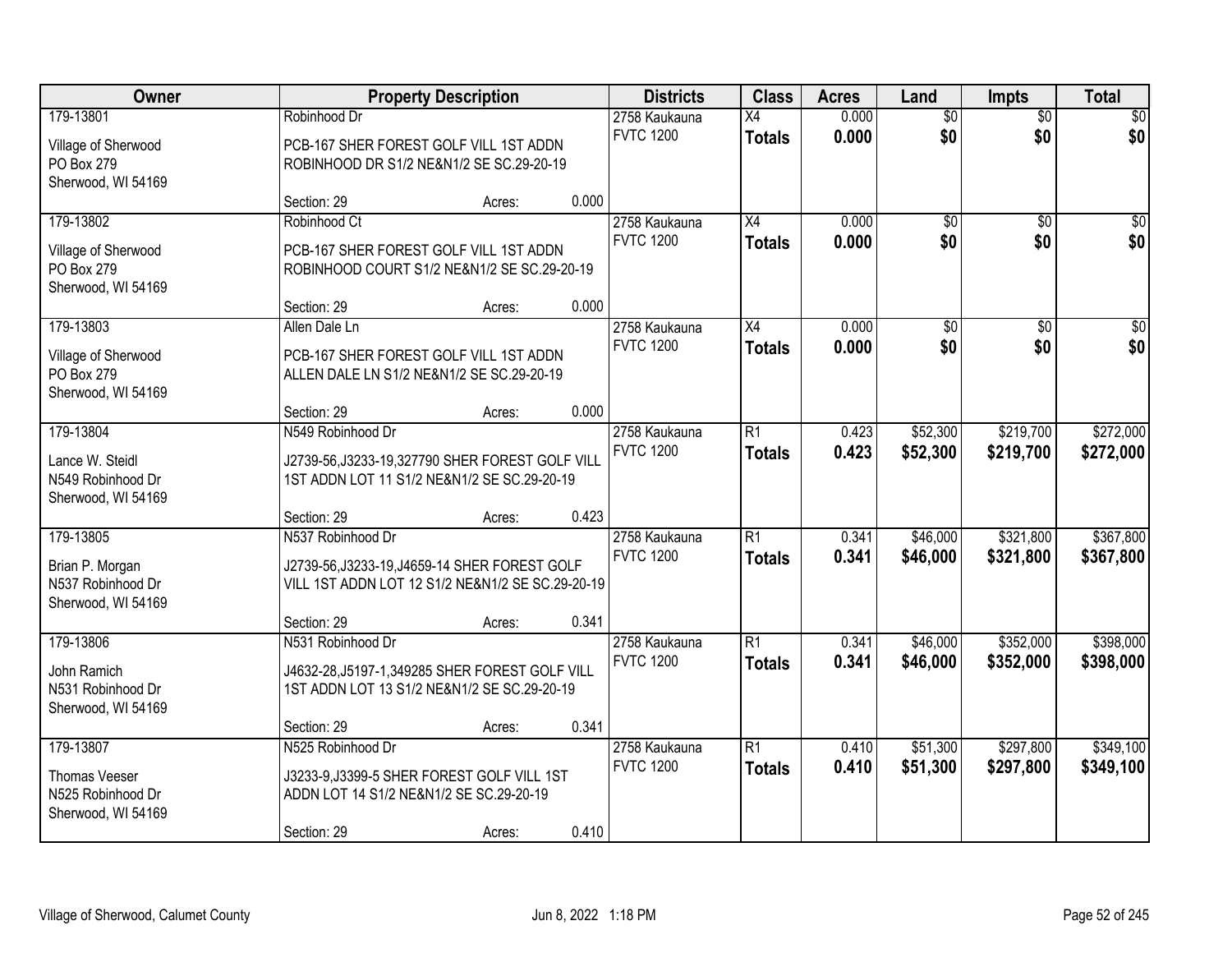| Owner                                                                         | <b>Property Description</b>                                                                                                           |        | <b>Districts</b> | <b>Class</b>                      | <b>Acres</b>                     | Land           | <b>Impts</b>         | <b>Total</b>           |                        |
|-------------------------------------------------------------------------------|---------------------------------------------------------------------------------------------------------------------------------------|--------|------------------|-----------------------------------|----------------------------------|----------------|----------------------|------------------------|------------------------|
| 179-13808<br>Denis E. Johnson<br>N519 Robinhood Dr<br>Sherwood, WI 54169      | N519 Robinhood Dr<br>J3233-19, J3350-48 SHER FOREST GOLF VILL 1ST<br>ADDN LOT 15 S1/2 NE&N1/2 SE SC.29-20-19                          |        |                  | 2758 Kaukauna<br><b>FVTC 1200</b> | $\overline{R1}$<br><b>Totals</b> | 0.298<br>0.298 | \$42,800<br>\$42,800 | \$382,700<br>\$382,700 | \$425,500<br>\$425,500 |
|                                                                               | Section: 29                                                                                                                           | Acres: | 0.298            |                                   |                                  |                |                      |                        |                        |
| 179-13809<br>Janis L. Holdridge<br>N513 Robinhood Dr<br>Sherwood, WI 54169    | N513 Robinhood Dr<br>J3233-19, J3364-50 SHER FOREST GOLF VILL 1ST<br>ADDN LOT 16 S1/2 NE&N1/2 SE SC.29-20-19                          |        |                  | 2758 Kaukauna<br><b>FVTC 1200</b> | $\overline{R1}$<br><b>Totals</b> | 0.298<br>0.298 | \$42,800<br>\$42,800 | \$325,200<br>\$325,200 | \$368,000<br>\$368,000 |
|                                                                               | Section: 29                                                                                                                           | Acres: | 0.298            |                                   |                                  |                |                      |                        |                        |
| 179-13810<br>Robert G. Gerritts<br>N505 Robinhood Dr<br>Sherwood, WI 54169    | N505 Robinhood Dr<br>J3233-19, J3377-45 SHER FOREST GOLF VILL 1ST<br>ADDN LOT 17 S1/2 NE&N1/2 SE SC.29-20-19                          |        |                  | 2758 Kaukauna<br><b>FVTC 1200</b> | $\overline{R1}$<br><b>Totals</b> | 0.306<br>0.306 | \$43,300<br>\$43,300 | \$293,000<br>\$293,000 | \$336,300<br>\$336,300 |
|                                                                               | Section: 29                                                                                                                           | Acres: | 0.306            |                                   |                                  |                |                      |                        |                        |
| 179-13811<br>Matthew A. Stuck<br>N465 Robinhood Dr<br>Sherwood, WI 54169      | N465 Robinhood Dr<br>J3178-5 SHER FOREST GOLF VILL 1ST ADDN LOT 18<br>S1/2 NE&N1/2 SE SC.29-20-19                                     |        |                  | 2758 Kaukauna<br><b>FVTC 1200</b> | $\overline{R1}$<br><b>Totals</b> | 0.312<br>0.312 | \$43,800<br>\$43,800 | \$294,700<br>\$294,700 | \$338,500<br>\$338,500 |
|                                                                               | Section: 29                                                                                                                           | Acres: | 0.312            |                                   |                                  |                |                      |                        |                        |
| 179-13812<br>Jacqueline F. Baldwin<br>N455 Robinhood Dr<br>Sherwood, WI 54169 | N455 Robinhood Dr<br>J3159-8 SHER FOREST GOLF VILL 1ST ADDN LOT 19<br>S1/2 NE&N1/2 SE SC.29-20-19                                     |        |                  | 2758 Kaukauna<br><b>FVTC 1200</b> | $\overline{R1}$<br><b>Totals</b> | 0.328<br>0.328 | \$45,000<br>\$45,000 | \$248,600<br>\$248,600 | \$293,600<br>\$293,600 |
|                                                                               | Section: 29                                                                                                                           | Acres: | 0.328            |                                   |                                  |                |                      |                        |                        |
| 179-13813<br>Jessica M. Stupsky<br>N447 Robinhood Dr<br>Sherwood, WI 54169    | N447 Robinhood Dr<br>J3178-3 SHER FOREST GOLF VILL 1ST ADDN LOT 20<br>S1/2 NE&N1/2 SE SC.29-20-19                                     |        |                  | 2758 Kaukauna<br><b>FVTC 1200</b> | $\overline{R1}$<br><b>Totals</b> | 0.328<br>0.328 | \$45,000<br>\$45,000 | \$254,800<br>\$254,800 | \$299,800<br>\$299,800 |
|                                                                               | Section: 29                                                                                                                           | Acres: | 0.328            |                                   |                                  |                |                      |                        |                        |
| 179-13814<br>Craig Wenthur<br>N439 Robinhood Dr<br>Sherwood, WI 54169         | N439 Robinhood Dr<br>J3513-42, J3723-27, J6145-41 SHER FOREST GOLF<br>VILL 1ST ADDN LOT 21 S1/2 NE&N1/2 SE SC.29-20-19<br>Section: 29 | Acres: | 0.328            | 2758 Kaukauna<br><b>FVTC 1200</b> | $\overline{R1}$<br><b>Totals</b> | 0.328<br>0.328 | \$45,000<br>\$45,000 | \$245,700<br>\$245,700 | \$290,700<br>\$290,700 |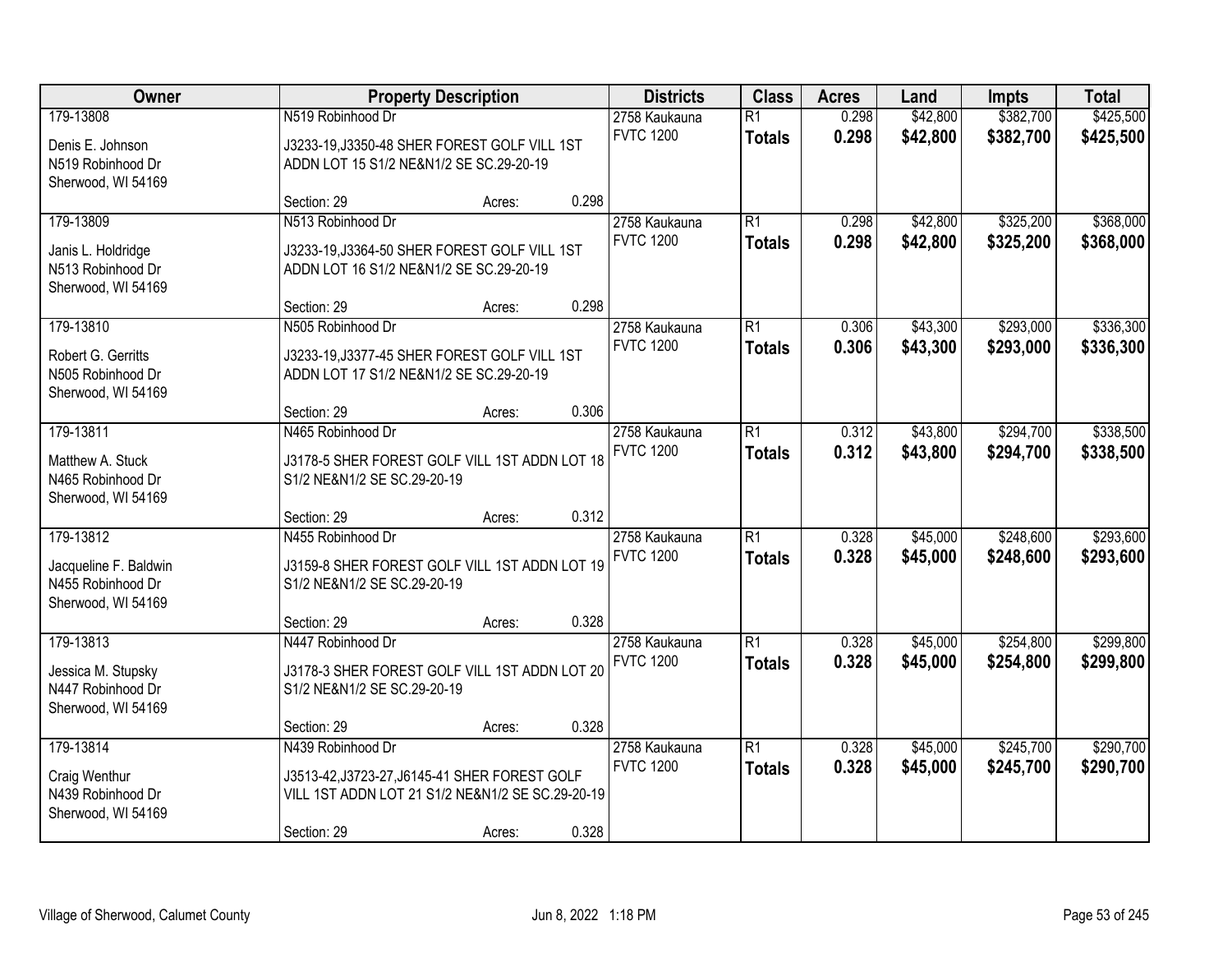| Owner                | <b>Property Description</b>                         | <b>Districts</b>                  | <b>Class</b>    | <b>Acres</b>   | Land                 | <b>Impts</b>    | <b>Total</b> |
|----------------------|-----------------------------------------------------|-----------------------------------|-----------------|----------------|----------------------|-----------------|--------------|
| 179-13815            | N431 Robinhood Dr                                   | 2758 Kaukauna                     | $\overline{R1}$ | 0.310          | \$43,700             | \$279,200       | \$322,900    |
| <b>Holly Mccoy</b>   | J3233-19, J3343-46, 327490 SHER FOREST GOLF VILL    | <b>FVTC 1200</b>                  | <b>Totals</b>   | 0.310          | \$43,700             | \$279,200       | \$322,900    |
| N431 Robinhood Dr    | 1ST ADDN LOT 22 S1/2 NE&N1/2 SE SC.29-20-19         |                                   |                 |                |                      |                 |              |
| Sherwood, WI 54169   |                                                     |                                   |                 |                |                      |                 |              |
|                      | 0.310<br>Section: 29<br>Acres:                      |                                   |                 |                |                      |                 |              |
| 179-13816            | N423 Robinhood Dr                                   | 2758 Kaukauna                     | $\overline{R1}$ | 0.328          | \$45,000             | \$242,600       | \$287,600    |
| Alesch Trust Karen   | J3235-16, J5336-21, 326942 SHER FOREST GOLF VILL    | <b>FVTC 1200</b>                  | <b>Totals</b>   | 0.328          | \$45,000             | \$242,600       | \$287,600    |
| N423 Robinhood Dr    | 1ST ADDN LOT 23 S1/2 NE&N1/2 SE SC.29-20-19         |                                   |                 |                |                      |                 |              |
| Sherwood, WI 54169   |                                                     |                                   |                 |                |                      |                 |              |
|                      | 0.328<br>Section: 29<br>Acres:                      |                                   |                 |                |                      |                 |              |
| 179-13817            | N415 Robinhood Dr                                   | 2758 Kaukauna<br><b>FVTC 1200</b> | $\overline{R1}$ | 0.343          | \$46,200             | \$308,600       | \$354,800    |
| Mark Duerwaechter    | J3178-1, J5208-11, J5299-40 SHER FOREST GOLF VILL   |                                   | <b>Totals</b>   | 0.343          | \$46,200             | \$308,600       | \$354,800    |
| N415 Robinhood Dr    | 1ST ADDN LOT 24 S1/2 NE&N1/2 SE SC.29-20-19         |                                   |                 |                |                      |                 |              |
| Sherwood, WI 54169   |                                                     |                                   |                 |                |                      |                 |              |
|                      | 0.343<br>Section: 29<br>Acres:                      |                                   | $\overline{R1}$ |                |                      |                 |              |
| 179-13818            | N409 Robinhood Dr                                   | 2758 Kaukauna<br><b>FVTC 1200</b> |                 | 0.380<br>0.380 | \$49,000             | \$271,000       | \$320,000    |
| Charlotte M. Janssen | J3178-2, J5641-54 SHER FOREST GOLF VILL 1ST         |                                   | <b>Totals</b>   |                | \$49,000             | \$271,000       | \$320,000    |
| N409 Robinhood Dr    | ADDN LOT 25 S1/2 NE&N1/2 SE SC.29-20-19             |                                   |                 |                |                      |                 |              |
| Sherwood, WI 54169   |                                                     |                                   |                 |                |                      |                 |              |
| 179-13819            | 0.380<br>Section: 29<br>Acres:<br>N403 Robinhood Dr |                                   | $\overline{R1}$ | 0.292          |                      | \$226,200       | \$268,500    |
|                      |                                                     | 2758 Kaukauna<br><b>FVTC 1200</b> |                 | 0.292          | \$42,300<br>\$42,300 | \$226,200       |              |
| Carol A. Solberg     | J3233-19, J3235-19, J4667-39 SHER FOREST GOLF       |                                   | <b>Totals</b>   |                |                      |                 | \$268,500    |
| N403 Robinhood Dr    | VILL 1ST ADDN LOT 26 S1/2 NE&N1/2 SE SC.29-20-19    |                                   |                 |                |                      |                 |              |
| Sherwood, WI 54169   |                                                     |                                   |                 |                |                      |                 |              |
| 179-13820            | 0.292<br>Section: 29<br>Acres:<br>N406 Robinhood Dr |                                   | $\overline{R1}$ | 0.367          | \$48,000             | \$315,800       | \$363,800    |
|                      |                                                     | 2758 Kaukauna<br><b>FVTC 1200</b> | <b>Totals</b>   | 0.367          | \$48,000             | \$315,800       | \$363,800    |
| Benjamin S. Anderson | J4062-47, J5045-40, J5736-16 NW1/4 SE1/4            |                                   |                 |                |                      |                 |              |
| N406 Robinhood Dr    | SEC.29-20-19 LOT 1 CSM#3233 VOL.27-197 PREV         |                                   |                 |                |                      |                 |              |
| Sherwood, WI 54169   | SHER FOREST GOLF VILL 1ST ADDN LOT 27<br>0.367      |                                   |                 |                |                      |                 |              |
| 179-13821            | Section: 29<br>Acres:<br>N418 Robinhood Dr          | 2758 Kaukauna                     | $\overline{R1}$ | 0.276          | \$11,000             | $\overline{50}$ | \$11,000     |
|                      |                                                     | <b>FVTC 1200</b>                  | <b>Totals</b>   | 0.276          | \$11,000             | \$0             | \$11,000     |
| Benjamin S. Anderson | J2739-56, J3233-19, J5955-22 NW1/4 SE1/4            |                                   |                 |                |                      |                 |              |
| N406 Robinhood Dr    | SEC.29-20-19 LOT 2 CSM#3233 VOL.27-197 PREV         |                                   |                 |                |                      |                 |              |
| Sherwood, WI 54169   | SHER FOREST GOLF VILL 1ST ADDN LOT 28               |                                   |                 |                |                      |                 |              |
|                      | 0.276<br>Section: 29<br>Acres:                      |                                   |                 |                |                      |                 |              |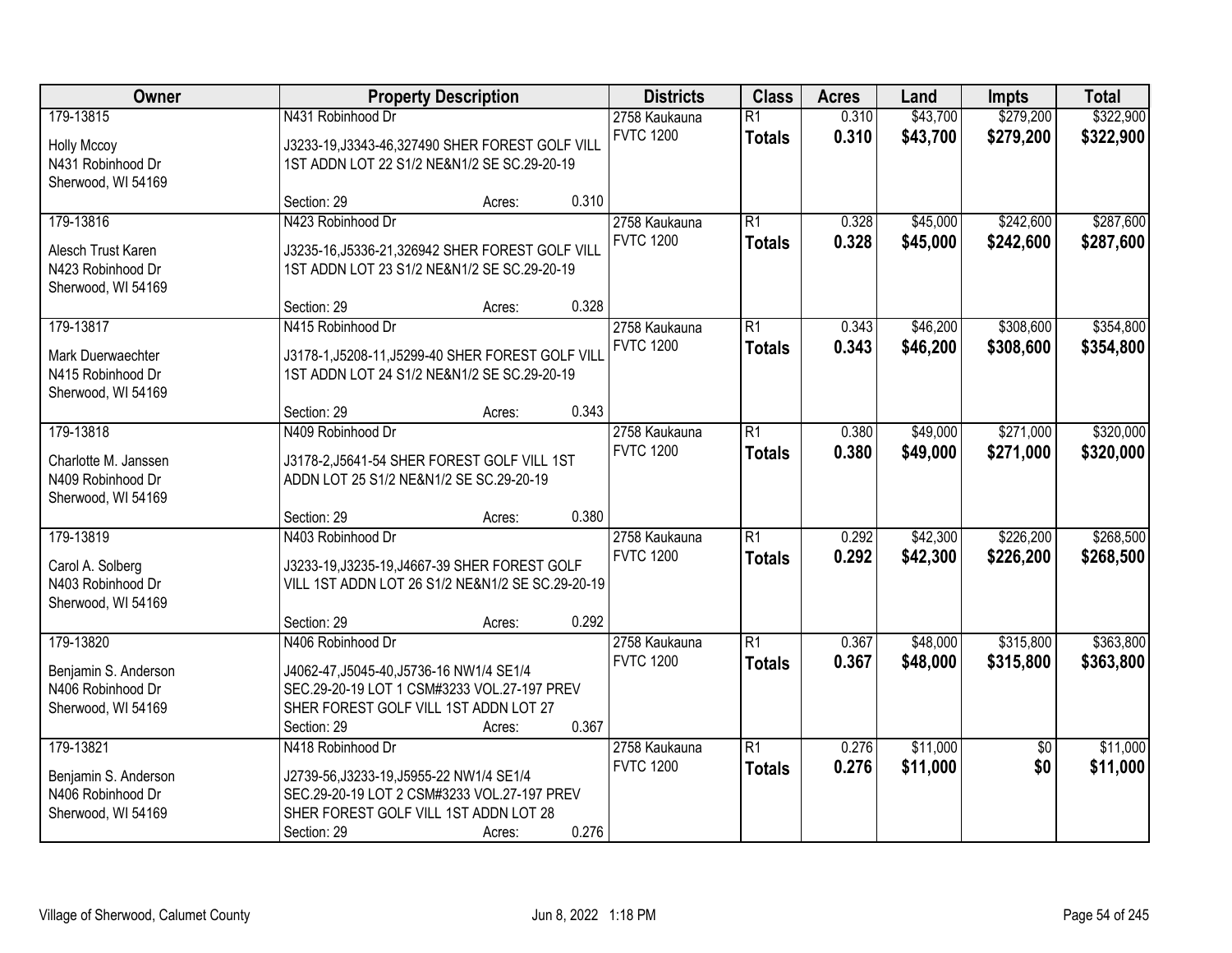| Owner                                                                      | <b>Property Description</b>                                                                                                           |                                                                                                 | <b>Districts</b> | <b>Class</b>                      | <b>Acres</b>                     | Land           | <b>Impts</b>         | <b>Total</b>           |                        |
|----------------------------------------------------------------------------|---------------------------------------------------------------------------------------------------------------------------------------|-------------------------------------------------------------------------------------------------|------------------|-----------------------------------|----------------------------------|----------------|----------------------|------------------------|------------------------|
| 179-13822<br>Nikki M. Steeber<br>W203 Robinhood Ct<br>Sherwood, WI 54169   | W203 Robinhood Ct                                                                                                                     | J3233-19, J3708-34, 346658 SHERWOOD FOR GOLF<br>VIL 1ST ADDN LOT 29 S1/2 NE&N1/2 SE SC.29-20-19 |                  |                                   | $\overline{R1}$<br><b>Totals</b> | 0.419<br>0.419 | \$51,900<br>\$51,900 | \$220,700<br>\$220,700 | \$272,600<br>\$272,600 |
|                                                                            | Section: 29                                                                                                                           | Acres:                                                                                          | 0.419            |                                   |                                  |                |                      |                        |                        |
| 179-13823<br>Richard T. Mckay<br>N197 Robinhood Ct<br>Sherwood, WI 54169   | W197 Robinhood Ct<br>J3233-19, J3716-50 SHER FOREST GOLF VILL 1ST<br>ADDN LOT 30 S1/2 NE&N1/2 SE SC.29-20-19                          |                                                                                                 |                  | 2758 Kaukauna<br><b>FVTC 1200</b> | $\overline{R1}$<br><b>Totals</b> | 0.390<br>0.390 | \$49,700<br>\$49,700 | \$299,800<br>\$299,800 | \$349,500<br>\$349,500 |
|                                                                            | Section: 29                                                                                                                           | Acres:                                                                                          | 0.390            |                                   |                                  |                |                      |                        |                        |
| 179-13824<br>Richard Lee Semrow<br>W191 Robinhood Ct<br>Sherwood, WI 54169 | W191 Robinhood Ct<br>J3233-19, J3672-19, J6338-49 SHER FOREST GOLF<br>VILL 1ST ADDN LOT 31 S1/2 NE&N1/2 SE SC.29-20-19                |                                                                                                 |                  | 2758 Kaukauna<br><b>FVTC 1200</b> | $\overline{R1}$<br><b>Totals</b> | 0.360<br>0.360 | \$47,400<br>\$47,400 | \$312,100<br>\$312,100 | \$359,500<br>\$359,500 |
|                                                                            | Section: 29                                                                                                                           | Acres:                                                                                          | 0.360            |                                   |                                  |                |                      |                        |                        |
| 179-13825<br>Michael R. Moore<br>W187 Robinhood Ct<br>Sherwood, WI 54169   | W187 Robinhood Ct<br>J3233-19, J3798-25, 347072 SHER FOREST GOLF VILL<br>1ST ADDN LOT 32 S1/2 NE&N1/2 SE SC.29-20-19                  |                                                                                                 |                  | 2758 Kaukauna<br><b>FVTC 1200</b> | $\overline{R1}$<br><b>Totals</b> | 0.533<br>0.533 | \$56,600<br>\$56,600 | \$182,000<br>\$182,000 | \$238,600<br>\$238,600 |
|                                                                            | Section: 29                                                                                                                           | Acres:                                                                                          | 0.533            |                                   |                                  |                |                      |                        |                        |
| 179-13826<br>Donald F. Born<br>W190 Robinhood Ct<br>Sherwood, WI 54169     | W190 Robinhood Ct<br>J3233-19, J3316-25, J5445-39 SHER FOREST GOLF<br>VILL 1ST ADDN LOT 33 S1/2 NE&N1/2 SE SC.29-20-19<br>Section: 29 | Acres:                                                                                          | 0.460            | 2758 Kaukauna<br><b>FVTC 1200</b> | $\overline{R1}$<br><b>Totals</b> | 0.460<br>0.460 | \$55,000<br>\$55,000 | \$235,900<br>\$235,900 | \$290,900<br>\$290,900 |
| 179-13827                                                                  | W196 Robinhood Ct                                                                                                                     |                                                                                                 |                  | 2758 Kaukauna                     | $\overline{R1}$                  | 0.470          | \$55,200             | \$208,600              | \$263,800              |
| John C. Price<br>W196 Robinhood Ct<br>Sherwood, WI 54169                   | J3233-19, J4175-13, J4694-2 SHER FOREST GOLF VILL<br>1ST ADDN LOT 34 S1/2 NE&N1/2 SE SC.29-20-19<br>Section: 29                       | Acres:                                                                                          | 0.470            | <b>FVTC 1200</b>                  | <b>Totals</b>                    | 0.470          | \$55,200             | \$208,600              | \$263,800              |
| 179-13828                                                                  | W204 Robinhood Ct                                                                                                                     |                                                                                                 |                  | 2758 Kaukauna                     | $\overline{R1}$                  | 0.340          | \$45,900             | \$191,000              | \$236,900              |
| Joyce M. Casper<br>W204 Robinhood Ct<br>Sherwood, WI 54169                 | J2739-56, J3233-19 SHER FOREST GOLF VILL 1ST<br>ADDN LOT 35 S1/2 NE&N1/2 SE SC.29-20-19<br>Section: 29                                | Acres:                                                                                          | 0.340            | <b>FVTC 1200</b>                  | <b>Totals</b>                    | 0.340          | \$45,900             | \$191,000              | \$236,900              |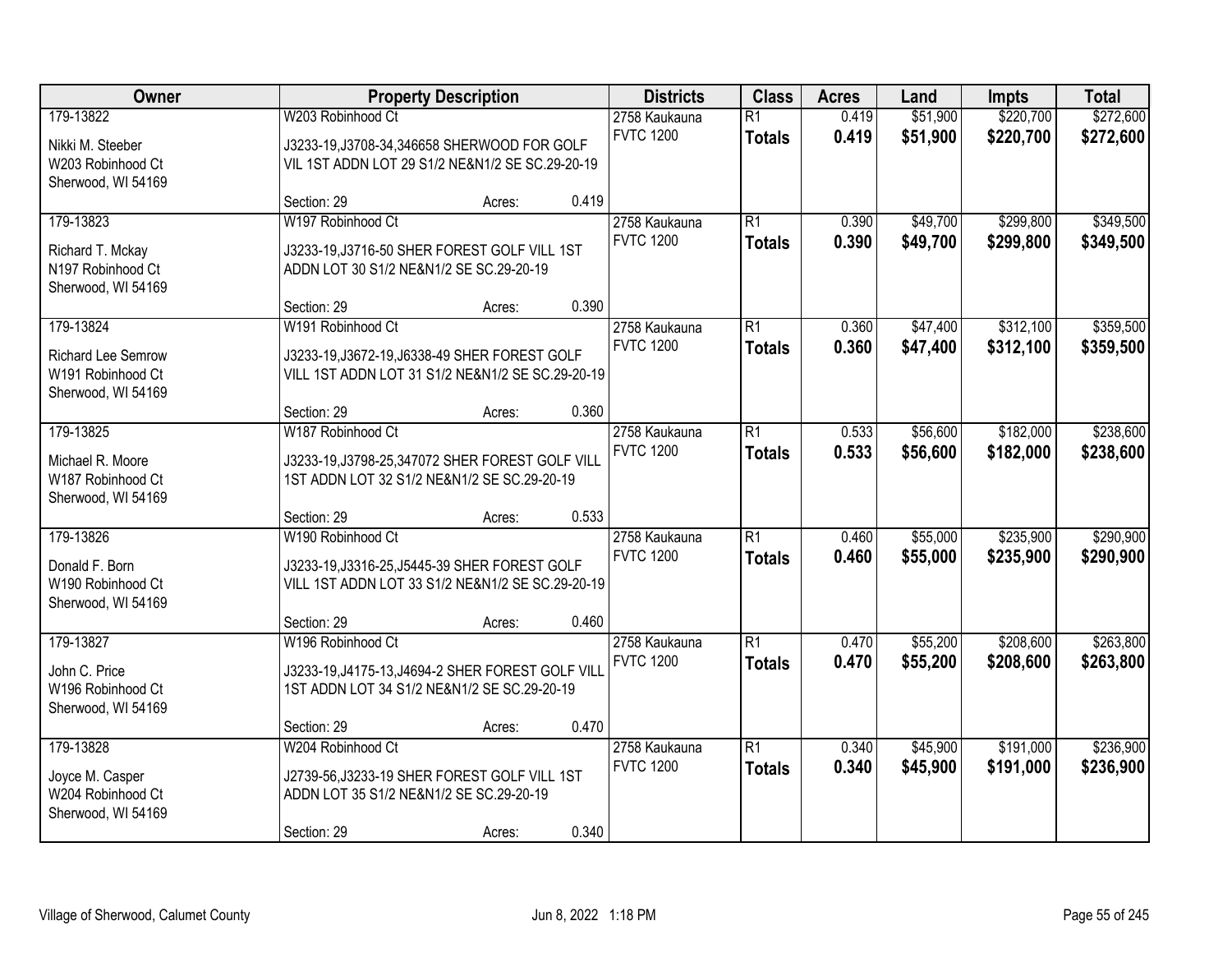| Owner                                                                           | <b>Property Description</b>                                                                                                           |        | <b>Districts</b> | <b>Class</b>                      | <b>Acres</b>                     | Land           | <b>Impts</b>         | <b>Total</b>           |                        |
|---------------------------------------------------------------------------------|---------------------------------------------------------------------------------------------------------------------------------------|--------|------------------|-----------------------------------|----------------------------------|----------------|----------------------|------------------------|------------------------|
| 179-13829<br>Kevin R. Forneck                                                   | N436 Robinhood Dr<br>J2739-56, J3233-19, 367104 SHER FOREST GOLF VILL                                                                 |        |                  | 2758 Kaukauna<br><b>FVTC 1200</b> | $\overline{R1}$<br><b>Totals</b> | 0.310<br>0.310 | \$43,600<br>\$43,600 | \$188,200<br>\$188,200 | \$231,800<br>\$231,800 |
| N436 Robinhood Dr<br>Sherwood, WI 54169                                         | 1ST ADDN LOT 36 S1/2 NE&N1/2 SE SC.29-20-19<br>Section: 29                                                                            | Acres: | 0.310            |                                   |                                  |                |                      |                        |                        |
| 179-13830<br>Mackenzie Lee Kundinger<br>N444 Robinhood Dr<br>Sherwood, WI 54169 | N444 Robinhood Dr<br>J3233-19, J3847-37 SHER FOREST GOLF VILL 1ST<br>ADDN LOT 37 S1/2 NE&N1/2 SE SC.29-20-19                          |        |                  | 2758 Kaukauna<br><b>FVTC 1200</b> | $\overline{R1}$<br><b>Totals</b> | 0.303<br>0.303 | \$43,100<br>\$43,100 | \$182,300<br>\$182,300 | \$225,400<br>\$225,400 |
| 179-13831<br>Bruce J. Moehn<br>W189 Allen Dale Ln                               | Section: 29<br>W189 Allen Dale Ln<br>J3233-19, J4898-24, J5279-3 SHER FOREST GOLF VILL<br>1ST ADDN LOT 38 S1/2 NE&N1/2 SE SC.29-20-19 | Acres: | 0.303            | 2758 Kaukauna<br><b>FVTC 1200</b> | $\overline{R1}$<br><b>Totals</b> | 0.283<br>0.283 | \$41,600<br>\$41,600 | \$196,500<br>\$196,500 | \$238,100<br>\$238,100 |
| Sherwood, WI 54169<br>179-13832                                                 | Section: 29<br>W183 Allen Dale Ln                                                                                                     | Acres: | 0.283            | 2758 Kaukauna                     | $\overline{R1}$                  | 0.310          | \$43,600             | \$193,600              | \$237,200              |
| Christopher C. Kaye<br>W183 Allen Dale Ln<br>Sherwood, WI 54169                 | J3233-19, J3364-39 SHER FOREST GOLF VILL 1ST<br>ADDN LOT 39 S1/2 NE&N1/2 SE SC.29-20-19                                               |        |                  | <b>FVTC 1200</b>                  | <b>Totals</b>                    | 0.310          | \$43,600             | \$193,600              | \$237,200              |
| 179-13833<br><b>Michael Kroiss</b>                                              | Section: 29<br>W184 Allen Dale Ln<br>J3233-19, J3288-50 SHER FOREST GOLF VILL 1ST                                                     | Acres: | 0.310            | 2758 Kaukauna<br><b>FVTC 1200</b> | $\overline{R1}$<br><b>Totals</b> | 0.390<br>0.390 | \$49,700<br>\$49,700 | \$194,800<br>\$194,800 | \$244,500<br>\$244,500 |
| W184 Allen Dale Ln<br>Sherwood, WI 54169                                        | ADDN LOT 40 S1/2 NE&N1/2 SE SC.29-20-19<br>Section: 29                                                                                | Acres: | 0.390            |                                   |                                  |                |                      |                        |                        |
| 179-13834<br>Victoria A. Popp<br>N456 Robinhood Dr<br>Sherwood, WI 54169        | N456 Robinhood Dr<br>J2739-56, J3233-19, 327791 SHER FOREST GOLF VILL<br>1ST ADDN LOT 41 S1/2 NE&N1/2 SE SC.29-20-19                  |        |                  | 2758 Kaukauna<br><b>FVTC 1200</b> | $\overline{R1}$<br><b>Totals</b> | 0.366<br>0.366 | \$47,900<br>\$47,900 | \$240,800<br>\$240,800 | \$288,700<br>\$288,700 |
| 179-13835                                                                       | Section: 29<br>N464 Robinhood Dr                                                                                                      | Acres: | 0.366            | 2758 Kaukauna<br><b>FVTC 1200</b> | $\overline{R1}$                  | 0.500          | \$55,900             | \$232,400              | \$288,300              |
| Alejandro & Norma E Guevara Rev Liv<br>Trust<br>N464 Robinhood Dr               | J3233-19, J3415-13, J4763-41 SHER FOREST GOLF<br>VILL 1ST ADDN LOT 42 S1/2 NE&N1/2 SE SC.29-20-19                                     |        |                  |                                   | <b>Totals</b>                    | 0.500          | \$55,900             | \$232,400              | \$288,300              |
| Sherwood, WI 54169                                                              | Section: 29                                                                                                                           | Acres: | 0.500            |                                   |                                  |                |                      |                        |                        |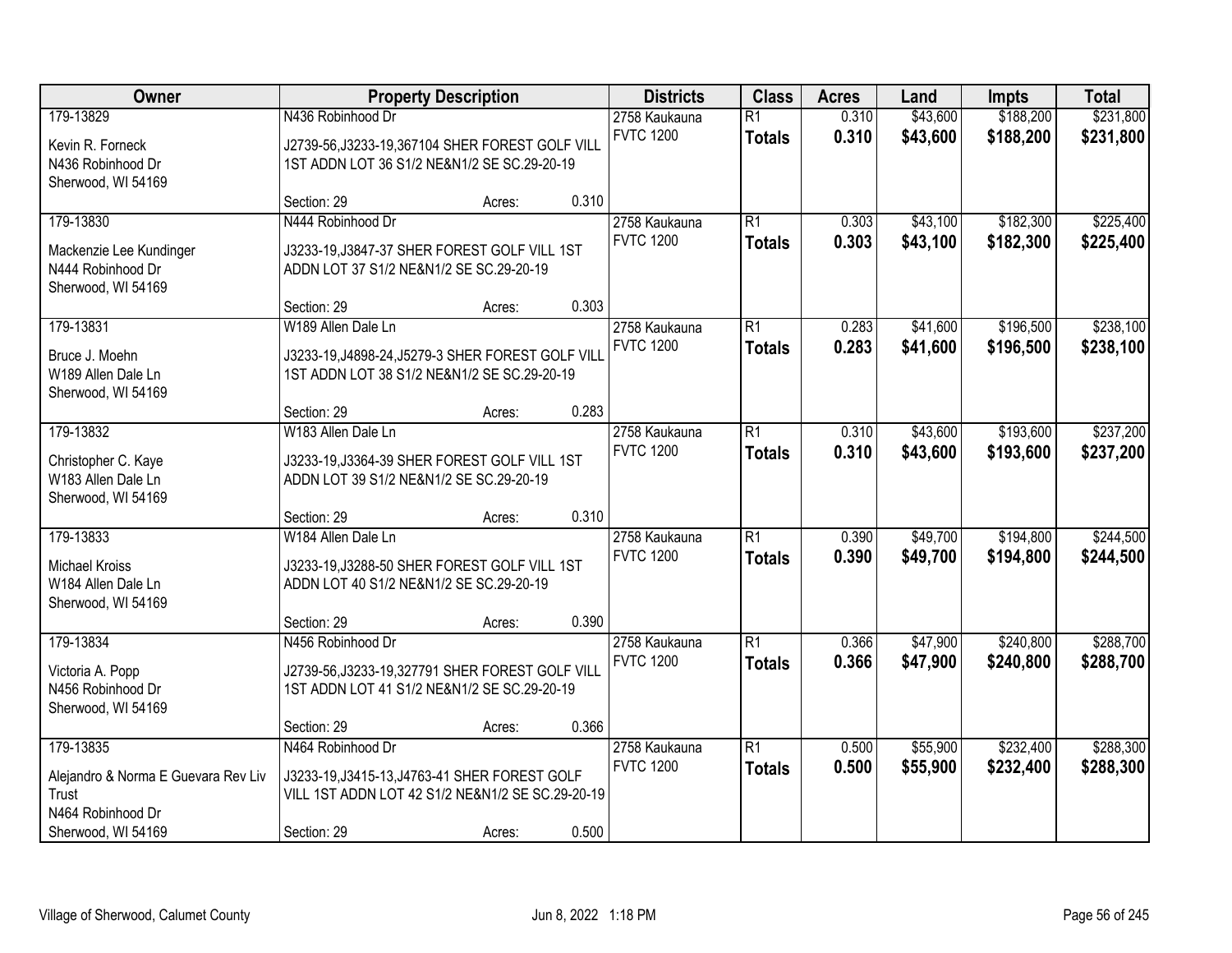| Owner                                                          | <b>Property Description</b>                                                                       |        | <b>Districts</b> | <b>Class</b>                      | <b>Acres</b>                     | Land           | <b>Impts</b>         | <b>Total</b>           |                        |
|----------------------------------------------------------------|---------------------------------------------------------------------------------------------------|--------|------------------|-----------------------------------|----------------------------------|----------------|----------------------|------------------------|------------------------|
| 179-13836<br>Beth A. Anderson                                  | N470 Robinhood Dr<br>J3534-2,J3707-6,J5106-19 SHER FOREST GOLF VILL                               |        |                  | 2758 Kaukauna<br><b>FVTC 1200</b> | $\overline{R1}$<br><b>Totals</b> | 0.454<br>0.454 | \$54,600<br>\$54,600 | \$269,000<br>\$269,000 | \$323,600<br>\$323,600 |
| N470 Robinhood Dr<br>Sherwood, WI 54169                        | 1ST ADDN LOT 43 S1/2 NE&N1/2 SE SC.29-20-19                                                       |        |                  |                                   |                                  |                |                      |                        |                        |
|                                                                | Section: 29                                                                                       | Acres: | 0.454            |                                   |                                  |                |                      |                        |                        |
| 179-13837                                                      | N476 Robinhood Dr                                                                                 |        |                  | 2758 Kaukauna                     | $\overline{R1}$                  | 0.316          | \$44,100             | \$263,700              | \$307,800              |
| Mary A. Miller<br>N476 Robinhood Dr<br>Sherwood, WI 54169      | J3233-19, J3361-37 SHER FOREST GOLF VILL 1ST<br>ADDN LOT 44 S1/2 NE&N1/2 SE SC.29-20-19           |        |                  | <b>FVTC 1200</b>                  | <b>Totals</b>                    | 0.316          | \$44,100             | \$263,700              | \$307,800              |
|                                                                | Section: 29                                                                                       | Acres: | 0.316            |                                   |                                  |                |                      |                        |                        |
| 179-13838                                                      | N516 Robinhood Dr                                                                                 |        |                  | 2758 Kaukauna                     | $\overline{R1}$                  | 0.330          | \$45,200             | \$172,400              | \$217,600              |
| Gregory D. Beaulieu<br>N516 Robinhood Dr<br>Sherwood, WI 54169 | J3233-19, J3385-26, J5107-36 SHER FOREST GOLF<br>VILL 1ST ADDN LOT 45 S1/2 NE&N1/2 SE SC.29-20-19 |        |                  | <b>FVTC 1200</b>                  | <b>Totals</b>                    | 0.330          | \$45,200             | \$172,400              | \$217,600              |
|                                                                | Section: 29                                                                                       | Acres: | 0.330            |                                   |                                  |                |                      |                        |                        |
| 179-13839                                                      | N524 Robinhood Dr                                                                                 |        |                  | 2758 Kaukauna                     | $\overline{R1}$                  | 0.322          | \$44,600             | \$292,100              | \$336,700              |
| Peter L. Bannister                                             | J2739-56, J3233-19 SHER FOREST GOLF VILL 1ST                                                      |        |                  | <b>FVTC 1200</b>                  | <b>Totals</b>                    | 0.322          | \$44,600             | \$292,100              | \$336,700              |
| N524 Robinhood Dr                                              | ADDN LOT 46 S1/2 NE&N1/2 SE SC.29-20-19 SUBJ TO                                                   |        |                  |                                   |                                  |                |                      |                        |                        |
| Sherwood, WI 54169                                             | DECL J4571-43                                                                                     |        |                  |                                   |                                  |                |                      |                        |                        |
|                                                                | Section: 29                                                                                       | Acres: | 0.322            |                                   |                                  |                |                      |                        |                        |
| 179-13840                                                      | N530 Robinhood Dr                                                                                 |        |                  | 2758 Kaukauna                     | $\overline{R1}$                  | 0.318          | \$44,300             | \$249,900              | \$294,200              |
| Daniel M. Meister                                              | J2739-56, J3233-19 SHER FOREST GOLF VILL 1ST                                                      |        |                  | <b>FVTC 1200</b>                  | <b>Totals</b>                    | 0.318          | \$44,300             | \$249,900              | \$294,200              |
| N530 Robinhood Dr                                              | ADDN LOT 47 S1/2 NE&N1/2 SE SC.29-20-19 SUBJ TO                                                   |        |                  |                                   |                                  |                |                      |                        |                        |
| Sherwood, WI 54169                                             | DECL J4571-43                                                                                     |        |                  |                                   |                                  |                |                      |                        |                        |
|                                                                | Section: 29                                                                                       | Acres: | 0.320            |                                   |                                  |                |                      |                        |                        |
| 179-13841                                                      | N536 Robinhood Dr                                                                                 |        |                  | 2758 Kaukauna                     | $\overline{R1}$                  | 0.388          | \$49,600             | \$40,600               | \$90,200               |
| Raul Sotomayor                                                 | J2739-56, J3233-19 SHER FOREST GOLF VILL 1ST                                                      |        |                  | <b>FVTC 1200</b>                  | <b>Totals</b>                    | 0.388          | \$49,600             | \$40,600               | \$90,200               |
| 1725 Bluebird Ln                                               | ADDN LOT 48 S1/2 NE&N1/2 SE SC.29-20-19 SUBJ TO                                                   |        |                  |                                   |                                  |                |                      |                        |                        |
| Kaukauna, WI 54130                                             | DECL J4571-43                                                                                     |        |                  |                                   |                                  |                |                      |                        |                        |
|                                                                | Section: 29                                                                                       | Acres: | 0.388            |                                   |                                  |                |                      |                        |                        |
| 179-13843                                                      | N200 Queens Ct                                                                                    |        |                  | 2534 Hilbert                      | $\overline{R1}$                  | 0.473          | \$26,600             | \$163,300              | \$189,900              |
|                                                                |                                                                                                   |        |                  | <b>FVTC 1200</b>                  | <b>Totals</b>                    | 0.473          | \$26,600             | \$163,300              | \$189,900              |
| Craig J. Bolle                                                 | J1727-47, J1727-48 SHERWOOD FOREST SUBD. LOT                                                      |        |                  |                                   |                                  |                |                      |                        |                        |
| N200 Queens Ct                                                 | 1 ASSES INCL/LOC ID#13844                                                                         |        |                  |                                   |                                  |                |                      |                        |                        |
| Sherwood, WI 54169                                             | Section: 32                                                                                       | Acres: | 0.473            |                                   |                                  |                |                      |                        |                        |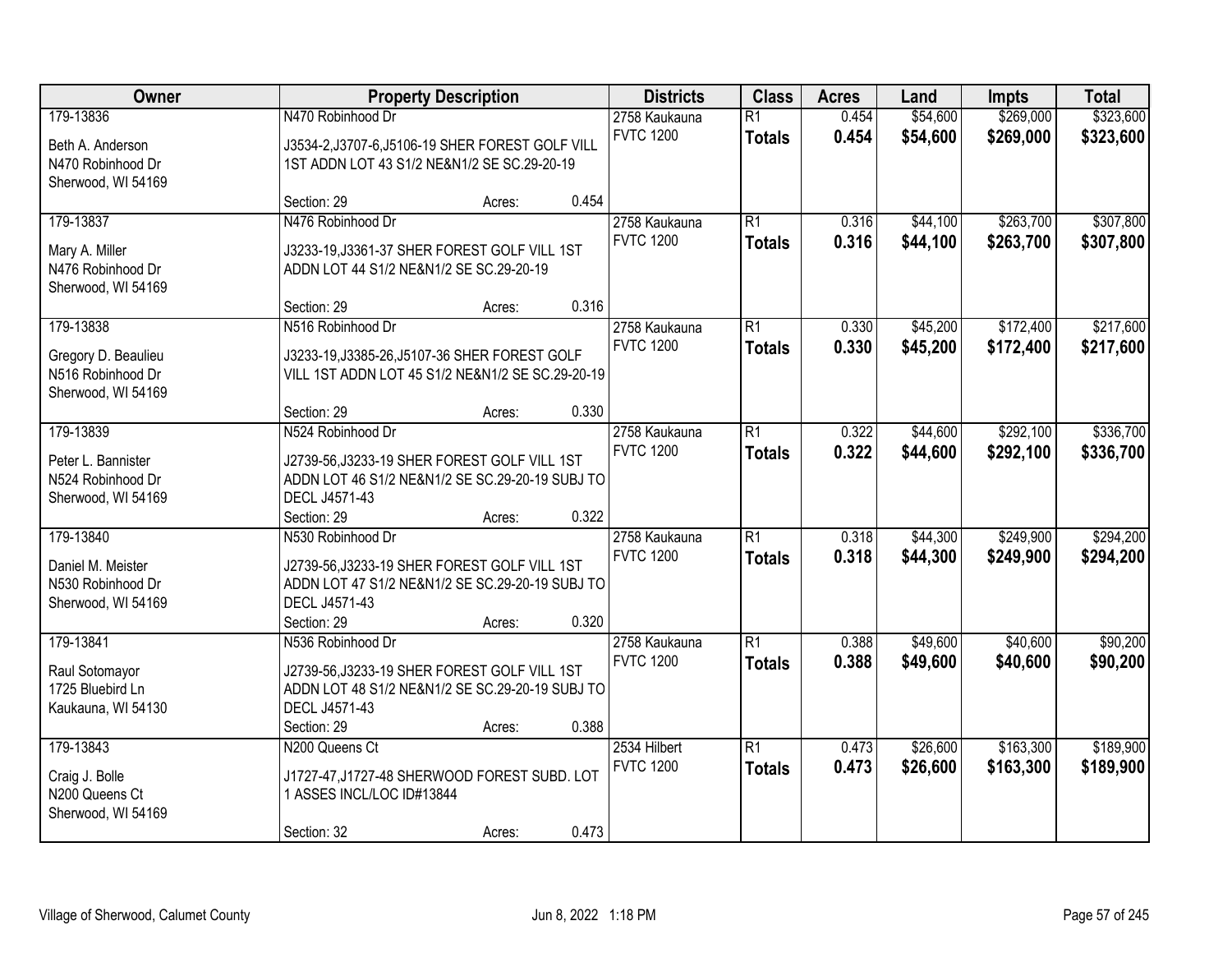| Owner                                                        |                                                                                 | <b>Property Description</b> |       | <b>Districts</b>                 | <b>Class</b>    | <b>Acres</b>            | Land     | <b>Impts</b> | <b>Total</b> |
|--------------------------------------------------------------|---------------------------------------------------------------------------------|-----------------------------|-------|----------------------------------|-----------------|-------------------------|----------|--------------|--------------|
| 179-13844                                                    | N210 Queens Ct                                                                  |                             |       | 2534 Hilbert<br><b>FVTC 1200</b> |                 | Assessed with 179-13843 |          |              |              |
| Craig J. Bolle<br>N200 Queens Ct                             | J1727-47, J1727-48 SHERWOOD FOREST SUBD. LOT<br>2 ASSES W/LOC ID#13843          |                             |       |                                  |                 |                         |          |              |              |
| Sherwood, WI 54169                                           | Section: 32                                                                     | Acres:                      | 0.000 |                                  |                 |                         |          |              |              |
| 179-13845                                                    | N216 Queens Ct                                                                  |                             |       | 2534 Hilbert                     | $\overline{R1}$ | 0.607                   | \$28,300 | \$130,700    | \$159,000    |
| John Hocks<br>N216 Queens Ct<br>Sherwood, WI 54169           | 230-1, J2122-13, J5448-8 SHERWOOD FOREST SUBD.<br>LOT 3 & LOT 4                 |                             |       | <b>FVTC 1200</b>                 | <b>Totals</b>   | 0.607                   | \$28,300 | \$130,700    | \$159,000    |
|                                                              | Section: 32                                                                     | Acres:                      | 0.607 |                                  |                 |                         |          |              |              |
| 179-13847                                                    | N211 Queens Ct                                                                  |                             |       | 2534 Hilbert                     | R1              | 0.338                   | \$18,900 | \$128,000    | \$146,900    |
| <b>Wendy Wingers</b><br>N211 Queens Ct<br>Sherwood, WI 54169 | J2073-20, J2999-27 SHERWOOD FOREST SUBD. LOT<br>5                               |                             |       | <b>FVTC 1200</b>                 | <b>Totals</b>   | 0.338                   | \$18,900 | \$128,000    | \$146,900    |
|                                                              | Section: 32                                                                     | Acres:                      | 0.338 |                                  |                 |                         |          |              |              |
| 179-13848                                                    | N217 Queens Ct                                                                  |                             |       | 2534 Hilbert                     | $\overline{R1}$ | 0.652                   | \$28,900 | \$95,000     | \$123,900    |
| Kreif Thomas M Revoc Tr<br>N217 Queens Ct<br>PO Box 101      | 155-630, 161-369 SHERWOOD FOREST SUBD. LOT 6                                    |                             |       | <b>FVTC 1200</b>                 | <b>Totals</b>   | 0.652                   | \$28,900 | \$95,000     | \$123,900    |
| Sherwood, WI 54169                                           | Section: 32                                                                     | Acres:                      | 0.652 |                                  |                 |                         |          |              |              |
| 179-13849                                                    | N223 Forest Ave                                                                 |                             |       | 2534 Hilbert                     | $\overline{R1}$ | 0.355                   | \$22,800 | \$150,900    | \$173,700    |
| Patricia J. Zastrow<br>N223 Forest Ave<br>Sherwood, WI 54169 | J405-27, J1264-37 SHERWOOD FOREST SUBD. LOT 7<br>& E1/2 LOT 8                   |                             |       | <b>FVTC 1200</b>                 | <b>Totals</b>   | 0.355                   | \$22,800 | \$150,900    | \$173,700    |
|                                                              | Section: 32                                                                     | Acres:                      | 0.355 |                                  |                 |                         |          |              |              |
| 179-13850                                                    | N227 Forest Ave                                                                 |                             |       | 2534 Hilbert                     |                 | Assessed with 179-13851 |          |              |              |
| Matthew T. Weber<br>N227 Forest Ave<br>Sherwood, WI 54169    | J1262-45, J1271-39 SHERWOOD FOREST SUBD. LOT<br>8 EX E1/2 ASSES. W/LOC ID#13851 |                             |       | <b>FVTC 1200</b>                 |                 |                         |          |              |              |
|                                                              | Section: 32                                                                     | Acres:                      | 0.000 |                                  |                 |                         |          |              |              |
| 179-13851                                                    | N227 Forest Ave                                                                 |                             |       | 2534 Hilbert                     | $\overline{R1}$ | 0.430                   | \$25,400 | \$153,000    | \$178,400    |
| Matthew T. Weber<br>N227 Forest Ave<br>Sherwood, WI 54169    | J1262-45, J1271-39 SHERWOOD FOREST SUBD. LOT<br>9 ASSES INCL/LOC ID#13850       |                             |       | <b>FVTC 1200</b>                 | <b>Totals</b>   | 0.430                   | \$25,400 | \$153,000    | \$178,400    |
|                                                              | Section: 32                                                                     | Acres:                      | 0.430 |                                  |                 |                         |          |              |              |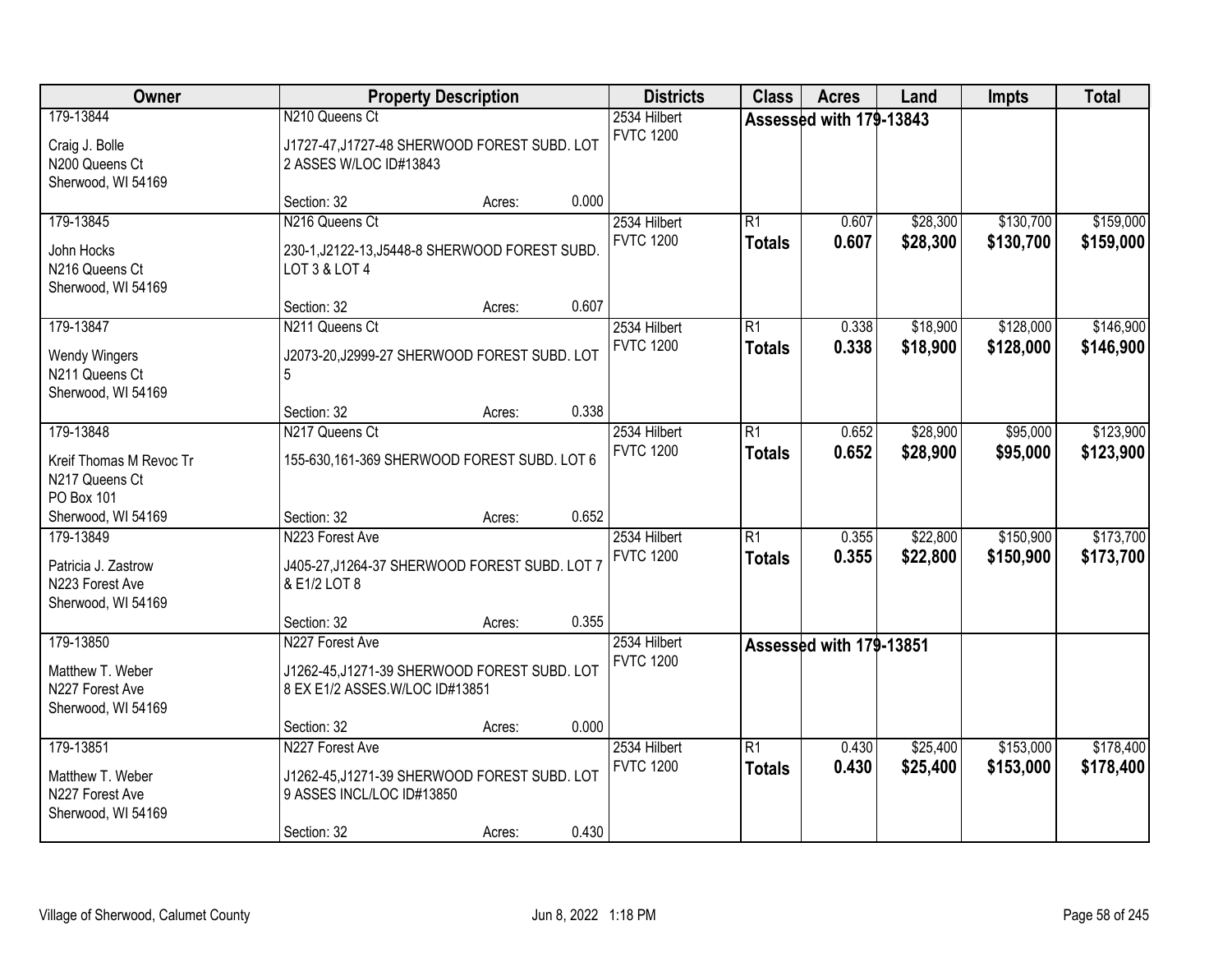| Owner                                                                    |                                                                                        | <b>Property Description</b> |       | <b>Districts</b>                 | <b>Class</b>                     | <b>Acres</b>   | Land                 | <b>Impts</b>           | <b>Total</b>           |
|--------------------------------------------------------------------------|----------------------------------------------------------------------------------------|-----------------------------|-------|----------------------------------|----------------------------------|----------------|----------------------|------------------------|------------------------|
| 179-13852<br>Kolton Jansen<br>N231 Forest Ave                            | N231 Forest Ave<br>170-323, J1183-53 SHERWOOD FOREST SUBD. LOT<br>10                   |                             |       | 2534 Hilbert<br><b>FVTC 1200</b> | $\overline{R1}$<br><b>Totals</b> | 0.262<br>0.262 | \$19,500<br>\$19,500 | \$156,300<br>\$156,300 | \$175,800<br>\$175,800 |
| Sherwood, WI 54169                                                       | Section: 32                                                                            | Acres:                      | 0.262 |                                  |                                  |                |                      |                        |                        |
| 179-13853<br>Jonathon L. Lisowe<br>N239 Forest Ave<br>Sherwood, WI 54169 | N239 Forest Ave<br>J1315-37, J1717-42, J4917-36 SHERWOOD FOREST<br>SUBD. LOT 11        |                             |       | 2534 Hilbert<br><b>FVTC 1200</b> | $\overline{R1}$<br><b>Totals</b> | 0.263<br>0.263 | \$19,600<br>\$19,600 | \$126,600<br>\$126,600 | \$146,200<br>\$146,200 |
| 179-13854                                                                | Section: 32<br>N241 Forest Ave                                                         | Acres:                      | 0.263 | 2534 Hilbert                     | $\overline{R1}$                  | 0.263          | \$19,600             | \$119,800              | \$139,400              |
| Tammy S. Weyenberg<br>N241 Forest Ave<br>Sherwood, WI 54169              | J522-27, J4272-25 SHERWOOD FOREST SUBD. LOT<br>12                                      |                             |       | <b>FVTC 1200</b>                 | <b>Totals</b>                    | 0.263          | \$19,600             | \$119,800              | \$139,400              |
|                                                                          | Section: 32                                                                            | Acres:                      | 0.263 |                                  |                                  |                |                      |                        |                        |
| 179-13855<br>John Thiel<br>N257 Forest Ave<br>Sherwood, WI 54169         | N257 Forest Ave<br>J2784-1, J3837-27 SHERWOOD FOREST SUBD LOT 13<br>NE-NE SEC.31-20-19 |                             |       | 2534 Hilbert<br><b>FVTC 1200</b> | $\overline{R1}$<br><b>Totals</b> | 0.263<br>0.263 | \$19,600<br>\$19,600 | \$129,400<br>\$129,400 | \$149,000<br>\$149,000 |
|                                                                          | Section: 32                                                                            | Acres:                      | 0.263 |                                  |                                  |                |                      |                        |                        |
| 179-13856<br>Jatinder Singh<br>N263 Forest Ave<br>Sherwood, WI 54169     | N263 Forest Ave<br>J510-29, J850-26, 337521 SHERWOOD FOREST SUBD.<br><b>LOT 14</b>     |                             |       | 2534 Hilbert<br><b>FVTC 1200</b> | $\overline{R1}$<br><b>Totals</b> | 0.263<br>0.263 | \$19,600<br>\$19,600 | \$140,400<br>\$140,400 | \$160,000<br>\$160,000 |
|                                                                          | Section: 32                                                                            | Acres:                      | 0.263 |                                  |                                  |                |                      |                        |                        |
| 179-13857<br>Veronica M. Pena<br>N269 Forest Ave<br>Sherwood, WI 54169   | N269 Forest Ave<br>J1172-7, J2386-37 SHERWOOD FOREST SUBD. LOT<br>15                   |                             |       | 2534 Hilbert<br><b>FVTC 1200</b> | $\overline{R1}$<br><b>Totals</b> | 0.234<br>0.234 | \$18,600<br>\$18,600 | \$140,600<br>\$140,600 | \$159,200<br>\$159,200 |
|                                                                          | Section: 32                                                                            | Acres:                      | 0.234 |                                  |                                  |                |                      |                        |                        |
| 179-13858<br>Jason S. Mauel<br>N273 Forest Ave<br>Sherwood, WI 54169     | N273 Forest Ave<br>J1014-49,331834 SHERWOOD FOREST SUBD. LOT 16<br>Section: 32         | Acres:                      | 0.264 | 2534 Hilbert<br><b>FVTC 1200</b> | $\overline{R1}$<br><b>Totals</b> | 0.264<br>0.264 | \$19,600<br>\$19,600 | \$114,700<br>\$114,700 | \$134,300<br>\$134,300 |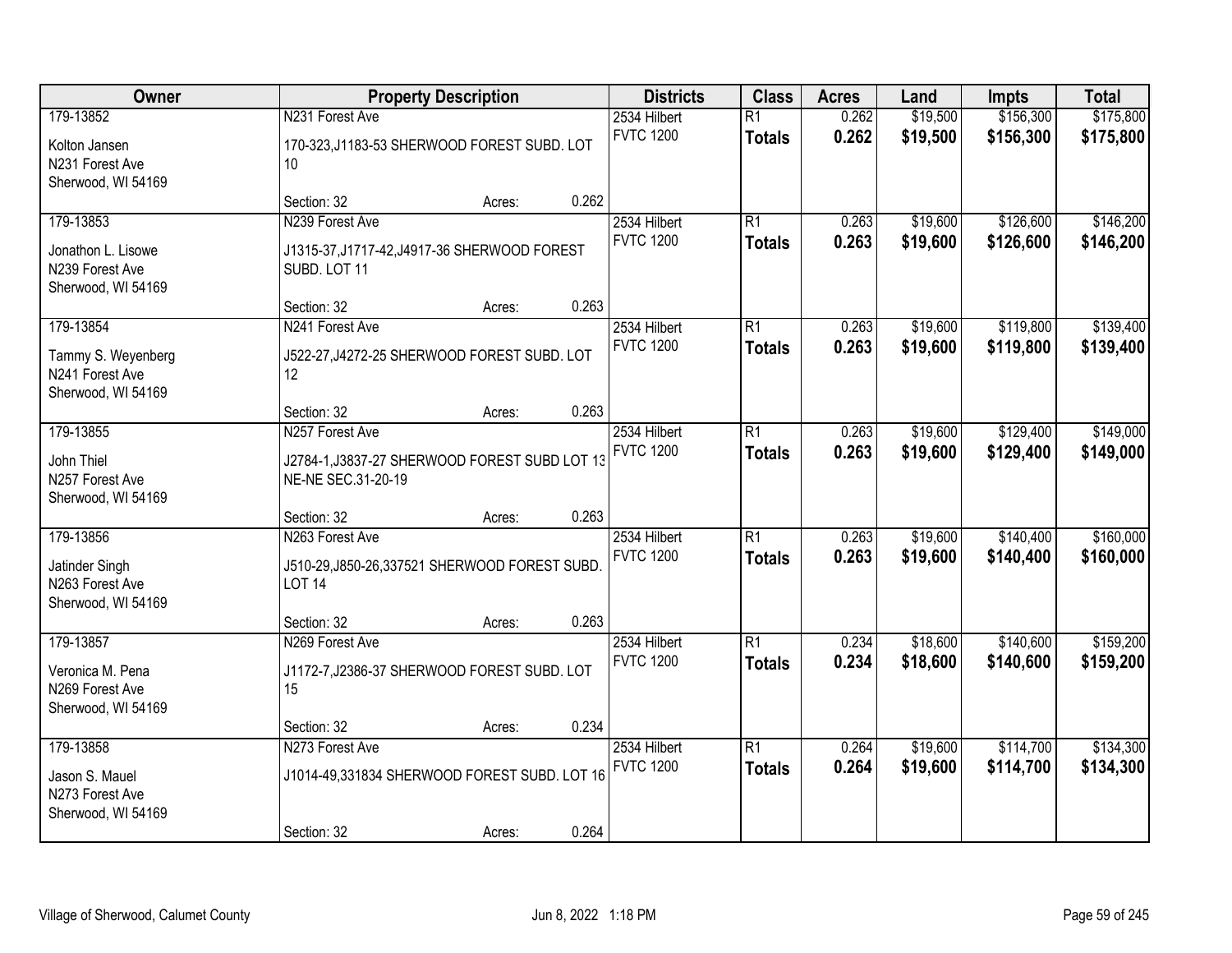| Owner                                                               | <b>Property Description</b>                                                                               |        | <b>Districts</b> | <b>Class</b>                     | <b>Acres</b>                     | Land           | <b>Impts</b>         | <b>Total</b>           |                        |
|---------------------------------------------------------------------|-----------------------------------------------------------------------------------------------------------|--------|------------------|----------------------------------|----------------------------------|----------------|----------------------|------------------------|------------------------|
| 179-13859                                                           | W275 Kings Way                                                                                            |        |                  | 2534 Hilbert                     | $\overline{R1}$                  | 0.370          | \$23,300             | \$143,100              | \$166,400              |
| Alexander R. Krepline<br>W275 Kings Way<br>Sherwood, WI 54169       | J349-18, J912-14 SHERWOOD FOREST SUBD. LOT 17                                                             |        |                  | <b>FVTC 1200</b>                 | <b>Totals</b>                    | 0.370          | \$23,300             | \$143,100              | \$166,400              |
|                                                                     | Section: 32                                                                                               | Acres: | 0.370            |                                  |                                  |                |                      |                        |                        |
| 179-13860                                                           | W250 Kings Way                                                                                            |        |                  | 2534 Hilbert<br>TID <sub>3</sub> | $\overline{R1}$<br><b>Totals</b> | 0.992<br>0.992 | \$33,400<br>\$33,400 | \$147,600<br>\$147,600 | \$181,000<br>\$181,000 |
| <b>Phkh Investments LLC</b><br>W250 Kings Way<br>Sherwood, WI 54169 | J28-20, J760-52, J5596-44 SHERWOOD FOREST SUBD.<br>LOT 18 & PRT LOT 42 LYG NE OF LOT 18                   |        |                  | <b>FVTC 1200</b>                 |                                  |                |                      |                        |                        |
|                                                                     | Section: 32                                                                                               | Acres: | 0.992            |                                  |                                  |                |                      |                        |                        |
| 179-13861                                                           | W260 Kings Way                                                                                            |        |                  | 2534 Hilbert                     | $\overline{R1}$                  | 1.200          | \$36,900             | \$165,700              | \$202,600              |
| <b>Hornes Trust</b><br>W260 Kings Way<br>Sherwood, WI 54169         | J1619-41, J5982-4, 336315 SHERWOOD FOREST SUBD<br>LOT 19 & PRT LT42 LYG NELY LT19 W1/2 NW<br>SEC.32-20-19 |        |                  | <b>FVTC 1200</b>                 | <b>Totals</b>                    | 1.200          | \$36,900             | \$165,700              | \$202,600              |
|                                                                     | Section: 32                                                                                               | Acres: | 1.200            |                                  |                                  |                |                      |                        |                        |
| 179-13862                                                           | W270 Kings Way                                                                                            |        |                  | 2534 Hilbert                     | $\overline{R1}$                  | 0.305          | \$10,200             | \$169,400              | \$179,600              |
| Stephen Vanzeeland<br>W270 Kings Way<br>Sherwood, WI 54169          | J115-1, J243-44, J5981-5 SHERWOOD FOREST SUBD<br><b>LOT 20</b>                                            |        |                  | <b>FVTC 1200</b>                 | <b>Totals</b>                    | 0.305          | \$10,200             | \$169,400              | \$179,600              |
|                                                                     | Section: 32                                                                                               | Acres: | 0.305            |                                  |                                  |                |                      |                        |                        |
| 179-13863                                                           | W280 Kings Way                                                                                            |        |                  | 2534 Hilbert                     | $\overline{R1}$                  | 0.305          | \$10,200             | \$161,500              | \$171,700              |
| Kevin Klotz<br>W280 Kings Way<br>Sherwood, WI 54169                 | J1575-29, J2940-14 SHERWOOD FOREST SUBD. LOT<br>21                                                        |        |                  | <b>FVTC 1200</b>                 | <b>Totals</b>                    | 0.305          | \$10,200             | \$161,500              | \$171,700              |
|                                                                     | Section: 32                                                                                               | Acres: | 0.305            |                                  |                                  |                |                      |                        |                        |
| 179-13864                                                           | W290 Kings Way                                                                                            |        |                  | 2534 Hilbert                     | $\overline{R1}$                  | 0.320          | \$21,600             | \$159,500              | \$181,100              |
| Renee I. Merritt<br>W290 Kings Way<br>Sherwood, WI 54169            | J821-34, J2423-45 SHERWOOD FOREST SUBD. LOT<br>22                                                         |        |                  | <b>FVTC 1200</b>                 | <b>Totals</b>                    | 0.320          | \$21,600             | \$159,500              | \$181,100              |
|                                                                     | Section: 32                                                                                               | Acres: | 0.320            |                                  |                                  |                |                      |                        |                        |
| 179-13865                                                           | N264 Kings Ct                                                                                             |        |                  | 2534 Hilbert                     | $\overline{R1}$                  | 0.430          | \$25,400             | \$149,300              | \$174,700              |
| Alan C. Arenz<br>W264 Kings Ct<br>Sherwood, WI 54169                | J1275-22, J1529-36 SHERWOOD FOREST SUBD. LOT<br>23                                                        |        |                  | <b>FVTC 1200</b>                 | <b>Totals</b>                    | 0.430          | \$25,400             | \$149,300              | \$174,700              |
|                                                                     | Section: 32                                                                                               | Acres: | 0.430            |                                  |                                  |                |                      |                        |                        |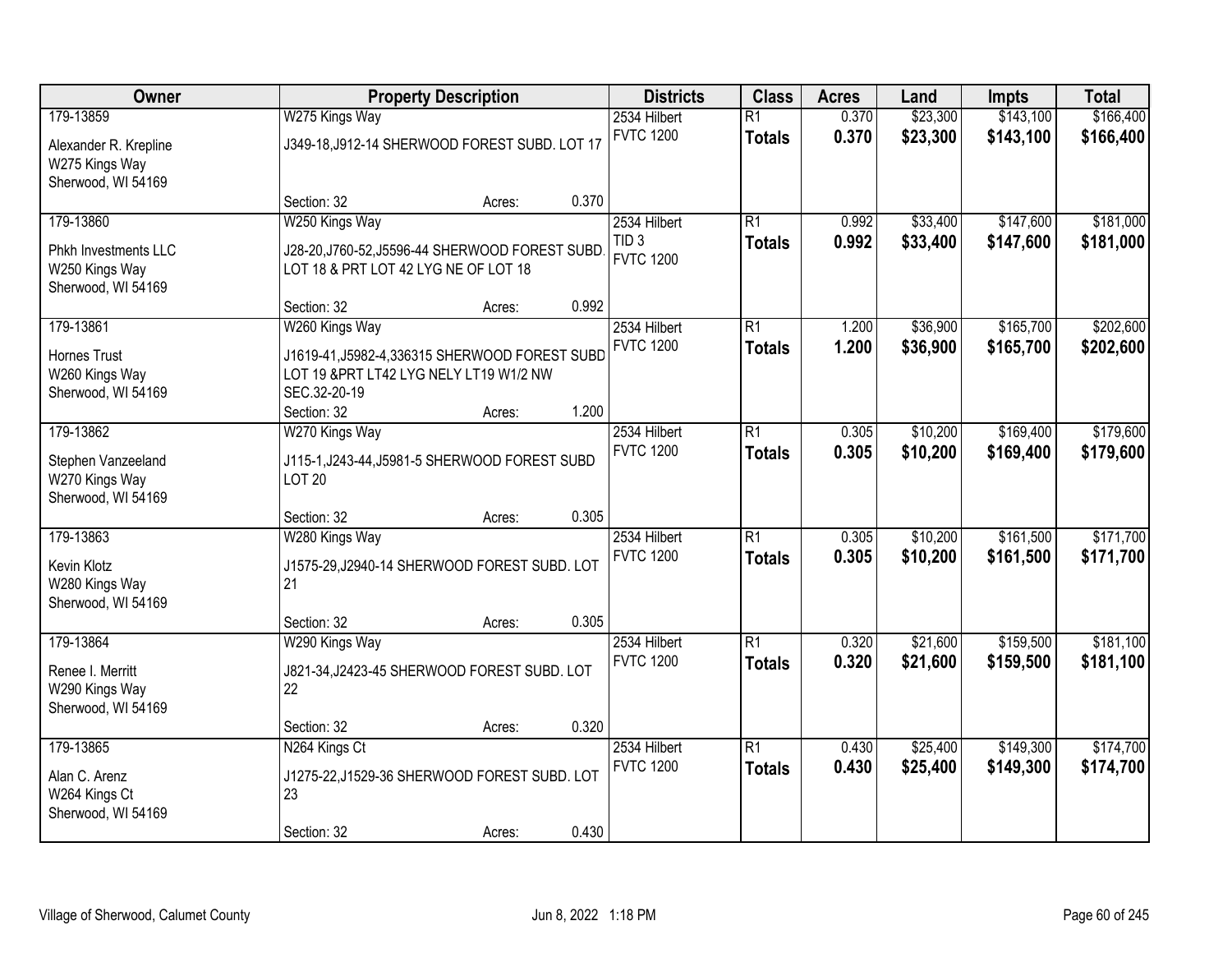| Owner                                                       |                                                                              | <b>Property Description</b> |       | <b>Districts</b>                 | <b>Class</b>                     | <b>Acres</b>   | Land                 | Impts                  | <b>Total</b>           |
|-------------------------------------------------------------|------------------------------------------------------------------------------|-----------------------------|-------|----------------------------------|----------------------------------|----------------|----------------------|------------------------|------------------------|
| 179-13866<br>Henry S. Renn<br>N262 Kings Ct                 | N262 Kings Ct<br>J1151-45, J3215-19, J5989-52 SHERWOOD FOREST<br>SUBD LOT 24 |                             |       | 2534 Hilbert<br><b>FVTC 1200</b> | $\overline{R1}$<br><b>Totals</b> | 0.416<br>0.416 | \$24,900<br>\$24,900 | \$126,500<br>\$126,500 | \$151,400<br>\$151,400 |
| Sherwood, WI 54169                                          | Section: 32                                                                  | Acres:                      | 0.416 |                                  |                                  |                |                      |                        |                        |
| 179-13867                                                   | N260 Kings Ct                                                                |                             |       | 2534 Hilbert                     | $\overline{R1}$                  | 0.279          | \$20,100             | \$140,400              | \$160,500              |
| Benjamin F. Simons<br>N260 Kings Ct<br>Sherwood, WI 54169   | J1627-9, J2262-9, J5290-28 SHERWOOD FOREST<br>SUBD. LOT 25                   |                             |       | <b>FVTC 1200</b>                 | <b>Totals</b>                    | 0.279          | \$20,100             | \$140,400              | \$160,500              |
|                                                             | Section: 32                                                                  | Acres:                      | 0.279 |                                  |                                  |                |                      |                        |                        |
| 179-13868                                                   | N256 Kings Ct                                                                |                             |       | 2534 Hilbert                     | $\overline{R1}$                  | 0.366          | \$23,200             | \$115,500              | \$138,700              |
| Brian L. Mauel<br>N256 Kings Ct<br>Sherwood, WI 54169       | J573-28, J623-12 SHERWOOD FOREST SUBD. LOT 26                                |                             |       | <b>FVTC 1200</b>                 | <b>Totals</b>                    | 0.366          | \$23,200             | \$115,500              | \$138,700              |
|                                                             | Section: 32                                                                  | Acres:                      | 0.366 |                                  |                                  |                |                      |                        |                        |
| 179-13869                                                   | N253 Kings Ct                                                                |                             |       | 2534 Hilbert                     | $\overline{R1}$                  | 0.472          | \$26,600             | \$121,900              | \$148,500              |
| Debra L. Schroeder<br>N253 Kings Ct<br>Sherwood, WI 54169   | 183-188 SHERWOOD FOREST SUBD. LOT 27                                         |                             |       | <b>FVTC 1200</b>                 | <b>Totals</b>                    | 0.472          | \$26,600             | \$121,900              | \$148,500              |
|                                                             | Section: 32                                                                  | Acres:                      | 0.472 |                                  |                                  |                |                      |                        |                        |
| 179-13870                                                   | N251 Kings Ct                                                                |                             |       | 2534 Hilbert                     | $\overline{R1}$                  | 0.310          | \$21,200             | \$160,900              | \$182,100              |
| Christian E. Holzschuh<br>N7164 Hwy 55<br>Menasha, WI 54952 | J348-25, J1253-23 SHERWOOD FOREST SUBD. LOT<br>28                            |                             |       | <b>FVTC 1200</b>                 | <b>Totals</b>                    | 0.310          | \$21,200             | \$160,900              | \$182,100              |
|                                                             | Section: 32                                                                  | Acres:                      | 0.310 |                                  |                                  |                |                      |                        |                        |
| 179-13871                                                   | N251 Kings Ct                                                                |                             |       | 2534 Hilbert                     | $\overline{R1}$                  | 0.258          | \$7,800              | $\sqrt{6}$             | \$7,800                |
| Christian E. Holzschuh<br>N7164 Hwy 55<br>Menasha, WI 54952 | J975-50, J1253-23 SHERWOOD FOREST SUBD. LOT<br>29                            |                             |       | <b>FVTC 1200</b>                 | <b>Totals</b>                    | 0.258          | \$7,800              | \$0                    | \$7,800                |
|                                                             | Section: 32                                                                  | Acres:                      | 0.258 |                                  |                                  |                |                      |                        |                        |
| 179-13872                                                   | N245 Kings Ct                                                                |                             |       | 2534 Hilbert                     | $\overline{R1}$                  | 0.220          | \$18,100             | \$224,600              | \$242,700              |
| Dale Albers<br>N245 Kings Ct<br>Sherwood, WI 54169          | J935-23 SHERWOOD FOREST SUBD. LOT 30                                         |                             |       | <b>FVTC 1200</b>                 | <b>Totals</b>                    | 0.220          | \$18,100             | \$224,600              | \$242,700              |
|                                                             | Section: 32                                                                  | Acres:                      | 0.220 |                                  |                                  |                |                      |                        |                        |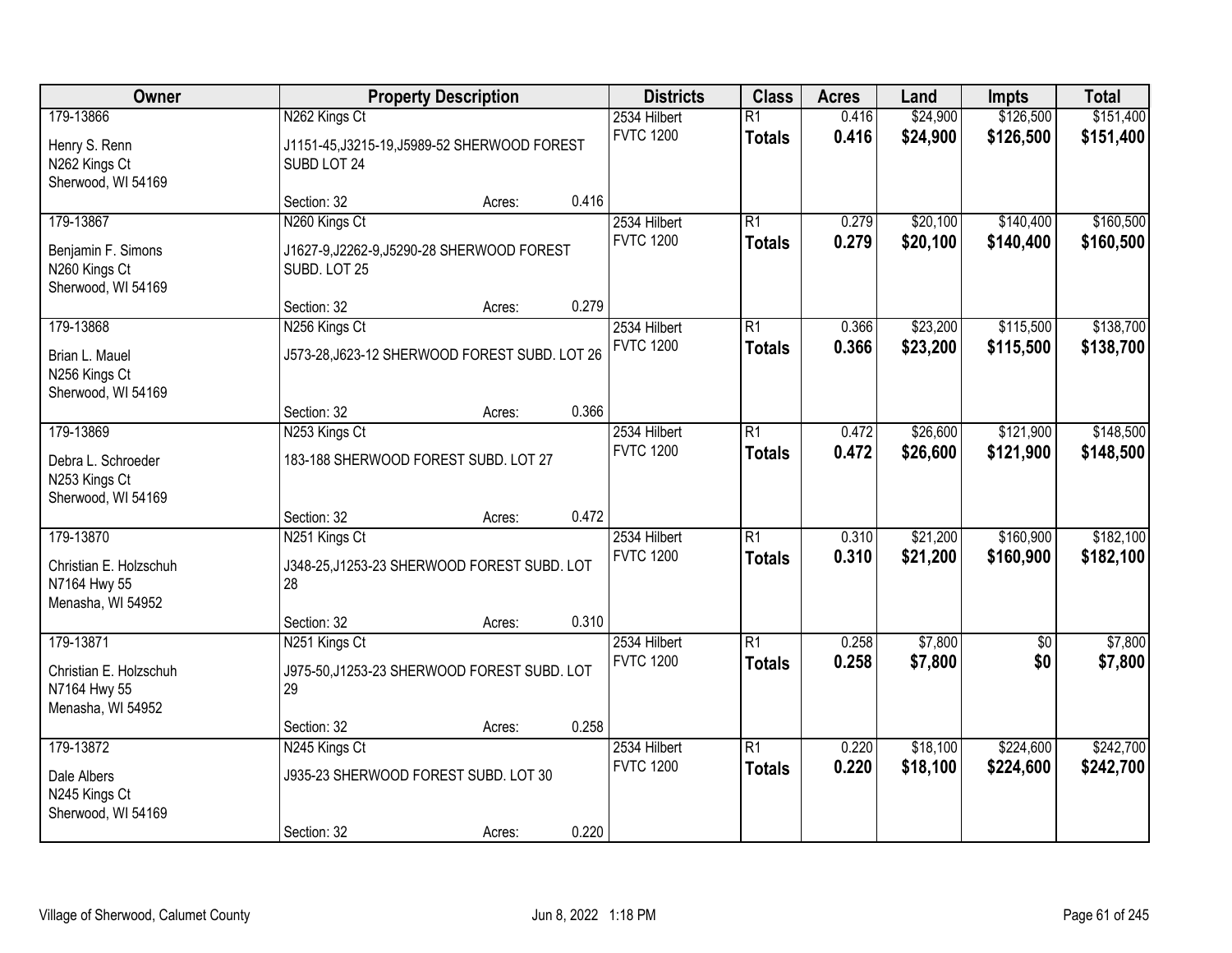| Owner                                                                                      |                                                                                                            | <b>Property Description</b> |       | <b>Districts</b>                 | <b>Class</b>                     | <b>Acres</b>            | Land                 | <b>Impts</b>           | <b>Total</b>           |
|--------------------------------------------------------------------------------------------|------------------------------------------------------------------------------------------------------------|-----------------------------|-------|----------------------------------|----------------------------------|-------------------------|----------------------|------------------------|------------------------|
| 179-13874<br>Dale Albers<br>N245 Kings Ct<br>Sherwood, WI 54169                            | Kings Ct<br>J935-23 SHERWOOD FOREST SUBD. S1/2 LOT 31<br>DESC AS TRACT 2 CSM#1203 VOL.8-264                |                             |       | 2534 Hilbert<br><b>FVTC 1200</b> | $\overline{R1}$<br><b>Totals</b> | 0.124<br>0.124          | \$6,900<br>\$6,900   | $\overline{50}$<br>\$0 | \$6,900<br>\$6,900     |
|                                                                                            | Section: 32                                                                                                | Acres:                      | 0.124 |                                  |                                  |                         |                      |                        |                        |
| 179-13875<br>Joseph R. Sabel<br>W465 Kings Way<br>Sherwood, WI 54169                       | W465 Kings Way<br>167-793 SHERWOOD FOREST SUBD. LOT 32 & N1/2<br>LOT 31 DESC AS TRACT 1 CSM#1203 VOL.8-264 |                             |       | 2534 Hilbert<br><b>FVTC 1200</b> | R1<br>Totals                     | 0.400<br>0.400          | \$24,300<br>\$24,300 | \$188,700<br>\$188,700 | \$213,000<br>\$213,000 |
|                                                                                            | Section: 32                                                                                                | Acres:                      | 0.400 |                                  |                                  |                         |                      |                        |                        |
| 179-13876<br>Lemberger Steven and Mary<br>W272 Kings Way<br>Sherwood, WI 54169             | W272 Kings Way<br>J774-51, J922-20 SHERWOOD FOREST SUBD. LOT 33<br>ASSESS INCL/LOC ID#13877                |                             |       | 2534 Hilbert<br><b>FVTC 1200</b> | $\overline{R1}$<br><b>Totals</b> | 0.490<br>0.490          | \$26,800<br>\$26,800 | \$169,500<br>\$169,500 | \$196,300<br>\$196,300 |
|                                                                                            | Section: 32                                                                                                | Acres:                      | 0.490 |                                  |                                  |                         |                      |                        |                        |
| 179-13877<br>Lemberger Steven and Mary<br>W272 Kings Way<br>Sherwood, WI 54169             | W272 Kings Way<br>J774-51, J922-20 SHERWOOD FOREST SUBD. LOT<br>34, EX S39.75' ASESD W/LOC ID#13876        |                             |       | 2534 Hilbert<br><b>FVTC 1200</b> |                                  | Assessed with 179-13876 |                      |                        |                        |
|                                                                                            | Section: 32                                                                                                | Acres:                      | 0.357 |                                  |                                  |                         |                      |                        |                        |
| 179-13878<br>Richard H. Griesser Jr<br>N262 Forest Ave<br>Sherwood, WI 54169               | N262 Forest Ave<br>J142-6, J2962-49 SHERWOOD FOREST SUBD. LOT 35<br>& S39.75' LOT 34                       |                             |       | 2534 Hilbert<br><b>FVTC 1200</b> | $\overline{R1}$<br><b>Totals</b> | 0.357<br>0.357          | \$22,900<br>\$22,900 | \$103,900<br>\$103,900 | \$126,800<br>\$126,800 |
|                                                                                            | Section: 32                                                                                                | Acres:                      | 0.357 |                                  |                                  |                         |                      |                        |                        |
| 179-13879<br>Craig A. Harrington<br>N258 Forest Ave<br>Sherwood, WI 54169                  | N258 Forest Ave<br>159-524, J363-8 SHERWOOD FOREST SUBD LOT 36                                             |                             |       | 2534 Hilbert<br><b>FVTC 1200</b> | R1<br><b>Totals</b>              | 0.248<br>0.248          | \$19,000<br>\$19,000 | \$160,400<br>\$160,400 | \$179,400<br>\$179,400 |
|                                                                                            | Section: 32                                                                                                | Acres:                      | 0.248 |                                  |                                  |                         |                      |                        |                        |
| 179-13880<br>Kutchenriter Peter J & Jill E Living Trust<br>PO Box 57<br>Sherwood, WI 54169 | N250 Forest Ave<br>J315-7, J2643-27 SHERWOOD FOREST SUBD. LOT 37<br>Section: 32                            | Acres:                      | 0.248 | 2534 Hilbert<br><b>FVTC 1200</b> | $\overline{R1}$<br><b>Totals</b> | 0.248<br>0.248          | \$19,000<br>\$19,000 | \$124,500<br>\$124,500 | \$143,500<br>\$143,500 |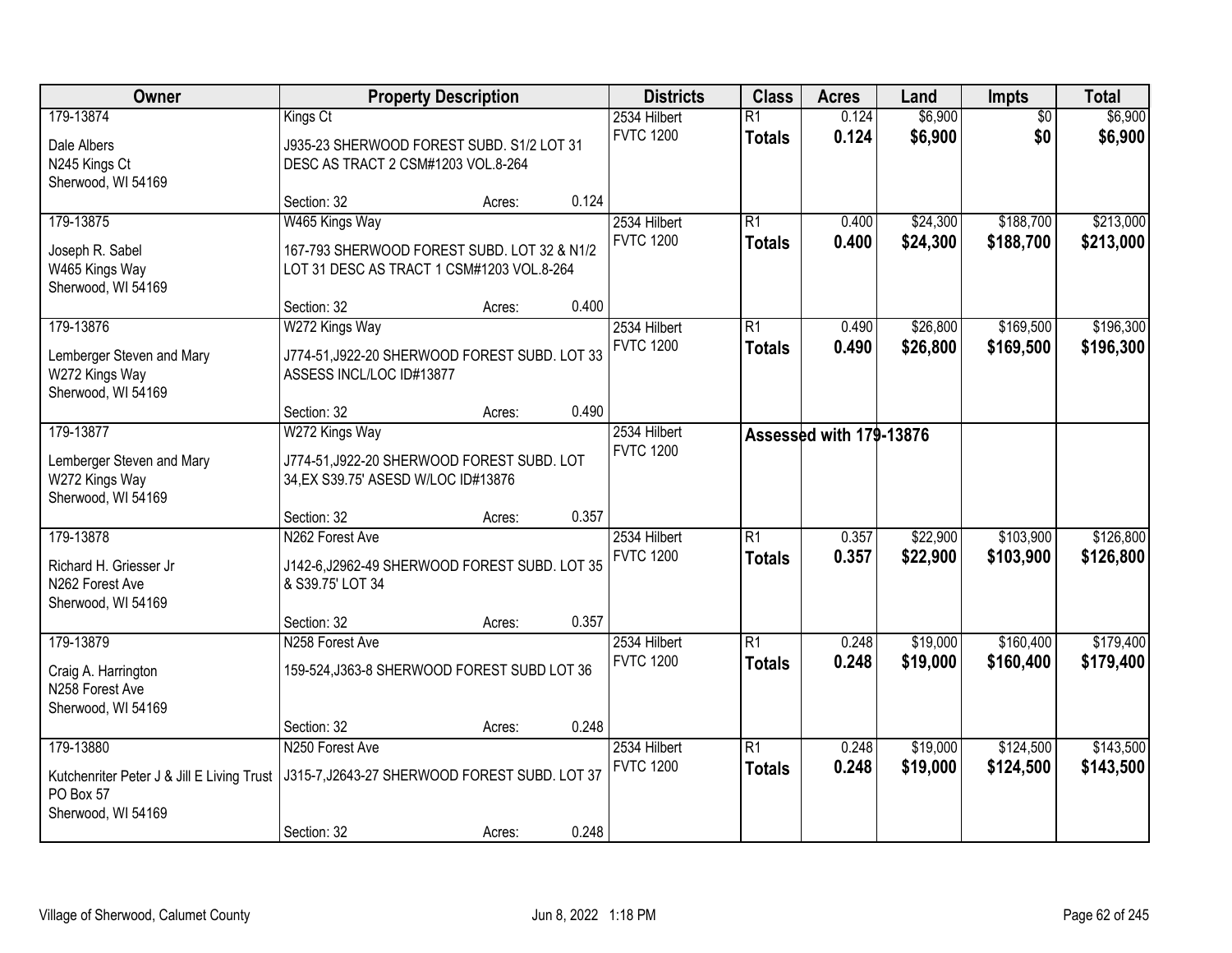| Owner                                                                               |                                                                                                           | <b>Property Description</b> |       | <b>Districts</b>                 | <b>Class</b>                     | <b>Acres</b>   | Land                 | <b>Impts</b>           | <b>Total</b>           |
|-------------------------------------------------------------------------------------|-----------------------------------------------------------------------------------------------------------|-----------------------------|-------|----------------------------------|----------------------------------|----------------|----------------------|------------------------|------------------------|
| 179-13881                                                                           | N242 Forest Ave                                                                                           |                             |       | 2534 Hilbert<br><b>FVTC 1200</b> | $\overline{R1}$<br><b>Totals</b> | 0.239<br>0.239 | \$18,700<br>\$18,700 | \$138,400<br>\$138,400 | \$157,100<br>\$157,100 |
| Brian A. Sticka<br>N242 Forest Ave<br>Sherwood, WI 54169                            | J380-57, J3831-27 SHERWOOD FOREST SUBD. LOT<br>38 NE-NE SEC.31-20-19                                      |                             |       |                                  |                                  |                |                      |                        |                        |
|                                                                                     | Section: 32                                                                                               | Acres:                      | 0.237 |                                  |                                  |                |                      |                        |                        |
| 179-13882                                                                           | W470 Forest Ave                                                                                           |                             |       | 2534 Hilbert                     | $\overline{R1}$                  | 0.270          | \$19,800             | \$93,900               | \$113,700              |
| Randall T. Ott Jr<br>W470 Forest Ave<br>Sherwood, WI 54169                          | 167-241 SHERWOOD FOREST SUBD. LOT 39                                                                      |                             |       | <b>FVTC 1200</b>                 | <b>Totals</b>                    | 0.270          | \$19,800             | \$93,900               | \$113,700              |
|                                                                                     | Section: 32                                                                                               | Acres:                      | 0.270 |                                  |                                  |                |                      |                        |                        |
| 179-13883                                                                           | W464 Forest Ave                                                                                           |                             |       | 2534 Hilbert                     | $\overline{R1}$                  | 0.248          | \$19,000             | \$146,200              | \$165,200              |
| Marjory G. Jentsch<br>W464 Forest Ave<br>Sherwood, WI 54169                         | 166-644, J1598-33 SHERWOOD FOREST SUBD. LOT<br>40                                                         |                             |       | <b>FVTC 1200</b>                 | <b>Totals</b>                    | 0.248          | \$19,000             | \$146,200              | \$165,200              |
|                                                                                     | Section: 32                                                                                               | Acres:                      | 0.248 |                                  |                                  |                |                      |                        |                        |
| 179-13884                                                                           | W460 Forest Ave                                                                                           |                             |       | 2534 Hilbert                     | $\overline{R1}$                  | 0.331          | \$21,900             | \$147,600              | \$169,500              |
| Zachary Hintz<br>W460 Forest Ave<br>Sherwood, WI 54169                              | J3569-28, J4164-24 SHERWOOD FOREST SUBD LOT<br>41 W1/2 NW SEC.32-20-19                                    |                             |       | <b>FVTC 1200</b>                 | <b>Totals</b>                    | 0.331          | \$21,900             | \$147,600              | \$169,500              |
|                                                                                     | Section: 32                                                                                               | Acres:                      | 0.331 |                                  |                                  |                |                      |                        |                        |
| 179-13885                                                                           | N275 Military Rd                                                                                          |                             |       | 2534 Hilbert                     | $\overline{R2}$                  | 2.392          | \$70,900             | \$447,300              | \$518,200              |
| S & Jp Triquetra LLC<br>N275 Military Rd<br>Sherwood, WI 54169                      | J3083-57, J4915-7 SHERWOOD FOREST SUBD LOT<br>42, EX HWY/ROW .01AC DESC J3102-2 & EX J5596-44<br>(.842AC) |                             |       | <b>FVTC 1200</b>                 | <b>Totals</b>                    | 2.392          | \$70,900             | \$447,300              | \$518,200              |
|                                                                                     | Section: 32                                                                                               | Acres:                      | 2.392 |                                  |                                  |                |                      |                        |                        |
| 179-13886                                                                           | W240 Kings Way                                                                                            |                             |       | 2534 Hilbert                     | $\overline{X4}$                  | 0.492          | $\overline{50}$      | $\overline{50}$        | $\overline{\$0}$       |
| Village of Sherwood<br>PO Box 279<br>Sherwood, WI 54169                             | PCA-97,337231 SHERWOOD FOREST FRST<br>ADDITION LOT 43 NE-NE SEC.32-20-19                                  |                             |       | <b>FVTC 1200</b>                 | <b>Totals</b>                    | 0.492          | \$0                  | \$0                    | \$0                    |
|                                                                                     | Section: 31                                                                                               | Acres:                      | 0.492 |                                  |                                  |                |                      |                        |                        |
| 179-13887<br>Zitzelsberger Shirley Rv Lv Tr<br>W230 Kings Way<br>Sherwood, WI 54169 | W230 Kings Way<br>J1473-3, J1756-26 SHERWOOD FOREST FIRST<br>ADDITION LOT 44 NE-NE SEC.31-20-19           |                             |       | 2534 Hilbert<br><b>FVTC 1200</b> | $\overline{R1}$<br><b>Totals</b> | 0.447<br>0.447 | \$26,000<br>\$26,000 | \$156,400<br>\$156,400 | \$182,400<br>\$182,400 |
|                                                                                     | Section: 31                                                                                               | Acres:                      | 0.447 |                                  |                                  |                |                      |                        |                        |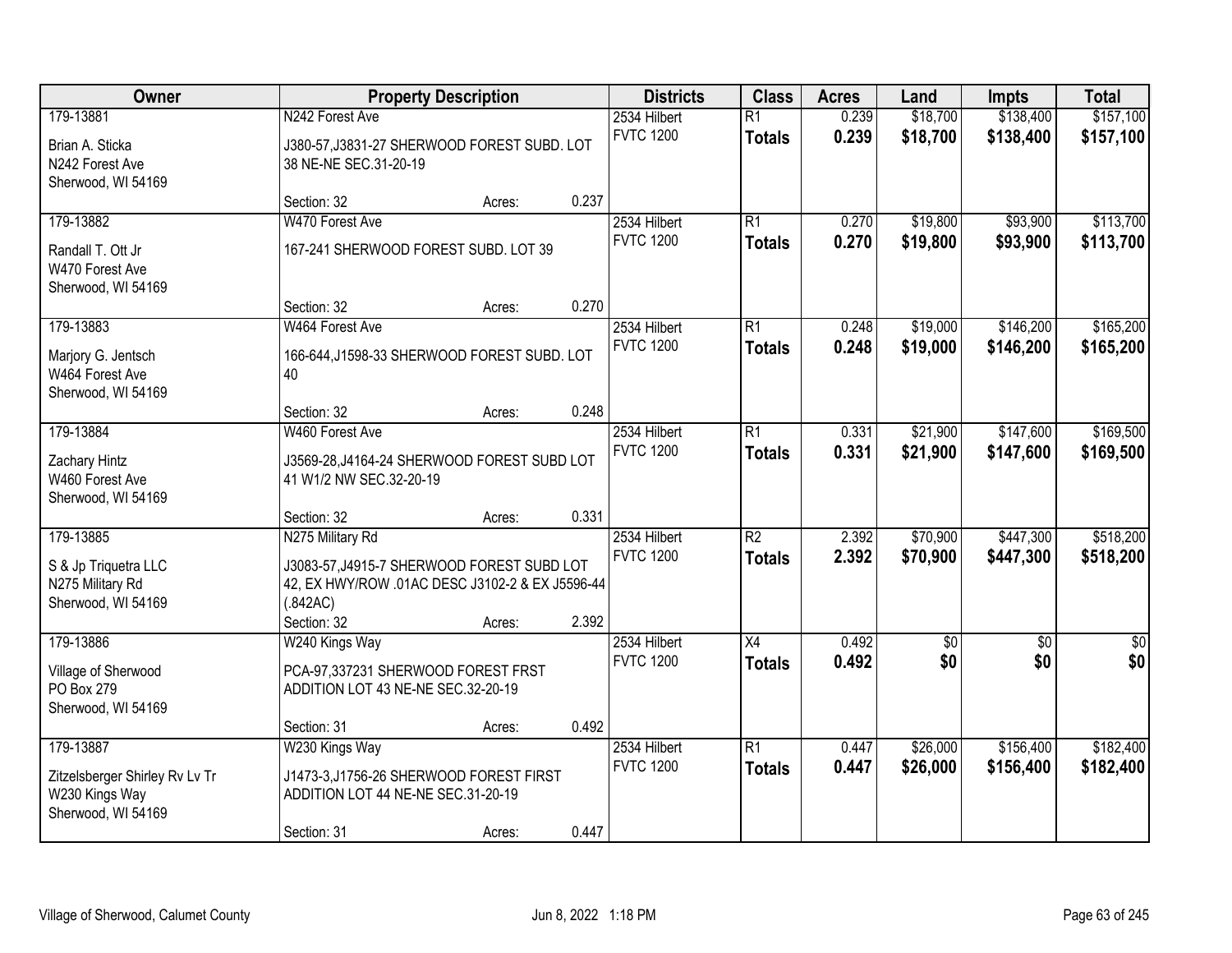| Owner                                                               |                                                                                                 | <b>Property Description</b> |       | <b>Districts</b>                 | <b>Class</b>                     | <b>Acres</b>   | Land                 | <b>Impts</b>           | <b>Total</b>           |
|---------------------------------------------------------------------|-------------------------------------------------------------------------------------------------|-----------------------------|-------|----------------------------------|----------------------------------|----------------|----------------------|------------------------|------------------------|
| 179-13888                                                           | W220 Kings Way                                                                                  |                             |       | 2534 Hilbert<br><b>FVTC 1200</b> | $\overline{R1}$<br><b>Totals</b> | 0.340<br>0.340 | \$22,300<br>\$22,300 | \$206,600<br>\$206,600 | \$228,900<br>\$228,900 |
| Kelly L. Jansen<br>W220 Kings Way<br>Sherwood, WI 54169             | J2400-34, J3253-20 SHERWOOD FOREST FIRST<br>ADDITION LOT 45 NE-NE SEC.31.20-19                  |                             |       |                                  |                                  |                |                      |                        |                        |
|                                                                     | Section: 31                                                                                     | Acres:                      | 0.340 |                                  |                                  |                |                      |                        |                        |
| 179-13889                                                           | W210 Kings Way                                                                                  |                             |       | 2534 Hilbert                     | $\overline{R1}$                  | 0.331          | \$21,900             | \$173,600              | \$195,500              |
| Mimi Hauser<br>W210 Kings Way<br>Sherwood, WI 54169                 | J1784-38, J2784-3 SHERWOOD FOREST FIRST<br>ADDITION LOT 46 NE-NE SEC.31.20-19                   |                             |       | <b>FVTC 1200</b>                 | <b>Totals</b>                    | 0.331          | \$21,900             | \$173,600              | \$195,500              |
|                                                                     | Section: 31                                                                                     | Acres:                      | 0.331 |                                  |                                  |                |                      |                        |                        |
| 179-13890                                                           | W200 Kings Way                                                                                  |                             |       | 2534 Hilbert                     | $\overline{R1}$                  | 0.331          | \$21,900             | \$192,200              | \$214,100              |
| Mary Jo Kosiorek<br>W200 Kings Way<br>Sherwood, WI 54169            | PCA-97, J1664-15 SHERWOOD FOREST FIRST<br>ADDITION LOT 47 NE-NE SEC.31.20-19                    |                             |       | <b>FVTC 1200</b>                 | <b>Totals</b>                    | 0.331          | \$21,900             | \$192,200              | \$214,100              |
|                                                                     | Section: 31                                                                                     | Acres:                      | 0.331 |                                  |                                  |                |                      |                        |                        |
| 179-13891                                                           | W190 Kings Way                                                                                  |                             |       | 2534 Hilbert                     | $\overline{R1}$                  | 0.331          | \$21,900             | \$192,200              | \$214,100              |
| Eric R. Olson<br>W190 Kings Way<br>Sherwood, WI 54169               | J1738-17, J2455-5 SHERWOOD FOREST FIRST<br>ADDITION LOT 48 NE-NE SEC.31.20-19                   |                             |       | <b>FVTC 1200</b>                 | <b>Totals</b>                    | 0.331          | \$21,900             | \$192,200              | \$214,100              |
|                                                                     | Section: 31                                                                                     | Acres:                      | 0.331 |                                  |                                  |                |                      |                        |                        |
| 179-13892                                                           | W180 Kings Way                                                                                  |                             |       | 2534 Hilbert                     | $\overline{R1}$                  | 0.331          | \$21,900             | \$170,200              | \$192,100              |
| Jennifer D. Morrissey<br>W180 Kings Way<br>Sherwood, WI 54169       | J3424-33, J3947-51 SHERWOOD FOREST FIRST<br>ADDITION LOT 49 NE-NE SEC.31.20-19                  |                             |       | <b>FVTC 1200</b>                 | <b>Totals</b>                    | 0.331          | \$21,900             | \$170,200              | \$192,100              |
|                                                                     | Section: 31                                                                                     | Acres:                      | 0.331 |                                  |                                  |                |                      |                        |                        |
| 179-13893<br>Jordan Brennan<br>W170 Kings Way<br>Sherwood, WI 54169 | W170 Kings Way<br>J2340-28, J2713-9 SHERWOOD FOREST FIRST<br>ADDITION LOT 50 NE-NE SEC.31.20-19 |                             |       | 2534 Hilbert<br><b>FVTC 1200</b> | R1<br><b>Totals</b>              | 0.331<br>0.331 | \$21,900<br>\$21,900 | \$199,900<br>\$199,900 | \$221,800<br>\$221,800 |
|                                                                     | Section: 31                                                                                     | Acres:                      | 0.331 |                                  |                                  |                |                      |                        |                        |
| 179-13894                                                           | N505 Royal Ct                                                                                   |                             |       | 2534 Hilbert                     | R1                               | 0.375          | \$23,500             | \$165,300              | \$188,800              |
| Schila A. Decoursin<br>N505 Royal Ct<br>Sherwood, WI 54169          | PCA-97, J2247-8 SHERWOOD FOREST FIRST<br>ADDITION LOT 51 NE-NE SEC.31.20-19                     |                             |       | <b>FVTC 1200</b>                 | <b>Totals</b>                    | 0.375          | \$23,500             | \$165,300              | \$188,800              |
|                                                                     | Section: 31                                                                                     | Acres:                      | 0.375 |                                  |                                  |                |                      |                        |                        |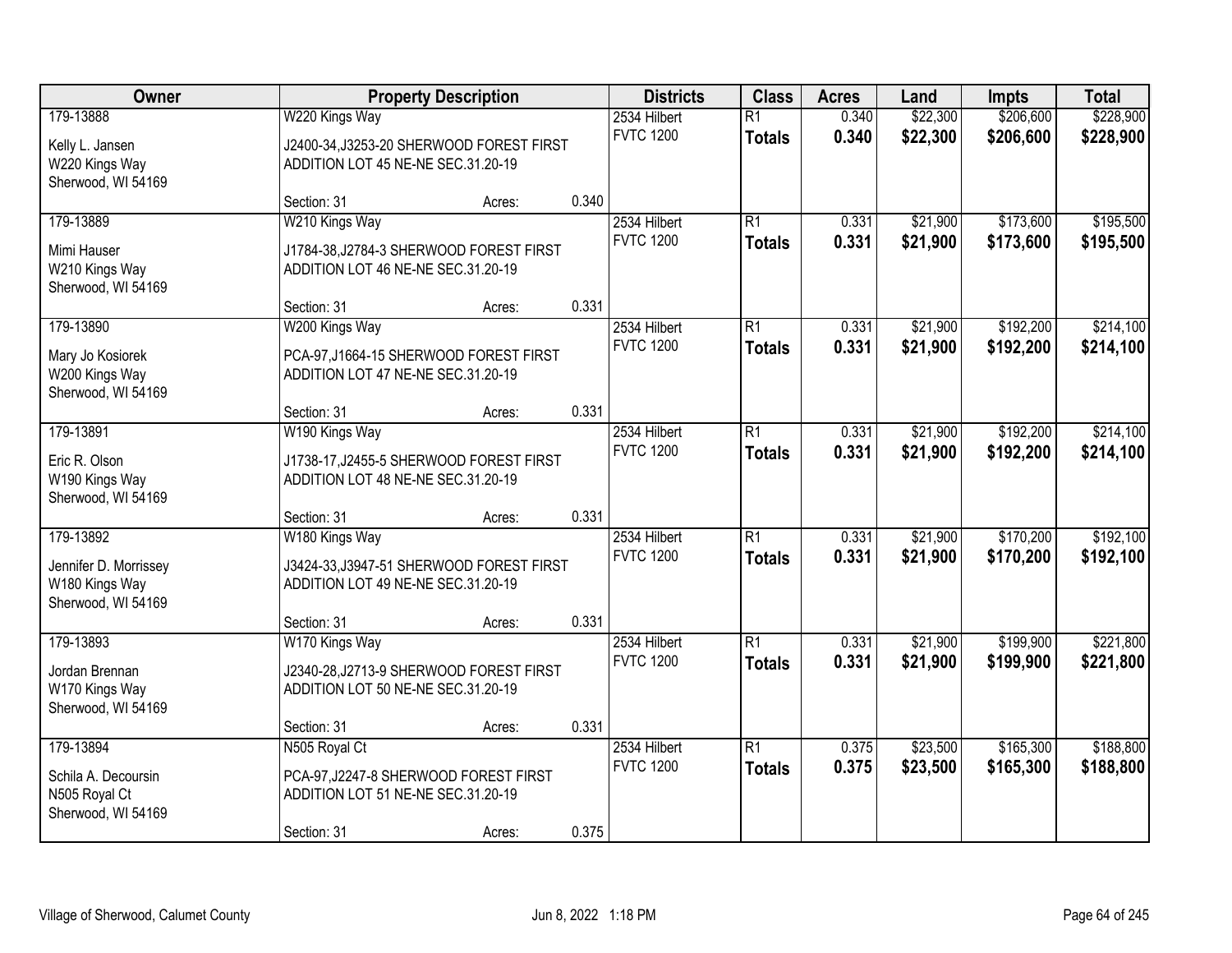| Owner                                                                         |                                                                                                                           | <b>Property Description</b> |       | <b>Districts</b>                 | <b>Class</b>                     | <b>Acres</b>   | Land                 | <b>Impts</b>           | <b>Total</b>           |
|-------------------------------------------------------------------------------|---------------------------------------------------------------------------------------------------------------------------|-----------------------------|-------|----------------------------------|----------------------------------|----------------|----------------------|------------------------|------------------------|
| 179-13895                                                                     | N515 Royal Ct                                                                                                             |                             |       | 2534 Hilbert                     | $\overline{R1}$                  | 0.364          | \$23,100             | \$164,100              | \$187,200              |
| Daniel R & Amy S Leffler Rev Liv Trust<br>N515 Royal Ct<br>Sherwood, WI 54169 | PCA-97, J2539-1 SHERWOOD FOREST FIRST<br>ADDITION LOT 52 NE-NE SEC.31.20-19                                               |                             |       | <b>FVTC 1200</b>                 | <b>Totals</b>                    | 0.364          | \$23,100             | \$164,100              | \$187,200              |
|                                                                               | Section: 31                                                                                                               | Acres:                      | 0.364 |                                  |                                  |                |                      |                        |                        |
| 179-13896<br>Joan M. Amundson-Dolgner<br>N525 Royal Ct<br>Sherwood, WI 54169  | N525 Royal Ct<br>J1452-30, J2853-13 SHERWOOD FOREST FIRST<br>ADDITION LOT 53 NE-NE SEC.31.20-19                           |                             |       | 2534 Hilbert<br><b>FVTC 1200</b> | R1<br><b>Totals</b>              | 0.605<br>0.605 | \$28,300<br>\$28,300 | \$174,500<br>\$174,500 | \$202,800<br>\$202,800 |
|                                                                               | Section: 31                                                                                                               | Acres:                      | 0.605 |                                  |                                  |                |                      |                        |                        |
| 179-13897<br>Richard L. Warrens<br>N530 Royal Ct<br>Sherwood, WI 54169        | N530 Royal Ct<br>PCA-97, J1293-51 SHERWOOD FOREST FIRST<br>ADDITION LOT 54 NE-NE SEC.31.20-19                             |                             |       | 2534 Hilbert<br><b>FVTC 1200</b> | R1<br><b>Totals</b>              | 0.550<br>0.550 | \$27,600<br>\$27,600 | \$190,900<br>\$190,900 | \$218,500<br>\$218,500 |
|                                                                               | Section: 31                                                                                                               | Acres:                      | 0.550 |                                  |                                  |                |                      |                        |                        |
| 179-13898<br>Michael S. Julien<br>N520 Royal Ct                               | N520 Royal Ct<br>PCA-97, J1297-16 SHERWOOD FOREST FIRST<br>ADDITION LOT 55 NE-NE SEC.31.20-19                             |                             |       | 2534 Hilbert<br><b>FVTC 1200</b> | R1<br><b>Totals</b>              | 0.710<br>0.710 | \$29,700<br>\$29,700 | \$319,100<br>\$319,100 | \$348,800<br>\$348,800 |
| Sherwood, WI 54169                                                            | Section: 31                                                                                                               | Acres:                      | 0.710 |                                  |                                  |                |                      |                        |                        |
| 179-13899<br>Amy L. Dorn<br>N510 Royal Ct<br>Sherwood, WI 54169               | N510 Royal Ct<br>J2177-50, J2177-51 SHERWOOD FOREST FIRST<br>ADDITION LOT 56 NE-NE SEC.31.20-19                           |                             |       | 2534 Hilbert<br><b>FVTC 1200</b> | $\overline{R1}$<br><b>Totals</b> | 0.486<br>0.486 | \$16,300<br>\$16,300 | \$137,400<br>\$137,400 | \$153,700<br>\$153,700 |
|                                                                               | Section: 31                                                                                                               | Acres:                      | 0.486 |                                  |                                  |                |                      |                        |                        |
| 179-13900<br>Gregory E. Schmitz<br>W215 Kings Way<br>Sherwood, WI 54169       | W215 Kings Way<br>PCA-97, J2574-15 SHERWOOD FOREST FIRST<br>ADDITION LOT 57 NE-NE SEC.31.20-19                            |                             |       | 2534 Hilbert<br><b>FVTC 1200</b> | $\overline{R1}$<br><b>Totals</b> | 0.376<br>0.376 | \$23,500<br>\$23,500 | \$264,300<br>\$264,300 | \$287,800<br>\$287,800 |
|                                                                               | Section: 31                                                                                                               | Acres:                      | 0.376 |                                  |                                  |                |                      |                        |                        |
| 179-13901<br>Joseph F. Giese<br>W205 Kings Way<br>Sherwood, WI 54169          | W205 Kings Way<br>J2708-25, J2772-49, J5212-57 SHERWOOD FOREST<br>FIRST ADDITION LOT 58 NE-NE SEC.31.20-19<br>Section: 31 | Acres:                      | 0.320 | 2534 Hilbert<br><b>FVTC 1200</b> | R1<br><b>Totals</b>              | 0.320<br>0.320 | \$21,600<br>\$21,600 | \$173,500<br>\$173,500 | \$195,100<br>\$195,100 |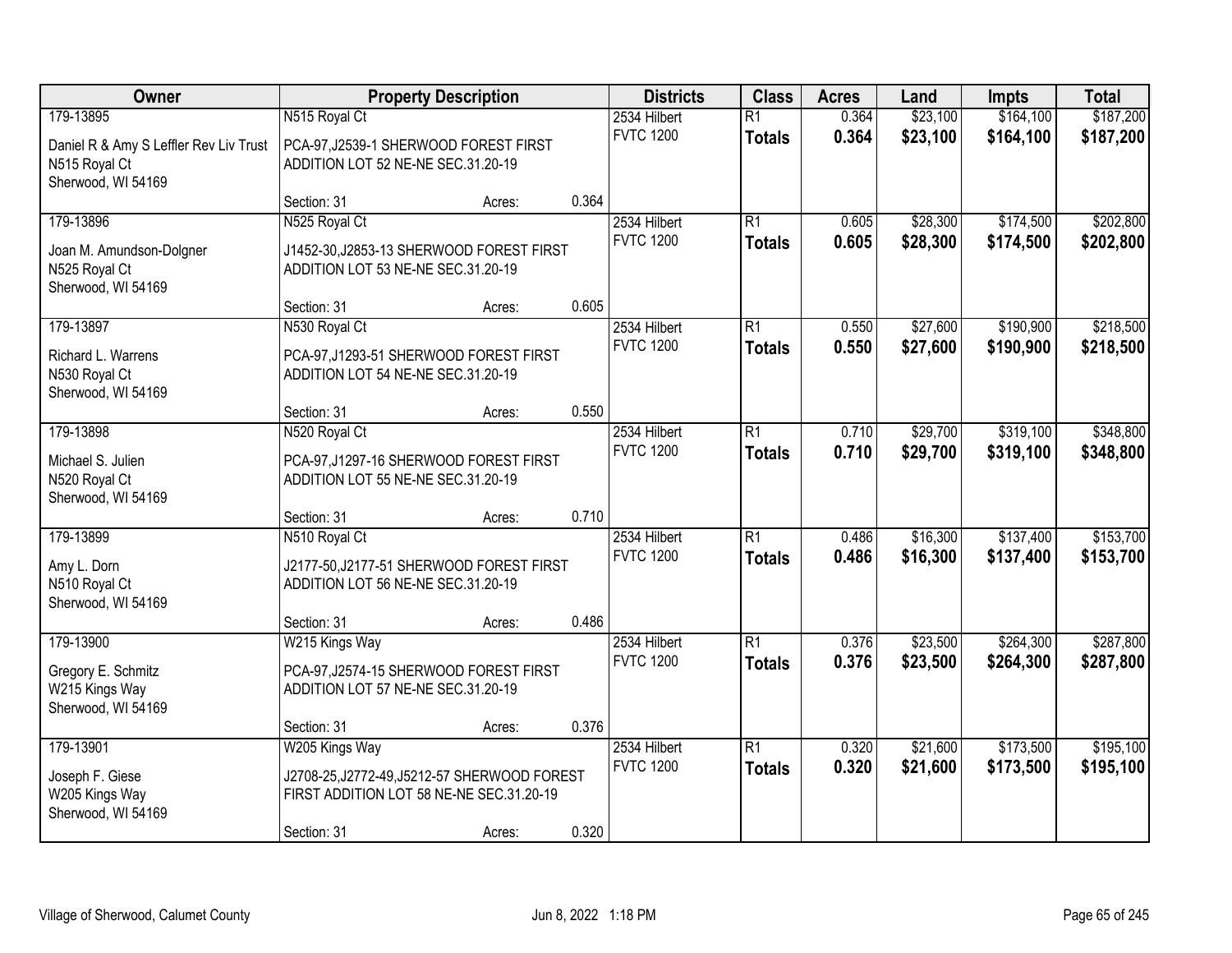| Owner                          |                                                     | <b>Property Description</b> |       | <b>Districts</b>                  | <b>Class</b>           | <b>Acres</b>   | Land               | <b>Impts</b>           | <b>Total</b>           |
|--------------------------------|-----------------------------------------------------|-----------------------------|-------|-----------------------------------|------------------------|----------------|--------------------|------------------------|------------------------|
| 179-13902                      | W195 Kings Way                                      |                             |       | 2534 Hilbert                      | $\overline{R1}$        | 0.320          | \$21,600           | \$195,700              | \$217,300              |
| Clifford L. Lagerman           | PCA-97, J2585-49, J6296-47 SHERWOOD FOREST          |                             |       | <b>FVTC 1200</b>                  | <b>Totals</b>          | 0.320          | \$21,600           | \$195,700              | \$217,300              |
| W195 Kings Way                 | FIRST ADDITION LOT 59 NE-NE SEC.31.20-19            |                             |       |                                   |                        |                |                    |                        |                        |
| Sherwood, WI 54169             |                                                     |                             |       |                                   |                        |                |                    |                        |                        |
|                                | Section: 31                                         | Acres:                      | 0.320 |                                   |                        |                |                    |                        |                        |
| 179-13903                      | W185 Kings Way                                      |                             |       | 2534 Hilbert                      | $\overline{R1}$        | 1.190          | \$36,700           | \$229,000              | \$265,700              |
| Joseph P. Thibodeau            | J1562-28, J2773-29, 349276 SHERWOOD FOREST          |                             |       | <b>FVTC 1200</b>                  | <b>Totals</b>          | 1.190          | \$36,700           | \$229,000              | \$265,700              |
| W185 Kings Way                 | FIRST ADDITION LOT 60 NE-NE SEC.31.20-19Lot 1,      |                             |       |                                   |                        |                |                    |                        |                        |
| Sherwood, WI 54169             | CSM 3922 VOL.35-329                                 |                             |       |                                   |                        |                |                    |                        |                        |
|                                | Section: 31                                         | Acres:                      | 1.190 |                                   |                        |                |                    |                        |                        |
| 179-13904                      | W175 Kings Way                                      |                             |       | 2534 Hilbert                      | $\overline{R1}$        | 1.120          | \$35,500           | \$163,500              | \$199,000              |
| Charles M. Kress               | J2723-49, J3831-18, J5631-43 SHERWOOD FOREST        |                             |       | <b>FVTC 1200</b>                  | <b>Totals</b>          | 1.120          | \$35,500           | \$163,500              | \$199,000              |
| W175 Kings Way                 | FIRST ADDITION LOT 61 NE-NE SEC.31.20-19 NOW        |                             |       |                                   |                        |                |                    |                        |                        |
| Sherwood, WI 54169             | Lot 2, CSM 3922 VOL.35-329                          |                             |       |                                   |                        |                |                    |                        |                        |
|                                | Section: 31                                         | Acres:                      | 1.120 |                                   |                        |                |                    |                        |                        |
| 179-13905                      |                                                     |                             |       | 2758 Kaukauna                     | $\overline{\text{X2}}$ | 0.000          | \$0                | \$0                    | \$0                    |
| State of WI High Cliff St Park | 100-668 HIGH CLIFTON LOT2 & THAT PRT LOT1 LYG       |                             |       | <b>FVTC 1200</b>                  | <b>Totals</b>          | 0.000          | \$0                | \$0                    | \$0                    |
| N7630 State Park Rd            | NW OF RR BLK1                                       |                             |       |                                   |                        |                |                    |                        |                        |
| Sherwood, WI 54169             |                                                     |                             |       |                                   |                        |                |                    |                        |                        |
|                                | Section: 36                                         | Acres:                      | 0.000 |                                   |                        |                |                    |                        |                        |
| 179-13906                      | Lower Cliff Rd                                      |                             |       | 2758 Kaukauna                     | $\overline{\text{X2}}$ | 0.000          | $\overline{50}$    | $\overline{50}$        | $\overline{\$0}$       |
| State of WI High Cliff St Park | 118-184 HIGH CLIFTON LOTS 3,4&5, EX NWLY 18' LOT    |                             |       | <b>FVTC 1200</b>                  | <b>Totals</b>          | 0.000          | \$0                | \$0                    | \$0                    |
| N7630 State Park Rd            | 5, &COM NE COR LOT5, NE80', SE198', SW1.7', SE21'TO |                             |       |                                   |                        |                |                    |                        |                        |
| Sherwood, WI 54169             | W/L ABAND/RR, SW TO E/L LOT 2, NW244'TO POB         |                             |       |                                   |                        |                |                    |                        |                        |
|                                | Section: 36                                         | Acres:                      | 0.000 |                                   |                        |                |                    |                        |                        |
| 179-13907                      | Lower Cliff Rd                                      |                             |       | 2758 Kaukauna<br><b>FVTC 1200</b> | $\overline{X2}$        | 0.000          | $\sqrt{30}$<br>\$0 | $\overline{50}$<br>\$0 | $\frac{1}{6}$<br>\$0   |
| State of WI High Cliff St Park | 104-120 HIGH CLIFTON LOT6 BLK1 & NW18'OF LOT 5      |                             |       |                                   | <b>Totals</b>          | 0.000          |                    |                        |                        |
| N7630 State Park Rd            |                                                     |                             |       |                                   |                        |                |                    |                        |                        |
| Sherwood, WI 54169             |                                                     |                             |       |                                   |                        |                |                    |                        |                        |
|                                | Section: 36                                         | Acres:                      | 0.000 |                                   |                        |                |                    |                        |                        |
| 179-13908                      | Lower Cliff Rd                                      |                             |       | 2758 Kaukauna<br><b>FVTC 1200</b> | $\overline{\text{X2}}$ | 0.000<br>0.000 | \$0<br>\$0         | $\overline{50}$<br>\$0 | $\overline{50}$<br>\$0 |
| State of WI High Cliff St Park | 100-313 HIGH CLIFTON LOTS7&8 & THAT PRT             |                             |       |                                   | <b>Totals</b>          |                |                    |                        |                        |
| N7630 State Park Rd            | SEC36-20-18 COM NW COR LOT8 BLK1, NW50',            |                             |       |                                   |                        |                |                    |                        |                        |
| Sherwood, WI 54169             | NE164', SE248', SW44'TO BLK1, NW198', SW120'TO POI  |                             |       |                                   |                        |                |                    |                        |                        |
|                                | Section: 36                                         | Acres:                      | 0.000 |                                   |                        |                |                    |                        |                        |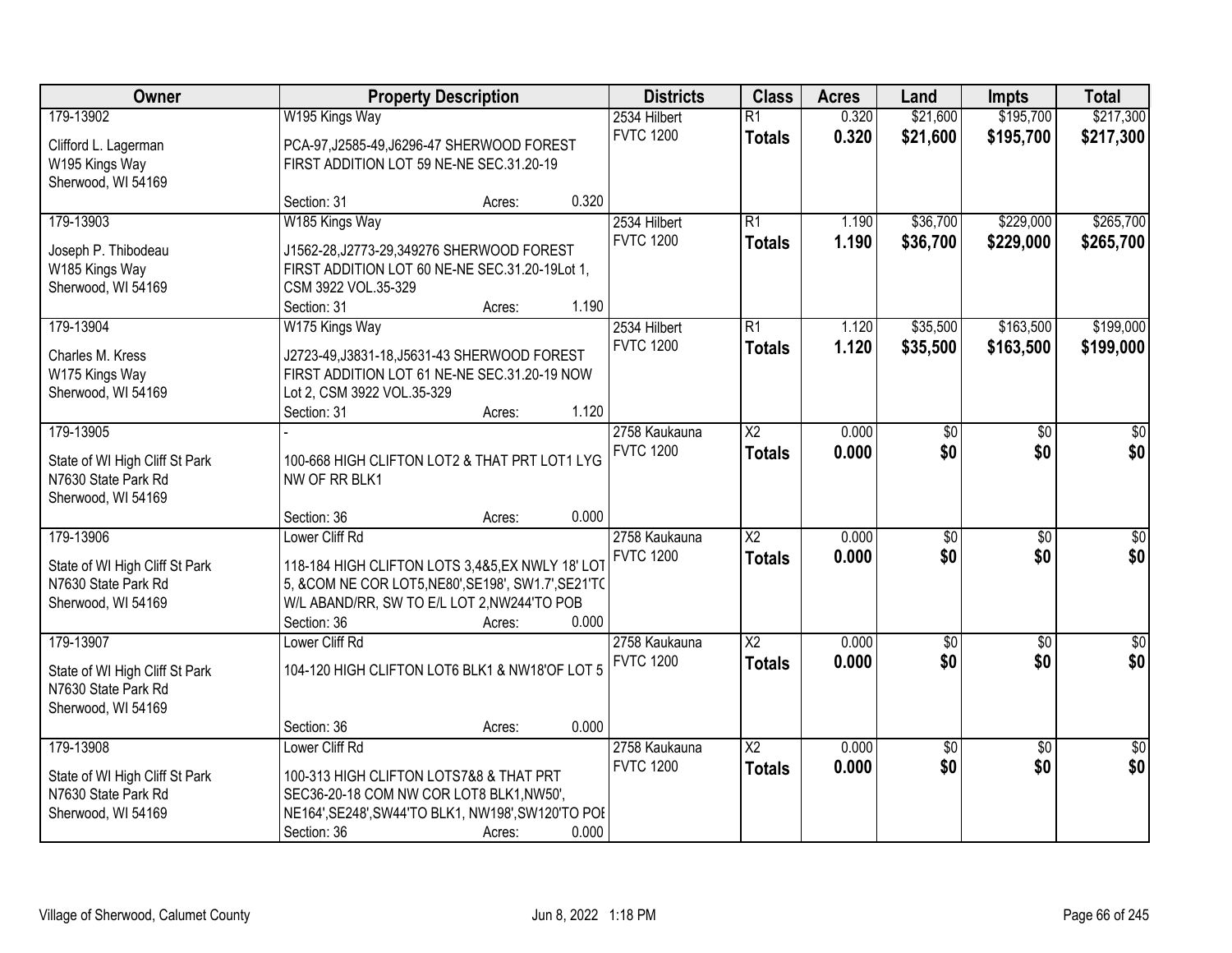| Owner                                                                       |                                                                                                                          | <b>Property Description</b> |       | <b>Districts</b> | <b>Class</b>           | <b>Acres</b> | Land            | <b>Impts</b>    | <b>Total</b>    |
|-----------------------------------------------------------------------------|--------------------------------------------------------------------------------------------------------------------------|-----------------------------|-------|------------------|------------------------|--------------|-----------------|-----------------|-----------------|
| 179-13909                                                                   | Lower Cliff Rd                                                                                                           |                             |       | 2758 Kaukauna    | $\overline{\text{X2}}$ | 0.000        | $\overline{50}$ | $\overline{60}$ | \$0             |
| State of WI High Cliff St Park<br>N7630 State Park Rd<br>Sherwood, WI 54169 | 76-178,94-615 HIGH CLIFTON LOTS 1,2,3,4&5 BLK2                                                                           |                             |       | <b>FVTC 1200</b> | <b>Totals</b>          | 0.000        | \$0             | \$0             | \$0             |
|                                                                             | Section: 36                                                                                                              | Acres:                      | 0.000 |                  |                        |              |                 |                 |                 |
| 179-13910                                                                   | Lower Cliff Rd                                                                                                           |                             |       | 2758 Kaukauna    | $\overline{\text{X2}}$ | 0.000        | \$0             | \$0             | \$0             |
| State of WI High Cliff St Park<br>N7630 State Park Rd<br>Sherwood, WI 54169 | 102-697 HIGH CLIFTON LOT 6 BLK 2                                                                                         |                             |       | <b>FVTC 1200</b> | <b>Totals</b>          | 0.000        | \$0             | \$0             | \$0             |
|                                                                             | Section: 36                                                                                                              | Acres:                      | 0.000 |                  |                        |              |                 |                 |                 |
| 179-13911                                                                   | Lower Cliff Rd                                                                                                           |                             |       | 2758 Kaukauna    | $\overline{X2}$        | 0.000        | $\overline{50}$ | \$0             | $\overline{50}$ |
| State of WI High Cliff St Park<br>N7630 State Park Rd<br>Sherwood, WI 54169 | 102-697 HIGH CLIFTON LOT 7 BLK2 & PRT<br>SEC36-20-18 COM NE/C LOT 7 NE66', SE132',<br>SW66', NW132'TO POB<br>Section: 36 |                             | 0.000 | <b>FVTC 1200</b> | <b>Totals</b>          | 0.000        | \$0             | \$0             | \$0             |
| 179-13912                                                                   | Lower Cliff Rd                                                                                                           | Acres:                      |       | 2758 Kaukauna    | X <sub>2</sub>         | 0.000        | \$0             | $\sqrt[6]{}$    | \$0             |
| State of WI High Cliff St Park<br>N7630 State Park Rd<br>Sherwood, WI 54169 | 99-664 HIGH CLIFTON LOTS 1,2,3&4 BLK3                                                                                    |                             |       | <b>FVTC 1200</b> | <b>Totals</b>          | 0.000        | \$0             | \$0             | \$0             |
|                                                                             | Section: 36                                                                                                              | Acres:                      | 0.000 |                  |                        |              |                 |                 |                 |
| 179-13913                                                                   | Lower Cliff Rd                                                                                                           |                             |       | 2758 Kaukauna    | $\overline{\text{X2}}$ | 0.000        | $\overline{50}$ | $\overline{30}$ | $\overline{50}$ |
| State of WI High Cliff St Park<br>N7630 State Park Rd<br>Sherwood, WI 54169 | 103-609 HIGH CLIFTON LOTS 5&6 BLK 3<br>Section: 36                                                                       | Acres:                      | 0.000 | <b>FVTC 1200</b> | <b>Totals</b>          | 0.000        | \$0             | \$0             | \$0             |
| 179-13914                                                                   | Lower Cliff Rd                                                                                                           |                             |       | 2758 Kaukauna    | $\overline{X2}$        | 0.000        | $\overline{50}$ | $\overline{50}$ | $\sqrt{30}$     |
| State of WI High Cliff St Park<br>N7630 State Park Rd<br>Sherwood, WI 54169 | 103-609 HIGH CLIFTON LOTS 7&8                                                                                            | BLK <sub>3</sub>            |       | <b>FVTC 1200</b> | <b>Totals</b>          | 0.000        | \$0             | \$0             | \$0             |
|                                                                             | Section: 36                                                                                                              | Acres:                      | 0.000 |                  |                        |              |                 |                 |                 |
| 179-13915                                                                   | Lower Cliff Rd                                                                                                           |                             |       | 2758 Kaukauna    | $\overline{\text{X2}}$ | 0.000        | $\overline{50}$ | $\overline{50}$ | $\overline{50}$ |
| State of WI High Cliff St Park<br>N7630 State Park Rd<br>Sherwood, WI 54169 | 112-284 HIGH CLIFTON LOTS1,2&3                                                                                           |                             | BLK4  | <b>FVTC 1200</b> | <b>Totals</b>          | 0.000        | \$0             | \$0             | \$0             |
|                                                                             | Section: 36                                                                                                              | Acres:                      | 0.000 |                  |                        |              |                 |                 |                 |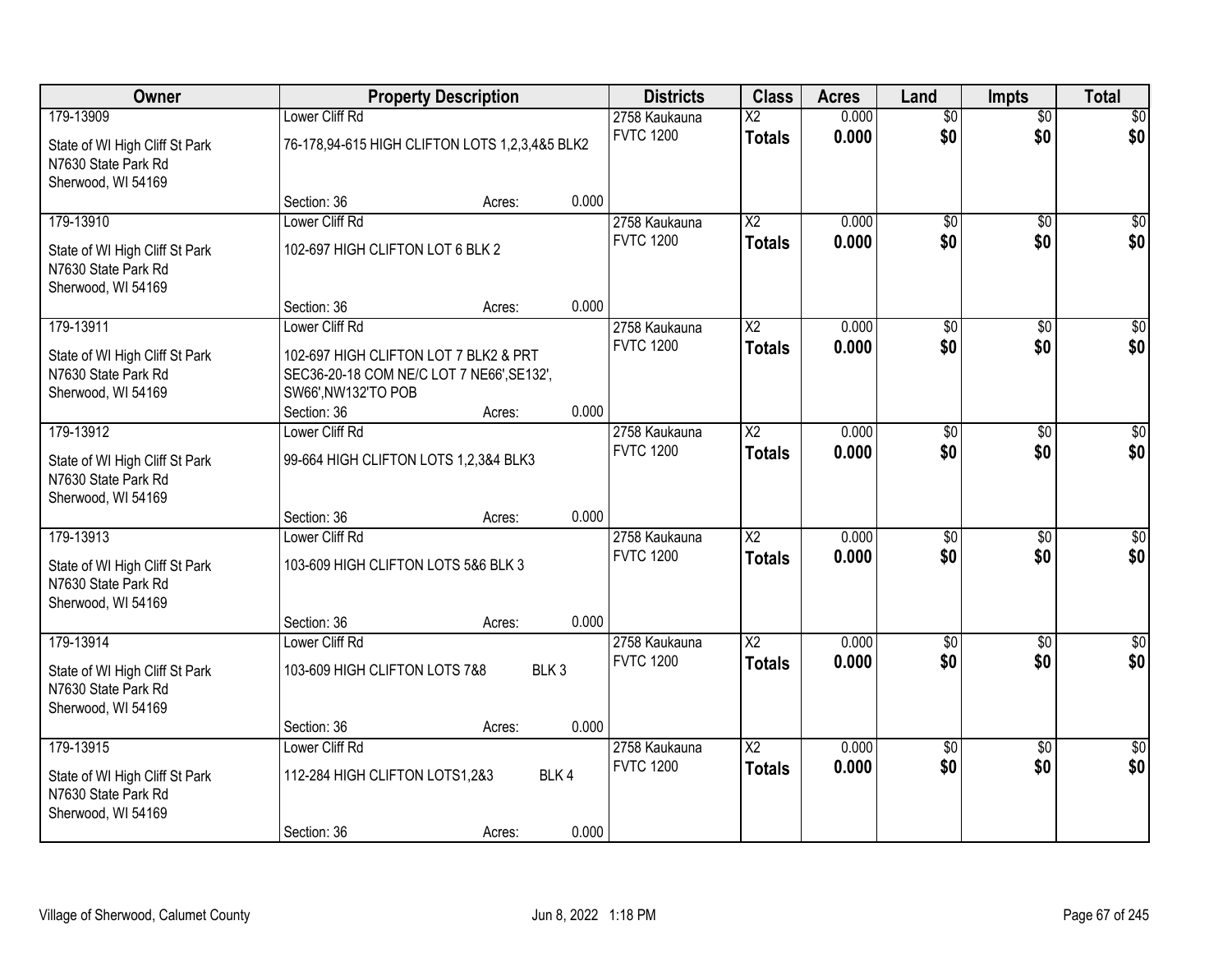| Owner                                                                       |                                                                                              | <b>Property Description</b> |       | <b>Districts</b> | <b>Class</b>           | <b>Acres</b> | Land            | <b>Impts</b>    | <b>Total</b>    |
|-----------------------------------------------------------------------------|----------------------------------------------------------------------------------------------|-----------------------------|-------|------------------|------------------------|--------------|-----------------|-----------------|-----------------|
| 179-13916                                                                   | Lower Cliff Rd                                                                               |                             |       | 2758 Kaukauna    | $\overline{\text{X2}}$ | 0.000        | $\overline{60}$ | $\overline{50}$ | \$0             |
| State of WI High Cliff St Park<br>N7630 State Park Rd<br>Sherwood, WI 54169 | 112-284 HIGH CLIFTON LOTS 4,5,6                                                              |                             | BLK4  | <b>FVTC 1200</b> | <b>Totals</b>          | 0.000        | \$0             | \$0             | \$0             |
|                                                                             | Section: 25                                                                                  | Acres:                      | 0.000 |                  |                        |              |                 |                 |                 |
| 179-13917                                                                   | Lower Cliff Rd                                                                               |                             |       | 2758 Kaukauna    | $\overline{\text{X2}}$ | 0.000        | $\overline{50}$ | $\overline{50}$ | \$0             |
| State of WI High Cliff St Park<br>N7630 State Park Rd<br>Sherwood, WI 54169 | 112-284 HIGH CLIFTON LOTS 7,8 &9                                                             |                             | BLK4  | <b>FVTC 1200</b> | <b>Totals</b>          | 0.000        | \$0             | \$0             | \$0             |
|                                                                             | Section: 25                                                                                  | Acres:                      | 0.000 |                  |                        |              |                 |                 |                 |
| 179-13918                                                                   |                                                                                              |                             |       | 2758 Kaukauna    | X4                     | 0.000        | $\overline{50}$ | \$0             | $\overline{50}$ |
| Prk Heights Subdivis Forest                                                 | 83-153 SE1/4 SW1/4 SEC.25-20-18 & NE1/4 NW1/4<br>SEC.36-20-18 FOR R/O/W TO LAKE-OWNERS SHARE |                             |       | <b>FVTC 1200</b> | <b>Totals</b>          | 0.000        | \$0             | \$0             | \$0             |
| Sherwood, WI 54169                                                          | EQUALLY IN TAX ASSESSMENT REC DOC.84746                                                      |                             |       |                  |                        |              |                 |                 |                 |
|                                                                             | Section: 25                                                                                  | Acres:                      | 0.000 |                  |                        |              |                 |                 |                 |
| 179-13919                                                                   | N7618 Lower Cliff Rd                                                                         |                             |       | 2758 Kaukauna    | R1                     | 0.403        | \$35,500        | \$345,200       | \$380,700       |
| David A. Reiser                                                             | 83-153, J1764-18 FOREST PARK HEIGHTS SUBD LOT                                                |                             |       | <b>FVTC 1200</b> | <b>Totals</b>          | 0.403        | \$35,500        | \$345,200       | \$380,700       |
| N7618 Lower Cliff Rd                                                        | 1,EX RD/ROW VOL.U-320 & UNDIVIDED 1/24 INT.IN                                                |                             |       |                  |                        |              |                 |                 |                 |
| Sherwood, WI 54916                                                          | VOL. 83-153(ACCESS TO LAKE), EX PRT LOT 1                                                    |                             |       |                  |                        |              |                 |                 |                 |
|                                                                             | Section: 25                                                                                  | Acres:                      | 0.403 |                  |                        |              |                 |                 |                 |
| 179-13920                                                                   | N7612 Lower Cliff Rd                                                                         |                             |       | 2758 Kaukauna    | $\overline{R1}$        | 0.273        | \$29,900        | \$123,700       | \$153,600       |
| Alaina M. Stumpf                                                            | J60-42 FOREST PARK HEIGHTS SUBD. LOT 2,EX                                                    |                             |       | <b>FVTC 1200</b> | <b>Totals</b>          | 0.273        | \$29,900        | \$123,700       | \$153,600       |
| W6139 Shagbark Hickory Ln                                                   | RD/ROW VOL.U-319 & UNDIVIDED 1/24 INT IN                                                     |                             |       |                  |                        |              |                 |                 |                 |
| Menasha, WI 54952-9764                                                      | VOL83-153 (ACCESS TO LAKE)                                                                   |                             |       |                  |                        |              |                 |                 |                 |
|                                                                             | Section: 25                                                                                  | Acres:                      | 0.273 |                  |                        |              |                 |                 |                 |
| 179-13921                                                                   | W5142 Park Dr                                                                                |                             |       | 2758 Kaukauna    | $\overline{R1}$        | 2.650        | \$78,300        | \$365,300       | \$443,600       |
| Daniel J. Stein                                                             | J3488-3, J5200-37, J5298-33Lot 2, CSM 3664                                                   |                             |       | <b>FVTC 1200</b> | <b>Totals</b>          | 2.650        | \$78,300        | \$365,300       | \$443,600       |
| W5142 Park Dr                                                               | VOL.32-260                                                                                   |                             |       |                  |                        |              |                 |                 |                 |
| Sherwood, WI 54169                                                          |                                                                                              |                             |       |                  |                        |              |                 |                 |                 |
|                                                                             | Section: 25                                                                                  | Acres:                      | 2.650 |                  |                        |              |                 |                 |                 |
| 179-13922                                                                   | W5105 Park Dr                                                                                |                             |       | 2758 Kaukauna    | $\overline{R1}$        | 0.253        | \$29,000        | \$270,800       | \$299,800       |
| Nicholas Vanhandel                                                          | 88-648, J4602-18, J5271-62 FOREST PARK HEIGHTS                                               |                             |       | <b>FVTC 1200</b> | <b>Totals</b>          | 0.253        | \$29,000        | \$270,800       | \$299,800       |
| W5105 Park Dr                                                               | SUBD. LOT 11 & UNDIVIDED 1/24 INT. IN VOL83-153                                              |                             |       |                  |                        |              |                 |                 |                 |
| Sherwood, WI 54169                                                          | (ACCESS TO LAKE)                                                                             |                             |       |                  |                        |              |                 |                 |                 |
|                                                                             | Section: 36                                                                                  | Acres:                      | 0.253 |                  |                        |              |                 |                 |                 |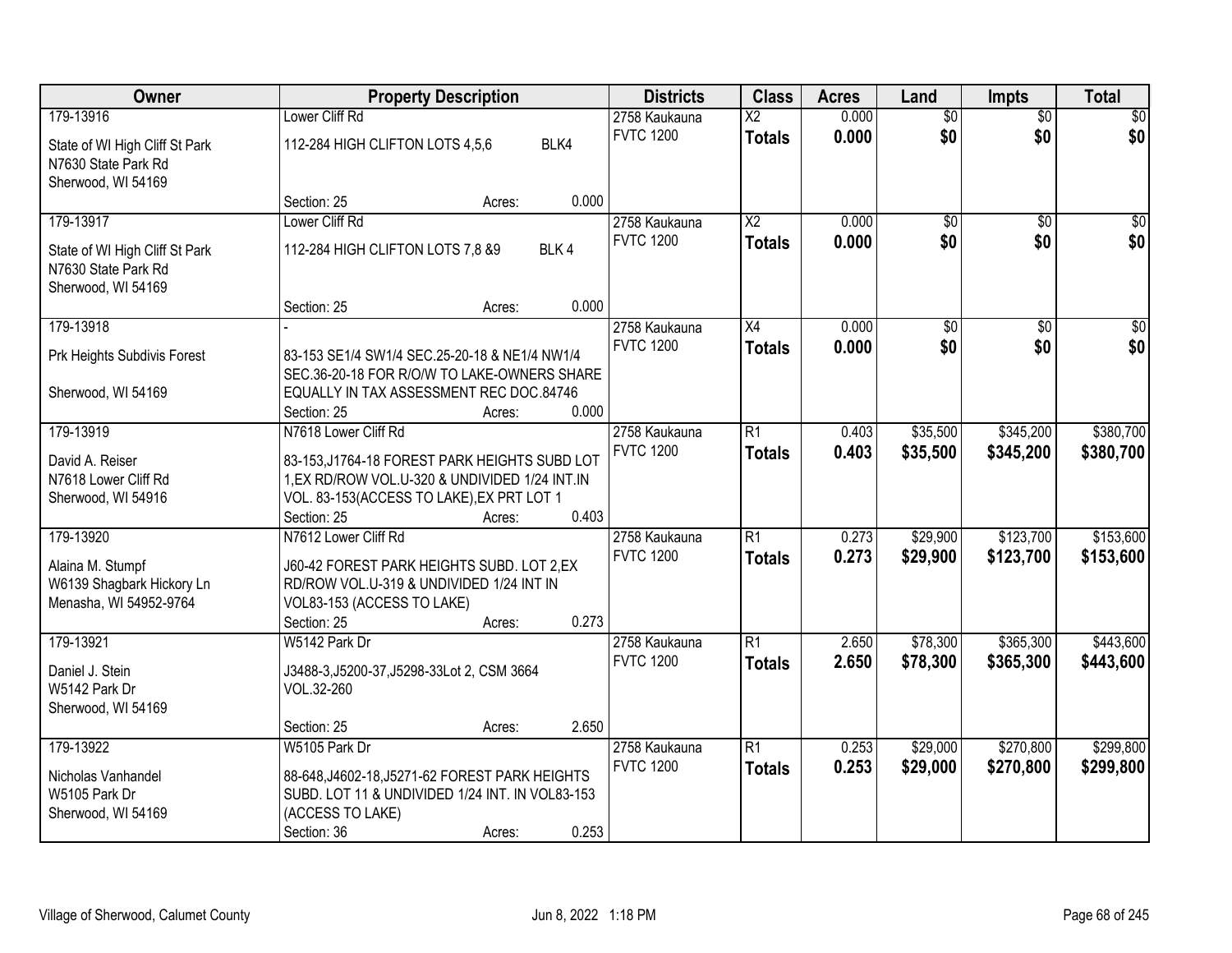| Owner                                   | <b>Property Description</b>                                                               | <b>Districts</b> | <b>Class</b>    | <b>Acres</b> | Land     | <b>Impts</b>    | <b>Total</b> |
|-----------------------------------------|-------------------------------------------------------------------------------------------|------------------|-----------------|--------------|----------|-----------------|--------------|
| 179-13923                               | W5111 Park Dr                                                                             | 2758 Kaukauna    | $\overline{R1}$ | 0.370        | \$34,100 | \$346,700       | \$380,800    |
| Corey C. Clinefelter                    | 88-648, J4602-18, J5271-62 FOREST PARK HEIGHTS                                            | <b>FVTC 1200</b> | <b>Totals</b>   | 0.370        | \$34,100 | \$346,700       | \$380,800    |
| W5111 Park Dr                           | SUBD. LOT 12 & PRT LOT 13 & UNDIVIDED 1/24 INT.                                           |                  |                 |              |          |                 |              |
| Sherwood, WI 54169                      | IN VOL83-153 (ACCESS TO LAKE)NOW LOT 2, CSM                                               |                  |                 |              |          |                 |              |
|                                         | 0.370<br>Section: 36<br>Acres:                                                            |                  |                 |              |          |                 |              |
| 179-13925                               | W5129 Park Dr                                                                             | 2758 Kaukauna    | $\overline{R1}$ | 0.390        | \$35,000 | \$301,000       | \$336,000    |
|                                         |                                                                                           | <b>FVTC 1200</b> | <b>Totals</b>   | 0.390        | \$35,000 | \$301,000       | \$336,000    |
| <b>Gary Martell</b>                     | 88-648, J4602-18, J5271-62 FOREST PARK HEIGHTS                                            |                  |                 |              |          |                 |              |
| W5129 Park Dr                           | SUBD. LOT 14 & PRT LOT 13 & UNDIVIDED 1/4 INT.                                            |                  |                 |              |          |                 |              |
| Sherwood, WI 54169                      | IN VOL83-153 (ACCESS TO LAKE)NOW LOT 1, CSM                                               |                  |                 |              |          |                 |              |
|                                         | 0.390<br>Section: 36<br>Acres:                                                            |                  |                 |              |          |                 |              |
| 179-13926                               | W5135 Park Dr                                                                             | 2758 Kaukauna    | R1              | 0.253        | \$29,000 | \$97,200        | \$126,200    |
| Peter J. Vanderwielen                   | J3053-37, J3188-30 FOREST PARK HEIGHTS SUBD.                                              | <b>FVTC 1200</b> | <b>Totals</b>   | 0.253        | \$29,000 | \$97,200        | \$126,200    |
| W5135 Park Dr                           | LOT 15 & UNDIVIDED 1/24 INT. IN VOL83-153                                                 |                  |                 |              |          |                 |              |
| Sherwood, WI 54169                      | (ACCESS TO LAKE)                                                                          |                  |                 |              |          |                 |              |
|                                         | 0.253<br>Section: 36<br>Acres:                                                            |                  |                 |              |          |                 |              |
| 179-13927                               | N7590 Lower Cliff Rd                                                                      | 2758 Kaukauna    | $\overline{R1}$ | 0.237        | \$28,300 | \$153,200       | \$181,500    |
|                                         |                                                                                           | <b>FVTC 1200</b> | <b>Totals</b>   | 0.237        | \$28,300 | \$153,200       | \$181,500    |
| John L. Jackson<br>W7590 Lower Cliff Rd | J677-48, J1690-46, J4441-41 FOREST PARK HEIGHTS<br>SUBD. LOT 16, EX PRT CONV. TO STATE OF |                  |                 |              |          |                 |              |
| Sherwood, WI 54169                      | WIS.-VOL.U-319 & UNDIVIDED 1/24 INT. IN                                                   |                  |                 |              |          |                 |              |
|                                         | 0.237<br>Section: 36<br>Acres:                                                            |                  |                 |              |          |                 |              |
| 179-13928                               | N7588 Lower Cliff Rd                                                                      | 2758 Kaukauna    | $\overline{R1}$ | 0.230        | \$28,000 | \$100,500       | \$128,500    |
|                                         |                                                                                           | <b>FVTC 1200</b> |                 | 0.230        | \$28,000 | \$100,500       | \$128,500    |
| Jordan Fickel                           | J2327-18, J4477-12, J4902-48 FOREST PARK HEIGHTS                                          |                  | <b>Totals</b>   |              |          |                 |              |
| N7588 Lower Cliff Rd                    | SUBD. LOT 17, EX RD/ROW; AND ALSO UNDIVIDED                                               |                  |                 |              |          |                 |              |
| Sherwood, WI 54169                      | 1/24 INT IN VOL. 83-153 & REF. VOL.U-33                                                   |                  |                 |              |          |                 |              |
|                                         | 0.230<br>Section: 36<br>Acres:                                                            |                  |                 |              |          |                 |              |
| 179-13929                               | N7582 Lower Cliff Rd                                                                      | 2758 Kaukauna    | $\overline{R1}$ | 0.230        | \$28,000 | $\overline{60}$ | \$28,000     |
| <b>Boucher Trust</b>                    | J2923-16, J3175-19 FOREST PARK HEIGHTS SUBD.                                              | <b>FVTC 1200</b> | <b>Totals</b>   | 0.230        | \$28,000 | \$0             | \$28,000     |
| N7577 Lower Cliff Rd                    | LT18& REFER VOL.U-33& UNDIV 1/24 INT IN                                                   |                  |                 |              |          |                 |              |
| Sherwood, WI 54169                      | VOL83-153(LAKE ACCESS), EX RD/ROW VOL.U-318                                               |                  |                 |              |          |                 |              |
|                                         | Section: 36<br>0.230<br>Acres:                                                            |                  |                 |              |          |                 |              |
| 179-13930                               | N7576 Lower Cliff Rd                                                                      | 2758 Kaukauna    | $\overline{R1}$ | 0.419        | \$36,200 | \$230,600       | \$266,800    |
|                                         |                                                                                           | <b>FVTC 1200</b> | <b>Totals</b>   | 0.419        | \$36,200 | \$230,600       | \$266,800    |
| Mary A. Vandenboogard                   | 137-461, J1112-45, J5169-41 FOREST PARK HEIGHTS                                           |                  |                 |              |          |                 |              |
| N7576 Lower Cliff Rd                    | SUBD. LOT19, EX PRT LYG NWLY LT23, SUBJ.TO                                                |                  |                 |              |          |                 |              |
| Sherwood, WI 54169                      | WELL AGRMT DESC V.U-33 & UNDIV.1/24INT                                                    |                  |                 |              |          |                 |              |
|                                         | 0.419<br>Section: 36<br>Acres:                                                            |                  |                 |              |          |                 |              |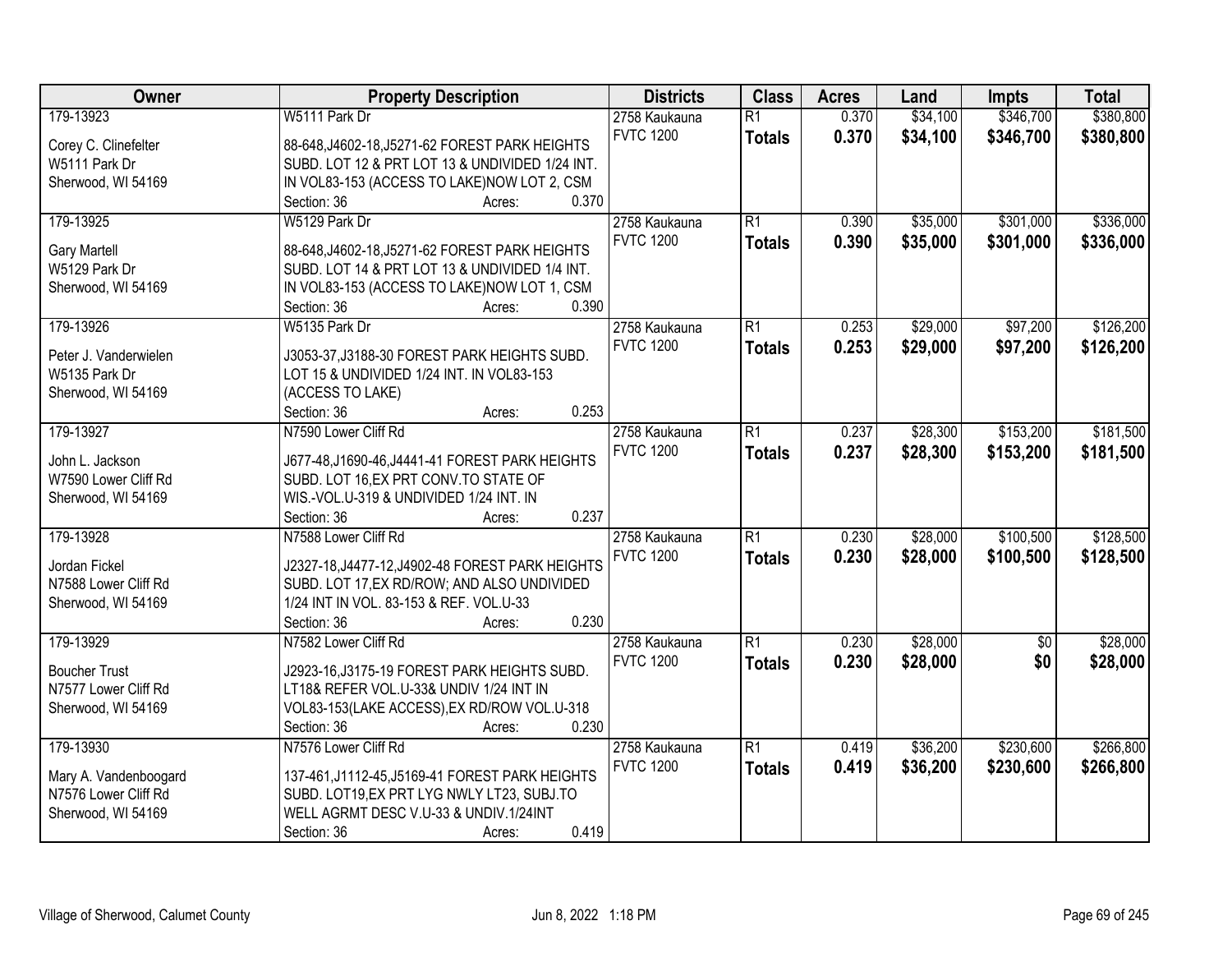| Owner                | <b>Property Description</b>                      | <b>Districts</b> | <b>Class</b>    | <b>Acres</b> | Land        | Impts           | <b>Total</b>    |
|----------------------|--------------------------------------------------|------------------|-----------------|--------------|-------------|-----------------|-----------------|
| 179-13931            | Pigeon Rd                                        | 2758 Kaukauna    | $\overline{R1}$ | 0.064        | \$2,200     | $\overline{50}$ | \$2,200         |
| Daniel J. Vanhoof    | J1698-53, J1936-14, J5322-49 FOREST PARK HEIGHTS | <b>FVTC 1200</b> | <b>Totals</b>   | 0.064        | \$2,200     | \$0             | \$2,200         |
| N7637 Pigeon Rd      | SUBD. PRT LOT 19, COM NW/C LOT 23, NWLY ALG      |                  |                 |              |             |                 |                 |
| Sherwood, WI 54169   | W/L LT23 EXTD.TO S/L LT14,E TO NE/C LT19,SW ALG  |                  |                 |              |             |                 |                 |
|                      | 0.064<br>Section: 36<br>Acres:                   |                  |                 |              |             |                 |                 |
| 179-13932            | N7572 Lower Cliff Rd                             | 2758 Kaukauna    | $\overline{R1}$ | 0.232        | \$28,100    | \$134,900       | \$163,000       |
|                      |                                                  | <b>FVTC 1200</b> | <b>Totals</b>   | 0.232        | \$28,100    | \$134,900       | \$163,000       |
| Debra R. Dakins      | J1885-52, J2186-26 FOREST PARK HEIGHTS SUBD      |                  |                 |              |             |                 |                 |
| N7572 Lower Cliff Rd | LOT 20, EX RD/ROW VOL.U-318 & UNDIVIDED 1/24     |                  |                 |              |             |                 |                 |
| Sherwood, WI 54169   | INT. IN VOL.83-153 (ACCESS TO LAKE)              |                  |                 |              |             |                 |                 |
|                      | 0.232<br>Section: 36<br>Acres:                   |                  |                 |              |             |                 |                 |
| 179-13933            | N7568 Lower Cliff Rd                             | 2758 Kaukauna    | R1              | 0.264        | \$29,500    | \$0             | \$29,500        |
| Paul Lysne           | 162-406, J1653-21, J5255-19 FOREST PARK HEIGHTS  | <b>FVTC 1200</b> | <b>Totals</b>   | 0.264        | \$29,500    | \$0             | \$29,500        |
| N7629 Pigeon Rd      | SUBD. LOT 21, EX PRT CONV. TO STATE OF           |                  |                 |              |             |                 |                 |
| Sherwood, WI 54169   | WIS.-VOL.U-347 & UNDIVIDED 1/24 INT. IN          |                  |                 |              |             |                 |                 |
|                      | 0.264<br>Section: 36<br>Acres:                   |                  |                 |              |             |                 |                 |
| 179-13934            | N7629 Pigeon Rd                                  | 2758 Kaukauna    | $\overline{R1}$ | 0.316        | \$31,800    | \$238,600       | \$270,400       |
|                      |                                                  | <b>FVTC 1200</b> | <b>Totals</b>   | 0.316        | \$31,800    | \$238,600       | \$270,400       |
| Paul Lysne           | J1337-2,J1602-29 FOREST PARK HEIGHTS SUBD.       |                  |                 |              |             |                 |                 |
| N7629 Pigeon Rd      | LOT 22 &SUBJ TO WELL AGRMT VOL U-33 &            |                  |                 |              |             |                 |                 |
| Sherwood, WI 54169   | UNDIVIDED 1/24 INT. IN VOL83-153 (ACCESS TO      |                  |                 |              |             |                 |                 |
|                      | 0.316<br>Section: 36<br>Acres:                   |                  |                 |              |             |                 |                 |
| 179-13935            | N7637 Pigeon Rd                                  | 2758 Kaukauna    | $\overline{R1}$ | 0.500        | \$38,400    | \$235,500       | \$273,900       |
| Daniel J. Vanhoof    | J3763-14, J5393-29, J5393-31 FOREST PARK HEIGHTS | <b>FVTC 1200</b> | <b>Totals</b>   | 0.500        | \$38,400    | \$235,500       | \$273,900       |
| N7637 Pigeon Rd      | SUBD LOT 23 & SUBJ TO WELL AGRMT VOL U-33 &      |                  |                 |              |             |                 |                 |
| Sherwood, WI 54169   | UNDIVIDED 1/24 INT IN VOL83-153 (ACCESS TO       |                  |                 |              |             |                 |                 |
|                      | 0.500<br>Section: 36<br>Acres:                   |                  |                 |              |             |                 |                 |
| 179-13936            | N7663 Pigeon Rd                                  | 2758 Kaukauna    | $\overline{R1}$ | 0.446        | \$37,400    | \$157,900       | \$195,300       |
|                      |                                                  | <b>FVTC 1200</b> | <b>Totals</b>   | 0.446        | \$37,400    | \$157,900       | \$195,300       |
| Dawn C. Deschaine    | J1479-11, J1479-22 FOREST PARK HEIGHTS SUBD.     |                  |                 |              |             |                 |                 |
| N7663 Pigeon Rd      | LOT 24 & UNDIVIDED 1/24 INT. IN VOL83-153        |                  |                 |              |             |                 |                 |
| Sherwood, WI 54169   | (ACCESS TO LAKE)                                 |                  |                 |              |             |                 |                 |
|                      | 0.446<br>Section: 36<br>Acres:                   |                  |                 |              |             |                 |                 |
| 179-13937            | Castle Dr                                        | 2758 Kaukauna    | $\overline{X4}$ | 0.610        | $\sqrt{50}$ | $\overline{50}$ | $\overline{50}$ |
| Village of Sherwood  | CSM 14-278 CLIFFWOOD ESTATES 1ST ADD CASTLE      | <b>FVTC 1200</b> | <b>Totals</b>   | 0.610        | \$0         | \$0             | \$0             |
| PO Box 279           | DRIVE NE-SW SEC.30-20-19                         |                  |                 |              |             |                 |                 |
| Sherwood, WI 54169   |                                                  |                  |                 |              |             |                 |                 |
|                      | 0.610<br>Section: 30<br>Acres:                   |                  |                 |              |             |                 |                 |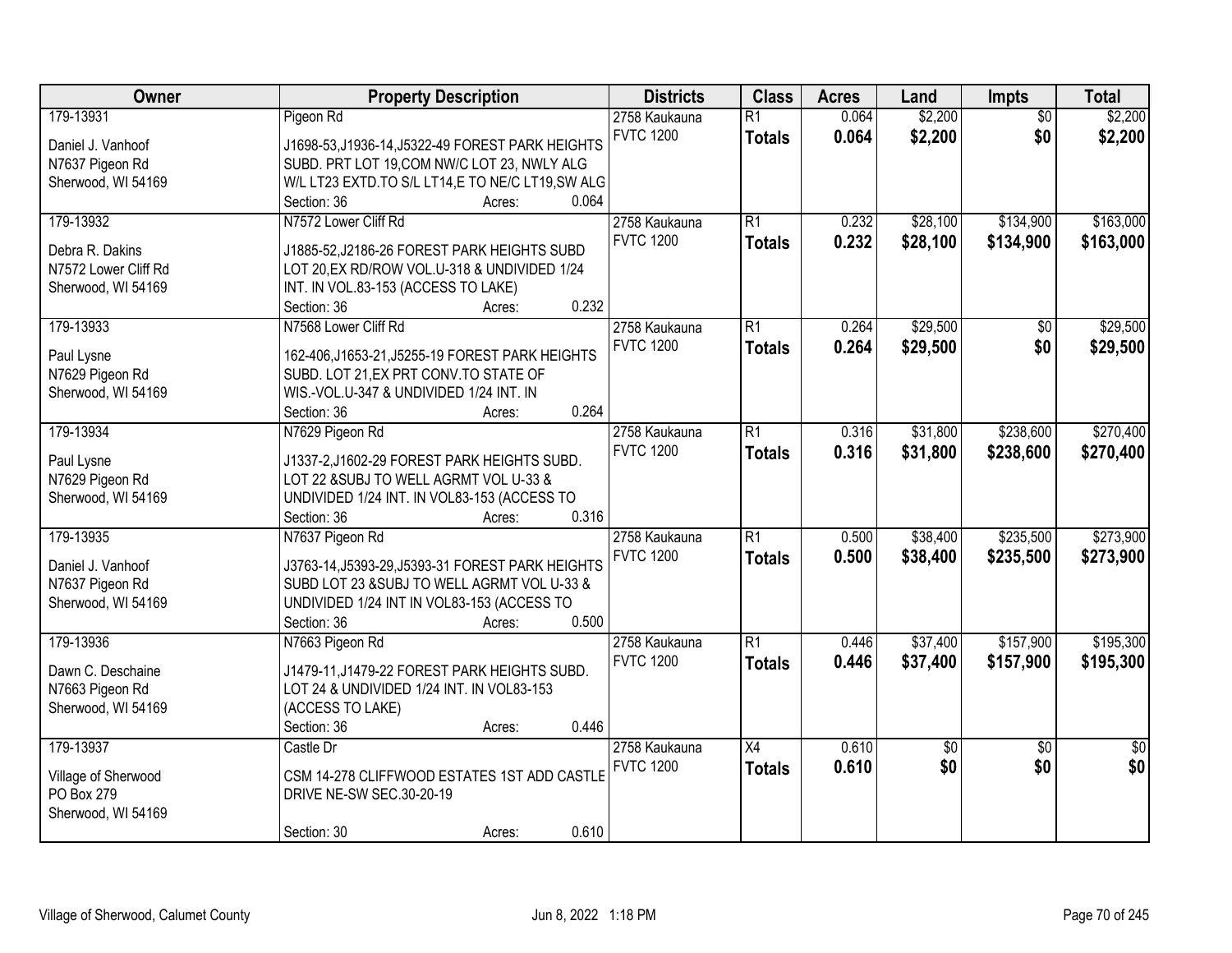| <b>Owner</b>                      |                                                                     | <b>Property Description</b> |       | <b>Districts</b> | <b>Class</b>    | <b>Acres</b> | Land            | <b>Impts</b>    | <b>Total</b>     |
|-----------------------------------|---------------------------------------------------------------------|-----------------------------|-------|------------------|-----------------|--------------|-----------------|-----------------|------------------|
| 179-13938                         | Cliffwood Dr                                                        |                             |       | 2758 Kaukauna    | $\overline{X4}$ | 1.900        | $\overline{50}$ | $\overline{50}$ | \$0              |
| Village of Sherwood               | CSM 14-278 CLIFFWOOD ESTATES 1ST ADD                                |                             |       | <b>FVTC 1200</b> | <b>Totals</b>   | 1.900        | \$0             | \$0             | \$0              |
| PO Box 279                        | CLIFFWOOD DRIVE NE-SW SEC.30-20-19                                  |                             |       |                  |                 |              |                 |                 |                  |
| Sherwood, WI 54169                |                                                                     |                             |       |                  |                 |              |                 |                 |                  |
|                                   | Section: 30                                                         | Acres:                      | 1.900 |                  |                 |              |                 |                 |                  |
| 179-13939                         | Westminster Ct                                                      |                             |       | 2758 Kaukauna    | $\overline{X4}$ | 0.000        | $\overline{50}$ | $\overline{50}$ | \$0              |
| Village of Sherwood               | PCC-37 CLIFFWOOD ESTATES 1ST ADD                                    |                             |       | <b>FVTC 1200</b> | <b>Totals</b>   | 0.000        | \$0             | \$0             | \$0              |
| PO Box 279                        | WESTMINSTER COURT NE-SW SEC.30-20-19                                |                             |       |                  |                 |              |                 |                 |                  |
| Sherwood, WI 54169                |                                                                     |                             |       |                  |                 |              |                 |                 |                  |
|                                   | Section: 30                                                         | Acres:                      | 0.000 |                  |                 |              |                 |                 |                  |
| 179-13940                         | Rocksbury Ct                                                        |                             |       | 2758 Kaukauna    | X4              | 0.000        | $\overline{50}$ | \$0             | $\overline{\$0}$ |
| Village of Sherwood               | PCC-37 CLIFFWOOD ESTATES 1ST ADD                                    |                             |       | <b>FVTC 1200</b> | <b>Totals</b>   | 0.000        | \$0             | \$0             | \$0              |
| PO Box 279                        | ROCKBBURY CT NE-SW SEC.30-20-19                                     |                             |       |                  |                 |              |                 |                 |                  |
| Sherwood, WI 54169                |                                                                     |                             |       |                  |                 |              |                 |                 |                  |
|                                   | Section: 30                                                         | Acres:                      | 0.000 |                  |                 |              |                 |                 |                  |
| 179-13941                         | Questa Dr                                                           |                             |       | 2758 Kaukauna    | X4              | 0.000        | \$0             | $\sqrt[6]{}$    | $\sqrt{50}$      |
|                                   |                                                                     |                             |       | <b>FVTC 1200</b> | <b>Totals</b>   | 0.000        | \$0             | \$0             | \$0              |
| Village of Sherwood<br>PO Box 279 | PCC-37 CLIFFWOOD ESTATES 1ST ADD CUESTA<br>DRIVE NE-SW SEC.30-20-19 |                             |       |                  |                 |              |                 |                 |                  |
| Sherwood, WI 54169                |                                                                     |                             |       |                  |                 |              |                 |                 |                  |
|                                   | Section: 30                                                         | Acres:                      | 0.000 |                  |                 |              |                 |                 |                  |
| 179-13942                         | N7811 Cliffwood Dr                                                  |                             |       | 2758 Kaukauna    | $\overline{R1}$ | 0.311        | \$30,700        | \$247,100       | \$277,800        |
|                                   |                                                                     |                             |       | <b>FVTC 1200</b> | <b>Totals</b>   | 0.311        | \$30,700        | \$247,100       | \$277,800        |
| Diane K. Robertson                | 148-574, J4676-51, J4712-19 CLIFFWOOD ESTATES                       |                             |       |                  |                 |              |                 |                 |                  |
| N7811 Cliffwood Dr                | 1ST ADD LOT 8 & THT PRT LOT 9 DESC IN                               |                             |       |                  |                 |              |                 |                 |                  |
| Sherwood, WI 54169                | J4712-19, COM SE/C LOT 9, SWLY 136.63' TO SW/C<br>Section: 30       |                             | 0.311 |                  |                 |              |                 |                 |                  |
| 179-13943                         | N7819 Cliffwood Dr                                                  | Acres:                      |       | 2758 Kaukauna    | R1              | 0.438        | \$35,400        | \$188,400       | \$223,800        |
|                                   |                                                                     |                             |       | <b>FVTC 1200</b> | <b>Totals</b>   | 0.438        | \$35,400        | \$188,400       | \$223,800        |
| Marianne Wnek                     | 148-574, J5049-17, 347635 CLIFFWOOD ESTATES 1ST                     |                             |       |                  |                 |              |                 |                 |                  |
| N7819 Cliffwood Dr                | ADD LOT 9, EX J4712-19 (10'X136') NE-SW                             |                             |       |                  |                 |              |                 |                 |                  |
| Sherwood, WI 54169                | SEC.30-20-19                                                        |                             |       |                  |                 |              |                 |                 |                  |
|                                   | Section: 30                                                         | Acres:                      | 0.438 |                  |                 |              |                 |                 |                  |
| 179-13944                         | W4794 Questa Ct                                                     |                             |       | 2758 Kaukauna    | $\overline{R1}$ | 0.336        | \$31,600        | \$206,000       | \$237,600        |
| Paul A. Mee III                   | 148-574, J4594-68 CLIFFWOOD ESTATES 1ST ADD                         |                             |       | <b>FVTC 1200</b> | <b>Totals</b>   | 0.336        | \$31,600        | \$206,000       | \$237,600        |
| W4794 Questa Ct                   | LOT 10 NE-SW SEC.30-20-19                                           |                             |       |                  |                 |              |                 |                 |                  |
| Sherwood, WI 54169                |                                                                     |                             |       |                  |                 |              |                 |                 |                  |
|                                   | Section: 30                                                         | Acres:                      | 0.336 |                  |                 |              |                 |                 |                  |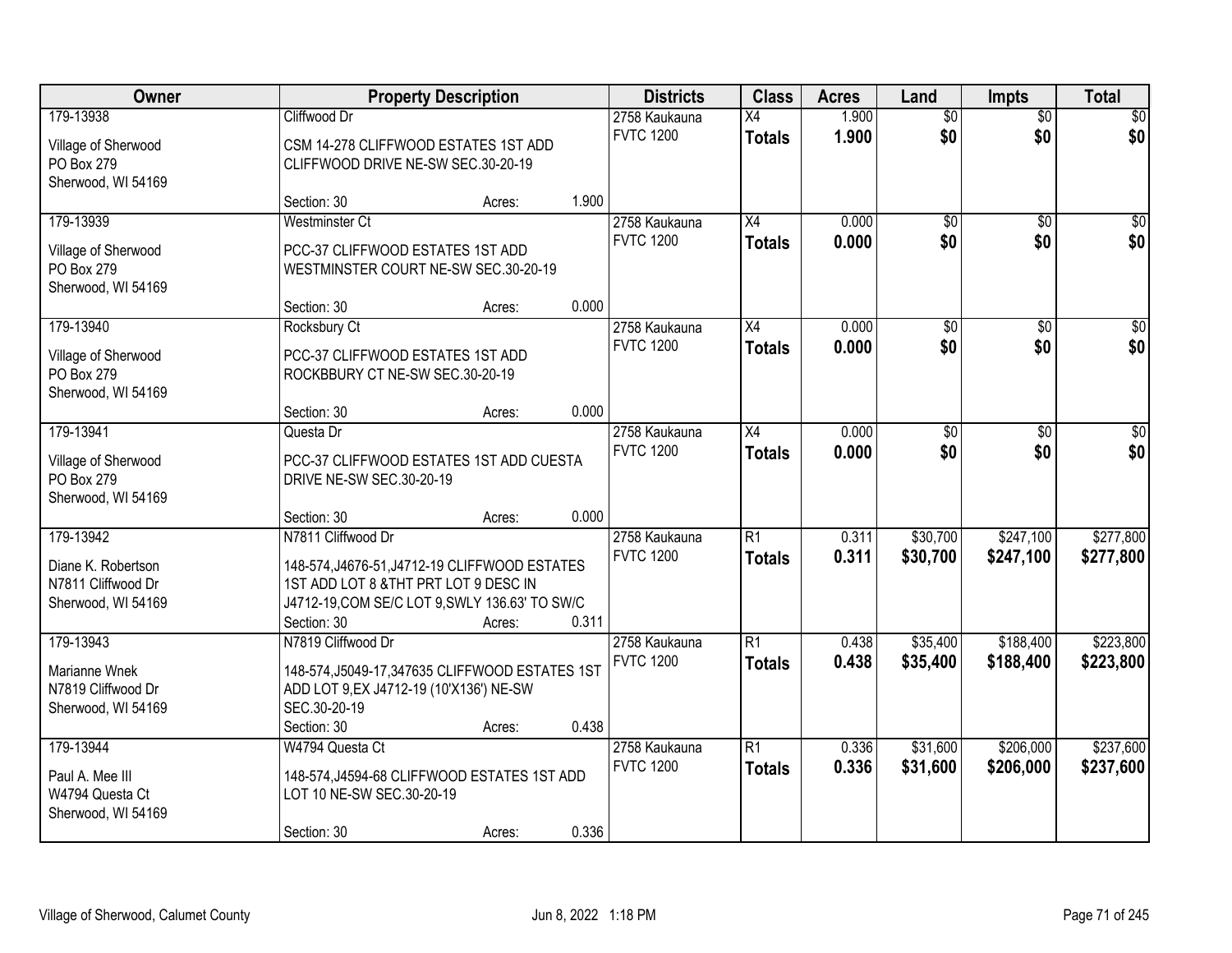| Owner                         |                                                 | <b>Property Description</b> |       | <b>Districts</b> | <b>Class</b>    | <b>Acres</b> | Land     | <b>Impts</b> | <b>Total</b> |
|-------------------------------|-------------------------------------------------|-----------------------------|-------|------------------|-----------------|--------------|----------|--------------|--------------|
| 179-13945                     | W4788 Questa Ct                                 |                             |       | 2758 Kaukauna    | $\overline{R1}$ | 0.354        | \$32,300 | \$222,600    | \$254,900    |
| Eric P. Schroeder             | 148-574 CLIFFWOOD ESTATES 1ST ADD LOT 11        |                             |       | <b>FVTC 1200</b> | <b>Totals</b>   | 0.354        | \$32,300 | \$222,600    | \$254,900    |
| W4788 Questa Ct               | NE-SW SEC.30-20-19                              |                             |       |                  |                 |              |          |              |              |
| Sherwood, WI 54169            |                                                 |                             |       |                  |                 |              |          |              |              |
|                               | Section: 30                                     | Acres:                      | 0.354 |                  |                 |              |          |              |              |
| 179-13946                     | N7837 Cliffwood Dr                              |                             |       | 2758 Kaukauna    | $\overline{R1}$ | 0.413        | \$34,500 | \$205,800    | \$240,300    |
| Debra L. Denzel               | 148-574, J4754-63, J5144-33 CLIFFWOOD ESTATES   |                             |       | <b>FVTC 1200</b> | <b>Totals</b>   | 0.413        | \$34,500 | \$205,800    | \$240,300    |
| N7837 Cliffwood Dr            | 1ST ADD LOT 12 NE-SW SEC.30-20-19               |                             |       |                  |                 |              |          |              |              |
| Sherwood, WI 54169            |                                                 |                             |       |                  |                 |              |          |              |              |
|                               | Section: 30                                     | Acres:                      | 0.413 |                  |                 |              |          |              |              |
| 179-13947                     | N7853 Rocksbury Ct                              |                             |       | 2758 Kaukauna    | $\overline{R1}$ | 0.653        | \$40,400 | \$216,000    | \$256,400    |
| Helker Howard&Rosemary Rev Tr | 148-574, J4454-28, J4719-15 CLIFFWOOD ESTATES   |                             |       | <b>FVTC 1200</b> | <b>Totals</b>   | 0.653        | \$40,400 | \$216,000    | \$256,400    |
| N7853 Rocksbury Ct            | 1ST ADD LOT 13 & OL 3 CSM 14-333 NE-SW          |                             |       |                  |                 |              |          |              |              |
| Sherwood, WI 54169-9646       | SEC.30-20-19                                    |                             |       |                  |                 |              |          |              |              |
|                               | Section: 30                                     | Acres:                      | 0.653 |                  |                 |              |          |              |              |
| 179-13948                     | N7861 Rocksbury Ct                              |                             |       | 2758 Kaukauna    | $\overline{R1}$ | 0.603        | \$39,300 | \$339,800    | \$379,100    |
| Shane A. Jacob                | 148-574, J3368-1, J4159-56 CLIFFWOOD ESTAES 1ST |                             |       | <b>FVTC 1200</b> | <b>Totals</b>   | 0.603        | \$39,300 | \$339,800    | \$379,100    |
| N7861 Rocksbury Ct            | ADD LOT 14 & OL 2 CSM#2048 V14-333 NE-SW        |                             |       |                  |                 |              |          |              |              |
| Sherwood, WI 54169            | SEC.30-20-19                                    |                             |       |                  |                 |              |          |              |              |
|                               | Section: 30                                     | Acres:                      | 0.603 |                  |                 |              |          |              |              |
| 179-13949                     | N7869 Rocksbury Ct                              |                             |       | 2758 Kaukauna    | $\overline{R1}$ | 1.140        | \$49,600 | \$370,900    | \$420,500    |
| Joel J. Grenzer               | 148-574, J4662-1 NE-SW SEC.30-20-19 LOT 1       |                             |       | <b>FVTC 1200</b> | <b>Totals</b>   | 1.140        | \$49,600 | \$370,900    | \$420,500    |
| N7869 Rocksbury Ct            | CSM#3493 VOL.30-260 INCL LOT 15 CLIFFWOOD EST   |                             |       |                  |                 |              |          |              |              |
| Sherwood, WI 54169            | 1ST ADDN & OL1 CSM#2048                         |                             |       |                  |                 |              |          |              |              |
|                               | Section: 30                                     | Acres:                      | 1.140 |                  |                 |              |          |              |              |
| 179-13950                     | N7873 Rocksbury Ct                              |                             |       | 2758 Kaukauna    | $\overline{R1}$ | 0.531        | \$37,800 | \$297,100    | \$334,900    |
| Sam J. Edwards                | 148-574, J4781-42, J5579-47 CLIFFWOOD ESTATES   |                             |       | <b>FVTC 1200</b> | <b>Totals</b>   | 0.531        | \$37,800 | \$297,100    | \$334,900    |
| N7873 Rocksbury Ct            | 1ST ADD LOT 16 NE-SW SEC.30-20-19               |                             |       |                  |                 |              |          |              |              |
| Sherwood, WI 54169            |                                                 |                             |       |                  |                 |              |          |              |              |
|                               | Section: 30                                     | Acres:                      | 0.531 |                  |                 |              |          |              |              |
| 179-13951                     | N7860 Rocksbury Ct                              |                             |       | 2758 Kaukauna    | $\overline{R1}$ | 0.914        | \$46,100 | \$305,900    | \$352,000    |
| Robert E. Miller              | 148-574, J4812-63, J6264-34 CLIFFWOOD ESTATES   |                             |       | <b>FVTC 1200</b> | <b>Totals</b>   | 0.914        | \$46,100 | \$305,900    | \$352,000    |
| N7860 Rocksbury Ct            | 1ST ADD LOT 17 NE-SW SEC.30-20-19               |                             |       |                  |                 |              |          |              |              |
| Sherwood, WI 54169            |                                                 |                             |       |                  |                 |              |          |              |              |
|                               | Section: 30                                     | Acres:                      | 0.914 |                  |                 |              |          |              |              |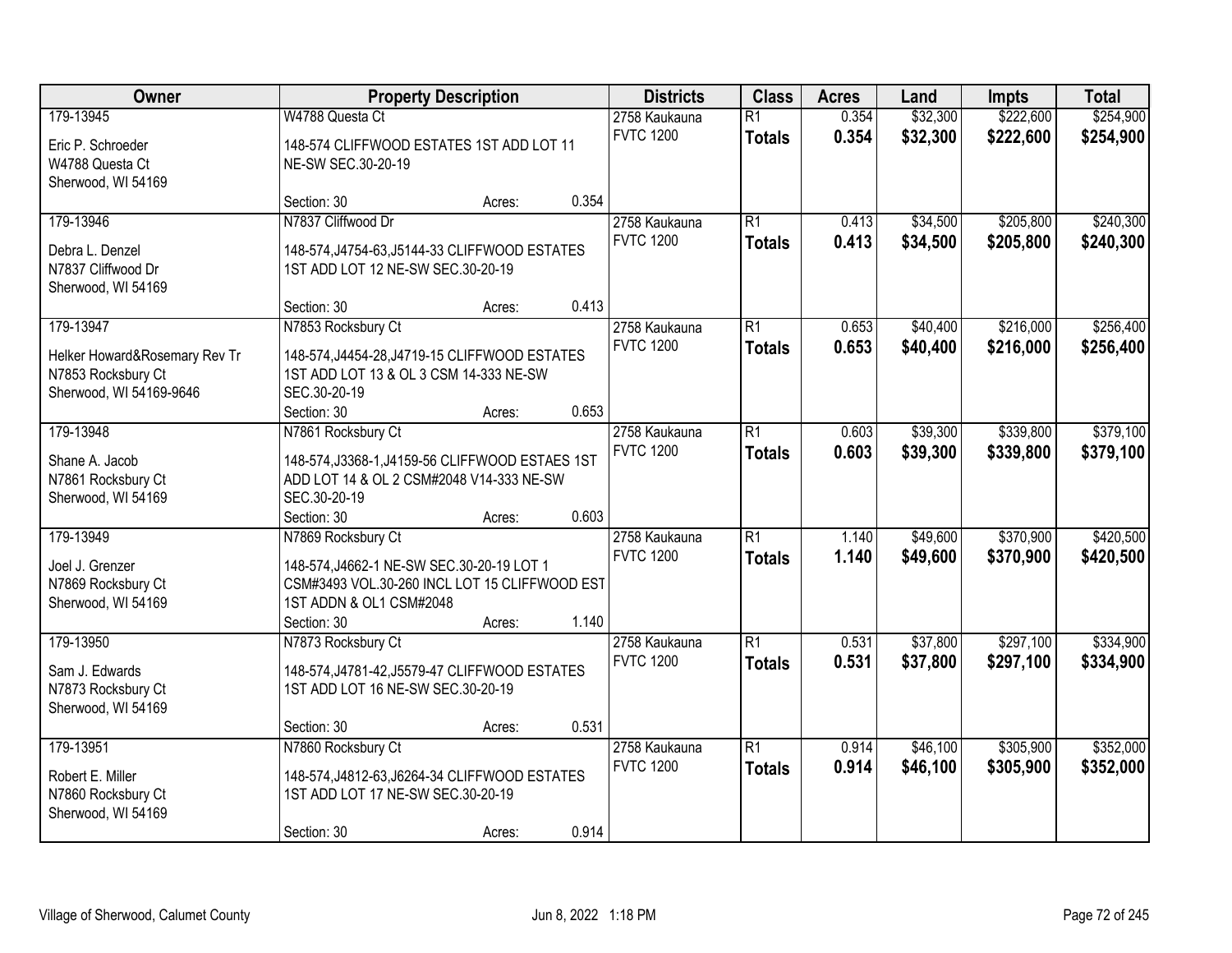| Owner                                                                       |                                                                                                               | <b>Property Description</b> |       |                                   | <b>Class</b>                     | <b>Acres</b>   | Land                 | <b>Impts</b>           | <b>Total</b>           |
|-----------------------------------------------------------------------------|---------------------------------------------------------------------------------------------------------------|-----------------------------|-------|-----------------------------------|----------------------------------|----------------|----------------------|------------------------|------------------------|
| 179-13952<br>Jeffrey J. Samida<br>N7847 Cliffwood Dr<br>Sherwood, WI 54169  | N7847 Cliffwood Dr<br>148-574, J4994-1, J5091-46 CLIFFWOOD ESTATES 1ST<br>ADD LOT 18 NE-SW SEC.30-20-19       |                             |       | 2758 Kaukauna<br><b>FVTC 1200</b> | $\overline{R1}$<br><b>Totals</b> | 0.413<br>0.413 | \$34,500<br>\$34,500 | \$176,400<br>\$176,400 | \$210,900<br>\$210,900 |
|                                                                             | Section: 30                                                                                                   | Acres:                      | 0.413 |                                   |                                  |                |                      |                        |                        |
| 179-13953<br>Ruth A. Kettner<br>N7859 Cliffwood Dr<br>Sherwood, WI 54169    | N7859 Cliffwood Dr<br>148-574, J4530-66, J4786-18 CLIFFWOOD ESTATES<br>1ST ADD LOT 19 NE-SW SEC.30-20-19      |                             |       | 2758 Kaukauna<br><b>FVTC 1200</b> | $\overline{R1}$<br><b>Totals</b> | 0.358<br>0.358 | \$32,500<br>\$32,500 | \$196,500<br>\$196,500 | \$229,000<br>\$229,000 |
|                                                                             | Section: 30                                                                                                   | Acres:                      | 0.358 |                                   |                                  |                |                      |                        |                        |
| 179-13954<br>Maxo Maceno<br>N7867 Cliffwood Dr<br>Sherwood, WI 54169        | N7867 Cliffwood Dr<br>148-574, J4569-35, J5706-2 CLIFFWOOD ESTATES 1ST<br>ADD LOT 20 NE-SW SEC.30-20-19       |                             |       | 2758 Kaukauna<br><b>FVTC 1200</b> | $\overline{R1}$<br><b>Totals</b> | 0.359<br>0.359 | \$32,500<br>\$32,500 | \$186,700<br>\$186,700 | \$219,200<br>\$219,200 |
|                                                                             | Section: 30                                                                                                   | Acres:                      | 0.359 |                                   |                                  |                |                      |                        |                        |
| 179-13955<br>Eugene C. Beck<br>N7875 Cliffwood Dr<br>Sherwood, WI 54169     | N7875 Cliffwood Dr<br>148-574, J4702-08, J4843-42 CLIFFWOOD ESTATES<br>1ST ADD LOT 21 NE-SW SEC.30-20-19      |                             |       | 2758 Kaukauna<br><b>FVTC 1200</b> | $\overline{R1}$<br><b>Totals</b> | 0.376<br>0.376 | \$33,100<br>\$33,100 | \$186,500<br>\$186,500 | \$219,600<br>\$219,600 |
|                                                                             | Section: 30                                                                                                   | Acres:                      | 0.376 |                                   |                                  |                |                      |                        |                        |
| 179-13956<br>Laura L. Yaeger<br>N7883 Cliffwood Dr<br>Sherwood, WI 54169    | N7883 Cliffwood Dr<br>J4781-34, J5215-64, 337643 CLIFFWOOD ESTATES 1ST<br>ADD LOT 22 NE-SW SEC.30-20-19       |                             |       | 2758 Kaukauna<br><b>FVTC 1200</b> | $\overline{R1}$<br><b>Totals</b> | 0.428<br>0.428 | \$35,000<br>\$35,000 | \$182,100<br>\$182,100 | \$217,100<br>\$217,100 |
|                                                                             | Section: 30                                                                                                   | Acres:                      | 0.428 |                                   |                                  |                |                      |                        |                        |
| 179-13957<br>Anna Schlimm<br>N7880 Cliffwood Dr<br>Sherwood, WI 54169       | N7880 Cliffwood Dr<br>148-574, J5132-51, 329303 CLIFFWOOD ESTATES 1ST<br>ADD LOT 23 NE-SW SEC.30-20-19        |                             |       | 2758 Kaukauna<br><b>FVTC 1200</b> | $\overline{R1}$<br><b>Totals</b> | 0.510<br>0.510 | \$37,300<br>\$37,300 | \$179,600<br>\$179,600 | \$216,900<br>\$216,900 |
|                                                                             | Section: 30                                                                                                   | Acres:                      | 0.510 |                                   |                                  |                |                      |                        |                        |
| 179-13958<br>Paul Schneckenberg<br>N7878 Cliffwood Dr<br>Sherwood, WI 54169 | N7878 Cliffwood Dr<br>148-574, J4585-62 CLIFFWOOD ESTATES 1ST ADD<br>LOT 24 NE-SW SEC.30-20-19<br>Section: 30 | Acres:                      | 0.522 | 2758 Kaukauna<br><b>FVTC 1200</b> | $\overline{R1}$<br><b>Totals</b> | 0.522<br>0.522 | \$37,600<br>\$37,600 | \$206,900<br>\$206,900 | \$244,500<br>\$244,500 |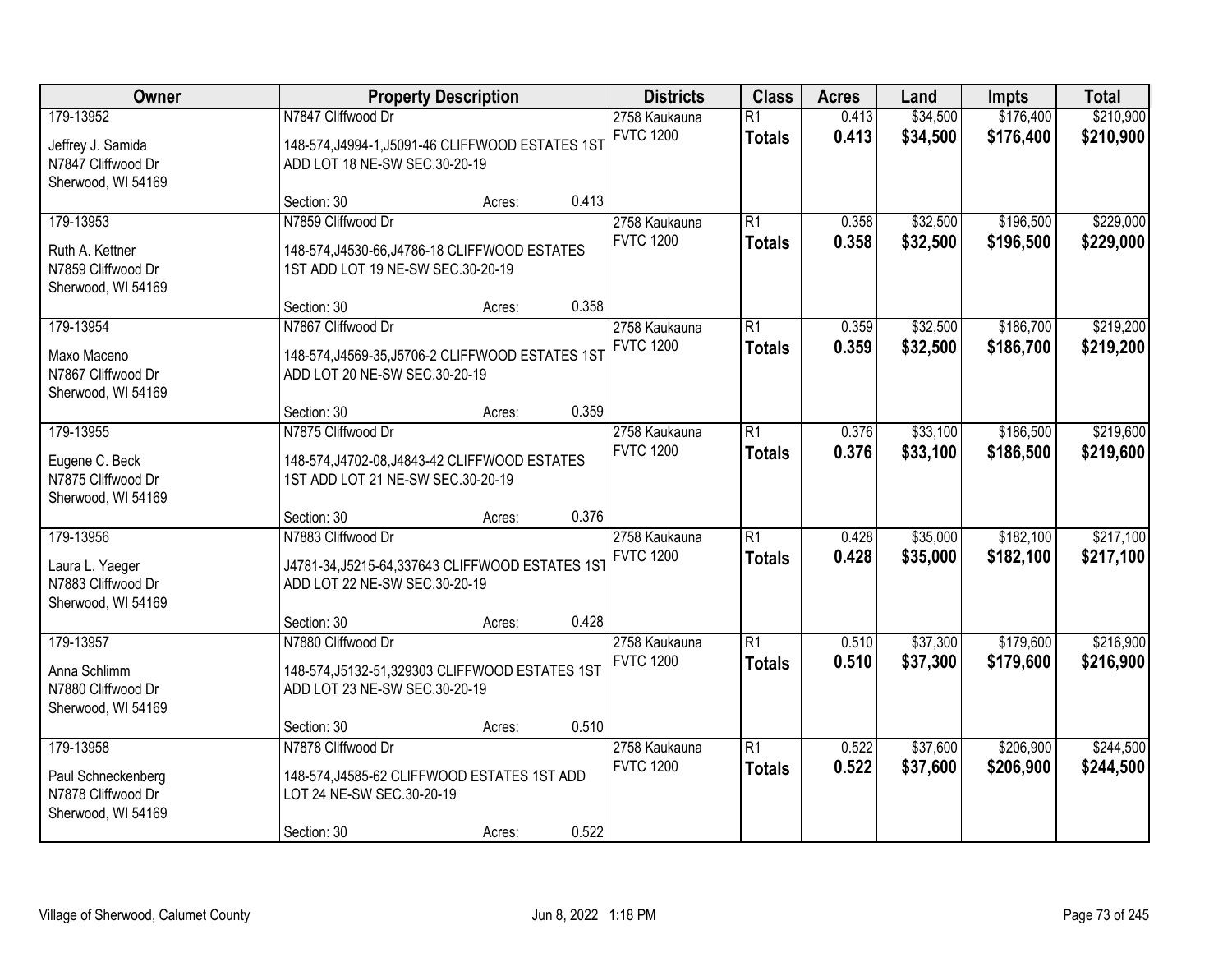| Owner                                                                         |                                                                                                                       | <b>Property Description</b> |       |                                   | <b>Districts</b><br><b>Class</b> | <b>Acres</b>   | Land                 | <b>Impts</b>           | <b>Total</b>           |
|-------------------------------------------------------------------------------|-----------------------------------------------------------------------------------------------------------------------|-----------------------------|-------|-----------------------------------|----------------------------------|----------------|----------------------|------------------------|------------------------|
| 179-13959<br>Catherine H. Bennett<br>N7856 Cliffwood Dr<br>Sherwood, WI 54169 | N7856 Cliffwood Dr<br>J4933-8, J5141-65, 337664 CLIFFWOOD ESTATES 1ST<br>ADDN LOT 25 NE-SW SEC.30-20-19               |                             |       | 2758 Kaukauna<br><b>FVTC 1200</b> | $\overline{R1}$<br><b>Totals</b> | 0.421<br>0.421 | \$34,800<br>\$34,800 | \$233,200<br>\$233,200 | \$268,000<br>\$268,000 |
|                                                                               | Section: 30                                                                                                           | Acres:                      | 0.421 |                                   |                                  |                |                      |                        |                        |
| 179-13960<br>Nhiasher Xiong<br>N7846 Cliffwood Dr<br>Sherwood, WI 54169       | N7846 Cliffwood Dr<br>148-574, J4781-38, J4996-45 CLIFFWOOD ESTATES<br>1ST ADD LOT 26 NE-SW SEC.30-20-19              |                             |       | 2758 Kaukauna<br><b>FVTC 1200</b> | $\overline{R1}$<br><b>Totals</b> | 0.351<br>0.351 | \$32,200<br>\$32,200 | \$180,600<br>\$180,600 | \$212,800<br>\$212,800 |
|                                                                               | Section: 30                                                                                                           | Acres:                      | 0.351 |                                   |                                  |                |                      |                        |                        |
| 179-13961<br>Donald T. Simonet Jr<br>N7840 Cliffwood Dr<br>Sherwood, WI 54169 | N7840 Cliffwood Dr<br>J3597-6, J4789-48, J4914-51 CLIFFWOOD ESTATES<br>1ST ADD LOT 27 NE-SW SEC.30-20-19              |                             |       | 2758 Kaukauna<br><b>FVTC 1200</b> | $\overline{R1}$<br><b>Totals</b> | 0.351<br>0.351 | \$32,200<br>\$32,200 | \$190,300<br>\$190,300 | \$222,500<br>\$222,500 |
|                                                                               | Section: 30                                                                                                           | Acres:                      | 0.351 |                                   |                                  |                |                      |                        |                        |
| 179-13962<br>Dorene A. Vancaster<br>N7824 Cliffwood Dr<br>Sherwood, WI 54169  | N7824 Cliffwood Dr<br>J3597-6, J4616-18, J4823-55 CLIFFWOOD ESTATES<br>1ST ADD LOT 28 NE-SW SEC.30-20-19              |                             |       | 2758 Kaukauna<br><b>FVTC 1200</b> | $\overline{R1}$<br><b>Totals</b> | 0.693<br>0.693 | \$41,300<br>\$41,300 | \$182,500<br>\$182,500 | \$223,800<br>\$223,800 |
|                                                                               | Section: 30                                                                                                           | Acres:                      | 0.693 |                                   |                                  |                |                      |                        |                        |
| 179-13963<br>Brian J. Stoffel<br>W4730 Spring Hill Dr<br>Sherwood, WI 54169   | W4730 Spring Hill Dr<br>148-574, J2234-13 CLIFFWOOD ESTATES LOT 1 NE<br>SW SEC 30-20-19 EX PRT DESC J6245-13 (.153AC) |                             |       | 2758 Kaukauna<br><b>FVTC 1200</b> | $\overline{R1}$<br><b>Totals</b> | 0.703<br>0.703 | \$41,500<br>\$41,500 | \$231,100<br>\$231,100 | \$272,600<br>\$272,600 |
|                                                                               | Section: 30                                                                                                           | Acres:                      | 0.703 |                                   |                                  |                |                      |                        |                        |
| 179-13964<br>Gary Hoffman<br>W4740 Spring Hill Dr<br>Sherwood, WI 54169       | W4740 Spring Hill Dr<br>J2756-50, J2756-51, J6028-64 CLIFFWOOD ESTATES<br>LOT 2 NE-SW1/4 SEC.30-20-19                 |                             |       | 2758 Kaukauna<br><b>FVTC 1200</b> | $\overline{R1}$<br><b>Totals</b> | 0.460<br>0.460 | \$36,200<br>\$36,200 | \$233,300<br>\$233,300 | \$269,500<br>\$269,500 |
|                                                                               | Section: 30                                                                                                           | Acres:                      | 0.460 |                                   |                                  |                |                      |                        |                        |
| 179-13965<br>Aimee L. Oneill<br>W4750 Spring Hill Dr<br>Sherwood, WI 54169    | W4750 Spring Hill Dr<br>J560-27, J2721-57 CLIFFWOOD ESTATES LOT 3<br>NE-SW1/4 SEC.30-20-19<br>Section: 30             | Acres:                      | 0.540 | 2758 Kaukauna<br><b>FVTC 1200</b> | $\overline{R1}$<br><b>Totals</b> | 0.540<br>0.540 | \$38,000<br>\$38,000 | \$179,600<br>\$179,600 | \$217,600<br>\$217,600 |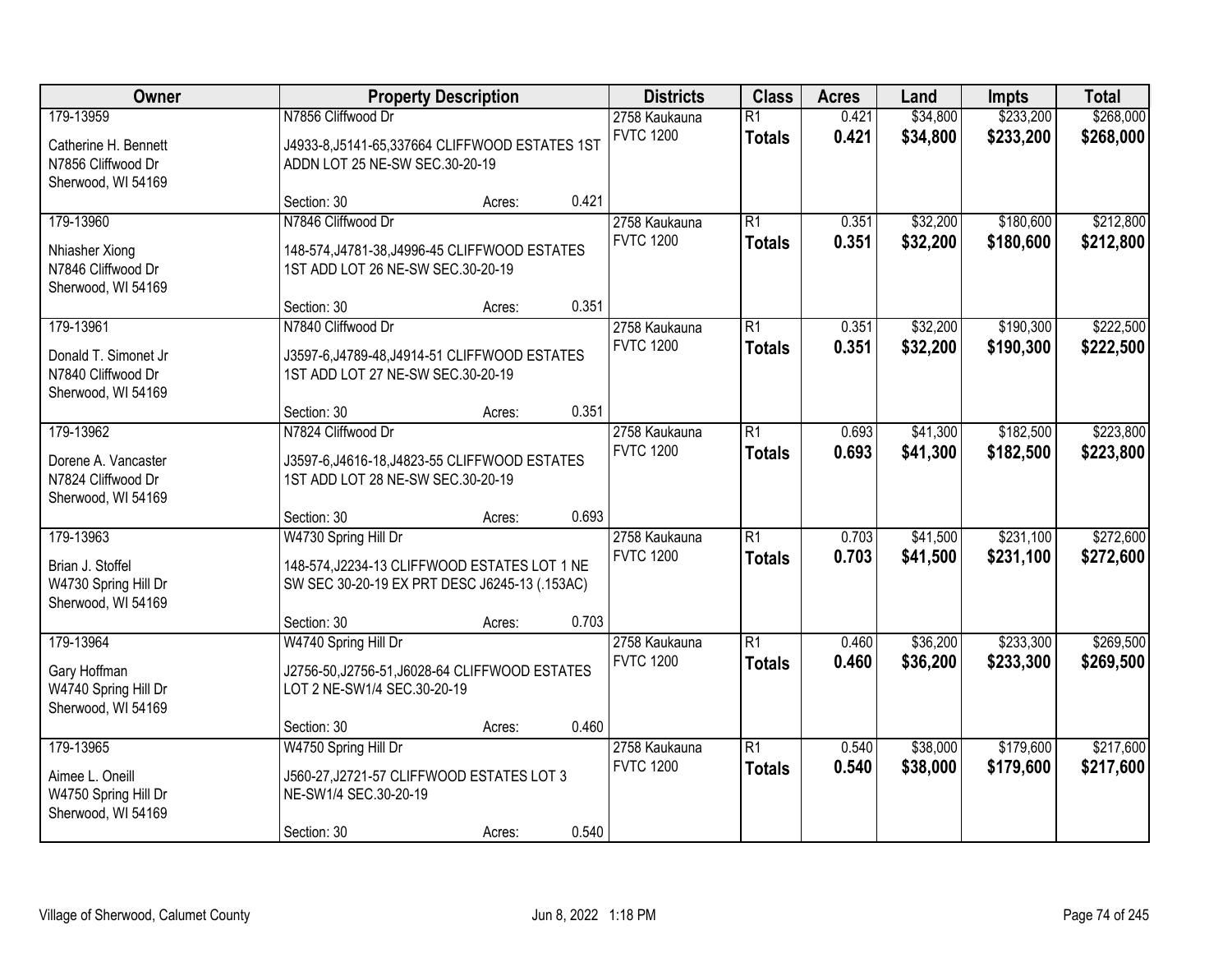| Owner                                                                         |                                                                                                       | <b>Property Description</b> |       | <b>Districts</b>                                                                                                 | <b>Class</b>                     | <b>Acres</b>   | Land                   | <b>Impts</b>           | <b>Total</b>           |
|-------------------------------------------------------------------------------|-------------------------------------------------------------------------------------------------------|-----------------------------|-------|------------------------------------------------------------------------------------------------------------------|----------------------------------|----------------|------------------------|------------------------|------------------------|
| 179-13966<br>Andrew A. Howitt<br>W4760 Spring Hill Dr<br>Sherwood, WI 54169   | W4760 Spring Hill Dr<br>J3196-33, J3688-35 CLIFFWOOD ESTATES LOT 4<br>NE-SW SEC.30-20-19              |                             |       | 2758 Kaukauna<br><b>FVTC 1200</b>                                                                                | $\overline{R1}$<br><b>Totals</b> | 0.410<br>0.410 | \$34,400<br>\$34,400   | \$201,100<br>\$201,100 | \$235,500<br>\$235,500 |
|                                                                               | Section: 30                                                                                           | Acres:                      | 0.410 |                                                                                                                  |                                  |                |                        |                        |                        |
| 179-13967<br>Nancy Wenzel<br>W4770 Spring Hill Dr<br>Sherwood, WI 54169       | W4770 Spring Hill Dr<br>J3012-2, J3620-14 CLIFFWOOD ESTATES LOT 5<br>NE-SW1/4 SEC.30-20-19            |                             |       | 2758 Kaukauna<br><b>FVTC 1200</b>                                                                                | $\overline{R1}$<br><b>Totals</b> | 0.360<br>0.360 | \$32,500<br>\$32,500   | \$217,300<br>\$217,300 | \$249,800<br>\$249,800 |
|                                                                               | Section: 30                                                                                           | Acres:                      | 0.360 |                                                                                                                  |                                  |                |                        |                        |                        |
| 179-13968<br>William S. Olson<br>N7800 Cliffwood Dr<br>Sherwood, WI 54169     | N7800 Cliffwood Dr<br>J1996-25, J2493-13 CLIFFWOOD ESTATES LOT 6<br>NE-SW1/4 SEC.30-20-19             |                             |       | 2758 Kaukauna<br><b>FVTC 1200</b>                                                                                | $\overline{R1}$<br><b>Totals</b> | 0.440<br>0.440 | \$35,500<br>\$35,500   | \$197,300<br>\$197,300 | \$232,800<br>\$232,800 |
|                                                                               | Section: 30                                                                                           | Acres:                      | 0.440 |                                                                                                                  |                                  |                |                        |                        |                        |
| 179-13969<br>Diane R. Moreau<br>N7801 Cliffwood Dr<br>Sherwood, WI 54169      | N7801 Cliffwood Dr<br>J2944-15, J3734-53 CLIFFWOOD ESTATES LOT 7<br>NE-SW1/4 SEC.30-20-19             |                             |       | 2758 Kaukauna<br><b>FVTC 1200</b>                                                                                | $\overline{R1}$<br><b>Totals</b> | 0.335<br>0.335 | \$31,600<br>\$31,600   | \$202,900<br>\$202,900 | \$234,500<br>\$234,500 |
|                                                                               | Section: 30                                                                                           | Acres:                      | 0.335 |                                                                                                                  |                                  |                |                        |                        |                        |
| 179-13970<br>Palisades Pond Lake District<br>PO Box 279<br>Sherwood, WI 54169 | Golf Course Rd<br>J1648-26, J4833-5 HIGH CLIFF REC PLAT NO.1<br><b>OUTLOT 1 - POND</b><br>Section: 30 | Acres:                      | 4.990 | Palisades Pond Lake<br><b>District</b><br>Palisades Pond<br><b>District</b><br>2758 Kaukauna<br><b>FVTC 1200</b> | $\overline{X4}$<br><b>Totals</b> | 4.990<br>4.990 | $\overline{50}$<br>\$0 | $\overline{50}$<br>\$0 | $\overline{50}$<br>\$0 |
| 179-13971<br>Jason P. Zahn<br>N7790 Sundown Ct<br>Sherwood, WI 54169          | N7790 Sundown Ct<br>108-664 HIGH CLIFF REC VILL PLAT NO.1 LOT 1<br>Section: 30                        | Acres:                      | 0.483 | Palisades Pond Lake<br><b>District</b><br>Palisades Pond<br><b>District</b><br>2758 Kaukauna<br><b>FVTC 1200</b> | $\overline{R1}$<br><b>Totals</b> | 0.483<br>0.483 | \$46,300<br>\$46,300   | \$192,000<br>\$192,000 | \$238,300<br>\$238,300 |
| 179-13972<br>Jason P. Zahn<br>N7790 Sundown Ct                                | N7790 Sundown Ct<br>160-302 HIGH CLIFF REC VILL PLAT NO.1 LOT 2                                       |                             |       | 2758 Kaukauna<br><b>FVTC 1200</b>                                                                                | $\overline{R1}$<br><b>Totals</b> | 0.637<br>0.637 | \$28,200<br>\$28,200   | $\overline{50}$<br>\$0 | \$28,200<br>\$28,200   |
| Sherwood, WI 54169                                                            | Section: 30                                                                                           | Acres:                      | 0.637 |                                                                                                                  |                                  |                |                        |                        |                        |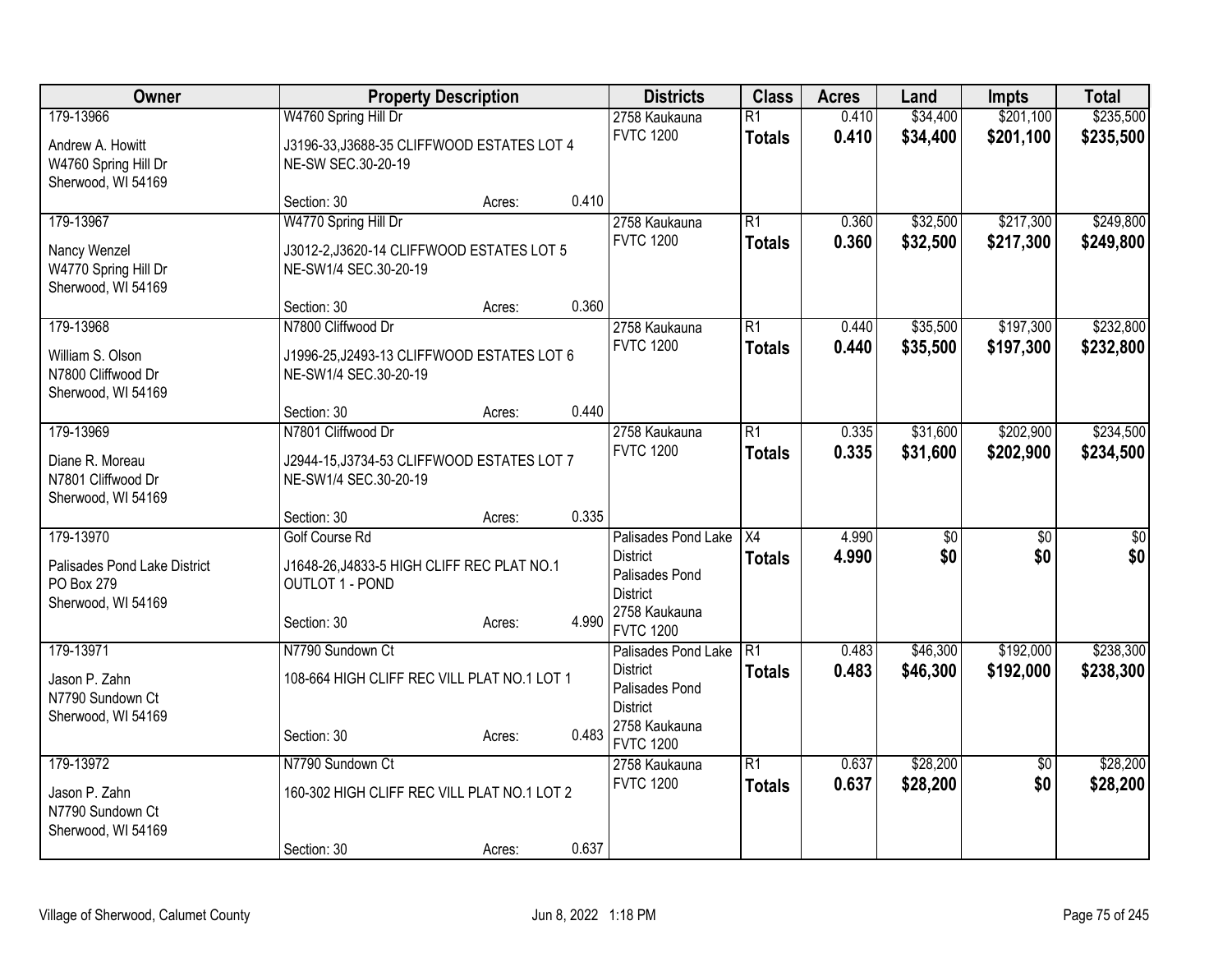| Owner                                                                     |                                                                                                                | <b>Property Description</b> |       |                                   | <b>Class</b><br><b>Acres</b>     |                | Land                 | <b>Impts</b>           | <b>Total</b>           |
|---------------------------------------------------------------------------|----------------------------------------------------------------------------------------------------------------|-----------------------------|-------|-----------------------------------|----------------------------------|----------------|----------------------|------------------------|------------------------|
| 179-13973<br>Pamela A. Laughrin<br>N7774 Sundown Ct<br>Sherwood, WI 54169 | N7774 Sundown Ct<br>J1556-59, J2057-58, J4904-28 HIGH CLIFF REC VILL<br>PLAT NO.1 LOT 3                        |                             |       | 2758 Kaukauna<br><b>FVTC 1200</b> | $\overline{R1}$<br><b>Totals</b> | 0.883<br>0.883 | \$61,100<br>\$61,100 | \$146,000<br>\$146,000 | \$207,100<br>\$207,100 |
|                                                                           | Section: 30                                                                                                    | Acres:                      | 0.883 |                                   |                                  |                |                      |                        |                        |
| 179-13974<br>Robert V. Nennig<br>N7760 Sundown Ct<br>Sherwood, WI 54169   | N7760 Sundown Ct<br>J1299-42, J4104-30 HIGH CLIFF REC VILL PLAT NO.1<br>LOT <sub>4</sub>                       |                             |       | 2758 Kaukauna<br><b>FVTC 1200</b> | $\overline{R1}$<br><b>Totals</b> | 0.418<br>0.418 | \$43,900<br>\$43,900 | \$376,100<br>\$376,100 | \$420,000<br>\$420,000 |
|                                                                           | Section: 30                                                                                                    | Acres:                      | 0.418 |                                   |                                  |                |                      |                        |                        |
| 179-13975<br>John C. Geiger<br>N7750 Sundown Ct<br>Sherwood, WI 54169     | N7750 Sundown Ct<br>J2905-48, J3662-48, J6338-33 HIGH CLIFF REC VILL<br>PLAT NO.1 LOT 5                        |                             |       | 2758 Kaukauna<br><b>FVTC 1200</b> | $\overline{R1}$<br><b>Totals</b> | 0.472<br>0.472 | \$45,900<br>\$45,900 | \$259,300<br>\$259,300 | \$305,200<br>\$305,200 |
|                                                                           | Section: 30                                                                                                    | Acres:                      | 0.472 |                                   |                                  |                |                      |                        |                        |
| 179-13976<br>Tanya R. Fenner<br>N7746 Sundown Ct<br>Sherwood, WI 54169    | N7746 Sundown Ct<br>135-326, J3587-19, J5255-46 HIGH CLIFF REC VILL<br>PLAT NO.1 LOT 6                         |                             |       | 2758 Kaukauna<br><b>FVTC 1200</b> | $\overline{R1}$<br><b>Totals</b> | 0.456<br>0.456 | \$45,300<br>\$45,300 | \$158,100<br>\$158,100 | \$203,400<br>\$203,400 |
|                                                                           | Section: 30                                                                                                    | Acres:                      | 0.456 |                                   |                                  |                |                      |                        |                        |
| 179-13977<br>Daniel H. Zeman<br>N7742 Sundown Ct<br>Sherwood, WI 54169    | N7742 Sundown Ct<br>J3358-57, J4073-57 HIGH CLIFF REC VILL PLAT NO.1<br>LOT <sub>7</sub>                       |                             |       | 2758 Kaukauna<br><b>FVTC 1200</b> | $\overline{R1}$<br><b>Totals</b> | 0.612<br>0.612 | \$51,100<br>\$51,100 | \$249,400<br>\$249,400 | \$300,500<br>\$300,500 |
|                                                                           | Section: 30                                                                                                    | Acres:                      | 0.612 |                                   |                                  |                |                      |                        |                        |
| 179-13978<br>Patrick H. Wnek<br>N7738 Sundown Ct<br>Sherwood, WI 54169    | N7738 Sundown Ct<br>150-81 HIGH CLIFF REC VILL PLAT NO.1 LOT 8                                                 |                             |       | 2758 Kaukauna<br><b>FVTC 1200</b> | $\overline{R1}$<br><b>Totals</b> | 0.610<br>0.610 | \$51,000<br>\$51,000 | \$174,600<br>\$174,600 | \$225,600<br>\$225,600 |
|                                                                           | Section: 30                                                                                                    | Acres:                      | 0.610 |                                   |                                  |                |                      |                        |                        |
| 179-13979<br>Angela Gritt<br>N7730 Sundown Ct<br>Sherwood, WI 54169       | N7730 Sundown Ct<br>J3793-13, J4380-2 HIGH CLIFF REC VILL PLAT NO.1<br>LOT 9 SE-SW SEC.30-20-19<br>Section: 30 | Acres:                      | 0.728 | 2758 Kaukauna<br><b>FVTC 1200</b> | $\overline{R1}$<br><b>Totals</b> | 0.728<br>0.728 | \$55,400<br>\$55,400 | \$263,000<br>\$263,000 | \$318,400<br>\$318,400 |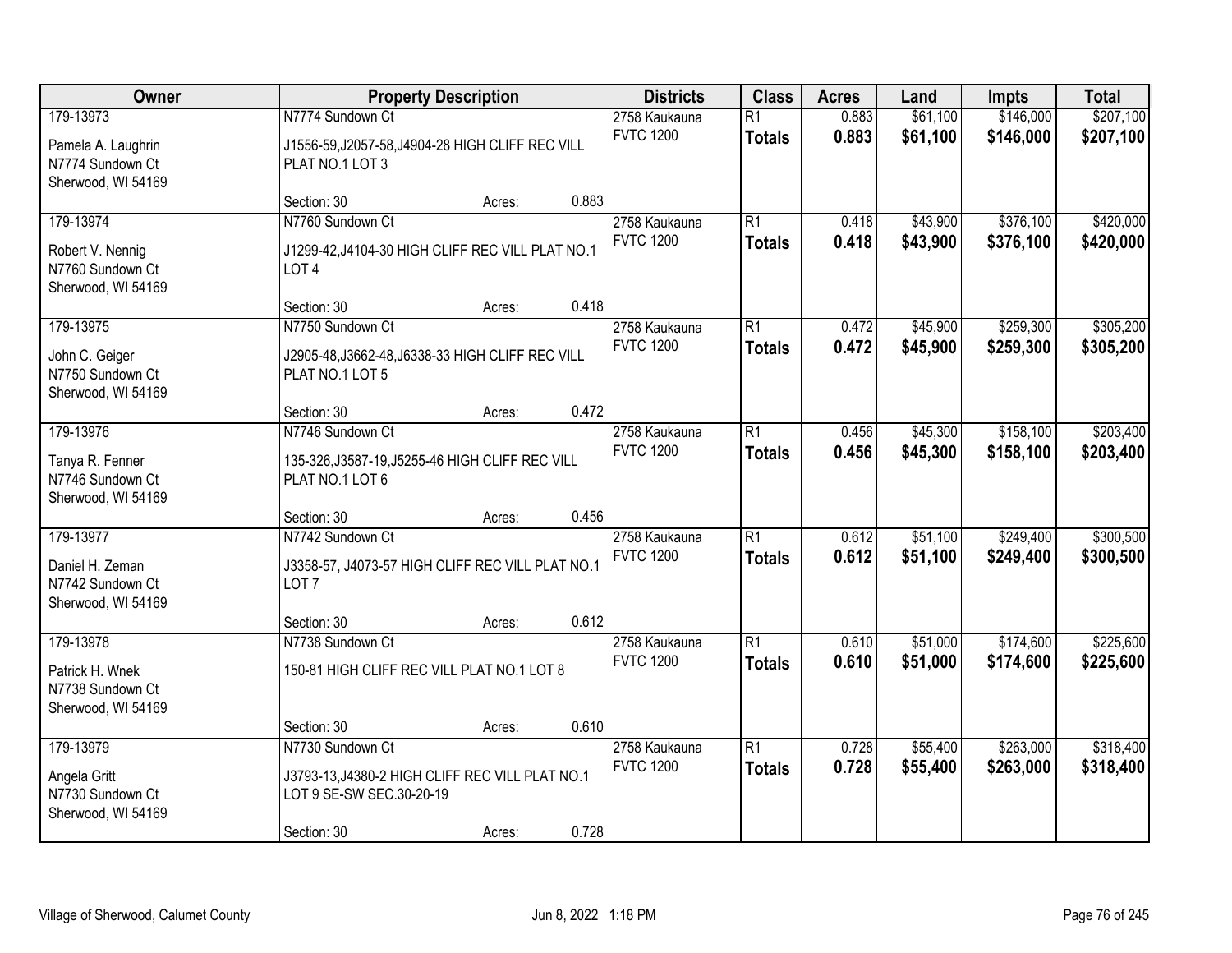| Owner                                                                           | <b>Property Description</b>                                                                                                                                                         | <b>Districts</b>                  | <b>Class</b>                     | <b>Acres</b>   | Land                 | <b>Impts</b>           | <b>Total</b>           |
|---------------------------------------------------------------------------------|-------------------------------------------------------------------------------------------------------------------------------------------------------------------------------------|-----------------------------------|----------------------------------|----------------|----------------------|------------------------|------------------------|
| 179-13980<br>Stephen W. Powers<br>W4843 Escarpment Ter                          | W4843 Escarpment Ter<br>J1969-1, J3668-47 HIGH CLIFF REC VILL PLAT NO.1<br><b>LOT 10</b>                                                                                            | 2758 Kaukauna<br><b>FVTC 1200</b> | $\overline{R1}$<br><b>Totals</b> | 1.067<br>1.067 | \$61,700<br>\$61,700 | \$374,700<br>\$374,700 | \$436,400<br>\$436,400 |
| Sherwood, WI 54169                                                              | 1.067<br>Section: 30<br>Acres:                                                                                                                                                      |                                   |                                  |                |                      |                        |                        |
| 179-13981<br>James W. Smrecek<br>W4849 Escarpment Ter<br>Sherwood, WI 54169     | W4849 Escarpment Ter<br>J492-11, J3889-54 HIGH CLIFF REC VILL PLAT NO.1<br>LOT 11 ASSMT INCL/LOC ID#13671                                                                           | 2758 Kaukauna<br><b>FVTC 1200</b> | $\overline{R1}$<br><b>Totals</b> | 1.131<br>1.131 | \$63,300<br>\$63,300 | \$209,600<br>\$209,600 | \$272,900<br>\$272,900 |
| 179-13982                                                                       | 1.131<br>Section: 30<br>Acres:<br>W4861 Escarpment Ter                                                                                                                              | 2758 Kaukauna                     | $\overline{R1}$                  | 1.095          | \$62,400             | \$203,000              | \$265,400              |
| Jeffrey W. Ewald<br>W4861 Escarpment Ter<br>Sherwood, WI 54169                  | 181-704, J4718-37 HIGH CLIFF REC VILL PLAT NO.1<br>LOT 12 ASSMT INCL/LOC ID#13666                                                                                                   | <b>FVTC 1200</b>                  | <b>Totals</b>                    | 1.095          | \$62,400             | \$203,000              | \$265,400              |
|                                                                                 | 1.095<br>Section: 30<br>Acres:                                                                                                                                                      |                                   |                                  |                |                      |                        |                        |
| 179-13983<br>Jeffrey W. Ewald<br>W4861 Escarpment Ter<br>Sherwood, WI 54169     | W4867 Escarpment Ter<br>J394-57, J410-7, J4718-37 HIGH CLIFF REC VILL PLAT<br>NO.1 LOT 13 ASSMT INC/LOC ID#13669                                                                    | 2758 Kaukauna<br><b>FVTC 1200</b> | $\overline{R1}$<br><b>Totals</b> | 1.083<br>1.083 | \$44,600<br>\$44,600 | \$0<br>\$0             | \$44,600<br>\$44,600   |
|                                                                                 | 1.083<br>Section: 30<br>Acres:                                                                                                                                                      |                                   |                                  |                |                      |                        |                        |
| 179-13984<br>Ryan P. Oreilly<br>W4873 Escarpment Ter<br>Sherwood, WI 54169      | W4873 Escarpment Ter<br>120-584,92-350 HIGH CLIFF REC VILL PLAT NO.1 LOT<br>14 ASSMT INCL LOC ID# 13672                                                                             | 2758 Kaukauna<br><b>FVTC 1200</b> | $\overline{R1}$<br><b>Totals</b> | 1.078<br>1.078 | \$62,000<br>\$62,000 | \$200,800<br>\$200,800 | \$262,800<br>\$262,800 |
|                                                                                 | 1.078<br>Section: 30<br>Acres:                                                                                                                                                      |                                   |                                  |                |                      |                        |                        |
| 179-13985<br>Dale A. Reinhard<br>W4887 Escarpment Ter<br>Sherwood, WI 54169     | W4887 Escarpment Ter<br>164-342 HIGH CLIFF REC VILL PLAT NO.1 LOT 15<br>SUBJ TO DRIVEWAY EASEMENT DESC #344556<br>ASSMT INCL LOC ID#13673<br>1.095<br>Section: 30<br>Acres:         | 2758 Kaukauna<br><b>FVTC 1200</b> | $\overline{R1}$<br><b>Totals</b> | 1.095<br>1.095 | \$62,400<br>\$62,400 | \$239,100<br>\$239,100 | \$301,500<br>\$301,500 |
| 179-13986<br>Hughes Lloyd T Janet<br>W4891 Escarpment Ter<br>Sherwood, WI 54169 | W4891 Escarpment Ter<br>J732-22,J1019-57 HIGH CLIFF REC VILL PLAT NO.1<br>LOT 16 SUBJ TO DRIVEWAY EASEMENT DESC<br>#344556 ASSMT INC/LOC ID#13674<br>1.140<br>Section: 30<br>Acres: | 2758 Kaukauna<br><b>FVTC 1200</b> | $\overline{R1}$<br><b>Totals</b> | 1.140<br>1.140 | \$63,500<br>\$63,500 | \$203,300<br>\$203,300 | \$266,800<br>\$266,800 |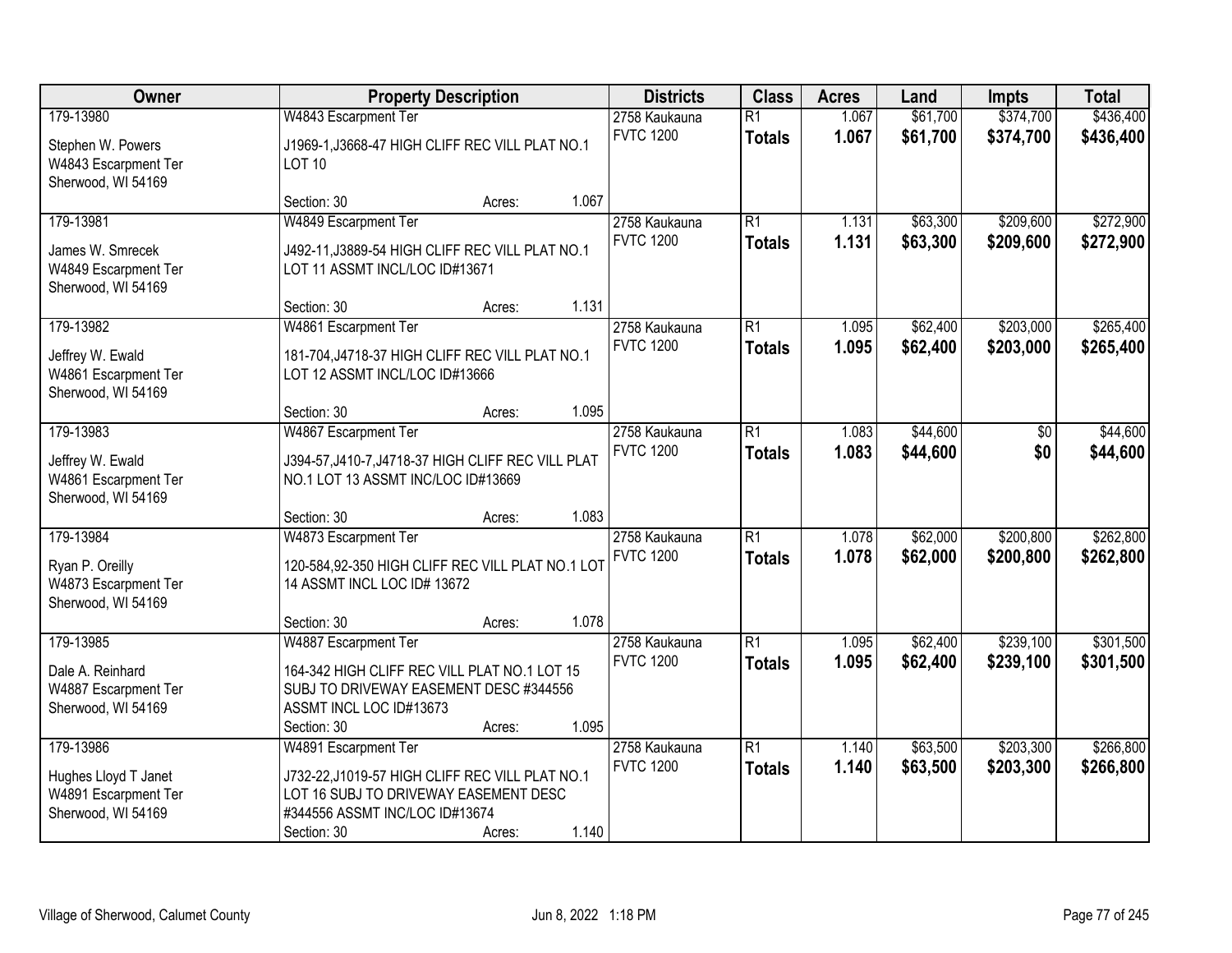| Owner                                  | <b>Property Description</b>                      |        | <b>Districts</b>                  | <b>Class</b>    | <b>Acres</b>            | Land     | <b>Impts</b> | <b>Total</b> |
|----------------------------------------|--------------------------------------------------|--------|-----------------------------------|-----------------|-------------------------|----------|--------------|--------------|
| 179-13987                              | W4897 Escarpment Ter                             |        | 2758 Kaukauna                     | $\overline{R1}$ | 1.162                   | \$64,100 | \$188,600    | \$252,700    |
| Edward F. Marks                        | J1489-34, J2107-43, J4736-65 HIGH CLIFF REC VILL |        | <b>FVTC 1200</b>                  | <b>Totals</b>   | 1.162                   | \$64,100 | \$188,600    | \$252,700    |
| W4897 Escarpment Ter                   | PLAT NO.1 LOT 17 ASSMT INCL/LOC ID#13679         |        |                                   |                 |                         |          |              |              |
| Sherwood, WI 54169                     |                                                  |        |                                   |                 |                         |          |              |              |
|                                        | Section: 30                                      | Acres: | 1.162                             |                 |                         |          |              |              |
| 179-13988                              | W4903 Palisades Trl                              |        | 2758 Kaukauna                     | $\overline{R1}$ | 1.090                   | \$62,300 | \$247,500    | \$309,800    |
| Nicholas Milledge                      | J1546-11, J4261-30 HIGH CLIFF REC VILL PLAT NO.1 |        | <b>FVTC 1200</b>                  | <b>Totals</b>   | 1.090                   | \$62,300 | \$247,500    | \$309,800    |
| W4903 Palisades Tr                     | LOT 18 NW-NW SEC.30-20-19 ASSMT INCL/LOC         |        |                                   |                 |                         |          |              |              |
| Sherwood, WI 54169                     | ID#13667                                         |        |                                   |                 |                         |          |              |              |
|                                        | Section: 30                                      | Acres: | 0.620                             |                 |                         |          |              |              |
| 179-13989                              | W4913 Palisades Trl                              |        | 2758 Kaukauna                     | $\overline{R1}$ | 1.303                   | \$67,600 | \$136,600    | \$204,200    |
| Joseph G. Parent                       | J2163-18, J3131-27 HIGH CLIFF REC VILL PLAT NO.1 |        | <b>FVTC 1200</b>                  | <b>Totals</b>   | 1.303                   | \$67,600 | \$136,600    | \$204,200    |
| W4913 Palisades Tr                     | LOT 19 ASSMT INCL/LOC ID#13668                   |        |                                   |                 |                         |          |              |              |
| Sherwood, WI 54169                     |                                                  |        |                                   |                 |                         |          |              |              |
|                                        | Section: 30                                      | Acres: | 1.303                             |                 |                         |          |              |              |
| 179-13990                              | W4933 Palisades Trl                              |        | 2758 Kaukauna                     |                 | Assessed with 179-13991 |          |              |              |
| Joseph E. Pilon                        | 139-698 HIGH CLIFF REC VILL PLAT NO.1 LOT 20, EX |        | <b>FVTC 1200</b>                  |                 |                         |          |              |              |
| W4933 Palisades Tr                     | PRT SOLD TO TN OF HARRISON IN VOL.139-697        |        |                                   |                 |                         |          |              |              |
| Sherwood, WI 54169                     | ASSESSED W/LOC ID#13991                          |        |                                   |                 |                         |          |              |              |
|                                        | Section: 30                                      | Acres: | 0.114                             |                 |                         |          |              |              |
| 179-13991                              | W4933 Palisades Trl                              |        | 2758 Kaukauna                     | $\overline{R1}$ | 2.039                   | \$86,000 | \$291,500    | \$377,500    |
| Joseph E. Pilon                        | 132-814 HIGH CLIFF REC VILL PLAT NO.1 LOT 21, EX |        | <b>FVTC 1200</b>                  | <b>Totals</b>   | 2.039                   | \$86,000 | \$291,500    | \$377,500    |
| W4933 Palisades Tr                     | PRT SOLD TO TOWN OF HARRISON IN VOL.139-696      |        |                                   |                 |                         |          |              |              |
| Sherwood, WI 54169                     | ASSMT INCL/LOC ID#13670                          |        |                                   |                 |                         |          |              |              |
|                                        | Section: 30                                      | Acres: | 2.039                             |                 |                         |          |              |              |
| 179-13992                              | W4892 Escarpment Ter                             |        | Palisades Pond Lake               | R <sub>1</sub>  | 0.732                   | \$55,500 | \$302,000    | \$357,500    |
| Thomas R & Barbara J Jack Living Trust | 160-77, J771-46, 335411 HIGH CLIFF REC VILL PLAT |        | <b>District</b>                   | <b>Totals</b>   | 0.732                   | \$55,500 | \$302,000    | \$357,500    |
| W4892 Escarpment Ter                   | NO.1 LOT 22 EX THE PRT DESC. J2647-33            |        | Palisades Pond<br><b>District</b> |                 |                         |          |              |              |
| Sherwood, WI 54169                     |                                                  |        | 2758 Kaukauna                     |                 |                         |          |              |              |
|                                        | Section: 30                                      | Acres: | 0.732<br><b>FVTC 1200</b>         |                 |                         |          |              |              |
| 179-13993                              | W4878 Escarpment Ter                             |        | Palisades Pond Lake               | TR1             | 0.700                   | \$54,300 | \$231,000    | \$285,300    |
| Ryan M. Propson                        | J1792-14, J2647-33 HIGH CLIFF REC VILL PLAT NO.1 |        | <b>District</b>                   | <b>Totals</b>   | 0.700                   | \$54,300 | \$231,000    | \$285,300    |
| W4878 Escarpment Ter                   | LOT 23 & PRT LOT 22 DESC. J2647-33               |        | Palisades Pond                    |                 |                         |          |              |              |
| Sherwood, WI 54169                     |                                                  |        | <b>District</b>                   |                 |                         |          |              |              |
|                                        | Section: 30                                      | Acres: | 2758 Kaukauna<br>0.700            |                 |                         |          |              |              |
|                                        |                                                  |        | <b>FVTC 1200</b>                  |                 |                         |          |              |              |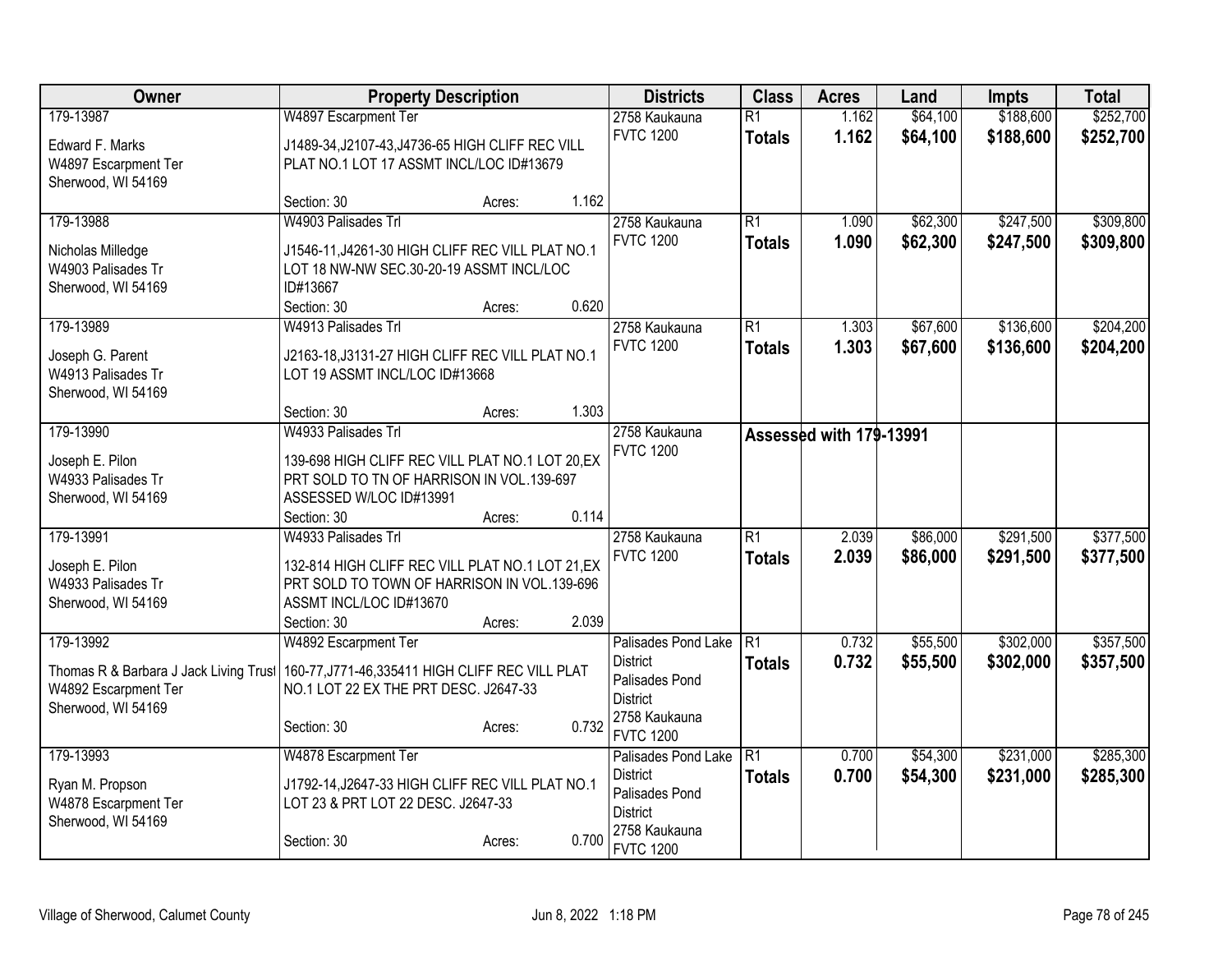| Owner                                                              | <b>Property Description</b>                                                                                                                                                         | <b>Districts</b>                                                                          | <b>Class</b>    | <b>Acres</b> | Land     | <b>Impts</b> | <b>Total</b> |
|--------------------------------------------------------------------|-------------------------------------------------------------------------------------------------------------------------------------------------------------------------------------|-------------------------------------------------------------------------------------------|-----------------|--------------|----------|--------------|--------------|
| 179-13994                                                          | W4872 Escarpment Ter                                                                                                                                                                | Palisades Pond Lake                                                                       | R1              | 0.654        | \$52,600 | \$254,600    | \$307,200    |
| Sharon A. Little<br>W4872 Escarpment Ter<br>Sherwood, WI 54169     | J680-39, J3955-23 HIGH CLIFF REC VILL PLAT NO.1<br>LOT 24 SW-SW SEC.30-20-19                                                                                                        | <b>District</b><br>Palisades Pond<br><b>District</b>                                      | <b>Totals</b>   | 0.654        | \$52,600 | \$254,600    | \$307,200    |
|                                                                    | 0.654<br>Section: 30<br>Acres:                                                                                                                                                      | 2758 Kaukauna<br><b>FVTC 1200</b>                                                         |                 |              |          |              |              |
| 179-13995                                                          | W4860 Escarpment Ter                                                                                                                                                                | Palisades Pond Lake                                                                       | R1              | 0.626        | \$51,600 | \$228,500    | \$280,100    |
| Daryl A. Schneider<br>W4860 Escarpment Ter                         | J610-35, J2406-29, 335062 HIGH CLIFF REC VILL PLAT<br><b>NO.1 LOT 25</b>                                                                                                            | <b>District</b><br>Palisades Pond<br><b>District</b>                                      | <b>Totals</b>   | 0.626        | \$51,600 | \$228,500    | \$280,100    |
| Sherwood, WI 54169                                                 | 0.626<br>Section: 30<br>Acres:                                                                                                                                                      | 2758 Kaukauna<br><b>FVTC 1200</b>                                                         |                 |              |          |              |              |
| 179-13996                                                          | W4852 Escarpment Ter                                                                                                                                                                | Palisades Pond Lake                                                                       | $\overline{R1}$ | 0.559        | \$49,100 | \$212,800    | \$261,900    |
| Jane M. Gehl<br>W4852 Escarpment Ter<br>Sherwood, WI 54169         | J1458-22, J4358-55, J5375-29 HIGH CLIFF REC VILL<br>PLAT NO.1 LT26 & PRT ESCARPMENT TERRACE<br>COM SE/C LT26, NW ALG CRVE 57.48', SE53.76', SW 5'<br>0.559<br>Section: 30<br>Acres: | <b>District</b><br>Palisades Pond<br><b>District</b><br>2758 Kaukauna<br><b>FVTC 1200</b> | <b>Totals</b>   | 0.559        | \$49,100 | \$212,800    | \$261,900    |
| 179-13997                                                          | W4840 Escarpment Ter                                                                                                                                                                | Palisades Pond Lake                                                                       | R <sub>1</sub>  | 0.693        | \$54,100 | \$275,400    | \$329,500    |
| Karen J. Kaas<br>W4840 Escarpment Ter<br>Sherwood, WI 54169        | J1927-48, J3937-57, J5754-38 HIGH CLIFF REC VILL<br>PLAT NO.1 LOT 27 & PRT OF LOTS 28&29 & PRT<br>ESCARPMENT TERRACE DESC IN J1303-34 & 35<br>0.693<br>Section: 30<br>Acres:        | <b>District</b><br>Palisades Pond<br><b>District</b><br>2758 Kaukauna<br><b>FVTC 1200</b> | <b>Totals</b>   | 0.693        | \$54,100 | \$275,400    | \$329,500    |
| 179-13998                                                          | W4830 Escarpment Ter                                                                                                                                                                | Palisades Pond Lake                                                                       | R1              | 0.650        | \$52,500 | \$214,900    | \$267,400    |
| Margaret A. Thompson<br>W4830 Escarpment Ter<br>Sherwood, WI 54169 | J1835-1, J1997-3 HIGH CLIFF REC VILL PLAT NO. 1<br>LOT 28, EX J1303-32 PRT LOT 29 DESC 1304-45 &<br>PRT ESCARP.TER.J1353-I51<br>0.650<br>Section: 30<br>Acres:                      | <b>District</b><br>Palisades Pond<br><b>District</b><br>2758 Kaukauna<br><b>FVTC 1200</b> | <b>Totals</b>   | 0.650        | \$52,500 | \$214,900    | \$267,400    |
| 179-13999                                                          | W4837 Escarpment Ter                                                                                                                                                                | 2758 Kaukauna                                                                             | $\overline{R1}$ | 0.541        | \$48,400 | \$274,000    | \$322,400    |
| Andrew J. King<br>W4837 Escarpment Ter<br>Sherwood, WI 54169       | J1943-1, J2255-32 HIGH CLIFF REC VILL PLAT NO.1<br>PRT LOT 29 DESC. J1303-I34 & J1304-I45 & PRT<br>ESCARPMENT TERRACE DESC.IN J1365-138<br>0.541<br>Section: 30<br>Acres:           | <b>FVTC 1200</b>                                                                          | <b>Totals</b>   | 0.541        | \$48,400 | \$274,000    | \$322,400    |
| 179-14000                                                          | N7735 Sundown Ct                                                                                                                                                                    | 2758 Kaukauna                                                                             | $\overline{R1}$ | 0.585        | \$50,100 | \$200,300    | \$250,400    |
| Carol Kloeppel<br>N7735 Sundown Ct<br>Sherwood, WI 54169           | 164-439, J1177-6 HIGH CLIFF REC VILL PLAT NO.1<br><b>LOT 30</b>                                                                                                                     | <b>FVTC 1200</b>                                                                          | <b>Totals</b>   | 0.585        | \$50,100 | \$200,300    | \$250,400    |
|                                                                    | 0.585<br>Section: 30<br>Acres:                                                                                                                                                      |                                                                                           |                 |              |          |              |              |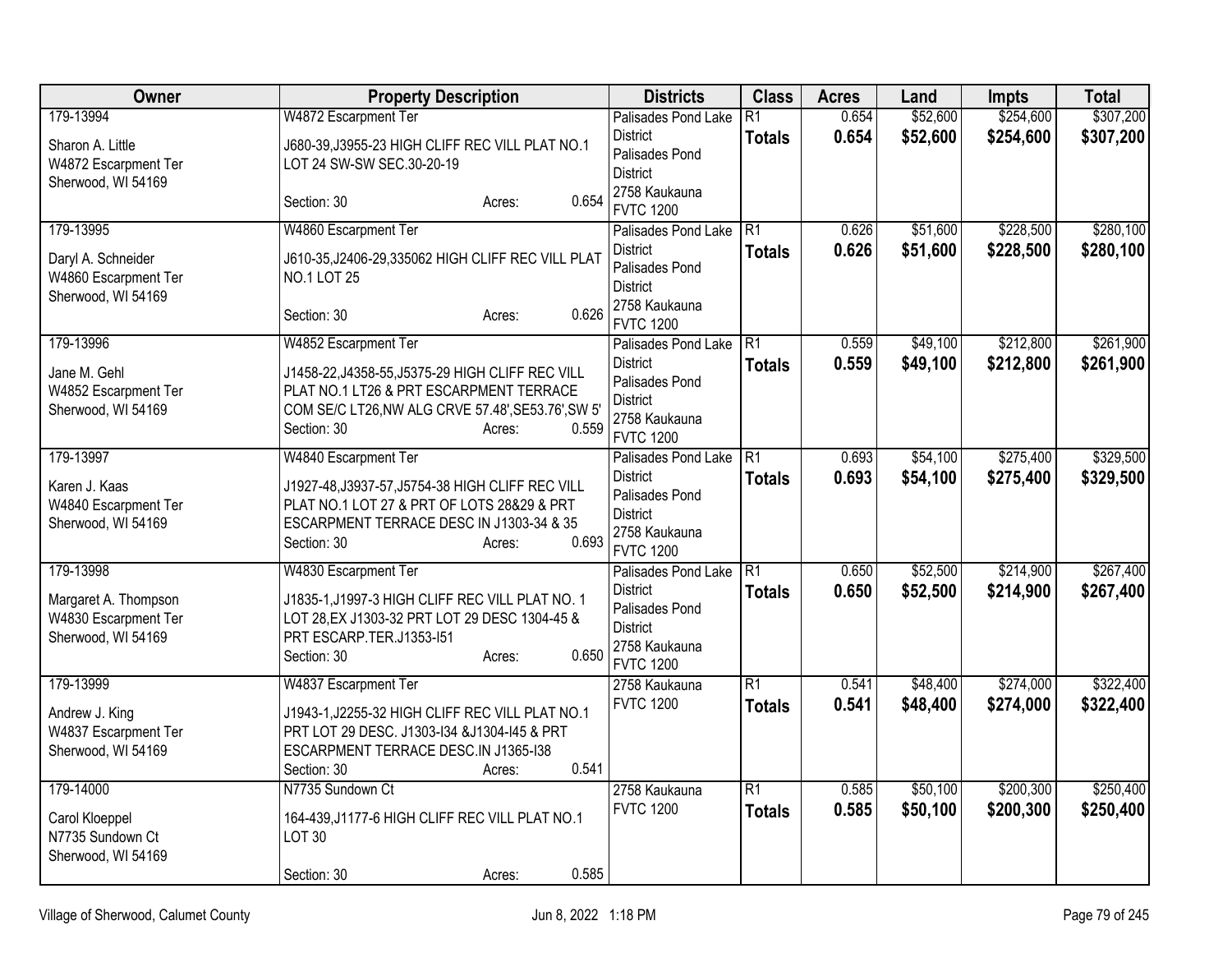| Owner                                                          | <b>Property Description</b>                                      |                 | <b>Districts</b>                                     | <b>Class</b>    | <b>Acres</b> | Land     | <b>Impts</b> | <b>Total</b> |
|----------------------------------------------------------------|------------------------------------------------------------------|-----------------|------------------------------------------------------|-----------------|--------------|----------|--------------|--------------|
| 179-14001                                                      | N7753 Sundown Ct                                                 |                 | Palisades Pond Lake                                  | $\overline{R1}$ | 0.823        | \$58,900 | \$143,500    | \$202,400    |
| Anthony T. Hossain<br>W4880 Nature Ln<br>Sherwood, WI 54169    | J82-16, J1342-36, 333679 HIGH CLIFF REC VILL PLAT<br>NO.1 LOT 31 |                 | <b>District</b><br>Palisades Pond<br><b>District</b> | <b>Totals</b>   | 0.823        | \$58,900 | \$143,500    | \$202,400    |
|                                                                | Section: 30                                                      | 0.823<br>Acres: | 2758 Kaukauna<br><b>FVTC 1200</b>                    |                 |              |          |              |              |
| 179-14002                                                      | N7757 Sundown Ct                                                 |                 | Palisades Pond Lake                                  | TR1             | 0.694        | \$54,100 | \$180,800    | \$234,900    |
| Mark A. Skubal<br>N7577 Sundown Ct                             | 172-592 HIGH CLIFF REC VILL PLAT NO.1 LOT 32                     |                 | <b>District</b><br>Palisades Pond<br><b>District</b> | <b>Totals</b>   | 0.694        | \$54,100 | \$180,800    | \$234,900    |
| Sherwood, WI 54169                                             | Section: 30                                                      | 0.694<br>Acres: | 2758 Kaukauna<br><b>FVTC 1200</b>                    |                 |              |          |              |              |
| 179-14003                                                      | N7767 Sundown Ct                                                 |                 | Palisades Pond Lake                                  | $\overline{R1}$ | 0.500        | \$46,900 | \$186,100    | \$233,000    |
| Steven F. Purdy<br>N7767 Sundown Ct<br>Sherwood, WI 54169      | J996-15, J1186-13 HIGH CLIFF REC VILL PLAT NO.1<br>LOT 33        |                 | <b>District</b><br>Palisades Pond<br><b>District</b> | <b>Totals</b>   | 0.500        | \$46,900 | \$186,100    | \$233,000    |
|                                                                | Section: 30                                                      | 0.500<br>Acres: | 2758 Kaukauna<br><b>FVTC 1200</b>                    |                 |              |          |              |              |
| 179-14004                                                      | N7697 Palisades Trl                                              |                 | 2758 Kaukauna                                        | $\overline{R1}$ | 0.383        | \$42,600 | \$246,600    | \$289,200    |
| Elizabeth Johnson                                              | J1372-30, J3072-52 HIGH CLIFF REC VILL PLAT NO.1                 |                 | <b>FVTC 1200</b>                                     | <b>Totals</b>   | 0.383        | \$42,600 | \$246,600    | \$289,200    |
| N7697 Palisades Tr                                             | LOT 34, EX VOL.109-573; ALSO COM SE/C LOT                        |                 |                                                      |                 |              |          |              |              |
| Sherwood, WI 54169                                             | 34, SW143.18' NW128.77', NE143.4'TO POB                          |                 |                                                      |                 |              |          |              |              |
|                                                                | Section: 30                                                      | 0.383<br>Acres: |                                                      |                 |              |          |              |              |
| 179-14005                                                      | N7703 Palisades Trl                                              |                 | 2758 Kaukauna                                        | $\overline{R1}$ | 0.456        | \$45,300 | \$247,100    | \$292,400    |
| Joel K. Walker                                                 | J3549-26, J3646-44 HIGH CLIFF REC VILL PLAT NO.1                 |                 | <b>FVTC 1200</b>                                     | <b>Totals</b>   | 0.456        | \$45,300 | \$247,100    | \$292,400    |
| N7703 Palisades Tr                                             | LOT35 &PRT LOT34, COM NW/C, SE 25', NE TO                        |                 |                                                      |                 |              |          |              |              |
| Sherwood, WI 54169                                             | E/L, NW20'TO NE/C, SW140'TO POB & COM SW/C                       |                 |                                                      |                 |              |          |              |              |
|                                                                | Section: 30                                                      | 0.456<br>Acres: |                                                      |                 |              |          |              |              |
| 179-14006                                                      | N7719 Palisades Trl                                              |                 | Palisades Pond Lake                                  | TR <sub>1</sub> | 0.561        | \$49,200 | \$207,400    | \$256,600    |
| Steven D. Paul                                                 | J62-44, J377-39, J5548-40 HIGH CLIFF REC VILL PLAT               |                 | <b>District</b><br>Palisades Pond                    | <b>Totals</b>   | 0.561        | \$49,200 | \$207,400    | \$256,600    |
| N7719 Palisades Tr                                             | NO.1 LOT 36 ASSMT INCL/LOC ID# 13675&13676                       |                 | <b>District</b>                                      |                 |              |          |              |              |
| Sherwood, WI 54169                                             | Section: 30                                                      | 0.561<br>Acres: | 2758 Kaukauna<br><b>FVTC 1200</b>                    |                 |              |          |              |              |
| 179-14007                                                      | N7725 Palisades Trl                                              |                 | 2758 Kaukauna                                        | $\overline{R1}$ | 0.286        | \$34,900 | \$209,500    | \$244,400    |
| Judith K. Doornbos<br>N7725 Palisades Tr<br>Sherwood, WI 54169 | 162-502, J1727-3 HIGH CLIFF REC VILL PLAT NO.1<br><b>LOT 37</b>  |                 | <b>FVTC 1200</b>                                     | <b>Totals</b>   | 0.286        | \$34,900 | \$209,500    | \$244,400    |
|                                                                | Section: 30                                                      | 0.286<br>Acres: |                                                      |                 |              |          |              |              |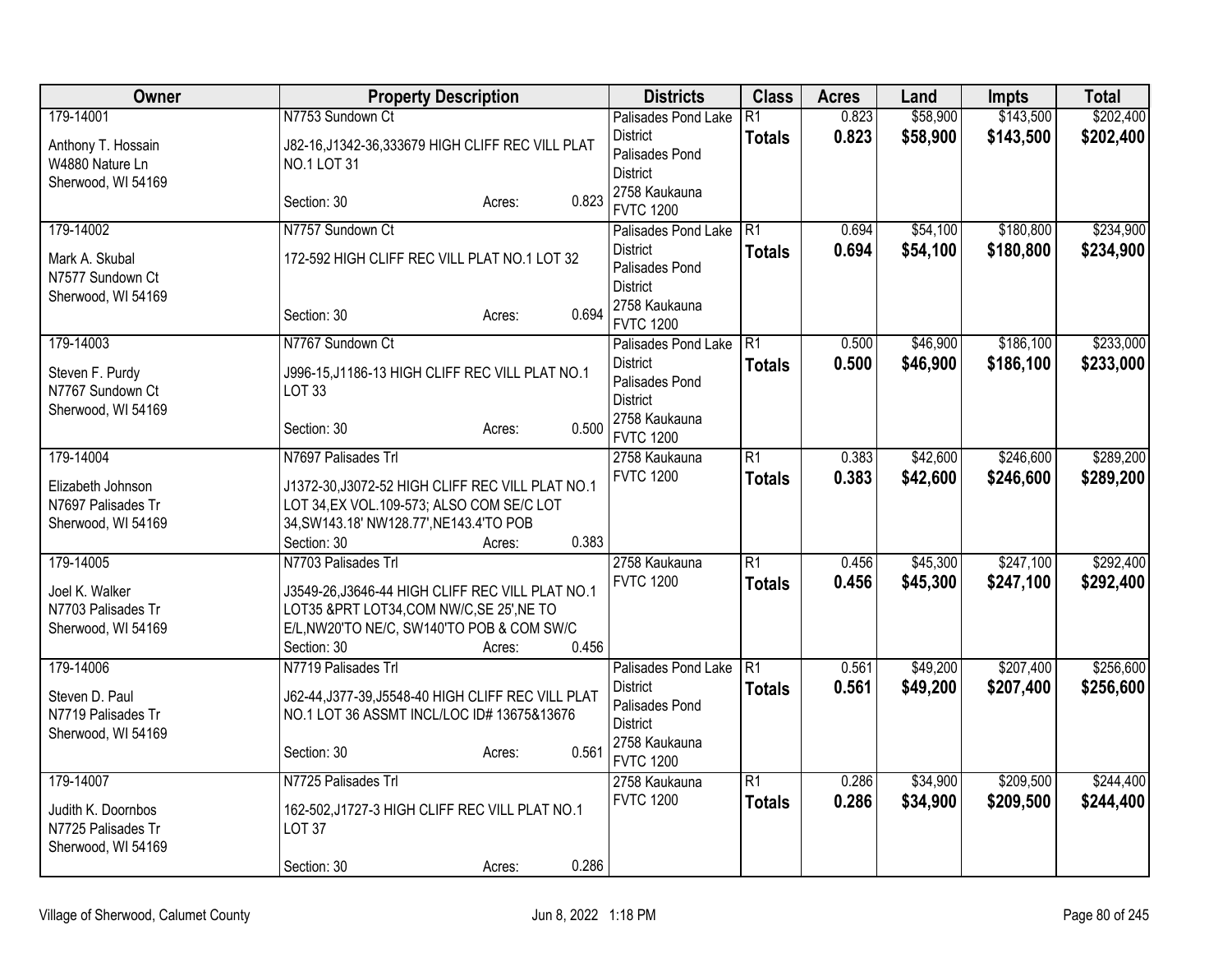| Owner                  | <b>Property Description</b>                     | <b>Districts</b>                  | <b>Class</b>    | <b>Acres</b> | Land     | <b>Impts</b> | <b>Total</b> |
|------------------------|-------------------------------------------------|-----------------------------------|-----------------|--------------|----------|--------------|--------------|
| 179-14008              | W4800 Spring Hill Dr                            | 2758 Kaukauna                     | $\overline{R1}$ | 0.900        | \$61,700 | \$151,000    | \$212,700    |
| Evan M. Merkes         | J724-11, J4166-37, J5522-44 HIGH CLIFF REC VILL | <b>FVTC 1200</b>                  | <b>Totals</b>   | 0.900        | \$61,700 | \$151,000    | \$212,700    |
| W4800 Spring Hill Dr   | PLAT NO.1 LOT 38 & COM NW/C LOT 38,             |                                   |                 |              |          |              |              |
| Sherwood, WI 54169     | NW160.67'ALG WLY/LN EXT, NE212.84', S371.41'TO  |                                   |                 |              |          |              |              |
|                        | 0.900<br>Section: 30<br>Acres:                  |                                   |                 |              |          |              |              |
| 179-14009              | W4808 Spring Hill Dr                            | 2758 Kaukauna                     | $\overline{R1}$ | 0.420        | \$25,200 | \$178,500    | \$203,700    |
| Drew A. Zimmerman      | J551-35, J723-56 HIGH CLIFF REC VILL PLAT NO.1  | <b>FVTC 1200</b>                  | <b>Totals</b>   | 0.420        | \$25,200 | \$178,500    | \$203,700    |
| N5374 Hwy 55           | LOT 39 & COM NW/C LOT 39, NW148.56'ALG WLY/LN   |                                   |                 |              |          |              |              |
| Hilbert, WI 54129      | EXT, NE121.77', SE160.67'ALG ELY/LN EXT.TO      |                                   |                 |              |          |              |              |
|                        | 0.420<br>Section: 30<br>Acres:                  |                                   |                 |              |          |              |              |
| 179-14010              | W4816 Spring Hill Dr                            | 2758 Kaukauna                     | $\overline{R1}$ | 0.760        | \$56,500 | \$265,800    | \$322,300    |
|                        |                                                 | <b>FVTC 1200</b>                  | <b>Totals</b>   | 0.760        | \$56,500 | \$265,800    | \$322,300    |
| Lori A. Doughman       | J1162-5, J3116-35 HIGH CLIFF REC VILL PLAT NO.1 |                                   |                 |              |          |              |              |
| W4816 Spring Hill Dr   | LOT 40 ASSMT INCL/LOC ID#13658                  |                                   |                 |              |          |              |              |
| Sherwood, WI 54169     |                                                 |                                   |                 |              |          |              |              |
|                        | 0.760<br>Section: 30<br>Acres:                  |                                   |                 |              |          |              |              |
| 179-14011              | W4824 Spring Hill Dr                            | 2758 Kaukauna<br><b>FVTC 1200</b> | $\overline{R1}$ | 0.381        | \$42,500 | \$183,200    | \$225,700    |
| Christopher J. Sacotte | J799-58, J2750-30 HIGH CLIFF REC VILL PLAT NO.1 |                                   | <b>Totals</b>   | 0.381        | \$42,500 | \$183,200    | \$225,700    |
| W4824 Spring Hill Dr   | LOT 41 ASSMT INCL/LOC ID#13656                  |                                   |                 |              |          |              |              |
| Sherwood, WI 54169     |                                                 |                                   |                 |              |          |              |              |
|                        | 0.381<br>Section: 30<br>Acres:                  |                                   |                 |              |          |              |              |
| 179-14012              | W4832 Spring Hill Dr                            | 2758 Kaukauna                     | $\overline{R1}$ | 0.808        | \$58,300 | \$212,500    | \$270,800    |
| Timothy R. Vervoort    | 160-355 HIGH CLIFF REC VILL PLAT NO.1 LOT 42    | <b>FVTC 1200</b>                  | <b>Totals</b>   | 0.808        | \$58,300 | \$212,500    | \$270,800    |
| W4832 Sprinig Hill Dr  | ASSMT INCL/LOC ID#13650                         |                                   |                 |              |          |              |              |
| Sherwood, WI 54169     |                                                 |                                   |                 |              |          |              |              |
|                        | 0.808<br>Section: 30<br>Acres:                  |                                   |                 |              |          |              |              |
| 179-14013              | W4842 Spring Hill Dr                            | 2758 Kaukauna                     | $\overline{R1}$ | 0.897        | \$61,600 | \$170,400    | \$232,000    |
| Pine Irrevocable Trust | 160-324 HIGH CLIFF REC VILL PLAT NO.1 LOT 43    | <b>FVTC 1200</b>                  | <b>Totals</b>   | 0.897        | \$61,600 | \$170,400    | \$232,000    |
| W4842 Spring Hill Dr   | ASSMT INCL/LOC ID#13651                         |                                   |                 |              |          |              |              |
| Sherwood, WI 54169     |                                                 |                                   |                 |              |          |              |              |
|                        | 0.897<br>Section: 30<br>Acres:                  |                                   |                 |              |          |              |              |
| 179-14014              | W4852 Spring Hill Dr                            | 2758 Kaukauna                     | $\overline{R1}$ | 0.446        | \$44,900 | \$182,400    | \$227,300    |
|                        |                                                 | <b>FVTC 1200</b>                  | <b>Totals</b>   | 0.446        | \$44,900 | \$182,400    | \$227,300    |
| Nadine E. Duncan       | 174-249, J4512-34, J4608-48 HIGH CLIFF REC VILL |                                   |                 |              |          |              |              |
| W4852 Spring Hill Dr   | PLAT NO.1 LOT 44                                |                                   |                 |              |          |              |              |
| Sherwood, WI 54169     |                                                 |                                   |                 |              |          |              |              |
|                        | 0.446<br>Section: 30<br>Acres:                  |                                   |                 |              |          |              |              |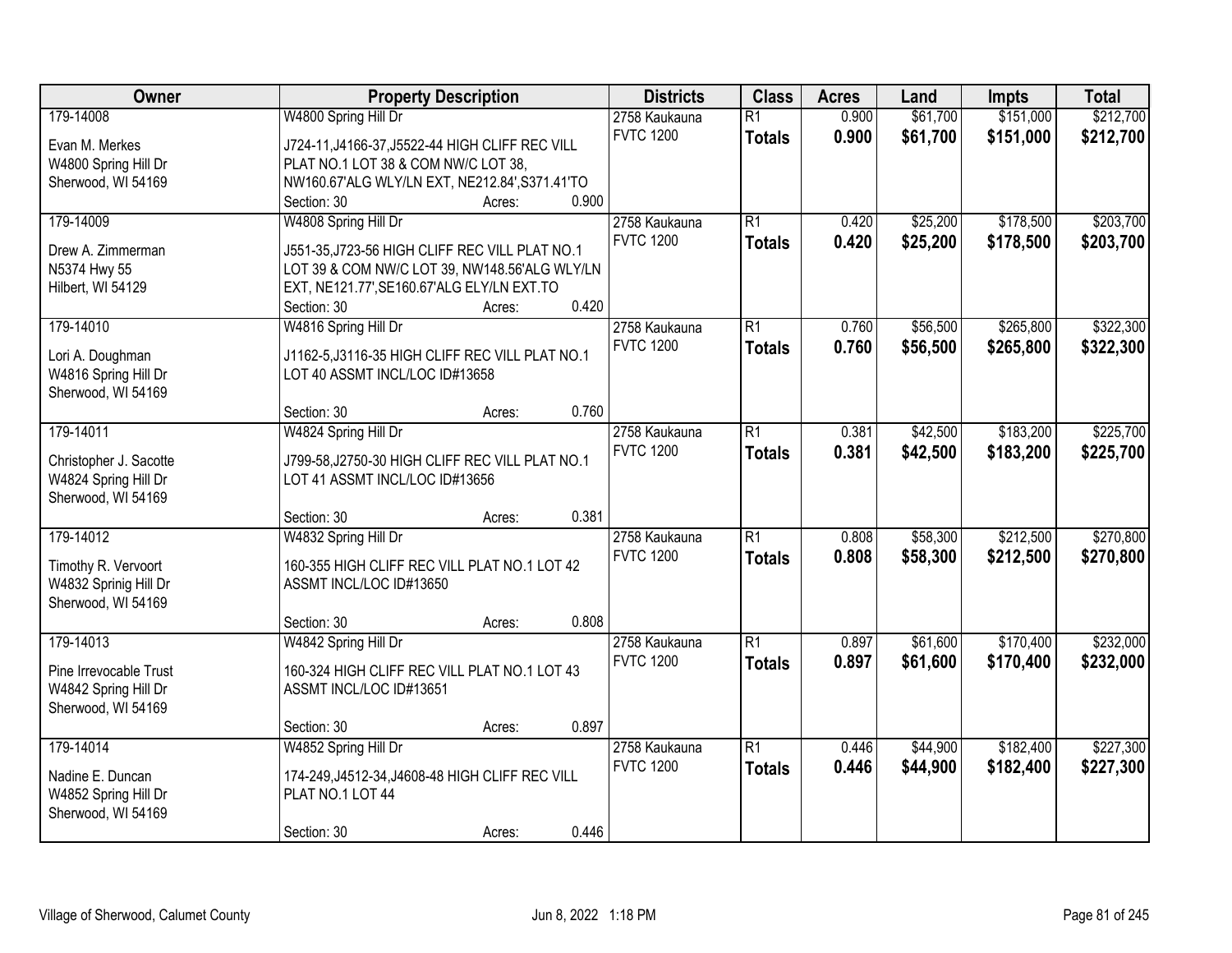| Owner                                                                             |                                                                                                                                                                     | <b>Property Description</b> |       | <b>Districts</b>                  | <b>Class</b>                     | <b>Acres</b>   | Land                 | <b>Impts</b>           | <b>Total</b>           |
|-----------------------------------------------------------------------------------|---------------------------------------------------------------------------------------------------------------------------------------------------------------------|-----------------------------|-------|-----------------------------------|----------------------------------|----------------|----------------------|------------------------|------------------------|
| 179-14015<br>Edgar Soto Camacho<br>W4858 Spring Hill Dr<br>Sherwood, WI 54169     | W4858 Spring Hill Dr<br>155-37, J1500-35 HIGH CLIFF REC VILL PLAT NO.1<br>LOT 45, INCL ASSMNT FOR ID#13660                                                          |                             |       | 2758 Kaukauna<br><b>FVTC 1200</b> | $\overline{R1}$<br><b>Totals</b> | 0.872<br>0.872 | \$60,700<br>\$60,700 | \$140,400<br>\$140,400 | \$201,100<br>\$201,100 |
|                                                                                   | Section: 30                                                                                                                                                         | Acres:                      | 0.452 |                                   |                                  |                |                      |                        |                        |
| 179-14016<br>Jacob M. Vannoie<br>W4870 Spring Hill Dr<br>Sherwood, WI 54169       | W4870 Spring Hill Dr<br>J87-30, J1306-49 HIGH CLIFF REC VILL PLAT NO.1<br><b>LOT 46</b>                                                                             |                             |       | 2758 Kaukauna<br><b>FVTC 1200</b> | $\overline{R1}$<br><b>Totals</b> | 0.457<br>0.457 | \$45,300<br>\$45,300 | \$186,000<br>\$186,000 | \$231,300<br>\$231,300 |
|                                                                                   | Section: 30                                                                                                                                                         | Acres:                      | 0.457 |                                   |                                  |                |                      |                        |                        |
| 179-14017<br>Joseph I. Vandenheuvel<br>W4878 Spring Hill Dr<br>Sherwood, WI 54169 | W4878 Spring Hill Dr<br>J1447-44, J2853-10 HIGH CLIFF REC VILL PLAT NO.1<br><b>LOT 47</b>                                                                           |                             |       | 2758 Kaukauna<br><b>FVTC 1200</b> | $\overline{R1}$<br><b>Totals</b> | 0.466<br>0.466 | \$45,600<br>\$45,600 | \$161,900<br>\$161,900 | \$207,500<br>\$207,500 |
|                                                                                   | Section: 30                                                                                                                                                         | Acres:                      | 0.466 |                                   |                                  |                |                      |                        |                        |
| 179-14018<br>Dick L. Linke<br>W4888 Springhill Dr<br>Sherwood, WI 54169           | W4888 Spring Hill Dr<br>J5768-55, J5768-57, J6268-48 HIGH CLIFF REC VILL<br>PLAT NO.1 LOT 48                                                                        |                             |       | 2758 Kaukauna<br><b>FVTC 1200</b> | $\overline{R1}$<br><b>Totals</b> | 0.521<br>0.521 | \$31,300<br>\$31,300 | \$134,700<br>\$134,700 | \$166,000<br>\$166,000 |
|                                                                                   | Section: 30                                                                                                                                                         | Acres:                      | 0.521 |                                   |                                  |                |                      |                        |                        |
| 179-14019<br>William F. Anstett<br>N7730 Palisades Tr<br>Sherwood, WI 54169       | N7730 Palisades Trl<br>J1750-57, J1807-44 HIGH CLIFF REC VILL PLAT NO.1<br><b>LOT 49</b>                                                                            |                             |       | 2758 Kaukauna<br><b>FVTC 1200</b> | $\overline{R1}$<br><b>Totals</b> | 0.305<br>0.305 | \$36,600<br>\$36,600 | \$219,200<br>\$219,200 | \$255,800<br>\$255,800 |
|                                                                                   | Section: 30                                                                                                                                                         | Acres:                      | 0.305 |                                   |                                  |                |                      |                        |                        |
| 179-14020<br>Shannon L. Rucynski<br>N7728 Palisades Tr<br>Sherwood, WI 54169      | N7728 Palisades Trl<br>J3668-22, J4004-34 HIGH CLIFF REC VILL PLAT NO.1<br><b>LOT 50</b>                                                                            |                             |       | 2758 Kaukauna<br><b>FVTC 1200</b> | $\overline{R1}$<br><b>Totals</b> | 0.301<br>0.301 | \$36,300<br>\$36,300 | \$228,300<br>\$228,300 | \$264,600<br>\$264,600 |
|                                                                                   | Section: 30                                                                                                                                                         | Acres:                      | 0.301 |                                   |                                  |                |                      |                        |                        |
| 179-14021<br>Michael Milligan<br>N7740 Palisades Tr<br>Sherwood, WI 54169         | N7740 Palisades Trl<br>182-783, J2173-7, 334618 HIGH CLIFF REC VILL PLAT<br>NO 2 PRT LTS 51 & 52 DESC AS:COM SW/C<br>LT51, N175', NE ALG CRV 30.02',<br>Section: 30 | Acres:                      | 0.340 | 2758 Kaukauna<br><b>FVTC 1200</b> | $\overline{R1}$<br><b>Totals</b> | 0.340<br>0.340 | \$39,600<br>\$39,600 | \$152,700<br>\$152,700 | \$192,300<br>\$192,300 |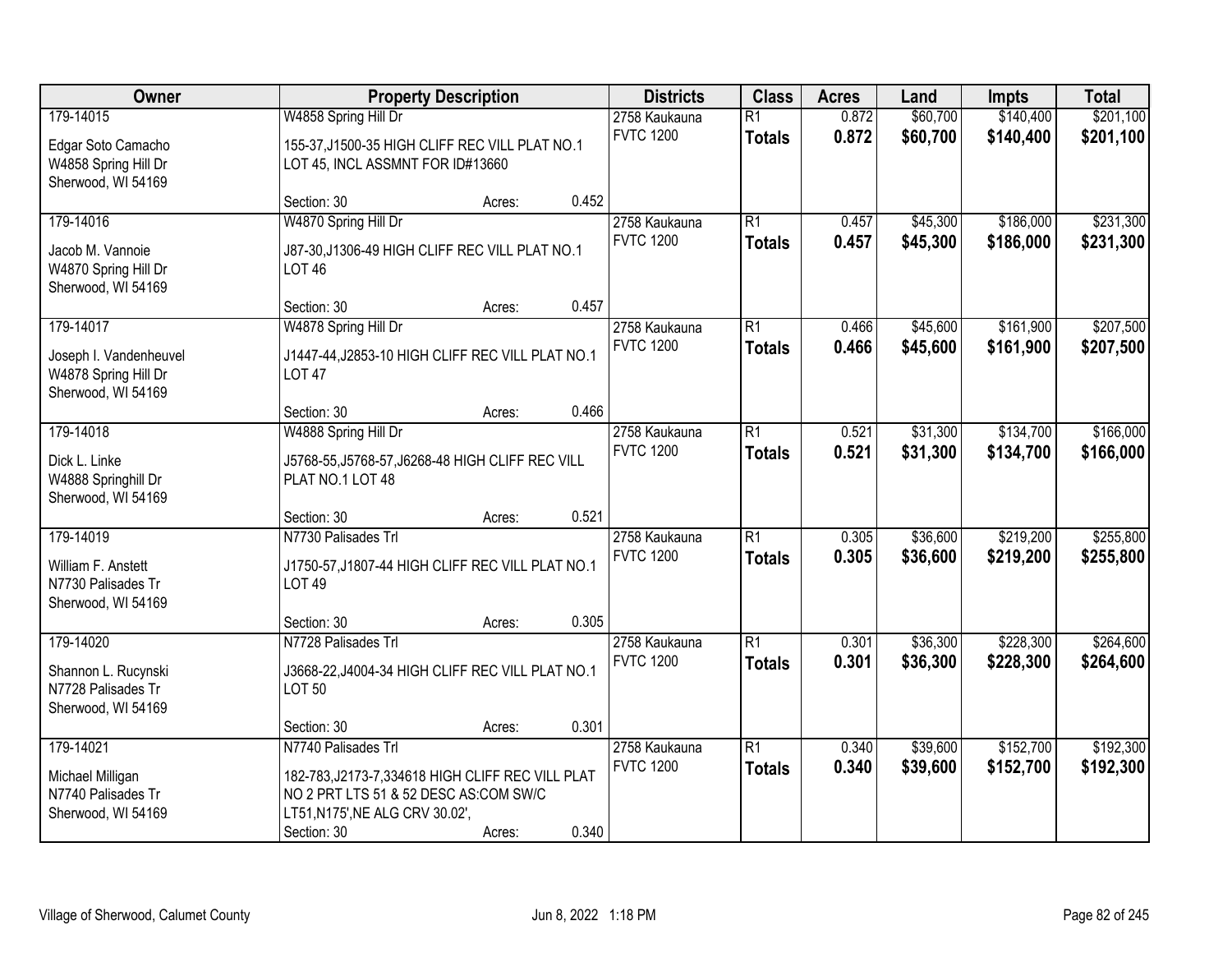| Owner                            | <b>Property Description</b>                         |                 | <b>Districts</b> | <b>Class</b>    | <b>Acres</b> | Land     | <b>Impts</b> | <b>Total</b> |
|----------------------------------|-----------------------------------------------------|-----------------|------------------|-----------------|--------------|----------|--------------|--------------|
| 179-14022                        | W4859 Forest Ln                                     |                 | 2758 Kaukauna    | $\overline{R1}$ | 0.307        | \$36,700 | \$195,700    | \$232,400    |
| Ryan P. Hermus                   | J3132-41, J3132-40 HIGH CLIFF REC VILL PLAT NO 2    |                 | <b>FVTC 1200</b> | <b>Totals</b>   | 0.307        | \$36,700 | \$195,700    | \$232,400    |
| W4859 Forest Ln                  | PRT LOT 51 & 52, COM SELY/C LOT                     |                 |                  |                 |              |          |              |              |
| Sherwood, WI 54169               | 52, SW93.34', NW155.34', NELY ALG                   |                 |                  |                 |              |          |              |              |
|                                  | Section: 30                                         | 0.307<br>Acres: |                  |                 |              |          |              |              |
| 179-14023                        | W4861 Forest Ln                                     |                 | 2758 Kaukauna    | $\overline{R1}$ | 0.860        | \$60,200 | \$163,700    | \$223,900    |
|                                  |                                                     |                 | <b>FVTC 1200</b> | <b>Totals</b>   | 0.860        | \$60,200 | \$163,700    | \$223,900    |
| Paul Stastny Mary J Peters       | J954-4, J2582-3 HIGH CLIFF REC VILL PLAT NO 2 LOT   |                 |                  |                 |              |          |              |              |
| W4861 Forest Ln                  | 53 ASSMT INCL/LOC ID#13652                          |                 |                  |                 |              |          |              |              |
| Sherwood, WI 54169               |                                                     |                 |                  |                 |              |          |              |              |
|                                  | Section: 30                                         | 0.860<br>Acres: |                  |                 |              |          |              |              |
| 179-14024                        | W4863 Forest Ln                                     |                 | 2758 Kaukauna    | $\overline{R1}$ | 0.750        | \$56,200 | \$241,000    | \$297,200    |
| Connie M. Weber                  | J1515-52, J3350-52 HIGH CLIFF REC VILL PLAT NO 2    |                 | <b>FVTC 1200</b> | <b>Totals</b>   | 0.750        | \$56,200 | \$241,000    | \$297,200    |
| W4863 Forest Ln                  | LOT 54 ASSMT INCL/LOC ID#13653                      |                 |                  |                 |              |          |              |              |
| Sherwood, WI 54169               |                                                     |                 |                  |                 |              |          |              |              |
|                                  | Section: 30                                         | 0.750<br>Acres: |                  |                 |              |          |              |              |
| 179-14025                        | W4865 Forest Ln                                     |                 | 2758 Kaukauna    | $\overline{R1}$ | 1.110        | \$62,800 | \$241,400    | \$304,200    |
|                                  |                                                     |                 | <b>FVTC 1200</b> | <b>Totals</b>   | 1.110        | \$62,800 | \$241,400    | \$304,200    |
| Alan M. Salo                     | J1297-25, J1996-52, J5380-48 HIGH CLIFF REC VILL    |                 |                  |                 |              |          |              |              |
| W4865 Forest Ln                  | PLAT NO 2 LOT 55 & DOC#357992 NOW DESC AS           |                 |                  |                 |              |          |              |              |
| Sherwood, WI 54169               | LOT 1 CSM#2701 VOL 21-366                           |                 |                  |                 |              |          |              |              |
|                                  | Section: 30                                         | 1.110<br>Acres: |                  |                 |              |          |              |              |
| 179-14026                        | W4852 Forest Ln                                     |                 | 2758 Kaukauna    | $\overline{R1}$ | 0.370        | \$22,200 | \$215,600    | \$237,800    |
| Sean Becker                      | J2851-16, J3736-27 HIGH CLIFF REC VILL PLAT NO 2    |                 | <b>FVTC 1200</b> | <b>Totals</b>   | 0.370        | \$22,200 | \$215,600    | \$237,800    |
| W4852 Forest Ln                  | LOT 56 BNG PRT OF LOT 1 CSM#1458                    |                 |                  |                 |              |          |              |              |
| Sherwood, WI 54169               |                                                     |                 |                  |                 |              |          |              |              |
|                                  | Section: 30                                         | 0.370<br>Acres: |                  |                 |              |          |              |              |
| 179-14027                        | W4858 Forest Ln                                     |                 | 2758 Kaukauna    | $\overline{R1}$ | 0.355        | \$41,000 | \$212,800    | \$253,800    |
|                                  | J631-14, J911-10, J4958-44 HIGH CLIFF REC VILL PLAT |                 | <b>FVTC 1200</b> | <b>Totals</b>   | 0.355        | \$41,000 | \$212,800    | \$253,800    |
| Zachary Re<br>W4858 Forest Ln    | <b>NO 2 LOT 57</b>                                  |                 |                  |                 |              |          |              |              |
|                                  |                                                     |                 |                  |                 |              |          |              |              |
| Sherwood, WI 54169               | Section: 30                                         | 0.355<br>Acres: |                  |                 |              |          |              |              |
| 179-14028                        | W4864 Forest Ln                                     |                 | 2758 Kaukauna    | $\overline{R1}$ | 0.437        | \$44,600 | \$226,200    | \$270,800    |
|                                  |                                                     |                 | <b>FVTC 1200</b> |                 |              |          |              |              |
| Terry W Adler and Lucia A Moburg | J113-2, J494-43, J5314-13 HIGH CLIFF REC VILL PLAT  |                 |                  | <b>Totals</b>   | 0.437        | \$44,600 | \$226,200    | \$270,800    |
| Revocable Living Tru             | <b>NO 2 LOT 58</b>                                  |                 |                  |                 |              |          |              |              |
| W4864 Forest Ln                  |                                                     |                 |                  |                 |              |          |              |              |
| Sherwood, WI 54169               | Section: 30                                         | 0.437<br>Acres: |                  |                 |              |          |              |              |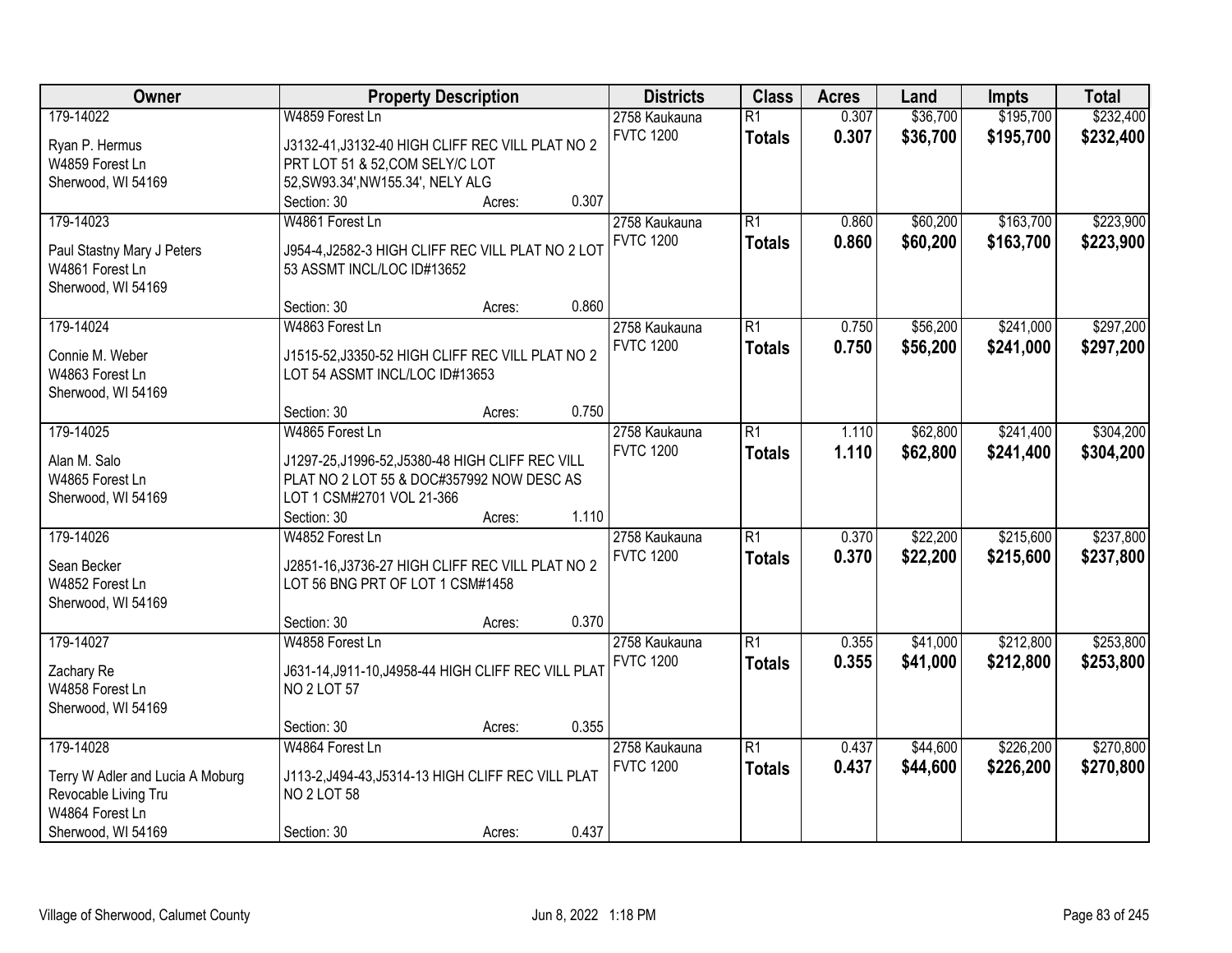| Owner                                                                      | <b>Property Description</b>                                                                                        | <b>Districts</b>                  | <b>Class</b>                     | <b>Acres</b>            | Land                 | <b>Impts</b>           | <b>Total</b>           |
|----------------------------------------------------------------------------|--------------------------------------------------------------------------------------------------------------------|-----------------------------------|----------------------------------|-------------------------|----------------------|------------------------|------------------------|
| 179-14029<br>Jessica L. Fischer<br>W4872 Forest Ln<br>Sherwood, WI 54169   | W4872 Forest Ln<br>J2501-28, J3499-40, 336420 HIGH CLIFF REC VILL<br>PLAT NO 2 LOT 59                              | 2758 Kaukauna<br><b>FVTC 1200</b> | $\overline{R1}$<br><b>Totals</b> | 0.310<br>0.310          | \$37,000<br>\$37,000 | \$209,000<br>\$209,000 | \$246,000<br>\$246,000 |
|                                                                            | 0.310<br>Section: 30<br>Acres:                                                                                     |                                   |                                  |                         |                      |                        |                        |
| 179-14030<br>Jeffery N. Weyenberg<br>W4878 Forest Ln<br>Sherwood, WI 54169 | W4878 Forest Ln<br>J3500-3, J4334-24, 331560 HIGH CLIFF REC VILL PLAT<br><b>NO 2 LOT 60</b>                        | 2758 Kaukauna<br><b>FVTC 1200</b> | $\overline{R1}$<br><b>Totals</b> | 0.370<br>0.370          | \$42,100<br>\$42,100 | \$259,200<br>\$259,200 | \$301,300<br>\$301,300 |
| 179-14031                                                                  | 0.370<br>Section: 30<br>Acres:<br>N7760 Palisades Trl                                                              | 2758 Kaukauna                     | $\overline{R1}$                  | 0.665                   | \$53,000             | \$399,000              | \$452,000              |
| Gareth B. Todd<br>N7760 Palisades Tr<br>Sherwood, WI 54169                 | 170-102, J1183-51 HIGH CLIFF REC VILL PLAT NO 2<br>LOT 61 ASSMT INCL/LOC ID#14032                                  | <b>FVTC 1200</b>                  | <b>Totals</b>                    | 0.665                   | \$53,000             | \$399,000              | \$452,000              |
|                                                                            | 0.295<br>Section: 30<br>Acres:                                                                                     |                                   |                                  |                         |                      |                        |                        |
| 179-14032<br>Gareth B. Todd<br>N7760 Palisades Tr<br>Sherwood, WI 54169    | N7760 Palisades Trl<br>170-102, J1183-51 HIGH CLIFF REC VILL PLAT NO 2<br>LOT 62 ASSESSED W/LOC ID#14031           | 2758 Kaukauna<br><b>FVTC 1200</b> |                                  | Assessed with 179-14031 |                      |                        |                        |
|                                                                            | 0.397<br>Section: 30<br>Acres:                                                                                     |                                   |                                  |                         |                      |                        |                        |
| 179-14033<br>Garrett Barth<br>N7770 Palisades Tr<br>Sherwood, WI 54169     | N7770 Palisades Trl<br>J1186-51, J2080-18 HIGH CLIFF REC VILL PLAT NO 2<br>LOT 63 ASSES INCL.LOC.ID#13646          | 2758 Kaukauna<br><b>FVTC 1200</b> | $\overline{R1}$<br><b>Totals</b> | 0.693<br>0.693          | \$54,100<br>\$54,100 | \$265,500<br>\$265,500 | \$319,600<br>\$319,600 |
|                                                                            | 0.693<br>Section: 30<br>Acres:                                                                                     |                                   |                                  |                         |                      |                        |                        |
| 179-14034<br>Paula L. Hash<br>N7826 Palisades Cir<br>Sherwood, WI 54169    | N7826 Palisades Cir<br>J1342-58, J1551-11 HIGH CLIFF REC VILL PLAT NO 2<br>LOT 64                                  | 2758 Kaukauna<br><b>FVTC 1200</b> | $\overline{R1}$<br><b>Totals</b> | 0.336<br>0.336          | \$39,200<br>\$39,200 | \$302,200<br>\$302,200 | \$341,400<br>\$341,400 |
|                                                                            | 0.336<br>Section: 30<br>Acres:                                                                                     |                                   |                                  |                         |                      |                        |                        |
| 179-14035<br>Michael J. Finet<br>N7816 Palisades Cir<br>Sherwood, WI 54169 | N7816 Palisades Cir<br>J1333-32, J2517-2 HIGH CLIFF REC VILL PLAT NO 2<br>LOT 65<br>0.362<br>Section: 30<br>Acres: | 2758 Kaukauna<br><b>FVTC 1200</b> | $\overline{R1}$<br><b>Totals</b> | 0.362<br>0.362          | \$41,500<br>\$41,500 | \$178,700<br>\$178,700 | \$220,200<br>\$220,200 |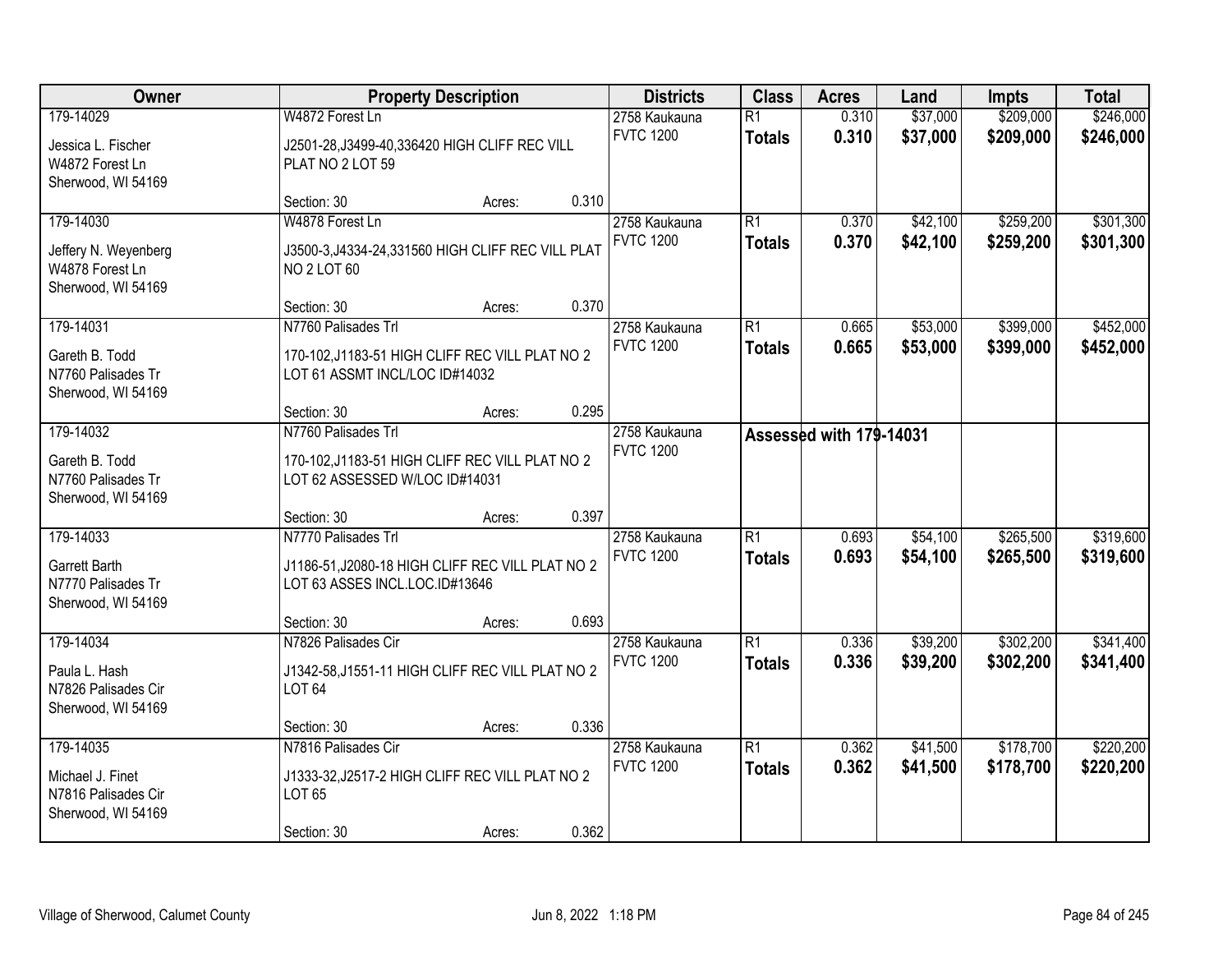| Owner                                                                           |                                                                                                           | <b>Property Description</b> |       | <b>Districts</b>                  | <b>Class</b>                     | <b>Acres</b>   | Land                 | <b>Impts</b>           | <b>Total</b>           |
|---------------------------------------------------------------------------------|-----------------------------------------------------------------------------------------------------------|-----------------------------|-------|-----------------------------------|----------------------------------|----------------|----------------------|------------------------|------------------------|
| 179-14036<br>Benjamin L. Thompson<br>N7817 Palisades Cir<br>Sherwood, WI 54169  | N7817 Palisades Cir<br>J690-48, J798-52 HIGH CLIFF REC VILL PLAT NO 2<br>LOT 66                           |                             |       | 2758 Kaukauna<br><b>FVTC 1200</b> | $\overline{R1}$<br><b>Totals</b> | 0.440<br>0.440 | \$44,700<br>\$44,700 | \$180,000<br>\$180,000 | \$224,700<br>\$224,700 |
|                                                                                 | Section: 30                                                                                               | Acres:                      | 0.400 |                                   |                                  |                |                      |                        |                        |
| 179-14037<br>Troy A. Neuber<br>N7827 Palisades Cir<br>Sherwood, WI 54169        | N7827 Palisades Cir<br>J2215-1, J2891-36 HIGH CLIFF REC VILL PLAT NO 2<br>LOT 67 ASSES INCL/LOC ID#13421  |                             |       | 2758 Kaukauna<br><b>FVTC 1200</b> | $\overline{R1}$<br><b>Totals</b> | 0.655<br>0.655 | \$52,700<br>\$52,700 | \$272,900<br>\$272,900 | \$325,600<br>\$325,600 |
|                                                                                 | Section: 30                                                                                               | Acres:                      | 0.655 |                                   |                                  |                |                      |                        |                        |
| 179-14038<br>James M. Welisek<br>W4923 Golf Course Rd<br>Sherwood, WI 54169     | W4923 Golf Course Rd<br>J1750-55, J3593-5 HIGH CLIFF REC VILL PLAT NO 2<br>LOT 68 ASSES.INCL/LOC ID#13423 |                             |       | 2758 Kaukauna<br><b>FVTC 1200</b> | $\overline{R1}$<br><b>Totals</b> | 0.449<br>0.449 | \$45,000<br>\$45,000 | \$192,200<br>\$192,200 | \$237,200<br>\$237,200 |
|                                                                                 | Section: 30                                                                                               | Acres:                      | 0.449 |                                   |                                  |                |                      |                        |                        |
| 179-14039<br>Jon P. Reed<br>W4933 Gold Course Rd<br>Sherwood, WI 54169          | W4933 Golf Course Rd<br>J1750-56, J2556-53 HIGH CLIFF REC VILL PLAT NO 2<br>LOT 69                        |                             |       | 2758 Kaukauna<br><b>FVTC 1200</b> | $\overline{R1}$<br><b>Totals</b> | 0.396<br>0.396 | \$43,100<br>\$43,100 | \$236,300<br>\$236,300 | \$279,400<br>\$279,400 |
|                                                                                 | Section: 30                                                                                               | Acres:                      | 0.396 |                                   |                                  |                |                      |                        |                        |
| 179-14040<br>Pauline R. Mcmullen<br>W4947 Golf Course Rd<br>Sherwood, WI 54169  | W4947 Golf Course Rd<br>J1574-2, J4575-40, J4575-43 HIGH CLIFF REC VILL<br>PLAT NO 2 LOT 70               |                             |       | 2758 Kaukauna<br><b>FVTC 1200</b> | $\overline{R1}$<br><b>Totals</b> | 0.361<br>0.361 | \$41,500<br>\$41,500 | \$192,300<br>\$192,300 | \$233,800<br>\$233,800 |
|                                                                                 | Section: 30                                                                                               | Acres:                      | 0.361 |                                   |                                  |                |                      |                        |                        |
| 179-14041<br>Michael W. Wood<br>N7830 S Niagara Ct<br>Sherwood, WI 54169        | N7830 S Niagara Ct<br>J1544-13, J3455-35 HIGH CLIFF REC VILL PLAT NO 2<br><b>LOT 71</b>                   |                             |       | 2758 Kaukauna<br><b>FVTC 1200</b> | $\overline{R1}$<br><b>Totals</b> | 0.495<br>0.495 | \$46,700<br>\$46,700 | \$185,000<br>\$185,000 | \$231,700<br>\$231,700 |
|                                                                                 | Section: 30                                                                                               | Acres:                      | 0.495 |                                   |                                  |                |                      |                        |                        |
| 179-14042<br>Christopher H. Fiedler<br>N7820 S Niagara Ct<br>Sherwood, WI 54169 | N7820 S Niagara Ct<br>J1559-8, J5141-10, J5186-33 HIGH CLIFF REC VILL<br>PLAT NO 2 LOT 72<br>Section: 30  | Acres:                      | 0.365 | 2758 Kaukauna<br><b>FVTC 1200</b> | $\overline{R1}$<br><b>Totals</b> | 0.365<br>0.365 | \$41,800<br>\$41,800 | \$111,100<br>\$111,100 | \$152,900<br>\$152,900 |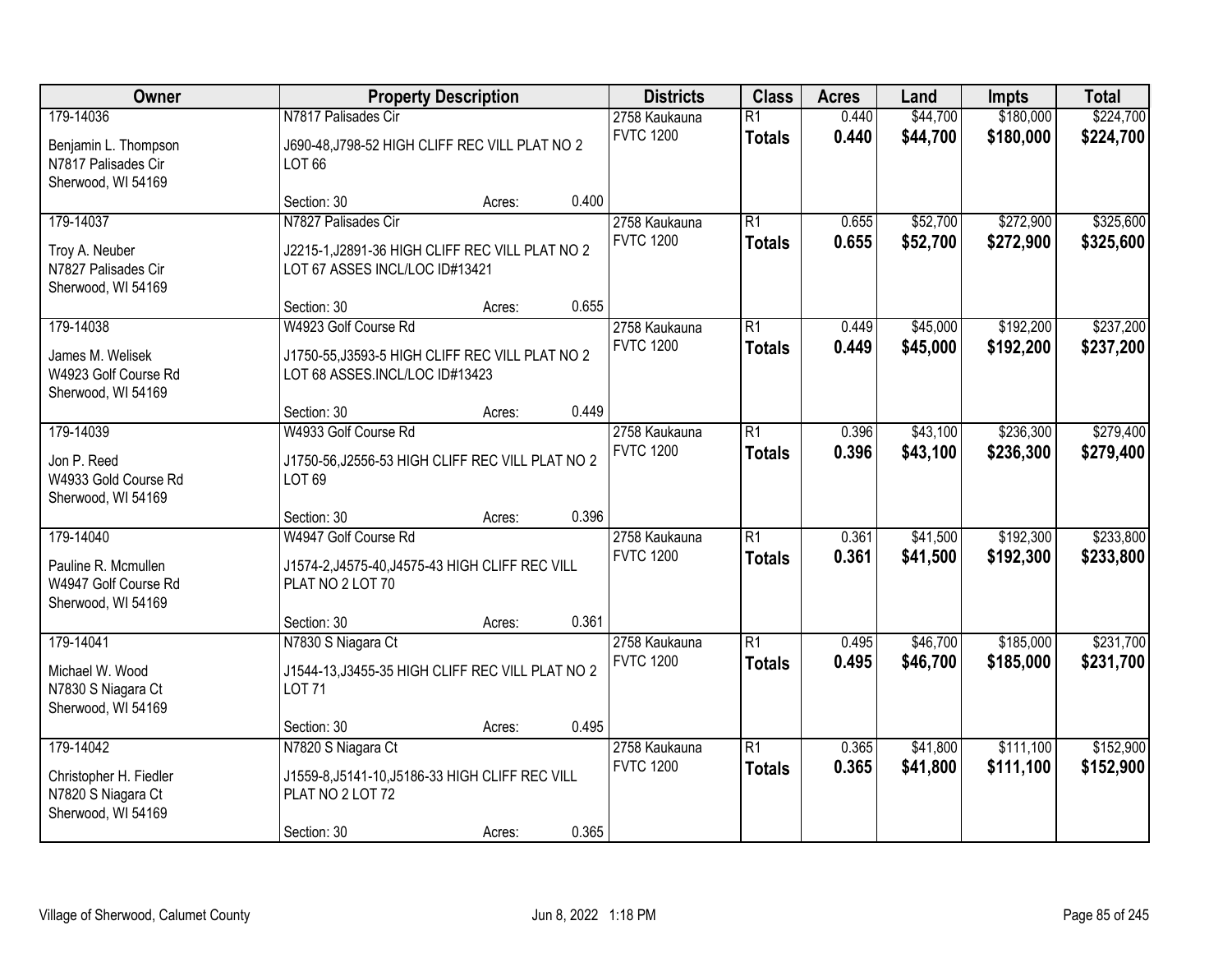| Owner                     | <b>Property Description</b>                         |        |       | <b>Districts</b> | <b>Class</b>    | <b>Acres</b> | Land     | <b>Impts</b> | <b>Total</b> |
|---------------------------|-----------------------------------------------------|--------|-------|------------------|-----------------|--------------|----------|--------------|--------------|
| 179-14043                 | N7829 S Niagara Ct                                  |        |       | 2758 Kaukauna    | $\overline{R1}$ | 0.519        | \$47,600 | \$175,800    | \$223,400    |
| Bradley E. Dunlap         | J2878-31, J3201-52, J6141-45 HIGH CLIFF REC VILL    |        |       | <b>FVTC 1200</b> | <b>Totals</b>   | 0.519        | \$47,600 | \$175,800    | \$223,400    |
| N7829 S Niagara Ct        | PLAT NO 2 LOT 73                                    |        |       |                  |                 |              |          |              |              |
| Sherwood, WI 54169        |                                                     |        |       |                  |                 |              |          |              |              |
|                           | Section: 30                                         | Acres: | 0.519 |                  |                 |              |          |              |              |
| 179-14044                 | W4981 Golf Course Rd                                |        |       | 2758 Kaukauna    | $\overline{R1}$ | 0.440        | \$44,700 | \$175,100    | \$219,800    |
| Boyd D. Helmich           | J3640-12, J3782-20 HIGH CLIFF REC VILL PLAT NO 2    |        |       | <b>FVTC 1200</b> | <b>Totals</b>   | 0.440        | \$44,700 | \$175,100    | \$219,800    |
| W4981 Golf Course Rd      | LOT 74 NE-SE SEC. 25-20-18                          |        |       |                  |                 |              |          |              |              |
| Sherwood, WI 54169        |                                                     |        |       |                  |                 |              |          |              |              |
|                           | Section: 30                                         | Acres: | 0.440 |                  |                 |              |          |              |              |
| 179-14045                 | N7798 Spurline Ct                                   |        |       | 2758 Kaukauna    | $\overline{R1}$ | 0.390        | \$42,800 | \$180,500    | \$223,300    |
| Jeremy Remter             | J2215-1, J3817-9, J4468-24 HIGH CLIFF REC VILL PLAT |        |       | <b>FVTC 1200</b> | <b>Totals</b>   | 0.390        | \$42,800 | \$180,500    | \$223,300    |
| N7798 Spurline Ct         | <b>NO 2 LOT 75</b>                                  |        |       |                  |                 |              |          |              |              |
| Sherwood, WI 54169        |                                                     |        |       |                  |                 |              |          |              |              |
|                           | Section: 30                                         | Acres: | 0.390 |                  |                 |              |          |              |              |
| 179-14046                 | N7790 Spurline Ct                                   |        |       | 2758 Kaukauna    | $\overline{R1}$ | 0.926        | \$62,700 | \$226,300    | \$289,000    |
| Joshua Smith              | J3802-31, J3989-46, 330427 HIGH CLIFF REC VILL      |        |       | <b>FVTC 1200</b> | <b>Totals</b>   | 0.926        | \$62,700 | \$226,300    | \$289,000    |
| N7790 Spurline Ct         | PLAT NO 2 LOT 76 ASSES INCL/LOC ID#13424            |        |       |                  |                 |              |          |              |              |
| Sherwood, WI 54169        |                                                     |        |       |                  |                 |              |          |              |              |
|                           | Section: 30                                         | Acres: | 0.926 |                  |                 |              |          |              |              |
| 179-14047                 | N7782 Spurline Ct                                   |        |       | 2758 Kaukauna    | $\overline{R1}$ | 0.430        | \$44,300 | \$224,300    | \$268,600    |
| Sue Ellen Herrmann        | 166-537, J4229-60 HIGH CLIFF REC VILL PLAT NO 2     |        |       | <b>FVTC 1200</b> | <b>Totals</b>   | 0.430        | \$44,300 | \$224,300    | \$268,600    |
| N7782 Spurline Ct         | LOT 77 NE-SE SEC.25-20-18                           |        |       |                  |                 |              |          |              |              |
| Sherwood, WI 54169        |                                                     |        |       |                  |                 |              |          |              |              |
|                           | Section: 30                                         | Acres: | 0.430 |                  |                 |              |          |              |              |
| 179-14048                 | N7779 Spurline Ct                                   |        |       | 2758 Kaukauna    | $\overline{R1}$ | 1.160        | \$64,000 | \$256,500    | \$320,500    |
| Michael A. Hartliep       | J734-56, J4378-68 HIGH CLIFF REC VILL PLAT NO 2     |        |       | <b>FVTC 1200</b> | <b>Totals</b>   | 1.160        | \$64,000 | \$256,500    | \$320,500    |
| N7779 Spurline Ct         | LOT 1 CSM#2926 VOL.24-71 (INCL ALL LT78, PRT        |        |       |                  |                 |              |          |              |              |
| Sherwood, WI 54169        | LT79 & OL1 CSM#1498)                                |        |       |                  |                 |              |          |              |              |
|                           | Section: 30                                         | Acres: | 1.160 |                  |                 |              |          |              |              |
| 179-14050                 | N7797 Spurline Ct                                   |        |       | 2758 Kaukauna    | $\overline{R1}$ | 0.610        | \$51,000 | \$283,500    | \$334,500    |
| James Terry               | 163-800, J1125-28 HIGH CLIFF REC VILL PLAT NO 2     |        |       | <b>FVTC 1200</b> | <b>Totals</b>   | 0.610        | \$51,000 | \$283,500    | \$334,500    |
| 63 S 500 W                | LOT 80 & PRT LOT 79 NOW DESC AS LOT 1               |        |       |                  |                 |              |          |              |              |
| Valparaiso, IN 46385-9036 | CSM#1688 VOL.12-23 (INCL.LOT 1 CSM#373              |        |       |                  |                 |              |          |              |              |
|                           | Section: 30                                         | Acres: | 0.610 |                  |                 |              |          |              |              |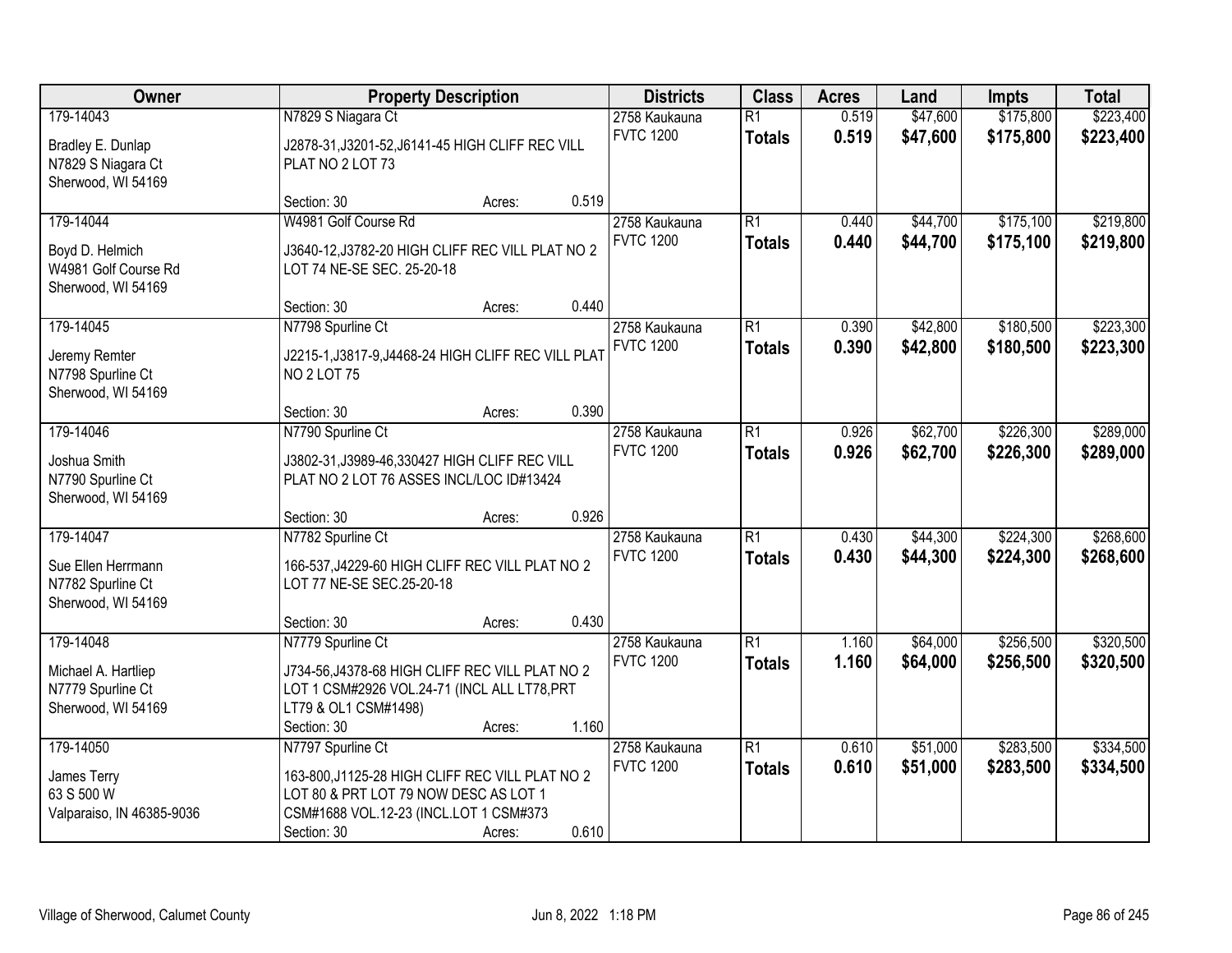| Owner                                                                                   |                                                                                                                                                              | <b>Property Description</b> |       | <b>Districts</b>                  | <b>Class</b>                     | <b>Acres</b>            | Land                 | <b>Impts</b>           | <b>Total</b>           |
|-----------------------------------------------------------------------------------------|--------------------------------------------------------------------------------------------------------------------------------------------------------------|-----------------------------|-------|-----------------------------------|----------------------------------|-------------------------|----------------------|------------------------|------------------------|
| 179-14051<br>James Terry<br>63 S 500 W<br>Valparaiso, IN 46385-9036                     | W5025 Golf Course Rd<br>170-102, J1538-36 HIGH CLIFF REC VILL PLAT NO 2<br>LOT 81 ASSES W/LOC ID#14050                                                       |                             |       | 2758 Kaukauna<br><b>FVTC 1200</b> |                                  | Assessed with 179-14050 |                      |                        |                        |
|                                                                                         | Section: 30                                                                                                                                                  | Acres:                      | 0.348 |                                   |                                  |                         |                      |                        |                        |
| 179-14052<br>Cindy A. Shaw<br>W5035 Golf Course Rd<br>Sherwood, WI 54169                | W5035 Golf Course Rd<br>160-377, J1731-25, J4568-39 HIGH CLIFF REC VILL<br>PLAT NO 2 LOT 2 CSM#2926 VOL.24-71 (INCL LOT 82<br>& OL1 CSM#1615)<br>Section: 30 | Acres:                      | 0.680 | 2758 Kaukauna<br><b>FVTC 1200</b> | $\overline{R1}$<br><b>Totals</b> | 0.680<br>0.680          | \$53,600<br>\$53,600 | \$163,000<br>\$163,000 | \$216,600<br>\$216,600 |
| 179-14053<br><b>Thomas Michael Waters</b><br>W4982 Golf Course Rd<br>Sherwood, WI 54169 | W4982 Golf Course Rd<br>J872-20, J838-39 HIGH CLIFF REC VILL PLAT NO 2<br>LOT 83 & PRT LOT 84 DESC J838-39                                                   |                             |       | 2758 Kaukauna<br><b>FVTC 1200</b> | $\overline{R1}$<br><b>Totals</b> | 0.373<br>0.373          | \$42,200<br>\$42,200 | \$141,000<br>\$141,000 | \$183,200<br>\$183,200 |
|                                                                                         | Section: 30                                                                                                                                                  | Acres:                      | 0.373 |                                   |                                  |                         |                      |                        |                        |
| 179-14054<br>Brenda L. Nushardt<br>N7845 N Niagara Ct<br>Sherwood, WI 54169             | N7845 N Niagara Ct<br>J149-32, J1087-5 HIGH CLIFF REC VILL PLAT NO 2<br>LOT 84 EX V162-130(CORRECTED J838-39)                                                |                             |       | 2758 Kaukauna<br><b>FVTC 1200</b> | $\overline{R1}$<br><b>Totals</b> | 0.423<br>0.423          | \$44,100<br>\$44,100 | \$182,800<br>\$182,800 | \$226,900<br>\$226,900 |
|                                                                                         | Section: 30                                                                                                                                                  | Acres:                      | 0.423 |                                   |                                  |                         |                      |                        |                        |
| 179-14055<br>Mitchell L. Loewe<br>N7849 N Niagra Ct<br>Sherwood, WI 54169               | N7849 N Niagara Ct<br>J1451-36, J2701-49 HIGH CLIFF REC VILL PLAT NO 2<br><b>LOT 85</b>                                                                      |                             |       | 2758 Kaukauna<br><b>FVTC 1200</b> | $\overline{R1}$<br><b>Totals</b> | 0.375<br>0.375          | \$42,300<br>\$42,300 | \$158,100<br>\$158,100 | \$200,400<br>\$200,400 |
|                                                                                         | Section: 30                                                                                                                                                  | Acres:                      | 0.375 |                                   |                                  |                         |                      |                        |                        |
| 179-14056<br>Jesse S. Troestler<br>N7853 N Niagara Ct<br>Sherwood, WI 54169             | N7853 N Niagara Ct<br>J938-49, J949-14 HIGH CLIFF REC VILL PLAT NO 2<br><b>LOT 86</b>                                                                        |                             |       | 2758 Kaukauna<br><b>FVTC 1200</b> | $\overline{R1}$<br><b>Totals</b> | 0.452<br>0.452          | \$27,100<br>\$27,100 | \$139,100<br>\$139,100 | \$166,200<br>\$166,200 |
|                                                                                         | Section: 30                                                                                                                                                  | Acres:                      | 0.452 |                                   |                                  |                         |                      |                        |                        |
| 179-14057<br>Rahn Edward & Maren Trust<br>N7856 N Niagara Ct<br>Sherwood, WI 54169      | N7856 N Niagara Ct<br>170-102, J1477-54, J5310-45 HIGH CLIFF REC VILL<br>PLAT NO 2 LOT 87 NE-SE SEC.25-20-18<br>Section: 30                                  | Acres:                      | 0.401 | 2758 Kaukauna<br><b>FVTC 1200</b> | $\overline{R1}$<br><b>Totals</b> | 0.401<br>0.401          | \$43,300<br>\$43,300 | \$175,100<br>\$175,100 | \$218,400<br>\$218,400 |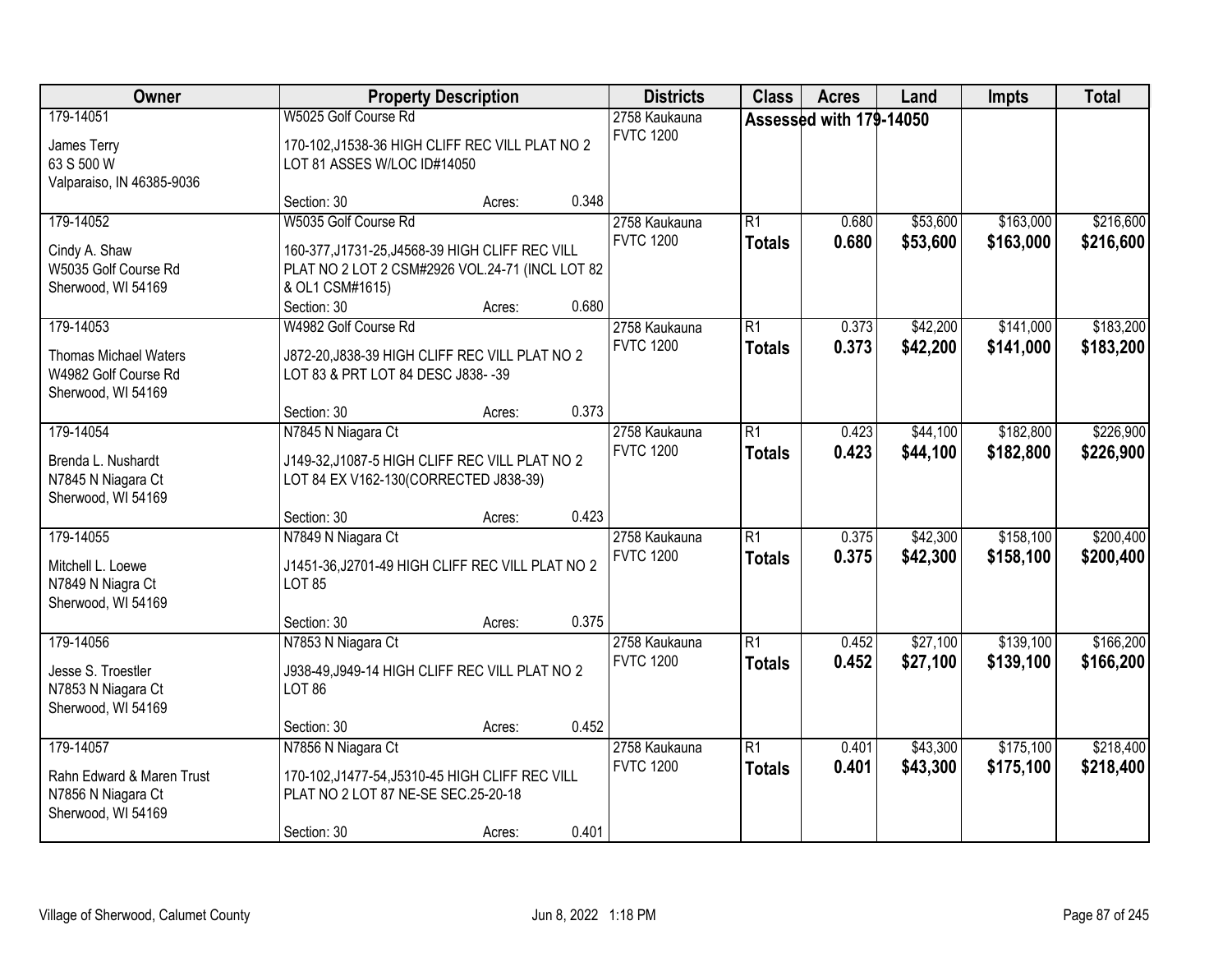| Owner                                                               |                                                                                          | <b>Property Description</b> |       | <b>Districts</b>                  | <b>Class</b>                     | <b>Acres</b>   | Land                 | <b>Impts</b>           | <b>Total</b>           |
|---------------------------------------------------------------------|------------------------------------------------------------------------------------------|-----------------------------|-------|-----------------------------------|----------------------------------|----------------|----------------------|------------------------|------------------------|
| 179-14058                                                           | W4958 Golf Course Rd                                                                     |                             |       | 2758 Kaukauna<br><b>FVTC 1200</b> | $\overline{R1}$<br><b>Totals</b> | 0.503<br>0.503 | \$30,200<br>\$30,200 | \$181,300<br>\$181,300 | \$211,500<br>\$211,500 |
| Douglas Marquardt<br>W4958 Golf Course Rd<br>Sherwood, WI 54169     | J319-43, J4340-39, J5229-30 HIGH CLIFF REC VILL<br>PLAT NO 2 LOT 88 NW-SE SEC.25-20-18   |                             |       |                                   |                                  |                |                      |                        |                        |
|                                                                     | Section: 30                                                                              | Acres:                      | 0.503 |                                   |                                  |                |                      |                        |                        |
| 179-14059                                                           | W4948 Golf Course Rd                                                                     |                             |       | 2758 Kaukauna                     | $\overline{R1}$                  | 0.292          | \$35,400             | \$146,100              | \$181,500              |
| John Torres<br>4824 N Sourapple Dr<br>Appleton, WI 54913            | J246-37 HIGH CLIFF REC VILL PLAT NO 2 LOT 89                                             |                             |       | <b>FVTC 1200</b>                  | <b>Totals</b>                    | 0.292          | \$35,400             | \$146,100              | \$181,500              |
|                                                                     | Section: 30                                                                              | Acres:                      | 0.292 |                                   |                                  |                |                      |                        |                        |
| 179-14060                                                           | W4936 14th Ct                                                                            |                             |       | 2758 Kaukauna                     | $\overline{R1}$                  | 1.154          | \$63,900             | \$179,500              | \$243,400              |
| Kevin J. Geiger<br>W4936 14th Ct<br>Sherwood, WI 54169              | 167-252 HIGH CLIFF REC VILL PLAT NO 2 LOT 90<br>ASSES INCL/LOC ID#13418                  |                             |       | <b>FVTC 1200</b>                  | <b>Totals</b>                    | 1.154          | \$63,900             | \$179,500              | \$243,400              |
|                                                                     | Section: 30                                                                              | Acres:                      | 1.154 |                                   |                                  |                |                      |                        |                        |
| 179-14061                                                           | W4930 14th Ct                                                                            |                             |       | 2758 Kaukauna                     | $\overline{R1}$                  | 0.917          | \$62,400             | \$214,800              | \$277,200              |
| Donna Schneider<br>W4930 14th Ct<br>Sherwood, WI 54169              | J1331-30, J3059-52 HIGH CLIFF REC VILL PLAT NO 2<br>LOT 91 ASSESS.INCL/LOC ID#13417      |                             |       | <b>FVTC 1200</b>                  | <b>Totals</b>                    | 0.917          | \$62,400             | \$214,800              | \$277,200              |
|                                                                     | Section: 30                                                                              | Acres:                      | 0.917 |                                   |                                  |                |                      |                        |                        |
| 179-14062                                                           | W4924 14th Ct                                                                            |                             |       | 2758 Kaukauna                     | $\overline{R1}$                  | 0.377          | \$42,400             | \$140,100              | \$182,500              |
| Jane K. Shaw<br>W4924 14th Ct<br>Sherwood, WI 54169                 | J2785-6, J3331-14 HIGH CLIFF REC VILL PLAT NO 2<br><b>LOT 92</b>                         |                             |       | <b>FVTC 1200</b>                  | <b>Totals</b>                    | 0.377          | \$42,400             | \$140,100              | \$182,500              |
|                                                                     | Section: 30                                                                              | Acres:                      | 0.377 |                                   |                                  |                |                      |                        |                        |
| 179-14063                                                           | W4916 Golf Course Rd                                                                     |                             |       | 2758 Kaukauna                     | $\overline{R1}$                  | 0.290          | \$35,300             | \$156,200              | \$191,500              |
| Christopher V. Canino<br>W4916 Golf Course Rd<br>Sherwood, WI 54169 | J2018-46, J2613-58, J6025-56 HIGH CLIFF REC VILL<br>PLAT NO 2 LOT 93                     |                             |       | <b>FVTC 1200</b>                  | <b>Totals</b>                    | 0.290          | \$35,300             | \$156,200              | \$191,500              |
|                                                                     | Section: 30                                                                              | Acres:                      | 0.290 |                                   |                                  |                |                      |                        |                        |
| 179-14064                                                           | W4906 Golf Course Rd                                                                     |                             |       | 2758 Kaukauna                     | $\overline{R1}$                  | 0.384          | \$42,600             | \$157,300              | \$199,900              |
| Calvin D. Hayden<br>W4906 Golf Course Rd<br>Sherwood, WI 54169      | J285-1, J2546-26, J5606-16 HIGH CLIFF REC VILL PLAT<br>NO <sub>2</sub> LOT <sub>94</sub> |                             |       | <b>FVTC 1200</b>                  | <b>Totals</b>                    | 0.384          | \$42,600             | \$157,300              | \$199,900              |
|                                                                     | Section: 30                                                                              | Acres:                      | 0.384 |                                   |                                  |                |                      |                        |                        |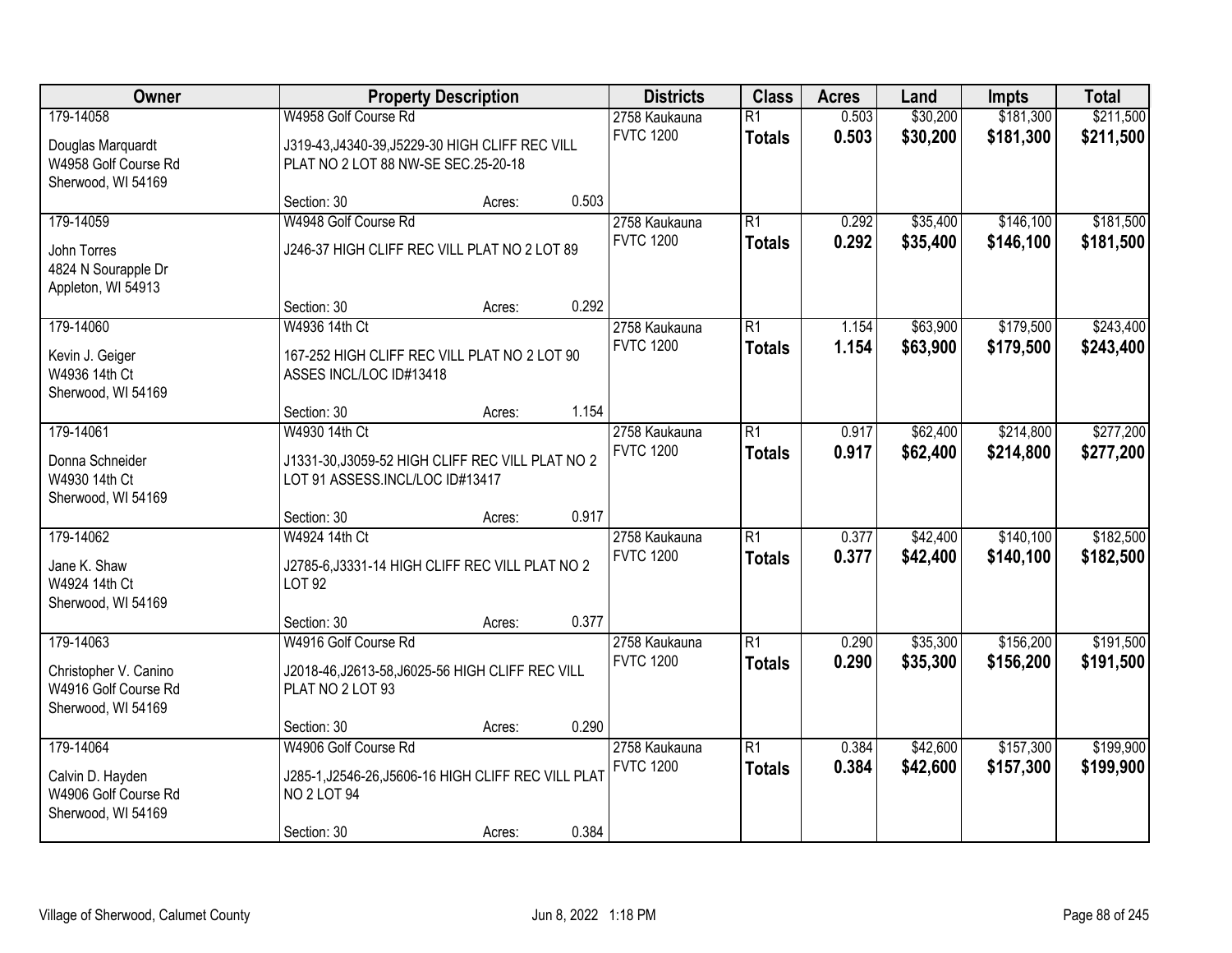| Owner                                                               |                                                                                | <b>Property Description</b> |       | <b>Districts</b>                  | <b>Class</b>                     | <b>Acres</b>   | Land                 | <b>Impts</b>           | <b>Total</b>           |
|---------------------------------------------------------------------|--------------------------------------------------------------------------------|-----------------------------|-------|-----------------------------------|----------------------------------|----------------|----------------------|------------------------|------------------------|
| 179-14065<br>Karen Ball                                             | W4900 Golf Course Rd<br>J1724-18, J2862-49 HIGH CLIFF REC VILL PLAT NO 2       |                             |       | 2758 Kaukauna<br><b>FVTC 1200</b> | $\overline{R1}$<br><b>Totals</b> | 0.371<br>0.371 | \$42,100<br>\$42,100 | \$148,900<br>\$148,900 | \$191,000<br>\$191,000 |
| W4900 Golf Course Rd<br>Sherwood, WI 54169                          | <b>LOT 95</b><br>Section: 30                                                   | Acres:                      | 0.371 |                                   |                                  |                |                      |                        |                        |
| 179-14066                                                           | W4896 Golf Course Rd                                                           |                             |       | 2758 Kaukauna                     | $\overline{R1}$                  | 0.340          | \$39,600             | \$204,500              | \$244,100              |
| Elizabeth M. Grube<br>W4896 Golf Course Rd<br>Sherwood, WI 54169    | 180-214 HIGH CLIFF REC VILL PLAT NO 2 LOT 96 &<br>PARCEL DESC V.139-320        |                             |       | <b>FVTC 1200</b>                  | <b>Totals</b>                    | 0.340          | \$39,600             | \$204,500              | \$244,100              |
|                                                                     | Section: 30                                                                    | Acres:                      | 0.340 |                                   |                                  |                |                      |                        |                        |
| 179-14067                                                           | N4885 Golf Course Rd                                                           |                             |       | 2758 Kaukauna                     | $\overline{R1}$                  | 0.438          | \$26,300             | \$151,400              | \$177,700              |
| Adam S. Althaus<br>N4885 Golf Course Rd<br>Sherwood, WI 54169       | 118-541, J2854-1, J5515-32 HIGH CLIFF REC VILL<br>PLAT NO 2 LOT 97             |                             |       | <b>FVTC 1200</b>                  | <b>Totals</b>                    | 0.438          | \$26,300             | \$151,400              | \$177,700              |
|                                                                     | Section: 30                                                                    | Acres:                      | 0.438 |                                   |                                  |                |                      |                        |                        |
| 179-14068                                                           | W4887 Bridle Rd                                                                |                             |       | 2758 Kaukauna                     | $\overline{R1}$                  | 0.440          | \$44,700             | \$167,000              | \$211,700              |
| Colin Howell Faye R. Smith<br>W4887 Bridle Rd<br>Sherwood, WI 54169 | J880-35, J1680-50 HIGH CLIFF REC VILL PLAT NO 2<br><b>LOT 98</b>               |                             |       | <b>FVTC 1200</b>                  | <b>Totals</b>                    | 0.440          | \$44,700             | \$167,000              | \$211,700              |
|                                                                     | Section: 30                                                                    | Acres:                      | 0.440 |                                   |                                  |                |                      |                        |                        |
| 179-14069                                                           | W4879 Bridle Rd                                                                |                             |       | 2758 Kaukauna                     | $\overline{R1}$                  | 0.409          | \$43,600             | \$239,500              | \$283,100              |
| John M. Ryan<br>W4879 Bridle Rd<br>Sherwood, WI 54169               | 163-353, J1027-45 HIGH CLIFF REC VILL PLAT NO 2<br><b>LOT 99</b>               |                             |       | <b>FVTC 1200</b>                  | <b>Totals</b>                    | 0.409          | \$43,600             | \$239,500              | \$283,100              |
|                                                                     | Section: 30                                                                    | Acres:                      | 0.409 |                                   |                                  |                |                      |                        |                        |
| 179-14070                                                           | W4875 Blackcherry Ct                                                           |                             |       | 2758 Kaukauna                     | $\overline{R1}$                  | 0.518          | \$47,600             | \$328,200              | \$375,800              |
| Debra C. Gleim<br>W4875 Black Cherry Ct<br>Sherwood, WI 54169       | J1137-4, J2638-57 HIGH CLIFF REC VILL PLAT NO 2<br><b>LOT 100</b>              |                             |       | <b>FVTC 1200</b>                  | <b>Totals</b>                    | 0.518          | \$47,600             | \$328,200              | \$375,800              |
|                                                                     | Section: 30                                                                    | Acres:                      | 0.518 |                                   |                                  |                |                      |                        |                        |
| 179-14071                                                           | W4851 Blackcherry Ct                                                           |                             |       | 2758 Kaukauna                     | $\overline{R1}$                  | 0.530          | \$48,000             | \$184,000              | \$232,000              |
| Marcus D. Weiher<br>W4851 Blackcherry Ct<br>Sherwood, WI 54169      | J3346-11, J4251-18 HIGH CLIFF REC VILL PLAT NO 2<br>LOT 101 NW-SW SEC.30-20-19 |                             |       | <b>FVTC 1200</b>                  | <b>Totals</b>                    | 0.530          | \$48,000             | \$184,000              | \$232,000              |
|                                                                     | Section: 30                                                                    | Acres:                      | 0.530 |                                   |                                  |                |                      |                        |                        |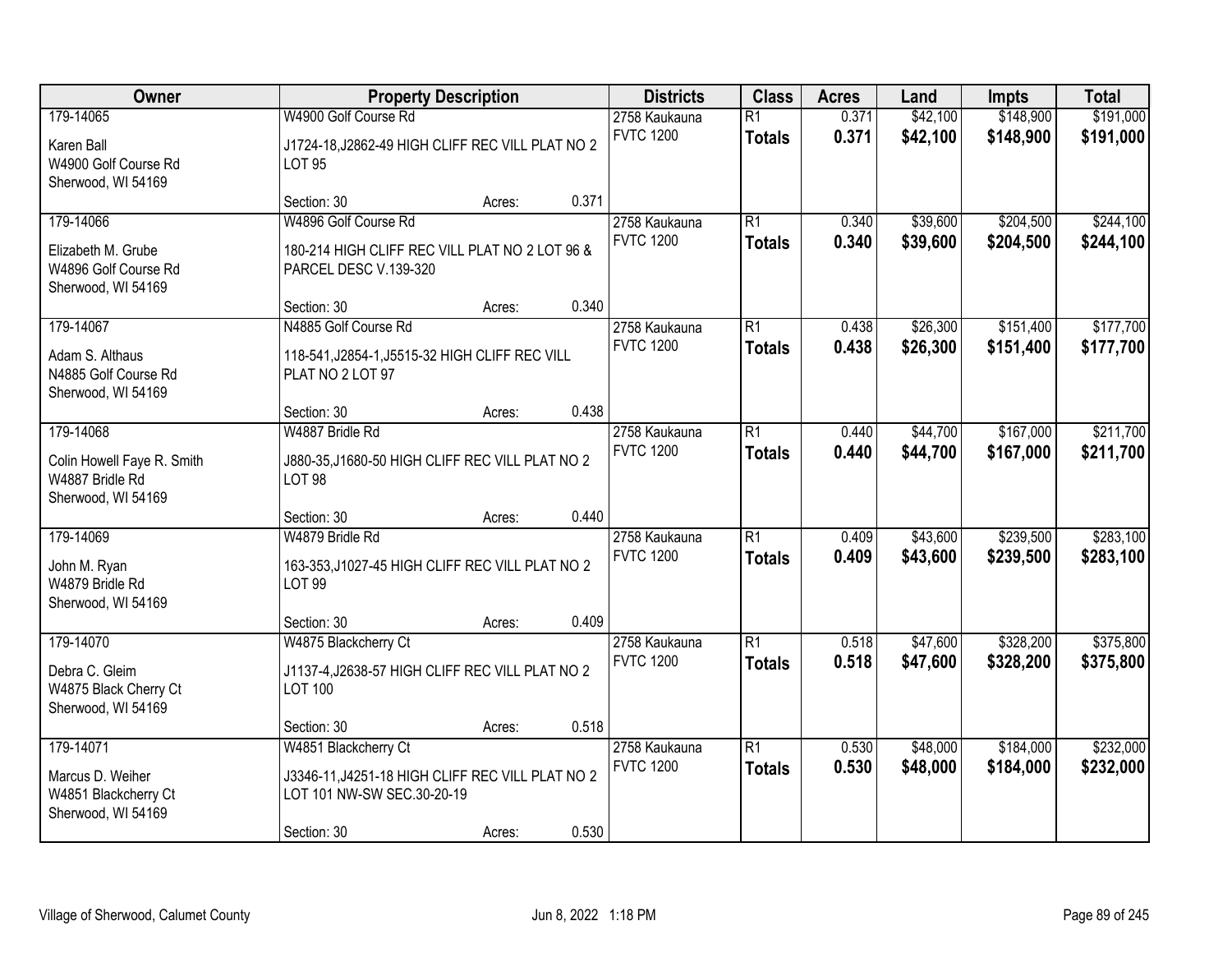| Owner                                                                                  |                                                                                                                             | <b>Property Description</b> |       | <b>Districts</b>                  | <b>Class</b>                     | <b>Acres</b>   | Land                 | <b>Impts</b>           | <b>Total</b>           |
|----------------------------------------------------------------------------------------|-----------------------------------------------------------------------------------------------------------------------------|-----------------------------|-------|-----------------------------------|----------------------------------|----------------|----------------------|------------------------|------------------------|
| 179-14072<br><b>Williams Revoc Trust</b><br>W4847 Blackcherry Ct<br>Sherwood, WI 54169 | W4847 Blackcherry Ct<br>J172-30, J1174-33 HIGH CLIFF REC VILL PLAT NO 2<br>LOT 102                                          |                             |       | 2758 Kaukauna<br><b>FVTC 1200</b> | $\overline{R1}$<br><b>Totals</b> | 0.547<br>0.547 | \$48,600<br>\$48,600 | \$238,600<br>\$238,600 | \$287,200<br>\$287,200 |
|                                                                                        | Section: 30                                                                                                                 | Acres:                      | 0.547 |                                   |                                  |                |                      |                        |                        |
| 179-14073<br>Joshua Gosz<br>W4833 Blackcherry Ct<br>Sherwood, WI 54169                 | W4833 Blackcherry Ct<br>J611-31, J3825-4, J5162-2 HIGH CLIFF REC VILL PLAT<br><b>NO 2 LOT 103</b>                           |                             |       | 2758 Kaukauna<br><b>FVTC 1200</b> | $\overline{R1}$<br><b>Totals</b> | 0.459<br>0.459 | \$45,400<br>\$45,400 | \$247,800<br>\$247,800 | \$293,200<br>\$293,200 |
|                                                                                        | Section: 30                                                                                                                 | Acres:                      | 0.459 |                                   |                                  |                |                      |                        |                        |
| 179-14074<br>David E. Schanke<br>W4830 Blackcherry Ct<br>Sherwood, WI 54169            | W4830 Blackcherry Ct<br>J955-28, J4297-38 HIGH CLIFF REC VILL PLAT NO 2<br>LOT 104 NW-SW SEC 30-20-19                       |                             |       | 2758 Kaukauna<br><b>FVTC 1200</b> | $\overline{R1}$<br><b>Totals</b> | 0.418<br>0.418 | \$43,900<br>\$43,900 | \$223,600<br>\$223,600 | \$267,500<br>\$267,500 |
|                                                                                        | Section: 30                                                                                                                 | Acres:                      | 0.418 |                                   |                                  |                |                      |                        |                        |
| 179-14075<br>Michael Wx Fitzgerald<br>W4840 Black Cherry Ct<br>Sherwood, WI 54169      | W4840 Blackcherry Ct<br>J1447-26, J3209-44 HIGH CLIFF REC VILL PLAT NO 2<br><b>LOT 105</b>                                  |                             |       | 2758 Kaukauna<br><b>FVTC 1200</b> | $\overline{R1}$<br><b>Totals</b> | 0.365<br>0.365 | \$41,800<br>\$41,800 | \$271,000<br>\$271,000 | \$312,800<br>\$312,800 |
|                                                                                        | Section: 30                                                                                                                 | Acres:                      | 0.365 |                                   |                                  |                |                      |                        |                        |
| 179-14076<br>David Erdman<br>W4860 Blackcherry Ct<br>Sherwood, WI 54169                | W4860 Blackcherry Ct<br>J1002-1, J3812-51 HIGH CLIFF REC VILL PLAT NO 2<br>LOT 106 & 107Lot 1, CSM 3671 VOL.33-16           |                             |       | 2758 Kaukauna<br><b>FVTC 1200</b> | $\overline{R1}$<br><b>Totals</b> | 0.760<br>0.760 | \$56,500<br>\$56,500 | \$248,300<br>\$248,300 | \$304,800<br>\$304,800 |
|                                                                                        | Section: 30                                                                                                                 | Acres:                      | 0.760 |                                   |                                  |                |                      |                        |                        |
| 179-14078<br>Brian K. Muehl<br>W4849 Bridle Rd<br>Sherwood, WI 54169                   | W4849 Bridle Rd<br>167-437, J464-49 HIGH CLIFF REC VILL PLAT NO 2<br>LOT 108 ASSMT INC LOC ID#13630                         |                             |       | 2758 Kaukauna<br><b>FVTC 1200</b> | $\overline{R1}$<br><b>Totals</b> | 0.438<br>0.438 | \$44,600<br>\$44,600 | \$198,100<br>\$198,100 | \$242,700<br>\$242,700 |
|                                                                                        | Section: 30                                                                                                                 | Acres:                      | 0.438 |                                   |                                  |                |                      |                        |                        |
| 179-14079<br>Kelly Ruechel<br>W4841 Bridle Rd<br>Sherwood, WI 54169                    | W4841 Bridle Rd<br>J1122-19, J3247-45 HIGH CLIFF REC VILL PLAT NO 2<br>LOT 109 ASSMT INCL/LOC ID#13629 .15AC<br>Section: 30 | Acres:                      | 0.576 | 2758 Kaukauna<br><b>FVTC 1200</b> | $\overline{R1}$<br><b>Totals</b> | 0.576<br>0.576 | \$49,700<br>\$49,700 | \$222,500<br>\$222,500 | \$272,200<br>\$272,200 |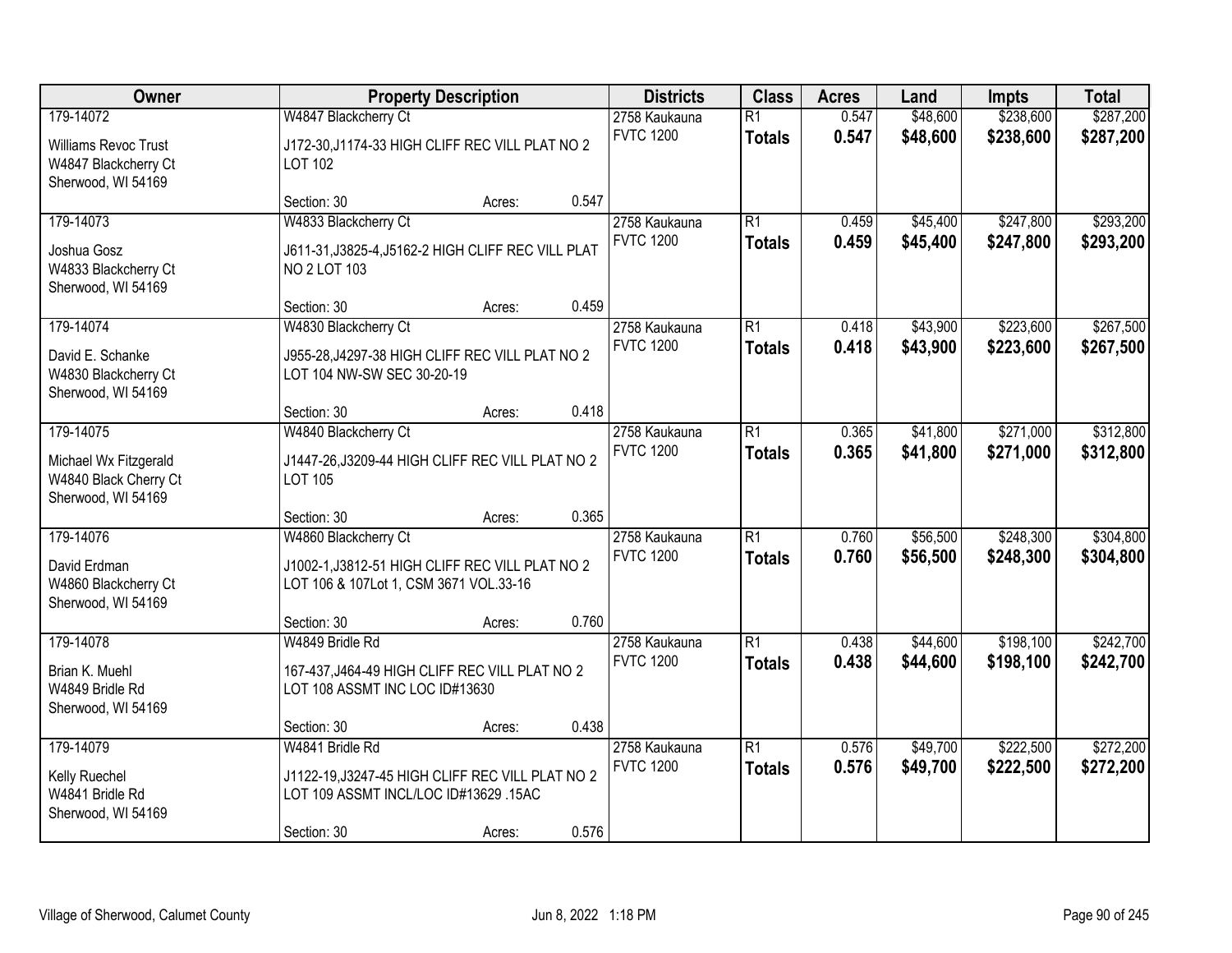| Owner                               | <b>Property Description</b>                                       | <b>Districts</b> | <b>Class</b>    | <b>Acres</b> | Land     | <b>Impts</b> | <b>Total</b> |
|-------------------------------------|-------------------------------------------------------------------|------------------|-----------------|--------------|----------|--------------|--------------|
| 179-14080                           | W4831 Bridle Rd                                                   | 2758 Kaukauna    | $\overline{R1}$ | 1.190        | \$64,800 | \$195,100    | \$259,900    |
| Donald M. Klingseisen               | J687-55, J860-36 HIGH CLIFF REC VILL PLAT NO 2                    | <b>FVTC 1200</b> | <b>Totals</b>   | 1.190        | \$64,800 | \$195,100    | \$259,900    |
| W4831 Bridle Rd                     | LOT 110 & COM NW/C LOT 110                                        |                  |                 |              |          |              |              |
| Sherwood, WI 54169                  | N60', NE187.52', SE227.02', SW50' TO SE/C LOT                     |                  |                 |              |          |              |              |
|                                     | 1.190<br>Section: 30<br>Acres:                                    |                  |                 |              |          |              |              |
| 179-14081                           | W4832 Bridle Rd                                                   | 2758 Kaukauna    | $\overline{R1}$ | 0.632        | \$51,800 | \$311,400    | \$363,200    |
|                                     |                                                                   | <b>FVTC 1200</b> | <b>Totals</b>   | 0.632        | \$51,800 | \$311,400    | \$363,200    |
| Paul Feider                         | J1299-55, J4073-21 HIGH CLIFF REC VILL PLAT NO 2                  |                  |                 |              |          |              |              |
| W4832 Bridle Rd                     | LOT 111 &COM SW/C LOT 111                                         |                  |                 |              |          |              |              |
| Sherwood, WI 54169                  | NW30', NE273.32', S60', SW225.49' ALG NLY LINE TO                 |                  |                 |              |          |              |              |
|                                     | 0.632<br>Section: 30<br>Acres:                                    |                  |                 |              |          |              |              |
| 179-14082                           | W4842 Bridle Rd                                                   | 2758 Kaukauna    | $\overline{R1}$ | 0.572        | \$49,600 | \$229,900    | \$279,500    |
| Matthew W. Harmer                   | 170-102, J1063-57, J5879-64 HIGH CLIFF REC VILL                   | <b>FVTC 1200</b> | <b>Totals</b>   | 0.572        | \$49,600 | \$229,900    | \$279,500    |
| W4842 Bridle Rd                     | PLAT NO 2 LOT 112                                                 |                  |                 |              |          |              |              |
| Sherwood, WI 54169                  |                                                                   |                  |                 |              |          |              |              |
|                                     | 0.572<br>Section: 30<br>Acres:                                    |                  |                 |              |          |              |              |
| 179-14083                           | W4852 Bridle Rd                                                   | 2758 Kaukauna    | $\overline{R1}$ | 0.436        | \$44,600 | \$205,800    | \$250,400    |
|                                     |                                                                   | <b>FVTC 1200</b> | <b>Totals</b>   | 0.436        | \$44,600 | \$205,800    | \$250,400    |
| Kevin L. Laberge<br>W4852 Bridle Rd | J868-55, J4406-34 HIGH CLIFF REC VILL PLAT NO 2<br><b>LOT 113</b> |                  |                 |              |          |              |              |
| Sherwood, WI 54169                  |                                                                   |                  |                 |              |          |              |              |
|                                     | 0.436<br>Section: 30                                              |                  |                 |              |          |              |              |
| 179-14084                           | Acres:<br>W4862 Bridle Rd                                         | 2758 Kaukauna    | $\overline{R1}$ | 0.482        | \$46,300 | \$213,500    | \$259,800    |
|                                     |                                                                   | <b>FVTC 1200</b> |                 |              |          |              |              |
| Cindy Voigt                         | 161-815, J3366-45 HIGH CLIFF REC VILL PLAT NO 2                   |                  | <b>Totals</b>   | 0.482        | \$46,300 | \$213,500    | \$259,800    |
| W4862 Bridle Rd                     | <b>LOT 114</b>                                                    |                  |                 |              |          |              |              |
| Sherwood, WI 54169                  |                                                                   |                  |                 |              |          |              |              |
|                                     | 0.482<br>Section: 30<br>Acres:                                    |                  |                 |              |          |              |              |
| 179-14085                           | W4874 Bridle Rd                                                   | 2758 Kaukauna    | $\overline{R1}$ | 0.390        | \$42,800 | \$214,600    | \$257,400    |
| Linsey Fuhs                         | J164-3, J700-40 HIGH CLIFF REC VILL PLAT NO 2                     | <b>FVTC 1200</b> | <b>Totals</b>   | 0.390        | \$42,800 | \$214,600    | \$257,400    |
| W4874 Bridle Rd                     | LOT115&THT PRT DESC DOC#385310 NOW DESC AS                        |                  |                 |              |          |              |              |
| Sherwood, WI 54169                  | LOT 1 CSM#2752 VOL.22-114                                         |                  |                 |              |          |              |              |
|                                     | 0.390<br>Section: 30<br>Acres:                                    |                  |                 |              |          |              |              |
| 179-14086                           | W4886 Bridle Rd                                                   | 2758 Kaukauna    | $\overline{R1}$ | 0.350        | \$40,500 | \$161,800    | \$202,300    |
|                                     |                                                                   | <b>FVTC 1200</b> | <b>Totals</b>   | 0.350        | \$40,500 | \$161,800    | \$202,300    |
| Lisa C. Vistain                     | J3509-37, J4800-26, J5709-49 HIGH CLIFF REC VILL                  |                  |                 |              |          |              |              |
| W4886 Bridle Rd                     | PLAT NO 2 LOT 116                                                 |                  |                 |              |          |              |              |
| Sherwood, WI 54169                  |                                                                   |                  |                 |              |          |              |              |
|                                     | 0.350<br>Section: 30<br>Acres:                                    |                  |                 |              |          |              |              |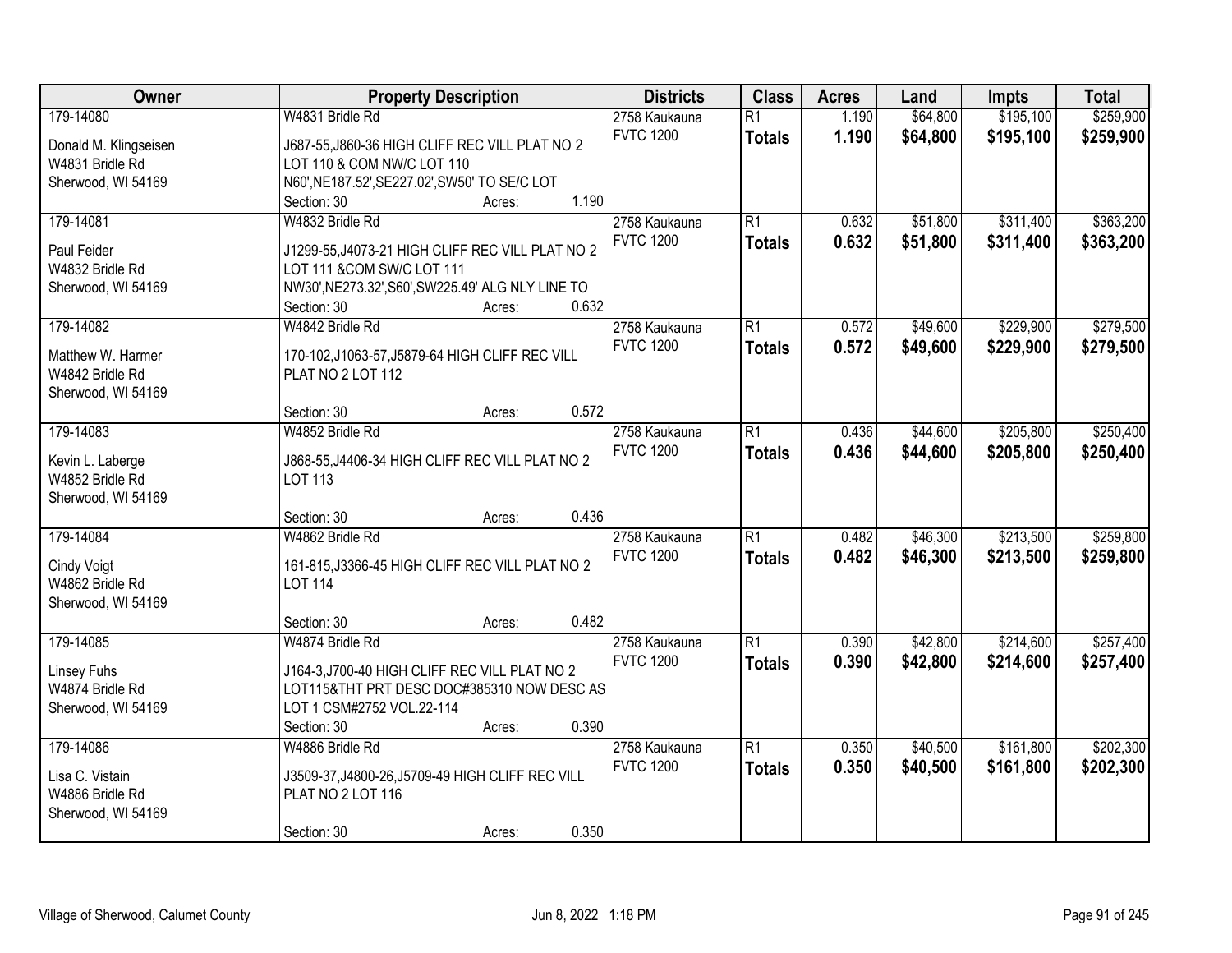| Owner                                                                             | <b>Property Description</b>                                                                                                                                                      |       | <b>Districts</b>                  | <b>Class</b>                     | <b>Acres</b>            | Land                 | <b>Impts</b>           | <b>Total</b>           |
|-----------------------------------------------------------------------------------|----------------------------------------------------------------------------------------------------------------------------------------------------------------------------------|-------|-----------------------------------|----------------------------------|-------------------------|----------------------|------------------------|------------------------|
| 179-14088<br>Hoff Alan C and Judith J<br>N7738 Palisades Tr<br>Sherwood, WI 54169 | N7738 Palisades Trl<br>J1137-34, J1182-53 HIGH CLIFF REC VILL PLAT NO 3<br>N37' LOT 117 ASSESS.W/LOC ID#13657                                                                    |       | 2758 Kaukauna<br><b>FVTC 1200</b> |                                  | Assessed with 179-13657 |                      |                        |                        |
|                                                                                   | Section: 30<br>Acres:                                                                                                                                                            | 0.119 |                                   |                                  |                         |                      |                        |                        |
| 179-14089<br>Randy J. Debruin<br>N7736 Palisades Tr<br>Sherwood, WI 54169         | N7736 Palisades Trl<br>J13-22, J1451-44 HIGH CLIFF REC VILL PLAT NO 3<br>PRT LOTS 118 & 117 NOW DESC AS LOT 1 CSM9-377<br>Section: 30<br>Acres:                                  | 0.350 | 2758 Kaukauna<br><b>FVTC 1200</b> | $\overline{R1}$<br><b>Totals</b> | 0.350<br>0.350          | \$40,500<br>\$40,500 | \$178,700<br>\$178,700 | \$219,200<br>\$219,200 |
| 179-14090                                                                         | N7734 Palisades Trl                                                                                                                                                              |       | 2758 Kaukauna                     | R1                               | 0.369                   | \$42,100             | \$188,800              | \$230,900              |
| Connie J. Bailey<br>N7734 Palisades Tr<br>Sherwood, WI 54169                      | J3003-23, J3478-37 HIGH CLIFF REC VIL PLAT 3 LOT 2<br>CSM#1392 VOL.9-377, BEING LOT 119 & PRT LOT 118<br>PLAT NO.3 & PRT SEC.30-20-19 INCL OL2 CSM#1495<br>Section: 30<br>Acres: | 0.369 | <b>FVTC 1200</b>                  | <b>Totals</b>                    | 0.369                   | \$42,100             | \$188,800              | \$230,900              |
| 179-14091                                                                         | W4900 Sunset Lake Ct                                                                                                                                                             |       | 2758 Kaukauna                     | $\overline{R1}$                  | 0.270                   | \$33,500             | \$349,200              | \$382,700              |
| Douglas H. Timmel<br>22849 Mossy Tr<br>Estero, FL 34135                           | J679-49, J1176-22 HIGH CLIFF REC VILL PLAT NO 3<br><b>LOT 120</b>                                                                                                                |       | <b>FVTC 1200</b>                  | <b>Totals</b>                    | 0.270                   | \$33,500             | \$349,200              | \$382,700              |
|                                                                                   | Section: 30<br>Acres:                                                                                                                                                            | 0.270 |                                   |                                  |                         |                      |                        |                        |
| 179-14092<br>Tammy J. Senk<br>W4910 Sunset Lake Ct<br>Sherwood, WI 54169          | W4910 Sunset Lake Ct<br>J1157-46, J3738-34 HIGH CLIFF REC VILL PLAT NO 3<br><b>LOT 121</b><br>Section: 30<br>Acres:                                                              | 0.250 | 2758 Kaukauna<br><b>FVTC 1200</b> | $\overline{R1}$<br><b>Totals</b> | 0.250<br>0.250          | \$31,800<br>\$31,800 | \$217,600<br>\$217,600 | \$249,400<br>\$249,400 |
| 179-14093                                                                         | W4920 Sunset Lake Ct                                                                                                                                                             |       | 2758 Kaukauna                     | $\overline{R1}$                  | 0.380                   | \$42,500             | \$203,900              | \$246,400              |
| Jess M. Gonzalez<br>W4920 Sunset Lake Ct<br>Sherwood, WI 54169                    | J1375-4, J3436-22, J5004-65 HIGH CLIFF REC VILL<br>PLAT NO 3 LOT 122 & COM NW/C LOT 122 HIGH<br>CLIFF REC PLT#3, NE ALG N-L 95.07', NE60'. SW<br>Section: 30<br>Acres:           | 0.380 | <b>FVTC 1200</b>                  | <b>Totals</b>                    | 0.380                   | \$42,500             | \$203,900              | \$246,400              |
| 179-14094                                                                         | W4930 Sunset Lake Ct                                                                                                                                                             |       | 2758 Kaukauna                     | $\overline{R1}$                  | 0.252                   | \$32,000             | \$221,200              | \$253,200              |
| Carrie J. Hietpas<br>W4930 Sunset Lake Ct<br>Sherwood, WI 54169                   | J41-47, J1368-10 HIGH CLIFF REC VILL PLAT NO 3<br>LOT 123<br>Section: 30                                                                                                         | 0.252 | <b>FVTC 1200</b>                  | <b>Totals</b>                    | 0.252                   | \$32,000             | \$221,200              | \$253,200              |
|                                                                                   | Acres:                                                                                                                                                                           |       |                                   |                                  |                         |                      |                        |                        |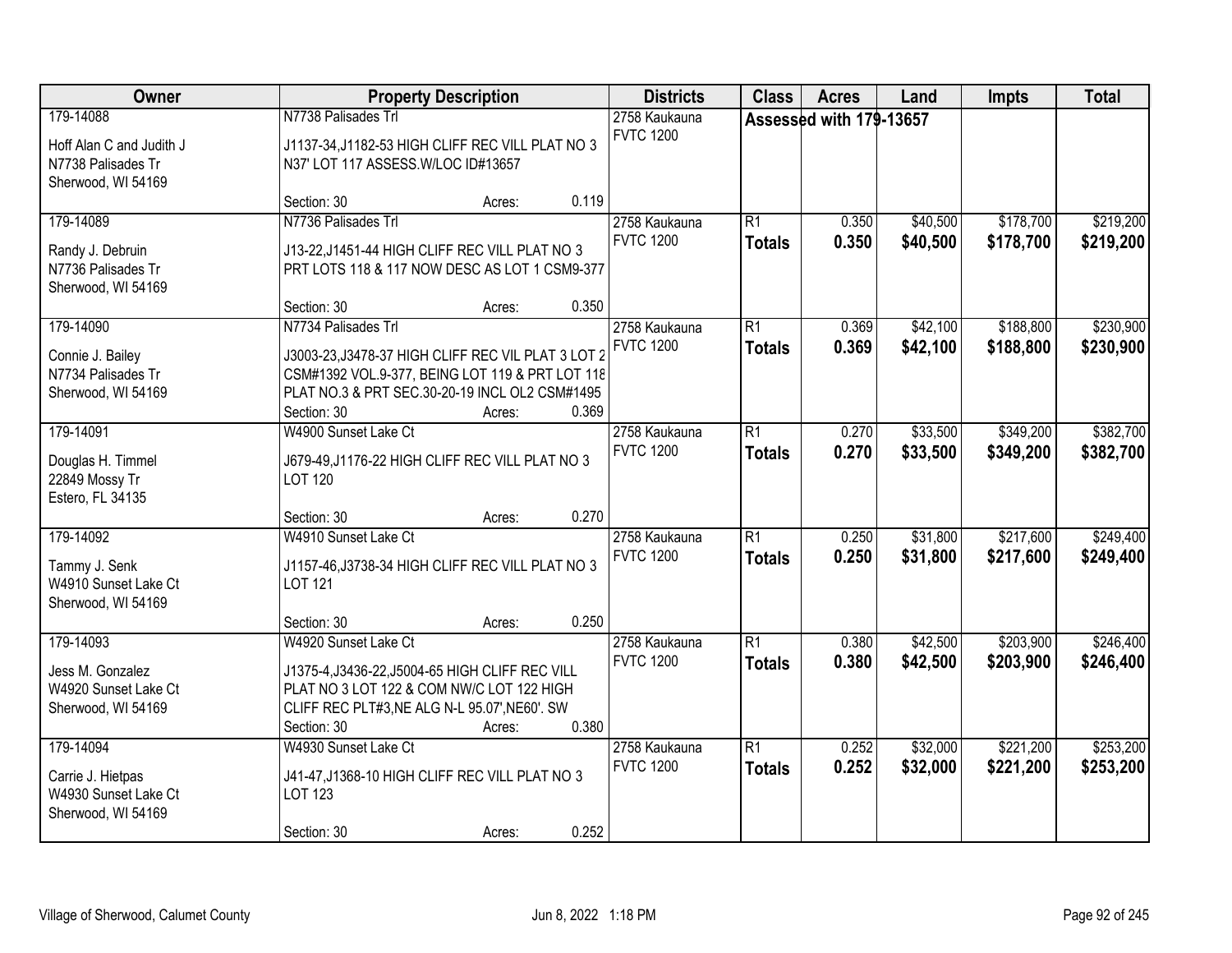| Owner                                                           |                                                                               | <b>Property Description</b> |       | <b>Districts</b>                  | <b>Class</b>                     | <b>Acres</b>   | Land                 | <b>Impts</b>           | <b>Total</b>           |
|-----------------------------------------------------------------|-------------------------------------------------------------------------------|-----------------------------|-------|-----------------------------------|----------------------------------|----------------|----------------------|------------------------|------------------------|
| 179-14095<br>Joshua R. Armstrong                                | W4940 Sunset Lake Ct<br>J1393-15, J1761-11 HIGH CLIFF REC VILL PLAT NO 3      |                             |       | 2758 Kaukauna<br><b>FVTC 1200</b> | $\overline{R1}$<br><b>Totals</b> | 0.267<br>0.267 | \$33,300<br>\$33,300 | \$199,000<br>\$199,000 | \$232,300<br>\$232,300 |
| W4940 Sunset Lake Ct<br>Sherwood, WI 54169                      | <b>LOT 124</b>                                                                |                             |       |                                   |                                  |                |                      |                        |                        |
|                                                                 | Section: 30                                                                   | Acres:                      | 0.267 |                                   |                                  |                |                      |                        |                        |
| 179-14096                                                       | W4950 Sunset Lake Ct                                                          |                             |       | 2758 Kaukauna                     | $\overline{R1}$                  | 0.377          | \$42,400             | \$217,800              | \$260,200              |
| Lynn F. Kroll<br>W4950 Sunset Lake Ct<br>Sherwood, WI 54169     | J3670-13, J3780-33 HIGH CLIFF REC VILL PLAT NO 3<br><b>LOT 125</b>            |                             |       | <b>FVTC 1200</b>                  | <b>Totals</b>                    | 0.377          | \$42,400             | \$217,800              | \$260,200              |
|                                                                 | Section: 30                                                                   | Acres:                      | 0.377 |                                   |                                  |                |                      |                        |                        |
| 179-14097                                                       | W4960 Sunset Lake Ct                                                          |                             |       | 2758 Kaukauna                     | $\overline{R1}$                  | 0.335          | \$39,200             | \$256,700              | \$295,900              |
| Laura L. Mincheff<br>W4960 Sunset Lake Ct<br>Sherwood, WI 54169 | J679-49, J1377-54 HIGH CLIFF REC VILL PLAT NO 3<br><b>LOT 126</b>             |                             |       | <b>FVTC 1200</b>                  | <b>Totals</b>                    | 0.335          | \$39,200             | \$256,700              | \$295,900              |
|                                                                 | Section: 30                                                                   | Acres:                      | 0.335 |                                   |                                  |                |                      |                        |                        |
| 179-14098                                                       | W4945 Sunset Lake Ct                                                          |                             |       | 2758 Kaukauna                     | $\overline{R1}$                  | 0.299          | \$36,000             | \$230,000              | \$266,000              |
| Joseph G. Viotto<br>W4945 Sunset Lake Ct<br>Sherwood, WI 54169  | J41-47, J1107-22 HIGH CLIFF REC VILL PLAT NO 3<br><b>LOT 127</b>              |                             |       | <b>FVTC 1200</b>                  | <b>Totals</b>                    | 0.299          | \$36,000             | \$230,000              | \$266,000              |
|                                                                 | Section: 30                                                                   | Acres:                      | 0.299 |                                   |                                  |                |                      |                        |                        |
| 179-14099                                                       | W4935 Sunset Lake Ct                                                          |                             |       | 2758 Kaukauna                     | $\overline{R1}$                  | 0.390          | \$42,900             | \$201,300              | \$244,200              |
| Gary O. Mayer<br>W4935 Sunset Lake Ct<br>Sherwood, WI 54169     | 173-640, J976-33 HIGH CLIFF REC VILL PLAT NO 3<br><b>LOT 128</b>              |                             |       | <b>FVTC 1200</b>                  | <b>Totals</b>                    | 0.390          | \$42,900             | \$201,300              | \$244,200              |
|                                                                 | Section: 30                                                                   | Acres:                      | 0.390 |                                   |                                  |                |                      |                        |                        |
| 179-14100                                                       | W4925 Sunset Lake Ct                                                          |                             |       | 2758 Kaukauna                     | $\overline{R1}$                  | 0.272          | \$33,700             | \$195,200              | \$228,900              |
| Kenneth F. Herres<br>W4925 Sunset Lake Ct<br>Sherwood, WI 54169 | 177-43 HIGH CLIFF REC VILL PLAT NO 3 LOT 129                                  |                             |       | <b>FVTC 1200</b>                  | <b>Totals</b>                    | 0.272          | \$33,700             | \$195,200              | \$228,900              |
|                                                                 | Section: 30                                                                   | Acres:                      | 0.272 |                                   |                                  |                |                      |                        |                        |
| 179-14101                                                       | W4915 Sunset Lake Ct                                                          |                             |       | 2758 Kaukauna                     | $\overline{R1}$                  | 0.254          | \$32,100             | \$221,100              | \$253,200              |
| Caryol Y. Taylor<br>W4915 Sunset Lake Ct<br>Sherwood, WI 54169  | J954-58, J4249-62 HIGH CLIFF REC VILL PLAT NO 3<br>LOT 130 SE-SE SEC.25-20-18 |                             |       | <b>FVTC 1200</b>                  | <b>Totals</b>                    | 0.254          | \$32,100             | \$221,100              | \$253,200              |
|                                                                 | Section: 30                                                                   | Acres:                      | 0.254 |                                   |                                  |                |                      |                        |                        |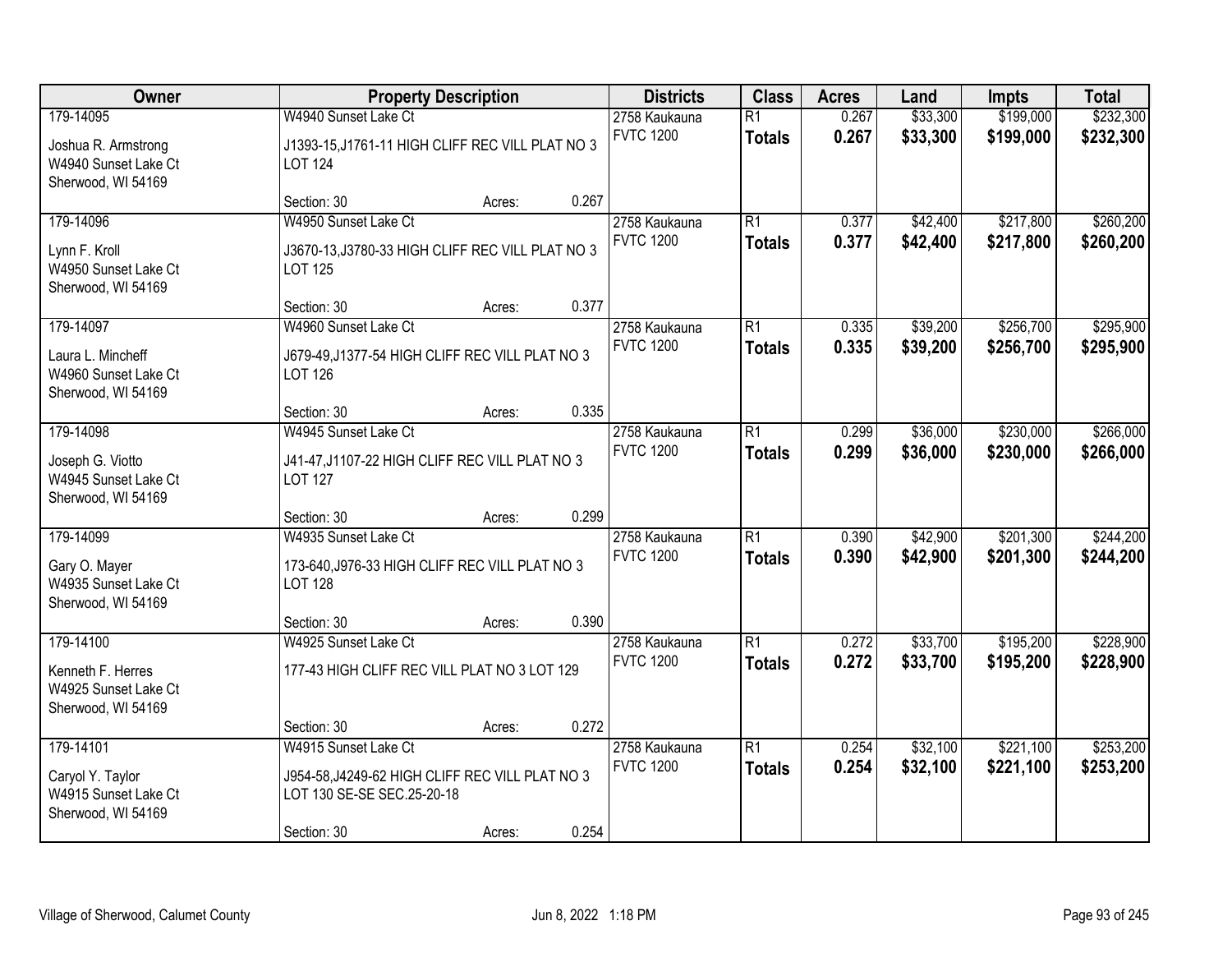| Owner                                                                               |                                                                                                         | <b>Property Description</b> |       | <b>Districts</b>                  | <b>Class</b>                     | <b>Acres</b>   | Land                 | <b>Impts</b>           | <b>Total</b>           |
|-------------------------------------------------------------------------------------|---------------------------------------------------------------------------------------------------------|-----------------------------|-------|-----------------------------------|----------------------------------|----------------|----------------------|------------------------|------------------------|
| 179-14102<br>Mary Hopfensperger<br>W4905 Sunset Lake Ct<br>Sherwood, WI 54169       | W4905 Sunset Lake Ct<br>J3734-29, J3754-26 HIGH CLIFF REC VILL PLAT NO 3<br>LOT 131                     |                             |       | 2758 Kaukauna<br><b>FVTC 1200</b> | $\overline{R1}$<br><b>Totals</b> | 0.255<br>0.255 | \$32,200<br>\$32,200 | \$201,600<br>\$201,600 | \$233,800<br>\$233,800 |
|                                                                                     | Section: 30                                                                                             | Acres:                      | 0.255 |                                   |                                  |                |                      |                        |                        |
| 179-14103<br>Ryan A. Petras<br>W4895 Sunset Lake Ct<br>Sherwood, WI 54169           | W4895 Sunset Lake Ct<br>J1007-56, J3326-32, J4773-23 HIGH CLIFF REC VILL<br>PLAT NO 3 LOT 132           |                             |       | 2758 Kaukauna<br><b>FVTC 1200</b> | $\overline{R1}$<br><b>Totals</b> | 0.253<br>0.253 | \$32,000<br>\$32,000 | \$207,100<br>\$207,100 | \$239,100<br>\$239,100 |
|                                                                                     | Section: 30                                                                                             | Acres:                      | 0.253 |                                   |                                  |                |                      |                        |                        |
| 179-14104<br>Delores M. Raab<br>W4885 Sunset Lake Ct<br>Sherwood, WI 54169          | W4885 Sunset Lake Ct<br>J1389-6, J3533-1 HIGH CLIFF REC VILL PLAT NO 3<br>LOT 133                       |                             |       | 2758 Kaukauna<br><b>FVTC 1200</b> | $\overline{R1}$<br><b>Totals</b> | 0.251<br>0.251 | \$31,800<br>\$31,800 | \$210,600<br>\$210,600 | \$242,400<br>\$242,400 |
|                                                                                     | Section: 30                                                                                             | Acres:                      | 0.251 |                                   |                                  |                |                      |                        |                        |
| 179-14105<br>Elinor M. Maynard<br>W4908 Spring Hill Dr<br>Sherwood, WI 54169        | W4908 Spring Hill Dr<br>J679-49, J1435-57 HIGH CLIFF REC VILL PLAT NO 3<br><b>LOT 134</b>               |                             |       | 2758 Kaukauna<br><b>FVTC 1200</b> | $\overline{R1}$<br><b>Totals</b> | 0.275<br>0.275 | \$33,900<br>\$33,900 | \$186,600<br>\$186,600 | \$220,500<br>\$220,500 |
|                                                                                     | Section: 30                                                                                             | Acres:                      | 0.275 |                                   |                                  |                |                      |                        |                        |
| 179-14106<br>Joellyn Dahlin<br>W4918 Spring Hill Dr<br>Sherwood, WI 54169           | W4918 Spring Hill Dr<br>J1925-35, J3383-57 HIGH CLIFF REC VILL PLAT NO 3<br><b>LOT 135</b>              |                             |       | 2758 Kaukauna<br><b>FVTC 1200</b> | $\overline{R1}$<br><b>Totals</b> | 0.234<br>0.234 | \$30,400<br>\$30,400 | \$222,300<br>\$222,300 | \$252,700<br>\$252,700 |
|                                                                                     | Section: 30                                                                                             | Acres:                      | 0.234 |                                   |                                  |                |                      |                        |                        |
| 179-14107<br><b>Mauricio Martinez</b><br>W4928 Spring Hill Dr<br>Sherwood, WI 54169 | W4928 Spring Hill Dr<br>J1213-58, J1213-59, J5086-9 HIGH CLIFF REC VILL<br>PLAT NO 3 LOT 136            |                             |       | 2758 Kaukauna<br><b>FVTC 1200</b> | $\overline{R1}$<br><b>Totals</b> | 0.234<br>0.234 | \$30,400<br>\$30,400 | \$193,400<br>\$193,400 | \$223,800<br>\$223,800 |
|                                                                                     | Section: 30                                                                                             | Acres:                      | 0.234 |                                   |                                  |                |                      |                        |                        |
| 179-14108<br>Thomas J. Hopfensperger<br>W4938 Spring Hill Dr<br>Sherwood, WI 54169  | W4938 Spring Hill Dr<br>J41-47, J1519-21 HIGH CLIFF REC VILL PLAT NO 3<br><b>LOT 137</b><br>Section: 30 | Acres:                      | 0.234 | 2758 Kaukauna<br><b>FVTC 1200</b> | $\overline{R1}$<br><b>Totals</b> | 0.234<br>0.234 | \$30,400<br>\$30,400 | \$257,400<br>\$257,400 | \$287,800<br>\$287,800 |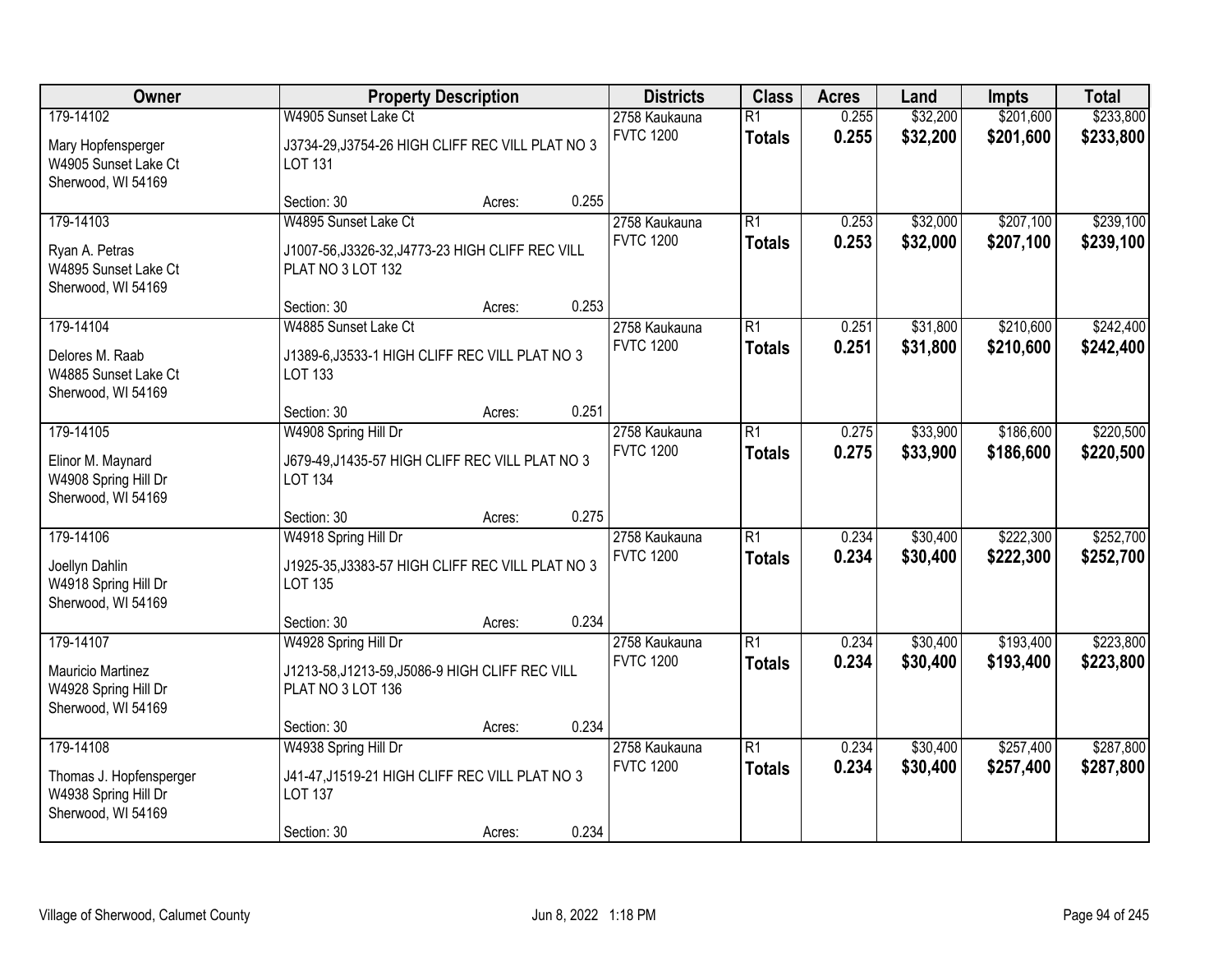| Owner                                                                   | <b>Property Description</b>                                           |        |       | <b>Districts</b>                                                      | <b>Class</b>    | <b>Acres</b> | Land     | <b>Impts</b> | <b>Total</b> |
|-------------------------------------------------------------------------|-----------------------------------------------------------------------|--------|-------|-----------------------------------------------------------------------|-----------------|--------------|----------|--------------|--------------|
| 179-14109                                                               | W4919 Spring Hill Dr                                                  |        |       | 2758 Kaukauna                                                         | $\overline{R1}$ | 0.252        | \$32,000 | \$161,400    | \$193,400    |
| Tumey Wendy M Famly Trust<br>W4919 Spring Hill Dr<br>Sherwood, WI 54169 | 175-30, J1150-43 HIGH CLIFF REC VILL PLAT NO 3<br><b>LOT 138</b>      |        |       | <b>FVTC 1200</b>                                                      | <b>Totals</b>   | 0.252        | \$32,000 | \$161,400    | \$193,400    |
|                                                                         | Section: 30                                                           | Acres: | 0.252 |                                                                       |                 |              |          |              |              |
| 179-14110                                                               | W4909 Spring Hill Dr                                                  |        |       | 2758 Kaukauna                                                         | $\overline{R1}$ | 0.252        | \$32,000 | \$212,600    | \$244,600    |
| Peter M. Pankratz<br>W4909 Spring Hill Dr<br>Sherwood, WI 54169         | 175-31, J5076-29, J5302-45 HIGH CLIFF REC VILL<br>PLAT NO 3 LOT 139   |        |       | <b>FVTC 1200</b>                                                      | <b>Totals</b>   | 0.252        | \$32,000 | \$212,600    | \$244,600    |
|                                                                         | Section: 30                                                           | Acres: | 0.252 |                                                                       |                 |              |          |              |              |
| 179-14111                                                               | W4887 Spring Hill Dr                                                  |        |       | Palisades Pond Lake                                                   | $\overline{R1}$ | 0.450        | \$45,600 | \$260,300    | \$305,900    |
| David D. Trahan<br>W4887 Spring Hill Dr<br>Sherwood, WI 54169           | J400-19, J1589-3, 332293 NIAGARA SHORES LOT 140<br>ASSESS.INCL #13678 |        |       | <b>District</b><br>Palisades Pond<br><b>District</b><br>2758 Kaukauna | <b>Totals</b>   | 0.450        | \$45,600 | \$260,300    | \$305,900    |
|                                                                         | Section: 30                                                           | Acres: | 0.450 | <b>FVTC 1200</b>                                                      |                 |              |          |              |              |
| 179-14112                                                               | W4877 Spring Hill Dr                                                  |        |       | Palisades Pond Lake                                                   | $\overline{R1}$ | 0.358        | \$41,100 | \$186,700    | \$227,800    |
| Rita T. Lutz<br>W4877 Spring Hill Dr<br>Sherwood, WI 54169              | J400-19, J1702-10 NIAGARA SHORES LOT 141                              |        |       | <b>District</b><br>Palisades Pond<br><b>District</b><br>2758 Kaukauna | <b>Totals</b>   | 0.358        | \$41,100 | \$186,700    | \$227,800    |
|                                                                         | Section: 30                                                           | Acres: | 0.358 | <b>FVTC 1200</b>                                                      |                 |              |          |              |              |
| 179-14113                                                               | W4869 Spring Hill Dr                                                  |        |       | Palisades Pond Lake                                                   | R <sub>1</sub>  | 0.358        | \$41,100 | \$211,100    | \$252,200    |
| Goeser David M and Kay S<br>W4869 Spring Hill Rd<br>Sherwood, WI 54169  | J400-19, J1573-26 NIAGARA SHORES LOT 142                              |        |       | <b>District</b><br>Palisades Pond<br><b>District</b>                  | <b>Totals</b>   | 0.358        | \$41,100 | \$211,100    | \$252,200    |
|                                                                         | Section: 30                                                           | Acres: | 0.358 | 2758 Kaukauna<br><b>FVTC 1200</b>                                     |                 |              |          |              |              |
| 179-14114                                                               | W4857 Spring Hill Dr                                                  |        |       | Palisades Pond Lake                                                   | $\overline{R1}$ | 0.388        | \$42,900 | \$254,100    | \$297,000    |
| David A. Beula<br>W4857 Spring Hill Dr                                  | J1867-43, J2254-28 NIAGARA SHORES LOT 143                             |        |       | <b>District</b><br>Palisades Pond<br><b>District</b>                  | <b>Totals</b>   | 0.388        | \$42,900 | \$254,100    | \$297,000    |
| Sherwood, WI 54169                                                      | Section: 30                                                           | Acres: | 0.388 | 2758 Kaukauna<br><b>FVTC 1200</b>                                     |                 |              |          |              |              |
| 179-14115                                                               | W4851 Spring Hill Dr                                                  |        |       | Palisades Pond Lake                                                   | R1              | 0.328        | \$38,200 | \$204,300    | \$242,500    |
| Herve Ozolins<br>W4851 Spring Hill Dr<br>Sherwood, WI 54169             | J4606-22, J5569-54, 349352 NIAGARA SHORES LOT<br>144                  |        |       | <b>District</b><br>Palisades Pond<br><b>District</b>                  | <b>Totals</b>   | 0.328        | \$38,200 | \$204,300    | \$242,500    |
|                                                                         | Section: 30                                                           | Acres: | 0.328 | 2758 Kaukauna<br><b>FVTC 1200</b>                                     |                 |              |          |              |              |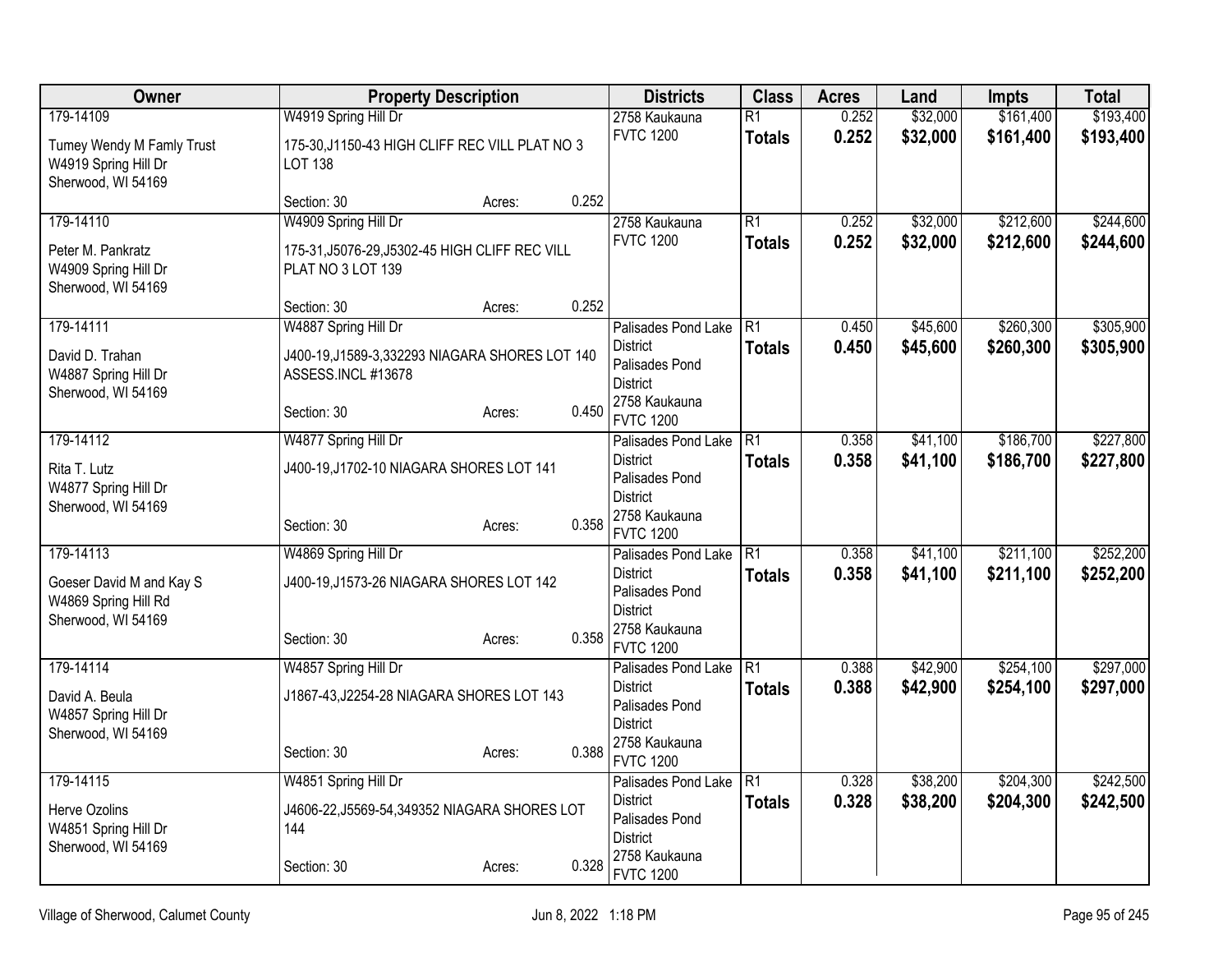| Owner                                                                    | <b>Property Description</b>                                                                                                                                | <b>Districts</b>                                     | <b>Class</b>   | <b>Acres</b> | Land     | <b>Impts</b> | <b>Total</b> |
|--------------------------------------------------------------------------|------------------------------------------------------------------------------------------------------------------------------------------------------------|------------------------------------------------------|----------------|--------------|----------|--------------|--------------|
| 179-14116                                                                | W4841 Spring Hill Dr                                                                                                                                       | Palisades Pond Lake                                  | R1             | 0.345        | \$39,800 | \$232,600    | \$272,400    |
| Hargarten William J & Julianne B Living<br>Trust<br>W4841 Spring Hill Dr | J400-19, J2697-11 NIAGARA SHORES LOT 145 &WLY<br>PRT LOT 146 N/K/A LT 1 CSM#1467 VOL.10-126                                                                | <b>District</b><br>Palisades Pond<br><b>District</b> | <b>Totals</b>  | 0.345        | \$39,800 | \$232,600    | \$272,400    |
| Sherwood, WI 54169                                                       | 0.345<br>Section: 30<br>Acres:                                                                                                                             | 2758 Kaukauna<br><b>FVTC 1200</b>                    |                |              |          |              |              |
| 179-14117                                                                | W4823 Spring Hill Dr                                                                                                                                       | Palisades Pond Lake                                  | R <sub>1</sub> | 0.364        | \$41,600 | \$261,800    | \$303,400    |
| Frank A. Rosch III<br>W4823 Spring Hill Dr<br>Sherwood, WI 54169         | J400-19, J1883-54 NIAGARA SHORES PRT LOTS 146 8<br>147, NOW DESC. AS LOT 2 CSM10-126                                                                       | <b>District</b><br>Palisades Pond<br><b>District</b> | <b>Totals</b>  | 0.364        | \$41,600 | \$261,800    | \$303,400    |
|                                                                          | 0.364<br>Section: 30<br>Acres:                                                                                                                             | 2758 Kaukauna<br><b>FVTC 1200</b>                    |                |              |          |              |              |
| 179-14118                                                                | W4811 Spring Hill Dr                                                                                                                                       | Palisades Pond Lake                                  | R1             | 0.418        | \$44,200 | \$196,300    | \$240,500    |
| <b>Brenda Thomson</b><br>W4811 Spring Hill Rd<br>Sherwood, WI 54169      | J2697-12, J3592-25 NIAGARA SHORES PRT LOT 147 &<br>ALL LOT 148 NOW LOT 3 CSM#1467 VOL.10-126<br>SEC.30-20-19                                               | <b>District</b><br>Palisades Pond<br><b>District</b> | <b>Totals</b>  | 0.418        | \$44,200 | \$196,300    | \$240,500    |
|                                                                          | 0.418<br>Section: 30<br>Acres:                                                                                                                             | 2758 Kaukauna<br><b>FVTC 1200</b>                    |                |              |          |              |              |
| 179-14119                                                                | W4799 Spring Hill Dr                                                                                                                                       | Palisades Pond Lake                                  | R1             | 0.372        | \$42,200 | \$180,600    | \$222,800    |
| Jon A. Mccluskey<br>W4799 Spring Hill Dr                                 | J400-19, J2308-54 NIAGARA SHORES LOT 149                                                                                                                   | <b>District</b><br>Palisades Pond<br><b>District</b> | <b>Totals</b>  | 0.372        | \$42,200 | \$180,600    | \$222,800    |
| Sherwood, WI 54169                                                       | 0.372<br>Section: 30<br>Acres:                                                                                                                             | 2758 Kaukauna<br><b>FVTC 1200</b>                    |                |              |          |              |              |
| 179-14120                                                                | N7759 Palisades Trl                                                                                                                                        | 2758 Kaukauna                                        | R1             | 1.400        | \$62,200 | \$364,900    | \$427,100    |
| Daniel T. Christ<br>N7759 Palisades Tr<br>Sherwood, WI 54169             | PCA-84, J1268-29 NIAGARA SHORES LOT 150 & PRT<br>LOT 151, NOW DESC LOT 1 CSM#3562 VOL.31-203 &<br>PRT DESC DOC#556087                                      | <b>FVTC 1200</b>                                     | <b>Totals</b>  | 1.400        | \$62,200 | \$364,900    | \$427,100    |
| 179-14121                                                                | 1.400<br>Section: 25<br>Acres:<br>N7749 Palisades Trl                                                                                                      | 2758 Kaukauna                                        | R1             | 1.310        | \$59,900 | \$344,500    | \$404,400    |
| Elmer Leon A. Arevalo<br>N7749 Palisades Trl<br>Sherwood, WI 54169       | J1430-36, J3078-33 NIAGARA SHORES LOT 152 & PRT<br>LOT 151, NOW DESC LOT 2 CSM #3562 VOL.31-203 &<br>PRT DESC DOC#556088<br>1.310<br>Section: 25<br>Acres: | <b>FVTC 1200</b>                                     | <b>Totals</b>  | 1.310        | \$59,900 | \$344,500    | \$404,400    |
| 179-14122                                                                | W4912 Palisades Trl                                                                                                                                        | 2758 Kaukauna                                        | R1             | 0.448        | \$45,500 | \$253,300    | \$298,800    |
| Brian G. Parsons<br>W4912 Palisades Trl<br>Sherwood, WI 54169            | J1058-47,,J1905-26,347815 NIAGARA SHORES LOT 1<br>CSM#2801 VOL.22-320 WHICH INCLDS ALL OF THE<br>FOLL: LOT 153 & PRT VAC PALISADES TR BNG PCL 2            | <b>FVTC 1200</b>                                     | <b>Totals</b>  | 0.448        | \$45,500 | \$253,300    | \$298,800    |
|                                                                          | 0.448<br>Section: 30<br>Acres:                                                                                                                             |                                                      |                |              |          |              |              |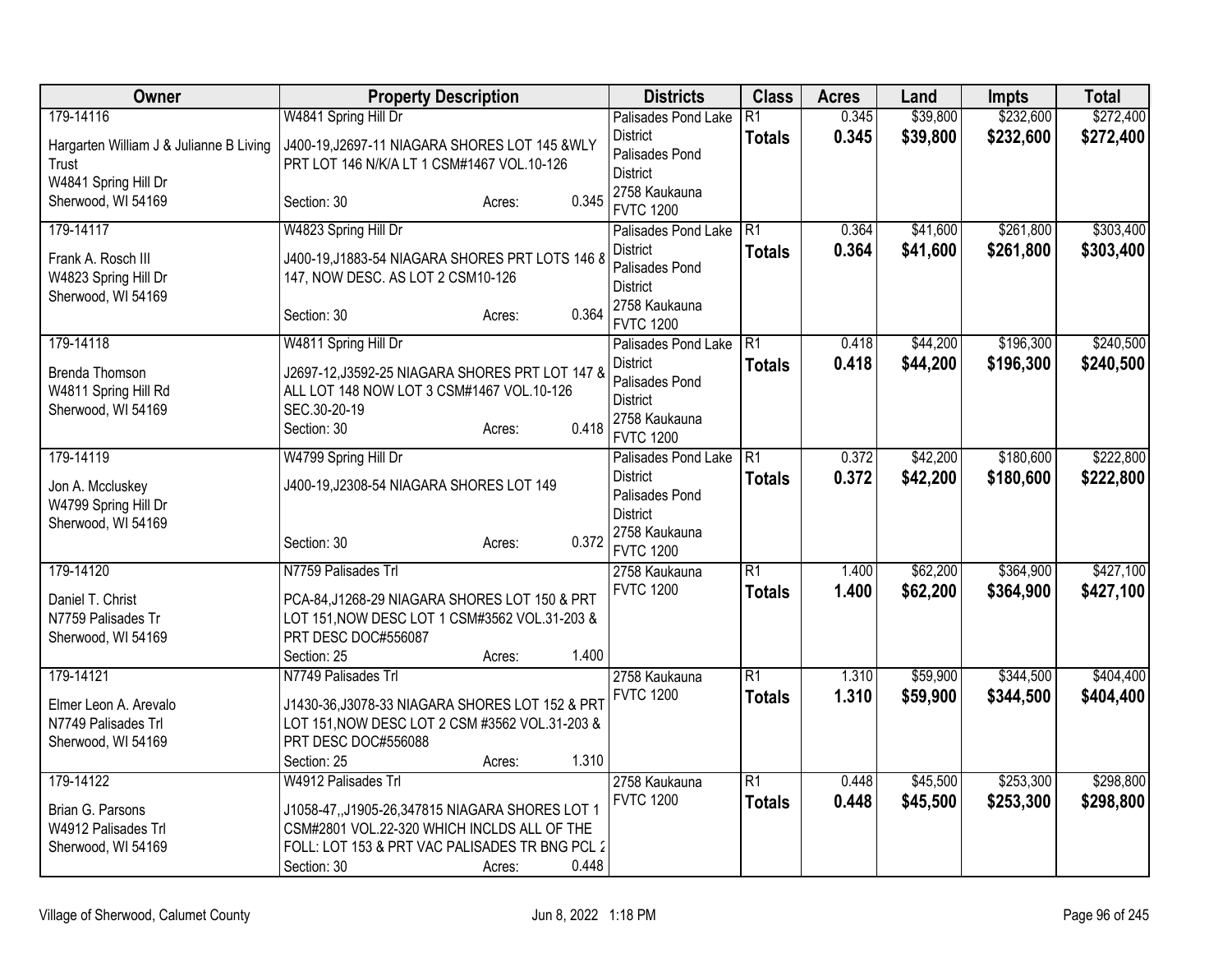| Owner                       | <b>Property Description</b>                       | <b>Districts</b> | <b>Class</b>    | <b>Acres</b> | Land     | Impts     | <b>Total</b> |
|-----------------------------|---------------------------------------------------|------------------|-----------------|--------------|----------|-----------|--------------|
| 179-14123                   | W4922 Palisades Trl                               | 2758 Kaukauna    | $\overline{R1}$ | 0.441        | \$45,200 | \$333,100 | \$378,300    |
| Alyssa R. Lotzer            | J1905-26, J4056-54, J4056-55 NIAGARA SHORES LOT 2 | <b>FVTC 1200</b> | <b>Totals</b>   | 0.441        | \$45,200 | \$333,100 | \$378,300    |
| W4922 Palisades Tr          | CSM#2801 VOL.22-320 WHICH INCLDS ALL OF FOLL:     |                  |                 |              |          |           |              |
| Sherwood, WI 54169          | LOT 154 & PRT VAC PALISADES TR BNG PCL 1          |                  |                 |              |          |           |              |
|                             | 0.441<br>Section: 30<br>Acres:                    |                  |                 |              |          |           |              |
| 179-14124                   | Castle Dr                                         | 2758 Kaukauna    |                 |              |          |           |              |
|                             |                                                   | TID <sub>2</sub> | <b>Totals</b>   |              |          |           |              |
| Square Condo-Referen Castle | PCC-38 CASTLE SQUARE CONDOMINIUM UNITS 1-5        | <b>FVTC 1200</b> |                 |              |          |           |              |
| Castle Dr                   | SE-NE SEC.30-20-19 REFERENCE FOR MAPPING          |                  |                 |              |          |           |              |
| Sherwood, WI 54169          | PURPOSES ONLY                                     |                  |                 |              |          |           |              |
|                             | 1.390<br>Section: 30<br>Acres:                    |                  |                 |              |          |           |              |
| 179-14125                   | W579 Castle Dr Unit 1 & 2                         | 2758 Kaukauna    | R2              | 0.000        | \$23,000 | \$126,400 | \$149,400    |
| Tmhdmh, LLC                 | J3986-13, J5045-9 CASTLE SQUARE CONDOMINIUM       | <b>FVTC 1200</b> | <b>Totals</b>   | 0.000        | \$23,000 | \$126,400 | \$149,400    |
| W579 Castle Dr              | UNIT 1 SE-NE SEC.30-20-19 INCL ASSMNT OF          |                  |                 |              |          |           |              |
| Sherwood, WI 54169          | #14126                                            |                  |                 |              |          |           |              |
|                             | 0.000<br>Section: 30<br>Acres:                    |                  |                 |              |          |           |              |
| 179-14126                   | W577 Castle Dr Unit 2                             | 2758 Kaukauna    |                 |              |          |           |              |
|                             |                                                   | <b>FVTC 1200</b> | <b>Totals</b>   |              |          |           |              |
| Tmhdmh, LLC                 | J1912-32, J5666-67 CASTLE SQUARE CONDOMINIUM      |                  |                 |              |          |           |              |
| W579 Castle Dr              | UNIT 2 SE-NE SEC 30-10-19 DECLAR OF CONDO         |                  |                 |              |          |           |              |
| Sherwood, WI 54169          | J3957-41-52 ASSESSED W/UNIT 1 #14125              |                  |                 |              |          |           |              |
|                             | 0.000<br>Section: 30<br>Acres:                    |                  |                 |              |          |           |              |
| 179-14127                   | W575 Castle Dr Unit 3                             | 2758 Kaukauna    | $\overline{R2}$ | 0.000        | \$11,500 | \$48,600  | \$60,100     |
| Tmhdmh, LLC                 | J1912-32 CASTLE SQUARE CONDOMINIUM UNIT 3         | <b>FVTC 1200</b> | <b>Totals</b>   | 0.000        | \$11,500 | \$48,600  | \$60,100     |
| W579 Castle Dr              | SE-NE SEC.30-20-19                                |                  |                 |              |          |           |              |
| Sherwood, WI 54169          |                                                   |                  |                 |              |          |           |              |
|                             | 0.000<br>Section: 30<br>Acres:                    |                  |                 |              |          |           |              |
| 179-14128                   | W573 Castle Dr Unit 4                             | 2758 Kaukauna    | $\overline{R2}$ | 0.000        | \$11,500 | \$51,100  | \$62,600     |
|                             |                                                   | <b>FVTC 1200</b> | <b>Totals</b>   | 0.000        | \$11,500 | \$51,100  | \$62,600     |
| Mt Solution Services LLC    | J1912-32 CASTLE SQUARE CONDOMINIUM UNIT 4         |                  |                 |              |          |           |              |
| N583 Robin Hood Way         | SE-NE SEC.30-20-19                                |                  |                 |              |          |           |              |
| Sherwood, WI 54169          | 0.000                                             |                  |                 |              |          |           |              |
|                             | Section: 30<br>Acres:                             |                  |                 |              |          |           |              |
| 179-14129                   | W571 Castle Dr Unit 5                             | 2758 Kaukauna    | $\overline{R2}$ | 0.000        | \$11,500 | \$71,400  | \$82,900     |
| Mt Solution Services LLC    | J1912-32 CASTLE SQUARE CONDOMINIUM UNIT 5         | <b>FVTC 1200</b> | <b>Totals</b>   | 0.000        | \$11,500 | \$71,400  | \$82,900     |
| N583 Robin Hood Way         | SE-NE SEC.30-20-19                                |                  |                 |              |          |           |              |
| Sherwood, WI 54169          |                                                   |                  |                 |              |          |           |              |
|                             | 0.000<br>Section: 30<br>Acres:                    |                  |                 |              |          |           |              |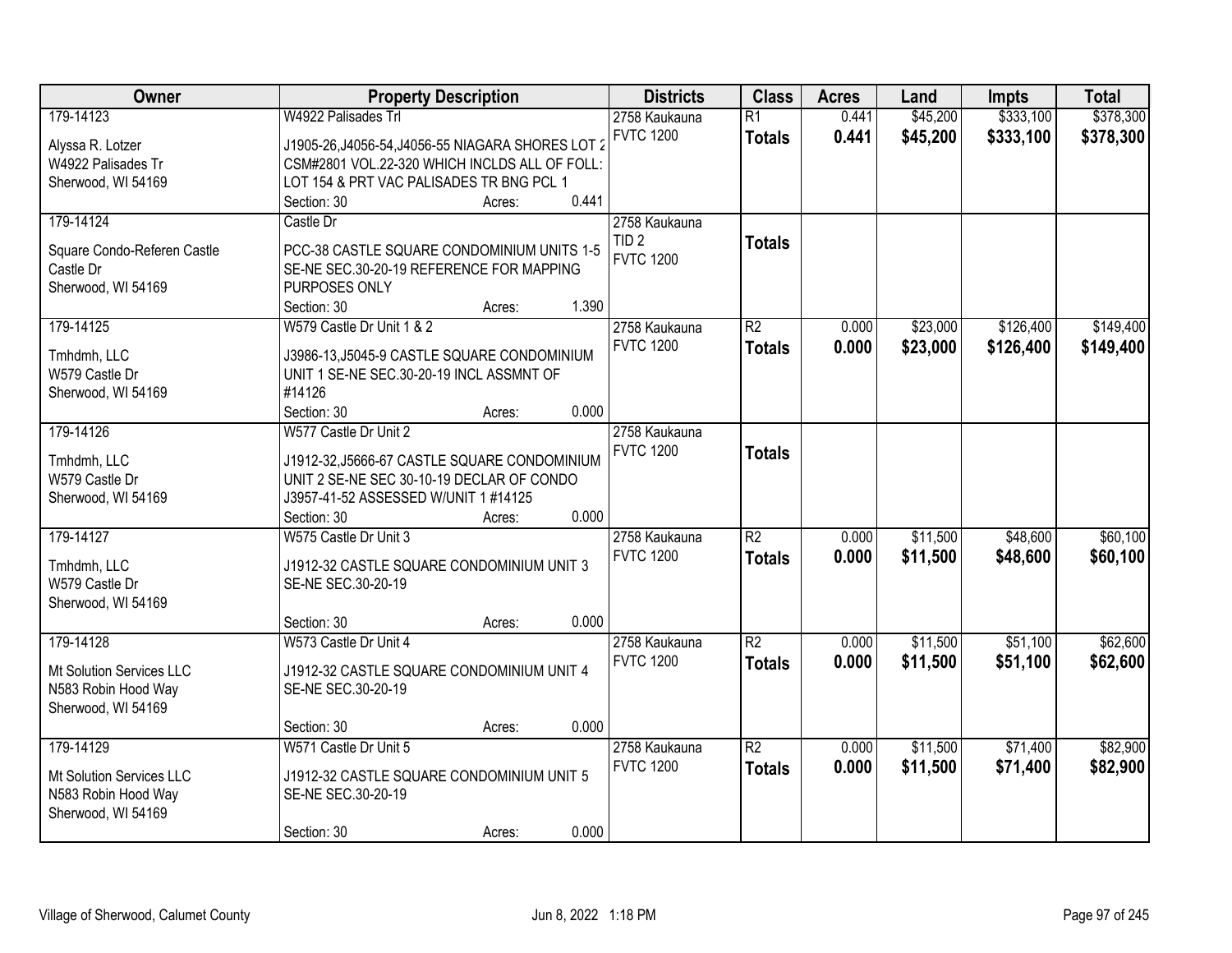| Owner                                                                             |                                                                                                                                                                       | <b>Property Description</b> |                                   | <b>Districts</b>                  | <b>Class</b>                     | <b>Acres</b>       | Land                 | <b>Impts</b>         | <b>Total</b>         |
|-----------------------------------------------------------------------------------|-----------------------------------------------------------------------------------------------------------------------------------------------------------------------|-----------------------------|-----------------------------------|-----------------------------------|----------------------------------|--------------------|----------------------|----------------------|----------------------|
| 179-14130<br>Jamin L. Leaders<br>W5004 Golf Course Rd #615<br>Sherwood, WI 54169  | W5004 Golf Course Rd Unit 615<br>J3531-38, J4016-13 MEADOWCLIFF ESTATES CONDO<br>FIRST PHASE UNIT 1 OF BUILDING 1                                                     |                             | 2758 Kaukauna<br><b>FVTC 1200</b> | $\overline{R1}$<br><b>Totals</b>  | 0.000<br>0.000                   | \$9,500<br>\$9,500 | \$67,900<br>\$67,900 | \$77,400<br>\$77,400 |                      |
|                                                                                   | Section: 25                                                                                                                                                           | Acres:                      | 0.000                             |                                   |                                  |                    |                      |                      |                      |
| 179-14131<br>Dhc Holdings, LLC<br>N8147 Stommel Rd<br>Sherwood, WI 54169          | W5004 Golf Course Rd Unit 614<br>J3579-14, J3914-35, J6157-65 MEADOWCLIFF<br>ESTATES CONDO FIRST PHASE UNIT 2 OF<br>BUILDING 1 SUBJ TO DECL. VOL.125-1<br>Section: 25 | Acres:                      | 0.000                             | 2758 Kaukauna<br><b>FVTC 1200</b> | R1<br><b>Totals</b>              | 0.000<br>0.000     | \$9,500<br>\$9,500   | \$61,100<br>\$61,100 | \$70,600<br>\$70,600 |
| 179-14132<br>Amber R. Specht<br>W5004 Golf Course Rd #613<br>Sherwood, WI 54169   | W5004 Golf Course Rd Unit 613<br>J504-22, J517-28 MEADOWCLIFF ESTATES CONDO<br>FIRST PHASE UNIT 3 OF BUILDING 1<br>Section: 25                                        | Acres:                      | 0.000                             | 2758 Kaukauna<br><b>FVTC 1200</b> | R1<br><b>Totals</b>              | 0.000<br>0.000     | \$9,500<br>\$9,500   | \$61,600<br>\$61,600 | \$71,100<br>\$71,100 |
| 179-14133<br>Eli E. Piekutoski<br>W5004 Golf Course Rd #612<br>Sherwood, WI 54169 | W5004 Golf Course Rd Unit 612<br>J986-28, J2993-3 MEADOWCLIFF ESTATES CONDO.<br>FIRST PHASE UNIT 4 OF BUILDING 1<br>Section: 25                                       | Acres:                      | 0.000                             | 2758 Kaukauna<br><b>FVTC 1200</b> | R1<br><b>Totals</b>              | 0.000<br>0.000     | \$9,500<br>\$9,500   | \$46,500<br>\$46,500 | \$56,000<br>\$56,000 |
| 179-14134<br>Jodie L. Klundt<br>W5004 Golf Course Rd #611<br>Sherwood, WI 54169   | W5004 Golf Course Rd Unit 611<br>132-525 MEADOWCLIFF ESTATES CONDO. FIRST<br>PHASE UNIT 5 OF BUILDING 1<br>Section: 25                                                | Acres:                      | 0.000                             | 2758 Kaukauna<br><b>FVTC 1200</b> | $\overline{R1}$<br><b>Totals</b> | 0.000<br>0.000     | \$9,500<br>\$9,500   | \$48,100<br>\$48,100 | \$57,600<br>\$57,600 |
| 179-14135<br>Eric A. Bockhorn<br>526 4th St<br>Menasha, WI 54952                  | W5004 Golf Course Rd Unit 610<br>133-114, J5253-68 MEADOWCLIFF ESTATES CONDO<br>FIRST PHASE UNIT 6 OF BUILDING 1<br>Section: 25                                       | Acres:                      | 0.000                             | 2758 Kaukauna<br><b>FVTC 1200</b> | $\overline{R1}$<br><b>Totals</b> | 0.000<br>0.000     | \$9,500<br>\$9,500   | \$56,500<br>\$56,500 | \$66,000<br>\$66,000 |
| 179-14136<br>Parsons & Parsons LLC<br>PO Box 302<br>Sherwood, WI 54169            | W5004 Golf Course Rd Unit 609<br>J2476-52, J3750-25 MEADOWCLIFF ESTATES CONDO<br>FIRST PHASE UNIT 7 OF BUILDING 1<br>Section: 25                                      | Acres:                      | 0.000                             | 2758 Kaukauna<br><b>FVTC 1200</b> | $\overline{R1}$<br><b>Totals</b> | 0.000<br>0.000     | \$9,500<br>\$9,500   | \$54,800<br>\$54,800 | \$64,300<br>\$64,300 |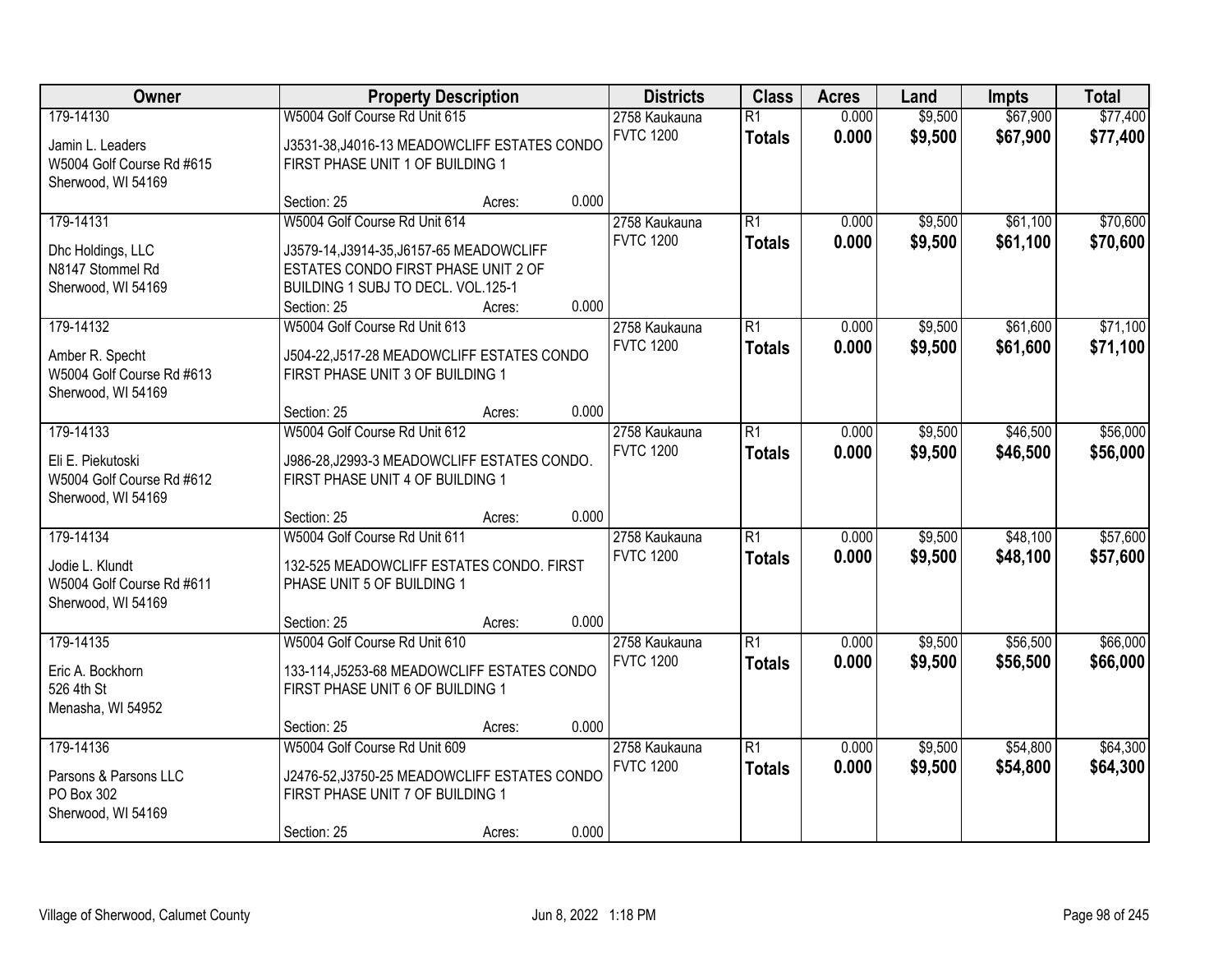| Owner                                                                             |                                                                                                            | <b>Property Description</b> |       | <b>Districts</b>                  | <b>Class</b>                     | <b>Acres</b>   | Land               | <b>Impts</b>         | <b>Total</b>         |
|-----------------------------------------------------------------------------------|------------------------------------------------------------------------------------------------------------|-----------------------------|-------|-----------------------------------|----------------------------------|----------------|--------------------|----------------------|----------------------|
| 179-14137                                                                         | W5004 Golf Course Rd Unit 608                                                                              |                             |       | 2758 Kaukauna<br><b>FVTC 1200</b> | $\overline{R1}$<br><b>Totals</b> | 0.000<br>0.000 | \$9,500<br>\$9,500 | \$52,000<br>\$52,000 | \$61,500<br>\$61,500 |
| Parsons & Parsons LLC<br>PO Box 302                                               | J1722-3, J2885-46, J4979-40 MEADOWCLIFF ESTATES<br>CONDO FIRST PHASE UNIT 8 OF BUILDING 1                  |                             |       |                                   |                                  |                |                    |                      |                      |
| Sherwood, WI 54169                                                                | Section: 25                                                                                                | Acres:                      | 0.000 |                                   |                                  |                |                    |                      |                      |
| 179-14138                                                                         | W5016 Golf Course Rd Unit 616                                                                              |                             |       | 2758 Kaukauna                     | $\overline{R1}$                  | 0.000          | \$9,500            | \$51,000             | \$60,500             |
| Debra Lund<br>W5016 Golf Course Rd #616<br>Sherwood, WI 54169                     | J381-26, J1567-27, J5466-36 MEADOWCLIFF ESTATES<br>CONDO. FIRST PHASE UNIT 1 OF BUILDING 2                 |                             |       | <b>FVTC 1200</b>                  | <b>Totals</b>                    | 0.000          | \$9,500            | \$51,000             | \$60,500             |
|                                                                                   | Section: 25                                                                                                | Acres:                      | 0.000 |                                   |                                  |                |                    |                      |                      |
| 179-14139                                                                         | W5016 Golf Course Rd Unit 617                                                                              |                             |       | 2758 Kaukauna                     | $\overline{R1}$                  | 0.000          | \$9,500            | \$42,800             | \$52,300             |
| Michael Vanrooy<br>W5016 Golf Course Rd #617<br>Sherwood, WI 54169                | J2727-56, J4377-41 MEADOWCLIFF ESTATES CONDO<br>FIRST PHASE UNIT 2 OF BUILDING 2                           |                             |       | <b>FVTC 1200</b>                  | <b>Totals</b>                    | 0.000          | \$9,500            | \$42,800             | \$52,300             |
|                                                                                   | Section: 25                                                                                                | Acres:                      | 0.000 |                                   |                                  |                |                    |                      |                      |
| 179-14140                                                                         | W5016 Golf Course Rd Unit 618                                                                              |                             |       | 2758 Kaukauna                     | $\overline{R1}$                  | 0.000          | \$9,500            | \$54,800             | \$64,300             |
| Sheila M. Feustel<br>W5016 Golf Course Rd #618<br>Sherwood, WI 54169              | J1564-30, J5005-18 MEADOWCLIFF ESTATES CONDO<br>FIRST PHASE UNIT 3 OF BUILDING 2                           |                             |       | <b>FVTC 1200</b>                  | <b>Totals</b>                    | 0.000          | \$9,500            | \$54,800             | \$64,300             |
|                                                                                   | Section: 25                                                                                                | Acres:                      | 0.000 |                                   |                                  |                |                    |                      |                      |
| 179-14141                                                                         | W5016 Golf Course Rd Unit 619                                                                              |                             |       | 2758 Kaukauna                     | R1                               | 0.000          | \$9,500            | \$48,100             | \$57,600             |
| Timothy J. Suminski<br>W5016 Golf Course Road - Unit                              | J2435-47, J3730-25 MEADOWCLIFF ESTATES CONDO<br>FIRST PHASE UNIT 4 OF BUILDING 2                           |                             |       | <b>FVTC 1200</b>                  | <b>Totals</b>                    | 0.000          | \$9,500            | \$48,100             | \$57,600             |
| Sherwood, WI 54169                                                                |                                                                                                            |                             |       |                                   |                                  |                |                    |                      |                      |
| 179-14142                                                                         | Section: 25<br>W5016 Golf Course Rd Unit 620                                                               | Acres:                      | 0.000 | 2758 Kaukauna                     | $\overline{R1}$                  | 0.000          | \$9,500            | \$46,500             | \$56,000             |
|                                                                                   |                                                                                                            |                             |       | <b>FVTC 1200</b>                  | <b>Totals</b>                    | 0.000          | \$9,500            | \$46,500             | \$56,000             |
| Cathy A. Hansen<br>W5016 Golf Course Rd #620<br>Sherwood, WI 54169                | J649-48, J3242-41 MEADOWCLIFF ESTATES CONDO<br>FIRST PHASE UNIT 5 OF BUILDING 2                            |                             |       |                                   |                                  |                |                    |                      |                      |
|                                                                                   | Section: 25                                                                                                | Acres:                      | 0.000 |                                   |                                  |                |                    |                      |                      |
| 179-14143                                                                         | W5016 Golf Course Rd Unit 621                                                                              |                             |       | 2758 Kaukauna                     | $\overline{R1}$                  | 0.000          | \$9,500            | \$69,700             | \$79,200             |
| Hannah Zuelzke Education Trust<br>W5016 Golf Course Rd #621<br>Sherwood, WI 54169 | J1528-50, J3391-29 MEADOWCLIFF ESTATES CONDO<br>FIRST PHASE UNIT 6 OF BUILDING 2 SUBJ TO DECL<br>VOL.125-1 |                             |       | <b>FVTC 1200</b>                  | <b>Totals</b>                    | 0.000          | \$9,500            | \$69,700             | \$79,200             |
|                                                                                   | Section: 25                                                                                                | Acres:                      | 0.000 |                                   |                                  |                |                    |                      |                      |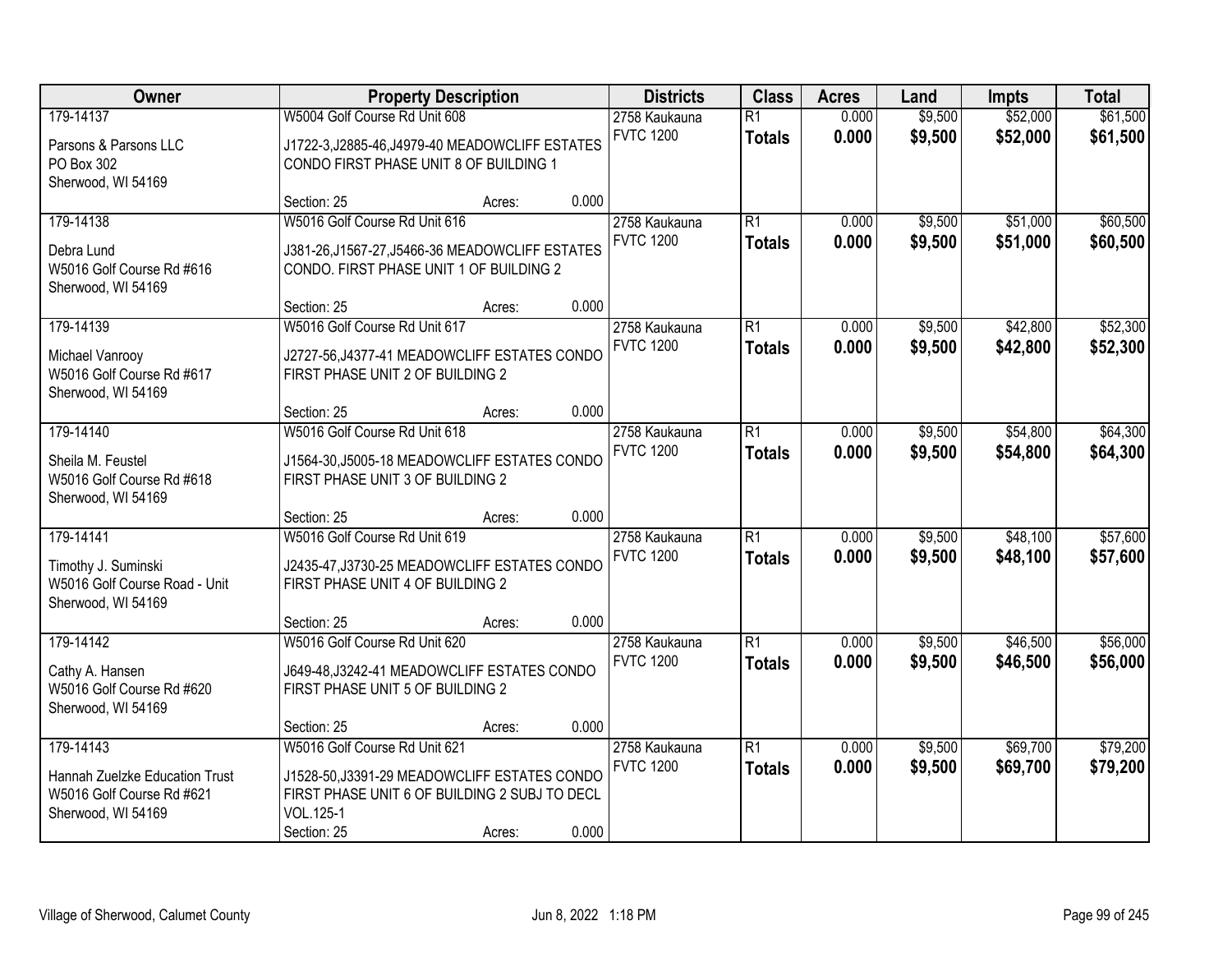| Owner                     |                                                 | <b>Property Description</b> |       | <b>Districts</b>                  | <b>Class</b>    | <b>Acres</b> | Land    | <b>Impts</b> | <b>Total</b> |
|---------------------------|-------------------------------------------------|-----------------------------|-------|-----------------------------------|-----------------|--------------|---------|--------------|--------------|
| 179-14144                 | W5016 Golf Course Rd Unit 622                   |                             |       | 2758 Kaukauna                     | $\overline{R1}$ | 0.000        | \$9,500 | \$54,800     | \$64,300     |
| Marlenert Vandenheuvel    | J2559-25, J3570-10, J5368-39 MEADOWCLIFF        |                             |       | <b>FVTC 1200</b>                  | <b>Totals</b>   | 0.000        | \$9,500 | \$54,800     | \$64,300     |
| W30082 High Ridge Rd      | ESTATES CONDO FIRST PHASE UNIT 7 OF             |                             |       |                                   |                 |              |         |              |              |
| Pewaukee, WI 53072        | <b>BUILDING 2</b>                               |                             |       |                                   |                 |              |         |              |              |
|                           | Section: 25                                     | Acres:                      | 0.000 |                                   |                 |              |         |              |              |
| 179-14145                 | W5016 Golf Course Rd Unit 623                   |                             |       | 2758 Kaukauna                     | R1              | 0.000        | \$9,500 | \$83,300     | \$92,800     |
|                           |                                                 |                             |       | <b>FVTC 1200</b>                  | <b>Totals</b>   | 0.000        | \$9,500 | \$83,300     | \$92,800     |
| Anna M. Geiser            | J897-7, J1558-32, J4509-20 MEADOWCLIFF EST      |                             |       |                                   |                 |              |         |              |              |
| W5016 Golf Course Rd #623 | CONDO PHASE 1 UNIT 8 OF BUILDING 2              |                             |       |                                   |                 |              |         |              |              |
| Sherwood, WI 54169        | Section: 25                                     |                             | 0.000 |                                   |                 |              |         |              |              |
|                           | W5012 Golf Course Rd Unit 624                   | Acres:                      |       |                                   | R1              | 0.000        |         | \$57,900     | \$67,400     |
| 179-14146                 |                                                 |                             |       | 2758 Kaukauna                     |                 |              | \$9,500 |              |              |
| Peter T. Duecker          | J207-8, J649-23 MEADOWCLIFF ESTATES CONDO       |                             |       | <b>FVTC 1200</b>                  | <b>Totals</b>   | 0.000        | \$9,500 | \$57,900     | \$67,400     |
| W5012 Golf Course Rd #624 | FIRST PHASE UNIT 1 OF BUILDING 3                |                             |       |                                   |                 |              |         |              |              |
| Sherwood, WI 54169        |                                                 |                             |       |                                   |                 |              |         |              |              |
|                           | Section: 25                                     | Acres:                      | 0.000 |                                   |                 |              |         |              |              |
| 179-14147                 | W5012 Golf Course Rd Unit 625                   |                             |       | 2758 Kaukauna                     | $\overline{R1}$ | 0.000        | \$9,500 | \$56,500     | \$66,000     |
| Lawrence P. Delaney       | J649-49, J3110-24 MEADOWCLIFF ESTATES CONDO     |                             |       | <b>FVTC 1200</b>                  | <b>Totals</b>   | 0.000        | \$9,500 | \$56,500     | \$66,000     |
| W5012 Golf Course Rd #625 | FIRST PHASE UNIT 2 OF BUILDING 3                |                             |       |                                   |                 |              |         |              |              |
| Sherwood, WI 54169        |                                                 |                             |       |                                   |                 |              |         |              |              |
|                           | Section: 25                                     | Acres:                      | 0.000 |                                   |                 |              |         |              |              |
| 179-14148                 | W5012 Golf Course Rd Unit 626                   |                             |       | 2758 Kaukauna                     | $\overline{R1}$ | 0.000        | \$9,500 | \$46,500     | \$56,000     |
|                           |                                                 |                             |       | <b>FVTC 1200</b>                  | <b>Totals</b>   | 0.000        | \$9,500 | \$46,500     | \$56,000     |
| Siebers Dix Living Trust  | J754-48, J3054-18 MEADOWCLIFF ESTATES CONDO     |                             |       |                                   |                 |              |         |              |              |
| 73819 Rutledge Way        | FIRST PHASE UNIT 3 OF BUILDING 3                |                             |       |                                   |                 |              |         |              |              |
| Palm Desert, CA 92260     | Section: 25                                     |                             | 0.000 |                                   |                 |              |         |              |              |
| 179-14149                 | W5012 Golf Course Rd Unit 627                   | Acres:                      |       |                                   | R1              | 0.000        | \$9,500 | \$48,100     | \$57,600     |
|                           |                                                 |                             |       | 2758 Kaukauna<br><b>FVTC 1200</b> |                 |              |         |              |              |
| Mary A. Lee               | J3223-23, J5309-36, 330550 MEADOWCLIFF ESTATES  |                             |       |                                   | <b>Totals</b>   | 0.000        | \$9,500 | \$48,100     | \$57,600     |
| W5012 Golf Course Rd #627 | CONDO FIRST PHASE UNIT 4 OF BUILDING 3          |                             |       |                                   |                 |              |         |              |              |
| Sherwood, WI 54169        |                                                 |                             |       |                                   |                 |              |         |              |              |
|                           | Section: 25                                     | Acres:                      | 0.000 |                                   |                 |              |         |              |              |
| 179-14150                 | W5012 Golf Course Rd Unit 628                   |                             |       | 2758 Kaukauna                     | $\overline{R1}$ | 0.000        | \$9,500 | \$54,800     | \$64,300     |
| Joseph Vendegna           | 126-362, J4318-46, J5234-41 MEADOWCLIFF ESTATES |                             |       | <b>FVTC 1200</b>                  | <b>Totals</b>   | 0.000        | \$9,500 | \$54,800     | \$64,300     |
| PO Box 178                | CONDO FIRST PHASE UNIT 5 OF BUILDING 3          |                             |       |                                   |                 |              |         |              |              |
| W5012 Golf Course Rd #628 |                                                 |                             |       |                                   |                 |              |         |              |              |
| Sherwood, WI 54169        | Section: 25                                     | Acres:                      | 0.000 |                                   |                 |              |         |              |              |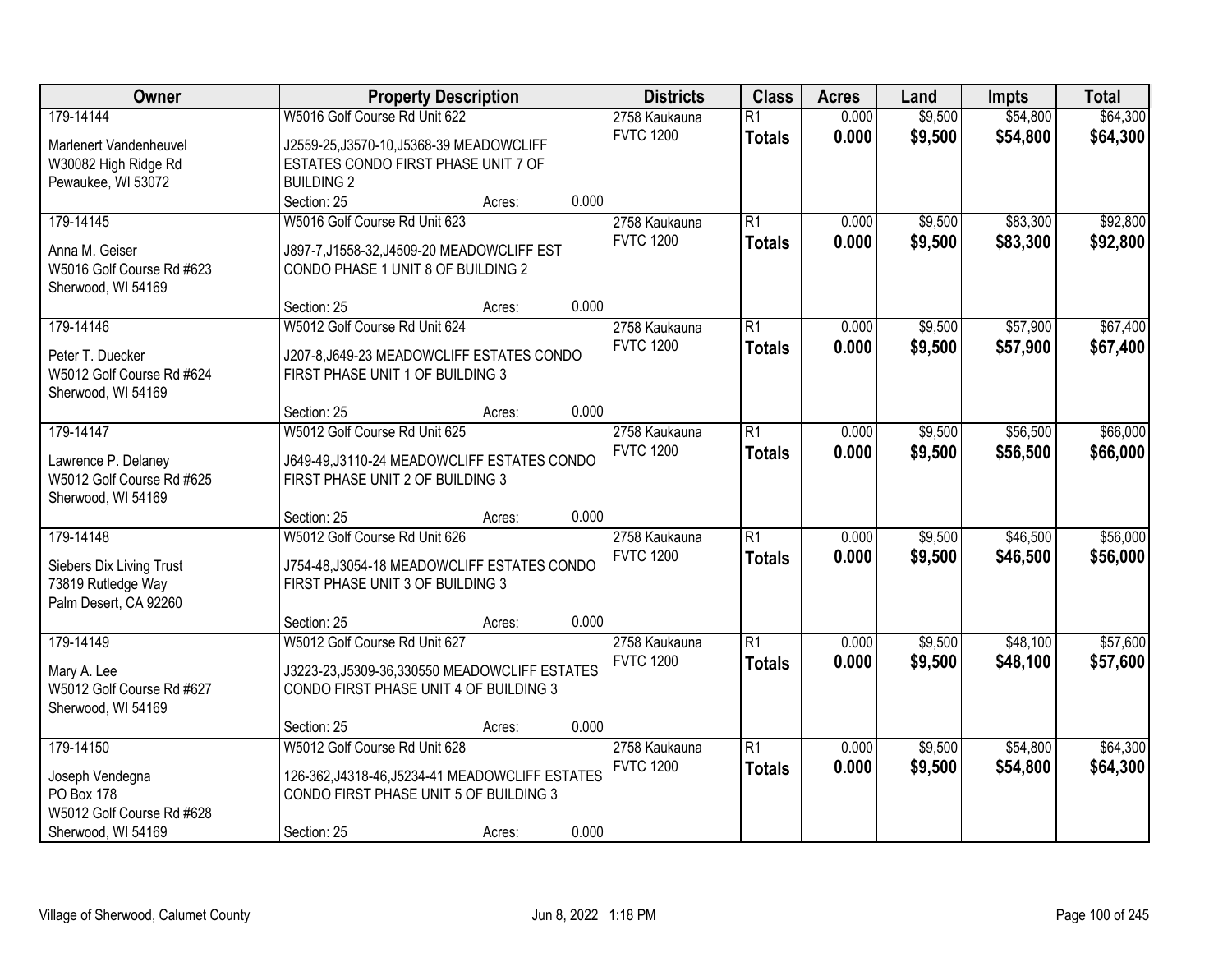| Owner                                           |                                                 | <b>Property Description</b> |       | <b>Districts</b>                  | <b>Class</b>        | <b>Acres</b>   | Land               | <b>Impts</b>         | <b>Total</b>         |
|-------------------------------------------------|-------------------------------------------------|-----------------------------|-------|-----------------------------------|---------------------|----------------|--------------------|----------------------|----------------------|
| 179-14151                                       | W5012 Golf Course Rd Unit 629                   |                             |       | 2758 Kaukauna                     | $\overline{R1}$     | 0.000          | \$9,500            | \$56,500             | \$66,000             |
| Parsons & Parsons LLC                           | 126-751, J4049-34 MEADOWCLIFF ESTATES CONDO     |                             |       | <b>FVTC 1200</b>                  | <b>Totals</b>       | 0.000          | \$9,500            | \$56,500             | \$66,000             |
| PO Box 302<br>Sherwood, WI 54169                | FIRST PHASE UNIT 6 OF BUILDING 3                |                             |       |                                   |                     |                |                    |                      |                      |
|                                                 | Section: 25                                     | Acres:                      | 0.000 |                                   |                     |                |                    |                      |                      |
| 179-14152                                       | W5008 Golf Course Rd Unit 600                   |                             |       | 2758 Kaukauna                     | $\overline{R1}$     | 0.000          | \$9,500            | \$66,700             | \$76,200             |
| Nancy J. Drewek                                 | J1206-22, J1201-3, J4736-13 MEADOWCLIFF ESTATES |                             |       | <b>FVTC 1200</b>                  | <b>Totals</b>       | 0.000          | \$9,500            | \$66,700             | \$76,200             |
| 10227 N Trillium Rd<br>Mequon, WI 53092         | CONDO. FIRST PHASE UNIT 1 OF BUILDING 4         |                             |       |                                   |                     |                |                    |                      |                      |
|                                                 | Section: 25                                     | Acres:                      | 0.000 |                                   |                     |                |                    |                      |                      |
| 179-14153                                       | W5008 Golf Course Rd Unit 601                   |                             |       | 2758 Kaukauna                     | R1                  | 0.000          | \$9,500            | \$56,500             | \$66,000             |
| Patricia Ann Sevela                             | J203-35, J1452-43 MEADOWCLIFF ESTATES CONDO     |                             |       | <b>FVTC 1200</b>                  | <b>Totals</b>       | 0.000          | \$9,500            | \$56,500             | \$66,000             |
| 3435 Heirloom Rose Pl                           | FIRST PHASE UNIT 2 OF BUILDING 4                |                             |       |                                   |                     |                |                    |                      |                      |
| Oviedo, FL 32766                                | Section: 25                                     | Acres:                      | 0.000 |                                   |                     |                |                    |                      |                      |
| 179-14154                                       | W5008 Golf Course Rd Unit 602                   |                             |       | 2758 Kaukauna                     | $\overline{R1}$     | 0.000          | \$9,500            | \$61,500             | \$71,000             |
| <b>Bill Vosters</b>                             | 157-840, J949-1 MEADOWCLIFF EST CONDO 1ST       |                             |       | <b>FVTC 1200</b>                  | <b>Totals</b>       | 0.000          | \$9,500            | \$61,500             | \$71,000             |
| N3503 Hooyman Ct                                | PHAS UNIT 3 OF BUILDING 4                       |                             |       |                                   |                     |                |                    |                      |                      |
| Appleton, WI 54913                              |                                                 |                             |       |                                   |                     |                |                    |                      |                      |
|                                                 | Section: 25                                     | Acres:                      | 0.000 |                                   |                     |                |                    |                      |                      |
| 179-14155                                       | W5008 Golf Course Rd Unit 603                   |                             |       | 2758 Kaukauna<br><b>FVTC 1200</b> | $\overline{R1}$     | 0.000<br>0.000 | \$9,500            | \$46,500             | \$56,000             |
| Kris Seidl                                      | 164-473 MEADOWCLIFF ESTATES CONDO FIRST         |                             |       |                                   | <b>Totals</b>       |                | \$9,500            | \$46,500             | \$56,000             |
| W5008 Golf Course Rd #603<br>Sherwood, WI 54169 | PHASE UNIT 4 OF BUILDING 4                      |                             |       |                                   |                     |                |                    |                      |                      |
|                                                 | Section: 25                                     | Acres:                      | 0.000 |                                   |                     |                |                    |                      |                      |
| 179-14156                                       | W5008 Golf Course Rd Unit 604                   |                             |       | 2758 Kaukauna                     | R1                  | 0.000          | \$9,500            | \$55,400             | \$64,900             |
| Hsz I LLC                                       | J863-30, J2050-16 MEADOWCLIFF ESTATES CONDO     |                             |       | <b>FVTC 1200</b>                  | <b>Totals</b>       | 0.000          | \$9,500            | \$55,400             | \$64,900             |
| 1234 W Glendale Ave                             | FIRST PHASE UNIT 5 OF BUILDING 4                |                             |       |                                   |                     |                |                    |                      |                      |
| Appleton, WI 54914                              |                                                 |                             |       |                                   |                     |                |                    |                      |                      |
|                                                 | Section: 25                                     | Acres:                      | 0.000 |                                   |                     |                |                    |                      |                      |
| 179-14157                                       | W5008 Golf Course Rd Unit 605                   |                             |       | 2758 Kaukauna<br><b>FVTC 1200</b> | R1<br><b>Totals</b> | 0.000<br>0.000 | \$9,500<br>\$9,500 | \$44,500<br>\$44,500 | \$54,000<br>\$54,000 |
| <b>Edith Priebe</b>                             | J322-46 MEADOWCLIFF ESTATES CONDO FIRST         |                             |       |                                   |                     |                |                    |                      |                      |
| W5008 Golf Course Rd #605<br>Sherwood, WI 54169 | PHASE UNIT 6 OF BUILDING 4                      |                             |       |                                   |                     |                |                    |                      |                      |
|                                                 | Section: 25                                     | Acres:                      | 0.000 |                                   |                     |                |                    |                      |                      |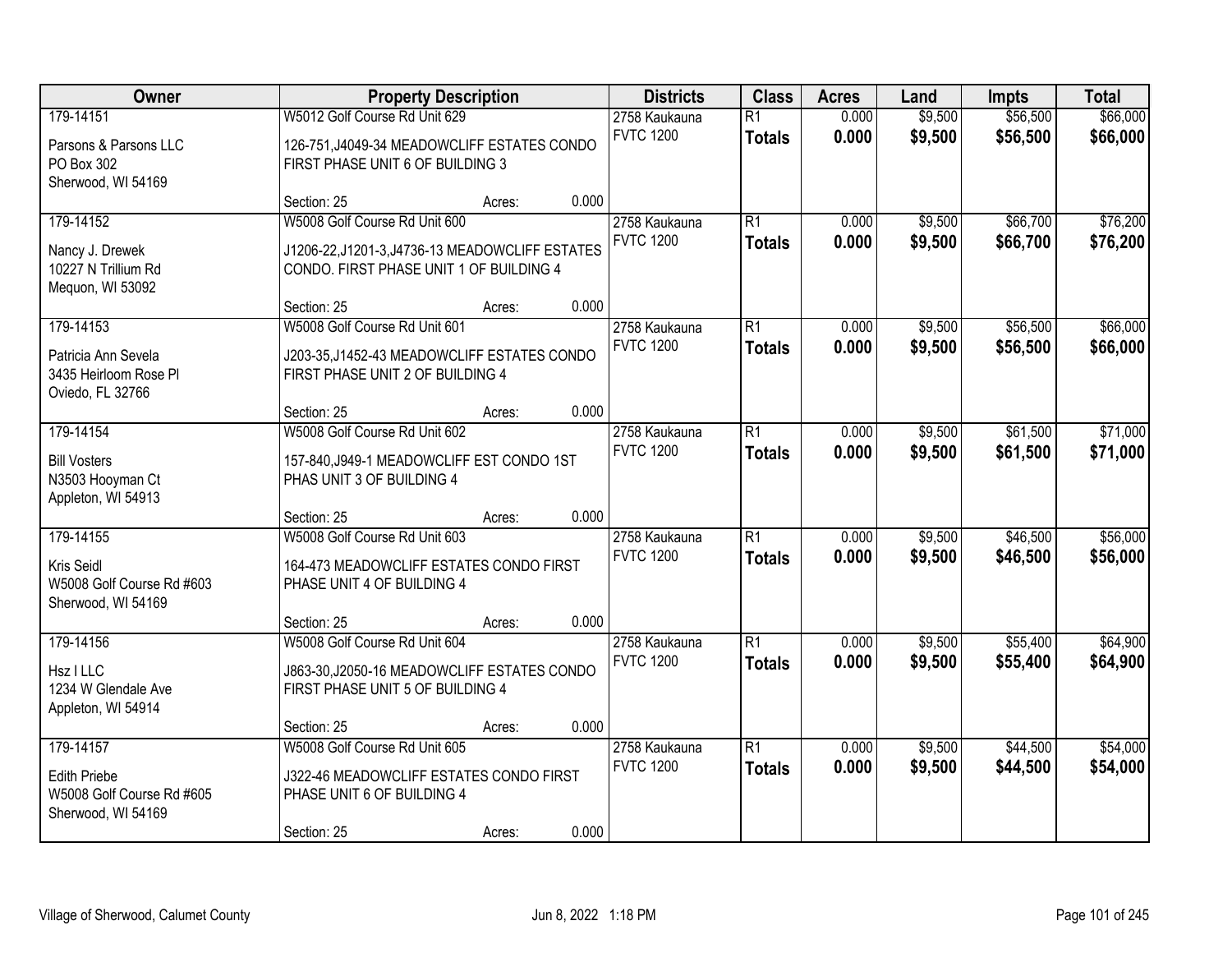| Owner                             | <b>Property Description</b>                                                                   | <b>Districts</b> | <b>Class</b>    | <b>Acres</b> | Land            | <b>Impts</b> | <b>Total</b>    |
|-----------------------------------|-----------------------------------------------------------------------------------------------|------------------|-----------------|--------------|-----------------|--------------|-----------------|
| 179-14158                         | W5008 Golf Course Rd Unit 606                                                                 | 2758 Kaukauna    | $\overline{R1}$ | 0.000        | \$9,500         | \$54,800     | \$64,300        |
| Matthew M. Brunner                | J1421-14, J1701-48, J5866-22 MEADOWCLIFF                                                      | <b>FVTC 1200</b> | <b>Totals</b>   | 0.000        | \$9,500         | \$54,800     | \$64,300        |
| 119 Ferdinand Ave                 | ESTATES CONDO FIRST PHASE UNIT 7 OF                                                           |                  |                 |              |                 |              |                 |
| Neenah, WI 54956                  | <b>BUILDING 4</b>                                                                             |                  |                 |              |                 |              |                 |
|                                   | 0.000<br>Section: 25<br>Acres:                                                                |                  |                 |              |                 |              |                 |
| 179-14159                         | W5008 Golf Course Rd Unit 607                                                                 | 2758 Kaukauna    | R1              | 0.000        | \$9,500         | \$57,900     | \$67,400        |
|                                   |                                                                                               | <b>FVTC 1200</b> | <b>Totals</b>   | 0.000        | \$9,500         | \$57,900     | \$67,400        |
| Timothy J. Burgess                | J234-22, J2057-6 MEADOWCLIFF ESTATES CONDO                                                    |                  |                 |              |                 |              |                 |
| 521 Aubin St                      | FIRST PHASE UNIT 8 OF BUILDING 4                                                              |                  |                 |              |                 |              |                 |
| Peshtigo, WI 54157                |                                                                                               |                  |                 |              |                 |              |                 |
|                                   | 0.000<br>Section: 25<br>Acres:                                                                |                  |                 |              |                 |              |                 |
| 179-14160                         | <b>Meadowcliff Dr</b>                                                                         | 2758 Kaukauna    | X4              | 2.210        | $\overline{50}$ | \$0          | $\overline{30}$ |
| Village of Sherwood               | J1435-4, J2923-10, J5234-31 MEADOWCLIFF ESTATES                                               | <b>FVTC 1200</b> | <b>Totals</b>   | 2.210        | \$0             | \$0          | \$0             |
| PO Box 279                        | CONDO PLAT OUTLOT 1, LOTS 1-7, EX PHASE I (LOTS                                               |                  |                 |              |                 |              |                 |
| Sherwood, WI 54169                | 1-4) N1/2 SE SEC.25-20-18& PRT DESC DOC#526654                                                |                  |                 |              |                 |              |                 |
|                                   | Section: 25<br>2.210<br>Acres:                                                                |                  |                 |              |                 |              |                 |
| 179-14161                         | <b>Meadowcliff Dr</b>                                                                         | 2758 Kaukauna    | X4              | 5.800        | \$0             | \$0          | \$0             |
|                                   |                                                                                               | <b>FVTC 1200</b> | <b>Totals</b>   | 5.800        | \$0             | \$0          | \$0             |
| Village of Sherwood<br>PO Box 279 | J1435-4, J2923-10, J5234-31 MEADOWCLIFF ESTATES<br>CONDO PLAT OUTLOT 2 & LOTS 8-14 & PRT DESC |                  |                 |              |                 |              |                 |
|                                   |                                                                                               |                  |                 |              |                 |              |                 |
| Sherwood, WI 54169                | DOC#456739 (1.16AC) N1/2 SE SEC.25-20-18 & PRT<br>5.800<br>Section: 25                        |                  |                 |              |                 |              |                 |
| 179-14162                         | Acres:<br>N6000 Timberline Dr                                                                 | 2758 Kaukauna    | $\overline{R1}$ | 0.620        | \$41,700        | \$390,300    | \$432,000       |
|                                   |                                                                                               | <b>FVTC 1200</b> |                 |              |                 |              |                 |
| Todd E. Nennig                    | J4104-30, J3724-59 TIMBERLINE ESTATES LOT 1 &                                                 |                  | <b>Totals</b>   | 0.620        | \$41,700        | \$390,300    | \$432,000       |
| N6000 Timberline Dr               | PRT LOT 2 NOW DESC AS LOT 1 CSM#2734 VOL                                                      |                  |                 |              |                 |              |                 |
| Sherwood, WI 54169                | 22-47                                                                                         |                  |                 |              |                 |              |                 |
|                                   | Section: 30<br>0.620<br>Acres:                                                                |                  |                 |              |                 |              |                 |
| 179-14164                         | N6008 Timberline Dr                                                                           | 2758 Kaukauna    | R1              | 0.460        | \$39,800        | \$0          | \$39,800        |
| Jeffrey R. Nennig                 | J1299-42, J4104-30 TIMBERLINE ESTATES LOT 3 &                                                 | <b>FVTC 1200</b> | <b>Totals</b>   | 0.460        | \$39,800        | \$0          | \$39,800        |
| 1205 Arinia Village Blvd          | PRT LOTS 2 & 4 NOW DESC AS LOT 2 CSM#2734                                                     |                  |                 |              |                 |              |                 |
| Lakeland, FL 33803                | V22-47 SE-SW SEC 30-20-19                                                                     |                  |                 |              |                 |              |                 |
|                                   | 0.460<br>Section: 30<br>Acres:                                                                |                  |                 |              |                 |              |                 |
| 179-14166                         | N6016 Timberline Dr                                                                           | 2758 Kaukauna    | R1              | 0.460        | \$39,800        | \$248,100    | \$287,900       |
|                                   |                                                                                               | <b>FVTC 1200</b> | <b>Totals</b>   | 0.460        | \$39,800        | \$248,100    | \$287,900       |
| Jill M. Nennig                    | J1299-42, J4104-30, J3530-50 TIMBERLINE ESTATES                                               |                  |                 |              |                 |              |                 |
| N6016 Timberline Dr               | LOT 5 & PRT LOT 4 NOW DESC AS LOT 3 CSM#2734                                                  |                  |                 |              |                 |              |                 |
| Sherwood, WI 54169                | <b>VOL 22-47</b>                                                                              |                  |                 |              |                 |              |                 |
|                                   | 0.460<br>Section: 30<br>Acres:                                                                |                  |                 |              |                 |              |                 |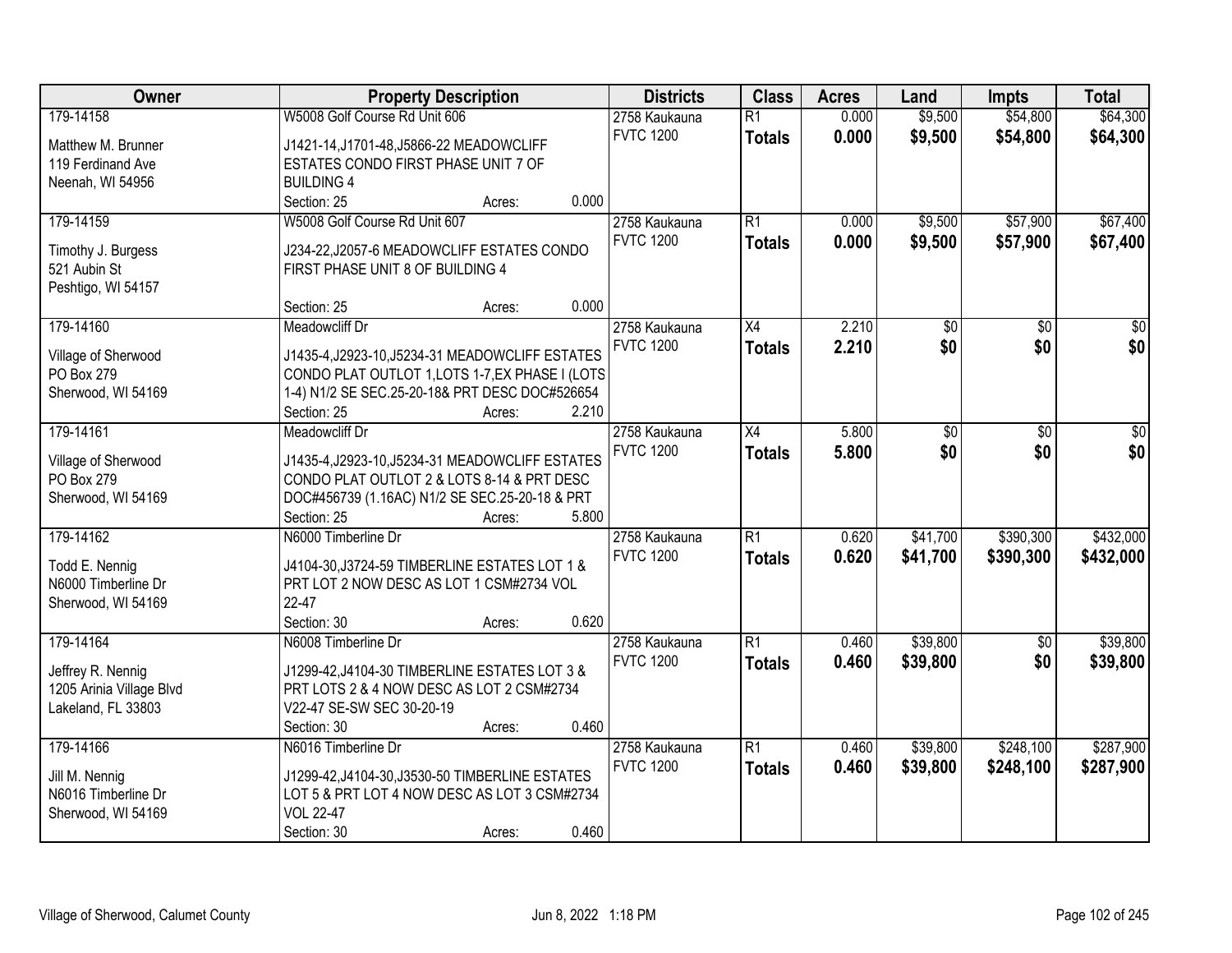| Owner                                  |                                                   | <b>Property Description</b> |       | <b>Districts</b>                  | <b>Class</b>    | <b>Acres</b> | Land     | <b>Impts</b> | <b>Total</b> |
|----------------------------------------|---------------------------------------------------|-----------------------------|-------|-----------------------------------|-----------------|--------------|----------|--------------|--------------|
| 179-14167                              | W6020 Timberline Dr                               |                             |       | 2758 Kaukauna                     | $\overline{R1}$ | 0.347        | \$35,400 | \$245,000    | \$280,400    |
| Kevin M. Weber                         | J1176-48, J1609-30 TIMBERLINE ESTATES LOT 6       |                             |       | <b>FVTC 1200</b>                  | <b>Totals</b>   | 0.347        | \$35,400 | \$245,000    | \$280,400    |
| W6020 Timberline Dr                    |                                                   |                             |       |                                   |                 |              |          |              |              |
| Sherwood, WI 54169                     |                                                   |                             |       |                                   |                 |              |          |              |              |
|                                        | Section: 30                                       | Acres:                      | 0.347 |                                   |                 |              |          |              |              |
| 179-14168                              | W6024 Timberline Dr                               |                             |       | 2758 Kaukauna                     | $\overline{R1}$ | 0.671        | \$42,300 | \$240,000    | \$282,300    |
| Joshua G. Tysver                       | J643-4, J839-33 TIMBERLINE ESTATES LOT 7          |                             |       | <b>FVTC 1200</b>                  | <b>Totals</b>   | 0.671        | \$42,300 | \$240,000    | \$282,300    |
| W6024 Timberline Dr                    |                                                   |                             |       |                                   |                 |              |          |              |              |
| Sherwood, WI 54169                     |                                                   |                             |       |                                   |                 |              |          |              |              |
|                                        | Section: 30                                       | Acres:                      | 0.671 |                                   |                 |              |          |              |              |
| 179-14169                              | W6028 Timberline Dr                               |                             |       | 2758 Kaukauna<br><b>FVTC 1200</b> | $\overline{R1}$ | 0.333        | \$34,900 | \$206,100    | \$241,000    |
| Ryan Thiede                            | J615-19, J1188-39, J5065-37 TIMBERLINE ESTATES    |                             |       |                                   | <b>Totals</b>   | 0.333        | \$34,900 | \$206,100    | \$241,000    |
| W6028 Timberline Dr                    | LOT <sub>8</sub>                                  |                             |       |                                   |                 |              |          |              |              |
| Sherwood, WI 54169                     |                                                   |                             | 0.333 |                                   |                 |              |          |              |              |
| 179-14170                              | Section: 30<br>W6032 Timberline Dr                | Acres:                      |       | 2758 Kaukauna                     | $\overline{R1}$ | 0.258        | \$27,100 | \$256,100    | \$283,200    |
|                                        |                                                   |                             |       | <b>FVTC 1200</b>                  | <b>Totals</b>   | 0.258        | \$27,100 | \$256,100    | \$283,200    |
| Debra A. Cook                          | J881-48, J1678-8, J4823-44 TIMBERLINE ESTATES LOT |                             |       |                                   |                 |              |          |              |              |
| W6032 Timberline Dr                    | 9                                                 |                             |       |                                   |                 |              |          |              |              |
| Sherwood, WI 54169                     | Section: 30                                       | Acres:                      | 0.258 |                                   |                 |              |          |              |              |
| 179-14171                              | W6036 Timberline Dr                               |                             |       | 2758 Kaukauna                     | $\overline{R1}$ | 0.258        | \$27,100 | \$233,300    | \$260,400    |
|                                        |                                                   |                             |       | <b>FVTC 1200</b>                  | <b>Totals</b>   | 0.258        | \$27,100 | \$233,300    | \$260,400    |
| Lisa J. Debruin<br>W6036 Timberline Dr | J895-3, J2379-6 TIMBERLINE ESTATES LOT 10         |                             |       |                                   |                 |              |          |              |              |
| Sherwood, WI 54169                     |                                                   |                             |       |                                   |                 |              |          |              |              |
|                                        | Section: 30                                       | Acres:                      | 0.258 |                                   |                 |              |          |              |              |
| 179-14172                              | W6040 Timberline Dr                               |                             |       | 2758 Kaukauna                     | $\overline{R1}$ | 0.319        | \$29,200 | \$232,700    | \$261,900    |
| Julianne H. Koslowski                  | J330-13, J1064-32 TIMBERLINE ESTATES LOT 11       |                             |       | <b>FVTC 1200</b>                  | <b>Totals</b>   | 0.319        | \$29,200 | \$232,700    | \$261,900    |
| W6040 Timberline Dr                    |                                                   |                             |       |                                   |                 |              |          |              |              |
| Sherwood, WI 54169                     |                                                   |                             |       |                                   |                 |              |          |              |              |
|                                        | Section: 30                                       | Acres:                      | 0.319 |                                   |                 |              |          |              |              |
| 179-14173                              | W6044 Timberline Dr                               |                             |       | 2758 Kaukauna                     | $\overline{R1}$ | 0.420        | \$38,300 | \$221,700    | \$260,000    |
| Joseph E. Zenisek                      | 181-738, J490-49 TIMBERLINE ESTATES LOT 12        |                             |       | <b>FVTC 1200</b>                  | <b>Totals</b>   | 0.420        | \$38,300 | \$221,700    | \$260,000    |
| W6044 Timberline Dr                    |                                                   |                             |       |                                   |                 |              |          |              |              |
| Sherwood, WI 54169                     |                                                   |                             |       |                                   |                 |              |          |              |              |
|                                        | Section: 30                                       | Acres:                      | 0.420 |                                   |                 |              |          |              |              |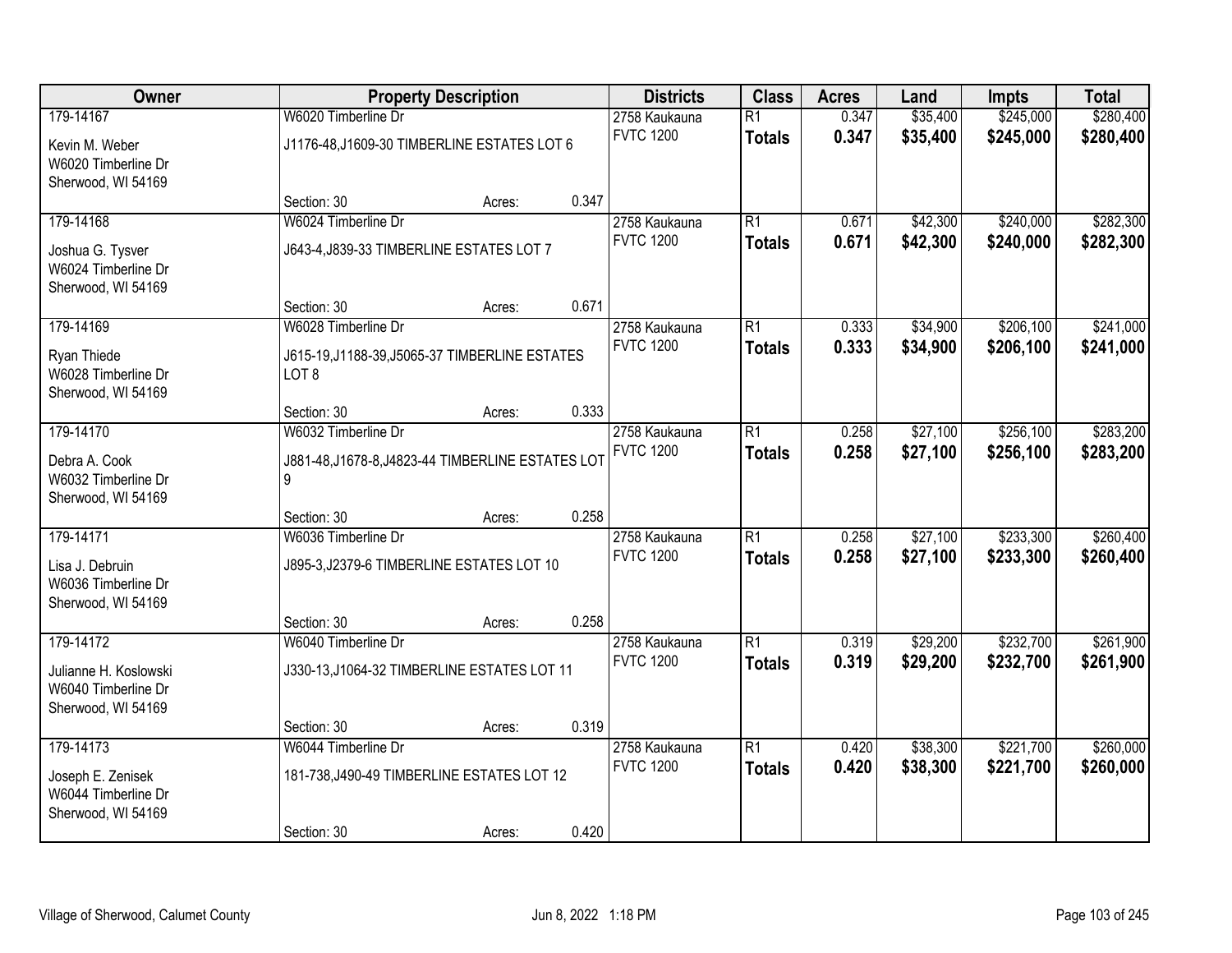| Owner                                                            |                                                                  | <b>Property Description</b> |       | <b>Districts</b>                  | <b>Class</b>    | <b>Acres</b> | Land     | <b>Impts</b>    | <b>Total</b> |
|------------------------------------------------------------------|------------------------------------------------------------------|-----------------------------|-------|-----------------------------------|-----------------|--------------|----------|-----------------|--------------|
| 179-14174                                                        | N6048 Timberline Dr                                              |                             |       | 2758 Kaukauna                     | $\overline{R1}$ | 0.315        | \$34,200 | \$231,700       | \$265,900    |
| Claudette Coco<br>N6048 Timberline Dr                            | J881-7, J2440-39 TIMBERLINE ESTATES LOT 13                       |                             |       | <b>FVTC 1200</b>                  | <b>Totals</b>   | 0.315        | \$34,200 | \$231,700       | \$265,900    |
| Sherwood, WI 54169                                               |                                                                  |                             |       |                                   |                 |              |          |                 |              |
|                                                                  | Section: 30                                                      | Acres:                      | 0.315 |                                   |                 |              |          |                 |              |
| 179-14175                                                        | N6052 Timberline Dr                                              |                             |       | 2758 Kaukauna<br><b>FVTC 1200</b> | $\overline{R1}$ | 0.325        | \$34,500 | \$136,900       | \$171,400    |
| Nathan R. Rowe<br>N6052 Timberline Dr<br>Sherwood, WI 54169      | J330-13, J946-11 TIMBERLINE ESTATES LOT 14                       |                             |       |                                   | <b>Totals</b>   | 0.325        | \$34,500 | \$136,900       | \$171,400    |
|                                                                  | Section: 30                                                      | Acres:                      | 0.325 |                                   |                 |              |          |                 |              |
| 179-14176                                                        | N6056 Timberline Dr                                              |                             |       | 2758 Kaukauna                     | $\overline{R1}$ | 0.330        | \$34,700 | \$276,400       | \$311,100    |
| Nielsen Hal Havisto<br>N6056 Timberline Dr<br>Sherwood, WI 54169 | J1972-42, J2327-14, J5993-39 TIMBERLINE ESTATES<br><b>LOT 15</b> |                             |       | <b>FVTC 1200</b>                  | <b>Totals</b>   | 0.330        | \$34,700 | \$276,400       | \$311,100    |
|                                                                  | Section: 30                                                      | Acres:                      | 0.330 |                                   |                 |              |          |                 |              |
| 179-14177                                                        | N6060 Timberline Dr                                              |                             |       | 2758 Kaukauna                     | $\overline{R1}$ | 0.372        | \$36,400 | \$199,400       | \$235,800    |
| Gary H. Hartz<br>N6060 Timberline Dr<br>Sherwood, WI 54169       | J330-13, J545-29 TIMBERLINE ESTATES LOT 16                       |                             |       | <b>FVTC 1200</b>                  | <b>Totals</b>   | 0.372        | \$36,400 | \$199,400       | \$235,800    |
|                                                                  | Section: 30                                                      | Acres:                      | 0.372 |                                   |                 |              |          |                 |              |
| 179-14178                                                        | N6064 Timberline Dr                                              |                             |       | 2758 Kaukauna                     | $\overline{R1}$ | 0.406        | \$37,700 | $\overline{60}$ | \$37,700     |
| Kathryn J. Heidemann<br>1031 W Cecilia Ct<br>Appleton, WI 54913  | J2330-15, J4204-52 TIMBERLINE ESTATES LOT 17                     |                             |       | <b>FVTC 1200</b>                  | <b>Totals</b>   | 0.406        | \$37,700 | \$0             | \$37,700     |
|                                                                  | Section: 30                                                      | Acres:                      | 0.406 |                                   |                 |              |          |                 |              |
| 179-14179                                                        | N6037 Timberline Dr                                              |                             |       | 2758 Kaukauna                     | $\overline{R1}$ | 0.315        | \$34,100 | \$270,000       | \$304,100    |
| Holly A. Rusch<br>N6037 Timberline Dr<br>Sherwood, WI 54169      | J1684-38, J3192-41, J5509-58 TIMBERLINE ESTATES<br><b>LOT 18</b> |                             |       | <b>FVTC 1200</b>                  | <b>Totals</b>   | 0.315        | \$34,100 | \$270,000       | \$304,100    |
|                                                                  | Section: 30                                                      | Acres:                      | 0.315 |                                   |                 |              |          |                 |              |
| 179-14180                                                        | N6033 Timberline Dr                                              |                             |       | 2758 Kaukauna                     | $\overline{R1}$ | 0.248        | \$31,500 | \$251,300       | \$282,800    |
| Audrey L. Knaebe<br>N6033 Timberline Dr<br>Sherwood, WI 54169    | J330-13, J2236-52 TIMBERLINE ESTATES LOT 19                      |                             |       | <b>FVTC 1200</b>                  | <b>Totals</b>   | 0.248        | \$31,500 | \$251,300       | \$282,800    |
|                                                                  | Section: 30                                                      | Acres:                      | 0.248 |                                   |                 |              |          |                 |              |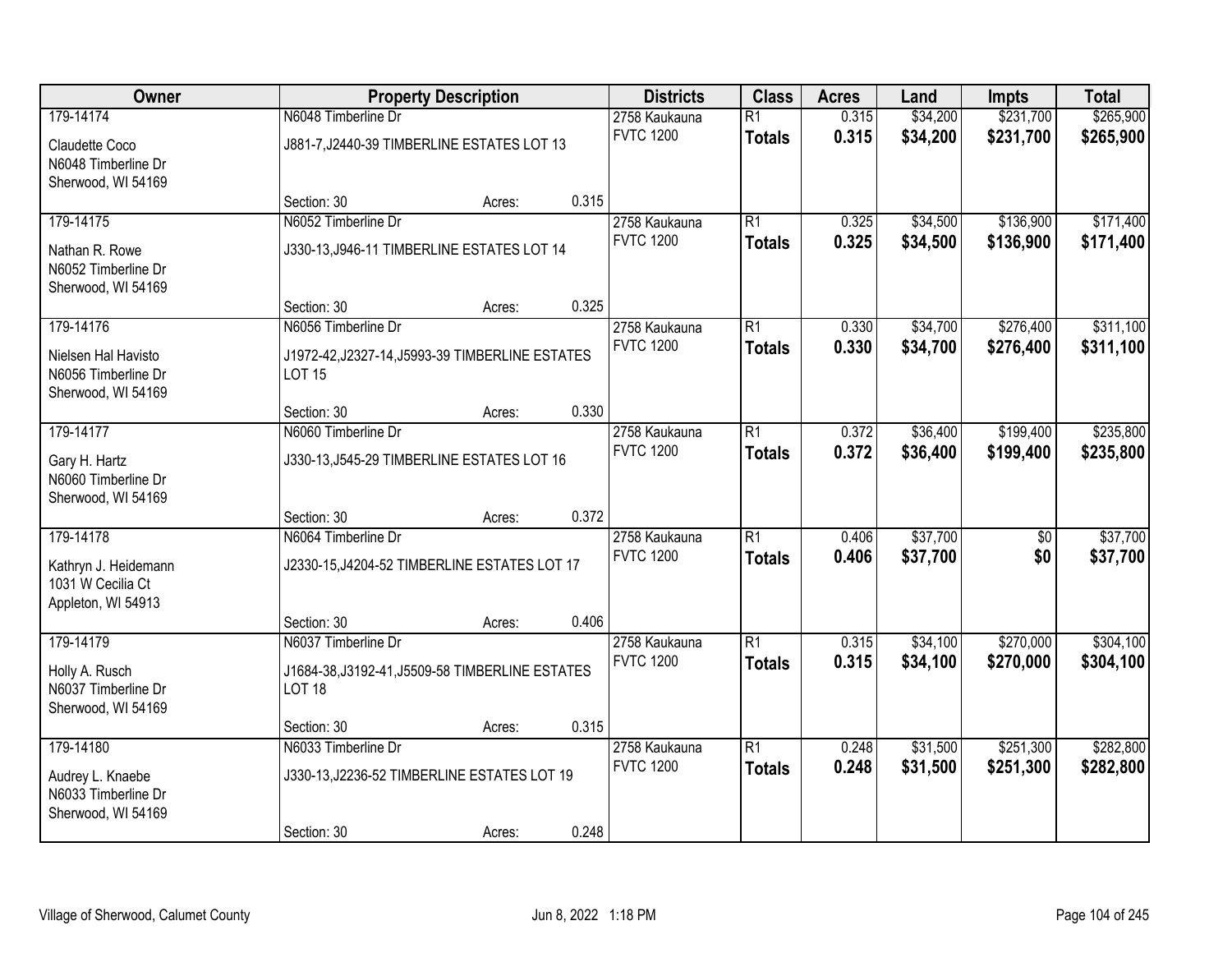| Owner                                                                         | <b>Property Description</b>                                                                                               | <b>Districts</b>                  | <b>Class</b>                     | <b>Acres</b>   | Land                 | <b>Impts</b>           | <b>Total</b>           |
|-------------------------------------------------------------------------------|---------------------------------------------------------------------------------------------------------------------------|-----------------------------------|----------------------------------|----------------|----------------------|------------------------|------------------------|
| 179-14181                                                                     | N6029 Timberline Dr                                                                                                       | 2758 Kaukauna                     | $\overline{R1}$                  | 0.248          | \$31,500             | \$223,700              | \$255,200              |
| Bonnie M. Vanderloop<br>N6029 Timberline Dr<br>Sherwood, WI 54169             | J330-13, J1771-29, J5640-41 TIMBERLINE ESTATES<br><b>LOT 20</b>                                                           | <b>FVTC 1200</b>                  | <b>Totals</b>                    | 0.248          | \$31,500             | \$223,700              | \$255,200              |
|                                                                               | 0.248<br>Section: 30<br>Acres:                                                                                            |                                   |                                  |                |                      |                        |                        |
| 179-14182<br>Mark A. Millard<br>N6025 Timberline Dr<br>Sherwood, WI 54169     | N6025 Timberline Dr<br>J330-13, J1467-16, J6225-64 TIMBERLINE ESTATES<br><b>LOT 21</b>                                    | 2758 Kaukauna<br><b>FVTC 1200</b> | $\overline{R1}$<br><b>Totals</b> | 0.248<br>0.248 | \$31,500<br>\$31,500 | \$180,700<br>\$180,700 | \$212,200<br>\$212,200 |
|                                                                               | 0.248<br>Section: 30<br>Acres:                                                                                            |                                   |                                  |                |                      |                        |                        |
| 179-14183<br>Jill O. Mcelhaney<br>W6021 Timberline Dr<br>Sherwood, WI 54169   | W6021 Timberline Dr<br>J330-13, J1365-56, J5219-36 TIMBERLINE ESTATES<br><b>LOT 22</b>                                    | 2758 Kaukauna<br><b>FVTC 1200</b> | $\overline{R1}$<br><b>Totals</b> | 0.308<br>0.308 | \$33,900<br>\$33,900 | \$209,900<br>\$209,900 | \$243,800<br>\$243,800 |
|                                                                               | 0.308<br>Section: 30<br>Acres:                                                                                            |                                   |                                  |                |                      |                        |                        |
| 179-14184<br>Cara L. Beran<br>N6017 Timberline Dr                             | N6017 Timberline Dr<br>J330-13, J1469-13 TIMBERLINE ESTATES LOT 23                                                        | 2758 Kaukauna<br><b>FVTC 1200</b> | $\overline{R1}$<br><b>Totals</b> | 0.338<br>0.338 | \$35,100<br>\$35,100 | \$239,100<br>\$239,100 | \$274,200<br>\$274,200 |
| Sherwood, WI 54169                                                            | 0.338<br>Section: 30<br>Acres:                                                                                            |                                   |                                  |                |                      |                        |                        |
| 179-14185<br>Chad D. Kobiske<br>N6013 Timberline Dr<br>Sherwood, WI 54969     | N6013 Timberline Dr<br>J2281-49, J3384-9 TIMBERLINE ESTATES LOT 24                                                        | 2758 Kaukauna<br><b>FVTC 1200</b> | $\overline{R1}$<br><b>Totals</b> | 0.248<br>0.248 | \$31,500<br>\$31,500 | \$212,700<br>\$212,700 | \$244,200<br>\$244,200 |
|                                                                               | 0.248<br>Section: 30<br>Acres:                                                                                            |                                   |                                  |                |                      |                        |                        |
| 179-14186<br>Patricia R. Weber<br>N6009 Timberline Dr<br>Sherwood, WI 54169   | N6009 Timberline Dr<br>J1752-8, J3012-44 TIMBERLINE ESTATES LOT 25                                                        | 2758 Kaukauna<br><b>FVTC 1200</b> | $\overline{R1}$<br><b>Totals</b> | 0.248<br>0.248 | \$31,500<br>\$31,500 | \$222,800<br>\$222,800 | \$254,300<br>\$254,300 |
|                                                                               | 0.248<br>Section: 30<br>Acres:                                                                                            |                                   |                                  |                |                      |                        |                        |
| 179-14187<br>Jeremy A. Hendricks<br>N6005 Timberline Dr<br>Sherwood, WI 54169 | N6005 Timberline Dr<br>J1783-13, J1909-22, J4528-29 TIMBERLINE ESTATES<br><b>LOT 26</b><br>0.262<br>Section: 30<br>Acres: | 2758 Kaukauna<br><b>FVTC 1200</b> | $\overline{R1}$<br><b>Totals</b> | 0.262<br>0.262 | \$32,100<br>\$32,100 | \$187,800<br>\$187,800 | \$219,900<br>\$219,900 |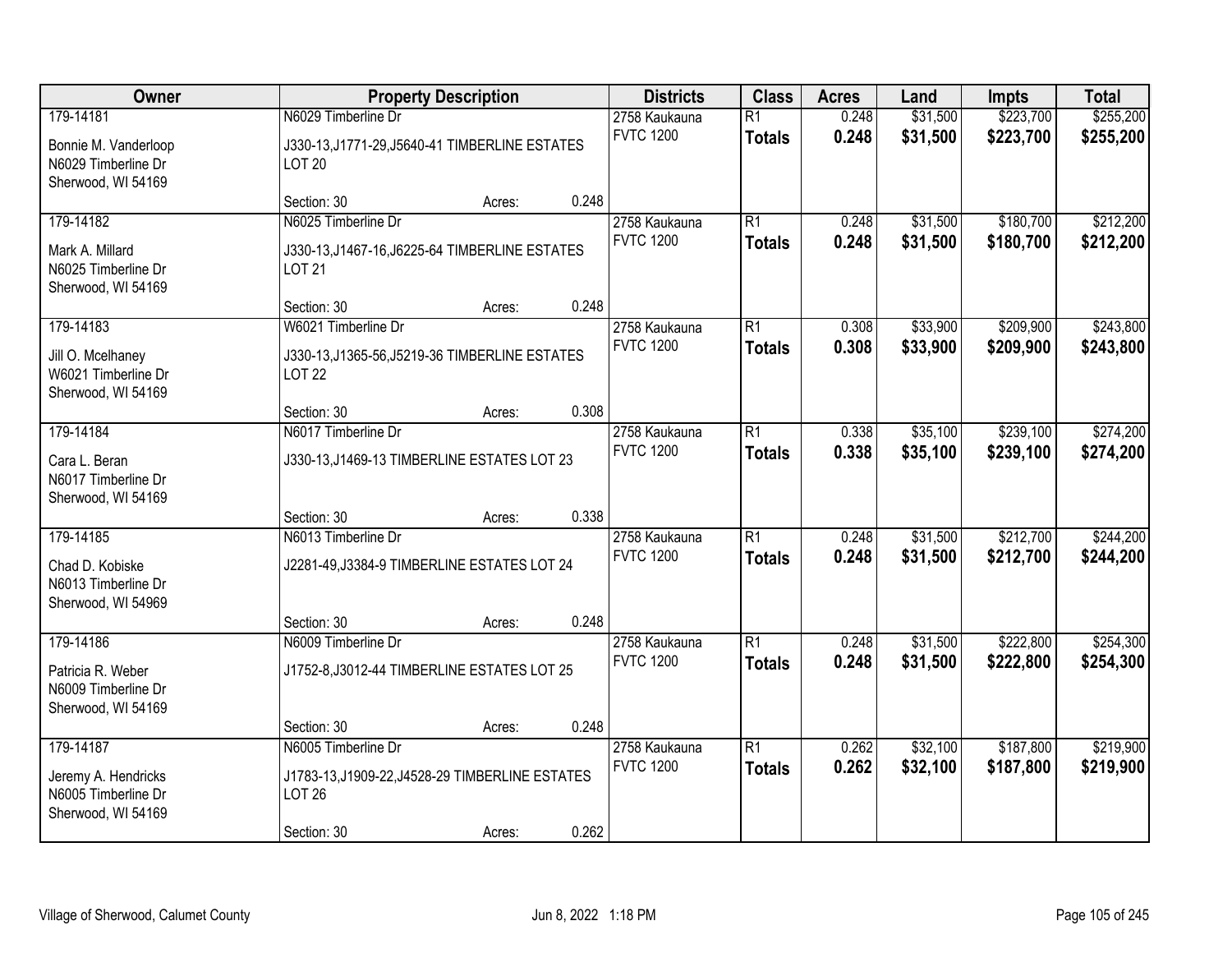| Owner                             |                                                 | <b>Property Description</b> |       | <b>Districts</b> | <b>Class</b>    | <b>Acres</b> | Land     | <b>Impts</b>    | <b>Total</b> |
|-----------------------------------|-------------------------------------------------|-----------------------------|-------|------------------|-----------------|--------------|----------|-----------------|--------------|
| 179-14188                         | N6001 Timberline Dr                             |                             |       | 2758 Kaukauna    | $\overline{R1}$ | 0.358        | \$35,800 | \$198,600       | \$234,400    |
| Cory G. Goldschmidt               | 178-78, J1957-9 TIMBERLINE ESTATES LOT 27       |                             |       | <b>FVTC 1200</b> | <b>Totals</b>   | 0.358        | \$35,800 | \$198,600       | \$234,400    |
| N6001 Timberline Dr               |                                                 |                             |       |                  |                 |              |          |                 |              |
| Sherwood, WI 54169                |                                                 |                             |       |                  |                 |              |          |                 |              |
|                                   | Section: 30                                     | Acres:                      | 0.358 |                  |                 |              |          |                 |              |
| 179-14189                         | <b>Timberline Dr</b>                            |                             |       | 2758 Kaukauna    | $\overline{R1}$ | 1.525        | \$3,700  | $\overline{50}$ | \$3,700      |
| Timberline Est Plat Prop Owner    | J529-52, J2760-29 TIMBERLINE ESTATES OUTLOT 1   |                             |       | <b>FVTC 1200</b> | <b>Totals</b>   | 1.525        | \$3,700  | \$0             | \$3,700      |
| N6017 Timberline Dr               |                                                 |                             |       |                  |                 |              |          |                 |              |
| Sherwood, WI 54169                |                                                 |                             |       |                  |                 |              |          |                 |              |
|                                   | Section: 30                                     | Acres:                      | 1.525 |                  |                 |              |          |                 |              |
| 179-14190                         | Clifton Rd                                      |                             |       | 2758 Kaukauna    | R1              | 0.656        | \$2,100  | \$0             | \$2,100      |
| Timberline Est Plat Prop Owner    | J529-52, J2760-29 TIMBERLINE ESTATES OUTLOT 2   |                             |       | <b>FVTC 1200</b> | <b>Totals</b>   | 0.656        | \$2,100  | \$0             | \$2,100      |
| N6017 Timberline Dr               | <b>UNNAMED CREEK</b>                            |                             |       |                  |                 |              |          |                 |              |
| Sherwood, WI 54169                |                                                 |                             |       |                  |                 |              |          |                 |              |
|                                   | Section: 30                                     | Acres:                      | 0.656 |                  |                 |              |          |                 |              |
| 179-14191                         | <b>Timberline Dr</b>                            |                             |       | 2758 Kaukauna    | X4              | 0.000        | \$0      | \$0             | \$0          |
| Village of Sherwood               | PCA-70 TIMBERLINE ESTATES ROAD - TIMBERLINE     |                             |       | <b>FVTC 1200</b> | <b>Totals</b>   | 0.000        | \$0      | \$0             | \$0          |
| PO Box 279                        | <b>DRIVE</b>                                    |                             |       |                  |                 |              |          |                 |              |
| Sherwood, WI 54169                |                                                 |                             |       |                  |                 |              |          |                 |              |
|                                   | Section: 30                                     | Acres:                      | 0.000 |                  |                 |              |          |                 |              |
| 179-14193                         | W5075 Golf Course Rd                            |                             |       | 2758 Kaukauna    | $\overline{R1}$ | 0.000        | \$5,000  | \$26,200        | \$31,200     |
| High Cliff Public Golf Course Inc | J1648-9, J4833-5 HIGH CLIFF VILLAS PHASE I UNIT |                             |       | <b>FVTC 1200</b> | <b>Totals</b>   | 0.000        | \$5,000  | \$26,200        | \$31,200     |
| W5095 Golf Course Rd              | 100                                             |                             |       |                  |                 |              |          |                 |              |
| Sherwood, WI 54169                |                                                 |                             |       |                  |                 |              |          |                 |              |
|                                   | Section: 25                                     | Acres:                      | 0.000 |                  |                 |              |          |                 |              |
| 179-14214                         | N7713 Pigeon Rd                                 |                             |       | 2758 Kaukauna    | R1              | 0.000        | \$35,000 | \$181,600       | \$216,600    |
| Allan G. Podlecki                 | J2902-47, J5179-16 ECHO ESTATES CONDO III       |                             |       | <b>FVTC 1200</b> | <b>Totals</b>   | 0.000        | \$35,000 | \$181,600       | \$216,600    |
| N7713 Pigeon Rd                   | AMENDED UNIT 1 BUILDING A NE-SW & PRT GL2       |                             |       |                  |                 |              |          |                 |              |
| Sherwood, WI 54169                | S.25-20-18 SUBJ TO DECL J1161-1, J1758-38,      |                             |       |                  |                 |              |          |                 |              |
|                                   | Section: 25                                     | Acres:                      | 0.000 |                  |                 |              |          |                 |              |
| 179-14215                         | N7711 Pigeon Rd                                 |                             |       | 2758 Kaukauna    | R1              | 0.000        | \$35,000 | \$208,300       | \$243,300    |
| William P. Lewandowski            | J3186-29, J3205-38 ECHO ESTATES CONDO III       |                             |       | <b>FVTC 1200</b> | <b>Totals</b>   | 0.000        | \$35,000 | \$208,300       | \$243,300    |
| N7711 Pigeon Rd Unit #2 Bldg A    | AMENDED UNIT 2 BUILDING A NE-SW & PRT GL2       |                             |       |                  |                 |              |          |                 |              |
| Sherwood, WI 54169                | S.25-20-18 SUBJ TO DECL J1161-1, J1758-38,      |                             |       |                  |                 |              |          |                 |              |
|                                   | Section: 25                                     | Acres:                      | 0.000 |                  |                 |              |          |                 |              |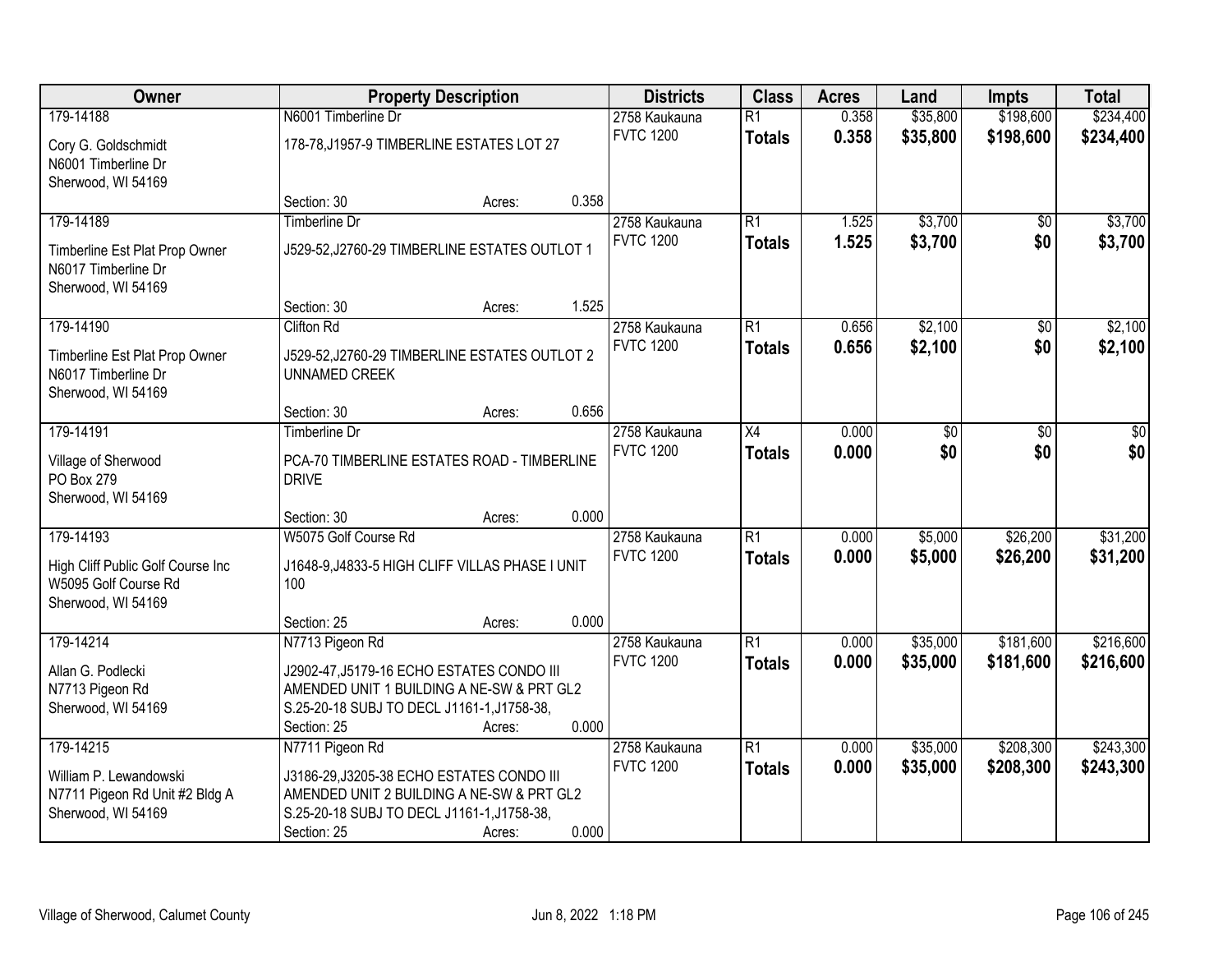| <b>Owner</b>                     | <b>Property Description</b>                 | <b>Districts</b> | <b>Class</b>    | <b>Acres</b> | Land        | <b>Impts</b>    | <b>Total</b> |
|----------------------------------|---------------------------------------------|------------------|-----------------|--------------|-------------|-----------------|--------------|
| 179-14216                        | N7709 Pigeon Rd                             | 2758 Kaukauna    | $\overline{R1}$ | 0.000        | \$35,000    | \$146,700       | \$181,700    |
| Jan C. Jensen                    | J1254-37, J3421-52 ECHO ESTATES CONDO III   | <b>FVTC 1200</b> | <b>Totals</b>   | 0.000        | \$35,000    | \$146,700       | \$181,700    |
| N7709 Pigeon Rd                  | AMENDED UNIT 1 BUILDING B NE-SW & PRT GL2   |                  |                 |              |             |                 |              |
| Sherwood, WI 54169               | S.25-20-18 SUBJ TO DECL J1161-1, J1758-38,  |                  |                 |              |             |                 |              |
|                                  | 0.000<br>Section: 25<br>Acres:              |                  |                 |              |             |                 |              |
| 179-14217                        | N7707 Pigeon Rd                             | 2758 Kaukauna    | $\overline{R1}$ | 0.000        | \$35,000    | \$141,700       | \$176,700    |
|                                  |                                             | <b>FVTC 1200</b> | <b>Totals</b>   | 0.000        | \$35,000    | \$141,700       | \$176,700    |
| Debra L. Sheleski                | J1409-51, J3536-33 ECHO ESTATES CONDO III   |                  |                 |              |             |                 |              |
| N7707 Pigeon Rd                  | AMENDED UNIT 2 BUILDING B NE-SW & PRT GL2   |                  |                 |              |             |                 |              |
| Sherwood, WI 54169               | S.25-20-18 SUBJ TO DECL J1161-1, J1758-38,  |                  |                 |              |             |                 |              |
|                                  | 0.000<br>Section: 25<br>Acres:              |                  |                 |              |             |                 |              |
| 179-14218                        | N7717 Pigeon Rd                             | 2758 Kaukauna    | $\overline{R1}$ | 0.000        | \$35,000    | \$195,700       | \$230,700    |
| <b>Malloy Family Revoc Trust</b> | J1813-43, J3332-57 ECHO ESTATES CONDO III   | <b>FVTC 1200</b> | <b>Totals</b>   | 0.000        | \$35,000    | \$195,700       | \$230,700    |
| N7717 Pigeon Rd                  | AMENDED UNIT 1 BUILDING C NE-SW & PRT GL2   |                  |                 |              |             |                 |              |
| Sherwood, WI 54169               | S.25-20-18 SUBJ TO DECL J1161-1, J1758-38,  |                  |                 |              |             |                 |              |
|                                  | 0.000<br>Section: 25<br>Acres:              |                  |                 |              |             |                 |              |
| 179-14219                        | N7715 Pigeon Rd                             | 2758 Kaukauna    | $\overline{R1}$ | 0.000        | \$35,000    | \$198,000       | \$233,000    |
|                                  |                                             | <b>FVTC 1200</b> | <b>Totals</b>   | 0.000        | \$35,000    | \$198,000       | \$233,000    |
| Charles Brummond                 | J3571-41, J3922-43 ECHO ESTATES CONDO III   |                  |                 |              |             |                 |              |
| N7715 Pigeon Rd                  | AMENDED UNIT 2 BUILDING C NE-SW & PRT GL2   |                  |                 |              |             |                 |              |
| Sherwood, WI 54169               | S.25-20-18 SUBJ TO DECL J1161-1, J1758-38,  |                  |                 |              |             |                 |              |
|                                  | 0.000<br>Section: 25<br>Acres:              |                  |                 |              |             |                 |              |
| 179-14220                        | N7705 Pigeon Rd                             | 2758 Kaukauna    | $\overline{R1}$ | 0.000        | \$35,000    | \$298,100       | \$333,100    |
| Rebecca A. Siebers Irt           | J3571-49, J4699-17 ECHO ESTATES CONDO III   | <b>FVTC 1200</b> | <b>Totals</b>   | 0.000        | \$35,000    | \$298,100       | \$333,100    |
| N7705 Pigeon Rd                  | AMENDED UNIT 1 BUILDING D NE-SW & PRT GL2   |                  |                 |              |             |                 |              |
| Sherwood, WI 54169               | S.25-20-18 SUBJ TO DECL J1161-1, J1758-38,  |                  |                 |              |             |                 |              |
|                                  | 0.000<br>Section: 25<br>Acres:              |                  |                 |              |             |                 |              |
| 179-14221                        | Spring Ct                                   | 2758 Kaukauna    | $\overline{X4}$ | 0.000        | $\sqrt{50}$ | $\overline{60}$ | \$0          |
|                                  |                                             | <b>FVTC 1200</b> | <b>Totals</b>   | 0.000        | \$0         | \$0             | \$0          |
| Village of Sherwood              | PCB-137 SPRING COURT SUBDIVISION SPRING     |                  |                 |              |             |                 |              |
| PO Box 279                       | <b>COURT</b>                                |                  |                 |              |             |                 |              |
| Sherwood, WI 54169               |                                             |                  |                 |              |             |                 |              |
|                                  | 0.000<br>Section: 25<br>Acres:              |                  |                 |              |             |                 |              |
| 179-14222                        | W4939 Spring Ct                             | 2758 Kaukauna    | $\overline{R1}$ | 0.450        | \$32,200    | \$218,100       | \$250,300    |
| Janice A. Demian                 | J1903-57, J2709-23 SPRING COURT SUBDIVISION | <b>FVTC 1200</b> | <b>Totals</b>   | 0.450        | \$32,200    | \$218,100       | \$250,300    |
| W4939 Spring Ct                  | LOT <sub>1</sub>                            |                  |                 |              |             |                 |              |
| Sherwood, WI 54169               |                                             |                  |                 |              |             |                 |              |
|                                  | 0.450<br>Section: 25<br>Acres:              |                  |                 |              |             |                 |              |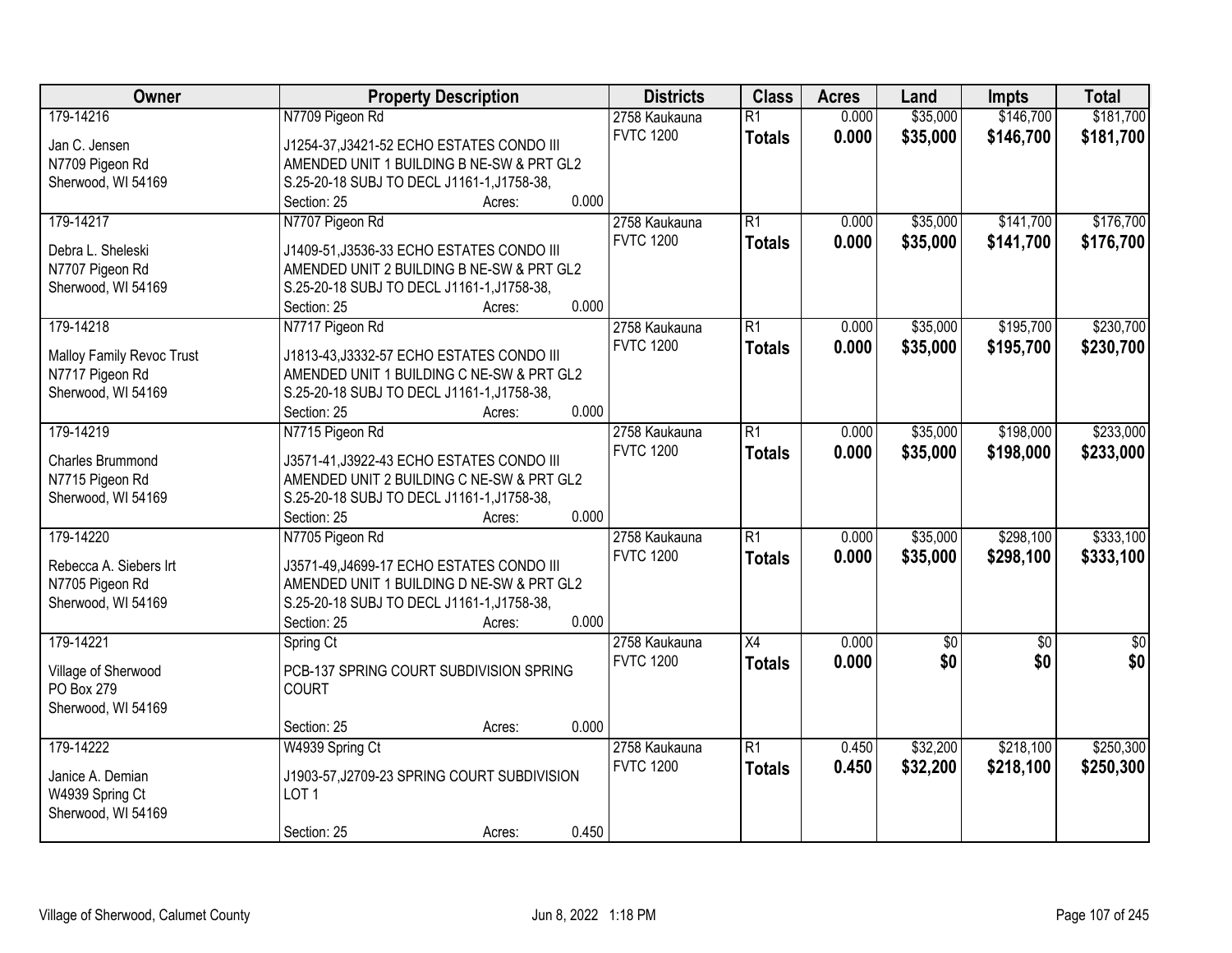| Owner                                  |                                                                       | <b>Property Description</b> |       | <b>Districts</b>                  | <b>Class</b>    | <b>Acres</b>   | Land            | <b>Impts</b>      | <b>Total</b>     |
|----------------------------------------|-----------------------------------------------------------------------|-----------------------------|-------|-----------------------------------|-----------------|----------------|-----------------|-------------------|------------------|
| 179-14223                              | W4938 Spring Ct                                                       |                             |       | 2758 Kaukauna                     | $\overline{R1}$ | 0.780          | \$40,800        | \$252,100         | \$292,900        |
| Paul A & Sharon R Stelter Living Trust | J2317-40 SPRING COURT SUBDIVISION LOT 2                               |                             |       | <b>FVTC 1200</b>                  | <b>Totals</b>   | 0.780          | \$40,800        | \$252,100         | \$292,900        |
| W4938 Spring Ct                        |                                                                       |                             |       |                                   |                 |                |                 |                   |                  |
| Sherwood, WI 54169                     |                                                                       |                             |       |                                   |                 |                |                 |                   |                  |
|                                        | Section: 25                                                           | Acres:                      | 0.780 |                                   |                 |                |                 |                   |                  |
| 179-14224                              | W4937 Spring Ct                                                       |                             |       | 2758 Kaukauna                     | $\overline{R1}$ | 0.510          | \$33,700        | \$212,000         | \$245,700        |
| Donna M. Bouchette                     | J1903-57, J2970-10 SPRING COURT SUBDIVISION                           |                             |       | <b>FVTC 1200</b>                  | <b>Totals</b>   | 0.510          | \$33,700        | \$212,000         | \$245,700        |
| W4937 Spring Ct                        | LOT <sub>3</sub>                                                      |                             |       |                                   |                 |                |                 |                   |                  |
| Sherwood, WI 54169                     |                                                                       |                             |       |                                   |                 |                |                 |                   |                  |
|                                        | Section: 25                                                           | Acres:                      | 0.510 |                                   |                 |                |                 |                   |                  |
| 179-14225                              |                                                                       |                             |       | 2758 Kaukauna                     | X4              | 3.750          | \$0             | \$0               | $\overline{50}$  |
| Village of Sherwood                    | J2888-6, J4122-8 STATE PARK ESTATES OUTLOT 1                          |                             |       | <b>FVTC 1200</b>                  | <b>Totals</b>   | 3.750          | \$0             | \$0               | \$0              |
| PO Box 279                             | PRT SEC.19 & 30-20-19                                                 |                             |       |                                   |                 |                |                 |                   |                  |
| Sherwood, WI 54169                     |                                                                       |                             |       |                                   |                 |                |                 |                   |                  |
|                                        | Section: 30                                                           | Acres:                      | 3.750 |                                   |                 |                |                 |                   |                  |
| 179-14226                              | Lake Breeze Dr                                                        |                             |       | 2758 Kaukauna<br><b>FVTC 1200</b> | R1              | 0.020<br>0.020 | \$200<br>\$200  | $\sqrt{6}$<br>\$0 | \$200<br>\$200   |
| Stephan L. Matthias                    | J2888-6 STATE PARK ESTATES OUTLOT 2 PRT                               |                             |       |                                   | <b>Totals</b>   |                |                 |                   |                  |
| N8015 Lake Breeze Dr                   | SEC.19 & 30-20-19 EX J4122-8 & EX J4393-19 .23AC                      |                             |       |                                   |                 |                |                 |                   |                  |
| Sherwood, WI 54169                     |                                                                       |                             | 0.020 |                                   |                 |                |                 |                   |                  |
| 179-14227                              | Section: 30                                                           | Acres:                      |       | 2758 Kaukauna                     | $\overline{X4}$ | 2.770          | $\overline{50}$ | $\overline{50}$   | $\overline{50}$  |
|                                        |                                                                       |                             |       | <b>FVTC 1200</b>                  | <b>Totals</b>   | 2.770          | \$0             | \$0               | \$0              |
| Village of Sherwood                    | J2888-6, J4122-8 STATE PARK ESTATES OUTLOT 3                          |                             |       |                                   |                 |                |                 |                   |                  |
| PO Box 279<br>Sherwood, WI 54169       | PRT SEC.19 & 30-20-19                                                 |                             |       |                                   |                 |                |                 |                   |                  |
|                                        | Section: 30                                                           | Acres:                      | 2.770 |                                   |                 |                |                 |                   |                  |
| 179-14229                              | Cliff Vw Dr                                                           |                             |       | 2758 Kaukauna                     | $\overline{X4}$ | 0.000          | $\overline{50}$ | $\overline{50}$   | $\overline{\$0}$ |
|                                        |                                                                       |                             |       | <b>FVTC 1200</b>                  | <b>Totals</b>   | 0.000          | \$0             | \$0               | \$0              |
| Village of Sherwood<br>PO Box 279      | PCB-151 STATE PARK ESTATES CLIFFVIEW DRIVE                            |                             |       |                                   |                 |                |                 |                   |                  |
| Sherwood, WI 54169                     | PRT SEC.19 & 30-20-19                                                 |                             |       |                                   |                 |                |                 |                   |                  |
|                                        | Section: 30                                                           | Acres:                      | 0.000 |                                   |                 |                |                 |                   |                  |
| 179-14230                              | Lake Breeze Dr                                                        |                             |       | 2758 Kaukauna                     | $\overline{X4}$ | 0.000          | $\overline{50}$ | $\overline{50}$   | $\overline{30}$  |
|                                        |                                                                       |                             |       | <b>FVTC 1200</b>                  | <b>Totals</b>   | 0.000          | \$0             | \$0               | \$0              |
| Village of Sherwood<br>PO Box 279      | PCB-151 STATE PARK ESTATES LAKE BREEZE<br>DRIVE PRT SEC.19 & 30-20-19 |                             |       |                                   |                 |                |                 |                   |                  |
| Sherwood, WI 54169                     |                                                                       |                             |       |                                   |                 |                |                 |                   |                  |
|                                        | Section: 30                                                           | Acres:                      | 0.000 |                                   |                 |                |                 |                   |                  |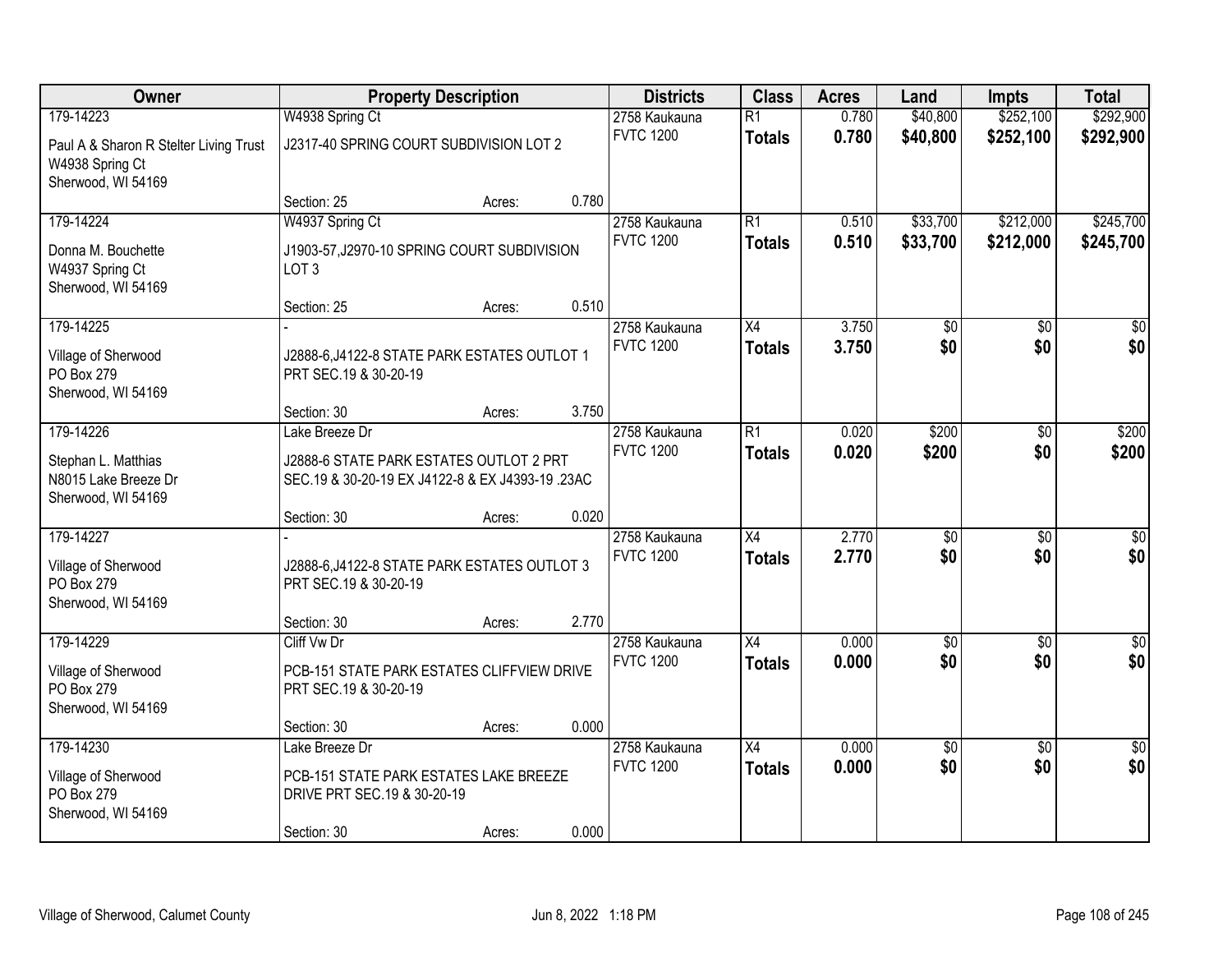| Owner               |                                                | <b>Property Description</b> |       | <b>Districts</b> | <b>Class</b>    | <b>Acres</b> | Land            | <b>Impts</b>    | <b>Total</b>    |
|---------------------|------------------------------------------------|-----------------------------|-------|------------------|-----------------|--------------|-----------------|-----------------|-----------------|
| 179-14231           | <b>Morning Star Ct</b>                         |                             |       | 2758 Kaukauna    | $\overline{X4}$ | 0.000        | $\overline{60}$ | $\overline{50}$ | \$0             |
| Village of Sherwood | PCB-151 STATE PARK ESTATES MORNING STAR        |                             |       | <b>FVTC 1200</b> | <b>Totals</b>   | 0.000        | \$0             | \$0             | \$0             |
| PO Box 279          | COURT PRT SEC.19 & 30-20-19                    |                             |       |                  |                 |              |                 |                 |                 |
| Sherwood, WI 54169  |                                                |                             |       |                  |                 |              |                 |                 |                 |
|                     | Section: 30                                    | Acres:                      | 0.000 |                  |                 |              |                 |                 |                 |
| 179-14232           | Nature Ct                                      |                             |       | 2758 Kaukauna    | X4              | 0.000        | $\overline{50}$ | $\overline{50}$ | \$0             |
| Village of Sherwood | PCB-151 STATE PARK ESTATES NATURE COURT        |                             |       | <b>FVTC 1200</b> | <b>Totals</b>   | 0.000        | \$0             | \$0             | \$0             |
| PO Box 279          | PRT SEC.19 & 30-20-19                          |                             |       |                  |                 |              |                 |                 |                 |
| Sherwood, WI 54169  |                                                |                             |       |                  |                 |              |                 |                 |                 |
|                     | Section: 30                                    | Acres:                      | 0.000 |                  |                 |              |                 |                 |                 |
| 179-14233           | Nature Ln                                      |                             |       | 2758 Kaukauna    | X4              | 1.835        | \$0             | \$0             | $\overline{50}$ |
| Village of Sherwood | NATURE LANE THRU STATE PARK ESTATES, STATE     |                             |       | <b>FVTC 1200</b> | <b>Totals</b>   | 1.835        | \$0             | \$0             | \$0             |
| PO Box 279          | PARK ESTATES II & IV PRT SEC.19 & 30-20-19     |                             |       |                  |                 |              |                 |                 |                 |
| Sherwood, WI 54169  |                                                |                             |       |                  |                 |              |                 |                 |                 |
|                     | Section: 30                                    | Acres:                      | 1.835 |                  |                 |              |                 |                 |                 |
| 179-14234           | Parkway Ct                                     |                             |       | 2758 Kaukauna    | X4              | 0.000        | \$0             | $\sqrt{6}$      | $\sqrt{50}$     |
| Village of Sherwood | PCB-151 STATE PARK ESTATES PARKWAY COURT       |                             |       | <b>FVTC 1200</b> | <b>Totals</b>   | 0.000        | \$0             | \$0             | \$0             |
| PO Box 279          | PRT SEC.19 & 30-20-19                          |                             |       |                  |                 |              |                 |                 |                 |
| Sherwood, WI 54169  |                                                |                             |       |                  |                 |              |                 |                 |                 |
|                     | Section: 30                                    | Acres:                      | 0.000 |                  |                 |              |                 |                 |                 |
| 179-14235           | Hwy 55 & 114                                   |                             |       | 2758 Kaukauna    | $\overline{X4}$ | 0.000        | $\overline{50}$ | $\overline{30}$ | $\overline{50}$ |
| Village of Sherwood | PCB-151 STATE PARK ESTATES HWY 55-114 PRT      |                             |       | <b>FVTC 1200</b> | <b>Totals</b>   | 0.000        | \$0             | \$0             | \$0             |
| PO Box 279          | SEC.19 & 30-20-19                              |                             |       |                  |                 |              |                 |                 |                 |
| Sherwood, WI 54169  |                                                |                             |       |                  |                 |              |                 |                 |                 |
|                     | Section: 30                                    | Acres:                      | 0.000 |                  |                 |              |                 |                 |                 |
| 179-14236           | W4706 Parkway Ct                               |                             |       | 2758 Kaukauna    | $\overline{R1}$ | 0.290        | \$34,500        | \$178,800       | \$213,300       |
| Michael J. Moore    | J2888-6 STATE PARK ESTATES LOT 1 PRT SEC.19 &  |                             |       | <b>FVTC 1200</b> | <b>Totals</b>   | 0.290        | \$34,500        | \$178,800       | \$213,300       |
| W4690 Parkway Ct    | 30-20-19                                       |                             |       |                  |                 |              |                 |                 |                 |
| Sherwood, WI 54169  |                                                |                             |       |                  |                 |              |                 |                 |                 |
|                     | Section: 30                                    | Acres:                      | 0.290 |                  |                 |              |                 |                 |                 |
| 179-14237           | W4698 Parkway Ct                               |                             |       | 2758 Kaukauna    | $\overline{R1}$ | 0.251        | \$33,200        | \$142,900       | \$176,100       |
| James L. Knecht     | J2888-6, J3142-52 STATE PARK ESTATES LOT 2 PRT |                             |       | <b>FVTC 1200</b> | <b>Totals</b>   | 0.251        | \$33,200        | \$142,900       | \$176,100       |
| W4698 Parkway Ct    | SEC.19 & 30-20-19                              |                             |       |                  |                 |              |                 |                 |                 |
| Sherwood, WI 54169  |                                                |                             |       |                  |                 |              |                 |                 |                 |
|                     | Section: 30                                    | Acres:                      | 0.251 |                  |                 |              |                 |                 |                 |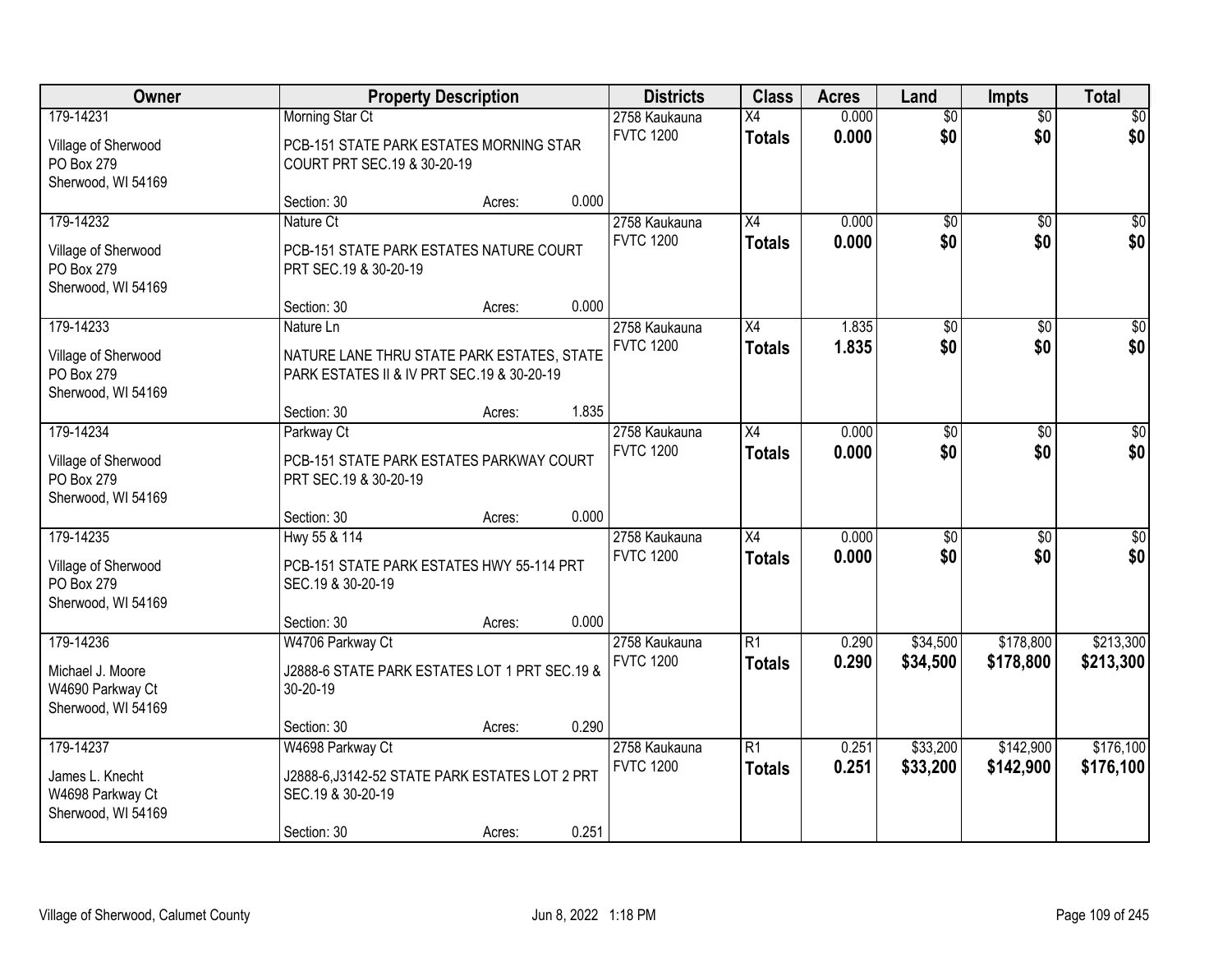| Owner                                                                                | <b>Property Description</b>                                                                            |        |       | <b>Districts</b>                  | <b>Class</b>                     | <b>Acres</b>   | Land                 | <b>Impts</b>           | <b>Total</b>           |
|--------------------------------------------------------------------------------------|--------------------------------------------------------------------------------------------------------|--------|-------|-----------------------------------|----------------------------------|----------------|----------------------|------------------------|------------------------|
| 179-14238<br>Mitchel R. Seidel<br>W4694 Parkway Ct<br>Sherwood, WI 54169             | W4694 Parkway Ct<br>J2888-6 STATE PARK ESTATES LOT 3 PRT SEC.19 &<br>30-20-19                          |        |       | 2758 Kaukauna<br><b>FVTC 1200</b> | $\overline{R1}$<br><b>Totals</b> | 0.262<br>0.262 | \$33,600<br>\$33,600 | \$213,900<br>\$213,900 | \$247,500<br>\$247,500 |
|                                                                                      | Section: 30                                                                                            | Acres: | 0.262 |                                   |                                  |                |                      |                        |                        |
| 179-14239<br>Michael J. Moore<br>W4690 Parkway Ct<br>Sherwood, WI 54169              | W4690 Parkway Ct<br>J2888-6 STATE PARK ESTATES LOT 4 PRT SEC.19 &<br>30-20-19                          |        |       | 2758 Kaukauna<br><b>FVTC 1200</b> | $\overline{R1}$<br><b>Totals</b> | 0.348<br>0.348 | \$36,400<br>\$36,400 | \$145,100<br>\$145,100 | \$181,500<br>\$181,500 |
|                                                                                      | Section: 30                                                                                            | Acres: | 0.348 |                                   |                                  |                |                      |                        |                        |
| 179-14240<br>Jackie S. Propson<br>W4688 Parkway Ct<br>Sherwood, WI 54169             | W4688 Parkway Ct<br>J2888-6, J4760-20, J5071-7 STATE PARK ESTATES<br>LOT 5 PRT SEC.19 & 30-20-19       |        |       | 2758 Kaukauna<br><b>FVTC 1200</b> | $\overline{R1}$<br><b>Totals</b> | 0.453<br>0.453 | \$39,800<br>\$39,800 | \$184,500<br>\$184,500 | \$224,300<br>\$224,300 |
|                                                                                      | Section: 30                                                                                            | Acres: | 0.453 |                                   |                                  |                |                      |                        |                        |
| 179-14241<br>Sheptoski Family Trust<br>W4685 Parkway Ct<br>Sherwood, WI 54169        | W4685 Parkway Ct<br>J2888-6, J4102-36, 335733 STATE PARK ESTATES LOT<br>6 PRT SEC.19 & 30-20-19        |        |       | 2758 Kaukauna<br><b>FVTC 1200</b> | $\overline{R1}$<br><b>Totals</b> | 0.334<br>0.334 | \$35,900<br>\$35,900 | \$188,600<br>\$188,600 | \$224,500<br>\$224,500 |
|                                                                                      | Section: 30                                                                                            | Acres: | 0.334 |                                   |                                  |                |                      |                        |                        |
| 179-14242<br>Beverly M. Layton<br>W4689 Parkway Ct<br>Sherwood, WI 54169             | W4689 Parkway Ct<br>J2888-6, J3135-12, J4673-18 STATE PARK ESTATES<br>LOT 7 PRT SEC.19 & 30-20-19      |        |       | 2758 Kaukauna<br><b>FVTC 1200</b> | $\overline{R1}$<br><b>Totals</b> | 0.280<br>0.280 | \$34,100<br>\$34,100 | \$156,200<br>\$156,200 | \$190,300<br>\$190,300 |
|                                                                                      | Section: 30                                                                                            | Acres: | 0.280 |                                   |                                  |                |                      |                        |                        |
| 179-14243<br><b>Brandon Tyler Sinclair</b><br>W4695 Parkway Ct<br>Sherwood, WI 54169 | W4695 Parkway Ct<br>J2888-6 STATE PARK ESTATES LOT 8 PRT SEC.19 &<br>30-20-19                          |        |       | 2758 Kaukauna<br><b>FVTC 1200</b> | $\overline{R1}$<br><b>Totals</b> | 0.204<br>0.204 | \$31,700<br>\$31,700 | \$178,000<br>\$178,000 | \$209,700<br>\$209,700 |
|                                                                                      | Section: 30                                                                                            | Acres: | 0.204 |                                   |                                  |                |                      |                        |                        |
| 179-14244<br>Martin B. Villaca<br>W4699 Parkway Ct<br>Sherwood, WI 54169             | W4699 Parkway Ct<br>J2888-6, J3249-21 STATE PARK ESTATES LOT 9 PRT<br>SEC.19 & 30-20-19<br>Section: 30 | Acres: | 0.214 | 2758 Kaukauna<br><b>FVTC 1200</b> | $\overline{R1}$<br><b>Totals</b> | 0.214<br>0.214 | \$32,000<br>\$32,000 | \$168,000<br>\$168,000 | \$200,000<br>\$200,000 |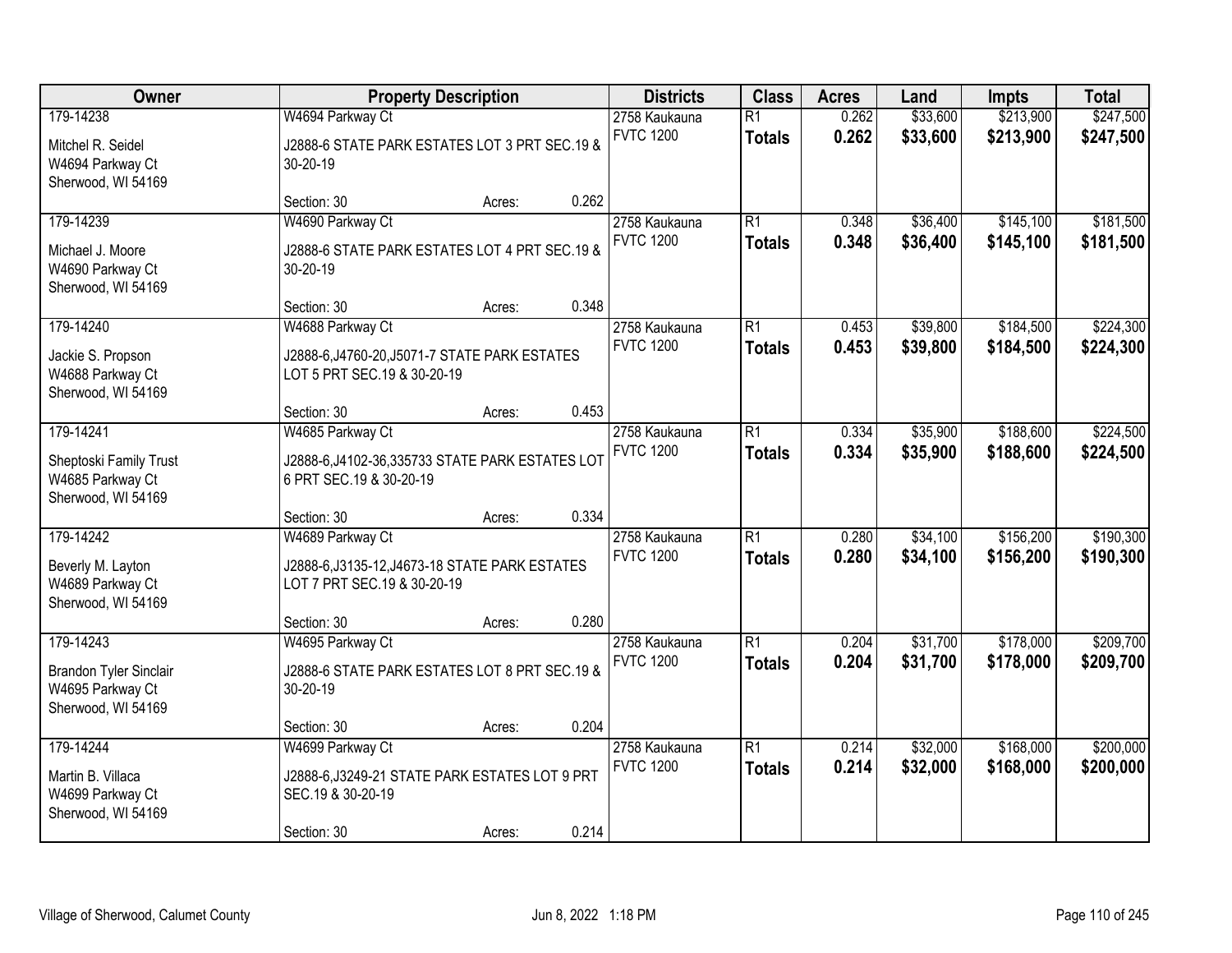| Owner                                                                               |                                                                                                                                          | <b>Property Description</b> |       | <b>Districts</b>                  | <b>Class</b>                     | <b>Acres</b>   | Land                 | <b>Impts</b>           | <b>Total</b>           |
|-------------------------------------------------------------------------------------|------------------------------------------------------------------------------------------------------------------------------------------|-----------------------------|-------|-----------------------------------|----------------------------------|----------------|----------------------|------------------------|------------------------|
| 179-14245<br>Nicholas Vanderhyden<br>W4705 Parkway Ct<br>Sherwood, WI 54169         | W4705 Parkway Ct<br>J2888-6, J3065-23, J4666-4 STATE PARK ESTATES<br>LOT 10 PRT SEC.19 & 30-20-19                                        |                             |       | 2758 Kaukauna<br><b>FVTC 1200</b> | $\overline{R1}$<br><b>Totals</b> | 0.284<br>0.284 | \$34,300<br>\$34,300 | \$149,100<br>\$149,100 | \$183,400<br>\$183,400 |
|                                                                                     | Section: 30                                                                                                                              | Acres:                      | 0.284 |                                   |                                  |                |                      |                        |                        |
| 179-14246<br>Pierre Family Trust<br>W4724 Nature Ct<br>Sherwood, WI 54169           | W4724 Nature Ct<br>J3384-36, J3566-32 STATE PARK ESTATES LOT 11<br>PRT SEC.19 & 30-20-19                                                 |                             |       | 2758 Kaukauna<br><b>FVTC 1200</b> | $\overline{R1}$<br><b>Totals</b> | 0.306<br>0.306 | \$35,000<br>\$35,000 | \$167,400<br>\$167,400 | \$202,400<br>\$202,400 |
|                                                                                     | Section: 30                                                                                                                              | Acres:                      | 0.306 |                                   |                                  |                |                      |                        |                        |
| 179-14247<br>Stephanie A. Clements<br>W4720 Nature Ct<br>Sherwood, WI 54169         | W4720 Nature Ct<br>J2888-6, J5129-16 STATE PARK ESTATES LOT 12 PRT<br>SEC.19 & 30-20-19                                                  |                             |       | 2758 Kaukauna<br><b>FVTC 1200</b> | $\overline{R1}$<br><b>Totals</b> | 0.208<br>0.208 | \$31,800<br>\$31,800 | \$154,700<br>\$154,700 | \$186,500<br>\$186,500 |
|                                                                                     | Section: 30                                                                                                                              | Acres:                      | 0.208 |                                   |                                  |                |                      |                        |                        |
| 179-14248<br>Rogers Revocable Living Trust<br>W4716 Nature Ct<br>Sherwood, WI 54169 | W4716 Nature Ct<br>J2888-6, J4744-19 STATE PARK ESTATES LOT 13<br>&PRT LOT 14 NOW DESC AS LOT 2 CSM#2555 VOL<br>21-58 NE NW SEC 30-20-19 |                             |       | 2758 Kaukauna<br><b>FVTC 1200</b> | $\overline{R1}$<br><b>Totals</b> | 0.302<br>0.302 | \$34,900<br>\$34,900 | \$163,200<br>\$163,200 | \$198,100<br>\$198,100 |
|                                                                                     | Section: 30                                                                                                                              | Acres:                      | 0.302 |                                   |                                  |                |                      |                        |                        |
| 179-14250<br>Kim M. Franda<br>W47o8 Nature Ct<br>Sherwood, WI 54169                 | W4708 Nature Ct<br>J2888-6, J3611-56 STATE PARK ESTATES LOT 15, PRT<br>LOT 14 NOW DESC AS LOT 1 CSM#2555 VOL.21-58<br>NE NW SEC30-20-19  |                             |       | 2758 Kaukauna<br><b>FVTC 1200</b> | $\overline{R1}$<br><b>Totals</b> | 0.435<br>0.435 | \$39,200<br>\$39,200 | \$222,400<br>\$222,400 | \$261,600<br>\$261,600 |
|                                                                                     | Section: 30                                                                                                                              | Acres:                      | 0.435 |                                   |                                  |                |                      |                        |                        |
| 179-14251<br>Kristine H. Kolb<br>W4704 Nature Ct<br>Sherwood, WI 54169              | W4704 Nature Ct<br>J2888-6, J4735-05, J5330-53 STATE PARK ESTATES<br>LOT 16 PRT SEC.19 & 30-20-19                                        |                             |       | 2758 Kaukauna<br><b>FVTC 1200</b> | $\overline{R1}$<br><b>Totals</b> | 0.237<br>0.237 | \$32,800<br>\$32,800 | \$208,900<br>\$208,900 | \$241,700<br>\$241,700 |
|                                                                                     | Section: 30                                                                                                                              | Acres:                      | 0.237 |                                   |                                  |                |                      |                        |                        |
| 179-14252<br>Susan M. Kuehl<br>W4707 Nature Ct<br>Sherwood, WI 54169                | W4707 Nature Ct<br>J2888-6, J3315-36 STATE PARK ESTATES LOT 17 PRT<br>SEC.19 & 30-20-19<br>Section: 30                                   | Acres:                      | 0.300 | 2758 Kaukauna<br><b>FVTC 1200</b> | $\overline{R1}$<br><b>Totals</b> | 0.300<br>0.300 | \$34,800<br>\$34,800 | \$224,000<br>\$224,000 | \$258,800<br>\$258,800 |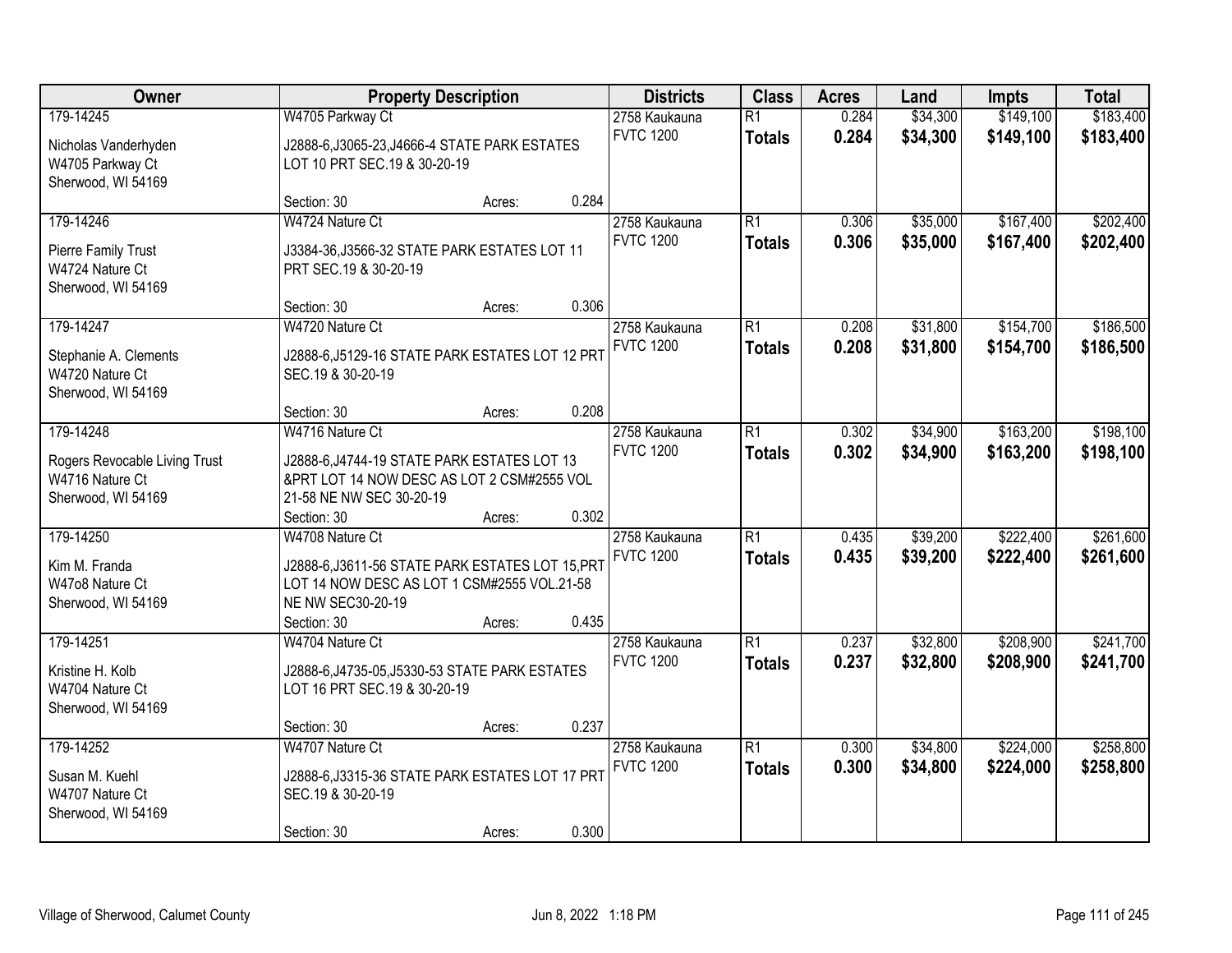| Owner                                                                              |                                                                                                              | <b>Property Description</b> |       | <b>Districts</b>                  | <b>Class</b>                     | <b>Acres</b>   | Land                 | <b>Impts</b>           | <b>Total</b>           |
|------------------------------------------------------------------------------------|--------------------------------------------------------------------------------------------------------------|-----------------------------|-------|-----------------------------------|----------------------------------|----------------|----------------------|------------------------|------------------------|
| 179-14253<br>Patrick T. Hooey<br>W4711 Nature Ct<br>Sherwood, WI 54169             | W4711 Nature Ct<br>J2888-6, J3006-33 STATE PARK ESTATES LOT 18 PRT<br>SEC.19 & 30-20-19                      |                             |       | 2758 Kaukauna<br><b>FVTC 1200</b> | $\overline{R1}$<br><b>Totals</b> | 0.261<br>0.261 | \$33,500<br>\$33,500 | \$239,900<br>\$239,900 | \$273,400<br>\$273,400 |
|                                                                                    | Section: 30                                                                                                  | Acres:                      | 0.261 |                                   |                                  |                |                      |                        |                        |
| 179-14254<br>Randy M. Plachinski<br>W4717 Nature Ct<br>Sherwood, WI 54169          | W4717 Nature Ct<br>J2888-6, J4735-07, J5016-18 STATE PARK ESTATES<br>LOT 19 PRT SEC.19 & 30-20-19            |                             |       | 2758 Kaukauna<br><b>FVTC 1200</b> | $\overline{R1}$<br><b>Totals</b> | 0.234<br>0.234 | \$32,700<br>\$32,700 | \$157,100<br>\$157,100 | \$189,800<br>\$189,800 |
|                                                                                    | Section: 30                                                                                                  | Acres:                      | 0.234 |                                   |                                  |                |                      |                        |                        |
| 179-14255<br>Kevin J. Peterson<br>W4723 Nature Ct<br>Sherwood, WI 54169            | W4723 Nature Ct<br>J2888-6, J4723-10 STATE PARK ESTATES LOT 20 PRT<br>SEC.19 & 30-20-19                      |                             |       | 2758 Kaukauna<br><b>FVTC 1200</b> | $\overline{R1}$<br><b>Totals</b> | 0.314<br>0.314 | \$35,300<br>\$35,300 | \$160,800<br>\$160,800 | \$196,100<br>\$196,100 |
|                                                                                    | Section: 30                                                                                                  | Acres:                      | 0.314 |                                   |                                  |                |                      |                        |                        |
| 179-14256<br>Thomas R. Riemer<br>W4734 Morningstar Ct<br>Sherwood, WI 54169        | W4734 Morning Star Ct<br>J3832-52, J4920-39, 349894 STATE PARK ESTATES<br>LOT 21 PRT SEC.19 & SEC.30-20-19   |                             |       | 2758 Kaukauna<br><b>FVTC 1200</b> | $\overline{R1}$<br><b>Totals</b> | 0.293<br>0.293 | \$34,600<br>\$34,600 | \$249,400<br>\$249,400 | \$284,000<br>\$284,000 |
|                                                                                    | Section: 30                                                                                                  | Acres:                      | 0.293 |                                   |                                  |                |                      |                        |                        |
| 179-14257<br>Ryan Schuessler<br>W4730 Morning Star Ct<br>Sherwood, WI 54169        | W4730 Morning Star Ct<br>J2888-6, J3564-11 STATE PARK ESTATES LOT 22 PRT<br>SEC.19 & 30-20-19                |                             |       | 2758 Kaukauna<br><b>FVTC 1200</b> | $\overline{R1}$<br><b>Totals</b> | 0.251<br>0.251 | \$33,200<br>\$33,200 | \$207,900<br>\$207,900 | \$241,100<br>\$241,100 |
|                                                                                    | Section: 30                                                                                                  | Acres:                      | 0.251 |                                   |                                  |                |                      |                        |                        |
| 179-14258<br><b>Matthew Bent</b><br>W4726 Morning Star Ct<br>Sherwood, WI 54169    | W4726 Morning Star Ct<br>J2888-6, J3104-53, J5591-66 STATE PARK ESTATES<br>LOT 23 PRT SEC.19 & 30-20-19      |                             |       | 2758 Kaukauna<br><b>FVTC 1200</b> | $\overline{R1}$<br><b>Totals</b> | 0.263<br>0.263 | \$33,600<br>\$33,600 | \$246,300<br>\$246,300 | \$279,900<br>\$279,900 |
|                                                                                    | Section: 30                                                                                                  | Acres:                      | 0.263 |                                   |                                  |                |                      |                        |                        |
| 179-14259<br>Joshua A. Vandenheuvel<br>W4722 Morning Star Ct<br>Sherwood, WI 54169 | W4722 Morning Star Ct<br>J2888-6, J3135-22 STATE PARK ESTATES LOT 24 PRT<br>SEC.19 & 30-20-19<br>Section: 30 | Acres:                      | 0.355 | 2758 Kaukauna<br><b>FVTC 1200</b> | $\overline{R1}$<br><b>Totals</b> | 0.355<br>0.355 | \$36,600<br>\$36,600 | \$201,200<br>\$201,200 | \$237,800<br>\$237,800 |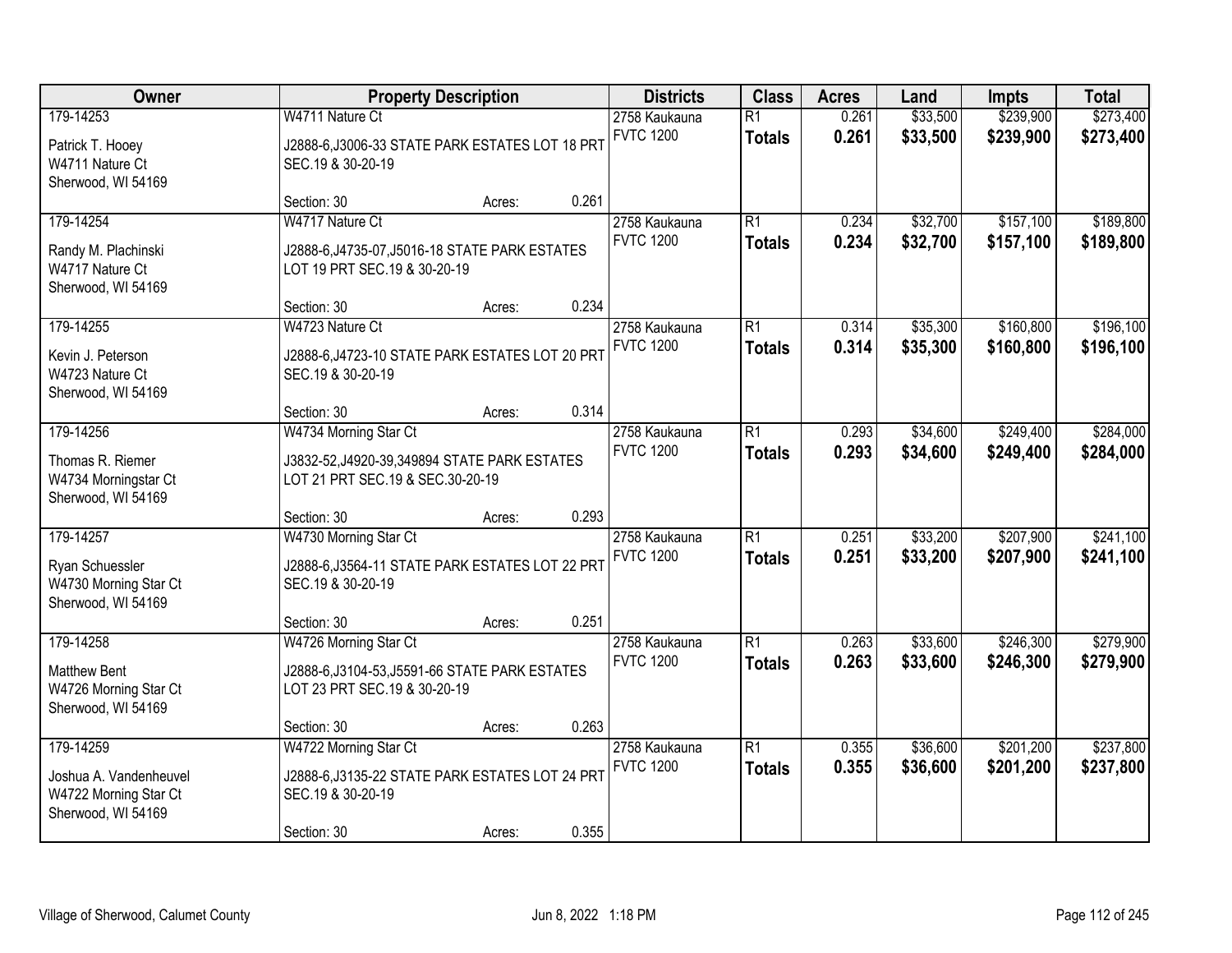| Owner                                                                           | <b>Property Description</b>                                                                                |        |       | <b>Districts</b>                  | <b>Class</b>                     | <b>Acres</b>   | Land                 | <b>Impts</b>           | <b>Total</b>           |
|---------------------------------------------------------------------------------|------------------------------------------------------------------------------------------------------------|--------|-------|-----------------------------------|----------------------------------|----------------|----------------------|------------------------|------------------------|
| 179-14260                                                                       | W4725 Morning Star Ct                                                                                      |        |       | 2758 Kaukauna                     | $\overline{R1}$                  | 0.264          | \$33,600             | \$138,300              | \$171,900              |
| Brian L. Vancamp<br>W4725 Morning Star Ct<br>Sherwood, WI 54169                 | J2888-6, J4588-22 STATE PARK ESTATES LOT 25 PRT<br>SEC.19 & 30-20-19                                       |        |       | <b>FVTC 1200</b>                  | <b>Totals</b>                    | 0.264          | \$33,600             | \$138,300              | \$171,900              |
|                                                                                 | Section: 30                                                                                                | Acres: | 0.264 |                                   |                                  |                |                      |                        |                        |
| 179-14261                                                                       | W4729 Morning Star Ct                                                                                      |        |       | 2758 Kaukauna                     | $\overline{R1}$                  | 0.361          | \$36,800             | \$178,600              | \$215,400              |
| Betsy R. Winnekens<br>W4729 Morning Star Ct<br>Sherwood, WI 54169               | J2888-6 STATE PARK ESTATES LOT 26 PRT SEC.19<br>& 30-20-19                                                 |        |       | <b>FVTC 1200</b>                  | <b>Totals</b>                    | 0.361          | \$36,800             | \$178,600              | \$215,400              |
|                                                                                 | Section: 30                                                                                                | Acres: | 0.361 |                                   |                                  |                |                      |                        |                        |
| 179-14262                                                                       | N8024 Lake Breeze Dr                                                                                       |        |       | 2758 Kaukauna                     | $\overline{R1}$                  | 0.322          | \$35,500             | \$148,800              | \$184,300              |
| Lisa J. Aerts<br>N8024 Lake Breeze Dr<br>Sherwood, WI 54169                     | J2888-6, J4807-52 STATE PARK ESTATES LOT 27 PRT<br>SEC.19 & 30-20-19                                       |        |       | <b>FVTC 1200</b>                  | <b>Totals</b>                    | 0.322          | \$35,500             | \$148,800              | \$184,300              |
|                                                                                 | Section: 30                                                                                                | Acres: | 0.322 |                                   |                                  |                |                      |                        |                        |
| 179-14263                                                                       | N8016 Lake Breeze Dr                                                                                       |        |       | 2758 Kaukauna                     | $\overline{R1}$                  | 0.285          | \$34,300             | \$191,100              | \$225,400              |
| Beth M. Boardman<br>N8016 Lake Breeze Dr<br>Sherwood, WI 54169                  | J3094-43, J3310-42 STATE PARK ESTATES LOT 28<br>PRT SEC.19 & 30-20-19                                      |        |       | <b>FVTC 1200</b>                  | <b>Totals</b>                    | 0.285          | \$34,300             | \$191,100              | \$225,400              |
|                                                                                 | Section: 30                                                                                                | Acres: | 0.285 |                                   |                                  |                |                      |                        |                        |
| 179-14264                                                                       | N8006 Lake Breeze Dr                                                                                       |        |       | 2758 Kaukauna                     | $\overline{R1}$                  | 0.281          | \$34,200             | \$181,000              | \$215,200              |
| Barbara A. Pentek<br>N8006 Lake Breeze Dr<br>Sherwood, WI 54169                 | J3798-29, J3904-38, J5205-64 STATE PARK ESTATES<br>LOT 29 NE-NW SEC.30-20-19                               |        |       | <b>FVTC 1200</b>                  | <b>Totals</b>                    | 0.281          | \$34,200             | \$181,000              | \$215,200              |
|                                                                                 | Section: 30                                                                                                | Acres: | 0.281 |                                   |                                  |                |                      |                        |                        |
| 179-14265                                                                       | N7992 Lake Breeze Dr                                                                                       |        |       | 2758 Kaukauna                     | $\overline{R1}$                  | 0.297          | \$34,700             | \$158,000              | \$192,700              |
| Randi Galligan<br>N7992 Lake Breeze Dr<br>Sherwood, WI 54169                    | J2888-1, J4035-62 STATE PARK ESTATES LOT 30 PRT<br>SEC.19 & 30-20-19                                       |        |       | <b>FVTC 1200</b>                  | <b>Totals</b>                    | 0.297          | \$34,700             | \$158,000              | \$192,700              |
|                                                                                 | Section: 30                                                                                                | Acres: | 0.297 |                                   |                                  |                |                      |                        |                        |
| 179-14266<br>Bradley T. Burzynski<br>N7982 Lake Breeze Dr<br>Sherwood, WI 54169 | N7982 Lake Breeze Dr<br>J2888-1, J3340-41, J5569-43 STATE PARK ESTATES<br>LOT 31 PRT SEC.19 & SEC.30-20-19 |        |       | 2758 Kaukauna<br><b>FVTC 1200</b> | $\overline{R1}$<br><b>Totals</b> | 0.292<br>0.292 | \$34,600<br>\$34,600 | \$151,100<br>\$151,100 | \$185,700<br>\$185,700 |
|                                                                                 | Section: 30                                                                                                | Acres: | 0.292 |                                   |                                  |                |                      |                        |                        |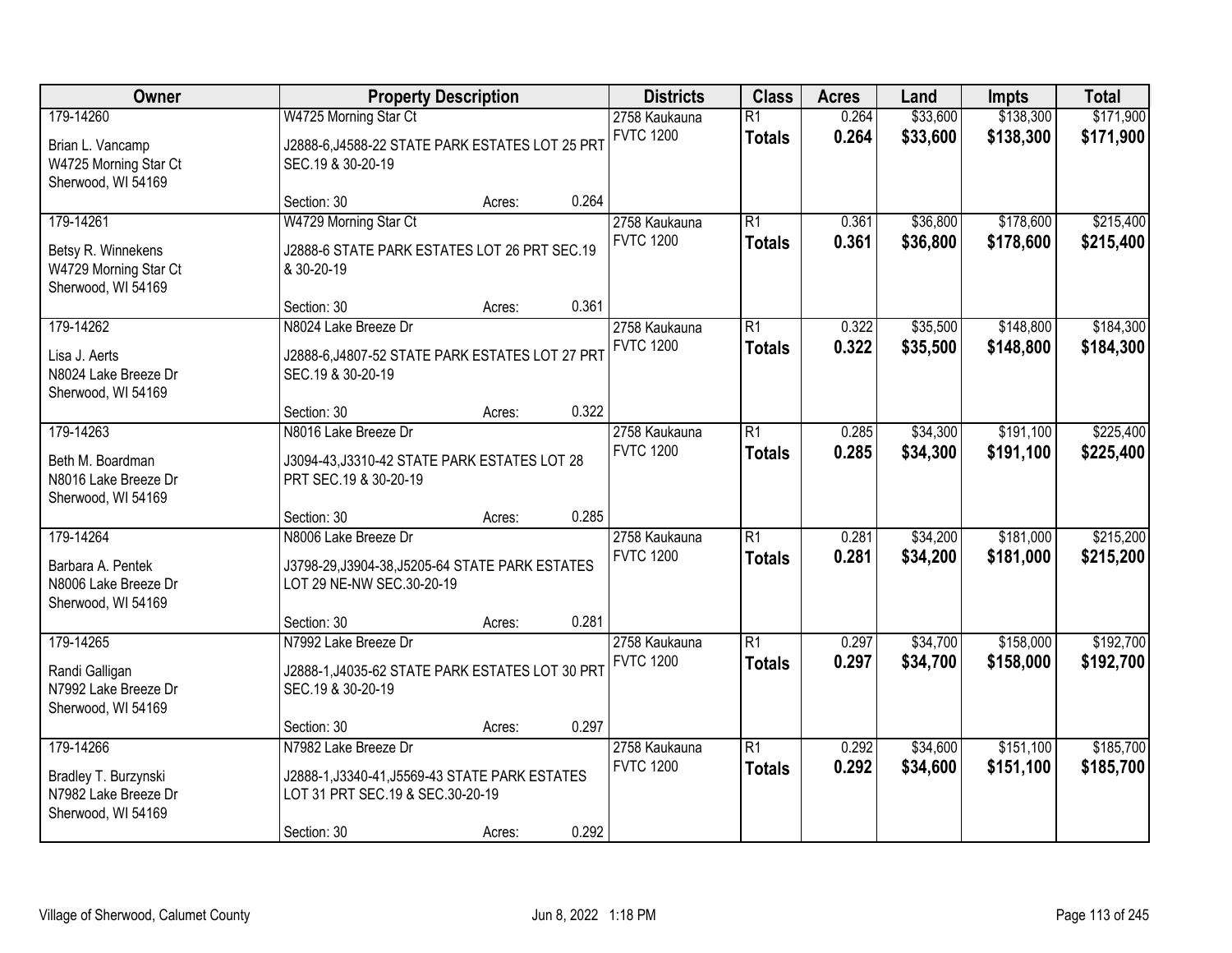| Owner                                                                                  |                                                                                                                    | <b>Property Description</b> |       | <b>Districts</b>                  | <b>Class</b>                     | <b>Acres</b>   | Land                 | <b>Impts</b>           | <b>Total</b>           |
|----------------------------------------------------------------------------------------|--------------------------------------------------------------------------------------------------------------------|-----------------------------|-------|-----------------------------------|----------------------------------|----------------|----------------------|------------------------|------------------------|
| 179-14267<br>Nathan R. Vandenwymelenberg<br>N7974 Lake Breeze Dr<br>Sherwood, WI 54169 | N7974 Lake Breeze Dr<br>J3306-40, J3873-40 STATE PARK ESTATES LOT 32<br>PRT SEC.19 & 30-20-19                      |                             |       | 2758 Kaukauna<br><b>FVTC 1200</b> | $\overline{R1}$<br><b>Totals</b> | 0.302<br>0.302 | \$34,900<br>\$34,900 | \$150,100<br>\$150,100 | \$185,000<br>\$185,000 |
|                                                                                        | Section: 30                                                                                                        | Acres:                      | 0.302 |                                   |                                  |                |                      |                        |                        |
| 179-14268<br>Richard J. Vanhoorn<br>W4757 Cliff View Dr<br>Sherwood, WI 54169          | W4757 Cliff Vw Dr<br>J3181-12, J3181-13 STATE PARK ESTATES LOT 33<br>PRT SEC.19 & 30-20-19                         |                             |       | 2758 Kaukauna<br><b>FVTC 1200</b> | R1<br><b>Totals</b>              | 0.284<br>0.284 | \$34,300<br>\$34,300 | \$169,400<br>\$169,400 | \$203,700<br>\$203,700 |
|                                                                                        | Section: 30                                                                                                        | Acres:                      | 0.284 |                                   |                                  |                |                      |                        |                        |
| 179-14269<br>Victoria L. Fagan<br>W4765 Cliff View Dr<br>Sherwood, WI 54169            | W4765 Cliff Vw Dr<br>J3437-23, J3904-22, J5392-20 STATE PARK ESTATES<br>LOT 34 PRT SEC 19 & 30-20-19               |                             |       | 2758 Kaukauna<br><b>FVTC 1200</b> | $\overline{R1}$<br><b>Totals</b> | 0.235<br>0.235 | \$32,700<br>\$32,700 | \$160,000<br>\$160,000 | \$192,700<br>\$192,700 |
|                                                                                        | Section: 30                                                                                                        | Acres:                      | 0.235 |                                   |                                  |                |                      |                        |                        |
| 179-14270<br><b>Brian Pollet</b><br>W4771 Cliff View Dr<br>Sherwood, WI 54169          | W4771 Cliff Vw Dr<br>J2888-1, J3408-1 STATE PARK ESTATES LOT 35 PRT<br>SEC.19 & 30-20-19                           |                             |       | 2758 Kaukauna<br><b>FVTC 1200</b> | $\overline{R1}$<br><b>Totals</b> | 0.253<br>0.253 | \$33,300<br>\$33,300 | \$234,500<br>\$234,500 | \$267,800<br>\$267,800 |
|                                                                                        | Section: 30                                                                                                        | Acres:                      | 0.253 |                                   |                                  |                |                      |                        |                        |
| 179-14271<br>Marilyn L. Kurtz<br>W4777 Cliff View Dr<br>Sherwood, WI 54169             | W4777 Cliff Vw Dr<br>J2888-1, J3515-10 STATE PARK ESTATES LOT 36 PRT<br>SEC.19 & 30-20-19                          |                             |       | 2758 Kaukauna<br><b>FVTC 1200</b> | $\overline{R1}$<br><b>Totals</b> | 0.223<br>0.223 | \$32,300<br>\$32,300 | \$149,200<br>\$149,200 | \$181,500<br>\$181,500 |
|                                                                                        | Section: 30                                                                                                        | Acres:                      | 0.223 |                                   |                                  |                |                      |                        |                        |
| 179-14272<br>Chad W. Thiede<br>W4785 Cliffview Dr<br>Sherwood, WI 54169                | W4785 Cliff Vw Dr<br>J2888-1, J3572-2 STATE PARK ESTATES LOT 37 PRT<br>SEC.19 & 30-20-19                           |                             |       | 2758 Kaukauna<br><b>FVTC 1200</b> | R1<br><b>Totals</b>              | 0.243<br>0.243 | \$32,900<br>\$32,900 | \$210,000<br>\$210,000 | \$242,900<br>\$242,900 |
|                                                                                        | Section: 30                                                                                                        | Acres:                      | 0.243 |                                   |                                  |                |                      |                        |                        |
| 179-14273<br>Angela G. Mikalofsky<br>W4793 Cliff View Dr<br>Sherwood, WI 54169         | W4793 Cliff Vw Dr<br>J2888-1, J3460-10, J5680-21 STATE PARK ESTATES<br>LOT 38 PRT SEC.19 & 30-20-19<br>Section: 30 | Acres:                      | 0.274 | 2758 Kaukauna<br><b>FVTC 1200</b> | R1<br><b>Totals</b>              | 0.274<br>0.274 | \$33,900<br>\$33,900 | \$141,500<br>\$141,500 | \$175,400<br>\$175,400 |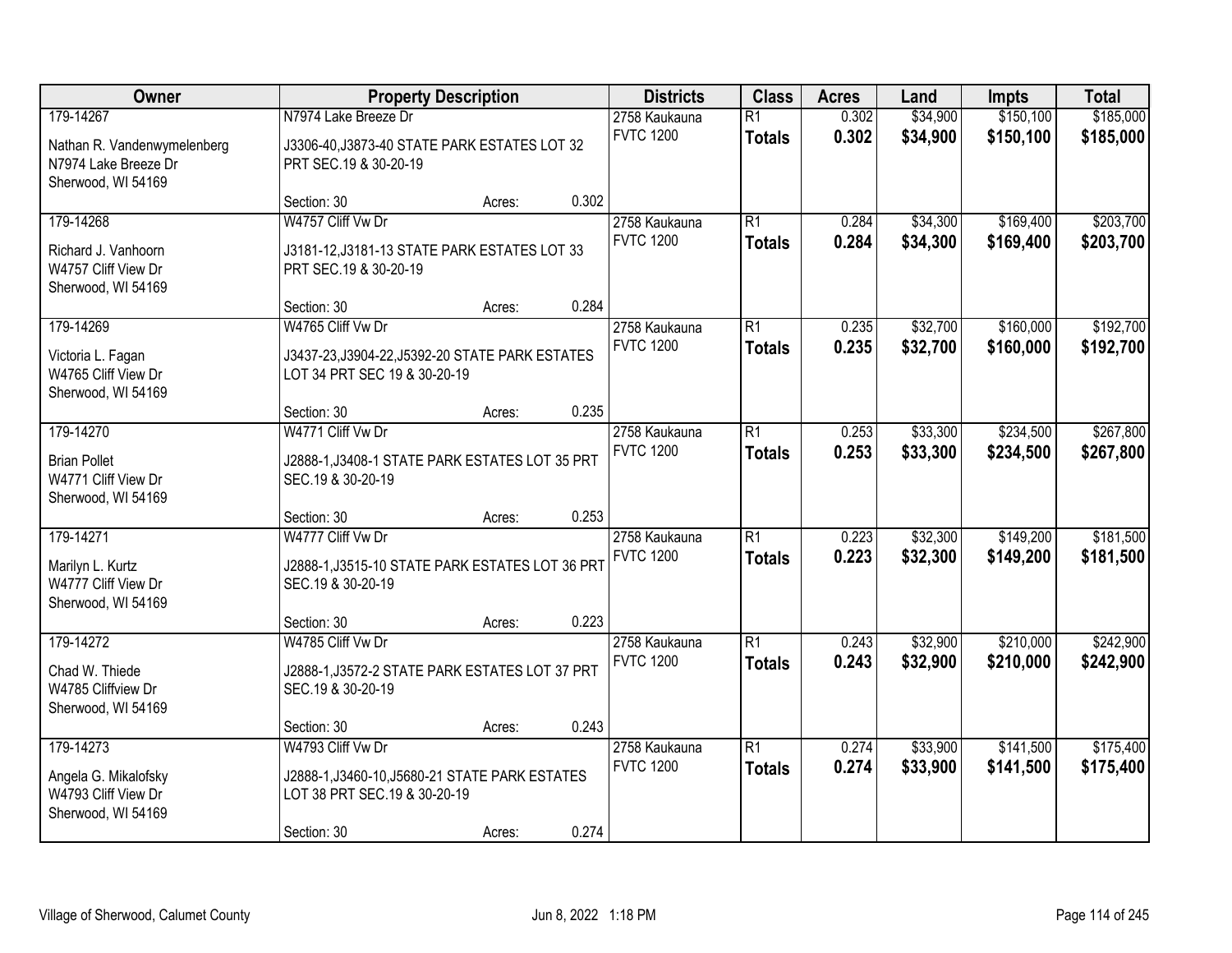| Owner                                                                        |                                                                                                                        | <b>Property Description</b> |       | <b>Districts</b>                  | <b>Class</b>                     | <b>Acres</b>   | Land                 | <b>Impts</b>           | <b>Total</b>           |
|------------------------------------------------------------------------------|------------------------------------------------------------------------------------------------------------------------|-----------------------------|-------|-----------------------------------|----------------------------------|----------------|----------------------|------------------------|------------------------|
| 179-14274<br>Nancy R. Middleton<br>W4782 Cliff View Dr<br>Sherwood, WI 54169 | W4782 Cliff Vw Dr<br>J3711-33, J4552-17, J5210-22 STATE PARK ESTATES<br>LOT 39 PRT SEC.19 & 30-20-19                   |                             |       | 2758 Kaukauna<br><b>FVTC 1200</b> | $\overline{R1}$<br><b>Totals</b> | 0.335<br>0.335 | \$24,500<br>\$24,500 | \$201,800<br>\$201,800 | \$226,300<br>\$226,300 |
|                                                                              | Section: 30                                                                                                            | Acres:                      | 0.335 |                                   |                                  |                |                      |                        |                        |
| 179-14275<br>Lee M. Bogard<br>W4774 Cliff View Dr<br>Sherwood, WI 54169      | W4774 Cliff Vw Dr<br>J2888-1, J3561-30 STATE PARK ESTATES LOT 40 PRT<br>SEC.19 & 30-20-19                              |                             |       | 2758 Kaukauna<br><b>FVTC 1200</b> | $\overline{R1}$<br><b>Totals</b> | 0.265<br>0.265 | \$40,400<br>\$40,400 | \$160,500<br>\$160,500 | \$200,900<br>\$200,900 |
|                                                                              | Section: 30                                                                                                            | Acres:                      | 0.265 |                                   |                                  |                |                      |                        |                        |
| 179-14276<br>Teressa L. Krueger<br>W4768 Cliff View Dr<br>Sherwood, WI 54169 | W4768 Cliff Vw Dr<br>J2888-1, J3179-30 STATE PARK ESTATES LOT 41 PRT<br>SEC.19 & 30-20-19                              |                             |       | 2758 Kaukauna<br><b>FVTC 1200</b> | $\overline{R1}$<br><b>Totals</b> | 0.275<br>0.275 | \$40,800<br>\$40,800 | \$190,000<br>\$190,000 | \$230,800<br>\$230,800 |
|                                                                              | Section: 30                                                                                                            | Acres:                      | 0.275 |                                   |                                  |                |                      |                        |                        |
| 179-14277<br>Rory Moschel<br>W4760 Cliff View Dr<br>Sherwood, WI 54169       | W4760 Cliff Vw Dr<br>J2888-1, J3420-32 STATE PARK ESTATES LOT 42 PRT<br>SEC.19 & 30-20-19                              |                             |       | 2758 Kaukauna<br><b>FVTC 1200</b> | $\overline{R1}$<br><b>Totals</b> | 0.274<br>0.274 | \$40,700<br>\$40,700 | \$248,400<br>\$248,400 | \$289,100<br>\$289,100 |
|                                                                              | Section: 30                                                                                                            | Acres:                      | 0.274 |                                   |                                  |                |                      |                        |                        |
| 179-14278<br>Abby R. Larue<br>W4756 Cliff View Dr<br>Sherwood, WI 54169      | W4756 Cliff Vw Dr<br>J2887-57, J2888-1 STATE PARK ESTATES LOT 43 PRT<br>SEC.19 & 30-20-19                              |                             |       | 2758 Kaukauna<br><b>FVTC 1200</b> | $\overline{R1}$<br><b>Totals</b> | 0.344<br>0.344 | \$43,500<br>\$43,500 | \$234,000<br>\$234,000 | \$277,500<br>\$277,500 |
|                                                                              | Section: 30                                                                                                            | Acres:                      | 0.344 |                                   |                                  |                |                      |                        |                        |
| 179-14279<br>Gary Johnson<br>N7983 Lake Breeze Dr<br>Sherwood, WI 54169      | N7983 Lake Breeze Dr<br>J2888-1, J4422-26, J4650-32 STATE PARK ESTATES<br>LOT 44 PRT SEC.19 & 30-20-19                 |                             |       | 2758 Kaukauna<br><b>FVTC 1200</b> | $\overline{R1}$<br><b>Totals</b> | 0.249<br>0.249 | \$39,800<br>\$39,800 | \$175,000<br>\$175,000 | \$214,800<br>\$214,800 |
|                                                                              | Section: 30                                                                                                            | Acres:                      | 0.249 |                                   |                                  |                |                      |                        |                        |
| 179-14280<br>James L. Jacobson<br>N7989 Lake Breeze Dr<br>Sherwood, WI 54169 | N7989 Lake Breeze Dr<br>J4858-67, J5225-34, J6302-23 STATE PARK ESTATES<br>LOT 45 PRT SEC.19 & 30-20-19<br>Section: 30 | Acres:                      | 0.277 | 2758 Kaukauna<br><b>FVTC 1200</b> | $\overline{R1}$<br><b>Totals</b> | 0.277<br>0.277 | \$40,900<br>\$40,900 | \$252,800<br>\$252,800 | \$293,700<br>\$293,700 |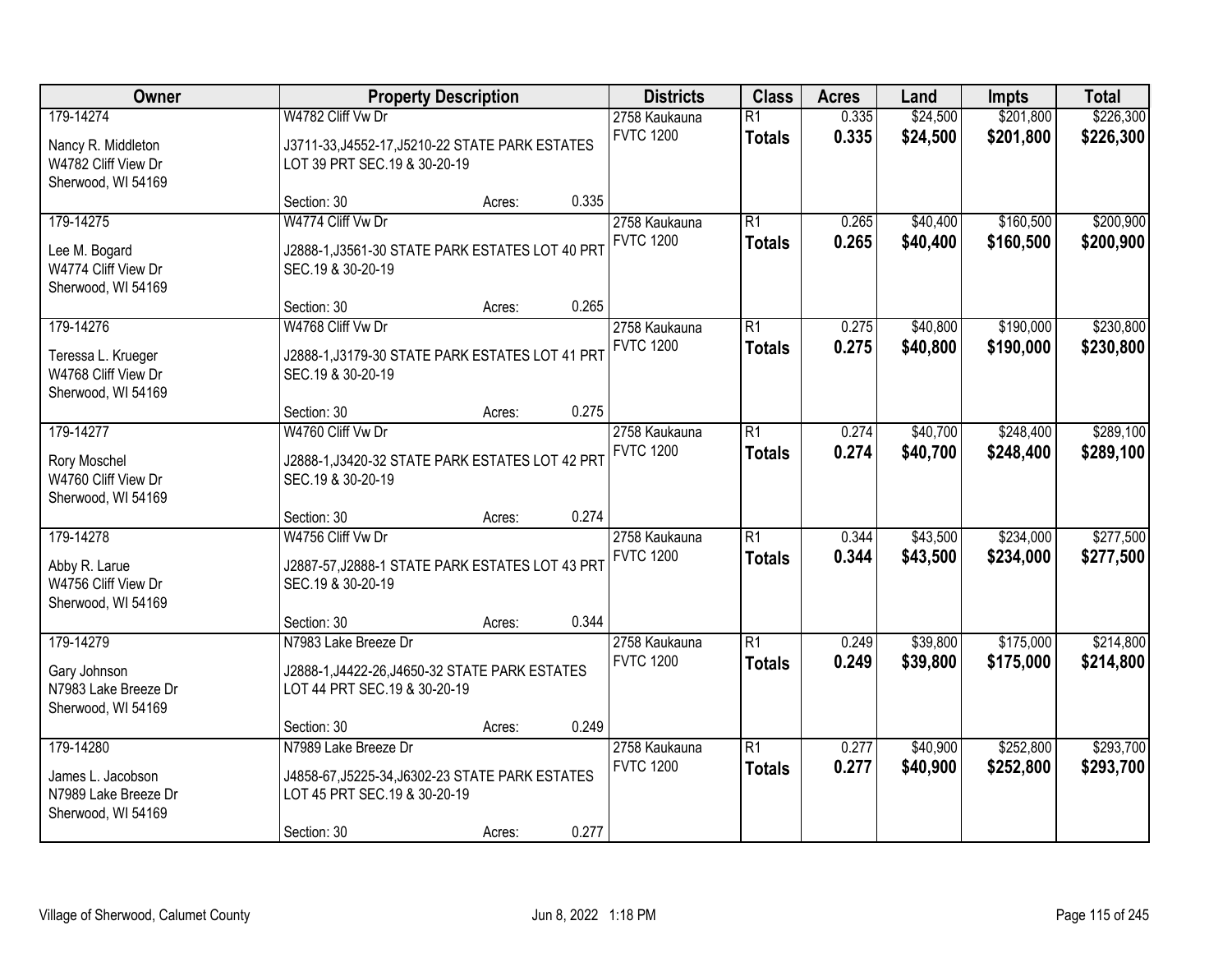| Owner                                                                         | <b>Property Description</b>                                                                                                                         |        |       | <b>Districts</b>                  | <b>Class</b>                     | <b>Acres</b>   | Land                 | <b>Impts</b>           | <b>Total</b>           |
|-------------------------------------------------------------------------------|-----------------------------------------------------------------------------------------------------------------------------------------------------|--------|-------|-----------------------------------|----------------------------------|----------------|----------------------|------------------------|------------------------|
| 179-14281<br>Kelsey L. Hephner<br>N7995 Lake Breeze Dr<br>Sherwood, WI 54169  | N7995 Lake Breeze Dr<br>J2888-1, J4063-34, 334882 STATE PARK ESTATES LOT<br>46 PRT SEC.19 & 30-20-19                                                |        |       | 2758 Kaukauna<br><b>FVTC 1200</b> | $\overline{R1}$<br><b>Totals</b> | 0.305<br>0.305 | \$42,000<br>\$42,000 | \$188,900<br>\$188,900 | \$230,900<br>\$230,900 |
|                                                                               | Section: 30                                                                                                                                         | Acres: | 0.305 |                                   |                                  |                |                      |                        |                        |
| 179-14282<br>Carol J. Cottrell<br>N8007 Lake Breeze Dr<br>Sherwood, WI 54169  | N8007 Lake Breeze Dr<br>J2888-6, J4829-27 STATE PARK ESTATES LOT 47 PRT<br>SEC.19 & 30-20-19                                                        |        |       | 2758 Kaukauna<br><b>FVTC 1200</b> | $\overline{R1}$<br><b>Totals</b> | 0.346<br>0.346 | \$43,600<br>\$43,600 | \$214,100<br>\$214,100 | \$257,700<br>\$257,700 |
|                                                                               | Section: 30                                                                                                                                         | Acres: | 0.346 |                                   |                                  |                |                      |                        |                        |
| 179-14283<br>Jane A. Wyngaard<br>N8011 Lake Breeze Dr<br>Sherwood, WI 54169   | N8011 Lake Breeze Dr<br>J2888-6, J4393-18, J4393-19 STATE PARK ESTATES<br>LOT 48 & PRT OUTLOT2 AS DESC J4393-19 NE-NW<br>SEC30-20-19<br>Section: 30 | Acres: | 0.357 | 2758 Kaukauna<br><b>FVTC 1200</b> | $\overline{R1}$<br><b>Totals</b> | 0.357<br>0.357 | \$26,100<br>\$26,100 | \$220,800<br>\$220,800 | \$246,900<br>\$246,900 |
| 179-14284                                                                     | N8015 Lake Breeze Dr                                                                                                                                |        |       | 2758 Kaukauna                     | $\overline{R1}$                  | 0.326          | \$42,800             | \$210,300              | \$253,100              |
| Christine M. Matthias<br>N8015 Lake Breeze Dr<br>Sherwood, WI 54169           | J2888-6, J6224-14, 334754 STATE PARK ESTATES LOT<br>49 PRT SEC.19 & 30-20-19                                                                        |        |       | <b>FVTC 1200</b>                  | <b>Totals</b>                    | 0.326          | \$42,800             | \$210,300              | \$253,100              |
|                                                                               | Section: 30                                                                                                                                         | Acres: | 0.326 |                                   |                                  |                |                      |                        |                        |
| 179-14285<br>Beth M. Kelly<br>N8021 Lake Breeze Dr<br>Sherwood, WI 54169      | N8021 Lake Breeze Dr<br>J3272-50, J3646-6 STATE PARK ESTATES LOT 50 PRT<br>SEC.19 & 30-20-19                                                        |        |       | 2758 Kaukauna<br><b>FVTC 1200</b> | $\overline{R1}$<br><b>Totals</b> | 0.280<br>0.280 | \$41,000<br>\$41,000 | \$168,600<br>\$168,600 | \$209,600<br>\$209,600 |
|                                                                               | Section: 30                                                                                                                                         | Acres: | 0.280 |                                   |                                  |                |                      |                        |                        |
| 179-14286<br>Clayton R. Hiland<br>N8025 Lake Breeze Dr<br>Sherwood, WI 54169  | N8025 Lake Breeze Dr<br>J2888-6,338096 STATE PARK ESTATES LOT 51 PRT<br>SEC.19 & 30-20-19                                                           |        |       | 2758 Kaukauna<br><b>FVTC 1200</b> | $\overline{R1}$<br><b>Totals</b> | 0.284<br>0.284 | \$41,200<br>\$41,200 | \$217,100<br>\$217,100 | \$258,300<br>\$258,300 |
|                                                                               | Section: 30                                                                                                                                         | Acres: | 0.284 |                                   |                                  |                |                      |                        |                        |
| 179-14287<br>Raymond Ruffing Jr<br>N8033 Lake Breeze Dr<br>Sherwood, WI 54169 | N8033 Lake Breeze Dr<br>J2888-6, J3383-34 STATE PARK ESTATES LOT 52 PRT<br>SEC.19-& 30-20-19<br>Section: 30                                         | Acres: | 0.295 | 2758 Kaukauna<br><b>FVTC 1200</b> | $\overline{R1}$<br><b>Totals</b> | 0.295<br>0.295 | \$41,600<br>\$41,600 | \$177,800<br>\$177,800 | \$219,400<br>\$219,400 |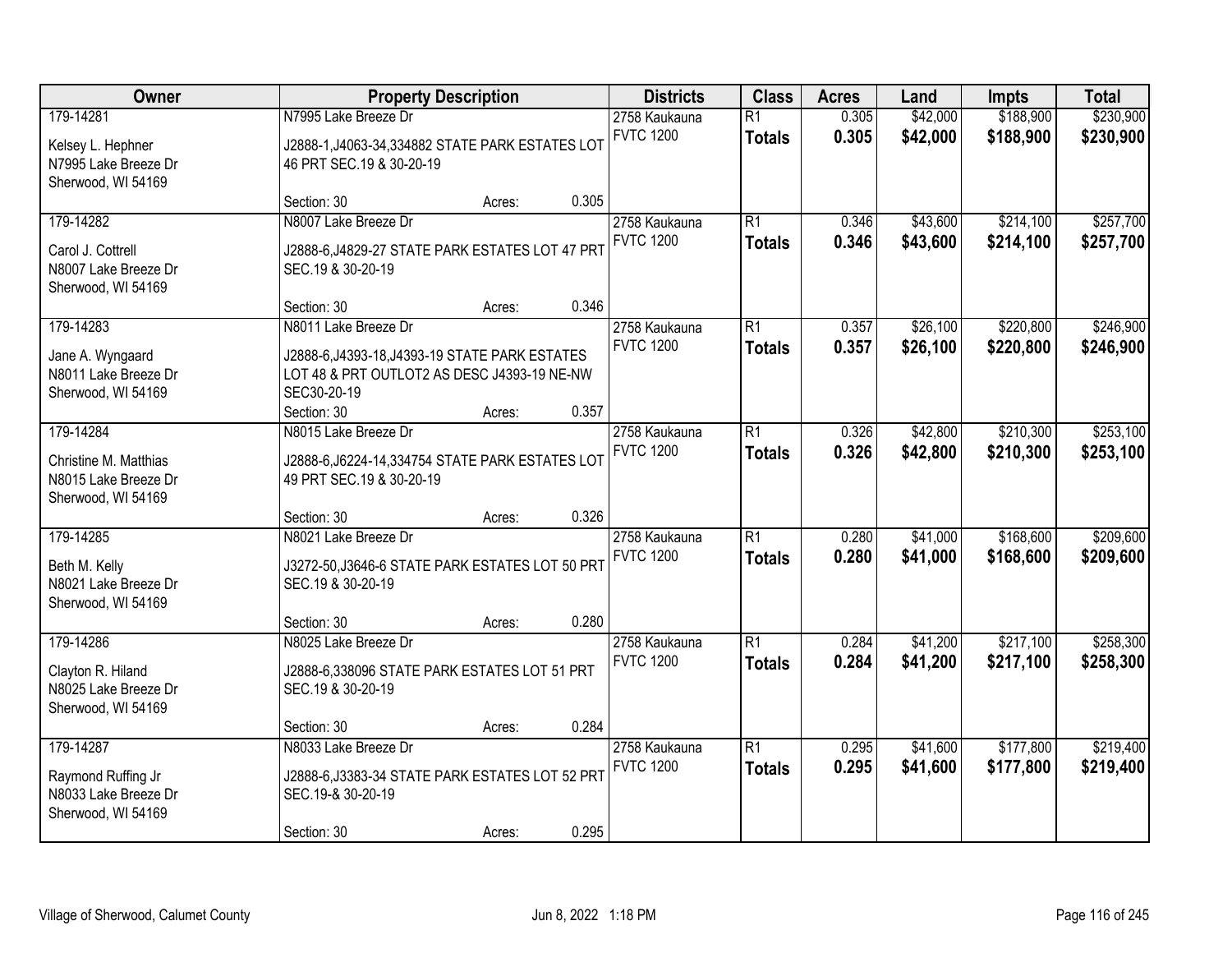| Owner                                                                               | <b>Property Description</b>                                                                                           |        |       | <b>Districts</b>                  | <b>Class</b>                     | <b>Acres</b>   | Land                 | <b>Impts</b>           | <b>Total</b>           |
|-------------------------------------------------------------------------------------|-----------------------------------------------------------------------------------------------------------------------|--------|-------|-----------------------------------|----------------------------------|----------------|----------------------|------------------------|------------------------|
| 179-14288<br>Brian G. Martin<br>N8039 Lake Breeze Dr<br>Sherwood, WI 54169          | N8039 Lake Breeze Dr<br>J2888-6, J4378-43 STATE PARK ESTATES LOT 53 PRT<br>SEC.19 & 30-20-19                          |        |       | 2758 Kaukauna<br><b>FVTC 1200</b> | $\overline{R1}$<br><b>Totals</b> | 0.286<br>0.286 | \$41,200<br>\$41,200 | \$235,500<br>\$235,500 | \$276,700<br>\$276,700 |
|                                                                                     | Section: 30                                                                                                           | Acres: | 0.286 |                                   |                                  |                |                      |                        |                        |
| 179-14289<br>Diane Vandinter<br>N8045 Lake Breeze Dr<br>Sherwood, WI 54169          | N8045 Lake Breeze Dr<br>J2888-6, J5202-30, 333011 STATE PARK ESTATES LOT<br>54 PRT SEC.19 & 30-20-19                  |        |       | 2758 Kaukauna<br><b>FVTC 1200</b> | $\overline{R1}$<br><b>Totals</b> | 0.289<br>0.289 | \$41,300<br>\$41,300 | \$180,600<br>\$180,600 | \$221,900<br>\$221,900 |
|                                                                                     | Section: 30                                                                                                           | Acres: | 0.289 |                                   |                                  |                |                      |                        |                        |
| 179-14290<br>Daniel J. Maes<br>N8055 Lake Breeze Dr<br>Sherwood, WI 54169           | N8055 Lake Breeze Dr<br>J4317-23, J4707-63, 335765 STATE PARK ESTATES<br>LOT 55 PRT SEC.19 & 30-20-19                 |        |       | 2758 Kaukauna<br><b>FVTC 1200</b> | $\overline{R1}$<br><b>Totals</b> | 0.287<br>0.287 | \$41,300<br>\$41,300 | \$202,100<br>\$202,100 | \$243,400<br>\$243,400 |
|                                                                                     | Section: 30                                                                                                           | Acres: | 0.287 |                                   |                                  |                |                      |                        |                        |
| 179-14291<br>Chad W. Brockman<br>N8059 Lake Breeze Dr<br>Sherwood, WI 54169         | N8059 Lake Breeze Dr<br>J2888-6 STATE PARK ESTATES LOT 56 PRT SEC.19<br>& 30-20-19                                    |        |       | 2758 Kaukauna<br><b>FVTC 1200</b> | $\overline{R1}$<br><b>Totals</b> | 0.221<br>0.221 | \$38,700<br>\$38,700 | \$191,800<br>\$191,800 | \$230,500<br>\$230,500 |
|                                                                                     | Section: 30                                                                                                           | Acres: | 0.221 |                                   |                                  |                |                      |                        |                        |
| 179-14292<br>Christopher M. Medo<br>N8065 Lake Breeze Dr<br>Sherwood, WI 54169      | N8065 Lake Breeze Dr<br>J2888-6, J5362-19 STATE PARK ESTATES LOT 57 PRT<br>SEC.19 & 30-20-19                          |        |       | 2758 Kaukauna<br><b>FVTC 1200</b> | $\overline{R1}$<br><b>Totals</b> | 0.264<br>0.264 | \$40,400<br>\$40,400 | \$188,900<br>\$188,900 | \$229,300<br>\$229,300 |
|                                                                                     | Section: 30                                                                                                           | Acres: | 0.264 |                                   |                                  |                |                      |                        |                        |
| 179-14293<br><b>Hoeft Revoc Trust</b><br>N8069 Lake Breeze Dr<br>Sherwood, WI 54169 | N8069 Lake Breeze Dr<br>J2888-6, J3744-57, J4558-67 STATE PARK ESTATES<br>LOT 58 PRT SEC.19 & 30-20-19                |        |       | 2758 Kaukauna<br><b>FVTC 1200</b> | $\overline{R1}$<br><b>Totals</b> | 0.325<br>0.325 | \$42,800<br>\$42,800 | \$208,700<br>\$208,700 | \$251,500<br>\$251,500 |
|                                                                                     | Section: 30                                                                                                           | Acres: | 0.325 |                                   |                                  |                |                      |                        |                        |
| 179-14294<br>Renee L. Breit<br>N8075 Lake Breeze Dr<br>Sherwood, WI 54169           | N8075 Lake Breeze Dr<br>J2888-6, J4210-29, J4466-31 STATE PARK ESTATES<br>LOT 59 PRT SEC.19 & 30-20-19<br>Section: 30 | Acres: | 0.397 | 2758 Kaukauna<br><b>FVTC 1200</b> | $\overline{R1}$<br><b>Totals</b> | 0.397<br>0.397 | \$45,600<br>\$45,600 | \$170,700<br>\$170,700 | \$216,300<br>\$216,300 |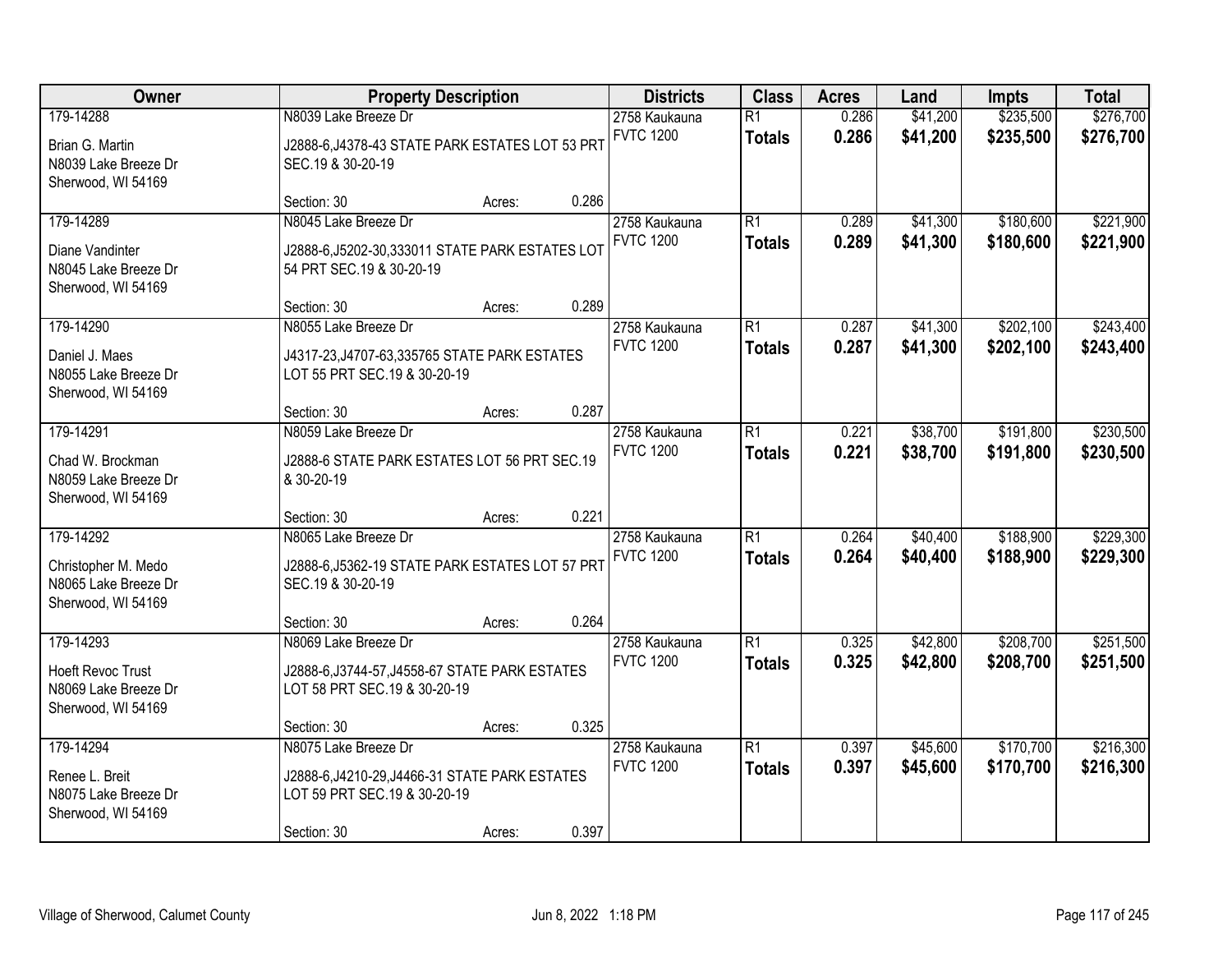| Owner                             |                                                                      | <b>Property Description</b> |       | <b>Districts</b>                  | <b>Class</b>    | <b>Acres</b>   | Land            | Impts           | <b>Total</b>     |
|-----------------------------------|----------------------------------------------------------------------|-----------------------------|-------|-----------------------------------|-----------------|----------------|-----------------|-----------------|------------------|
| 179-14295                         | Pigeon Rd                                                            |                             |       | 2758 Kaukauna                     | $\overline{X4}$ | 0.000          | $\overline{50}$ | $\overline{50}$ | \$0              |
| Village of Sherwood               | PB-169 NATURE HAVEN ESTATES GOSZ MEMORIAL                            |                             |       | <b>FVTC 1200</b>                  | <b>Totals</b>   | 0.000          | \$0             | \$0             | \$0              |
| PO Box 279                        | PARK E1/2 NW1/4 SEC.25-20-18                                         |                             |       |                                   |                 |                |                 |                 |                  |
| Sherwood, WI 54169                |                                                                      |                             |       |                                   |                 |                |                 |                 |                  |
|                                   | Section: 25                                                          | Acres:                      | 0.000 |                                   |                 |                |                 |                 |                  |
| 179-14296                         | Natures Way Dr                                                       |                             |       | 2758 Kaukauna                     | $\overline{X4}$ | 6.330          | $\overline{50}$ | $\overline{50}$ | \$0              |
| Village of Sherwood               | NATURE'S WAY DRIVE THRU NATURE HAVEN                                 |                             |       | <b>FVTC 1200</b>                  | <b>Totals</b>   | 6.330          | \$0             | \$0             | \$0              |
| PO Box 279                        | ESTATES, LAKE-SHORE ESTATES WEST II, LAKE-                           |                             |       |                                   |                 |                |                 |                 |                  |
| Sherwood, WI 54169                | SHORE ESTATES & LAKESHORE ESTATES EAST                               |                             |       |                                   |                 |                |                 |                 |                  |
|                                   | Section: 25                                                          | Acres:                      | 6.330 |                                   |                 |                |                 |                 |                  |
| 179-14297                         | <b>Blue Heron Ct</b>                                                 |                             |       | 2758 Kaukauna                     | X4              | 0.000          | $\overline{50}$ | \$0             | $\overline{\$0}$ |
| Village of Sherwood               | PB-169 NATURE HAVEN ESTATES BLUE HERON                               |                             |       | <b>FVTC 1200</b>                  | <b>Totals</b>   | 0.000          | \$0             | \$0             | \$0              |
| PO Box 279                        | COURT E1/2 NW1/4 SEC.25-20-18                                        |                             |       |                                   |                 |                |                 |                 |                  |
| Sherwood, WI 54169                |                                                                      |                             |       |                                   |                 |                |                 |                 |                  |
|                                   | Section: 25                                                          | Acres:                      | 0.000 |                                   |                 |                |                 |                 |                  |
| 179-14298                         | Horizon Ct                                                           |                             |       | 2758 Kaukauna                     | X4              | 0.000          | \$0             | $\sqrt{6}$      | $\sqrt{50}$      |
|                                   |                                                                      |                             |       | <b>FVTC 1200</b>                  | <b>Totals</b>   | 0.000          | \$0             | \$0             | \$0              |
| Village of Sherwood<br>PO Box 279 | PB-169 NATURE HAVEN ESTATES HORIZON COURT<br>E1/2 NW1/4 SEC.25-20-18 |                             |       |                                   |                 |                |                 |                 |                  |
| Sherwood, WI 54169                |                                                                      |                             |       |                                   |                 |                |                 |                 |                  |
|                                   | Section: 25                                                          | Acres:                      | 0.000 |                                   |                 |                |                 |                 |                  |
| 179-14301                         | W5106 Natures Way Dr                                                 |                             |       | 2758 Kaukauna                     | $\overline{R1}$ | 0.180          | \$21,700        | \$129,600       | \$151,300        |
|                                   |                                                                      |                             |       | <b>FVTC 1200</b>                  | <b>Totals</b>   | 0.180          | \$21,700        | \$129,600       | \$151,300        |
| Patrick Ambroso                   | J3234-15, J4264-26 NATURE HAVEN ESTATES LOT 3                        |                             |       |                                   |                 |                |                 |                 |                  |
| N7868 Lake Shore Ln               | E1/2 NW1/4 SEC.25-20-18 NOW LOT 1 CSM#3437<br>VOL.30-79              |                             |       |                                   |                 |                |                 |                 |                  |
| Sherwood, WI 54169                | Section: 25                                                          | Acres:                      | 0.180 |                                   |                 |                |                 |                 |                  |
| 179-14302                         | N7989 Pigeon Rd                                                      |                             |       | 2758 Kaukauna                     | $\overline{R1}$ | 0.124          | \$16,800        | \$141,100       | \$157,900        |
|                                   |                                                                      |                             |       | <b>FVTC 1200</b>                  | <b>Totals</b>   | 0.124          | \$16,800        | \$141,100       | \$157,900        |
| Andrea M. Simmons                 | J3011-4J3011-6,331408 NATURE HAVEN ESTATES                           |                             |       |                                   |                 |                |                 |                 |                  |
| N7989 Pigeon Rd                   | PRT LOT 4 NOW DESC AS: LOT 1 CSM#2784                                |                             |       |                                   |                 |                |                 |                 |                  |
| Sherwood, WI 54169                | VOL.22-254 E1/2 NW1/4 SEC.25-20-18                                   |                             | 0.124 |                                   |                 |                |                 |                 |                  |
|                                   | Section: 25                                                          | Acres:                      |       |                                   | $\overline{R1}$ |                |                 |                 |                  |
| 179-14305                         | W5104 Blue Heron Ct                                                  |                             |       | 2758 Kaukauna<br><b>FVTC 1200</b> |                 | 0.210<br>0.210 | \$23,700        | \$141,700       | \$165,400        |
| Kim Pallin                        | J2877-1,337765 NATURE HAVEN ESTATES LOT 7                            |                             |       |                                   | <b>Totals</b>   |                | \$23,700        | \$141,700       | \$165,400        |
| W5104 Blue Heron Ct               | E1/2 NW1/4 SEC.25-20-18Lot 1, CSM 3708 VOL.33-139                    |                             |       |                                   |                 |                |                 |                 |                  |
| Sherwood, WI 54169                |                                                                      |                             |       |                                   |                 |                |                 |                 |                  |
|                                   | Section: 25                                                          | Acres:                      | 0.210 |                                   |                 |                |                 |                 |                  |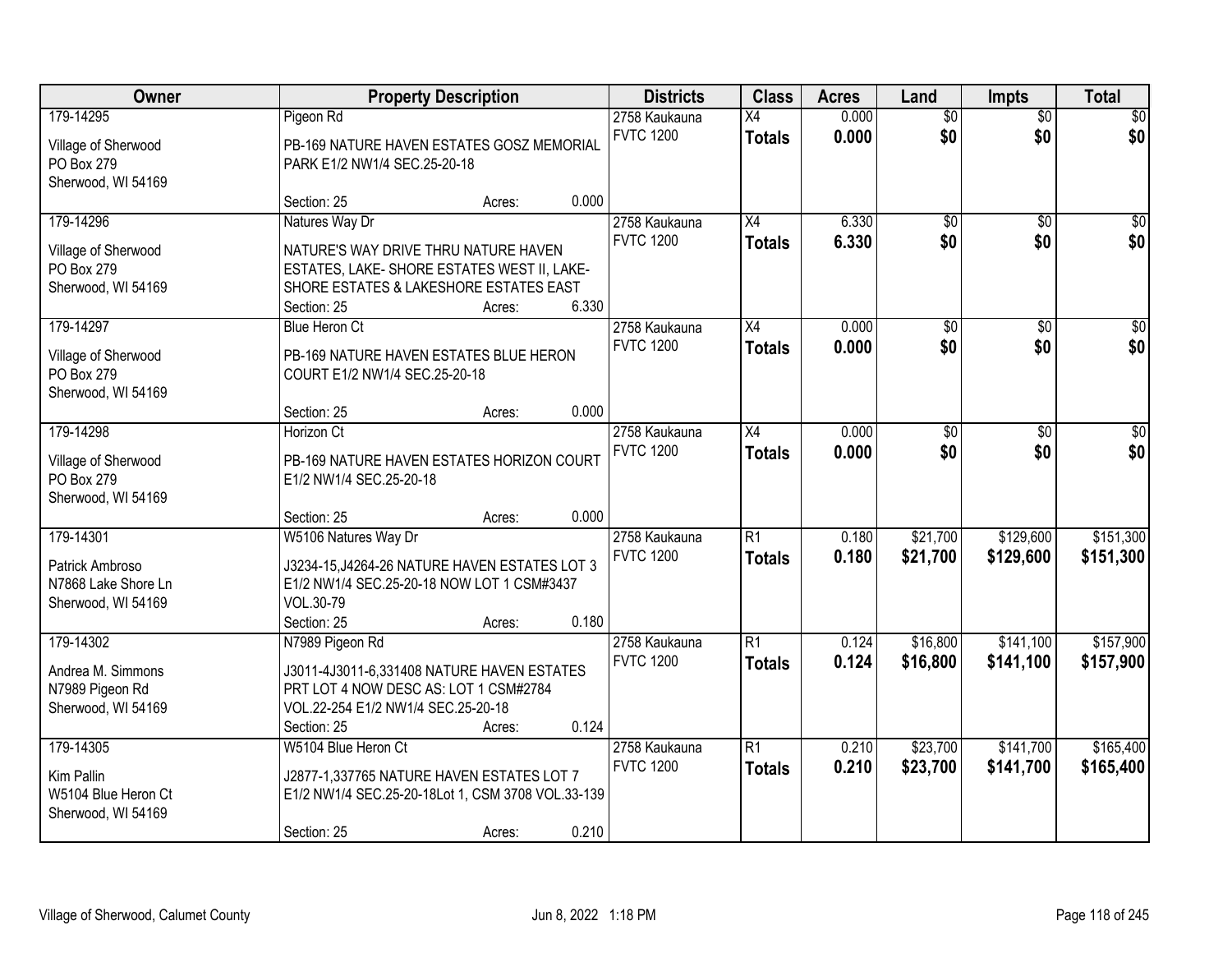| Owner                                       | <b>Property Description</b>                                                         | <b>Districts</b> | <b>Class</b>    | <b>Acres</b> | Land     | <b>Impts</b> | <b>Total</b> |
|---------------------------------------------|-------------------------------------------------------------------------------------|------------------|-----------------|--------------|----------|--------------|--------------|
| 179-14306                                   | W5110 Blue Heron Ct                                                                 | 2758 Kaukauna    | $\overline{R1}$ | 0.150        | \$19,100 | \$165,000    | \$184,100    |
| Miguel Callejon-Pastor                      | J3011-4, J3011-6, 326221 NATURE HAVEN ESTATES                                       | <b>FVTC 1200</b> | <b>Totals</b>   | 0.150        | \$19,100 | \$165,000    | \$184,100    |
| W5110 Blue Heron Ct                         | LOT 8 E1/2 NW1/4 SEC.25-20-18 NOW Lot 1, CSM 388.                                   |                  |                 |              |          |              |              |
| Sherwood, WI 54169                          | VOL.35-202                                                                          |                  |                 |              |          |              |              |
|                                             | Section: 25<br>0.150<br>Acres:                                                      |                  |                 |              |          |              |              |
| 179-14307                                   | W5116 Blue Heron Ct                                                                 | 2758 Kaukauna    | $\overline{R1}$ | 0.146        | \$10,300 | \$145,800    | \$156,100    |
|                                             |                                                                                     | <b>FVTC 1200</b> | <b>Totals</b>   | 0.146        | \$10,300 | \$145,800    | \$156,100    |
| Wendy L. Weber                              | J3011-4, J3011-6, J5717-33 NATURE HAVEN ESTATES                                     |                  |                 |              |          |              |              |
| W5116 Blue Heron Ct                         | PRT LOT 9 NOW DESC AS: LOT 2 CSM#2546                                               |                  |                 |              |          |              |              |
| Sherwood, WI 54169                          | VOL.20-23 E1/2 NW1/4 SEC.25-20-18                                                   |                  |                 |              |          |              |              |
|                                             | 0.146<br>Section: 25<br>Acres:                                                      |                  |                 |              |          |              |              |
| 179-14308                                   | W5120 Blue Heron Ct                                                                 | 2758 Kaukauna    | $\overline{R1}$ | 0.294        | \$29,200 | \$218,300    | \$247,500    |
| <b>Ernesto Morales</b>                      | J3744-45, J3769-47 NATURE HAVEN ESTATES LOT 10                                      | <b>FVTC 1200</b> | <b>Totals</b>   | 0.294        | \$29,200 | \$218,300    | \$247,500    |
| 2430 Stroebe Island Dr                      | E1/2 NW1/4 SEC.25-20-18                                                             |                  |                 |              |          |              |              |
| Appleton, WI 54914                          |                                                                                     |                  |                 |              |          |              |              |
|                                             | 0.294<br>Section: 25<br>Acres:                                                      |                  |                 |              |          |              |              |
| 179-14309                                   | W5126 Blue Heron Ct                                                                 | 2758 Kaukauna    | $\overline{R1}$ | 0.295        | \$29,300 | \$158,700    | \$188,000    |
|                                             |                                                                                     | <b>FVTC 1200</b> | <b>Totals</b>   | 0.295        | \$29,300 | \$158,700    | \$188,000    |
| Nicholas R. Dolajeck<br>W5126 Blue Heron Ct | J3611-24, J3970-50, J5163-13 NATURE HAVEN<br>ESTATES LOT 11 E1/2 NW1/4 SEC.25-20-18 |                  |                 |              |          |              |              |
| Sherwood, WI 54169                          |                                                                                     |                  |                 |              |          |              |              |
|                                             | 0.295<br>Section: 25<br>Acres:                                                      |                  |                 |              |          |              |              |
| 179-14310                                   | W5132 Blue Heron Ct                                                                 | 2758 Kaukauna    | $\overline{R1}$ | 0.297        | \$29,400 | \$170,600    | \$200,000    |
|                                             |                                                                                     | <b>FVTC 1200</b> | <b>Totals</b>   | 0.297        | \$29,400 | \$170,600    | \$200,000    |
| Jenna J. Samp                               | J3011-4, J3970-51, J5360-28 NATURE HAVEN                                            |                  |                 |              |          |              |              |
| W5132 Blue Heron Ct                         | ESTATES LOT 12 E1/2 NW1/4 SEC.25-20-18                                              |                  |                 |              |          |              |              |
| Sherwood, WI 54169                          |                                                                                     |                  |                 |              |          |              |              |
|                                             | 0.297<br>Section: 25<br>Acres:                                                      |                  |                 |              |          |              |              |
| 179-14311                                   | W5138 Blue Heron Ct                                                                 | 2758 Kaukauna    | $\overline{R1}$ | 0.324        | \$31,200 | \$175,100    | \$206,300    |
| Jean M. Clow                                | J3011-4, J4180-52 NATURE HAVEN ESTATES LOT 13                                       | <b>FVTC 1200</b> | <b>Totals</b>   | 0.324        | \$31,200 | \$175,100    | \$206,300    |
| W5138 Blue Heron Ct                         | E1/2 NW1/4 SEC.25-20-18                                                             |                  |                 |              |          |              |              |
| Sherwood, WI 54169                          |                                                                                     |                  |                 |              |          |              |              |
|                                             | 0.324<br>Section: 25<br>Acres:                                                      |                  |                 |              |          |              |              |
| 179-14312                                   | W5144 Blue Heron Ct                                                                 | 2758 Kaukauna    | $\overline{R1}$ | 0.452        | \$39,500 | \$202,600    | \$242,100    |
|                                             |                                                                                     | <b>FVTC 1200</b> | <b>Totals</b>   | 0.452        | \$39,500 | \$202,600    | \$242,100    |
| Wittmann Revocable Trust                    | J3011-4, J3611-24, J5360-28 NATURE HAVEN                                            |                  |                 |              |          |              |              |
| W5144 Blue Heron Ct                         | ESTATES LOT 14 E1/2 NW1/4 SEC.25-20-18                                              |                  |                 |              |          |              |              |
| Sherwood, WI 54169                          |                                                                                     |                  |                 |              |          |              |              |
|                                             | 0.452<br>Section: 25<br>Acres:                                                      |                  |                 |              |          |              |              |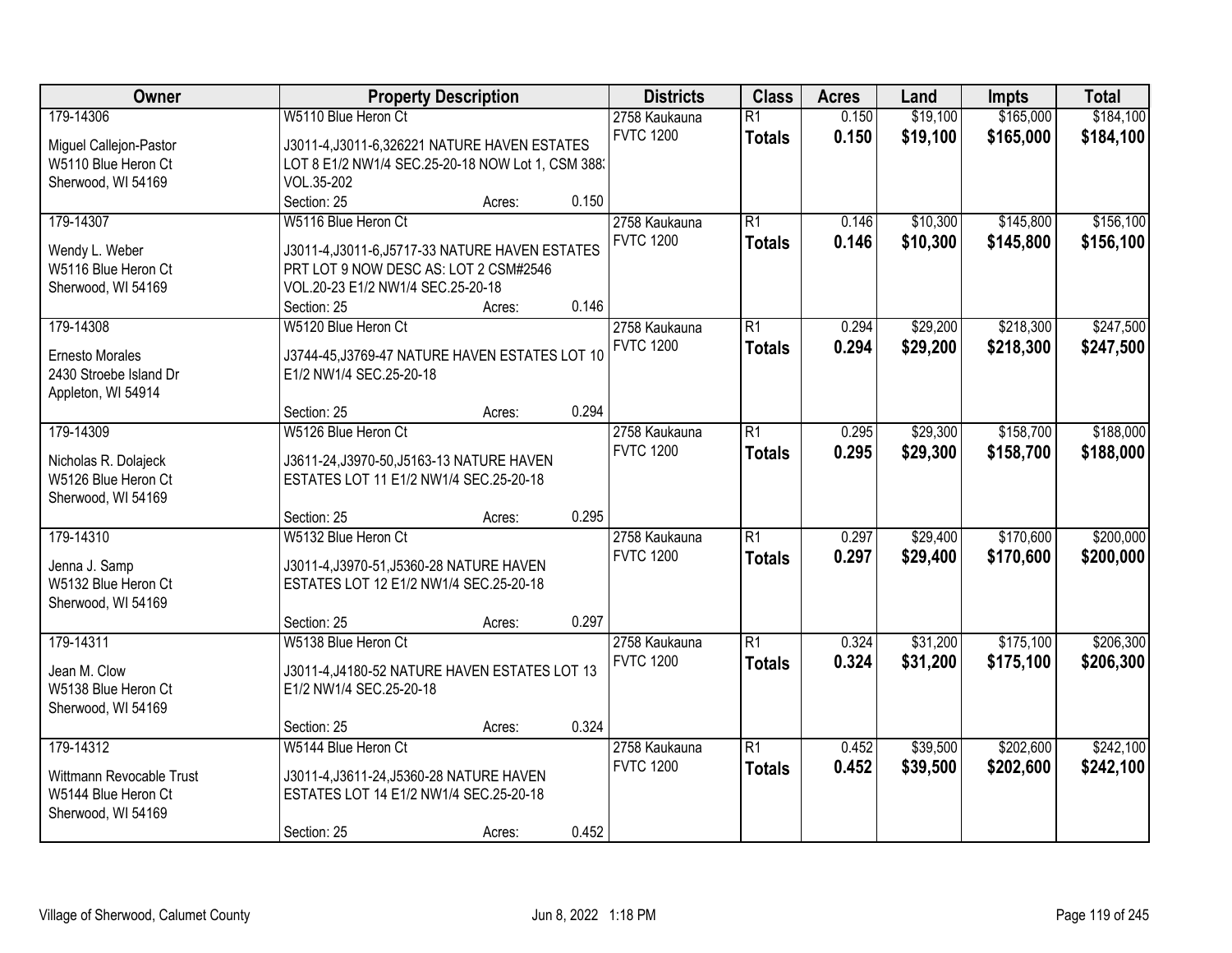| Owner                    | <b>Property Description</b>                     | <b>Districts</b> | <b>Class</b>    | <b>Acres</b> | Land     | Impts           | <b>Total</b> |
|--------------------------|-------------------------------------------------|------------------|-----------------|--------------|----------|-----------------|--------------|
| 179-14313                | <b>Blue Heron Ct</b>                            | 2758 Kaukauna    | $\overline{R1}$ | 0.291        | \$17,200 | $\overline{50}$ | \$17,200     |
| Wittmann Revocable Trust | J4063-23, J5247-16, J5360-28 NATURE HAVEN       | <b>FVTC 1200</b> | <b>Totals</b>   | 0.291        | \$17,200 | \$0             | \$17,200     |
| W5144 Blue Heron Ct      | ESTATES PRT LT15 AS DESC J4063-23 NE-NW SEC     |                  |                 |              |          |                 |              |
| Sherwood, WI 54169       | 25-20-18 & 1/20 INT IN POND DESC J5247-16       |                  |                 |              |          |                 |              |
|                          | 0.291<br>Section: 25<br>Acres:                  |                  |                 |              |          |                 |              |
| 179-14314                | W5154 Blue Heron Ct                             | 2758 Kaukauna    | $\overline{R1}$ | 0.750        | \$56,500 | \$155,900       | \$212,400    |
|                          |                                                 | <b>FVTC 1200</b> | <b>Totals</b>   | 0.750        | \$56,500 | \$155,900       | \$212,400    |
| Melissa M. Beson         | J3913-10, J4063-24, J5247-19 NATURE HAVEN       |                  |                 |              |          |                 |              |
| W5154 Blue Heron Ct      | ESTATES LOT 16 & PRT LT15 NOW DESC AS LOT 1     |                  |                 |              |          |                 |              |
| Sherwood, WI 54169       | CSM#2414 VOL18-203 SEC 25-20-28 & 1/20 INT IN   |                  |                 |              |          |                 |              |
|                          | 0.750<br>Section: 25<br>Acres:                  |                  |                 |              |          |                 |              |
| 179-14315                | W5155 Blue Heron Ct                             | 2758 Kaukauna    | $\overline{R1}$ | 0.510        | \$42,900 | \$253,300       | \$296,200    |
| <b>Brian Vanhoof</b>     | J4173-39, J5195-27, J5539-39 NATURE HAVEN       | <b>FVTC 1200</b> | <b>Totals</b>   | 0.510        | \$42,900 | \$253,300       | \$296,200    |
| W5155 Blue Heron Ct      | ESTATES LOT 17 E1/2 NW1/4 SEC.25-20-18 & 1/20TH |                  |                 |              |          |                 |              |
| Sherwood, WI 54169       | INT AS TC IN POINT AND CONTIG LAND AROUND       |                  |                 |              |          |                 |              |
|                          | 0.510<br>Section: 25<br>Acres:                  |                  |                 |              |          |                 |              |
| 179-14316                | W5149 Blue Heron Ct                             | 2758 Kaukauna    | $\overline{R1}$ | 0.355        | \$33,200 | \$191,100       | \$224,300    |
|                          |                                                 | <b>FVTC 1200</b> | <b>Totals</b>   | 0.355        | \$33,200 | \$191,100       | \$224,300    |
| Michael D. Deyoung       | J3011-5, J3716-11, J4958-30 NATURE HAVEN        |                  |                 |              |          |                 |              |
| W5149 Blue Heron Ct      | ESTATES LOT 18 E1/2 NW1/4 SEC.25-20-18          |                  |                 |              |          |                 |              |
| Sherwood, WI 54169       |                                                 |                  |                 |              |          |                 |              |
|                          | 0.355<br>Section: 25<br>Acres:                  |                  |                 |              |          |                 |              |
| 179-14317                | W5141 Blue Heron Ct                             | 2758 Kaukauna    | $\overline{R1}$ | 0.328        | \$31,400 | \$175,100       | \$206,500    |
| Brian L. Berken          | J3011-6, J4751-14, 328158 NATURE HAVEN ESTATES  | <b>FVTC 1200</b> | <b>Totals</b>   | 0.328        | \$31,400 | \$175,100       | \$206,500    |
| W5141 Blue Heron Ct      | LOT 19 E1/2 NW1/4 SEC.25-20-18 #328158          |                  |                 |              |          |                 |              |
| Sherwood, WI 54169       |                                                 |                  |                 |              |          |                 |              |
|                          | 0.328<br>Section: 25<br>Acres:                  |                  |                 |              |          |                 |              |
| 179-14318                | W5133 Blue Heron Ct                             | 2758 Kaukauna    | $\overline{R1}$ | 0.289        | \$28,900 | \$153,500       | \$182,400    |
|                          |                                                 | <b>FVTC 1200</b> | <b>Totals</b>   | 0.289        | \$28,900 | \$153,500       | \$182,400    |
| Bradley J. Gruszynski    | J3946-52, J4223-66 NATURE HAVEN ESTATES LOT 20  |                  |                 |              |          |                 |              |
| W5133 Blue Heron Ct      | E1/2 NW1/4 SEC.25-20-18                         |                  |                 |              |          |                 |              |
| Sherwood, WI 54169       |                                                 |                  |                 |              |          |                 |              |
|                          | 0.289<br>Section: 25<br>Acres:                  |                  |                 |              |          |                 |              |
| 179-14319                | W5127 Blue Heron Ct                             | 2758 Kaukauna    | $\overline{R1}$ | 0.144        | \$10,200 | \$151,900       | \$162,100    |
| Eil Properties LLC       | J3011-6, J4514-66 NATURE HAVEN ESTATES PRT      | <b>FVTC 1200</b> | <b>Totals</b>   | 0.144        | \$10,200 | \$151,900       | \$162,100    |
| 8340 Co Rd M             | LOT 21 NOW LOT 1 CSM#2703 VOL 21-372 E1/2       |                  |                 |              |          |                 |              |
| Larsen, WI 54947         | NW1/4 SEC 25-20-18                              |                  |                 |              |          |                 |              |
|                          | 0.144<br>Section: 25<br>Acres:                  |                  |                 |              |          |                 |              |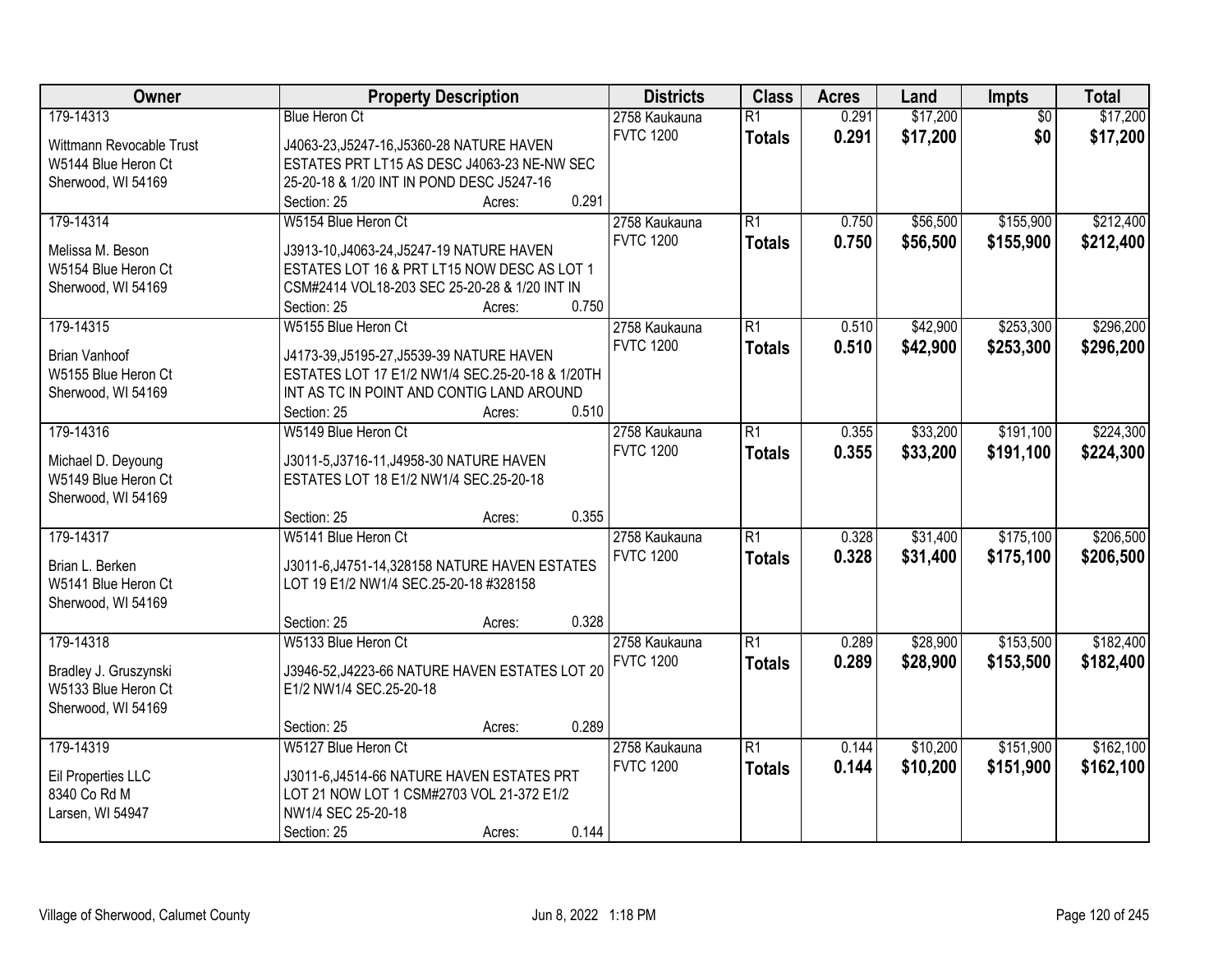| Owner                                                                                         |                                                                                                                                                      | <b>Property Description</b> |       | <b>Districts</b>                  | <b>Class</b>                     | <b>Acres</b>            | Land                 | <b>Impts</b>           | <b>Total</b>           |
|-----------------------------------------------------------------------------------------------|------------------------------------------------------------------------------------------------------------------------------------------------------|-----------------------------|-------|-----------------------------------|----------------------------------|-------------------------|----------------------|------------------------|------------------------|
| 179-14320                                                                                     | W5123 Blue Heron Ct                                                                                                                                  |                             |       | 2758 Kaukauna<br><b>FVTC 1200</b> | $\overline{R1}$<br><b>Totals</b> | 0.289<br>0.289          | \$28,900<br>\$28,900 | \$247,700<br>\$247,700 | \$276,600<br>\$276,600 |
| Alison M. Wallace<br>414 Johnson Ave<br>Little Chute, WI 54140                                | J3011-4, J3606-11 NATURE HAVEN ESTATES LOT 22<br>E1/2 NW1/4 SEC.25-20-18                                                                             |                             |       |                                   |                                  |                         |                      |                        |                        |
|                                                                                               | Section: 25                                                                                                                                          | Acres:                      | 0.289 |                                   |                                  |                         |                      |                        |                        |
| 179-14321                                                                                     | W5115 Blue Heron Ct                                                                                                                                  |                             |       | 2758 Kaukauna<br><b>FVTC 1200</b> | $\overline{R1}$<br><b>Totals</b> | 0.145<br>0.145          | \$18,600<br>\$18,600 | \$139,900<br>\$139,900 | \$158,500<br>\$158,500 |
| William Rooyakkers<br>W5115 Blue Heron Ct<br>Sherwood, WI 54169                               | J3011-6, J4746-66, J5082-36 NATURE HAVEN<br>ESTATES PRT LOT 23 NOW DESC AS: LOT 2<br>CSM#2804 VOL.23-1 E1/2 NW1/4 SEC.25-20-18<br>Section: 25        |                             | 0.145 |                                   |                                  |                         |                      |                        |                        |
| 179-14322                                                                                     | W5109 Blue Heron Ct                                                                                                                                  | Acres:                      |       | 2758 Kaukauna                     | $\overline{R1}$                  | 0.149                   | \$19,000             | \$146,700              | \$165,700              |
| Nancy L. Theiler<br>W5109 Blue Heron Ct<br>Sherwood, WI 54169                                 | J3011-4, J3011-6, J5717-33 NATURE HAVEN ESTATES<br>LOT 1 CSM#2702 VOL.21-369 BNG PRT LOT 24 E1/2<br>NW1/4 SEC.25-20-18 SUBJ TO DOC#380641            |                             |       | <b>FVTC 1200</b>                  | <b>Totals</b>                    | 0.149                   | \$19,000             | \$146,700              | \$165,700              |
| 179-14324                                                                                     | Section: 25                                                                                                                                          | Acres:                      | 0.150 |                                   | $\overline{R1}$                  | 0.152                   | \$19,200             | \$146,500              | \$165,700              |
| Christopher M. Dewindt<br>W5118 Natures Way Dr<br>Sherwood, WI 54169                          | W5118 Natures Way Dr<br>J3455-13, J5236-37, 338743 NATURE HAVEN ESTATES<br>PRT OF LOT 26 NOW DESC AS LOT 1 CSM#2997<br><b>VOL25-15</b>               |                             |       | 2758 Kaukauna<br><b>FVTC 1200</b> | <b>Totals</b>                    | 0.152                   | \$19,200             | \$146,500              | \$165,700              |
|                                                                                               | Section: 25                                                                                                                                          | Acres:                      | 0.153 |                                   |                                  |                         |                      |                        |                        |
| 179-14325<br><b>Buchinger David A Revoc Trust</b><br>N1203 Fox River Rd<br>Kaukauna, WI 54130 | W5122 Natures Way Dr<br>J3011-4, J3269-51 NATURE HAVEN ESTATES LOT 27<br>E1/2 NW1/4 SEC.25-20-18                                                     |                             |       | 2758 Kaukauna<br><b>FVTC 1200</b> | $\overline{R1}$<br><b>Totals</b> | 0.305<br>0.305          | \$30,000<br>\$30,000 | \$234,100<br>\$234,100 | \$264,100<br>\$264,100 |
|                                                                                               | Section: 25                                                                                                                                          | Acres:                      | 0.305 |                                   |                                  |                         |                      |                        |                        |
| 179-14326<br>Victor B. Voight III<br>W5132 Natures Way Dr<br>Sherwood, WI 54169               | W5126 Natures Way Dr<br>J3011-4, J3307-46 NATURE HAVEN ESTATES LOT 28<br>E1/2 NW1/4 SEC.25-20-18-ASSD W/ID#14327                                     |                             |       | 2758 Kaukauna<br><b>FVTC 1200</b> |                                  | Assessed with 179-14327 |                      |                        |                        |
|                                                                                               | Section: 25                                                                                                                                          | Acres:                      | 0.305 |                                   |                                  |                         |                      |                        |                        |
| 179-14327<br>Jennifer L. Bork<br>W5132 Natures Way Dr<br>Sherwood, WI 54169                   | W5132 Natures Way Dr<br>J3011-6, J5006-58, J5010-21 NATURE HAVEN<br>ESTATES LOT 29 E1/2 NW1/4 SEC.25-20-18 INCL<br>ASMNT FOR ID#14326<br>Section: 25 | Acres:                      | 0.305 | 2758 Kaukauna<br><b>FVTC 1200</b> | $\overline{R1}$<br><b>Totals</b> | 0.610<br>0.610          | \$48,500<br>\$48,500 | \$144,700<br>\$144,700 | \$193,200<br>\$193,200 |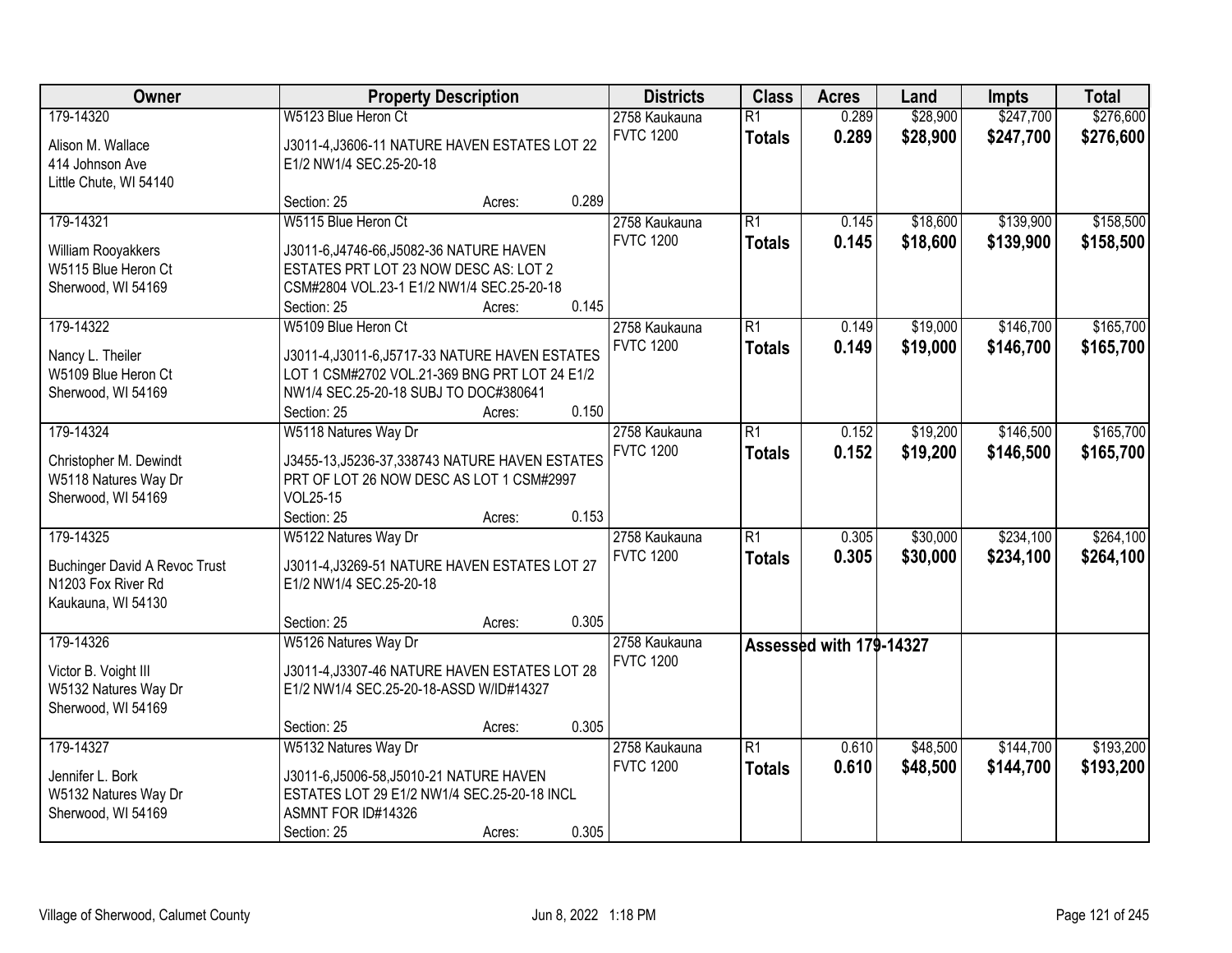| Owner                     |                                                   | <b>Property Description</b> |       | <b>Districts</b> | <b>Class</b>    | <b>Acres</b> | Land     | <b>Impts</b>    | <b>Total</b> |
|---------------------------|---------------------------------------------------|-----------------------------|-------|------------------|-----------------|--------------|----------|-----------------|--------------|
| 179-14328                 | N7980 Horizon Ct                                  |                             |       | 2758 Kaukauna    | $\overline{R1}$ | 0.378        | \$34,700 | \$197,500       | \$232,200    |
| Roy J. Immel              | J3011-4, J4180-63 NATURE HAVEN ESTATES LOT 30     |                             |       | <b>FVTC 1200</b> | <b>Totals</b>   | 0.378        | \$34,700 | \$197,500       | \$232,200    |
| N7980 Horizon Ct          | E1/2 NW1/4 SEC.25-20-18                           |                             |       |                  |                 |              |          |                 |              |
| Sherwood, WI 54169        |                                                   |                             |       |                  |                 |              |          |                 |              |
|                           | Section: 25                                       | Acres:                      | 0.378 |                  |                 |              |          |                 |              |
| 179-14329                 | N7989 Horizon Ct                                  |                             |       | 2758 Kaukauna    | $\overline{R1}$ | 0.879        | \$63,800 | \$215,400       | \$279,200    |
| Bridget R. Linneman-Bayer | J3390-15, J5247-22, J5512-41 NATURE HAVEN         |                             |       | <b>FVTC 1200</b> | <b>Totals</b>   | 0.879        | \$63,800 | \$215,400       | \$279,200    |
| N7989 Horizon Ct          | ESTATES LOT 31 E1/2 NW1/4 SEC.25-20-18 & 1/20     |                             |       |                  |                 |              |          |                 |              |
| Sherwood, WI 54169        | INT IN POND DESC J5247-22                         |                             |       |                  |                 |              |          |                 |              |
|                           | Section: 25                                       | Acres:                      | 0.879 |                  |                 |              |          |                 |              |
| 179-14330                 | N7981 Horizon Ct                                  |                             |       | 2758 Kaukauna    | $\overline{R1}$ | 0.476        | \$41,000 | \$240,200       | \$281,200    |
|                           |                                                   |                             |       | <b>FVTC 1200</b> | <b>Totals</b>   | 0.476        | \$41,000 | \$240,200       | \$281,200    |
| Janet L. Vanofferen       | J428-32, J5247-25, J5470-59 NATURE HAVEN          |                             |       |                  |                 |              |          |                 |              |
| N7981 Horizon Ct          | ESTATES LOT 32 E1/2 NW1/4 SEC.25-20-18 & 1/20     |                             |       |                  |                 |              |          |                 |              |
| Sherwood, WI 54169        | INT IN POND DESC J5247-25<br>Section: 25          |                             | 0.476 |                  |                 |              |          |                 |              |
| 179-14331                 | W5146 Natures Way Dr                              | Acres:                      |       | 2758 Kaukauna    | $\overline{R1}$ | 0.389        | \$35,400 | \$209,500       | \$244,900    |
|                           |                                                   |                             |       | <b>FVTC 1200</b> |                 |              |          |                 |              |
| Jo Ann Wittmann H         | 133-200, J428-32, J5247-28 NATURE HAVEN ESTATES   |                             |       |                  | <b>Totals</b>   | 0.389        | \$35,400 | \$209,500       | \$244,900    |
| W5146 Natures Way Dr      | LOT 33 E1/2 NW1/4 SEC.25-20-18 & 1/20 INT IN POND |                             |       |                  |                 |              |          |                 |              |
| Sherwood, WI 54169        | DESC J5247-28                                     |                             |       |                  |                 |              |          |                 |              |
|                           | Section: 25                                       | Acres:                      | 0.389 |                  |                 |              |          |                 |              |
| 179-14332                 | W5152 Natures Way Dr                              |                             |       | 2758 Kaukauna    | $\overline{R1}$ | 0.399        | \$36,100 | \$378,800       | \$414,900    |
| <b>Emily Russ</b>         | J3011-6, J5065-4, J5539-36 NATURE HAVEN ESTATES   |                             |       | <b>FVTC 1200</b> | <b>Totals</b>   | 0.399        | \$36,100 | \$378,800       | \$414,900    |
| W5152 Natures Way Dr      | LOT 34 E1/2 NW1/4 SEC.25-20-18 & 1/20TH INT AS TC |                             |       |                  |                 |              |          |                 |              |
| Sherwood, WI 54169        | IN POND AND CONTIG LAND AROUND POND               |                             |       |                  |                 |              |          |                 |              |
|                           | Section: 25                                       | Acres:                      | 0.399 |                  |                 |              |          |                 |              |
| 179-14334                 | W5143 Natures Way Dr                              |                             |       | 2758 Kaukauna    | $\overline{R1}$ | 0.244        | \$25,900 | \$157,500       | \$183,400    |
| Gary J. Frassetto         | J3091-28, J3399-41, J4574-42 NATURE HAVEN         |                             |       | <b>FVTC 1200</b> | <b>Totals</b>   | 0.244        | \$25,900 | \$157,500       | \$183,400    |
| W5143 Natures Way Dr      | ESTATES LOT 36 E1/2 NW1/4 SEC.25-20-18            |                             |       |                  |                 |              |          |                 |              |
| Sherwood, WI 54169        |                                                   |                             |       |                  |                 |              |          |                 |              |
|                           | Section: 25                                       | Acres:                      | 0.244 |                  |                 |              |          |                 |              |
| 179-14335                 | W5135 Natures Way Dr                              |                             |       | 2758 Kaukauna    | $\overline{R1}$ | 0.248        | \$15,900 | $\overline{50}$ | \$15,900     |
|                           |                                                   |                             |       | <b>FVTC 1200</b> | <b>Totals</b>   | 0.248        | \$15,900 | \$0             | \$15,900     |
| Gary J. Frassetto         | J457-35, J3091-28, J6142-57 NATURE HAVEN          |                             |       |                  |                 |              |          |                 |              |
| W5143 Natures Way Dr      | ESTATES LOT 37 E1/2 NW1/4 SEC.25-20-18            |                             |       |                  |                 |              |          |                 |              |
| Sherwood, WI 54169        |                                                   |                             |       |                  |                 |              |          |                 |              |
|                           | Section: 25                                       | Acres:                      | 0.248 |                  |                 |              |          |                 |              |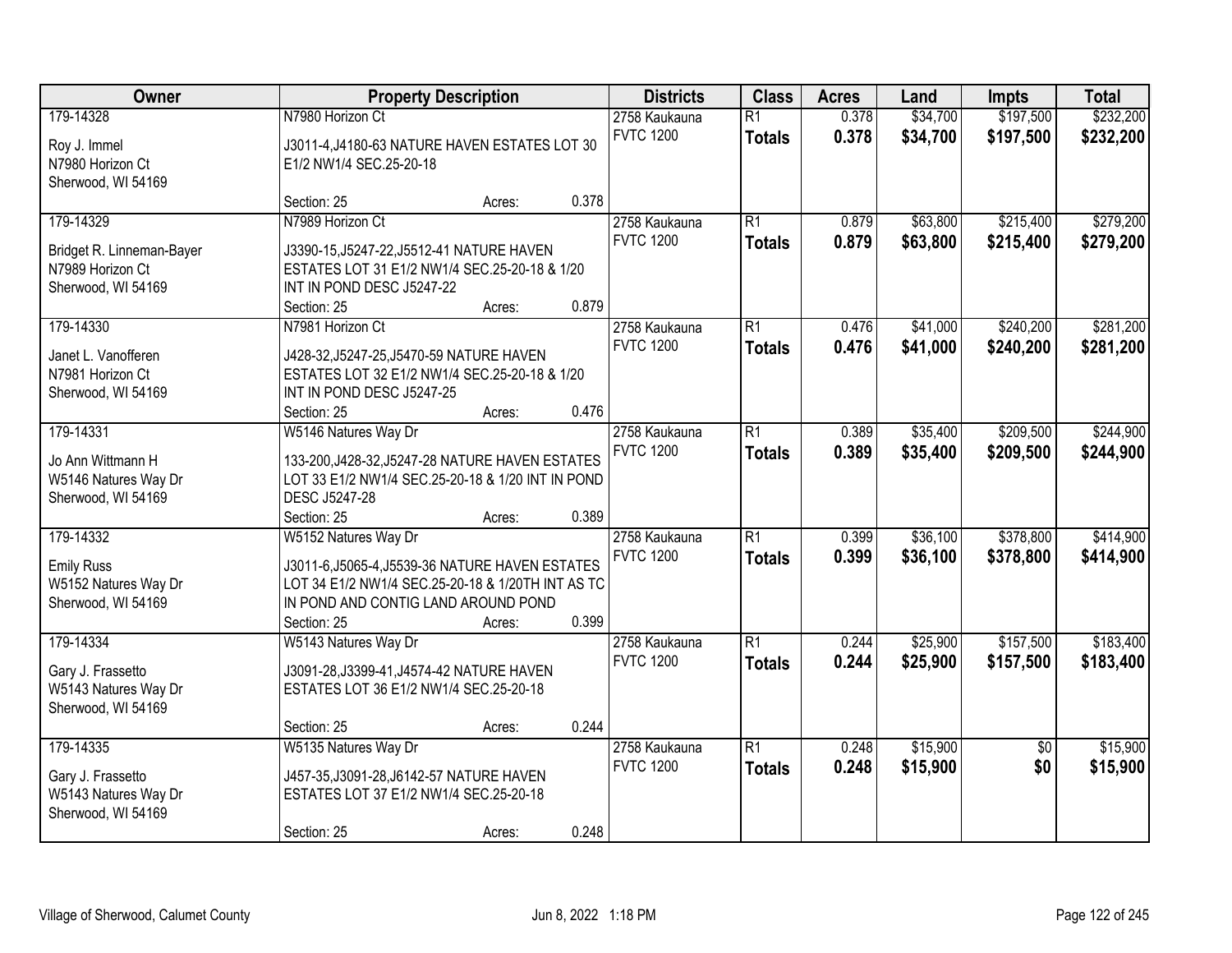| Owner                                                                            | <b>Property Description</b>                                                                                                                                              |                  | <b>Districts</b> | <b>Class</b>                      | <b>Acres</b>                     | Land           | <b>Impts</b>         | <b>Total</b>           |                         |
|----------------------------------------------------------------------------------|--------------------------------------------------------------------------------------------------------------------------------------------------------------------------|------------------|------------------|-----------------------------------|----------------------------------|----------------|----------------------|------------------------|-------------------------|
| 179-14336<br>Todd J. Broeren<br>W5153 Natures Way Dr                             | W5153 Natures Way Dr<br>J3091-22, J4046-9 NATURE HAVEN ESTATES LOT 38<br>E1/2 NW1/4 SEC. 25-20-18                                                                        |                  |                  | 2758 Kaukauna<br><b>FVTC 1200</b> | $\overline{R1}$<br><b>Totals</b> | 0.432<br>0.432 | \$38,200<br>\$38,200 | \$237,500<br>\$237,500 | \$275,700<br>\$275,700  |
| Sherwood, WI 54169                                                               | Section: 25                                                                                                                                                              | Acres:           | 0.432            |                                   |                                  |                |                      |                        |                         |
| 179-14337<br>Jennifer A. Bassuener<br>W5159 Natures Way Dr<br>Sherwood, WI 54169 | W5159 Natures Way Dr<br>J3953-55, J4997-18, J5019-28 NATURE HAVEN<br>ESTATES LOT 39 E1/2 NW1/4 SEC. 25-20-18                                                             |                  |                  | 2758 Kaukauna<br><b>FVTC 1200</b> | $\overline{R1}$<br><b>Totals</b> | 0.602<br>0.602 | \$48,100<br>\$48,100 | \$151,600<br>\$151,600 | \$199,700<br>\$199,700  |
| 179-14338<br>Jeanna L. Werbeckes<br>W5163 Natures Way Dr<br>Sherwood, WI 54169   | Section: 25<br>W5163 Natures Way Dr<br>J3091-22, J3506-12, J4928-16 NATURE HAVEN<br>ESTATES LOT 40 E1/2 NW1/4 SEC.25-20-18                                               | Acres:           | 0.602            | 2758 Kaukauna<br><b>FVTC 1200</b> | $\overline{R1}$<br><b>Totals</b> | 0.497<br>0.497 | \$42,200<br>\$42,200 | \$204,100<br>\$204,100 | \$246,300<br>\$246,300  |
| 179-14339<br>Village of Sherwood<br>PO Box 279<br>Sherwood, WI 54169             | Section: 25<br>Windsong Ct<br>PB-186 LAKESHORE ESTATES WINDSONG COURT<br>E1/2 NW1/4 SEC.25-20-18                                                                         | Acres:           | 0.497            | 2758 Kaukauna<br><b>FVTC 1200</b> | $\overline{X4}$<br><b>Totals</b> | 0.000<br>0.000 | \$0<br>\$0           | \$0<br>\$0             | \$0<br>\$0              |
| 179-14340<br>Village of Sherwood<br>PO Box 279<br>Sherwood, WI 54169             | Section: 25<br>Shorewood Ct<br>PCB-186 LAKESHORE ESTATES SHOREWOOD<br>COURT E1/2 NW1/4 SEC.25-20-18                                                                      | Acres:           | 0.000            | 2758 Kaukauna<br><b>FVTC 1200</b> | $\overline{X4}$<br><b>Totals</b> | 0.000<br>0.000 | $\sqrt{30}$<br>\$0   | $\overline{50}$<br>\$0 | $\overline{\$0}$<br>\$0 |
| 179-14342<br>Ryan L. Raatz<br>W5174 Natures Way<br>Sherwood, WI 54169            | Section: 25<br>W5174 Natures Way Dr<br>J3716-13, J4646-4, J5247-13 LAKESHORE ESTATES<br>LOT 1 E1/2 NW1/4 SEC.25-20-18 & 1/20 INT IN POND<br>DESC J5247-13<br>Section: 25 | Acres:<br>Acres: | 0.000<br>0.443   | 2758 Kaukauna<br><b>FVTC 1200</b> | $\overline{R1}$<br><b>Totals</b> | 0.443<br>0.443 | \$31,300<br>\$31,300 | \$216,800<br>\$216,800 | \$248,100<br>\$248,100  |
| 179-14343<br><b>Emily Russ</b><br>W5152 Natures Way Dr<br>Sherwood, WI 54169     | W5168 Natures Way Dr<br>J2877-1, J4075-12, J5316-47 LAKESHORE ESTATES<br>LOT 2 E1/2 NW1/4 SEC.25-20-18<br>Section: 25                                                    | Acres:           | 0.381            | 2758 Kaukauna<br><b>FVTC 1200</b> | $\overline{R1}$<br><b>Totals</b> | 0.381<br>0.381 | \$28,600<br>\$28,600 | $\overline{50}$<br>\$0 | \$28,600<br>\$28,600    |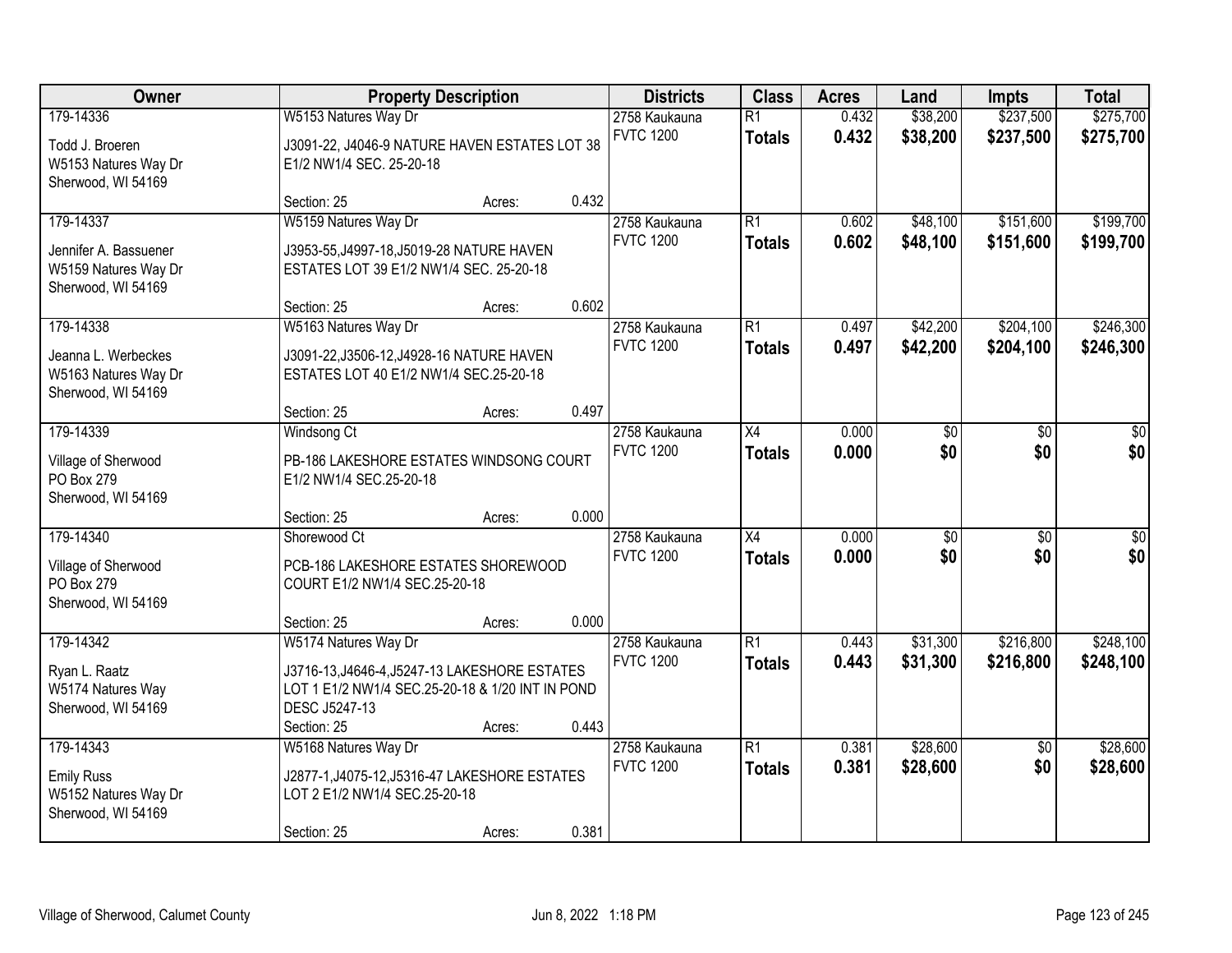| Owner                                                            |                                                                               | <b>Property Description</b> |       | <b>Districts</b>                  | <b>Class</b>                     | <b>Acres</b>   | Land                 | <b>Impts</b>           | <b>Total</b>           |
|------------------------------------------------------------------|-------------------------------------------------------------------------------|-----------------------------|-------|-----------------------------------|----------------------------------|----------------|----------------------|------------------------|------------------------|
| 179-14344<br>Steven P. Wolf                                      | W5169 Natures Way Dr<br>J2877-1, J2877-2 LAKESHORE ESTATES LOT 3 E1/2         |                             |       | 2758 Kaukauna<br><b>FVTC 1200</b> | $\overline{R1}$<br><b>Totals</b> | 0.369<br>0.369 | \$28,100<br>\$28,100 | \$205,000<br>\$205,000 | \$233,100<br>\$233,100 |
| W5169 Natures Way<br>Sherwood, WI 54169                          | NW1/4 SEC.25-20-18                                                            |                             |       |                                   |                                  |                |                      |                        |                        |
|                                                                  | Section: 25                                                                   | Acres:                      | 0.369 |                                   |                                  |                |                      |                        |                        |
| 179-14345                                                        | W5164 Shorewood Ct                                                            |                             |       | 2758 Kaukauna                     | $\overline{R1}$                  | 0.462          | \$32,100             | \$195,400              | \$227,500              |
| Dawn E. Vanlerberghe<br>W5164 Shorewood Ct<br>Sherwood, WI 54169 | J2877-1, J2877-2 LAKESHORE ESTATES LOT 4 E1/2<br>NW1/4 SEC.25-20-18           |                             |       | <b>FVTC 1200</b>                  | <b>Totals</b>                    | 0.462          | \$32,100             | \$195,400              | \$227,500              |
|                                                                  | Section: 25                                                                   | Acres:                      | 0.462 |                                   |                                  |                |                      |                        |                        |
| 179-14346                                                        | N7918 Windsong Ct                                                             |                             |       | 2758 Kaukauna                     | $\overline{R1}$                  | 0.451          | \$31,600             | \$0                    | \$31,600               |
| Joseph E. Nussbaum<br>N7909 Windsong Ct                          | J2877-1, J2877-2, J5256-41 LAKESHORE ESTATES LOT<br>5 E1/2 NW1/4 SEC.25-20-18 |                             |       | <b>FVTC 1200</b>                  | <b>Totals</b>                    | 0.451          | \$31,600             | \$0                    | \$31,600               |
| Sherwood, WI 54169                                               |                                                                               |                             |       |                                   |                                  |                |                      |                        |                        |
|                                                                  | Section: 25                                                                   | Acres:                      | 0.451 |                                   |                                  |                |                      |                        |                        |
| 179-14347                                                        | N7910 Windsong Ct                                                             |                             |       | 2758 Kaukauna                     | $\overline{R1}$                  | 0.450          | \$15,300             | \$0                    | \$15,300               |
| Joseph E. Nussbaum                                               | J2877-2, J4678-23, J5247-36 LAKESHORE ESTATES                                 |                             |       | <b>FVTC 1200</b>                  | <b>Totals</b>                    | 0.450          | \$15,300             | \$0                    | \$15,300               |
| N7909 Windsong Ct                                                | LOT 6 E1/2 NW1/4 SEC.25-20-18 & 1/11 INT IN                                   |                             |       |                                   |                                  |                |                      |                        |                        |
| Sherwood, WI 54169                                               | OUTLOT 1 LAKESHORE ESTATES II DESC J5247-36                                   |                             |       |                                   |                                  |                |                      |                        |                        |
|                                                                  | Section: 25                                                                   | Acres:                      | 0.450 |                                   |                                  |                |                      |                        |                        |
| 179-14348                                                        | N7909 Windsong Ct                                                             |                             |       | 2758 Kaukauna                     | $\overline{R1}$                  | 0.479          | \$32,400             | \$251,000              | \$283,400              |
| Joseph E. Nussbaum                                               | J3011-4, J3249-56, J5247-32 LAKESHORE ESTATES                                 |                             |       | <b>FVTC 1200</b>                  | <b>Totals</b>                    | 0.479          | \$32,400             | \$251,000              | \$283,400              |
| N7909 Windsong Ct                                                | LOT 7 E1/2 NW1/4 SEC.25-20-18 & 1/11 INT IN                                   |                             |       |                                   |                                  |                |                      |                        |                        |
| Sherwood, WI 54169                                               | OUTLOT 1 LAKESHORE ESTATES II DESC J5247-32                                   |                             |       |                                   |                                  |                |                      |                        |                        |
|                                                                  | Section: 25                                                                   | Acres:                      | 0.479 |                                   |                                  |                |                      |                        |                        |
| 179-14349                                                        | N7915 Windsong Ct                                                             |                             |       | 2758 Kaukauna                     | $\overline{R1}$                  | 0.714          | \$37,600             | \$311,800              | \$349,400              |
| Schmid Revocable Trust                                           | J2877-1, J3716-59 LAKESHORE ESTATES LOT 8 E1/2                                |                             |       | <b>FVTC 1200</b>                  | <b>Totals</b>                    | 0.714          | \$37,600             | \$311,800              | \$349,400              |
| N7915 Windsong Ct                                                | NW1/4 SEC.25-20-18                                                            |                             |       |                                   |                                  |                |                      |                        |                        |
| Sherwood, WI 54169                                               |                                                                               |                             |       |                                   |                                  |                |                      |                        |                        |
|                                                                  | Section: 25                                                                   | Acres:                      | 0.714 |                                   |                                  |                |                      |                        |                        |
| 179-14350                                                        | N7921 Windsong Ct                                                             |                             |       | 2758 Kaukauna                     | $\overline{R1}$                  | 0.715          | \$19,600             | $\overline{50}$        | \$19,600               |
|                                                                  |                                                                               |                             |       | <b>FVTC 1200</b>                  | <b>Totals</b>                    | 0.715          | \$19,600             | \$0                    | \$19,600               |
| Schmid Revocable Trust                                           | J2877-1, J3717-1, J4558-13 LAKESHORE ESTATES LOT                              |                             |       |                                   |                                  |                |                      |                        |                        |
| N7915 Windsong Ct                                                | 9 E1/2 NW1/4 SEC.25-20-18                                                     |                             |       |                                   |                                  |                |                      |                        |                        |
| Sherwood, WI 54169                                               | Section: 25                                                                   | Acres:                      | 0.715 |                                   |                                  |                |                      |                        |                        |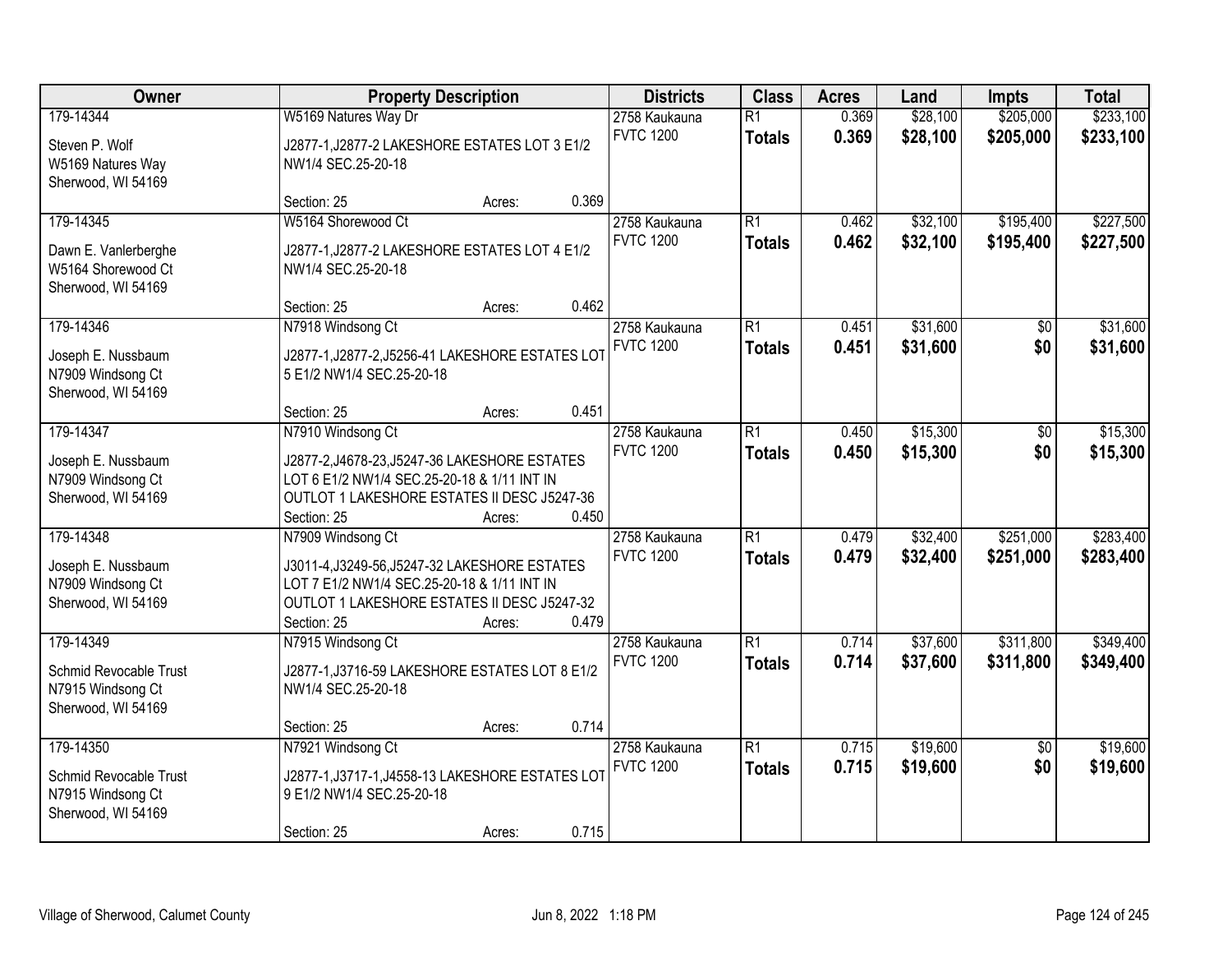| Owner                                                                            |                                                                                                                                                                         | <b>Property Description</b> |       | <b>Districts</b>                  | <b>Class</b>                     | <b>Acres</b>   | Land                   | <b>Impts</b>           | <b>Total</b>           |
|----------------------------------------------------------------------------------|-------------------------------------------------------------------------------------------------------------------------------------------------------------------------|-----------------------------|-------|-----------------------------------|----------------------------------|----------------|------------------------|------------------------|------------------------|
| 179-14351<br>Joanne T. Prete<br>N7927 Windsong Ct<br>Sherwood, WI 54169          | N7927 Windsong Ct<br>J3535-11, J4162-63 LAKESHORE ESTATES LOT 10<br>E1/2 NW1/4 SEC.25-20-18                                                                             |                             |       | 2758 Kaukauna<br><b>FVTC 1200</b> | $\overline{R1}$<br><b>Totals</b> | 1.241<br>1.241 | \$49,000<br>\$49,000   | \$288,500<br>\$288,500 | \$337,500<br>\$337,500 |
|                                                                                  | Section: 25                                                                                                                                                             | Acres:                      | 1.241 |                                   |                                  |                |                        |                        |                        |
| 179-14352<br>Kori A. Mangold<br>N7933 Windsong Ct<br>Sherwood, WI 54169          | N7933 Windsong Ct<br>J2877-1, J3744-22 LAKESHORE ESTATES LOT 11 E1/2<br>NW1/4 SEC.25-20-18                                                                              |                             |       | 2758 Kaukauna<br><b>FVTC 1200</b> | $\overline{R1}$<br><b>Totals</b> | 0.807<br>0.807 | \$39,600<br>\$39,600   | \$260,800<br>\$260,800 | \$300,400<br>\$300,400 |
|                                                                                  | Section: 25                                                                                                                                                             | Acres:                      | 0.807 |                                   |                                  |                |                        |                        |                        |
| 179-14353<br>Amy L. Reinholz<br>N7941 Windsong Ct<br>Sherwood, WI 54169          | N7941 Windsong Ct<br>J2877-1, J3535-13 LAKESHORE ESTATES LOT 12 E1/2<br>NW1/4 SEC.25-20-18                                                                              |                             |       | 2758 Kaukauna<br><b>FVTC 1200</b> | $\overline{R1}$<br><b>Totals</b> | 0.394<br>0.394 | \$29,200<br>\$29,200   | \$193,200<br>\$193,200 | \$222,400<br>\$222,400 |
|                                                                                  | Section: 25                                                                                                                                                             | Acres:                      | 0.394 |                                   |                                  |                |                        |                        |                        |
| 179-14354<br>Lakeshore Estates Ltd<br>W5146 Natures Way Dr<br>Sherwood, WI 54169 | Common Area<br>J2877-1, J2877-2 LAKESHORE ESTATES II OUTLOT 1<br>2/11 INT SUBJ TO PROT COVN J4453-41 SE-NW &<br>GOV LOT 1 SEC.25-20-18 (9/11 INTEREST TO<br>Section: 25 | Acres:                      | 0.000 | 2758 Kaukauna<br><b>FVTC 1200</b> | <b>Totals</b>                    |                |                        |                        |                        |
| 179-14355<br>Village of Sherwood<br>PO Box 279<br>Sherwood, WI 54169             | Lakeshore Ln<br>PCC-4 LAKESHORE ESTATES II LAKESHORE LANE<br>GL 1&2 S.25-20-18                                                                                          |                             |       | 2758 Kaukauna<br><b>FVTC 1200</b> | $\overline{X4}$<br><b>Totals</b> | 0.000<br>0.000 | $\overline{50}$<br>\$0 | $\overline{50}$<br>\$0 | $\overline{50}$<br>\$0 |
| 179-14356                                                                        | Section: 25<br><b>Bluffside Ct</b>                                                                                                                                      | Acres:                      | 0.000 | 2758 Kaukauna                     | $\overline{X4}$                  | 0.000          | $\sqrt{50}$            | $\overline{50}$        | $\overline{\$0}$       |
| Village of Sherwood<br>PO Box 279<br>Sherwood, WI 54169                          | PCC-4 LAKESHORE ESTATES II BLUFFSIDE COURT<br>GL 1 S.25-20-18                                                                                                           |                             |       | <b>FVTC 1200</b>                  | <b>Totals</b>                    | 0.000          | \$0                    | \$0                    | \$0                    |
|                                                                                  | Section: 25                                                                                                                                                             | Acres:                      | 0.000 |                                   |                                  |                |                        |                        |                        |
| 179-14357<br>Village of Sherwood<br>PO Box 279<br>Sherwood, WI 54169             | Harbor Ct<br>PCC-4 LAKESHORE ESTATES II HARBOR COURT GL<br>1 S.25-20-18<br>Section: 25                                                                                  | Acres:                      | 0.000 | 2758 Kaukauna<br><b>FVTC 1200</b> | $\overline{X4}$<br><b>Totals</b> | 0.000<br>0.000 | $\sqrt{50}$<br>\$0     | $\overline{30}$<br>\$0 | $\overline{50}$<br>\$0 |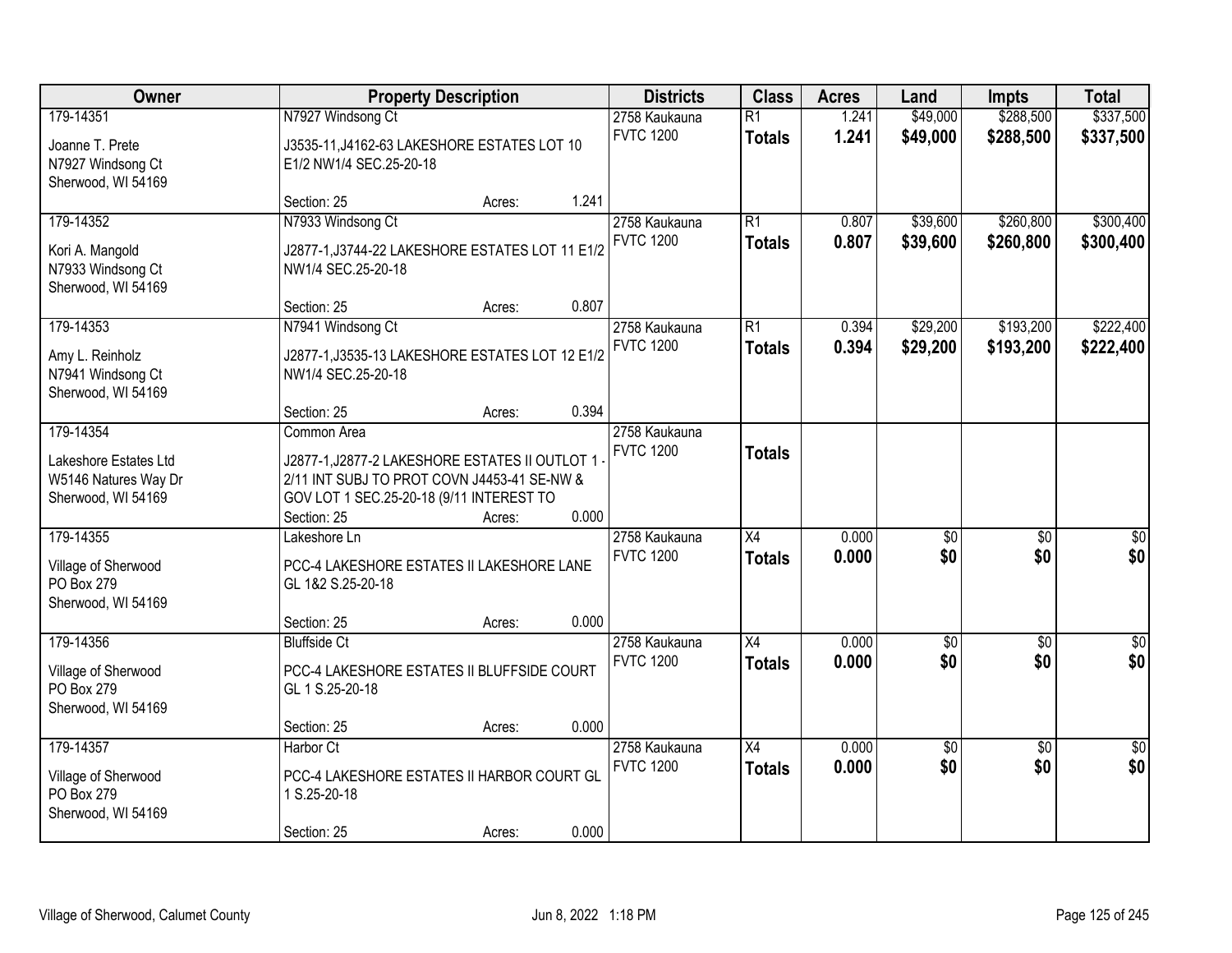| Owner                                                                            | <b>Property Description</b>                                                                                |        | <b>Districts</b> | <b>Class</b>                      | <b>Acres</b>                     | Land           | <b>Impts</b>         | <b>Total</b>           |                        |
|----------------------------------------------------------------------------------|------------------------------------------------------------------------------------------------------------|--------|------------------|-----------------------------------|----------------------------------|----------------|----------------------|------------------------|------------------------|
| 179-14358<br>Paul A. Dedering<br>N7860 Lakeshore Ln<br>Sherwood, WI 54169        | N7860 Lakeshore Ln<br>J2948-26, J3922-46 LAKESHORE ESTATES II LOT 13<br>GOV LOT 1 SEC.25-20-18             |        |                  | 2758 Kaukauna<br><b>FVTC 1200</b> | $\overline{R1}$<br><b>Totals</b> | 0.376<br>0.376 | \$28,400<br>\$28,400 | \$286,800<br>\$286,800 | \$315,200<br>\$315,200 |
|                                                                                  | Section: 25                                                                                                | Acres: | 0.376            |                                   |                                  |                |                      |                        |                        |
| 179-14359<br>Anthony C. Radtke<br>N7854 Lakeshore Ln<br>Sherwood, WI 54169       | N7854 Lakeshore Ln<br>980-48, J2948-26, J4648-68 LAKESHORE ESTATES II<br>LOT 14 GOV LOT 1 SEC.25-20-18     |        |                  | 2758 Kaukauna<br><b>FVTC 1200</b> | $\overline{R1}$<br><b>Totals</b> | 0.367<br>0.367 | \$28,000<br>\$28,000 | \$276,600<br>\$276,600 | \$304,600<br>\$304,600 |
|                                                                                  | Section: 25                                                                                                | Acres: | 0.367            |                                   |                                  |                |                      |                        |                        |
| 179-14360<br>Sherwin J. Fuerbringer<br>N7844 Lakeshore Ln<br>Sherwood, WI 54169  | N7844 Lakeshore Ln<br>J2948-26, J3946-50 LAKESHORE ESTATES II LOT 15<br>GOV LOT 1 SEC.25-20-18             |        |                  | 2758 Kaukauna<br><b>FVTC 1200</b> | $\overline{R1}$<br><b>Totals</b> | 0.352<br>0.352 | \$27,300<br>\$27,300 | \$236,200<br>\$236,200 | \$263,500<br>\$263,500 |
|                                                                                  | Section: 25                                                                                                | Acres: | 0.352            |                                   |                                  |                |                      |                        |                        |
| 179-14361<br>Jesse J. Dewing<br>9154 Hillston Ridge Rd<br>Huntersville, NC 28078 | N7836 Lakeshore Ln<br>J2948-26, J4191-14 LAKESHORE ESTATES II LOT 16<br>GOV LOT 1 SEC.25-20-18             |        |                  | 2758 Kaukauna<br><b>FVTC 1200</b> | $\overline{R1}$<br><b>Totals</b> | 0.358<br>0.358 | \$27,600<br>\$27,600 | \$250,400<br>\$250,400 | \$278,000<br>\$278,000 |
|                                                                                  | Section: 25                                                                                                | Acres: | 0.358            |                                   |                                  |                |                      |                        |                        |
| 179-14362<br><b>Brad Nutting</b><br>N7830 Lakeshore Ln<br>Sherwood, WI 54169     | N7830 Lakeshore Ln<br>J2948-26, J4114-57 LAKESHORE ESTATES II LOT 17<br>GOV LOT 1 SEC.25-20-18             |        |                  | 2758 Kaukauna<br><b>FVTC 1200</b> | $\overline{R1}$<br><b>Totals</b> | 0.438<br>0.438 | \$31,100<br>\$31,100 | \$272,800<br>\$272,800 | \$303,900<br>\$303,900 |
|                                                                                  | Section: 25                                                                                                | Acres: | 0.438            |                                   |                                  |                |                      |                        |                        |
| 179-14363<br>Diane S. Bardosy<br>N7824 Lakeshore Ln<br>Sherwood, WI 54169        | N7824 Lakeshore Ln<br>J3717-2, J4110-28 LAKESHORE ESTATES II LOT 18<br>GOV LOT 1 SEC.25-20-18              |        |                  | 2758 Kaukauna<br><b>FVTC 1200</b> | $\overline{R1}$<br><b>Totals</b> | 0.529<br>0.529 | \$33,500<br>\$33,500 | \$223,500<br>\$223,500 | \$257,000<br>\$257,000 |
|                                                                                  | Section: 25                                                                                                | Acres: | 0.529            |                                   |                                  |                |                      |                        |                        |
| 179-14364<br>Leone M. Franzen<br>W5160 Harbor Ct<br>Sherwood, WI 54169           | W5160 Harbor Ct<br>J2948-26, J3792-35 LAKESHORE ESTATES II LOT 19<br>GOV LOT 1 SEC.25-20-18<br>Section: 25 | Acres: | 0.518            | 2758 Kaukauna<br><b>FVTC 1200</b> | $\overline{R1}$<br><b>Totals</b> | 0.518<br>0.518 | \$33,300<br>\$33,300 | \$428,400<br>\$428,400 | \$461,700<br>\$461,700 |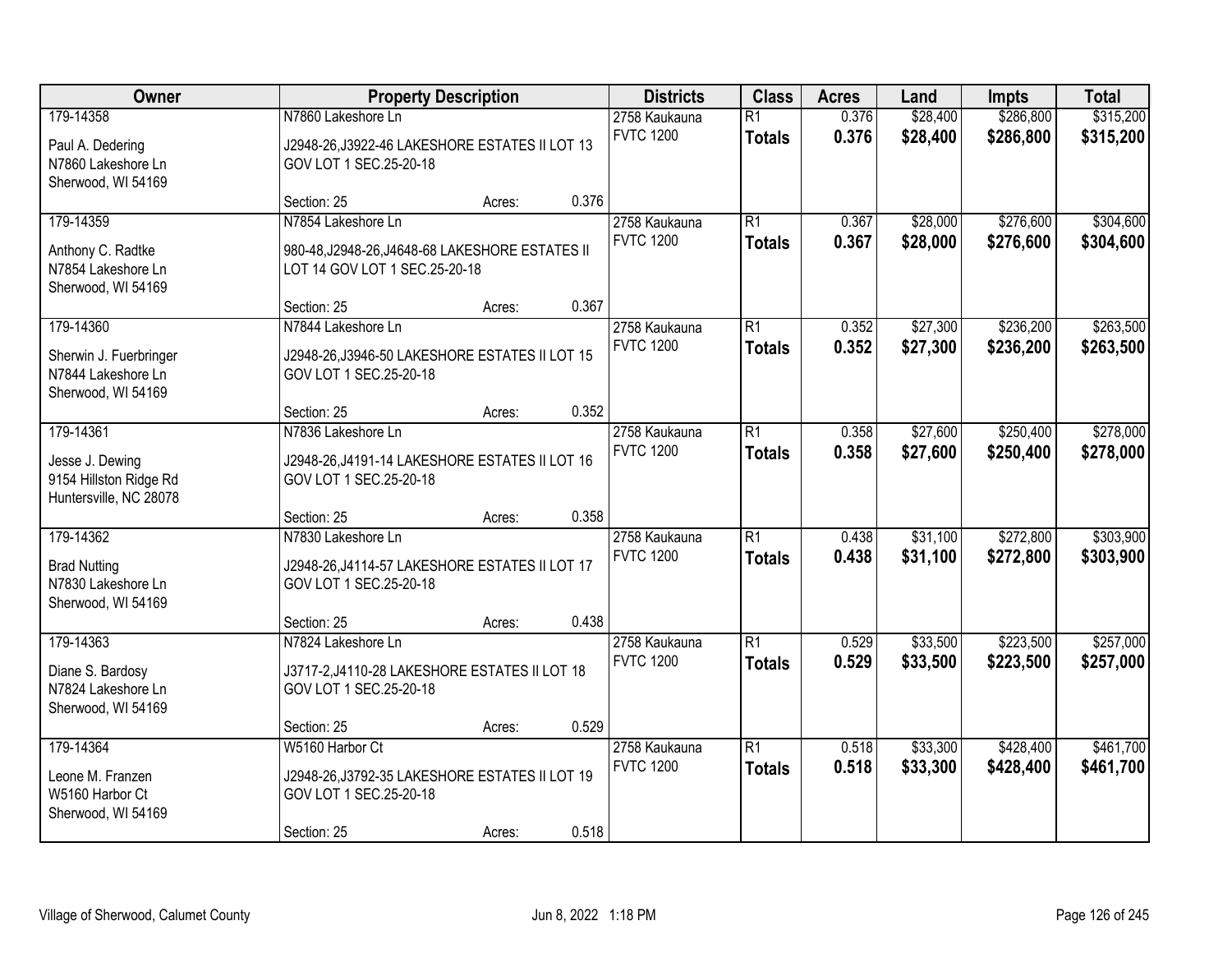| Owner                                                                         | <b>Property Description</b>                                                                                   | <b>Districts</b> | <b>Class</b>                      | <b>Acres</b>                      | Land                             | <b>Impts</b>         | <b>Total</b>           |                        |                        |
|-------------------------------------------------------------------------------|---------------------------------------------------------------------------------------------------------------|------------------|-----------------------------------|-----------------------------------|----------------------------------|----------------------|------------------------|------------------------|------------------------|
| 179-14365<br>Lara Hittle<br>W5165 Harbor Ct<br>Sherwood, WI 54169             | W5165 Harbor Ct<br>J3897-26, J3962-55 LAKESHORE ESTATES II LOT 20<br>GOV LOT 1&2 SEC.25-20-18                 |                  | 2758 Kaukauna<br><b>FVTC 1200</b> | $\overline{R1}$<br><b>Totals</b>  | 0.545<br>0.545                   | \$33,900<br>\$33,900 | \$272,300<br>\$272,300 | \$306,200<br>\$306,200 |                        |
|                                                                               | Section: 25                                                                                                   | Acres:           | 0.545                             |                                   |                                  |                      |                        |                        |                        |
| 179-14366<br>Timothy M. Lensmire<br>W5171 Harbor Ct<br>Sherwood, WI 54169     | W5171 Harbor Ct<br>J2948-26, J3716-48, J5838-26 LAKESHORE ESTATES II<br>LOT 21 GOV LOT 1&2 SEC.25-20-18       |                  |                                   | 2758 Kaukauna<br><b>FVTC 1200</b> | $\overline{R1}$<br><b>Totals</b> | 0.560<br>0.560       | \$34,200<br>\$34,200   | \$416,900<br>\$416,900 | \$451,100<br>\$451,100 |
|                                                                               | Section: 25                                                                                                   | Acres:           | 0.560                             |                                   |                                  |                      |                        |                        |                        |
| 179-14367<br>Bradley J. Jorgensen<br>N7807 Lakeshore Ln<br>Sherwood, WI 54169 | N7807 Lakeshore Ln<br>J2948-26, J3770-10 LAKESHORE ESTATES II LOT 22<br>GOV LOT 1&2 SEC.25-20-18              |                  |                                   | 2758 Kaukauna<br><b>FVTC 1200</b> | $\overline{R1}$<br><b>Totals</b> | 0.705<br>0.705       | \$45,000<br>\$45,000   | \$448,500<br>\$448,500 | \$493,500<br>\$493,500 |
|                                                                               | Section: 25                                                                                                   | Acres:           | 0.705                             |                                   |                                  |                      |                        |                        |                        |
| 179-14368<br>Beth A. Specht<br>N7811 Lakeshore Ln<br>Sherwood, WI 54169       | N7811 Lakeshore Ln<br>J2948-26, J4190-59 LAKESHORE ESTATES II LOT 23<br>GOV LOT 1 SEC.25-20-18                |                  |                                   | 2758 Kaukauna<br><b>FVTC 1200</b> | $\overline{R1}$<br><b>Totals</b> | 0.588<br>0.588       | \$34,800<br>\$34,800   | \$262,000<br>\$262,000 | \$296,800<br>\$296,800 |
|                                                                               | Section: 25                                                                                                   | Acres:           | 0.588                             |                                   |                                  |                      |                        |                        |                        |
| 179-14369<br>Stephen Johnson<br>N7817 Lakeshore Ln<br>Sherwood, WI 54169      | N7817 Lakeshore Ln<br>J2948-26, J4181-10, J4882-45 LAKESHORE ESTATES II<br>LOT 24 GOV LOT 1 SEC.25-20-18      |                  |                                   | 2758 Kaukauna<br><b>FVTC 1200</b> | $\overline{R1}$<br><b>Totals</b> | 0.551<br>0.551       | \$34,000<br>\$34,000   | \$391,500<br>\$391,500 | \$425,500<br>\$425,500 |
|                                                                               | Section: 25                                                                                                   | Acres:           | 0.551                             |                                   |                                  |                      |                        |                        |                        |
| 179-14370<br>Michael L. Johnson<br>N7823 Lakeshore Ln<br>Sherwood, WI 54169   | N7823 Lakeshore Ln<br>J2948-26, J3997-23, J5265-18 LAKESHORE ESTATES II<br>LOT 25 GOV LOT 1 SEC.25-20-18      |                  |                                   | 2758 Kaukauna<br><b>FVTC 1200</b> | $\overline{R1}$<br><b>Totals</b> | 0.611<br>0.611       | \$35,300<br>\$35,300   | \$424,800<br>\$424,800 | \$460,100<br>\$460,100 |
|                                                                               | Section: 25                                                                                                   | Acres:           | 0.611                             |                                   |                                  |                      |                        |                        |                        |
| 179-14371<br>Gary J. Finman<br>N7831 Lakeshore Ln<br>Sherwood, WI 54169       | N7831 Lakeshore Ln<br>J2948-26, J4181-22 LAKESHORE ESTATES II LOT 26<br>GOV LOT 1 SEC.25-20-18<br>Section: 25 | Acres:           | 0.480                             | 2758 Kaukauna<br><b>FVTC 1200</b> | $\overline{R1}$<br><b>Totals</b> | 0.480<br>0.480       | \$32,500<br>\$32,500   | \$284,100<br>\$284,100 | \$316,600<br>\$316,600 |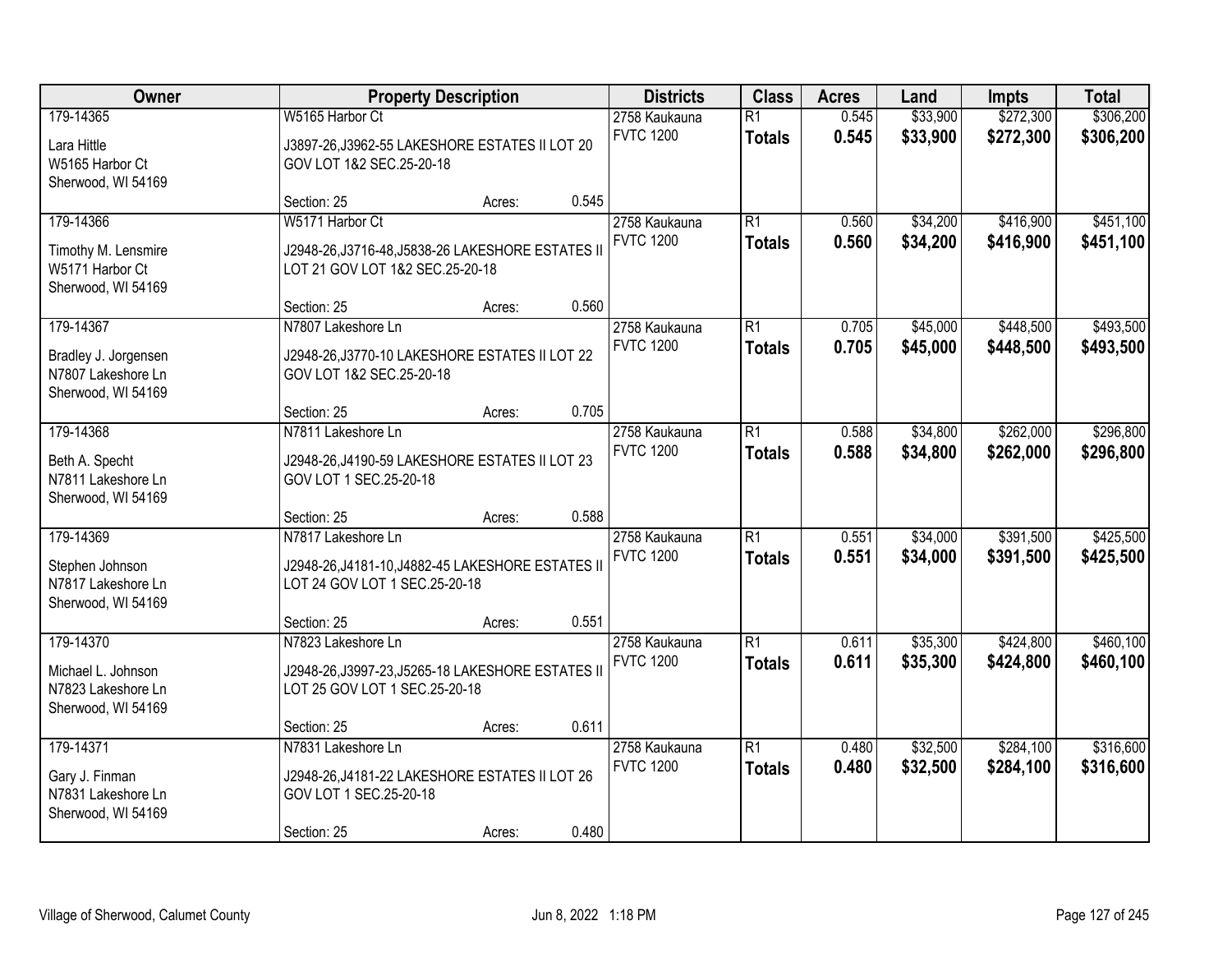| Owner<br><b>Property Description</b>                                          |                                                                                                                                                                                      |        | <b>Districts</b> | <b>Class</b>                      | <b>Acres</b>                     | Land           | <b>Impts</b>         | <b>Total</b>           |                        |
|-------------------------------------------------------------------------------|--------------------------------------------------------------------------------------------------------------------------------------------------------------------------------------|--------|------------------|-----------------------------------|----------------------------------|----------------|----------------------|------------------------|------------------------|
| 179-14372<br>John C. Prato<br>N7839 Lakeshore Ln<br>Sherwood, WI 54169        | N7839 Lakeshore Ln<br>J2948-26, J4679-15, LAKESHORE ESTATES II LOT 27<br>GOV LOT 1 SEC.25-20-18                                                                                      |        |                  | 2758 Kaukauna<br><b>FVTC 1200</b> | $\overline{R1}$<br><b>Totals</b> | 0.682<br>0.682 | \$36,900<br>\$36,900 | \$324,200<br>\$324,200 | \$361,100<br>\$361,100 |
|                                                                               | Section: 25                                                                                                                                                                          | Acres: | 0.682            |                                   |                                  |                |                      |                        |                        |
| 179-14373<br>Mary L. Schwalbach<br>N7845 Lakeshore Ln<br>Sherwood, WI 54169   | N7845 Lakeshore Ln<br>J2948-26, J3770-11 LAKESHORE ESTATES II LOT28<br>NOW DESC AS LOT 1 CSM#3196 VOL.27-68 GL 1<br>SEC.25-20-18<br>Section: 25                                      | Acres: | 0.829            | 2758 Kaukauna<br><b>FVTC 1200</b> | $\overline{R1}$<br><b>Totals</b> | 0.829<br>0.829 | \$40,100<br>\$40,100 | \$215,100<br>\$215,100 | \$255,200<br>\$255,200 |
| 179-14375<br>Thomas L. Vandehey<br>N7873 Bluffside Ct                         | N7873 Bluffside Ct<br>J3646-37, J3997-22 LAKESHORE ESTATES II LOTS 30<br>& 31 GOV LT 1 SEC.25-20-18 NOW DESC AS LOT 1                                                                |        |                  | 2758 Kaukauna<br><b>FVTC 1200</b> | $\overline{R1}$<br><b>Totals</b> | 1.380<br>1.380 | \$75,700<br>\$75,700 | \$464,700<br>\$464,700 | \$540,400<br>\$540,400 |
| Sherwood, WI 54169                                                            | CSM#3195 VOL.27-65<br>Section: 25                                                                                                                                                    | Acres: | 1.380            |                                   |                                  |                |                      |                        |                        |
| 179-14376<br>Michael J. Leschisin<br>N7881 Bluffside Ct<br>Sherwood, WI 54169 | N7881 Bluffside Ct<br>J2948-26, J3671-9 LAKESHORE ESTATES II LOT 32<br>GOV LOT 1 SEC.25-20-18                                                                                        |        |                  | 2758 Kaukauna<br><b>FVTC 1200</b> | $\overline{R1}$<br><b>Totals</b> | 0.673<br>0.673 | \$36,700<br>\$36,700 | \$196,200<br>\$196,200 | \$232,900<br>\$232,900 |
|                                                                               | Section: 25                                                                                                                                                                          | Acres: | 0.673            |                                   |                                  |                |                      |                        |                        |
| 179-14377<br>David H. Quandt<br>N7889 Bluffside Ct<br>Sherwood, WI 54169      | N7889 Bluffside Ct<br>J2948-26, J3659-12, J5247-37 LAKESHORE ESTATES II<br>LOT 33 GOV LOT 1 SEC.25-20-18 & 1/11 INT IN<br>OUTLOT 1 LAKESHORE ESTATES II DESC J5247-37<br>Section: 25 | Acres: | 1.166            | 2758 Kaukauna<br><b>FVTC 1200</b> | $\overline{R1}$<br><b>Totals</b> | 1.166<br>1.166 | \$47,400<br>\$47,400 | \$322,600<br>\$322,600 | \$370,000<br>\$370,000 |
| 179-14378<br>Joseph E. Nussbaum<br>N7909 Windsong Ct<br>Sherwood, WI 54169    | N7888 Bluffside Ct<br>J2948-26, J3991-24, J5247-38 LAKESHORE ESTATES II<br>LOT 34 GOV LOT 1 SEC.25-20-18 & 1/11 INT IN<br>OUTLOT 1 LAKESHORE ESTATES II J5247-38<br>Section: 25      | Acres: | 0.446            | 2758 Kaukauna<br><b>FVTC 1200</b> | $\overline{R1}$<br><b>Totals</b> | 0.446<br>0.446 | \$15,700<br>\$15,700 | $\overline{50}$<br>\$0 | \$15,700<br>\$15,700   |
| 179-14379<br>Jay L. Nelson<br>N7882 Bluffside Ct<br>Sherwood, WI 54169        | N7882 Bluffside Ct<br>J4345-59, J5645-51 LAKESHORE ESTATES II LOT 35<br>GOV LOT 1 SEC.25-20-18<br>Section: 25                                                                        | Acres: | 0.379            | 2758 Kaukauna<br><b>FVTC 1200</b> | $\overline{R1}$<br><b>Totals</b> | 0.379<br>0.379 | \$28,500<br>\$28,500 | \$251,600<br>\$251,600 | \$280,100<br>\$280,100 |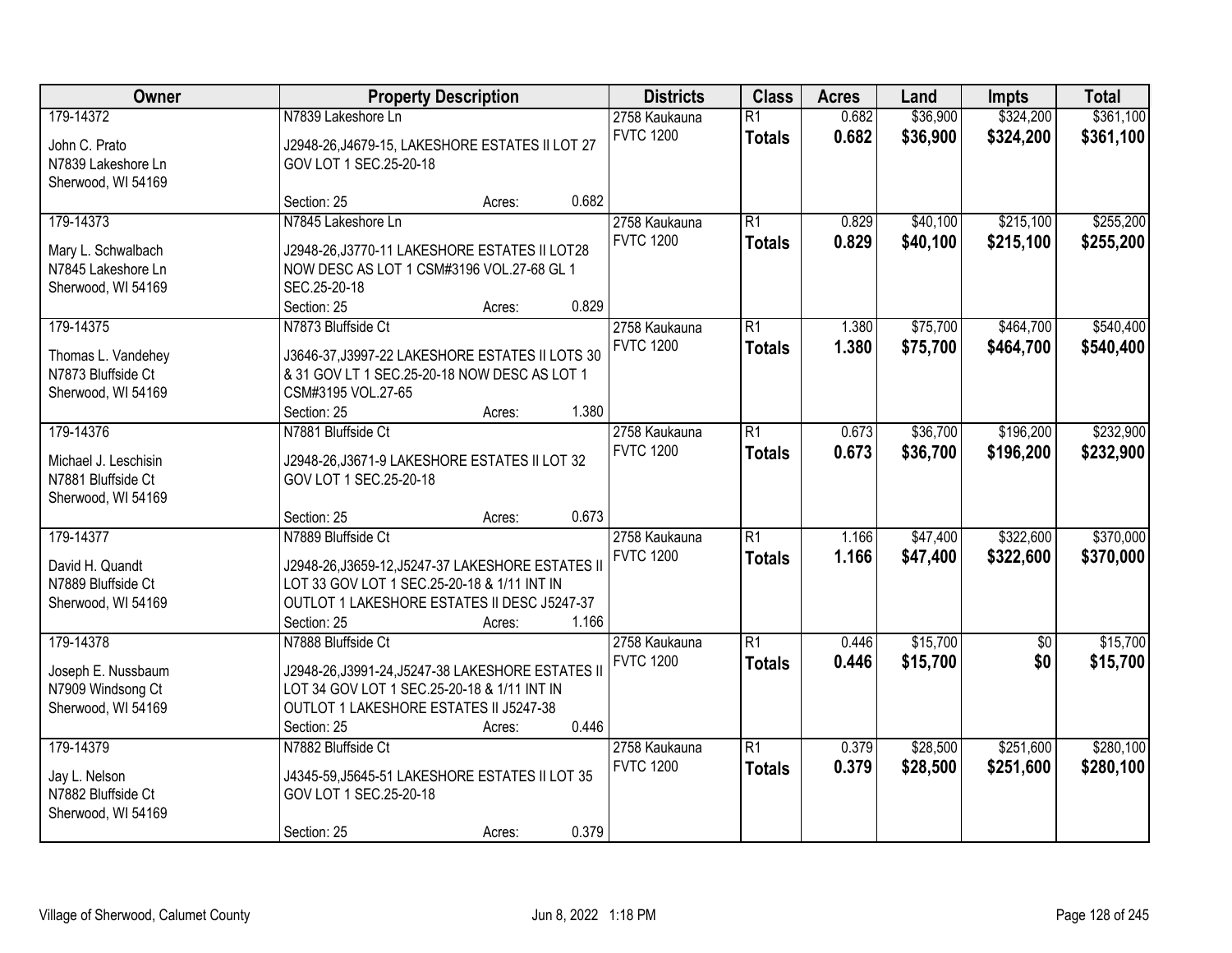| Owner                                                                         | <b>Property Description</b>                                                                           |                                   | <b>Districts</b>                 | <b>Class</b>                      | <b>Acres</b>                     | Land                   | <b>Impts</b>         | <b>Total</b>           |                         |
|-------------------------------------------------------------------------------|-------------------------------------------------------------------------------------------------------|-----------------------------------|----------------------------------|-----------------------------------|----------------------------------|------------------------|----------------------|------------------------|-------------------------|
| 179-14380<br>Thomas L. Vandehey<br>N7873 Bluffside Ct<br>Sherwood, WI 54169   | N7874 Bluffside Ct<br>980-48, J2948-26, J5195-3 LAKESHORE ESTATES II<br>LOT 36 GOV LOT 1 SEC.25-20-18 | 2758 Kaukauna<br><b>FVTC 1200</b> | $\overline{R1}$<br><b>Totals</b> | 0.359<br>0.359                    | \$27,600<br>\$27,600             | $\overline{50}$<br>\$0 | \$27,600<br>\$27,600 |                        |                         |
|                                                                               | Section: 25                                                                                           | Acres:                            | 0.359                            |                                   |                                  |                        |                      |                        |                         |
| 179-14381<br>Thomas L. Vandehey<br>N7873 Bluffside Ct<br>Sherwood, WI 54169   | N7864 Bluffside Ct<br>980-48, J2948-26, J5195-3 LAKESHORE ESTATES II<br>LOT 37 GOV LOT 1 SEC.25-20-18 |                                   |                                  | 2758 Kaukauna<br><b>FVTC 1200</b> | R1<br><b>Totals</b>              | 0.384<br>0.384         | \$28,700<br>\$28,700 | $\overline{50}$<br>\$0 | \$28,700<br>\$28,700    |
|                                                                               | Section: 25                                                                                           | Acres:                            | 0.384                            |                                   |                                  |                        |                      |                        |                         |
| 179-14382<br>Village of Sherwood<br>PO Box 279<br>Sherwood, WI 54169          | Fox Ln<br>PCB-113 HIGH CLIFF ESTATES FOX LANE                                                         |                                   |                                  | 2758 Kaukauna<br><b>FVTC 1200</b> | X4<br><b>Totals</b>              | 0.000<br>0.000         | \$0<br>\$0           | \$0<br>\$0             | $\overline{\$0}$<br>\$0 |
|                                                                               | Section: 25                                                                                           | Acres:                            | 0.000                            |                                   |                                  |                        |                      |                        |                         |
| 179-14383<br>Sendeli Sherwood LLC<br>W1202 County Rd Kk<br>Kaukauna, WI 54130 | W5095 Fox Ln<br>J3188-39, J3305-33, J4583-14 HIGH CLIFF ESTATES<br>LOT <sub>1</sub>                   |                                   |                                  | 2758 Kaukauna<br><b>FVTC 1200</b> | $\overline{R1}$<br><b>Totals</b> | 0.420<br>0.420         | \$31,400<br>\$31,400 | \$294,200<br>\$294,200 | \$325,600<br>\$325,600  |
|                                                                               | Section: 25                                                                                           | Acres:                            | 0.420                            |                                   |                                  |                        |                      |                        |                         |
| 179-14384<br>Timm E. Wulterkens<br><b>W5093 Fox Ln</b><br>Sherwood, WI 54169  | <b>W5093 Fox Ln</b><br>PCB-91, J2541-56 HIGH CLIFF ESTATES LOT 2                                      |                                   |                                  | 2758 Kaukauna<br><b>FVTC 1200</b> | $\overline{R1}$<br><b>Totals</b> | 0.316<br>0.316         | \$27,200<br>\$27,200 | \$175,500<br>\$175,500 | \$202,700<br>\$202,700  |
|                                                                               | Section: 25                                                                                           | Acres:                            | 0.316                            |                                   |                                  |                        |                      |                        |                         |
| 179-14385<br>Cy Thounsavath<br>W5091 Fox Ln<br>Sherwood, WI 54169             | W5091 Fox Ln<br>J3571-41, J3434-55, J4738-39 HIGH CLIFF ESTATES<br>LOT <sub>3</sub>                   |                                   |                                  | 2758 Kaukauna<br><b>FVTC 1200</b> | $\overline{R1}$<br><b>Totals</b> | 0.330<br>0.330         | \$28,000<br>\$28,000 | \$240,500<br>\$240,500 | \$268,500<br>\$268,500  |
|                                                                               | Section: 25                                                                                           | Acres:                            | 0.330                            |                                   |                                  |                        |                      |                        |                         |
| 179-14386<br>Victoria A. Helein<br><b>W5089 Fox Ln</b><br>Sherwood, WI 54169  | W5089 Fox Ln<br>J3571-41, J3373-6 HIGH CLIFF ESTATES LOT 4<br>Section: 25                             | Acres:                            | 0.315                            | 2758 Kaukauna<br><b>FVTC 1200</b> | $\overline{R1}$<br><b>Totals</b> | 0.316<br>0.316         | \$27,200<br>\$27,200 | \$243,000<br>\$243,000 | \$270,200<br>\$270,200  |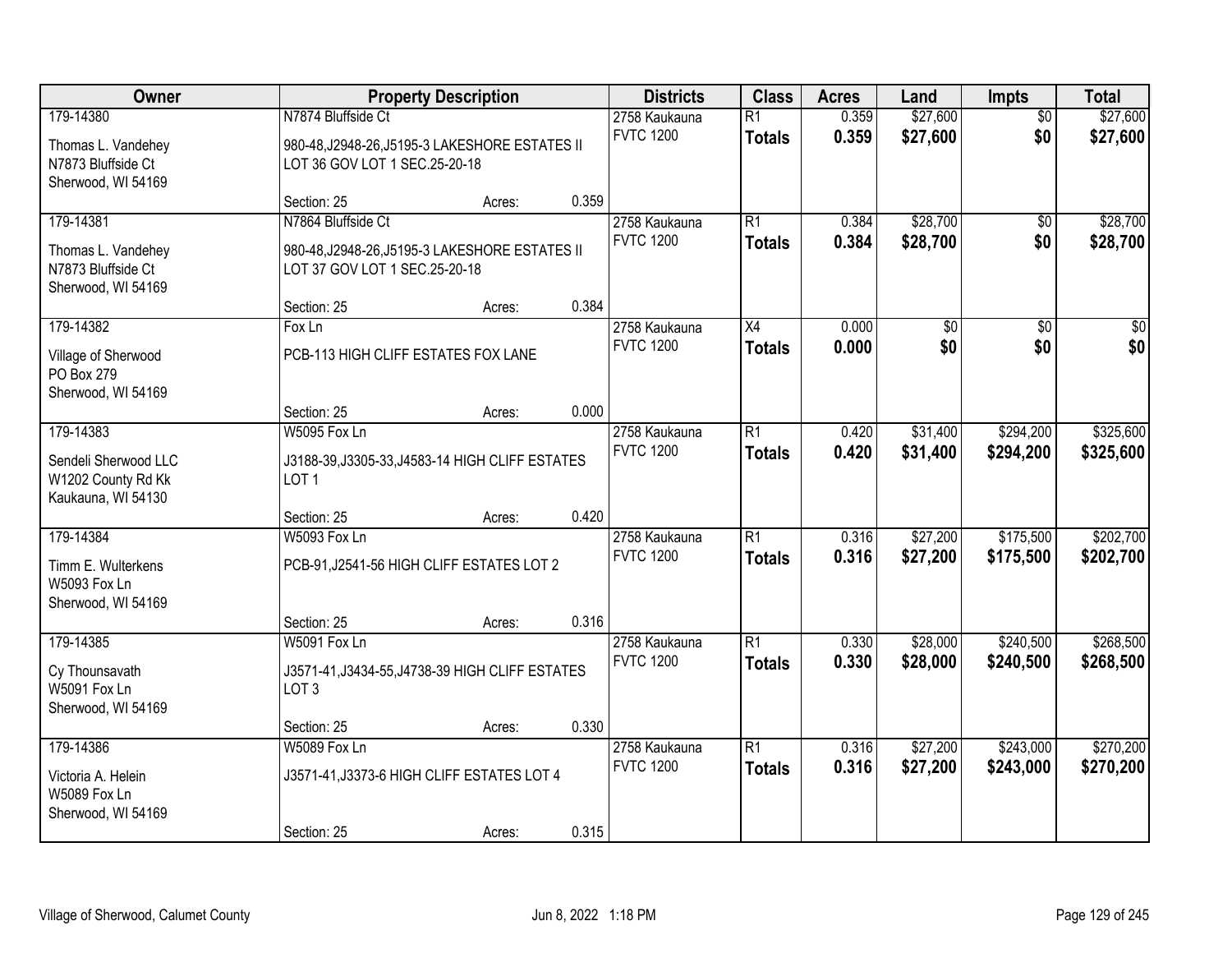| Owner                                   |                                                                                               | <b>Property Description</b> |       | <b>Districts</b>                  | <b>Class</b>    | <b>Acres</b> | Land     | <b>Impts</b> | <b>Total</b> |
|-----------------------------------------|-----------------------------------------------------------------------------------------------|-----------------------------|-------|-----------------------------------|-----------------|--------------|----------|--------------|--------------|
| 179-14387                               | W5087 Fox Ln                                                                                  |                             |       | 2758 Kaukauna                     | $\overline{R1}$ | 0.367        | \$30,000 | \$287,600    | \$317,600    |
| Mickler Cynthia L Trust                 | J899-56, J2002-23, 330652 HIGH CLIFF ESTATES LOT                                              |                             |       | <b>FVTC 1200</b>                  | <b>Totals</b>   | 0.367        | \$30,000 | \$287,600    | \$317,600    |
| W5087 Fox Ln                            | 5 & PRT LOT 6, NOW DESC AS LOT 1 CSM#1503                                                     |                             |       |                                   |                 |              |          |              |              |
| Sherwood, WI 54169                      | VOL.10-223                                                                                    |                             |       |                                   |                 |              |          |              |              |
|                                         | Section: 25                                                                                   | Acres:                      | 0.367 |                                   |                 |              |          |              |              |
| 179-14388                               | W5085 Fox Ln                                                                                  |                             |       | 2758 Kaukauna                     | $\overline{R1}$ | 0.315        | \$27,200 | \$415,300    | \$442,500    |
|                                         |                                                                                               |                             |       | <b>FVTC 1200</b>                  | <b>Totals</b>   | 0.315        | \$27,200 | \$415,300    | \$442,500    |
| Karen L. Walther<br><b>W5085 Fox Ln</b> | PCB-91, J2025-38 HIGH CLIFF ESTATES PRT LOTS 6<br>& 7, NOW DESC AS LOT 2 CSM#1503 VOL.10-223  |                             |       |                                   |                 |              |          |              |              |
| Sherwood, WI 54169                      |                                                                                               |                             |       |                                   |                 |              |          |              |              |
|                                         | Section: 25                                                                                   | Acres:                      | 0.315 |                                   |                 |              |          |              |              |
| 179-14389                               | W5083 Fox Ln                                                                                  |                             |       | 2758 Kaukauna                     | $\overline{R1}$ | 0.605        | \$36,200 | \$342,800    | \$379,000    |
|                                         |                                                                                               |                             |       | <b>FVTC 1200</b>                  | <b>Totals</b>   | 0.605        | \$36,200 | \$342,800    | \$379,000    |
| John J. Stevens<br>W5083 Fox Ln         | J1764-26, J3082-24, J5888-21 HIGH CLIFF ESTATES<br>PRT LOTS 7 & 8 NOW DESC. AS LOT 3 CSM#1503 |                             |       |                                   |                 |              |          |              |              |
| Sherwood, WI 54169                      | VOL.10-223                                                                                    |                             |       |                                   |                 |              |          |              |              |
|                                         | Section: 25                                                                                   | Acres:                      | 0.605 |                                   |                 |              |          |              |              |
| 179-14390                               | W5082 Fox Ln                                                                                  |                             |       | 2758 Kaukauna                     | $\overline{R1}$ | 0.713        | \$39,000 | \$223,900    | \$262,900    |
|                                         |                                                                                               |                             |       | <b>FVTC 1200</b>                  | <b>Totals</b>   | 0.713        | \$39,000 | \$223,900    | \$262,900    |
| Jamie E. Duchow                         | J3571-41,330441,333341 HIGH CLIFF ESTATES PRT                                                 |                             |       |                                   |                 |              |          |              |              |
| <b>W5082 Fox Ln</b>                     | LOT 8 & ALL LOT 9, NOW DESC AS LOT 4 CSM#1503                                                 |                             |       |                                   |                 |              |          |              |              |
| Sherwood, WI 54169                      | VOL.10-223                                                                                    |                             | 0.713 |                                   |                 |              |          |              |              |
| 179-14391                               | Section: 25<br>W5084 Fox Ln                                                                   | Acres:                      |       |                                   | $\overline{R1}$ | 0.393        | \$30,700 | \$252,400    | \$283,100    |
|                                         |                                                                                               |                             |       | 2758 Kaukauna<br><b>FVTC 1200</b> |                 |              |          |              |              |
| Scott L. Schneider                      | J3868-13, J4390-28 HIGH CLIFF ESTATES LOT 10                                                  |                             |       |                                   | <b>Totals</b>   | 0.393        | \$30,700 | \$252,400    | \$283,100    |
| W5084 Fox Ln                            | SW-SE SEC.25-20-18                                                                            |                             |       |                                   |                 |              |          |              |              |
| Sherwood, WI 54169                      |                                                                                               |                             |       |                                   |                 |              |          |              |              |
|                                         | Section: 25                                                                                   | Acres:                      | 0.393 |                                   |                 |              |          |              |              |
| 179-14392                               | W5086 Fox Ln                                                                                  |                             |       | 2758 Kaukauna                     | $\overline{R1}$ | 0.559        | \$35,000 | \$233,000    | \$268,000    |
| Kathleen M. Sthokal                     | J3063-40, J3871-29, J4615-56 HIGH CLIFF ESTATES                                               |                             |       | <b>FVTC 1200</b>                  | <b>Totals</b>   | 0.559        | \$35,000 | \$233,000    | \$268,000    |
| <b>W5086 Fox Ln</b>                     | <b>LOT 11</b>                                                                                 |                             |       |                                   |                 |              |          |              |              |
| Sherwood, WI 54169                      |                                                                                               |                             |       |                                   |                 |              |          |              |              |
|                                         | Section: 25                                                                                   | Acres:                      | 0.559 |                                   |                 |              |          |              |              |
| 179-14393                               | W5088 Fox Ln                                                                                  |                             |       | 2758 Kaukauna                     | $\overline{R1}$ | 0.410        | \$31,100 | \$229,600    | \$260,700    |
| Kristin K. Boll                         | J2847-51, J2931-59 HIGH CLIFF ESTATES LOT 12                                                  |                             |       | <b>FVTC 1200</b>                  | <b>Totals</b>   | 0.410        | \$31,100 | \$229,600    | \$260,700    |
| <b>W5088 Fox Ln</b>                     |                                                                                               |                             |       |                                   |                 |              |          |              |              |
| Sherwood, WI 54169                      |                                                                                               |                             |       |                                   |                 |              |          |              |              |
|                                         | Section: 25                                                                                   | Acres:                      | 0.410 |                                   |                 |              |          |              |              |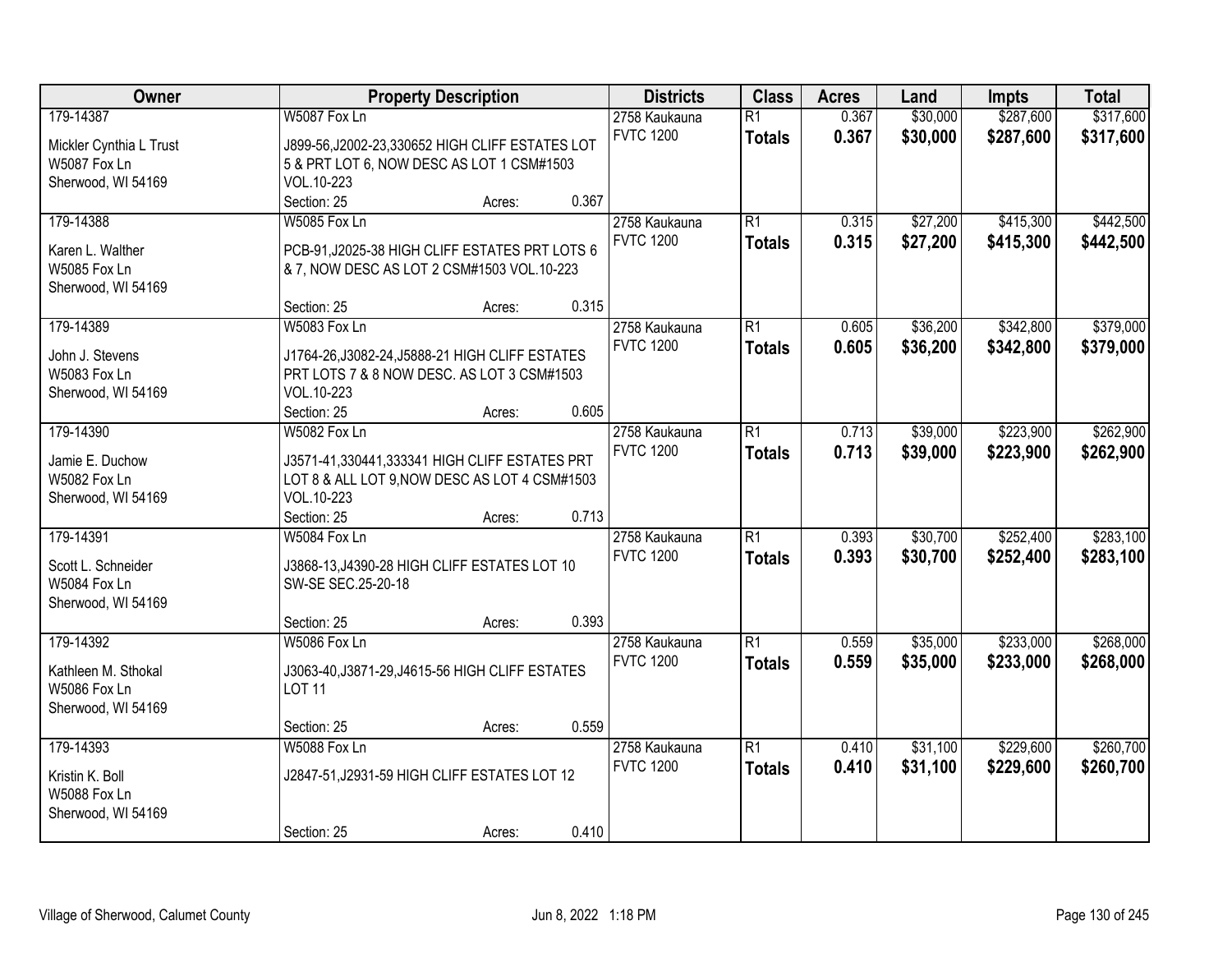| Owner                                                                                      |                                                                                                                                         | <b>Property Description</b> |       | <b>Districts</b>                  | <b>Class</b>                     | <b>Acres</b>   | Land                   | <b>Impts</b>           | <b>Total</b>           |
|--------------------------------------------------------------------------------------------|-----------------------------------------------------------------------------------------------------------------------------------------|-----------------------------|-------|-----------------------------------|----------------------------------|----------------|------------------------|------------------------|------------------------|
| 179-14394<br>Mark O. Priebusch<br>W5090 Fox Ln<br>Sherwood, WI 54169                       | W5090 Fox Ln<br>J4874-5, J5295-34, J5825-24 HIGH CLIFF ESTATES<br><b>LOT 13</b>                                                         |                             |       | 2758 Kaukauna<br><b>FVTC 1200</b> | $\overline{R1}$<br><b>Totals</b> | 0.410<br>0.410 | \$31,100<br>\$31,100   | \$235,700<br>\$235,700 | \$266,800<br>\$266,800 |
|                                                                                            | Section: 25                                                                                                                             | Acres:                      | 0.410 |                                   |                                  |                |                        |                        |                        |
| 179-14395<br>Cynthia L. Buhl<br><b>W5092 Fox Ln</b><br>Sherwood, WI 54169                  | <b>W5092 Fox Ln</b><br>J2325-16, J2935-51 HIGH CLIFF ESTATES LOT 14<br>Section: 25                                                      | Acres:                      | 0.410 | 2758 Kaukauna<br><b>FVTC 1200</b> | $\overline{R1}$<br><b>Totals</b> | 0.410<br>0.410 | \$31,100<br>\$31,100   | \$207,700<br>\$207,700 | \$238,800<br>\$238,800 |
| 179-14396                                                                                  | W5094 Fox Ln                                                                                                                            |                             |       | 2758 Kaukauna                     | $\overline{R1}$                  | 0.350          | \$29,100               | \$263,600              | \$292,700              |
| Sara L. Goehler<br>W5094 Fox Ln<br>Sherwood, WI 54169                                      | J2844-28, J3571-41, J4906-42 HIGH CLIFF ESTATES<br><b>LOT 15</b>                                                                        |                             |       | <b>FVTC 1200</b>                  | <b>Totals</b>                    | 0.350          | \$29,100               | \$263,600              | \$292,700              |
|                                                                                            | Section: 25                                                                                                                             | Acres:                      | 0.350 |                                   |                                  |                |                        |                        |                        |
| 179-14397<br>Michael Koehler<br>W5096 Fox Ln<br>Sherwood, WI 54169                         | W5096 Fox Ln<br>J2844-28, J3571-41 HIGH CLIFF ESTATES LOT 16                                                                            |                             |       | 2758 Kaukauna<br><b>FVTC 1200</b> | $\overline{R1}$<br><b>Totals</b> | 0.359<br>0.359 | \$29,500<br>\$29,500   | \$230,400<br>\$230,400 | \$259,900<br>\$259,900 |
|                                                                                            | Section: 25                                                                                                                             | Acres:                      | 0.357 |                                   |                                  |                |                        |                        |                        |
| 179-14401<br>Sue Ellen Stephenson Irrev Trust<br>N7797 Lake Shore Ln<br>Sherwood, WI 54169 | N7781 Windswept Ln<br>PCB-116, J3027-13, J4355-39 WINDSWEPT SHORES<br>LOT 160 & W10.2' LOT 161 NOW DESC AS LOT 1<br>CSM#1741 VOL.12-181 |                             |       | 2758 Kaukauna<br><b>FVTC 1200</b> | $\overline{R1}$<br><b>Totals</b> | 0.534<br>0.534 | \$213,500<br>\$213,500 | $\overline{50}$<br>\$0 | \$213,500<br>\$213,500 |
| 179-14402                                                                                  | Section: 25<br>N7773 Windswept Ln                                                                                                       | Acres:                      | 0.534 | 2758 Kaukauna                     | $\overline{R1}$                  | 0.629          | \$232,800              | \$520,200              | \$753,000              |
| William G. Sterling<br>N7773 Windswept Ln<br>Sherwood, WI 54169                            | J3865-9, J3999-22 WINDSWEPT SHORES LOT 2<br>CSM#1741 VOL.12-181 A/K/A E86.68' LOT 161<br>&W37.96' LOT 162<br>Section: 25                | Acres:                      | 0.629 | <b>FVTC 1200</b>                  | <b>Totals</b>                    | 0.629          | \$232,800              | \$520,200              | \$753,000              |
| 179-14403                                                                                  | N7765 Windswept Ln                                                                                                                      |                             |       | 2758 Kaukauna                     | $\overline{R1}$                  | 0.645          | \$235,300              | \$489,000              | \$724,300              |
| Mary Clare Walsh-Curry<br>N7765 Windswept Ln<br>Sherwood, WI 54169                         | J3780-32, J4911-64, J5074-60 WINDSWEPT SHORES<br>LOT 3 CSM#1741 VOL.12-181 BNG PRT OF LOTS 162<br>& 163<br>Section: 25                  | Acres:                      | 0.645 | <b>FVTC 1200</b>                  | <b>Totals</b>                    | 0.645          | \$235,300              | \$489,000              | \$724,300              |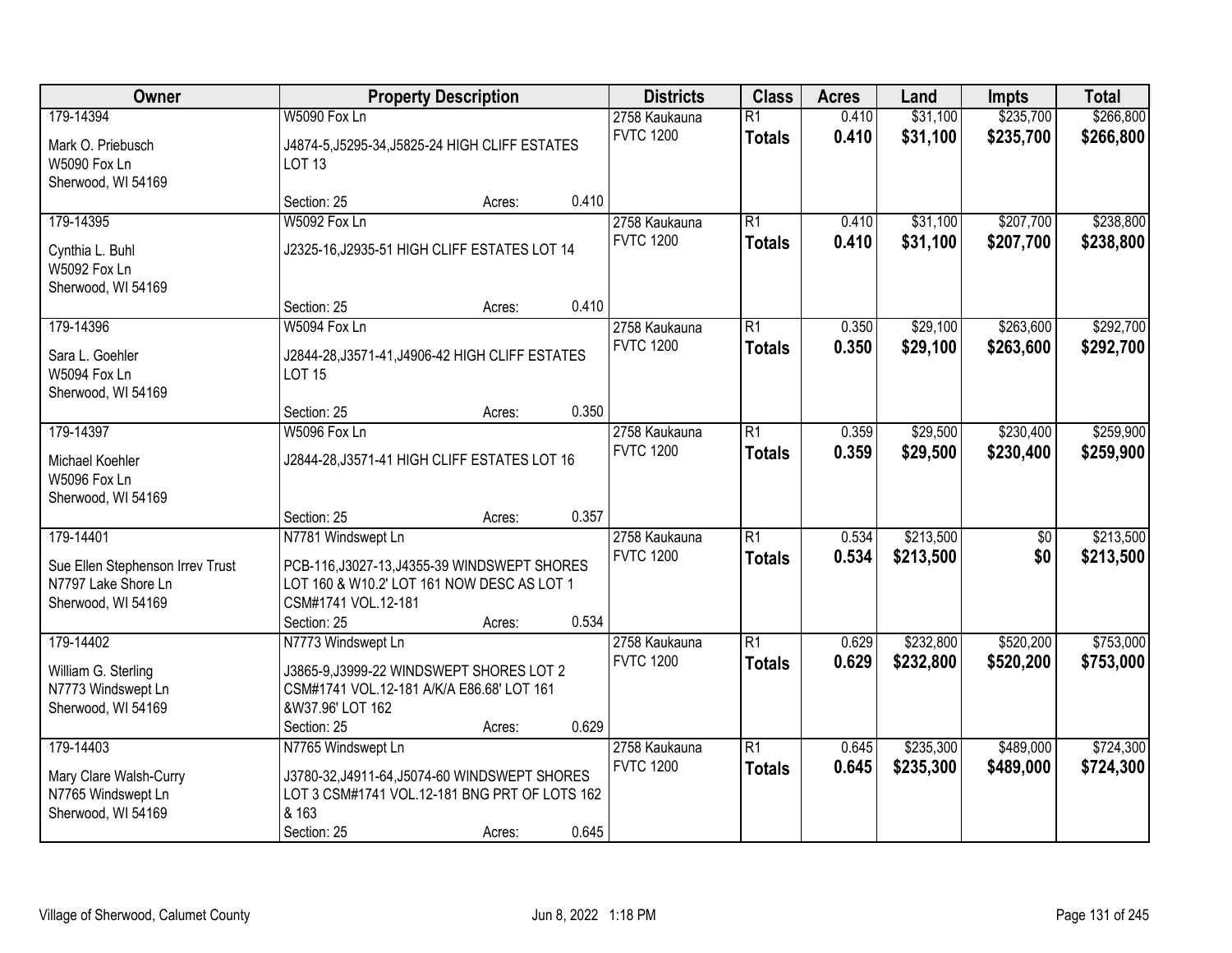| \$598,700<br>\$876,500<br>179-14404<br>N7759 Windswept Ln<br>$\overline{R1}$<br>0.639<br>\$277,800<br>2758 Kaukauna<br>0.639<br><b>FVTC 1200</b><br>\$277,800<br>\$598,700<br>\$876,500<br><b>Totals</b><br>J3071-12, J3918-32 WINDSWEPT SHORES E31.16' LOT<br>Constance L. Wagner<br>163& W92.96'LOT164 NOW DESC.AS LOT 1 CSM#171.<br>N7759 Windswept Ln<br>VOL.12-84<br>Sherwood, WI 54169<br>0.639<br>Section: 25<br>Acres:<br>\$508,200<br>179-14405<br>N7751 Windswept Ln<br>2758 Kaukauna<br>$\overline{R1}$<br>\$203,500<br>\$304,700<br>0.488<br><b>FVTC 1200</b><br>0.488<br>\$203,500<br>\$304,700<br>\$508,200<br><b>Totals</b><br>Mary Ann Wenzel<br>J2913-51 WINDSWEPT SHORES E3.38' LOT 164&ALL<br>N7751 Windswept Ln<br>LOT 165 NOW DESC.AS LOT 2 CSM#1712 VOL.12-84<br>Sherwood, WI 54169<br>0.488<br>Section: 25<br>Acres:<br>\$321,200<br>\$434,000<br>179-14406<br>N7640 Lower Cliff Rd<br>$\overline{R1}$<br>\$112,800<br>2758 Kaukauna<br>1.091<br><b>FVTC 1200</b><br>1.091<br>\$112,800<br>\$321,200<br><b>Totals</b><br>\$434,000<br>Scott Halsne<br>J2042-26, J2340-42 WINDSWEPT SHORES LOT 166<br>N7640 Lower Cliff Rd<br>(INCL OL 1 CSM#1618) EX OL'S 2&3 CSM#1618<br>Sherwood, WI 54169<br>1.091<br>Section: 25<br>Acres:<br>179-14407<br>N7638 Lower Cliff Rd<br>$\overline{R1}$<br>\$77,900<br>\$290,600<br>\$368,500<br>2758 Kaukauna<br>0.800<br><b>FVTC 1200</b><br>0.800<br>\$77,900<br>\$290,600<br>\$368,500<br><b>Totals</b><br><b>Bertello Family Revocable Trust</b><br>PCB-116 WINDSWEPT SHORES LOT 167<br>N7638 Lower Cliff Rd<br>Sherwood, WI 54169<br>0.800<br>Section: 25<br>Acres:<br>$\overline{R1}$<br>\$63,200<br>\$284,600<br>\$347,800<br>179-14408<br>N7785 State Park Rd<br>0.500<br>2758 Kaukauna<br><b>FVTC 1200</b><br>0.500<br>\$63,200<br>\$284,600<br>\$347,800<br><b>Totals</b><br>Michael T. Broderick<br>PCB-116, J3675-26, J5249-48 WINDSWEPT SHORES<br><b>LOT 168</b><br>N7785 State Park Rd<br>Sherwood, WI 54169<br>0.500<br>Section: 25<br>Acres:<br>$\overline{R1}$<br>\$71,200<br>\$331,100<br>\$402,300<br>179-14409<br>N7771 State Park Rd<br>0.646<br>2758 Kaukauna<br><b>FVTC 1200</b><br>0.646<br>\$71,200<br>\$331,100<br>\$402,300<br><b>Totals</b><br>PCB-116, J4454-46 WINDSWEPT SHORES LOT 169 &<br>Richard M. Boone Jr<br>W31.33'LOT 170 NOW DESC. AS LOT 1 CSM#1742<br>N7771 State Park Rd<br>VOL.12-185<br>Sherwood, WI 54169<br>0.648<br>Section: 25<br>Acres:<br>\$452,200<br>179-14410<br>N7763 State Park Rd<br>$\overline{R1}$<br>\$72,900<br>\$525,100<br>2758 Kaukauna<br>0.678<br>0.678<br><b>FVTC 1200</b><br>\$72,900<br>\$452,200<br>\$525,100<br><b>Totals</b><br>Michael A. Johnson<br>J3747-3,J4608-61,J5833-56 WINDSWEPT SHORES<br>N7763 State Park Rd<br>E62.67'LOT 170& W62.66'LOT 171 NOW DESC LT 2<br>CSM#1742 V12-185 GL 2 SEC.250-20-18<br>Sherwood, WI 54169 | Owner | <b>Property Description</b> | <b>Districts</b> | <b>Class</b> | <b>Acres</b> | Land | <b>Impts</b> | <b>Total</b> |
|---------------------------------------------------------------------------------------------------------------------------------------------------------------------------------------------------------------------------------------------------------------------------------------------------------------------------------------------------------------------------------------------------------------------------------------------------------------------------------------------------------------------------------------------------------------------------------------------------------------------------------------------------------------------------------------------------------------------------------------------------------------------------------------------------------------------------------------------------------------------------------------------------------------------------------------------------------------------------------------------------------------------------------------------------------------------------------------------------------------------------------------------------------------------------------------------------------------------------------------------------------------------------------------------------------------------------------------------------------------------------------------------------------------------------------------------------------------------------------------------------------------------------------------------------------------------------------------------------------------------------------------------------------------------------------------------------------------------------------------------------------------------------------------------------------------------------------------------------------------------------------------------------------------------------------------------------------------------------------------------------------------------------------------------------------------------------------------------------------------------------------------------------------------------------------------------------------------------------------------------------------------------------------------------------------------------------------------------------------------------------------------------------------------------------------------------------------------------------------------------------------------------------------------------------------------------------------------------------------------------------------------------------------------------------------------------------------------------------------------------------------------------------------------------------------------------------------------------------------------------|-------|-----------------------------|------------------|--------------|--------------|------|--------------|--------------|
|                                                                                                                                                                                                                                                                                                                                                                                                                                                                                                                                                                                                                                                                                                                                                                                                                                                                                                                                                                                                                                                                                                                                                                                                                                                                                                                                                                                                                                                                                                                                                                                                                                                                                                                                                                                                                                                                                                                                                                                                                                                                                                                                                                                                                                                                                                                                                                                                                                                                                                                                                                                                                                                                                                                                                                                                                                                                     |       |                             |                  |              |              |      |              |              |
|                                                                                                                                                                                                                                                                                                                                                                                                                                                                                                                                                                                                                                                                                                                                                                                                                                                                                                                                                                                                                                                                                                                                                                                                                                                                                                                                                                                                                                                                                                                                                                                                                                                                                                                                                                                                                                                                                                                                                                                                                                                                                                                                                                                                                                                                                                                                                                                                                                                                                                                                                                                                                                                                                                                                                                                                                                                                     |       |                             |                  |              |              |      |              |              |
|                                                                                                                                                                                                                                                                                                                                                                                                                                                                                                                                                                                                                                                                                                                                                                                                                                                                                                                                                                                                                                                                                                                                                                                                                                                                                                                                                                                                                                                                                                                                                                                                                                                                                                                                                                                                                                                                                                                                                                                                                                                                                                                                                                                                                                                                                                                                                                                                                                                                                                                                                                                                                                                                                                                                                                                                                                                                     |       |                             |                  |              |              |      |              |              |
|                                                                                                                                                                                                                                                                                                                                                                                                                                                                                                                                                                                                                                                                                                                                                                                                                                                                                                                                                                                                                                                                                                                                                                                                                                                                                                                                                                                                                                                                                                                                                                                                                                                                                                                                                                                                                                                                                                                                                                                                                                                                                                                                                                                                                                                                                                                                                                                                                                                                                                                                                                                                                                                                                                                                                                                                                                                                     |       |                             |                  |              |              |      |              |              |
|                                                                                                                                                                                                                                                                                                                                                                                                                                                                                                                                                                                                                                                                                                                                                                                                                                                                                                                                                                                                                                                                                                                                                                                                                                                                                                                                                                                                                                                                                                                                                                                                                                                                                                                                                                                                                                                                                                                                                                                                                                                                                                                                                                                                                                                                                                                                                                                                                                                                                                                                                                                                                                                                                                                                                                                                                                                                     |       |                             |                  |              |              |      |              |              |
|                                                                                                                                                                                                                                                                                                                                                                                                                                                                                                                                                                                                                                                                                                                                                                                                                                                                                                                                                                                                                                                                                                                                                                                                                                                                                                                                                                                                                                                                                                                                                                                                                                                                                                                                                                                                                                                                                                                                                                                                                                                                                                                                                                                                                                                                                                                                                                                                                                                                                                                                                                                                                                                                                                                                                                                                                                                                     |       |                             |                  |              |              |      |              |              |
|                                                                                                                                                                                                                                                                                                                                                                                                                                                                                                                                                                                                                                                                                                                                                                                                                                                                                                                                                                                                                                                                                                                                                                                                                                                                                                                                                                                                                                                                                                                                                                                                                                                                                                                                                                                                                                                                                                                                                                                                                                                                                                                                                                                                                                                                                                                                                                                                                                                                                                                                                                                                                                                                                                                                                                                                                                                                     |       |                             |                  |              |              |      |              |              |
|                                                                                                                                                                                                                                                                                                                                                                                                                                                                                                                                                                                                                                                                                                                                                                                                                                                                                                                                                                                                                                                                                                                                                                                                                                                                                                                                                                                                                                                                                                                                                                                                                                                                                                                                                                                                                                                                                                                                                                                                                                                                                                                                                                                                                                                                                                                                                                                                                                                                                                                                                                                                                                                                                                                                                                                                                                                                     |       |                             |                  |              |              |      |              |              |
|                                                                                                                                                                                                                                                                                                                                                                                                                                                                                                                                                                                                                                                                                                                                                                                                                                                                                                                                                                                                                                                                                                                                                                                                                                                                                                                                                                                                                                                                                                                                                                                                                                                                                                                                                                                                                                                                                                                                                                                                                                                                                                                                                                                                                                                                                                                                                                                                                                                                                                                                                                                                                                                                                                                                                                                                                                                                     |       |                             |                  |              |              |      |              |              |
|                                                                                                                                                                                                                                                                                                                                                                                                                                                                                                                                                                                                                                                                                                                                                                                                                                                                                                                                                                                                                                                                                                                                                                                                                                                                                                                                                                                                                                                                                                                                                                                                                                                                                                                                                                                                                                                                                                                                                                                                                                                                                                                                                                                                                                                                                                                                                                                                                                                                                                                                                                                                                                                                                                                                                                                                                                                                     |       |                             |                  |              |              |      |              |              |
|                                                                                                                                                                                                                                                                                                                                                                                                                                                                                                                                                                                                                                                                                                                                                                                                                                                                                                                                                                                                                                                                                                                                                                                                                                                                                                                                                                                                                                                                                                                                                                                                                                                                                                                                                                                                                                                                                                                                                                                                                                                                                                                                                                                                                                                                                                                                                                                                                                                                                                                                                                                                                                                                                                                                                                                                                                                                     |       |                             |                  |              |              |      |              |              |
|                                                                                                                                                                                                                                                                                                                                                                                                                                                                                                                                                                                                                                                                                                                                                                                                                                                                                                                                                                                                                                                                                                                                                                                                                                                                                                                                                                                                                                                                                                                                                                                                                                                                                                                                                                                                                                                                                                                                                                                                                                                                                                                                                                                                                                                                                                                                                                                                                                                                                                                                                                                                                                                                                                                                                                                                                                                                     |       |                             |                  |              |              |      |              |              |
|                                                                                                                                                                                                                                                                                                                                                                                                                                                                                                                                                                                                                                                                                                                                                                                                                                                                                                                                                                                                                                                                                                                                                                                                                                                                                                                                                                                                                                                                                                                                                                                                                                                                                                                                                                                                                                                                                                                                                                                                                                                                                                                                                                                                                                                                                                                                                                                                                                                                                                                                                                                                                                                                                                                                                                                                                                                                     |       |                             |                  |              |              |      |              |              |
|                                                                                                                                                                                                                                                                                                                                                                                                                                                                                                                                                                                                                                                                                                                                                                                                                                                                                                                                                                                                                                                                                                                                                                                                                                                                                                                                                                                                                                                                                                                                                                                                                                                                                                                                                                                                                                                                                                                                                                                                                                                                                                                                                                                                                                                                                                                                                                                                                                                                                                                                                                                                                                                                                                                                                                                                                                                                     |       |                             |                  |              |              |      |              |              |
|                                                                                                                                                                                                                                                                                                                                                                                                                                                                                                                                                                                                                                                                                                                                                                                                                                                                                                                                                                                                                                                                                                                                                                                                                                                                                                                                                                                                                                                                                                                                                                                                                                                                                                                                                                                                                                                                                                                                                                                                                                                                                                                                                                                                                                                                                                                                                                                                                                                                                                                                                                                                                                                                                                                                                                                                                                                                     |       |                             |                  |              |              |      |              |              |
|                                                                                                                                                                                                                                                                                                                                                                                                                                                                                                                                                                                                                                                                                                                                                                                                                                                                                                                                                                                                                                                                                                                                                                                                                                                                                                                                                                                                                                                                                                                                                                                                                                                                                                                                                                                                                                                                                                                                                                                                                                                                                                                                                                                                                                                                                                                                                                                                                                                                                                                                                                                                                                                                                                                                                                                                                                                                     |       |                             |                  |              |              |      |              |              |
|                                                                                                                                                                                                                                                                                                                                                                                                                                                                                                                                                                                                                                                                                                                                                                                                                                                                                                                                                                                                                                                                                                                                                                                                                                                                                                                                                                                                                                                                                                                                                                                                                                                                                                                                                                                                                                                                                                                                                                                                                                                                                                                                                                                                                                                                                                                                                                                                                                                                                                                                                                                                                                                                                                                                                                                                                                                                     |       |                             |                  |              |              |      |              |              |
|                                                                                                                                                                                                                                                                                                                                                                                                                                                                                                                                                                                                                                                                                                                                                                                                                                                                                                                                                                                                                                                                                                                                                                                                                                                                                                                                                                                                                                                                                                                                                                                                                                                                                                                                                                                                                                                                                                                                                                                                                                                                                                                                                                                                                                                                                                                                                                                                                                                                                                                                                                                                                                                                                                                                                                                                                                                                     |       |                             |                  |              |              |      |              |              |
|                                                                                                                                                                                                                                                                                                                                                                                                                                                                                                                                                                                                                                                                                                                                                                                                                                                                                                                                                                                                                                                                                                                                                                                                                                                                                                                                                                                                                                                                                                                                                                                                                                                                                                                                                                                                                                                                                                                                                                                                                                                                                                                                                                                                                                                                                                                                                                                                                                                                                                                                                                                                                                                                                                                                                                                                                                                                     |       |                             |                  |              |              |      |              |              |
|                                                                                                                                                                                                                                                                                                                                                                                                                                                                                                                                                                                                                                                                                                                                                                                                                                                                                                                                                                                                                                                                                                                                                                                                                                                                                                                                                                                                                                                                                                                                                                                                                                                                                                                                                                                                                                                                                                                                                                                                                                                                                                                                                                                                                                                                                                                                                                                                                                                                                                                                                                                                                                                                                                                                                                                                                                                                     |       |                             |                  |              |              |      |              |              |
|                                                                                                                                                                                                                                                                                                                                                                                                                                                                                                                                                                                                                                                                                                                                                                                                                                                                                                                                                                                                                                                                                                                                                                                                                                                                                                                                                                                                                                                                                                                                                                                                                                                                                                                                                                                                                                                                                                                                                                                                                                                                                                                                                                                                                                                                                                                                                                                                                                                                                                                                                                                                                                                                                                                                                                                                                                                                     |       |                             |                  |              |              |      |              |              |
|                                                                                                                                                                                                                                                                                                                                                                                                                                                                                                                                                                                                                                                                                                                                                                                                                                                                                                                                                                                                                                                                                                                                                                                                                                                                                                                                                                                                                                                                                                                                                                                                                                                                                                                                                                                                                                                                                                                                                                                                                                                                                                                                                                                                                                                                                                                                                                                                                                                                                                                                                                                                                                                                                                                                                                                                                                                                     |       |                             |                  |              |              |      |              |              |
|                                                                                                                                                                                                                                                                                                                                                                                                                                                                                                                                                                                                                                                                                                                                                                                                                                                                                                                                                                                                                                                                                                                                                                                                                                                                                                                                                                                                                                                                                                                                                                                                                                                                                                                                                                                                                                                                                                                                                                                                                                                                                                                                                                                                                                                                                                                                                                                                                                                                                                                                                                                                                                                                                                                                                                                                                                                                     |       |                             |                  |              |              |      |              |              |
|                                                                                                                                                                                                                                                                                                                                                                                                                                                                                                                                                                                                                                                                                                                                                                                                                                                                                                                                                                                                                                                                                                                                                                                                                                                                                                                                                                                                                                                                                                                                                                                                                                                                                                                                                                                                                                                                                                                                                                                                                                                                                                                                                                                                                                                                                                                                                                                                                                                                                                                                                                                                                                                                                                                                                                                                                                                                     |       |                             |                  |              |              |      |              |              |
|                                                                                                                                                                                                                                                                                                                                                                                                                                                                                                                                                                                                                                                                                                                                                                                                                                                                                                                                                                                                                                                                                                                                                                                                                                                                                                                                                                                                                                                                                                                                                                                                                                                                                                                                                                                                                                                                                                                                                                                                                                                                                                                                                                                                                                                                                                                                                                                                                                                                                                                                                                                                                                                                                                                                                                                                                                                                     |       |                             |                  |              |              |      |              |              |
|                                                                                                                                                                                                                                                                                                                                                                                                                                                                                                                                                                                                                                                                                                                                                                                                                                                                                                                                                                                                                                                                                                                                                                                                                                                                                                                                                                                                                                                                                                                                                                                                                                                                                                                                                                                                                                                                                                                                                                                                                                                                                                                                                                                                                                                                                                                                                                                                                                                                                                                                                                                                                                                                                                                                                                                                                                                                     |       |                             |                  |              |              |      |              |              |
|                                                                                                                                                                                                                                                                                                                                                                                                                                                                                                                                                                                                                                                                                                                                                                                                                                                                                                                                                                                                                                                                                                                                                                                                                                                                                                                                                                                                                                                                                                                                                                                                                                                                                                                                                                                                                                                                                                                                                                                                                                                                                                                                                                                                                                                                                                                                                                                                                                                                                                                                                                                                                                                                                                                                                                                                                                                                     |       |                             |                  |              |              |      |              |              |
|                                                                                                                                                                                                                                                                                                                                                                                                                                                                                                                                                                                                                                                                                                                                                                                                                                                                                                                                                                                                                                                                                                                                                                                                                                                                                                                                                                                                                                                                                                                                                                                                                                                                                                                                                                                                                                                                                                                                                                                                                                                                                                                                                                                                                                                                                                                                                                                                                                                                                                                                                                                                                                                                                                                                                                                                                                                                     |       |                             |                  |              |              |      |              |              |
|                                                                                                                                                                                                                                                                                                                                                                                                                                                                                                                                                                                                                                                                                                                                                                                                                                                                                                                                                                                                                                                                                                                                                                                                                                                                                                                                                                                                                                                                                                                                                                                                                                                                                                                                                                                                                                                                                                                                                                                                                                                                                                                                                                                                                                                                                                                                                                                                                                                                                                                                                                                                                                                                                                                                                                                                                                                                     |       |                             |                  |              |              |      |              |              |
|                                                                                                                                                                                                                                                                                                                                                                                                                                                                                                                                                                                                                                                                                                                                                                                                                                                                                                                                                                                                                                                                                                                                                                                                                                                                                                                                                                                                                                                                                                                                                                                                                                                                                                                                                                                                                                                                                                                                                                                                                                                                                                                                                                                                                                                                                                                                                                                                                                                                                                                                                                                                                                                                                                                                                                                                                                                                     |       |                             |                  |              |              |      |              |              |
|                                                                                                                                                                                                                                                                                                                                                                                                                                                                                                                                                                                                                                                                                                                                                                                                                                                                                                                                                                                                                                                                                                                                                                                                                                                                                                                                                                                                                                                                                                                                                                                                                                                                                                                                                                                                                                                                                                                                                                                                                                                                                                                                                                                                                                                                                                                                                                                                                                                                                                                                                                                                                                                                                                                                                                                                                                                                     |       |                             |                  |              |              |      |              |              |
|                                                                                                                                                                                                                                                                                                                                                                                                                                                                                                                                                                                                                                                                                                                                                                                                                                                                                                                                                                                                                                                                                                                                                                                                                                                                                                                                                                                                                                                                                                                                                                                                                                                                                                                                                                                                                                                                                                                                                                                                                                                                                                                                                                                                                                                                                                                                                                                                                                                                                                                                                                                                                                                                                                                                                                                                                                                                     |       |                             |                  |              |              |      |              |              |
|                                                                                                                                                                                                                                                                                                                                                                                                                                                                                                                                                                                                                                                                                                                                                                                                                                                                                                                                                                                                                                                                                                                                                                                                                                                                                                                                                                                                                                                                                                                                                                                                                                                                                                                                                                                                                                                                                                                                                                                                                                                                                                                                                                                                                                                                                                                                                                                                                                                                                                                                                                                                                                                                                                                                                                                                                                                                     |       |                             |                  |              |              |      |              |              |
|                                                                                                                                                                                                                                                                                                                                                                                                                                                                                                                                                                                                                                                                                                                                                                                                                                                                                                                                                                                                                                                                                                                                                                                                                                                                                                                                                                                                                                                                                                                                                                                                                                                                                                                                                                                                                                                                                                                                                                                                                                                                                                                                                                                                                                                                                                                                                                                                                                                                                                                                                                                                                                                                                                                                                                                                                                                                     |       |                             |                  |              |              |      |              |              |
|                                                                                                                                                                                                                                                                                                                                                                                                                                                                                                                                                                                                                                                                                                                                                                                                                                                                                                                                                                                                                                                                                                                                                                                                                                                                                                                                                                                                                                                                                                                                                                                                                                                                                                                                                                                                                                                                                                                                                                                                                                                                                                                                                                                                                                                                                                                                                                                                                                                                                                                                                                                                                                                                                                                                                                                                                                                                     |       |                             |                  |              |              |      |              |              |
|                                                                                                                                                                                                                                                                                                                                                                                                                                                                                                                                                                                                                                                                                                                                                                                                                                                                                                                                                                                                                                                                                                                                                                                                                                                                                                                                                                                                                                                                                                                                                                                                                                                                                                                                                                                                                                                                                                                                                                                                                                                                                                                                                                                                                                                                                                                                                                                                                                                                                                                                                                                                                                                                                                                                                                                                                                                                     |       |                             |                  |              |              |      |              |              |
| 0.678<br>Section: 25<br>Acres:                                                                                                                                                                                                                                                                                                                                                                                                                                                                                                                                                                                                                                                                                                                                                                                                                                                                                                                                                                                                                                                                                                                                                                                                                                                                                                                                                                                                                                                                                                                                                                                                                                                                                                                                                                                                                                                                                                                                                                                                                                                                                                                                                                                                                                                                                                                                                                                                                                                                                                                                                                                                                                                                                                                                                                                                                                      |       |                             |                  |              |              |      |              |              |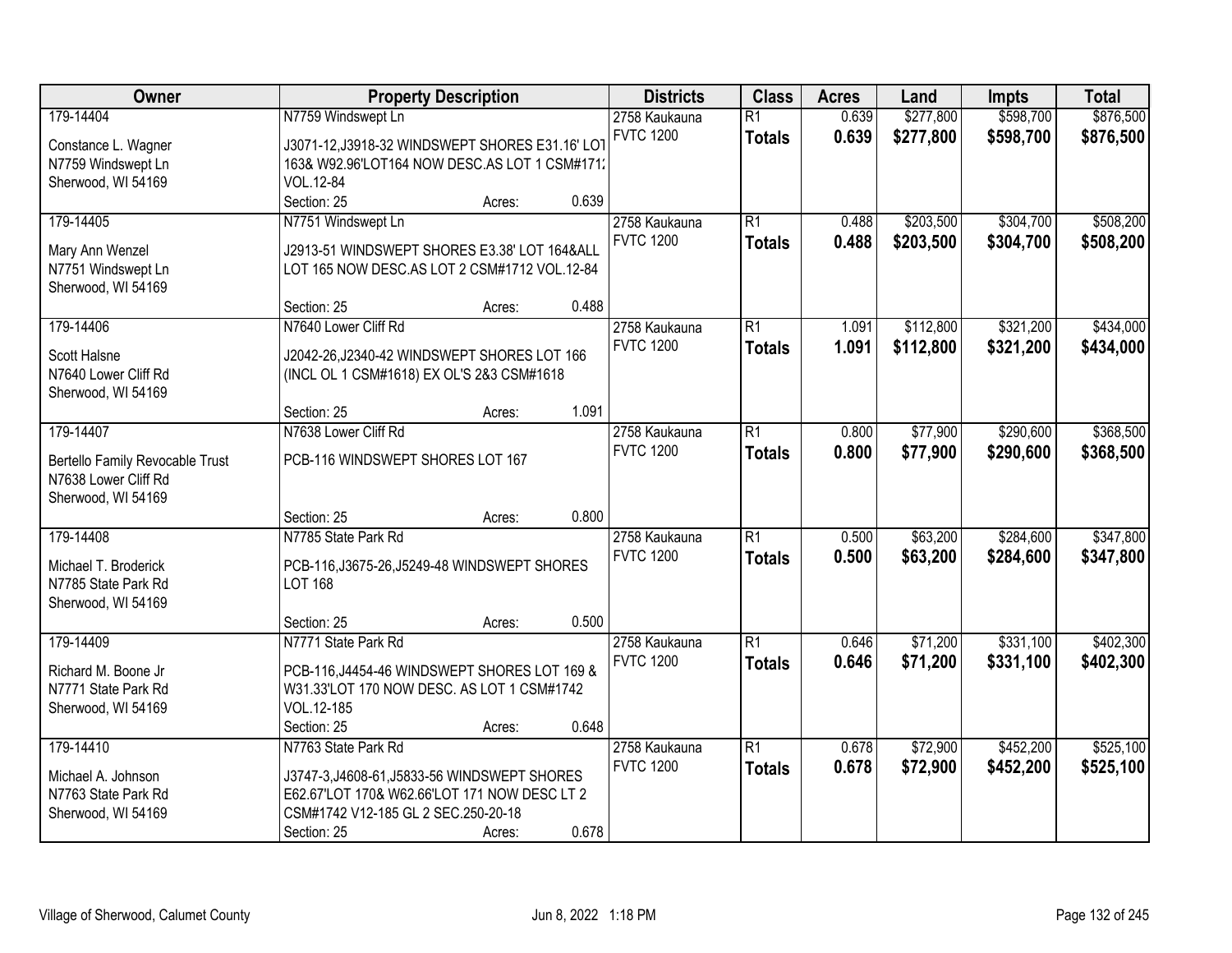| Owner                                        | <b>Property Description</b>                                                                      | <b>Districts</b> | <b>Class</b> | <b>Acres</b>     | Land            | <b>Impts</b> | <b>Total</b> |           |                 |
|----------------------------------------------|--------------------------------------------------------------------------------------------------|------------------|--------------|------------------|-----------------|--------------|--------------|-----------|-----------------|
| 179-14411                                    | N7759 State Park Rd                                                                              |                  |              | 2758 Kaukauna    | $\overline{R1}$ | 0.655        | \$71,700     | \$375,900 | \$447,600       |
| Christopher A. Mings                         | J4223-46, J6008-12, J6121-16 WINDSWEPT SHORES                                                    |                  |              | <b>FVTC 1200</b> | <b>Totals</b>   | 0.655        | \$71,700     | \$375,900 | \$447,600       |
| N7759 State Park Rd                          | LOT 3 CSM#1742 VOL.12-185 BNG E31.34'LOT 171                                                     |                  |              |                  |                 |              |              |           |                 |
| Sherwood, WI 54169                           | &ALL LOT172                                                                                      |                  |              |                  |                 |              |              |           |                 |
|                                              | Section: 25                                                                                      | Acres:           | 0.655        |                  |                 |              |              |           |                 |
| 179-14412                                    | N7755 State Park Rd                                                                              |                  |              | 2758 Kaukauna    | $\overline{R1}$ | 0.516        | \$64,100     | \$256,800 | \$320,900       |
| Paul William F & Gretchen Revoc Trust        | J2833-38, J3775-43, J5045-22 WINDSWEPT SHORES                                                    |                  |              | <b>FVTC 1200</b> | <b>Totals</b>   | 0.516        | \$64,100     | \$256,800 | \$320,900       |
| N7755 State Park Rd                          | <b>LOT 173</b>                                                                                   |                  |              |                  |                 |              |              |           |                 |
| Sherwood, WI 54169                           |                                                                                                  |                  |              |                  |                 |              |              |           |                 |
|                                              | Section: 25                                                                                      | Acres:           | 0.516        |                  |                 |              |              |           |                 |
| 179-14413                                    | N7751 State Park Rd                                                                              |                  |              | 2758 Kaukauna    | $\overline{R1}$ | 0.795        | \$77,700     | \$353,000 | \$430,700       |
| Tom A. Zurakowski                            | PCB-116, J4669-10 WINDSWEPT SHORES LOT 174                                                       |                  |              | <b>FVTC 1200</b> | <b>Totals</b>   | 0.795        | \$77,700     | \$353,000 | \$430,700       |
| N7751 State Park Rd                          |                                                                                                  |                  |              |                  |                 |              |              |           |                 |
| Sherwood, WI 54169                           |                                                                                                  |                  |              |                  |                 |              |              |           |                 |
|                                              | Section: 25                                                                                      | Acres:           | 0.800        |                  |                 |              |              |           |                 |
| 179-14414                                    | N7747 State Park Rd                                                                              |                  |              | 2758 Kaukauna    | $\overline{R1}$ | 0.700        | \$74,100     | \$366,700 | \$440,800       |
| David B. Aime                                | J5205-42, J5295-37, J5295-38 WINDSWEPT SHORES                                                    |                  |              | <b>FVTC 1200</b> | <b>Totals</b>   | 0.700        | \$74,100     | \$366,700 | \$440,800       |
| N7747 State Park Rd                          | <b>LOT 175</b>                                                                                   |                  |              |                  |                 |              |              |           |                 |
| Sherwood, WI 54169                           |                                                                                                  |                  |              |                  |                 |              |              |           |                 |
|                                              | Section: 25                                                                                      | Acres:           | 0.700        |                  |                 |              |              |           |                 |
| 179-14415                                    | Natures Way Dr                                                                                   |                  |              | 2758 Kaukauna    | $\overline{X4}$ | 0.310        | \$0          | \$0       | $\overline{50}$ |
|                                              | PCB-199 JEG JAG CONDOMINIUM WAS LOT 2                                                            |                  |              | <b>FVTC 1200</b> | <b>Totals</b>   | 0.310        | \$0          | \$0       | \$0             |
| Condo-Reference Jeg-Jag<br>Natures Way Dr    | NATURE HAVEN ESTATES REFERENCE FOR                                                               |                  |              |                  |                 |              |              |           |                 |
| Sherwood, WI 54169                           | MAPPING PURPOSES ONLY                                                                            |                  |              |                  |                 |              |              |           |                 |
|                                              | Section: 25                                                                                      | Acres:           | 0.310        |                  |                 |              |              |           |                 |
| 179-14416                                    | W5111 Natures Way Dr                                                                             |                  |              | 2758 Kaukauna    | $\overline{R1}$ | 0.155        | \$15,000     | \$127,000 | \$142,000       |
|                                              |                                                                                                  |                  |              | <b>FVTC 1200</b> | <b>Totals</b>   | 0.155        | \$15,000     | \$127,000 | \$142,000       |
| Kathryn A. Brockmann<br>W5111 Natures Way Dr | J3120-54, J4650-16, J5069-51 JEG JAG CONDOMINIUM<br>UNIT 1 E1/2 NW1/4 SEC.25-20-18 AND UNDIVIDED |                  |              |                  |                 |              |              |           |                 |
| Sherwood, WI 54169                           | 50% INTEREST IN COMMON AREA DESC.J3275-4-10                                                      |                  |              |                  |                 |              |              |           |                 |
|                                              | Section: 25                                                                                      | Acres:           | 0.155        |                  |                 |              |              |           |                 |
| 179-14417                                    | W5113 Natures Way Dr                                                                             |                  |              | 2758 Kaukauna    | $\overline{R1}$ | 0.155        | \$15,000     | \$140,400 | \$155,400       |
|                                              |                                                                                                  |                  |              | <b>FVTC 1200</b> | <b>Totals</b>   | 0.155        | \$15,000     | \$140,400 | \$155,400       |
| Judy E. Gavaert                              | J3091-24, J3120-54 JEG JAG CONDOMINIUM UNIT 2                                                    |                  |              |                  |                 |              |              |           |                 |
| W5113 Natures Way Dr<br>Sherwood, WI 54169   | E1/2 NW1/4 SEC.25-20-18                                                                          |                  |              |                  |                 |              |              |           |                 |
|                                              | Section: 25                                                                                      | Acres:           | 0.155        |                  |                 |              |              |           |                 |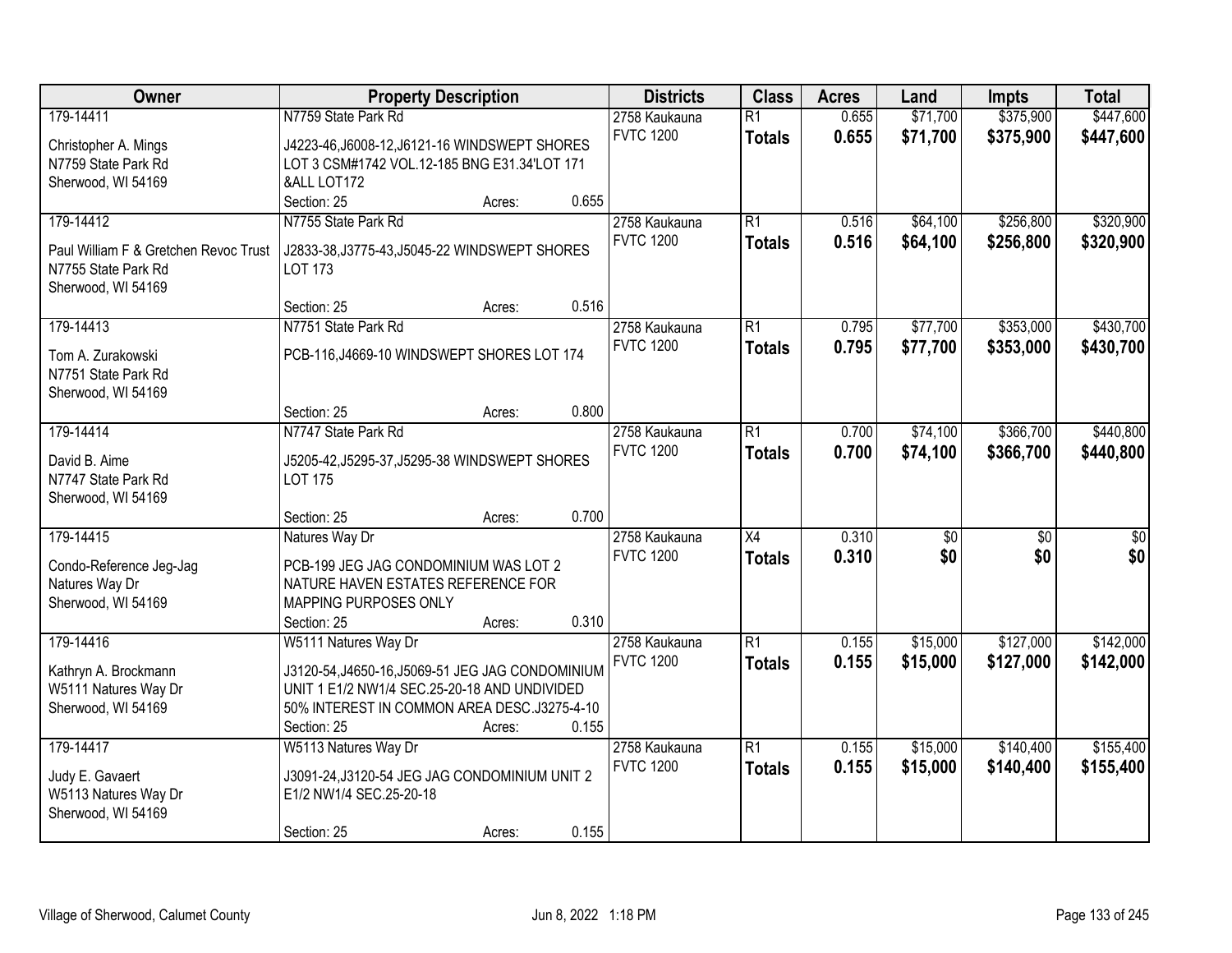| Owner                          | <b>Property Description</b>                       | <b>Districts</b>                  | <b>Class</b>    | <b>Acres</b> | Land            | <b>Impts</b>    | <b>Total</b>    |
|--------------------------------|---------------------------------------------------|-----------------------------------|-----------------|--------------|-----------------|-----------------|-----------------|
| 179-14418                      | Natures Way Dr                                    | 2758 Kaukauna<br><b>FVTC 1200</b> | <b>Totals</b>   |              |                 |                 |                 |
| Condo li-Reference Jeg-Jag     | PCC-17 JEG JAG CONDOMINIUM II E1/2 NW1/4          |                                   |                 |              |                 |                 |                 |
| Natures Way Dr                 | SEC.25-20-18 FORMERLY LOT 1 NATURE HAVEN          |                                   |                 |              |                 |                 |                 |
| Sherwood, WI 54169             | ESTATES REFERENCE FOR MAPPING PURPOSES            |                                   |                 |              |                 |                 |                 |
|                                | 0.372<br>Section: 25<br>Acres:                    |                                   |                 |              |                 |                 |                 |
| 179-14419                      | W5105 Natures Way Dr                              | 2758 Kaukauna                     | $\overline{R1}$ | 0.186        | \$15,000        | \$125,300       | \$140,300       |
| Loralynn A. Diederich          | J3120-54, J4484-61, 334155 JEG JAG CONDOMINIUM II | <b>FVTC 1200</b>                  | <b>Totals</b>   | 0.186        | \$15,000        | \$125,300       | \$140,300       |
| W5105 Natures Way Dr           | UNIT 1 E1/2 NW1/4 SEC.25-20-18                    |                                   |                 |              |                 |                 |                 |
| Sherwood, WI 54169             |                                                   |                                   |                 |              |                 |                 |                 |
|                                | 0.186<br>Section: 25<br>Acres:                    |                                   |                 |              |                 |                 |                 |
| 179-14420                      | W5107 Natures Way Dr                              | 2758 Kaukauna                     | $\overline{R1}$ | 0.186        | \$15,000        | \$141,800       | \$156,800       |
|                                |                                                   | <b>FVTC 1200</b>                  | <b>Totals</b>   | 0.186        | \$15,000        | \$141,800       | \$156,800       |
| <b>Edward Otto Misch Trust</b> | J3120-54, J4484-61, 336972 JEG JAG CONDOMINIUM II |                                   |                 |              |                 |                 |                 |
| W5107 Natures Way Dr           | UNIT 2 S1/2 NW1/4 SEC.25-20-18                    |                                   |                 |              |                 |                 |                 |
| Sherwood, WI 54169             | 0.186                                             |                                   |                 |              |                 |                 |                 |
|                                | Section: 25<br>Acres:                             |                                   |                 |              |                 |                 |                 |
| 179-14421                      | <b>Blue Heron Ct</b>                              | 2758 Kaukauna                     |                 |              |                 |                 |                 |
| D J. Condo-Reference           | PCC-399 J & D CONDOMINIUM UNITS 1 & 2 E1/2        | <b>FVTC 1200</b>                  | <b>Totals</b>   |              |                 |                 |                 |
| <b>Blue Heron Ct</b>           | NW1/4 SEC.25-20-18 FORMERLY LOT 6 NATURE          |                                   |                 |              |                 |                 |                 |
| Sherwood, WI 54169             | HAVEN ESTATES REFERENCE FOR MAPPING               |                                   |                 |              |                 |                 |                 |
|                                | 0.000<br>Section: 25<br>Acres:                    |                                   |                 |              |                 |                 |                 |
| 179-14422                      | W5103 Blue Heron Ct                               | 2758 Kaukauna                     | $\overline{R1}$ | 0.154        | \$10,900        | \$135,800       | \$146,700       |
|                                |                                                   | <b>FVTC 1200</b>                  | <b>Totals</b>   | 0.154        | \$10,900        | \$135,800       | \$146,700       |
| Debra J. Abendschein           | J3011-4, J3963-17, J4658-51 J & D CONCOMINIUMS    |                                   |                 |              |                 |                 |                 |
| W5103 Blue Heron Ct            | UNIT 1 E1/2 NW1/4 SEC.25-20-18 & UNDIVIDED 50%    |                                   |                 |              |                 |                 |                 |
| Sherwood, WI 54169             | INT IN COMMON AREAS DESC IN DECLARATION           |                                   |                 |              |                 |                 |                 |
|                                | 0.154<br>Section: 25<br>Acres:                    |                                   |                 |              |                 |                 |                 |
| 179-14423                      | W5105 Blue Heron Ct                               | 2758 Kaukauna                     | $\overline{R1}$ | 0.154        | \$10,900        | \$114,100       | \$125,000       |
| Tom R. Zander                  | J3011-4, J3963-17 J & D CONDOMINIUM UNIT 2 E1/2   | <b>FVTC 1200</b>                  | <b>Totals</b>   | 0.154        | \$10,900        | \$114,100       | \$125,000       |
| W5105 Blue Heron Ct            | NW1/4 SEC.25-20-18                                |                                   |                 |              |                 |                 |                 |
| Sherwood, WI 54169             |                                                   |                                   |                 |              |                 |                 |                 |
|                                | 0.154<br>Section: 25<br>Acres:                    |                                   |                 |              |                 |                 |                 |
| 179-20238                      | Nature Ln                                         | 2758 Kaukauna                     | X4              | 9.803        | $\overline{50}$ | $\overline{50}$ | $\overline{50}$ |
| Village of Sherwood            | J2888-6, J4122-8 STATE PARK ESTATES OUTLOT 2      | <b>FVTC 1200</b>                  | <b>Totals</b>   | 9.803        | \$0             | \$0             | \$0             |
| PO Box 279                     | EX STRIP BTW LOTS 48 & 49, EX DOC#408933 & EX     |                                   |                 |              |                 |                 |                 |
| Sherwood, WI 54169             | DOC# 430919 NOW PRT DESC CSM#3096                 |                                   |                 |              |                 |                 |                 |
|                                | 9.804<br>Section: 30<br>Acres:                    |                                   |                 |              |                 |                 |                 |
|                                |                                                   |                                   |                 |              |                 |                 |                 |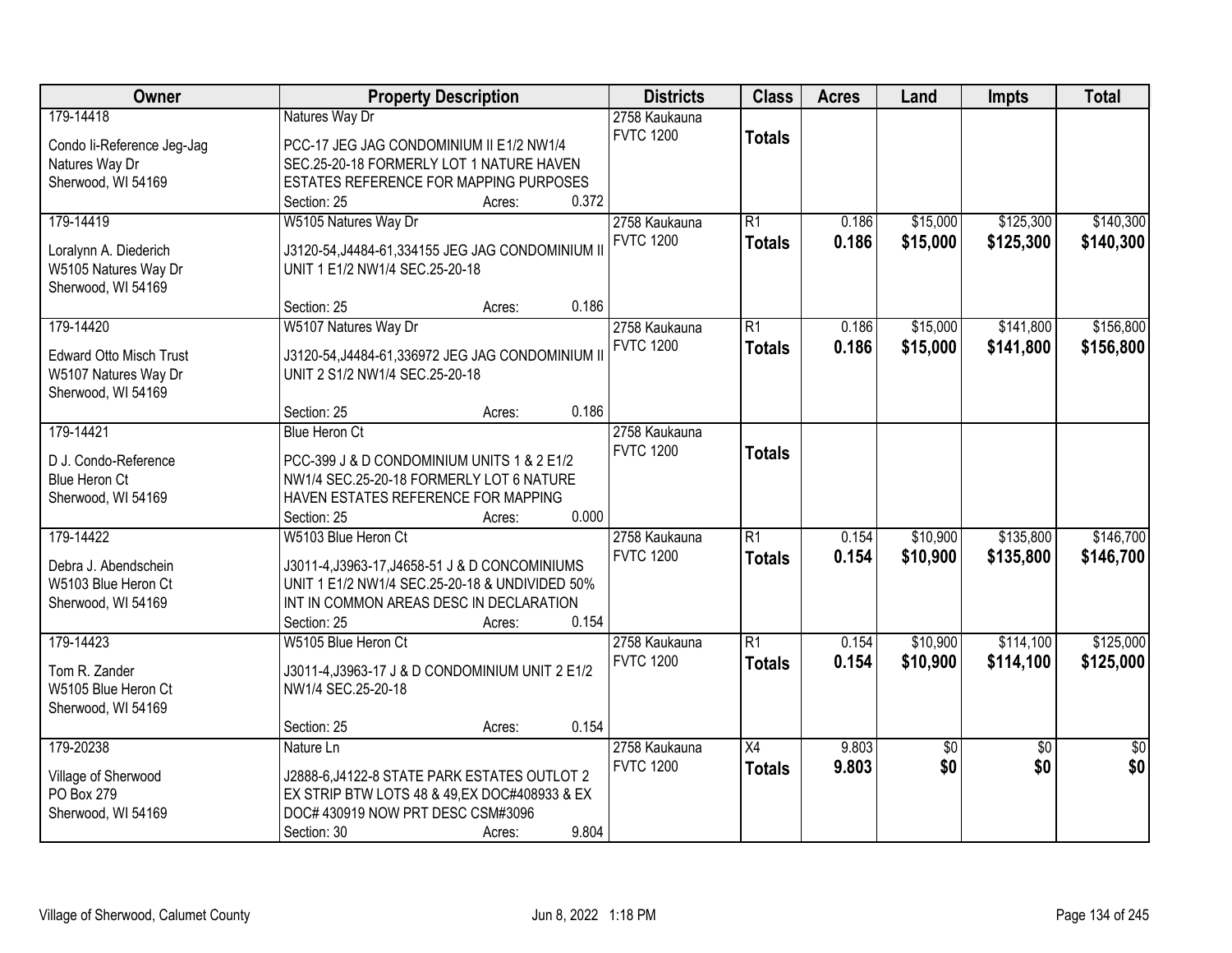| Owner                | <b>Property Description</b>                      | <b>Districts</b>                  | <b>Class</b>    | <b>Acres</b> | Land     | <b>Impts</b>    | <b>Total</b> |
|----------------------|--------------------------------------------------|-----------------------------------|-----------------|--------------|----------|-----------------|--------------|
| 179-20240            | N7957 Pigeon Rd                                  | 2758 Kaukauna                     | $\overline{R1}$ | 0.475        | \$33,500 | \$118,800       | \$152,300    |
| Roland W. Rusch Jr   | J1108-51, J3947-8, J4263-41 R&S CONDOMINIUM UNIT | <b>FVTC 1200</b>                  | <b>Totals</b>   | 0.475        | \$33,500 | \$118,800       | \$152,300    |
| N7957 Pigeon Rd      | A FORMERLY LT3 OF DL &JOAN SUB SE-NW             |                                   |                 |              |          |                 |              |
| Sherwood, WI 54169   | SEC.25-20-18 INCL COM DRIVE EASE OVER LT2        |                                   |                 |              |          |                 |              |
|                      | 0.475<br>Section: 25<br>Acres:                   |                                   |                 |              |          |                 |              |
| 179-20241            | N7955 Pigeon Rd                                  | 2758 Kaukauna                     | $\overline{R1}$ | 0.237        | \$16,700 | \$123,700       | \$140,400    |
|                      |                                                  | <b>FVTC 1200</b>                  | <b>Totals</b>   | 0.237        | \$16,700 | \$123,700       | \$140,400    |
| Donald A. Cartwright | J1108-51, J3947-8 R&S CONDOMINIUM UNIT B         |                                   |                 |              |          |                 |              |
| N7955 Pigeon Rd      | FORMERLY LT3 DL &JOAN SUB SE-NW SEC.25-20-18     |                                   |                 |              |          |                 |              |
| Sherwood, WI 54169   | INCL COM DRIVE EASE OVER LT2 J3841-36            |                                   |                 |              |          |                 |              |
|                      | 0.237<br>Section: 25<br>Acres:                   |                                   |                 |              |          |                 |              |
| 179-20242            | N7868 Ridgeview Ct                               | 2758 Kaukauna                     | $\overline{R1}$ | 0.336        | \$26,600 | \$207,600       | \$234,200    |
| Michael H. Bolton    | 980-48, J2948-26 LAKESHORE ESTATES III LOT 38    | <b>FVTC 1200</b>                  | <b>Totals</b>   | 0.336        | \$26,600 | \$207,600       | \$234,200    |
| N7868 Ridgeview Ct   | GOV LOT 1 SEC.25-20-18                           |                                   |                 |              |          |                 |              |
| Sherwood, WI 54169   |                                                  |                                   |                 |              |          |                 |              |
|                      | 0.336<br>Section: 25<br>Acres:                   |                                   |                 |              |          |                 |              |
| 179-20243            | N7860 Ridgeview Ct                               | 2758 Kaukauna                     | $\overline{R1}$ | 0.559        | \$34,200 | \$191,400       | \$225,600    |
|                      |                                                  | <b>FVTC 1200</b>                  | <b>Totals</b>   | 0.559        | \$34,200 | \$191,400       | \$225,600    |
| Carl J. Lamers       | 980-48, J2948-26 LAKESHORE ESTATES III LOT 39    |                                   |                 |              |          |                 |              |
| N7860 Ridgeview Ct   | GOV LOT 1 SEC.25-20-18                           |                                   |                 |              |          |                 |              |
| Sherwood, WI 54169   | 0.559                                            |                                   |                 |              |          |                 |              |
| 179-20244            | Section: 25<br>Acres:<br>N7894 Lakeshore Ln      |                                   | $\overline{R1}$ | 0.526        | \$33,500 | $\overline{50}$ | \$33,500     |
|                      |                                                  | 2758 Kaukauna<br><b>FVTC 1200</b> |                 |              |          |                 |              |
| Bonita C. Gillespie  | 980-48, J2948-26, J5793-25 LAKESHORE ESTATES III |                                   | <b>Totals</b>   | 0.526        | \$33,500 | \$0             | \$33,500     |
| N7886 Lakeshore Ln   | LOT 40 GOV LOT 1 SEC.25-20-18                    |                                   |                 |              |          |                 |              |
| Sherwood, WI 54169   |                                                  |                                   |                 |              |          |                 |              |
|                      | 0.526<br>Section: 25<br>Acres:                   |                                   |                 |              |          |                 |              |
| 179-20245            | N7886 Lakeshore Ln                               | 2758 Kaukauna                     | $\overline{R1}$ | 0.372        | \$28,200 | \$294,700       | \$322,900    |
| Bonita C. Gillespie  | 980-48, J2948-26, J5676-64 LAKESHORE ESTATES III | <b>FVTC 1200</b>                  | <b>Totals</b>   | 0.372        | \$28,200 | \$294,700       | \$322,900    |
| N7886 Lakeshore Ln   | LOT 41 GOV LOT 1 SEC.25-20-18                    |                                   |                 |              |          |                 |              |
| Sherwood, WI 54169   |                                                  |                                   |                 |              |          |                 |              |
|                      | 0.372<br>Section: 25<br>Acres:                   |                                   |                 |              |          |                 |              |
| 179-20246            | N7880 Lakeshore Ln                               | 2758 Kaukauna                     | $\overline{R1}$ | 0.344        | \$27,000 | \$284,900       | \$311,900    |
|                      |                                                  | <b>FVTC 1200</b>                  |                 | 0.344        | \$27,000 | \$284,900       | \$311,900    |
| Eric A. Mckown       | 980-48, J2948-26, J5659-32 LAKESHORE ESTATES III |                                   | <b>Totals</b>   |              |          |                 |              |
| N7880 Lakeshore Ln   | LOT 42 GOV LOT 1 SEC.25-20-18                    |                                   |                 |              |          |                 |              |
| Sherwood, WI 54169   |                                                  |                                   |                 |              |          |                 |              |
|                      | 0.344<br>Section: 25<br>Acres:                   |                                   |                 |              |          |                 |              |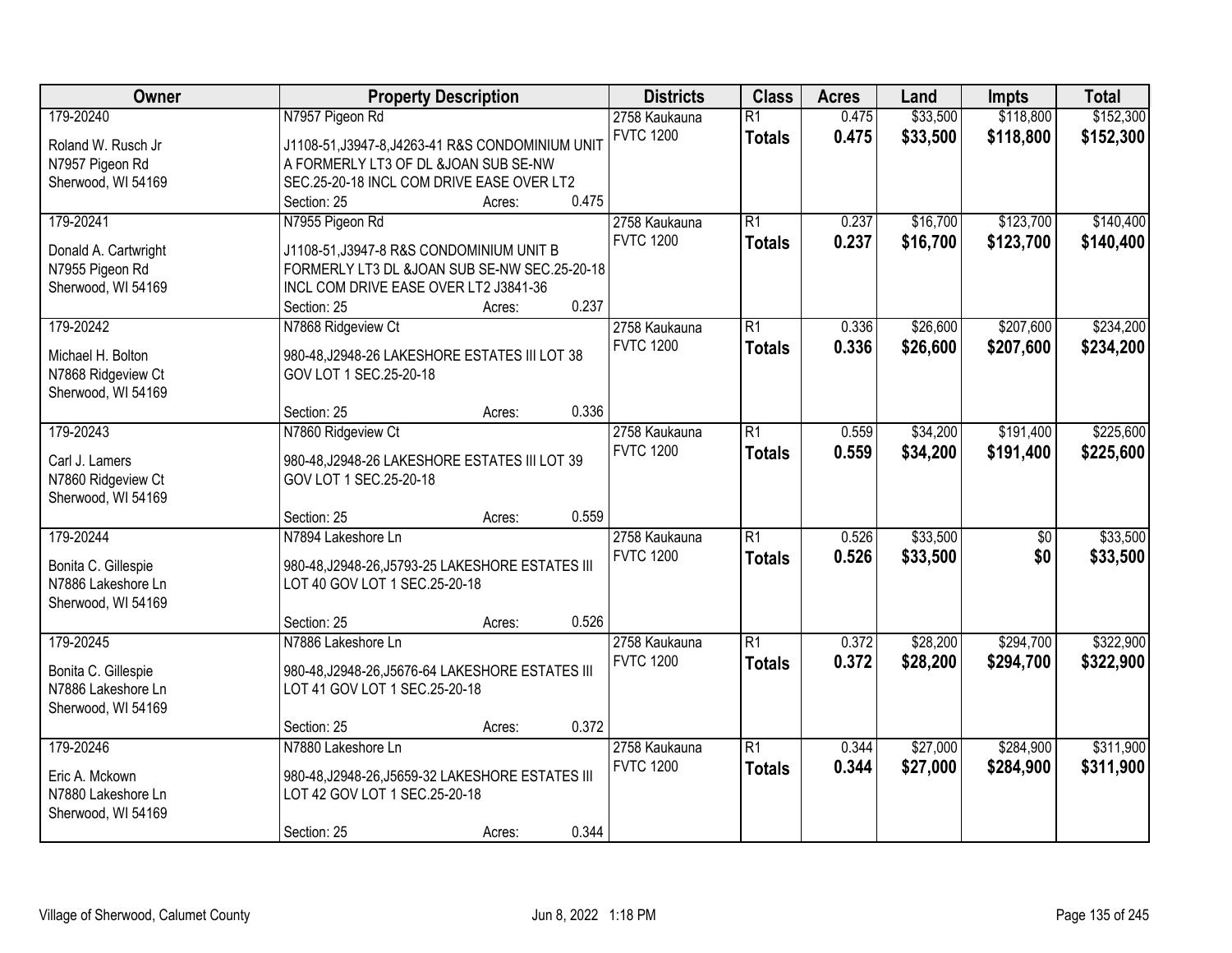| Owner                                                                           | <b>Property Description</b>                                                                                                                                                                             | <b>Districts</b>                  | <b>Class</b>                     | <b>Acres</b>   | Land                 | <b>Impts</b>           | <b>Total</b>           |
|---------------------------------------------------------------------------------|---------------------------------------------------------------------------------------------------------------------------------------------------------------------------------------------------------|-----------------------------------|----------------------------------|----------------|----------------------|------------------------|------------------------|
| 179-20247<br>Lora J. Javenkoski<br>N7874 Lakeshore Ln<br>Sherwood, WI 54169     | N7874 Lakeshore Ln<br>980-48, J2948-26, J5513-18 LAKESHORE ESTATES III<br>LOT 43 GOV LOT 1 SEC.25-20-18                                                                                                 | 2758 Kaukauna<br><b>FVTC 1200</b> | $\overline{R1}$<br><b>Totals</b> | 0.375<br>0.375 | \$23,900<br>\$23,900 | \$263,300<br>\$263,300 | \$287,200<br>\$287,200 |
|                                                                                 | 0.375<br>Section: 25<br>Acres:                                                                                                                                                                          |                                   |                                  |                |                      |                        |                        |
| 179-20248<br>Alyson L. Ambroso<br>N7868 Lakeshore Ln<br>Sherwood, WI 54169      | N7868 Lakeshore Ln<br>J980-48, J2948-26, J5676-63 LAKESHORE ESTATES III<br>LOT 44 GOV LOT 1 SEC.25-20-18                                                                                                | 2758 Kaukauna<br><b>FVTC 1200</b> | $\overline{R1}$<br><b>Totals</b> | 0.392<br>0.392 | \$29,100<br>\$29,100 | \$340,500<br>\$340,500 | \$369,600<br>\$369,600 |
|                                                                                 | 0.392<br>Section: 25<br>Acres:                                                                                                                                                                          |                                   |                                  |                |                      |                        |                        |
| 179-20249<br>Paul A. Dedering<br>N7860 Lakeshore Ln<br>Sherwood, WI 54169       | N7864 Lakeshore Ln<br>980-48, J2948-26 LAKESHORE ESTATES III LOT 45<br>GOV LOT 1 SEC.25-20-18                                                                                                           | 2758 Kaukauna<br><b>FVTC 1200</b> | $\overline{R1}$<br><b>Totals</b> | 0.382<br>0.382 | \$28,600<br>\$28,600 | \$0<br>\$0             | \$28,600<br>\$28,600   |
|                                                                                 | 0.382<br>Section: 25<br>Acres:                                                                                                                                                                          |                                   |                                  |                |                      |                        |                        |
| 179-20250<br>Edwar A. Froemming III<br>N7873 Ashbrooke Ct<br>Sherwood, WI 54169 | N7873 Ashbrooke Ct<br>980-48, J2948-26 LAKESHORE ESTATES III LOT 46<br>GOV LOT 1 SEC.25-20-18                                                                                                           | 2758 Kaukauna<br><b>FVTC 1200</b> | $\overline{R1}$<br><b>Totals</b> | 0.382<br>0.382 | \$24,300<br>\$24,300 | \$193,200<br>\$193,200 | \$217,500<br>\$217,500 |
|                                                                                 | 0.382<br>Section: 25<br>Acres:                                                                                                                                                                          |                                   |                                  |                |                      |                        |                        |
| 179-20251<br>Jason D. Hartwig<br>N7883 Ashbrooke Ct<br>Sherwood, WI 54169       | N7883 Ashbrooke Ct<br>980-48, J2948-26, J4661-52 LAKESHORE ESTATES III<br>LOT 47 GOV LOT 1 SEC.25-20-18<br>0.374<br>Section: 25<br>Acres:                                                               | 2758 Kaukauna<br><b>FVTC 1200</b> | $\overline{R1}$<br><b>Totals</b> | 0.374<br>0.374 | \$28,300<br>\$28,300 | \$256,900<br>\$256,900 | \$285,200<br>\$285,200 |
| 179-20252                                                                       | N7887 Ashbrooke Ct                                                                                                                                                                                      | 2758 Kaukauna                     | $\overline{R1}$                  | 0.464          | \$32,100             | \$258,600              | \$290,700              |
| Gregory T. Vanzeeland<br>N7887 Ashbrooke Ct<br>Sherwood, WI 54169               | J4610-12, J4701-38, J5247-33 LAKESHORE ESTATES II<br>LOT 48 GOV LOT 1 SEC.25-20-18 & 1/11 INT IN<br>OUTLOT 1 LAKESHORE ESTATES II DESC J5247-33<br>0.464<br>Section: 25<br>Acres:                       | <b>FVTC 1200</b>                  | <b>Totals</b>                    | 0.464          | \$32,100             | \$258,600              | \$290,700              |
| 179-20253<br>Jeanine L. Drzewiecki<br>N7890 Ashbrooke Ct<br>Sherwood, WI 54169  | N7890 Ashbrooke Ct<br>J2948-26, J4591-5, J5247-39 LAKESHORE ESTATES III<br>LOT 49 GOV LOT 1 SEC.25-20-18 & 1/11 INT IN<br>OUTLOT 1 LAKESHORE ESTATES II DESC J5247-39<br>0.424<br>Section: 25<br>Acres: | 2758 Kaukauna<br><b>FVTC 1200</b> | $\overline{R1}$<br><b>Totals</b> | 0.424<br>0.424 | \$30,500<br>\$30,500 | \$300,100<br>\$300,100 | \$330,600<br>\$330,600 |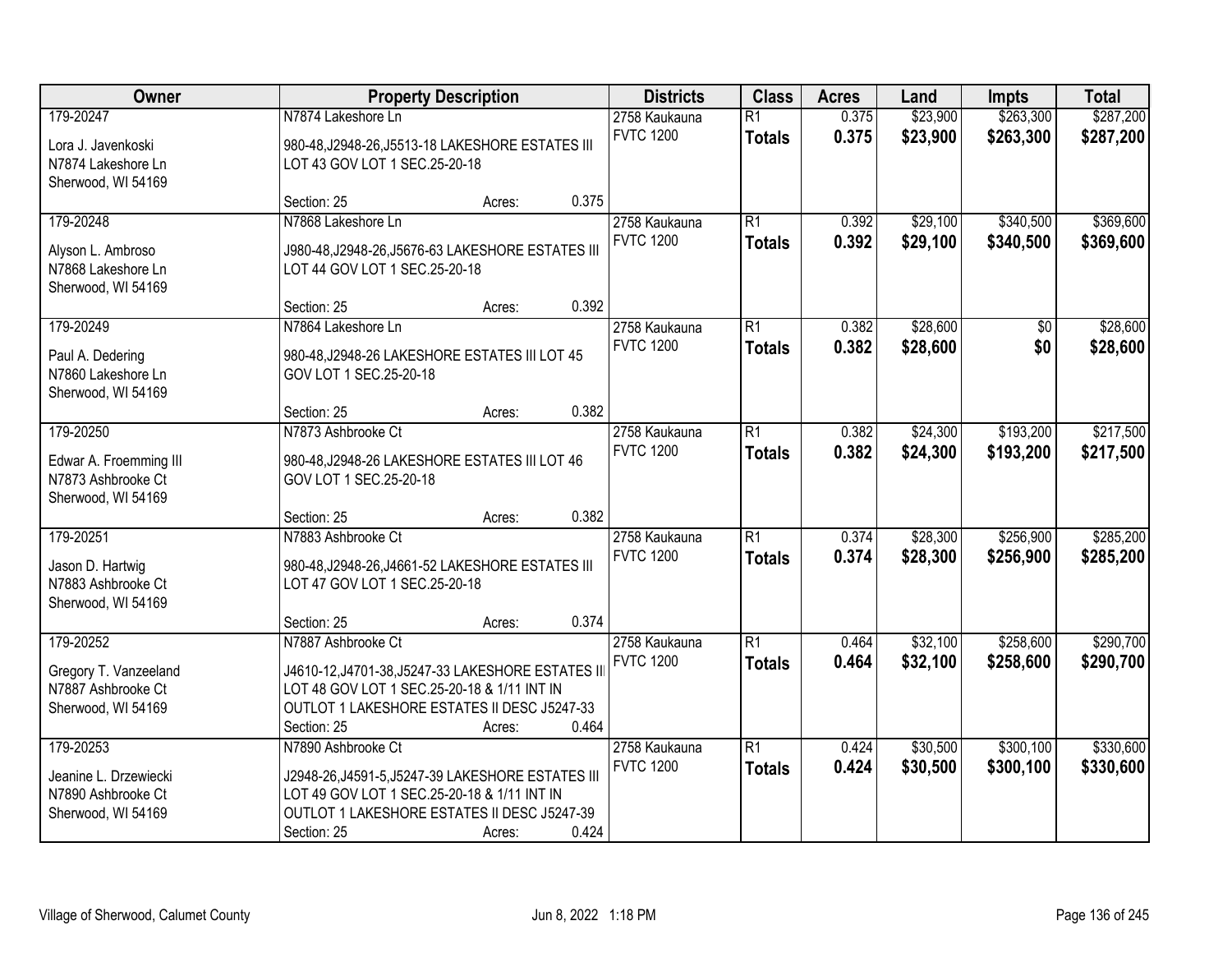| Owner                                    | <b>Property Description</b>                                     | <b>Districts</b>                  | <b>Class</b>    | <b>Acres</b> | Land            | <b>Impts</b>    | <b>Total</b>     |
|------------------------------------------|-----------------------------------------------------------------|-----------------------------------|-----------------|--------------|-----------------|-----------------|------------------|
| 179-20254                                | N7886 Ashbrooke Ct                                              | 2758 Kaukauna<br><b>FVTC 1200</b> | $\overline{R1}$ | 0.467        | \$32,200        | \$252,700       | \$284,900        |
| Katherine A. Tobin                       | J2948-26, J4736-64, J5247-35 LAKESHORE ESTATES II               |                                   | <b>Totals</b>   | 0.467        | \$32,200        | \$252,700       | \$284,900        |
| N7886 Ashbrooke Ct                       | LOT 50 GOV LOT 1 SEC.25-20-18 & 1/11 INT IN                     |                                   |                 |              |                 |                 |                  |
| Sherwood, WI 54169                       | OUTLOT 1 LAKESHORE ESTATES II DESC J5247-35                     |                                   |                 |              |                 |                 |                  |
|                                          | 0.467<br>Section: 25<br>Acres:                                  |                                   |                 |              |                 |                 |                  |
| 179-20255                                | N7880 Ashbrooke Ct                                              | 2758 Kaukauna                     | $\overline{R1}$ | 0.337        | \$26,700        | \$223,400       | \$250,100        |
| Philip R. Golding                        | 980-48, J2948-26, J4751-16 LAKESHORE ESTATES III                | <b>FVTC 1200</b>                  | <b>Totals</b>   | 0.337        | \$26,700        | \$223,400       | \$250,100        |
| N7880 Ashbrooke Ct                       | LOT 51 GOV LOT 1 SEC.25-20-18                                   |                                   |                 |              |                 |                 |                  |
| Sherwood, WI 54169                       |                                                                 |                                   |                 |              |                 |                 |                  |
|                                          | 0.337<br>Section: 25<br>Acres:                                  |                                   |                 |              |                 |                 |                  |
| 179-20256                                | N7876 Ashbrooke Ct                                              | 2758 Kaukauna                     | $\overline{R1}$ | 0.418        | \$30,200        | \$236,500       | \$266,700        |
|                                          |                                                                 | <b>FVTC 1200</b>                  | <b>Totals</b>   | 0.418        | \$30,200        | \$236,500       | \$266,700        |
| Raphael J. Farrell<br>N7876 Ashbrooke Ct | J5755-57 LAKESHORE ESTATES III LOT 52 GOV LOT<br>1 SEC.25-20-18 |                                   |                 |              |                 |                 |                  |
|                                          |                                                                 |                                   |                 |              |                 |                 |                  |
| Sherwood, WI 54169                       | 0.418<br>Section: 25<br>Acres:                                  |                                   |                 |              |                 |                 |                  |
| 179-20257                                |                                                                 | 2758 Kaukauna                     | $\overline{R1}$ | 0.370        | \$28,100        | \$191,900       | \$220,000        |
|                                          | N7869 Ridgeview Ct                                              | <b>FVTC 1200</b>                  |                 |              |                 |                 |                  |
| Susan K. Urban                           | 980-48, J2948-26 LAKESHORE ESTATES III LOT 53                   |                                   | <b>Totals</b>   | 0.370        | \$28,100        | \$191,900       | \$220,000        |
| N7869 Ridgeview Ln                       | GOV LOT 1 SEC.25-20-18                                          |                                   |                 |              |                 |                 |                  |
| Sherwood, WI 54169                       |                                                                 |                                   |                 |              |                 |                 |                  |
|                                          | 0.370<br>Section: 25<br>Acres:                                  |                                   |                 |              |                 |                 |                  |
| 179-20258                                | Ashbrooke Ct                                                    | 2758 Kaukauna                     | $\overline{X4}$ | 0.000        | $\overline{50}$ | $\overline{50}$ | $\overline{50}$  |
| Village of Sherwood                      | PCC-59 LAKESHORE ESTATES III ASHBROOKE                          | <b>FVTC 1200</b>                  | <b>Totals</b>   | 0.000        | \$0             | \$0             | \$0              |
| PO Box 279                               | COURT GOV LOT 1 SEC.25-20-18                                    |                                   |                 |              |                 |                 |                  |
| Sherwood, WI 54169                       |                                                                 |                                   |                 |              |                 |                 |                  |
|                                          | 0.000<br>Section: 25<br>Acres:                                  |                                   |                 |              |                 |                 |                  |
| 179-20259                                | <b>Ridgeview Ct</b>                                             | 2758 Kaukauna                     | $\overline{X4}$ | 1.988        | $\overline{50}$ | $\overline{50}$ | $\overline{\$0}$ |
|                                          |                                                                 | <b>FVTC 1200</b>                  | <b>Totals</b>   | 1.988        | \$0             | \$0             | \$0              |
| Village of Sherwood                      | PCC-59 & PCC-137 LAKESHORE ESTATES III & IV                     |                                   |                 |              |                 |                 |                  |
| PO Box 279                               | RIDGEVIEW COURT GOV LOT 1 SEC.25-20-18 &                        |                                   |                 |              |                 |                 |                  |
| Sherwood, WI 54169                       | SE-NW SEC 25-20-18                                              |                                   |                 |              |                 |                 |                  |
|                                          | 1.988<br>Section: 25<br>Acres:                                  |                                   |                 |              |                 |                 |                  |
| 179-20260                                | Lakeshore Ln                                                    | 2758 Kaukauna                     | $\overline{X4}$ | 0.000        | \$0             | $\overline{30}$ | $\overline{50}$  |
| Village of Sherwood                      | PCC-59 LAKESHORE ESTATES III LAKESHORE LANE                     | <b>FVTC 1200</b>                  | <b>Totals</b>   | 0.000        | \$0             | \$0             | \$0              |
| PO Box 279                               | GOV LOT 1 SEC.25-20-18                                          |                                   |                 |              |                 |                 |                  |
| Sherwood, WI 54169                       |                                                                 |                                   |                 |              |                 |                 |                  |
|                                          | 0.000<br>Section: 25<br>Acres:                                  |                                   |                 |              |                 |                 |                  |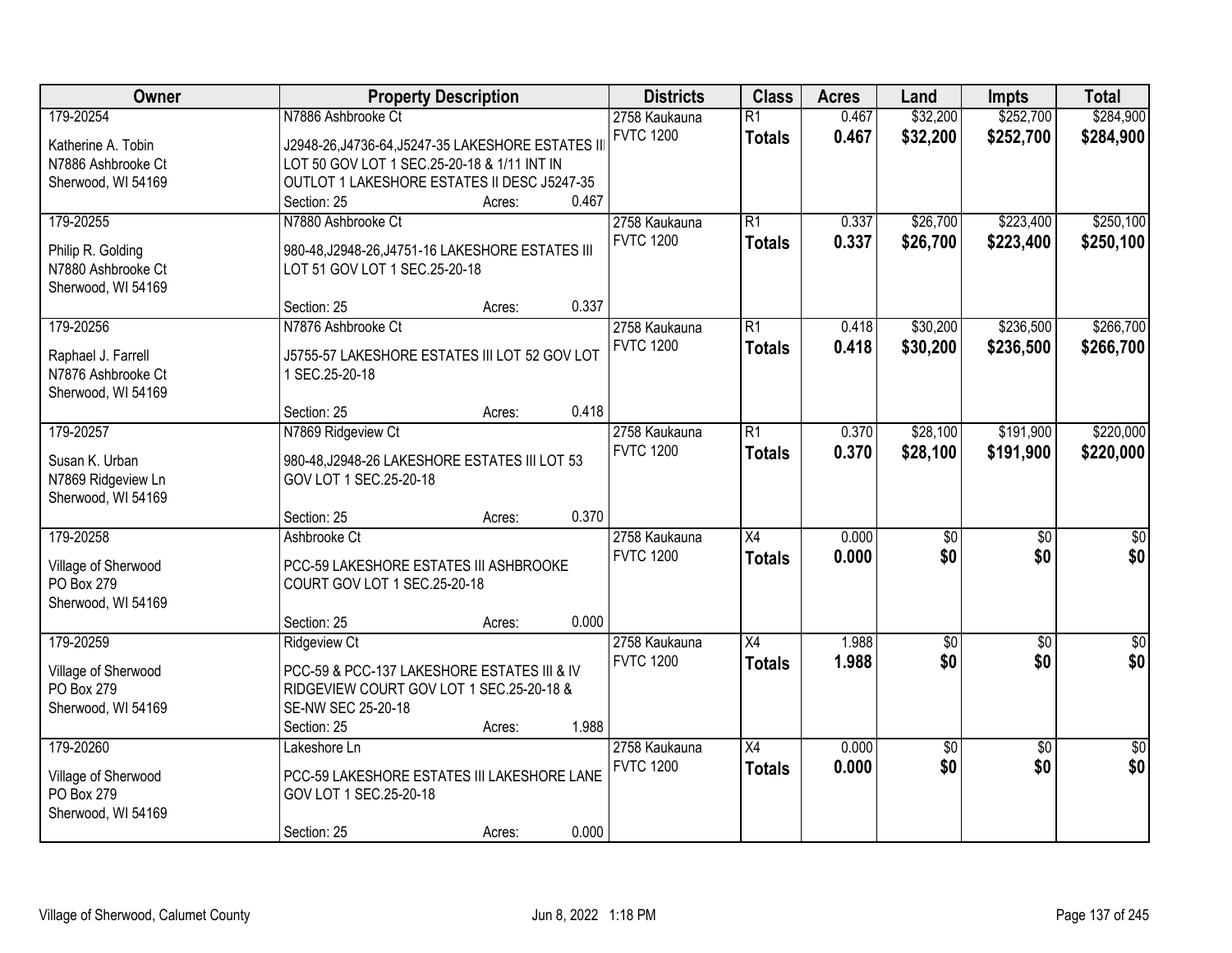| Owner                                 | <b>Property Description</b>                                                                           | <b>Districts</b> | <b>Class</b>    | <b>Acres</b> | Land            | Impts           | <b>Total</b> |
|---------------------------------------|-------------------------------------------------------------------------------------------------------|------------------|-----------------|--------------|-----------------|-----------------|--------------|
| 179-20261                             | Pigeon Rd                                                                                             | 2758 Kaukauna    | X4              | 1.864        | $\overline{60}$ | $\overline{50}$ | \$0          |
| Village of Sherwood                   | PIGEON ROAD THRU LAKESHORE ESTATES III & IV                                                           | <b>FVTC 1200</b> | <b>Totals</b>   | 1.864        | \$0             | \$0             | \$0          |
| PO Box 279                            | AND LAKESHORE ESTATES EAST GOV LOT 1                                                                  |                  |                 |              |                 |                 |              |
| Sherwood, WI 54169                    | SEC.25-20-18                                                                                          |                  |                 |              |                 |                 |              |
|                                       | 1.864<br>Section: 25<br>Acres:                                                                        |                  |                 |              |                 |                 |              |
| 179-20262                             | W5154 Shorewood Ct                                                                                    | 2758 Kaukauna    | $\overline{R1}$ | 0.342        | \$26,900        | \$262,800       | \$289,700    |
|                                       |                                                                                                       | <b>FVTC 1200</b> | <b>Totals</b>   | 0.342        | \$26,900        | \$262,800       | \$289,700    |
| <b>Rex Swanson</b>                    | J2877-1 LAKESHORE ESTATES III LOT 54 SE-NW                                                            |                  |                 |              |                 |                 |              |
| W5154 Shorewood Ct                    | SEC.25-20-18                                                                                          |                  |                 |              |                 |                 |              |
| Sherwood, WI 54169                    | 0.342<br>Section: 25                                                                                  |                  |                 |              |                 |                 |              |
| 179-20263                             | Acres:<br>W5142 Shorewood Ct                                                                          | 2758 Kaukauna    | $\overline{R1}$ | 0.329        | \$26,300        | \$180,000       | \$206,300    |
|                                       |                                                                                                       | <b>FVTC 1200</b> |                 |              |                 |                 |              |
| Sylvia B. Moore                       | J2877-1, J6200-64 LAKESHORE ESTATES III LOT 55                                                        |                  | <b>Totals</b>   | 0.329        | \$26,300        | \$180,000       | \$206,300    |
| W5142 Shorewood Ct                    | SE-NW SEC.25-20-18                                                                                    |                  |                 |              |                 |                 |              |
| Sherwood, WI 54169                    |                                                                                                       |                  |                 |              |                 |                 |              |
|                                       | 0.329<br>Section: 25<br>Acres:                                                                        |                  |                 |              |                 |                 |              |
| 179-20264                             | W5130 Shorewood Ct                                                                                    | 2758 Kaukauna    | $\overline{R1}$ | 0.489        | \$32,600        | \$199,500       | \$232,100    |
| Todd W. Bessey                        | J2877-1, J5458-1 LAKESHORE ESTATES III LOT 56                                                         | <b>FVTC 1200</b> | <b>Totals</b>   | 0.489        | \$32,600        | \$199,500       | \$232,100    |
| W5130 Shorewood Ct                    | SE-NW SEC.25-20-18                                                                                    |                  |                 |              |                 |                 |              |
| Sherwood, WI 54169                    |                                                                                                       |                  |                 |              |                 |                 |              |
|                                       | 0.489<br>Section: 25<br>Acres:                                                                        |                  |                 |              |                 |                 |              |
| 179-20265                             | W5129 Shorewood Ct                                                                                    | 2758 Kaukauna    | $\overline{R1}$ | 0.531        | \$33,600        | \$367,200       | \$400,800    |
|                                       |                                                                                                       | <b>FVTC 1200</b> | <b>Totals</b>   | 0.531        | \$33,600        | \$367,200       | \$400,800    |
| Joshua J. Djupstrom                   | J2877-1, J5091-3 LAKESHORE ESTATES III LOT 57                                                         |                  |                 |              |                 |                 |              |
| W5129 Shorewood Ct                    | SE-NE SEC.25-20-18                                                                                    |                  |                 |              |                 |                 |              |
| Sherwood, WI 54169                    |                                                                                                       |                  |                 |              |                 |                 |              |
|                                       | 0.531<br>Section: 25<br>Acres:                                                                        |                  |                 |              |                 |                 |              |
| 179-20266                             | W5133 Shorewood Ct                                                                                    | 2758 Kaukauna    | $\overline{R1}$ | 0.483        | \$32,500        | \$241,000       | \$273,500    |
| Laurie A. Moore                       | J4482-51, J4591-1-2, J5247-34 LAKESHORE ESTATES                                                       | <b>FVTC 1200</b> | <b>Totals</b>   | 0.483        | \$32,500        | \$241,000       | \$273,500    |
| W5133 Shorewood Ct                    | III LOT 58 SE-NW SEC.25-20-18 & 1/11 INT IN OUTLOT                                                    |                  |                 |              |                 |                 |              |
| Sherwood, WI 54169                    | 1 LAKESHORE ESTATES II DESC J5247-34                                                                  |                  |                 |              |                 |                 |              |
|                                       | 0.483<br>Section: 25<br>Acres:                                                                        |                  |                 |              |                 |                 |              |
| 179-20267                             | W5141 Shorewood Ct                                                                                    | 2758 Kaukauna    | $\overline{R1}$ | 0.374        | \$28,300        | \$254,000       | \$282,300    |
|                                       |                                                                                                       | <b>FVTC 1200</b> | <b>Totals</b>   | 0.374        | \$28,300        | \$254,000       | \$282,300    |
| Herbert H. Horn<br>W5141 Shorewood Ct | J2877-1, J5250-41, J5539-35 LAKESHORE ESTATES III<br>LOT 59 SE-NW SEC.25-20-18 & 1/11 INT AS TC IN OL |                  |                 |              |                 |                 |              |
| Sherwood, WI 54169                    | 1 LAKE- SHORE ESTATE II                                                                               |                  |                 |              |                 |                 |              |
|                                       | 0.374                                                                                                 |                  |                 |              |                 |                 |              |
|                                       | Section: 25<br>Acres:                                                                                 |                  |                 |              |                 |                 |              |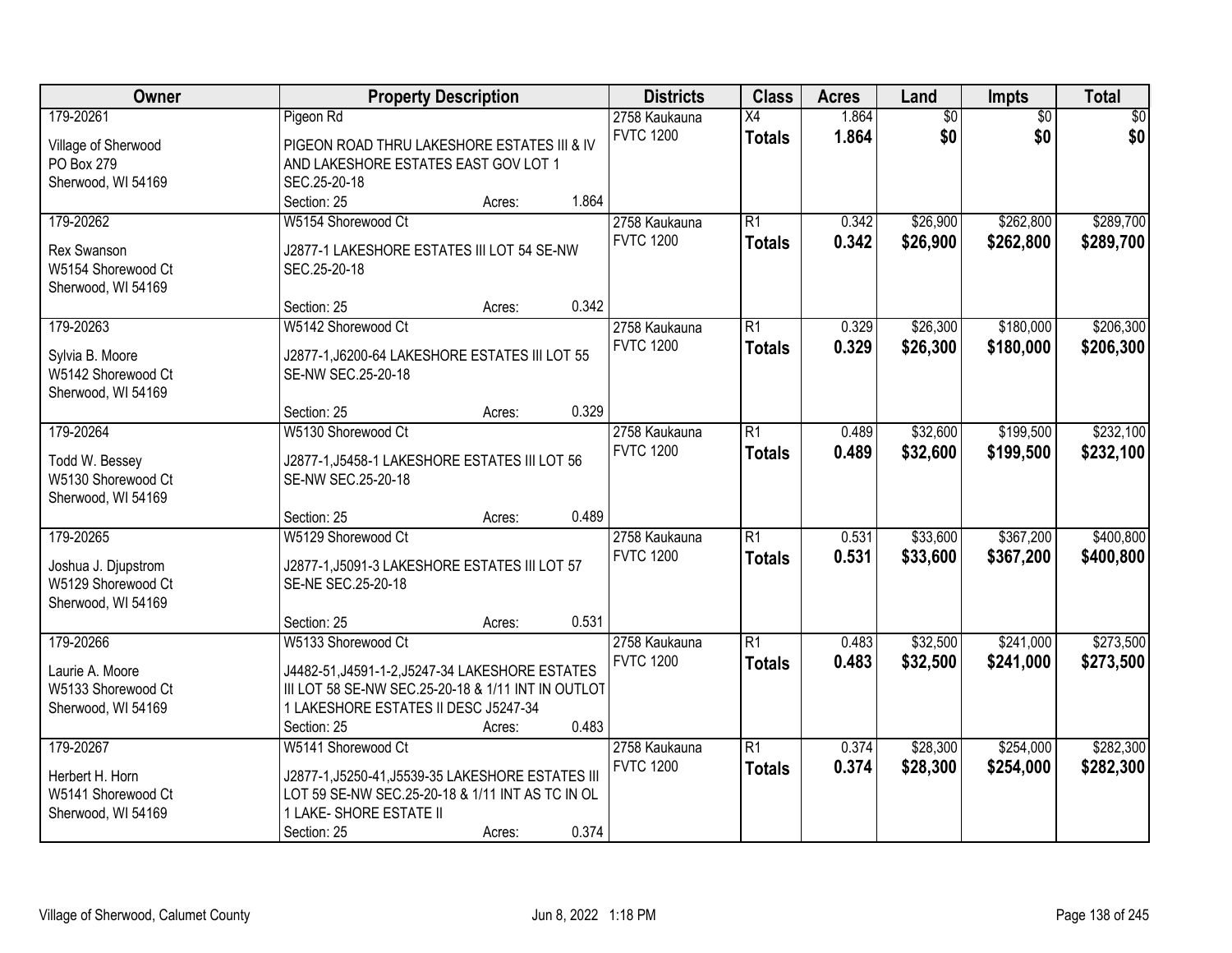| Owner                                                          |                                                                                | <b>Property Description</b> | <b>Districts</b> | <b>Class</b>     | <b>Acres</b>    | Land  | <b>Impts</b>    | <b>Total</b>    |                 |
|----------------------------------------------------------------|--------------------------------------------------------------------------------|-----------------------------|------------------|------------------|-----------------|-------|-----------------|-----------------|-----------------|
| 179-20268                                                      | Shorewood Ct                                                                   |                             |                  | 2758 Kaukauna    | $\overline{X4}$ | 0.000 | $\overline{60}$ | $\overline{60}$ | \$0             |
| Village of Sherwood<br>PO Box 279<br>Sherwood, WI 54169        | PCC-59 LAKESHORE ESTATES III SHOREWOOD<br>COURT SE-NW SEC.25-20-18             |                             |                  | <b>FVTC 1200</b> | <b>Totals</b>   | 0.000 | \$0             | \$0             | \$0             |
|                                                                | Section: 25                                                                    | Acres:                      | 0.000            |                  |                 |       |                 |                 |                 |
| 179-20270                                                      | <b>Big Lake Ln</b>                                                             |                             |                  | 2758 Kaukauna    | X4              | 0.000 | \$0             | $\overline{50}$ | \$0             |
| Village of Sherwood<br>PO Box 279<br>Sherwood, WI 54169        | PCC-61 STATE PARK ESTATES II BIG LAKE LANE<br>NE-NW SEC.30-20-19               |                             |                  | <b>FVTC 1200</b> | <b>Totals</b>   | 0.000 | \$0             | \$0             | \$0             |
|                                                                | Section: 30                                                                    | Acres:                      | 0.000            |                  |                 |       |                 |                 |                 |
| 179-20271                                                      | Wild Wings Ct                                                                  |                             |                  | 2758 Kaukauna    | X4              | 0.000 | $\overline{50}$ | \$0             | $\overline{50}$ |
| Village of Sherwood<br>PO Box 279<br>Sherwood, WI 54169        | PCC-61 STATE PARK ESTATES II WILD WINGS<br>COURT NE-NW SEC.30-20-19            |                             |                  | <b>FVTC 1200</b> | <b>Totals</b>   | 0.000 | \$0             | \$0             | \$0             |
|                                                                | Section: 30                                                                    | Acres:                      | 0.000            |                  |                 |       |                 |                 |                 |
| 179-20272                                                      | W4745 Nature Ln                                                                |                             |                  | 2758 Kaukauna    | $\overline{R1}$ | 0.268 | \$40,500        | \$241,900       | \$282,400       |
| Kimberly K. Erdahl<br>W4745 Nature Ln<br>Sherwood, WI 54169    | J2888-3, J4246-53, J4945-32 STATE PARK ESTATES II<br>LOT 60 NE-NW SEC.30-20-19 |                             |                  | <b>FVTC 1200</b> | <b>Totals</b>   | 0.268 | \$40,500        | \$241,900       | \$282,400       |
|                                                                | Section: 30                                                                    | Acres:                      | 0.268            |                  |                 |       |                 |                 |                 |
| 179-20273                                                      | W4749 Nature Ln                                                                |                             |                  | 2758 Kaukauna    | $\overline{R1}$ | 0.281 | \$41,000        | \$214,200       | \$255,200       |
| Heide A. Schraufnagel<br>W4749 Nature Ln<br>Sherwood, WI 54169 | J2888-3, J4246-53, J5755-36 STATE PARK ESTATES II<br>LOT 61 NE-NW SEC.30-20-19 |                             |                  | <b>FVTC 1200</b> | <b>Totals</b>   | 0.281 | \$41,000        | \$214,200       | \$255,200       |
|                                                                | Section: 30                                                                    | Acres:                      | 0.281            |                  |                 |       |                 |                 |                 |
| 179-20274                                                      | W4753 Nature Ln                                                                |                             |                  | 2758 Kaukauna    | $\overline{R1}$ | 0.263 | \$33,600        | \$218,500       | \$252,100       |
| Kimberly R. Kramer<br>W4753 Nature Ln<br>Sherwood, WI 54169    | J2888-3, J4246-53, J5943-44 STATE PARK ESTATES II<br>LOT 62 NE-NW SEC.30-20-19 |                             |                  | <b>FVTC 1200</b> | <b>Totals</b>   | 0.263 | \$33,600        | \$218,500       | \$252,100       |
|                                                                | Section: 30                                                                    | Acres:                      | 0.263            |                  |                 |       |                 |                 |                 |
| 179-20275                                                      | W4757 Nature Ln                                                                |                             |                  | 2758 Kaukauna    | $\overline{R1}$ | 0.222 | \$32,200        | \$243,400       | \$275,600       |
| Heidi J. Huettl<br>W4757 Nature Ln<br>Sherwood, WI 54169       | J2888-3, J4246-53 STATE PARK ESTATES II LOT 63<br>NE-NW SEC.30-20-19           |                             |                  | <b>FVTC 1200</b> | <b>Totals</b>   | 0.222 | \$32,200        | \$243,400       | \$275,600       |
|                                                                | Section: 30                                                                    | Acres:                      | 0.222            |                  |                 |       |                 |                 |                 |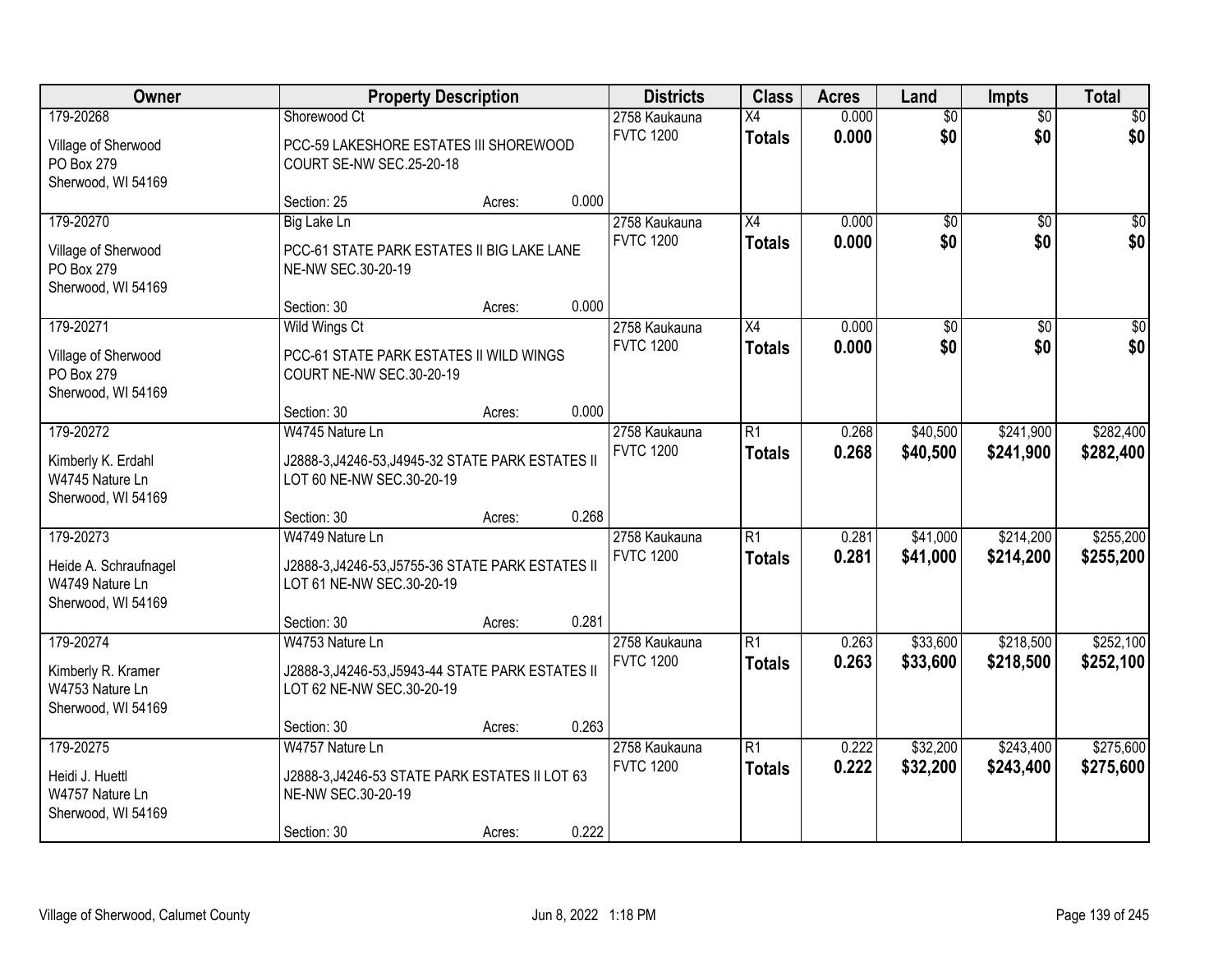| Owner                                                                                   | <b>Property Description</b>                                                                                         |        | <b>Districts</b> | <b>Class</b>                      | <b>Acres</b>                     | Land           | <b>Impts</b>         | <b>Total</b>           |                        |
|-----------------------------------------------------------------------------------------|---------------------------------------------------------------------------------------------------------------------|--------|------------------|-----------------------------------|----------------------------------|----------------|----------------------|------------------------|------------------------|
| 179-20276<br>Gregory J. Franzen<br>W4765 Nature Ln<br>Sherwood, WI 54169                | W4765 Nature Ln<br>J2888-3, J4246-53, J5147-50 STATE PARK ESTATES II<br>LOT 64 NE-NW SEC.30-20-19                   |        |                  | 2758 Kaukauna<br><b>FVTC 1200</b> | $\overline{R1}$<br><b>Totals</b> | 0.254<br>0.254 | \$33,300<br>\$33,300 | \$163,800<br>\$163,800 | \$197,100<br>\$197,100 |
|                                                                                         | Section: 30                                                                                                         | Acres: | 0.254            |                                   |                                  |                |                      |                        |                        |
| 179-20277<br>Margaret M. Storey<br>W4773 Nature Ln<br>Sherwood, WI 54169                | W4773 Nature Ln<br>J2888-3, J4246-53 STATE PARK ESTATES II LOT 65<br>CSM#3096 VOL.26-44 NE-NW SEC.30-20-19          |        |                  | 2758 Kaukauna<br><b>FVTC 1200</b> | $\overline{R1}$<br><b>Totals</b> | 0.259<br>0.259 | \$32,000<br>\$32,000 | \$232,800<br>\$232,800 | \$264,800<br>\$264,800 |
|                                                                                         | Section: 30                                                                                                         | Acres: | 0.259            |                                   |                                  |                |                      |                        |                        |
| 179-20278<br>Rebecca Ploederl<br>N8196 Big Lake Ln<br>Sherwood, WI 54169                | N8196 Big Lake Ln<br>J2888-3, J4246-53 STATE PARK ESTATES II LOT 66<br>NE-NW SEC.30-20-19                           |        |                  | 2758 Kaukauna<br><b>FVTC 1200</b> | $\overline{R1}$<br><b>Totals</b> | 0.356<br>0.356 | \$36,600<br>\$36,600 | \$197,500<br>\$197,500 | \$234,100<br>\$234,100 |
|                                                                                         | Section: 30                                                                                                         | Acres: | 0.356            |                                   |                                  |                |                      |                        |                        |
| 179-20279<br>Geweke Raymond E & Geneva M<br>Revocable Living Trust<br>N8188 Big Lake Ln | N8188 Big Lake Ln<br>J2888-3, J4246-53 STATE PARK ESTATES II LOT 67<br>NE-NW SEC.30-20-19                           |        |                  | 2758 Kaukauna<br><b>FVTC 1200</b> | $\overline{R1}$<br><b>Totals</b> | 0.268<br>0.268 | \$33,700<br>\$33,700 | \$177,600<br>\$177,600 | \$211,300<br>\$211,300 |
| Sherwood, WI 54169                                                                      | Section: 30                                                                                                         | Acres: | 0.268            |                                   |                                  |                |                      |                        |                        |
| 179-20280<br>Francine S. Cross<br>N8180 Big Lake Ln<br>Sherwood, WI 54169               | N8180 Big Lake Ln<br>J2888-3, J4246-53 STATE PARK ESTATES II LOT 68<br>NE-NW SEC.30-20-19                           |        |                  | 2758 Kaukauna<br><b>FVTC 1200</b> | $\overline{R1}$<br><b>Totals</b> | 0.284<br>0.284 | \$34,300<br>\$34,300 | \$207,400<br>\$207,400 | \$241,700<br>\$241,700 |
|                                                                                         | Section: 30                                                                                                         | Acres: | 0.284            |                                   |                                  |                |                      |                        |                        |
| 179-20281<br>Benjamin R. Smolinski<br>N8174 Big Lake Ln<br>Sherwood, WI 54169           | N8174 Big Lake Ln<br>J4246-53,334167,336250 STATE PARK ESTATES II<br>LOT 69 NE-NW SEC.30-20-19                      |        |                  | 2758 Kaukauna<br><b>FVTC 1200</b> | $\overline{R1}$<br><b>Totals</b> | 0.293<br>0.293 | \$34,600<br>\$34,600 | \$200,700<br>\$200,700 | \$235,300<br>\$235,300 |
|                                                                                         | Section: 30                                                                                                         | Acres: | 0.293            |                                   |                                  |                |                      |                        |                        |
| 179-20282<br>Matthew W. Arndt<br>N8166 Big Lake Ln<br>Sherwood, WI 54169                | N8166 Big Lake Ln<br>J4246-53, J5059-32, J6168-55 STATE PARK ESTATES II<br>LOT 70 NE-NW SEC.30-20-19<br>Section: 30 | Acres: | 0.277            | 2758 Kaukauna<br><b>FVTC 1200</b> | $\overline{R1}$<br><b>Totals</b> | 0.277<br>0.277 | \$40,900<br>\$40,900 | \$313,900<br>\$313,900 | \$354,800<br>\$354,800 |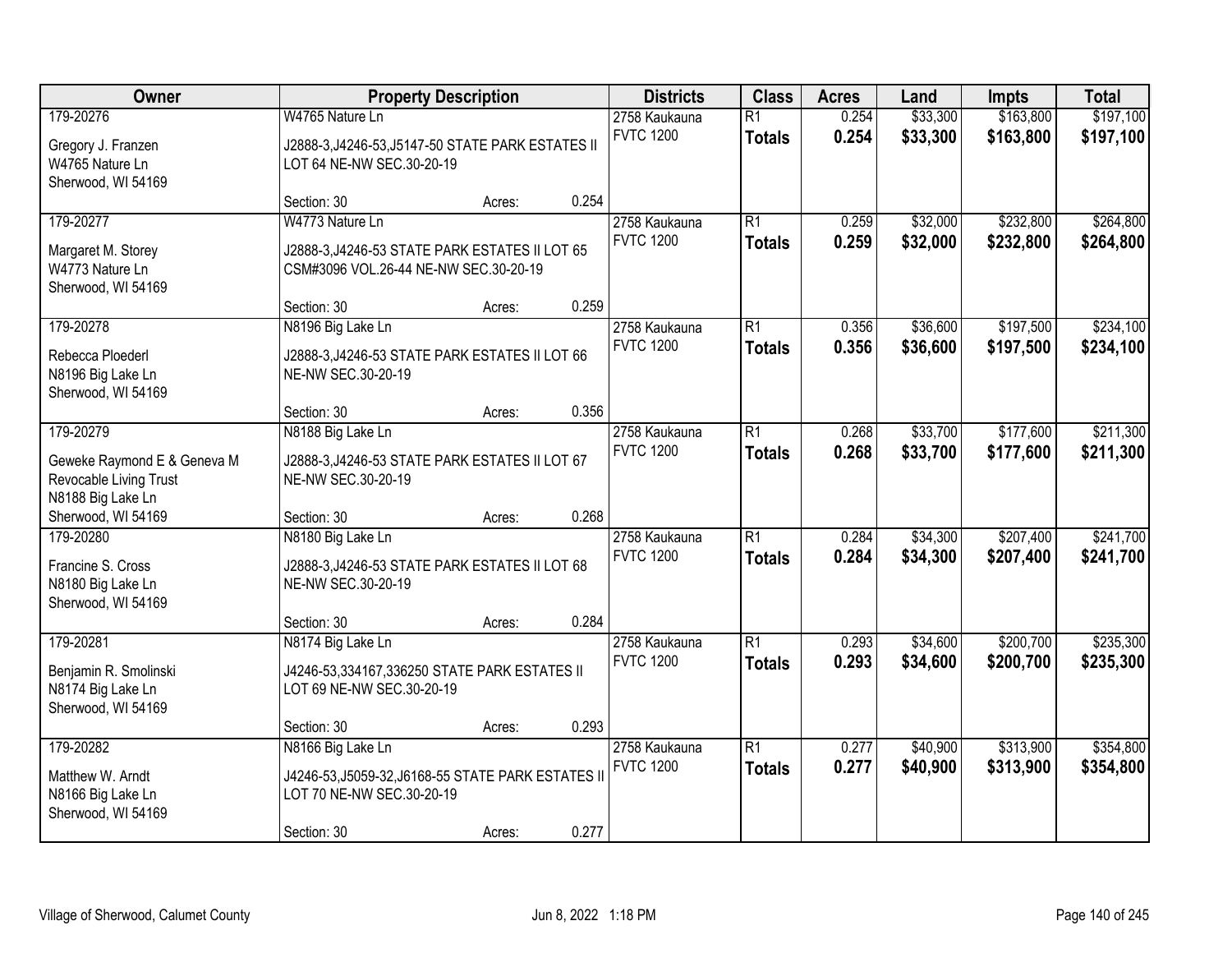| Owner                                                                          |                                                                                                                                        | <b>Property Description</b> | <b>Districts</b> | <b>Class</b>                      | <b>Acres</b>                     | Land           | <b>Impts</b>         | <b>Total</b>           |                        |
|--------------------------------------------------------------------------------|----------------------------------------------------------------------------------------------------------------------------------------|-----------------------------|------------------|-----------------------------------|----------------------------------|----------------|----------------------|------------------------|------------------------|
| 179-20283<br>Amanda Zimmermann<br>N8160 Big Lake Ln<br>Sherwood, WI 54169      | N8160 Big Lake Ln<br>J2888-3, J4246-53, J5702-4 STATE PARK ESTATES II<br>LOT 71 NE-NW SEC.30-20-19                                     |                             |                  | 2758 Kaukauna<br><b>FVTC 1200</b> | $\overline{R1}$<br><b>Totals</b> | 0.274<br>0.274 | \$40,800<br>\$40,800 | \$200,100<br>\$200,100 | \$240,900<br>\$240,900 |
|                                                                                | Section: 30                                                                                                                            | Acres:                      | 0.274            |                                   |                                  |                |                      |                        |                        |
| 179-20284<br>Robert L. Gebheim<br>N8152 Big Lake Ln<br>Sherwood, WI 54169      | N8152 Big Lake Ln<br>J2888-3, J4246-53, J4979-58 STATE PARK ESTATES II<br>LOT 72 NE-NW SEC.30-20-19                                    |                             |                  | 2758 Kaukauna<br><b>FVTC 1200</b> | $\overline{R1}$<br><b>Totals</b> | 0.292<br>0.292 | \$41,500<br>\$41,500 | \$315,200<br>\$315,200 | \$356,700<br>\$356,700 |
|                                                                                | Section: 30                                                                                                                            | Acres:                      | 0.292            |                                   |                                  |                |                      |                        |                        |
| 179-20285<br>James F. Velicer<br>N8146 Big Lake Ln<br>Sherwood, WI 54169       | N8146 Big Lake Ln<br>J2888-3, J4246-53, J5772-3 STATE PARK ESTATES II<br>LOT 73 NE-NW SEC.30-20-19                                     |                             |                  | 2758 Kaukauna<br><b>FVTC 1200</b> | $\overline{R1}$<br><b>Totals</b> | 0.404<br>0.404 | \$45,800<br>\$45,800 | \$240,500<br>\$240,500 | \$286,300<br>\$286,300 |
|                                                                                | Section: 30                                                                                                                            | Acres:                      | 0.404            |                                   |                                  |                |                      |                        |                        |
| 179-20286<br>Patricia A. Schuster<br>N8134 Wild Wings Ct<br>Sherwood, WI 54169 | N8134 Wild Wings Ct<br>J2888-3, J4246-53, J4946-7 STATE PARK ESTATES II<br>LOT 74 NE-NW SEC.30-20-19                                   |                             |                  | 2758 Kaukauna<br><b>FVTC 1200</b> | $\overline{R1}$<br><b>Totals</b> | 0.270<br>0.270 | \$40,600<br>\$40,600 | \$219,500<br>\$219,500 | \$260,100<br>\$260,100 |
|                                                                                | Section: 30                                                                                                                            | Acres:                      | 0.270            |                                   |                                  |                |                      |                        |                        |
| 179-20287<br><b>Miller Trust</b><br>N8128 Wild Wings Ct<br>Sherwood, WI 54169  | N8128 Wild Wings Ct<br>J4246-53, J5059-29 STATE PARK ESTATES II LOT 75 8<br>PRT OL 2 STATE PARK ESTATES DESC DOC#408933<br>Section: 30 | Acres:                      | 0.275            | 2758 Kaukauna<br><b>FVTC 1200</b> | $\overline{R1}$<br><b>Totals</b> | 0.275<br>0.275 | \$40,800<br>\$40,800 | \$231,000<br>\$231,000 | \$271,800<br>\$271,800 |
| 179-20288                                                                      | N8124 Wild Wings Ct                                                                                                                    |                             |                  | 2758 Kaukauna                     | $\overline{R1}$                  | 0.276          | \$40,800             | \$304,300              | \$345,100              |
| Michael D. Peterson<br>N8124 Wild Wings Ct<br>Sherwood, WI 54169               | J2888-3, J4246-53, J4979-60 STATE PARK ESTATES II<br>LOT 76 NE-NW SEC.30-20-19                                                         |                             |                  | <b>FVTC 1200</b>                  | <b>Totals</b>                    | 0.276          | \$40,800             | \$304,300              | \$345,100              |
|                                                                                | Section: 30                                                                                                                            | Acres:                      | 0.276            |                                   |                                  |                |                      |                        |                        |
| 179-20289<br>Jason Plate<br>N8019 Wild Wings Ct<br>Sherwood, WI 54169          | N8019 Wild Wings Ct<br>J2888-3, J4246-53 STATE PARK ESTATES II LOT 77<br>NE-NW SEC.30-20-19<br>Section: 30                             | Acres:                      | 0.275            | 2758 Kaukauna<br><b>FVTC 1200</b> | $\overline{R1}$<br><b>Totals</b> | 0.275<br>0.275 | \$40,800<br>\$40,800 | \$421,100<br>\$421,100 | \$461,900<br>\$461,900 |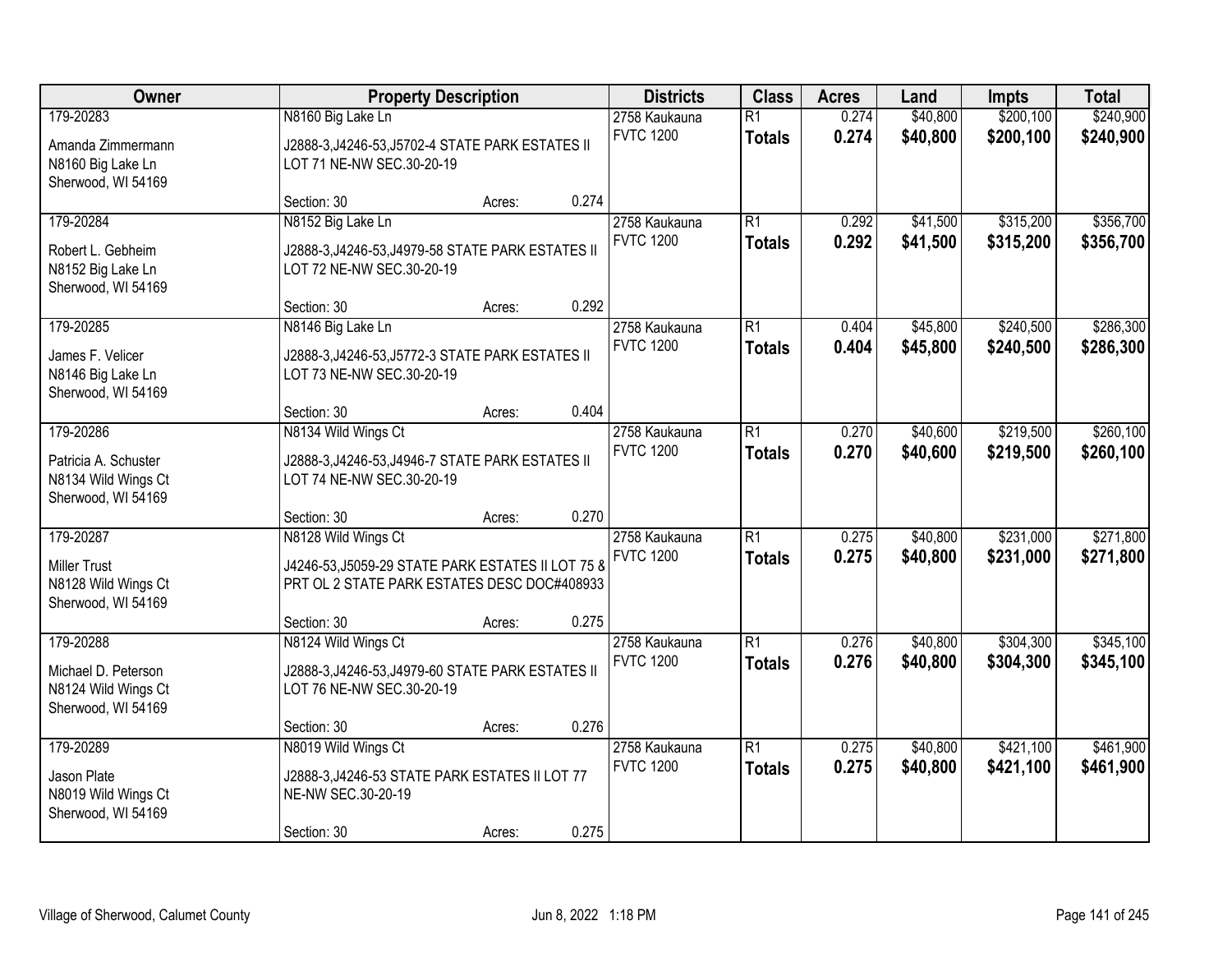| Owner                                                           |                                                                                                       | <b>Property Description</b> |       | <b>Districts</b>                  | <b>Class</b>                     | <b>Acres</b>   | Land                 | <b>Impts</b>           | <b>Total</b>           |
|-----------------------------------------------------------------|-------------------------------------------------------------------------------------------------------|-----------------------------|-------|-----------------------------------|----------------------------------|----------------|----------------------|------------------------|------------------------|
| 179-20290<br>Mary T. Donckels<br>N8023 Wild Wings Ct            | N8023 Wild Wings Ct<br>J2888-3, J4246-53, J4979-54 STATE PARK ESTATES II<br>LOT 78 NE-NW SEC.30-20-19 |                             |       | 2758 Kaukauna<br><b>FVTC 1200</b> | $\overline{R1}$<br><b>Totals</b> | 0.333<br>0.333 | \$43,100<br>\$43,100 | \$201,300<br>\$201,300 | \$244,400<br>\$244,400 |
| Sherwood, WI 54169                                              | Section: 30                                                                                           | Acres:                      | 0.333 |                                   |                                  |                |                      |                        |                        |
| 179-20291                                                       | N8033 Wild Wings Ct                                                                                   |                             |       | 2758 Kaukauna                     | $\overline{R1}$                  | 0.268          | \$33,800             | \$216,700              | \$250,500              |
| Richard E. Mueller<br>N8033 Wild Wings Ct<br>Sherwood, WI 54169 | J4246-53, J5086-1, 328503 STATE PARK ESTATES II<br>LOT 79 NE-NW SEC.30-20-19                          |                             |       | <b>FVTC 1200</b>                  | <b>Totals</b>                    | 0.268          | \$33,800             | \$216,700              | \$250,500              |
|                                                                 | Section: 30                                                                                           | Acres:                      | 0.268 |                                   |                                  |                |                      |                        |                        |
| 179-20292                                                       | <b>Big Lake Ln</b>                                                                                    |                             |       | 2758 Kaukauna                     | X4                               | 0.046          | $\overline{50}$      | \$0                    | $\overline{50}$        |
| Village of Sherwood<br>PO Box 279<br>Sherwood, WI 54169         | J2888-3, J4246-53 STATE PARK ESTATES II OUTLOT 5<br>NE-NW SEC.30-20-19                                |                             |       | <b>FVTC 1200</b>                  | <b>Totals</b>                    | 0.046          | \$0                  | \$0                    | \$0                    |
|                                                                 | Section: 30                                                                                           | Acres:                      | 0.046 |                                   |                                  |                |                      |                        |                        |
| 179-20293                                                       | Wild Wings Ct                                                                                         |                             |       | 2758 Kaukauna                     | X4                               | 0.041          | \$0                  | \$0                    | $\sqrt{50}$            |
| Village of Sherwood<br>PO Box 279<br>Sherwood, WI 54169         | J2888-3, J4246-53 STATE PARK ESTATES II OUTLOT 6<br>NE-NW SEC.30-20-19                                |                             |       | <b>FVTC 1200</b>                  | <b>Totals</b>                    | 0.041          | \$0                  | \$0                    | \$0                    |
|                                                                 | Section: 30                                                                                           | Acres:                      | 0.041 |                                   |                                  |                |                      |                        |                        |
| 179-20295                                                       | Questa Ct                                                                                             |                             |       | 2758 Kaukauna                     | $\overline{X4}$                  | 0.000          | $\overline{50}$      | \$0                    | $\overline{50}$        |
| Village of Sherwood                                             | J1817-47, J4048-63 QUESTA COURT SUBDIVISION                                                           |                             |       | <b>FVTC 1200</b>                  | <b>Totals</b>                    | 0.000          | \$0                  | \$0                    | \$0                    |
| PO Box 279                                                      | QUESTA COURT N1/2 SW1/4 SEC.30-20-19                                                                  |                             |       |                                   |                                  |                |                      |                        |                        |
| Sherwood, WI 54169                                              |                                                                                                       |                             |       |                                   |                                  |                |                      |                        |                        |
|                                                                 | Section: 30                                                                                           | Acres:                      | 0.000 |                                   |                                  |                |                      |                        |                        |
| 179-20296                                                       | W4842 Questa Ct                                                                                       |                             |       | 2758 Kaukauna                     | $\overline{R1}$                  | 0.670          | \$37,900             | \$160,200              | \$198,100              |
| <b>Wallace Kenney</b>                                           | J4048-63, J4260-31, 329132 QUESTA COURT                                                               |                             |       | <b>FVTC 1200</b>                  | <b>Totals</b>                    | 0.670          | \$37,900             | \$160,200              | \$198,100              |
| W4842 Questa Ct                                                 | SUBDIVISION LOT 155 N1/2 SW1/4 SEC30-20-19                                                            |                             |       |                                   |                                  |                |                      |                        |                        |
| Sherwood, WI 54169                                              |                                                                                                       |                             |       |                                   |                                  |                |                      |                        |                        |
|                                                                 | Section: 30                                                                                           | Acres:                      | 0.670 |                                   |                                  |                |                      |                        |                        |
| 179-20297                                                       | W4834 Questa Ct                                                                                       |                             |       | 2758 Kaukauna<br><b>FVTC 1200</b> | $\overline{R1}$                  | 0.615          | \$36,500             | \$456,900              | \$493,400              |
| Doris L. Miller<br>W4834 Questa Ct                              | J4048-63, J5021-68, #337489 QUESTA COURT SUB<br>LOT 156 N1/2 SW1/4 SEC.30-20-19                       |                             |       |                                   | <b>Totals</b>                    | 0.615          | \$36,500             | \$456,900              | \$493,400              |
| Sherwood, WI 54169                                              | Section: 30                                                                                           | Acres:                      | 0.615 |                                   |                                  |                |                      |                        |                        |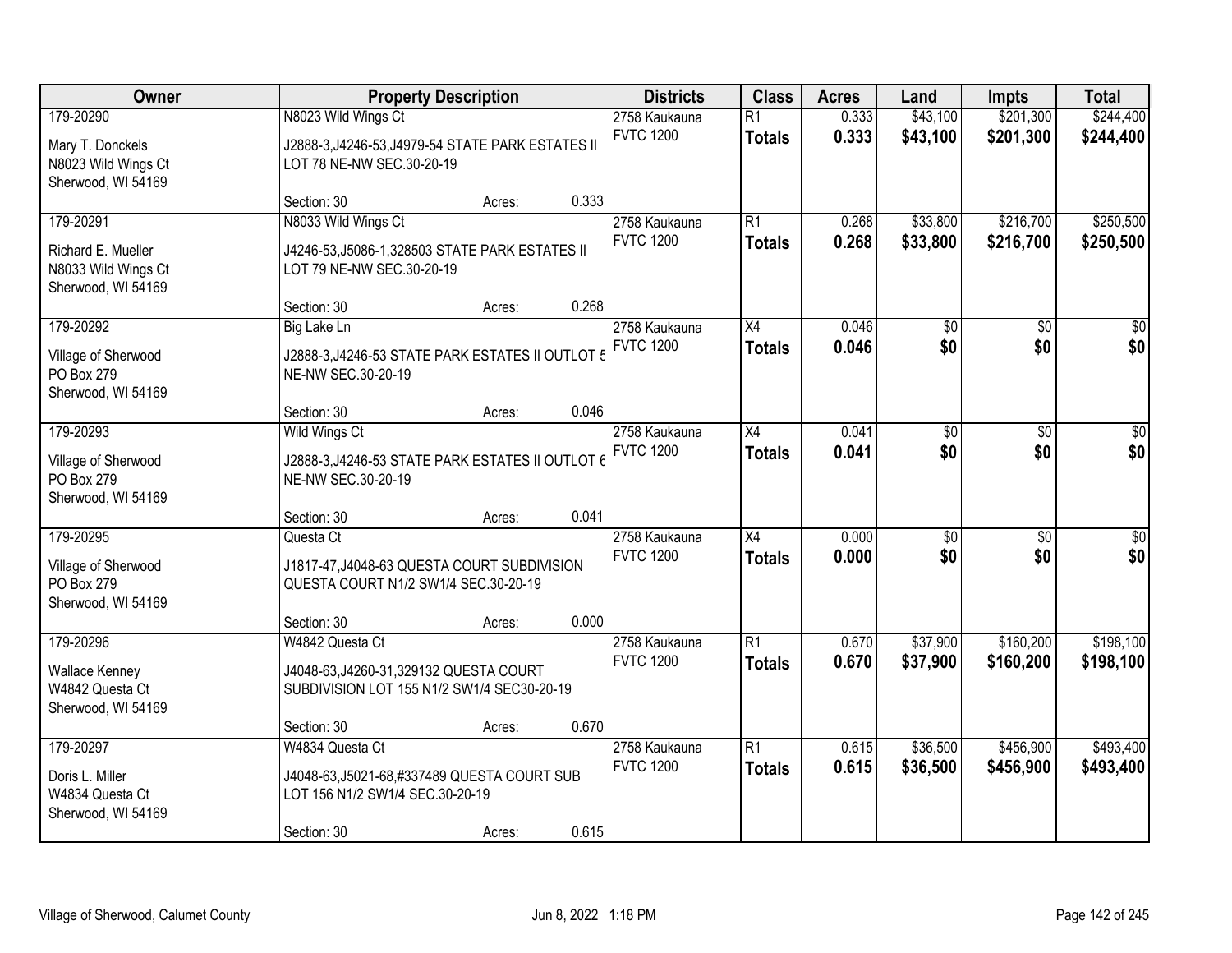| Owner                                                                                                    |                                                                                                                                                                           | <b>Property Description</b> |        |                                                       | <b>Class</b>                     | <b>Acres</b>     | Land                   | <b>Impts</b>           | <b>Total</b>           |
|----------------------------------------------------------------------------------------------------------|---------------------------------------------------------------------------------------------------------------------------------------------------------------------------|-----------------------------|--------|-------------------------------------------------------|----------------------------------|------------------|------------------------|------------------------|------------------------|
| 179-20298<br>Christine S. Krueger<br>W4826 Questa Ct<br>Sherwood, WI 54169                               | W4826 Questa Ct<br>J1817-47, J4048-63, J4367-23 QUESTA COURT SUB<br>LOT 157 N1/2 SW1/4 SEC.30-20-19                                                                       |                             |        | 2758 Kaukauna<br><b>FVTC 1200</b>                     | $\overline{R1}$<br><b>Totals</b> | 0.665<br>0.665   | \$37,800<br>\$37,800   | \$353,100<br>\$353,100 | \$390,900<br>\$390,900 |
|                                                                                                          | Section: 30                                                                                                                                                               | Acres:                      | 0.665  |                                                       |                                  |                  |                        |                        |                        |
| 179-20299<br>Robert D. Goehring<br>W4816 Questa Ct<br>Sherwood, WI 54169                                 | W4816 Questa Ct<br>J1817-47, J4048-63, J4547-19 QUESTA COURT SUB<br>LOT 158 N1/2 SW1/4 SEC.30-20-19                                                                       |                             |        | 2758 Kaukauna<br><b>FVTC 1200</b>                     | $\overline{R1}$<br><b>Totals</b> | 0.475<br>0.475   | \$32,800<br>\$32,800   | \$284,100<br>\$284,100 | \$316,900<br>\$316,900 |
|                                                                                                          | Section: 30                                                                                                                                                               | Acres:                      | 0.475  |                                                       |                                  |                  |                        |                        |                        |
| 179-20300<br>Nathaniel A. Milhans<br>W4806 Questa Ct<br>Sherwood, WI 54169                               | W4806 Questa Ct<br>J1817-47, J4048-63, J4904-37 QUESTA COURT SUB<br>LOT 159 N1/2 SW1/4 SEC.30-20-19                                                                       |                             |        | 2758 Kaukauna<br><b>FVTC 1200</b>                     | $\overline{R1}$<br><b>Totals</b> | 0.495<br>0.495   | \$33,300<br>\$33,300   | \$216,900<br>\$216,900 | \$250,200<br>\$250,200 |
|                                                                                                          | Section: 30                                                                                                                                                               | Acres:                      | 0.495  |                                                       |                                  |                  |                        |                        |                        |
| 179-20302<br>Patrick L. Fahrenkrug<br>N7973 Pigeon Rd<br>Sherwood, WI 54169                              | N7973 Pigeon Rd<br>J1108-51, J3847-7, J4174-53 HAK-1 CONDOMINIUM<br>UNIT A FORMERLY PRT LT1 DL & JOAN SUB SE-NW<br>SEC.25-20-18 INCL COMM DR EASE OVER LT2<br>Section: 25 | Acres:                      | 0.248  | 2758 Kaukauna<br><b>FVTC 1200</b>                     | $\overline{R1}$<br><b>Totals</b> | 0.248<br>0.248   | \$17,500<br>\$17,500   | \$129,600<br>\$129,600 | \$147,100<br>\$147,100 |
| 179-20303<br>Diane K. Planert<br>N7971 Pigeon Rd<br>Sherwood, WI 54169                                   | N7971 Pigeon Rd<br>J1108-51, J3847-7 HAK-1 CONDOMINIUM UNIT B<br>FORMERLY PRT LT1 D.L.&JOAN SUB SE-NW<br>SEC.25-20-18 INCL COMM DR EASE OVER LT2<br>Section: 25           | Acres:                      | 0.248  | 2758 Kaukauna<br><b>FVTC 1200</b>                     | $\overline{R1}$<br><b>Totals</b> | 0.248<br>0.248   | \$17,500<br>\$17,500   | \$130,500<br>\$130,500 | \$148,000<br>\$148,000 |
| 179-20304<br>Up Builders, LLC<br>N583 Robinhood Way<br>Sherwood, WI 54169                                | N580 Robinhood Dr<br>J2739-56, J4049-67, J4567-63 S1/2 NE1/4 SEC.29-20-19<br>LOT 1 CSM#2053 VOL.14-348 EX DOC#375948<br>Section:                                          | Acres:                      | 23.100 | 2758 Kaukauna<br><b>FVTC 1200</b>                     | $\overline{R2}$<br><b>Totals</b> | 23.100<br>23.100 | \$101,000<br>\$101,000 | \$109,700<br>\$109,700 | \$210,700<br>\$210,700 |
| 179-20383<br>Smet Joseph J & Cecelia A Joint<br>Revocable Trust<br>386 Windmill Dr<br>Kaukauna, WI 54130 | Hwy 55 & 114<br>81-230, J2888-3 SE1/4 SW FRAC1/4 SEC. 19-20-19 LYG<br>S OF RR & N LYG OF HWY 55-114, NOW DESC.<br>W/LOC#13600<br>Section: 19                              | Acres:                      | 2.650  | 2758 Kaukauna<br>TID <sub>2</sub><br><b>FVTC 1200</b> | $\overline{R4}$<br><b>Totals</b> | 2.650<br>2.650   | \$500<br>\$500         | $\overline{50}$<br>\$0 | \$500<br>\$500         |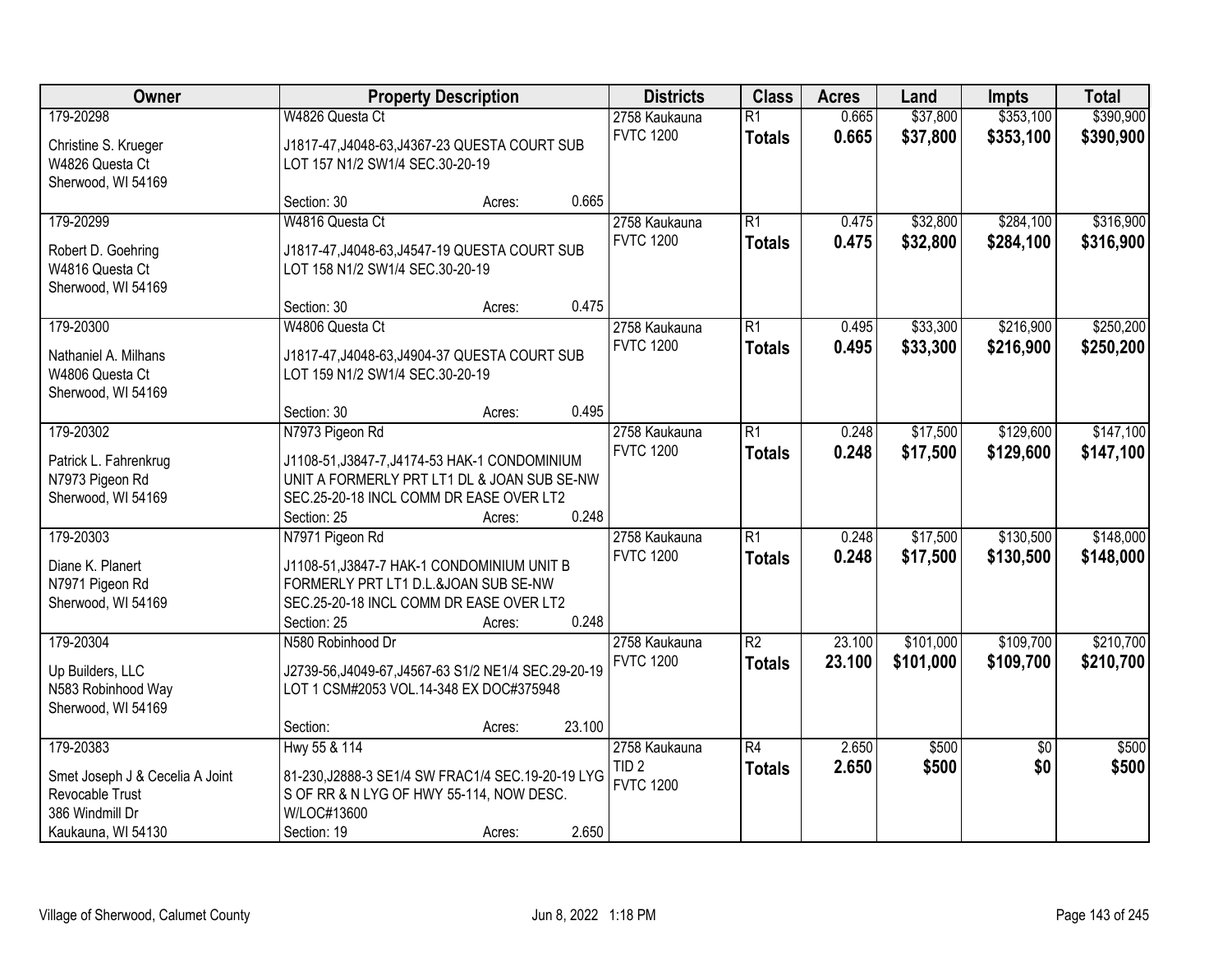| Owner               | <b>Property Description</b>                       | <b>Districts</b> | <b>Class</b>     | <b>Acres</b>    | Land  | <b>Impts</b> | <b>Total</b>    |                 |
|---------------------|---------------------------------------------------|------------------|------------------|-----------------|-------|--------------|-----------------|-----------------|
| 179-21927           | N561 Robinhood Way                                |                  | 2758 Kaukauna    | $\overline{R1}$ | 0.360 | \$47,400     | \$323,800       | \$371,200       |
| Roy Schneider       | 116-669, J2739-56, J4567-63 SHER FOREST GOLF VILL |                  | <b>FVTC 1200</b> | <b>Totals</b>   | 0.360 | \$47,400     | \$323,800       | \$371,200       |
| N561 Robinhood Way  | 2ND ADDN LOT 67 S1/2 NE1/4 SEC 29-20-19 SUBJ TO   |                  |                  |                 |       |              |                 |                 |
| Sherwood, WI 54169  | DECL J4571-43 LOT 3 CSM#3606 VOL.32-63            |                  |                  |                 |       |              |                 |                 |
|                     | Section: 29                                       | 0.360<br>Acres:  |                  |                 |       |              |                 |                 |
| 179-21929           | N545 Robinhood Way                                |                  | 2758 Kaukauna    | $\overline{R1}$ | 0.330 | \$45,200     | \$209,600       | \$254,800       |
|                     |                                                   |                  | <b>FVTC 1200</b> | <b>Totals</b>   | 0.330 | \$45,200     | \$209,600       | \$254,800       |
| Richard J. Broeren  | J2739-56, J4567-63, J4700-44 SHER FOREST GOLF     |                  |                  |                 |       |              |                 |                 |
| N545 Robinhood Way  | VILL 2ND ADDN LOT 68 S1/2 NE1/4 SEC 29-20-19      |                  |                  |                 |       |              |                 |                 |
| Sherwood, WI 54169  | SUBJ TO DECL J4571-43                             |                  |                  |                 |       |              |                 |                 |
|                     | Section: 29                                       | 0.330<br>Acres:  |                  |                 |       |              |                 |                 |
| 179-21931           | N533 Robinhood Way                                |                  | 2758 Kaukauna    | $\overline{R1}$ | 0.370 | \$48,200     | \$243,800       | \$292,000       |
| Jamie J. Torrey     | J2739-56, J4567-63, J5727-63 SHER FOREST GOLF     |                  | <b>FVTC 1200</b> | <b>Totals</b>   | 0.370 | \$48,200     | \$243,800       | \$292,000       |
| N533 Robinhood Way  | VILL 2ND ADDN LOT 69 S1/2 NE1/4 SEC 29-20-19      |                  |                  |                 |       |              |                 |                 |
| Sherwood, WI 54169  | SUBJ TO DECL J4571-43                             |                  |                  |                 |       |              |                 |                 |
|                     | Section: 29                                       | 0.370<br>Acres:  |                  |                 |       |              |                 |                 |
| 179-21933           | N525 Robinhood Way                                |                  | 2758 Kaukauna    | $\overline{R1}$ | 0.350 | \$37,300     | \$250,800       | \$288,100       |
|                     |                                                   |                  | <b>FVTC 1200</b> | <b>Totals</b>   | 0.350 | \$37,300     | \$250,800       | \$288,100       |
| Lisa M. Sheppard    | J2739-56, J4567-63, J4959-63 SHER FOREST GOLF     |                  |                  |                 |       |              |                 |                 |
| N525 Robinhood Way  | VILL 2ND ADDN LOT 70 S1/2 NE1/4 SEC 29-20-19      |                  |                  |                 |       |              |                 |                 |
| Sherwood, WI 54169  | SUBJ TO DECL J4571-43                             |                  |                  |                 |       |              |                 |                 |
|                     | Section: 29                                       | 0.350<br>Acres:  |                  |                 |       |              |                 |                 |
| 179-21935           | N519 Robinhood Way                                |                  | 2758 Kaukauna    | $\overline{R1}$ | 0.390 | \$49,700     | \$226,300       | \$276,000       |
| Shauna M. Wallace   | J2739-56, J4567-63, J5444-22 SHER FOREST GOLF     |                  | <b>FVTC 1200</b> | <b>Totals</b>   | 0.390 | \$49,700     | \$226,300       | \$276,000       |
| N519 Robinhood Way  | VILL 2ND ADDN LOT 71 S1/2 NE1/4 SEC 29-20-19      |                  |                  |                 |       |              |                 |                 |
| Sherwood, WI 54169  | SUBJ TO DECL J4571-43                             |                  |                  |                 |       |              |                 |                 |
|                     | Section: 29                                       | 0.390<br>Acres:  |                  |                 |       |              |                 |                 |
| 179-21937           | State Park Rd                                     |                  | 2758 Kaukauna    | $\overline{X4}$ | 0.000 | $\sqrt{50}$  | $\overline{50}$ | $\sqrt{30}$     |
|                     |                                                   |                  | <b>FVTC 1200</b> | <b>Totals</b>   | 0.000 | \$0          | \$0             | \$0             |
| Village of Sherwood | J2877-1, J3700-10 LAKESHORE ESTATES WEST          |                  |                  |                 |       |              |                 |                 |
| PO Box 279          | STATE PARK ROAD SE&SW-NW & GOV LT 1&2 SEC         |                  |                  |                 |       |              |                 |                 |
| Sherwood, WI 54169  | 25-20-18                                          |                  |                  |                 |       |              |                 |                 |
|                     | Section: 25                                       | 0.000<br>Acres:  |                  |                 |       |              |                 |                 |
| 179-21939           | Creekside Dr                                      |                  | 2758 Kaukauna    | $\overline{X4}$ | 0.000 | \$0          | $\overline{50}$ | $\overline{50}$ |
| Village of Sherwood | J2877-1, J3700-10 LAKESHORE ESTATES WEST          |                  | <b>FVTC 1200</b> | <b>Totals</b>   | 0.000 | \$0          | \$0             | \$0             |
| PO Box 279          | CREEKSIDE DRIVE SE&SW-NW & GOV LT 1&2 SEC         |                  |                  |                 |       |              |                 |                 |
| Sherwood, WI 54169  | 25-20-18                                          |                  |                  |                 |       |              |                 |                 |
|                     | Section: 25                                       | 0.000<br>Acres:  |                  |                 |       |              |                 |                 |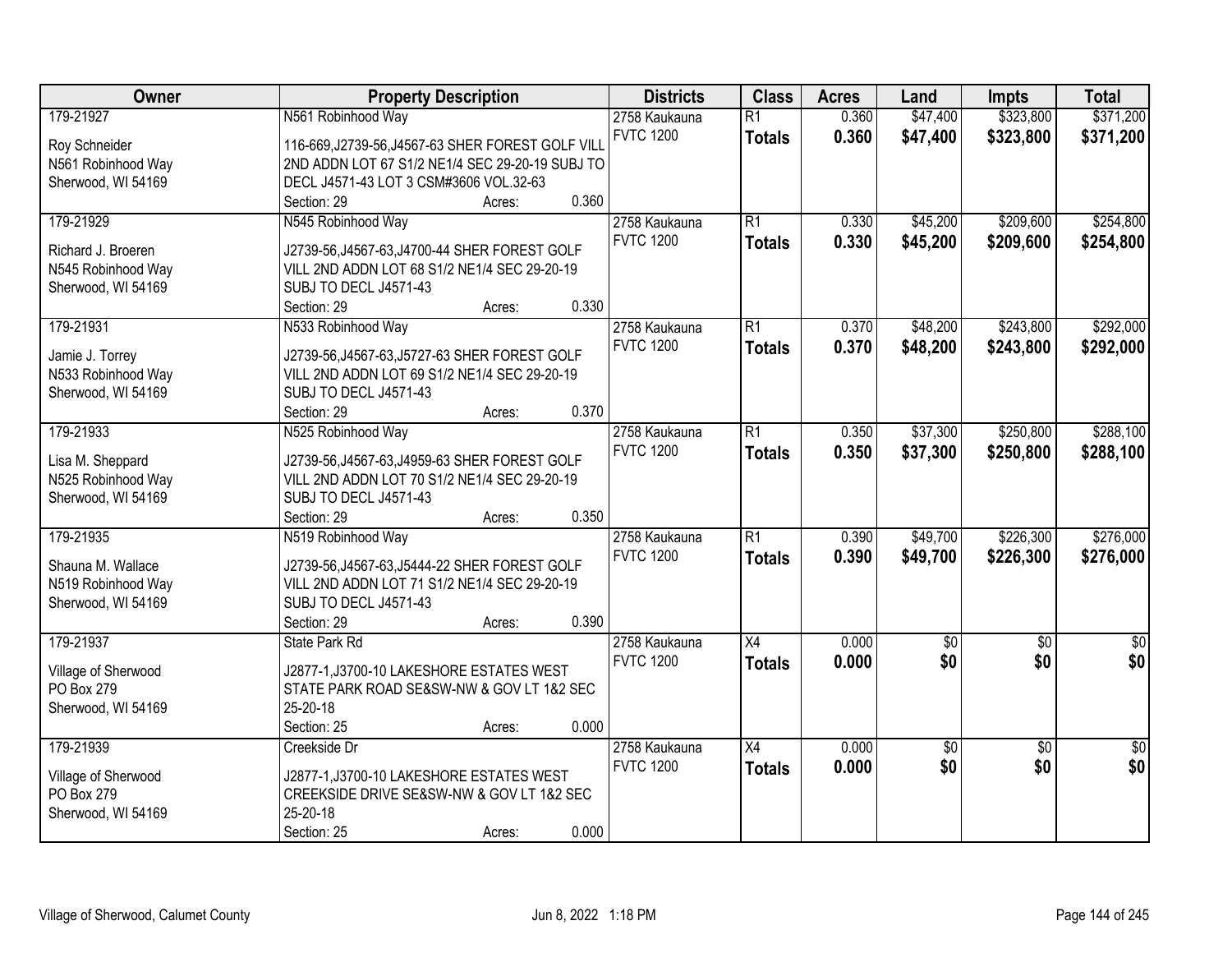| Owner                                                                             | <b>Property Description</b>                                                                                                                                                           | <b>Districts</b>                  | <b>Class</b>                     | <b>Acres</b>   | Land                   | Impts                  | <b>Total</b>           |
|-----------------------------------------------------------------------------------|---------------------------------------------------------------------------------------------------------------------------------------------------------------------------------------|-----------------------------------|----------------------------------|----------------|------------------------|------------------------|------------------------|
| 179-21941<br>Village of Sherwood<br>PO Box 279<br>Sherwood, WI 54169              | Edgewater Ct<br>J2877-1, J3700-10 LAKESHORE ESTATES WEST<br>EDGEWATER DRIVE SE&SW-NW & GOV LT 1&2 SEC<br>25-20-18                                                                     | 2758 Kaukauna<br><b>FVTC 1200</b> | $\overline{X4}$<br><b>Totals</b> | 0.000<br>0.000 | $\overline{60}$<br>\$0 | $\overline{30}$<br>\$0 | $\overline{50}$<br>\$0 |
| 179-21943<br>Village of Sherwood<br>PO Box 279<br>Sherwood, WI 54169              | 0.000<br>Section: 25<br>Acres:<br>Edgewater Ct<br>J2877-1, J3700-10 LAKESHORE ESTATES WEST<br>EDGEWATER COURT SE&SW-NW & GOV LT 1&2 SEC<br>25-20-18<br>0.000<br>Section: 25<br>Acres: | 2758 Kaukauna<br><b>FVTC 1200</b> | $\overline{X4}$<br><b>Totals</b> | 0.000<br>0.000 | \$0<br>\$0             | $\overline{50}$<br>\$0 | \$0<br>\$0             |
| 179-21945<br>Andrew Stumpf<br>N7865 Jurek Ct<br>Menasha, WI 54952                 | J2877-1, J3700-10, J5247-31 LAKESHORE ESTATES<br>WEST OUT LOT 2 SE&SW-NW & GOV LT 1&2 SEC<br>25-20-18<br>Section: 25<br>0.080<br>Acres:                                               | 2758 Kaukauna<br><b>FVTC 1200</b> | $\overline{R1}$<br><b>Totals</b> | 0.080<br>0.080 | \$6,100<br>\$6,100     | $\overline{50}$<br>\$0 | \$6,100<br>\$6,100     |
| 179-21947<br>Amy S. Spiegel<br>6115 49th Ave N<br>Kenneth City, FL 33709          | N7930 State Park Rd<br>J3700-10, J4823-47, J6205-55 LAKESHORE ESTATES<br>WEST LOT 1 SE&SW-NW & GOV LT 1&2 SEC 25-20-18<br>0.400<br>Section: 25<br>Acres:                              | 2758 Kaukauna<br><b>FVTC 1200</b> | $\overline{R1}$<br><b>Totals</b> | 0.400<br>0.400 | \$33,800<br>\$33,800   | \$264,500<br>\$264,500 | \$298,300<br>\$298,300 |
| 179-21949<br>Kevin A. Kramer<br>N7922 State Park Rd<br>Sherwood, WI 54169         | N7922 State Park Rd<br>J2877-1, J3700-10, J5425-45 LAKESHORE ESTATES<br>WEST LOT 2 SE&SW-NW & GOV LT 1&2 SEC 25-20-18<br>0.350<br>Section: 25<br>Acres:                               | 2758 Kaukauna<br><b>FVTC 1200</b> | $\overline{R1}$<br><b>Totals</b> | 0.345<br>0.345 | \$30,800<br>\$30,800   | \$187,100<br>\$187,100 | \$217,900<br>\$217,900 |
| 179-21951<br>Lawrence D. Buck<br>N7916 State Park Rd<br>Sherwood, WI 54169        | N7916 State Park Rd<br>J2877-1, J3700-10, J6069-67 LAKESHORE ESTATES<br>WEST LOT 3 SE&SW-NW & GOV LT 1&2 SEC 25-20-18<br>0.350<br>Section: 25<br>Acres:                               | 2758 Kaukauna<br><b>FVTC 1200</b> | $\overline{R1}$<br><b>Totals</b> | 0.345<br>0.345 | \$30,800<br>\$30,800   | \$325,100<br>\$325,100 | \$355,900<br>\$355,900 |
| 179-21953<br>Debra M. Schmalz-Buhler<br>N7910 State Park Rd<br>Sherwood, WI 54169 | N7910 State Park Rd<br>#329868,#331944,#334465 LAKESHORE ESTATES<br>WEST LOT 4 SE&SW-NW & GOV LT 1&2 SEC 25-20-18<br>0.350<br>Section: 25<br>Acres:                                   | 2758 Kaukauna<br><b>FVTC 1200</b> | $\overline{R1}$<br><b>Totals</b> | 0.345<br>0.345 | \$30,800<br>\$30,800   | \$202,100<br>\$202,100 | \$232,900<br>\$232,900 |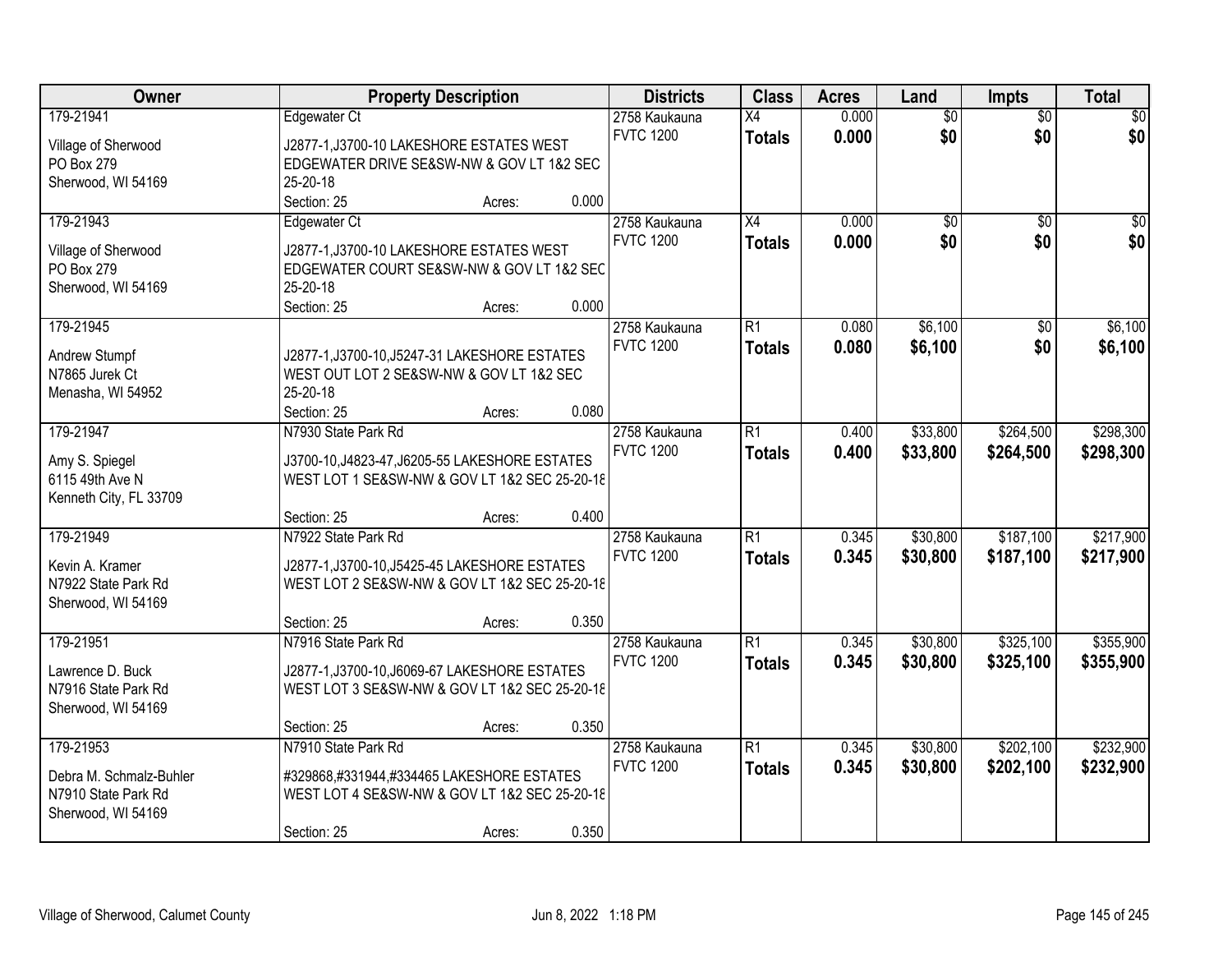| Owner               | <b>Property Description</b>                    |                  | <b>Class</b>    | <b>Acres</b> | Land     | <b>Impts</b> | <b>Total</b> |
|---------------------|------------------------------------------------|------------------|-----------------|--------------|----------|--------------|--------------|
| 179-21955           | N7904 State Park Rd                            | 2758 Kaukauna    | $\overline{R1}$ | 0.345        | \$30,800 | \$199,400    | \$230,200    |
| Cory J. Webster     | J3700-10, J5857-39 LAKESHORE ESTATES WEST LOT  | <b>FVTC 1200</b> | <b>Totals</b>   | 0.345        | \$30,800 | \$199,400    | \$230,200    |
| N7904 State Park Rd | 5 SE&SW-NW & GOV LT 1&2 SEC 25-20-18           |                  |                 |              |          |              |              |
| Sherwood, WI 54169  |                                                |                  |                 |              |          |              |              |
|                     | 0.350<br>Section: 25<br>Acres:                 |                  |                 |              |          |              |              |
| 179-21957           | N7900 State Park Rd                            | 2758 Kaukauna    | $\overline{R1}$ | 0.403        | \$33,900 | \$191,900    | \$225,800    |
| Erin K. Pinney      | J3700-10, J6141-43, J6257-41 LAKESHORE ESTATES | <b>FVTC 1200</b> | <b>Totals</b>   | 0.403        | \$33,900 | \$191,900    | \$225,800    |
| N7900 State Park Rd | WEST LOT 6 SE&SW-NW & GOV LT 1&2 SEC 25-20-18  |                  |                 |              |          |              |              |
| Sherwood, WI 54169  |                                                |                  |                 |              |          |              |              |
|                     | 0.403<br>Section: 25<br>Acres:                 |                  |                 |              |          |              |              |
| 179-21959           | N7896 State Park Rd                            | 2758 Kaukauna    | $\overline{R1}$ | 0.677        | \$44,100 | \$259,700    | \$303,800    |
| Joy L. Leclair      | J2877-1, J3700-10, J4843-37 LAKESHORE ESTATES  | <b>FVTC 1200</b> | <b>Totals</b>   | 0.677        | \$44,100 | \$259,700    | \$303,800    |
| N7896 State Park Rd | WEST LOT 7 SE&SW-NW & GOV LT 1&2 SEC 25-20-18  |                  |                 |              |          |              |              |
| Sherwood, WI 54169  |                                                |                  |                 |              |          |              |              |
|                     | 0.680<br>Section: 25<br>Acres:                 |                  |                 |              |          |              |              |
| 179-21961           | N7892 State Park Rd                            | 2758 Kaukauna    | $\overline{R1}$ | 0.520        | \$39,000 | \$199,400    | \$238,400    |
| Gregory D. Ernest   | J2877-1,J3700-10 LAKESHORE ESTATES WEST LOT {  | <b>FVTC 1200</b> | <b>Totals</b>   | 0.520        | \$39,000 | \$199,400    | \$238,400    |
| N7892 State Park Rd | SE&SW-NW & GOV LT 1&2 SEC 25-20-18             |                  |                 |              |          |              |              |
| Sherwood, WI 54169  |                                                |                  |                 |              |          |              |              |
|                     | 0.520<br>Section: 25<br>Acres:                 |                  |                 |              |          |              |              |
| 179-21963           | N7888 State Park Rd                            | 2758 Kaukauna    | $\overline{R1}$ | 0.390        | \$33,200 | \$221,400    | \$254,600    |
| David Sohrweide     | J3700-10, J5856-67 LAKESHORE ESTATES WEST LOT  | <b>FVTC 1200</b> | <b>Totals</b>   | 0.390        | \$33,200 | \$221,400    | \$254,600    |
| N7888 State Park Rd | 9 SE&SW-NW & GOV LT 1&2 SEC 25-20-18           |                  |                 |              |          |              |              |
| Sherwood, WI 54169  |                                                |                  |                 |              |          |              |              |
|                     | 0.390<br>Section: 25<br>Acres:                 |                  |                 |              |          |              |              |
| 179-21965           | N7882 State Park Rd                            | 2758 Kaukauna    | $\overline{R1}$ | 0.397        | \$33,600 | \$185,300    | \$218,900    |
| Lois A. Hinz        | J3700-10, J6141-43, J6141-44 LAKESHORE ESTATES | <b>FVTC 1200</b> | <b>Totals</b>   | 0.397        | \$33,600 | \$185,300    | \$218,900    |
| N7882 State Park Rd | WEST LOT 10 SE&SW-NW & GOV LT 1&2 SEC          |                  |                 |              |          |              |              |
| Sherwood, WI 54169  | 25-20-18                                       |                  |                 |              |          |              |              |
|                     | 0.400<br>Section: 25<br>Acres:                 |                  |                 |              |          |              |              |
| 179-21969           | N7878 State Park Rd                            | 2758 Kaukauna    | $\overline{R1}$ | 0.417        | \$34,700 | \$192,900    | \$227,600    |
| Jessica Mazurowski  | J2877-1, J3700-10, J5356-42 LAKESHORE ESTATES  | <b>FVTC 1200</b> | <b>Totals</b>   | 0.417        | \$34,700 | \$192,900    | \$227,600    |
| N7878 State Park Rd | WEST LOT 11 SEC 25-20-18                       |                  |                 |              |          |              |              |
| Sherwood, WI 54169  |                                                |                  |                 |              |          |              |              |
|                     | 0.420<br>Section: 25<br>Acres:                 |                  |                 |              |          |              |              |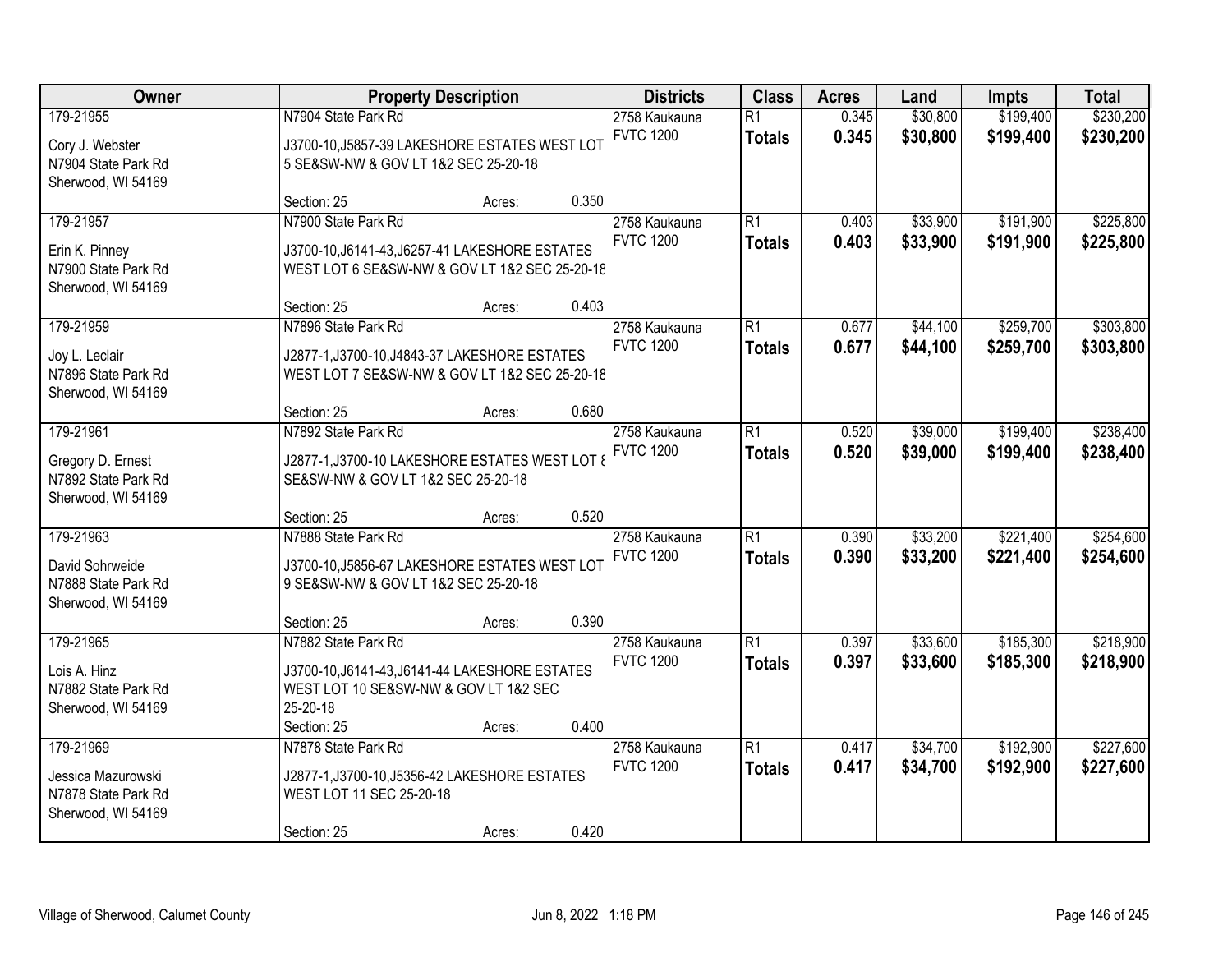| Owner                                                           |                                                                                                    | <b>Property Description</b> |       | <b>Districts</b> | <b>Class</b>    | <b>Acres</b> | Land     | <b>Impts</b> | <b>Total</b> |
|-----------------------------------------------------------------|----------------------------------------------------------------------------------------------------|-----------------------------|-------|------------------|-----------------|--------------|----------|--------------|--------------|
| 179-21971                                                       | N7874 State Park Rd                                                                                |                             |       | 2758 Kaukauna    | $\overline{R1}$ | 0.387        | \$33,100 | \$189,900    | \$223,000    |
| Anthony C. Zwiers<br>N7874 State Park Rd<br>Sherwood, WI 54169  | J3700-10, J6241-30 LAKESHORE ESTATES WEST LOT<br>12 SEC 25-20-18                                   |                             |       | <b>FVTC 1200</b> | <b>Totals</b>   | 0.387        | \$33,100 | \$189,900    | \$223,000    |
|                                                                 | Section: 25                                                                                        | Acres:                      | 0.390 |                  |                 |              |          |              |              |
| 179-21973                                                       | N7868 State Park Rd                                                                                |                             |       | 2758 Kaukauna    | $\overline{R1}$ | 0.380        | \$32,700 | \$222,600    | \$255,300    |
| Erick L. Ellenberg<br>N7868 State Park Rd<br>Sherwood, WI 54169 | J2877-1, J3700-10 LAKESHORE ESTATES WEST LOT<br>13 SEC 25-20-18                                    |                             |       | <b>FVTC 1200</b> | <b>Totals</b>   | 0.380        | \$32,700 | \$222,600    | \$255,300    |
|                                                                 | Section: 25                                                                                        | Acres:                      | 0.380 |                  |                 |              |          |              |              |
| 179-21975                                                       | N7863 Creekside Dr                                                                                 |                             |       | 2758 Kaukauna    | $\overline{R1}$ | 0.430        | \$35,400 | \$246,000    | \$281,400    |
| Patrick J. Nowak<br>N7863 Creekside Dr<br>Sherwood, WI 54169    | J2877-1, J3700-10 LAKESHORE ESTATES WEST LOT<br>14 SEC 25-20-18                                    |                             |       | <b>FVTC 1200</b> | <b>Totals</b>   | 0.430        | \$35,400 | \$246,000    | \$281,400    |
|                                                                 | Section: 25                                                                                        | Acres:                      | 0.430 |                  |                 |              |          |              |              |
| 179-21977                                                       | N7875 Creekside Dr                                                                                 |                             |       | 2758 Kaukauna    | $\overline{R1}$ | 0.348        | \$31,000 | \$234,900    | \$265,900    |
| Lynn C. Maki<br>N7875 Creekside Dr<br>Sherwood, WI 54169        | J2877-1, J3700-10, J6041-23 LAKESHORE ESTATES<br>WEST LOT 15 SEC 25-20-18                          |                             |       | <b>FVTC 1200</b> | <b>Totals</b>   | 0.348        | \$31,000 | \$234,900    | \$265,900    |
|                                                                 | Section: 25                                                                                        | Acres:                      | 0.350 |                  |                 |              |          |              |              |
| 179-21979                                                       | N7887 Creekside Dr                                                                                 |                             |       | 2758 Kaukauna    | $\overline{R1}$ | 0.449        | \$36,500 | \$277,500    | \$314,000    |
| Nikolas T. Sebora<br>N7887 Creekside Dr<br>Sherwood, WI 54169   | J3700-10, J6081-39 LAKESHORE ESTATES WEST LOT<br>16 SEC 25-20-18                                   |                             |       | <b>FVTC 1200</b> | <b>Totals</b>   | 0.449        | \$36,500 | \$277,500    | \$314,000    |
|                                                                 | Section: 25                                                                                        | Acres:                      | 0.450 |                  |                 |              |          |              |              |
| 179-21981                                                       | N7899 Creekside Dr                                                                                 |                             |       | 2758 Kaukauna    | $\overline{R1}$ | 0.409        | \$34,300 | \$274,900    | \$309,200    |
| Carrie J. Verbeten<br>N7899 Creekside Dr<br>Sherwood, WI 54169  | J3700-10 LAKESHORE ESTATES WEST LOT 17<br>SE&SW-NW & GOV LT 1&2 SEC 25-20-18                       |                             |       | <b>FVTC 1200</b> | <b>Totals</b>   | 0.409        | \$34,300 | \$274,900    | \$309,200    |
|                                                                 | Section: 25                                                                                        | Acres:                      | 0.409 |                  |                 |              |          |              |              |
| 179-21983                                                       | N7907 Creekside Dr                                                                                 |                             |       | 2758 Kaukauna    | $\overline{R1}$ | 0.396        | \$33,600 | \$317,600    | \$351,200    |
| Andrew J. Poklasny<br>N7907 Creekside Dr<br>Sherwood, WI 54169  | J2877-1, J3700-10, J5890-22 LAKESHORE ESTATES<br>WEST LOT 18 SE&SW-NW & GOV LT 1&2 SEC<br>25-20-18 |                             |       | <b>FVTC 1200</b> | <b>Totals</b>   | 0.396        | \$33,600 | \$317,600    | \$351,200    |
|                                                                 | Section: 25                                                                                        | Acres:                      | 0.400 |                  |                 |              |          |              |              |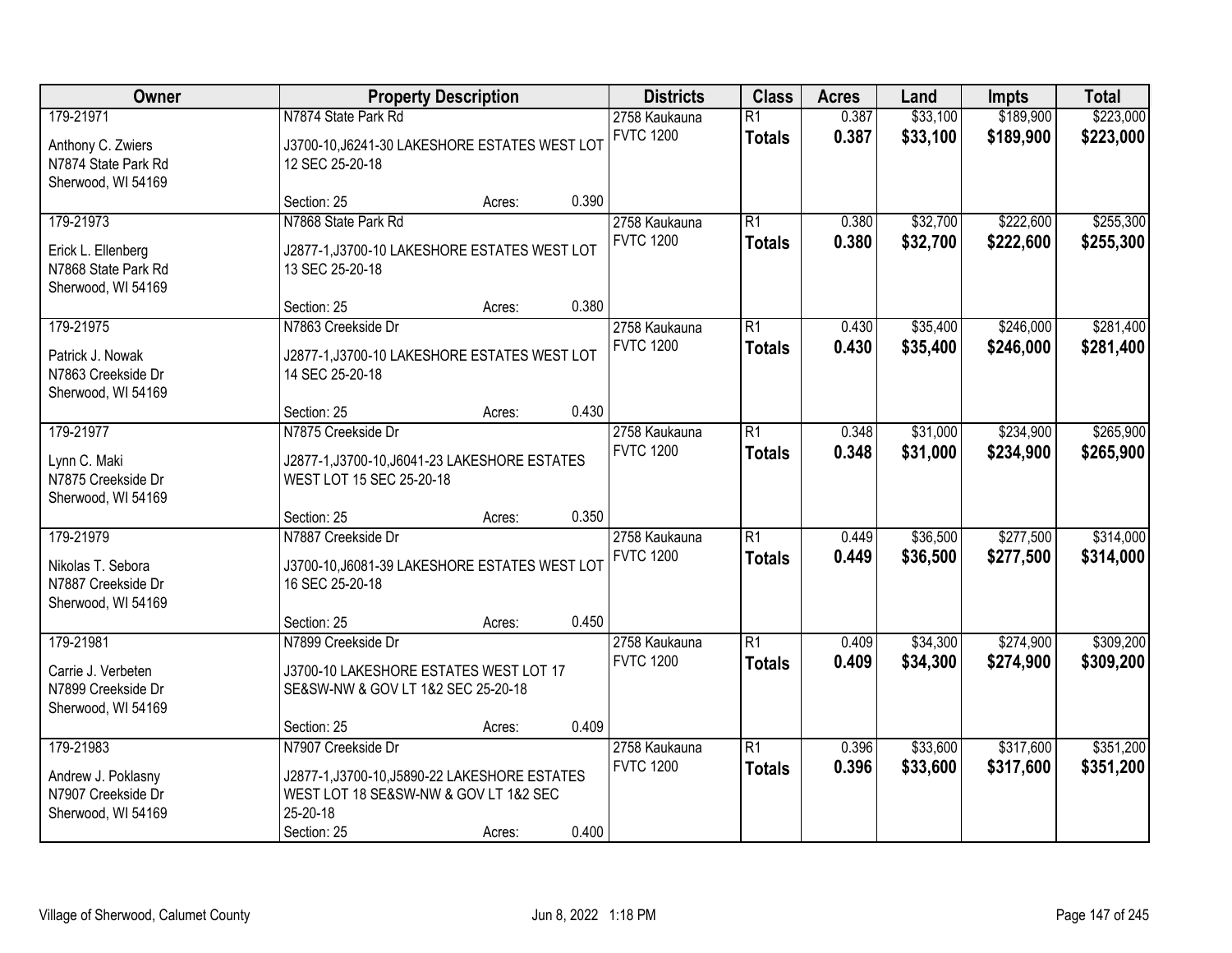| Owner                                    | <b>Property Description</b>                                                            |        |       | <b>Districts</b> | <b>Class</b>    | <b>Acres</b> | Land     | <b>Impts</b> | <b>Total</b> |
|------------------------------------------|----------------------------------------------------------------------------------------|--------|-------|------------------|-----------------|--------------|----------|--------------|--------------|
| 179-21985                                | N7915 Creekside Dr                                                                     |        |       | 2758 Kaukauna    | $\overline{R1}$ | 0.390        | \$33,200 | \$265,000    | \$298,200    |
| William C. Schaller                      | J2877-1, J3700-10, J6165-24 LAKESHORE ESTATES                                          |        |       | <b>FVTC 1200</b> | <b>Totals</b>   | 0.390        | \$33,200 | \$265,000    | \$298,200    |
| N7915 Creekside Dr                       | WEST LOT 19 SE&SW-NW & GL 1&2 SEC.25-20-18                                             |        |       |                  |                 |              |          |              |              |
| Sherwood, WI 54169                       |                                                                                        |        |       |                  |                 |              |          |              |              |
|                                          | Section: 25                                                                            | Acres: | 0.390 |                  |                 |              |          |              |              |
| 179-21987                                | N7923 Creekside Dr                                                                     |        |       | 2758 Kaukauna    | $\overline{R1}$ | 0.409        | \$34,300 | \$262,000    | \$296,300    |
|                                          |                                                                                        |        |       | <b>FVTC 1200</b> | <b>Totals</b>   | 0.409        | \$34,300 | \$262,000    | \$296,300    |
| Forrest Fenlon                           | J3700-10, J6200-63 LAKESHORE ESTATES WEST LOT                                          |        |       |                  |                 |              |          |              |              |
| N7923 Creekside Dr<br>Sherwood, WI 54169 | 20 SW-NW SEC 25-20-18                                                                  |        |       |                  |                 |              |          |              |              |
|                                          | Section: 24                                                                            | Acres: | 0.410 |                  |                 |              |          |              |              |
| 179-21989                                | N7933 Creekside Dr                                                                     |        |       | 2758 Kaukauna    | $\overline{R1}$ | 0.430        | \$35,400 | \$308,100    | \$343,500    |
|                                          |                                                                                        |        |       | <b>FVTC 1200</b> | <b>Totals</b>   | 0.430        | \$35,400 | \$308,100    | \$343,500    |
| Carl M. Schweiner                        | J2877-1, J3700-10, J5594-64 LAKESHORE ESTATES                                          |        |       |                  |                 |              |          |              |              |
| N7933 Creekside Dr                       | WEST LOT 21 SW-NW SEC.25.20-18                                                         |        |       |                  |                 |              |          |              |              |
| Sherwood, WI 54169                       |                                                                                        |        |       |                  |                 |              |          |              |              |
|                                          | Section: 24                                                                            | Acres: | 0.430 |                  |                 |              |          |              |              |
| 179-21991                                | N7924 Creekside Dr                                                                     |        |       | 2758 Kaukauna    | $\overline{R1}$ | 2.015        | \$76,500 | \$434,400    | \$510,900    |
| Justin S & Rebecca L Brantmeier Rev      | J3700-10, J5042-56, J5377-50 LAKESHORE ESTATES                                         |        |       | <b>FVTC 1200</b> | <b>Totals</b>   | 2.015        | \$76,500 | \$434,400    | \$510,900    |
| Trust                                    | WEST LOT 22 & 23 NOW DESC AS LOT 1 CSM#2300                                            |        |       |                  |                 |              |          |              |              |
| N7924 Creekside Dr                       | V17-114 & DOC#375476 SW-NW SEC25-20-18                                                 |        |       |                  |                 |              |          |              |              |
| Sherwood, WI 54169                       | Section: 25                                                                            | Acres: | 2.015 |                  |                 |              |          |              |              |
| 179-21995                                | N7914 Creekside Dr                                                                     |        |       | 2758 Kaukauna    | $\overline{R1}$ | 0.466        | \$37,200 | \$274,900    | \$312,100    |
|                                          |                                                                                        |        |       | <b>FVTC 1200</b> | <b>Totals</b>   | 0.466        | \$37,200 | \$274,900    | \$312,100    |
| Andrew J. Tews<br>N7914 Creekside Dr     | J2877-1, J3700-10, J5074-61 LAKESHORE ESTATES<br>WEST LOT 24 SE&SW-NW & GOV LT 1&2 SEC |        |       |                  |                 |              |          |              |              |
| Sherwood, WI 54169                       | 25-20-18                                                                               |        |       |                  |                 |              |          |              |              |
|                                          | Section: 25                                                                            | Acres: | 0.466 |                  |                 |              |          |              |              |
| 179-21997                                | N7904 Creekside Dr                                                                     |        |       | 2758 Kaukauna    | $\overline{R1}$ | 0.650        | \$43,200 | \$321,100    | \$364,300    |
|                                          |                                                                                        |        |       | <b>FVTC 1200</b> | <b>Totals</b>   | 0.650        | \$43,200 | \$321,100    | \$364,300    |
| James M. Zuidema                         | J3700-10, J4958-9, J5613-60 LAKESHORE ESTATES                                          |        |       |                  |                 |              |          |              |              |
| N7904 Creekside Dr                       | WEST LOT 25 SE&SW-NW & GOV LT 1&2 SEC                                                  |        |       |                  |                 |              |          |              |              |
| Sherwood, WI 54169                       | 25-20-18                                                                               |        |       |                  |                 |              |          |              |              |
|                                          | Section: 25                                                                            | Acres: | 0.650 |                  |                 |              |          |              |              |
| 179-21999                                | N7894 Creekside Dr                                                                     |        |       | 2758 Kaukauna    | $\overline{R1}$ | 0.720        | \$45,500 | \$381,300    | \$426,800    |
| Christine R Kroiss Tr                    | J2877-1,J3700-10,J4804-51 SE & SW/NW GOV LOT 1&                                        |        |       | <b>FVTC 1200</b> | <b>Totals</b>   | 0.720        | \$45,500 | \$381,300    | \$426,800    |
| N7894 Creekside Dr                       | SEC.25-20-18 LAKESHORE ESTATES WEST LOT 26                                             |        |       |                  |                 |              |          |              |              |
| Sherwood, WI 54169                       |                                                                                        |        |       |                  |                 |              |          |              |              |
|                                          | Section: 25                                                                            | Acres: | 0.720 |                  |                 |              |          |              |              |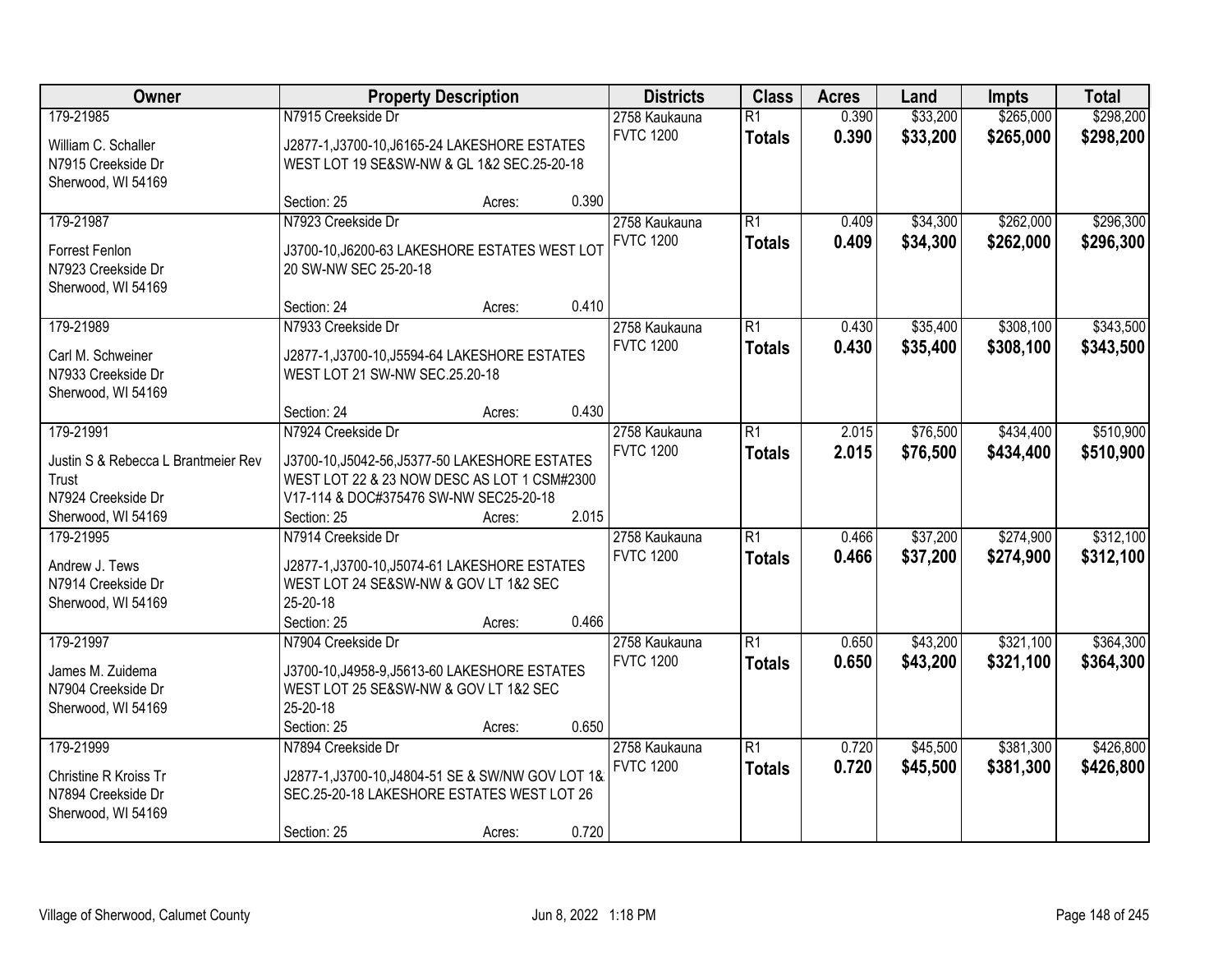| Owner                                                                     | <b>Property Description</b>                                                                      |        | <b>Districts</b> | <b>Class</b>                      | <b>Acres</b>                     | Land           | <b>Impts</b>         | <b>Total</b>           |                        |
|---------------------------------------------------------------------------|--------------------------------------------------------------------------------------------------|--------|------------------|-----------------------------------|----------------------------------|----------------|----------------------|------------------------|------------------------|
| 179-22001                                                                 | N7886 Creekside Dr                                                                               |        |                  | 2758 Kaukauna<br><b>FVTC 1200</b> | $\overline{R1}$<br><b>Totals</b> | 0.890<br>0.890 | \$51,100<br>\$51,100 | \$290,900<br>\$290,900 | \$342,000<br>\$342,000 |
| R Michael Otto<br>N7886 Creekside Dr<br>Sherwood, WI 54169                | J2877-1, J3700-10, J4790-50 LAKESHORE ESTATES<br>WEST LOT 27 SEC 25-20-18                        |        |                  |                                   |                                  |                |                      |                        |                        |
|                                                                           | Section: 25                                                                                      | Acres: | 0.890            |                                   |                                  |                |                      |                        |                        |
| 179-22003                                                                 | N7878 Creekside Dr                                                                               |        |                  | 2758 Kaukauna                     | R1                               | 0.730          | \$45,900             | \$302,200              | \$348,100              |
| Harold A. Peterson<br>N7878 Creekside Dr<br>Sherwood, WI 54169            | J2877-1, J3700-10, J4958-39 LAKESHORE ESTATES<br>WEST LOT 28 SEC 25-20-18                        |        |                  | <b>FVTC 1200</b>                  | <b>Totals</b>                    | 0.730          | \$45,900             | \$302,200              | \$348,100              |
|                                                                           | Section: 25                                                                                      | Acres: | 0.730            |                                   |                                  |                |                      |                        |                        |
| 179-22005                                                                 | N7870 Creekside Dr                                                                               |        |                  | 2758 Kaukauna                     | R1                               | 0.728          | \$45,800             | \$408,800              | \$454,600              |
| John W. Willis<br>N7870 Creekside Dr<br>Sherwood, WI 54169                | J2877-1, J3700-10, J5075-11 LAKESHORE ESTATES<br>WEST LOT 29 SEC 25-20-18                        |        |                  | <b>FVTC 1200</b>                  | <b>Totals</b>                    | 0.728          | \$45,800             | \$408,800              | \$454,600              |
|                                                                           | Section: 25                                                                                      | Acres: | 0.730            |                                   |                                  |                |                      |                        |                        |
| 179-22007                                                                 | N7862 Creekside Dr                                                                               |        |                  | 2758 Kaukauna                     | R1                               | 0.810          | \$48,500             | \$364,300              | \$412,800              |
| Mark J. Delveaux<br>N7862 Creekside Dr<br>Sherwood, WI 54169              | J2877-1, J3700-10, J5162-19 LAKESHORE ESTATES<br>WEST LOT 30 SEC 25-20-18                        |        |                  | <b>FVTC 1200</b>                  | <b>Totals</b>                    | 0.810          | \$48,500             | \$364,300              | \$412,800              |
|                                                                           | Section: 25                                                                                      | Acres: | 0.810            |                                   |                                  |                |                      |                        |                        |
| 179-22009                                                                 | N7852 State Park Rd                                                                              |        |                  | 2758 Kaukauna                     | $\overline{R1}$                  | 0.840          | \$49,400             | \$246,500              | \$295,900              |
| Marsha M. Davis<br>N7852 State Park Rd<br>Sherwood, WI 54169              | J2877-1, J3700-10, J5096-15 LAKESHORE ESTATES<br>WEST LOT 31 SEC 25-20-18                        |        |                  | <b>FVTC 1200</b>                  | <b>Totals</b>                    | 0.840          | \$49,400             | \$246,500              | \$295,900              |
|                                                                           | Section: 25                                                                                      | Acres: | 0.840            |                                   |                                  |                |                      |                        |                        |
| 179-22011<br>Jayme Brooks<br>N7846 State Park Rd<br>Sherwood, WI 54169    | N7846 State Park Rd<br>J3700-10, J5624-41, #334945 LAKESHORE ESTATES<br>WEST LOT 32 SEC 25-20-18 |        |                  | 2758 Kaukauna<br><b>FVTC 1200</b> | R1<br><b>Totals</b>              | 0.700<br>0.700 | \$44,900<br>\$44,900 | \$323,600<br>\$323,600 | \$368,500<br>\$368,500 |
|                                                                           | Section: 25                                                                                      | Acres: | 0.700            |                                   |                                  |                |                      |                        |                        |
| 179-22013<br>Scott M. Marose<br>N7840 State Park Rd<br>Sherwood, WI 54169 | N7840 State Park Rd<br>J3700-10 LAKESHORE ESTATES WEST LOT 33 SEC<br>25-20-18                    |        |                  | 2758 Kaukauna<br><b>FVTC 1200</b> | R1<br><b>Totals</b>              | 0.740<br>0.740 | \$46,200<br>\$46,200 | \$243,200<br>\$243,200 | \$289,400<br>\$289,400 |
|                                                                           | Section: 25                                                                                      | Acres: | 0.740            |                                   |                                  |                |                      |                        |                        |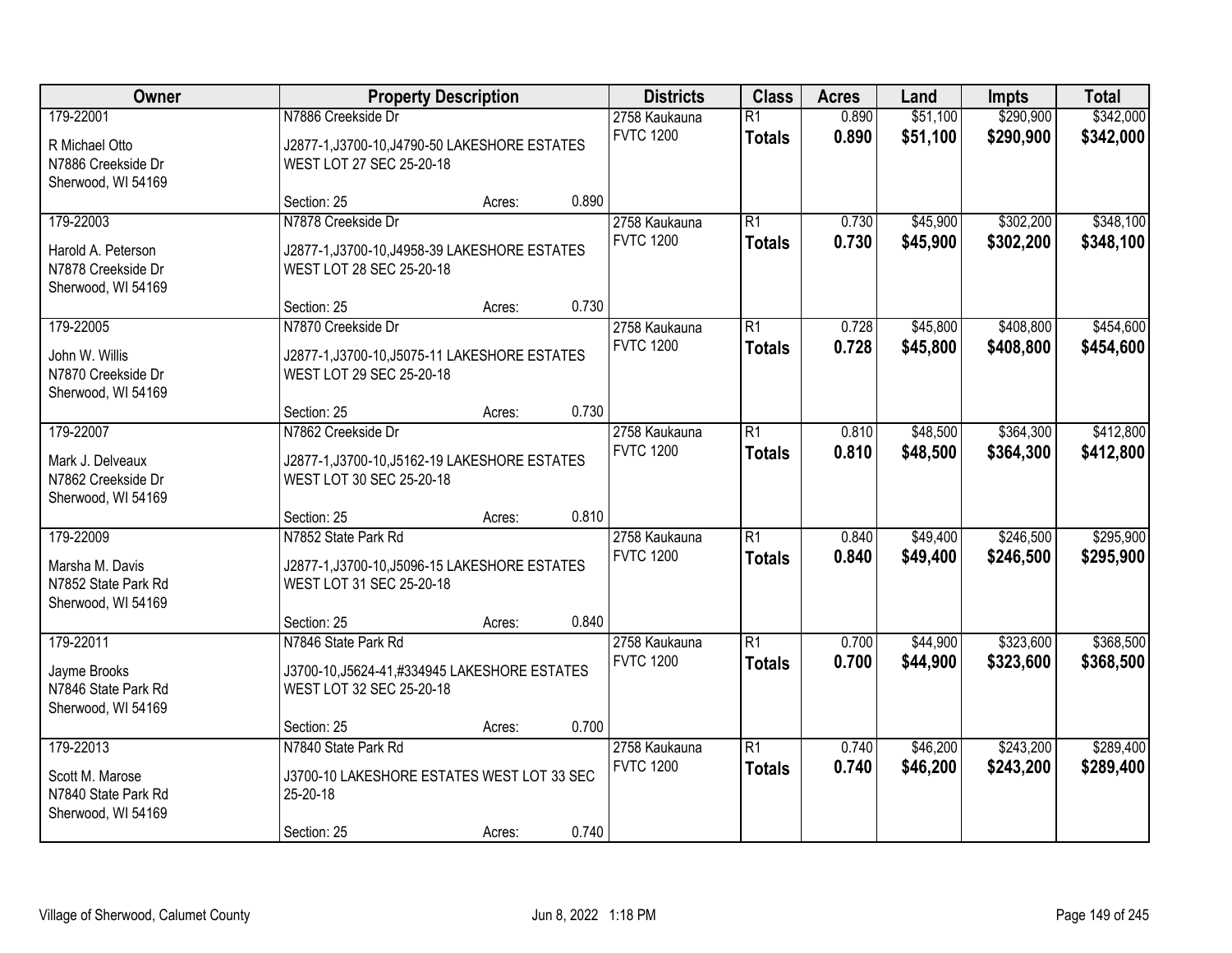| Owner                                                                         | <b>Property Description</b>                                                                                                                                        |                                                                           |       | <b>Districts</b>                  | <b>Class</b>                     | <b>Acres</b>   | Land                   | <b>Impts</b>           | <b>Total</b>           |
|-------------------------------------------------------------------------------|--------------------------------------------------------------------------------------------------------------------------------------------------------------------|---------------------------------------------------------------------------|-------|-----------------------------------|----------------------------------|----------------|------------------------|------------------------|------------------------|
| 179-22015<br>Jason W. Haw<br>N7836 State Park Rd<br>Sherwood, WI 54169        | N7836 State Park Rd                                                                                                                                                | J2877-1, J3700-10, J5377-51 LAKESHORE ESTATES<br>WEST LOT 34 SEC 25-20-18 |       |                                   | $\overline{R1}$<br><b>Totals</b> | 0.799<br>0.799 | \$48,100<br>\$48,100   | \$310,000<br>\$310,000 | \$358,100<br>\$358,100 |
|                                                                               | Section: 25                                                                                                                                                        | Acres:                                                                    | 0.800 |                                   |                                  |                |                        |                        |                        |
| 179-22017<br>Cheryl L. Flaherty<br>N7830 State Park Rd<br>Sherwood, WI 54169  | N7830 State Park Rd<br>J2877-1, J3700-10, J5232-27 LAKESHORE ESTATES<br>WEST LOT 35 SEC 25-20-18                                                                   |                                                                           |       | 2758 Kaukauna<br><b>FVTC 1200</b> | $\overline{R1}$<br><b>Totals</b> | 0.800<br>0.800 | \$48,100<br>\$48,100   | \$397,200<br>\$397,200 | \$445,300<br>\$445,300 |
|                                                                               | Section: 25                                                                                                                                                        | Acres:                                                                    | 0.800 |                                   |                                  |                |                        |                        |                        |
| 179-22019<br>Stillman M. Lindsay<br>N7824 State Park Rd<br>Sherwood, WI 54169 | N7824 State Park Rd<br>J2877-1, J3700-10 LAKESHORE ESTATES WEST LOT<br>36 SEC 25-20-18                                                                             |                                                                           |       | 2758 Kaukauna<br><b>FVTC 1200</b> | $\overline{R1}$<br><b>Totals</b> | 0.778<br>0.778 | \$47,400<br>\$47,400   | \$324,800<br>\$324,800 | \$372,200<br>\$372,200 |
|                                                                               | Section: 25                                                                                                                                                        | Acres:                                                                    | 0.780 |                                   |                                  |                |                        |                        |                        |
| 179-22021<br>Ronald Klein<br>N7818 State Park Rd<br>Sherwood, WI 54169        | N7818 State Park Rd<br>J2877-1, J3700-10, J4833-65 LAKESHORE ESTATES<br>WEST LOT 37 SEC 25-20-18                                                                   |                                                                           |       | 2758 Kaukauna<br><b>FVTC 1200</b> | $\overline{R1}$<br><b>Totals</b> | 0.705<br>0.705 | \$45,000<br>\$45,000   | \$393,200<br>\$393,200 | \$438,200<br>\$438,200 |
|                                                                               | Section: 25                                                                                                                                                        | Acres:                                                                    | 0.710 |                                   |                                  |                |                        |                        |                        |
| 179-22023<br>Heather Kolosso<br>N7808 State Park Rd<br>Sherwood, WI 54169     | N7808 State Park Rd<br>J2877-1, J3700-10 LAKESHORE ESTATES WEST LOT<br>38 SEC 25-20-18 NOW Lot 1, CSM 3910<br>VOL.35-288ASSESS INCLUDES #25572                     |                                                                           |       | 2758 Kaukauna<br><b>FVTC 1200</b> | $\overline{R1}$<br><b>Totals</b> | 1.660<br>1.660 | \$100,500<br>\$100,500 | \$398,200<br>\$398,200 | \$498,700<br>\$498,700 |
|                                                                               | Section: 25                                                                                                                                                        | Acres:                                                                    | 1.320 |                                   |                                  |                |                        |                        |                        |
| 179-22025<br>Robert C. Muter<br>N7815 State Park Rd<br>Sherwood, WI 54169     | N7815 State Park Rd<br>J2877-1, J3700-10, J5215-63 LAKESHORE ESTATES<br>WEST LOT 39 & PRT OL1, NOW DESC AS LOT 1<br>CSM#2297 VOL17-105 SEC 25-20-18<br>Section: 25 | Acres:                                                                    | 0.820 | 2758 Kaukauna<br><b>FVTC 1200</b> | $\overline{R1}$<br><b>Totals</b> | 0.820<br>0.820 | \$234,400<br>\$234,400 | \$576,900<br>\$576,900 | \$811,300<br>\$811,300 |
| 179-22027<br>Brian M. Kimball<br>N7821 State Park Rd<br>Sherwood, WI 54169    | N7821 State Park Rd<br>J2877-1, J3700-10, J4860-53 LAKESHORE ESTATES<br>WEST LOT 40 SEC 25-20-18<br>Section: 25                                                    | Acres:                                                                    | 0.720 | 2758 Kaukauna<br><b>FVTC 1200</b> | $\overline{R1}$<br><b>Totals</b> | 0.720<br>0.720 | \$232,300<br>\$232,300 | \$615,100<br>\$615,100 | \$847,400<br>\$847,400 |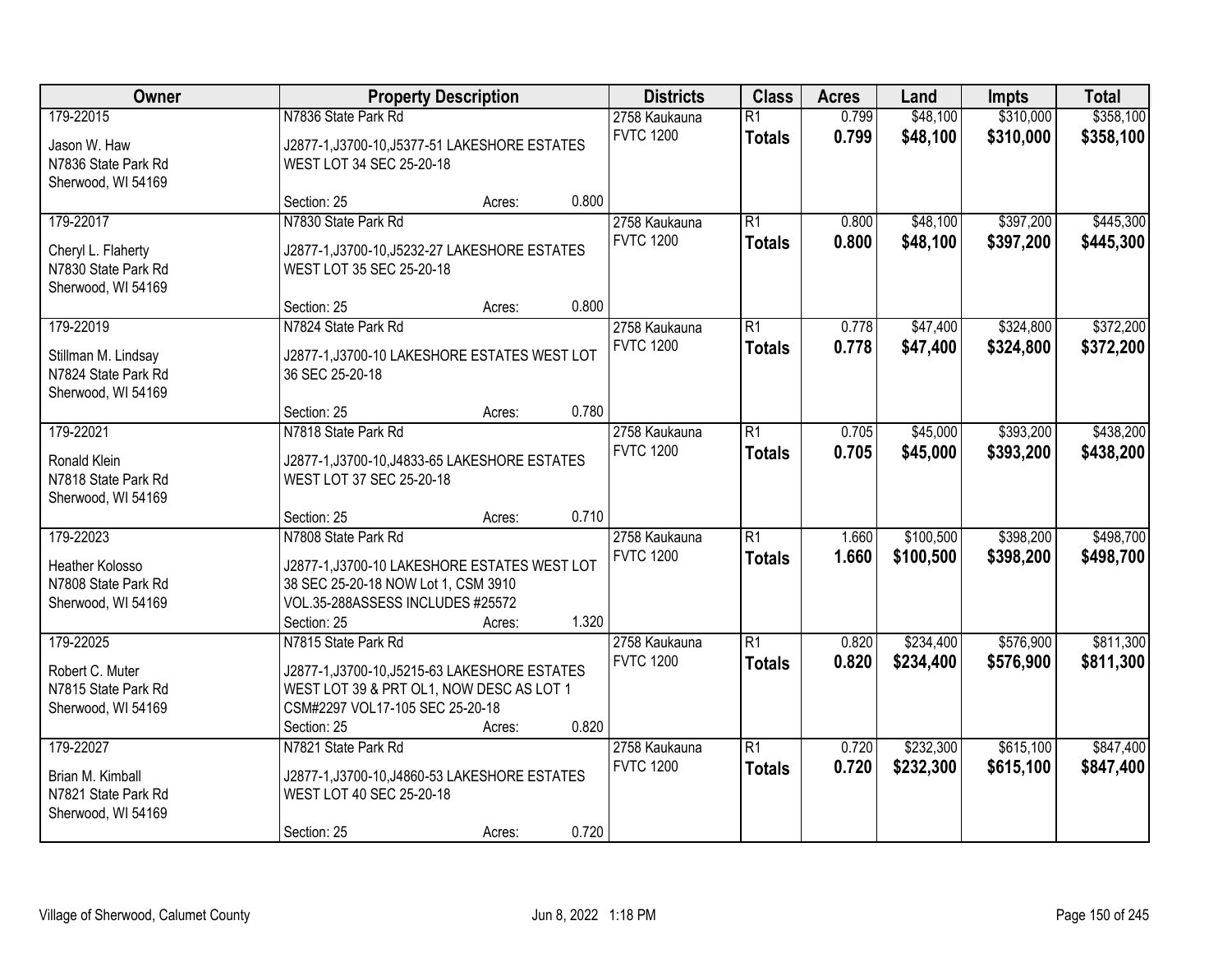| Owner                                                                                  | <b>Property Description</b>                                                                                     |        | <b>Districts</b> | <b>Class</b>                      | <b>Acres</b>                     | Land           | <b>Impts</b>           | <b>Total</b>           |                        |
|----------------------------------------------------------------------------------------|-----------------------------------------------------------------------------------------------------------------|--------|------------------|-----------------------------------|----------------------------------|----------------|------------------------|------------------------|------------------------|
| 179-22029<br>Alejandro Elizondo Z Elizondo<br>W1202 County Rd Kk<br>Kaukauna, WI 54130 | N7827 State Park Rd<br>J3700-10, J4967-7, J6005-59 LAKESHORE ESTATES<br>WEST LOT 41 SEC 25-20-18                |        |                  | 2758 Kaukauna<br><b>FVTC 1200</b> | $\overline{R1}$<br><b>Totals</b> | 0.960<br>0.960 | \$241,500<br>\$241,500 | $\overline{50}$<br>\$0 | \$241,500<br>\$241,500 |
|                                                                                        | Section: 25                                                                                                     | Acres: | 0.960            |                                   |                                  |                |                        |                        |                        |
| 179-22031<br>Neider Shue Revocable Trust<br>N7833 State Park Rd<br>Sherwood, WI 54169  | N7833 State Park Rd<br>J2877-1, J3700-10, J6270-34 LAKESHORE ESTATES<br>WEST LOT 42 SEC 25-20-18                |        |                  | 2758 Kaukauna<br><b>FVTC 1200</b> | $\overline{R1}$<br><b>Totals</b> | 0.348<br>0.348 | \$31,000<br>\$31,000   | \$293,100<br>\$293,100 | \$324,100<br>\$324,100 |
|                                                                                        | Section: 25                                                                                                     | Acres: | 0.350            |                                   |                                  |                |                        |                        |                        |
| 179-22033<br>Michael E. Vandomelen<br>N7839 State Park Rd<br>Sherwood, WI 54169        | N7839 State Park Rd<br>J2877-1, J3700-10, J5075-11 LAKESHORE ESTATES<br>WEST LOT 43 SEC 25-20-18                |        |                  | 2758 Kaukauna<br><b>FVTC 1200</b> | $\overline{R1}$<br><b>Totals</b> | 0.385<br>0.385 | \$32,900<br>\$32,900   | \$283,700<br>\$283,700 | \$316,600<br>\$316,600 |
|                                                                                        | Section: 25                                                                                                     | Acres: | 0.390            |                                   |                                  |                |                        |                        |                        |
| 179-22035<br>Jason J. Clark<br>N7847 State Park Rd<br>Sherwood, WI 54169               | N7847 State Park Rd<br>J2877-1, J3700-10 LAKESHORE ESTATES WEST LOT<br>44 SEC 25-20-18                          |        |                  | 2758 Kaukauna<br><b>FVTC 1200</b> | $\overline{R1}$<br><b>Totals</b> | 0.410<br>0.410 | \$34,300<br>\$34,300   | \$253,900<br>\$253,900 | \$288,200<br>\$288,200 |
|                                                                                        | Section: 25                                                                                                     | Acres: | 0.410            |                                   |                                  |                |                        |                        |                        |
| 179-22037<br>Steven J. Kleis<br>N7855 State Park Rd<br>Sherwood, WI 54169              | N7855 State Park Rd<br>J2877-1, J3700-10 LAKESHORE ESTATES WEST LOT<br>45 SEC 25-20-18                          |        |                  | 2758 Kaukauna<br><b>FVTC 1200</b> | $\overline{R1}$<br><b>Totals</b> | 0.392<br>0.392 | \$33,300<br>\$33,300   | \$309,900<br>\$309,900 | \$343,200<br>\$343,200 |
|                                                                                        | Section: 25                                                                                                     | Acres: | 0.390            |                                   |                                  |                |                        |                        |                        |
| 179-22039<br>Meagan B. Dudley<br>N7861 State Park Rd<br>Sherwood, WI 54169             | N7861 State Park Rd<br>J3700-10, J5075-11 LAKESHORE ESTATES WEST LOT<br>46 SEC 25-20-18                         |        |                  | 2758 Kaukauna<br><b>FVTC 1200</b> | $\overline{R1}$<br><b>Totals</b> | 0.380<br>0.380 | \$32,700<br>\$32,700   | \$285,400<br>\$285,400 | \$318,100<br>\$318,100 |
|                                                                                        | Section: 25                                                                                                     | Acres: | 0.380            |                                   |                                  |                |                        |                        |                        |
| 179-22041<br>Thomas B. Begotka<br>N7865 State Park Rd<br>Sherwood, WI 54169            | N7865 State Park Rd<br>J2877-1, J3700-10, J6017-63 LAKESHORE ESTATES<br>WEST LOT 47 SEC 25-20-18<br>Section: 25 | Acres: | 0.380            | 2758 Kaukauna<br><b>FVTC 1200</b> | $\overline{R1}$<br><b>Totals</b> | 0.380<br>0.380 | \$32,700<br>\$32,700   | \$251,200<br>\$251,200 | \$283,900<br>\$283,900 |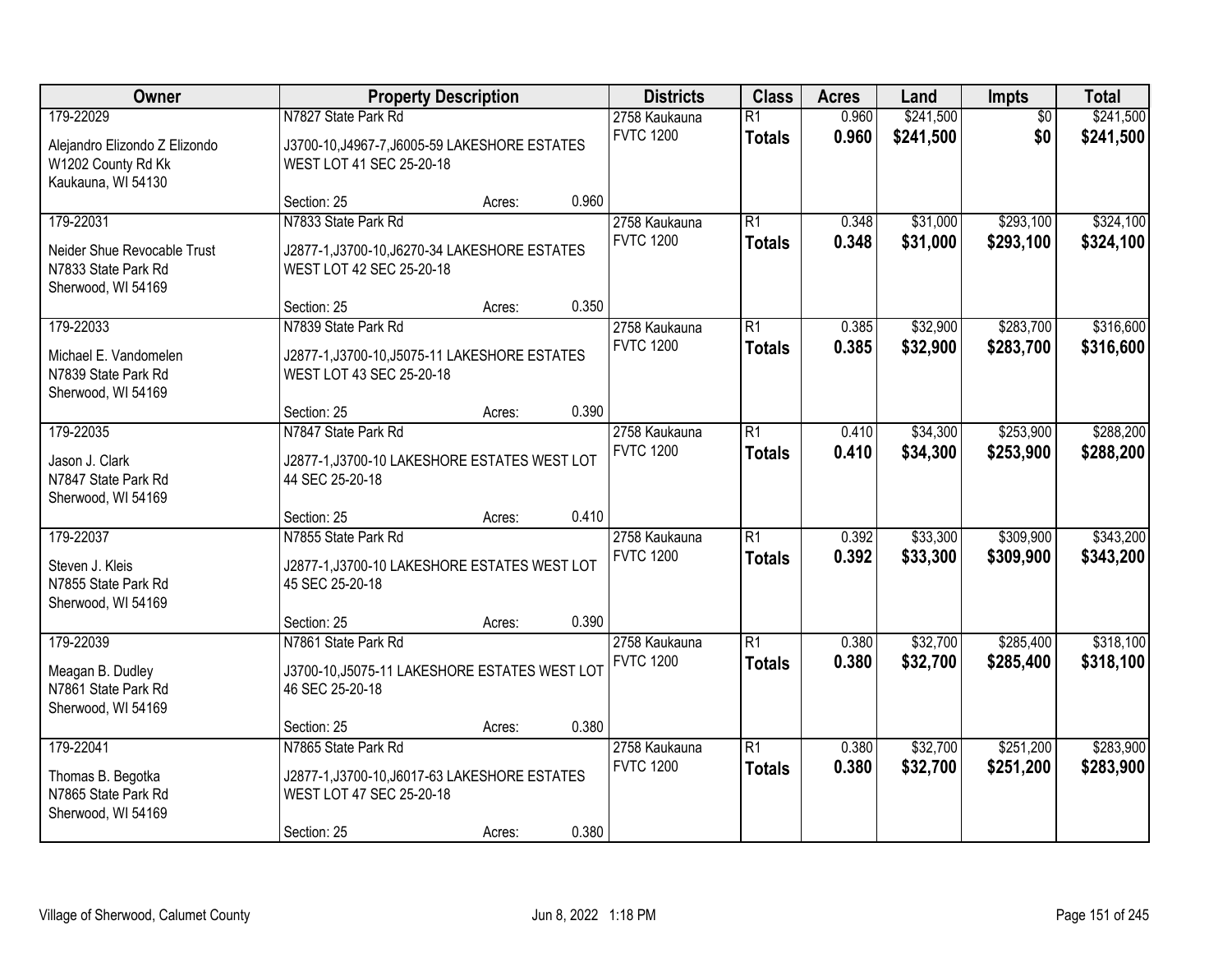| Owner                                                                         | <b>Property Description</b>                                                                                    |        | <b>Districts</b> | <b>Class</b>                      | <b>Acres</b>                     | Land           | <b>Impts</b>           | <b>Total</b>           |                        |
|-------------------------------------------------------------------------------|----------------------------------------------------------------------------------------------------------------|--------|------------------|-----------------------------------|----------------------------------|----------------|------------------------|------------------------|------------------------|
| 179-22043<br>Michael J. Vanhoorn<br>N7871 State Park Rd<br>Sherwood, WI 54169 | N7871 State Park Rd<br>J2877-1, J3700-10, J5256-39 LAKESHORE ESTATES<br>WEST LOT 48 SEC 25-20-18               |        |                  | 2758 Kaukauna<br><b>FVTC 1200</b> | $\overline{R1}$<br><b>Totals</b> | 0.429<br>0.429 | \$35,300<br>\$35,300   | \$325,500<br>\$325,500 | \$360,800<br>\$360,800 |
|                                                                               | Section: 25                                                                                                    | Acres: | 0.430            |                                   |                                  |                |                        |                        |                        |
| 179-22045<br>Dana L. Koutnik<br>N7864 Edgewater Ct<br>Sherwood, WI 54169      | N7864 Edgewater Ct<br>J2877-1, J3700-10 LAKESHORE ESTATES WEST LOT<br>49 SEC 25-20-18                          |        |                  | 2758 Kaukauna<br><b>FVTC 1200</b> | $\overline{R1}$<br><b>Totals</b> | 0.431<br>0.431 | \$60,800<br>\$60,800   | \$377,500<br>\$377,500 | \$438,300<br>\$438,300 |
|                                                                               | Section: 25                                                                                                    | Acres: | 0.430            |                                   |                                  |                |                        |                        |                        |
| 179-22047<br>Tammie L. Bauer<br>N7856 Edgewater Ct<br>Sherwood, WI 54169      | N7856 Edgewater Ct<br>J2877-1, J3700-10 LAKESHORE ESTATES WEST LOT<br>50 SEC 25-20-18                          |        |                  | 2758 Kaukauna<br><b>FVTC 1200</b> | $\overline{R1}$<br><b>Totals</b> | 0.350<br>0.350 | \$54,700<br>\$54,700   | \$298,200<br>\$298,200 | \$352,900<br>\$352,900 |
|                                                                               | Section: 25                                                                                                    | Acres: | 0.350            |                                   |                                  |                |                        |                        |                        |
| 179-22049<br>Thomas J. Strong<br>N7850 Edgewater Ct<br>Sherwood, WI 54169     | N7850 Edgewater Ct<br>J2877-1, J3700-10 LAKESHORE ESTATES WEST LOT<br>51 SEC 25-20-18                          |        |                  | 2758 Kaukauna<br><b>FVTC 1200</b> | $\overline{R1}$<br><b>Totals</b> | 0.380<br>0.380 | \$57,000<br>\$57,000   | \$308,700<br>\$308,700 | \$365,700<br>\$365,700 |
|                                                                               | Section: 25                                                                                                    | Acres: | 0.380            |                                   |                                  |                |                        |                        |                        |
| 179-22051<br>Matthew R. Lorenz<br>6221 Sycamore St<br>Greendale, WI 53129     | N7844 Edgewater Ct<br>J2877-1, J3700-10 LAKESHORE ESTATES WEST LOT<br>52 SEC 25-20-18                          |        |                  | 2758 Kaukauna<br><b>FVTC 1200</b> | $\overline{R1}$<br><b>Totals</b> | 0.467<br>0.467 | \$63,300<br>\$63,300   | $\overline{50}$<br>\$0 | \$63,300<br>\$63,300   |
|                                                                               | Section: 25                                                                                                    | Acres: | 0.470            |                                   |                                  |                |                        |                        |                        |
| 179-22053<br>Ron Hoffmeyer Jr<br>N7834 Edgewater Ct<br>Sherwood, WI 54169     | N7834 Edgewater Ct<br>J2877-1, J3700-10 LAKESHORE ESTATES WEST LOT<br>53 SEC 25-20-18                          |        |                  | 2758 Kaukauna<br><b>FVTC 1200</b> | $\overline{R1}$<br><b>Totals</b> | 0.476<br>0.476 | \$63,500<br>\$63,500   | \$298,100<br>\$298,100 | \$361,600<br>\$361,600 |
|                                                                               | Section: 25                                                                                                    | Acres: | 0.480            |                                   |                                  |                |                        |                        |                        |
| 179-22055<br>David R. Sirois<br>N7831 Edgewater Ct<br>Sherwood, WI 54169      | N7831 Edgewater Ct<br>J2877-1, J3700-10, J4812-47 LAKESHORE ESTATES<br>WEST LOT 54 SEC 25-20-18<br>Section: 25 | Acres: | 0.520            | 2758 Kaukauna<br><b>FVTC 1200</b> | $\overline{R1}$<br><b>Totals</b> | 0.520<br>0.520 | \$219,200<br>\$219,200 | \$431,200<br>\$431,200 | \$650,400<br>\$650,400 |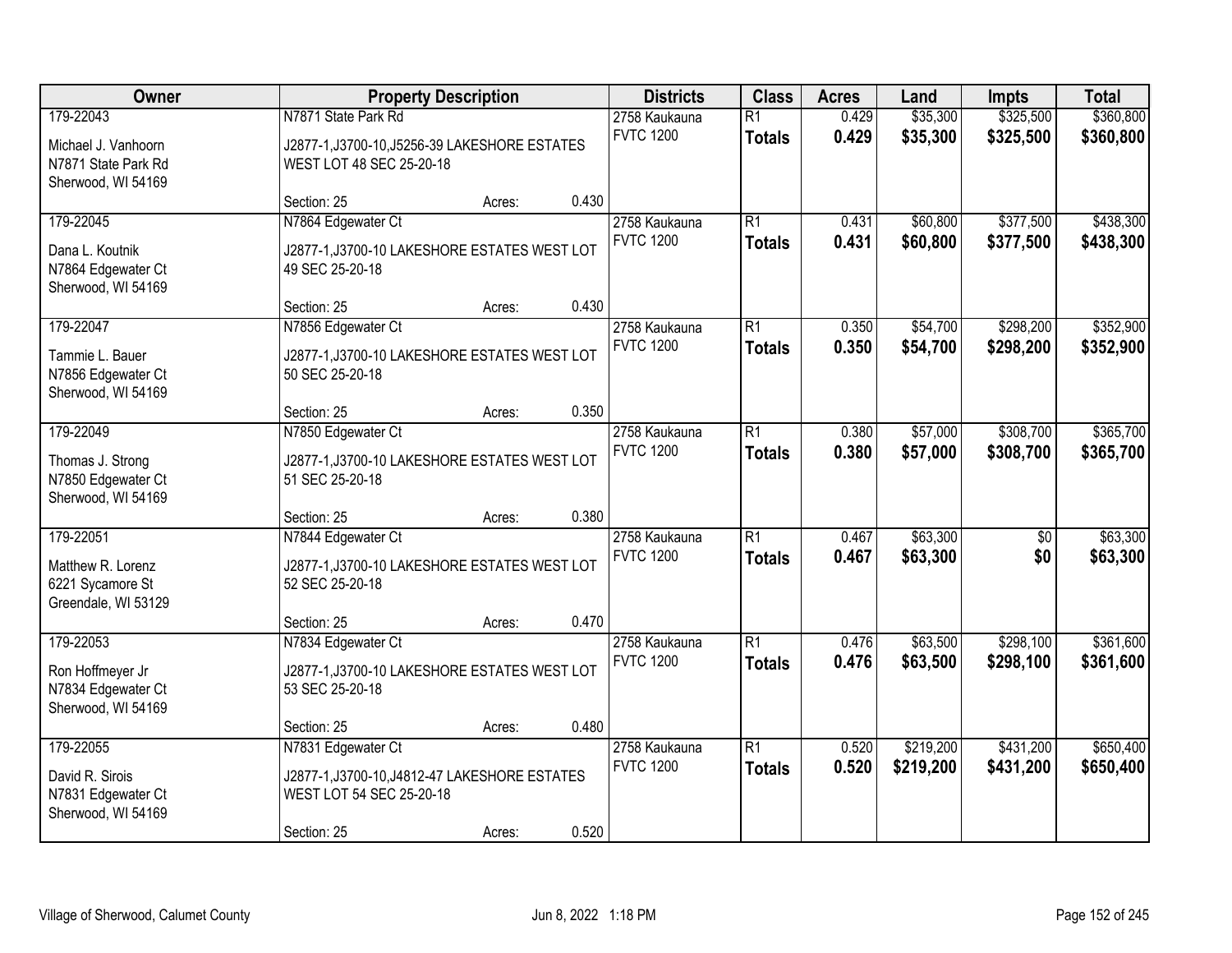| Owner                                                                     |                                                                                                                                                               | <b>Property Description</b> |       | <b>Districts</b>                  | <b>Class</b>                     | <b>Acres</b>   | Land                   | Impts                  | <b>Total</b>               |
|---------------------------------------------------------------------------|---------------------------------------------------------------------------------------------------------------------------------------------------------------|-----------------------------|-------|-----------------------------------|----------------------------------|----------------|------------------------|------------------------|----------------------------|
| 179-22057<br>John G. Bunks<br>90 N Green Bay Rd<br>Appleton, WI 54911     | N7839 Edgewater Ct<br>J3700-10, J4872-23 LAKESHORE ESTATES WEST LOT<br>55 SEC 25-20-18                                                                        |                             |       | 2758 Kaukauna<br><b>FVTC 1200</b> | $\overline{R1}$<br><b>Totals</b> | 0.430<br>0.430 | \$193,500<br>\$193,500 | \$730,800<br>\$730,800 | \$924,300<br>\$924,300     |
|                                                                           | Section: 25                                                                                                                                                   | Acres:                      | 0.430 |                                   |                                  |                |                        |                        |                            |
| 179-22059<br>James J. Lison<br>N7849 Edgewater Ct<br>Sherwood, WI 54169   | N7849 Edgewater Ct<br>J3700-10, J4845-64, J5086-51 LAKESHORE ESTATES<br>WEST LOT 56 SEC 25-20-18                                                              |                             |       | 2758 Kaukauna<br><b>FVTC 1200</b> | $\overline{R1}$<br><b>Totals</b> | 0.430<br>0.430 | \$191,500<br>\$191,500 | \$518,600<br>\$518,600 | \$710,100<br>\$710,100     |
|                                                                           | Section: 25                                                                                                                                                   | Acres:                      | 0.430 |                                   |                                  |                |                        |                        |                            |
| 179-22061<br>Benjamin Jung<br>N7857 Edgewater Ct<br>Sherwood, WI 54169    | N7857 Edgewater Ct<br>J2877-1, J3700-10, J4843-24 LAKESHORE ESTATES<br>WEST LOT 57 SEC 25-20-18                                                               |                             |       | 2758 Kaukauna<br><b>FVTC 1200</b> | $\overline{R1}$<br><b>Totals</b> | 0.430<br>0.430 | \$191,500<br>\$191,500 | \$590,000<br>\$590,000 | \$781,500<br>\$781,500     |
|                                                                           | Section: 25                                                                                                                                                   | Acres:                      | 0.430 |                                   |                                  |                |                        |                        |                            |
| 179-22063<br>Mary A. Menos<br>N7865 Edgewater Ct<br>Sherwood, WI 54169    | N7865 Edgewater Ct<br>J2877-1, J3700-10, J4863-25 LAKESHORE ESTATES<br>WEST LOT 58 SEC 25-20-18                                                               |                             |       | 2758 Kaukauna<br><b>FVTC 1200</b> | $\overline{R1}$<br><b>Totals</b> | 0.440<br>0.440 | \$191,500<br>\$191,500 | \$515,000<br>\$515,000 | \$706,500<br>\$706,500     |
|                                                                           | Section: 25                                                                                                                                                   | Acres:                      | 0.440 |                                   |                                  |                |                        |                        |                            |
| 179-22067<br>David A. Purcell<br>N7875 Edgewater Ct<br>Sherwood, WI 54169 | N7875 Edgewater Ct<br>J4848-12, J4977-43, J4975-28 LAKESHORE ESTATES<br>WEST LOT 60 & 59 NOW DESC AS LOT 1 CSM#2299<br>VOL 17-111 SEC 25-20-18<br>Section: 25 | Acres:                      | 0.850 | 2758 Kaukauna<br><b>FVTC 1200</b> | $\overline{R1}$<br><b>Totals</b> | 0.850<br>0.850 | \$233,500<br>\$233,500 | \$840,300<br>\$840,300 | \$1,073,800<br>\$1,073,800 |
| 179-22069                                                                 | N7883 Edgewater Ct                                                                                                                                            |                             |       | 2758 Kaukauna                     | $\overline{R1}$                  | 0.430          | \$189,500              | \$794,000              | \$983,500                  |
| Rune Living Trust<br>N7883 Edgewater Ct<br>Sherwood, WI 54169             | J2877-1, J3700-10, J4962-2 LAKESHORE ESTATES<br>WEST LOT 61 SEC 25-20-18                                                                                      |                             |       | <b>FVTC 1200</b>                  | <b>Totals</b>                    | 0.430          | \$189,500              | \$794,000              | \$983,500                  |
|                                                                           | Section: 25                                                                                                                                                   | Acres:                      | 0.430 |                                   |                                  |                |                        |                        |                            |
| 179-22071<br>Mahendra Singh<br>N7887 Edgewater Ct<br>Sherwood, WI 54169   | N7887 Edgewater Ct<br>J2877-1, J3700-10, J4833-64 LAKESHORE ESTATES<br>WEST LOT 62 SEC 25-20-18<br>Section: 25                                                | Acres:                      | 0.450 | 2758 Kaukauna<br><b>FVTC 1200</b> | $\overline{R1}$<br><b>Totals</b> | 0.450<br>0.450 | \$186,700<br>\$186,700 | \$576,900<br>\$576,900 | \$763,600<br>\$763,600     |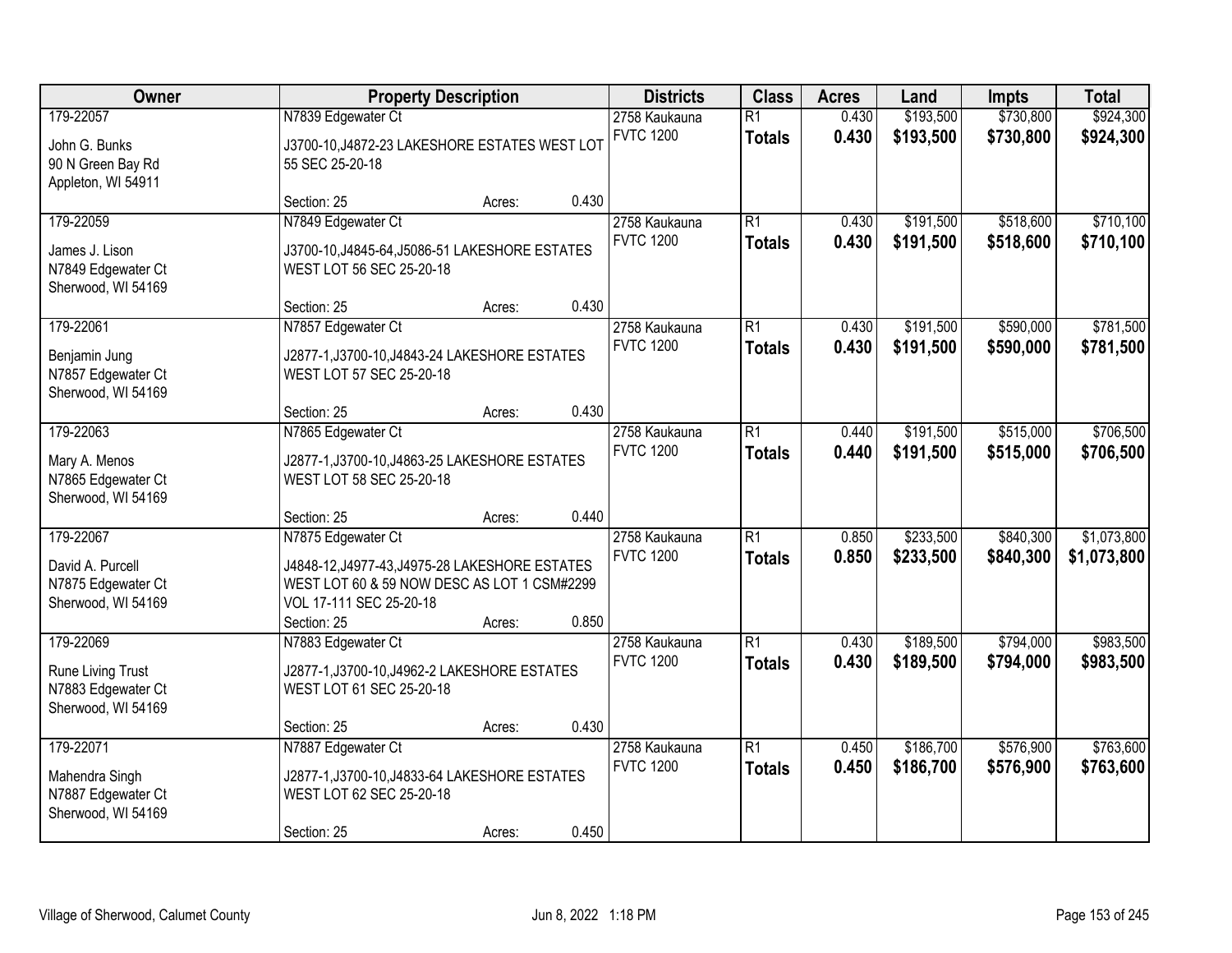| Owner                                                                          | <b>Property Description</b>                                                                                 |        |       | <b>Districts</b>                  | <b>Class</b>                     | <b>Acres</b>   | Land                   | Impts                  | <b>Total</b>           |
|--------------------------------------------------------------------------------|-------------------------------------------------------------------------------------------------------------|--------|-------|-----------------------------------|----------------------------------|----------------|------------------------|------------------------|------------------------|
| 179-22073<br>James R. Rouse<br>N7893 Edgewater Ct<br>Sherwood, WI 54169        | N7893 Edgewater Ct<br>J3700-10, J4812-48, J5621-38 LAKESHORE ESTATES<br>WEST LOT 63 SEC 25-20-18            |        |       | 2758 Kaukauna<br><b>FVTC 1200</b> | $\overline{R1}$<br><b>Totals</b> | 0.450<br>0.450 | \$183,200<br>\$183,200 | \$724,900<br>\$724,900 | \$908,100<br>\$908,100 |
|                                                                                | Section: 25                                                                                                 | Acres: | 0.450 |                                   |                                  |                |                        |                        |                        |
| 179-22075<br>Donald J. Lang<br>N7897 Edgewater Ct<br>Sherwood, WI 54169        | N7897 Edgewater Ct<br>J2877-1, J3700-10, J4843-25 LAKESHORE ESTATES<br>WEST LOT 64 SEC 25-20-18             |        |       | 2758 Kaukauna<br><b>FVTC 1200</b> | $\overline{R1}$<br><b>Totals</b> | 0.670<br>0.670 | \$218,700<br>\$218,700 | \$615,100<br>\$615,100 | \$833,800<br>\$833,800 |
|                                                                                | Section: 25                                                                                                 | Acres: | 0.670 |                                   |                                  |                |                        |                        |                        |
| 179-22077<br>Andrew J. Baldwin<br>N7907 Edgewater Ct<br>Sherwood, WI 54169     | N7907 Edgewater Ct<br>J2877-1, J3700-10 LAKESHORE ESTATES WEST LOT<br>65 SE&SW-NW & GOV LT 1&2 SEC 25-20-18 |        |       | 2758 Kaukauna<br><b>FVTC 1200</b> | $\overline{R1}$<br><b>Totals</b> | 0.720<br>0.720 | \$71,500<br>\$71,500   | \$232,000<br>\$232,000 | \$303,500<br>\$303,500 |
|                                                                                | Section: 25                                                                                                 | Acres: | 0.720 |                                   |                                  |                |                        |                        |                        |
| 179-22079<br>Timothy G. Fuchs<br>N7906 Edgewater Ct<br>Sherwood, WI 54169      | N7906 Edgewater Ct<br>J2877-1, J3700-10 LAKESHORE ESTATES WEST LOT<br>66 SE&SW-NW & GOV LT 1&2 SEC 25-20-18 |        |       | 2758 Kaukauna<br><b>FVTC 1200</b> | $\overline{R1}$<br><b>Totals</b> | 0.450<br>0.450 | \$62,300<br>\$62,300   | \$384,600<br>\$384,600 | \$446,900<br>\$446,900 |
|                                                                                | Section: 25                                                                                                 | Acres: | 0.450 |                                   |                                  |                |                        |                        |                        |
| 179-22081<br>Sharon M. Hocevar<br>N7898 Edgewater Ct<br>Sherwood, WI 54169     | N7898 Edgewater Ct<br>J2877-1, J3700-10 LAKESHORE ESTATES WEST LOT<br>67 SEC 25-20-18                       |        |       | 2758 Kaukauna<br><b>FVTC 1200</b> | $\overline{R1}$<br><b>Totals</b> | 0.385<br>0.385 | \$57,400<br>\$57,400   | \$229,300<br>\$229,300 | \$286,700<br>\$286,700 |
|                                                                                | Section: 25                                                                                                 | Acres: | 0.390 |                                   |                                  |                |                        |                        |                        |
| 179-22083<br>Katherine L. Mattioli<br>N7892 Edgewater Ct<br>Sherwood, WI 54169 | N7892 Edgewater Ct<br>J2877-1, J3700-10 LAKESHORE ESTATES WEST LOT<br>68 SEC 25-20-18                       |        |       | 2758 Kaukauna<br><b>FVTC 1200</b> | $\overline{R1}$<br><b>Totals</b> | 0.367<br>0.367 | \$56,000<br>\$56,000   | \$282,800<br>\$282,800 | \$338,800<br>\$338,800 |
|                                                                                | Section: 25                                                                                                 | Acres: | 0.370 |                                   |                                  |                |                        |                        |                        |
| 179-22085<br>Karen J. Healey<br>N7874 Edgewater Ct<br>Sherwood, WI 54169       | N7884 Edgewater Ct<br>J2877-1, J3700-10 LAKESHORE ESTATES WEST LOT<br>69 SEC 25-20-18<br>Section: 25        | Acres: | 0.360 | 2758 Kaukauna<br><b>FVTC 1200</b> | $\overline{R1}$<br><b>Totals</b> | 0.356<br>0.356 | \$55,200<br>\$55,200   | $\overline{50}$<br>\$0 | \$55,200<br>\$55,200   |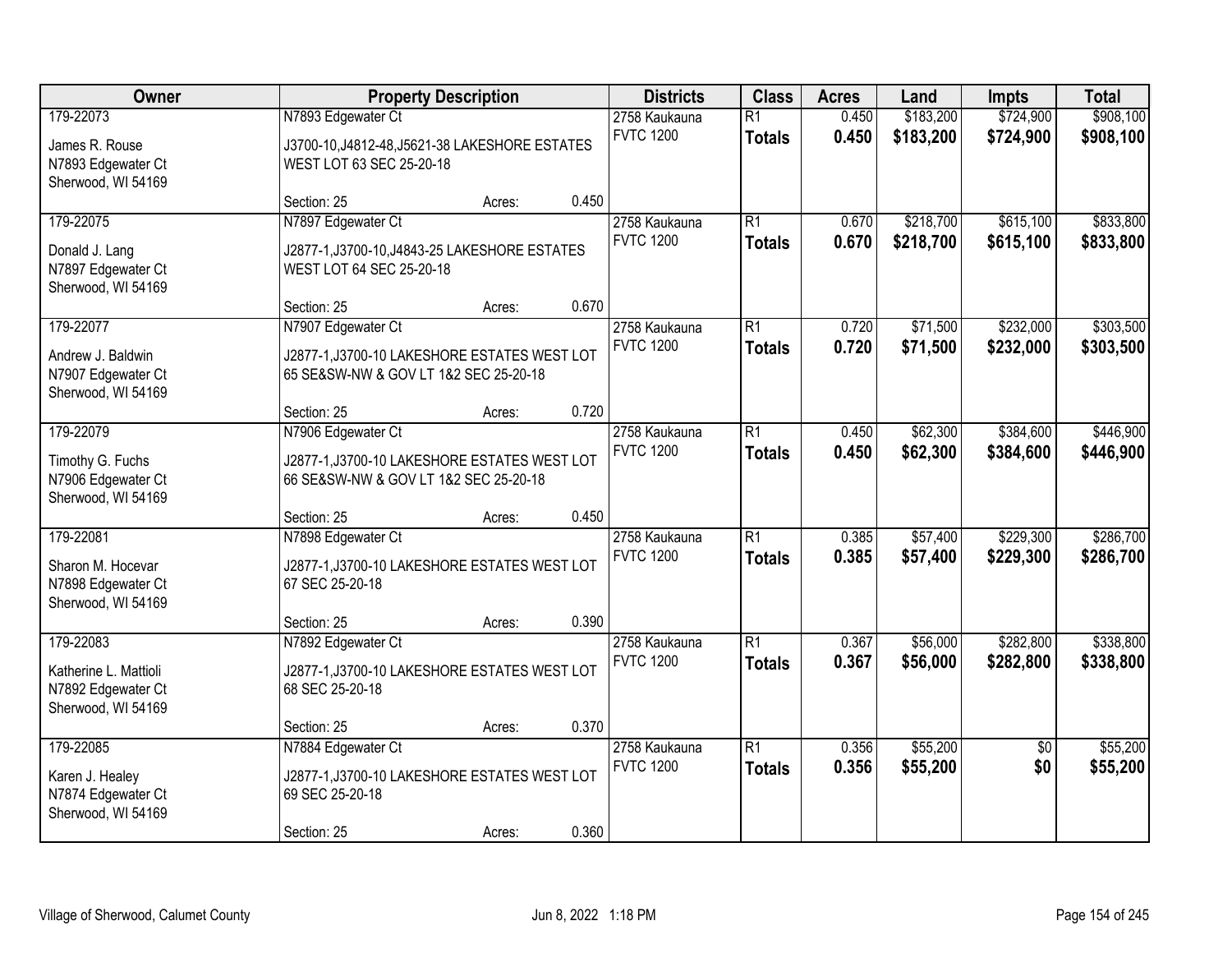| Owner               |                                               | <b>Property Description</b> |                  |                 | <b>Acres</b> | Land     | Impts     | <b>Total</b> |
|---------------------|-----------------------------------------------|-----------------------------|------------------|-----------------|--------------|----------|-----------|--------------|
| 179-22087           | N7874 Edgewater Ct                            |                             | 2758 Kaukauna    | $\overline{R1}$ | 0.416        | \$59,700 | \$356,300 | \$416,000    |
| Karen J. Healey     | J3700-10,330287,338059 LAKESHORE ESTATES      |                             | <b>FVTC 1200</b> | <b>Totals</b>   | 0.416        | \$59,700 | \$356,300 | \$416,000    |
| N7874 Edgewater Ct  | WEST LOT 70 SEC 25-20-18                      |                             |                  |                 |              |          |           |              |
| Sherwood, WI 54169  |                                               |                             |                  |                 |              |          |           |              |
|                     | Section: 25                                   | 0.420<br>Acres:             |                  |                 |              |          |           |              |
| 179-22089           | W5254 Edgewater Dr                            |                             | 2758 Kaukauna    | $\overline{R1}$ | 0.559        | \$40,300 | \$236,000 | \$276,300    |
| Joy E. Paffenroth   | J3700-10 LAKESHORE ESTATES WEST LOT 71 SEC    |                             | <b>FVTC 1200</b> | <b>Totals</b>   | 0.559        | \$40,300 | \$236,000 | \$276,300    |
| W5254 Edgewater Dr  | 25-20-18                                      |                             |                  |                 |              |          |           |              |
| Sherwood, WI 54169  |                                               |                             |                  |                 |              |          |           |              |
|                     | Section: 25                                   | 0.560<br>Acres:             |                  |                 |              |          |           |              |
| 179-22091           | W5251 Lakeside Ct                             |                             | 2758 Kaukauna    | $\overline{R1}$ | 0.397        | \$33,600 | \$207,300 | \$240,900    |
| Tracey L. Theis     | J2877-1, J3700-10, J5542-20 LAKESHORE ESTATES |                             | <b>FVTC 1200</b> | <b>Totals</b>   | 0.397        | \$33,600 | \$207,300 | \$240,900    |
| W5251 Lakeside Ct   | WEST LOT 72 SEC 25-20-18                      |                             |                  |                 |              |          |           |              |
| Sherwood, WI 54169  |                                               |                             |                  |                 |              |          |           |              |
|                     | Section: 25                                   | 0.400<br>Acres:             |                  |                 |              |          |           |              |
| 179-22093           | W5259 Lakeside Ct                             |                             | 2758 Kaukauna    | $\overline{R1}$ | 0.530        | \$39,300 | \$235,000 | \$274,300    |
| Clark W. Pingel     | J2877-1, J3700-10, J4804-50 LAKESHORE ESTATES |                             | <b>FVTC 1200</b> | <b>Totals</b>   | 0.530        | \$39,300 | \$235,000 | \$274,300    |
| W5259 Lakeside Ct   | WEST LOT 73 SEC 25-20-18                      |                             |                  |                 |              |          |           |              |
| Sherwood, WI 54169  |                                               |                             |                  |                 |              |          |           |              |
|                     | Section: 25                                   | 0.530<br>Acres:             |                  |                 |              |          |           |              |
| 179-22095           | W5258 Lakeside Ct                             |                             | 2758 Kaukauna    | $\overline{R1}$ | 0.536        | \$39,500 | \$242,100 | \$281,600    |
| Gregory E. Matz     | J2877-1, J3700-10, J4804-49 LAKESHORE ESTATES |                             | <b>FVTC 1200</b> | <b>Totals</b>   | 0.536        | \$39,500 | \$242,100 | \$281,600    |
| W5258 Lakeside Ct   | WEST LOT 74 SE&SW-NW & GOV LT 1&2 SEC         |                             |                  |                 |              |          |           |              |
| Sherwood, WI 54169  | 25-20-18                                      |                             |                  |                 |              |          |           |              |
|                     | Section: 25                                   | 0.540<br>Acres:             |                  |                 |              |          |           |              |
| 179-22097           | N7891 State Park Rd                           |                             | 2758 Kaukauna    | $\overline{R1}$ | 0.440        | \$36,000 | \$213,100 | \$249,100    |
| Gina Durdahl        | J2877-1, J3700-10, 332276 LAKESHORE ESTATES   |                             | <b>FVTC 1200</b> | <b>Totals</b>   | 0.440        | \$36,000 | \$213,100 | \$249,100    |
| N7891 State Park Rd | WEST LOT 75 SE&SW-NW & GOV LT 1&2 SEC         |                             |                  |                 |              |          |           |              |
| Sherwood, WI 54169  | 25-20-18                                      |                             |                  |                 |              |          |           |              |
|                     | Section: 25                                   | 0.440<br>Acres:             |                  |                 |              |          |           |              |
| 179-22099           | N7903 State Park Rd                           |                             | 2758 Kaukauna    | $\overline{R1}$ | 0.345        | \$30,800 | \$199,600 | \$230,400    |
| Lynn E. Erath       | J3700-10, J5967-60, #333065 LAKESHORE ESTATES |                             | <b>FVTC 1200</b> | <b>Totals</b>   | 0.345        | \$30,800 | \$199,600 | \$230,400    |
| N7903 State Park Rd | WEST LOT 76 SE&SW-NW & GOV LT 1&2 SEC         |                             |                  |                 |              |          |           |              |
| Sherwood, WI 54169  | 25-20-18                                      |                             |                  |                 |              |          |           |              |
|                     | Section: 25                                   | 0.350<br>Acres:             |                  |                 |              |          |           |              |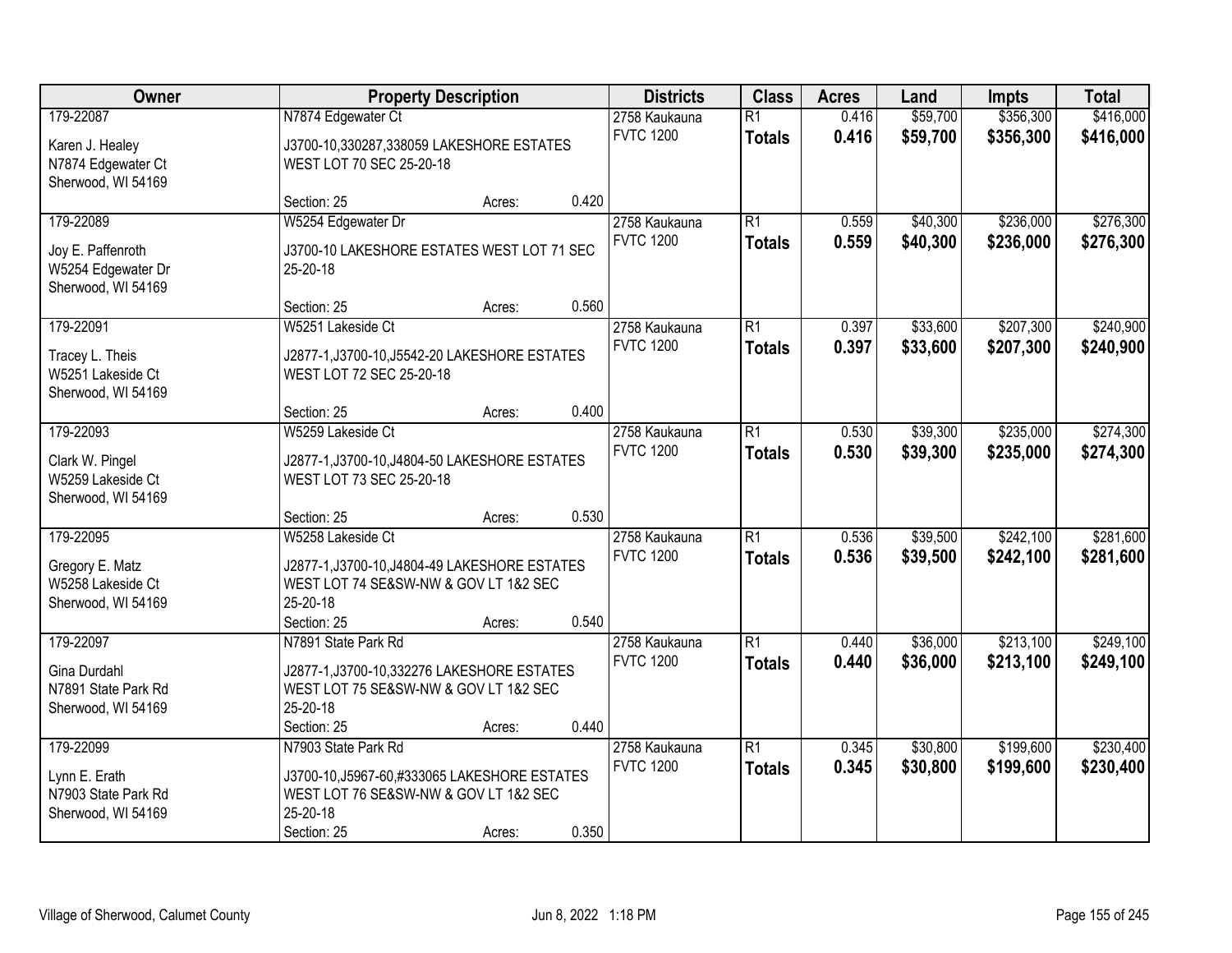| Owner                 |                                                 | <b>Property Description</b> |       |                  | <b>Class</b>    | <b>Acres</b> | Land            | Impts           | <b>Total</b>     |
|-----------------------|-------------------------------------------------|-----------------------------|-------|------------------|-----------------|--------------|-----------------|-----------------|------------------|
| 179-22101             | N7909 State Park Rd                             |                             |       | 2758 Kaukauna    | $\overline{R1}$ | 0.345        | \$30,800        | \$184,500       | \$215,300        |
| Benjamin A. Boehnlein | J3700-10, J5959-18, #327538 LAKESHORE ESTATES   |                             |       | <b>FVTC 1200</b> | <b>Totals</b>   | 0.345        | \$30,800        | \$184,500       | \$215,300        |
| N7909 State Park Rd   | WEST LOT 77 SE&SW-NW & GOV LT 1&2 SEC           |                             |       |                  |                 |              |                 |                 |                  |
| Sherwood, WI 54169    | 25-20-18 #327538                                |                             |       |                  |                 |              |                 |                 |                  |
|                       | Section: 25                                     | Acres:                      | 0.350 |                  |                 |              |                 |                 |                  |
| 179-22103             | N7915 State Park Rd                             |                             |       | 2758 Kaukauna    | $\overline{R1}$ | 0.345        | \$30,800        | \$217,400       | \$248,200        |
|                       |                                                 |                             |       | <b>FVTC 1200</b> | <b>Totals</b>   | 0.345        | \$30,800        | \$217,400       | \$248,200        |
| Jean M. Sell          | J2877-1, J3700-10, J4846-21 LAKESHORE ESTATES   |                             |       |                  |                 |              |                 |                 |                  |
| N7915 State Park Rd   | WEST LOT 78 SE&SW-NW & GOV LT 1&2 SEC           |                             |       |                  |                 |              |                 |                 |                  |
| Sherwood, WI 54169    | 25-20-18                                        |                             |       |                  |                 |              |                 |                 |                  |
|                       | Section: 25                                     | Acres:                      | 0.350 |                  |                 |              |                 |                 |                  |
| 179-22105             | N7921 State Park Rd                             |                             |       | 2758 Kaukauna    | $\overline{R1}$ | 0.345        | \$30,800        | \$218,800       | \$249,600        |
| Colleen H. Burdick    | J3700-10, J5914-59, J6165-42 LAKESHORE ESTATES  |                             |       | <b>FVTC 1200</b> | <b>Totals</b>   | 0.345        | \$30,800        | \$218,800       | \$249,600        |
| N7921 State Park Rd   | WEST LOT 79 SE&SW-NW & GOV LT 1&2 SEC           |                             |       |                  |                 |              |                 |                 |                  |
| Sherwood, WI 54169    | 25-20-18                                        |                             |       |                  |                 |              |                 |                 |                  |
|                       | Section: 25                                     | Acres:                      | 0.350 |                  |                 |              |                 |                 |                  |
| 179-22107             | N7927 State Park Rd                             |                             |       | 2758 Kaukauna    | $\overline{R1}$ | 0.357        | \$31,400        | \$153,900       | \$185,300        |
|                       |                                                 |                             |       | <b>FVTC 1200</b> | <b>Totals</b>   | 0.357        | \$31,400        | \$153,900       | \$185,300        |
| Jan Mischler          | J2877-1, J3700-10, #328166 LAKESHORE ESTATES    |                             |       |                  |                 |              |                 |                 |                  |
| 701 W 8th St          | WEST LOT 80 SE&SW-NW & GOV LT 1&2 SEC           |                             |       |                  |                 |              |                 |                 |                  |
| Kaukauna, WI 54130    | 25-20-18                                        |                             |       |                  |                 |              |                 |                 |                  |
|                       | Section: 25                                     | Acres:                      | 0.360 |                  |                 |              |                 |                 |                  |
| 179-23609             | Lake Breeze Dr                                  |                             |       | 2758 Kaukauna    | $\overline{X4}$ | 0.000        | $\overline{50}$ | $\overline{50}$ | $\overline{50}$  |
| Village of Sherwood   | 148-574, J4863-1, PCC-83 FAIRWAY ESTATES LAKE   |                             |       | <b>FVTC 1200</b> | <b>Totals</b>   | 0.000        | \$0             | \$0             | \$0              |
| PO Box 279            | <b>BREEZE DR SEC 30-20-19</b>                   |                             |       |                  |                 |              |                 |                 |                  |
| Sherwood, WI 54169    |                                                 |                             |       |                  |                 |              |                 |                 |                  |
|                       | Section: 30                                     | Acres:                      | 0.000 |                  |                 |              |                 |                 |                  |
| 179-23611             | <b>Nicklaus Ct</b>                              |                             |       | 2758 Kaukauna    | $\overline{X4}$ | 0.000        | $\sqrt{50}$     | $\overline{50}$ | $\overline{\$0}$ |
|                       |                                                 |                             |       | <b>FVTC 1200</b> | <b>Totals</b>   | 0.000        | \$0             | \$0             | \$0              |
| Village of Sherwood   | 148-574, J4863-17, PCC-83 FAIRWAY ESTATES       |                             |       |                  |                 |              |                 |                 |                  |
| PO Box 279            | NICKLAUS CT SEC 30-20-19                        |                             |       |                  |                 |              |                 |                 |                  |
| Sherwood, WI 54169    |                                                 |                             |       |                  |                 |              |                 |                 |                  |
|                       | Section: 30                                     | Acres:                      | 0.000 |                  |                 |              |                 |                 |                  |
| 179-23613             | Palmer Ct                                       |                             |       | 2758 Kaukauna    | $\overline{X4}$ | 0.000        | \$0             | $\overline{50}$ | $\overline{50}$  |
| Village of Sherwood   | 148-574, J4863-1, PCC-83 FAIRWAY ESTATES PALMER |                             |       | <b>FVTC 1200</b> | <b>Totals</b>   | 0.000        | \$0             | \$0             | \$0              |
| PO Box 279            | CT SEC 30-20-19                                 |                             |       |                  |                 |              |                 |                 |                  |
| Sherwood, WI 54169    |                                                 |                             |       |                  |                 |              |                 |                 |                  |
|                       | Section: 30                                     | Acres:                      | 0.000 |                  |                 |              |                 |                 |                  |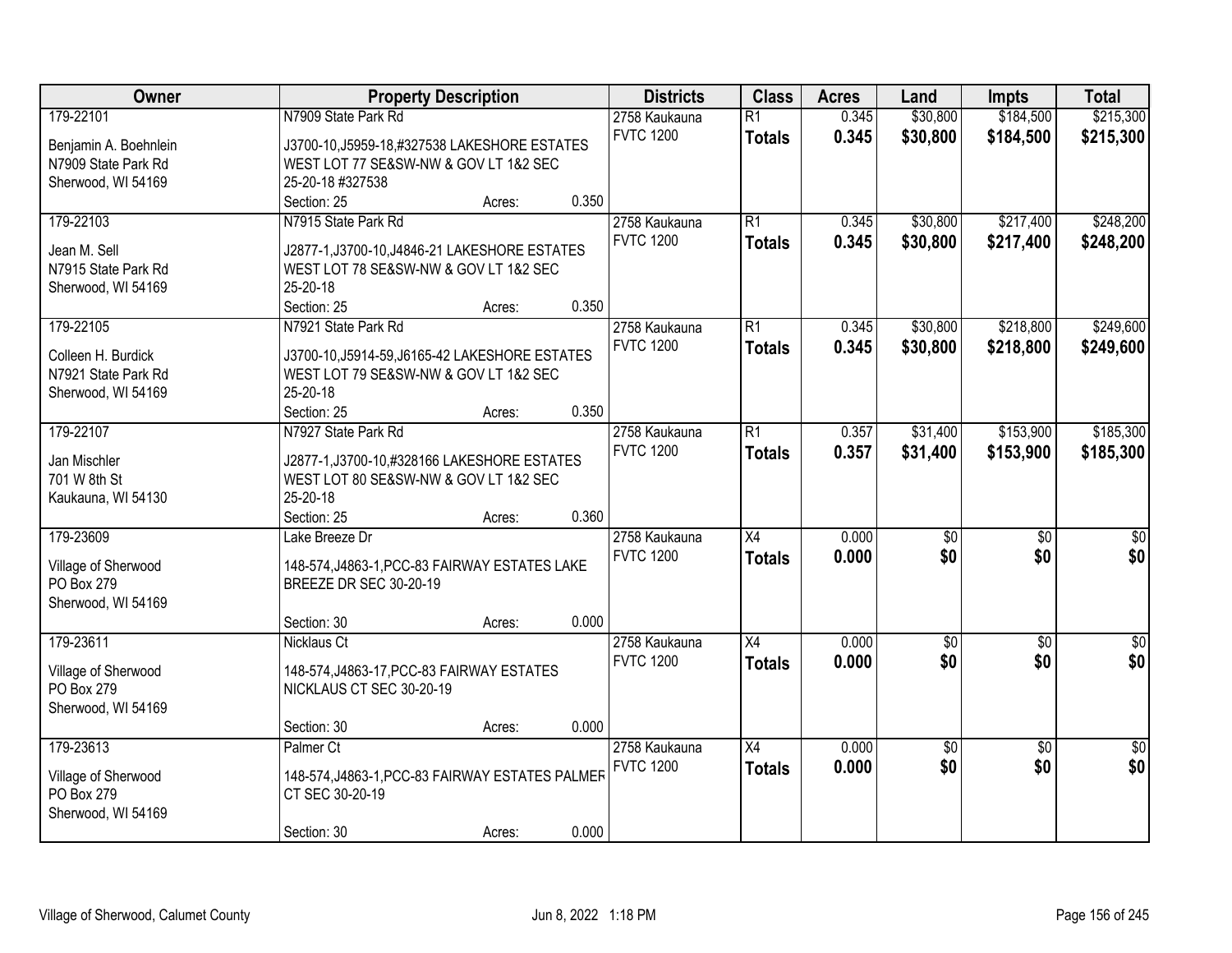| Owner                                                      | <b>Property Description</b>                                                               |        |       | <b>Districts</b>                  | <b>Class</b>                     | <b>Acres</b>   | Land                   | Impts                  | <b>Total</b>           |
|------------------------------------------------------------|-------------------------------------------------------------------------------------------|--------|-------|-----------------------------------|----------------------------------|----------------|------------------------|------------------------|------------------------|
| 179-23615<br>Village of Sherwood<br>PO Box 279             | <b>Trevino Ct</b><br>148-574, J4863-17, PCC-83 FAIRWAY ESTATES<br>TREVINO CT SEC 30-20-19 |        |       | 2758 Kaukauna<br><b>FVTC 1200</b> | X4<br><b>Totals</b>              | 0.000<br>0.000 | $\overline{60}$<br>\$0 | $\overline{50}$<br>\$0 | \$0<br>\$0             |
| Sherwood, WI 54169                                         | Section: 30                                                                               | Acres: | 0.000 |                                   |                                  |                |                        |                        |                        |
| 179-23617                                                  | W4734 Palmer Ct                                                                           |        |       | 2758 Kaukauna<br><b>FVTC 1200</b> | $\overline{R1}$<br><b>Totals</b> | 0.340<br>0.340 | \$31,800<br>\$31,800   | \$157,700<br>\$157,700 | \$189,500<br>\$189,500 |
| Eric M. Buss<br>W4734 Palmer Ct<br>Sherwood, WI 54169      | J4863-17, J5442-19, J5684-56 FAIRWAY ESTATES LOT<br>1 SEC 30-20-19                        |        |       |                                   |                                  |                |                        |                        |                        |
|                                                            | Section: 30                                                                               | Acres: | 0.340 |                                   |                                  |                |                        |                        |                        |
| 179-23619                                                  | W4728 Palmer Ct                                                                           |        |       | 2758 Kaukauna                     | $\overline{R1}$                  | 0.300          | \$29,800               | \$152,800              | \$182,600              |
| Susan M. Petitt<br>W4728 Palmer Ct<br>Sherwood, WI 54169   | J4863-17, J5190-56, J5190-57 FAIRWAY ESTATES LOT<br>2 SEC 30-20-19                        |        |       | <b>FVTC 1200</b>                  | <b>Totals</b>                    | 0.300          | \$29,800               | \$152,800              | \$182,600              |
|                                                            | Section: 30                                                                               | Acres: | 0.300 |                                   |                                  |                |                        |                        |                        |
| 179-23621                                                  | W4722 Palmer Ct                                                                           |        |       | 2758 Kaukauna                     | $\overline{R1}$                  | 0.300          | \$29,800               | \$145,400              | \$175,200              |
| David N. Choronzy<br>W4722 Palmer Ct<br>Sherwood, WI 54169 | J4863-17, J5153-49, J5153-50 FAIRWAY ESTATES LOT<br>3 SEC 30-20-19                        |        |       | <b>FVTC 1200</b>                  | <b>Totals</b>                    | 0.300          | \$29,800               | \$145,400              | \$175,200              |
|                                                            | Section: 30                                                                               | Acres: | 0.300 |                                   |                                  |                |                        |                        |                        |
| 179-23623                                                  | W4718 Palmer Ct                                                                           |        |       | 2758 Kaukauna                     | $\overline{R1}$                  | 0.440          | \$36,800               | \$157,200              | \$194,000              |
| Stephen C. Wenzel<br>W4718 Palmer Ct<br>Sherwood, WI 54169 | 148-574, J4863-17, FAIRWAY ESTATES LOT 4 SEC<br>30-20-19                                  |        |       | <b>FVTC 1200</b>                  | <b>Totals</b>                    | 0.440          | \$36,800               | \$157,200              | \$194,000              |
|                                                            | Section: 30                                                                               | Acres: | 0.440 |                                   |                                  |                |                        |                        |                        |
| 179-23625                                                  | W4714 Palmer Ct                                                                           |        |       | 2758 Kaukauna                     | $\overline{R1}$                  | 0.450          | \$37,300               | \$153,500              | \$190,800              |
| Brian M. Mcguire<br>W4714 Palmer Ct<br>Sherwood, WI 54169  | 148-574, J4863-17 FAIRWAY ESTATES LOT 5 SEC<br>30-20-19                                   |        |       | <b>FVTC 1200</b>                  | <b>Totals</b>                    | 0.450          | \$37,300               | \$153,500              | \$190,800              |
|                                                            | Section: 30                                                                               | Acres: | 0.450 |                                   |                                  |                |                        |                        |                        |
| 179-23627                                                  | W4715 Palmer Ct                                                                           |        |       | 2758 Kaukauna                     | $\overline{R1}$                  | 0.580          | \$42,800               | \$281,200              | \$324,000              |
| Natalie Baehr<br>W4715 Palmer Ct<br>Sherwood, WI 54169     | 148-574, J4863-17 FAIRWAY ESTATES LOT 6 SEC<br>30-20-19                                   |        |       | <b>FVTC 1200</b>                  | <b>Totals</b>                    | 0.580          | \$42,800               | \$281,200              | \$324,000              |
|                                                            | Section: 30                                                                               | Acres: | 0.580 |                                   |                                  |                |                        |                        |                        |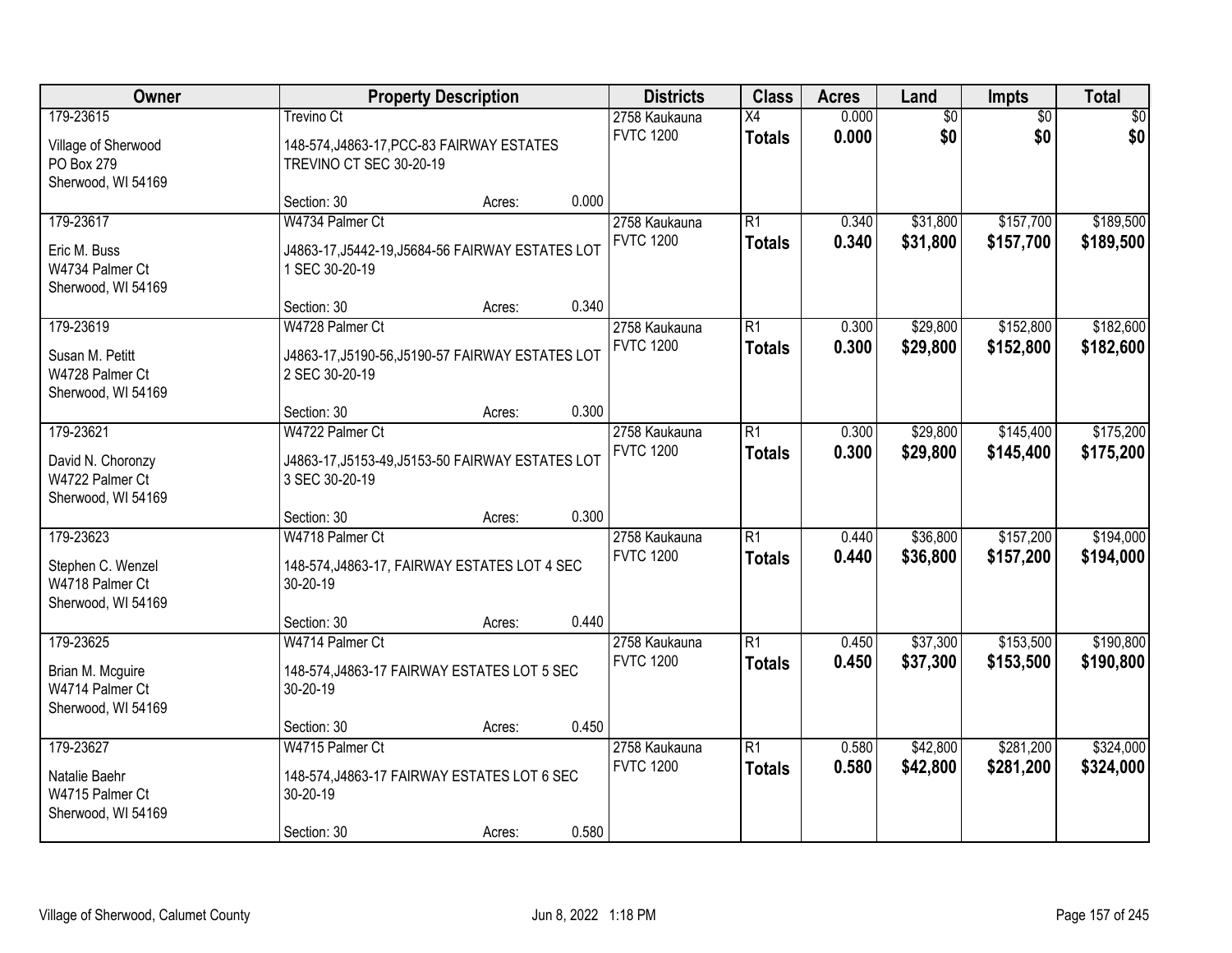| Owner                                                                       |                                                                                                        | <b>Property Description</b> |       | <b>Districts</b>                                                      | <b>Class</b>                     | <b>Acres</b>   | Land                                                                                                                                                                                                                                                | Impts                  | <b>Total</b>           |
|-----------------------------------------------------------------------------|--------------------------------------------------------------------------------------------------------|-----------------------------|-------|-----------------------------------------------------------------------|----------------------------------|----------------|-----------------------------------------------------------------------------------------------------------------------------------------------------------------------------------------------------------------------------------------------------|------------------------|------------------------|
| 179-23629<br>Koziczkowski M. Tamie<br>W4719 Palmer Ct<br>Sherwood, WI 54169 | W4719 Palmer Ct<br>148-574, J4863-17 FAIRWAY ESTATES LOT 7 SEC<br>30-20-19                             |                             |       | $\overline{R1}$<br>2758 Kaukauna<br><b>FVTC 1200</b><br><b>Totals</b> |                                  | 0.380<br>0.380 | \$33,800<br>\$33,800<br>\$31,800<br>0.340<br>0.340<br>\$31,800<br>\$195,100<br>\$29,800<br>0.300<br>\$29,800<br>0.300<br>\$30,800<br>0.320<br>0.320<br>\$30,800<br>0.310<br>\$30,300<br>0.310<br>\$30,300<br>\$29,800<br>0.300<br>0.300<br>\$29,800 | \$156,600<br>\$156,600 | \$190,400<br>\$190,400 |
|                                                                             | Section: 30                                                                                            | Acres:                      | 0.380 |                                                                       |                                  |                |                                                                                                                                                                                                                                                     |                        |                        |
| 179-23631<br>Jerrod J. Sippel<br>W4725 Palmer Ct<br>Sherwood, WI 54169      | W4725 Palmer Ct<br>148-574, J4863-17 FAIRWAY ESTATES LOT 8 SEC<br>30-20-19                             |                             |       | 2758 Kaukauna<br><b>FVTC 1200</b>                                     | $\overline{R1}$<br><b>Totals</b> |                |                                                                                                                                                                                                                                                     | \$155,200<br>\$155,200 | \$187,000<br>\$187,000 |
|                                                                             | Section: 30                                                                                            | Acres:                      | 0.340 |                                                                       |                                  |                |                                                                                                                                                                                                                                                     |                        |                        |
| 179-23633<br>Kyle B. Henry<br>W4729 Palmer Ct<br>Sherwood, WI 54169         | W4729 Palmer Ct<br>J4863-17, J5801-8, J5801-9 FAIRWAY ESTATES LOT 9<br>SEC 30-20-19                    |                             |       | 2758 Kaukauna<br><b>FVTC 1200</b>                                     | $\overline{R1}$<br><b>Totals</b> |                |                                                                                                                                                                                                                                                     | \$195,100              | \$224,900<br>\$224,900 |
|                                                                             | Section: 30                                                                                            | Acres:                      | 0.300 |                                                                       |                                  |                |                                                                                                                                                                                                                                                     |                        |                        |
| 179-23635<br>Timothy A. Wooley<br>W4735 Palmer Ct<br>Sherwood, WI 54169     | W4735 Palmer Ct<br>J4863-17, J5949-62, J5949-63 FAIRWAY ESTATES LOT<br>10 SEC 30-20-19                 |                             |       | 2758 Kaukauna<br><b>FVTC 1200</b>                                     | $\overline{R1}$<br><b>Totals</b> |                |                                                                                                                                                                                                                                                     | \$176,300<br>\$176,300 | \$207,100<br>\$207,100 |
|                                                                             | Section: 30                                                                                            | Acres:                      | 0.320 |                                                                       |                                  |                |                                                                                                                                                                                                                                                     |                        |                        |
| 179-23637<br>Catherine M. Miller<br>W4738 Nicklaus Ct<br>Sherwood, WI 54169 | W4738 Nicklaus Ct<br>148-574, J4863-17, J6191-8 FAIRWAY ESTATES LOT 11<br>SEC 30-20-19                 |                             |       | 2758 Kaukauna<br><b>FVTC 1200</b>                                     | $\overline{R1}$<br><b>Totals</b> |                |                                                                                                                                                                                                                                                     | \$154,300<br>\$154,300 | \$184,600<br>\$184,600 |
|                                                                             | Section: 30                                                                                            | Acres:                      | 0.310 |                                                                       |                                  |                |                                                                                                                                                                                                                                                     |                        |                        |
| 179-23639<br>Nickels Joint Trust<br>W4732 Nicklaus Ct<br>Sherwood, WI 54169 | W4732 Nicklaus Ct<br>148-574, J4863-17 FAIRWAY ESTATES LOT 12 SEC<br>30-20-19                          |                             |       | 2758 Kaukauna<br><b>FVTC 1200</b>                                     | $\overline{R1}$<br><b>Totals</b> |                |                                                                                                                                                                                                                                                     | \$172,000<br>\$172,000 | \$201,800<br>\$201,800 |
|                                                                             | Section: 30                                                                                            | Acres:                      | 0.300 |                                                                       |                                  |                |                                                                                                                                                                                                                                                     |                        |                        |
| 179-23641<br>Joseph J. Kern<br>W4726 Nicklaus Ct<br>Sherwood, WI 54169      | W4726 Nicklaus Ct<br>148-574, J4863-17, J5750-64 FAIRWAY ESTATES LOT<br>13 SEC 30-20-19<br>Section: 30 | Acres:                      | 0.310 | 2758 Kaukauna<br><b>FVTC 1200</b>                                     | $\overline{R1}$<br><b>Totals</b> | 0.310<br>0.310 | \$30,300<br>\$30,300                                                                                                                                                                                                                                | \$217,500<br>\$217,500 | \$247,800<br>\$247,800 |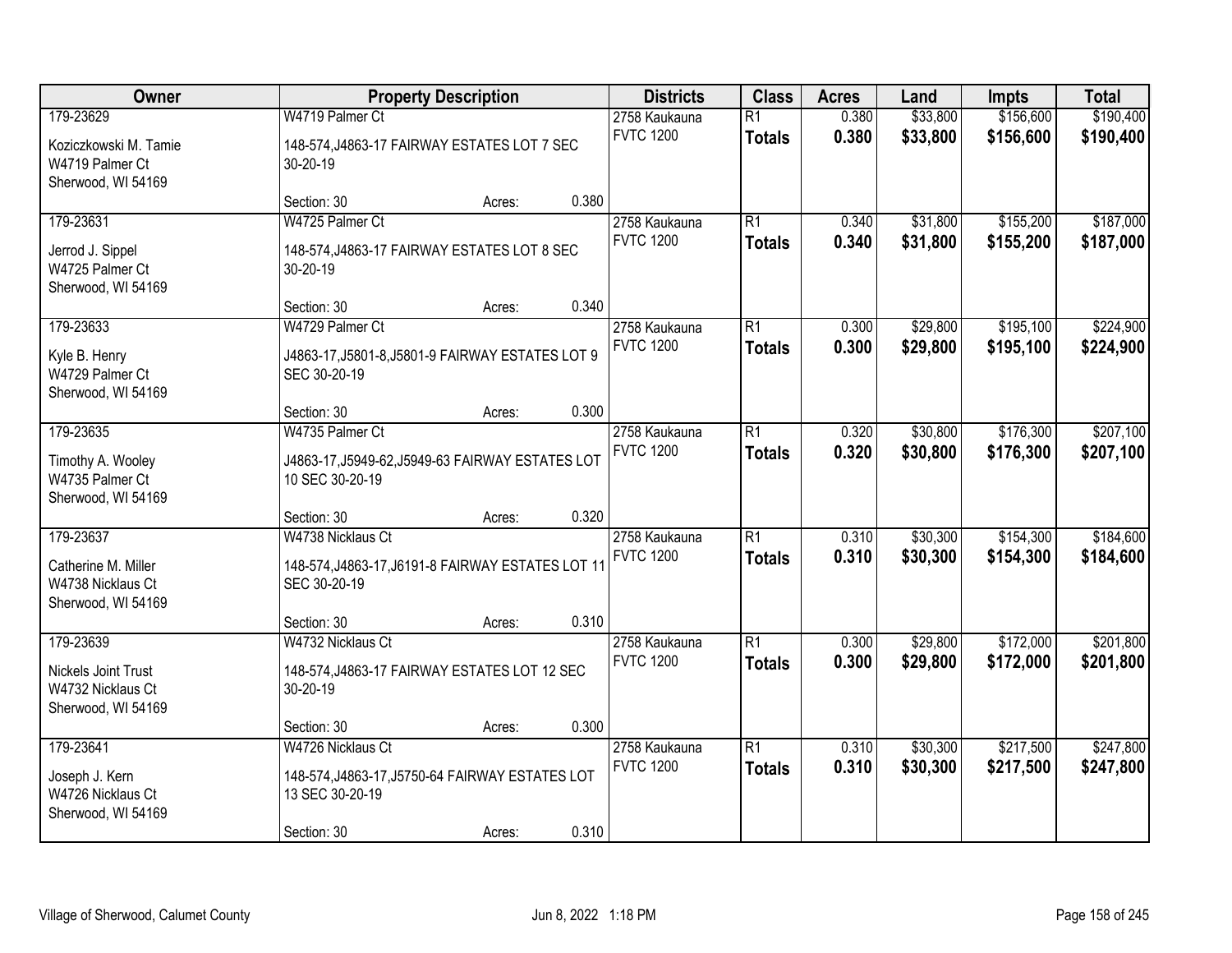| Owner                                                                           |                                                                                                        | <b>Property Description</b> |       | <b>Districts</b>                  | <b>Class</b>                     | <b>Acres</b>   | Land                 | Impts                  | <b>Total</b>           |
|---------------------------------------------------------------------------------|--------------------------------------------------------------------------------------------------------|-----------------------------|-------|-----------------------------------|----------------------------------|----------------|----------------------|------------------------|------------------------|
| 179-23643<br>Nancy E. Underwood Dehn<br>W4722 Nicklaus Ct<br>Sherwood, WI 54619 | W4722 Nicklaus Ct<br>J4863-17, J6217-43, J6217-44 FAIRWAY ESTATES LOT<br>14 SEC 30-20-19               |                             |       | 2758 Kaukauna<br><b>FVTC 1200</b> | $\overline{R1}$<br><b>Totals</b> | 0.440<br>0.440 | \$36,800<br>\$36,800 | \$206,500<br>\$206,500 | \$243,300<br>\$243,300 |
|                                                                                 | Section: 30                                                                                            | Acres:                      | 0.440 |                                   |                                  |                |                      |                        |                        |
| 179-23645<br>Gregory J. Ryan<br>W4718 Nicklaus Ct<br>Sherwood, WI 54169         | W4718 Nicklaus Ct<br>148-574, J4863-17 FAIRWAY ESTATES LOT 15 SEC<br>30-20-19                          |                             |       | 2758 Kaukauna<br><b>FVTC 1200</b> | $\overline{R1}$<br><b>Totals</b> | 0.580<br>0.580 | \$42,800<br>\$42,800 | \$181,800<br>\$181,800 | \$224,600<br>\$224,600 |
|                                                                                 | Section: 30                                                                                            | Acres:                      | 0.580 |                                   |                                  |                |                      |                        |                        |
| 179-23647<br>Adam E. Hansen<br>W4714 Nicklaus Ct<br>Sherwood, WI 54169          | W4714 Nicklaus Ct<br>148-574, J4863-17 FAIRWAY ESTATES LOT 16 SEC<br>30-20-19                          |                             |       | 2758 Kaukauna<br><b>FVTC 1200</b> | $\overline{R1}$<br><b>Totals</b> | 0.460<br>0.460 | \$37,800<br>\$37,800 | \$151,000<br>\$151,000 | \$188,800<br>\$188,800 |
|                                                                                 | Section: 30                                                                                            | Acres:                      | 0.460 |                                   |                                  |                |                      |                        |                        |
| 179-23649<br>Marty D. Sprangers<br>W4712 Nicklaus Ct<br>Sherwood, WI 54169      | W4712 Nicklaus Ct<br>148-574, J4863-17 FAIRWAY ESTATES LOT 17 SEC<br>30-20-19                          |                             |       | 2758 Kaukauna<br><b>FVTC 1200</b> | $\overline{R1}$<br><b>Totals</b> | 0.570<br>0.570 | \$34,300<br>\$34,300 | \$202,800<br>\$202,800 | \$237,100<br>\$237,100 |
|                                                                                 | Section: 30                                                                                            | Acres:                      | 0.570 |                                   |                                  |                |                      |                        |                        |
| 179-23651<br>Mary A. Mcguire<br>W4708 Nicklaus Ct<br>Sherwood, WI 54169         | W4708 Nicklaus Ct<br>148-574, J4863-17 FAIRWAY ESTATES LOT 18 SEC<br>30-20-19                          |                             |       | 2758 Kaukauna<br><b>FVTC 1200</b> | $\overline{R1}$<br><b>Totals</b> | 0.730<br>0.730 | \$49,000<br>\$49,000 | \$203,400<br>\$203,400 | \$252,400<br>\$252,400 |
|                                                                                 | Section: 30                                                                                            | Acres:                      | 0.730 |                                   |                                  |                |                      |                        |                        |
| 179-23653<br>Mark Pluimer<br>W4704 Nicklaus Ct<br>Sherwood, WI 54169            | W4704 Nicklaus Ct<br>148-574, J4863-17 FAIRWAY ESTATES LOT 19 SEC<br>30-20-19                          |                             |       | 2758 Kaukauna<br><b>FVTC 1200</b> | $\overline{R1}$<br><b>Totals</b> | 0.680<br>0.680 | \$46,900<br>\$46,900 | \$279,300<br>\$279,300 | \$326,200<br>\$326,200 |
|                                                                                 | Section: 30                                                                                            | Acres:                      | 0.680 |                                   |                                  |                |                      |                        |                        |
| 179-23655<br>Steven R. Ullmer<br>W4705 Nicklaus Ct<br>Sherwood, WI 54169        | W4705 Nicklaus Ct<br>148-574, J4863-17, J5586-26 FAIRWAY ESTATES LOT<br>20 SEC 30-20-19<br>Section: 30 | Acres:                      | 0.440 | 2758 Kaukauna<br><b>FVTC 1200</b> | $\overline{R1}$<br><b>Totals</b> | 0.440<br>0.440 | \$36,800<br>\$36,800 | \$223,600<br>\$223,600 | \$260,400<br>\$260,400 |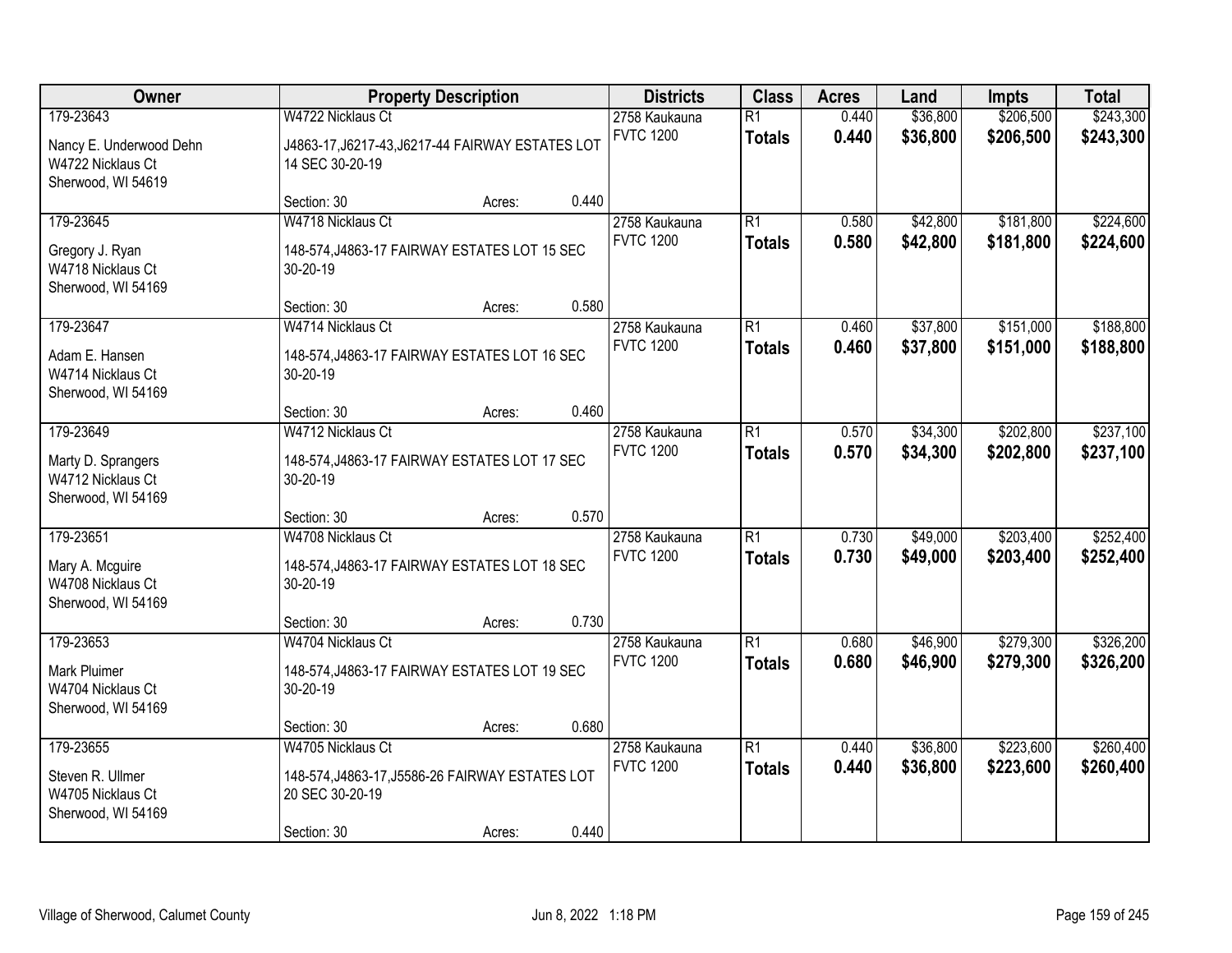| Owner                                                                      |                                                                                          | <b>Property Description</b> |       | <b>Districts</b>                  | <b>Class</b>                     | <b>Acres</b>   | Land                 | Impts                  | <b>Total</b>           |
|----------------------------------------------------------------------------|------------------------------------------------------------------------------------------|-----------------------------|-------|-----------------------------------|----------------------------------|----------------|----------------------|------------------------|------------------------|
| 179-23657<br>Karla J. Kincheloe<br>W4707 Nicklaus Ct<br>Sherwood, WI 54169 | W4707 Nicklaus Ct<br>J4863-17, J5341-18 FAIRWAY ESTATES LOT 21 SEC<br>30-20-19           |                             |       | 2758 Kaukauna<br><b>FVTC 1200</b> | $\overline{R1}$<br><b>Totals</b> | 0.640<br>0.640 | \$45,300<br>\$45,300 | \$197,200<br>\$197,200 | \$242,500<br>\$242,500 |
|                                                                            | Section: 30                                                                              | Acres:                      | 0.640 |                                   |                                  |                |                      |                        |                        |
| 179-23659<br>Coreen M. Richter<br>W4709 Nicklaus Ct<br>Sherwood, WI 54169  | W4709 Nicklaus Ct<br>148-574, J4863-17 FAIRWAY ESTATES LOT 22 SEC<br>30-20-19            |                             |       | 2758 Kaukauna<br><b>FVTC 1200</b> | $\overline{R1}$<br><b>Totals</b> | 0.670<br>0.670 | \$40,300<br>\$40,300 | \$217,100<br>\$217,100 | \$257,400<br>\$257,400 |
|                                                                            | Section: 30                                                                              | Acres:                      | 0.670 |                                   |                                  |                |                      |                        |                        |
| 179-23661<br>Matthew J. Englund<br>W4721 Nicklaus Ct<br>Sherwood, WI 54169 | W4721 Nicklaus Ct<br>J4863-17, J5228-48 FAIRWAY ESTATES LOT 23 SEC<br>30-20-19           |                             |       | 2758 Kaukauna<br><b>FVTC 1200</b> | $\overline{R1}$<br><b>Totals</b> | 0.420<br>0.420 | \$35,800<br>\$35,800 | \$172,900<br>\$172,900 | \$208,700<br>\$208,700 |
|                                                                            | Section: 30                                                                              | Acres:                      | 0.420 |                                   |                                  |                |                      |                        |                        |
| 179-23663<br>Becky A. Bornemann<br>W4729 Nicklaus Ct<br>Sherwood, WI 54169 | W4729 Nicklaus Ct<br>J4863-17, J5322-56, J5322-57 FAIRWAY ESTATES LOT<br>24 SEC 30-20-19 |                             |       | 2758 Kaukauna<br><b>FVTC 1200</b> | $\overline{R1}$<br><b>Totals</b> | 0.340<br>0.340 | \$31,800<br>\$31,800 | \$211,700<br>\$211,700 | \$243,500<br>\$243,500 |
|                                                                            | Section: 30                                                                              | Acres:                      | 0.340 |                                   |                                  |                |                      |                        |                        |
| 179-23665<br>Tyler R. Wendt<br>W4735 Nicklaus Ct<br>Sherwood, WI 54169     | W4735 Nicklaus Ct<br>J4863-17, J5801-10, J5801-11 FAIRWAY ESTATES LOT<br>25 SEC 30-20-19 |                             |       | 2758 Kaukauna<br><b>FVTC 1200</b> | $\overline{R1}$<br><b>Totals</b> | 0.320<br>0.320 | \$30,800<br>\$30,800 | \$199,800<br>\$199,800 | \$230,600<br>\$230,600 |
|                                                                            | Section: 30                                                                              | Acres:                      | 0.320 |                                   |                                  |                |                      |                        |                        |
| 179-23667<br>Billie L. Kieso<br>W4739 Nicklaus Ct<br>Sherwood, WI 54169    | W4739 Nicklaus Ct<br>148-574, J4863-17, J5932-23 FAIRWAY ESTATES LOT<br>26 SEC 30-20-19  |                             |       | 2758 Kaukauna<br><b>FVTC 1200</b> | $\overline{R1}$<br><b>Totals</b> | 0.330<br>0.330 | \$31,300<br>\$31,300 | \$215,000<br>\$215,000 | \$246,300<br>\$246,300 |
|                                                                            | Section: 30                                                                              | Acres:                      | 0.330 |                                   |                                  |                |                      |                        |                        |
| 179-23669<br>Gregg J. Dobner<br>W4745 Nicklaus Ct<br>Sherwood, WI 54169    | W4745 Nicklaus Ct<br>J4863-17 FAIRWAY ESTATES LOT 27 SEC 30-20-19<br>Section: 30         | Acres:                      | 0.390 | 2758 Kaukauna<br><b>FVTC 1200</b> | $\overline{R1}$<br><b>Totals</b> | 0.390<br>0.390 | \$34,300<br>\$34,300 | \$157,000<br>\$157,000 | \$191,300<br>\$191,300 |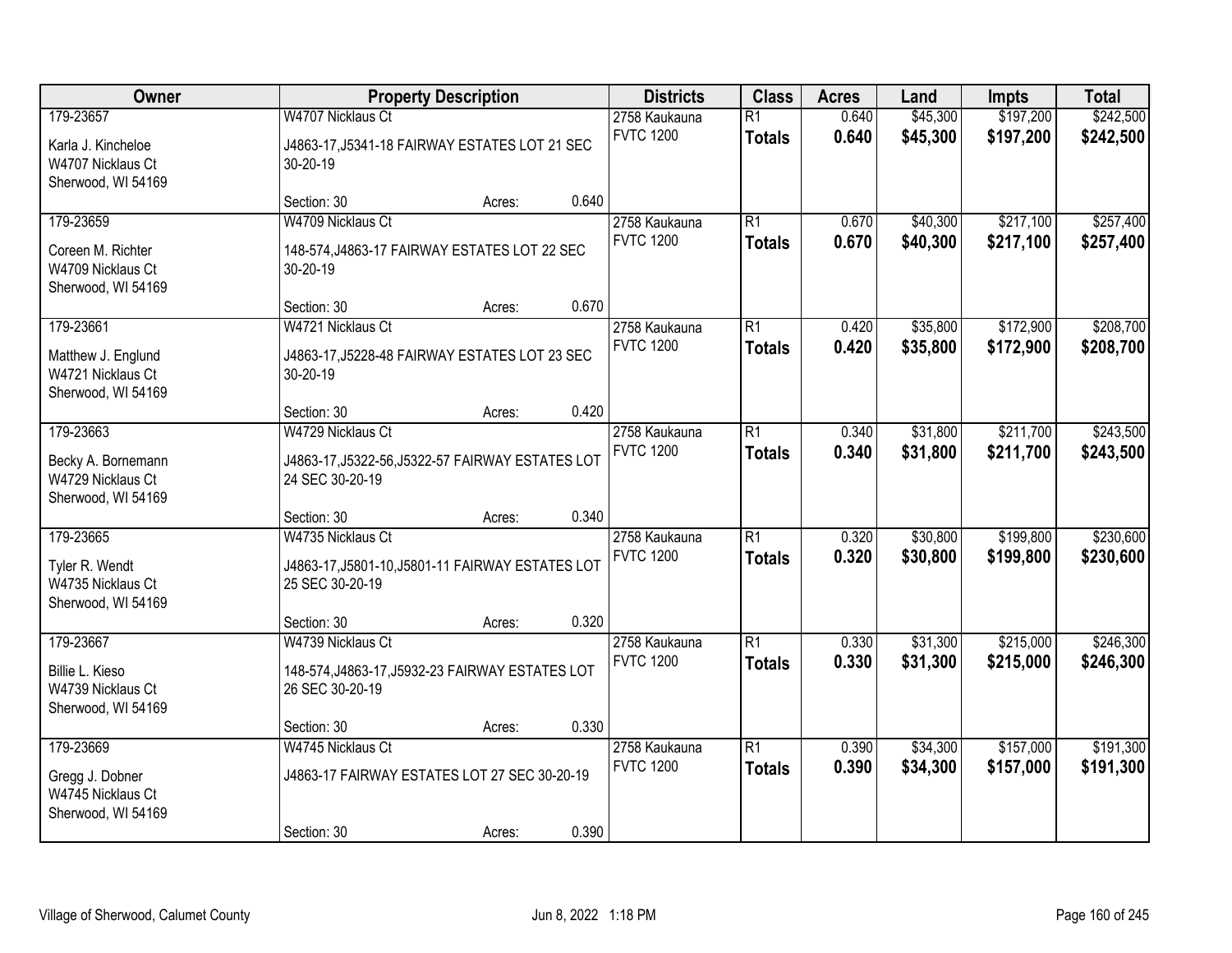| Owner                                                              | <b>Property Description</b>                                       | <b>Districts</b>                  | <b>Class</b>    | <b>Acres</b> | Land     | Impts     | <b>Total</b> |
|--------------------------------------------------------------------|-------------------------------------------------------------------|-----------------------------------|-----------------|--------------|----------|-----------|--------------|
| 179-23671                                                          | N7950 Lake Breeze Dr                                              | 2758 Kaukauna                     | $\overline{R1}$ | 0.500        | \$39,500 | \$155,600 | \$195,100    |
| Laurence J. Mortier<br>N7950 Lake Breeze Dr<br>Sherwood, WI 54169  | 148-574, J4863-17 FAIRWAY ESTATES LOT 28 SEC<br>30-20-19          | <b>FVTC 1200</b>                  | <b>Totals</b>   | 0.500        | \$39,500 | \$155,600 | \$195,100    |
|                                                                    | 0.500<br>Section: 30<br>Acres:                                    |                                   |                 |              |          |           |              |
| 179-23673                                                          | N7942 Lake Breeze Dr                                              | 2758 Kaukauna                     | $\overline{R1}$ | 0.440        | \$36,800 | \$178,200 | \$215,000    |
| Christina M. Schmidt<br>N7942 Lake Breeze Dr<br>Sherwood, WI 54169 | 148-574, J4863-17, 346943 FAIRWAY ESTATES LOT 29<br>SEC 30-20-19  | <b>FVTC 1200</b>                  | <b>Totals</b>   | 0.440        | \$36,800 | \$178,200 | \$215,000    |
|                                                                    | 0.440<br>Section: 30<br>Acres:                                    |                                   |                 |              |          |           |              |
| 179-23675                                                          | N7934 Lake Breeze Dr                                              | 2758 Kaukauna                     | $\overline{R1}$ | 0.390        | \$34,300 | \$166,700 | \$201,000    |
| Paul A. Halfmann<br>N7934 Lake Breeze Dr<br>Sherwood, WI 54169     | J4863-17 FAIRWAY ESTATES LOT 30 SEC 30-20-19                      | <b>FVTC 1200</b>                  | <b>Totals</b>   | 0.390        | \$34,300 | \$166,700 | \$201,000    |
|                                                                    | 0.390<br>Section: 30<br>Acres:                                    |                                   |                 |              |          |           |              |
| 179-23677                                                          | N7926 Lake Breeze Dr                                              | 2758 Kaukauna                     | $\overline{R1}$ | 0.360        | \$32,800 | \$175,700 | \$208,500    |
| Glen S. Konrad<br>N7926 Lake Breeze Dr<br>Sherwood, WI 54169       | 148-574, J4863-17, J6218-1 FAIRWAY ESTATES LOT 31<br>SEC 30-20-19 | <b>FVTC 1200</b>                  | <b>Totals</b>   | 0.360        | \$32,800 | \$175,700 | \$208,500    |
|                                                                    | 0.360<br>Section: 30<br>Acres:                                    |                                   |                 |              |          |           |              |
| 179-23679                                                          | N7918 Lake Breeze Dr                                              | 2758 Kaukauna                     | $\overline{R1}$ | 0.360        | \$32,800 | \$160,000 | \$192,800    |
| Max R. Rath<br>N7918 Lake Breeze Dr<br>Sherwood, WI 54169          | 148-574, J4863-17 FAIRWAY ESTATES LOT 32 SEC<br>30-20-19          | <b>FVTC 1200</b>                  | <b>Totals</b>   | 0.360        | \$32,800 | \$160,000 | \$192,800    |
|                                                                    | 0.360<br>Section: 30<br>Acres:                                    |                                   |                 |              |          |           |              |
| 179-23681                                                          | N7910 Lake Breeze Dr                                              | 2758 Kaukauna                     | $\overline{R1}$ | 0.360        | \$32,800 | \$230,600 | \$263,400    |
| Kim S. Bangart<br>N7910 Lake Breeze Dr<br>Sherwood, WI 54169       | J4863-17, J5332-20 FAIRWAY ESTATES LOT 33 SEC<br>30-20-19         | <b>FVTC 1200</b>                  | <b>Totals</b>   | 0.360        | \$32,800 | \$230,600 | \$263,400    |
|                                                                    | 0.360<br>Section: 30<br>Acres:                                    |                                   |                 |              |          |           |              |
| 179-23683                                                          | W4734 Castle Dr                                                   | 2758 Kaukauna<br><b>FVTC 1200</b> | $\overline{R1}$ | 0.360        | \$32,800 | \$154,600 | \$187,400    |
| Timothy L. Ross Jr<br>W4734 Castle Dr<br>Sherwood, WI 54169        | 148-574, J4863-17 FAIRWAY ESTATES LOT 34 SEC<br>30-20-19          |                                   | <b>Totals</b>   | 0.360        | \$32,800 | \$154,600 | \$187,400    |
|                                                                    | 0.360<br>Section: 30<br>Acres:                                    |                                   |                 |              |          |           |              |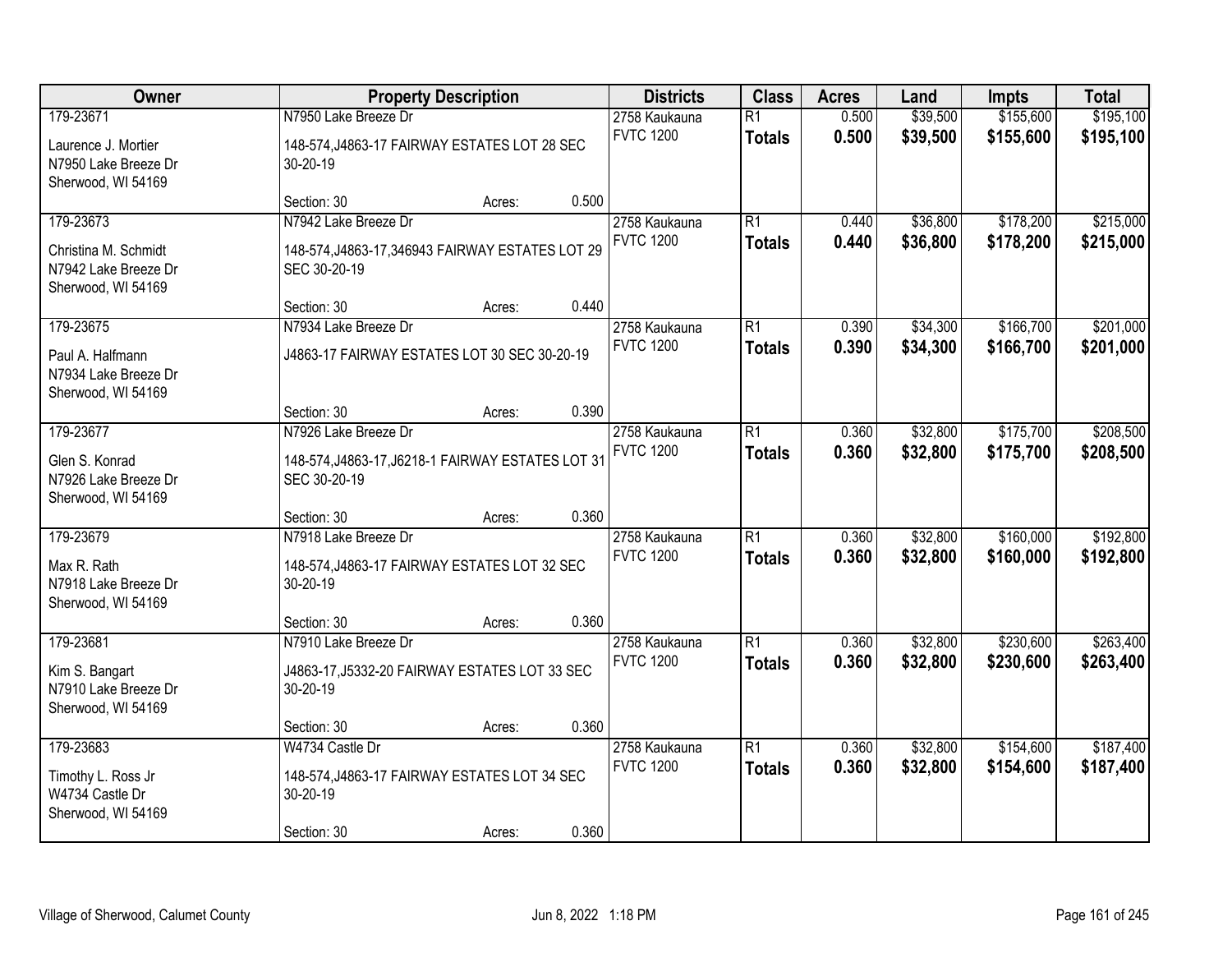| Owner                                                                                  |                                                                                                            | <b>Property Description</b> |       | <b>Districts</b>                  | <b>Class</b>                     | <b>Acres</b>   | Land                 | Impts                  | <b>Total</b>           |
|----------------------------------------------------------------------------------------|------------------------------------------------------------------------------------------------------------|-----------------------------|-------|-----------------------------------|----------------------------------|----------------|----------------------|------------------------|------------------------|
| 179-23685<br>Loren P. Schuette<br>W4726 Castle Dr<br>Sherwood, WI 54169                | W4726 Castle Dr<br>J4863-17, J5323-49, J5323-50 FAIRWAY ESTATES LOT<br>35 SEC 30-20-19                     |                             |       | 2758 Kaukauna<br><b>FVTC 1200</b> | $\overline{R1}$<br><b>Totals</b> | 0.340<br>0.340 | \$31,800<br>\$31,800 | \$157,300<br>\$157,300 | \$189,100<br>\$189,100 |
|                                                                                        | Section: 30                                                                                                | Acres:                      | 0.340 |                                   |                                  |                |                      |                        |                        |
| 179-23687<br>Kathleen M. Pritzl<br>W4716 Castle Dr<br>Sherwood, WI 54169               | W4716 Castle Dr<br>J4863-17, J5413-60 FAIRWAY ESTATES LOT 36 SEC<br>30-20-19                               |                             |       | 2758 Kaukauna<br><b>FVTC 1200</b> | $\overline{R1}$<br><b>Totals</b> | 0.350<br>0.350 | \$32,300<br>\$32,300 | \$150,000<br>\$150,000 | \$182,300<br>\$182,300 |
|                                                                                        | Section: 30                                                                                                | Acres:                      | 0.350 |                                   |                                  |                |                      |                        |                        |
| 179-23689<br>The in Dog We Trust Living Trust<br>W4708 Castle Dr<br>Sherwood, WI 54169 | W4708 Castle Dr<br>148-574, J4863-17, J5054-4 FAIRWAY ESTATES LOT 37<br>SEC 30-20-19                       |                             |       | 2758 Kaukauna<br><b>FVTC 1200</b> | $\overline{R1}$<br><b>Totals</b> | 0.360<br>0.360 | \$32,800<br>\$32,800 | \$237,900<br>\$237,900 | \$270,700<br>\$270,700 |
|                                                                                        | Section: 30                                                                                                | Acres:                      | 0.360 |                                   |                                  |                |                      |                        |                        |
| 179-23691<br>Timothy C. Hoffman<br>N7917 Lake Breeze Dr<br>Sherwood, WI 54169          | N7917 Lake Breeze Dr<br>J4863-17, J5697-61, J5697-62 FAIRWAY ESTATES LOT<br>38 SEC 30-20-19                |                             |       | 2758 Kaukauna<br><b>FVTC 1200</b> | $\overline{R1}$<br><b>Totals</b> | 0.530<br>0.530 | \$40,700<br>\$40,700 | \$214,300<br>\$214,300 | \$255,000<br>\$255,000 |
|                                                                                        | Section: 30                                                                                                | Acres:                      | 0.530 |                                   |                                  |                |                      |                        |                        |
| 179-23693<br>Douglas Dale Gilbertson<br>N7923 Lake Breeze Rd<br>Sherwood, WI 54169     | N7923 Lake Breeze Dr<br>J4863-17, J5442-18, J5478-39 FAIRWAY ESTATES LOT<br>39 SEC 30-20-19                |                             |       | 2758 Kaukauna<br><b>FVTC 1200</b> | $\overline{R1}$<br><b>Totals</b> | 0.400<br>0.400 | \$34,800<br>\$34,800 | \$198,700<br>\$198,700 | \$233,500<br>\$233,500 |
|                                                                                        | Section: 30                                                                                                | Acres:                      | 0.400 |                                   |                                  |                |                      |                        |                        |
| 179-23695<br>Megan L. Steinberg<br>N7929 Lake Breeze Dr<br>Sherwood, WI 54169          | N7929 Lake Breeze Dr<br>148-574, J4863-17 FAIRWAY ESTATES LOT 40 SEC<br>30-20-19                           |                             |       | 2758 Kaukauna<br><b>FVTC 1200</b> | $\overline{R1}$<br><b>Totals</b> | 0.350<br>0.350 | \$32,300<br>\$32,300 | \$240,400<br>\$240,400 | \$272,700<br>\$272,700 |
|                                                                                        | Section: 30                                                                                                | Acres:                      | 0.350 |                                   |                                  |                |                      |                        |                        |
| 179-23697<br>Roy A. Mckain<br>N7937 Lake Breeze Dr<br>Sherwood, WI 54169               | N7937 Lake Breeze Dr<br>J4863-17, J5537-18, J5957-32 FAIRWAY ESTATES LOT<br>41 SEC 30-20-19<br>Section: 30 | Acres:                      | 0.360 | 2758 Kaukauna<br><b>FVTC 1200</b> | $\overline{R1}$<br><b>Totals</b> | 0.360<br>0.360 | \$32,800<br>\$32,800 | \$209,400<br>\$209,400 | \$242,200<br>\$242,200 |
|                                                                                        |                                                                                                            |                             |       |                                   |                                  |                |                      |                        |                        |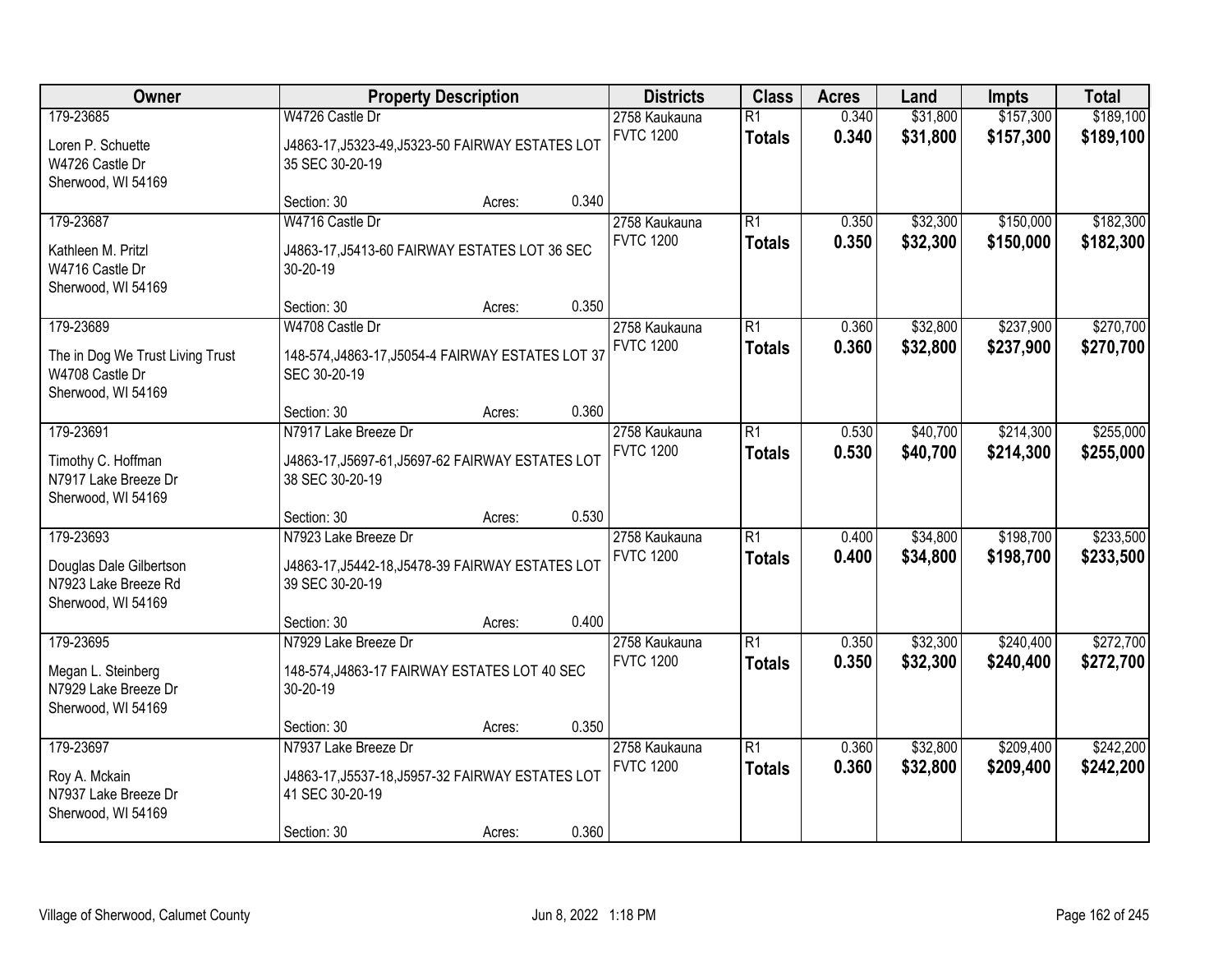| Owner                                                                        | <b>Property Description</b>                                                                                               | <b>Districts</b>                  | <b>Class</b>                     | <b>Acres</b>   | Land                 | Impts                  | <b>Total</b>           |
|------------------------------------------------------------------------------|---------------------------------------------------------------------------------------------------------------------------|-----------------------------------|----------------------------------|----------------|----------------------|------------------------|------------------------|
| 179-23699<br>Tristian T. Magnuson<br>W4759 Trevino Ct<br>Sherwood, WI 54169  | W4759 Trevino Ct<br>148-574, J4863-17, J6033-59 FAIRWAY ESTATES LOT<br>42 SEC 30-20-19                                    | 2758 Kaukauna<br><b>FVTC 1200</b> | $\overline{R1}$<br><b>Totals</b> | 0.410<br>0.410 | \$35,300<br>\$35,300 | \$279,000<br>\$279,000 | \$314,300<br>\$314,300 |
|                                                                              | 0.410<br>Section: 30<br>Acres:                                                                                            |                                   |                                  |                |                      |                        |                        |
| 179-23701<br>Ann M. Yamriska<br>W4769 Trevino Ct<br>Sherwood, WI 54169       | W4769 Trevino Ct<br>148-574, J4863-17 FAIRWAY ESTATES LOT 43 SEC<br>30-20-19                                              | 2758 Kaukauna<br><b>FVTC 1200</b> | $\overline{R1}$<br><b>Totals</b> | 0.370<br>0.370 | \$33,300<br>\$33,300 | \$196,000<br>\$196,000 | \$229,300<br>\$229,300 |
|                                                                              | 0.370<br>Section: 30<br>Acres:                                                                                            |                                   |                                  |                |                      |                        |                        |
| 179-23703<br>Michelle C. Bellmore<br>W4779 Trevino Ct<br>Sherwood, WI 54169  | W4779 Trevino Ct<br>148-574, J4863-17 FAIRWAY ESTATES LOT 44 SEC<br>30-20-19                                              | 2758 Kaukauna<br><b>FVTC 1200</b> | $\overline{R1}$<br><b>Totals</b> | 0.440<br>0.440 | \$36,800<br>\$36,800 | \$244,300<br>\$244,300 | \$281,100<br>\$281,100 |
|                                                                              | 0.440<br>Section: 30<br>Acres:                                                                                            |                                   |                                  |                |                      |                        |                        |
| 179-23705<br>James Ethan Lynch<br>W4783 Trevino Ct<br>Sherwood, WI 54169     | W4783 Trevino Ct<br>148-574, J4863-17 FAIRWAY ESTATES LOT 45 SEC<br>30-20-19                                              | 2758 Kaukauna<br><b>FVTC 1200</b> | $\overline{R1}$<br><b>Totals</b> | 0.510<br>0.510 | \$39,900<br>\$39,900 | \$280,900<br>\$280,900 | \$320,800<br>\$320,800 |
|                                                                              | 0.510<br>Section: 30<br>Acres:                                                                                            |                                   |                                  |                |                      |                        |                        |
| 179-23707<br>Victor J. Ebben<br>W4789 Trevino Ct<br>Sherwood, WI 54169       | W4789 Trevino Ct<br>148-574, J4863-17,. FAIRWAY ESTATES LOT 46 SEC<br>30-20-19                                            | 2758 Kaukauna<br><b>FVTC 1200</b> | $\overline{R1}$<br><b>Totals</b> | 0.780<br>0.780 | \$51,100<br>\$51,100 | \$231,800<br>\$231,800 | \$282,900<br>\$282,900 |
|                                                                              | 0.780<br>Section: 30<br>Acres:                                                                                            |                                   |                                  |                |                      |                        |                        |
| 179-23709<br>Francis A. Kirschling<br>W4790 Trevino Ct<br>Sherwood, WI 54169 | W4790 Trevino Ct<br>148-574, J4863-17 FAIRWAY ESTATES LOT 47 SEC<br>30-20-19                                              | 2758 Kaukauna<br><b>FVTC 1200</b> | $\overline{R1}$<br><b>Totals</b> | 0.510<br>0.510 | \$39,900<br>\$39,900 | \$231,100<br>\$231,100 | \$271,000<br>\$271,000 |
|                                                                              | 0.510<br>Section: 30<br>Acres:                                                                                            |                                   |                                  |                |                      |                        |                        |
| 179-23711<br>Kymberlee A. Schmidt<br>W4786 Trevino Ct<br>Sherwood, WI 54169  | W4786 Trevino Ct<br>J4863-17, J5950-46, J5950-47 FAIRWAY ESTATES LOT<br>48 SEC 30-20-19<br>0.670<br>Section: 30<br>Acres: | 2758 Kaukauna<br><b>FVTC 1200</b> | $\overline{R1}$<br><b>Totals</b> | 0.670<br>0.670 | \$40,300<br>\$40,300 | \$276,900<br>\$276,900 | \$317,200<br>\$317,200 |
|                                                                              |                                                                                                                           |                                   |                                  |                |                      |                        |                        |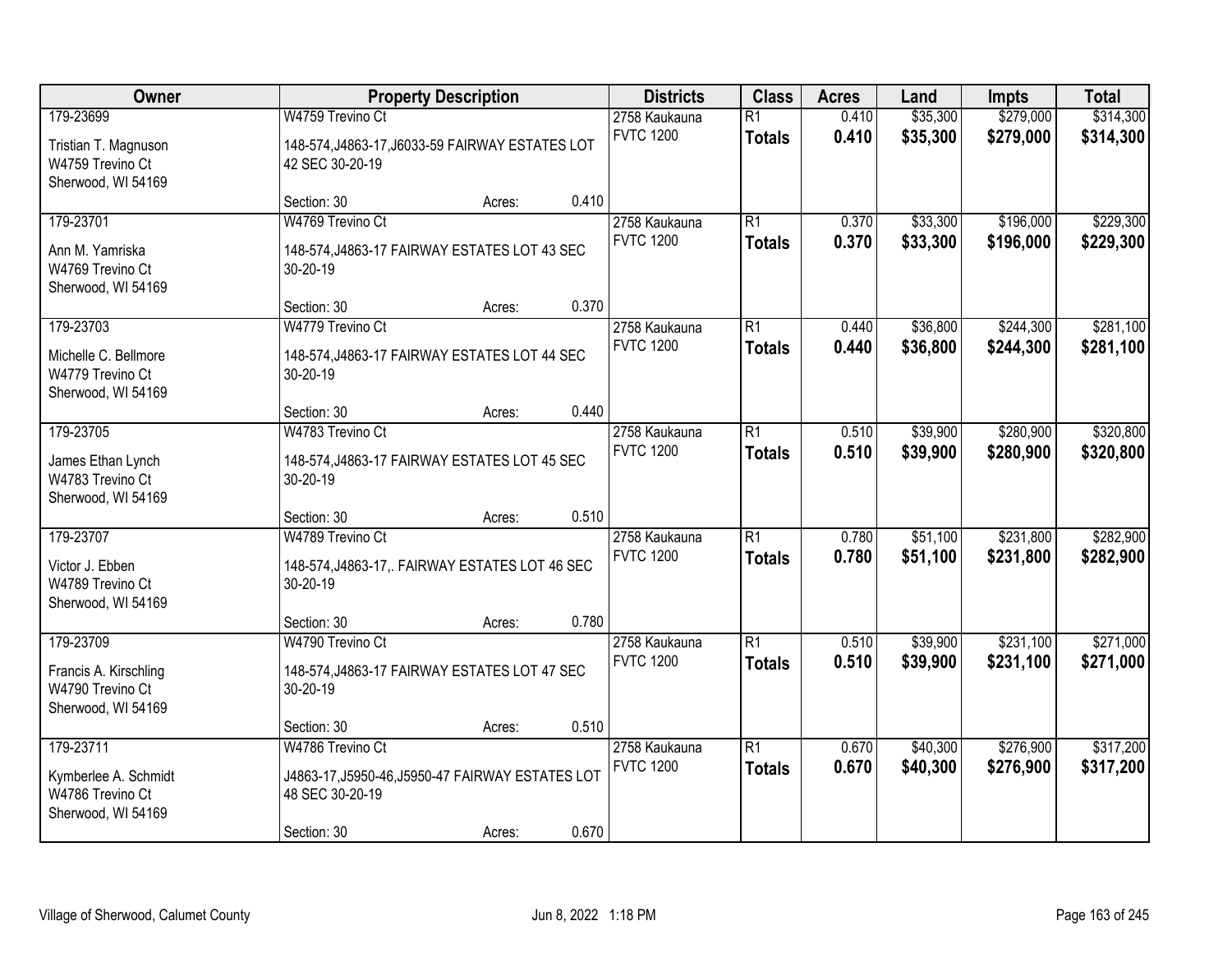| Owner                                                                        | <b>Property Description</b>                                                                                     |       | <b>Districts</b>                  | <b>Class</b>                     | <b>Acres</b>   | Land                 | Impts                  | <b>Total</b>           |
|------------------------------------------------------------------------------|-----------------------------------------------------------------------------------------------------------------|-------|-----------------------------------|----------------------------------|----------------|----------------------|------------------------|------------------------|
| 179-23713<br>David M. Pfile<br>W4782 Trevino Ct<br>Sherwood, WI 54169        | W4782 Trevino Ct<br>J4863-17, J5698-22 FAIRWAY ESTATES LOT 49 SEC<br>30-20-19                                   |       | 2758 Kaukauna<br><b>FVTC 1200</b> | $\overline{R1}$<br><b>Totals</b> | 0.480<br>0.480 | \$38,700<br>\$38,700 | \$254,300<br>\$254,300 | \$293,000<br>\$293,000 |
|                                                                              | Section: 30<br>Acres:                                                                                           | 0.480 |                                   |                                  |                |                      |                        |                        |
| 179-23715<br>Ricky L. Glenn<br>W4778 Trevino Ct<br>Sherwood, WI 54169        | W4778 Trevino Ct<br>148-574, J4863-17 FAIRWAY ESTATES LOT 50 SEC<br>30-20-19                                    |       | 2758 Kaukauna<br><b>FVTC 1200</b> | $\overline{R1}$<br><b>Totals</b> | 0.330<br>0.330 | \$31,300<br>\$31,300 | \$229,800<br>\$229,800 | \$261,100<br>\$261,100 |
|                                                                              | Section: 30<br>Acres:                                                                                           | 0.330 |                                   |                                  |                |                      |                        |                        |
| 179-23717<br>Patti Moddes<br>W4774 Trevino Ct<br>Sherwood, WI 54169          | W4774 Trevino Ct<br>J4863-17, J5605-18, J5605-19 FAIRWAY ESTATES LOT<br>51 SEC 30-20-19                         |       | 2758 Kaukauna<br><b>FVTC 1200</b> | $\overline{R1}$<br><b>Totals</b> | 0.410<br>0.410 | \$35,300<br>\$35,300 | \$230,600<br>\$230,600 | \$265,900<br>\$265,900 |
|                                                                              | Section: 30<br>Acres:                                                                                           | 0.410 |                                   |                                  |                |                      |                        |                        |
| 179-23719<br>Vicki L. Ashenbrenner<br>W4770 Trevino Ct<br>Sherwood, WI 54169 | W4770 Trevino Ct<br>148-574, J4863-17 FAIRWAY ESTATES LOT 52 SEC<br>30-20-19                                    |       | 2758 Kaukauna<br><b>FVTC 1200</b> | $\overline{R1}$<br><b>Totals</b> | 0.630<br>0.630 | \$44,900<br>\$44,900 | \$298,600<br>\$298,600 | \$343,500<br>\$343,500 |
|                                                                              | Section: 30<br>Acres:                                                                                           | 0.630 |                                   |                                  |                |                      |                        |                        |
| 179-23721<br>Cheryl L. Stinski<br>W4766 Trevino Ct<br>Sherwood, WI 54169     | W4766 Trevino Ct<br>148-574, J4863-17 FAIRWAY ESTATES LOT 53 SEC<br>30-20-19                                    |       | 2758 Kaukauna<br><b>FVTC 1200</b> | $\overline{R1}$<br><b>Totals</b> | 0.380<br>0.380 | \$33,800<br>\$33,800 | \$217,700<br>\$217,700 | \$251,500<br>\$251,500 |
|                                                                              | Section: 30<br>Acres:                                                                                           | 0.380 |                                   |                                  |                |                      |                        |                        |
| 179-23723<br>Brenda A. Meehl<br>W4762 Trevino Ct<br>Sherwood, WI 54169       | W4762 Trevino Ct<br>148-574, J4863-17 FAIRWAY ESTATES LOT 54 SEC<br>30-20-19                                    |       | 2758 Kaukauna<br><b>FVTC 1200</b> | $\overline{R1}$<br><b>Totals</b> | 0.330<br>0.330 | \$31,300<br>\$31,300 | \$210,800<br>\$210,800 | \$242,100<br>\$242,100 |
|                                                                              | Section: 30<br>Acres:                                                                                           | 0.330 |                                   |                                  |                |                      |                        |                        |
| 179-23725<br>Stephanie J. Streck<br>W4758 Trevino Ct<br>Sherwood, WI 54169   | W4758 Trevino Ct<br>148-574, J4863-17, J5949-26 FAIRWAY ESTATES LOT<br>55 SEC 30-20-19<br>Section: 30<br>Acres: | 0.460 | 2758 Kaukauna<br><b>FVTC 1200</b> | $\overline{R1}$<br><b>Totals</b> | 0.460<br>0.460 | \$37,800<br>\$37,800 | \$218,700<br>\$218,700 | \$256,500<br>\$256,500 |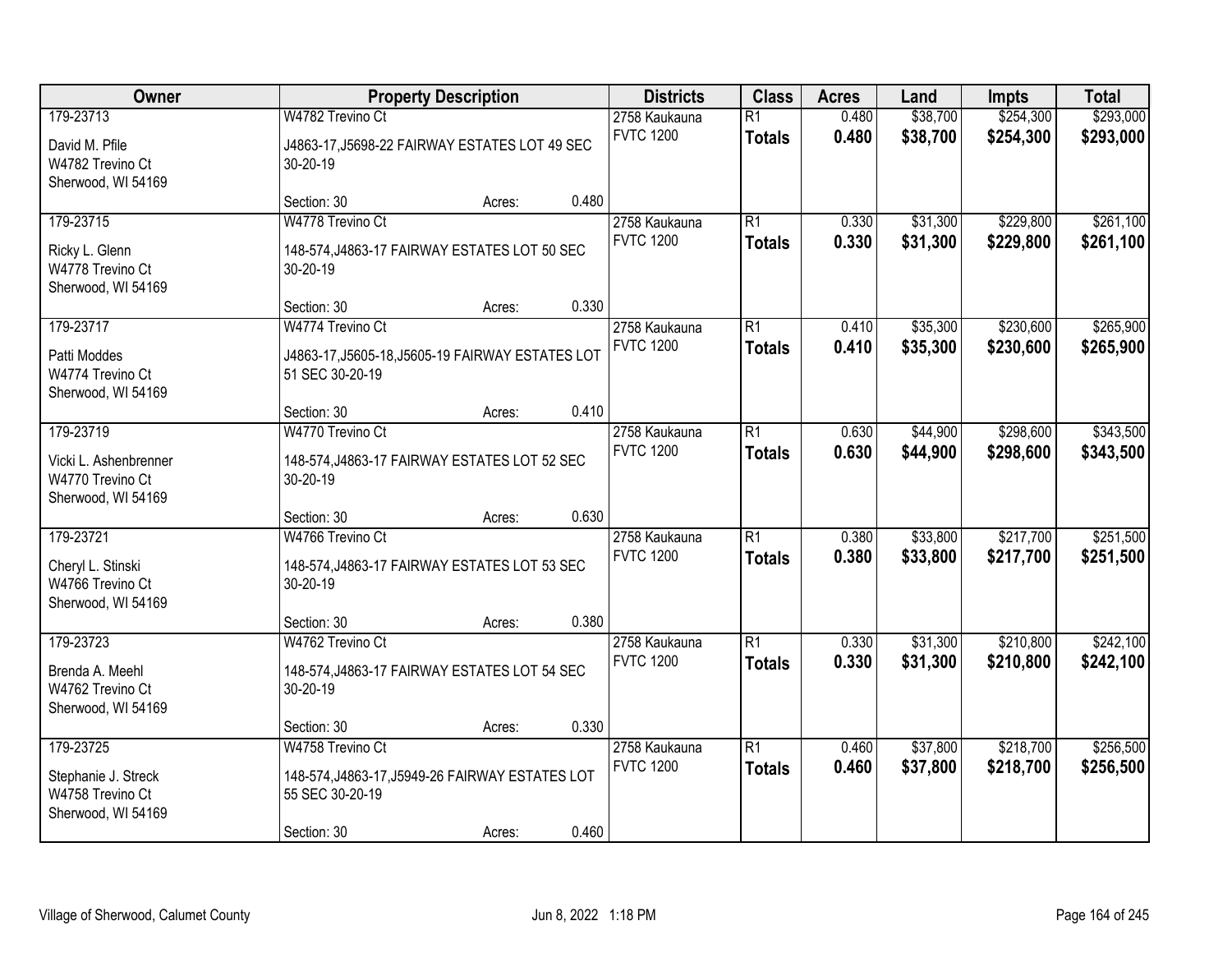| Owner                                                                           |                                                                                                                                  | <b>Property Description</b> |                | <b>Districts</b>                  | <b>Class</b>                     | <b>Acres</b>   | Land                   | <b>Impts</b>           | <b>Total</b>           |
|---------------------------------------------------------------------------------|----------------------------------------------------------------------------------------------------------------------------------|-----------------------------|----------------|-----------------------------------|----------------------------------|----------------|------------------------|------------------------|------------------------|
| 179-23727<br>Village of Sherwood<br>PO Box 279                                  | Mustang Dr<br>94-619, J4946-33, PCC-86 MUSTANG ACRES<br>MUSTANG DRIVE SW NW FRAC1/4 SEC 30-20-19                                 |                             |                | 2758 Kaukauna<br><b>FVTC 1200</b> | $\overline{X4}$<br><b>Totals</b> | 0.000<br>0.000 | $\overline{50}$<br>\$0 | $\overline{50}$<br>\$0 | \$0<br>\$0             |
| Sherwood, WI 54169                                                              | Section: 30                                                                                                                      | Acres:                      | 0.000          |                                   |                                  |                |                        |                        |                        |
| 179-23729<br>Village of Sherwood<br>PO Box 279<br>Sherwood, WI 54169            | Cliff Vw Dr<br>94-619, J4946-33, PCC-86 MUSTANG ACRES CLIFF<br>VIEW DRIVE SW NW FRAC1/4 SEC 30-20-19                             |                             |                | 2758 Kaukauna<br><b>FVTC 1200</b> | $\overline{X4}$<br><b>Totals</b> | 0.000<br>0.000 | $\overline{50}$<br>\$0 | $\overline{50}$<br>\$0 | \$0<br>\$0             |
| 179-23731<br>Village of Sherwood<br>PO Box 279<br>Sherwood, WI 54169            | Section: 30<br>Carriage Ct<br>94-619, J4946-33. PCC-86 MUSTANG ACRES<br>CARRIAGE COURT SW NW FRAC1/4 SEC 30-20-19<br>Section: 30 | Acres:<br>Acres:            | 0.000<br>0.000 | 2758 Kaukauna<br><b>FVTC 1200</b> | X4<br><b>Totals</b>              | 0.000<br>0.000 | $\overline{50}$<br>\$0 | $\overline{50}$<br>\$0 | $\overline{50}$<br>\$0 |
| 179-23733<br>Lisa Kae Kimball<br>W4823 Cliff View Dr<br>Sherwood, WI 54169      | W4823 Cliff Vw Dr<br>J4946-33 MUSTANG ACRES LOT 1 SW NW FRAC1/4<br>SEC 30-20-19                                                  |                             |                | 2758 Kaukauna<br><b>FVTC 1200</b> | $\overline{R1}$<br><b>Totals</b> | 0.320<br>0.320 | \$33,400<br>\$33,400   | \$231,400<br>\$231,400 | \$264,800<br>\$264,800 |
| 179-23735<br>Dawn Grenzer<br>W4831 Cliff View Dr<br>Sherwood, WI 54169          | Section: 30<br>W4831 Cliff Vw Dr<br>94-619, J4946-33, J5321-60 MUSTANG ACRES LOT 2<br>SW NW FRAC1/4 SEC 30-20-19<br>Section: 30  | Acres:<br>Acres:            | 0.320<br>0.350 | 2758 Kaukauna<br><b>FVTC 1200</b> | $\overline{R1}$<br><b>Totals</b> | 0.350<br>0.350 | \$35,100<br>\$35,100   | \$283,900<br>\$283,900 | \$319,000<br>\$319,000 |
| 179-23737<br>Lawrence J. Gorniak<br>W4839 Cliff View Dr<br>Sherwood, WI 54169   | W4839 Cliff Vw Dr<br>94-619, J4946-33, J5141-28 MUSTANG ACRES LOT 3<br>SW NW FRAC1/4 SEC 30-20-19<br>Section: 30                 | Acres:                      | 0.350          | 2758 Kaukauna<br><b>FVTC 1200</b> | $\overline{R1}$<br><b>Totals</b> | 0.350<br>0.350 | \$35,100<br>\$35,100   | \$264,800<br>\$264,800 | \$299,900<br>\$299,900 |
| 179-23739<br>Kathleen A. Holinbeck<br>W4847 Cliff View Dr<br>Sherwood, WI 54169 | W4847 Cliff Vw Dr<br>V4-619, J4946-33 MUSTANG ACRES LOT 4 SW NW<br>FRAC1/4 SEC 30-20-19<br>Section: 30                           | Acres:                      | 0.350          | 2758 Kaukauna<br><b>FVTC 1200</b> | $\overline{R1}$<br><b>Totals</b> | 0.350<br>0.350 | \$35,100<br>\$35,100   | \$262,600<br>\$262,600 | \$297,700<br>\$297,700 |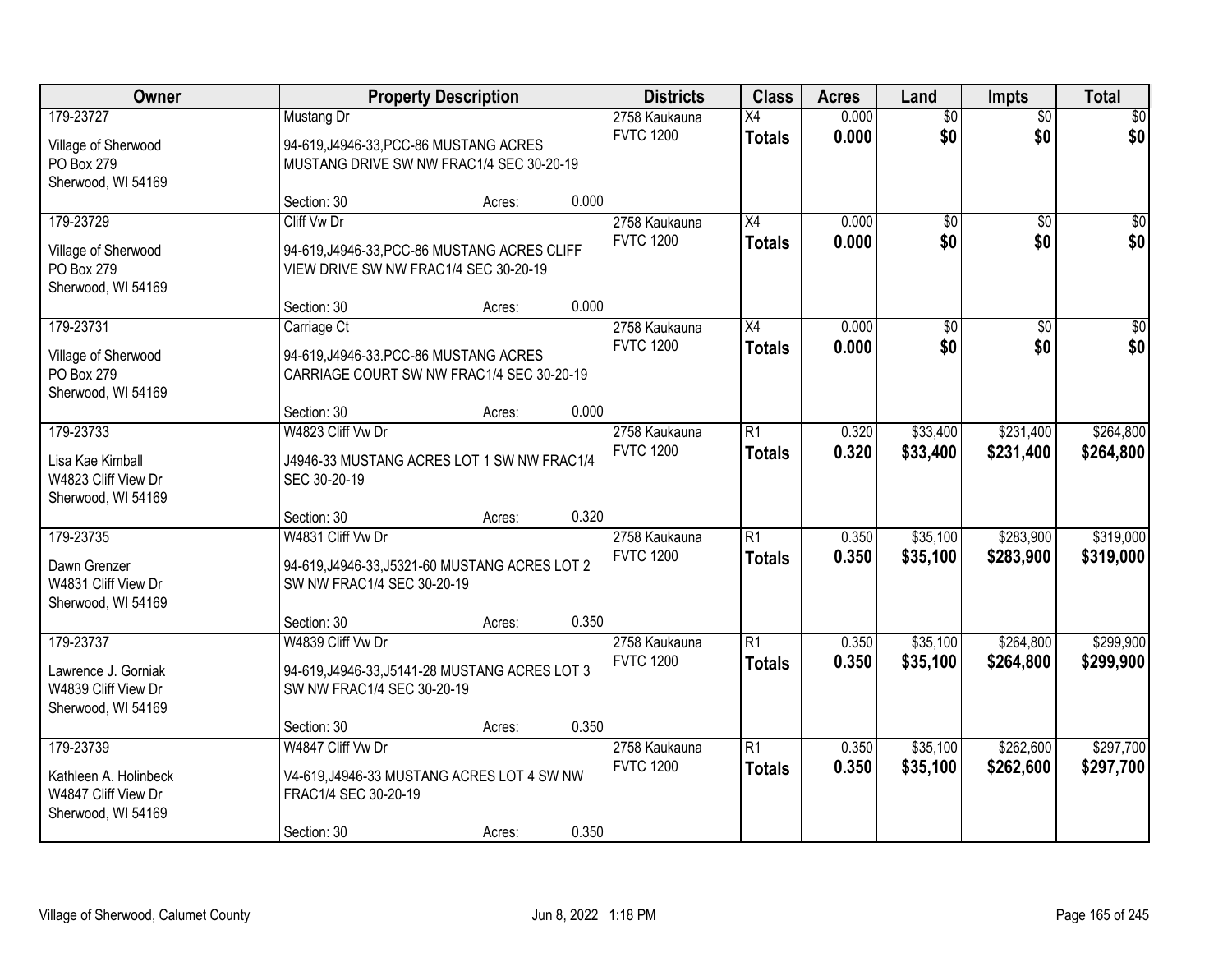| Owner                                                                          |                                                                                                         | <b>Property Description</b> |       | <b>Districts</b>                  | <b>Class</b>                     | <b>Acres</b>   | Land                 | Impts                  | <b>Total</b>           |
|--------------------------------------------------------------------------------|---------------------------------------------------------------------------------------------------------|-----------------------------|-------|-----------------------------------|----------------------------------|----------------|----------------------|------------------------|------------------------|
| 179-23741<br>Amy L. Jensen<br>W4855 Cliff View Dr<br>Sherwood, WI 54169        | W4855 Cliff Vw Dr<br>94-619, J4946-33, J6312-23 MUSTANG ACRES LOT 5<br>SW NW FRAC1/4 SEC 30-20-19       |                             |       | 2758 Kaukauna<br><b>FVTC 1200</b> | $\overline{R1}$<br><b>Totals</b> | 0.340<br>0.340 | \$34,500<br>\$34,500 | \$292,600<br>\$292,600 | \$327,100<br>\$327,100 |
|                                                                                | Section: 30                                                                                             | Acres:                      | 0.340 |                                   |                                  |                |                      |                        |                        |
| 179-23743<br>William J. Niggemann<br>W4863 Cliff View Dr<br>Sherwood, WI 54169 | W4863 Cliff Vw Dr<br>94-619, J4946-33, J5767-67 MUSTANG ACRES LOT 6<br>SW NW FRAC1/4 SEC 30-20-19       |                             |       | 2758 Kaukauna<br><b>FVTC 1200</b> | $\overline{R1}$<br><b>Totals</b> | 0.340<br>0.340 | \$34,500<br>\$34,500 | \$262,700<br>\$262,700 | \$297,200<br>\$297,200 |
|                                                                                | Section: 30                                                                                             | Acres:                      | 0.340 |                                   |                                  |                |                      |                        |                        |
| 179-23745<br>Catherine A. Giesen<br>W4871 Cliff View Dr<br>Sherwood, WI 54169  | W4871 Cliff Vw Dr<br>94-619, J4946-33, J5767-67 MUSTANG ACRES LOT 7<br>SW NW FRAC1/4 SEC 30-20-19       |                             |       | 2758 Kaukauna<br><b>FVTC 1200</b> | $\overline{R1}$<br><b>Totals</b> | 0.340<br>0.340 | \$34,500<br>\$34,500 | \$229,300<br>\$229,300 | \$263,800<br>\$263,800 |
|                                                                                | Section: 30                                                                                             | Acres:                      | 0.340 |                                   |                                  |                |                      |                        |                        |
| 179-23747<br>Vernon S. Bastjan<br>W4879 Cliff View Dr<br>Sherwood, WI 54169    | W4879 Cliff Vw Dr<br>94-619, J4946-33, J5031-32 MUSTANG ACRES LOT 8<br>SW NW FRAC1/4 SEC 30-20-19       |                             |       | 2758 Kaukauna<br><b>FVTC 1200</b> | $\overline{R1}$<br><b>Totals</b> | 0.340<br>0.340 | \$34,500<br>\$34,500 | \$282,600<br>\$282,600 | \$317,100<br>\$317,100 |
|                                                                                | Section: 30                                                                                             | Acres:                      | 0.340 |                                   |                                  |                |                      |                        |                        |
| 179-23749<br>Melissa A. Joyce<br>W4887 Cliff View Dr<br>Sherwood, WI 54169     | W4887 Cliff Vw Dr<br>94-619, J4946-33 MUSTANG ACRES LOT 9 SW NW<br>FRAC1/4 SEC 30-20-19                 |                             |       | 2758 Kaukauna<br><b>FVTC 1200</b> | $\overline{R1}$<br><b>Totals</b> | 0.340<br>0.340 | \$34,500<br>\$34,500 | \$311,500<br>\$311,500 | \$346,000<br>\$346,000 |
|                                                                                | Section: 30                                                                                             | Acres:                      | 0.340 |                                   |                                  |                |                      |                        |                        |
| 179-23751<br>John R. Powers<br>W4894 Cliff View Dr<br>Sherwood, WI 54169       | W4894 Cliff Vw Dr<br>94-619, J4946-33 MUSTANG ACRES LOT 10 SW NW<br>FRAC1/4 SEC 30-20-19                |                             |       | 2758 Kaukauna<br><b>FVTC 1200</b> | $\overline{R1}$<br><b>Totals</b> | 0.440<br>0.440 | \$48,000<br>\$48,000 | \$245,400<br>\$245,400 | \$293,400<br>\$293,400 |
|                                                                                | Section: 30                                                                                             | Acres:                      | 0.440 |                                   |                                  |                |                      |                        |                        |
| 179-23753<br>Eric Zygarlicke<br>W4886 Cliff View Dr<br>Sherwood, WI 54169      | W4886 Cliff Vw Dr<br>94-619, J4946-33 MUSTANG ACRES LOT 11 SW NW<br>FRAC1/4 SEC 30-20-19<br>Section: 30 | Acres:                      | 0.380 | 2758 Kaukauna<br><b>FVTC 1200</b> | $\overline{R1}$<br><b>Totals</b> | 0.380<br>0.380 | \$44,000<br>\$44,000 | \$255,900<br>\$255,900 | \$299,900<br>\$299,900 |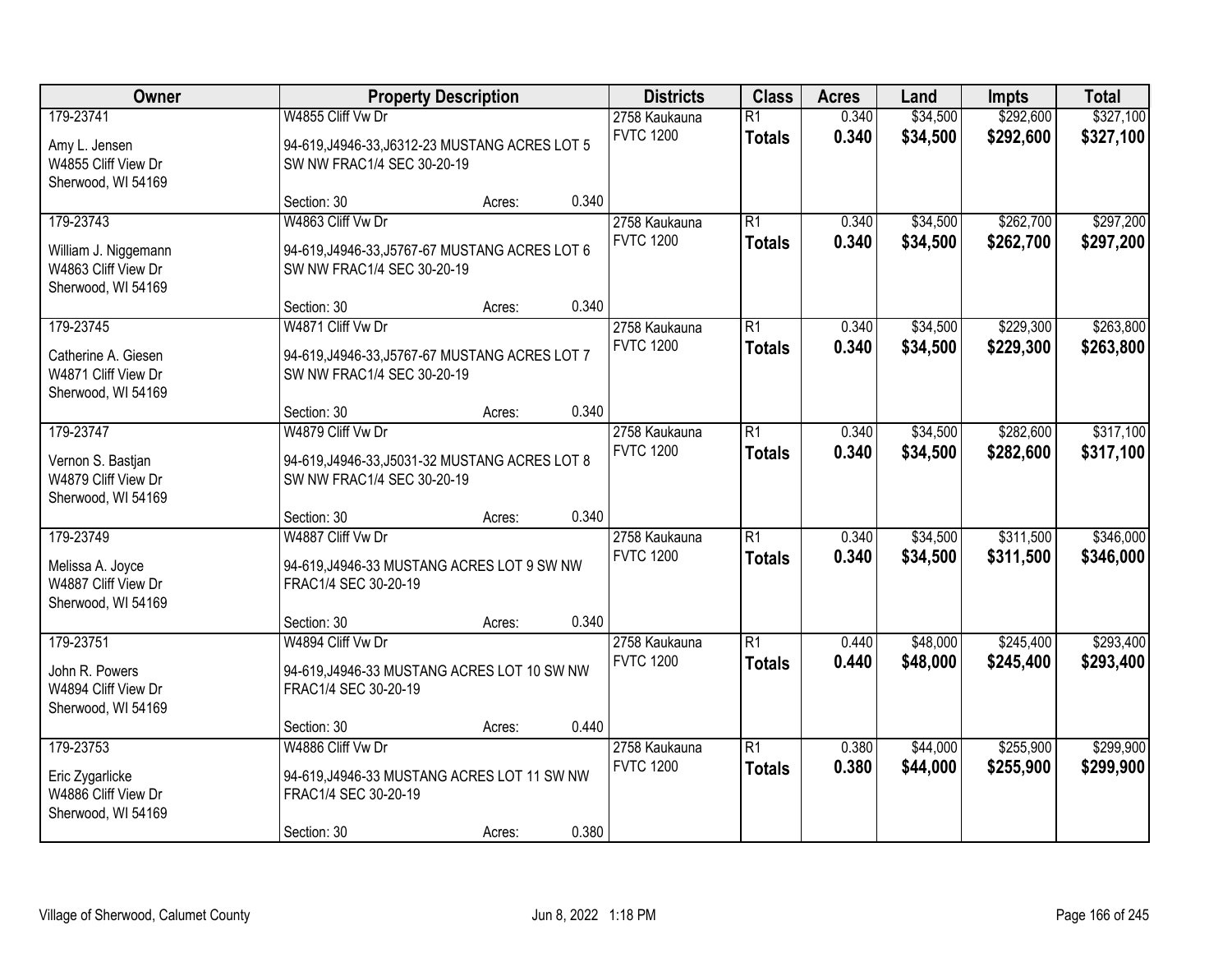| Owner                                                                             |                                                                                                                   | <b>Property Description</b> |       | <b>Districts</b>                  | <b>Class</b>                     | <b>Acres</b>   | Land                 | Impts                  | <b>Total</b>           |
|-----------------------------------------------------------------------------------|-------------------------------------------------------------------------------------------------------------------|-----------------------------|-------|-----------------------------------|----------------------------------|----------------|----------------------|------------------------|------------------------|
| 179-23755<br>Jody G. Knowles<br>W4878 Cliff View Dr<br>Sherwood, WI 54169         | W4878 Cliff Vw Dr<br>94-619, J4946-33, J5183-35 MUSTANG ACRES LOT 12<br>SW NW FRAC1/4 SEC 30-20-19                |                             |       | 2758 Kaukauna<br><b>FVTC 1200</b> | $\overline{R1}$<br><b>Totals</b> | 0.380<br>0.380 | \$44,000<br>\$44,000 | \$223,700<br>\$223,700 | \$267,700<br>\$267,700 |
|                                                                                   | Section: 30                                                                                                       | Acres:                      | 0.380 |                                   |                                  |                |                      |                        |                        |
| 179-23757<br>Geoffrey S. Gerrits<br>W4870 Cliff View Dr<br>Sherwood, WI 54169     | W4870 Cliff Vw Dr<br>94-619, J4946-33, J5513-52 MUSTANG ACRES LOT 13<br>SW NW FRAC1/4 SEC 30-20-19                |                             |       | 2758 Kaukauna<br><b>FVTC 1200</b> | $\overline{R1}$<br><b>Totals</b> | 0.380<br>0.380 | \$44,000<br>\$44,000 | \$263,900<br>\$263,900 | \$307,900<br>\$307,900 |
|                                                                                   | Section: 30                                                                                                       | Acres:                      | 0.380 |                                   |                                  |                |                      |                        |                        |
| 179-23759<br>Ryan P. Rabideau<br>W4862 Cliff View Dr<br>Sherwood, WI 54169        | W4862 Cliff Vw Dr<br>94-619, J4946-33 MUSTANG ACRES LOT 14 SW NW<br>FRAC1/4 SEC 30-20-19                          |                             |       | 2758 Kaukauna<br><b>FVTC 1200</b> | $\overline{R1}$<br><b>Totals</b> | 0.380<br>0.380 | \$44,000<br>\$44,000 | \$223,500<br>\$223,500 | \$267,500<br>\$267,500 |
|                                                                                   | Section: 30                                                                                                       | Acres:                      | 0.380 |                                   |                                  |                |                      |                        |                        |
| 179-23761<br>Frederick Linda<br>W4854 Cliff View Dr<br>Sherwood, WI 54169         | W4854 Cliff Vw Dr<br>94-619, J4946-33 MUSTANG ACRES LOT 15 SW NW<br>FRAC1/4 SEC 30-20-19                          |                             |       | 2758 Kaukauna<br><b>FVTC 1200</b> | $\overline{R1}$<br><b>Totals</b> | 0.430<br>0.430 | \$39,400<br>\$39,400 | \$271,000<br>\$271,000 | \$310,400<br>\$310,400 |
|                                                                                   | Section: 30                                                                                                       | Acres:                      | 0.430 |                                   |                                  |                |                      |                        |                        |
| 179-23763<br>Joseph G. Butler<br>N7981 Carriage Ct<br>Sherwood, WI 54169          | N7981 Carriage Ct<br>94-619, J4946-33, J5143-55 MUSTANG ACRES LOT 16<br>SW NW FRAC1/4 SEC 30-20-19                |                             |       | 2758 Kaukauna<br><b>FVTC 1200</b> | $\overline{R1}$<br><b>Totals</b> | 0.460<br>0.460 | \$49,200<br>\$49,200 | \$222,400<br>\$222,400 | \$271,600<br>\$271,600 |
|                                                                                   | Section: 30                                                                                                       | Acres:                      | 0.460 |                                   |                                  |                |                      |                        |                        |
| 179-23765<br>Laurie Jr Schinke Tr<br>N7991 Carriage Ct<br>Sherwood, WI 54169      | N7991 Carriage Ct<br>94-619, J4946-33 MUSTANG ACRES LOT 17 SW NW<br>FRAC1/4 SEC 30-20-19                          |                             |       | 2758 Kaukauna<br><b>FVTC 1200</b> | $\overline{R1}$<br><b>Totals</b> | 0.460<br>0.460 | \$49,200<br>\$49,200 | \$478,700<br>\$478,700 | \$527,900<br>\$527,900 |
|                                                                                   | Section: 30                                                                                                       | Acres:                      | 0.460 |                                   |                                  |                |                      |                        |                        |
| 179-23767<br>Rachael A. Keller-Graebel<br>N7995 Carriage Ct<br>Sherwood, WI 54169 | N7995 Carriage Ct<br>94-619, J4946-33, J5513-50 MUSTANG ACRES LOT 18<br>SW NW FRAC1/4 SEC 30-20-19<br>Section: 30 | Acres:                      | 0.480 | 2758 Kaukauna<br><b>FVTC 1200</b> | $\overline{R1}$<br><b>Totals</b> | 0.480<br>0.480 | \$49,500<br>\$49,500 | \$598,600<br>\$598,600 | \$648,100<br>\$648,100 |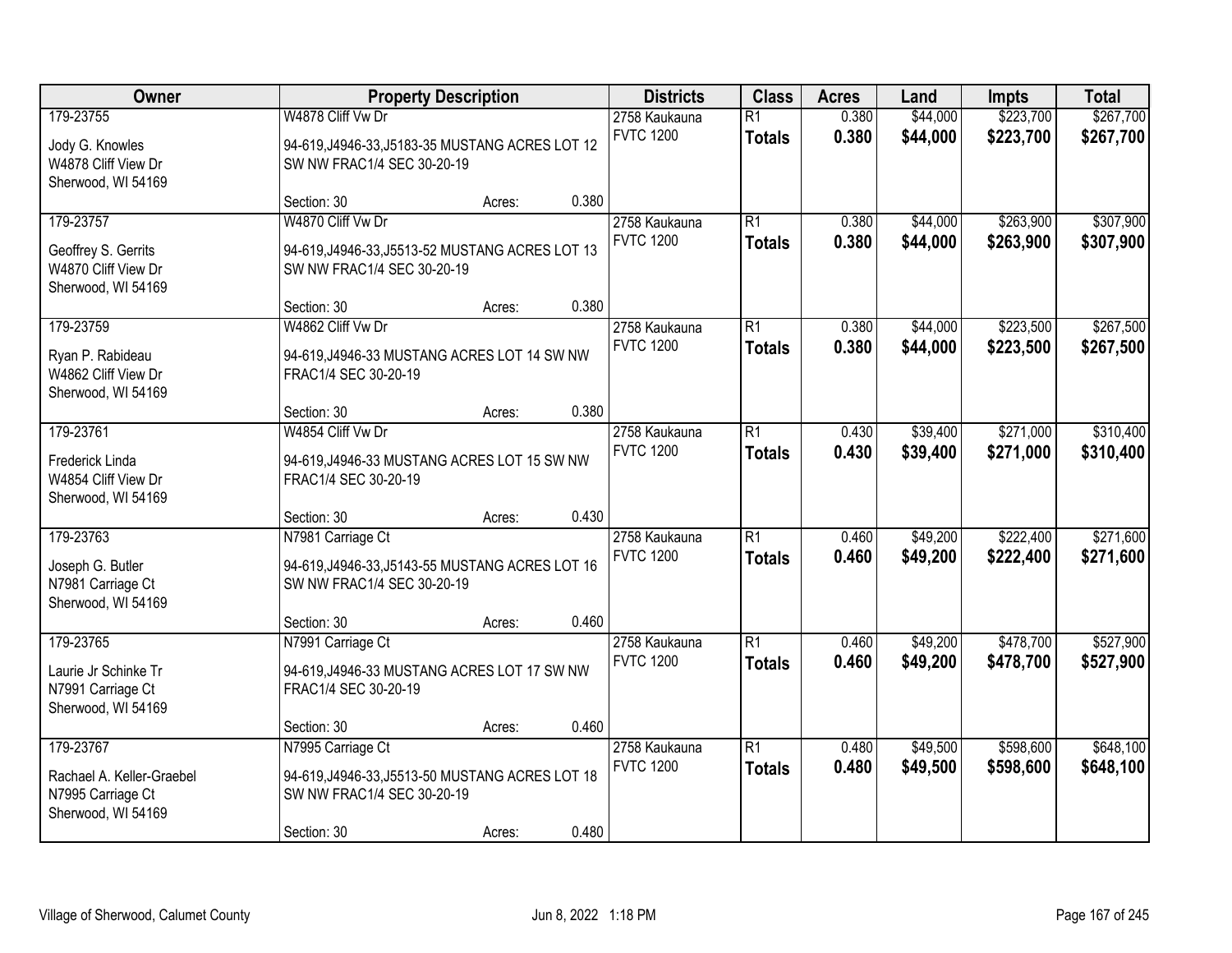| Owner                                                                        |                                                                                                                                                               | <b>Property Description</b> |       | <b>Districts</b>                  | <b>Class</b>                     | <b>Acres</b>   | Land                 | Impts                  | <b>Total</b>           |
|------------------------------------------------------------------------------|---------------------------------------------------------------------------------------------------------------------------------------------------------------|-----------------------------|-------|-----------------------------------|----------------------------------|----------------|----------------------|------------------------|------------------------|
| 179-23769<br>Rachael A. Graebel<br>N7995 Carriage Ct<br>Sherwood, WI 54169   | N7992 Carriage Ct<br>94-619, J4946-33, J5513-51 MUSTANG ACRES LOT 19<br>SW NW FRAC1/4 SEC 30-20-19                                                            |                             |       | 2758 Kaukauna<br><b>FVTC 1200</b> | $\overline{R1}$<br><b>Totals</b> | 0.440<br>0.440 | \$48,000<br>\$48,000 | $\overline{50}$<br>\$0 | \$48,000<br>\$48,000   |
|                                                                              | Section: 30                                                                                                                                                   | Acres:                      | 0.440 |                                   |                                  |                |                      |                        |                        |
| 179-23771<br>Rodney M. Boldt<br>7259 Clarks Point Rd<br>Winneconne, WI 54986 | N7986 Carriage Ct<br>94-619, J4946-33, MUSTANG ACRES LOT 20 & PRT<br>LOT 21 NOW DESC AS LOT 1 CSM#2652 VOL.21-69<br>SW NW FRAC1/4 SEC 30-20-19<br>Section: 30 |                             | 0.479 | 2758 Kaukauna<br><b>FVTC 1200</b> | $\overline{R1}$<br><b>Totals</b> | 0.479<br>0.479 | \$49,500<br>\$49,500 | \$234,400<br>\$234,400 | \$283,900<br>\$283,900 |
| 179-23773                                                                    | N7980 Carriage Ct                                                                                                                                             | Acres:                      |       | 2758 Kaukauna                     | $\overline{R1}$                  | 0.364          | \$35,800             | \$249,400              | \$285,200              |
| Steven R. Koch<br>N7980 Carriage Ct<br>Sherwood, WI 54169                    | 94-619, J4946-33 MUSTANG ACRES LOT 2 CSM#2652<br>VOL.21-69 BEING PRT LOT 21 SW NW FRAC1/4 SEC<br>30-20-19                                                     |                             |       | <b>FVTC 1200</b>                  | <b>Totals</b>                    | 0.364          | \$35,800             | \$249,400              | \$285,200              |
| 179-23775                                                                    | Section: 30<br>N7972 Carriage Ct                                                                                                                              | Acres:                      | 0.364 | 2758 Kaukauna                     | $\overline{R1}$                  | 0.480          | \$41,200             | \$258,400              | \$299,600              |
| Parker C. Fuller<br>N7972 Carriage Ct<br>Sherwood, WI 54169                  | 94-619, J4946-33 MUSTANG ACRES LOT 22 SW NW<br>FRAC1/4 SEC 30-20-19                                                                                           |                             |       | <b>FVTC 1200</b>                  | <b>Totals</b>                    | 0.480          | \$41,200             | \$258,400              | \$299,600              |
|                                                                              | Section: 30                                                                                                                                                   | Acres:                      | 0.480 |                                   |                                  |                |                      |                        |                        |
| 179-23777<br>Steven K. Herman<br>N7973 Mustang Dr<br>Sherwood, WI 54169      | N7973 Mustang Dr<br>94-619, J4946-33 MUSTANG ACRES LOT 23 SW NW<br>FRAC1/4 SEC 30-20-19                                                                       |                             |       | 2758 Kaukauna<br><b>FVTC 1200</b> | $\overline{R1}$<br><b>Totals</b> | 0.490<br>0.490 | \$41,300<br>\$41,300 | \$376,500<br>\$376,500 | \$417,800<br>\$417,800 |
|                                                                              | Section: 30                                                                                                                                                   | Acres:                      | 0.490 |                                   |                                  |                |                      |                        |                        |
| 179-23779<br>Daniel C. Meyerhofer<br>N7979 Mustang Dr<br>Sherwood, WI 54169  | N7979 Mustang Dr<br>94-619, J4946-33 MUSTANG ACRES LOT 24 SW NW<br>FRAC1/4 SEC 30-20-19                                                                       |                             |       | 2758 Kaukauna<br><b>FVTC 1200</b> | $\overline{R1}$<br><b>Totals</b> | 0.390<br>0.390 | \$37,200<br>\$37,200 | \$233,200<br>\$233,200 | \$270,400<br>\$270,400 |
|                                                                              | Section: 30                                                                                                                                                   | Acres:                      | 0.390 |                                   |                                  |                |                      |                        |                        |
| 179-23781<br>Brian L. Ott<br>N7987 Mustang Dr<br>Sherwood, WI 54169          | N7987 Mustang Dr<br>94-619, J4946-33, 348992 MUSTANG ACRES LOT 25<br>SW NW FRAC1/4 SEC 30-20-19<br>Section: 30                                                | Acres:                      | 0.390 | 2758 Kaukauna<br><b>FVTC 1200</b> | $\overline{R1}$<br><b>Totals</b> | 0.390<br>0.390 | \$44,700<br>\$44,700 | \$268,700<br>\$268,700 | \$313,400<br>\$313,400 |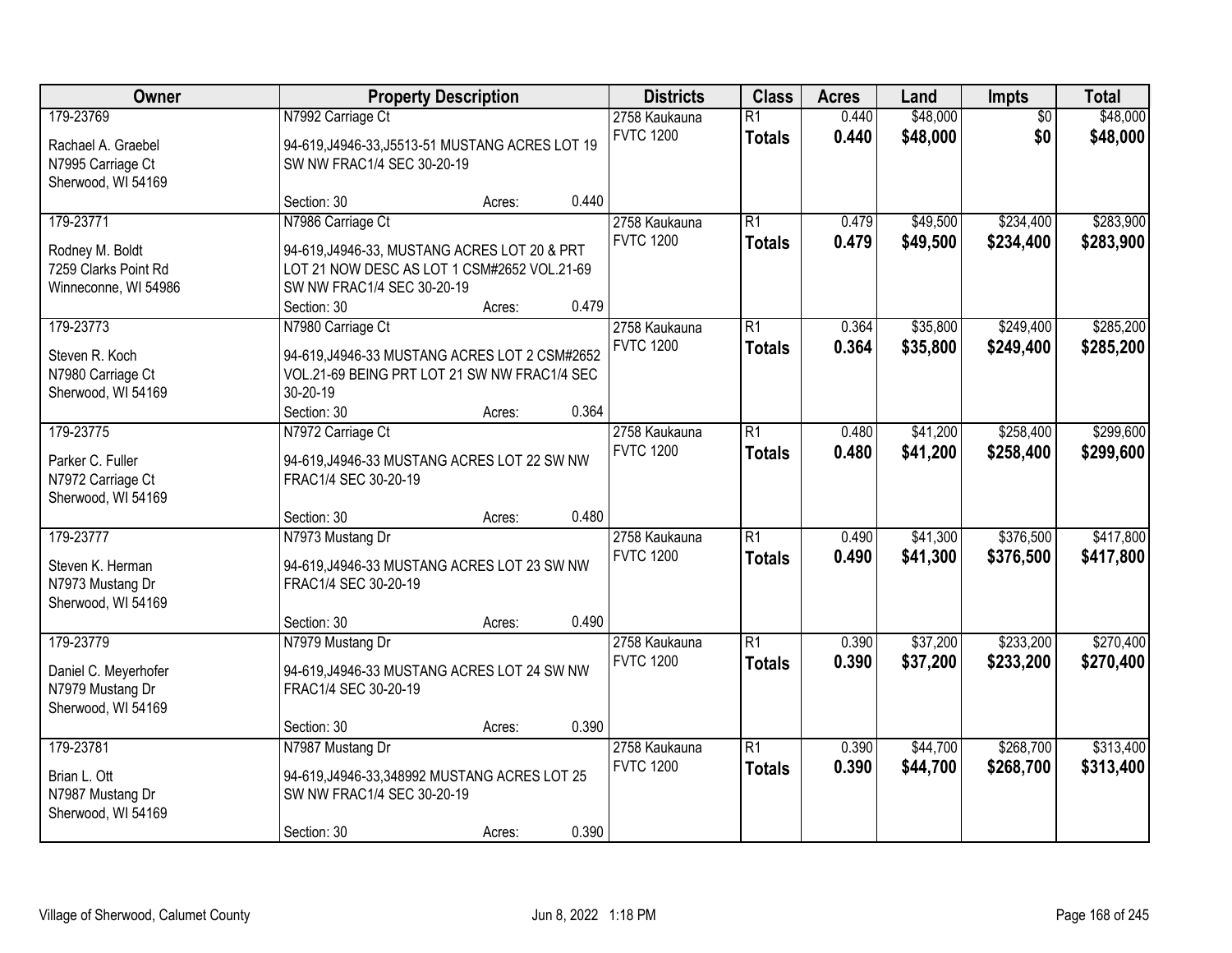| Owner<br><b>Property Description</b>                            |                                                                                                           | <b>Districts</b>                  | <b>Class</b>        | <b>Acres</b>   | Land                   | Impts                  | <b>Total</b> |
|-----------------------------------------------------------------|-----------------------------------------------------------------------------------------------------------|-----------------------------------|---------------------|----------------|------------------------|------------------------|--------------|
| 179-23783<br>Village of Sherwood<br>PO Box 279                  | Wild Wings Dr<br>J481-30, J502-57, J4946-33, PCC86 MUSTANG ACRES<br>WILD WINGS DRIVE NW1/4 NW FRAC1/4 SEC | 2758 Kaukauna<br><b>FVTC 1200</b> | X4<br><b>Totals</b> | 0.000<br>0.000 | $\overline{60}$<br>\$0 | $\overline{50}$<br>\$0 | \$0<br>\$0   |
| Sherwood, WI 54169                                              | 30-20-19<br>0.000<br>Section: 30<br>Acres:                                                                |                                   |                     |                |                        |                        |              |
| 179-23785                                                       | N8007 Mustang Dr                                                                                          | 2758 Kaukauna                     | $\overline{R1}$     | 0.260          | \$36,200               | \$188,000              | \$224,200    |
| Paul T. Christie<br>N8007 Mustang Dr<br>Sherwood, WI 54169      | J502-57, J4946-33, J6679-36 MUSTANG ACRES LOT 26<br>NW1/4 NW FRAC1/4 SEC 30-20-19                         | <b>FVTC 1200</b>                  | <b>Totals</b>       | 0.260          | \$36,200               | \$188,000              | \$224,200    |
|                                                                 | 0.260<br>Section: 30<br>Acres:                                                                            |                                   |                     |                |                        |                        |              |
| 179-23787                                                       | N8015 Mustang Dr                                                                                          | 2758 Kaukauna                     | $\overline{R1}$     | 0.400          | \$45,300               | \$339,500              | \$384,800    |
| Kenneth J. Weiblen<br>N8015 Mustang Dr<br>Sherwood, WI 54169    | J502-57, J4946-33, J5316-30 MUSTANG ACRES LOT 27<br>NW1/4 NW FRAC1/4 SEC 30-20-19                         | <b>FVTC 1200</b>                  | <b>Totals</b>       | 0.400          | \$45,300               | \$339,500              | \$384,800    |
|                                                                 | 0.400<br>Section: 30<br>Acres:                                                                            |                                   |                     |                |                        |                        |              |
| 179-23789                                                       | N8021 Mustang Dr                                                                                          | 2758 Kaukauna                     | $\overline{R1}$     | 0.380          | \$44,000               | \$268,300              | \$312,300    |
| Andrew Boesch<br>N8021 Mustang Dr<br>Sherwood, WI 54169         | J502-57, J4946-33, J6679-35 MUSTANG ACRES LOT 28<br>NW1/4 NW FRAC1/4 SEC 30-20-19                         | <b>FVTC 1200</b>                  | <b>Totals</b>       | 0.380          | \$44,000               | \$268,300              | \$312,300    |
|                                                                 | 0.380<br>Section: 30<br>Acres:                                                                            |                                   |                     |                |                        |                        |              |
| 179-23791                                                       | W4825 Wild Wings Dr                                                                                       | 2758 Kaukauna                     | $\overline{R1}$     | 0.520          | \$41,700               | \$256,500              | \$298,200    |
| Michael D. Krueger<br>W4825 Wild Wings Dr<br>Sherwood, WI 54169 | J4946-33, J5236-24, 349414 MUSTANG ACRES LOT 29<br>NW1/4 NW FRAC1/4 SEC 30-20-19                          | <b>FVTC 1200</b>                  | <b>Totals</b>       | 0.520          | \$41,700               | \$256,500              | \$298,200    |
|                                                                 | 0.520<br>Section: 30<br>Acres:                                                                            |                                   |                     |                |                        |                        |              |
| 179-23793                                                       | W4828 Wild Wings Dr                                                                                       | 2758 Kaukauna                     | $\overline{R1}$     | 0.400          | \$37,800               | \$205,800              | \$243,600    |
| Amber L. Hall<br>W4828 Wild Wings Dr<br>Sherwood, WI 54169      | J481-30, J502-57, J4946-33 MUSTANG ACRES LOT 30<br>NW1/4 NW FRAC1/4 SEC 30-20-19                          | <b>FVTC 1200</b>                  | <b>Totals</b>       | 0.400          | \$37,800               | \$205,800              | \$243,600    |
|                                                                 | 0.400<br>Section: 30<br>Acres:                                                                            |                                   |                     |                |                        |                        |              |
| 179-23795                                                       | W4820 Wild Wings Dr                                                                                       | 2758 Kaukauna                     | $\overline{R1}$     | 0.340          | \$34,500               | \$285,900              | \$320,400    |
| Scott Buechel<br>W4820 Wild Wings Dr<br>Sherwood, WI 54169      | J481-30, J502-57, J4946-33 MUSTANG ACRES LOT 31<br>NW1/4 NW FRAC1/4 SEC 30-20-19                          | <b>FVTC 1200</b>                  | <b>Totals</b>       | 0.340          | \$34,500               | \$285,900              | \$320,400    |
|                                                                 | 0.340<br>Section: 30<br>Acres:                                                                            |                                   |                     |                |                        |                        |              |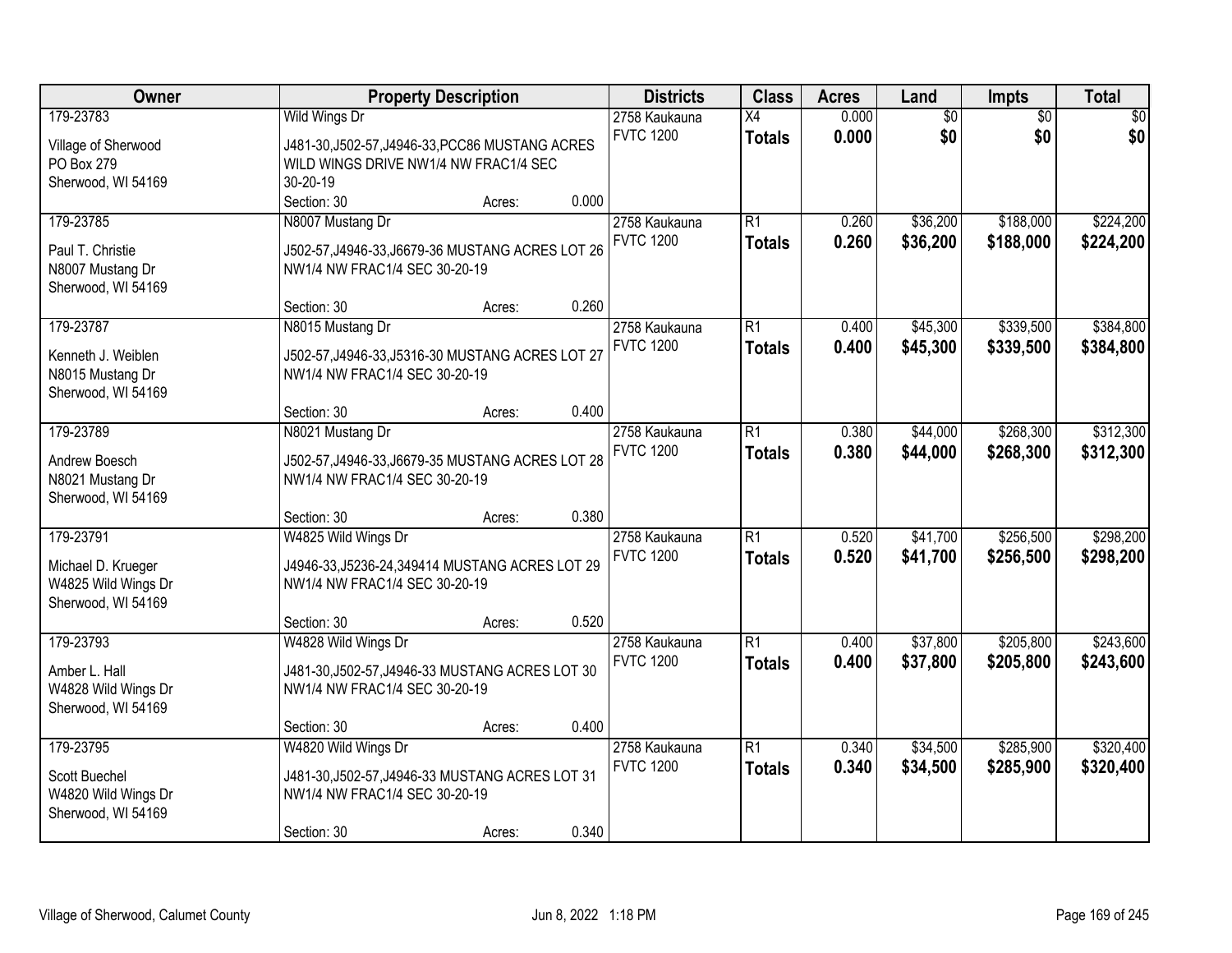| Owner<br><b>Property Description</b>                                 |                                                                                                                                                                | <b>Districts</b> | <b>Class</b> | <b>Acres</b>                      | Land                             | <b>Impts</b>   | <b>Total</b>           |                        |                  |
|----------------------------------------------------------------------|----------------------------------------------------------------------------------------------------------------------------------------------------------------|------------------|--------------|-----------------------------------|----------------------------------|----------------|------------------------|------------------------|------------------|
| 179-23797<br>Village of Sherwood<br>PO Box 279<br>Sherwood, WI 54169 | Stommel Rd<br>J481-30, J502-57, J4946-33 MUSTANG ACRES OUTLOT<br>1 NW1/4 NW FRAC1/4 SEC 30-20-19                                                               |                  |              | 2758 Kaukauna<br><b>FVTC 1200</b> | $\overline{X4}$<br><b>Totals</b> | 5.136<br>5.136 | $\overline{50}$<br>\$0 | $\overline{50}$<br>\$0 | \$0<br>\$0       |
|                                                                      | Section: 30                                                                                                                                                    | Acres:           | 5.136        |                                   |                                  |                |                        |                        |                  |
| 179-23799<br>Village of Sherwood<br>PO Box 279<br>Sherwood, WI 54169 | <b>Clifton Rd</b><br>148-574, J6245-13 NW-SE & NE-SW SEC 30-20-19<br>OUTLOT 1 CSM#2326 VOL17-203 & PRT LOT 1<br>CLIFFWOOD ESTATES DESC J6245-13<br>Section: 30 | Acres:           | 4.500        | 2758 Kaukauna<br><b>FVTC 1200</b> | $\overline{X4}$<br><b>Totals</b> | 4.500<br>4.500 | $\overline{50}$<br>\$0 | $\overline{50}$<br>\$0 | \$0<br>\$0       |
| 179-23897                                                            | Public Walking Trl                                                                                                                                             |                  |              | 2758 Kaukauna                     | X4                               | 0.414          | \$0                    | \$0                    | $\overline{50}$  |
| Village of Sherwood<br>PO Box 279<br>Sherwood, WI 54169              | 148-574, J4863-17, PCC-83 FAIRWAY ESTATES<br>PUBLIC WALKING TRAIL SEC 30-20-19<br>Section: 30                                                                  | Acres:           | 0.414        | <b>FVTC 1200</b>                  | <b>Totals</b>                    | 0.414          | \$0                    | \$0                    | \$0              |
| 179-25206                                                            | Stommel Rd                                                                                                                                                     |                  |              | 2758 Kaukauna                     | X4                               | 14.550         | \$0                    | $\sqrt{6}$             | \$0              |
| Village of Sherwood<br>PO Box 279<br>Sherwood, WI 54169              | J3633-29, J5726-41, J5394-17 SE1/4 NE1/4<br>SEC.25-20-18 COM E1/4/C, W282' & POB,<br>W1038.49', N515', E1321.18', S344.49', W282', S175' TO<br>Section: 25     | Acres:           | 14.550       | <b>FVTC 1200</b>                  | <b>Totals</b>                    | 14.550         | \$0                    | \$0                    | \$0              |
| 179-25208                                                            | N7510 Hwy 114                                                                                                                                                  |                  |              | 2534 Hilbert                      | $\overline{X4}$                  | 10.000         | $\overline{50}$        | $\overline{50}$        | $\overline{50}$  |
| Christ the King-Sherwood<br>N7510 Hwy 114<br>Menasha, WI 54952       | J4963-47 SW-NW&NW-SW SEC.32-20-19 LOT 1<br>CSM#2255 VOL16-296,COM200.48'E W1/4/C, NELY<br>ALG E/L HWY55-114 334.13', E756.9', S657.52', W389.<br>Section: 32   | Acres:           | 10.000       | <b>FVTC 1200</b>                  | <b>Totals</b>                    | 10.000         | \$0                    | \$0                    | \$0              |
| 179-25224                                                            | <b>Wild Wings Dr</b>                                                                                                                                           |                  |              | 2758 Kaukauna                     | X4                               | 0.000          | $\overline{50}$        | \$0                    | $\overline{\$0}$ |
| Village of Sherwood<br>PO Box 279<br>Sherwood, WI 54169              | J2888-3, J4246-53, J5700-67 STATE PARK ESTATES III<br>WILD WINGS DRIVE NE NW FRAC SEC 30-20-19<br>Section: 30                                                  | Acres:           | 0.000        | <b>FVTC 1200</b>                  | <b>Totals</b>                    | 0.000          | \$0                    | \$0                    | \$0              |
| 179-25226                                                            | W4794 Cliff Vw Dr                                                                                                                                              |                  |              | 2758 Kaukauna                     | $\overline{R1}$                  | 0.350          | \$36,400               | \$181,600              | \$218,000        |
| Bradley E. Cmejla<br>W4794 Cliff View Dr<br>Sherwood, WI 54169       | J2887-57, J2888-1, 329687 STATE PARK ESTATES III<br>LOT 80 SE NW FRAC SEC 30-20-19<br>Section: 30                                                              | Acres:           | 0.350        | <b>FVTC 1200</b>                  | <b>Totals</b>                    | 0.350          | \$36,400               | \$181,600              | \$218,000        |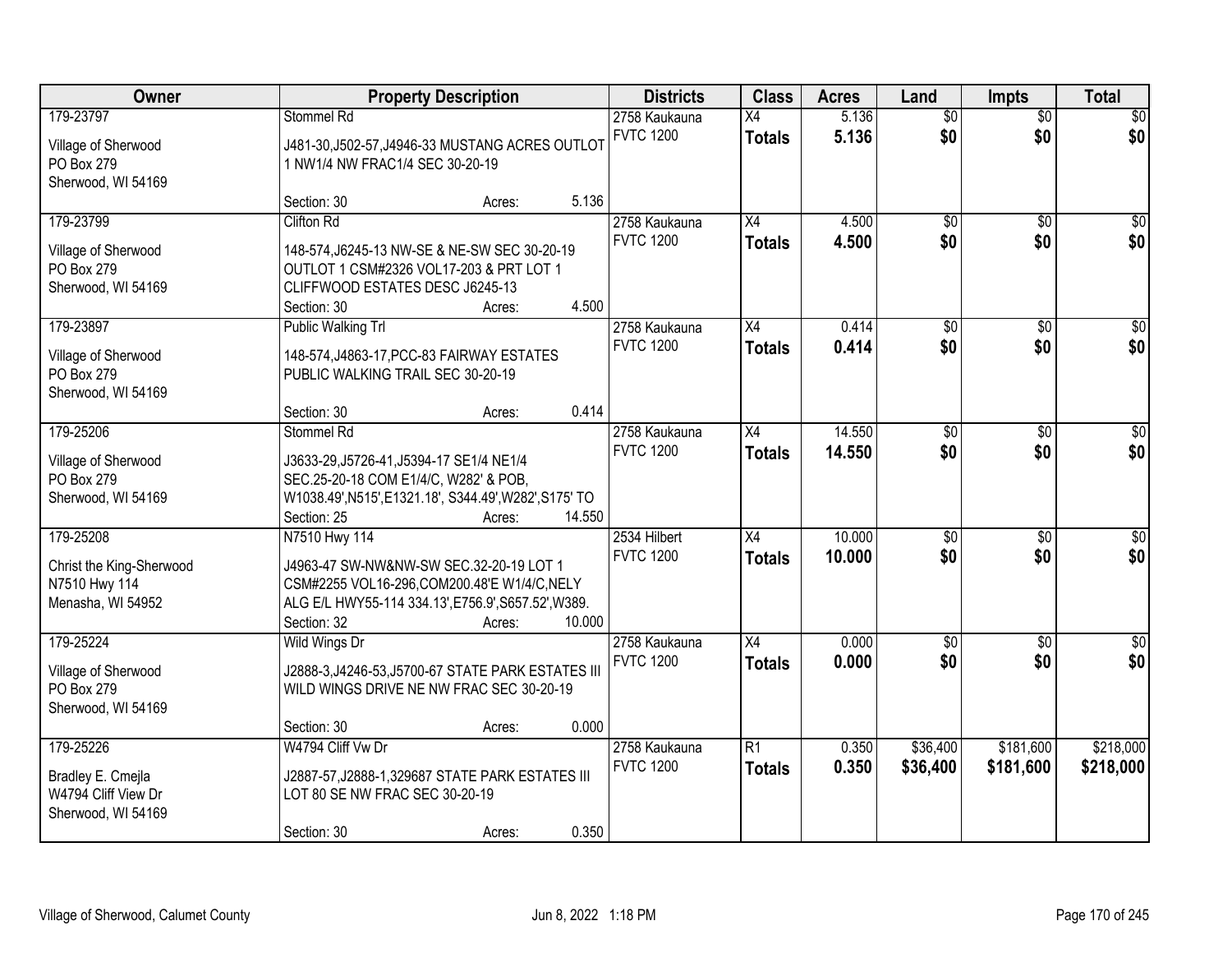| Owner<br><b>Property Description</b>                                                       |                                                                                                                   | <b>Districts</b> | <b>Class</b> | <b>Acres</b>                      | Land                             | Impts          | <b>Total</b>         |                        |                        |
|--------------------------------------------------------------------------------------------|-------------------------------------------------------------------------------------------------------------------|------------------|--------------|-----------------------------------|----------------------------------|----------------|----------------------|------------------------|------------------------|
| 179-25228<br>Brett J. Underwood<br>N7974 Mustang Dr                                        | N7974 Mustang Dr<br>J2887-57, J2888-1, 348708 STATE PARK ESTATES III<br>LOT 81 SE NW FRAC SEC 30-20-19            |                  |              | 2758 Kaukauna<br><b>FVTC 1200</b> | $\overline{R1}$<br><b>Totals</b> | 0.280<br>0.280 | \$20,500<br>\$20,500 | \$172,000<br>\$172,000 | \$192,500<br>\$192,500 |
| Sherwood, WI 54169                                                                         | Section: 30                                                                                                       | Acres:           | 0.280        |                                   |                                  |                |                      |                        |                        |
| 179-25230<br>Marilyn Kilian<br>N7980 Mustang Dr<br>Sherwood, WI 54169                      | N7980 Mustang Dr<br>J2887-57, J2888-1 STATE PARK ESTATES III LOT 82<br>SE NW FRAC SEC 30-20-19                    |                  |              | 2758 Kaukauna<br><b>FVTC 1200</b> | $\overline{R1}$<br><b>Totals</b> | 0.280<br>0.280 | \$20,500<br>\$20,500 | \$206,600<br>\$206,600 | \$227,100<br>\$227,100 |
| 179-25232                                                                                  | Section: 30<br>N7988 Mustang Dr                                                                                   | Acres:           | 0.280        | 2758 Kaukauna                     | $\overline{R1}$                  | 0.290          | \$41,400             | \$228,800              | \$270,200              |
| Gregg K. Janssen<br>N7988 Mustang Dr<br>Sherwood, WI 54169                                 | J2887-57, J2888-1, J5774-47 STATE PARK ESTATES III<br>LOT 83 SE NW FRAC SEC 30-20-19                              |                  |              | <b>FVTC 1200</b>                  | <b>Totals</b>                    | 0.290          | \$41,400             | \$228,800              | \$270,200              |
|                                                                                            | Section: 30                                                                                                       | Acres:           | 0.290        |                                   |                                  |                |                      |                        |                        |
| 179-25234<br>Village of Sherwood<br>PO Box 279<br>Sherwood, WI 54169                       | Mustang Dr<br>94-619, J4946-33, J5700-67 STATE PARK ESTATES III<br>OUTLOT 7 SW NW FRAC SEC 30-20-19               |                  |              | 2758 Kaukauna<br><b>FVTC 1200</b> | $\overline{X4}$<br><b>Totals</b> | 0.120<br>0.120 | \$0<br>\$0           | \$0<br>\$0             | \$0<br>\$0             |
|                                                                                            | Section: 30                                                                                                       | Acres:           | 0.120        |                                   |                                  |                |                      |                        |                        |
| 179-25236<br>Carolyn A. Mcnown<br>N8008 Mustang Dr<br>Sherwood, WI 54169                   | N8008 Mustang Dr<br>J4246-53, J5700-67, J5943-40 STATE PARK ESTATES<br>III LOT 84 NE NW FRAC SEC 30-20-19         |                  |              | 2758 Kaukauna<br><b>FVTC 1200</b> | $\overline{R1}$<br><b>Totals</b> | 0.350<br>0.350 | \$43,700<br>\$43,700 | \$206,900<br>\$206,900 | \$250,600<br>\$250,600 |
|                                                                                            | Section: 30                                                                                                       | Acres:           | 0.350        |                                   |                                  |                |                      |                        |                        |
| 179-25238<br><b>Bradley L Korkow Revoc Trust</b><br>N8014 Mustang Dr<br>Sherwood, WI 54169 | N8014 Mustang Dr<br>J4246-53, J5700-67, STATE PARK ESTATES III LOT 85<br>NE NW FRAC SEC 30-10-19                  |                  |              | 2758 Kaukauna<br><b>FVTC 1200</b> | $\overline{R1}$<br><b>Totals</b> | 0.440<br>0.440 | \$47,300<br>\$47,300 | \$290,600<br>\$290,600 | \$337,900<br>\$337,900 |
|                                                                                            | Section: 30                                                                                                       | Acres:           | 0.440        |                                   |                                  |                |                      |                        |                        |
| 179-25240<br>Kristin M. Knuppel<br>W4817 Wild Wings Dr<br>Sherwood, WI 54169               | W4817 Wild Wings Dr<br>J4246-53, J5700-67 STATE PARK ESTATES III LOT 86<br>NE NW FRAC SEC 30-10-19<br>Section: 30 | Acres:           | 0.380        | 2758 Kaukauna<br><b>FVTC 1200</b> | $\overline{R1}$<br><b>Totals</b> | 0.380<br>0.380 | \$37,400<br>\$37,400 | \$199,200<br>\$199,200 | \$236,600<br>\$236,600 |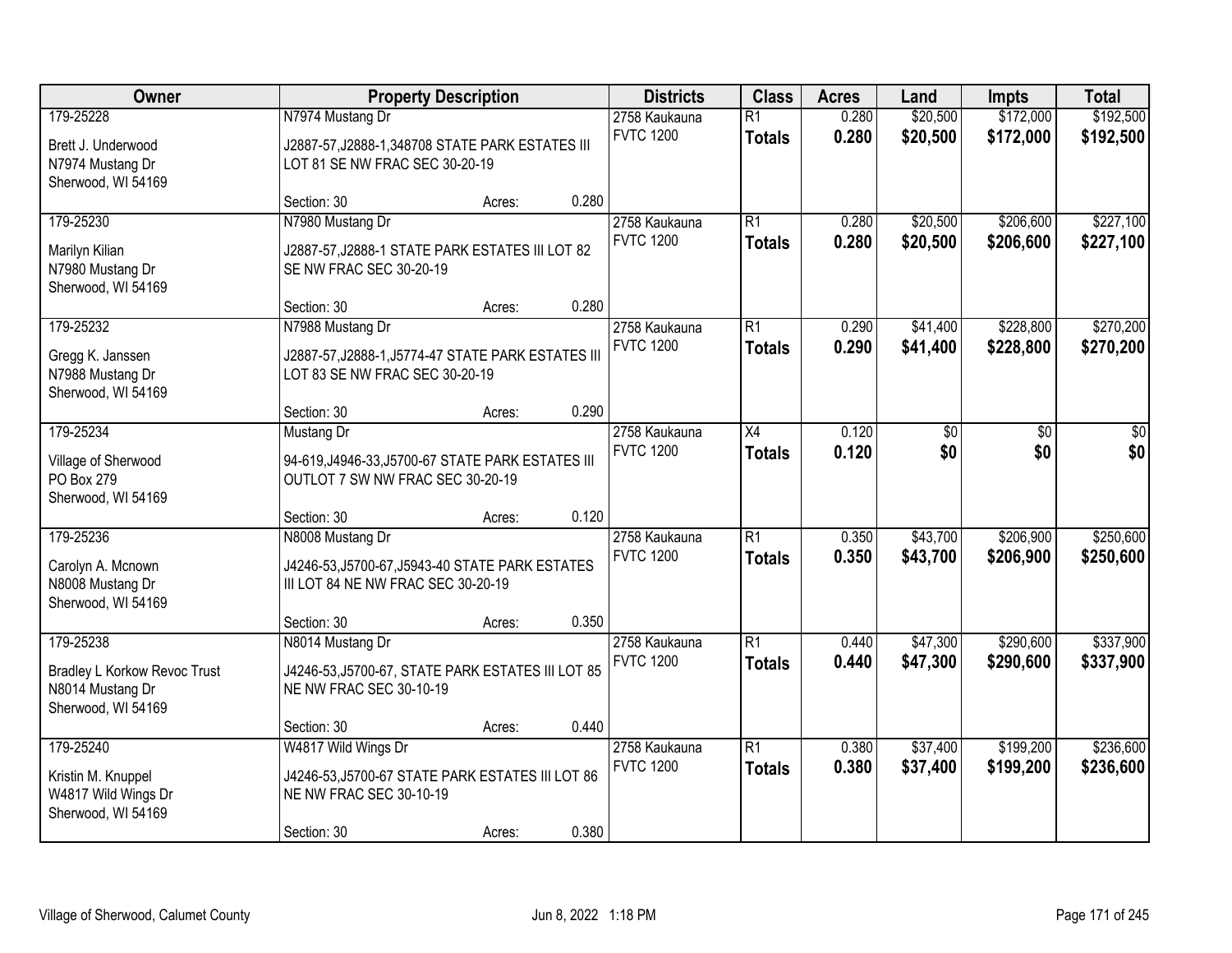| Owner<br><b>Property Description</b>                                        |                                                                                                                 | <b>Districts</b> | <b>Class</b> | <b>Acres</b><br>Land              |                                  | Impts          | <b>Total</b>         |                        |                        |
|-----------------------------------------------------------------------------|-----------------------------------------------------------------------------------------------------------------|------------------|--------------|-----------------------------------|----------------------------------|----------------|----------------------|------------------------|------------------------|
| 179-25242<br>Roger D. Kaser<br>N8145 Big Lake Rd<br>Sherwood, WI 54169      | N8145 Big Lake Ln<br>J2888-3, J4246-53, J5700-67 STATE PARK ESTATES III<br>LOT 87 NE NW FRAC SEC 30-20-19       |                  |              | 2758 Kaukauna<br><b>FVTC 1200</b> | $\overline{R1}$<br><b>Totals</b> | 0.370<br>0.370 | \$37,100<br>\$37,100 | \$224,300<br>\$224,300 | \$261,400<br>\$261,400 |
|                                                                             | Section: 30                                                                                                     | Acres:           | 0.370        |                                   |                                  |                |                      |                        |                        |
| 179-25244<br>Sheila A. Holmstrom<br>N8151 Big Lake Ln<br>Sherwood, WI 54169 | N8151 Big Lake Ln<br>J5700-67, J5854-39, J6248-30 STATE PARK ESTATES<br>III LOT 88 NE NW FRAC SEC 30-20-19      |                  |              | 2758 Kaukauna<br><b>FVTC 1200</b> | $\overline{R1}$<br><b>Totals</b> | 0.260<br>0.260 | \$33,500<br>\$33,500 | \$227,000<br>\$227,000 | \$260,500<br>\$260,500 |
| 179-25246                                                                   | Section: 30<br>N8157 Big Lake Ln                                                                                | Acres:           | 0.260        | 2758 Kaukauna                     | $\overline{R1}$                  | 0.290          | \$34,500             | \$209,600              | \$244,100              |
| Lori L. Anderson<br>N8157 Big Lake Ln<br>Sherwood, WI 54169                 | J4246-53, J5700-67, J5842-14 STATE PARK ESTATES<br>III LOT 89 NE NW FRAC SEC 30-20-19                           |                  |              | <b>FVTC 1200</b>                  | <b>Totals</b>                    | 0.290          | \$34,500             | \$209,600              | \$244,100              |
|                                                                             | Section: 30                                                                                                     | Acres:           | 0.290        |                                   |                                  |                |                      |                        |                        |
| 179-25248<br>Judith R. Miller<br>N8165 Big Lake Ln<br>Sherwood, WI 54169    | N8165 Big Lake Ln<br>J2888-3, J4246-53, J5700-67 STATE PARK ESTATES III<br>LOT 90 NE NW FRAC SEC 30-20-19       |                  |              | 2758 Kaukauna<br><b>FVTC 1200</b> | $\overline{R1}$<br><b>Totals</b> | 0.330<br>0.330 | \$35,800<br>\$35,800 | \$191,300<br>\$191,300 | \$227,100<br>\$227,100 |
|                                                                             | Section: 30                                                                                                     | Acres:           | 0.330        |                                   |                                  |                |                      |                        |                        |
| 179-25250<br>Steven Hablewitz<br>N8171 Big Lake Ln<br>Sherwood, WI 54169    | N8171 Big Lake Ln<br>J2888-3, J4246-53, J5700-67 STATE PARK ESTATES III<br>LOT 91 NE NW FRAC SEC 30-20-19       |                  |              | 2758 Kaukauna<br><b>FVTC 1200</b> | $\overline{R1}$<br><b>Totals</b> | 0.340<br>0.340 | \$36,100<br>\$36,100 | \$209,800<br>\$209,800 | \$245,900<br>\$245,900 |
|                                                                             | Section: 30                                                                                                     | Acres:           | 0.340        |                                   |                                  |                |                      |                        |                        |
| 179-25252<br>Chris A. Orella<br>N8177 Big Lake Ln<br>Sherwood, WI 54169     | N8177 Big Lake Ln<br>J4246-53, J5700-67 STATE PARK ESTATES III LOT 92<br>NE NW FRAC SEC 30-20-19 #328710        |                  |              | 2758 Kaukauna<br><b>FVTC 1200</b> | $\overline{R1}$<br><b>Totals</b> | 0.340<br>0.340 | \$36,100<br>\$36,100 | \$206,100<br>\$206,100 | \$242,200<br>\$242,200 |
|                                                                             | Section: 30                                                                                                     | Acres:           | 0.340        |                                   |                                  |                |                      |                        |                        |
| 179-25254<br>Scott J. Ebben<br>N8183 Big Lake Ln<br>Sherwood, WI 54169      | N8183 Big Lake Ln<br>J5700-67, J6124-17 STATE PARK ESTATES III LOT 93<br>NE NW FRAC SEC 30-20-19<br>Section: 30 | Acres:           | 0.350        | 2758 Kaukauna<br><b>FVTC 1200</b> | $\overline{R1}$<br><b>Totals</b> | 0.350<br>0.350 | \$36,400<br>\$36,400 | \$200,800<br>\$200,800 | \$237,200<br>\$237,200 |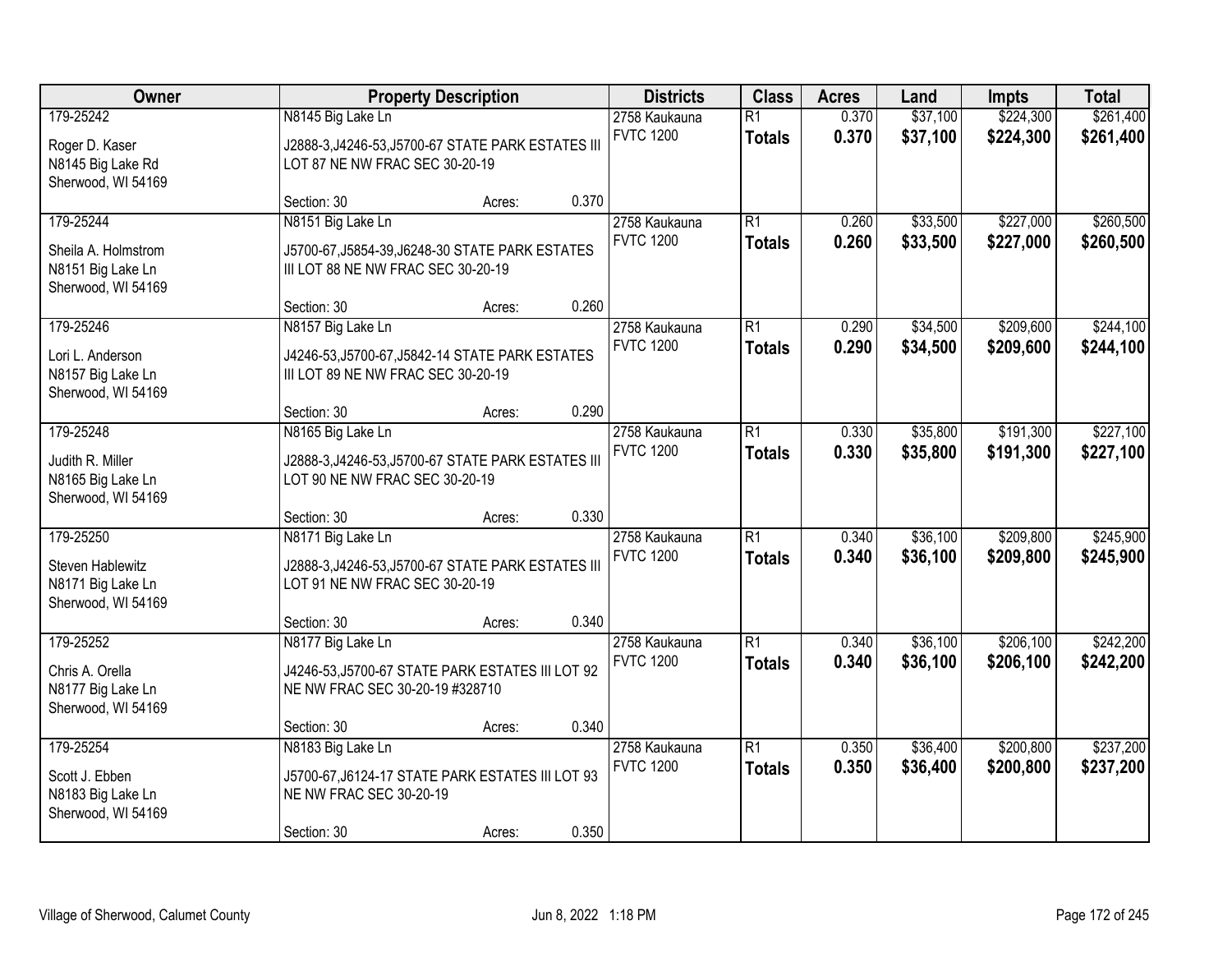| Owner                                                                        | <b>Property Description</b>                                                                                              | <b>Districts</b> | <b>Class</b> | <b>Acres</b>                      | Land                             | Impts          | <b>Total</b>         |                        |                         |
|------------------------------------------------------------------------------|--------------------------------------------------------------------------------------------------------------------------|------------------|--------------|-----------------------------------|----------------------------------|----------------|----------------------|------------------------|-------------------------|
| 179-25258<br>Jesse J. Fritsch<br>W4774 Nature Ln<br>Sherwood, WI 54169       | W4774 Nature Ln<br>J2888-3, J4246-53 STATE PARK ESTATES III LOT 95<br><b>NW SW FRAC SEC 19-20-19</b>                     |                  |              | 2758 Kaukauna<br><b>FVTC 1200</b> | $\overline{R1}$<br><b>Totals</b> | 0.320<br>0.320 | \$35,500<br>\$35,500 | \$223,300<br>\$223,300 | \$258,800<br>\$258,800  |
|                                                                              | Section: 19                                                                                                              | Acres:           | 0.320        |                                   |                                  |                |                      |                        |                         |
| 179-25260<br>Brian J. Gremore<br>W4754 Nature Ln<br>Sherwood, WI 54169       | W4754 Nature Ln<br>J2888-3, J4246-53, J5700-67 STATE PARK ESTATES III<br>LOT 96 NE NW FRAC SEC 30-20-19                  |                  |              | 2758 Kaukauna<br><b>FVTC 1200</b> | $\overline{R1}$<br><b>Totals</b> | 0.260<br>0.260 | \$40,200<br>\$40,200 | \$214,900<br>\$214,900 | \$255,100<br>\$255,100  |
|                                                                              | Section: 30                                                                                                              | Acres:           | 0.260        |                                   |                                  |                |                      |                        |                         |
| 179-25262<br>Lynette A. Michael<br>W4750 Nature Ln<br>Sherwood, WI 54169     | W4750 Nature Ln<br>J2888-3, J4246-53, J5700-67 STATE PARK ESTATES III<br>LOT 97 NE NW FRAC SEC 30-20-19                  |                  |              | 2758 Kaukauna<br><b>FVTC 1200</b> | $\overline{R1}$<br><b>Totals</b> | 0.290<br>0.290 | \$41,400<br>\$41,400 | \$235,700<br>\$235,700 | \$277,100<br>\$277,100  |
|                                                                              | Section: 30                                                                                                              | Acres:           | 0.290        |                                   |                                  |                |                      |                        |                         |
| 179-25264<br>Dennis D. Dakins<br>W4744 Nature Ln<br>Sherwood, WI 54169       | W4744 Nature Ln<br>J2888-3, J4246-53, J5700-67 STATE PARK ESTATES III<br>LOT 98 NE NW FRAC SEC 30-20-19                  |                  |              | 2758 Kaukauna<br><b>FVTC 1200</b> | $\overline{R1}$<br><b>Totals</b> | 0.270<br>0.270 | \$40,600<br>\$40,600 | \$243,000<br>\$243,000 | \$283,600<br>\$283,600  |
|                                                                              | Section: 30                                                                                                              | Acres:           | 0.270        |                                   |                                  |                |                      |                        |                         |
| 179-25266<br>Village of Sherwood<br>PO Box 279<br>Sherwood, WI 54169         | <b>Windsor Ct</b><br>148-574, J3368-1 CLIFFWOOD ESTATES 2ND ADD<br>WINDSOR COURT NE SW FRAC SEC 30-20-19                 |                  |              | 2758 Kaukauna<br><b>FVTC 1200</b> | $\overline{X4}$<br><b>Totals</b> | 0.000<br>0.000 | $\sqrt{30}$<br>\$0   | $\overline{50}$<br>\$0 | $\overline{\$0}$<br>\$0 |
|                                                                              | Section: 30                                                                                                              | Acres:           | 0.000        |                                   |                                  |                |                      |                        |                         |
| 179-25268<br>Village of Sherwood<br>PO Box 279<br>Sherwood, WI 54169         | <b>Windsor Ct</b><br>148-574, J5459-43 CLIFFWOOD ESTATES 2ND ADD<br>WINDSOR COURT NW SE SEC 30-20-19                     |                  |              | 2758 Kaukauna<br><b>FVTC 1200</b> | $\overline{X4}$<br><b>Totals</b> | 0.000<br>0.000 | \$0<br>\$0           | $\overline{50}$<br>\$0 | $\overline{50}$<br>\$0  |
|                                                                              | Section: 30                                                                                                              | Acres:           | 0.000        |                                   |                                  |                |                      |                        |                         |
| 179-25270<br><b>Travis Dudovick</b><br>W4723 Castle Dr<br>Sherwood, WI 54169 | W4723 Castle Dr<br>148-574, J3368-1, J5459-43 CLIFFWOOD ESTATES 2ND<br>ADD LOT 29 NE SW FRAC SEC 30-20-19<br>Section: 30 | Acres:           | 0.410        | 2758 Kaukauna<br><b>FVTC 1200</b> | $\overline{R1}$<br><b>Totals</b> | 0.410<br>0.410 | \$34,400<br>\$34,400 | \$270,100<br>\$270,100 | \$304,500<br>\$304,500  |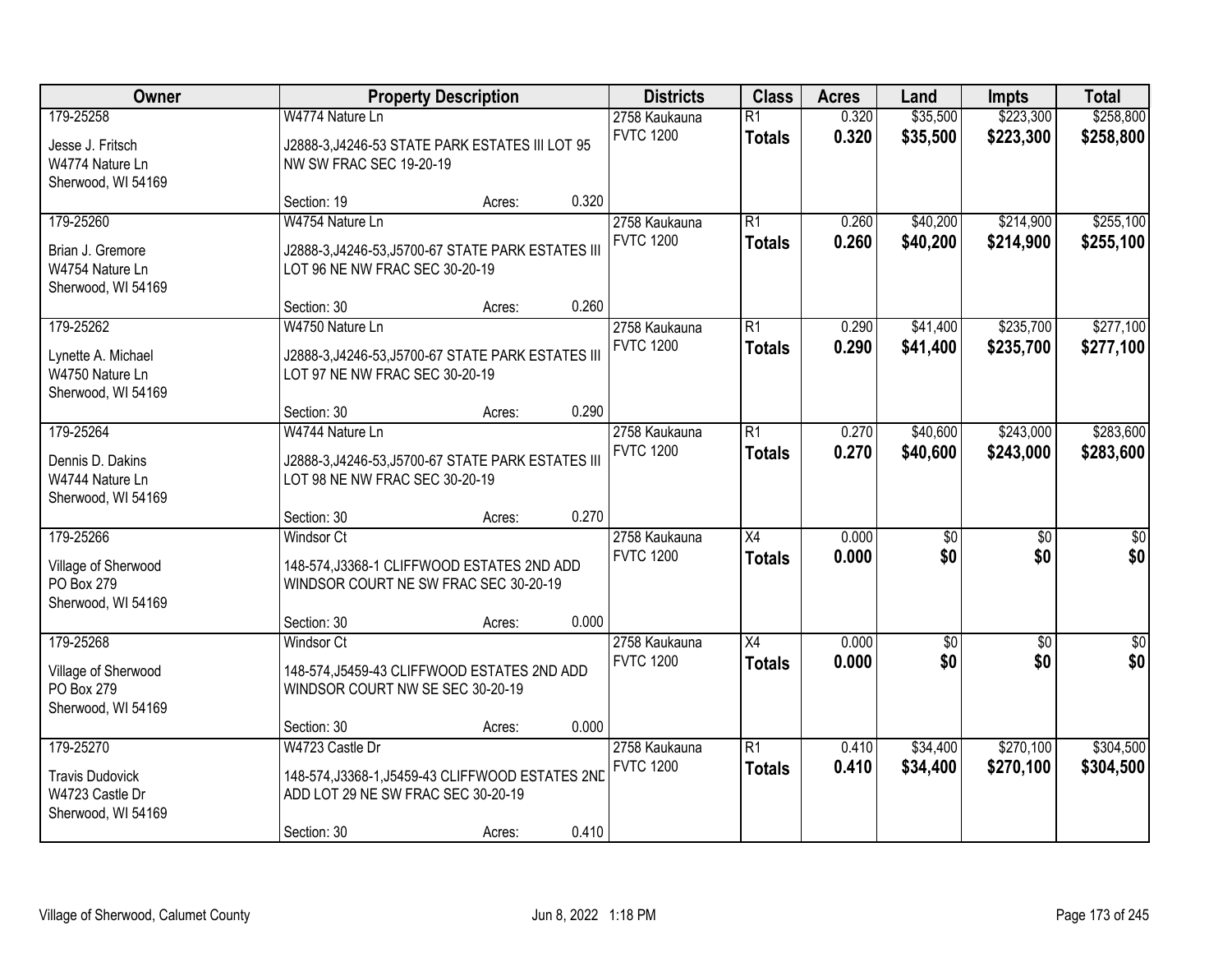| Owner                                                                     | <b>Property Description</b>                                                                                      |        |       | <b>Districts</b>                  | <b>Class</b>                     | <b>Acres</b>   | Land                 | Impts                  | <b>Total</b>           |
|---------------------------------------------------------------------------|------------------------------------------------------------------------------------------------------------------|--------|-------|-----------------------------------|----------------------------------|----------------|----------------------|------------------------|------------------------|
| 179-25272<br>Gregory S. Siebers<br>W4711 Castle Dr<br>Sherwood, WI 54169  | W4711 Castle Dr<br>J3368-1, J5459-43, 330465 CLIFFWOOD ESTATES 2ND<br>ADD LOT 30 NE SW FRAC SEC 30-20-19         |        |       | 2758 Kaukauna<br><b>FVTC 1200</b> | $\overline{R1}$<br><b>Totals</b> | 0.420<br>0.420 | \$34,800<br>\$34,800 | \$319,300<br>\$319,300 | \$354,100<br>\$354,100 |
|                                                                           | Section: 30                                                                                                      | Acres: | 0.420 |                                   |                                  |                |                      |                        |                        |
| 179-25274<br>Jessica R. Johnson<br>W4687 Castle Dr<br>Sherwood, WI 54169  | W4687 Castle Dr<br>148-574, J5459-43 CLIFFWOOD ESTATES 2ND ADD<br>LOT 32 NW SE SEC 30-20-19                      |        |       | 2758 Kaukauna<br><b>FVTC 1200</b> | $\overline{R1}$<br><b>Totals</b> | 0.420<br>0.420 | \$34,800<br>\$34,800 | \$185,600<br>\$185,600 | \$220,400<br>\$220,400 |
|                                                                           | Section: 30                                                                                                      | Acres: | 0.420 |                                   |                                  |                |                      |                        |                        |
| 179-25276<br>Scott R. Mikesh<br>W4690 Windsor Ct<br>Sherwood, WI 54169    | W4690 Windsor Ct<br>148-574, J5459-43 CLIFFWOOD ESTATES 2ND ADD<br>LOT 33 NW SE SEC 30-20-19                     |        |       | 2758 Kaukauna<br><b>FVTC 1200</b> | $\overline{R1}$<br><b>Totals</b> | 0.470<br>0.470 | \$36,400<br>\$36,400 | \$234,800<br>\$234,800 | \$271,200<br>\$271,200 |
|                                                                           | Section: 30                                                                                                      | Acres: | 0.470 |                                   |                                  |                |                      |                        |                        |
| 179-25278<br>Angela Marie Morey<br>W4696 Windsor Ct<br>Sherwood, WI 54169 | W4696 Windsor Ct<br>148-574, J5459-43 CLIFFWOOD ESTATES 2ND ADD<br>LOT 34 NW SE SEC 30-20-19                     |        |       | 2758 Kaukauna<br><b>FVTC 1200</b> | $\overline{R1}$<br><b>Totals</b> | 0.400<br>0.400 | \$34,000<br>\$34,000 | \$248,000<br>\$248,000 | \$282,000<br>\$282,000 |
|                                                                           | Section: 30                                                                                                      | Acres: | 0.400 |                                   |                                  |                |                      |                        |                        |
| 179-25280<br>Paul R. Wolff<br>W4697 Castle Dr<br>Sherwood, WI 54169       | W4697 Castle Dr<br>148-574, J5459-43 CLIFFWOOD ESTATES 2ND ADD<br>LOT 31 NW SE SEC 30-20-19                      |        |       | 2758 Kaukauna<br><b>FVTC 1200</b> | $\overline{R1}$<br><b>Totals</b> | 0.420<br>0.420 | \$34,800<br>\$34,800 | \$221,800<br>\$221,800 | \$256,600<br>\$256,600 |
|                                                                           | Section: 30                                                                                                      | Acres: | 0.420 |                                   |                                  |                |                      |                        |                        |
| 179-25282<br>Donna Nettekoven<br>W4704 Windsor Ct<br>Sherwood, WI 54169   | W4704 Windsor Ct<br>J3368-1, J5459-43 CLIFFWOOD ESTATES 2ND ADD<br>LOT 35 NE SW FRAC SEC 30-20-19                |        |       | 2758 Kaukauna<br><b>FVTC 1200</b> | $\overline{R1}$<br><b>Totals</b> | 0.310<br>0.310 | \$30,700<br>\$30,700 | \$231,400<br>\$231,400 | \$262,100<br>\$262,100 |
|                                                                           | Section: 30                                                                                                      | Acres: | 0.310 |                                   |                                  |                |                      |                        |                        |
| 179-25284<br>Corina M. Wormet<br>W4712 Windsor Ct<br>Sherwood, WI 54169   | W4712 Windsor Ct<br>J3368-1, J5459-43 CLIFFWOOD ESTATES 2ND ADD<br>LOT 36 NE SW FRAC SEC 30-20-19<br>Section: 30 | Acres: | 0.320 | 2758 Kaukauna<br><b>FVTC 1200</b> | $\overline{R1}$<br><b>Totals</b> | 0.320<br>0.320 | \$31,100<br>\$31,100 | \$182,500<br>\$182,500 | \$213,600<br>\$213,600 |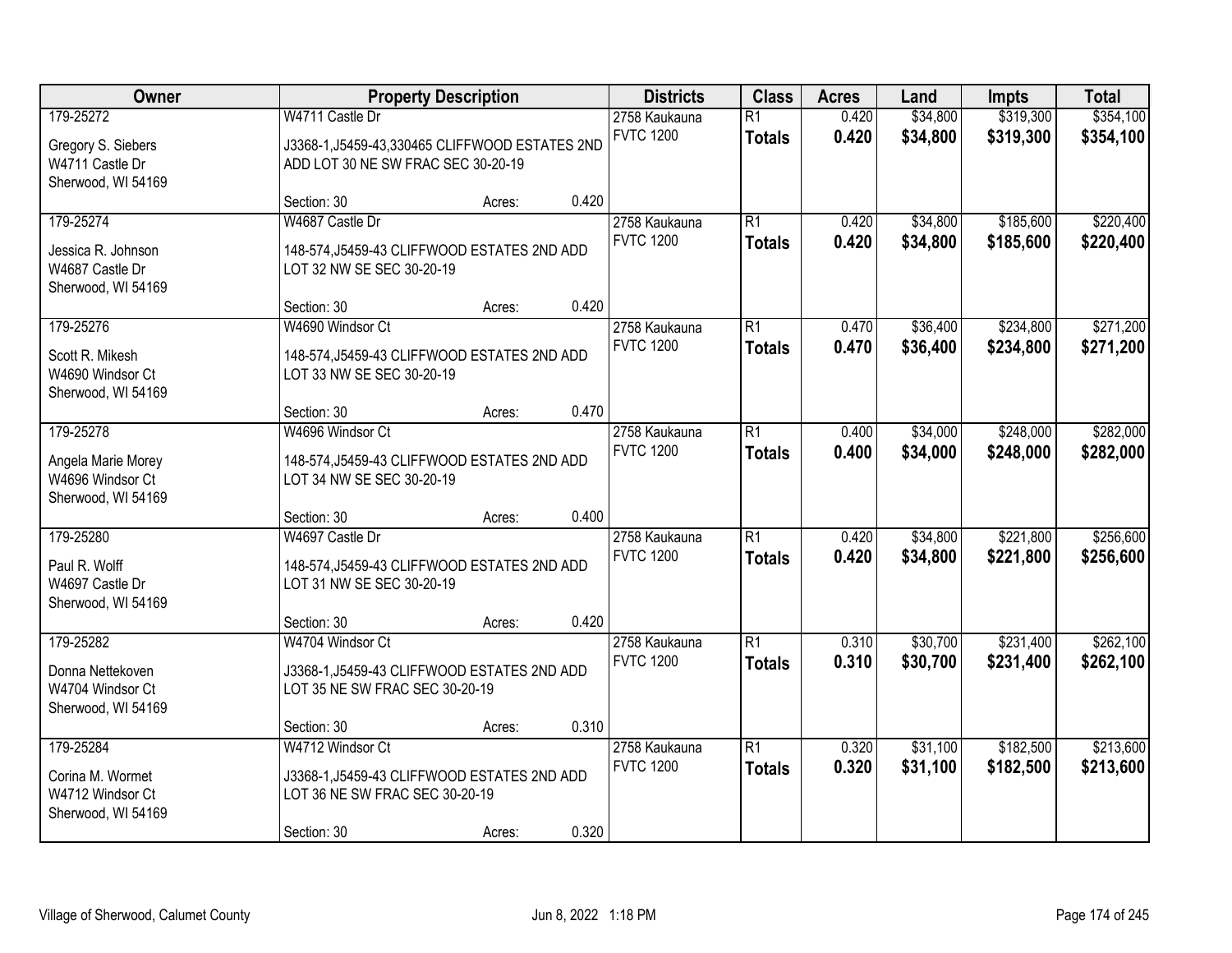| Owner                                                                      | <b>Property Description</b>                                                                                                |        | <b>Districts</b> | <b>Class</b>                      | <b>Acres</b>                     | Land           | Impts                | <b>Total</b>           |                        |
|----------------------------------------------------------------------------|----------------------------------------------------------------------------------------------------------------------------|--------|------------------|-----------------------------------|----------------------------------|----------------|----------------------|------------------------|------------------------|
| 179-25286<br>Damon Fuhrman<br>W4720 Windsor Ct<br>Sherwood, WI 54169       | W4720 Windsor Ct<br>148-574, J3368-1, J5459-43 CLIFFWOOD ESTATES 2ND<br>ADD LOT 37 NE SW FRAC SEC 30-20-19                 |        |                  | 2758 Kaukauna<br><b>FVTC 1200</b> | $\overline{R1}$<br><b>Totals</b> | 0.300<br>0.300 | \$30,300<br>\$30,300 | \$204,400<br>\$204,400 | \$234,700<br>\$234,700 |
|                                                                            | Section: 30                                                                                                                | Acres: | 0.300            |                                   |                                  |                |                      |                        |                        |
| 179-25288<br>Matthew R. Buckoski<br>W4730 Windsor Ct<br>Sherwood, WI 54169 | W4730 Windsor Ct<br>J3368-1, J5459-43 CLIFFWOOD ESTATES 2ND ADD<br>LOT 38 NE SW FRAC SEC 30-20-19                          |        |                  | 2758 Kaukauna<br><b>FVTC 1200</b> | $\overline{R1}$<br><b>Totals</b> | 0.520<br>0.520 | \$37,500<br>\$37,500 | \$208,800<br>\$208,800 | \$246,300<br>\$246,300 |
|                                                                            | Section: 30                                                                                                                | Acres: | 0.520            |                                   |                                  |                |                      |                        |                        |
| 179-25290<br>Mary Ellen Buechel<br>W4731 Windsor Ct<br>Sherwood, WI 54169  | W4731 Windsor Ct<br>J3368-1, J5459-43 CLIFFWOOD ESTATES 2ND ADD<br>LOT 39 NE SW FRAC SEC 30-20-19                          |        |                  | 2758 Kaukauna<br><b>FVTC 1200</b> | $\overline{R1}$<br><b>Totals</b> | 0.700<br>0.700 | \$41,400<br>\$41,400 | \$205,900<br>\$205,900 | \$247,300<br>\$247,300 |
|                                                                            | Section: 30                                                                                                                | Acres: | 0.700            |                                   |                                  |                |                      |                        |                        |
| 179-25292<br>Gloria A. Comerford<br>W4727 Windsor Ct<br>Sherwood, WI 54169 | W4727 Windsor Ct<br>J3368-1, J5459-43 CLIFFWOOD ESTATES 2ND ADD<br>LOT 40 NE SW FRAC SEC 30-20-19                          |        |                  | 2758 Kaukauna<br><b>FVTC 1200</b> | $\overline{R1}$<br><b>Totals</b> | 0.830<br>0.830 | \$44,300<br>\$44,300 | \$169,500<br>\$169,500 | \$213,800<br>\$213,800 |
|                                                                            | Section: 30                                                                                                                | Acres: | 0.830            |                                   |                                  |                |                      |                        |                        |
| 179-25294<br>Andrew Harbath Jr<br>W4719 Windsor Ct<br>Sherwood, WI 54169   | W4719 Windsor Ct<br>J3368-1, J5459-43, J5758-25 CLIFFWOOD ESTATES<br>2ND ADD LOT 41 NE SW FRAC SEC 30-20-19                |        |                  | 2758 Kaukauna<br><b>FVTC 1200</b> | $\overline{R1}$<br><b>Totals</b> | 0.400<br>0.400 | \$34,000<br>\$34,000 | \$222,100<br>\$222,100 | \$256,100<br>\$256,100 |
|                                                                            | Section: 30                                                                                                                | Acres: | 0.400            |                                   |                                  |                |                      |                        |                        |
| 179-25296<br>Dean D. Umlauft<br>W4709 Windsor Ct<br>Sherwood, WI 54169     | W4709 Windsor Ct<br>J3368-1, J5459-43, J5823-26 CLIFFWOOD ESTATES<br>2ND ADD LOT 42 NE SW FRAC SEC 30-20-19                |        |                  | 2758 Kaukauna<br><b>FVTC 1200</b> | $\overline{R1}$<br><b>Totals</b> | 0.380<br>0.380 | \$33,300<br>\$33,300 | \$221,500<br>\$221,500 | \$254,800<br>\$254,800 |
|                                                                            | Section: 30                                                                                                                | Acres: | 0.380            |                                   |                                  |                |                      |                        |                        |
| 179-25298<br>Michelle M. Kroll<br>W4701 Windsor Ct<br>Sherwood, WI 54169   | W4701 Windsor Ct<br>J3368-1, J5459-43, J5992-67 CLIFFWOOD ESTATES<br>2ND ADD LOT 43 NE SW FRAC SEC 30-20-19<br>Section: 30 | Acres: | 0.350            | 2758 Kaukauna<br><b>FVTC 1200</b> | $\overline{R1}$<br><b>Totals</b> | 0.350<br>0.350 | \$32,200<br>\$32,200 | \$245,400<br>\$245,400 | \$277,600<br>\$277,600 |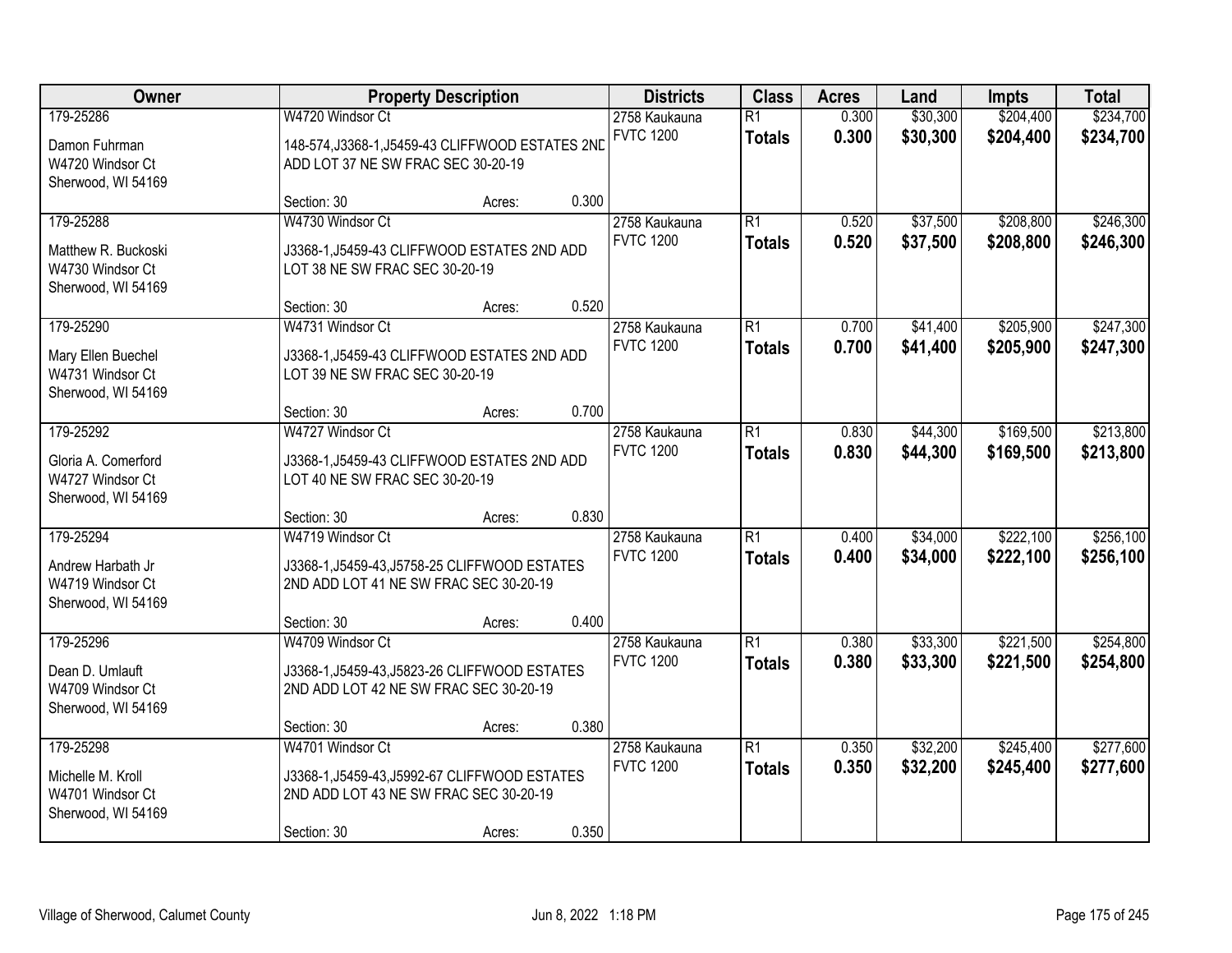| Owner                           | <b>Property Description</b>                      |        | <b>Districts</b> | <b>Class</b>     | <b>Acres</b>    | Land  | <b>Impts</b> | <b>Total</b> |           |
|---------------------------------|--------------------------------------------------|--------|------------------|------------------|-----------------|-------|--------------|--------------|-----------|
| 179-25300                       | W4693 Windsor Ct                                 |        |                  | 2758 Kaukauna    | $\overline{R1}$ | 0.430 | \$35,100     | \$294,800    | \$329,900 |
| Malinowski Robert B & Deborah R | 148-574, J5459-43, J5654-49 CLIFFWOOD ESTATES    |        |                  | <b>FVTC 1200</b> | <b>Totals</b>   | 0.430 | \$35,100     | \$294,800    | \$329,900 |
| Revoc Trust                     | 2ND ADD LOT 44 NW SE SEC 30-20-19                |        |                  |                  |                 |       |              |              |           |
| W4693 Windsor Ct                |                                                  |        |                  |                  |                 |       |              |              |           |
| Sherwood, WI 54169              | Section: 30                                      | Acres: | 0.430            |                  |                 |       |              |              |           |
| 179-25302                       | W4689 Windsor Ct                                 |        |                  | 2758 Kaukauna    | R1              | 0.450 | \$35,900     | \$186,400    | \$222,300 |
| Carollynn R. Acker              | 148-574, J5459-43, J5654-32 CLIFFWOOD ESTATES    |        |                  | <b>FVTC 1200</b> | <b>Totals</b>   | 0.450 | \$35,900     | \$186,400    | \$222,300 |
| W4689 Windsor Ct                | 2ND ADD LOT 45 NW SE SEC 30-20-19                |        |                  |                  |                 |       |              |              |           |
| Sherwood, WI 54169              |                                                  |        |                  |                  |                 |       |              |              |           |
|                                 | Section: 30                                      | Acres: | 0.450            |                  |                 |       |              |              |           |
| 179-25304                       | W4685 Windsor Ct                                 |        |                  | 2758 Kaukauna    | R1              | 0.400 | \$34,000     | \$181,400    | \$215,400 |
| Kenneth H. Ciske                | 148-574, J5459-43, J5981-6 CLIFFWOOD ESTATES 2ND |        |                  | <b>FVTC 1200</b> | <b>Totals</b>   | 0.400 | \$34,000     | \$181,400    | \$215,400 |
| W4685 Windsor Ct                | ADD LOT 46 NW SE SEC 30-20-19                    |        |                  |                  |                 |       |              |              |           |
| Sherwood, WI 54169              |                                                  |        |                  |                  |                 |       |              |              |           |
|                                 | Section: 30                                      | Acres: | 0.400            |                  |                 |       |              |              |           |
| 179-25306                       | W4681 Windsor Ct                                 |        |                  | 2758 Kaukauna    | R1              | 0.380 | \$33,300     | \$204,200    | \$237,500 |
| Jeffrey D. Stevenson            | 148-574, J5459-43, J5701-34 CLIFFWOOD ESTATES    |        |                  | <b>FVTC 1200</b> | <b>Totals</b>   | 0.380 | \$33,300     | \$204,200    | \$237,500 |
| W4681 Windsor Ct                | 2ND ADD LOT 47 NW SE SEC 30-20-19                |        |                  |                  |                 |       |              |              |           |
| Sherwood, WI 54169              |                                                  |        |                  |                  |                 |       |              |              |           |
|                                 | Section: 30                                      | Acres: | 0.380            |                  |                 |       |              |              |           |
| 179-25308                       | W4677 Windsor Ct                                 |        |                  | 2758 Kaukauna    | $\overline{R1}$ | 0.340 | \$31,800     | \$239,800    | \$271,600 |
| Troy Konen                      | 148-574, J5459-43, J6027-37 CLIFFWOOD ESTATES    |        |                  | <b>FVTC 1200</b> | <b>Totals</b>   | 0.340 | \$31,800     | \$239,800    | \$271,600 |
| W4677 Windsor Ct                | 2ND ADD LOT 48 NW SE SEC 30-20-19                |        |                  |                  |                 |       |              |              |           |
| Sherwood, WI 54169              |                                                  |        |                  |                  |                 |       |              |              |           |
|                                 | Section: 30                                      | Acres: | 0.340            |                  |                 |       |              |              |           |
| 179-25310                       | N7776 State Park Rd                              |        |                  | 2758 Kaukauna    | R1              | 0.840 | \$79,000     | \$405,000    | \$484,000 |
| Kristine M. Mcgrath             | J5577-49 WINDSWEPT SHORES II LOT 176 SW SEC      |        |                  | <b>FVTC 1200</b> | <b>Totals</b>   | 0.840 | \$79,000     | \$405,000    | \$484,000 |
| N7776 State Park Rd             | 25-20-18                                         |        |                  |                  |                 |       |              |              |           |
| Sherwood, WI 54169              |                                                  |        |                  |                  |                 |       |              |              |           |
|                                 | Section: 25                                      | Acres: | 0.840            |                  |                 |       |              |              |           |
| 179-25312                       | N7770 State Park Rd                              |        |                  | 2758 Kaukauna    | R1              | 0.700 | \$74,100     | \$318,600    | \$392,700 |
| Susan L. Vanveghel              | J5577-49 WINDSWEPT SHORES II LOT 177 SE SW       |        |                  | <b>FVTC 1200</b> | <b>Totals</b>   | 0.700 | \$74,100     | \$318,600    | \$392,700 |
| N7770 State Park Rd             | SEC 25-20-18                                     |        |                  |                  |                 |       |              |              |           |
| Sherwood, WI 54169              |                                                  |        |                  |                  |                 |       |              |              |           |
|                                 | Section: 25                                      | Acres: | 0.700            |                  |                 |       |              |              |           |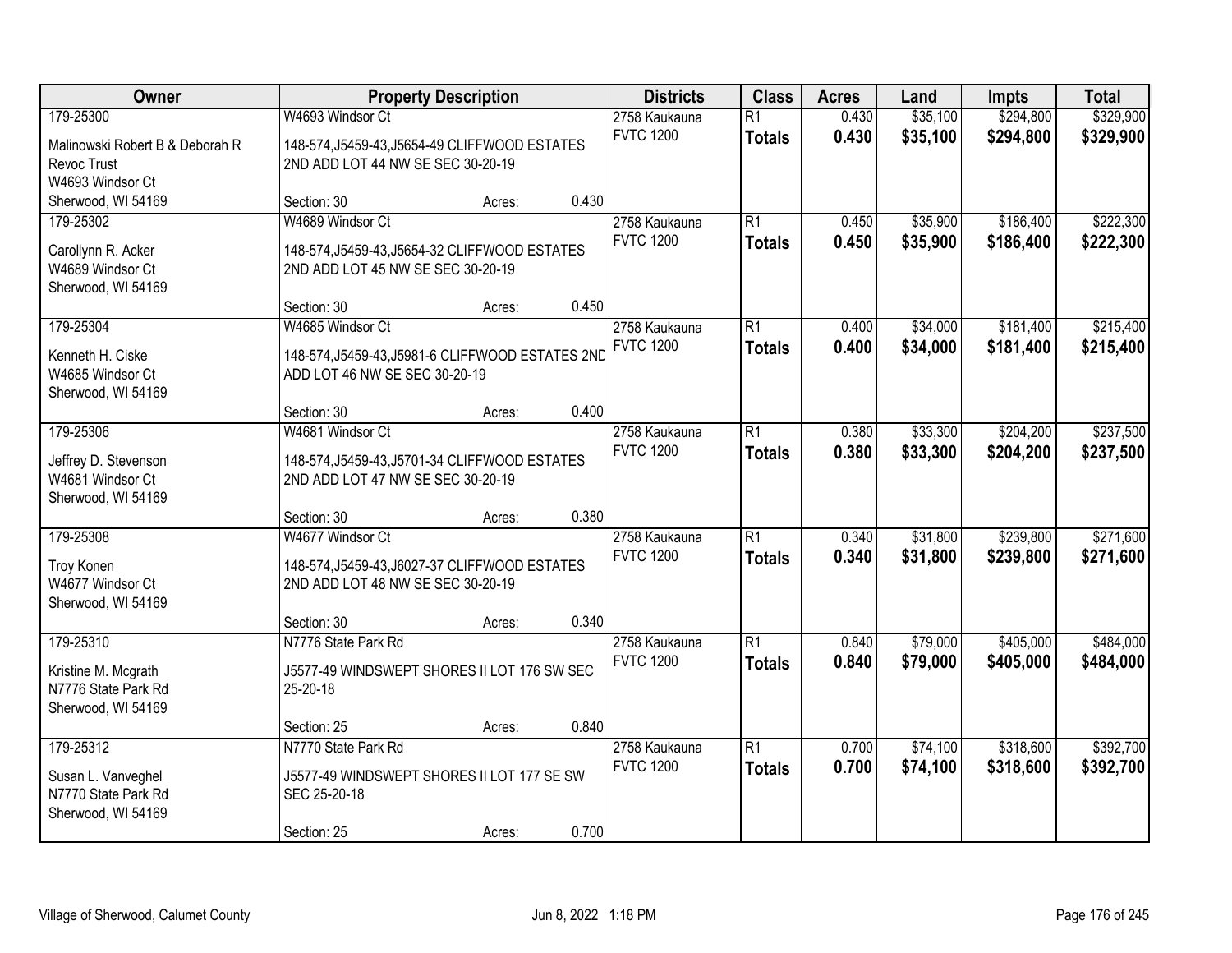| Owner                                   |                                                                                           | <b>Property Description</b> |       | <b>Districts</b> | <b>Class</b>    | <b>Acres</b> | Land     | <b>Impts</b>    | <b>Total</b> |
|-----------------------------------------|-------------------------------------------------------------------------------------------|-----------------------------|-------|------------------|-----------------|--------------|----------|-----------------|--------------|
| 179-25314                               | N7764 State Park Rd                                                                       |                             |       | 2758 Kaukauna    | $\overline{R1}$ | 0.590        | \$68,100 | $\overline{50}$ | \$68,100     |
| Gregory E. Matz                         | J5577-43, J5577-49, J5635-2 WINDSWEPT SHORES II                                           |                             |       | <b>FVTC 1200</b> | <b>Totals</b>   | 0.590        | \$68,100 | \$0             | \$68,100     |
| W5258 Lakeside Ct                       | LOT 178 SE SW SEC 25-20-18                                                                |                             |       |                  |                 |              |          |                 |              |
| Sherwood, WI 54169                      |                                                                                           |                             |       |                  |                 |              |          |                 |              |
|                                         | Section: 25                                                                               | Acres:                      | 0.590 |                  |                 |              |          |                 |              |
| 179-25316                               | N7760 State Park Rd                                                                       |                             |       | 2758 Kaukauna    | $\overline{R1}$ | 0.570        | \$67,000 | \$377,500       | \$444,500    |
| Nighorn Wayne H & Debra A Jt Rev        | J5577-43, J5577-49 WINDSWEPT SHORES II LOT 179                                            |                             |       | <b>FVTC 1200</b> | <b>Totals</b>   | 0.570        | \$67,000 | \$377,500       | \$444,500    |
| Trust                                   | SE SW SEC 25-20-18                                                                        |                             |       |                  |                 |              |          |                 |              |
| N7760 State Park Rd                     |                                                                                           |                             |       |                  |                 |              |          |                 |              |
| Sherwood, WI 54169                      | Section: 25                                                                               | Acres:                      | 0.570 |                  |                 |              |          |                 |              |
| 179-25318                               | N7756 State Park Rd                                                                       |                             |       | 2758 Kaukauna    | $\overline{R1}$ | 0.459        | \$61,000 | \$305,500       | \$366,500    |
| Jeanne E. White                         | 334889,334991,334992 WINDSWEPT SHORES II PRT                                              |                             |       | <b>FVTC 1200</b> | <b>Totals</b>   | 0.459        | \$61,000 | \$305,500       | \$366,500    |
| N7756 State Park Rd                     | LOT 180 NOW DESC AS: LOT 1 CSM#2779                                                       |                             |       |                  |                 |              |          |                 |              |
| Sherwood, WI 54169                      | VOL.22-233 SE SW SEC 25-20-18                                                             |                             |       |                  |                 |              |          |                 |              |
|                                         | Section: 25                                                                               | Acres:                      | 0.459 |                  |                 |              |          |                 |              |
| 179-25320                               | N7752 State Park Rd                                                                       |                             |       | 2758 Kaukauna    | $\overline{R1}$ | 0.390        | \$57,200 | \$381,200       | \$438,400    |
|                                         |                                                                                           |                             |       | <b>FVTC 1200</b> | <b>Totals</b>   | 0.390        | \$57,200 | \$381,200       | \$438,400    |
| Jennifer Swanson<br>N7752 State Park Rd | J5577-43, J5577-49 WINDSWEPT SHORES II PRT LOT<br>181, EX SELY 20'NOW DESC: LOT2 CSM#2779 |                             |       |                  |                 |              |          |                 |              |
| Sherwood, WI 54169                      | VOL.22-223 SE SW SEC 25-20-18                                                             |                             |       |                  |                 |              |          |                 |              |
|                                         | Section: 25                                                                               | Acres:                      | 0.390 |                  |                 |              |          |                 |              |
| 179-25322                               | N7744 State Park Rd                                                                       |                             |       | 2758 Kaukauna    | $\overline{R1}$ | 0.750        | \$76,400 | \$350,300       | \$426,700    |
|                                         |                                                                                           |                             |       | <b>FVTC 1200</b> | <b>Totals</b>   | 0.750        | \$76,400 | \$350,300       | \$426,700    |
| Christine M. Sportsman                  | J5577-49, J5968-40, J5968-42 WINDSWEPT SHORES II                                          |                             |       |                  |                 |              |          |                 |              |
| PO Box 1010<br>Kaukauna, WI 54130       | LOT 182 & SELY 20' OF LOT 181 SE SW SEC 25-20-18                                          |                             |       |                  |                 |              |          |                 |              |
|                                         | Section: 25                                                                               | Acres:                      | 0.750 |                  |                 |              |          |                 |              |
| 179-25324                               | State Park Rd                                                                             |                             |       | 2758 Kaukauna    | $\overline{R1}$ | 0.130        | \$300    | $\overline{50}$ | \$300        |
|                                         |                                                                                           |                             |       | <b>FVTC 1200</b> | <b>Totals</b>   | 0.130        | \$300    | \$0             | \$300        |
| High Cliff Golf Course Inc              | J5577-43, J5577-49 WINDSWEPT SHORES II OUTLOT                                             |                             |       |                  |                 |              |          |                 |              |
| 6196 Hickory Wood Ct                    | SEC 25-20-18                                                                              |                             |       |                  |                 |              |          |                 |              |
| Morrow, OH 45152                        |                                                                                           |                             | 0.130 |                  |                 |              |          |                 |              |
| 179-25326                               | Section: 25<br>N7743 State Park Rd                                                        | Acres:                      |       | 2758 Kaukauna    | $\overline{R1}$ | 0.790        | \$77,600 | \$466,700       | \$544,300    |
|                                         |                                                                                           |                             |       | <b>FVTC 1200</b> |                 | 0.790        | \$77,600 | \$466,700       | \$544,300    |
| Benjamin S. Grothe                      | J716-3, J5577-43Lot 3, CSM 3664 VOL.32-260                                                |                             |       |                  | <b>Totals</b>   |              |          |                 |              |
| N7743 State Park Rd                     |                                                                                           |                             |       |                  |                 |              |          |                 |              |
| Sherwood, WI 54169                      |                                                                                           |                             |       |                  |                 |              |          |                 |              |
|                                         | Section: 25                                                                               | Acres:                      | 0.790 |                  |                 |              |          |                 |              |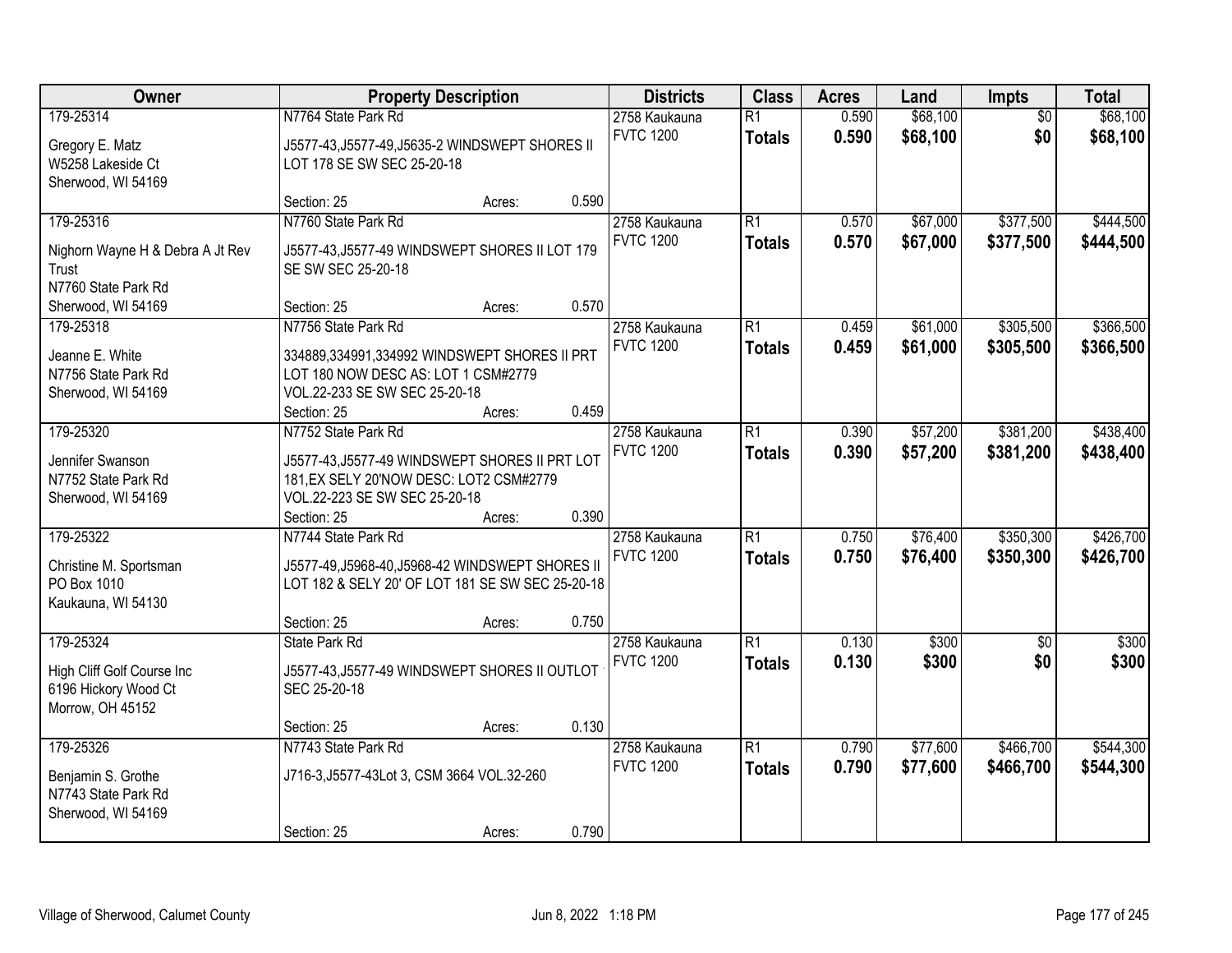| Owner                                                                  |                                                                                                                                                 | <b>Property Description</b> |       | <b>Districts</b> | <b>Class</b>    | <b>Acres</b>            | Land       | <b>Impts</b>    | <b>Total</b>    |
|------------------------------------------------------------------------|-------------------------------------------------------------------------------------------------------------------------------------------------|-----------------------------|-------|------------------|-----------------|-------------------------|------------|-----------------|-----------------|
| 179-25328                                                              | N7737 State Park Rd                                                                                                                             |                             |       | 2758 Kaukauna    | $\overline{R1}$ | 0.700                   | \$74,100   | \$288,500       | \$362,600       |
| Anne E. Zeamer<br>N7737 State Park Rd<br>Sherwood, WI 54169            | J716-3, J5577-43 WINDSWEPT SHORES II LOT 184<br>SEC 25-20-18                                                                                    |                             |       | <b>FVTC 1200</b> | <b>Totals</b>   | 0.700                   | \$74,100   | \$288,500       | \$362,600       |
|                                                                        | Section: 25                                                                                                                                     | Acres:                      | 0.700 |                  |                 |                         |            |                 |                 |
| 179-25330                                                              | N7731 State Park Rd                                                                                                                             |                             |       | 2758 Kaukauna    | $\overline{R1}$ | 0.670                   | \$72,500   | \$270,000       | \$342,500       |
| Sue A. Weber<br>N7731 State Park Rd<br>Sherwood, WI 54169              | J716-3, J5577-43 WINDSWEPT SHORES II LOT 185<br>SEC 25-20-18                                                                                    |                             |       | <b>FVTC 1200</b> | <b>Totals</b>   | 0.670                   | \$72,500   | \$270,000       | \$342,500       |
|                                                                        | Section: 25                                                                                                                                     | Acres:                      | 0.670 |                  |                 |                         |            |                 |                 |
| 179-25572                                                              | <b>State Park Rd</b>                                                                                                                            |                             |       | 2758 Kaukauna    |                 | Assessed with 179-22023 |            |                 |                 |
| <b>Heather Kolosso</b><br>N7808 State Park Rd<br>Sherwood, WI 54169    | J2877-1, J3700-10 LAKESHORE ESTATES WEST PRT<br>OUTLOT 1, NOW DESC AS OUTLOT 1 CSM#3910<br>VOL.35-288 ASSESS W/#22023<br>Section: 25            | Acres:                      | 0.340 | <b>FVTC 1200</b> |                 |                         |            |                 |                 |
| 179-25586                                                              | Golf Course Rd                                                                                                                                  |                             |       | 2758 Kaukauna    | $\overline{X4}$ | 2.000                   | \$0        | $\overline{30}$ | $\overline{50}$ |
| Ests Condo-Referen Meadowcliff<br>Golf Course Rd<br>Sherwood, WI 54169 | PCB-150, VOL. 125-1 MEADOWCLIFF ESTATES<br>CONDO PLAT PHASE I, BUILDINGS 1 - 4 N1/2 SE<br>SEC.25-20-18 REFERENCE FOR MAPPING<br>Section: 25     | Acres:                      | 2.000 | <b>FVTC 1200</b> | <b>Totals</b>   | 2.000                   | \$0        | \$0             | \$0             |
| 179-25588                                                              | Pigeon Rd                                                                                                                                       |                             |       | 2758 Kaukauna    | X4              | 0.475                   | \$0        | $\overline{50}$ | \$0             |
| S R. Condominium-Reference<br>Pigeon Rd<br>Sherwood, WI 54169          | PCC-47 R&S CONDOMINIUM FORMERLY LT3 OF DL<br>&JOAN SUB SE-NW SEC.25-20-18 INCL COM DRIVE<br>EASE OVER LT2 REFERENCE FOR MAPPING<br>Section: 25  | Acres:                      | 0.475 | <b>FVTC 1200</b> | <b>Totals</b>   | 0.475                   | \$0        | \$0             | \$0             |
| 179-25590                                                              | Pigeon Rd                                                                                                                                       |                             |       | 2758 Kaukauna    | X4              | 7.110                   | \$0        | $\sqrt{6}$      | $\frac{6}{3}$   |
| Estates Condo-Refere Echo<br>Pigeon Rd<br>Sherwood, WI 54169           | J2902-47, J5179-16, J6769-17 ECHO ESTATES CONDO<br>III AMENDED NE-SW & PRT GL2 S.25-20-18<br>REFERENCE FOR MAPPING PURPOSES ONLY<br>Section: 25 | Acres:                      | 7.110 | <b>FVTC 1200</b> | <b>Totals</b>   | 7.110                   | \$0        | \$0             | \$0             |
| 179-25804                                                              | <b>Ridgeview Ct</b>                                                                                                                             |                             |       | 2758 Kaukauna    | $\overline{X4}$ | 0.000                   | $\sqrt{6}$ | $\overline{50}$ | $\overline{50}$ |
| Village of Sherwood<br>PO Box 279<br>Sherwood, WI 54169                | J2877-1 LAKESHORE ESTATES IV RIDGEVIEW<br>COURT GL1 SEC 25-20 -18<br>Section: 25                                                                | Acres:                      | 0.000 | <b>FVTC 1200</b> | <b>Totals</b>   | 0.000                   | \$0        | \$0             | \$0             |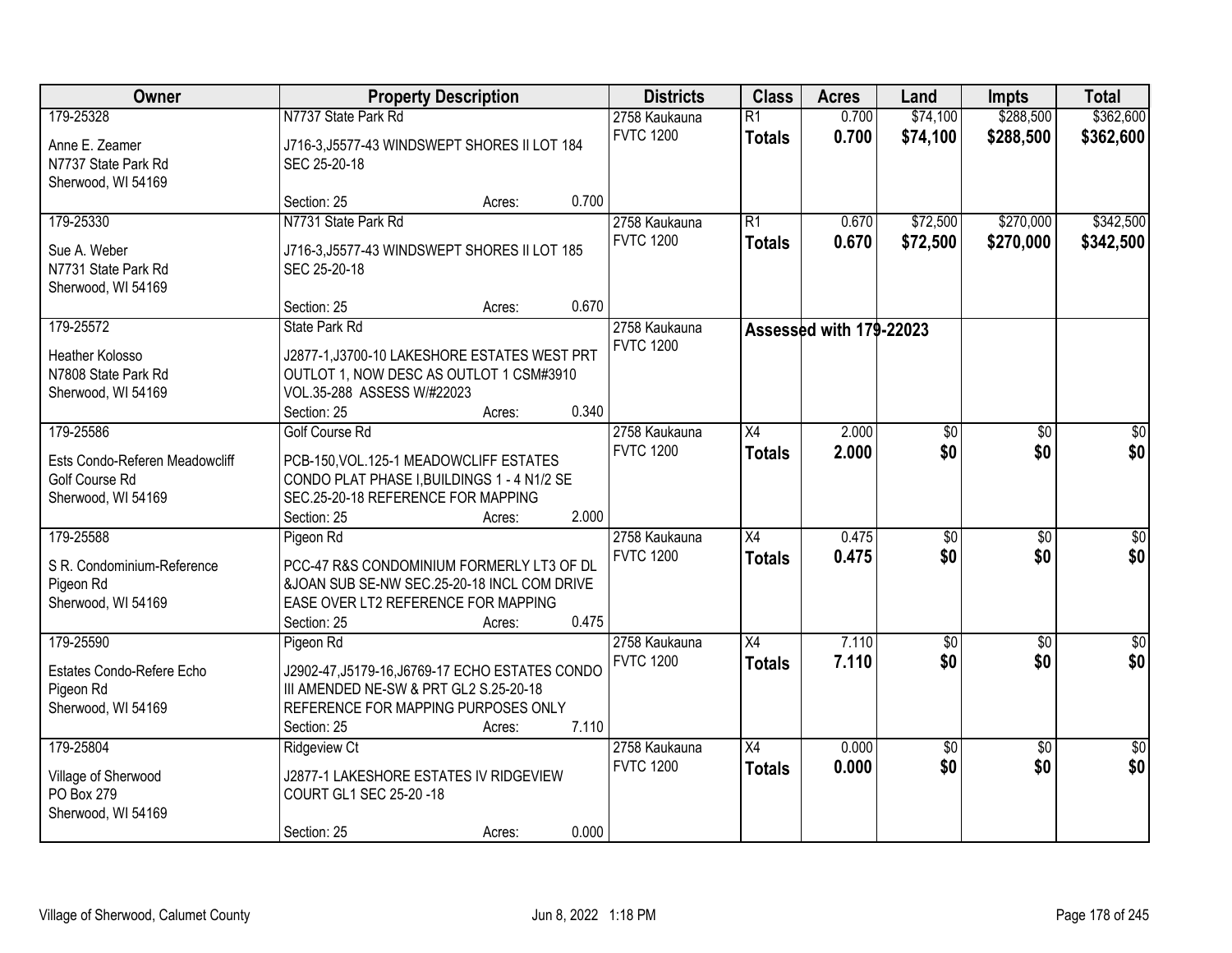| Owner                                                                       | <b>Property Description</b>                                                                    |        |       | <b>Districts</b>                  | <b>Class</b>                     | <b>Acres</b>   | Land                 | <b>Impts</b>           | <b>Total</b>           |
|-----------------------------------------------------------------------------|------------------------------------------------------------------------------------------------|--------|-------|-----------------------------------|----------------------------------|----------------|----------------------|------------------------|------------------------|
| 179-25806<br>Brenda L. Stumpf<br>N7879 Ridgeview Ct<br>Sherwood, WI 54169   | N7879 Ridgeview Ct<br>J980-48, J2948-26 LAKESHORE ESTATES IV LOT 60<br>GL1 SEC 25-20-18        |        |       | 2758 Kaukauna<br><b>FVTC 1200</b> | $\overline{R1}$<br><b>Totals</b> | 0.293<br>0.293 | \$24,800<br>\$24,800 | \$185,300<br>\$185,300 | \$210,100<br>\$210,100 |
|                                                                             | Section: 25                                                                                    | Acres: | 0.290 |                                   |                                  |                |                      |                        |                        |
| 179-25808<br>Douglas W. Wheeler<br>N7887 Ridgeview Ct<br>Sherwood, WI 54169 | N7887 Ridgeview Ct<br>J980-48, J2948-26 LAKESHORE ESTATES IV LOT 61<br>GL1 SEC 25-20-18        |        |       | 2758 Kaukauna<br><b>FVTC 1200</b> | $\overline{R1}$<br><b>Totals</b> | 0.300<br>0.300 | \$25,100<br>\$25,100 | \$203,500<br>\$203,500 | \$228,600<br>\$228,600 |
|                                                                             | Section: 25                                                                                    | Acres: | 0.300 |                                   |                                  |                |                      |                        |                        |
| 179-25810<br>Krista Butch<br>N7895 Ridgeview Ct<br>Sherwood, WI 54169       | N7895 Ridgeview Ct<br>J980-48, J2948-26 LAKESHORE ESTATES IV LOT 62<br>GL1 SEC 25-20-18        |        |       | 2758 Kaukauna<br><b>FVTC 1200</b> | $\overline{R1}$<br><b>Totals</b> | 0.320<br>0.320 | \$25,900<br>\$25,900 | \$215,500<br>\$215,500 | \$241,400<br>\$241,400 |
|                                                                             | Section: 25                                                                                    | Acres: | 0.320 |                                   |                                  |                |                      |                        |                        |
| 179-25812<br>Anthony A. Jackels<br>N7905 Ridgeview Ct<br>Sherwood, WI 54169 | N7905 Ridgeview Ct<br>J2877-1 LAKESHORE ESTATES IV LOT 63<br>GL1&SE-NW SEC 25-20 -18           |        |       | 2758 Kaukauna<br><b>FVTC 1200</b> | $\overline{R1}$<br><b>Totals</b> | 0.340<br>0.340 | \$26,800<br>\$26,800 | \$180,200<br>\$180,200 | \$207,000<br>\$207,000 |
|                                                                             | Section: 25                                                                                    | Acres: | 0.340 |                                   |                                  |                |                      |                        |                        |
| 179-25814<br>Erik Butzen<br>N7915 Ridgeview Ct<br>Sherwood, WI 54169        | N7915 Ridgeview Ct<br>J2877-1, J2877-2 LAKESHORE ESTATES IV LOT 64<br>SE-NW SEC 25-20 -18      |        |       | 2758 Kaukauna<br><b>FVTC 1200</b> | $\overline{R1}$<br><b>Totals</b> | 0.362<br>0.362 | \$23,000<br>\$23,000 | \$216,400<br>\$216,400 | \$239,400<br>\$239,400 |
|                                                                             | Section: 25                                                                                    | Acres: | 0.360 |                                   |                                  |                |                      |                        |                        |
| 179-25816<br>Ryan J. Morehart<br>N7923 Ridgeview Ct<br>Sherwood, WI 54169   | N7923 Ridgeview Ct<br>J2877-1 LAKESHORE ESTATES IV LOT 65 SE-NW SE(<br>25-20 - 18              |        |       | 2758 Kaukauna<br><b>FVTC 1200</b> | $\overline{R1}$<br><b>Totals</b> | 0.340<br>0.340 | \$26,800<br>\$26,800 | \$211,900<br>\$211,900 | \$238,700<br>\$238,700 |
|                                                                             | Section: 25                                                                                    | Acres: | 0.340 |                                   |                                  |                |                      |                        |                        |
| 179-25818<br>Ann Marie Jenson<br>N7931 Ridgeview Ct<br>Sherwood, WI 54169   | N7931 Ridgeview Ct<br>J2877-1 LAKESHORE ESTATES IV LOT 66 SE-NW SEO<br>25-20-18<br>Section: 25 | Acres: | 0.520 | 2758 Kaukauna<br><b>FVTC 1200</b> | $\overline{R1}$<br><b>Totals</b> | 0.522<br>0.522 | \$33,400<br>\$33,400 | \$244,300<br>\$244,300 | \$277,700<br>\$277,700 |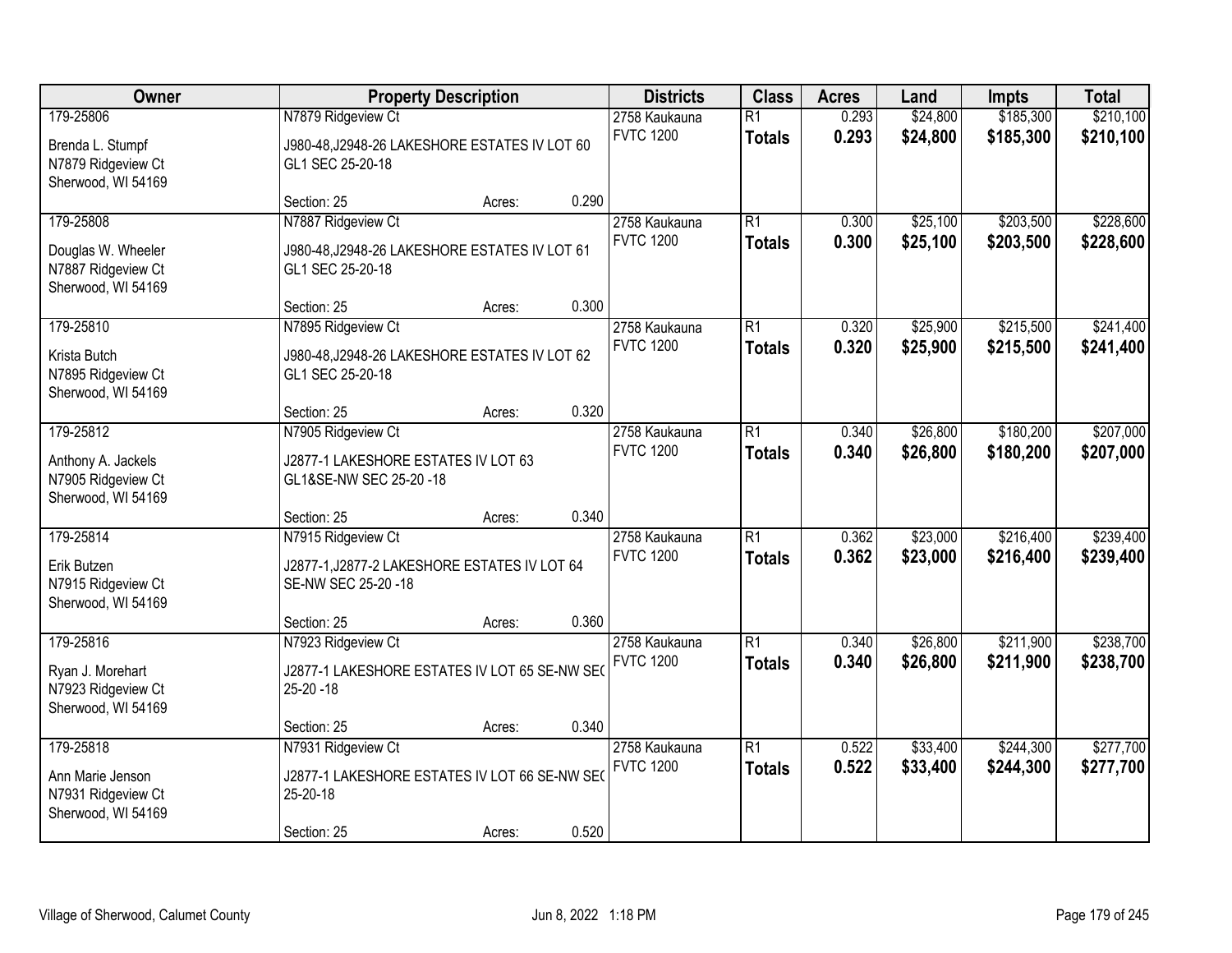| Owner                                                                                   | <b>Property Description</b>                                                                            | <b>Districts</b> | <b>Class</b> | <b>Acres</b>                      | Land                             | <b>Impts</b>   | <b>Total</b>         |                        |                        |
|-----------------------------------------------------------------------------------------|--------------------------------------------------------------------------------------------------------|------------------|--------------|-----------------------------------|----------------------------------|----------------|----------------------|------------------------|------------------------|
| 179-25820<br>Breckheimer Bria& Sally Lv Trs<br>N7935 Ridgeview Ct<br>Sherwood, WI 54169 | N7935 Ridgeview Ct<br>J2877-1 LAKESHORE ESTATES IV LOT 67 SE-NW SE(<br>$25-20 - 18$                    |                  |              | 2758 Kaukauna<br><b>FVTC 1200</b> | $\overline{R1}$<br><b>Totals</b> | 0.540<br>0.540 | \$33,800<br>\$33,800 | \$286,400<br>\$286,400 | \$320,200<br>\$320,200 |
|                                                                                         | Section: 25                                                                                            | Acres:           | 0.540        |                                   |                                  |                |                      |                        |                        |
| 179-25822<br>Jacobus F. Britz<br>N7932 Ridgeview Ct<br>Sherwood, WI 54169               | N7932 Ridgeview Ct<br>J2877-1 LAKESHORE ESTATES IV LOT 68 SE-NW SEO<br>$25-20 - 18$                    |                  |              | 2758 Kaukauna<br><b>FVTC 1200</b> | $\overline{R1}$<br><b>Totals</b> | 0.590<br>0.590 | \$34,900<br>\$34,900 | \$183,500<br>\$183,500 | \$218,400<br>\$218,400 |
|                                                                                         | Section: 25                                                                                            | Acres:           | 0.590        |                                   |                                  |                |                      |                        |                        |
| 179-25824<br>Jon D. Newman<br>N7926 Ridgeview Ct<br>Sherwood, WI 54169                  | N7926 Ridgeview Ct<br>J2877-1 LAKESHORE ESTATES IV LOT 69 SE-NW SE(<br>$25 - 20 - 18$                  |                  |              | 2758 Kaukauna<br><b>FVTC 1200</b> | $\overline{R1}$<br><b>Totals</b> | 0.410<br>0.410 | \$29,900<br>\$29,900 | \$187,400<br>\$187,400 | \$217,300<br>\$217,300 |
|                                                                                         | Section: 25                                                                                            | Acres:           | 0.410        |                                   |                                  |                |                      |                        |                        |
| 179-25826<br>Christy L. Stumpf<br>N7916 Ridgeview Ct<br>Sherwood, WI 54169              | N7916 Ridgeview Ct<br>J2877-1 LAKESHORE ESTATES IV LOT 70 SE-NW SEO<br>$25-20 - 18$                    |                  |              | 2758 Kaukauna<br><b>FVTC 1200</b> | $\overline{R1}$<br><b>Totals</b> | 0.453<br>0.453 | \$31,800<br>\$31,800 | \$205,000<br>\$205,000 | \$236,800<br>\$236,800 |
|                                                                                         | Section: 25                                                                                            | Acres:           | 0.450        |                                   |                                  |                |                      |                        |                        |
| 179-25828<br>Julie A. Scholl<br>N7906 Ridgeview Ct<br>Sherwood, WI 54169                | N7906 Ridgeview Ct<br>J980-48, J2948-26 LAKESHORE ESTATES IV LOT 71<br>GL1 & SE-NW SEC 25-20-18        |                  |              | 2758 Kaukauna<br><b>FVTC 1200</b> | $\overline{R1}$<br><b>Totals</b> | 0.470<br>0.470 | \$32,200<br>\$32,200 | \$218,700<br>\$218,700 | \$250,900<br>\$250,900 |
|                                                                                         | Section: 25                                                                                            | Acres:           | 0.470        |                                   |                                  |                |                      |                        |                        |
| 179-25830<br>Marlin E. Phillips<br>N7894 Ridgeview Ct<br>Sherwood, WI 54169             | N7894 Ridgeview Ct<br>J980-48, J2948-26 LAKESHORE ESTATES IV LOT 72<br>GL-1 SEC 25-20-18               |                  |              | 2758 Kaukauna<br><b>FVTC 1200</b> | $\overline{R1}$<br><b>Totals</b> | 0.440<br>0.440 | \$31,200<br>\$31,200 | \$207,200<br>\$207,200 | \$238,400<br>\$238,400 |
|                                                                                         | Section: 25                                                                                            | Acres:           | 0.440        |                                   |                                  |                |                      |                        |                        |
| 179-25832<br>Jeffrey J. Heindel<br>N7886 Ridgeview Ct<br>Sherwood, WI 54169             | N7886 Ridgeview Ct<br>J980-48, J2948-26 LAKESHORE ESTATES IV LOT 73<br>GL1 SEC 25-20-18<br>Section: 25 | Acres:           | 0.370        | 2758 Kaukauna<br><b>FVTC 1200</b> | $\overline{R1}$<br><b>Totals</b> | 0.370<br>0.370 | \$28,100<br>\$28,100 | \$244,200<br>\$244,200 | \$272,300<br>\$272,300 |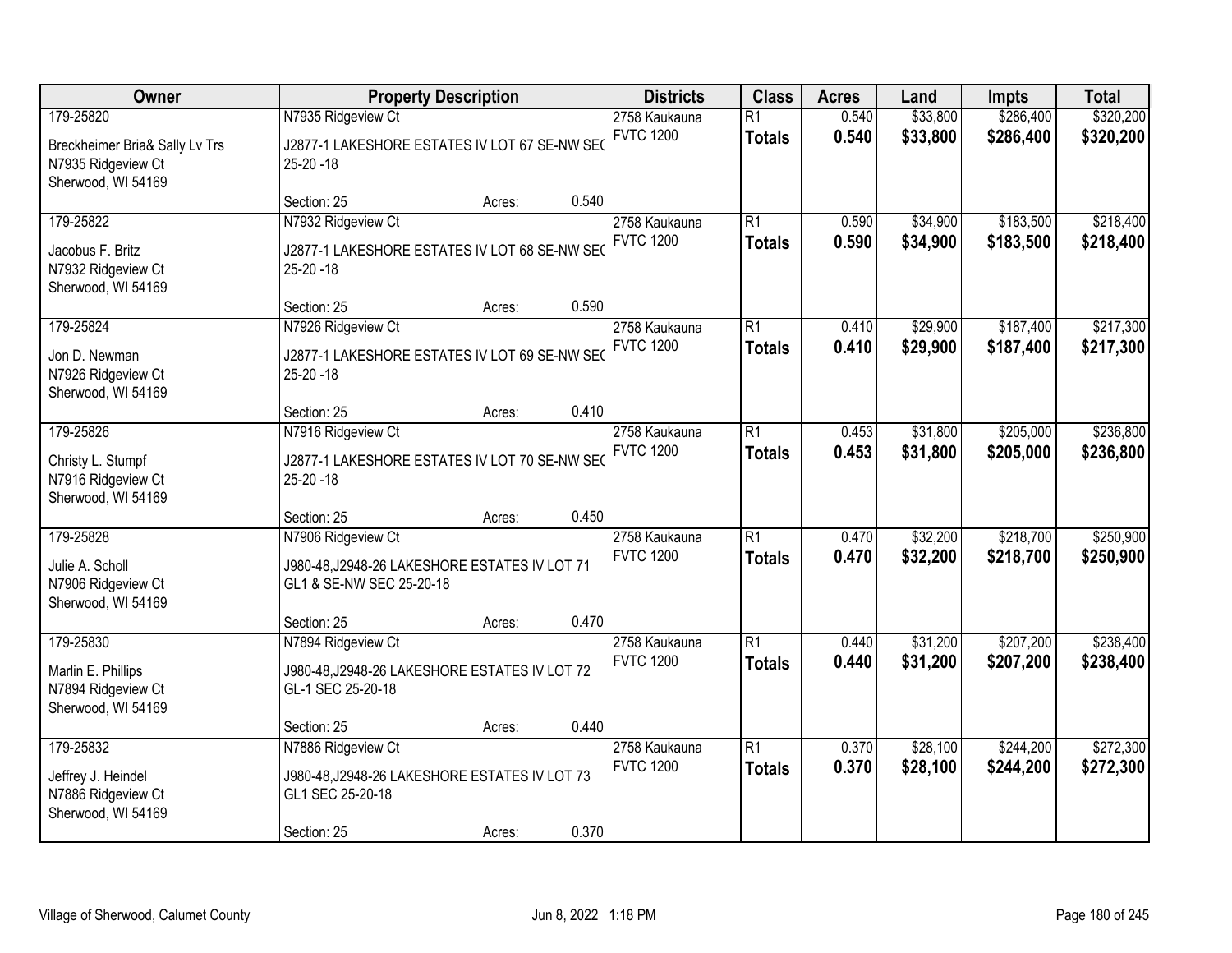| Owner                                                                     |                                                                                   | <b>Property Description</b>                                                                                    |        | <b>Districts</b>                  | <b>Class</b>                                        | <b>Acres</b>              | Land                        | Impts                  | <b>Total</b>                |
|---------------------------------------------------------------------------|-----------------------------------------------------------------------------------|----------------------------------------------------------------------------------------------------------------|--------|-----------------------------------|-----------------------------------------------------|---------------------------|-----------------------------|------------------------|-----------------------------|
| 179-25834<br>Sarah C. Edwards<br>N7878 Ridgeview Ct<br>Sherwood, WI 54169 | N7878 Ridgeview Ct<br>GL1 SEC 25-20-18                                            | J980-48, J2948-26 LAKESHORE ESTATES IV LOT 74                                                                  |        | 2758 Kaukauna<br><b>FVTC 1200</b> | $\overline{R1}$<br><b>Totals</b>                    | 0.320<br>0.320            | \$25,900<br>\$25,900        | \$215,200<br>\$215,200 | \$241,100<br>\$241,100      |
|                                                                           | Section: 25                                                                       | Acres:                                                                                                         | 0.320  |                                   |                                                     |                           |                             |                        |                             |
| 179-26746<br>Village of Sherwood<br>PO Box 279<br>Sherwood, WI 54169      | Spur Trak<br>VOL84-66<br>Section: 25                                              | 84-66 PRT W1/2 NE1/4 SEC.25-20-18 2RDS SPUR<br>TRACK RUNNING N & S ALG E/L BNG PRT PCL 8<br>Acres:             | 0.500  | 2758 Kaukauna<br><b>FVTC 1200</b> | $\overline{X4}$<br><b>Totals</b>                    | 0.500<br>0.500            | \$0<br>\$0                  | $\overline{50}$<br>\$0 | $\overline{50}$<br>\$0      |
| 179-26868                                                                 | Pigeon Rd                                                                         |                                                                                                                |        | 2758 Kaukauna                     |                                                     |                           |                             |                        |                             |
| Condominium-Refer On Hak-1<br>Pigeon Rd<br>Sherwood, WI 54169             | FORMERLY PRT LT1 DL & JOAN SUB SE-NW<br>Section: 25                               | J1108-51, J3847-7 HAK-1 CONDOMINIUM UNIT A & B<br>SEC.25-20-18 INCL COMM DR EASE OVER LT2<br>Acres:            | 0.000  | <b>FVTC 1200</b>                  | <b>Totals</b>                                       |                           |                             |                        |                             |
| 179-27340                                                                 | N8016 Pigeon Rd                                                                   |                                                                                                                |        | 2758 Kaukauna                     | $\overline{R1}$                                     | 1.004                     | \$42,900                    | \$157,000              | \$199,900                   |
| <b>Bruce Genskow</b><br>N8016 Pigeon Rd<br>Sherwood, WI 54169             | J3617-37, J3633-29, J5726-41 NW1/4 NE1/4<br>SEC.25-20-18 LOT 1 CSM#3194 VOL.27-62 |                                                                                                                |        | <b>FVTC 1200</b>                  | <b>Totals</b>                                       | 1.004                     | \$42,900                    | \$157,000              | \$199,900                   |
| 179-27344                                                                 | Section: 25<br>Pigeon Rd                                                          | Acres:                                                                                                         | 1.004  | 2020 Aerials                      | $\overline{R4}$                                     | 9.500                     | \$1,800                     | $\overline{50}$        | \$1,800                     |
| <b>Welhouse Properties LLC</b><br>N8399 Firelane 12<br>Menasha, WI 54952  | J3617-37, J3633-29, J5726-41 NE1/4 NW1/4<br>Section: 25                           | SEC.25-20-18 COM 1/4 POST BTW SEC.24 & 25, W ON<br>SEC/LN 53 1/3RDS, S60RDS, E53 1/3RDS, N60RDS TO<br>Acres:   | 20.000 | 2758 Kaukauna<br><b>FVTC 1200</b> | R <sub>5</sub><br>R <sub>5</sub> M<br><b>Totals</b> | 0.500<br>10.000<br>20.000 | \$100<br>\$8,000<br>\$9,900 | \$0<br>\$0<br>\$0      | \$100<br>\$8,000<br>\$9,900 |
| 179-27346                                                                 | N7367 Hwy 114                                                                     |                                                                                                                |        | 2534 Hilbert                      | $\overline{R1}$                                     | 1.170                     | \$44,500                    | \$215,600              | \$260,100                   |
| Michael Scherwinski<br>N7367 State Hwy 114<br>Menasha, WI 54952           | S145'TO POB<br>Section: 31                                                        | 154-342 N1/2 SE1/4 SE1/4 SEC.31-20-19 COM INTR<br>S/L N1/2 SE-SE & C/L HWY 114, W350', N145', E350',<br>Acres: | 1.170  | <b>FVTC 1200</b>                  | <b>Totals</b>                                       | 1.170                     | \$44,500                    | \$215,600              | \$260,100                   |
| 179-27350                                                                 | Mustang Dr                                                                        |                                                                                                                |        | 2758 Kaukauna                     | $\overline{X4}$                                     | 0.322                     | $\sqrt{50}$                 | $\overline{50}$        | $\overline{50}$             |
| Village of Sherwood<br>PO Box 279<br>Sherwood, WI 54169                   |                                                                                   | J481-30, J502-57, J4946-33 MUSTANG ACRES II<br>MUSTANG DRIVE NW NW FRAC1/4 SEC 30-20-19                        |        | <b>FVTC 1200</b>                  | <b>Totals</b>                                       | 0.322                     | \$0                         | \$0                    | \$0                         |
|                                                                           | Section: 30                                                                       | Acres:                                                                                                         | 0.322  |                                   |                                                     |                           |                             |                        |                             |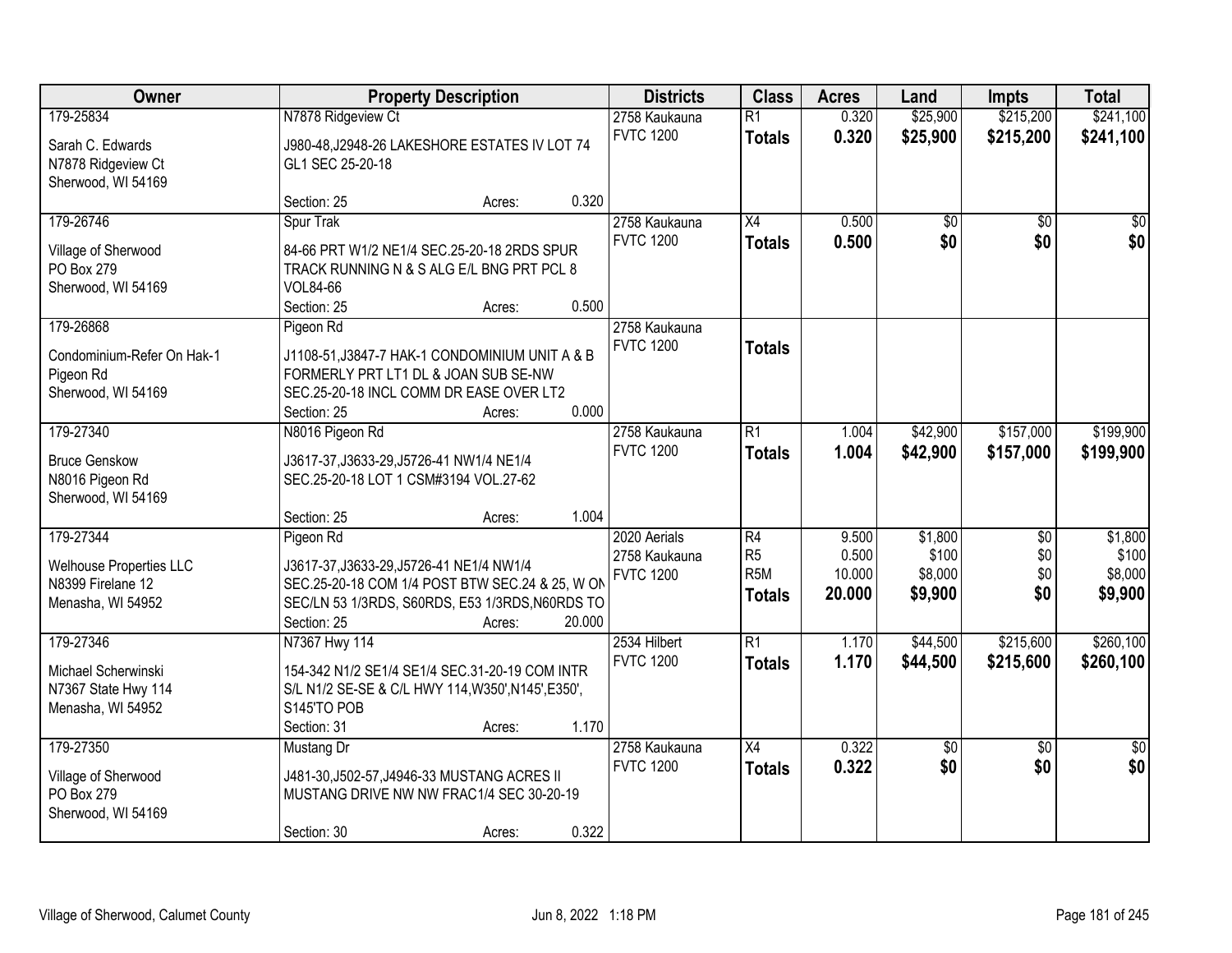| Owner                                 |                                                    | <b>Property Description</b> |       | <b>Districts</b> | <b>Class</b>    | <b>Acres</b> | Land            | Impts           | <b>Total</b> |
|---------------------------------------|----------------------------------------------------|-----------------------------|-------|------------------|-----------------|--------------|-----------------|-----------------|--------------|
| 179-27352                             | Paddock Ct                                         |                             |       | 2758 Kaukauna    | $\overline{X4}$ | 0.000        | $\overline{60}$ | $\overline{50}$ | \$0          |
| Village of Sherwood                   | J481-30, J502-57, J4946-33 MUSTANG ACRES II        |                             |       | <b>FVTC 1200</b> | <b>Totals</b>   | 0.000        | \$0             | \$0             | \$0          |
| PO Box 279                            | PADDOCK COURT NW NW FRAC1/4 SEC 30-20-19           |                             |       |                  |                 |              |                 |                 |              |
| Sherwood, WI 54169                    |                                                    |                             |       |                  |                 |              |                 |                 |              |
|                                       | Section: 30                                        | Acres:                      | 0.000 |                  |                 |              |                 |                 |              |
| 179-27354                             | N7986 Stommel Rd                                   |                             |       | 2758 Kaukauna    | $\overline{R1}$ | 0.950        | \$55,600        | \$169,400       | \$225,000    |
| Scott M. Priebe                       | J481-30, J502-57, J4946-33 MUSTANG ACRES II LOT 32 |                             |       | <b>FVTC 1200</b> | <b>Totals</b>   | 0.950        | \$55,600        | \$169,400       | \$225,000    |
| N7986 Stommel Rd                      | NW NW FRAC1/4 SEC 30-20-19                         |                             |       |                  |                 |              |                 |                 |              |
| Sherwood, WI 54169                    |                                                    |                             |       |                  |                 |              |                 |                 |              |
|                                       | Section: 30                                        | Acres:                      | 0.950 |                  |                 |              |                 |                 |              |
| 179-27356                             | N8004 Stommel Rd                                   |                             |       | 2758 Kaukauna    | $\overline{R1}$ | 0.400        | \$37,800        | \$265,600       | \$303,400    |
| Kimberly C. Bekx                      | J481-30, J502-57, J4946-33 MUSTANG ACRES II LOT 33 |                             |       | <b>FVTC 1200</b> | <b>Totals</b>   | 0.400        | \$37,800        | \$265,600       | \$303,400    |
| N8004 Stommel Rd                      | NW NW FRAC1/4 SEC 30-20-19                         |                             |       |                  |                 |              |                 |                 |              |
| Sherwood, WI 54169                    |                                                    |                             |       |                  |                 |              |                 |                 |              |
|                                       | Section: 30                                        | Acres:                      | 0.400 |                  |                 |              |                 |                 |              |
| 179-27358                             | W4887 Mustang Dr                                   |                             |       | 2758 Kaukauna    | $\overline{R1}$ | 0.460        | \$49,200        | \$252,700       | \$301,900    |
| Woldt Russell L & Rebecca M Rev Trust | J481-30, J502-57, J4946-33 MUSTANG ACRES II LOT 34 |                             |       | <b>FVTC 1200</b> | <b>Totals</b>   | 0.460        | \$49,200        | \$252,700       | \$301,900    |
| W4887 Mustang Dr                      | NW NW FRAC1/4 SEC 30-20-19 SUBJ TO TRAIL EASE      |                             |       |                  |                 |              |                 |                 |              |
| Sherwood, WI 54169                    | ALG E10' DOC.#382246                               |                             |       |                  |                 |              |                 |                 |              |
|                                       | Section: 30                                        | Acres:                      | 0.460 |                  |                 |              |                 |                 |              |
| 179-27360                             | W4881 Mustang Dr                                   |                             |       | 2758 Kaukauna    | $\overline{R1}$ | 0.380        | \$44,000        | \$317,500       | \$361,500    |
| Gale G. Davey                         | J481-30, J502-57, J4946-33 MUSTANG ACRES II LOT 35 |                             |       | <b>FVTC 1200</b> | <b>Totals</b>   | 0.380        | \$44,000        | \$317,500       | \$361,500    |
| W4881 Mustang Dr                      | NW NW FRAC1/4 SEC 30-20-19 SUBJ TO TRAIL EASE      |                             |       |                  |                 |              |                 |                 |              |
| Sherwood, WI 54169                    | ALG W10' DOC.#382246                               |                             |       |                  |                 |              |                 |                 |              |
|                                       | Section: 30                                        | Acres:                      | 0.380 |                  |                 |              |                 |                 |              |
| 179-27362                             | W4873 Mustang Dr                                   |                             |       | 2758 Kaukauna    | $\overline{R1}$ | 0.380        | \$44,000        | \$283,500       | \$327,500    |
| Jack A. Kruse                         | J481-30, J502-57, J4946-33 MUSTANG ACRES II LOT 36 |                             |       | <b>FVTC 1200</b> | <b>Totals</b>   | 0.380        | \$44,000        | \$283,500       | \$327,500    |
| W4873 Mustang Dr                      | NW NW FRAC1/4 SEC 30-20-19                         |                             |       |                  |                 |              |                 |                 |              |
| Sherwood, WI 54169                    |                                                    |                             |       |                  |                 |              |                 |                 |              |
|                                       | Section: 30                                        | Acres:                      | 0.380 |                  |                 |              |                 |                 |              |
| 179-27364                             | W4865 Mustang Dr                                   |                             |       | 2758 Kaukauna    | $\overline{R1}$ | 0.380        | \$44,000        | \$314,500       | \$358,500    |
| Mary E. Johnson                       | J481-30, J502-57, J4946-33 MUSTANG ACRES II LOT 37 |                             |       | <b>FVTC 1200</b> | <b>Totals</b>   | 0.380        | \$44,000        | \$314,500       | \$358,500    |
| W4865 Mustang Dr                      | NW NW FRAC1/4 SEC 30-20-19                         |                             |       |                  |                 |              |                 |                 |              |
| Sherwood, WI 54169                    |                                                    |                             |       |                  |                 |              |                 |                 |              |
|                                       | Section: 30                                        | Acres:                      | 0.380 |                  |                 |              |                 |                 |              |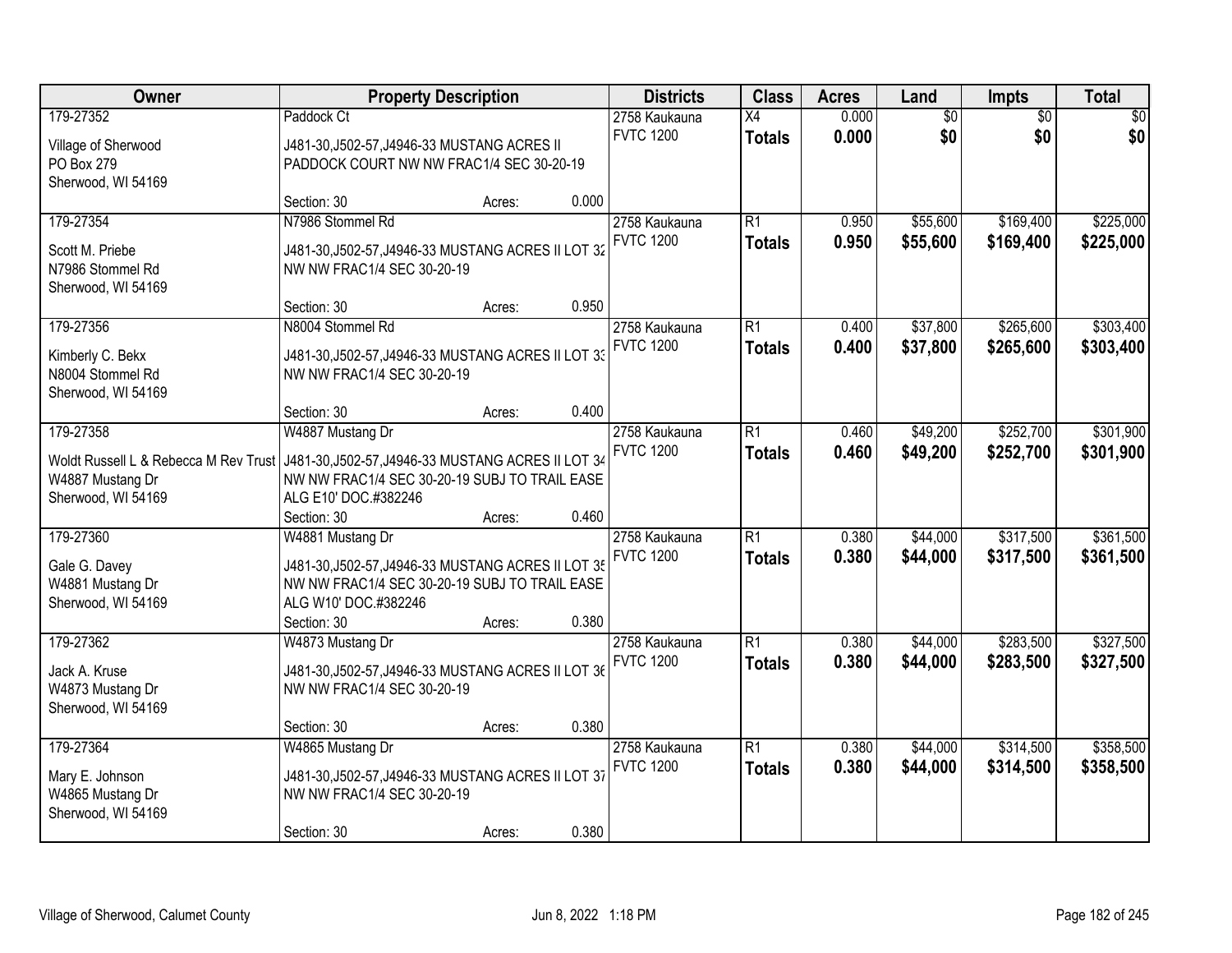| Owner                                                                           | <b>Property Description</b>                                                                                                                                 | <b>Districts</b> | <b>Class</b> | <b>Acres</b>                      | Land                             | Impts          | <b>Total</b>         |                        |                        |
|---------------------------------------------------------------------------------|-------------------------------------------------------------------------------------------------------------------------------------------------------------|------------------|--------------|-----------------------------------|----------------------------------|----------------|----------------------|------------------------|------------------------|
| 179-27366<br>Alissa N. Ulbricht-Beyer<br>W4855 Mustang Dr<br>Sherwood, WI 54169 | W4855 Mustang Dr<br>J481-30, J502-57, J4946-33 MUSTANG ACRES II LOT 38<br>NW NW FRAC1/4 SEC 30-20-19                                                        |                  |              | 2758 Kaukauna<br><b>FVTC 1200</b> | $\overline{R1}$<br><b>Totals</b> | 0.390<br>0.390 | \$44,700<br>\$44,700 | \$322,200<br>\$322,200 | \$366,900<br>\$366,900 |
|                                                                                 | Section: 30                                                                                                                                                 | Acres:           | 0.390        |                                   |                                  |                |                      |                        |                        |
| 179-27368<br>Glenn L. Londre<br>W4843 Mustang Dr<br>Sherwood, WI 54169          | W4843 Mustang Dr<br>J481-30, J502-57, J4946-33 MUSTANG ACRES II LOT 39<br>NW NW FRAC1/4 SEC 30-20-19                                                        |                  |              | 2758 Kaukauna<br><b>FVTC 1200</b> | $\overline{R1}$<br><b>Totals</b> | 0.370<br>0.370 | \$43,400<br>\$43,400 | \$224,100<br>\$224,100 | \$267,500<br>\$267,500 |
|                                                                                 | Section: 30                                                                                                                                                 | Acres:           | 0.370        |                                   |                                  |                |                      |                        |                        |
| 179-27370<br>Christopher P. Knapp<br>W4835 Mustang Dr<br>Sherwood, WI 54169     | W4835 Mustang Dr<br>J481-30, J502-57, J4946-33 MUSTANG ACRES II LOT 40<br>NW NW FRAC1/4 SEC 30-20-19                                                        |                  |              | 2758 Kaukauna<br><b>FVTC 1200</b> | $\overline{R1}$<br><b>Totals</b> | 0.380<br>0.380 | \$44,000<br>\$44,000 | \$311,200<br>\$311,200 | \$355,200<br>\$355,200 |
|                                                                                 | Section: 30                                                                                                                                                 | Acres:           | 0.380        |                                   |                                  |                |                      |                        |                        |
| 179-27372<br>Nicole Turenske<br>W4834 Mustang Dr<br>Sherwood, WI 54169          | W4834 Mustang Dr<br>J481-30, J502-57, J4946-33 MUSTANG ACRES II LOT 41<br>NW NW FRAC1/4 SEC 30-20-19                                                        |                  |              | 2758 Kaukauna<br><b>FVTC 1200</b> | $\overline{R1}$<br><b>Totals</b> | 0.470<br>0.470 | \$41,100<br>\$41,100 | \$295,500<br>\$295,500 | \$336,600<br>\$336,600 |
|                                                                                 | Section: 30                                                                                                                                                 | Acres:           | 0.470        |                                   |                                  |                |                      |                        |                        |
| 179-27374<br>Lindsay M. Kehl<br>W4842 Mustang Dr<br>Sherwood, WI 54169          | W4842 Mustang Dr<br>J481-30, J502-57, J4946-33 MUSTANG ACRES II LOT 42<br>NW NW FRAC1/4 SEC 30-20-19                                                        |                  |              | 2758 Kaukauna<br><b>FVTC 1200</b> | $\overline{R1}$<br><b>Totals</b> | 0.400<br>0.400 | \$37,800<br>\$37,800 | \$294,800<br>\$294,800 | \$332,600<br>\$332,600 |
|                                                                                 | Section: 30                                                                                                                                                 | Acres:           | 0.400        |                                   |                                  |                |                      |                        |                        |
| 179-27376<br>Jessica L. Haufschildt<br>W4852 Mustang Dr<br>Sherwood, WI 54169   | W4852 Mustang Dr<br>J481-30, J502-57, J4946-33 MUSTANG ACRES II LOT 43<br>NW NW FRAC1/4 SEC 30-20-19                                                        |                  |              | 2758 Kaukauna<br><b>FVTC 1200</b> | $\overline{R1}$<br><b>Totals</b> | 0.420<br>0.420 | \$38,900<br>\$38,900 | \$341,300<br>\$341,300 | \$380,200<br>\$380,200 |
|                                                                                 | Section: 30                                                                                                                                                 | Acres:           | 0.420        |                                   |                                  |                |                      |                        |                        |
| 179-27378<br>Mark G. Islinger<br>N8040 Paddock Ct<br>Sherwood, WI 54169         | N8040 Paddock Ct<br>J481-30, J502-57, J4946-33 NW NW FRAC1/4 SEC<br>30-20-19MUSTANG ACRES II LOT 44 & PRT LOT 45Lo<br>2, CSM 3917 VOL.35-310<br>Section: 30 | Acres:           | 0.640        | 2758 Kaukauna<br><b>FVTC 1200</b> | $\overline{R1}$<br><b>Totals</b> | 0.640<br>0.640 | \$43,000<br>\$43,000 | \$276,600<br>\$276,600 | \$319,600<br>\$319,600 |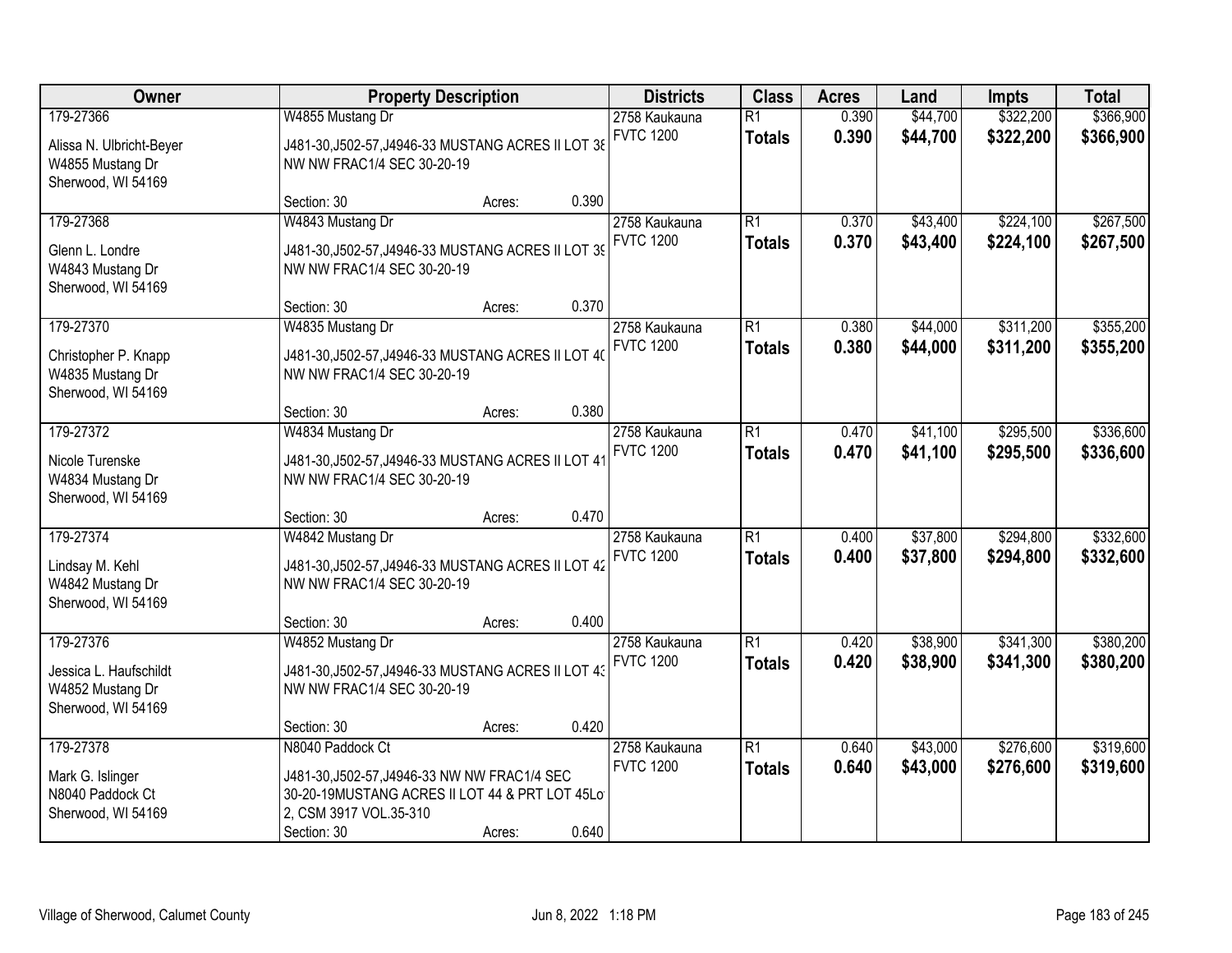| Owner                                   | <b>Property Description</b>                                                      |                 | <b>Districts</b> | <b>Class</b>    | <b>Acres</b> | Land     | Impts     | <b>Total</b> |
|-----------------------------------------|----------------------------------------------------------------------------------|-----------------|------------------|-----------------|--------------|----------|-----------|--------------|
| 179-27382                               | N8045 Paddock Ct                                                                 |                 | 2758 Kaukauna    | $\overline{R1}$ | 0.820        | \$44,900 | \$308,900 | \$353,800    |
| Steven C. Berger                        | J481-30, J502-57, J4946-33 NW NW FRAC1/4 SEC                                     |                 | <b>FVTC 1200</b> | <b>Totals</b>   | 0.820        | \$44,900 | \$308,900 | \$353,800    |
| N8045 Paddock Ct                        | 30-20-19MUSTANG ACRES II LOT 46 & PRT LOT 45Lo                                   |                 |                  |                 |              |          |           |              |
| Sherwood, WI 54169                      | 1, CSM 3917 VOL.35-310                                                           |                 |                  |                 |              |          |           |              |
|                                         | Section: 30                                                                      | 0.820<br>Acres: |                  |                 |              |          |           |              |
| 179-27384                               | N8039 Paddock Ct                                                                 |                 | 2758 Kaukauna    | $\overline{R1}$ | 0.410        | \$38,300 | \$300,200 | \$338,500    |
| Esqueda Robert A & Cynthia M Rev Lvg    | J481-30, J502-57, J4946-33 MUSTANG ACRES II LOT 47                               |                 | <b>FVTC 1200</b> | <b>Totals</b>   | 0.410        | \$38,300 | \$300,200 | \$338,500    |
| Trust                                   | NW NW FRAC1/4 SEC 30-20-19                                                       |                 |                  |                 |              |          |           |              |
| N8039 Paddock Ct                        |                                                                                  |                 |                  |                 |              |          |           |              |
| Sherwood, WI 54169                      | Section: 30                                                                      | 0.410<br>Acres: |                  |                 |              |          |           |              |
| 179-27386                               | W4882 Mustang Dr                                                                 |                 | 2758 Kaukauna    | $\overline{R1}$ | 0.530        | \$41,800 | \$313,100 | \$354,900    |
|                                         |                                                                                  |                 | <b>FVTC 1200</b> | <b>Totals</b>   | 0.530        | \$41,800 | \$313,100 | \$354,900    |
| Brittany A. Schloss                     | J481-30, J502-57, J4946-33 MUSTANG ACRES II LOT 48                               |                 |                  |                 |              |          |           |              |
| W4882 Mustang Dr                        | NW NW FRAC1/4 SEC 30-20-19                                                       |                 |                  |                 |              |          |           |              |
| Sherwood, WI 54169                      | Section: 30                                                                      | 0.530<br>Acres: |                  |                 |              |          |           |              |
| 179-27388                               | N8014 Stommel Rd                                                                 |                 | 2758 Kaukauna    | $\overline{R1}$ | 0.410        | \$38,300 | \$275,100 | \$313,400    |
|                                         |                                                                                  |                 | <b>FVTC 1200</b> |                 | 0.410        | \$38,300 |           |              |
| Craig Hoffer                            | J481-30, J502-57, J4946-33 MUSTANG ACRES II LOT 49                               |                 |                  | <b>Totals</b>   |              |          | \$275,100 | \$313,400    |
| N8014 Stommel Rd                        | NW NW FRAC1/4 SEC 30-20-19                                                       |                 |                  |                 |              |          |           |              |
| Sherwood, WI 54169                      |                                                                                  |                 |                  |                 |              |          |           |              |
|                                         | Section: 30                                                                      | 0.410<br>Acres: |                  |                 |              |          |           |              |
| 179-27390                               | N8026 Stommel Rd                                                                 |                 | 2758 Kaukauna    | $\overline{R1}$ | 0.430        | \$39,400 | \$255,300 | \$294,700    |
| Christopher L. Gerdmann                 | J481-30, J502-57, J4946-33 MUSTANG ACRES II LOT 50                               |                 | <b>FVTC 1200</b> | <b>Totals</b>   | 0.430        | \$39,400 | \$255,300 | \$294,700    |
| N8026 Stommel Rd                        | NW NW FRAC1/4 SEC 30-20-19                                                       |                 |                  |                 |              |          |           |              |
| Sherwood, WI 54169                      |                                                                                  |                 |                  |                 |              |          |           |              |
|                                         | Section: 30                                                                      | 0.430<br>Acres: |                  |                 |              |          |           |              |
| 179-27392                               | N8036 Stommel Rd                                                                 |                 | 2758 Kaukauna    | $\overline{R1}$ | 0.430        | \$39,400 | \$200,000 | \$239,400    |
|                                         |                                                                                  |                 | <b>FVTC 1200</b> | <b>Totals</b>   | 0.430        | \$39,400 | \$200,000 | \$239,400    |
| Jeff Jon Gloudemans<br>N8036 Stommel Rd | J481-30, J502-57, J4946-33 MUSTANG ACRES II LOT 51<br>NW NW FRAC1/4 SEC 30-20-19 |                 |                  |                 |              |          |           |              |
| Sherwood, WI 54169                      |                                                                                  |                 |                  |                 |              |          |           |              |
|                                         | Section: 30                                                                      | 0.430<br>Acres: |                  |                 |              |          |           |              |
| 179-27394                               | N8046 Stommel Rd                                                                 |                 | 2758 Kaukauna    | $\overline{R1}$ | 0.430        | \$39,400 | \$270,300 | \$309,700    |
|                                         |                                                                                  |                 | <b>FVTC 1200</b> | <b>Totals</b>   | 0.430        | \$39,400 | \$270,300 | \$309,700    |
| Nathan Long                             | J481-30, J502-57, J4946-33 MUSTANG ACRES II LOT 52                               |                 |                  |                 |              |          |           |              |
| N8046 Stommel Rd                        | NW NW FRAC1/4 SEC 30-20-19                                                       |                 |                  |                 |              |          |           |              |
| Sherwood, WI 54169                      |                                                                                  |                 |                  |                 |              |          |           |              |
|                                         | Section: 30                                                                      | 0.430<br>Acres: |                  |                 |              |          |           |              |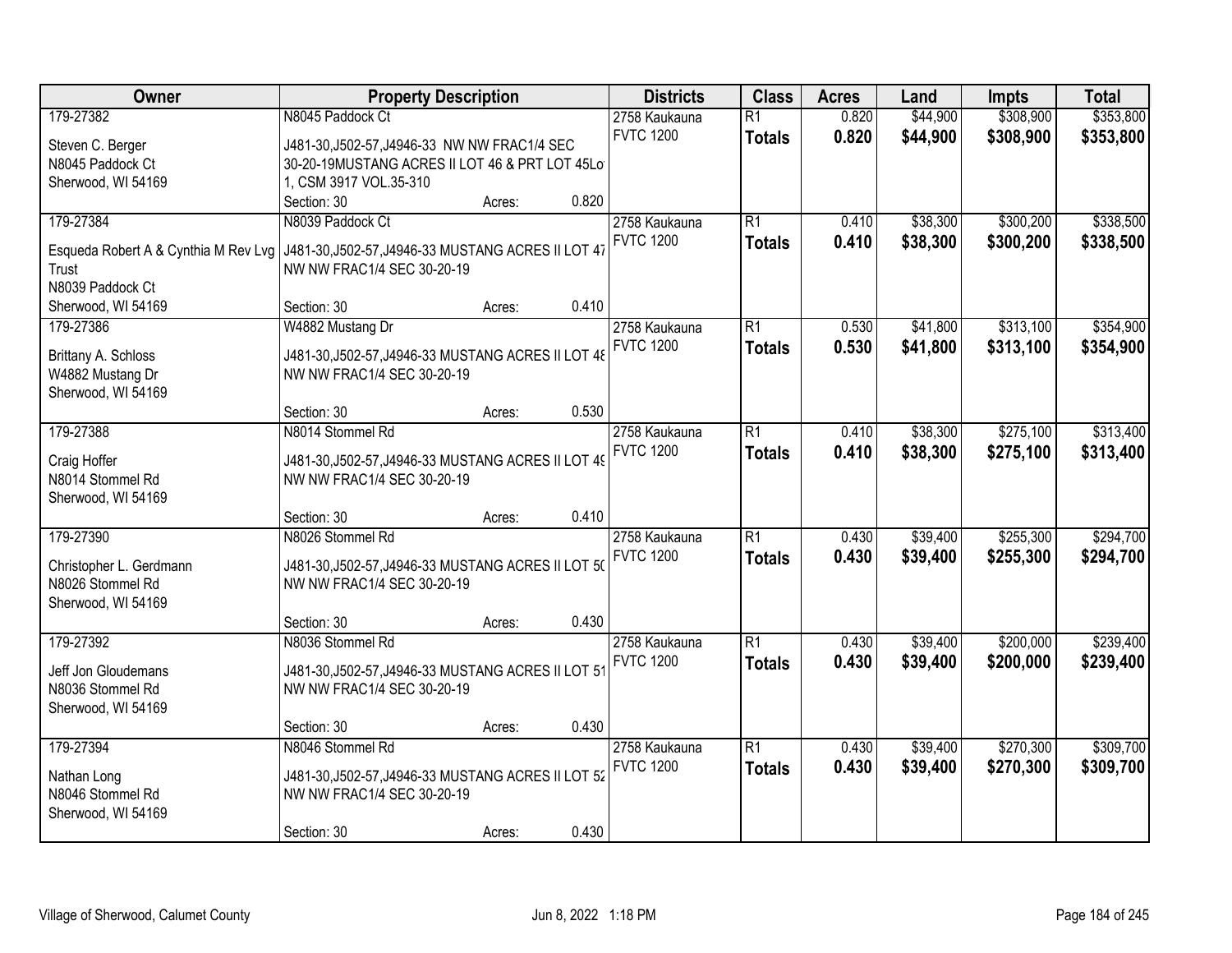| Owner                | <b>Property Description</b>                        | <b>Districts</b>                  | <b>Class</b>    | <b>Acres</b> | Land     | <b>Impts</b> | <b>Total</b> |
|----------------------|----------------------------------------------------|-----------------------------------|-----------------|--------------|----------|--------------|--------------|
| 179-27396            | W5114 Natures Way Dr                               | 2758 Kaukauna                     | $\overline{R1}$ | 0.152        | \$12,000 | \$128,500    | \$140,500    |
| Kathleen A. Weeks    | J3011-4, J3234-16 NATURES WAY DR COND              | <b>FVTC 1200</b>                  | <b>Totals</b>   | 0.152        | \$12,000 | \$128,500    | \$140,500    |
| W5114 Natures Way Dr | W5114-5112 UNIT 1 E1/2 NW1/4 SEC.25-20-18 SUBJ     |                                   |                 |              |          |              |              |
| Sherwood, WI 54169   | TO DECL #365112 & #371816                          |                                   |                 |              |          |              |              |
|                      | 0.152<br>Section: 25<br>Acres:                     |                                   |                 |              |          |              |              |
| 179-27398            | W5112 Natures Way Dr                               | 2758 Kaukauna                     | $\overline{R1}$ | 0.147        | \$12,000 | \$127,500    | \$139,500    |
| Dawn R. Goltz        | J3011-4, J3234-16 NATURES WAY DR COND              | <b>FVTC 1200</b>                  | <b>Totals</b>   | 0.147        | \$12,000 | \$127,500    | \$139,500    |
| W5112 Natures Way Dr | W5114-5112 UNIT 2 E1/2 NW1/4 SEC.25-20-18 SUBJ     |                                   |                 |              |          |              |              |
| Sherwood, WI 54169   | TO DECL #365112 & #371816                          |                                   |                 |              |          |              |              |
|                      | 0.147<br>Section: 25<br>Acres:                     |                                   |                 |              |          |              |              |
| 179-27400            | W5191 Natures Way Dr                               | 2758 Kaukauna                     | $\overline{R1}$ | 0.466        | \$32,200 | \$267,500    | \$299,700    |
|                      |                                                    | <b>FVTC 1200</b>                  | <b>Totals</b>   | 0.466        | \$32,200 | \$267,500    | \$299,700    |
| Lori G. Desorcy      | J428-32, J3011-4, J3011-6 SE1/4 NW1/4 SEC 25-20-19 |                                   |                 |              |          |              |              |
| W5191 Natures Way Dr | COM NW/C LT12 LAKESHORE EST, W110'TO M/L,SW        |                                   |                 |              |          |              |              |
| Sherwood, WI 54169   | ALG M/L129.85', E148.69', N127.41'TO POB (INCL     |                                   |                 |              |          |              |              |
|                      | Section: 25<br>0.466<br>Acres:                     |                                   |                 |              |          |              |              |
| 179-27402            | N7952 Creekside Dr                                 | 2758 Kaukauna                     | $\overline{R1}$ | 0.500        | \$70,500 | \$314,400    | \$384,900    |
| Scott P. Hackel      | J428-28, J3011-4 LAKESHORE ESTATES WEST II LOT     | <b>FVTC 1200</b>                  | <b>Totals</b>   | 0.500        | \$70,500 | \$314,400    | \$384,900    |
| N7952 Creekside Dr   | 81 NE NW SEC.25-20-18 & 1/16 INT IN POND &         |                                   |                 |              |          |              |              |
| Sherwood, WI 54169   | CONTIGUOUS LAND AROUND POND                        |                                   |                 |              |          |              |              |
|                      | 0.500<br>Section: 25<br>Acres:                     |                                   |                 |              |          |              |              |
| 179-27404            | N7964 Creekside Dr                                 | 2758 Kaukauna                     | $\overline{R1}$ | 0.360        | \$63,500 | \$338,300    | \$401,800    |
| Susan J. Pauly       | J428-28, J3011-4 LAKESHORE ESTATES WEST II LOT     | <b>FVTC 1200</b>                  | <b>Totals</b>   | 0.360        | \$63,500 | \$338,300    | \$401,800    |
| N7964 Creekside Dr   | 82 & 1/16 INT IN POND & CONTIGUOUS LAND            |                                   |                 |              |          |              |              |
| Sherwood, WI 54169   | AROUND POND                                        |                                   |                 |              |          |              |              |
|                      | 0.360<br>Section: 25<br>Acres:                     |                                   |                 |              |          |              |              |
| 179-27406            | N7972 Creekside Dr                                 | 2758 Kaukauna                     | $\overline{R1}$ | 0.390        | \$65,500 | \$374,200    | \$439,700    |
|                      |                                                    | <b>FVTC 1200</b>                  | <b>Totals</b>   | 0.390        | \$65,500 | \$374,200    | \$439,700    |
| James J. Gutman      | J428-28, J3011-4 LAKESHORE ESTATES WEST II LOT     |                                   |                 |              |          |              |              |
| N7972 Creekside Dr   | 83 & UNDIVIDED 1/16 INT IN POND & CONTIGUOUS       |                                   |                 |              |          |              |              |
| Sherwood, WI 54169   | LAND AROUND POND<br>0.390                          |                                   |                 |              |          |              |              |
|                      | Section: 25<br>Acres:                              |                                   | $\overline{R1}$ |              |          |              |              |
| 179-27408            | N7978 Creekside Dr                                 | 2758 Kaukauna<br><b>FVTC 1200</b> |                 | 0.440        | \$68,800 | \$570,500    | \$639,300    |
| Warren G. Schneider  | J428-28, J3011-4 LAKESHORE ESTATES WEST II LOT     |                                   | <b>Totals</b>   | 0.440        | \$68,800 | \$570,500    | \$639,300    |
| N7978 Creekside Dr   | 84 & 1/16 INT IN POND & CONTIGUOUS LAND            |                                   |                 |              |          |              |              |
| Sherwood, WI 54169   | AROUND POND                                        |                                   |                 |              |          |              |              |
|                      | 0.440<br>Section: 25<br>Acres:                     |                                   |                 |              |          |              |              |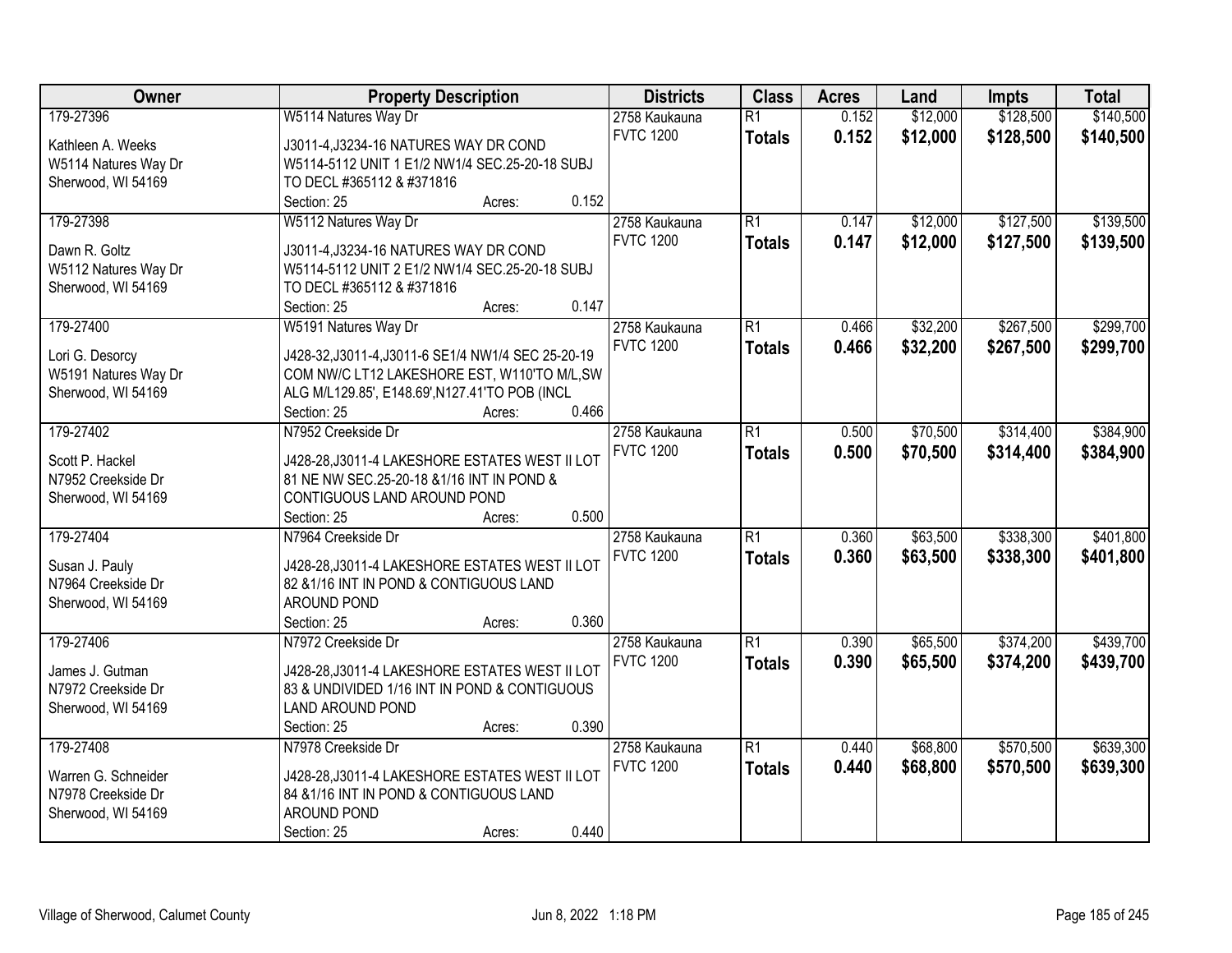| Owner                               | <b>Property Description</b>                    | <b>Districts</b> | <b>Class</b>    | <b>Acres</b> | Land     | Impts          | <b>Total</b> |
|-------------------------------------|------------------------------------------------|------------------|-----------------|--------------|----------|----------------|--------------|
| 179-27410                           | N7984 Creekside Dr                             | 2758 Kaukauna    | $\overline{R1}$ | 0.440        | \$68,800 | \$293,800      | \$362,600    |
| Kristi M. Kappell                   | J428-28, J3011-4 LAKESHORE ESTATES WEST II LOT | <b>FVTC 1200</b> | <b>Totals</b>   | 0.440        | \$68,800 | \$293,800      | \$362,600    |
| N7984 Creekside Dr                  | 85 & 1/16 INT IN POND & CONTIGUOUS LAND        |                  |                 |              |          |                |              |
| Sherwood, WI 54169                  | AROUND POND                                    |                  |                 |              |          |                |              |
|                                     | 0.440<br>Section: 25<br>Acres:                 |                  |                 |              |          |                |              |
| 179-27412                           | N7990 Creekside Dr                             | 2758 Kaukauna    | $\overline{R1}$ | 0.430        | \$68,100 | \$300,200      | \$368,300    |
|                                     |                                                | <b>FVTC 1200</b> | <b>Totals</b>   | 0.430        | \$68,100 | \$300,200      | \$368,300    |
| Dennis R. Kearn                     | J428-28, J3011-4 LAKESHORE ESTATES WEST II LOT |                  |                 |              |          |                |              |
| N7990 Creekside Dr                  | 86 & 1/16 INT IN POND & CONTIGUOUS LAND        |                  |                 |              |          |                |              |
| Sherwood, WI 54169                  | AROUND POND                                    |                  |                 |              |          |                |              |
|                                     | 0.430<br>Section: 25<br>Acres:                 |                  |                 |              |          |                |              |
| 179-27414                           | N7998 Creekside Dr                             | 2758 Kaukauna    | $\overline{R1}$ | 0.530        | \$70,800 | \$397,300      | \$468,100    |
| Paul G. Schwartz                    | J428-28, J3011-4 LAKESHORE ESTATES WEST II LOT | <b>FVTC 1200</b> | <b>Totals</b>   | 0.530        | \$70,800 | \$397,300      | \$468,100    |
| N7998 Creekside Dr                  | 87 &1/16 INT IN POND & CONTIGUOUS LAND         |                  |                 |              |          |                |              |
| Sherwood, WI 54169                  | AROUND POND                                    |                  |                 |              |          |                |              |
|                                     | 0.530<br>Section: 25<br>Acres:                 |                  |                 |              |          |                |              |
| 179-27416                           | N8010 Creekside Dr                             | 2758 Kaukauna    | $\overline{R1}$ | 1.140        | \$81,800 | $\frac{1}{20}$ | \$81,800     |
|                                     |                                                | <b>FVTC 1200</b> | <b>Totals</b>   | 1.140        | \$81,800 | \$0            | \$81,800     |
| Justin S & Rebecca L Brantmeier Rev | J428-28, J3011-4 LAKESHORE ESTATES WEST II LOT |                  |                 |              |          |                |              |
| Trust                               | 88 &1/16 INT IN POND & CONTIGUOUS LAND         |                  |                 |              |          |                |              |
| N7924 Creekside Dr                  | AROUND POND                                    |                  |                 |              |          |                |              |
| Sherwood, WI 54169                  | 1.140<br>Section: 25<br>Acres:                 |                  |                 |              |          |                |              |
| 179-27418                           | N8001 Creekside Dr                             | 2758 Kaukauna    | $\overline{R1}$ | 0.340        | \$30,500 | \$213,900      | \$244,400    |
| Gregory A. Canner                   | J428-28, J3011-4 LAKESHORE ESTATES WEST II LOT | <b>FVTC 1200</b> | <b>Totals</b>   | 0.340        | \$30,500 | \$213,900      | \$244,400    |
| N8001 Creekside Dr                  | 89 NE-NW SEC.25-20-18                          |                  |                 |              |          |                |              |
| Sherwood, WI 54169                  |                                                |                  |                 |              |          |                |              |
|                                     | 0.340<br>Section: 25<br>Acres:                 |                  |                 |              |          |                |              |
| 179-27420                           | N7989 Creekside Dr                             | 2758 Kaukauna    | $\overline{R1}$ | 0.390        | \$33,200 | \$311,000      | \$344,200    |
|                                     |                                                | <b>FVTC 1200</b> | <b>Totals</b>   | 0.390        | \$33,200 | \$311,000      | \$344,200    |
| Matthew A. Kletti                   | J428-28, J3011-4 LAKESHORE ESTATES WEST II LOT |                  |                 |              |          |                |              |
| N7989 Creekside Dr                  | 90 NE-NW SEC.25-20-18                          |                  |                 |              |          |                |              |
| Sherwood, WI 54169                  |                                                |                  |                 |              |          |                |              |
|                                     | 0.390<br>Section: 25<br>Acres:                 |                  |                 |              |          |                |              |
| 179-27422                           | N7981 Creekside Dr                             | 2758 Kaukauna    | $\overline{R1}$ | 0.410        | \$34,300 | \$316,600      | \$350,900    |
| Lee Pethan                          | J428-28, J3011-4 LAKESHORE ESTATES WEST II LOT | <b>FVTC 1200</b> | <b>Totals</b>   | 0.410        | \$34,300 | \$316,600      | \$350,900    |
| N7981 Creekside Dr                  | 91 NW NW SEC.25-20-18                          |                  |                 |              |          |                |              |
| Sherwood, WI 54169                  |                                                |                  |                 |              |          |                |              |
|                                     | 0.410<br>Section: 25<br>Acres:                 |                  |                 |              |          |                |              |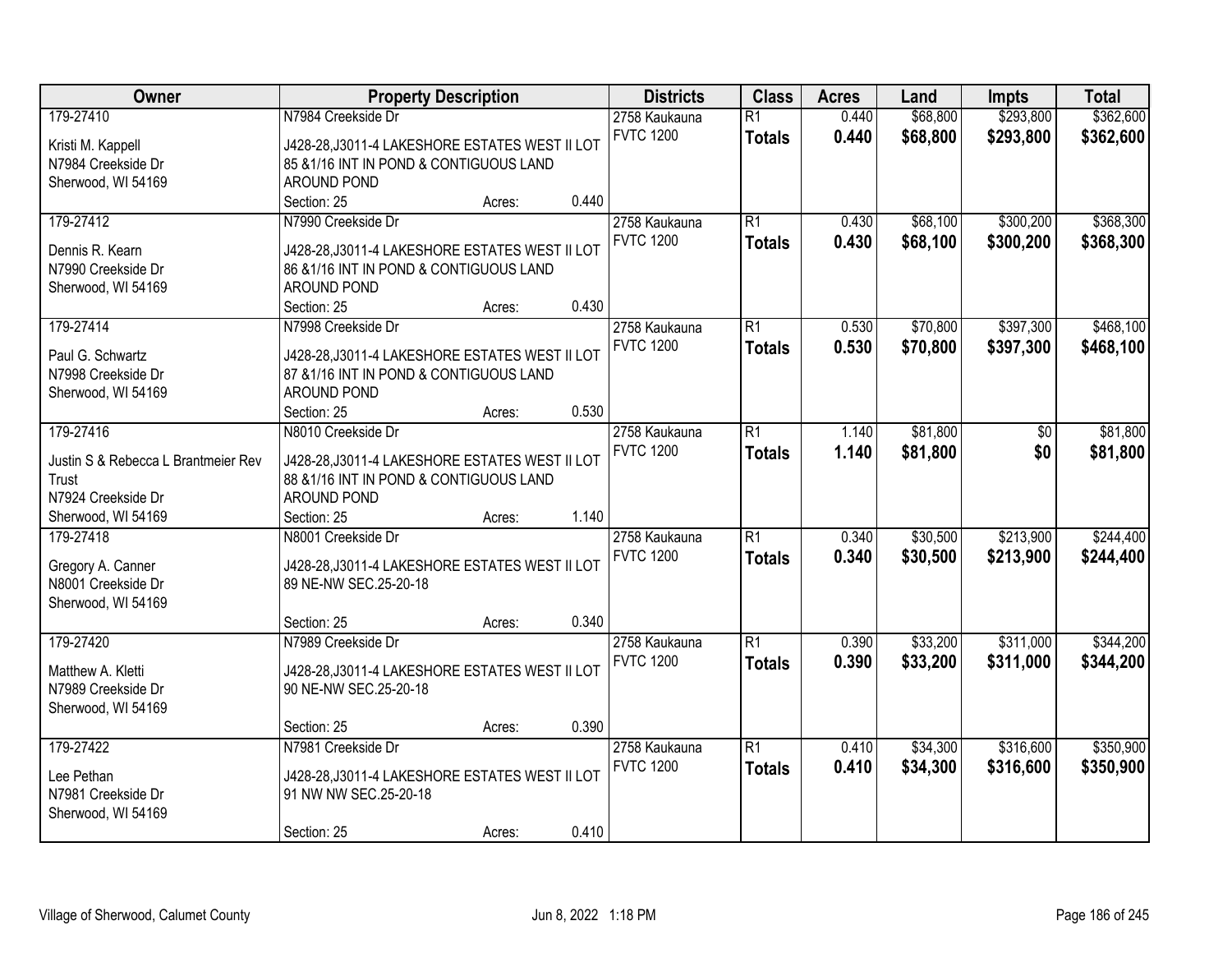| Owner                                    | <b>Property Description</b>                    | <b>Districts</b> | <b>Class</b> | <b>Acres</b>                      | Land            | Impts | <b>Total</b> |           |           |
|------------------------------------------|------------------------------------------------|------------------|--------------|-----------------------------------|-----------------|-------|--------------|-----------|-----------|
| 179-27424                                | N7973 Creekside Dr                             |                  |              | 2758 Kaukauna                     | $\overline{R1}$ | 0.340 | \$30,500     | \$339,200 | \$369,700 |
| Claire E. Robertson                      | J428-28, J3011-4 LAKESHORE ESTATES WEST II LOT |                  |              | <b>FVTC 1200</b>                  | <b>Totals</b>   | 0.340 | \$30,500     | \$339,200 | \$369,700 |
| N7973 Creekside Dr                       | 92 NW NW SEC.25-20-18                          |                  |              |                                   |                 |       |              |           |           |
| Sherwood, WI 54169                       |                                                |                  |              |                                   |                 |       |              |           |           |
|                                          | Section: 25                                    | Acres:           | 0.340        |                                   |                 |       |              |           |           |
| 179-27426                                | N7967 Creekside Dr                             |                  |              | 2758 Kaukauna<br><b>FVTC 1200</b> | $\overline{R1}$ | 0.350 | \$31,100     | \$273,900 | \$305,000 |
| Brenda A. Lensmire                       | J428-28, J3011-4 LAKESHORE ESTATES WEST II LOT |                  |              |                                   | <b>Totals</b>   | 0.350 | \$31,100     | \$273,900 | \$305,000 |
| N7967 Creekside Dr                       | 93 NW NW SEC.25-20-18                          |                  |              |                                   |                 |       |              |           |           |
| Sherwood, WI 54169                       |                                                |                  |              |                                   |                 |       |              |           |           |
|                                          | Section: 25                                    | Acres:           | 0.350        |                                   |                 |       |              |           |           |
| 179-27428                                | N7961 Creekside Dr                             |                  |              | 2758 Kaukauna                     | $\overline{R1}$ | 0.350 | \$31,100     | \$260,600 | \$291,700 |
| Connie Gherna                            | 169-492, J4068-25, J5383-62 LAKESHORE ESTATES  |                  |              | <b>FVTC 1200</b>                  | <b>Totals</b>   | 0.350 | \$31,100     | \$260,600 | \$291,700 |
| N7961 Creekside Dr                       | WEST II LOT 94 NW NW SEC.25-20-18              |                  |              |                                   |                 |       |              |           |           |
| Sherwood, WI 54169                       |                                                |                  |              |                                   |                 |       |              |           |           |
|                                          | Section: 25                                    | Acres:           | 0.350        |                                   |                 |       |              |           |           |
| 179-27430                                | N7953 Creekside Dr                             |                  |              | 2758 Kaukauna                     | $\overline{R1}$ | 0.340 | \$30,500     | \$0       | \$30,500  |
| Connie Gherna                            | 169-492, J4068-25, J5383-62 LAKESHORE ESTATES  |                  |              | <b>FVTC 1200</b>                  | <b>Totals</b>   | 0.340 | \$30,500     | \$0       | \$30,500  |
| N7961 Creekside Dr                       | WEST II LOT 95 NW NW SEC.25-20-18              |                  |              |                                   |                 |       |              |           |           |
| Sherwood, WI 54169                       |                                                |                  |              |                                   |                 |       |              |           |           |
|                                          | Section: 25                                    | Acres:           | 0.340        |                                   |                 |       |              |           |           |
| 179-27432                                | N7954 Waterview Dr                             |                  |              | 2758 Kaukauna                     | $\overline{R1}$ | 0.380 | \$32,700     | \$182,900 | \$215,600 |
| Jessica E. Schnoor                       | 169-492, J4068-25, J5383-62 LAKESHORE ESTATES  |                  |              | <b>FVTC 1200</b>                  | <b>Totals</b>   | 0.380 | \$32,700     | \$182,900 | \$215,600 |
| N7954 Waterview Dr                       | WEST II LOT 96 NW NW SEC.25-20-18              |                  |              |                                   |                 |       |              |           |           |
| Sherwood, WI 54169                       |                                                |                  |              |                                   |                 |       |              |           |           |
|                                          | Section: 25                                    | Acres:           | 0.380        |                                   |                 |       |              |           |           |
| 179-27434                                | N7960 Waterview Dr                             |                  |              | 2758 Kaukauna                     | $\overline{R1}$ | 0.350 | \$31,100     | \$254,600 | \$285,700 |
| Delplaine Carlos P & Sheri L Living Trus | 169-492, J4068-25, J5383-62 LAKESHORE ESTATES  |                  |              | <b>FVTC 1200</b>                  | <b>Totals</b>   | 0.350 | \$31,100     | \$254,600 | \$285,700 |
| N7960 Waterview Dr                       | WEST II LOT 97 NWNW-SEC.25-20-18               |                  |              |                                   |                 |       |              |           |           |
| Sherwood, WI 54169                       |                                                |                  |              |                                   |                 |       |              |           |           |
|                                          | Section: 25                                    | Acres:           | 0.350        |                                   |                 |       |              |           |           |
| 179-27436                                | N7968 Waterview Dr                             |                  |              | 2758 Kaukauna                     | $\overline{R1}$ | 0.350 | \$31,100     | \$280,600 | \$311,700 |
| James A. Schlender                       | 169-492, J4068-25, J5383-62 LAKESHORE ESTATES  |                  |              | <b>FVTC 1200</b>                  | <b>Totals</b>   | 0.350 | \$31,100     | \$280,600 | \$311,700 |
| N7968 Waterview Dr                       | WEST II LOT 98 NW NW SEC.25-20-18              |                  |              |                                   |                 |       |              |           |           |
| Sherwood, WI 54169                       |                                                |                  |              |                                   |                 |       |              |           |           |
|                                          | Section: 25                                    | Acres:           | 0.350        |                                   |                 |       |              |           |           |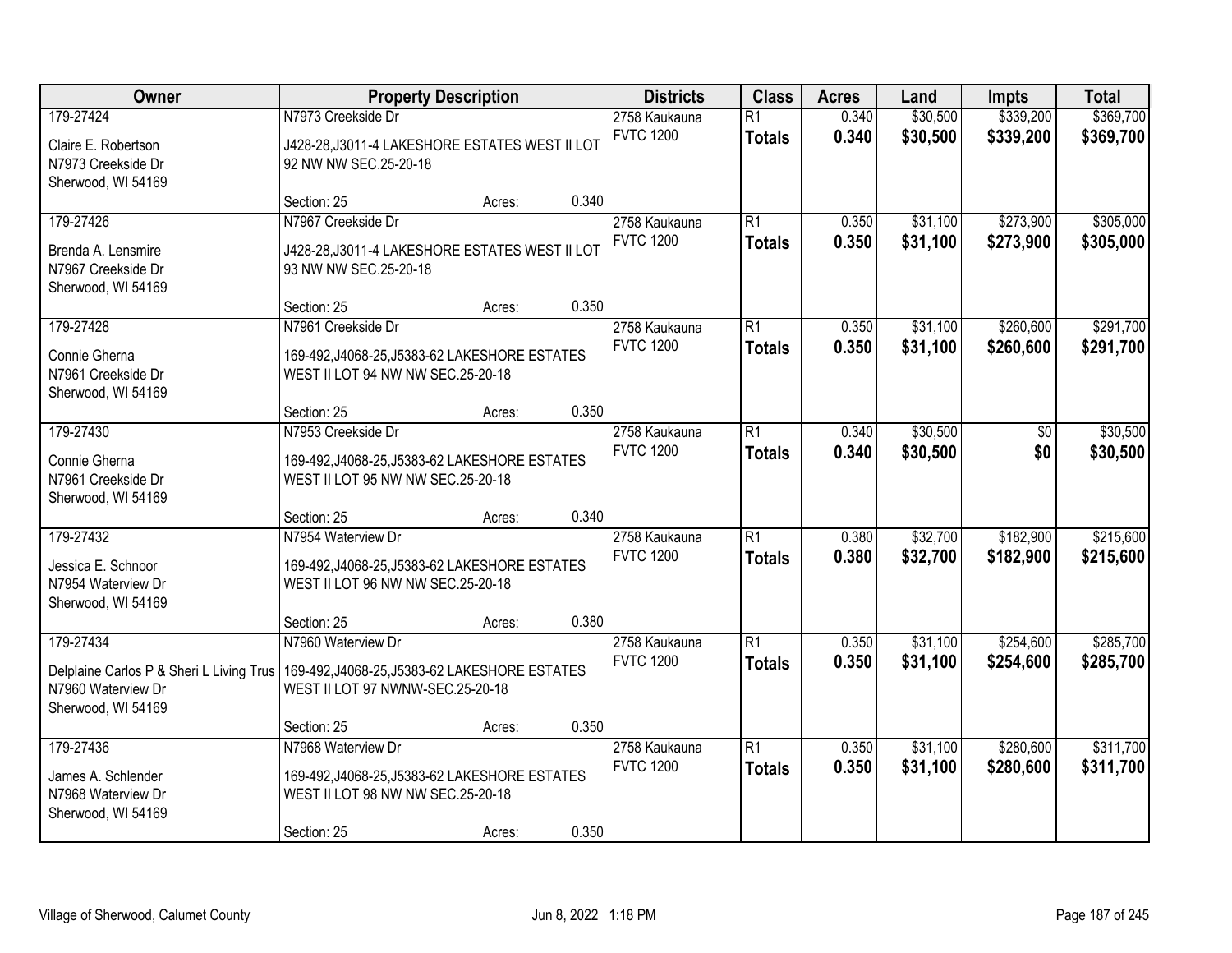| Owner                                                                          | <b>Property Description</b>                                                                                                                  | <b>Districts</b>                           | <b>Class</b>                     | <b>Acres</b>   | Land                 | Impts                  | <b>Total</b>           |
|--------------------------------------------------------------------------------|----------------------------------------------------------------------------------------------------------------------------------------------|--------------------------------------------|----------------------------------|----------------|----------------------|------------------------|------------------------|
| 179-27438<br>Guy R. Archambeau<br>N7974 Waterview Dr                           | N7974 Waterview Dr<br>169-492, J4068-25, J5383-62 LAKESHORE ESTATES<br>WEST II LOT 99 NW NW SEC.25-20-18                                     | 2758 Kaukauna<br><b>FVTC 1200</b>          | $\overline{R1}$<br><b>Totals</b> | 0.340<br>0.340 | \$30,500<br>\$30,500 | \$233,500<br>\$233,500 | \$264,000<br>\$264,000 |
| Sherwood, WI 54169                                                             | Section: 25<br>Acres:                                                                                                                        | 0.340                                      |                                  |                |                      |                        |                        |
| 179-27440<br>Heather R. Leaverton<br>N7980 Waterview Dr<br>Sherwood, WI 54169  | N7980 Waterview Dr<br>169-492, J4068-25, J5383-62 LAKESHORE ESTATES<br>WEST II LOT 100 NW NW SEC.25-20-18                                    | 2758 Kaukauna<br><b>FVTC 1200</b>          | $\overline{R1}$<br><b>Totals</b> | 0.370<br>0.370 | \$32,200<br>\$32,200 | \$254,200<br>\$254,200 | \$286,400<br>\$286,400 |
| 179-27442                                                                      | Section: 25<br>Acres:<br>N7988 Waterview Dr                                                                                                  | 0.370<br>2758 Kaukauna                     | $\overline{R1}$                  | 0.460          | \$37,000             | \$266,600              | \$303,600              |
| Cynthia A. Lowe<br>N7988 Waterview Dr<br>Sherwood, WI 54169                    | 169-492, J4068-25, J5383-62 LAKESHORE ESTATES<br>WEST II LOT 101 NW NW SEC.25-20-18                                                          | <b>FVTC 1200</b>                           | <b>Totals</b>                    | 0.460          | \$37,000             | \$266,600              | \$303,600              |
|                                                                                | Section: 25<br>Acres:                                                                                                                        | 0.460                                      |                                  |                |                      |                        |                        |
| 179-27444<br>Brian S. Heyndrickx<br>W5241 Arbor Vitae Dr<br>Sherwood, WI 54169 | W5241 Arbor Vitae Dr<br>169-492, J4068-25, J5383-62 LAKESHORE ESTATES<br>WEST II LOT 102 & 103 NW NW S.25-20-18 LOT 1<br>CSM#3140 VOL.26-191 | 2758 Kaukauna<br><b>FVTC 1200</b>          | $\overline{R1}$<br><b>Totals</b> | 0.729<br>0.729 | \$45,800<br>\$45,800 | \$297,800<br>\$297,800 | \$343,600<br>\$343,600 |
|                                                                                | Section: 25<br>Acres:                                                                                                                        | 0.729                                      |                                  |                |                      |                        |                        |
| 179-27448<br>Travis S. Maronn<br>W5232 Arbor Vitae Dr<br>Sherwood, WI 54169    | W5224 Arbor Vitae Dr<br>169-492, J4068-25, J5383-62 LAKESHORE ESTATES<br>WEST II LOT 104 NW NW SEC.25-20-18                                  | 2758 Kaukauna<br><b>FVTC 1200</b>          | $\overline{R1}$<br><b>Totals</b> | 0.360<br>0.360 | \$31,600<br>\$31,600 | $\overline{50}$<br>\$0 | \$31,600<br>\$31,600   |
|                                                                                | Section: 25<br>Acres:                                                                                                                        | 0.360                                      |                                  |                |                      |                        |                        |
| 179-27450<br>Jodi L. Maronn<br>W5232 Arbor Vitae Dr<br>Sherwood, WI 54169      | W5232 Arbor Vitae Dr<br>169-492, J4068-25, J5383-62 LAKESHORE ESTATES<br>WEST II LOT 105 NW NW SEC.25-20-18                                  | 2758 Kaukauna<br><b>FVTC 1200</b>          | $\overline{R1}$<br><b>Totals</b> | 0.340<br>0.340 | \$30,500<br>\$30,500 | \$296,000<br>\$296,000 | \$326,500<br>\$326,500 |
|                                                                                | Section: 25<br>Acres:                                                                                                                        | 0.340                                      |                                  |                |                      |                        |                        |
| 179-27452<br>Eric W. Ward<br>W5238 Arbor Vitae Dr<br>Sherwood, WI 54169        | W5238 Arbor Vitae Dr<br>169-492, J4068-25, J5383-62 LAKESHORE ESTATES<br>WEST II LOT 106 NW NW SEC.25-20-18<br>Section: 25<br>Acres:         | 2758 Kaukauna<br><b>FVTC 1200</b><br>0.360 | $\overline{R1}$<br><b>Totals</b> | 0.360<br>0.360 | \$31,600<br>\$31,600 | \$246,000<br>\$246,000 | \$277,600<br>\$277,600 |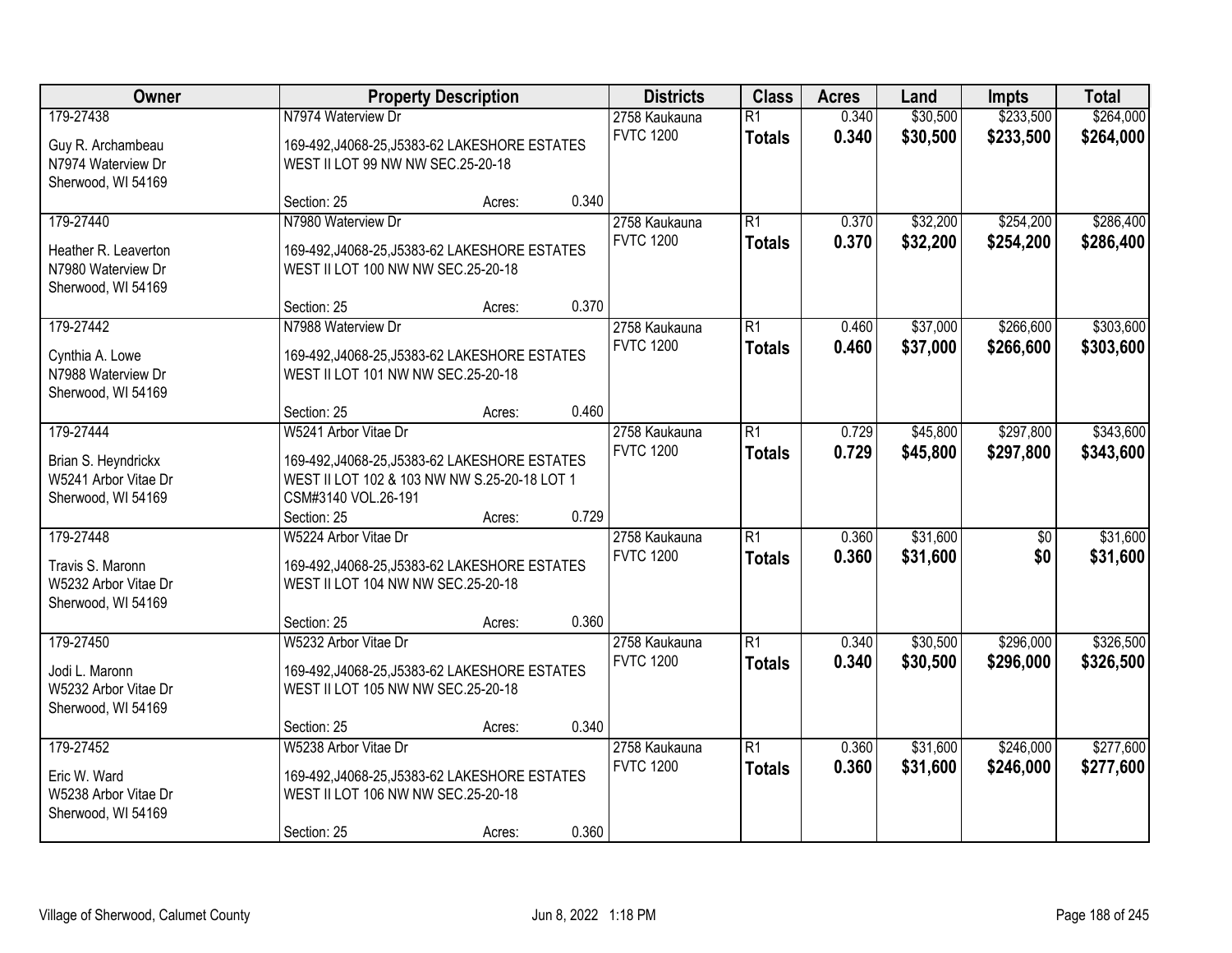| Owner                                                                                   | <b>Property Description</b>                                                                         | <b>Districts</b> | <b>Class</b> | <b>Acres</b>                      | Land                             | Impts          | <b>Total</b>         |                        |                        |
|-----------------------------------------------------------------------------------------|-----------------------------------------------------------------------------------------------------|------------------|--------------|-----------------------------------|----------------------------------|----------------|----------------------|------------------------|------------------------|
| 179-27454<br>Nicolas A. Berger<br>W5246 Arbor Vitae Dr<br>Sherwood, WI 54169            | W5246 Arbor Vitae Dr<br>169-492, J4068-25 LAKESHORE ESTATES WEST II LOT<br>107 NW NW SEC.25-20-18   |                  |              | 2758 Kaukauna<br><b>FVTC 1200</b> | $\overline{R1}$<br><b>Totals</b> | 0.430<br>0.430 | \$35,400<br>\$35,400 | \$249,500<br>\$249,500 | \$284,900<br>\$284,900 |
|                                                                                         | Section: 25                                                                                         | Acres:           | 0.430        |                                   |                                  |                |                      |                        |                        |
| 179-27456<br>Elizabeth J. Klotz<br>W5254 Waterview Dr<br>Sherwood, WI 54169             | W5254 Waterview Dr<br>169-492, J4068-25 LAKESHORE ESTATES WEST II LOT<br>108 NW NW SEC.25-20-18     |                  |              | 2758 Kaukauna<br><b>FVTC 1200</b> | $\overline{R1}$<br><b>Totals</b> | 0.400<br>0.400 | \$33,800<br>\$33,800 | \$269,400<br>\$269,400 | \$303,200<br>\$303,200 |
|                                                                                         | Section: 25                                                                                         | Acres:           | 0.400        |                                   |                                  |                |                      |                        |                        |
| 179-27458<br>James A. Preston IV<br>W5260 Waterview Dr<br>Sherwood, WI 54169            | W5260 Waterview Dr<br>169-492, J4068-25 LAKESHORE ESTATES WEST II LOT<br>109 NW NW SEC.25-20-18     |                  |              | 2758 Kaukauna<br><b>FVTC 1200</b> | $\overline{R1}$<br><b>Totals</b> | 0.350<br>0.350 | \$31,100<br>\$31,100 | \$252,300<br>\$252,300 | \$283,400<br>\$283,400 |
|                                                                                         | Section: 25                                                                                         | Acres:           | 0.350        |                                   |                                  |                |                      |                        |                        |
| 179-27460<br>Beatrice M. Hopfensperger<br>W5266 Waterview Dr<br>Sherwood, WI 54169      | W5266 Waterview Dr<br>169-492, J4068-25 LAKESHORE ESTATES WEST II LOT<br>110 NW NW SEC.25-20-18     |                  |              | 2758 Kaukauna<br><b>FVTC 1200</b> | $\overline{R1}$<br><b>Totals</b> | 0.340<br>0.340 | \$30,500<br>\$30,500 | \$239,000<br>\$239,000 | \$269,500<br>\$269,500 |
|                                                                                         | Section: 25                                                                                         | Acres:           | 0.340        |                                   |                                  |                |                      |                        |                        |
| 179-27462<br>Beatrice M. Hopfensperger<br>W5266 Waterview Dr<br>Sherwood, WI 54169      | W5272 Waterview Dr<br>93-495 LAKESHORE ESTATES WEST II LOT 111 NW<br>NW SEC.25-20-18                |                  |              | 2758 Kaukauna<br><b>FVTC 1200</b> | $\overline{R1}$<br><b>Totals</b> | 0.340<br>0.340 | \$30,500<br>\$30,500 | $\overline{50}$<br>\$0 | \$30,500<br>\$30,500   |
|                                                                                         | Section: 25                                                                                         | Acres:           | 0.340        |                                   |                                  |                |                      |                        |                        |
| 179-27464<br>Timothy D. Dorsey<br>W5278 Waterview Dr<br>Sherwood, WI 54169              | W5278 Waterview Dr<br>93-495 LAKESHORE ESTATES WEST II LOT 112 NW<br>NW SEC.25-20-18                |                  |              | 2758 Kaukauna<br><b>FVTC 1200</b> | $\overline{R1}$<br><b>Totals</b> | 0.390<br>0.390 | \$33,200<br>\$33,200 | \$251,100<br>\$251,100 | \$284,300<br>\$284,300 |
|                                                                                         | Section: 25                                                                                         | Acres:           | 0.390        |                                   |                                  |                |                      |                        |                        |
| 179-27466<br><b>Bradley Gene Vanrheenen</b><br>W5284 Waterview Dr<br>Sherwood, WI 54169 | W5284 Waterview Dr<br>93-495 LAKESHORE ESTATES WEST II LOT 113 NW<br>NW SEC.25-20-18<br>Section: 25 | Acres:           | 0.440        | 2758 Kaukauna<br><b>FVTC 1200</b> | $\overline{R1}$<br><b>Totals</b> | 0.440<br>0.440 | \$36,000<br>\$36,000 | \$257,900<br>\$257,900 | \$293,900<br>\$293,900 |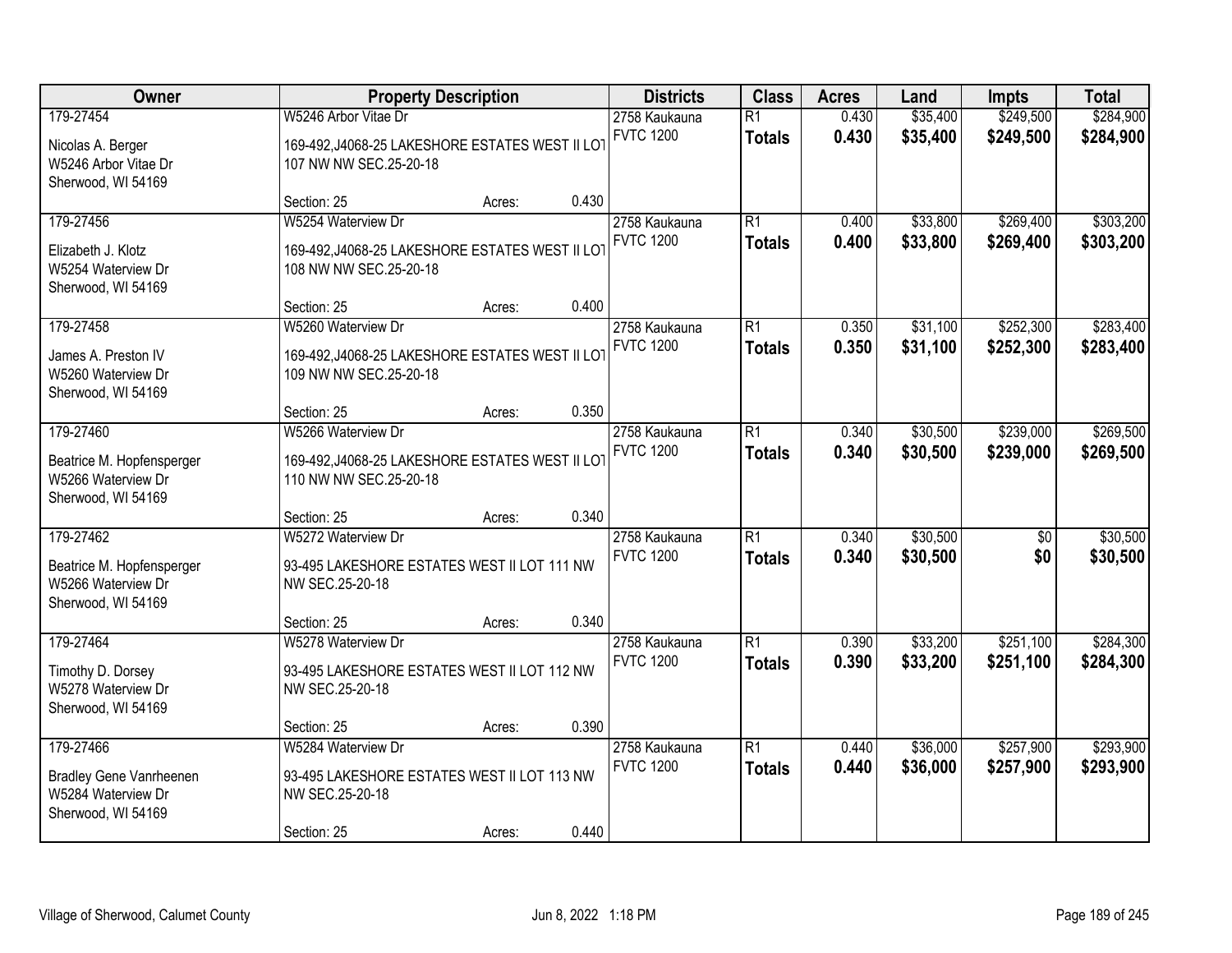| Owner                                                                           | <b>Property Description</b>                                                                         | <b>Districts</b> | <b>Class</b> | <b>Acres</b>                      | Land                             | Impts          | <b>Total</b>         |                        |                        |
|---------------------------------------------------------------------------------|-----------------------------------------------------------------------------------------------------|------------------|--------------|-----------------------------------|----------------------------------|----------------|----------------------|------------------------|------------------------|
| 179-27468<br>Everett R. Taylor<br>N8016 State Park Rd<br>Menasha, WI 54952      | N8016 State Park Rd<br>93-495 LAKESHORE ESTATES WEST II LOT 114 NW<br>NW SEC.25-20-18               |                  |              | 2758 Kaukauna<br><b>FVTC 1200</b> | $\overline{R1}$<br><b>Totals</b> | 0.340<br>0.340 | \$30,500<br>\$30,500 | \$219,200<br>\$219,200 | \$249,700<br>\$249,700 |
|                                                                                 | Section: 25                                                                                         | Acres:           | 0.340        |                                   |                                  |                |                      |                        |                        |
| 179-27470<br><b>Mathew Gutschow</b><br>W5294 Waterview Dr<br>Sherwood, WI 54169 | W5294 Waterview Dr<br>93-495 LAKESHORE ESTATES WEST II LOT 115 NW<br>NW SEC.25-20-18                |                  |              | 2758 Kaukauna<br><b>FVTC 1200</b> | $\overline{R1}$<br><b>Totals</b> | 0.410<br>0.410 | \$34,300<br>\$34,300 | \$283,200<br>\$283,200 | \$317,500<br>\$317,500 |
|                                                                                 | Section: 25                                                                                         | Acres:           | 0.410        |                                   |                                  |                |                      |                        |                        |
| 179-27472<br>Edward T. Conley<br>W5297 Waterview Dr<br>Sherwood, WI 54169       | W5297 Waterview Dr<br>93-495 LAKESHORE ESTATES WEST II LOT 116 NW<br>NW SEC.25-20-18                |                  |              | 2758 Kaukauna<br><b>FVTC 1200</b> | $\overline{R1}$<br><b>Totals</b> | 0.350<br>0.350 | \$31,100<br>\$31,100 | \$226,600<br>\$226,600 | \$257,700<br>\$257,700 |
|                                                                                 | Section: 25                                                                                         | Acres:           | 0.350        |                                   |                                  |                |                      |                        |                        |
| 179-27474<br>Jerome E. Mcginnis<br>W5291 Waterview Dr<br>Sherwood, WI 54169     | W5291 Waterview Dr<br>93-495 LAKESHORE ESTATES WEST II LOT 117 NW<br>NW SEC.25-20-18                |                  |              | 2758 Kaukauna<br><b>FVTC 1200</b> | $\overline{R1}$<br><b>Totals</b> | 0.340<br>0.340 | \$30,500<br>\$30,500 | \$304,000<br>\$304,000 | \$334,500<br>\$334,500 |
|                                                                                 | Section: 25                                                                                         | Acres:           | 0.340        |                                   |                                  |                |                      |                        |                        |
| 179-27476<br>Derek Henson<br>W5285 Waterview Dr<br>Sherwood, WI 54169           | W5285 Waterview Dr<br>93-495 LAKESHORE ESTATES WEST II LOT 118 NW<br>NW SEC.25-20-18                |                  |              | 2758 Kaukauna<br><b>FVTC 1200</b> | $\overline{R1}$<br><b>Totals</b> | 0.390<br>0.390 | \$33,200<br>\$33,200 | \$273,600<br>\$273,600 | \$306,800<br>\$306,800 |
|                                                                                 | Section: 25                                                                                         | Acres:           | 0.390        |                                   |                                  |                |                      |                        |                        |
| 179-27478<br>Michael Bastian<br>W5277 Waterview Dr<br>Sherwood, WI 54169        | W5277 Waterview Dr<br>93-495 LAKESHORE ESTATES WEST II LOT 119 NW<br>NW SEC.25-20-18                |                  |              | 2758 Kaukauna<br><b>FVTC 1200</b> | $\overline{R1}$<br><b>Totals</b> | 0.390<br>0.390 | \$33,200<br>\$33,200 | \$283,000<br>\$283,000 | \$316,200<br>\$316,200 |
|                                                                                 | Section: 25                                                                                         | Acres:           | 0.390        |                                   |                                  |                |                      |                        |                        |
| 179-27480<br><b>Curtis Velvikis</b><br>W5267 Waterview Dr<br>Sherwood, WI 54169 | W5267 Waterview Dr<br>93-495 LAKESHORE ESTATES WEST II LOT 120 NW<br>NW SEC.25-20-18<br>Section: 25 | Acres:           | 0.340        | 2758 Kaukauna<br><b>FVTC 1200</b> | $\overline{R1}$<br><b>Totals</b> | 0.340<br>0.340 | \$30,500<br>\$30,500 | \$246,300<br>\$246,300 | \$276,800<br>\$276,800 |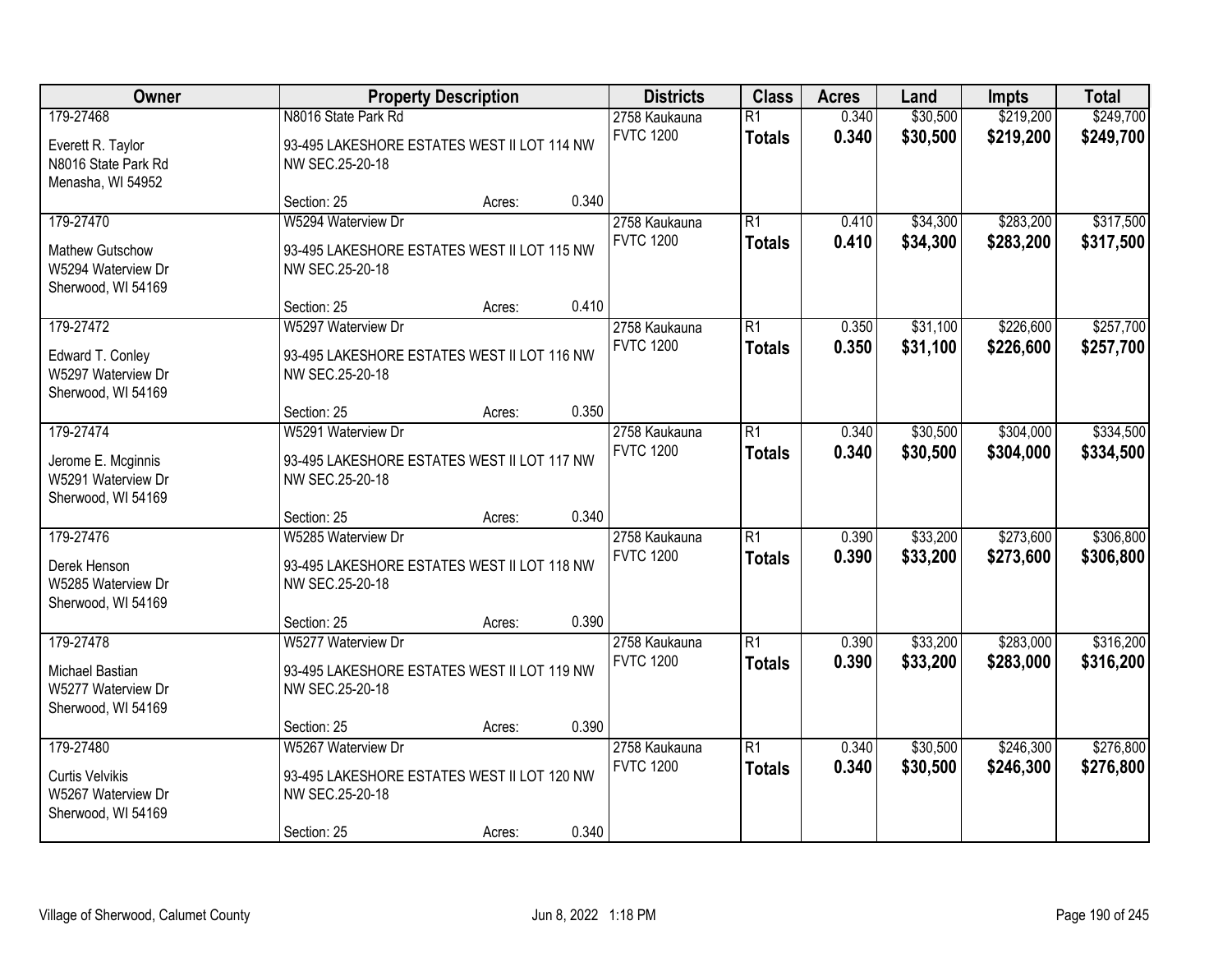| 179-27482<br>W5257 Waterview Dr<br>$\overline{R1}$<br>2758 Kaukauna<br><b>FVTC 1200</b><br><b>Totals</b><br>169-492, J4068-25 LAKESHORE ESTATES WEST II LOT<br>Robert Cooper<br>W5257 Waterview Dr<br>121 NW NW SEC.25-20-18<br>Sherwood, WI 54169<br>0.440<br>Section: 25<br>Acres:<br>179-27484<br>$\overline{R1}$<br>W5262 Arbor Vitae Ct<br>2758 Kaukauna<br><b>FVTC 1200</b><br><b>Totals</b><br>169-492, J4068-25 LAKESHORE ESTATES WEST II LOT<br>Cory Clair Lundquist<br>W5262 Arbor Vitae Ct<br>122 NW NW SEC.25-20-18<br>Sherwood, WI 54169 | \$36,000<br>0.440<br>0.440<br>\$36,000 | \$231,300              | \$267,300              |
|-------------------------------------------------------------------------------------------------------------------------------------------------------------------------------------------------------------------------------------------------------------------------------------------------------------------------------------------------------------------------------------------------------------------------------------------------------------------------------------------------------------------------------------------------------|----------------------------------------|------------------------|------------------------|
|                                                                                                                                                                                                                                                                                                                                                                                                                                                                                                                                                       |                                        | \$231,300              | \$267,300              |
|                                                                                                                                                                                                                                                                                                                                                                                                                                                                                                                                                       |                                        |                        |                        |
|                                                                                                                                                                                                                                                                                                                                                                                                                                                                                                                                                       | 0.350<br>\$31,100<br>0.350<br>\$31,100 | \$249,300<br>\$249,300 | \$280,400<br>\$280,400 |
| 0.350<br>Section: 25<br>Acres:                                                                                                                                                                                                                                                                                                                                                                                                                                                                                                                        |                                        |                        |                        |
| 179-27486<br>$\overline{R1}$<br>W5272 Arbor Vitae Ct<br>2758 Kaukauna<br><b>FVTC 1200</b><br><b>Totals</b><br>169-492, J4068-25 LAKESHORE ESTATES WEST II LOT<br>Kristopher Harper<br>W5272 Arbor Vitae Ct<br>123 NW NW SEC.25-20-18<br>Sherwood, WI 54169                                                                                                                                                                                                                                                                                            | \$34,900<br>0.420<br>0.420<br>\$34,900 | \$223,100<br>\$223,100 | \$258,000<br>\$258,000 |
| 0.420<br>Section: 25<br>Acres:                                                                                                                                                                                                                                                                                                                                                                                                                                                                                                                        |                                        |                        |                        |
| 179-27488<br>W5282 Arbor Vitae Ct<br>$\overline{R1}$<br>2758 Kaukauna<br><b>FVTC 1200</b><br><b>Totals</b><br>169-492, J4068-25 LAKESHORE ESTATES WEST II LOT<br>Anthony L. Schad<br>W5282 Arbor Vitae Ct<br>124 NW NW SEC.25-20-18<br>Sherwood, WI 54169                                                                                                                                                                                                                                                                                             | \$36,000<br>0.440<br>0.440<br>\$36,000 | \$362,800<br>\$362,800 | \$398,800<br>\$398,800 |
| 0.440<br>Section: 25<br>Acres:                                                                                                                                                                                                                                                                                                                                                                                                                                                                                                                        |                                        |                        |                        |
| 179-27490<br>$\overline{R1}$<br>W5288 Arbor Vitae Ct<br>2758 Kaukauna<br><b>FVTC 1200</b><br><b>Totals</b><br>169-492, J4068-25 LAKESHORE ESTATES WEST II LOT<br>Brian M. Hale<br>W5288 Arbor Vitae Ct<br>125 NW NW SEC.25-20-18<br>Sherwood, WI 54169                                                                                                                                                                                                                                                                                                | \$31,100<br>0.350<br>0.350<br>\$31,100 | \$369,300<br>\$369,300 | \$400,400<br>\$400,400 |
| 0.350<br>Section: 25<br>Acres:                                                                                                                                                                                                                                                                                                                                                                                                                                                                                                                        |                                        |                        |                        |
| 179-27492<br>$\overline{R1}$<br>W5294 Arbor Vitae Ct<br>2758 Kaukauna<br><b>FVTC 1200</b><br><b>Totals</b><br>169-492, J4068-25 LAKESHORE ESTATES WEST II LOT<br>Julie L. Weyenberg<br>W5294 Arbor Vitae Ct<br>126 NW NW SEC.25-20-18<br>Sherwood, WI 54169                                                                                                                                                                                                                                                                                           | 0.560<br>\$40,300<br>0.560<br>\$40,300 | \$245,100<br>\$245,100 | \$285,400<br>\$285,400 |
| 0.560<br>Section: 25<br>Acres:                                                                                                                                                                                                                                                                                                                                                                                                                                                                                                                        |                                        |                        |                        |
| 179-27494<br>$\overline{R1}$<br>W5293 Arbor Vitae Ct<br>2758 Kaukauna<br><b>FVTC 1200</b><br><b>Totals</b><br>Kevin M. Obiala<br>169-492, J4068-25 LAKESHORE ESTATES WEST II LOT<br>W5293 Arbor Vitae Ct<br>127 NW NW SEC.25-20-18<br>Sherwood, WI 54169<br>0.590<br>Section: 25<br>Acres:                                                                                                                                                                                                                                                            | 0.590<br>\$41,300<br>0.590<br>\$41,300 | \$306,000<br>\$306,000 | \$347,300<br>\$347,300 |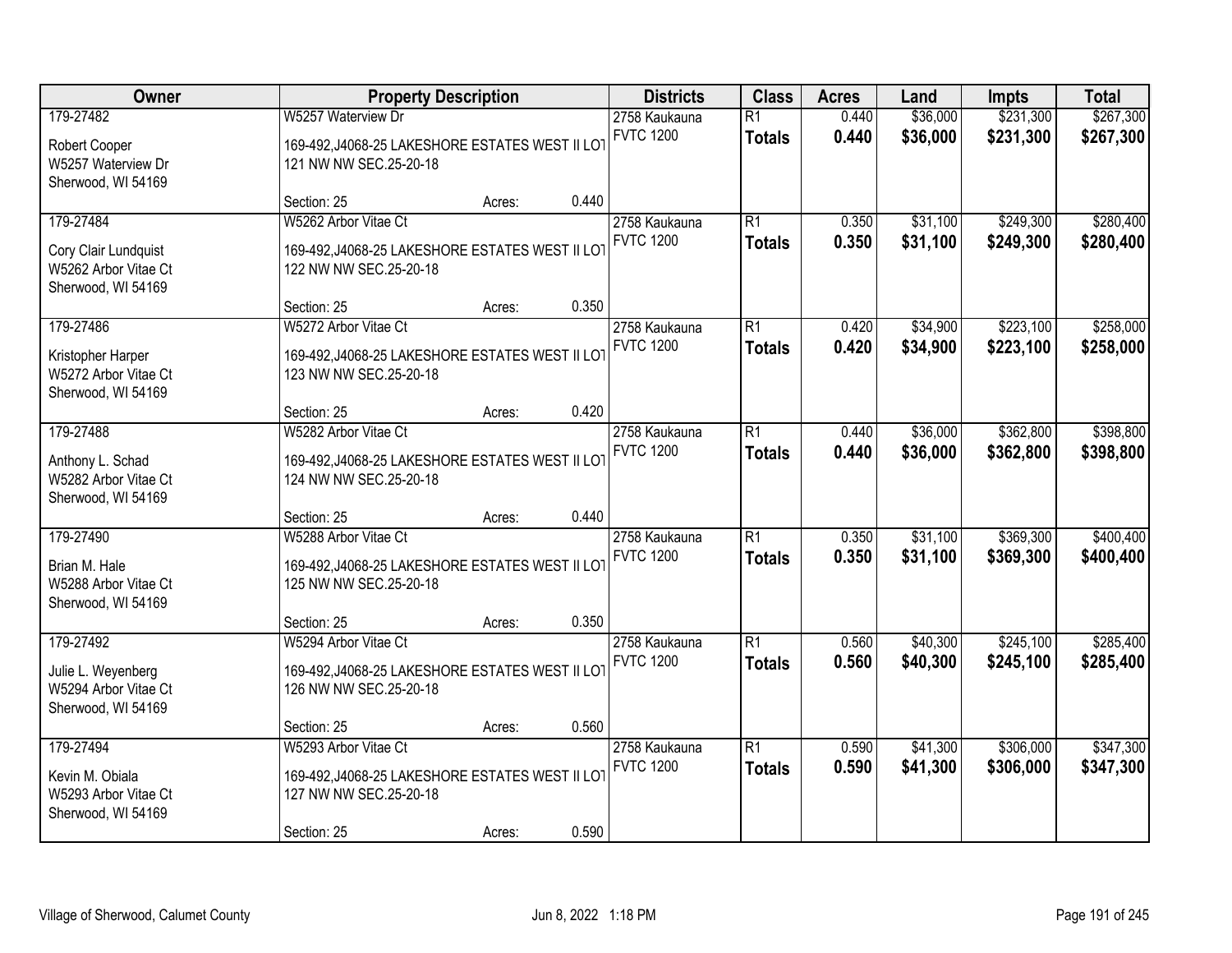| Owner                                                                               |                                                                                                                  | <b>Property Description</b> |       | <b>Districts</b>                  | <b>Class</b>                     | <b>Acres</b>   | Land                 | Impts                  | <b>Total</b>           |
|-------------------------------------------------------------------------------------|------------------------------------------------------------------------------------------------------------------|-----------------------------|-------|-----------------------------------|----------------------------------|----------------|----------------------|------------------------|------------------------|
| 179-27496<br>Jennifer L. Schell<br>1808 Halstad Dr<br>Stevens Point, WI 54482       | W5287 Arbor Vitae Ct<br>169-492, J4068-25 LAKESHORE ESTATES WEST II LOT<br>128 NW NW SEC.25-20-18                |                             |       | 2758 Kaukauna<br><b>FVTC 1200</b> | $\overline{R1}$<br><b>Totals</b> | 0.350<br>0.350 | \$31,100<br>\$31,100 | \$267,000<br>\$267,000 | \$298,100<br>\$298,100 |
|                                                                                     | Section: 25                                                                                                      | Acres:                      | 0.350 |                                   |                                  |                |                      |                        |                        |
| 179-27498<br>Jeffrey S. Moscinski<br>W5283 Arbor Vitae Ct<br>Sherwood, WI 54169     | W5283 Arbor Vitae Ct<br>169-492, J4068-25 LAKESHORE ESTATES WEST II LOT<br>129 NW NW SEC.25-20-18                |                             |       | 2758 Kaukauna<br><b>FVTC 1200</b> | $\overline{R1}$<br><b>Totals</b> | 0.430<br>0.430 | \$35,400<br>\$35,400 | \$257,100<br>\$257,100 | \$292,500<br>\$292,500 |
|                                                                                     | Section: 25                                                                                                      | Acres:                      | 0.430 |                                   |                                  |                |                      |                        |                        |
| 179-27500<br>Camie R. Ferrier<br>W5279 Arbor Vitae Ct<br>Sherwood, WI 54169         | W5279 Arbor Vitae Ct<br>169-492, J4068-25 LAKESHORE ESTATES WEST II LOT<br>130 NW NW SEC.25-20-18                |                             |       | 2758 Kaukauna<br><b>FVTC 1200</b> | $\overline{R1}$<br><b>Totals</b> | 0.440<br>0.440 | \$36,000<br>\$36,000 | \$263,800<br>\$263,800 | \$299,800<br>\$299,800 |
|                                                                                     | Section: 25                                                                                                      | Acres:                      | 0.440 |                                   |                                  |                |                      |                        |                        |
| 179-27502<br>Jason A. Schumacher<br>W5273 Arbor Vitae Ct<br>Sherwood, WI 54169      | W5273 Arbor Vitae Ct<br>169-492, J4068-25 LAKESHORE ESTATES WEST II LOT<br>131 NW NW SEC.25-20-18                |                             |       | 2758 Kaukauna<br><b>FVTC 1200</b> | $\overline{R1}$<br><b>Totals</b> | 0.430<br>0.430 | \$35,400<br>\$35,400 | \$276,300<br>\$276,300 | \$311,700<br>\$311,700 |
|                                                                                     | Section: 25                                                                                                      | Acres:                      | 0.430 |                                   |                                  |                |                      |                        |                        |
| 179-27504<br><b>Gregory Phillips</b><br>N7963 Waterview Dr<br>Sherwood, WI 54169    | W5267 Arbor Vitae Ct<br>169-492, J4068-25 LAKESHORE ESTATES WEST II LOT<br>132 NW NW SEC.25-20-18                |                             |       | 2758 Kaukauna<br><b>FVTC 1200</b> | $\overline{R1}$<br><b>Totals</b> | 0.390<br>0.390 | \$33,200<br>\$33,200 | $\overline{50}$<br>\$0 | \$33,200<br>\$33,200   |
|                                                                                     | Section: 25                                                                                                      | Acres:                      | 0.390 |                                   |                                  |                |                      |                        |                        |
| 179-27506<br>Jennifer J. Hablewitz<br>W5261 Arbor Vitae Ct<br>Sherwood, WI 54169    | W5261 Arbor Vitae Ct<br>169-492, J4068-25 LAKESHORE ESTATES WEST II LOT<br>133 NW NW SEC.25-20-18                |                             |       | 2758 Kaukauna<br><b>FVTC 1200</b> | $\overline{R1}$<br><b>Totals</b> | 0.340<br>0.340 | \$30,500<br>\$30,500 | \$254,600<br>\$254,600 | \$285,100<br>\$285,100 |
|                                                                                     | Section: 25                                                                                                      | Acres:                      | 0.340 |                                   |                                  |                |                      |                        |                        |
| 179-27508<br>Engman Sandra A Irrev Tr<br>W5251 Arbor Vitae Ct<br>Sherwood, WI 54169 | W5251 Arbor Vitae Ct<br>169-492, J4068-25 LAKESHORE ESTATES WEST II LOT<br>134 NW NW SEC.25-20-18<br>Section: 25 | Acres:                      | 0.430 | 2758 Kaukauna<br><b>FVTC 1200</b> | $\overline{R1}$<br><b>Totals</b> | 0.430<br>0.430 | \$35,400<br>\$35,400 | \$224,700<br>\$224,700 | \$260,100<br>\$260,100 |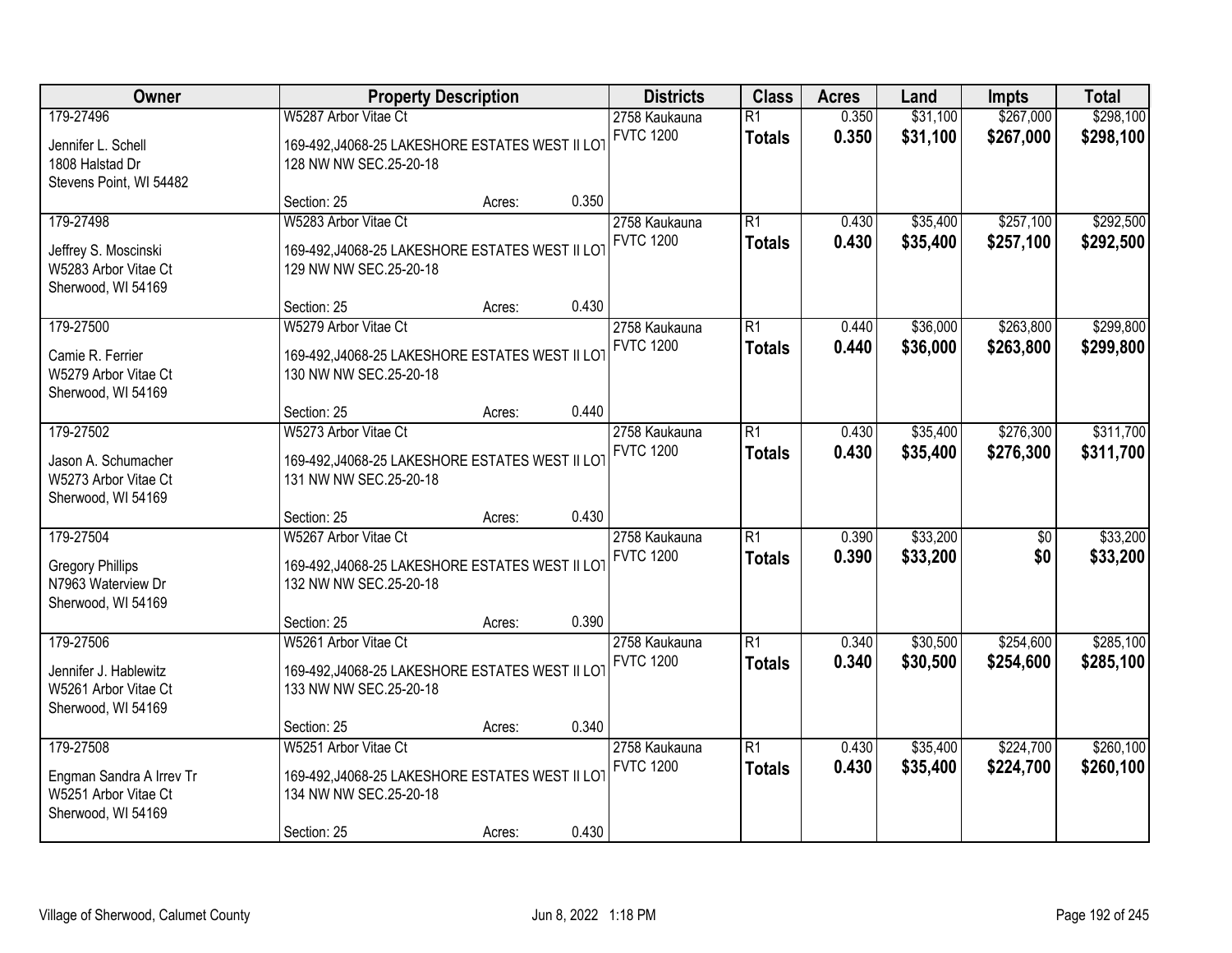| Owner                                                                            | <b>Property Description</b>                                                                                                        | <b>Districts</b>                  | <b>Class</b>                     | <b>Acres</b>   | Land                 | Impts                  | <b>Total</b>           |
|----------------------------------------------------------------------------------|------------------------------------------------------------------------------------------------------------------------------------|-----------------------------------|----------------------------------|----------------|----------------------|------------------------|------------------------|
| 179-27510<br>Paula K. Rezek<br>N7981 Waterview Dr                                | N7981 Waterview Dr<br>169-492, J4068-25 LAKESHORE ESTATES WEST II LOT<br>135 NW NW SEC.25-20-18                                    | 2758 Kaukauna<br><b>FVTC 1200</b> | $\overline{R1}$<br><b>Totals</b> | 0.350<br>0.350 | \$31,100<br>\$31,100 | \$256,800<br>\$256,800 | \$287,900<br>\$287,900 |
| Sherwood, WI 54169                                                               | 0.350<br>Section: 25<br>Acres:                                                                                                     |                                   |                                  |                |                      |                        |                        |
| 179-27512<br>Brandon R. Otto<br>N591 Robinhood Way<br>Sherwood, WI 54169         | N7971 Waterview Dr<br>169-492, J4068-25 LAKESHORE ESTATES WEST II LOT<br>136 NW NW SEC.25-20-18                                    | 2758 Kaukauna<br><b>FVTC 1200</b> | $\overline{R1}$<br><b>Totals</b> | 0.350<br>0.350 | \$31,100<br>\$31,100 | \$241,800<br>\$241,800 | \$272,900<br>\$272,900 |
|                                                                                  | 0.350<br>Section: 25<br>Acres:                                                                                                     |                                   |                                  |                |                      |                        |                        |
| 179-27514<br><b>Gregory Phillips</b><br>N7963 Waterview Dr<br>Sherwood, WI 54169 | N7963 Waterview Dr<br>169-492, J4068-25 LAKESHORE ESTATES WEST II LOT<br>137 NW NW SEC.25-20-18                                    | 2758 Kaukauna<br><b>FVTC 1200</b> | $\overline{R1}$<br><b>Totals</b> | 0.370<br>0.370 | \$32,200<br>\$32,200 | \$279,300<br>\$279,300 | \$311,500<br>\$311,500 |
|                                                                                  | 0.370<br>Section: 25<br>Acres:                                                                                                     |                                   |                                  |                |                      |                        |                        |
| 179-27516<br>Charles F. Spann<br>N7957 Waterview Dr<br>Sherwood, WI 54169        | N7957 Waterview Dr<br>169-492, J4068-25 LAKESHORE ESTATES WEST II LOT<br>138 NW NW SEC.25-20-18                                    | 2758 Kaukauna<br><b>FVTC 1200</b> | $\overline{R1}$<br><b>Totals</b> | 0.440<br>0.440 | \$36,000<br>\$36,000 | \$215,800<br>\$215,800 | \$251,800<br>\$251,800 |
|                                                                                  | 0.440<br>Section: 25<br>Acres:                                                                                                     |                                   |                                  |                |                      |                        |                        |
| 179-27518<br>Anthony J. Holzer<br>W5256 Natures Way Dr<br>Sherwood, WI 54169     | W5256 Natures Way Dr<br>169-492, J4068-25 LAKESHORE ESTATES WEST II LOT<br>139 NW NW SEC.25-20-18                                  | 2758 Kaukauna<br><b>FVTC 1200</b> | $\overline{R1}$<br><b>Totals</b> | 0.420<br>0.420 | \$34,900<br>\$34,900 | \$249,700<br>\$249,700 | \$284,600<br>\$284,600 |
|                                                                                  | 0.420<br>Section: 25<br>Acres:                                                                                                     |                                   |                                  |                |                      |                        |                        |
| 179-27520<br>Linda A. Smits<br>W5268 Natures Way Dr<br>Sherwood, WI 54169        | W5268 Natures Way Dr<br>169-492, J4068-25 LAKESHORE ESTATES WEST II LOT<br>140 NW NW SEC.25-20-18                                  | 2758 Kaukauna<br><b>FVTC 1200</b> | $\overline{R1}$<br><b>Totals</b> | 0.410<br>0.410 | \$29,900<br>\$29,900 | \$199,400<br>\$199,400 | \$229,300<br>\$229,300 |
|                                                                                  | 0.410<br>Section: 25<br>Acres:                                                                                                     |                                   |                                  |                |                      |                        |                        |
| 179-27522<br>Adam Kloehn<br>W5276 Natures Way Dr<br>Sherwood, WI 54169           | W5276 Natures Way Dr<br>112-708,116-279 LAKESHORE ESTATES WEST II LOT<br>141 NW NW SEC.25-20-188<br>0.350<br>Section: 25<br>Acres: | 2758 Kaukauna<br><b>FVTC 1200</b> | $\overline{R1}$<br><b>Totals</b> | 0.350<br>0.350 | \$31,100<br>\$31,100 | \$216,200<br>\$216,200 | \$247,300<br>\$247,300 |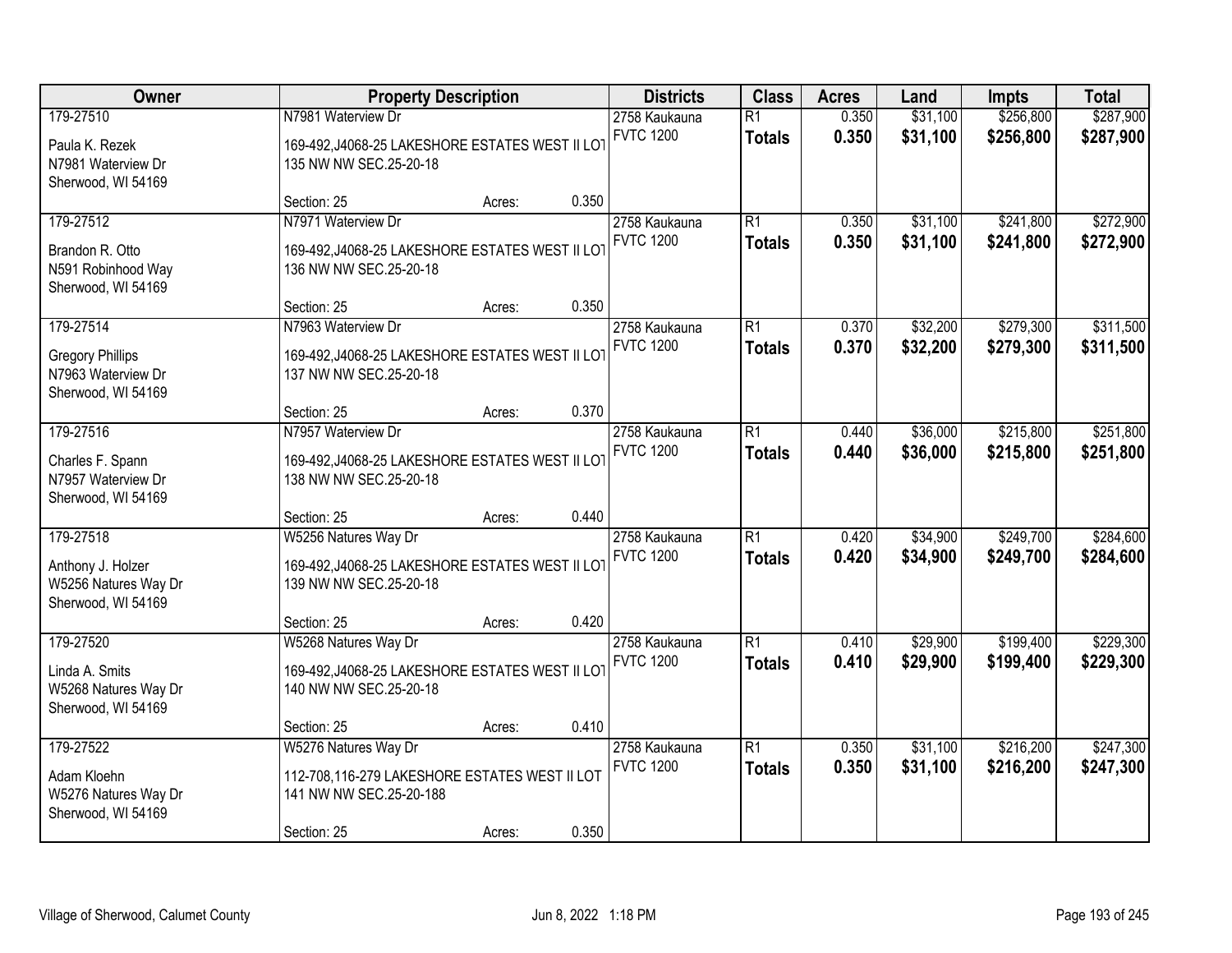| \$228,600<br>179-27524<br>W5282 Natures Way Dr<br>$\overline{R1}$<br>0.350<br>\$31,100<br>2758 Kaukauna<br><b>FVTC 1200</b><br>0.350<br>\$31,100<br>\$228,600<br><b>Totals</b><br>112-708,116-279 LAKESHORE ESTATES WEST II LOT<br>Barbara M. Baltz<br>W5282 Natures Way Dr<br>142 NW NW SEC.25-20-18<br>Sherwood, WI 54169<br>0.350<br>Section: 25<br>Acres:<br>179-27526<br>W5288 Natures Way Dr<br>2758 Kaukauna<br>$\overline{R1}$<br>\$31,100<br>\$198,500<br>0.350<br><b>FVTC 1200</b><br>0.350<br>\$31,100<br>\$198,500<br><b>Totals</b><br>112-708,116-279 LAKESHORE ESTATES WEST II LOT<br>Brian G. Borin<br>W5288 Natures Way Dr<br>143 NW NW SEC.25-20-18<br>Sherwood, WI 54169<br>0.350<br>Section: 25<br>Acres:<br>179-27528<br>W5296 Natures Way Dr<br>$\overline{R1}$<br>\$31,600<br>\$301,300<br>2758 Kaukauna<br>0.360<br><b>FVTC 1200</b><br>\$31,600<br>0.360<br>\$301,300<br><b>Totals</b><br>Kimberly M. Hansen<br>112-708,116-279 LAKESHORE ESTATES WEST II LOT<br>W5296 Natures Way Dr<br>144 NW NW SEC.25-20-18<br>Sherwood, WI 54169<br>0.360<br>Section: 25<br>Acres:<br>179-27530<br>$\overline{R1}$<br>\$31,100<br>W5295 Natures Way Dr<br>2758 Kaukauna<br>0.350<br>\$0<br><b>FVTC 1200</b><br>0.350<br>\$31,100<br>\$0<br><b>Totals</b><br>John P. Spiegel<br>112-708,116-279 LAKESHORE ESTATES WEST II LOT<br>N7930 State Park Rd<br>145 NW NW SEC.25-20-18<br>Sherwood, WI 54169<br>0.350<br>Section: 25<br>Acres:<br>179-27532<br>$\overline{R1}$<br>\$30,500<br>\$306,500<br>W5287 Natures Way Dr<br>0.340<br>2758 Kaukauna<br><b>FVTC 1200</b><br>0.340<br>\$30,500<br>\$306,500<br><b>Totals</b><br>112-708,116-279 LAKESHORE ESTATES WEST II LOT<br>Richard P. Huntley<br>W5287 Natures Way Dr<br>146 NW NW SEC.25-20-18<br>Sherwood, WI 54169<br>0.340<br>Section: 25<br>Acres:<br>\$269,600<br>179-27534<br>$\overline{R1}$<br>\$31,100<br>W5281 Natures Way Dr<br>2758 Kaukauna<br>0.350<br><b>FVTC 1200</b><br>0.350<br>\$31,100<br>\$269,600<br><b>Totals</b><br>Ferguson Family Trust<br>112-708,116-279 LAKESHORE ESTATES WEST II LOT<br>W5281 Natures Way Dr<br>147 NW NW SEC.25-20-18<br>Sherwood, WI 54169<br>0.350<br>Section: 25<br>Acres:<br>179-27536<br>W5273 Natures Way Dr<br>$\overline{R1}$<br>\$31,100<br>\$289,300<br>2758 Kaukauna<br>0.350<br><b>FVTC 1200</b><br>0.350<br>\$31,100<br>\$289,300<br><b>Totals</b><br>112-708,116-279 LAKESHORE ESTATES WEST II LOT<br>Sandra Drake<br>148 NW NW SEC.25-20-18<br>W5273 Natures Way Dr | Owner              | <b>Property Description</b> |  | <b>Districts</b> | <b>Class</b> | <b>Acres</b> | Land | Impts | <b>Total</b>           |
|--------------------------------------------------------------------------------------------------------------------------------------------------------------------------------------------------------------------------------------------------------------------------------------------------------------------------------------------------------------------------------------------------------------------------------------------------------------------------------------------------------------------------------------------------------------------------------------------------------------------------------------------------------------------------------------------------------------------------------------------------------------------------------------------------------------------------------------------------------------------------------------------------------------------------------------------------------------------------------------------------------------------------------------------------------------------------------------------------------------------------------------------------------------------------------------------------------------------------------------------------------------------------------------------------------------------------------------------------------------------------------------------------------------------------------------------------------------------------------------------------------------------------------------------------------------------------------------------------------------------------------------------------------------------------------------------------------------------------------------------------------------------------------------------------------------------------------------------------------------------------------------------------------------------------------------------------------------------------------------------------------------------------------------------------------------------------------------------------------------------------------------------------------------------------------------------------------------------------------------------------------------------------------------------------------------------------------------------------------------------------------------------------------------------------------------------------------------------------------------------------|--------------------|-----------------------------|--|------------------|--------------|--------------|------|-------|------------------------|
|                                                                                                                                                                                                                                                                                                                                                                                                                                                                                                                                                                                                                                                                                                                                                                                                                                                                                                                                                                                                                                                                                                                                                                                                                                                                                                                                                                                                                                                                                                                                                                                                                                                                                                                                                                                                                                                                                                                                                                                                                                                                                                                                                                                                                                                                                                                                                                                                                                                                                                  |                    |                             |  |                  |              |              |      |       | \$259,700<br>\$259,700 |
|                                                                                                                                                                                                                                                                                                                                                                                                                                                                                                                                                                                                                                                                                                                                                                                                                                                                                                                                                                                                                                                                                                                                                                                                                                                                                                                                                                                                                                                                                                                                                                                                                                                                                                                                                                                                                                                                                                                                                                                                                                                                                                                                                                                                                                                                                                                                                                                                                                                                                                  |                    |                             |  |                  |              |              |      |       |                        |
|                                                                                                                                                                                                                                                                                                                                                                                                                                                                                                                                                                                                                                                                                                                                                                                                                                                                                                                                                                                                                                                                                                                                                                                                                                                                                                                                                                                                                                                                                                                                                                                                                                                                                                                                                                                                                                                                                                                                                                                                                                                                                                                                                                                                                                                                                                                                                                                                                                                                                                  |                    |                             |  |                  |              |              |      |       | \$229,600<br>\$229,600 |
|                                                                                                                                                                                                                                                                                                                                                                                                                                                                                                                                                                                                                                                                                                                                                                                                                                                                                                                                                                                                                                                                                                                                                                                                                                                                                                                                                                                                                                                                                                                                                                                                                                                                                                                                                                                                                                                                                                                                                                                                                                                                                                                                                                                                                                                                                                                                                                                                                                                                                                  |                    |                             |  |                  |              |              |      |       |                        |
|                                                                                                                                                                                                                                                                                                                                                                                                                                                                                                                                                                                                                                                                                                                                                                                                                                                                                                                                                                                                                                                                                                                                                                                                                                                                                                                                                                                                                                                                                                                                                                                                                                                                                                                                                                                                                                                                                                                                                                                                                                                                                                                                                                                                                                                                                                                                                                                                                                                                                                  |                    |                             |  |                  |              |              |      |       | \$332,900<br>\$332,900 |
|                                                                                                                                                                                                                                                                                                                                                                                                                                                                                                                                                                                                                                                                                                                                                                                                                                                                                                                                                                                                                                                                                                                                                                                                                                                                                                                                                                                                                                                                                                                                                                                                                                                                                                                                                                                                                                                                                                                                                                                                                                                                                                                                                                                                                                                                                                                                                                                                                                                                                                  |                    |                             |  |                  |              |              |      |       |                        |
|                                                                                                                                                                                                                                                                                                                                                                                                                                                                                                                                                                                                                                                                                                                                                                                                                                                                                                                                                                                                                                                                                                                                                                                                                                                                                                                                                                                                                                                                                                                                                                                                                                                                                                                                                                                                                                                                                                                                                                                                                                                                                                                                                                                                                                                                                                                                                                                                                                                                                                  |                    |                             |  |                  |              |              |      |       | \$31,100<br>\$31,100   |
|                                                                                                                                                                                                                                                                                                                                                                                                                                                                                                                                                                                                                                                                                                                                                                                                                                                                                                                                                                                                                                                                                                                                                                                                                                                                                                                                                                                                                                                                                                                                                                                                                                                                                                                                                                                                                                                                                                                                                                                                                                                                                                                                                                                                                                                                                                                                                                                                                                                                                                  |                    |                             |  |                  |              |              |      |       |                        |
|                                                                                                                                                                                                                                                                                                                                                                                                                                                                                                                                                                                                                                                                                                                                                                                                                                                                                                                                                                                                                                                                                                                                                                                                                                                                                                                                                                                                                                                                                                                                                                                                                                                                                                                                                                                                                                                                                                                                                                                                                                                                                                                                                                                                                                                                                                                                                                                                                                                                                                  |                    |                             |  |                  |              |              |      |       | \$337,000<br>\$337,000 |
|                                                                                                                                                                                                                                                                                                                                                                                                                                                                                                                                                                                                                                                                                                                                                                                                                                                                                                                                                                                                                                                                                                                                                                                                                                                                                                                                                                                                                                                                                                                                                                                                                                                                                                                                                                                                                                                                                                                                                                                                                                                                                                                                                                                                                                                                                                                                                                                                                                                                                                  |                    |                             |  |                  |              |              |      |       |                        |
|                                                                                                                                                                                                                                                                                                                                                                                                                                                                                                                                                                                                                                                                                                                                                                                                                                                                                                                                                                                                                                                                                                                                                                                                                                                                                                                                                                                                                                                                                                                                                                                                                                                                                                                                                                                                                                                                                                                                                                                                                                                                                                                                                                                                                                                                                                                                                                                                                                                                                                  |                    |                             |  |                  |              |              |      |       | \$300,700<br>\$300,700 |
|                                                                                                                                                                                                                                                                                                                                                                                                                                                                                                                                                                                                                                                                                                                                                                                                                                                                                                                                                                                                                                                                                                                                                                                                                                                                                                                                                                                                                                                                                                                                                                                                                                                                                                                                                                                                                                                                                                                                                                                                                                                                                                                                                                                                                                                                                                                                                                                                                                                                                                  |                    |                             |  |                  |              |              |      |       |                        |
| 0.350<br>Section: 25<br>Acres:                                                                                                                                                                                                                                                                                                                                                                                                                                                                                                                                                                                                                                                                                                                                                                                                                                                                                                                                                                                                                                                                                                                                                                                                                                                                                                                                                                                                                                                                                                                                                                                                                                                                                                                                                                                                                                                                                                                                                                                                                                                                                                                                                                                                                                                                                                                                                                                                                                                                   | Sherwood, WI 54169 |                             |  |                  |              |              |      |       | \$320,400<br>\$320,400 |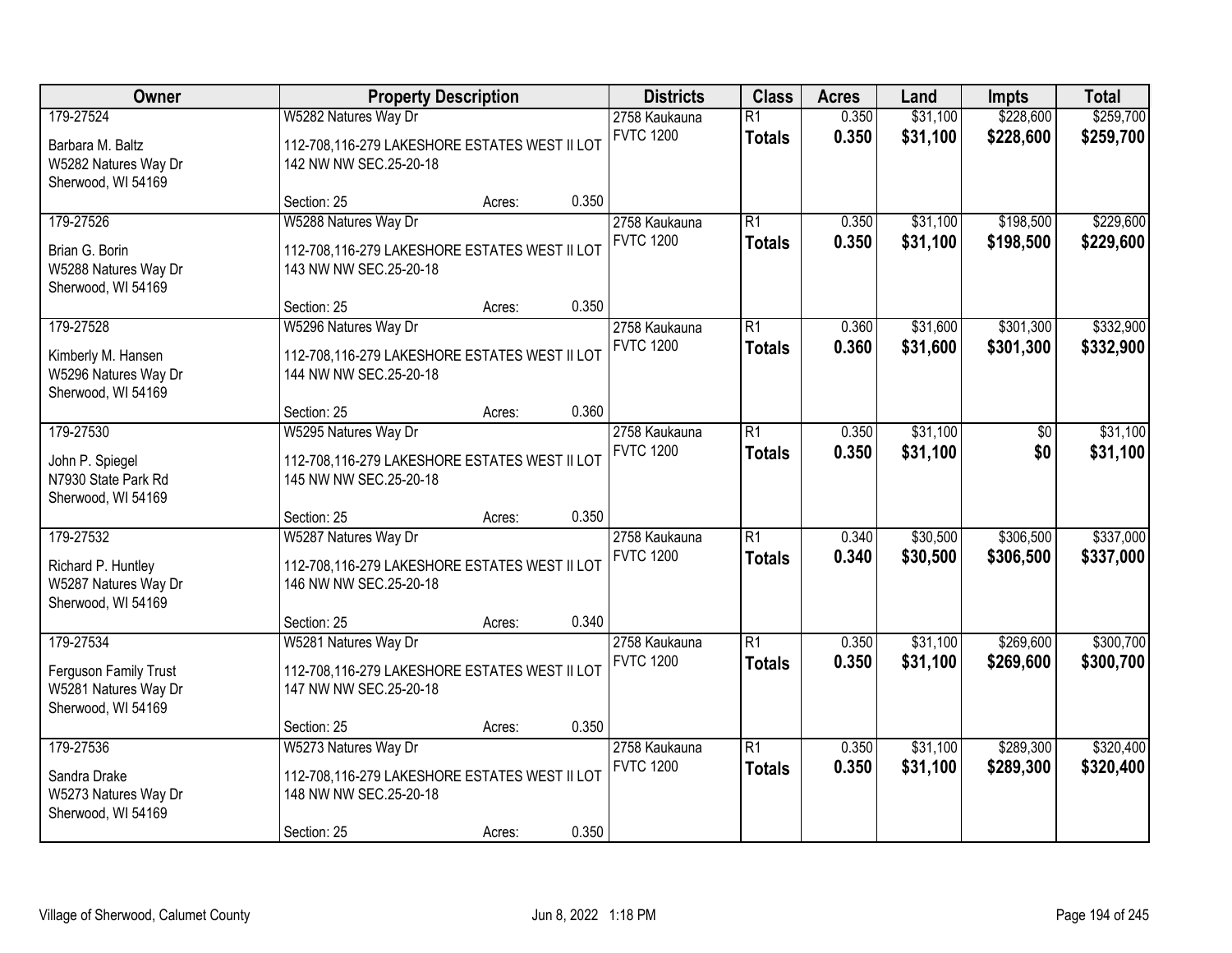| Owner                                                                           | <b>Property Description</b>                                                                                     |                                                                                                                | <b>Districts</b> | <b>Class</b>                      | <b>Acres</b>                     | Land           | Impts                | <b>Total</b>           |                         |
|---------------------------------------------------------------------------------|-----------------------------------------------------------------------------------------------------------------|----------------------------------------------------------------------------------------------------------------|------------------|-----------------------------------|----------------------------------|----------------|----------------------|------------------------|-------------------------|
| 179-27538<br>Kelly A. Koszalinski<br>W5265 Natures Way Dr<br>Sherwood, WI 54169 | W5265 Natures Way Dr                                                                                            | 2758 Kaukauna<br><b>FVTC 1200</b><br>169-492, J4068-25 LAKESHORE ESTATES WEST II LOT<br>149 NW NW SEC.25-20-18 |                  |                                   | $\overline{R1}$<br><b>Totals</b> | 0.360<br>0.360 | \$31,600<br>\$31,600 | \$255,300<br>\$255,300 | \$286,900<br>\$286,900  |
|                                                                                 | Section: 25                                                                                                     | Acres:                                                                                                         | 0.360            |                                   |                                  |                |                      |                        |                         |
| 179-27540<br>David J. Hoppe<br>W5257 Natures Way Dr<br>Sherwood, WI 54169       | W5257 Natures Way Dr<br>169-492, J4068-25 LAKESHORE ESTATES WEST II LOT<br>150 NW NW SEC.25-20-18               |                                                                                                                |                  | 2758 Kaukauna<br><b>FVTC 1200</b> | $\overline{R1}$<br><b>Totals</b> | 0.370<br>0.370 | \$32,200<br>\$32,200 | \$218,400<br>\$218,400 | \$250,600<br>\$250,600  |
|                                                                                 | Section: 25                                                                                                     | Acres:                                                                                                         | 0.370            |                                   |                                  |                |                      |                        |                         |
| 179-27542<br>Vicki J. Appleby<br>W5249 Natures Way Dr<br>Sherwood, WI 54169     | W5249 Natures Way Dr<br>169-492, J4068-25 LAKESHORE ESTATES WEST II LOT<br>151 NW NW SEC.25-20-18               |                                                                                                                |                  | 2758 Kaukauna<br><b>FVTC 1200</b> | $\overline{R1}$<br><b>Totals</b> | 0.370<br>0.370 | \$32,200<br>\$32,200 | \$210,800<br>\$210,800 | \$243,000<br>\$243,000  |
|                                                                                 | Section: 25                                                                                                     | Acres:                                                                                                         | 0.370            |                                   |                                  |                |                      |                        |                         |
| 179-27544<br>Ryan Boelter<br>5241 Natures Way Dr<br>Sherwood, WI 54169          | W5241 Natures Way Dr<br>169-492, J4068-25 LAKESHORE ESTATES WEST II LOT<br>152 NW NW SEC.25-20-18               |                                                                                                                |                  | 2758 Kaukauna<br><b>FVTC 1200</b> | $\overline{R1}$<br><b>Totals</b> | 0.370<br>0.370 | \$32,200<br>\$32,200 | \$216,000<br>\$216,000 | \$248,200<br>\$248,200  |
|                                                                                 | Section: 25                                                                                                     | Acres:                                                                                                         | 0.370            |                                   |                                  |                |                      |                        |                         |
| 179-27546<br>Alex J. Merbach<br>W5231 Natures Way Dr<br>Sherwood, WI 54169      | W5231 Natures Way Dr<br>169-492, J4068-25, J5383-62 LAKESHORE ESTATES<br>WEST II LOT 153 NW NW SEC.25-20-18     |                                                                                                                |                  | 2758 Kaukauna<br><b>FVTC 1200</b> | $\overline{R1}$<br><b>Totals</b> | 0.460<br>0.460 | \$37,000<br>\$37,000 | \$199,200<br>\$199,200 | \$236,200<br>\$236,200  |
|                                                                                 | Section: 25                                                                                                     | Acres:                                                                                                         | 0.460            |                                   |                                  |                |                      |                        |                         |
| 179-27548<br>Village of Sherwood<br>PO Box 279<br>Sherwood, WI 54169            | <b>Waterview Dr</b><br>J428-28, J3011-4 LAKESHORE ESTATES WEST II<br>LAKEVIEW DR NW NW SEC.25-20-18             |                                                                                                                |                  | 2758 Kaukauna<br><b>FVTC 1200</b> | $\overline{X4}$<br><b>Totals</b> | 0.000<br>0.000 | $\sqrt{50}$<br>\$0   | $\overline{50}$<br>\$0 | $\overline{\$0}$<br>\$0 |
|                                                                                 | Section: 25                                                                                                     | Acres:                                                                                                         | 0.000            |                                   |                                  |                |                      |                        |                         |
| 179-27550<br>Village of Sherwood<br>PO Box 279<br>Sherwood, WI 54169            | Arbor Vitae Dr<br>J428-28, J3011-4 LAKESHORE ESTATES WEST II<br>ARBOR VITA DR NW NW SEC.25-20-18<br>Section: 25 | Acres:                                                                                                         | 0.000            | 2758 Kaukauna<br><b>FVTC 1200</b> | $\overline{X4}$<br><b>Totals</b> | 0.000<br>0.000 | $\sqrt{50}$<br>\$0   | $\overline{30}$<br>\$0 | $\overline{50}$<br>\$0  |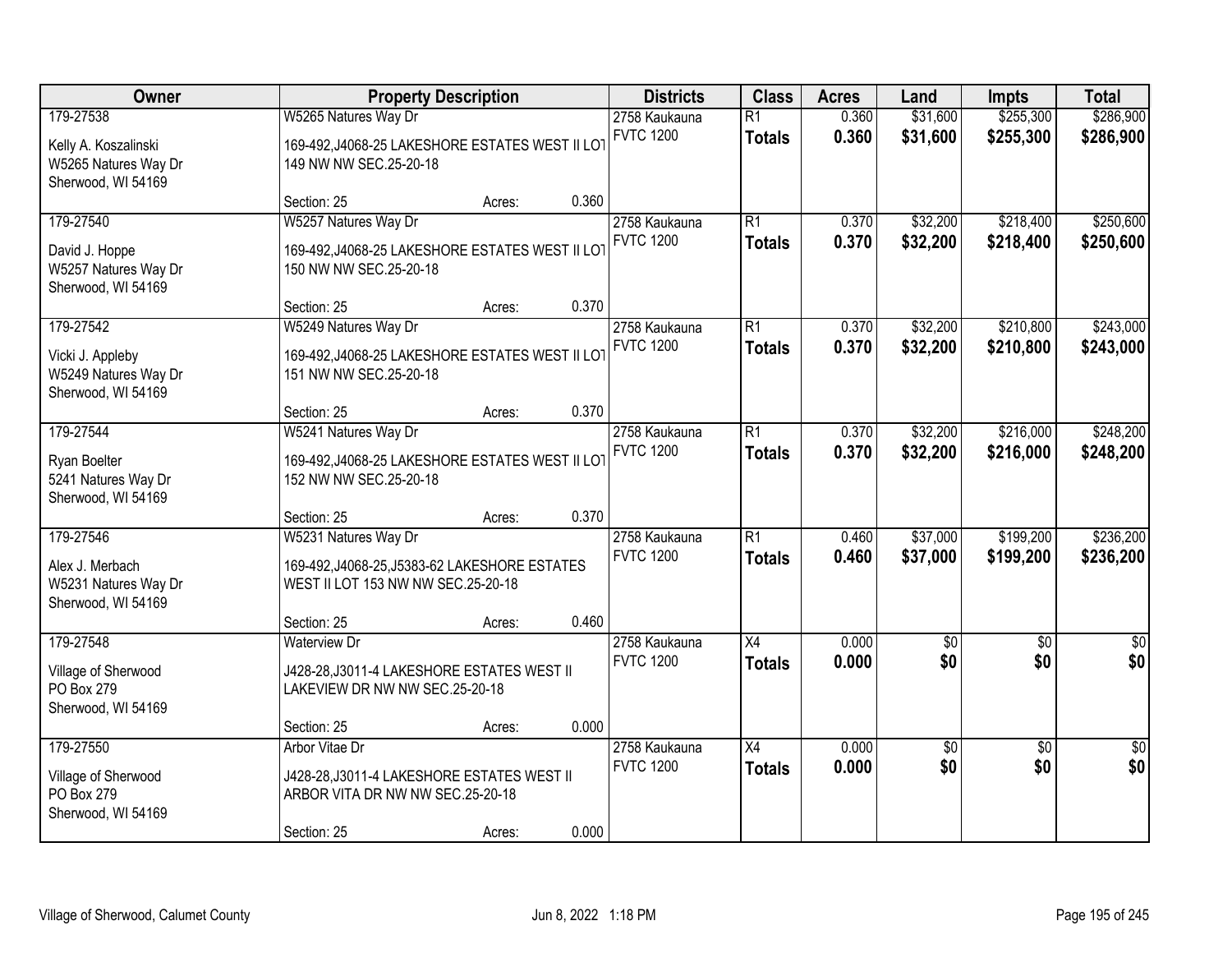| Owner                                       | <b>Property Description</b>                                                                     |                  | <b>Districts</b> | <b>Class</b>     | <b>Acres</b>            | Land            | <b>Impts</b>    | <b>Total</b> |
|---------------------------------------------|-------------------------------------------------------------------------------------------------|------------------|------------------|------------------|-------------------------|-----------------|-----------------|--------------|
| 179-27552                                   | <b>Arbor Vitae Ct</b>                                                                           |                  | 2758 Kaukauna    | $\overline{X4}$  | 0.000                   | $\overline{50}$ | $\overline{50}$ | $\sqrt{50}$  |
| Village of Sherwood                         | J428-28, J3011-4 LAKESHORE ESTATES WEST II                                                      |                  | <b>FVTC 1200</b> | <b>Totals</b>    | 0.000                   | \$0             | \$0             | \$0          |
| PO Box 279                                  | ARBOR VITAE CT NW NW SEC.25-20-18                                                               |                  |                  |                  |                         |                 |                 |              |
| Sherwood, WI 54169                          |                                                                                                 |                  |                  |                  |                         |                 |                 |              |
|                                             | Section: 25                                                                                     | 0.000<br>Acres:  |                  |                  |                         |                 |                 |              |
| 179-27554                                   | Creekside Dr                                                                                    |                  | 2758 Kaukauna    | $\overline{X4}$  | 0.000                   | $\overline{50}$ | $\overline{50}$ | $\sqrt{50}$  |
| Village of Sherwood                         | J428-28, J3011-4 LAKESHORE ESTATES WEST 11                                                      |                  | <b>FVTC 1200</b> | <b>Totals</b>    | 0.000                   | \$0             | \$0             | \$0          |
| PO Box 279                                  | CREEKSIDE DR NW NW SEC.25-20-18                                                                 |                  |                  |                  |                         |                 |                 |              |
| Sherwood, WI 54169                          |                                                                                                 |                  |                  |                  |                         |                 |                 |              |
|                                             | Section: 25                                                                                     | 0.000<br>Acres:  |                  |                  |                         |                 |                 |              |
| 179-27914                                   | Natures Way Dr                                                                                  |                  | 2758 Kaukauna    |                  |                         |                 |                 |              |
| Way Condo W5114-W511 Natures                | J3011-4, J3234-16 NATURES WAY DR COND                                                           |                  | <b>FVTC 1200</b> | <b>Totals</b>    |                         |                 |                 |              |
| Natures Way Dr                              | W5114-5112 UNITS 1 & 2 E1/2 NW1/4 SEC.25-20-18                                                  |                  |                  |                  |                         |                 |                 |              |
| Sherwood, WI 54169                          | PARCEL FOR MAPPING PURPOSES REFERENCE                                                           |                  |                  |                  |                         |                 |                 |              |
|                                             | Section: 25                                                                                     | 0.000<br>Acres:  |                  |                  |                         |                 |                 |              |
| 179-28298                                   | Hwy 55 & 114                                                                                    |                  | 2020 Aerials     | R4               | 37.700                  | \$5,900         | \$0             | \$5,900      |
| Denise A. Feider                            |                                                                                                 |                  | 2758 Kaukauna    | <b>Totals</b>    | 37.700                  | \$5,900         | \$0             | \$5,900      |
| 610 Winding Waters Way                      | 68-562, J2075-6 SE-SW FRAC1/4&S1/2 SE1/4 SEC.<br>19-20-19&NE-NE1/4 SEC.30-20-19 LYG N OF RR & E |                  | <b>FVTC 1200</b> |                  |                         |                 |                 |              |
| De Pere, WI 54115                           | OF HWY DESC. J2076-6&7, EX CSM13-384 &J4846-40                                                  |                  |                  |                  |                         |                 |                 |              |
|                                             | Section: 19                                                                                     | 37.700<br>Acres: |                  |                  |                         |                 |                 |              |
| 179-28300                                   |                                                                                                 |                  | 2020 Aerials     | R4               | 61.170                  | \$10,500        | $\overline{30}$ | \$10,500     |
|                                             |                                                                                                 |                  | 2758 Kaukauna    | R <sub>5</sub>   | 5.370                   | \$1,600         | \$0             | \$1,600      |
| Denise A. Feider                            | J2075-5, J5480-23 NW1/4 SE1/4 SEC. 19-20-19 S986.41<br>ASSESS INCL 28302 & 28304                |                  | <b>FVTC 1200</b> | R <sub>5</sub> M | 9.000                   | \$5,400         | \$0             | \$5,400      |
| 610 Winding Waters Way<br>De Pere, WI 54115 |                                                                                                 |                  |                  | <b>Totals</b>    | 75.540                  | \$17,500        | \$0             | \$17,500     |
|                                             | Section: 19                                                                                     | 29.840<br>Acres: |                  |                  |                         |                 |                 |              |
| 179-28302                                   |                                                                                                 |                  | 2758 Kaukauna    |                  | Assessed with 179-28300 |                 |                 |              |
|                                             |                                                                                                 |                  | <b>FVTC 1200</b> |                  |                         |                 |                 |              |
| Denise A. Feider                            | J2075-5, J5480-23, 331934 SW1/4 SE1/4 SEC. 19-20-19                                             |                  |                  |                  |                         |                 |                 |              |
| 610 Winding Waters Way<br>De Pere, WI 54115 | LYG N OF RR, EX PRT DESC. J2075-6 & 7 ASSESS<br>W/28300                                         |                  |                  |                  |                         |                 |                 |              |
|                                             | Section: 19                                                                                     | 22.850<br>Acres: |                  |                  |                         |                 |                 |              |
| 179-28304                                   |                                                                                                 |                  | 2758 Kaukauna    |                  | Assessed with 179-28300 |                 |                 |              |
|                                             |                                                                                                 |                  | <b>FVTC 1200</b> |                  |                         |                 |                 |              |
| Henry K. Feider                             | J2075-5, J5480-23, 331934 SE1/4 SE1/4 SEC. 19-20-19                                             |                  |                  |                  |                         |                 |                 |              |
| 610 Winding Waters Way                      | EX S559.62' DESC. J2075-6 & 7 ASSESS W/28300                                                    |                  |                  |                  |                         |                 |                 |              |
| De Pere, WI 54115                           | Section: 19                                                                                     | 22.850           |                  |                  |                         |                 |                 |              |
|                                             |                                                                                                 | Acres:           |                  |                  |                         |                 |                 |              |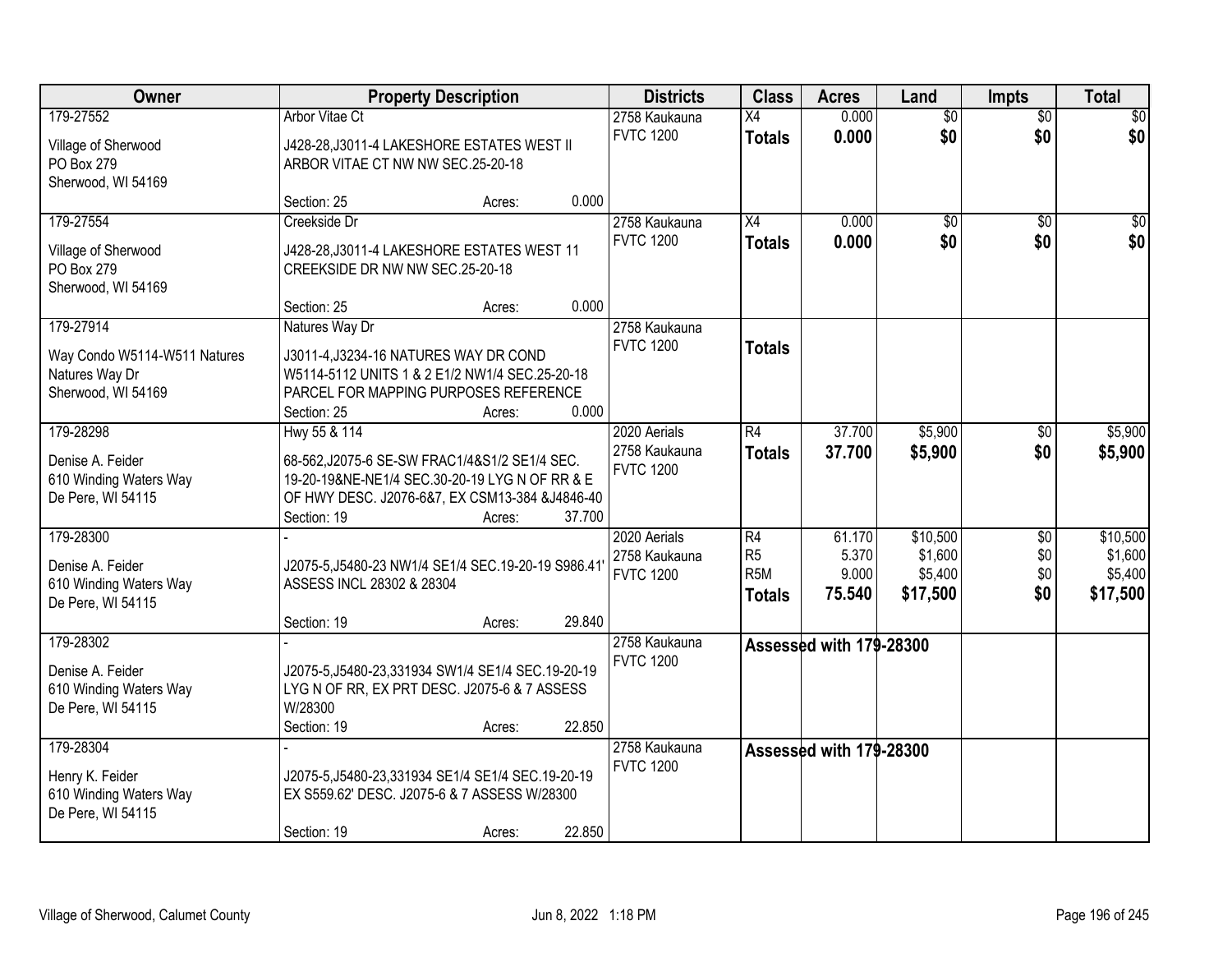| Owner                             | <b>Property Description</b>                        |        |        | <b>Districts</b> | <b>Class</b>     | <b>Acres</b> | Land            | <b>Impts</b>    | <b>Total</b>     |
|-----------------------------------|----------------------------------------------------|--------|--------|------------------|------------------|--------------|-----------------|-----------------|------------------|
| 179-28306                         | Kessler Rd                                         |        |        | 2020 Aerials     | $\overline{R4}$  | 29.000       | \$5,600         | $\sqrt{$0}$     | \$5,600          |
| Jsk Development Corp              | J450-32 SW1/4 SW1/4 SEC.20-20-19                   |        |        | 2758 Kaukauna    | R <sub>5</sub> M | 11.000       | \$8,800         | \$0             | \$8,800          |
| c/o Henry K. Feider               |                                                    |        |        | <b>FVTC 1200</b> | <b>Totals</b>    | 40.000       | \$14,400        | \$0             | \$14,400         |
| 610 Winding Waters Way            |                                                    |        |        |                  |                  |              |                 |                 |                  |
| De Pere, WI 54115                 | Section: 20                                        | Acres: | 40.000 |                  |                  |              |                 |                 |                  |
| 179-28308                         | N8123 Kesler Rd                                    |        |        | 2020 Aerials     | R <sub>2</sub>   | 0.300        | \$12,800        | $\overline{50}$ | \$12,800         |
|                                   |                                                    |        |        | 2758 Kaukauna    | R <sub>4</sub>   | 32.220       | \$6,200         | \$0             | \$6,200          |
| Jsk Development Corp              | J450-32, J2979-38 SE1/4 SW1/4 SEC.20-20-19 EX S500 |        |        | <b>FVTC 1200</b> | R <sub>5</sub>   | 4.760        | \$19,100        | \$0             | \$19,100         |
| c/o Henry K. Feider               | OF E150' 1.72A                                     |        |        |                  | R7               | 1.000        | \$100           | \$0             | \$100            |
| 610 Winding Waters Way            |                                                    |        | 38.280 |                  | <b>Totals</b>    | 38.280       | \$38,200        | \$0             | \$38,200         |
| De Pere, WI 54115                 | Section: 20                                        | Acres: |        |                  |                  |              |                 |                 |                  |
| 179-28310                         | N8123 Kesler Rd                                    |        |        | 2758 Kaukauna    | R1               | 1.720        | \$69,000        | \$0             | \$69,000         |
| <b>Jsk Development Corp</b>       | J450-31 SE1/4 SW1/4 SEC.20-20-19 COM SE/C          |        |        | <b>FVTC 1200</b> | <b>Totals</b>    | 1.720        | \$69,000        | \$0             | \$69,000         |
| c/o Henry K. Feider               | SW1/4, N500', W150', S500', E150' TO POB           |        |        |                  |                  |              |                 |                 |                  |
| 610 Winding Waters Way            |                                                    |        |        |                  |                  |              |                 |                 |                  |
| De Pere, WI 54115                 | Section: 20                                        | Acres: | 1.720  |                  |                  |              |                 |                 |                  |
| 179-28472                         | W5111 Blue Heron Ct                                |        |        | 2758 Kaukauna    | R1               | 0.146        | \$18,700        | \$149,000       | \$167,700        |
| <b>Tyler Moore</b>                | J3011-4, J3011-6, J5717-33 NATURE HAVEN ESTATES    |        |        | <b>FVTC 1200</b> | <b>Totals</b>    | 0.146        | \$18,700        | \$149,000       | \$167,700        |
| W5111 Blue Heron Ct               | LOT 2 CSM#2702 VOL.21-369 BNG PRT LOT 24 E1/2      |        |        |                  |                  |              |                 |                 |                  |
| Sherwood, WI 54169                | NW1/4 SEC.25-20-18 SUBJ TO DOC.#380641             |        |        |                  |                  |              |                 |                 |                  |
|                                   | Section: 25                                        | Acres: | 0.147  |                  |                  |              |                 |                 |                  |
| 179-28474                         | W5129 Blue Heron Ct                                |        |        | 2758 Kaukauna    | $\overline{R1}$  | 0.144        | \$10,200        | \$156,500       | \$166,700        |
|                                   |                                                    |        |        | <b>FVTC 1200</b> | <b>Totals</b>    | 0.144        | \$10,200        | \$156,500       | \$166,700        |
| Hoeppner Susan M Rev Trust        | J3011-6, J4514-66 NATURE HAVEN ESTATES PRT         |        |        |                  |                  |              |                 |                 |                  |
| W5129 Blue Heron Ct               | LOT 21 NOW LOT 2 CSM#2703 VOL 21-372 E1/2          |        |        |                  |                  |              |                 |                 |                  |
| Sherwood, WI 54169                | NW1/4 SEC 25-20-18                                 |        |        |                  |                  |              |                 |                 |                  |
|                                   | Section: 25                                        | Acres: | 0.145  |                  |                  |              |                 |                 |                  |
| 179-28476                         | Robinhood Dr                                       |        |        | 2758 Kaukauna    | $\overline{X4}$  | 0.010        | $\overline{50}$ | $\overline{50}$ | $\overline{\$0}$ |
| Village of Sherwood               | J2739-56, J4049-67, J4567-63 PRT W1/2 NE1/4        |        |        | <b>FVTC 1200</b> | <b>Totals</b>    | 0.010        | \$0             | \$0             | \$0              |
| PO Box 279                        | SEC.29-20-19 20'X20' PCL DESC DOC#375948 BNG       |        |        |                  |                  |              |                 |                 |                  |
| Sherwood, WI 54169                | PRT LT1 CSM14-348 #2053                            |        |        |                  |                  |              |                 |                 |                  |
|                                   | Section: 29                                        | Acres: | 0.010  |                  |                  |              |                 |                 |                  |
| 179-28478                         | Public Rd                                          |        |        | 2758 Kaukauna    | $\overline{X4}$  | 0.775        | $\overline{50}$ | $\overline{50}$ | $\overline{30}$  |
|                                   | J3738-22, J3738-25 SE1/4 NE1/4 SEC.30-20-19 PUBLIC |        |        | <b>FVTC 1200</b> | <b>Totals</b>    | 0.775        | \$0             | \$0             | \$0              |
| Village of Sherwood<br>PO Box 279 | RD CSM#2737 VOL.22-56                              |        |        |                  |                  |              |                 |                 |                  |
| Sherwood, WI 54169                |                                                    |        |        |                  |                  |              |                 |                 |                  |
|                                   | Section: 30                                        | Acres: | 0.778  |                  |                  |              |                 |                 |                  |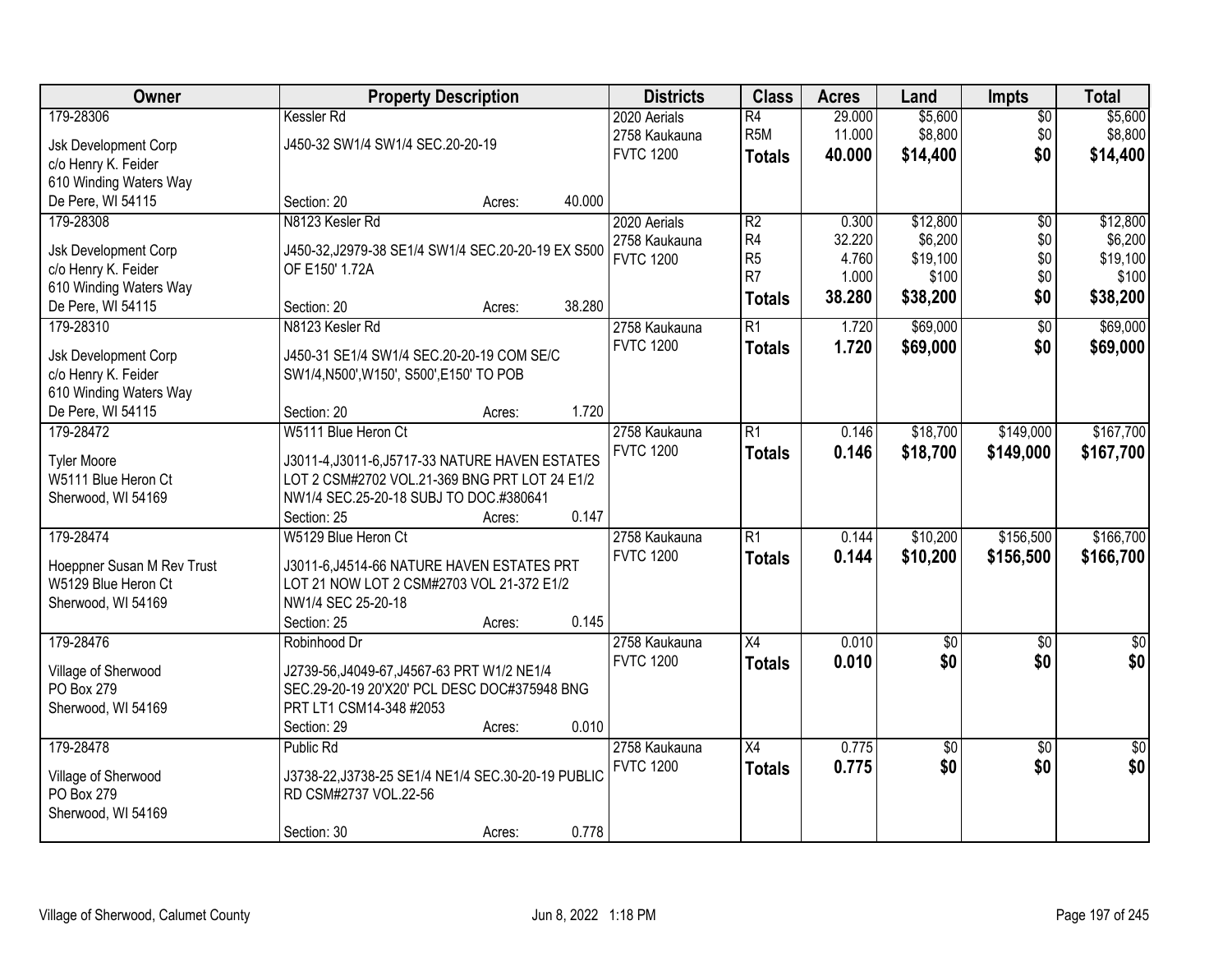| Owner                    | <b>Property Description</b>                        | <b>Districts</b> | <b>Class</b>    | <b>Acres</b> | Land     | <b>Impts</b>    | <b>Total</b> |
|--------------------------|----------------------------------------------------|------------------|-----------------|--------------|----------|-----------------|--------------|
| 179-29338                | N7987 Pigeon Rd                                    | 2758 Kaukauna    | $\overline{R1}$ | 0.124        | \$16,800 | \$127,100       | \$143,900    |
| Paige C. Krueger         | J3011-4-6,331408 NATURE HAVEN ESTATES PRT          | <b>FVTC 1200</b> | <b>Totals</b>   | 0.124        | \$16,800 | \$127,100       | \$143,900    |
| N7987 Pigeon Rd          | LOT 4 NOW DESC AS: LOT 2 CSM#2784 VOL.22-254       |                  |                 |              |          |                 |              |
| Sherwood, WI 54169       | E1/2 NW1/4 SEC.25-20-18                            |                  |                 |              |          |                 |              |
|                          | 0.124<br>Section: 25<br>Acres:                     |                  |                 |              |          |                 |              |
| 179-29340                | N7995 Pigeon Rd                                    | 2758 Kaukauna    |                 |              |          |                 |              |
|                          |                                                    | <b>FVTC 1200</b> | <b>Totals</b>   |              |          |                 |              |
| Haven Condo Lot 5 Nature | J3011-4, J3011-6, 331408 NATURE HAVEN EST          |                  |                 |              |          |                 |              |
| N7995 Pigeon Rd          | CONDO LOT 5 UNITS 1 & 2 E1/2 NW1/4 SEC.25-20-18    |                  |                 |              |          |                 |              |
| Sherwood, WI 54169       | PARCEL CREATED FOR MAPPING PURPOSES ONLY           |                  |                 |              |          |                 |              |
|                          | 0.000<br>Section: 25<br>Acres:                     |                  |                 |              |          |                 |              |
| 179-29342                | N7995 Pigeon Rd                                    | 2758 Kaukauna    | $\overline{R1}$ | 0.124        | \$16,800 | \$122,900       | \$139,700    |
| Suzanne M. Sroda         | J3011-4, J3011-6, 331408 NATURE HAVEN EST          | <b>FVTC 1200</b> | <b>Totals</b>   | 0.124        | \$16,800 | \$122,900       | \$139,700    |
| W6074 Nettie Dr          | CONDO LOT 5 UNIT 1 E1/2 NW1/4 SEC.25-20-18         |                  |                 |              |          |                 |              |
| Appleton, WI 54915       |                                                    |                  |                 |              |          |                 |              |
|                          | 0.124<br>Section: 25<br>Acres:                     |                  |                 |              |          |                 |              |
| 179-29344                | N7997 Pigeon Rd                                    | 2758 Kaukauna    | $\overline{R1}$ | 0.124        | \$16,800 | \$123,600       | \$140,400    |
|                          |                                                    | <b>FVTC 1200</b> | <b>Totals</b>   | 0.124        | \$16,800 | \$123,600       | \$140,400    |
| Dewindt Investments, LLC | J3011-4, J3011-6, 331408 NATURE HAVEN EST          |                  |                 |              |          |                 |              |
| W5118 Natures Way Dr     | CONDO LOT 5 UNIT 2 E1/2 NW1/4 SEC.25-20-18         |                  |                 |              |          |                 |              |
| Sherwood, WI 54169       |                                                    |                  |                 |              |          |                 |              |
|                          | 0.124<br>Section: 25<br>Acres:                     |                  |                 |              |          |                 |              |
| 179-29346                | W5114 Blue Heron Ct                                | 2758 Kaukauna    | $\overline{R1}$ | 0.146        | \$10,300 | \$161,800       | \$172,100    |
| <b>Glenn Brouillard</b>  | J3011-4, J3011-6, J5717-33 NATURE HAVEN ESTATES    | <b>FVTC 1200</b> | <b>Totals</b>   | 0.146        | \$10,300 | \$161,800       | \$172,100    |
| W5114 Blue Heron Ct      | PRT LOT 9 NOW DESC AS: LOT 1 CSM#2546              |                  |                 |              |          |                 |              |
| Sherwood, WI 54169       | VOL.20-23 E1/2 NW1/4 SEC.25-20-18                  |                  |                 |              |          |                 |              |
|                          | 0.146<br>Section: 25<br>Acres:                     |                  |                 |              |          |                 |              |
| 179-29348                | W5117 Blue Heron Ct                                | 2758 Kaukauna    | $\overline{R1}$ | 0.145        | \$18,600 | \$140,000       | \$158,600    |
| Susan J. Warmbier        | J3011-6, J4746-66, J5082-36 NATURE HAVEN           | <b>FVTC 1200</b> | <b>Totals</b>   | 0.145        | \$18,600 | \$140,000       | \$158,600    |
|                          |                                                    |                  |                 |              |          |                 |              |
| W5117 Blue Heron Ct      | ESTATES PRT LOT 23 NOW DESC AS: LOT 1              |                  |                 |              |          |                 |              |
| Sherwood, WI 54169       | CSM#2804 VOL.23-1 E1/2 NW1/4 SEC.25-20-18<br>0.145 |                  |                 |              |          |                 |              |
|                          | Section: 25<br>Acres:                              |                  |                 |              |          |                 |              |
| 179-29350                | N8190 Pond Ct                                      | 2758 Kaukauna    | $\overline{R1}$ | 0.322        | \$42,600 | $\overline{50}$ | \$42,600     |
| Brian J. Gremore         | J2888-3, J4246-53, J5700-67 STATE PARK ESTATES IV  | <b>FVTC 1200</b> | <b>Totals</b>   | 0.322        | \$42,600 | \$0             | \$42,600     |
| W4754 Nature Ln          | LOT 99 NE-NW SEC.30-20-19                          |                  |                 |              |          |                 |              |
| Sherwood, WI 54169       |                                                    |                  |                 |              |          |                 |              |
|                          | 0.322<br>Section: 30<br>Acres:                     |                  |                 |              |          |                 |              |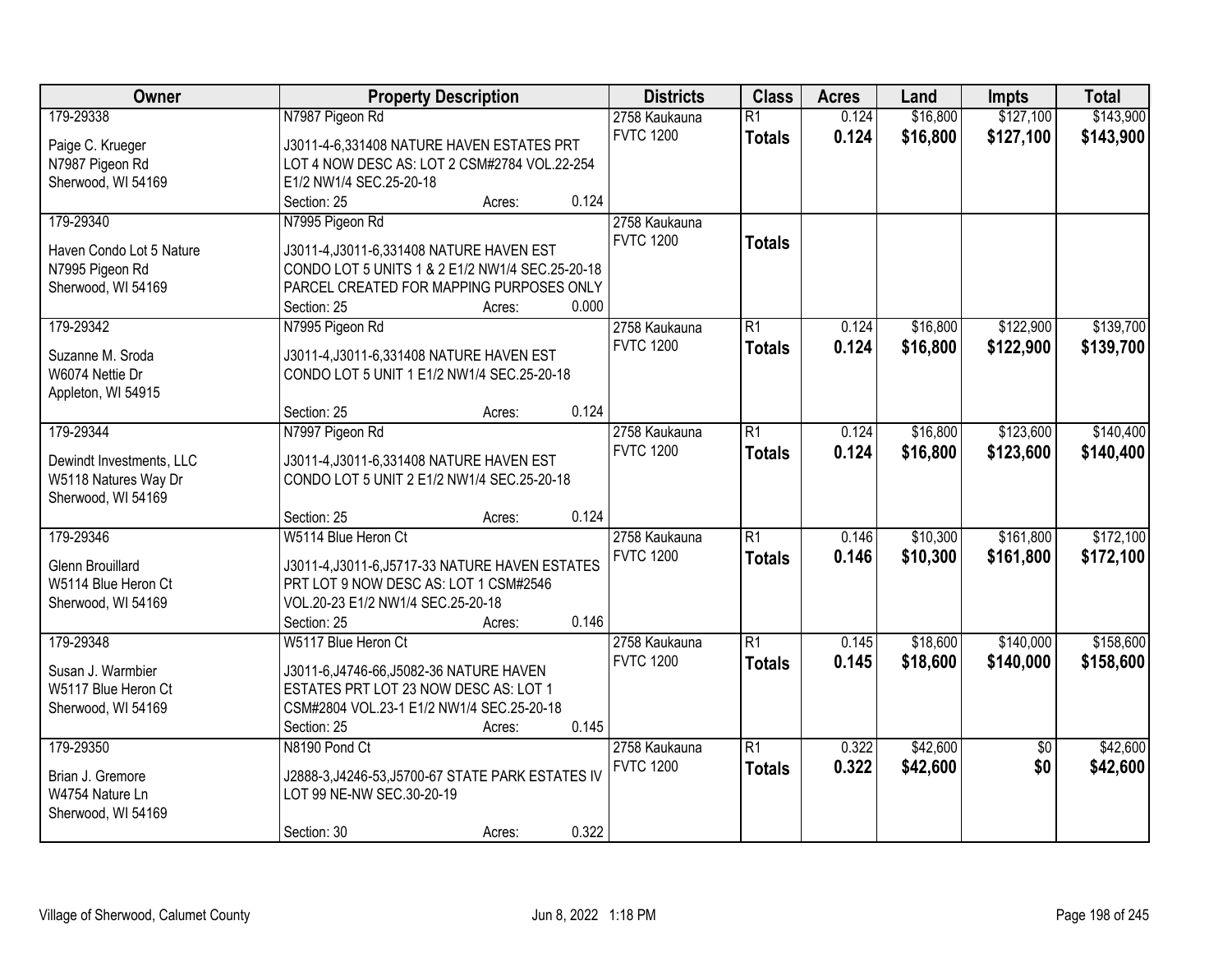| Owner                                                                    | <b>Property Description</b>                                                                           |        | <b>Districts</b> | <b>Class</b>                      | <b>Acres</b>                     | Land           | <b>Impts</b>         | <b>Total</b>           |                        |
|--------------------------------------------------------------------------|-------------------------------------------------------------------------------------------------------|--------|------------------|-----------------------------------|----------------------------------|----------------|----------------------|------------------------|------------------------|
| 179-29352<br>Shirley Rv Patterson Tr<br>N8196 Pond Ct                    | N8196 Pond Ct<br>J2888-3, J4246-53, J5700-67 STATE PARK ESTATES IV<br>LOT 100 NE-NW SEC.30-20-19      |        |                  | 2758 Kaukauna<br><b>FVTC 1200</b> | $\overline{R1}$<br><b>Totals</b> | 0.321<br>0.321 | \$42,600<br>\$42,600 | \$289,400<br>\$289,400 | \$332,000<br>\$332,000 |
| Sherwood, WI 54169                                                       | Section: 30                                                                                           | Acres: | 0.321            |                                   |                                  |                |                      |                        |                        |
| 179-29354<br>Jon R. Race<br>N8191 Pond Ct<br>Sherwood, WI 54169          | N8191 Pond Ct<br>J2888-3, J4246-53, J5700-67 STATE PARK ESTATES IV<br>LOT 104 NE-NW SEC.30-20-19      |        |                  | 2758 Kaukauna<br><b>FVTC 1200</b> | $\overline{R1}$<br><b>Totals</b> | 0.338<br>0.338 | \$36,000<br>\$36,000 | \$211,600<br>\$211,600 | \$247,600<br>\$247,600 |
| 179-29356                                                                | Section: 30<br>W4797 Nature Ln                                                                        | Acres: | 0.338            | 2758 Kaukauna                     | $\overline{R1}$                  | 0.222          | \$32,300             | \$143,400              | \$175,700              |
| Dawn M. Egan<br>W4797 Nature Ln<br>Sherwood, WI 54169                    | J2888-3, J4246-53, J5700-67 STATE PARK ESTATES IV<br>LOT 119 NE-NW SEC.30-20-19                       |        |                  | <b>FVTC 1200</b>                  | <b>Totals</b>                    | 0.222          | \$32,300             | \$143,400              | \$175,700              |
|                                                                          | Section: 30                                                                                           | Acres: | 0.222            |                                   |                                  |                |                      |                        |                        |
| 179-29358<br>Katherine Dipietro<br>W4793 Nature Ln<br>Sherwood, WI 54169 | W4793 Nature Ln<br>J2888-3, J4246-53, J5700-67 STATE PARK ESTATES IV<br>LOT 120 NE-NW SEC.30-20-19    |        |                  | 2758 Kaukauna<br><b>FVTC 1200</b> | $\overline{R1}$<br><b>Totals</b> | 0.288<br>0.288 | \$34,400<br>\$34,400 | \$187,800<br>\$187,800 | \$222,200<br>\$222,200 |
|                                                                          | Section: 30                                                                                           | Acres: | 0.288            |                                   |                                  |                |                      |                        |                        |
| 179-29360<br>Corey R. Ritchie<br>N8204 Pond Ct<br>Sherwood, WI 54169     | N8204 Pond Ct<br>J2888-3, J4246-53 STATE PARK ESTATES IV LOT 101<br>SE-SW SEC.19-20-19                |        |                  | 2758 Kaukauna<br><b>FVTC 1200</b> | $\overline{R1}$<br><b>Totals</b> | 0.616<br>0.616 | \$52,100<br>\$52,100 | \$351,000<br>\$351,000 | \$403,100<br>\$403,100 |
|                                                                          | Section: 19                                                                                           | Acres: | 0.616            |                                   |                                  |                |                      |                        |                        |
| 179-29362<br>Eric Schmall<br>N8207 Pond Ct<br>Sherwood, WI 54169         | N8207 Pond Ct<br>J2888-3, J4246-53 STATE PARK ESTATES IV LOT 102<br>SE-SW SEC.19-20-19                |        |                  | 2758 Kaukauna<br><b>FVTC 1200</b> | $\overline{R1}$<br><b>Totals</b> | 0.637<br>0.637 | \$43,900<br>\$43,900 | \$307,600<br>\$307,600 | \$351,500<br>\$351,500 |
|                                                                          | Section: 19                                                                                           | Acres: | 0.637            |                                   |                                  |                |                      |                        |                        |
| 179-29364<br>Tyler R. Lane<br>N8023 Pond Ct<br>Sherwood, WI 54169        | N8203 Pond Ct<br>J2888-3, J4246-53 STATE PARK ESTATES IV LOT 103<br>SE-SW SEC.19-20-19<br>Section: 19 | Acres: | 0.453            | 2758 Kaukauna<br><b>FVTC 1200</b> | $\overline{R1}$<br><b>Totals</b> | 0.453<br>0.453 | \$39,800<br>\$39,800 | \$231,200<br>\$231,200 | \$271,000<br>\$271,000 |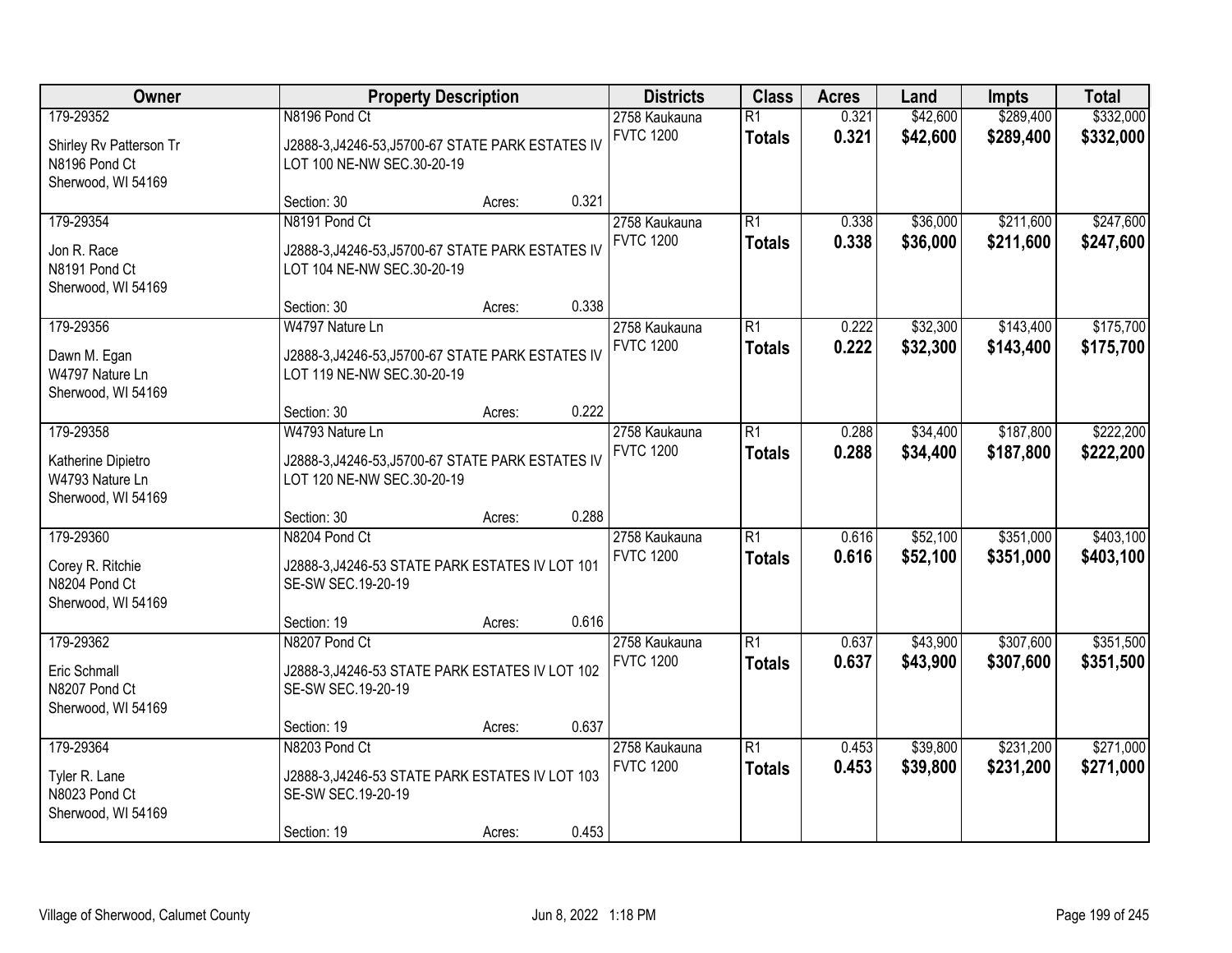| Owner                        | <b>Property Description</b>                     | <b>Districts</b> | <b>Class</b>    | <b>Acres</b> | Land     | <b>Impts</b> | <b>Total</b> |
|------------------------------|-------------------------------------------------|------------------|-----------------|--------------|----------|--------------|--------------|
| 179-29366                    | W4780 Nature Ln                                 | 2758 Kaukauna    | $\overline{R1}$ | 0.370        | \$37,100 | \$214,900    | \$252,000    |
| Brad J. Biggar               | J2888-3, J4246-53 STATE PARK ESTATES IV LOT 105 | <b>FVTC 1200</b> | <b>Totals</b>   | 0.370        | \$37,100 | \$214,900    | \$252,000    |
| W4780 Nature Ln              | SE-SW SEC.19-20-19NOW LOT 2, CSM 3675           |                  |                 |              |          |              |              |
| Sherwood, WI 54169           | VOL.33-28- NEED DEED FOR LOT LINE CHANGE        |                  |                 |              |          |              |              |
|                              | 0.370<br>Section: 19<br>Acres:                  |                  |                 |              |          |              |              |
| 179-29368                    | W4788 Nature Ln                                 | 2758 Kaukauna    | $\overline{R1}$ | 0.230        | \$32,500 | \$217,100    | \$249,600    |
|                              |                                                 | <b>FVTC 1200</b> | <b>Totals</b>   | 0.230        | \$32,500 | \$217,100    | \$249,600    |
| John E. Clasen               | J2888-3, J4246-53 STATE PARK ESTATES IV LOT 106 |                  |                 |              |          |              |              |
| N8206 Big Lake Ct            | SE-SW SEC.19-20-19NOW LOT 1, CSM 3675           |                  |                 |              |          |              |              |
| Sherwood, WI 54169           | VOL.33-28-NEED DEED FOR LOT LINE CHANGE         |                  |                 |              |          |              |              |
|                              | 0.230<br>Section: 19<br>Acres:                  |                  |                 |              |          |              |              |
| 179-29370                    | N8214 Big Lake Ct                               | 2758 Kaukauna    | $\overline{R1}$ | 0.212        | \$31,900 | \$172,800    | \$204,700    |
| Andrew J. Bourassa           | J2888-3, J4246-53 STATE PARK ESTATES IV LOT 107 | <b>FVTC 1200</b> | <b>Totals</b>   | 0.212        | \$31,900 | \$172,800    | \$204,700    |
| N8214 Big Lake Ct            | SE-SW SEC.19-20-19                              |                  |                 |              |          |              |              |
| Sherwood, WI 54169           |                                                 |                  |                 |              |          |              |              |
|                              | 0.212<br>Section: 19<br>Acres:                  |                  |                 |              |          |              |              |
| 179-29372                    | N8230 Big Lake Ct                               | 2758 Kaukauna    | $\overline{R1}$ | 0.358        | \$36,700 | \$240,600    | \$277,300    |
|                              |                                                 | <b>FVTC 1200</b> | <b>Totals</b>   | 0.358        | \$36,700 | \$240,600    | \$277,300    |
| Brad M. Schuelke             | J2888-3, J4246-53 STATE PARK ESTATES IV LOT 108 |                  |                 |              |          |              |              |
| N8230 Big Lake Ct            | SE-SW SEC.19-20-19                              |                  |                 |              |          |              |              |
| Sherwood, WI 54169           |                                                 |                  |                 |              |          |              |              |
|                              | 0.358<br>Section: 19<br>Acres:                  |                  |                 |              |          |              |              |
| 179-29374                    | N8250 Big Lake Ct                               | 2758 Kaukauna    | $\overline{R1}$ | 0.596        | \$43,000 | \$216,200    | \$259,200    |
| Rutten James F Rev Living Tr | J2888-3 STATE PARK ESTATES IV LOT 109 NE-NW     | <b>FVTC 1200</b> | <b>Totals</b>   | 0.596        | \$43,000 | \$216,200    | \$259,200    |
| N8250 Big Lake Ct            | SEC.30-20-19                                    |                  |                 |              |          |              |              |
| Sherwood, WI 54169           |                                                 |                  |                 |              |          |              |              |
|                              | 0.596<br>Section: 19<br>Acres:                  |                  |                 |              |          |              |              |
| 179-29376                    | N8247 Big Lake Ct                               | 2758 Kaukauna    | $\overline{R1}$ | 0.418        | \$38,700 | \$219,200    | \$257,900    |
|                              |                                                 | <b>FVTC 1200</b> | <b>Totals</b>   | 0.418        | \$38,700 | \$219,200    | \$257,900    |
| Andrew S. Kazik              | J2888-3, J4246-53 STATE PARK ESTATES IV LOT 110 |                  |                 |              |          |              |              |
| N8247 Big Lake Ct            | SE-SW SEC.19-20-19                              |                  |                 |              |          |              |              |
| Sherwood, WI 54169           |                                                 |                  |                 |              |          |              |              |
|                              | 0.418<br>Section: 19<br>Acres:                  |                  |                 |              |          |              |              |
| 179-29378                    | N8243 Big Lake Ct                               | 2758 Kaukauna    | $\overline{R1}$ | 0.352        | \$36,500 | \$247,200    | \$283,700    |
| Jake Laack                   | J2888-3, J4246-53 STATE PARK ESTATES IV LOT 111 | <b>FVTC 1200</b> | <b>Totals</b>   | 0.352        | \$36,500 | \$247,200    | \$283,700    |
| N8243 Big Lake Ct            | SE-SW SEC.19-20-19                              |                  |                 |              |          |              |              |
| Sherwood, WI 54169           |                                                 |                  |                 |              |          |              |              |
|                              | 0.352<br>Section: 19<br>Acres:                  |                  |                 |              |          |              |              |
|                              |                                                 |                  |                 |              |          |              |              |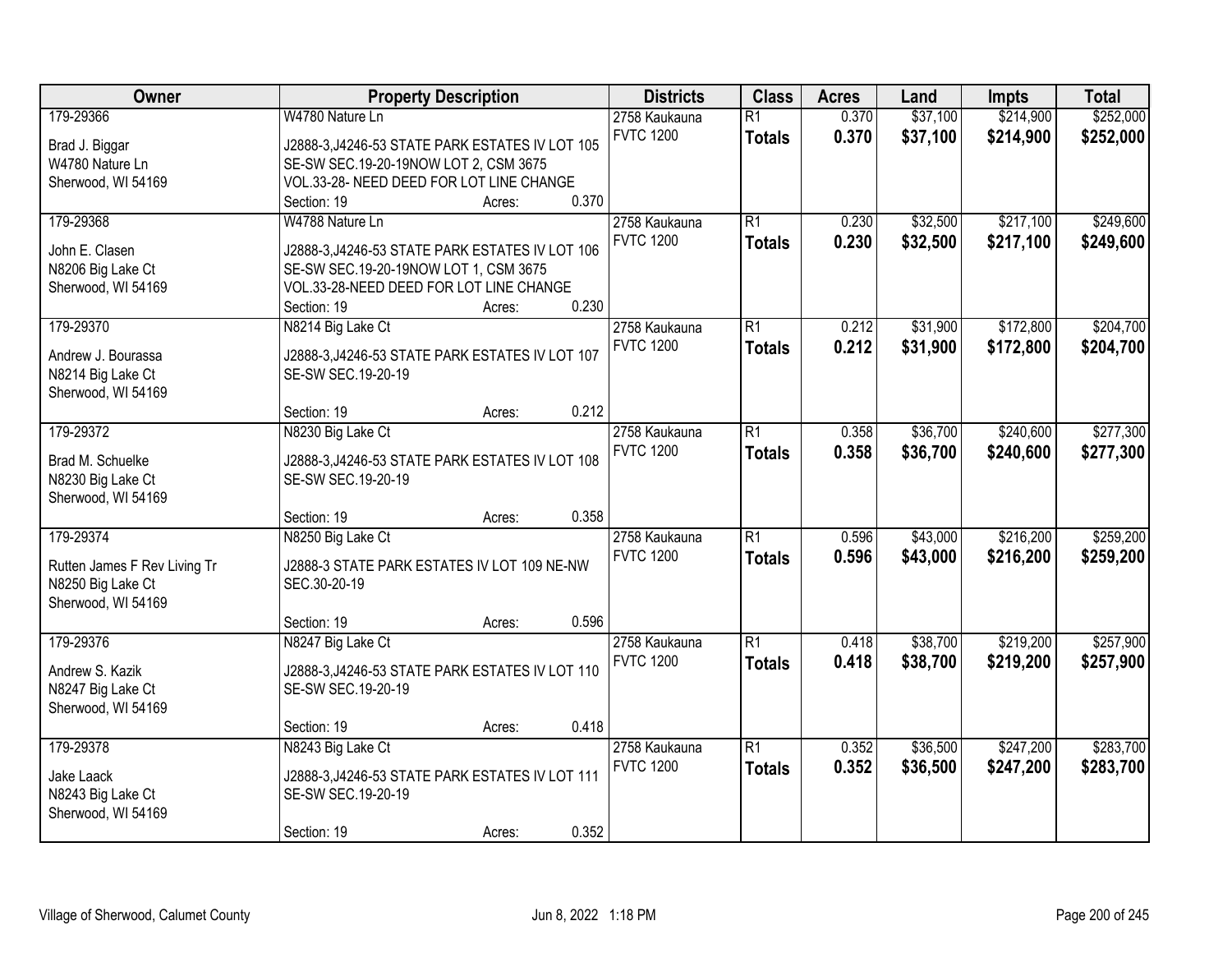| Owner                                                                          | <b>Property Description</b>                                                                               |        | <b>Districts</b> | <b>Class</b>                      | <b>Acres</b>                     | Land           | Impts                | <b>Total</b>           |                        |
|--------------------------------------------------------------------------------|-----------------------------------------------------------------------------------------------------------|--------|------------------|-----------------------------------|----------------------------------|----------------|----------------------|------------------------|------------------------|
| 179-29380<br>Jessica M. Rose<br>N8237 Big Lake Ct<br>Sherwood, WI 54169        | N8237 Big Lake Ct<br>J2888-3, J4246-53 STATE PARK ESTATES IV LOT 112<br>SE-SW SEC.19-20-19                |        |                  | 2758 Kaukauna<br><b>FVTC 1200</b> | $\overline{R1}$<br><b>Totals</b> | 0.275<br>0.275 | \$34,000<br>\$34,000 | \$211,000<br>\$211,000 | \$245,000<br>\$245,000 |
|                                                                                | Section: 19                                                                                               | Acres: | 0.275            |                                   |                                  |                |                      |                        |                        |
| 179-29382<br>Jeremy D. Sell<br>N8231 Big Lake Ct<br>Sherwood, WI 54169         | N8231 Big Lake Ct<br>J2888-3, J4246-53 STATE PARK ESTATES IV LOT 113<br>SE-SW SEC.19-20-19                |        |                  | 2758 Kaukauna<br><b>FVTC 1200</b> | $\overline{R1}$<br><b>Totals</b> | 0.353<br>0.353 | \$36,500<br>\$36,500 | \$267,800<br>\$267,800 | \$304,300<br>\$304,300 |
|                                                                                | Section: 19                                                                                               | Acres: | 0.353            |                                   |                                  |                |                      |                        |                        |
| 179-29384<br>Epl Investments, LLC<br>PO Box 293<br>Appleton, WI 54912          | N8227 Big Lake Ct<br>J2888-3, J4246-53 STATE PARK ESTATES IV LOT 114<br>SE-SW SEC.19-20-19                |        |                  | 2758 Kaukauna<br><b>FVTC 1200</b> | $\overline{R1}$<br><b>Totals</b> | 0.656<br>0.656 | \$44,300<br>\$44,300 | \$0<br>\$0             | \$44,300<br>\$44,300   |
|                                                                                | Section: 19                                                                                               | Acres: | 0.656            |                                   |                                  |                |                      |                        |                        |
| 179-29386<br>Dana Siebers<br>N8223 Big Lake Ct<br>Sherwood, WI 54169           | N8223 Big Lake Ct<br>J2888-3, J4246-53, J5700-67 STATE PARK ESTATES IV<br>LOT 115 SE-SW SEC.19-20-19      |        |                  | 2758 Kaukauna<br><b>FVTC 1200</b> | $\overline{R1}$<br><b>Totals</b> | 0.326<br>0.326 | \$35,700<br>\$35,700 | \$203,800<br>\$203,800 | \$239,500<br>\$239,500 |
|                                                                                | Section: 19                                                                                               | Acres: | 0.326            |                                   |                                  |                |                      |                        |                        |
| 179-29388<br>Cody J. Palm<br>N8217 Big Lake Ct<br>Sherwood, WI 54169           | N8217 Big Lake Ct<br>J2888-3, J4246-53 STATE PARK ESTATES IV LOT 116<br>SE-SW SEC.19-20-19                |        |                  | 2758 Kaukauna<br><b>FVTC 1200</b> | $\overline{R1}$<br><b>Totals</b> | 0.242<br>0.242 | \$32,900<br>\$32,900 | \$204,300<br>\$204,300 | \$237,200<br>\$237,200 |
|                                                                                | Section: 19                                                                                               | Acres: | 0.242            |                                   |                                  |                |                      |                        |                        |
| 179-29390<br>Jane Schaefer<br>N8211 Big Lake Ct<br>Sherwood, WI 54169          | N8211 Big Lake Ct<br>J2888-3, J4246-53 STATE PARK ESTATES IV LOT 117<br>SE-SW SEC.19-20-19                |        |                  | 2758 Kaukauna<br><b>FVTC 1200</b> | $\overline{R1}$<br><b>Totals</b> | 0.238<br>0.238 | \$32,800<br>\$32,800 | \$207,700<br>\$207,700 | \$240,500<br>\$240,500 |
|                                                                                | Section: 19                                                                                               | Acres: | 0.238            |                                   |                                  |                |                      |                        |                        |
| 179-29392<br><b>Brandon Doughty</b><br>N8205 Big Lake Ct<br>Sherwood, WI 54169 | N8205 Big Lake Ct<br>J2888-3, J4246-53 STATE PARK ESTATES IV LOT 118<br>SE-SW SEC.19-20-19<br>Section: 19 | Acres: | 0.303            | 2758 Kaukauna<br><b>FVTC 1200</b> | $\overline{R1}$<br><b>Totals</b> | 0.303<br>0.303 | \$34,900<br>\$34,900 | \$222,900<br>\$222,900 | \$257,800<br>\$257,800 |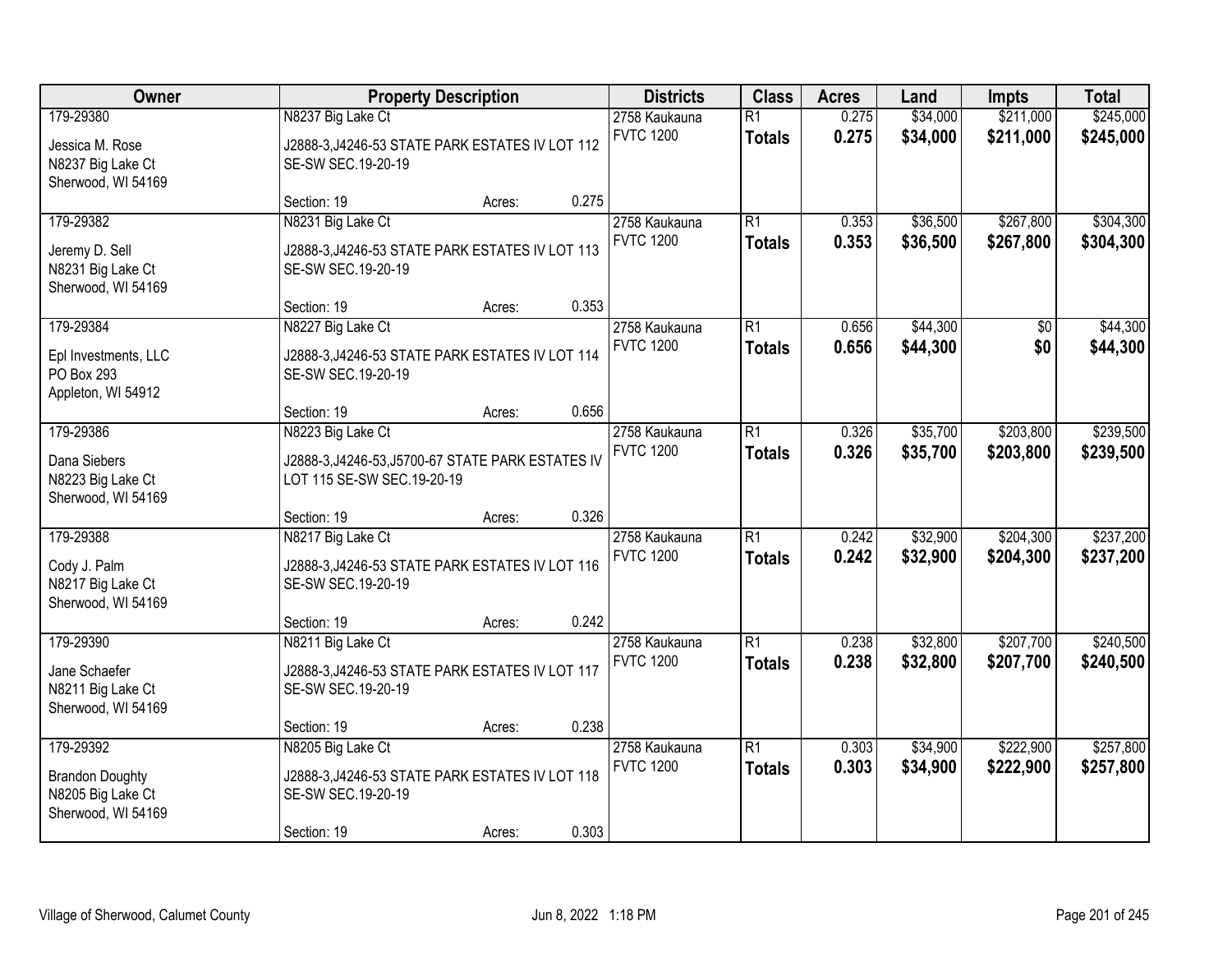| Owner                                                                    | <b>Property Description</b>                                                                  |                                                                                              | <b>Districts</b> | <b>Class</b>                      | <b>Acres</b>                     | Land           | Impts                | <b>Total</b>           |                        |
|--------------------------------------------------------------------------|----------------------------------------------------------------------------------------------|----------------------------------------------------------------------------------------------|------------------|-----------------------------------|----------------------------------|----------------|----------------------|------------------------|------------------------|
| 179-29394<br>Village of Sherwood<br>PO Box 279<br>Sherwood, WI 54169     | <b>Walking Trl</b>                                                                           | 2758 Kaukauna<br>J2888-3 STATE PARK ESTATES IV OUT LOT 8<br>WALKING TRAIL NE-NW SEC.30-20-19 |                  |                                   | $\overline{X4}$<br><b>Totals</b> | 0.087<br>0.087 | \$0<br>\$0           | $\overline{50}$<br>\$0 | \$0<br>\$0             |
|                                                                          | Section: 30                                                                                  | Acres:                                                                                       | 0.087            |                                   |                                  |                |                      |                        |                        |
| 179-29396<br>Randy L. Schipper<br>N7981 Cypress Ct<br>Sherwood, WI 54169 | Pigeon Rd<br>87-531 LAKESHORE ESTATES EAST LOT 1 SW-NE<br>SEC.25-20-18                       |                                                                                              |                  | 2758 Kaukauna<br><b>FVTC 1200</b> | $\overline{R1}$<br><b>Totals</b> | 0.394<br>0.394 | \$38,100<br>\$38,100 | \$273,800<br>\$273,800 | \$311,900<br>\$311,900 |
|                                                                          | Section: 25                                                                                  | Acres:                                                                                       | 0.394            |                                   |                                  |                |                      |                        |                        |
| 179-29398<br>Herminio Marquez<br>N7991 Cypress Ct<br>Sherwood, WI 54169  | N7991 Cypress Ct<br>87-531 LAKESHORE ESTATES EAST LOT 2 SW-NE<br>SEC.25-20-18                |                                                                                              |                  | 2758 Kaukauna<br><b>FVTC 1200</b> | $\overline{R1}$<br><b>Totals</b> | 0.423<br>0.423 | \$40,200<br>\$40,200 | \$279,600<br>\$279,600 | \$319,800<br>\$319,800 |
|                                                                          | Section: 25                                                                                  | Acres:                                                                                       | 0.423            |                                   |                                  |                |                      |                        |                        |
| 179-29400<br>Jeremy J. Holz<br>N7995 Cypress Ct<br>Sherwood, WI 54169    | N7995 Cypress Ct<br>87-531 LAKESHORE ESTATES EAST LOT 3 SW-NE<br>SEC.25-20-18                |                                                                                              |                  | 2758 Kaukauna<br><b>FVTC 1200</b> | $\overline{R1}$<br><b>Totals</b> | 0.377<br>0.377 | \$36,900<br>\$36,900 | \$264,500<br>\$264,500 | \$301,400<br>\$301,400 |
|                                                                          | Section: 25                                                                                  | Acres:                                                                                       | 0.377            |                                   |                                  |                |                      |                        |                        |
| 179-29402<br>Steven P. Hemp<br>N7994 Cypress Ct<br>Sherwood, WI 54169    | N7994 Cypress Ct<br>87-531 LAKESHORE ESTATES EAST LOT 4 SW-NE<br>SEC.25-20-18                |                                                                                              |                  | 2758 Kaukauna<br><b>FVTC 1200</b> | $\overline{R1}$<br><b>Totals</b> | 0.475<br>0.475 | \$43,500<br>\$43,500 | \$334,100<br>\$334,100 | \$377,600<br>\$377,600 |
|                                                                          | Section: 25                                                                                  | Acres:                                                                                       | 0.475            |                                   |                                  |                |                      |                        |                        |
| 179-29404<br>Cory J. Woldt<br>N7990 Cypress Ct<br>Sherwood, WI 54169     | N7990 Cypress Ct<br>87-531 LAKESHORE ESTATES EAST LOT 5 SW-NE<br>SEC.25-20-18                |                                                                                              |                  | 2758 Kaukauna<br><b>FVTC 1200</b> | $\overline{R1}$<br><b>Totals</b> | 0.475<br>0.475 | \$43,500<br>\$43,500 | \$243,600<br>\$243,600 | \$287,100<br>\$287,100 |
|                                                                          | Section: 25                                                                                  | Acres:                                                                                       | 0.475            |                                   |                                  |                |                      |                        |                        |
| 179-29406<br>Adam J. Hocks<br>N7980 Cypress Ct<br>Sherwood, WI 54169     | N7980 Cypress Ct<br>87-531 LAKESHORE ESTATES EAST LOT 6 SW-NE<br>SEC.25-20-18<br>Section: 25 | Acres:                                                                                       | 0.485            | 2758 Kaukauna<br><b>FVTC 1200</b> | $\overline{R1}$<br><b>Totals</b> | 0.485<br>0.485 | \$43,900<br>\$43,900 | \$235,000<br>\$235,000 | \$278,900<br>\$278,900 |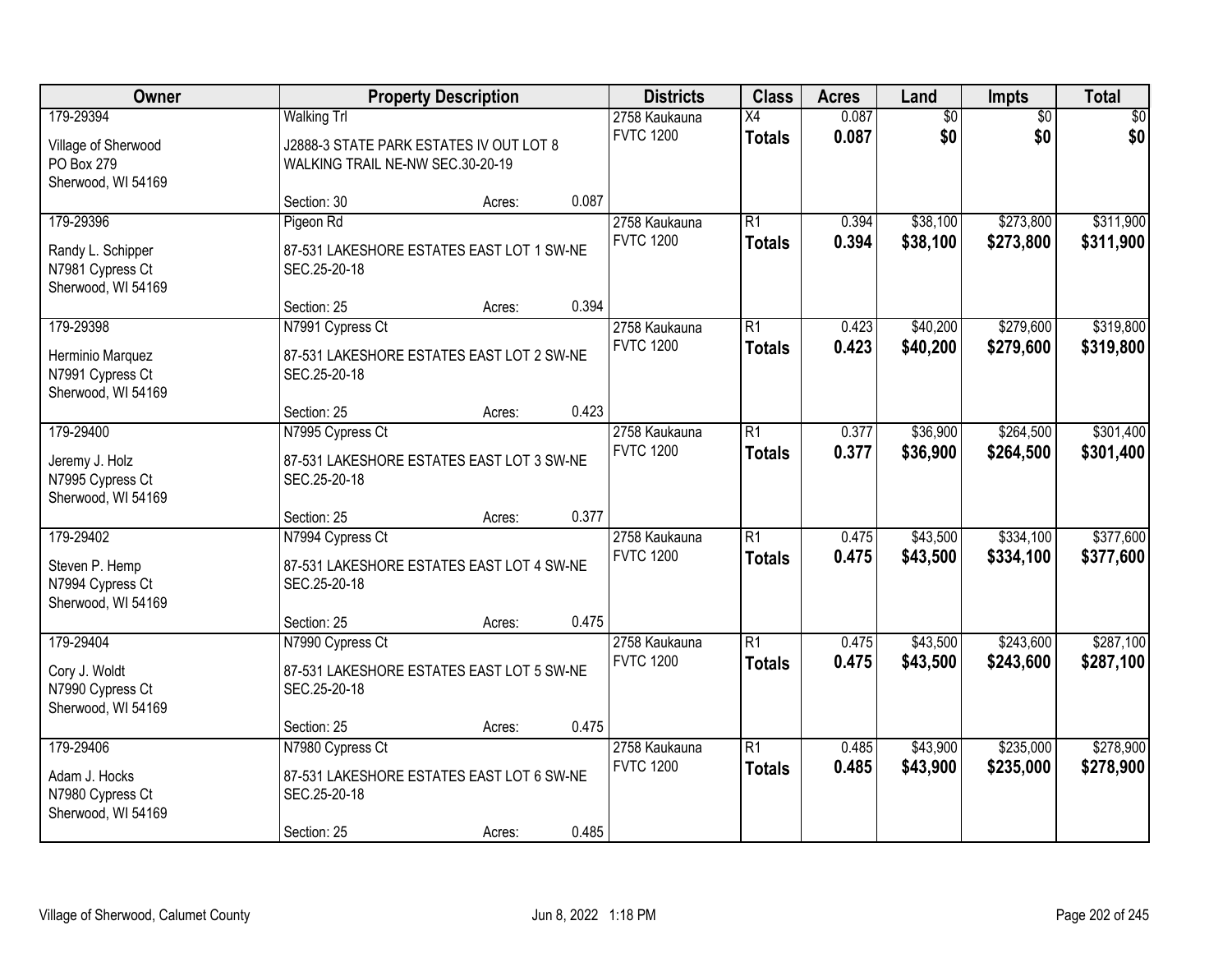| Owner                                                                       |                                                                                                   | <b>Property Description</b> |       |                                   | <b>Class</b>                     | <b>Acres</b>   | Land                 | Impts                  | <b>Total</b>           |
|-----------------------------------------------------------------------------|---------------------------------------------------------------------------------------------------|-----------------------------|-------|-----------------------------------|----------------------------------|----------------|----------------------|------------------------|------------------------|
| 179-29408<br>Michael D. Elliott<br>W5074 Natures Way<br>Sherwood, WI 54169  | W5074 Natures Way Dr<br>87-531 LAKESHORE ESTATES EAST LOT 7 SW-NE<br>SEC.25-20-18                 |                             |       | 2758 Kaukauna<br><b>FVTC 1200</b> | $\overline{R1}$<br><b>Totals</b> | 0.338<br>0.338 | \$34,100<br>\$34,100 | \$278,900<br>\$278,900 | \$313,000<br>\$313,000 |
|                                                                             | Section: 25                                                                                       | Acres:                      | 0.338 |                                   |                                  |                |                      |                        |                        |
| 179-29410<br>Adam M. Radey<br>W5064 Natures Way Dr<br>Sherwood, WI 54169    | W5064 Natures Way Dr<br>87-531 LAKESHORE ESTATES EAST LOT 8 SW-NE<br>SEC.25-20-18                 |                             |       | 2758 Kaukauna<br><b>FVTC 1200</b> | $\overline{R1}$<br><b>Totals</b> | 0.363<br>0.363 | \$35,900<br>\$35,900 | \$235,900<br>\$235,900 | \$271,800<br>\$271,800 |
|                                                                             | Section: 25                                                                                       | Acres:                      | 0.363 |                                   |                                  |                |                      |                        |                        |
| 179-29412<br><b>Jeff Feistel</b><br>N7983 Oakwood Dr<br>Sherwood, WI 54169  | N7983 Oakwood Dr<br>87-531 LAKESHORE ESTATES EAST LOT 9 SW-NE<br>SEC.25-20-18                     |                             |       | 2758 Kaukauna<br><b>FVTC 1200</b> | $\overline{R1}$<br><b>Totals</b> | 0.354<br>0.354 | \$35,200<br>\$35,200 | \$285,100<br>\$285,100 | \$320,300<br>\$320,300 |
|                                                                             | Section: 25                                                                                       | Acres:                      | 0.354 |                                   |                                  |                |                      |                        |                        |
| 179-29414<br>James A. Beaudoin<br>N7989 Oakwood Dr<br>Sherwood, WI 54169    | N7989 Oakwood Dr<br>87-531 LAKESHORE ESTATES EAST LOT 10 SW-NE<br>SEC.25-20-18                    |                             |       | 2758 Kaukauna<br><b>FVTC 1200</b> | $\overline{R1}$<br><b>Totals</b> | 0.362<br>0.362 | \$35,800<br>\$35,800 | \$279,200<br>\$279,200 | \$315,000<br>\$315,000 |
|                                                                             | Section: 25                                                                                       | Acres:                      | 0.362 |                                   |                                  |                |                      |                        |                        |
| 179-29416<br>John E. Tuchscherer<br>N7997 Oakwood Dr<br>Sherwood, WI 54169  | N7997 Oakwood Dr<br>87-531 LAKESHORE ESTATES EAST LOT 11 SW-NE<br>SEC.25-20-18                    |                             |       | 2758 Kaukauna<br><b>FVTC 1200</b> | $\overline{R1}$<br><b>Totals</b> | 0.362<br>0.362 | \$35,800<br>\$35,800 | \$322,400<br>\$322,400 | \$358,200<br>\$358,200 |
|                                                                             | Section: 25                                                                                       | Acres:                      | 0.362 |                                   |                                  |                |                      |                        |                        |
| 179-29418<br>Trina Schmoeker<br>W5052 Natures Way<br>Sherwood, WI 54169     | W5052 Natures Way Dr<br>87-531 LAKESHORE ESTATES EAST LOT 12 SW-NE<br>SEC.25-20-18                |                             |       | 2758 Kaukauna<br><b>FVTC 1200</b> | $\overline{R1}$<br><b>Totals</b> | 0.401<br>0.401 | \$38,600<br>\$38,600 | \$216,700<br>\$216,700 | \$255,300<br>\$255,300 |
|                                                                             | Section: 25                                                                                       | Acres:                      | 0.401 |                                   |                                  |                |                      |                        |                        |
| 179-29420<br>Randy W. Buechel<br>W5042 Natures Way Dr<br>Sherwood, WI 54169 | W5042 Natures Way Dr<br>87-531 LAKESHORE ESTATES EAST LOT 13 SW-NE<br>SEC.25-20-18<br>Section: 25 | Acres:                      | 0.348 | 2758 Kaukauna<br><b>FVTC 1200</b> | $\overline{R1}$<br><b>Totals</b> | 0.348<br>0.348 | \$34,800<br>\$34,800 | \$349,000<br>\$349,000 | \$383,800<br>\$383,800 |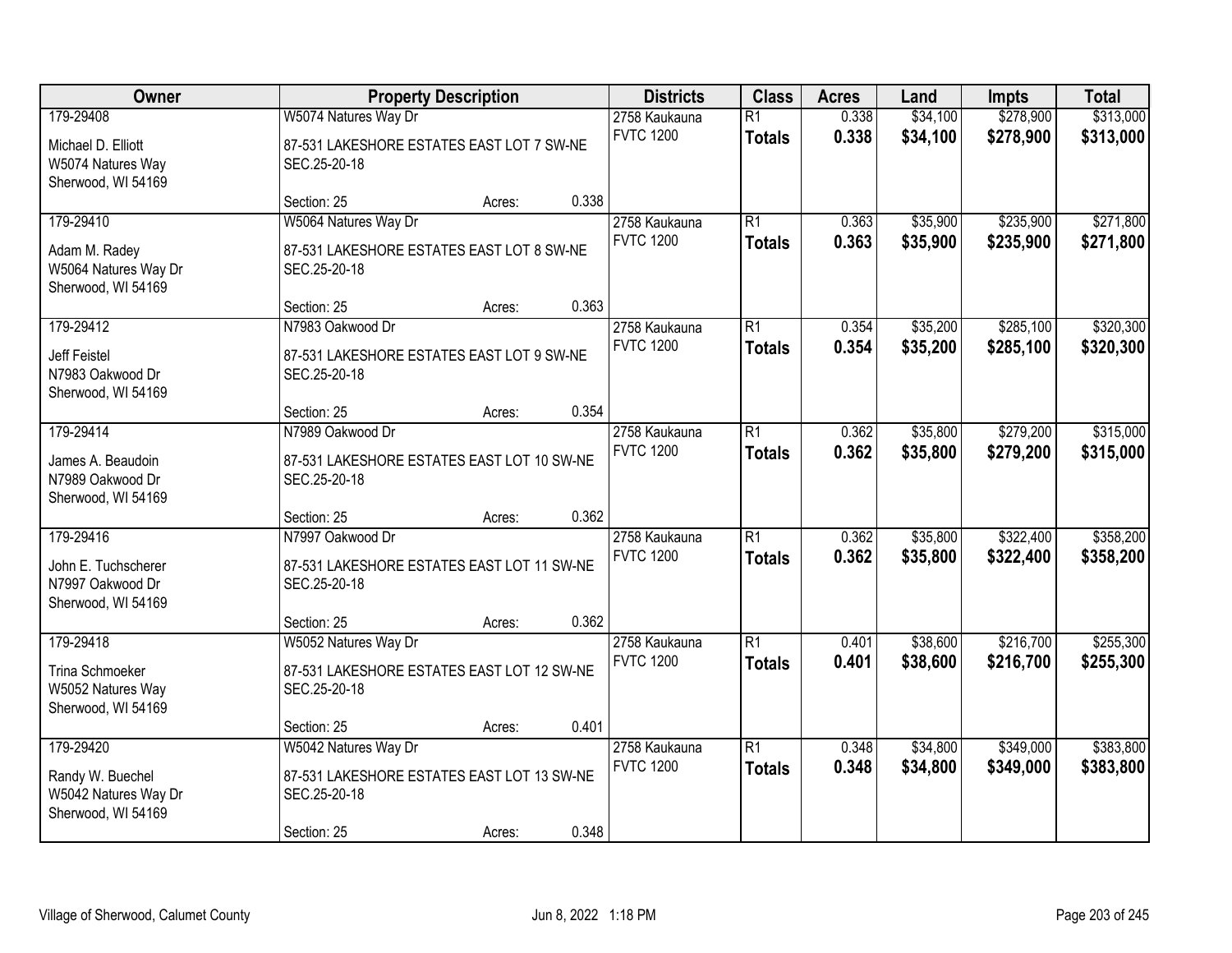| Owner                                                                           | <b>Property Description</b>                                                                     |        | <b>Districts</b> | <b>Class</b>                      | <b>Acres</b>                     | Land           | Impts                | <b>Total</b>           |                        |
|---------------------------------------------------------------------------------|-------------------------------------------------------------------------------------------------|--------|------------------|-----------------------------------|----------------------------------|----------------|----------------------|------------------------|------------------------|
| 179-29422<br>Amber M. Mayo<br>W5034 Natures Way Dr<br>Sherwood, WI 54169        | W5034 Natures Way Dr<br>87-531 LAKESHORE ESTATES EAST LOT 14 SW-NE<br>SEC.25-20-18              |        |                  | 2758 Kaukauna<br><b>FVTC 1200</b> | $\overline{R1}$<br><b>Totals</b> | 0.349<br>0.349 | \$34,900<br>\$34,900 | \$316,600<br>\$316,600 | \$351,500<br>\$351,500 |
|                                                                                 | Section: 25                                                                                     | Acres: | 0.349            |                                   |                                  |                |                      |                        |                        |
| 179-29424<br>Christopher D. Konshak<br>N5021 Birchwood Dr<br>Sherwood, WI 54169 | N5021 Birchwood Dr<br>87-531 LAKESHORE ESTATES EAST LOT 15 SW-NE<br>SEC.25-20-18                |        |                  | 2758 Kaukauna<br><b>FVTC 1200</b> | $\overline{R1}$<br><b>Totals</b> | 0.376<br>0.376 | \$36,800<br>\$36,800 | \$225,600<br>\$225,600 | \$262,400<br>\$262,400 |
|                                                                                 | Section: 25                                                                                     | Acres: | 0.376            |                                   |                                  |                |                      |                        |                        |
| 179-29426<br>Joseph Vandaalwyk<br>W5035 Birchwood Dr<br>Sherwood, WI 54169      | W5035 Birchwood Dr<br>87-531 LAKESHORE ESTATES EAST LOT 16 SW-NE<br>SEC.25-20-18                |        |                  | 2758 Kaukauna<br><b>FVTC 1200</b> | $\overline{R1}$<br><b>Totals</b> | 0.342<br>0.342 | \$34,400<br>\$34,400 | \$262,400<br>\$262,400 | \$296,800<br>\$296,800 |
|                                                                                 | Section: 25                                                                                     | Acres: | 0.342            |                                   |                                  |                |                      |                        |                        |
| 179-29428<br>Joel G. Clark<br>W5045 Birchwood Dr<br>Sherwood, WI 54169          | W5045 Birchwood Dr<br>87-531 LAKESHORE ESTATES EAST LOT 17 SW-NE<br>SEC.25-20-18                |        |                  | 2758 Kaukauna<br><b>FVTC 1200</b> | $\overline{R1}$<br><b>Totals</b> | 0.345<br>0.345 | \$34,600<br>\$34,600 | \$285,900<br>\$285,900 | \$320,500<br>\$320,500 |
|                                                                                 | Section: 25                                                                                     | Acres: | 0.345            |                                   |                                  |                |                      |                        |                        |
| 179-29430<br>Christine A. Bushner<br>W5049 Birchwood Dr<br>Sherwood, WI 54169   | W5049 Birchwood Dr<br>87-531 LAKESHORE ESTATES EAST LOT 18 SW-NE<br>SEC.25-20-18                |        |                  | 2758 Kaukauna<br><b>FVTC 1200</b> | $\overline{R1}$<br><b>Totals</b> | 0.345<br>0.345 | \$34,600<br>\$34,600 | \$290,000<br>\$290,000 | \$324,600<br>\$324,600 |
|                                                                                 | Section: 25                                                                                     | Acres: | 0.345            |                                   |                                  |                |                      |                        |                        |
| 179-29432<br>Christina Lynn Ballweg<br>W5053 Birchwood Dr<br>Sherwood, WI 54169 | W5053 Birchwood Dr<br>87-531 LAKESHORE ESTATES EAST LOT 19 SW-NE<br>SEC.25-20-18                |        |                  | 2758 Kaukauna<br><b>FVTC 1200</b> | $\overline{R1}$<br><b>Totals</b> | 0.394<br>0.394 | \$38,100<br>\$38,100 | \$330,700<br>\$330,700 | \$368,800<br>\$368,800 |
|                                                                                 | Section: 25                                                                                     | Acres: | 0.394            |                                   |                                  |                |                      |                        |                        |
| 179-29434<br>Samir Afroune<br>W5054 Birchwood Dr<br>Sherwood, WI 54169          | W5054 Birchwood Dr<br>87-531 LAKESHORE ESTATES EAST LOT 20 SW-NE<br>SEC.25-20-18<br>Section: 25 | Acres: | 0.394            | 2758 Kaukauna<br><b>FVTC 1200</b> | $\overline{R1}$<br><b>Totals</b> | 0.394<br>0.394 | \$38,100<br>\$38,100 | \$255,000<br>\$255,000 | \$293,100<br>\$293,100 |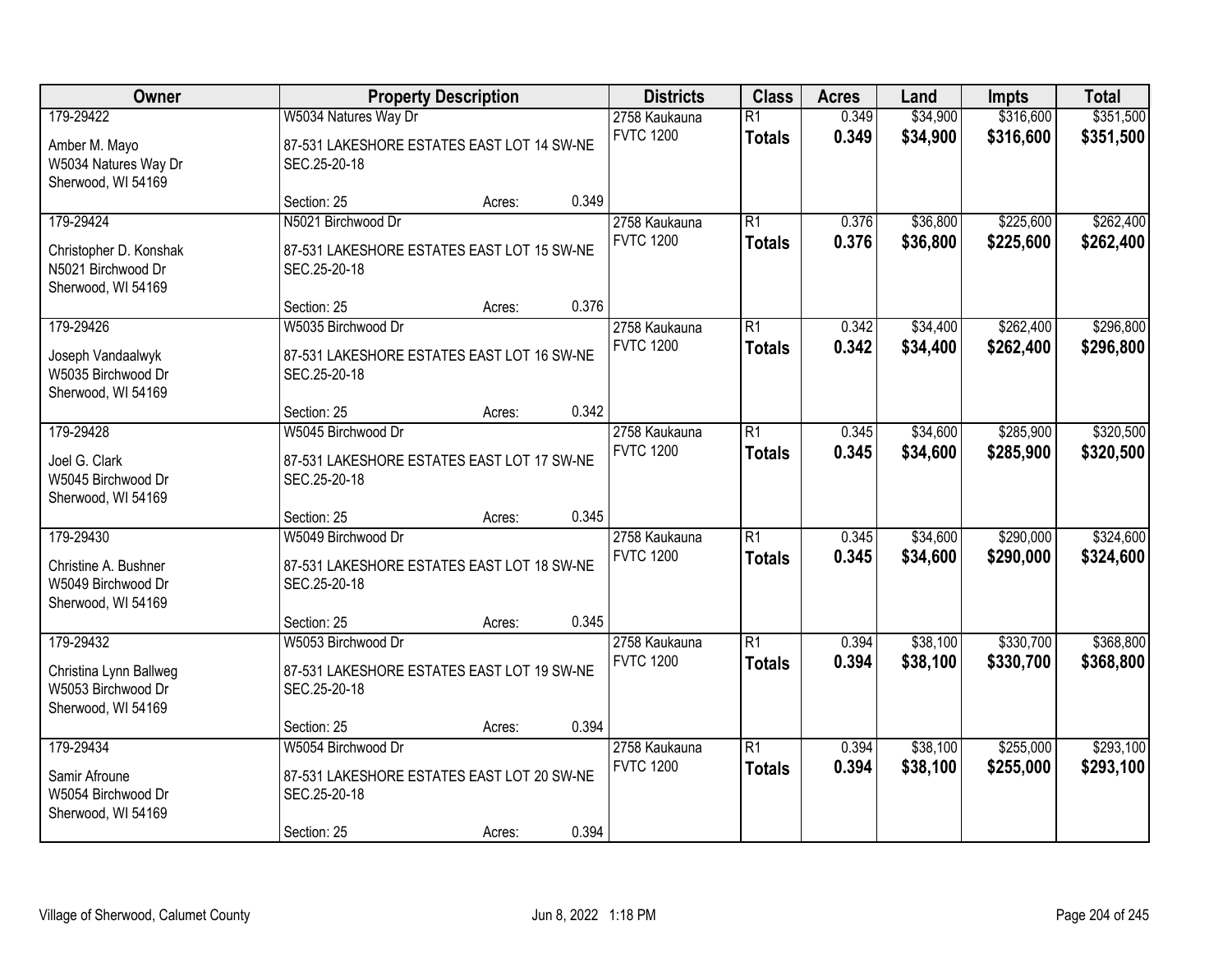| Owner                                                                         | <b>Property Description</b>                                                                     |        |       | <b>Districts</b>                  | <b>Class</b>                     | <b>Acres</b>   | Land                 | Impts                  | <b>Total</b>           |
|-------------------------------------------------------------------------------|-------------------------------------------------------------------------------------------------|--------|-------|-----------------------------------|----------------------------------|----------------|----------------------|------------------------|------------------------|
| 179-29436<br>Randal J. Bootz<br>W5050 Birchwood Dr<br>Sherwood, WI 54169      | W5050 Birchwood Dr<br>87-531 LAKESHORE ESTATES EAST LOT 21 SW-NE<br>SEC.25-20-18                |        |       | 2758 Kaukauna<br><b>FVTC 1200</b> | $\overline{R1}$<br><b>Totals</b> | 0.345<br>0.345 | \$34,600<br>\$34,600 | \$305,800<br>\$305,800 | \$340,400<br>\$340,400 |
|                                                                               | Section: 25                                                                                     | Acres: | 0.345 |                                   |                                  |                |                      |                        |                        |
| 179-29438<br>Jason Michael Wold<br>W5046 Birchwood Dr<br>Sherwood, WI 54169   | W5046 Birchwood Dr<br>87-531 LAKESHORE ESTATES EAST LOT 22 SW-NE<br>SEC.25-20-18                |        |       | 2758 Kaukauna<br><b>FVTC 1200</b> | $\overline{R1}$<br><b>Totals</b> | 0.345<br>0.345 | \$34,600<br>\$34,600 | \$289,900<br>\$289,900 | \$324,500<br>\$324,500 |
|                                                                               | Section: 25                                                                                     | Acres: | 0.345 |                                   |                                  |                |                      |                        |                        |
| 179-29440<br><b>Michael Klotz</b><br>W5042 Birchwood Dr<br>Sherwood, WI 54169 | W5042 Birchwood Dr<br>87-531 LAKESHORE ESTATES EAST LOT 23 SW-NE<br>SEC.25-20-18                |        |       | 2758 Kaukauna<br><b>FVTC 1200</b> | $\overline{R1}$<br><b>Totals</b> | 0.355<br>0.355 | \$35,300<br>\$35,300 | \$287,000<br>\$287,000 | \$322,300<br>\$322,300 |
|                                                                               | Section: 25                                                                                     | Acres: | 0.355 |                                   |                                  |                |                      |                        |                        |
| 179-29442<br>Nicholas J. Vraney<br>W5038 Birchwood Dr<br>Sherwood, WI 54169   | W5038 Birchwood Dr<br>87-531 LAKESHORE ESTATES EAST LOT 24 SW-NE<br>SEC.25-20-18                |        |       | 2758 Kaukauna<br><b>FVTC 1200</b> | $\overline{R1}$<br><b>Totals</b> | 0.327<br>0.327 | \$33,300<br>\$33,300 | \$256,100<br>\$256,100 | \$289,400<br>\$289,400 |
|                                                                               | Section: 25                                                                                     | Acres: | 0.327 |                                   |                                  |                |                      |                        |                        |
| 179-29444<br>Sanjay Murthy<br>W5034 Birchwood Dr<br>Sherwood, WI 54169        | W5034 Birchwood Dr<br>87-531 LAKESHORE ESTATES EAST LOT 25 SW-NE<br>SEC.25-20-18                |        |       | 2758 Kaukauna<br><b>FVTC 1200</b> | $\overline{R1}$<br><b>Totals</b> | 0.420<br>0.420 | \$40,000<br>\$40,000 | \$250,800<br>\$250,800 | \$290,800<br>\$290,800 |
|                                                                               | Section: 25                                                                                     | Acres: | 0.420 |                                   |                                  |                |                      |                        |                        |
| 179-29446<br>David A. Knoll<br>W5030 Birchwood Dr<br>Sherwood, WI 54169       | W5030 Birchwood Dr<br>87-531 LAKESHORE ESTATES EAST LOT 26 SW-NE<br>SEC.25-20-18                |        |       | 2758 Kaukauna<br><b>FVTC 1200</b> | $\overline{R1}$<br><b>Totals</b> | 0.308<br>0.308 | \$31,900<br>\$31,900 | \$308,800<br>\$308,800 | \$340,700<br>\$340,700 |
|                                                                               | Section: 25                                                                                     | Acres: | 0.308 |                                   |                                  |                |                      |                        |                        |
| 179-29448<br>Timothy Janssen<br>W5026 Birchwood Dr<br>Sherwood, WI 54169      | W5026 Birchwood Dr<br>87-531 LAKESHORE ESTATES EAST LOT 27 SW-NE<br>SEC.25-20-18<br>Section: 25 | Acres: | 0.363 | 2758 Kaukauna<br><b>FVTC 1200</b> | $\overline{R1}$<br><b>Totals</b> | 0.363<br>0.363 | \$35,900<br>\$35,900 | \$255,300<br>\$255,300 | \$291,200<br>\$291,200 |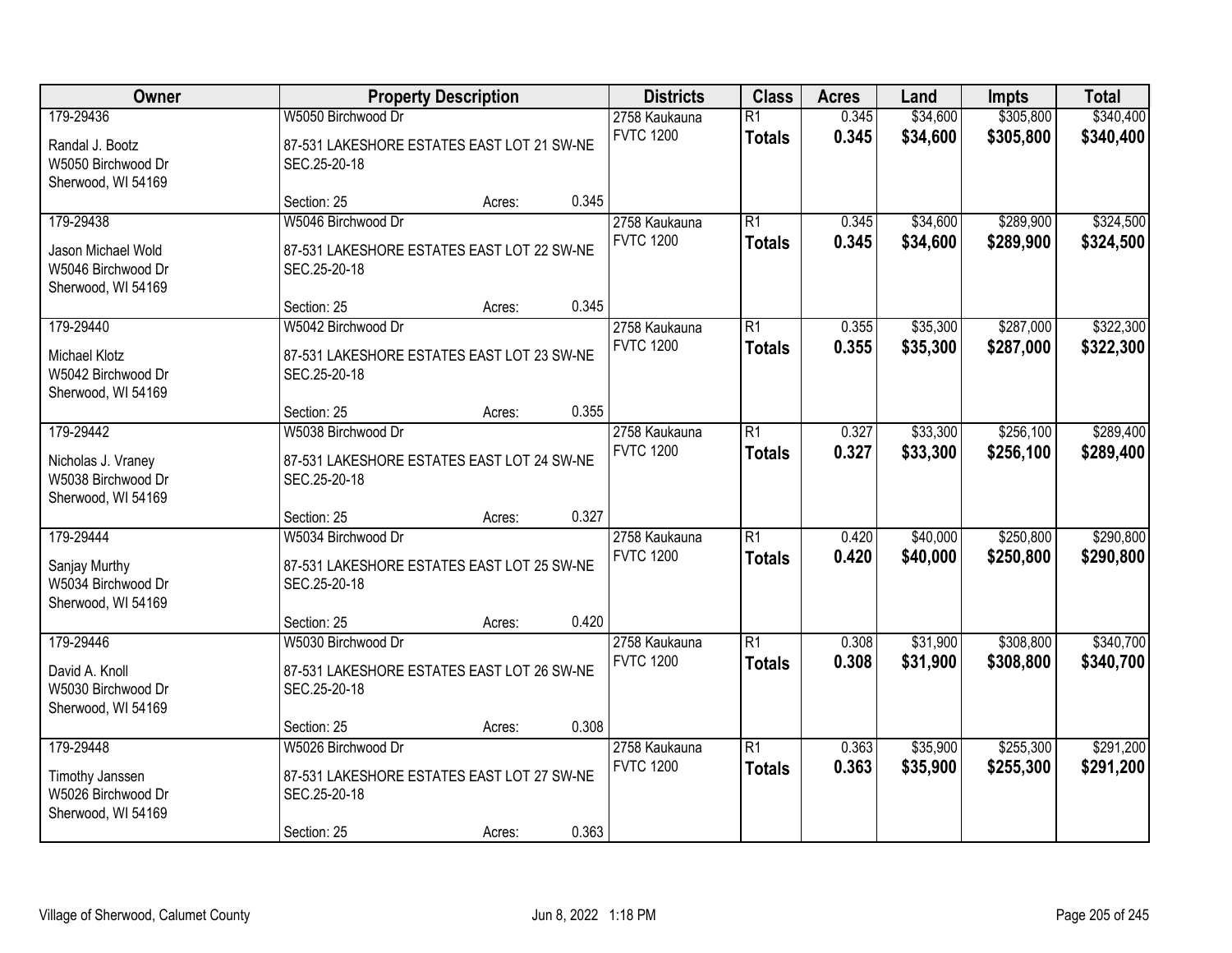| Owner                                                                                   | <b>Property Description</b>                                                                       |        | <b>Districts</b> | <b>Class</b>                      | <b>Acres</b>                     | Land           | <b>Impts</b>         | <b>Total</b>           |                        |
|-----------------------------------------------------------------------------------------|---------------------------------------------------------------------------------------------------|--------|------------------|-----------------------------------|----------------------------------|----------------|----------------------|------------------------|------------------------|
| 179-29450<br>Barbara A. Birkholz<br>W5022 Birchwood Dr                                  | W5022 Birchwood Dr<br>87-531 LAKESHORE ESTATES EAST LOT 28 SW-NE<br>SEC.25-20-18                  |        |                  | 2758 Kaukauna<br><b>FVTC 1200</b> | $\overline{R1}$<br><b>Totals</b> | 0.362<br>0.362 | \$35,800<br>\$35,800 | \$255,400<br>\$255,400 | \$291,200<br>\$291,200 |
| Sherwood, WI 54169                                                                      | Section: 25                                                                                       | Acres: | 0.362            |                                   |                                  |                |                      |                        |                        |
| 179-29452<br>Evenson Gary J&Mary M Liv Trst<br>W5018 Birchwood Dr<br>Sherwood, WI 54169 | W5018 Birchwood Dr<br>87-531 LAKESHORE ESTATES EAST LOT 29 SW-NE<br>SEC.25-20-18                  |        |                  | 2758 Kaukauna<br><b>FVTC 1200</b> | $\overline{R1}$<br><b>Totals</b> | 0.507<br>0.507 | \$44,900<br>\$44,900 | \$359,500<br>\$359,500 | \$404,400<br>\$404,400 |
|                                                                                         | Section: 25                                                                                       | Acres: | 0.507            |                                   |                                  |                |                      |                        |                        |
| 179-29454<br><b>Brian Sanderfoot</b><br>W5029 Natures Way Dr<br>Sherwood, WI 54169      | W5029 Natures Way Dr<br>87-531 LAKESHORE ESTATES EAST LOT 30 SW-NE<br>SEC.25-20-18                |        |                  | 2758 Kaukauna<br><b>FVTC 1200</b> | $\overline{R1}$<br><b>Totals</b> | 0.371<br>0.371 | \$43,800<br>\$43,800 | \$309,100<br>\$309,100 | \$352,900<br>\$352,900 |
|                                                                                         | Section: 25                                                                                       | Acres: | 0.371            |                                   |                                  |                |                      |                        |                        |
| 179-29456<br>Jonathan P. Loeck<br>W5039 Natures Way Dr<br>Sherwood, WI 54169            | W5039 Natures Way Dr<br>87-531 LAKESHORE ESTATES EAST LOT 31 SW-NE<br>SEC.25-20-18                |        |                  | 2758 Kaukauna<br><b>FVTC 1200</b> | $\overline{R1}$<br><b>Totals</b> | 0.401<br>0.401 | \$46,400<br>\$46,400 | \$385,100<br>\$385,100 | \$431,500<br>\$431,500 |
|                                                                                         | Section: 25                                                                                       | Acres: | 0.401            |                                   |                                  |                |                      |                        |                        |
| 179-29458<br>James R. Goerlitz<br>W5047 Natures Way Dr<br>Sherwood, WI 54169            | W5047 Natures Way Dr<br>87-531 LAKESHORE ESTATES EAST LOT 32 SW-NE<br>SEC.25-20-18                |        |                  | 2758 Kaukauna<br><b>FVTC 1200</b> | $\overline{R1}$<br><b>Totals</b> | 0.436<br>0.436 | \$49,400<br>\$49,400 | \$378,400<br>\$378,400 | \$427,800<br>\$427,800 |
|                                                                                         | Section: 25                                                                                       | Acres: | 0.436            |                                   |                                  |                |                      |                        |                        |
| 179-29460<br>Green Zebulan T Rev Liv Tr<br>W5055 Natures Way Dr<br>Sherwood, WI 54169   | W5055 Natures Way Dr<br>87-531 LAKESHORE ESTATES EAST LOT 33 SW-NE<br>SEC.25-20-18                |        |                  | 2758 Kaukauna<br><b>FVTC 1200</b> | $\overline{R1}$<br><b>Totals</b> | 0.373<br>0.373 | \$43,900<br>\$43,900 | \$278,500<br>\$278,500 | \$322,400<br>\$322,400 |
|                                                                                         | Section: 25                                                                                       | Acres: | 0.373            |                                   |                                  |                |                      |                        |                        |
| 179-29462<br>Luke T. Abler<br>W5063 Natures Way Dr<br>Sherwood, WI 54169                | W5063 Natures Way Dr<br>87-531 LAKESHORE ESTATES EAST LOT 34 SW-NE<br>SEC.25-20-18<br>Section: 25 | Acres: | 0.362            | 2758 Kaukauna<br><b>FVTC 1200</b> | $\overline{R1}$<br><b>Totals</b> | 0.362<br>0.362 | \$35,800<br>\$35,800 | \$246,500<br>\$246,500 | \$282,300<br>\$282,300 |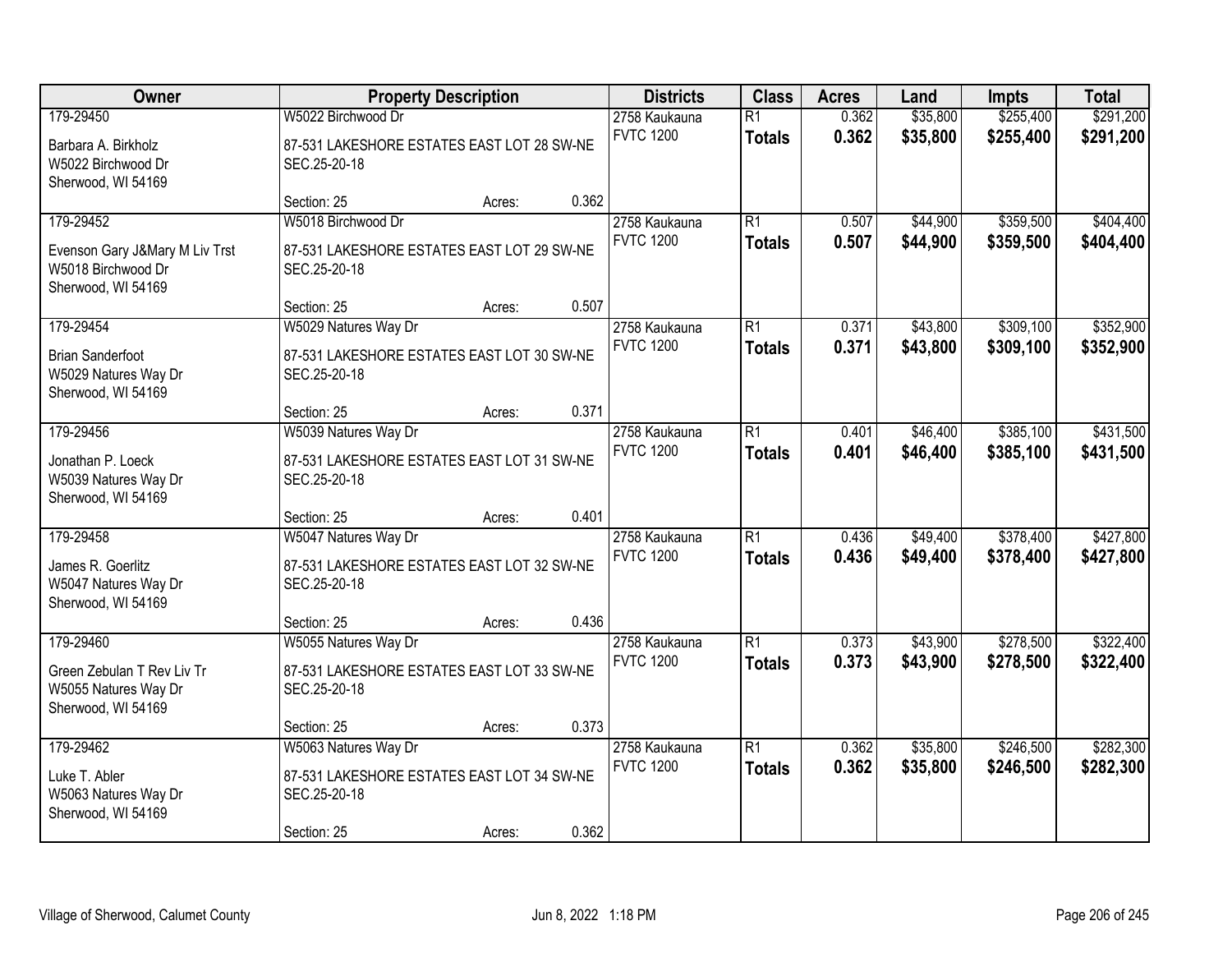| Owner                                                                             | <b>Property Description</b>                                                                      |                 | <b>Districts</b>                  | <b>Class</b>                     | <b>Acres</b>   | Land                 | <b>Impts</b>           | <b>Total</b>           |
|-----------------------------------------------------------------------------------|--------------------------------------------------------------------------------------------------|-----------------|-----------------------------------|----------------------------------|----------------|----------------------|------------------------|------------------------|
| 179-29464<br>Steve M. Hammen<br>W5062 Cherrywood Dr<br>Sherwood, WI 54169         | W5062 Cherrywood Dr<br>87-531 LAKESHORE ESTATES EAST LOT 35 SW-NE<br>SEC.25-20-18                |                 | 2758 Kaukauna<br><b>FVTC 1200</b> | $\overline{R1}$<br><b>Totals</b> | 0.382<br>0.382 | \$44,700<br>\$44,700 | \$375,700<br>\$375,700 | \$420,400<br>\$420,400 |
|                                                                                   | Section: 25                                                                                      | 0.382<br>Acres: |                                   |                                  |                |                      |                        |                        |
| 179-29466<br>Michael J. Skodinski<br>W5056 Cherrywood Dr<br>Sherwood, WI 54169    | W5056 Cherrywood Dr<br>87-531 LAKESHORE ESTATES EAST LOT 36 SW-NE<br>SEC.25-20-18                |                 | 2758 Kaukauna<br><b>FVTC 1200</b> | $\overline{R1}$<br><b>Totals</b> | 0.400<br>0.400 | \$55,500<br>\$55,500 | \$281,200<br>\$281,200 | \$336,700<br>\$336,700 |
|                                                                                   | Section: 25                                                                                      | 0.400<br>Acres: |                                   |                                  |                |                      |                        |                        |
| 179-29468<br>Nicholas T. Ziegler<br>W5050 Cherrywood Dr<br>Sherwood, WI 54169     | W5050 Cherrywood Dr<br>87-531 LAKESHORE ESTATES EAST LOT 37 SW-NE<br>SEC.25-20-18                |                 | 2758 Kaukauna<br><b>FVTC 1200</b> | $\overline{R1}$<br><b>Totals</b> | 0.385<br>0.385 | \$45,000<br>\$45,000 | \$317,800<br>\$317,800 | \$362,800<br>\$362,800 |
|                                                                                   | Section: 25                                                                                      | 0.385<br>Acres: |                                   |                                  |                |                      |                        |                        |
| 179-29470<br>Noreen M. Hannemann<br>W5044 Cherrywood Dr<br>Sherwood, WI 54169     | W5044 Cherrywood Dr<br>87-531 LAKESHORE ESTATES EAST LOT 38 SW-NE<br>SEC.25-20-18                |                 | 2758 Kaukauna<br><b>FVTC 1200</b> | $\overline{R1}$<br><b>Totals</b> | 0.369<br>0.369 | \$43,600<br>\$43,600 | \$252,900<br>\$252,900 | \$296,500<br>\$296,500 |
|                                                                                   | Section: 25                                                                                      | 0.369<br>Acres: |                                   |                                  |                |                      |                        |                        |
| 179-29472<br>Jody R. Frederickson<br>W5040 Cherrywood Dr<br>Sherwood, WI 54169    | W5040 Cherrywood Dr<br>87-531 LAKESHORE ESTATES EAST LOT 39 SW-NE<br>SEC.25-20-18                |                 | 2758 Kaukauna<br><b>FVTC 1200</b> | $\overline{R1}$<br><b>Totals</b> | 0.412<br>0.412 | \$47,300<br>\$47,300 | \$316,600<br>\$316,600 | \$363,900<br>\$363,900 |
|                                                                                   | Section: 25                                                                                      | 0.412<br>Acres: |                                   |                                  |                |                      |                        |                        |
| 179-29474<br>Daniel J. Zitzelsberger<br>W5034 Cherrywood Dr<br>Sherwood, WI 54169 | W5034 Cherrywood Dr<br>87-531 LAKESHORE ESTATES EAST LOT 40 SW-NE<br>SEC.25-20-18                |                 | 2758 Kaukauna<br><b>FVTC 1200</b> | $\overline{R1}$<br><b>Totals</b> | 0.448<br>0.448 | \$50,400<br>\$50,400 | \$229,000<br>\$229,000 | \$279,400<br>\$279,400 |
|                                                                                   | Section: 25                                                                                      | 0.448<br>Acres: |                                   |                                  |                |                      |                        |                        |
| 179-29476<br>Kevin P. Fearn<br>W5028 Cherrywood Dr<br>Sherwood, WI 54169          | W5028 Cherrywood Dr<br>87-531 LAKESHORE ESTATES EAST LOT 41 SW-NE<br>SEC.25-20-18<br>Section: 25 | 0.399<br>Acres: | 2758 Kaukauna<br><b>FVTC 1200</b> | $\overline{R1}$<br><b>Totals</b> | 0.399<br>0.399 | \$46,200<br>\$46,200 | \$339,400<br>\$339,400 | \$385,600<br>\$385,600 |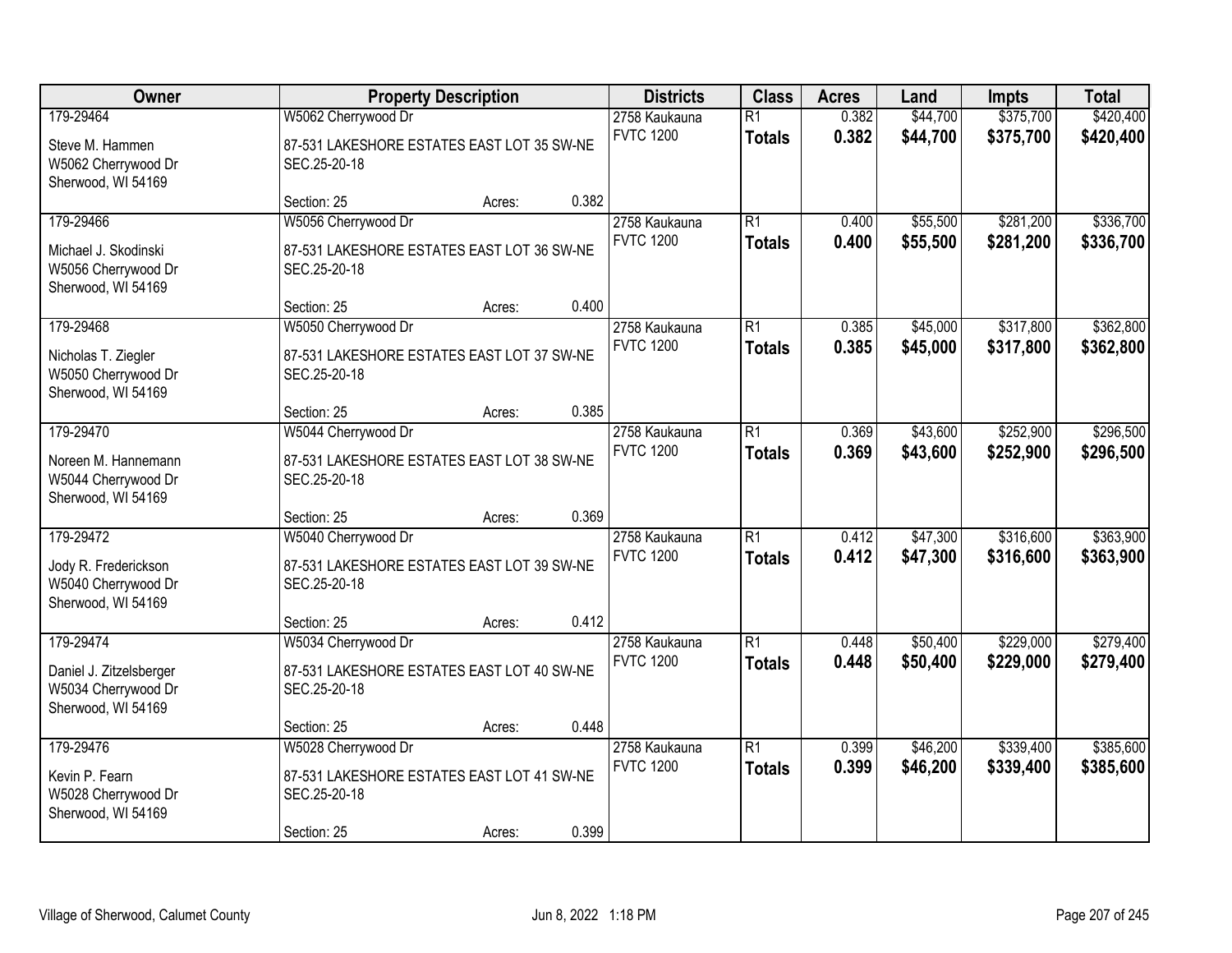| Owner                                                                               | <b>Property Description</b>                                                                      |        |       | <b>Districts</b>                  | <b>Class</b>                     | <b>Acres</b>   | Land                 | <b>Impts</b>           | <b>Total</b>           |
|-------------------------------------------------------------------------------------|--------------------------------------------------------------------------------------------------|--------|-------|-----------------------------------|----------------------------------|----------------|----------------------|------------------------|------------------------|
| 179-29478<br>Kathryn L. Mielke<br>W5018 Cherrywood Dr<br>Sherwood, WI 54169         | W5018 Cherrywood Dr<br>87-531 LAKESHORE ESTATES EAST LOT 42 SW-NE<br>SEC.25-20-18                |        |       | 2758 Kaukauna<br><b>FVTC 1200</b> | $\overline{R1}$<br><b>Totals</b> | 0.397<br>0.397 | \$46,000<br>\$46,000 | \$381,100<br>\$381,100 | \$427,100<br>\$427,100 |
|                                                                                     | Section: 25                                                                                      | Acres: | 0.397 |                                   |                                  |                |                      |                        |                        |
| 179-29480<br>Maier Revocable Liv Trust<br>W5010 Cherrywood Dr<br>Sherwood, WI 54169 | W5010 Cherrywood Dr<br>87-531 LAKESHORE ESTATES EAST LOT 43 SW-NE<br>SEC.25-20-18                |        |       | 2758 Kaukauna<br><b>FVTC 1200</b> | $\overline{R1}$<br><b>Totals</b> | 0.388<br>0.388 | \$45,200<br>\$45,200 | \$366,400<br>\$366,400 | \$411,600<br>\$411,600 |
|                                                                                     | Section: 25                                                                                      | Acres: | 0.388 |                                   |                                  |                |                      |                        |                        |
| 179-29482<br>Jeffery S. Hacker<br>W5006 Cherrywood Dr<br>Sherwood, WI 54169         | W5006 Cherrywood Dr<br>87-531 LAKESHORE ESTATES EAST LOT 44 SW-NE<br>SEC.25-20-18                |        |       | 2758 Kaukauna<br><b>FVTC 1200</b> | $\overline{R1}$<br><b>Totals</b> | 0.369<br>0.369 | \$43,600<br>\$43,600 | \$308,300<br>\$308,300 | \$351,900<br>\$351,900 |
|                                                                                     | Section: 25                                                                                      | Acres: | 0.369 |                                   |                                  |                |                      |                        |                        |
| 179-29484<br>Jason M. Stini<br>W5002 Cherrywood Dr                                  | W5002 Cherrywood Dr<br>87-531 LAKESHORE ESTATES EAST LOT 45 SW-NE<br>SEC.25-20-18                |        |       | 2758 Kaukauna<br><b>FVTC 1200</b> | $\overline{R1}$<br><b>Totals</b> | 0.428<br>0.428 | \$48,700<br>\$48,700 | \$455,600<br>\$455,600 | \$504,300<br>\$504,300 |
| Sherwood, WI 54169                                                                  | Section: 25                                                                                      | Acres: | 0.428 |                                   |                                  |                |                      |                        |                        |
| 179-29486<br>Tamara Jones<br>W5003 Cherrywood Dr<br>Sherwood, WI 54169              | W5003 Cherrywood Dr<br>87-531 LAKESHORE ESTATES EAST LOT 46 SW-NE<br>SEC.25-20-18                |        |       | 2758 Kaukauna<br><b>FVTC 1200</b> | $\overline{R1}$<br><b>Totals</b> | 0.356<br>0.356 | \$35,400<br>\$35,400 | \$320,500<br>\$320,500 | \$355,900<br>\$355,900 |
|                                                                                     | Section: 25                                                                                      | Acres: | 0.356 |                                   |                                  |                |                      |                        |                        |
| 179-29488<br>Cynthia C. Krueger<br>W5007 Cherrywood Dr<br>Sherwood, WI 54169        | W5007 Cherrywood Dr<br>87-531 LAKESHORE ESTATES EAST LOT 47 SW-NE<br>SEC.25-20-18                |        |       | 2758 Kaukauna<br><b>FVTC 1200</b> | $\overline{R1}$<br><b>Totals</b> | 0.334<br>0.334 | \$21,200<br>\$21,200 | \$242,600<br>\$242,600 | \$263,800<br>\$263,800 |
|                                                                                     | Section: 25                                                                                      | Acres: | 0.334 |                                   |                                  |                |                      |                        |                        |
| 179-29490<br>John W. Sharer<br>W5011 Cherrywood Dr<br>Sherwood, WI 54169            | W5011 Cherrywood Dr<br>87-531 LAKESHORE ESTATES EAST LOT 48 SW-NE<br>SEC.25-20-18<br>Section: 25 | Acres: | 0.337 | 2758 Kaukauna<br><b>FVTC 1200</b> | $\overline{R1}$<br><b>Totals</b> | 0.337<br>0.337 | \$34,000<br>\$34,000 | \$406,000<br>\$406,000 | \$440,000<br>\$440,000 |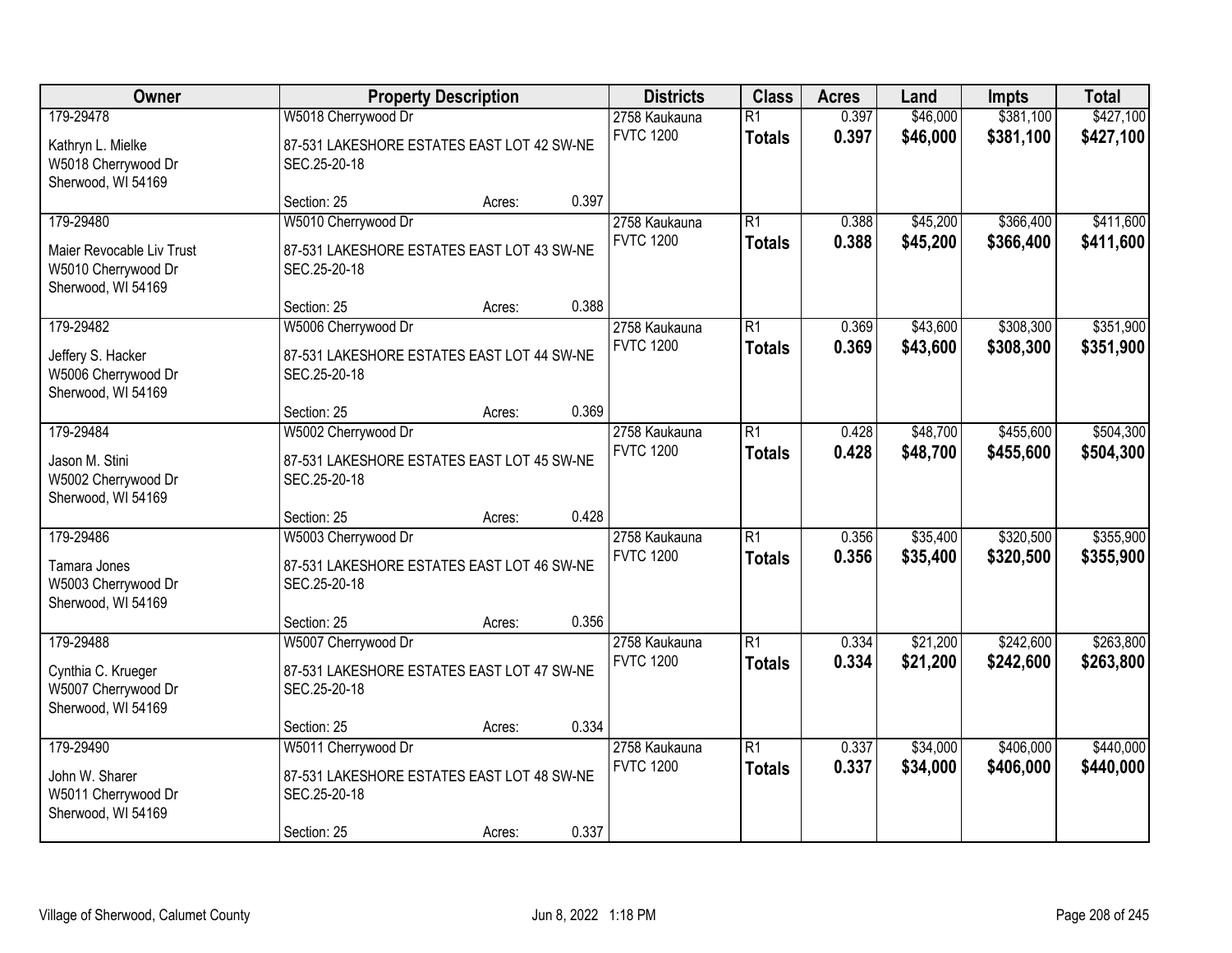| Owner                                                                        | <b>Property Description</b>                                                                                         |                                   | <b>Class</b>                     | <b>Acres</b>   | Land                 | <b>Impts</b>           | <b>Total</b>           |
|------------------------------------------------------------------------------|---------------------------------------------------------------------------------------------------------------------|-----------------------------------|----------------------------------|----------------|----------------------|------------------------|------------------------|
| 179-29492<br>Ryan L. Resch<br>W5015 Cherrywood Dr<br>Sherwood, WI 54169      | W5015 Cherrywood Dr<br>87-531 LAKESHORE ESTATES EAST LOT 49 SW-NE<br>SEC.25-20-18                                   | 2758 Kaukauna<br><b>FVTC 1200</b> | $\overline{R1}$<br><b>Totals</b> | 0.396<br>0.396 | \$38,300<br>\$38,300 | \$322,600<br>\$322,600 | \$360,900<br>\$360,900 |
|                                                                              | 0.396<br>Section: 25<br>Acres:                                                                                      |                                   |                                  |                |                      |                        |                        |
| 179-29494<br>Kristina L. Scott<br>W5019 Cherrywood Dr<br>Sherwood, WI 54169  | W5019 Cherrywood Dr<br>87-531 LAKESHORE ESTATES EAST LOT 50 SW-NE<br>SEC.25-20-18                                   | 2758 Kaukauna<br><b>FVTC 1200</b> | $\overline{R1}$<br><b>Totals</b> | 0.634<br>0.634 | \$50,400<br>\$50,400 | \$328,900<br>\$328,900 | \$379,300<br>\$379,300 |
|                                                                              | 0.634<br>Section: 25<br>Acres:                                                                                      |                                   |                                  |                |                      |                        |                        |
| 179-29496<br>Judy A. Martell<br>W5023 Cherrywood Dr<br>Sherwood, WI 54169    | W5023 Cherrywood Dr<br>87-531 LAKESHORE ESTATES EAST LOT 51 SW-NE<br>SEC.25-20-18                                   | 2758 Kaukauna<br><b>FVTC 1200</b> | $\overline{R1}$<br><b>Totals</b> | 0.616<br>0.616 | \$49,600<br>\$49,600 | \$254,300<br>\$254,300 | \$303,900<br>\$303,900 |
|                                                                              | 0.616<br>Section: 25<br>Acres:                                                                                      |                                   |                                  |                |                      |                        |                        |
| 179-29498<br>Richard D. Schulz<br>W5027 Cherrywood Dr<br>Sherwood, WI 54169  | W5027 Cherrywood Dr<br>87-531 LAKESHORE ESTATES EAST LOT 52 SW-NE<br>SEC.25-20-18                                   | 2758 Kaukauna<br><b>FVTC 1200</b> | $\overline{R1}$<br><b>Totals</b> | 0.386<br>0.386 | \$37,500<br>\$37,500 | \$278,600<br>\$278,600 | \$316,100<br>\$316,100 |
|                                                                              | 0.386<br>Section: 25<br>Acres:                                                                                      |                                   |                                  |                |                      |                        |                        |
| 179-29500<br>Jesse S. Troestler<br>W5031 Cherrywood Dr<br>Sherwood, WI 54169 | W5031 Cherrywood Dr<br>87-531 LAKESHORE ESTATES EAST LOT 53 SW-NE<br>SEC.25-20-18                                   | 2758 Kaukauna<br><b>FVTC 1200</b> | $\overline{R1}$<br><b>Totals</b> | 0.346<br>0.346 | \$34,700<br>\$34,700 | \$350,100<br>\$350,100 | \$384,800<br>\$384,800 |
|                                                                              | 0.346<br>Section: 25<br>Acres:                                                                                      |                                   |                                  |                |                      |                        |                        |
| 179-29502<br>Brian E. Buss<br>W5035 Cherrywood Dr<br>Sherwood, WI 54169      | W5035 Cherrywood Dr<br>87-531 LAKESHORE ESTATES EAST LOT 54 SW-NE<br>SEC.25-20-18                                   | 2758 Kaukauna<br><b>FVTC 1200</b> | $\overline{R1}$<br><b>Totals</b> | 0.346<br>0.346 | \$34,700<br>\$34,700 | \$380,600<br>\$380,600 | \$415,300<br>\$415,300 |
|                                                                              | 0.346<br>Section: 25<br>Acres:                                                                                      |                                   |                                  |                |                      |                        |                        |
| 179-29504<br>Anne Mcguire<br>W5039 Cherrywood Dr<br>Sherwood, WI 54169       | W5039 Cherrywood Dr<br>87-531 LAKESHORE ESTATES EAST LOT 55 SW-NE<br>SEC.25-20-18<br>0.506<br>Section: 25<br>Acres: | 2758 Kaukauna<br><b>FVTC 1200</b> | $\overline{R1}$<br><b>Totals</b> | 0.506<br>0.506 | \$44,800<br>\$44,800 | \$389,800<br>\$389,800 | \$434,600<br>\$434,600 |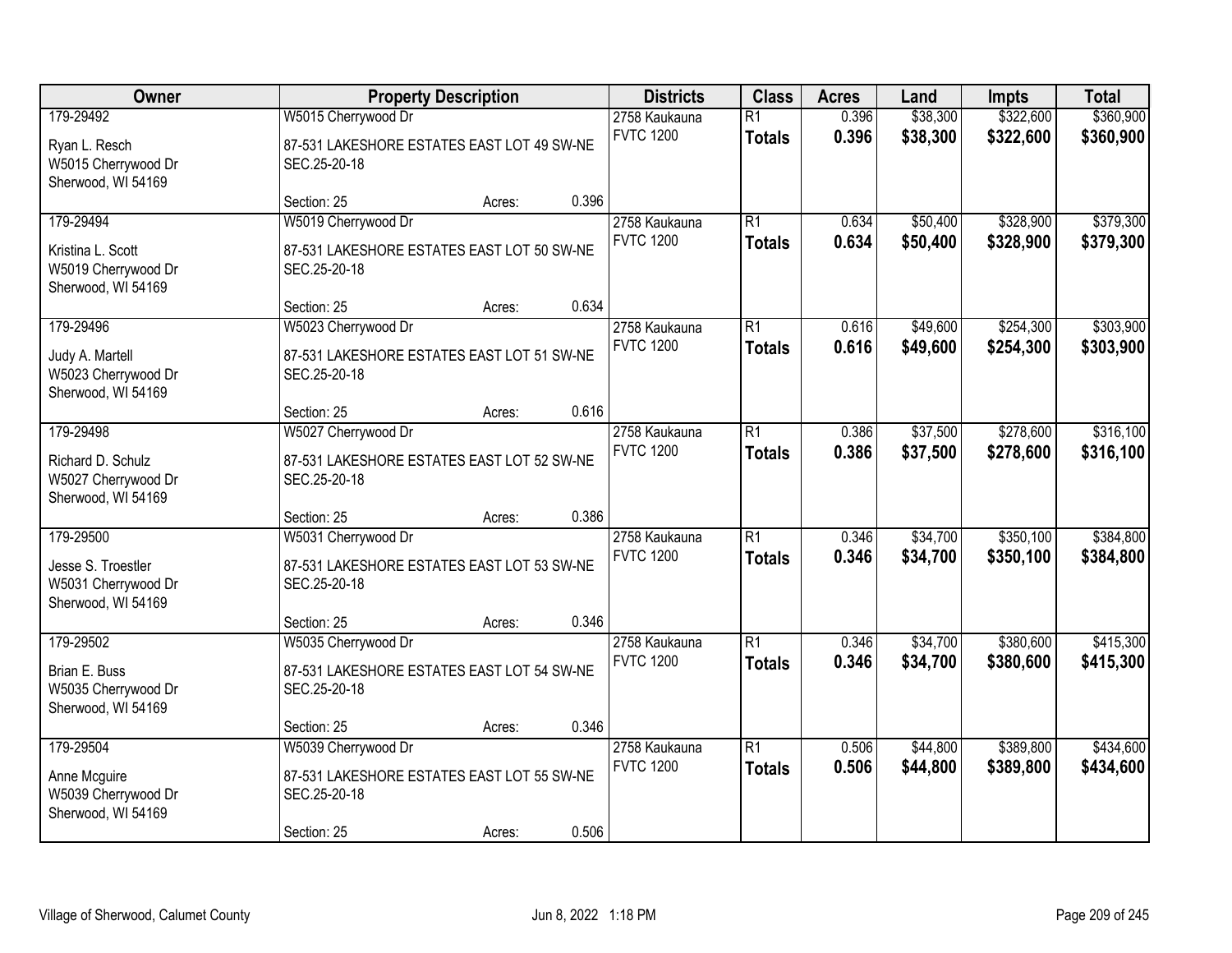| Owner                                                                         | <b>Property Description</b>                                                                      |        |       | <b>Districts</b>                  | <b>Class</b>                     | <b>Acres</b>   | Land                 | <b>Impts</b>           | <b>Total</b>           |
|-------------------------------------------------------------------------------|--------------------------------------------------------------------------------------------------|--------|-------|-----------------------------------|----------------------------------|----------------|----------------------|------------------------|------------------------|
| 179-29506<br>Gregory T. Burns<br>W5043 Cherrywood Dr<br>Sherwood, WI 54169    | W5043 Cherrywood Dr<br>87-531 LAKESHORE ESTATES EAST LOT 56 SW-NE<br>SEC.25-20-18                |        |       | 2758 Kaukauna<br><b>FVTC 1200</b> | $\overline{R1}$<br><b>Totals</b> | 0.410<br>0.410 | \$39,300<br>\$39,300 | \$327,500<br>\$327,500 | \$366,800<br>\$366,800 |
|                                                                               | Section: 25                                                                                      | Acres: | 0.410 |                                   |                                  |                |                      |                        |                        |
| 179-29508<br>Brad R. Schmidt<br>W5077 Cherrywood Ct<br>Sherwood, WI 54169     | W5077 Cherrywood Ct<br>87-531 LAKESHORE ESTATES EAST LOT 58 SW-NE<br>SEC.25-20-18                |        |       | 2758 Kaukauna<br><b>FVTC 1200</b> | $\overline{R1}$<br><b>Totals</b> | 0.391<br>0.391 | \$37,900<br>\$37,900 | \$283,400<br>\$283,400 | \$321,300<br>\$321,300 |
|                                                                               | Section: 25                                                                                      | Acres: | 0.391 |                                   |                                  |                |                      |                        |                        |
| 179-29510<br>Deborah M. Paradiso<br>W5083 Cherrywood Ct<br>Sherwood, WI 54169 | W5083 Cherrywood Ct<br>87-531 LAKESHORE ESTATES EAST LOT 59 SW-NE<br>SEC.25-20-18                |        |       | 2758 Kaukauna<br><b>FVTC 1200</b> | $\overline{R1}$<br><b>Totals</b> | 0.376<br>0.376 | \$36,800<br>\$36,800 | \$435,500<br>\$435,500 | \$472,300<br>\$472,300 |
|                                                                               | Section: 25                                                                                      | Acres: | 0.376 |                                   |                                  |                |                      |                        |                        |
| 179-29512<br>Katherine C. Shaw<br>W5087 Cherrywood Ct<br>Sherwood, WI 54169   | W5087 Cherrywood Ct<br>87-531 LAKESHORE ESTATES EAST LOT 60 SW-NE<br>SEC.25-20-18                |        |       | 2758 Kaukauna<br><b>FVTC 1200</b> | $\overline{R1}$<br><b>Totals</b> | 0.337<br>0.337 | \$34,000<br>\$34,000 | \$282,000<br>\$282,000 | \$316,000<br>\$316,000 |
|                                                                               | Section: 25                                                                                      | Acres: | 0.337 |                                   |                                  |                |                      |                        |                        |
| 179-29514<br>Katherine C. Shaw<br>W5087 Cherrywood Ct<br>Sherwood, WI 54169   | W5091 Cherrywood Ct<br>87-531 LAKESHORE ESTATES EAST LOT 61 SW-NE<br>SEC.25-20-18                |        |       | 2758 Kaukauna<br><b>FVTC 1200</b> | $\overline{R1}$<br><b>Totals</b> | 0.341<br>0.341 | \$34,300<br>\$34,300 | $\overline{50}$<br>\$0 | \$34,300<br>\$34,300   |
|                                                                               | Section: 25                                                                                      | Acres: | 0.341 |                                   |                                  |                |                      |                        |                        |
| 179-29516<br>David R. Sendek<br>W5090 Cherrywood Ct<br>Sherwood, WI 54169     | W5090 Cherrywood Ct<br>87-531 LAKESHORE ESTATES EAST LOT 62 SW-NE<br>SEC.25-20-18                |        |       | 2758 Kaukauna<br><b>FVTC 1200</b> | $\overline{R1}$<br><b>Totals</b> | 0.388<br>0.388 | \$37,700<br>\$37,700 | \$268,800<br>\$268,800 | \$306,500<br>\$306,500 |
|                                                                               | Section: 25                                                                                      | Acres: | 0.388 |                                   |                                  |                |                      |                        |                        |
| 179-29518<br>Nathan D. Kaschner<br>W5086 Cherrywood Ct<br>Sherwood, WI 54169  | W5086 Cherrywood Ct<br>87-531 LAKESHORE ESTATES EAST LOT 63 SW-NE<br>SEC.25-20-18<br>Section: 25 | Acres: | 0.446 | 2758 Kaukauna<br><b>FVTC 1200</b> | $\overline{R1}$<br><b>Totals</b> | 0.446<br>0.446 | \$41,900<br>\$41,900 | \$341,100<br>\$341,100 | \$383,000<br>\$383,000 |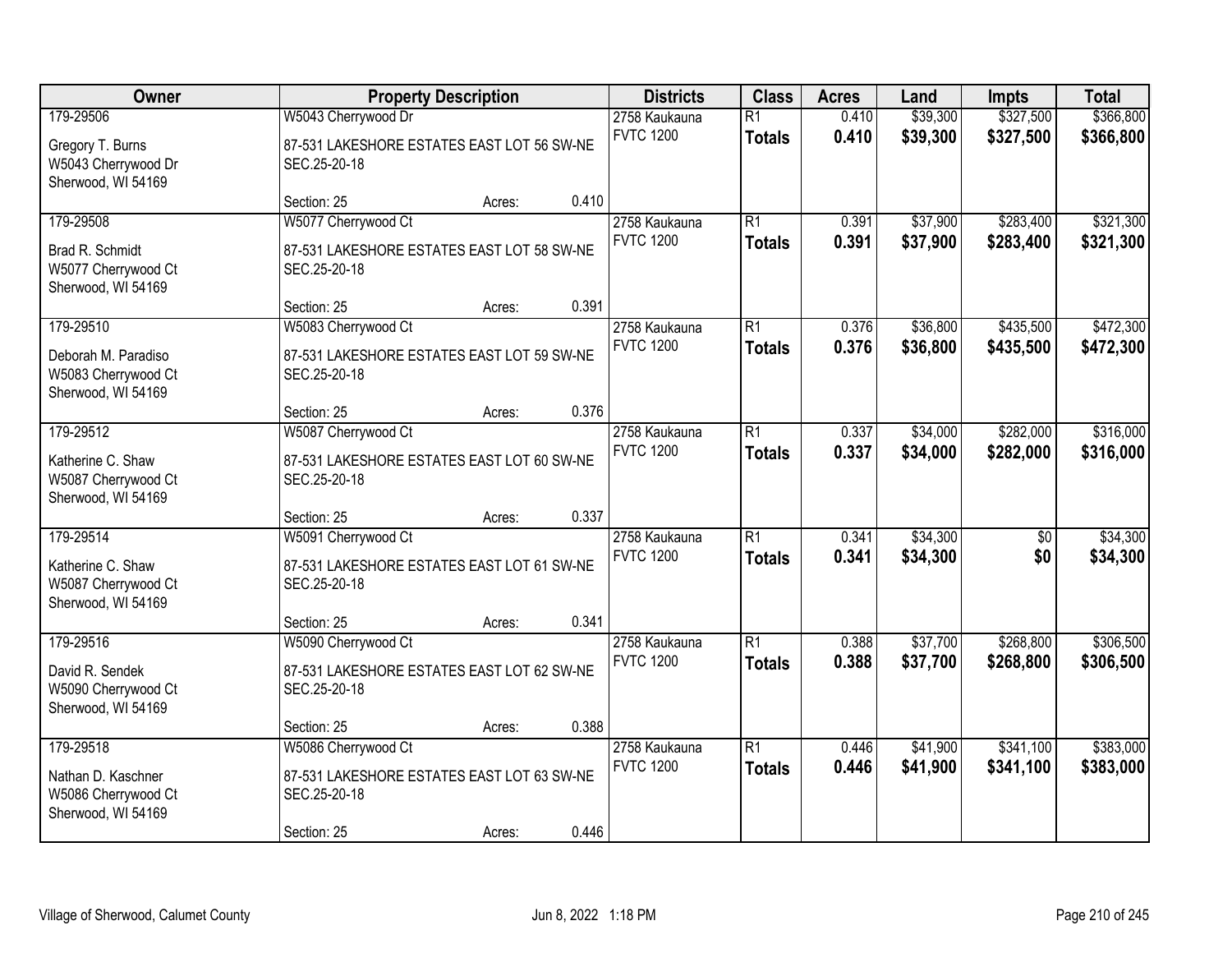| Owner                                                                         | <b>Property Description</b>                                                                                                                   |                                                                                 |                | <b>Districts</b>                  | <b>Class</b>                     | <b>Acres</b>   | Land                 | <b>Impts</b>           | <b>Total</b>           |
|-------------------------------------------------------------------------------|-----------------------------------------------------------------------------------------------------------------------------------------------|---------------------------------------------------------------------------------|----------------|-----------------------------------|----------------------------------|----------------|----------------------|------------------------|------------------------|
| 179-29522<br>Jacqueline Reuning<br>W5071 Cherrywood Dr<br>Sherwood, WI 54169  | W5071 Cherrywood Ct                                                                                                                           | 87-531 LAKESHORE ESTATES EAST LOT 64 & LOT 65<br>NOW DESC AS CSM#3003 VOL 25-36 |                |                                   |                                  | 0.736<br>0.736 | \$54,900<br>\$54,900 | \$394,900<br>\$394,900 | \$449,800<br>\$449,800 |
|                                                                               | Section: 25                                                                                                                                   | Acres:                                                                          | 0.736          |                                   |                                  |                |                      |                        |                        |
| 179-29524<br>Jessica S. Wesener<br>W5053 Cherrywood Dr<br>Sherwood, WI 54169  | W5053 Cherrywood Dr<br>87-531 LAKESHORE ESTATES EAST LOT 66 & 67<br>SW-NE SEC.25-20-18 NOW DESC AS CSM#3338<br><b>VOL.29-1</b><br>Section: 25 | Acres:                                                                          | 0.690          | 2758 Kaukauna<br><b>FVTC 1200</b> | $\overline{R1}$<br><b>Totals</b> | 0.690<br>0.690 | \$52,900<br>\$52,900 | \$378,000<br>\$378,000 | \$430,900<br>\$430,900 |
| 179-29528<br>Jeffrey P. Chaganos<br>W5061 Cherrywood Dr<br>Sherwood, WI 54169 | W5061 Cherrywood Dr<br>87-531 LAKESHORE ESTATES EAST LOT 68 SW-NE<br>SEC.25-20-18<br>Section: 25                                              |                                                                                 | 0.337          | 2758 Kaukauna<br><b>FVTC 1200</b> | $\overline{R1}$<br><b>Totals</b> | 0.337<br>0.337 | \$34,000<br>\$34,000 | \$279,800<br>\$279,800 | \$313,800<br>\$313,800 |
| 179-29530<br>Rory T. Lendved<br>W5065 Cherrywood Dr<br>Sherwood, WI 54169     | W5065 Cherrywood Dr<br>87-531 LAKESHORE ESTATES EAST LOT 69 SW-NE<br>SEC.25-20-18                                                             | Acres:                                                                          |                | 2758 Kaukauna<br><b>FVTC 1200</b> | $\overline{R1}$<br><b>Totals</b> | 0.340<br>0.340 | \$34,200<br>\$34,200 | \$292,700<br>\$292,700 | \$326,900<br>\$326,900 |
| 179-29532<br>Jake Menzel<br>W5069 Cherrywood Dr<br>Sherwood, WI 54169         | Section: 25<br>W5069 Cherrywood Dr<br>87-531 LAKESHORE ESTATES EAST LOT 70 SW-NE<br>SEC.25-20-18<br>Section: 25                               | Acres:<br>Acres:                                                                | 0.340<br>0.361 | 2758 Kaukauna<br><b>FVTC 1200</b> | $\overline{R1}$<br><b>Totals</b> | 0.361<br>0.361 | \$35,800<br>\$35,800 | \$216,800<br>\$216,800 | \$252,600<br>\$252,600 |
| 179-29534<br>Matthew B. Vetting<br>W5085 Natures Way Dr<br>Sherwood, WI 54169 | W5085 Natures Way Dr<br>87-531 LAKESHORE ESTATES EAST LOT 71 SW-NE<br>SEC.25-20-18<br>Section: 25                                             | Acres:                                                                          | 0.404          | 2758 Kaukauna<br><b>FVTC 1200</b> | $\overline{R1}$<br><b>Totals</b> | 0.404<br>0.404 | \$38,800<br>\$38,800 | \$323,200<br>\$323,200 | \$362,000<br>\$362,000 |
| 179-29536<br>Leah Murphy<br>W5095 Natures Way Dr<br>Sherwood, WI 54169        | W5095 Natures Way Dr<br>87-531 LAKESHORE ESTATES EAST LOT 72 SW-NE<br>SEC.25-20-18<br>Section: 25                                             | Acres:                                                                          | 0.481          | 2758 Kaukauna<br><b>FVTC 1200</b> | $\overline{R1}$<br><b>Totals</b> | 0.481<br>0.481 | \$43,800<br>\$43,800 | \$273,100<br>\$273,100 | \$316,900<br>\$316,900 |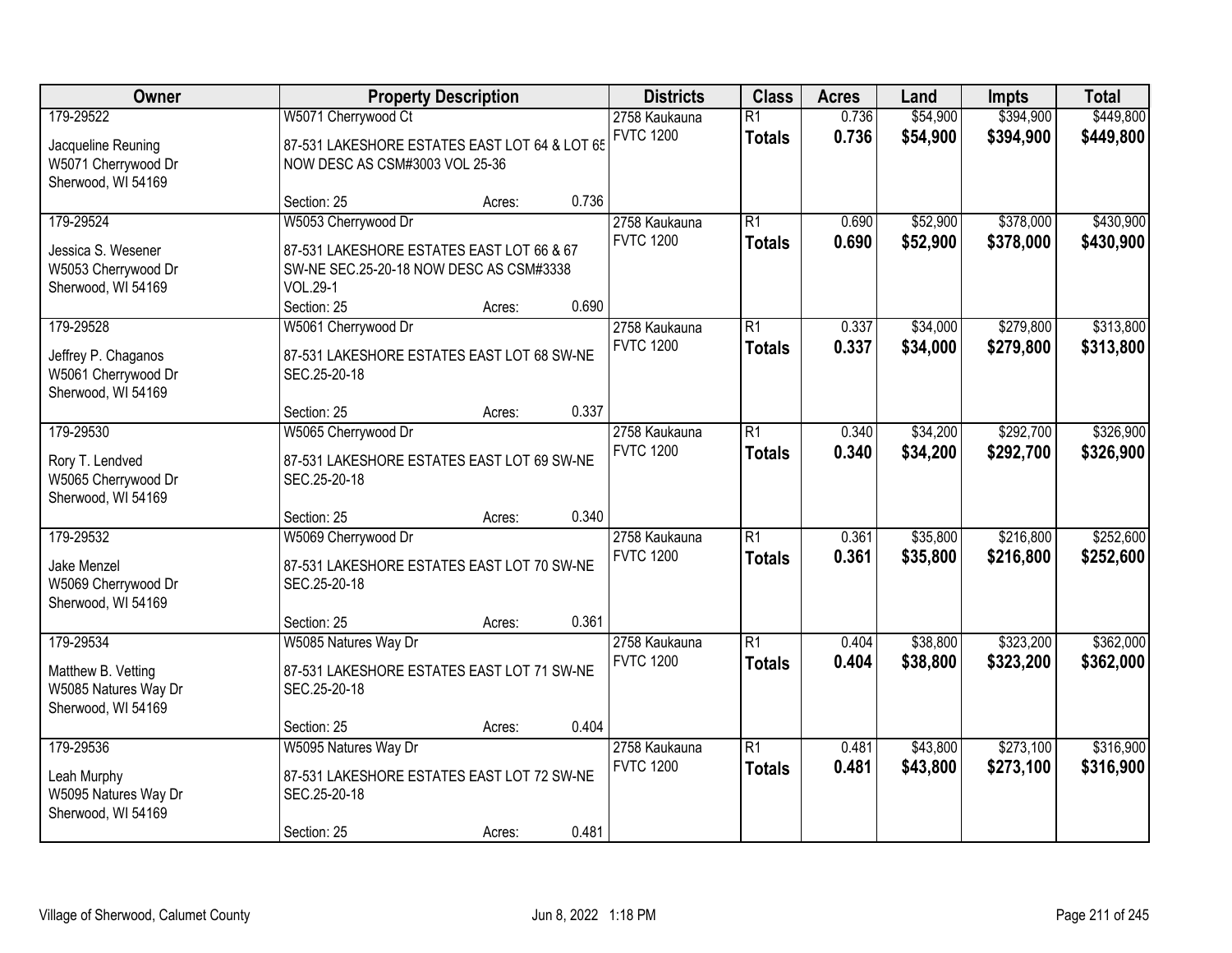| Owner                                                                                        | <b>Property Description</b><br><b>Districts</b>                                                    | <b>Class</b> | <b>Acres</b> | Land                              | <b>Impts</b>                     | <b>Total</b>   |                        |                        |                        |
|----------------------------------------------------------------------------------------------|----------------------------------------------------------------------------------------------------|--------------|--------------|-----------------------------------|----------------------------------|----------------|------------------------|------------------------|------------------------|
| 179-29538<br><b>Estates East Pond Lakeshore</b><br>W5034 Cherrywood Dr<br>Sherwood, WI 54169 | Pond Ct<br>87-531 LAKESHORE ESTATES EAST OUTLOT 1<br>POND SW-NE SEC.25-20-18                       |              |              | 2758 Kaukauna<br><b>FVTC 1200</b> | $\overline{R1}$<br><b>Totals</b> | 1.322<br>1.322 | \$3,700<br>\$3,700     | $\overline{50}$<br>\$0 | \$3,700<br>\$3,700     |
|                                                                                              | Section: 25                                                                                        | Acres:       | 1.322        |                                   |                                  |                |                        |                        |                        |
| 179-29540<br><b>Schneider Trust</b><br>W5073 Cherrywood Ct<br>Sherwood, WI 54169             | W5073 Cherrywood Ct<br>87-531 LAKESHORE ESTATES EAST LOT 57 SW-NE<br>SEC.25-20-18                  |              |              | 2758 Kaukauna<br><b>FVTC 1200</b> | $\overline{R1}$<br><b>Totals</b> | 0.493<br>0.493 | \$44,300<br>\$44,300   | \$289,000<br>\$289,000 | \$333,300<br>\$333,300 |
|                                                                                              | Section: 25                                                                                        | Acres:       | 0.493        |                                   |                                  |                |                        |                        |                        |
| 179-29542<br>Village of Sherwood<br>PO Box 279<br>Sherwood, WI 54169                         | Oakwood Dr<br>87-531 LAKESHORE ESTATES EAST OAKWOOD DR<br>SW-NE SEC.25-20-18                       |              |              | 2758 Kaukauna<br><b>FVTC 1200</b> | X4<br><b>Totals</b>              | 0.737<br>0.737 | $\overline{50}$<br>\$0 | \$0<br>\$0             | $\overline{50}$<br>\$0 |
|                                                                                              | Section: 25                                                                                        | Acres:       | 0.737        |                                   |                                  |                |                        |                        |                        |
| 179-29544<br>Village of Sherwood<br>PO Box 279<br>Sherwood, WI 54169                         | Birchwood Dr<br>87-531 LAKESHORE ESTATES EAST BIRCHWOOD DF<br>SW-NE SEC.25-20-18                   |              |              | 2758 Kaukauna<br><b>FVTC 1200</b> | X4<br><b>Totals</b>              | 1.241<br>1.241 | $\overline{50}$<br>\$0 | \$0<br>\$0             | $\sqrt{50}$<br>\$0     |
|                                                                                              | Section: 25                                                                                        | Acres:       | 1.241        |                                   |                                  |                |                        |                        |                        |
| 179-29546<br>Village of Sherwood<br>PO Box 279<br>Sherwood, WI 54169                         | Cherrywood Dr<br>87-531 LAKESHORE ESTATES EAST CHERRYWOOD<br>DR SW-NE SEC.25-20-18                 |              |              | 2758 Kaukauna<br><b>FVTC 1200</b> | X4<br><b>Totals</b>              | 2.984<br>2.984 | \$0<br>\$0             | \$0<br>\$0             | $\sqrt{50}$<br>\$0     |
|                                                                                              | Section: 25                                                                                        | Acres:       | 2.984        |                                   |                                  |                |                        |                        |                        |
| 179-29548<br>Village of Sherwood<br>PO Box 279<br>Sherwood, WI 54169                         | Cherrywood Ct<br>87-531 LAKESHORE ESTATES EAST CHERRYWOOD<br>CT SW-NE SEC.25-20-18                 |              |              | 2758 Kaukauna<br><b>FVTC 1200</b> | X4<br><b>Totals</b>              | 0.629<br>0.629 | $\sqrt{6}$<br>\$0      | \$0<br>\$0             | $\sqrt{$0]}$<br>\$0    |
|                                                                                              | Section: 25                                                                                        | Acres:       | 0.629        |                                   |                                  |                |                        |                        |                        |
| 179-29550<br>Village of Sherwood<br>PO Box 279<br>Sherwood, WI 54169                         | <b>Cypress Ct</b><br>87-531 LAKESHORE ESTATES EAST CYPRESS CT<br>SW-NE SEC.25-20-18<br>Section: 25 | Acres:       | 0.352        | 2758 Kaukauna<br><b>FVTC 1200</b> | $\overline{X4}$<br><b>Totals</b> | 0.352<br>0.352 | $\overline{60}$<br>\$0 | $\overline{50}$<br>\$0 | \$0<br>\$0             |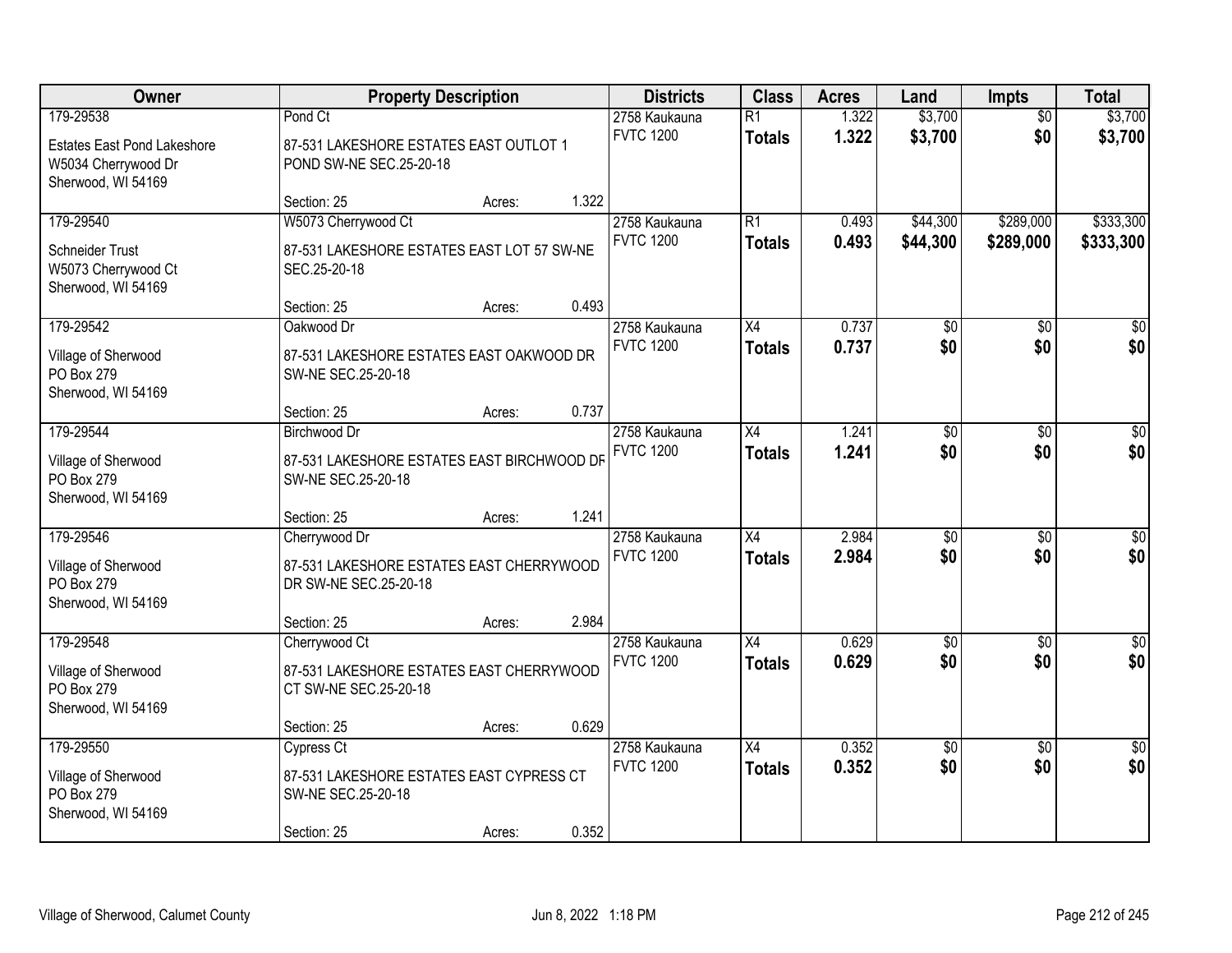| Owner                                                                  | <b>Property Description</b>                                                                                                                                           |       | <b>Districts</b>                  | <b>Class</b>                     | <b>Acres</b>   | Land                   | <b>Impts</b>           | <b>Total</b>       |
|------------------------------------------------------------------------|-----------------------------------------------------------------------------------------------------------------------------------------------------------------------|-------|-----------------------------------|----------------------------------|----------------|------------------------|------------------------|--------------------|
| 179-29552                                                              | <b>Big Lake Ct</b>                                                                                                                                                    |       | 2758 Kaukauna                     | $\overline{X4}$                  | 1.118          | $\overline{50}$        | $\overline{50}$        | $\sqrt{50}$        |
| Village of Sherwood<br>PO Box 279<br>Sherwood, WI 54169                | BIG LAKE COURT THRU STATE PARK ESTATES IV<br>SEC.19-20-19                                                                                                             |       | <b>FVTC 1200</b>                  | <b>Totals</b>                    | 1.118          | \$0                    | \$0                    | \$0                |
|                                                                        | Section: 19<br>Acres:                                                                                                                                                 | 1.118 |                                   |                                  |                |                        |                        |                    |
| 179-29554<br>Village of Sherwood<br>PO Box 279<br>Sherwood, WI 54169   | Pond Ct<br>POND COURT THRU STATE PARK ESTATES IV<br>SEC.19-20-19                                                                                                      |       | 2758 Kaukauna<br><b>FVTC 1200</b> | $\overline{X4}$<br><b>Totals</b> | 0.167<br>0.167 | $\overline{50}$<br>\$0 | $\overline{50}$<br>\$0 | $\sqrt{50}$<br>\$0 |
|                                                                        | Section: 19<br>Acres:                                                                                                                                                 | 0.167 |                                   |                                  |                |                        |                        |                    |
| 179-29720                                                              | Pigeon Rd                                                                                                                                                             |       | 2758 Kaukauna                     |                                  |                |                        |                        |                    |
| Rd Condo N7963-N7965 Pigeon<br>Pigeon Rd<br>Sherwood, WI 54169         | J1108-51, J4075-32 PIGEON RD CONDO N7963-N7965<br>UNITS 1 & 2 (.447AC) SUBJ TO COM DRV EASE LTS<br>1-3 DL&JOAN SUBD J3842-I36 PARCEL CREATED<br>Section: 25<br>Acres: | 0.000 | <b>FVTC 1200</b>                  | <b>Totals</b>                    |                |                        |                        |                    |
| 179-29722                                                              | N7963 Pigeon Rd                                                                                                                                                       |       | 2758 Kaukauna                     | $\overline{R1}$                  | 0.235          | \$25,400               | \$139,200              | \$164,600          |
| Luperb Properties, LLC<br>N7963 Pigeon Rd Unit 1<br>Sherwood, WI 54169 | J1108-51, J4075-32 PIGEON RD CONDO N7963 &<br>N7965 UNIT 1 INCL DECL REC DOC#402027 SUBJ TO<br>COM DRV EASE LTS 1-3 DL&JOAN SUBDIVISION<br>Section: 25<br>Acres:      | 0.235 | <b>FVTC 1200</b>                  | <b>Totals</b>                    | 0.235          | \$25,400               | \$139,200              | \$164,600          |
| 179-29724                                                              | N7965 Pigeon Rd                                                                                                                                                       |       | 2758 Kaukauna                     | $\overline{R1}$                  | 0.238          | \$25,600               | \$139,800              | \$165,400          |
| Bernard M. Hackel<br>N7965 Pigeon Rd Unit 2<br>Sherwood, WI 54169      | J1108-51, J4075-32 PIGEON RD CONDO N7963 &<br>N7965 UNIT 2 INCL DECL DOC.#402027 SUBJ TO<br>COM DRV EASE LTS 1-3 DL&JOAN SUBDIVISION<br>Section: 25<br>Acres:         | 0.235 | <b>FVTC 1200</b>                  | <b>Totals</b>                    | 0.238          | \$25,600               | \$139,800              | \$165,400          |
| 179-30010                                                              | Stommel Rd                                                                                                                                                            |       | 2758 Kaukauna                     | X4                               | 0.649          | \$0                    | \$0                    | $\frac{1}{6}$      |
| Village of Sherwood<br>PO Box 279<br>Sherwood, WI 54169                | J3617-37, J3633-29, J5726-41 SE1/4 NE1/4<br>SEC.25-20-18 STOMMEL RD AND UNNAMED RD<br>CSM#2937<br>Section: 25<br>Acres:                                               | 0.649 | <b>FVTC 1200</b>                  | <b>Totals</b>                    | 0.649          | \$0                    | \$0                    | \$0                |
| 179-30168                                                              | N8088 Stommel Rd                                                                                                                                                      |       | 2758 Kaukauna                     | R1                               | 0.422          | \$36,400               | \$242,800              | \$279,200          |
| Victoria L. Heidemann<br>N8088 Stommel Rd<br>Sherwood, WI 54169        | 161-197, J1958-52 FARMINGTON MEADOWS SUBD<br>LOT 1 SUBJ TO REST COVN DOC#413652<br>Section: 30<br>Acres:                                                              | 0.422 | <b>FVTC 1200</b>                  | <b>Totals</b>                    | 0.422          | \$36,400               | \$242,800              | \$279,200          |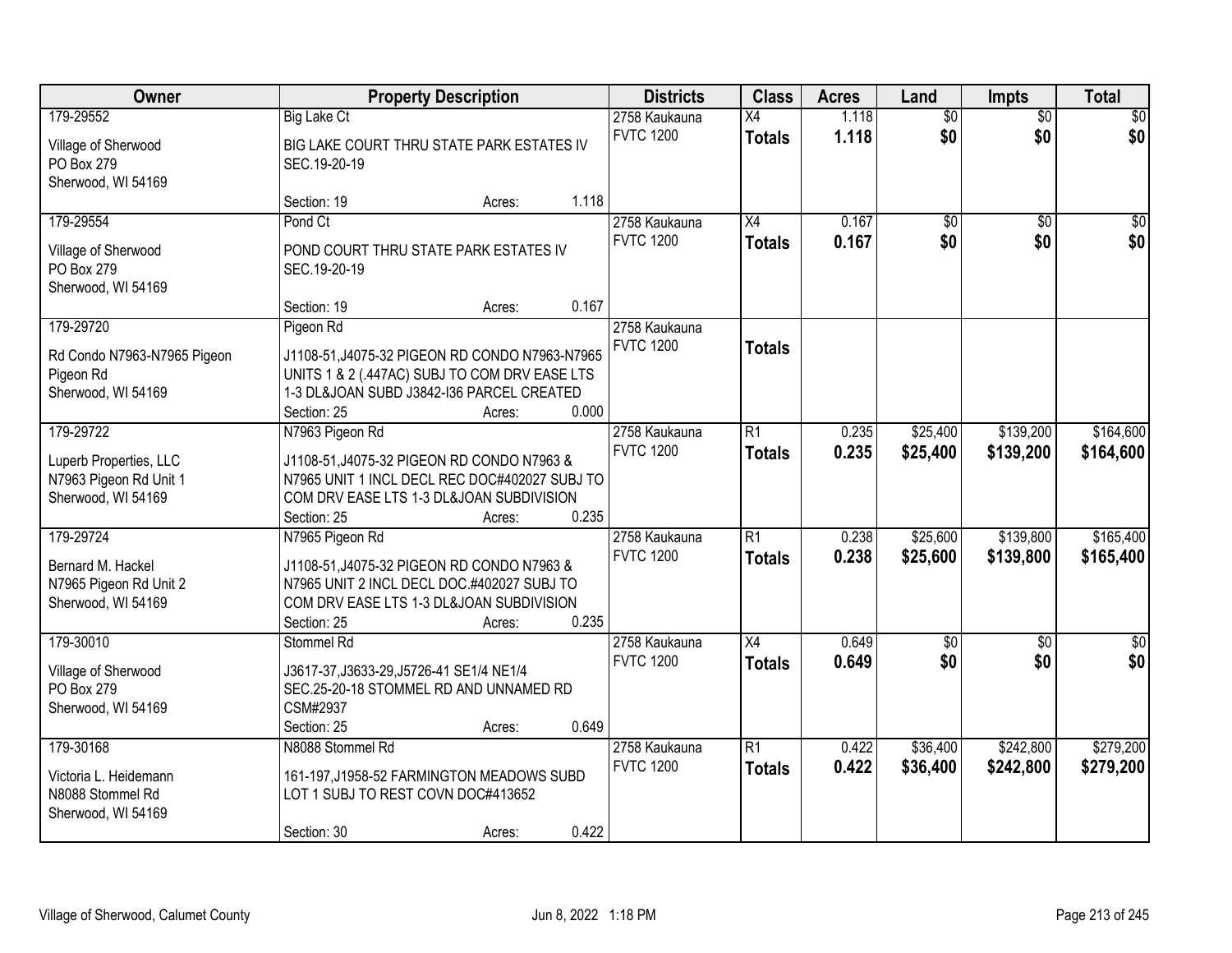| Owner                                                                          | <b>Property Description</b>                                                                                       |        |       | <b>Districts</b>                  | <b>Class</b>                     | <b>Acres</b>   | Land                 | <b>Impts</b>           | <b>Total</b>           |
|--------------------------------------------------------------------------------|-------------------------------------------------------------------------------------------------------------------|--------|-------|-----------------------------------|----------------------------------|----------------|----------------------|------------------------|------------------------|
| 179-30170<br>Michael Lewis Mccormick<br>N8080 Stommel Rd<br>Sherwood, WI 54169 | N8080 Stommel Rd<br>161-197, J1958-52 FARMINGTON MEADOWS SUBD<br>LOT 2 SUBJ TO REST COVN DOC#413652               |        |       | 2758 Kaukauna<br><b>FVTC 1200</b> | $\overline{R1}$<br><b>Totals</b> | 0.425<br>0.425 | \$36,500<br>\$36,500 | \$220,600<br>\$220,600 | \$257,100<br>\$257,100 |
|                                                                                | Section: 30                                                                                                       | Acres: | 0.425 |                                   |                                  |                |                      |                        |                        |
| 179-30172<br>Amy L. Brandt<br>W4896 Nature Ln<br>Sherwood, WI 54169            | W4896 Nature Ln<br>161-197, J1958-52 FARMINGTON MEADOWS SUBD<br>LOT 3 SUBJ TO REST COVN DOC#413652                |        |       | 2758 Kaukauna<br><b>FVTC 1200</b> | $\overline{R1}$<br><b>Totals</b> | 0.391<br>0.391 | \$35,000<br>\$35,000 | \$276,700<br>\$276,700 | \$311,700<br>\$311,700 |
| 179-30174                                                                      | Section: 30<br>W4888 Nature Ln                                                                                    | Acres: | 0.391 |                                   | $\overline{R1}$                  |                |                      | \$232,200              | \$264,400              |
| Lisa E. Engelhardt<br>W4888 Nature Ln<br>Sherwood, WI 54169                    | 161-197, J1958-52 FARMINGTON MEADOWS SUBD<br>LOT 4 SUBJ TO REST COVN DOC#413652                                   |        |       | 2758 Kaukauna<br><b>FVTC 1200</b> | <b>Totals</b>                    | 0.326<br>0.326 | \$32,200<br>\$32,200 | \$232,200              | \$264,400              |
|                                                                                | Section: 30                                                                                                       | Acres: | 0.326 |                                   |                                  |                |                      |                        |                        |
| 179-30176<br>Anthony T. Hossain<br>W4880 Nature Ln<br>Sherwood, WI 54169       | W4880 Nature Ln<br>161-197, J1958-52 FARMINGTON MEADOWS SUBD<br>LOT 5 SUBJ TO REST COVN DOC#413652                |        |       | 2758 Kaukauna<br><b>FVTC 1200</b> | $\overline{R1}$<br><b>Totals</b> | 0.326<br>0.326 | \$32,200<br>\$32,200 | \$269,300<br>\$269,300 | \$301,500<br>\$301,500 |
|                                                                                | Section: 30                                                                                                       | Acres: | 0.326 |                                   |                                  |                |                      |                        |                        |
| 179-30178<br>Steven C. Sadowski<br>W4872 Nature Ln<br>Sherwood, WI 54169       | W4872 Nature Ln<br>161-197, J1958-52 FARMINGTON MEADOWS SUBD<br>LOT 6 SUBJ TO REST COVN DOC#413652                |        |       | 2758 Kaukauna<br><b>FVTC 1200</b> | $\overline{R1}$<br><b>Totals</b> | 0.322<br>0.322 | \$32,000<br>\$32,000 | \$242,300<br>\$242,300 | \$274,300<br>\$274,300 |
|                                                                                | Section: 30                                                                                                       | Acres: | 0.322 |                                   |                                  |                |                      |                        |                        |
| 179-30180<br>Jamie L. Onorato<br>W4862 Nature Ln<br>Sherwood, WI 54169         | W4862 Nature Ln<br>161-197, J1958-52 FARMINGTON MEADOWS SUBD<br>LOT 7 SUBJ TO REST COVN DOC#413652                |        |       | 2758 Kaukauna<br><b>FVTC 1200</b> | $\overline{R1}$<br><b>Totals</b> | 0.318<br>0.318 | \$19,100<br>\$19,100 | \$272,500<br>\$272,500 | \$291,600<br>\$291,600 |
|                                                                                | Section: 30                                                                                                       | Acres: | 0.318 |                                   |                                  |                |                      |                        |                        |
| 179-30182<br><b>Christine Nissen</b><br>W4854 Nature Ln<br>Sherwood, WI 54169  | W4854 Nature Ln<br>161-197, J1958-52 FARMINGTON MEADOWS SUBD<br>LOT 8 SUBJ TO REST COVN DOC#413652<br>Section: 30 | Acres: | 0.308 | 2758 Kaukauna<br><b>FVTC 1200</b> | $\overline{R1}$<br><b>Totals</b> | 0.308<br>0.308 | \$31,400<br>\$31,400 | \$226,700<br>\$226,700 | \$258,100<br>\$258,100 |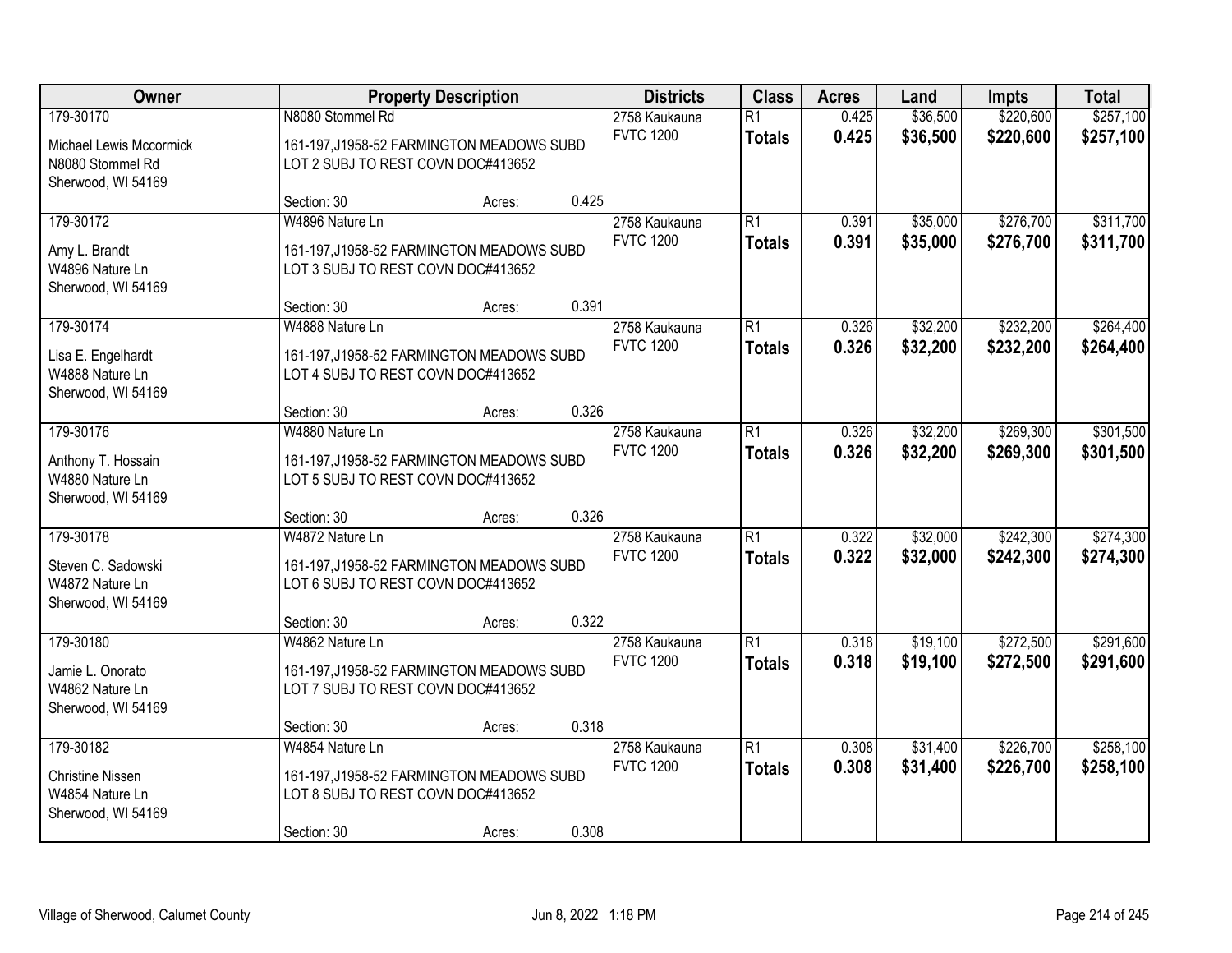| Owner                                                                              | <b>Property Description</b>                                                                                       |        |       | <b>Districts</b>                  | <b>Class</b>                     | <b>Acres</b>   | Land                 | <b>Impts</b>           | <b>Total</b>           |
|------------------------------------------------------------------------------------|-------------------------------------------------------------------------------------------------------------------|--------|-------|-----------------------------------|----------------------------------|----------------|----------------------|------------------------|------------------------|
| 179-30184<br>Peter I. Stilp<br>W4842 Nature Ln<br>Sherwood, WI 54169               | W4842 Nature Ln<br>161-197, J1958-52 FARMINGTON MEADOWS SUBD<br>LOT 9 SUBJ TO REST COVN DOC#413652                |        |       | 2758 Kaukauna<br><b>FVTC 1200</b> | $\overline{R1}$<br><b>Totals</b> | 0.361<br>0.361 | \$33,700<br>\$33,700 | \$254,900<br>\$254,900 | \$288,600<br>\$288,600 |
|                                                                                    | Section: 30                                                                                                       | Acres: | 0.361 |                                   |                                  |                |                      |                        |                        |
| 179-30186<br>Mark E. Jansen<br>N8083 Deere Dr<br>Sherwood, WI 54169                | N8083 Deere Dr<br>161-197, J1958-52 FARMINGTON MEADOWS SUBD<br>LOT 10 SUBJ TO REST COVN DOC#413652                |        |       | 2758 Kaukauna<br><b>FVTC 1200</b> | $\overline{R1}$<br><b>Totals</b> | 0.307<br>0.307 | \$31,400<br>\$31,400 | \$241,000<br>\$241,000 | \$272,400<br>\$272,400 |
|                                                                                    | Section: 30                                                                                                       | Acres: | 0.307 |                                   |                                  |                |                      |                        |                        |
| 179-30188<br>Tyler H. Torbeck<br>N8087 Deere Dr<br>Sherwood, WI 54169              | N8087 Deere Dr<br>161-197, J1958-52 FARMINGTON MEADOWS SUBD<br>LOT 11 SUBJ TO REST COVN DOC#413652                |        |       | 2758 Kaukauna<br><b>FVTC 1200</b> | $\overline{R1}$<br><b>Totals</b> | 0.385<br>0.385 | \$34,800<br>\$34,800 | \$271,200<br>\$271,200 | \$306,000<br>\$306,000 |
|                                                                                    | Section: 30                                                                                                       | Acres: | 0.385 |                                   |                                  |                |                      |                        |                        |
| 179-30190<br>Scott J & Lori B Vanpee Trust<br>N8091 Deere Dr<br>Sherwood, WI 54169 | N8091 Deere Dr<br>161-197, J1958-52 FARMINGTON MEADOWS SUBD<br>LOT 12 SUBJ TO REST COVN DOC#413652                |        |       | 2758 Kaukauna<br><b>FVTC 1200</b> | $\overline{R1}$<br><b>Totals</b> | 0.497<br>0.497 | \$39,600<br>\$39,600 | \$306,300<br>\$306,300 | \$345,900<br>\$345,900 |
|                                                                                    | Section: 30                                                                                                       | Acres: | 0.497 |                                   |                                  |                |                      |                        |                        |
| 179-30192<br>Geoffrey A. Groskreutz<br>N8095 Deere Dr<br>Sherwood, WI 54169        | N8095 Deere Dr<br>161-197, J1958-52 FARMINGTON MEADOWS SUBD<br>LOT 13 SUBJ TO REST COVN DOC#413652                |        |       | 2758 Kaukauna<br><b>FVTC 1200</b> | $\overline{R1}$<br><b>Totals</b> | 0.436<br>0.436 | \$37,000<br>\$37,000 | \$287,700<br>\$287,700 | \$324,700<br>\$324,700 |
|                                                                                    | Section: 30                                                                                                       | Acres: | 0.436 |                                   |                                  |                |                      |                        |                        |
| 179-30194<br>David J. Brochtrup<br>N8099 Deere Dr<br>Sherwood, WI 54169            | N8099 Deere Dr<br>161-197, J1958-52 FARMINGTON MEADOWS SUBD<br>LOT 14 SUBJ TO REST COVN DOC#413652                |        |       | 2758 Kaukauna<br><b>FVTC 1200</b> | $\overline{R1}$<br><b>Totals</b> | 0.320<br>0.320 | \$31,900<br>\$31,900 | \$302,000<br>\$302,000 | \$333,900<br>\$333,900 |
|                                                                                    | Section: 19                                                                                                       | Acres: | 0.320 |                                   |                                  |                |                      |                        |                        |
| 179-30196<br>Cory J. Huss<br>N8103 Deere Dr<br>Sherwood, WI 54169                  | N8103 Deere Dr<br>161-197, J1958-52 FARMINGTON MEADOWS SUBD<br>LOT 15 SUBJ TO REST COVN DOC#413652<br>Section: 19 | Acres: | 0.329 | 2758 Kaukauna<br><b>FVTC 1200</b> | $\overline{R1}$<br><b>Totals</b> | 0.329<br>0.329 | \$32,300<br>\$32,300 | \$223,000<br>\$223,000 | \$255,300<br>\$255,300 |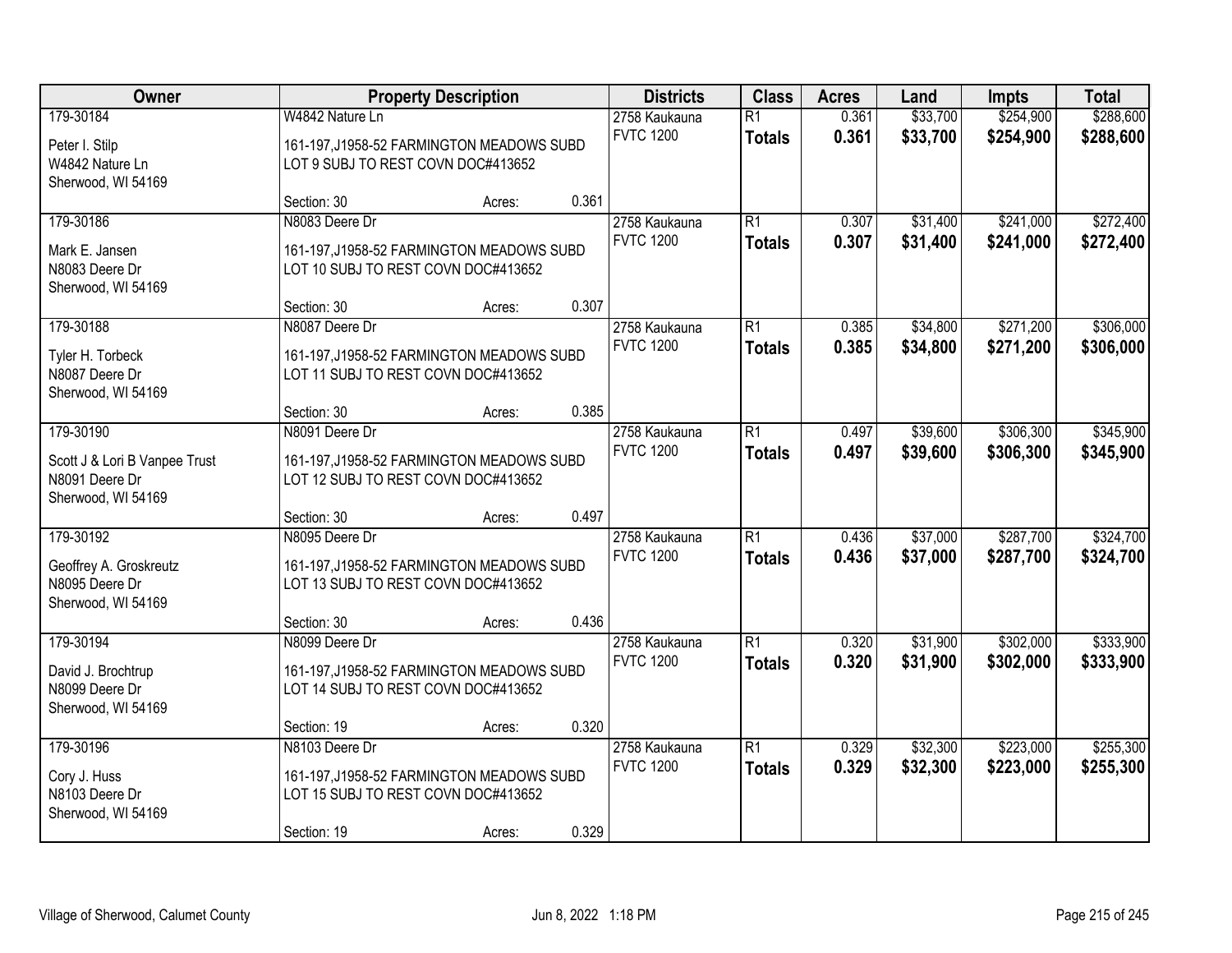| Owner                                                                       | <b>Property Description</b>                                                                                          |        |       | <b>Districts</b>                  | <b>Class</b>                     | <b>Acres</b>   | Land                 | <b>Impts</b>           | <b>Total</b>           |
|-----------------------------------------------------------------------------|----------------------------------------------------------------------------------------------------------------------|--------|-------|-----------------------------------|----------------------------------|----------------|----------------------|------------------------|------------------------|
| 179-30198<br>Sarah A. Haase<br>N8111 Deere Dr<br>Sherwood, WI 54169         | N8111 Deere Dr<br>161-197, J1958-52 FARMINGTON MEADOWS SUBD<br>LOT 16 SUBJ TO REST COVN DOC#413652                   |        |       | 2758 Kaukauna<br><b>FVTC 1200</b> | $\overline{R1}$<br><b>Totals</b> | 0.329<br>0.329 | \$32,300<br>\$32,300 | \$254,400<br>\$254,400 | \$286,700<br>\$286,700 |
|                                                                             | Section: 19                                                                                                          | Acres: | 0.329 |                                   |                                  |                |                      |                        |                        |
| 179-30200<br>Zachary C. Heenan<br>N8117 Deere Dr<br>Sherwood, WI 54169      | N8117 Deere Dr<br>161-197, J1958-52 FARMINGTON MEADOWS SUBD<br>LOT 17 SUBJ TO REST COVN DOC#413652<br>Section: 19    | Acres: | 0.329 | 2758 Kaukauna<br><b>FVTC 1200</b> | $\overline{R1}$<br><b>Totals</b> | 0.329<br>0.329 | \$32,300<br>\$32,300 | \$249,900<br>\$249,900 | \$282,200<br>\$282,200 |
| 179-30202                                                                   | N8125 Deere Dr                                                                                                       |        |       | 2758 Kaukauna                     | $\overline{R1}$                  | 0.332          | \$32,500             | \$249,000              | \$281,500              |
| Marianne Thiel<br>N8125 Deere Dr<br>Sherwood, WI 54169                      | 161-197, J1958-52 FARMINGTON MEADOWS SUBD<br>LOT 18 SUBJ TO REST COVN DOC#413652                                     |        |       | <b>FVTC 1200</b>                  | <b>Totals</b>                    | 0.332          | \$32,500             | \$249,000              | \$281,500              |
|                                                                             | Section: 19                                                                                                          | Acres: | 0.332 |                                   |                                  |                |                      |                        |                        |
| 179-30204<br>Megan C. Krema<br>Jason G. Krema                               | N8122 Deere Dr<br>161-197, J1958-52 FARMINGTON MEADOWS SUBD<br>LOT 19 SUBJ TO REST COVN DOC#413652                   |        |       | 2758 Kaukauna<br><b>FVTC 1200</b> | $\overline{R1}$<br><b>Totals</b> | 0.371<br>0.371 | \$34,200<br>\$34,200 | \$300,000<br>\$300,000 | \$334,200<br>\$334,200 |
|                                                                             | Section: 19                                                                                                          | Acres: | 0.371 |                                   |                                  |                |                      |                        |                        |
| 179-30206<br>William H. Welsh<br>W4858 Guernsey Dr<br>Sherwood, WI 54169    | W4858 Guernsey Dr<br>161-197, J1958-52 FARMINGTON MEADOWS SUBD<br>LOT 20 SUBJ TO REST COVN DOC#413652                |        |       | 2758 Kaukauna<br><b>FVTC 1200</b> | $\overline{R1}$<br><b>Totals</b> | 0.330<br>0.330 | \$32,400<br>\$32,400 | \$290,000<br>\$290,000 | \$322,400<br>\$322,400 |
|                                                                             | Section: 19                                                                                                          | Acres: | 0.330 |                                   |                                  |                |                      |                        |                        |
| 179-30208<br>Steven R. Heckel<br>W4850 Guernsey Dr<br>Sherwood, WI 54169    | W4850 Guernsey Dr<br>161-197, J1958-52 FARMINGTON MEADOWS SUBD<br>LOT 21 SUBJ TO REST COVN DOC#413652                |        |       | 2758 Kaukauna<br><b>FVTC 1200</b> | $\overline{R1}$<br><b>Totals</b> | 0.330<br>0.330 | \$32,400<br>\$32,400 | \$302,100<br>\$302,100 | \$334,500<br>\$334,500 |
|                                                                             | Section: 19                                                                                                          | Acres: | 0.330 |                                   |                                  |                |                      |                        |                        |
| 179-30210<br>Shawn M. Vandenberg<br>W4840 Guernsey Dr<br>Sherwood, WI 54169 | W4840 Guernsey Dr<br>161-197, J1958-52 FARMINGTON MEADOWS SUBD<br>LOT 22 SUBJ TO REST COVN DOC#413652<br>Section: 19 | Acres: | 0.330 | 2758 Kaukauna<br><b>FVTC 1200</b> | $\overline{R1}$<br><b>Totals</b> | 0.330<br>0.330 | \$32,400<br>\$32,400 | \$366,300<br>\$366,300 | \$398,700<br>\$398,700 |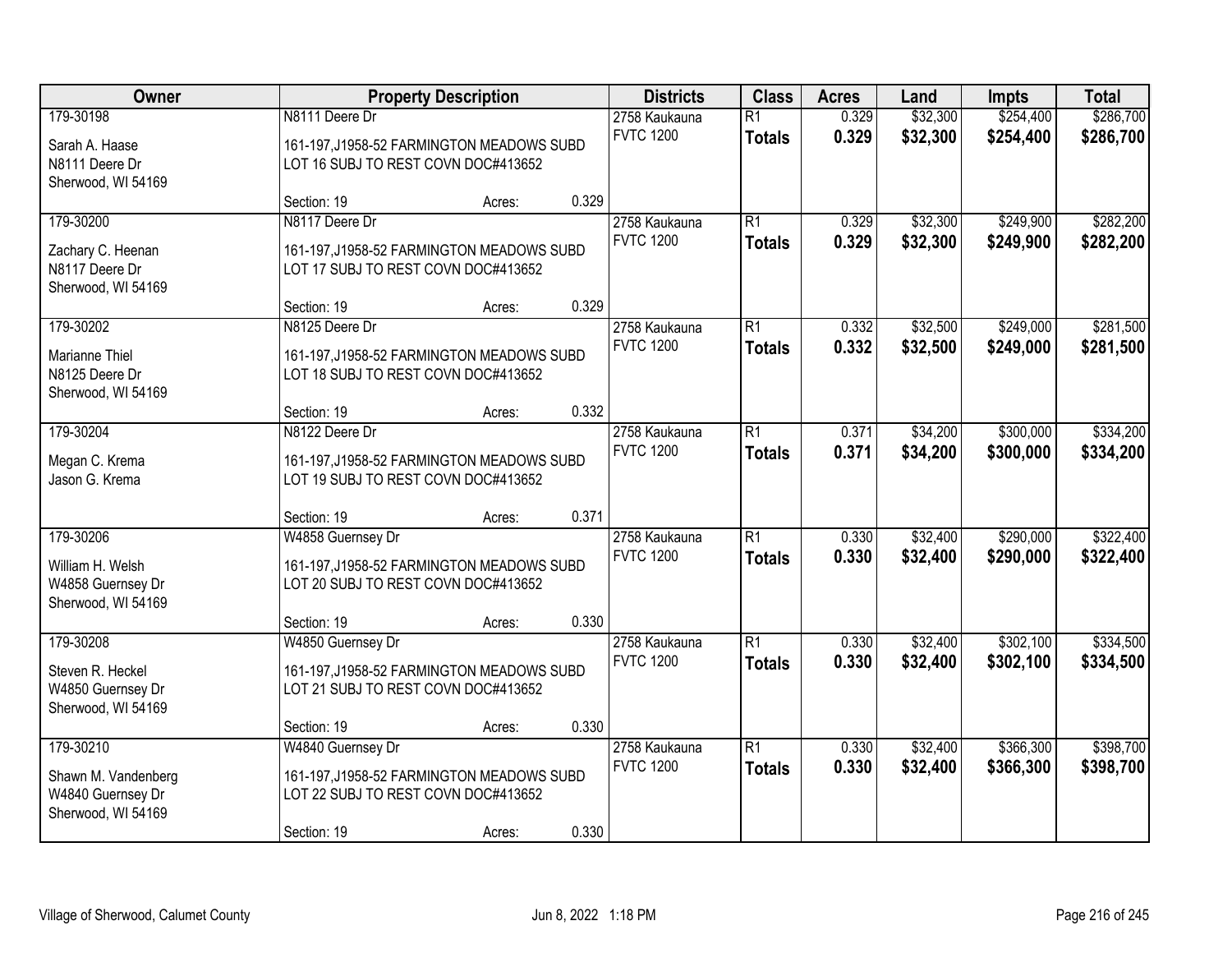| Owner                                                                      |                                                                                                       | <b>Property Description</b> |       | <b>Districts</b>                  | <b>Class</b>                     | <b>Acres</b>   | Land                 | <b>Impts</b>           | <b>Total</b>           |
|----------------------------------------------------------------------------|-------------------------------------------------------------------------------------------------------|-----------------------------|-------|-----------------------------------|----------------------------------|----------------|----------------------|------------------------|------------------------|
| 179-30212<br>Gina M. Vanhandel<br>W4832 Guernsey Dr<br>Sherwood, WI 54169  | W4832 Guernsey Dr<br>161-197, J1958-52 FARMINGTON MEADOWS SUBD<br>LOT 23 SUBJ TO REST COVN DOC#413652 |                             |       | 2758 Kaukauna<br><b>FVTC 1200</b> | $\overline{R1}$<br><b>Totals</b> | 0.367<br>0.367 | \$22,100<br>\$22,100 | \$327,200<br>\$327,200 | \$349,300<br>\$349,300 |
|                                                                            | Section: 19                                                                                           | Acres:                      | 0.367 |                                   |                                  |                |                      |                        |                        |
| 179-30214<br>Heather L. Drew<br>W4826 Guernsey Dr<br>Sherwood, WI 54169    | W4826 Guernsey Dr<br>161-197, J1958-52 FARMINGTON MEADOWS SUBD<br>LOT 24 SUBJ TO REST COVN DOC#413652 |                             |       | 2758 Kaukauna<br><b>FVTC 1200</b> | $\overline{R1}$<br><b>Totals</b> | 0.624<br>0.624 | \$44,800<br>\$44,800 | \$278,100<br>\$278,100 | \$322,900<br>\$322,900 |
|                                                                            | Section: 19                                                                                           | Acres:                      | 0.624 |                                   |                                  |                |                      |                        |                        |
| 179-30216<br>Luke Hartzheim<br>W4820 Guernsey Dr<br>Sherwood, WI 54169     | W4820 Guernsey Dr<br>161-197, J1958-52 FARMINGTON MEADOWS SUBD<br>LOT 25 SUBJ TO REST COVN DOC#413652 |                             |       | 2758 Kaukauna<br><b>FVTC 1200</b> | $\overline{R1}$<br><b>Totals</b> | 0.683<br>0.683 | \$41,100<br>\$41,100 | \$330,100<br>\$330,100 | \$371,200<br>\$371,200 |
|                                                                            | Section: 19                                                                                           | Acres:                      | 0.683 |                                   |                                  |                |                      |                        |                        |
| 179-30218<br><b>Michael Graff</b><br>W4808 Nature Ln<br>Sherwood, WI 54169 | W4810 Guernsey Dr<br>161-197, J1958-52 FARMINGTON MEADOWS SUBD<br>LOT 26 SUBJ TO REST COVN DOC#413652 |                             |       | 2758 Kaukauna<br><b>FVTC 1200</b> | $\overline{R1}$<br><b>Totals</b> | 0.558<br>0.558 | \$33,600<br>\$33,600 | \$256,900<br>\$256,900 | \$290,500<br>\$290,500 |
|                                                                            | Section: 19                                                                                           | Acres:                      | 0.558 |                                   |                                  |                |                      |                        |                        |
| 179-30220<br>Diana Dreher<br>W4807 Guernsey Dr<br>Sherwood, WI 54169       | W4807 Guernsey Dr<br>161-197, J1958-52 FARMINGTON MEADOWS SUBD<br>LOT 27 SUBJ TO REST COVN DOC#413652 |                             |       | 2758 Kaukauna<br><b>FVTC 1200</b> | $\overline{R1}$<br><b>Totals</b> | 0.439<br>0.439 | \$26,400<br>\$26,400 | \$347,300<br>\$347,300 | \$373,700<br>\$373,700 |
| 179-30222                                                                  | Section: 19<br>W4825 Guernsey Dr                                                                      | Acres:                      | 0.439 | 2758 Kaukauna                     | $\overline{R1}$                  | 0.337          | \$32,700             | \$230,100              | \$262,800              |
| Andrew M. Sokol<br>W4825 Guernsey Dr<br>Sherwood, WI 54169                 | 161-197, J1958-52 FARMINGTON MEADOWS SUBD<br>LOT 28 SUBJ TO REST COVN DOC#413652                      |                             | 0.337 | <b>FVTC 1200</b>                  | <b>Totals</b>                    | 0.337          | \$32,700             | \$230,100              | \$262,800              |
| 179-30224                                                                  | Section: 19<br>W4841 Guernsey Dr                                                                      | Acres:                      |       | 2758 Kaukauna                     | $\overline{R1}$                  | 0.299          | \$31,000             | \$271,900              | \$302,900              |
| <b>Trevor Magnuson</b><br>W4841 Guernsey Dr<br>Sherwood, WI 54169          | 161-197, J1958-52 FARMINGTON MEADOWS SUBD<br>LOT 29 SUBJ TO REST COVN DOC#413652<br>Section: 19       | Acres:                      | 0.299 | <b>FVTC 1200</b>                  | <b>Totals</b>                    | 0.299          | \$31,000             | \$271,900              | \$302,900              |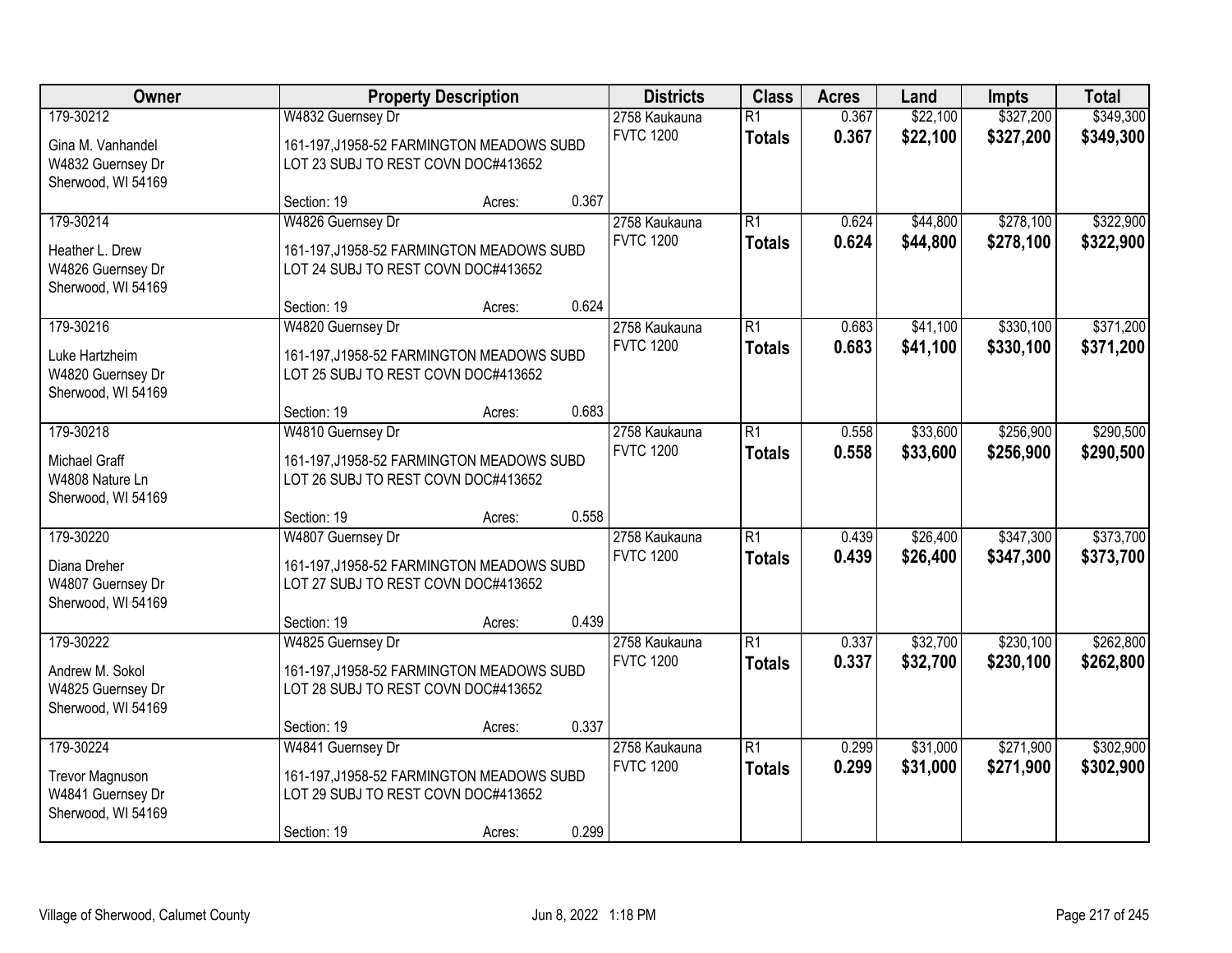| Owner                                                                    |                                                                                                                   | <b>Property Description</b> |       | <b>Districts</b>                  | <b>Class</b>                     | <b>Acres</b>   | Land                 | <b>Impts</b>           | <b>Total</b>           |
|--------------------------------------------------------------------------|-------------------------------------------------------------------------------------------------------------------|-----------------------------|-------|-----------------------------------|----------------------------------|----------------|----------------------|------------------------|------------------------|
| 179-30226<br>Melissa K. Smits<br>W4849 Guernsey Dr<br>Sherwood, WI 54169 | W4849 Guernsey Dr<br>161-197, J1958-52 FARMINGTON MEADOWS SUBD<br>LOT 30 SUBJ TO REST COVN DOC#413652             |                             |       | 2758 Kaukauna<br><b>FVTC 1200</b> | $\overline{R1}$<br><b>Totals</b> | 0.299<br>0.299 | \$31,000<br>\$31,000 | \$229,100<br>\$229,100 | \$260,100<br>\$260,100 |
|                                                                          | Section: 19                                                                                                       | Acres:                      | 0.299 |                                   |                                  |                |                      |                        |                        |
| 179-30228<br>Karen Wagner<br>W4857 Guernsey Dr<br>Sherwood, WI 54169     | W4857 Guernsey Dr<br>161-197, J1958-52 FARMINGTON MEADOWS SUBD<br>LOT 31 SUBJ TO REST COVN DOC#413652             |                             |       | 2758 Kaukauna<br><b>FVTC 1200</b> | $\overline{R1}$<br><b>Totals</b> | 0.299<br>0.299 | \$18,000<br>\$18,000 | \$279,600<br>\$279,600 | \$297,600<br>\$297,600 |
|                                                                          | Section: 19                                                                                                       | Acres:                      | 0.299 |                                   |                                  |                |                      |                        |                        |
| 179-30230<br>Beth E. Johnson<br>W4865 Guernsey Dr<br>Sherwood, WI 54169  | W4865 Guernsey Dr<br>161-197, J1958-52 FARMINGTON MEADOWS SUBD<br>LOT 32 SUBJ TO REST COVN DOC#413652             |                             |       | 2758 Kaukauna<br><b>FVTC 1200</b> | $\overline{R1}$<br><b>Totals</b> | 0.318<br>0.318 | \$31,900<br>\$31,900 | \$290,600<br>\$290,600 | \$322,500<br>\$322,500 |
|                                                                          | Section: 19                                                                                                       | Acres:                      | 0.318 |                                   |                                  |                |                      |                        |                        |
| 179-30232<br>Gerald Sell III<br>N8098 Deere Dr<br>Sherwood, WI 54169     | N8098 Deere Dr<br>161-197, J1958-52 FARMINGTON MEADOWS SUBD<br>LOT 33 SUBJ TO REST COVN DOC#413652                |                             |       | 2758 Kaukauna<br><b>FVTC 1200</b> | $\overline{R1}$<br><b>Totals</b> | 0.315<br>0.315 | \$31,700<br>\$31,700 | \$283,300<br>\$283,300 | \$315,000<br>\$315,000 |
|                                                                          | Section: 19                                                                                                       | Acres:                      | 0.315 |                                   |                                  |                |                      |                        |                        |
| 179-30234<br>David P. Bohn<br>N8090 Deere Dr<br>Sherwood, WI 54169       | N8090 Deere Dr<br>161-197, J1958-52 FARMINGTON MEADOWS SUBD<br>LOT 34 SUBJ TO REST COVN DOC#413652                |                             |       | 2758 Kaukauna<br><b>FVTC 1200</b> | $\overline{R1}$<br><b>Totals</b> | 0.277<br>0.277 | \$30,100<br>\$30,100 | \$314,100<br>\$314,100 | \$344,200<br>\$344,200 |
|                                                                          | Section: 19                                                                                                       | Acres:                      | 0.277 |                                   |                                  |                |                      |                        |                        |
| 179-30236<br>Elizabeth Liebmann<br>N8086 Deere Dr<br>Sherwood, WI 54169  | N8086 Deere Dr<br>161-197, J1958-52 FARMINGTON MEADOWS SUBD<br>LOT 35 SUBJ TO REST COVN DOC#413652                |                             |       | 2758 Kaukauna<br><b>FVTC 1200</b> | $\overline{R1}$<br><b>Totals</b> | 0.325<br>0.325 | \$32,200<br>\$32,200 | \$226,200<br>\$226,200 | \$258,400<br>\$258,400 |
|                                                                          | Section: 19                                                                                                       | Acres:                      | 0.325 |                                   |                                  |                |                      |                        |                        |
| 179-30238<br>Jamison J. Wells<br>N8082 Deere Rd<br>Sherwood, WI 54169    | N8082 Deere Dr<br>161-197, J1958-52 FARMINGTON MEADOWS SUBD<br>LOT 36 SUBJ TO REST COVN DOC#413652<br>Section: 19 | Acres:                      | 0.386 | 2758 Kaukauna<br><b>FVTC 1200</b> | $\overline{R1}$<br><b>Totals</b> | 0.386<br>0.386 | \$34,800<br>\$34,800 | \$252,500<br>\$252,500 | \$287,300<br>\$287,300 |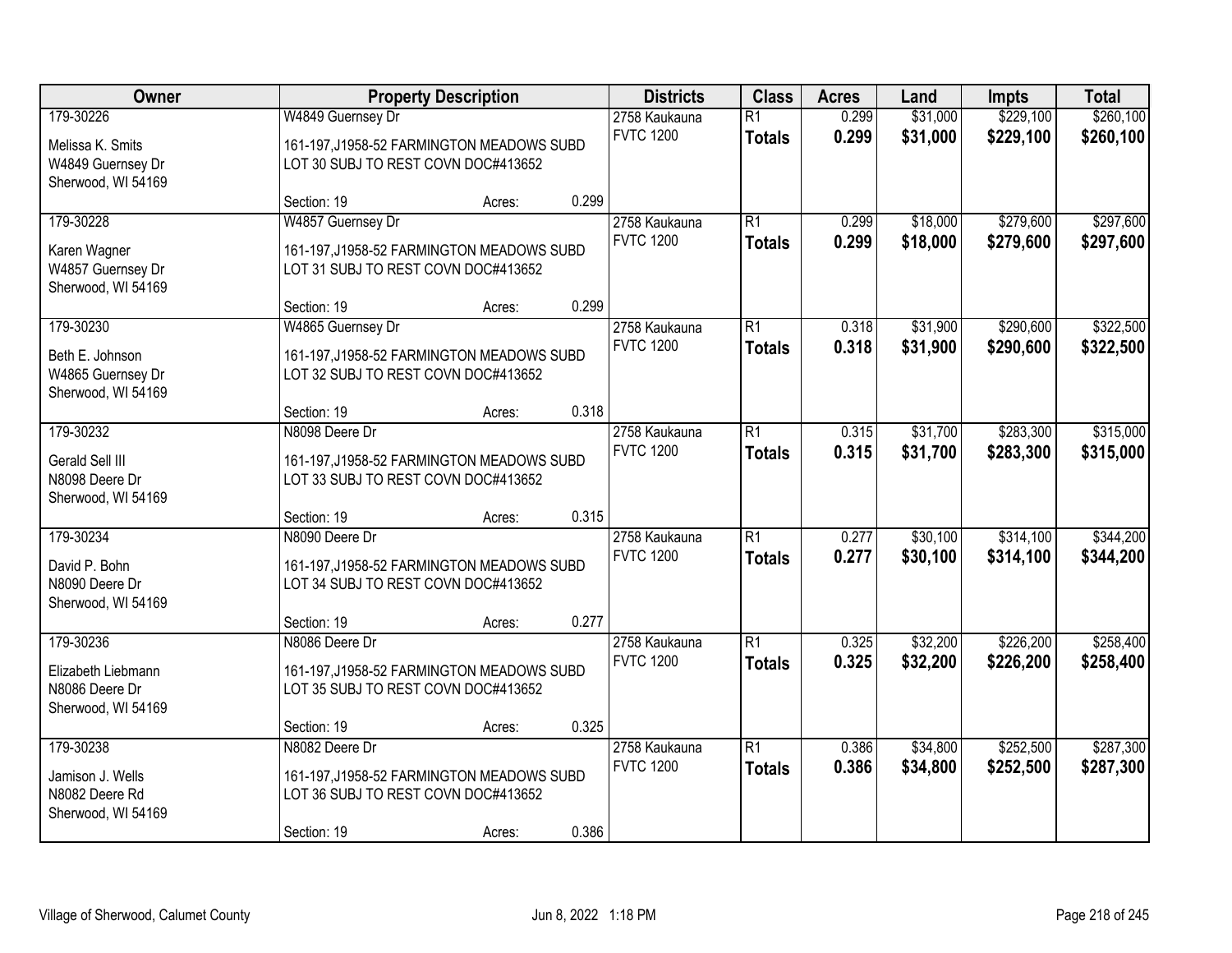| Owner                                                                       |                                                                                                                    | <b>Property Description</b> |       | <b>Districts</b>                  | <b>Class</b>                     | <b>Acres</b>   | Land                 | <b>Impts</b>           | <b>Total</b>           |
|-----------------------------------------------------------------------------|--------------------------------------------------------------------------------------------------------------------|-----------------------------|-------|-----------------------------------|----------------------------------|----------------|----------------------|------------------------|------------------------|
| 179-30240<br>Erik Stumo<br>N8078 Deere Dr<br>Sherwood, WI 54169             | N8078 Deere Dr<br>161-197, J1958-52 FARMINGTON MEADOWS SUBD<br>LOT 37 SUBJ TO REST COVN DOC#413652                 |                             |       | 2758 Kaukauna<br><b>FVTC 1200</b> | $\overline{R1}$<br><b>Totals</b> | 0.340<br>0.340 | \$20,500<br>\$20,500 | \$314,800<br>\$314,800 | \$335,300<br>\$335,300 |
|                                                                             | Section: 30                                                                                                        | Acres:                      | 0.340 |                                   |                                  |                |                      |                        |                        |
| 179-30242<br>Nick Rochon<br>W4807 Nature Ln<br>Sherwood, WI 54169           | W4807 Nature Ln<br>161-197, J1958-52 FARMINGTON MEADOWS SUBD<br>LOT 38 SUBJ TO REST COVN DOC#413652                |                             |       | 2758 Kaukauna<br><b>FVTC 1200</b> | $\overline{R1}$<br><b>Totals</b> | 0.425<br>0.425 | \$36,500<br>\$36,500 | \$259,300<br>\$259,300 | \$295,800<br>\$295,800 |
|                                                                             | Section: 30                                                                                                        | Acres:                      | 0.425 |                                   |                                  |                |                      |                        |                        |
| 179-30244<br>Ryan O. Helminen<br>8724 N Walter Hagen Dr<br>Tuscon, AZ 85742 | W4819 Nature Ln<br>161-197, J1958-52 FARMINGTON MEADOWS SUBD<br>LOT 39 SUBJ TO REST COVN DOC#413652                |                             |       | 2758 Kaukauna<br><b>FVTC 1200</b> | $\overline{R1}$<br><b>Totals</b> | 0.303<br>0.303 | \$31,200<br>\$31,200 | \$223,500<br>\$223,500 | \$254,700<br>\$254,700 |
|                                                                             | Section: 30                                                                                                        | Acres:                      | 0.303 |                                   |                                  |                |                      |                        |                        |
| 179-30246<br>Cory E. Harrison<br>W4829 Nature Ln<br>Sherwood, WI 54169      | W4829 Nature Ln<br>161-197, J1958-52 FARMINGTON MEADOWS SUBD<br>LOT 40 SUBJ TO REST COVN DOC#413652                |                             |       | 2758 Kaukauna<br><b>FVTC 1200</b> | $\overline{R1}$<br><b>Totals</b> | 0.362<br>0.362 | \$33,800<br>\$33,800 | \$343,300<br>\$343,300 | \$377,100<br>\$377,100 |
|                                                                             | Section: 30                                                                                                        | Acres:                      | 0.362 |                                   |                                  |                |                      |                        |                        |
| 179-30248<br>Ryan Overholt<br>N8066 Grassy Ct<br>Sherwood, WI 54169         | N8066 Grassy Ct<br>161-197, J1958-52 FARMINGTON MEADOWS SUBD<br>LOT 41 SUBJ TO REST COVN DOC#413652                |                             |       | 2758 Kaukauna<br><b>FVTC 1200</b> | $\overline{R1}$<br><b>Totals</b> | 0.527<br>0.527 | \$40,800<br>\$40,800 | \$295,900<br>\$295,900 | \$336,700<br>\$336,700 |
|                                                                             | Section: 30                                                                                                        | Acres:                      | 0.527 |                                   |                                  |                |                      |                        |                        |
| 179-30250<br>Dolores K. Zwiers Jrt<br>N8060 Grassy Ct<br>Sherwood, WI 54169 | N8060 Grassy Ct<br>161-197, J1958-52 FARMINGTON MEADOWS SUBD<br>LOT 42 SUBJ TO REST COVN DOC#413652                |                             |       | 2758 Kaukauna<br><b>FVTC 1200</b> | $\overline{R1}$<br><b>Totals</b> | 0.432<br>0.432 | \$26,000<br>\$26,000 | \$290,000<br>\$290,000 | \$316,000<br>\$316,000 |
|                                                                             | Section: 30                                                                                                        | Acres:                      | 0.432 |                                   |                                  |                |                      |                        |                        |
| 179-30252<br>Jill Butzen<br>N8059 Grassy Ct<br>Sherwood, WI 54169           | N8059 Grassy Ct<br>161-197, J1958-52 FARMINGTON MEADOWS SUBD<br>LOT 43 SUBJ TO REST COVN DOC#413652<br>Section: 30 | Acres:                      | 0.705 | 2758 Kaukauna<br><b>FVTC 1200</b> | $\overline{R1}$<br><b>Totals</b> | 0.705<br>0.705 | \$42,400<br>\$42,400 | \$357,400<br>\$357,400 | \$399,800<br>\$399,800 |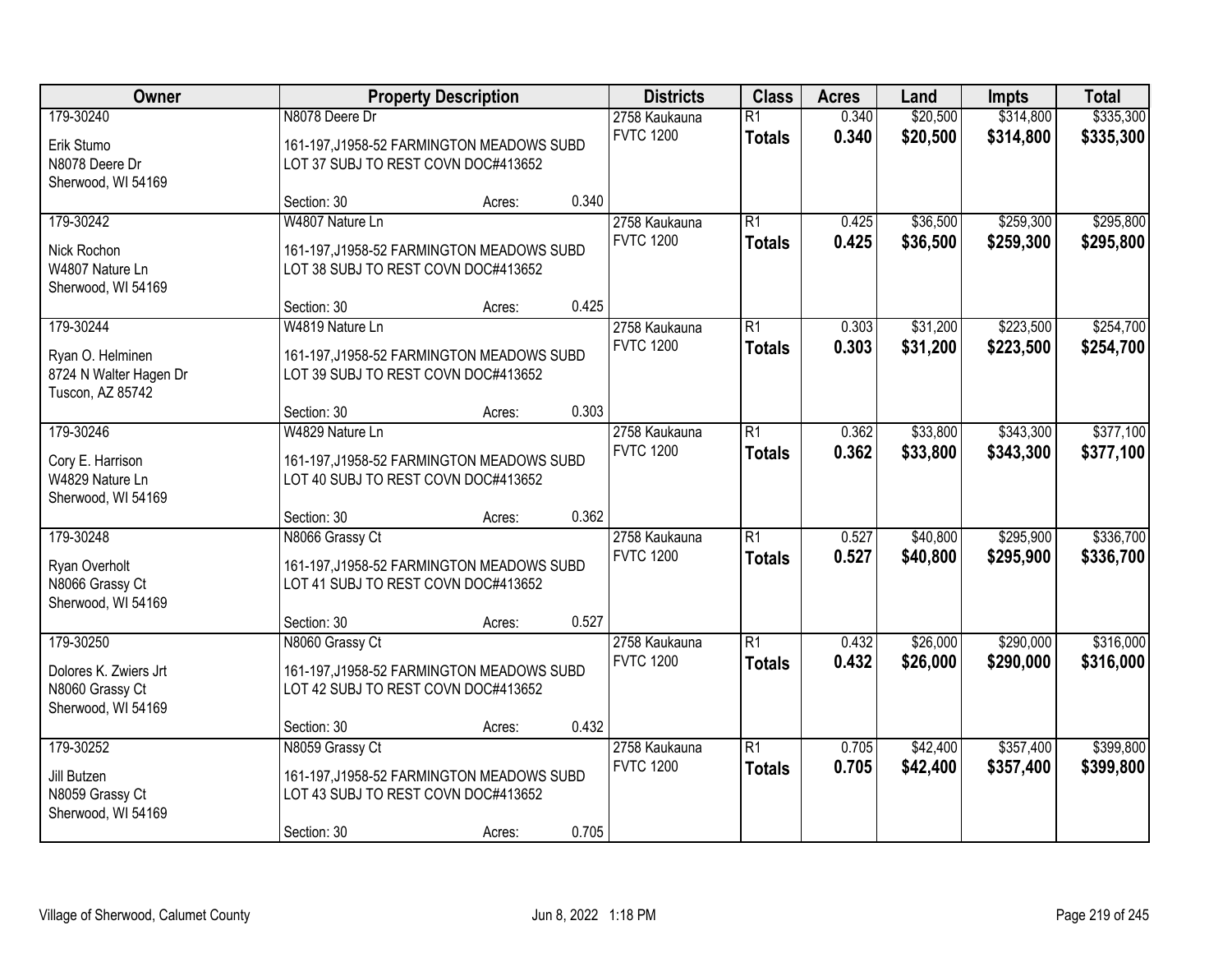| Owner                                                                           |                                                                                                                    | <b>Property Description</b> |       | <b>Districts</b>                  | <b>Class</b>                     | <b>Acres</b>   | Land                 | <b>Impts</b>           | <b>Total</b>           |
|---------------------------------------------------------------------------------|--------------------------------------------------------------------------------------------------------------------|-----------------------------|-------|-----------------------------------|----------------------------------|----------------|----------------------|------------------------|------------------------|
| 179-30254<br><b>Christine Schommer</b><br>N8063 Grassy Ct<br>Sherwood, WI 54169 | N8063 Grassy Ct<br>161-197, J1958-52 FARMINGTON MEADOWS SUBD<br>LOT 44 SUBJ TO REST COVN DOC#413652                |                             |       | 2758 Kaukauna<br><b>FVTC 1200</b> | $\overline{R1}$<br><b>Totals</b> | 0.586<br>0.586 | \$43,300<br>\$43,300 | \$256,800<br>\$256,800 | \$300,100<br>\$300,100 |
|                                                                                 | Section: 30                                                                                                        | Acres:                      | 0.586 |                                   |                                  |                |                      |                        |                        |
| 179-30256<br>Charlotte Barribeau<br>N8067 Grassy Ct<br>Sherwood, WI 54169       | N8067 Grassy Ct<br>161-197, J1958-52 FARMINGTON MEADOWS SUBD<br>LOT 45 SUBJ TO REST COVN DOC#413652                |                             |       | 2758 Kaukauna<br><b>FVTC 1200</b> | $\overline{R1}$<br><b>Totals</b> | 0.388<br>0.388 | \$34,900<br>\$34,900 | \$260,000<br>\$260,000 | \$294,900<br>\$294,900 |
| 179-30258                                                                       | Section: 30                                                                                                        | Acres:                      | 0.388 |                                   | $\overline{R1}$                  | 0.141          | \$21,400             | \$292,600              |                        |
| Jennifer A. Miller<br>N8071 Grassy Ct<br>Sherwood, WI 54169                     | N8071 Grassy Ct<br>161-197, J1958-52 FARMINGTON MEADOWS SUBD<br>LOT 46 SUBJ TO REST COVN DOC#413652                |                             |       | 2758 Kaukauna<br><b>FVTC 1200</b> | <b>Totals</b>                    | 0.141          | \$21,400             | \$292,600              | \$314,000<br>\$314,000 |
|                                                                                 | Section: 30                                                                                                        | Acres:                      | 0.142 |                                   |                                  |                |                      |                        |                        |
| 179-30260<br>Chris Friedrich<br>W4851 Nature Ln<br>Sherwood, WI 54169           | W4851 Nature Ln<br>161-197, J1958-52 FARMINGTON MEADOWS SUBD<br>LOT 47 SUBJ TO REST COVN DOC#413652                |                             |       | 2758 Kaukauna<br><b>FVTC 1200</b> | $\overline{R1}$<br><b>Totals</b> | 0.766<br>0.766 | \$46,100<br>\$46,100 | \$253,400<br>\$253,400 | \$299,500<br>\$299,500 |
|                                                                                 | Section: 30                                                                                                        | Acres:                      | 0.766 |                                   |                                  |                |                      |                        |                        |
| 179-30262<br>Arthur C. Liebhart III<br>W4859 Nature Ln<br>PO Box 79             | W4859 Nature Ln<br>161-197, J1958-52 FARMINGTON MEADOWS SUBD<br>LOT 48 SUBJ TO REST COVN DOC#413652                |                             |       | 2758 Kaukauna<br><b>FVTC 1200</b> | $\overline{R1}$<br><b>Totals</b> | 0.554<br>0.554 | \$41,900<br>\$41,900 | \$225,900<br>\$225,900 | \$267,800<br>\$267,800 |
| Sherwood, WI 54169                                                              | Section: 30                                                                                                        | Acres:                      | 0.554 |                                   |                                  |                |                      |                        |                        |
| 179-30264<br>Jon D. Ollmann<br>W4865 Nature Ln<br>Sherwood, WI 54169            | W4865 Nature Ln<br>161-197, J1958-52 FARMINGTON MEADOWS SUBD<br>LOT 49 SUBJ TO REST COVN DOC#413652                |                             |       | 2758 Kaukauna<br><b>FVTC 1200</b> | $\overline{R1}$<br><b>Totals</b> | 0.422<br>0.422 | \$25,400<br>\$25,400 | \$214,400<br>\$214,400 | \$239,800<br>\$239,800 |
|                                                                                 | Section: 19                                                                                                        | Acres:                      | 0.422 |                                   |                                  |                |                      |                        |                        |
| 179-30266<br>John Kettleson<br>W4871 Nature Ln<br>Sherwood, WI 54169            | W4871 Nature Ln<br>161-197, J1958-52 FARMINGTON MEADOWS SUBD<br>LOT 50 SUBJ TO REST COVN DOC#413652<br>Section: 30 | Acres:                      | 0.361 | 2758 Kaukauna<br><b>FVTC 1200</b> | $\overline{R1}$<br><b>Totals</b> | 0.361<br>0.361 | \$21,700<br>\$21,700 | \$233,100<br>\$233,100 | \$254,800<br>\$254,800 |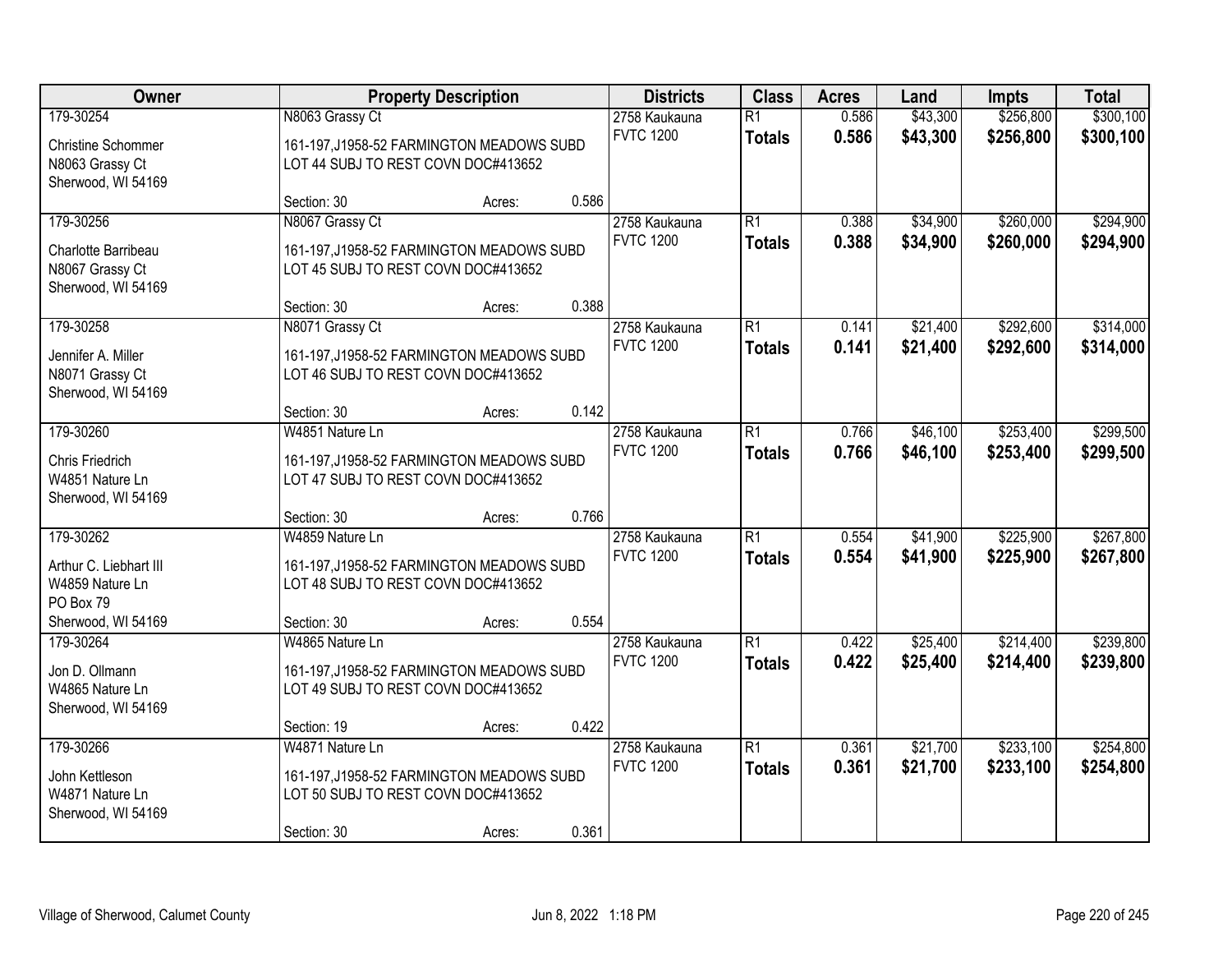| Owner                         |                                                    | <b>Property Description</b> |       | <b>Districts</b>                     | <b>Class</b>    | <b>Acres</b> | Land      | <b>Impts</b>    | <b>Total</b> |
|-------------------------------|----------------------------------------------------|-----------------------------|-------|--------------------------------------|-----------------|--------------|-----------|-----------------|--------------|
| 179-30268                     | W4879 Nature Ln                                    |                             |       | 2758 Kaukauna                        | $\overline{R1}$ | 0.332        | \$32,500  | \$196,200       | \$228,700    |
| Mary M. Robinson              | 161-197, J1958-52 FARMINGTON MEADOWS SUBD          |                             |       | <b>FVTC 1200</b>                     | <b>Totals</b>   | 0.332        | \$32,500  | \$196,200       | \$228,700    |
| W4879 Nature Ln               | LOT 51 SUBJ TO REST COVN DOC#413652                |                             |       |                                      |                 |              |           |                 |              |
| Sherwood, WI 54169            |                                                    |                             |       |                                      |                 |              |           |                 |              |
|                               | Section: 30                                        | Acres:                      | 0.332 |                                      |                 |              |           |                 |              |
| 179-30270                     | W4887 Nature Ln                                    |                             |       | 2758 Kaukauna                        | $\overline{R1}$ | 0.329        | \$19,800  | \$184,200       | \$204,000    |
| Ronald H. Schewe              | 161-197, J1958-52 FARMINGTON MEADOWS SUBD          |                             |       | <b>FVTC 1200</b>                     | <b>Totals</b>   | 0.329        | \$19,800  | \$184,200       | \$204,000    |
| W4887 Nature Ln               | LOT 52 SUBJ TO REST COVN DOC#413652                |                             |       |                                      |                 |              |           |                 |              |
| Sherwood, WI 54169            |                                                    |                             |       |                                      |                 |              |           |                 |              |
|                               | Section: 30                                        | Acres:                      | 0.329 |                                      |                 |              |           |                 |              |
| 179-30272                     | W4895 Nature Ln                                    |                             |       | 2758 Kaukauna                        | $\overline{R1}$ | 0.390        | \$23,500  | \$253,900       | \$277,400    |
| Jared J. Hocks                | 161-197, J1958-52 FARMINGTON MEADOWS SUBD          |                             |       | <b>FVTC 1200</b>                     | <b>Totals</b>   | 0.390        | \$23,500  | \$253,900       | \$277,400    |
| W4895 Nature Ln               | LOT 53 SUBJ TO REST COVN DOC#413652                |                             |       |                                      |                 |              |           |                 |              |
| Sherwood, WI 54169            |                                                    |                             |       |                                      |                 |              |           |                 |              |
|                               | Section: 19                                        | Acres:                      | 0.390 |                                      |                 |              |           |                 |              |
| 179-30448                     | W5116 Natures Way Dr                               |                             |       | 2758 Kaukauna                        | $\overline{R1}$ | 0.152        | \$19,200  | \$146,500       | \$165,700    |
| Gerald R. Eichman             | J3455-13, J5236-37, 338743 NATURE HAVEN ESTATES    |                             |       | <b>FVTC 1200</b>                     | <b>Totals</b>   | 0.152        | \$19,200  | \$146,500       | \$165,700    |
| W5116 Natures Way Dr          | PRT OF LOT 26 LOT 2 CSM#2997 VOL.25-15             |                             |       |                                      |                 |              |           |                 |              |
| Sherwood, WI 54169            |                                                    |                             |       |                                      |                 |              |           |                 |              |
|                               | Section: 25                                        | Acres:                      | 0.153 |                                      |                 |              |           |                 |              |
| 179-30710                     | N426 Military Rd                                   |                             |       | 2758 Kaukauna                        | $\overline{R1}$ | 0.320        | \$24,900  | \$145,300       | \$170,200    |
| Andrew J. Brantmeier          | J1082-33, J1125-24, J4291-47 PRT NE1/4 SW1/4       |                             |       | TID <sub>3</sub><br><b>FVTC 1200</b> | <b>Totals</b>   | 0.320        | \$24,900  | \$145,300       | \$170,200    |
| N426 Military Rd              | SEC.29-20-19 LOT 1 CSM#3012 VOL.25-69              |                             |       |                                      |                 |              |           |                 |              |
| Sherwood, WI 54169            |                                                    |                             |       |                                      |                 |              |           |                 |              |
|                               | Section: 29                                        | Acres:                      | 0.320 |                                      |                 |              |           |                 |              |
| 179-30712                     | N7627 Lower Cliff Rd                               |                             |       | 2758 Kaukauna                        | $\overline{R1}$ | 0.195        | \$174,300 | \$281,700       | \$456,000    |
| Christopher A. Rooks          | J2211-28, J2211-30 GOV LOT 2 SEC. 36-20-18 LOT 1   |                             |       | <b>FVTC 1200</b>                     | <b>Totals</b>   | 0.195        | \$174,300 | \$281,700       | \$456,000    |
| N7627 Lower Cliff Rd          | CSM#3014 VOL25-75 PREV DES AS LT 1 CSM#2808        |                             |       |                                      |                 |              |           |                 |              |
| Sherwood, WI 54169            | VOL.23-21                                          |                             |       |                                      |                 |              |           |                 |              |
|                               | Section: 25                                        | Acres:                      | 0.196 |                                      |                 |              |           |                 |              |
| 179-31178                     | Veterans Ave                                       |                             |       | 2758 Kaukauna                        | $\overline{R2}$ | 1.800        | \$91,200  | $\overline{50}$ | \$91,200     |
| Bauman Re Limited Partnership | 179-556, J3731-16 PRT NW1/4 SW1/4 S.29-20-19 LOT 2 |                             |       | TID <sub>3</sub><br><b>FVTC 1200</b> | <b>Totals</b>   | 1.800        | \$91,200  | \$0             | \$91,200     |
| 126 E Jackson St              | CSM#3097 VOL.26-47 PREV DESC AS LOT 2              |                             |       |                                      |                 |              |           |                 |              |
| Ripon, WI 54971               | CSM#746 SUBJ TO ACCESS COVENANT J4257-53           |                             |       |                                      |                 |              |           |                 |              |
|                               | Section: 29                                        | Acres:                      | 1.800 |                                      |                 |              |           |                 |              |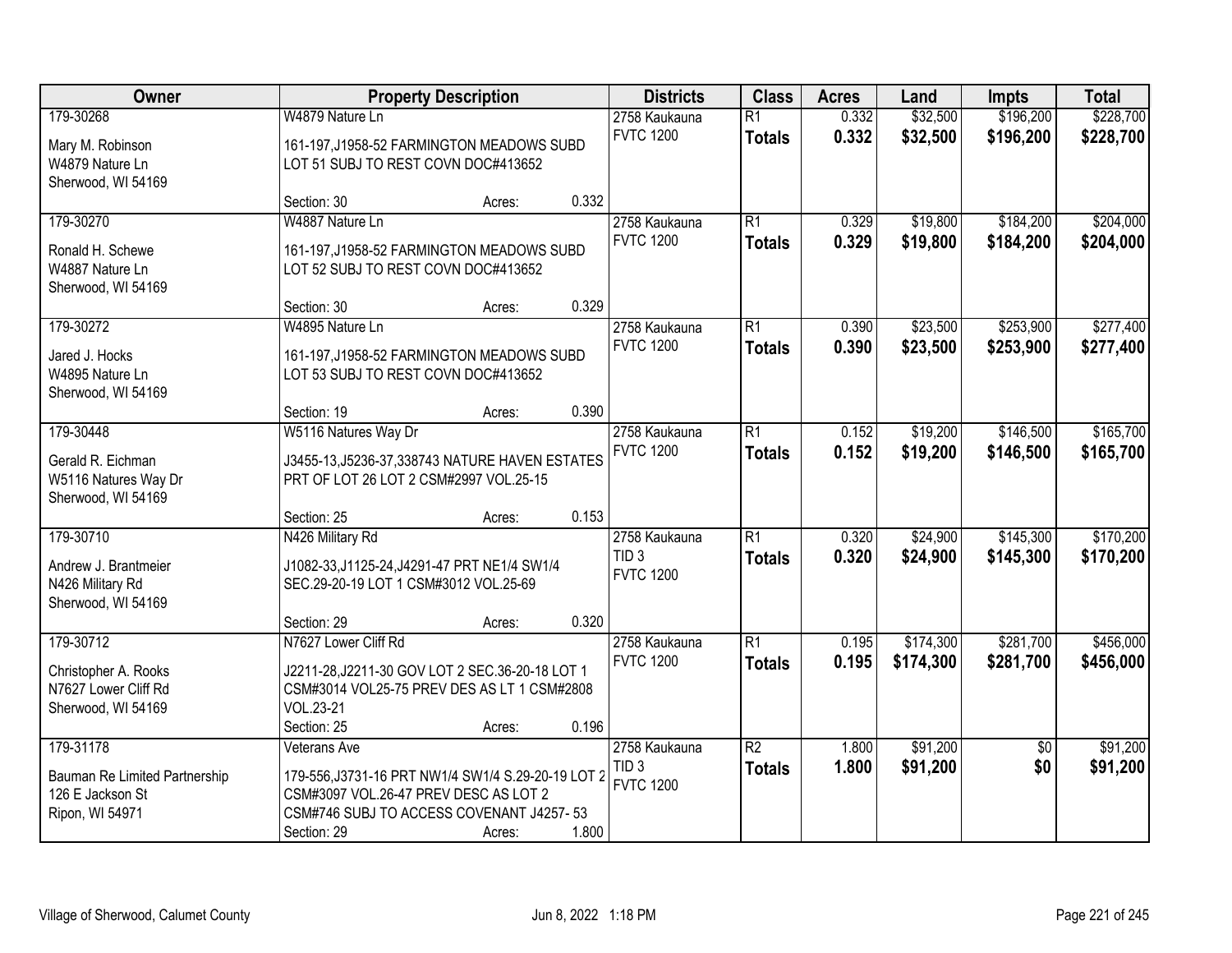| Owner                                                                          |                                                                                                                                                                           | <b>Property Description</b> |        | <b>Districts</b>                                  | <b>Class</b>                                                         | <b>Acres</b>                       | Land                                     | Impts                                            | <b>Total</b>                               |
|--------------------------------------------------------------------------------|---------------------------------------------------------------------------------------------------------------------------------------------------------------------------|-----------------------------|--------|---------------------------------------------------|----------------------------------------------------------------------|------------------------------------|------------------------------------------|--------------------------------------------------|--------------------------------------------|
| 179-31180<br>Village of Sherwood<br>PO Box 279<br>Sherwood, WI 54169           | Condon Rd<br>179-556, J3731-16 PRT NW1/4 SW1/4 SEC 29-20-19<br>CONDON ROAD AS DESC IN CSM#3097 VOL.26-47                                                                  |                             |        | 2758 Kaukauna<br><b>FVTC 1200</b>                 | $\overline{X4}$<br><b>Totals</b>                                     | 0.890<br>0.890                     | $\overline{60}$<br>\$0                   | $\overline{30}$<br>\$0                           | \$0<br>\$0                                 |
|                                                                                | Section: 29                                                                                                                                                               | Acres:                      | 0.890  |                                                   |                                                                      |                                    |                                          |                                                  |                                            |
| 179-31250<br>State Park Properties LLC<br>2424 Progress Ct<br>Neenah, WI 54956 | N8045 State Park Rd<br>142-157 GOV LOT 1 SEC.26-20-18<br>COM1005.92'N,387.28'NW&452.5' NW E1/4/C,E TO E/L<br>SEC 26,N TO NE/C SEC26, W945', SLY941.47', SE<br>Section: 26 | Acres:                      | 15.090 | 2020 Aerials<br>2758 Kaukauna<br><b>FVTC 1200</b> | $\overline{R4}$<br>R <sub>7</sub><br><b>Totals</b>                   | 14.090<br>1.000<br>15.090          | \$2,700<br>\$15,000<br>\$17,700          | $\overline{50}$<br>\$152,000<br>\$152,000        | \$2,700<br>\$167,000<br>\$169,700          |
| 179-31252<br>Joseph Earl Czarnik<br>N8144 State Park Rd<br>Menasha, WI 54952   | N8144 State Park Rd<br>J3533-44, J3533-46, J4548-14 S1/2 SW1/4 SEC. 24-20-18<br>COM355'N S1/4/C, SW533.25',<br>W2201.09', N638', E2149.98',<br>Section: 24                | Acres:                      | 36.750 | 2020 Aerials<br>2758 Kaukauna<br><b>FVTC 1200</b> | $\overline{R4}$<br>R <sub>5</sub><br>R <sub>7</sub><br><b>Totals</b> | 31.250<br>2.500<br>3.000<br>36.750 | \$6,000<br>\$800<br>\$35,000<br>\$41,800 | $\overline{50}$<br>\$0<br>\$753,700<br>\$753,700 | \$6,000<br>\$800<br>\$788,700<br>\$795,500 |
| 179-31488<br>Village of Sherwood<br>PO Box 279<br>Sherwood, WI 54169           | Lakeshore Ln<br>J270-24, J980-48 NW1/4 SE1/4 SEC.25-20-18<br>LAKESHORE ESTATES SOUTH LAKESHORE LANE<br>Section: 25                                                        | Acres:                      | 1.210  | 2758 Kaukauna<br><b>FVTC 1200</b>                 | $\overline{X4}$<br><b>Totals</b>                                     | 1.210<br>1.210                     | \$0<br>\$0                               | \$0<br>\$0                                       | \$0<br>\$0                                 |
| 179-31490<br>Katharine A. Kuritz<br>N7903 Lakeshore Ln<br>Sherwood, WI 54169   | N7903 Lakeshore Ln<br>J270-24, J980-48 NW1/4 SE1/4 SEC.25-20-18<br>LAKESHORE ESTATES SOUTH LOTS 1 & 2 NOW LOT<br>1 CSM#3226 VOL.27-177<br>Section: 25                     | Acres:                      | 0.800  | 2758 Kaukauna<br><b>FVTC 1200</b>                 | $\overline{R1}$<br><b>Totals</b>                                     | 0.800<br>0.800                     | \$50,900<br>\$50,900                     | \$454,400<br>\$454,400                           | \$505,300<br>\$505,300                     |
| 179-31494<br>Kristy A. Fauske<br>N7919 Lakeshore Ln<br>Sherwood, WI 54169      | N7919 Lakeshore Ln<br>J270-24, J980-48 NW1/4 SE1/4 SEC.25-20-18<br>LAKESHORE ESTATES SOUTH LOT 3<br>Section: 25                                                           | Acres:                      | 0.490  | 2758 Kaukauna<br><b>FVTC 1200</b>                 | $\overline{R1}$<br><b>Totals</b>                                     | 0.490<br>0.490                     | \$31,200<br>\$31,200                     | \$388,700<br>\$388,700                           | \$419,900<br>\$419,900                     |
| 179-31496<br>Aaron H. Olson<br>N7927 Lakeshore Ln<br>Sherwood, WI 54169        | N7927 Lakeshore Ln<br>J270-24, J980-48 NW1/4 SE1/4 SEC. 25-20-18<br>LAKESHORE ESTATES SOUTH LOT 4<br>Section: 25                                                          | Acres:                      | 1.070  | 2758 Kaukauna<br><b>FVTC 1200</b>                 | $\overline{R1}$<br><b>Totals</b>                                     | 1.070<br>1.070                     | \$63,600<br>\$63,600                     | \$394,000<br>\$394,000                           | \$457,600<br>\$457,600                     |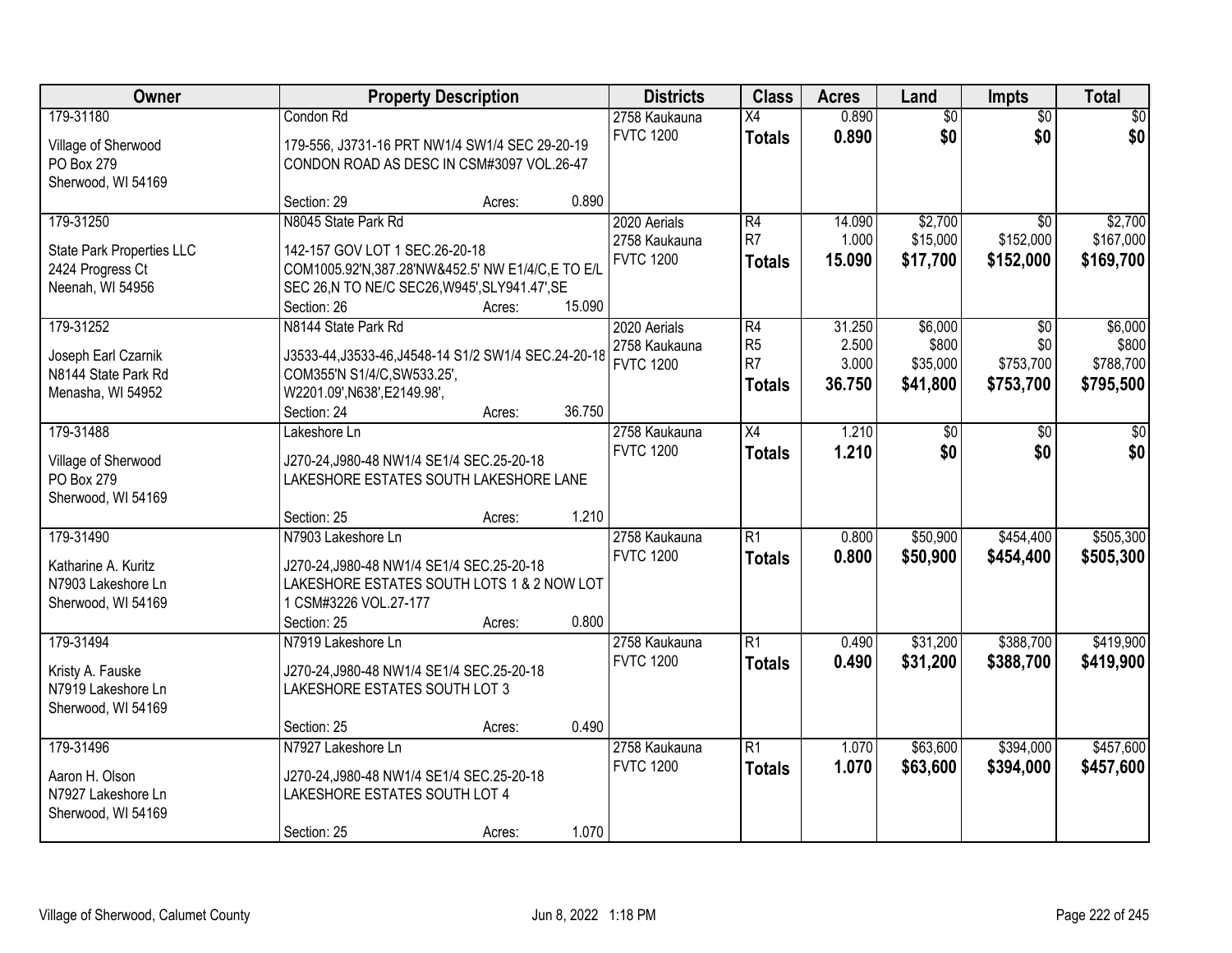| Owner                                |                                                                                        | <b>Property Description</b> |        | <b>Districts</b> | <b>Class</b>    | <b>Acres</b> | Land     | <b>Impts</b>    | <b>Total</b> |
|--------------------------------------|----------------------------------------------------------------------------------------|-----------------------------|--------|------------------|-----------------|--------------|----------|-----------------|--------------|
| 179-31498                            | N7926 Lakeshore Ln                                                                     |                             |        | 2758 Kaukauna    | $\overline{R1}$ | 0.940        | \$61,900 | \$514,600       | \$576,500    |
| Aric B. Thoreson                     | J270-24, J980-48 NW1/4 SE1/4 SEC.25-20-18                                              |                             |        | <b>FVTC 1200</b> | <b>Totals</b>   | 0.940        | \$61,900 | \$514,600       | \$576,500    |
| N7926 Lakeshore Ln                   | LAKESHORE ESTATES SOUTH LOT 5                                                          |                             |        |                  |                 |              |          |                 |              |
| Sherwood, WI 54169                   |                                                                                        |                             |        |                  |                 |              |          |                 |              |
|                                      | Section: 25                                                                            | Acres:                      | 0.940  |                  |                 |              |          |                 |              |
| 179-31500                            | N7922 Lakeshore Ln                                                                     |                             |        | 2758 Kaukauna    | $\overline{R1}$ | 0.380        | \$39,700 | \$363,900       | \$403,600    |
| Stephanie J. Sielaff                 | J270-24, J980-48 NW1/4 SE1/4 SEC. 25-20-18                                             |                             |        | <b>FVTC 1200</b> | <b>Totals</b>   | 0.380        | \$39,700 | \$363,900       | \$403,600    |
| N7922 Lakeshore Ln                   | LAKESHORE ESTATES SOUTH LOT 6                                                          |                             |        |                  |                 |              |          |                 |              |
| Sherwood, WI 54169                   |                                                                                        |                             |        |                  |                 |              |          |                 |              |
|                                      | Section: 25                                                                            | Acres:                      | 0.380  |                  |                 |              |          |                 |              |
| 179-31502                            | N7918 Lakeshore Ln                                                                     |                             |        | 2758 Kaukauna    | $\overline{R1}$ | 0.320        | \$35,600 | \$335,100       | \$370,700    |
| Paul A. Bardosy                      | J270-24, J980-48 NW1/4 SE1/4 SEC.25-20-18                                              |                             |        | <b>FVTC 1200</b> | <b>Totals</b>   | 0.320        | \$35,600 | \$335,100       | \$370,700    |
| N7918 Lakeshore Ln                   | LAKESHORE ESTATES SOUTH LOT 7                                                          |                             |        |                  |                 |              |          |                 |              |
| Sherwood, WI 54169                   |                                                                                        |                             |        |                  |                 |              |          |                 |              |
|                                      | Section: 25                                                                            | Acres:                      | 0.320  |                  |                 |              |          |                 |              |
| 179-31504                            | N7910 Lakeshore Ln                                                                     |                             |        | 2758 Kaukauna    | $\overline{R1}$ | 0.880        | \$61,300 | \$350,400       | \$411,700    |
|                                      |                                                                                        |                             |        | <b>FVTC 1200</b> | <b>Totals</b>   | 0.880        | \$61,300 | \$350,400       | \$411,700    |
| Jessica Dewane<br>N7910 Lakeshore Ln | J270-24, J980-48 NW1/4 SE1/4 SEC.25-20-18<br>LAKESHORE ESTATES SOUTH LOT 8 & LOT 9 NOW |                             |        |                  |                 |              |          |                 |              |
| Sherwood, WI 54169                   | LOT 1 CSM#3453 VOL.30-131                                                              |                             |        |                  |                 |              |          |                 |              |
|                                      | Section: 25                                                                            | Acres:                      | 0.880  |                  |                 |              |          |                 |              |
| 179-31508                            | N7904 Lakeshore Ln                                                                     |                             |        | 2758 Kaukauna    | $\overline{R1}$ | 0.430        | \$42,400 | \$273,400       | \$315,800    |
|                                      |                                                                                        |                             |        | <b>FVTC 1200</b> | <b>Totals</b>   | 0.430        | \$42,400 | \$273,400       | \$315,800    |
| Jason L. Sonsthagen                  | J270-24, J980-48 NW1/4 SE1/4 SEC.25-20-18                                              |                             |        |                  |                 |              |          |                 |              |
| N7904 Lakeshore Ln                   | LAKESHORE ESTATES SOUTH LOT 10                                                         |                             |        |                  |                 |              |          |                 |              |
| Sherwood, WI 54169                   |                                                                                        |                             |        |                  |                 |              |          |                 |              |
|                                      | Section: 25                                                                            | Acres:                      | 0.430  |                  |                 |              |          |                 |              |
| 179-31510                            | Pigeon Rd                                                                              |                             |        | 2758 Kaukauna    | $\overline{R1}$ | 0.370        | \$3,900  | $\overline{50}$ | \$3,900      |
| Jason L. Sonsthagen                  | J270-24, J980-48 NW1/4 SE1/4 SEC. 25-20-18                                             |                             |        | <b>FVTC 1200</b> | <b>Totals</b>   | 0.370        | \$3,900  | \$0             | \$3,900      |
| N7904 Lakeshore Ln                   | LAKESHORE ESTATES SOUTH OUTLOT 1                                                       |                             |        |                  |                 |              |          |                 |              |
| Sherwood, WI 54169                   |                                                                                        |                             |        |                  |                 |              |          |                 |              |
|                                      | Section: 25                                                                            | Acres:                      | 0.370  |                  |                 |              |          |                 |              |
| 179-31648                            | Pigeon Rd                                                                              |                             |        | 2020 Aerials     | $\overline{R4}$ | 37.190       | \$7,000  | $\overline{50}$ | \$7,000      |
| Bowers Roger B Sr & Patricia A Joint | J3617-37, J3633-29, J5726-41 NW1/4 NE1/4                                               |                             |        | 2758 Kaukauna    | R <sub>5</sub>  | 0.800        | \$100    | \$0             | \$100        |
| Revoc Trust                          | SEC.25-20-18 EX E2CHS OF S2.50CHS & EX RR EX                                           |                             |        | <b>FVTC 1200</b> | <b>Totals</b>   | 37.990       | \$7,100  | \$0             | \$7,100      |
| 1808 Mill Rd                         | CSM#3194 VOL.27-62                                                                     |                             |        |                  |                 |              |          |                 |              |
| Greenleaf, WI 54130                  | Section: 25                                                                            | Acres:                      | 37.990 |                  |                 |              |          |                 |              |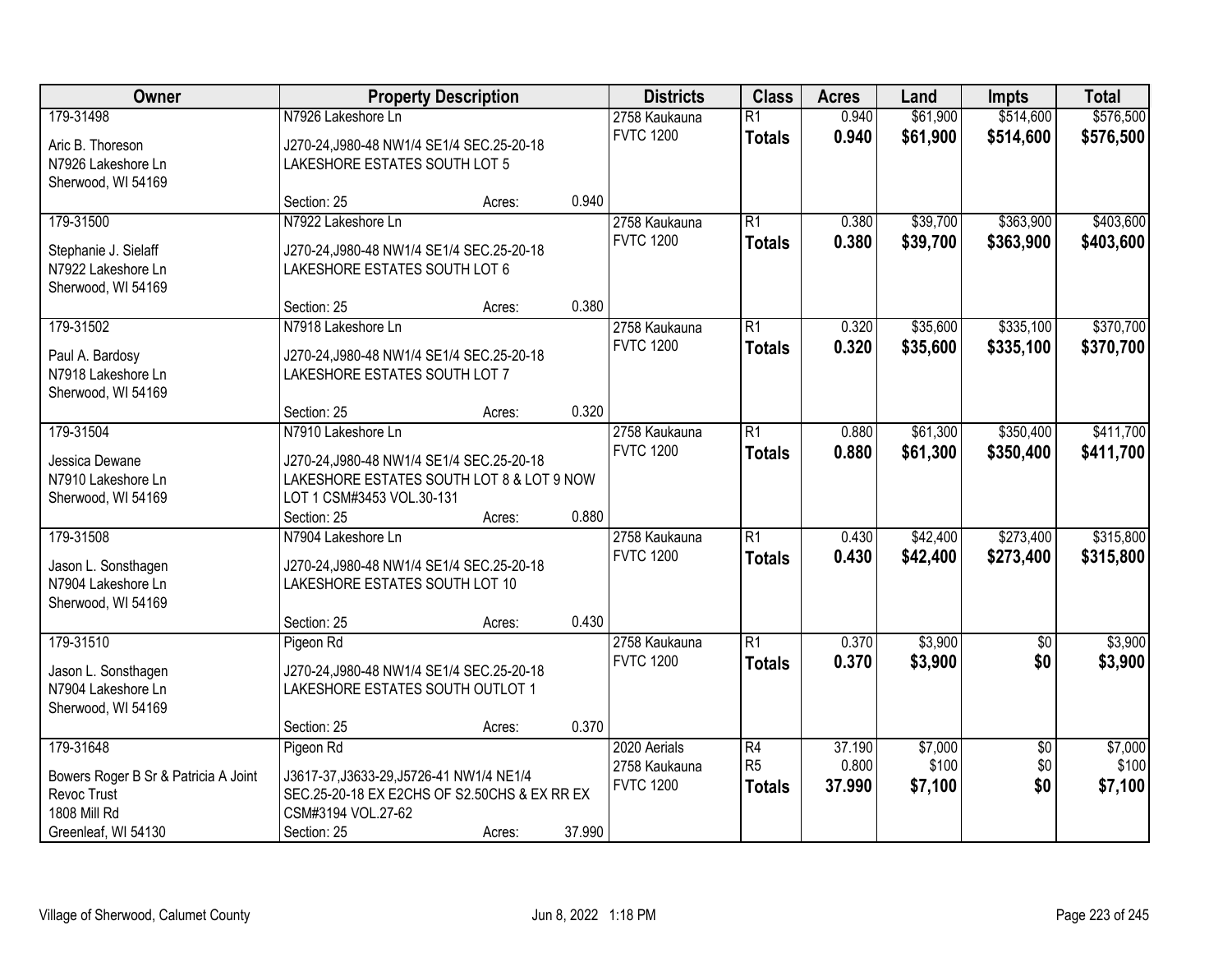| Owner                     | <b>Property Description</b>                      |        |       | <b>Districts</b> | <b>Class</b>    | <b>Acres</b> | Land            | <b>Impts</b>    | <b>Total</b>    |
|---------------------------|--------------------------------------------------|--------|-------|------------------|-----------------|--------------|-----------------|-----------------|-----------------|
| 179-31650                 | Lakeshore Ln                                     |        |       | 2758 Kaukauna    | $\overline{R1}$ | 0.803        | \$38,500        | $\overline{50}$ | \$38,500        |
| Mary L. Schwalbach        | J2948-26, J3770-11 LAKESHORE ESTATES II LOT29    |        |       | <b>FVTC 1200</b> | <b>Totals</b>   | 0.803        | \$38,500        | \$0             | \$38,500        |
| N7845 Lakeshore Ln        | NOW DESC AS LOT 2 CSM#3196 VOL.27-68 GL 1        |        |       |                  |                 |              |                 |                 |                 |
| Sherwood, WI 54169        | SEC.25-20-18                                     |        |       |                  |                 |              |                 |                 |                 |
|                           | Section: 25                                      | Acres: | 0.803 |                  |                 |              |                 |                 |                 |
| 179-31982                 | Golf Course Rd                                   |        |       | 2758 Kaukauna    | X4              | 1.080        | $\overline{50}$ | $\overline{50}$ | $\overline{30}$ |
|                           |                                                  |        |       | <b>FVTC 1200</b> | <b>Totals</b>   | 1.080        | \$0             | \$0             | \$0             |
| Village of Sherwood       | J1648-9-25, J4833-5 PRT NW1/4 SE1/4 SEC.25-20-18 |        |       |                  |                 |              |                 |                 |                 |
| PO Box 279                | OUTLOT 1 CSM#3236 VOL.27-209                     |        |       |                  |                 |              |                 |                 |                 |
| Sherwood, WI 54169        |                                                  |        | 1.080 |                  |                 |              |                 |                 |                 |
|                           | Section: 25                                      | Acres: |       | 2758 Kaukauna    | $\overline{R1}$ | 0.131        | \$900           |                 | \$900           |
| 179-32272                 | Palisades Trl                                    |        |       |                  |                 |              |                 | \$0             |                 |
| Rebecca Anne Parmentier   | 101-235,105-1 PRT SW1/4 SW1/4 SEC.30-20-19 COM   |        |       | <b>FVTC 1200</b> | <b>Totals</b>   | 0.131        | \$900           | \$0             | \$900           |
| 222 Merry St Apt #14      | SW/C LOT 138 HIGH CLIFF REC VILLAGE PLAT 3.      |        |       |                  |                 |              |                 |                 |                 |
| Madison, WI 53704         | SW7.4', SE220.2', NE199.3', E163', W TO THE NE/C |        |       |                  |                 |              |                 |                 |                 |
|                           | Section: 30                                      | Acres: | 0.131 |                  |                 |              |                 |                 |                 |
| 179-32296                 | Knight Dr                                        |        |       | 2758 Kaukauna    | X4              | 0.084        | $\overline{50}$ | \$0             | $\overline{30}$ |
|                           |                                                  |        |       | <b>FVTC 1200</b> | <b>Totals</b>   | 0.084        | \$0             | \$0             | \$0             |
| Village of Sherwood       | J3738-22, J3738-25 SE1/4 NE1/4 SEC.30-20-19 OL1  |        |       |                  |                 |              |                 |                 |                 |
| PO Box 279                | CSM#3310 VOL.28-180                              |        |       |                  |                 |              |                 |                 |                 |
| Sherwood, WI 54169        | Section: 30                                      |        | 0.084 |                  |                 |              |                 |                 |                 |
| 179-32322                 | W4904 Carrington Ct                              | Acres: |       | 2758 Kaukauna    | $\overline{R1}$ | 0.200        | \$18,500        | \$179,900       | \$198,400       |
|                           |                                                  |        |       | <b>FVTC 1200</b> |                 |              |                 |                 |                 |
| Sharon Kay Londre         | J3617-37, J3633-29, J5726-41 SHERWOOD ESTATES    |        |       |                  | <b>Totals</b>   | 0.200        | \$18,500        | \$179,900       | \$198,400       |
| W4904 Carrington Ct       | LOT 1 SUBJ TO DECL DOC#476868                    |        |       |                  |                 |              |                 |                 |                 |
| Sherwood, WI 54169        |                                                  |        |       |                  |                 |              |                 |                 |                 |
|                           | Section: 25                                      | Acres: | 0.200 |                  |                 |              |                 |                 |                 |
| 179-32324                 | W4906 Carrington Ct                              |        |       | 2758 Kaukauna    | $\overline{R1}$ | 0.144        | \$14,100        | \$207,300       | \$221,400       |
| Frauenkron Beth Ann Trust | J3617-37, J3633-29, J5726-41 SHERWOOD ESTATES    |        |       | <b>FVTC 1200</b> | <b>Totals</b>   | 0.144        | \$14,100        | \$207,300       | \$221,400       |
| W4906 Carrington Ct       | LOT 2 SUBJ TO DECL DOC#476868                    |        |       |                  |                 |              |                 |                 |                 |
| Sherwood, WI 54169        |                                                  |        |       |                  |                 |              |                 |                 |                 |
|                           | Section: 25                                      | Acres: | 0.140 |                  |                 |              |                 |                 |                 |
| 179-32326                 | W4912 Carrington Ct                              |        |       | 2758 Kaukauna    | $\overline{R1}$ | 0.288        | \$25,200        | \$249,400       | \$274,600       |
|                           |                                                  |        |       | <b>FVTC 1200</b> | <b>Totals</b>   | 0.288        | \$25,200        | \$249,400       | \$274,600       |
| Tina A. Andrew            | J3617-37, J3633-29, J5726-41 SHERWOOD ESTATES    |        |       |                  |                 |              |                 |                 |                 |
| W4912 Carrington Ct       | LOT 3 SUBJ TO DECL DOC#476868                    |        |       |                  |                 |              |                 |                 |                 |
| Sherwood, WI 54169        |                                                  |        |       |                  |                 |              |                 |                 |                 |
|                           | Section: 25                                      | Acres: | 0.290 |                  |                 |              |                 |                 |                 |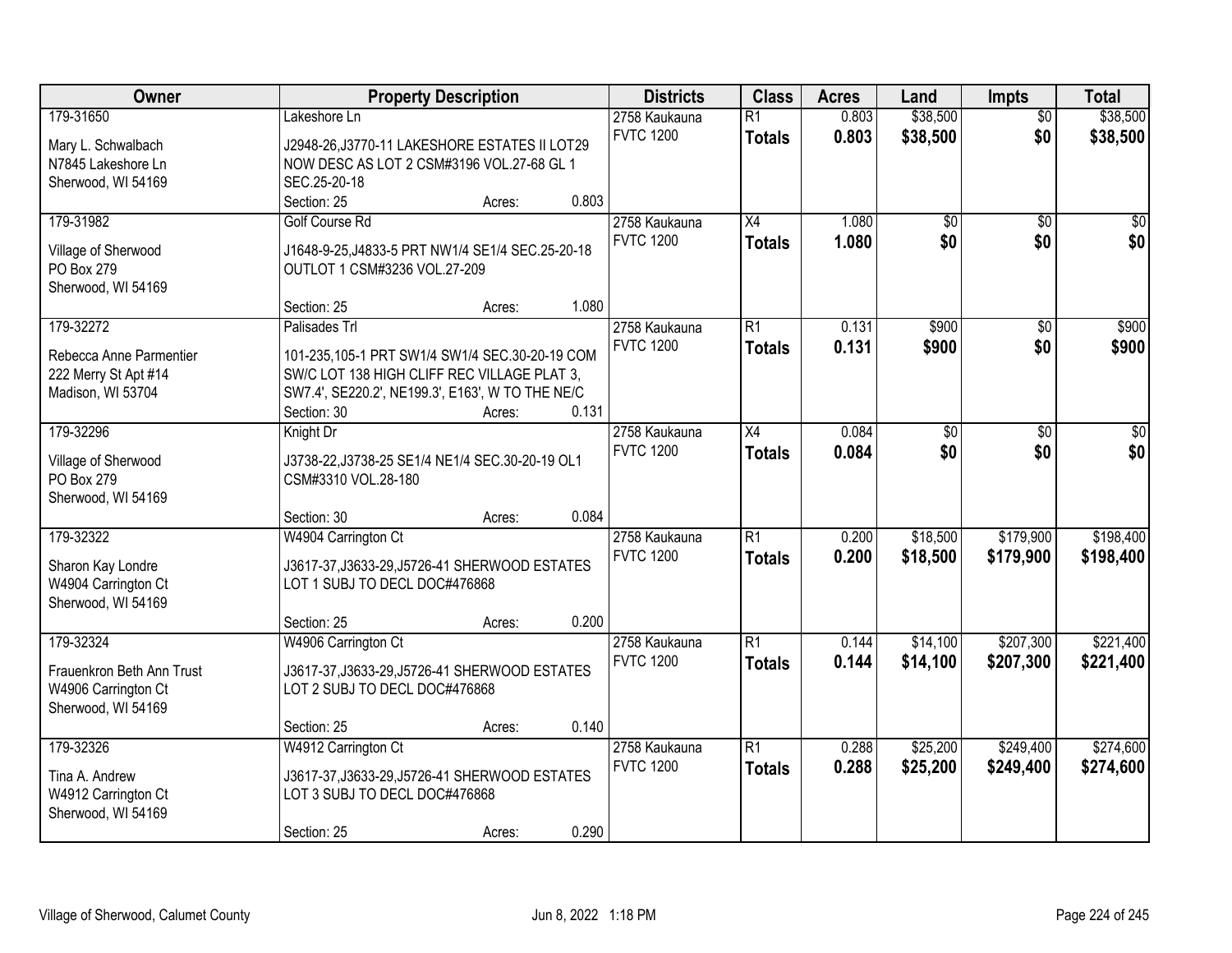| Owner                              | <b>Property Description</b>                   |       | <b>Districts</b>                  | <b>Class</b>                     | <b>Acres</b>   | Land                 | <b>Impts</b>           | <b>Total</b>           |
|------------------------------------|-----------------------------------------------|-------|-----------------------------------|----------------------------------|----------------|----------------------|------------------------|------------------------|
| 179-32328                          | W4920 Carrington Ct                           |       | 2758 Kaukauna<br><b>FVTC 1200</b> | $\overline{R1}$<br><b>Totals</b> | 0.600<br>0.600 | \$47,000<br>\$47,000 | \$257,800<br>\$257,800 | \$304,800<br>\$304,800 |
| Sherry L. Lambie                   | J3617-37, J3633-29, J5726-41 SHERWOOD ESTATES |       |                                   |                                  |                |                      |                        |                        |
| W4920 Carrington Ct                | LOTS 4 & 5 SUBJ TO DECL DOC#476868 NOW LOT 1  |       |                                   |                                  |                |                      |                        |                        |
| Sherwood, WI 54169                 | CSM#3588 VOL.32-8                             |       |                                   |                                  |                |                      |                        |                        |
|                                    | Section: 25<br>Acres:                         | 0.600 |                                   |                                  |                |                      |                        |                        |
| 179-32332                          | W4928 Carrington Ct                           |       | 2758 Kaukauna                     | $\overline{R1}$                  | 0.440          | \$36,800             | \$253,400              | \$290,200              |
| Norman R. Stoddard                 | J3617-37, J3633-29, J5726-41 SHERWOOD ESTATES |       | <b>FVTC 1200</b>                  | <b>Totals</b>                    | 0.440          | \$36,800             | \$253,400              | \$290,200              |
| W4928 Carrington Ct                | LOT 6 SUBJ TO DECL DOC#476868                 |       |                                   |                                  |                |                      |                        |                        |
| Sherwood, WI 54169                 |                                               |       |                                   |                                  |                |                      |                        |                        |
|                                    | Section: 25<br>Acres:                         | 0.440 |                                   |                                  |                |                      |                        |                        |
| 179-32334                          | W4929 Carrington Ct                           |       | 2758 Kaukauna                     | $\overline{R1}$                  | 0.333          | \$28,700             | \$251,600              | \$280,300              |
| Westover Katherine Marie Rev Trust | J3617-37, J3633-29, J5726-41 SHERWOOD ESTATES |       | <b>FVTC 1200</b>                  | <b>Totals</b>                    | 0.333          | \$28,700             | \$251,600              | \$280,300              |
| W4929 Carrington Ct                | LOT 7 SUBJ TO DECL DOC#476868                 |       |                                   |                                  |                |                      |                        |                        |
| Sherwood, WI 54169                 |                                               |       |                                   |                                  |                |                      |                        |                        |
|                                    | Section: 25<br>Acres:                         | 0.330 |                                   |                                  |                |                      |                        |                        |
| 179-32336                          | W4925 Carrington Ct                           |       | 2758 Kaukauna                     | $\overline{R1}$                  | 0.310          | \$26,900             | \$215,400              | \$242,300              |
|                                    |                                               |       | <b>FVTC 1200</b>                  | <b>Totals</b>                    | 0.310          | \$26,900             | \$215,400              | \$242,300              |
| Miller David & Sandra Irrey Trust  | J3617-37, J3633-29, J5726-41 SHERWOOD ESTATES |       |                                   |                                  |                |                      |                        |                        |
| W4925 Carrington Ct                | LOT 8 SUBJ TO DECL DOC#476868                 |       |                                   |                                  |                |                      |                        |                        |
| Sherwood, WI 54169                 |                                               |       |                                   |                                  |                |                      |                        |                        |
|                                    | Section: 25<br>Acres:                         | 0.310 |                                   |                                  |                |                      |                        |                        |
| 179-32338                          | W4921 Carrington Ct                           |       | 2758 Kaukauna                     | $\overline{R1}$                  | 0.237          | \$21,300             | \$190,000              | \$211,300              |
| Donna M. Summers Jrt               | J3617-37, J3633-29, J5726-41 SHERWOOD ESTATES |       | <b>FVTC 1200</b>                  | <b>Totals</b>                    | 0.237          | \$21,300             | \$190,000              | \$211,300              |
| W4921 Carrington Ct                | LOT 9 SUBJ TO DECL DOC#476868                 |       |                                   |                                  |                |                      |                        |                        |
| Sherwood, WI 54169                 |                                               |       |                                   |                                  |                |                      |                        |                        |
|                                    | Section: 25<br>Acres:                         | 0.240 |                                   |                                  |                |                      |                        |                        |
| 179-32340                          | W4911 Carrington Ct                           |       | 2758 Kaukauna                     | $\overline{R1}$                  | 0.340          | \$29,200             | \$210,200              | \$239,400              |
| Donna L. Dietz                     | J3617-37, J3633-29, J5726-41 SHERWOOD ESTATES |       | <b>FVTC 1200</b>                  | <b>Totals</b>                    | 0.340          | \$29,200             | \$210,200              | \$239,400              |
| W4911 Carrington Ct                | LOT 10 SUBJ TO DECL DOC#476868                |       |                                   |                                  |                |                      |                        |                        |
| Sherwood, WI 54169                 |                                               |       |                                   |                                  |                |                      |                        |                        |
|                                    | Section: 25<br>Acres:                         | 0.340 |                                   |                                  |                |                      |                        |                        |
| 179-32342                          | W4905 Carrington Ct                           |       | 2758 Kaukauna                     | $\overline{R1}$                  | 0.343          | \$29,400             | \$254,400              | \$283,800              |
|                                    |                                               |       | <b>FVTC 1200</b>                  | <b>Totals</b>                    | 0.343          | \$29,400             | \$254,400              | \$283,800              |
| Amanda R. Schiedermayer            | J3617-37, J3633-29, J5726-41 SHERWOOD ESTATES |       |                                   |                                  |                |                      |                        |                        |
| W4905 Carrington Ct                | LOT 11 SUBJ TO DECL DOC#476868                |       |                                   |                                  |                |                      |                        |                        |
| Sherwood, WI 54169                 |                                               |       |                                   |                                  |                |                      |                        |                        |
|                                    | Section: 25<br>Acres:                         | 0.340 |                                   |                                  |                |                      |                        |                        |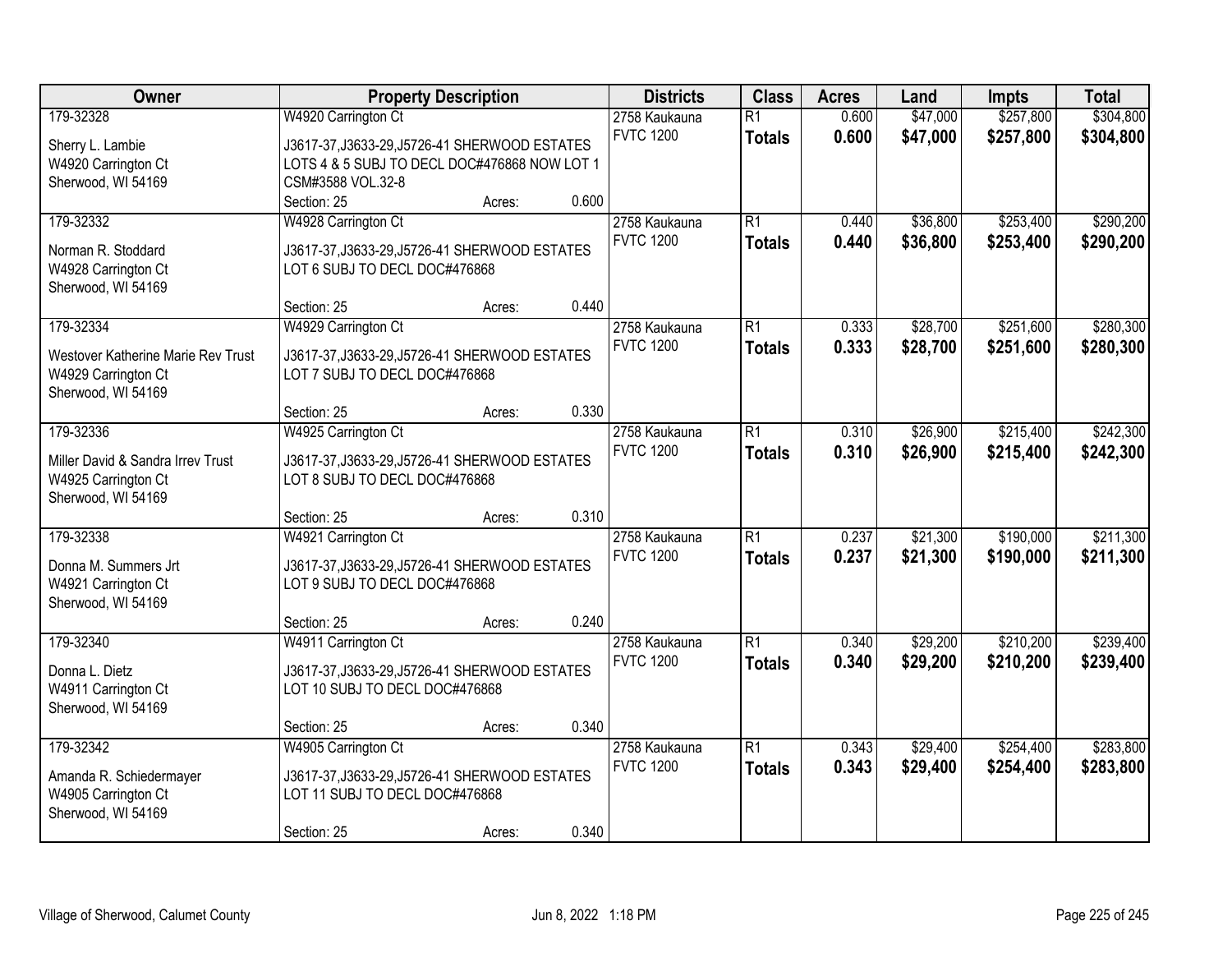| Owner                             | <b>Property Description</b>                          | <b>Districts</b> | <b>Class</b>    | <b>Acres</b> | Land            | <b>Impts</b>    | <b>Total</b>    |
|-----------------------------------|------------------------------------------------------|------------------|-----------------|--------------|-----------------|-----------------|-----------------|
| 179-32486                         | <b>Land Locked onGIfCrs</b>                          | 2758 Kaukauna    | $\overline{R1}$ | 0.260        | \$100           | $\overline{50}$ | \$100           |
| Francis J. Schneider              | 73-107,76-393,88-221,101-235 PRT SE-SE               | <b>FVTC 1200</b> | <b>Totals</b>   | 0.260        | \$100           | \$0             | \$100           |
| 121 W Breed St                    | SEC.25-20-18 COM NE/C SE1/4 SE1/4, S50RDS,           |                  |                 |              |                 |                 |                 |
| Chilton, WI 53014                 | W80RDS, N TO NW/C SWSE, E TO POB EX J1648-09, EX     |                  |                 |              |                 |                 |                 |
|                                   | Section: 25<br>Acres:                                | 0.260            |                 |              |                 |                 |                 |
| 179-32538                         | W647 Knight Dr                                       | 2758 Kaukauna    | $\overline{R2}$ | 4.030        | \$85,200        | \$1,031,100     | \$1,116,300     |
|                                   |                                                      | TID <sub>2</sub> | <b>Totals</b>   | 4.030        | \$85,200        | \$1,031,100     | \$1,116,300     |
| <b>Four Generations LLP</b>       | 175-495, J2936-23, J5130-32 SW1/4 NE1/4              | <b>FVTC 1200</b> |                 |              |                 |                 |                 |
| PO Box 95                         | SEC.30-20-19 LOT 2 CSM#3368 VOL.29-94                |                  |                 |              |                 |                 |                 |
| Wrightstown, WI 54180             |                                                      |                  |                 |              |                 |                 |                 |
|                                   | Section: 30<br>Acres:                                | 4.030            |                 |              |                 |                 |                 |
| 179-32540                         | W634 Castle Dr                                       | 2758 Kaukauna    | X4              | 2.670        | \$0             | \$0             | $\overline{50}$ |
| Village of Sherwood               | 175-495, J2936-23, J5130-32 SW-NE1/4 & SE-NW         | TID <sub>2</sub> | <b>Totals</b>   | 2.670        | \$0             | \$0             | \$0             |
| PO Box 279                        | SEC.30-20-19 LOT 3 CSM#3368 VOL.29-94                | <b>FVTC 1200</b> |                 |              |                 |                 |                 |
| Sherwood, WI 54169                |                                                      |                  |                 |              |                 |                 |                 |
|                                   | Section: 30<br>Acres:                                | 2.670            |                 |              |                 |                 |                 |
| 179-32542                         | Knight Dr                                            | 2758 Kaukauna    | X4              | 0.020        | \$0             | $\sqrt[6]{}$    | \$0             |
|                                   | 175-495, J2936-23, J5130-32 SW1/4 NE1/4              | TID <sub>2</sub> | <b>Totals</b>   | 0.020        | \$0             | \$0             | \$0             |
| Village of Sherwood<br>PO Box 279 | SEC.30-20-19 OL1 CSM#3368 VOL.29-94                  | <b>FVTC 1200</b> |                 |              |                 |                 |                 |
| Sherwood, WI 54169                |                                                      |                  |                 |              |                 |                 |                 |
|                                   | Section: 30<br>Acres:                                | 0.020            |                 |              |                 |                 |                 |
| 179-32544                         | Castle Dr                                            | 2758 Kaukauna    | $\overline{X4}$ | 0.170        | $\overline{50}$ | $\overline{50}$ | $\sqrt{50}$     |
|                                   |                                                      | TID <sub>2</sub> |                 |              | \$0             |                 |                 |
| Village of Sherwood               | 175-495, J2936-23, J5130-32 SW-NE1/4 & SE-NW         | <b>FVTC 1200</b> | <b>Totals</b>   | 0.170        |                 | \$0             | \$0             |
| PO Box 279                        | SEC.30-20-19 DESC J2936-23 EX CSM14-281 1.99AC       |                  |                 |              |                 |                 |                 |
| Sherwood, WI 54169                | EX CSM#3368 VOL.29-94                                |                  |                 |              |                 |                 |                 |
|                                   | Section: 30<br>Acres:                                | 0.170            |                 |              |                 |                 |                 |
| 179-32652                         | W616 Clifton Rd                                      | 2758 Kaukauna    | R1              | 4.010        | \$50,300        | \$15,600        | \$65,900        |
| Corey C. Stumpf                   | J5320-25, J5337-65, J5557-48 NW1/4 SE1/4 SEC         | <b>FVTC 1200</b> | R <sub>4</sub>  | 2.000        | \$200           | \$0             | \$200           |
| N8340 Firelane 12                 | 30-20-19Lot 2, CSM 3640 VOL.32-179                   |                  | <b>Totals</b>   | 6.010        | \$50,500        | \$15,600        | \$66,100        |
| Menasha, WI 54952                 |                                                      |                  |                 |              |                 |                 |                 |
|                                   | Section: 30<br>Acres:                                | 6.010            |                 |              |                 |                 |                 |
| 179-32656                         | W612 Clifton Rd                                      | 2758 Kaukauna    | $\overline{R1}$ | 2.590        | \$60,800        | \$353,100       | \$413,900       |
|                                   |                                                      | <b>FVTC 1200</b> | <b>Totals</b>   | 2.590        | \$60,800        | \$353,100       | \$413,900       |
| Janna T. Halbach                  | J489-53, J1802-50, J4750-34 NW1/4 SE1/4 SEC.30-20-19 |                  |                 |              |                 |                 |                 |
| W612 Clifton Rd                   | LOT 2 CSM#3398 VOL.29-188                            |                  |                 |              |                 |                 |                 |
| Sherwood, WI 54169                |                                                      |                  |                 |              |                 |                 |                 |
|                                   | Section: 30<br>Acres:                                | 2.590            |                 |              |                 |                 |                 |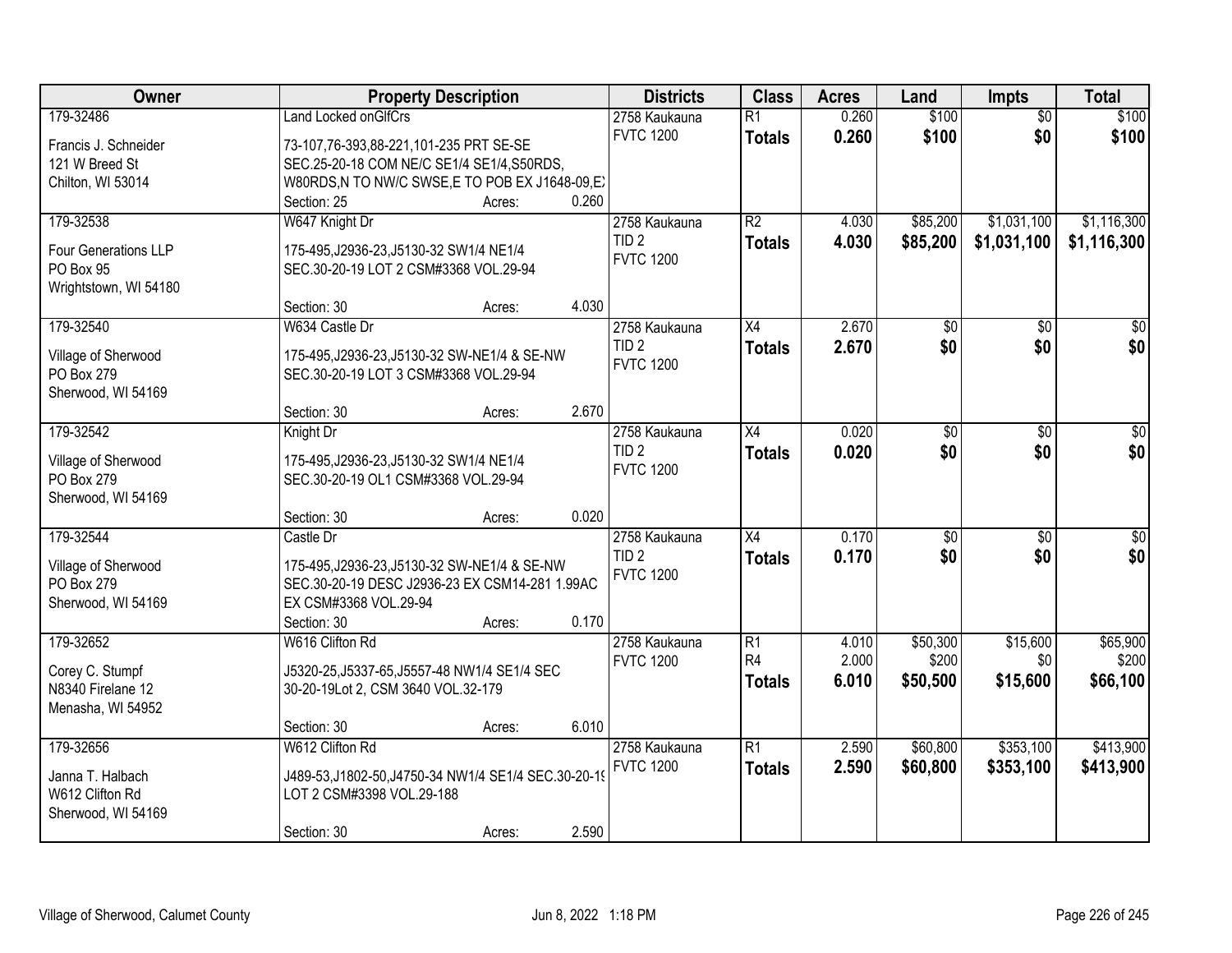| <b>Owner</b>                                                               | <b>Property Description</b>                                                                                                       |        |       | <b>Districts</b>                  | <b>Class</b>                     | <b>Acres</b>   | Land                 | Impts                  | <b>Total</b>           |
|----------------------------------------------------------------------------|-----------------------------------------------------------------------------------------------------------------------------------|--------|-------|-----------------------------------|----------------------------------|----------------|----------------------|------------------------|------------------------|
| 179-32658<br>Angela M. Otto<br>N7592 Highway 114<br>Sherwood, WI 54169     | N7592 Hwy 114<br>142-289 SW1/4 NW1/4 SEC.32-20-19 LOT 1 CSM#3421<br>VOL.30-29 ANNEX TO VIL SHER DOC#489484                        |        |       | 2534 Hilbert<br><b>FVTC 1200</b>  | $\overline{R1}$<br><b>Totals</b> | 0.708<br>0.708 | \$36,400<br>\$36,400 | $\overline{50}$<br>\$0 | \$36,400<br>\$36,400   |
| 179-33012                                                                  | Section: 32<br>N510 Robinhood Way                                                                                                 | Acres: | 0.708 | 2758 Kaukauna                     | $\overline{R1}$                  | 0.490          | \$55,700             | \$269,700              | \$325,400              |
| Peter Gail A Rv Tr<br>N510 Robinhood Way<br>Sherwood, WI 54169             | J2739-56, J4567-63, J5147-62 SHER FOREST GOLF<br>VILL 2ND ADDN LOT 49 S1/2 NE1/4 SEC 29-20-19                                     |        | 0.490 | <b>FVTC 1200</b>                  | <b>Totals</b>                    | 0.490          | \$55,700             | \$269,700              | \$325,400              |
| 179-33014                                                                  | Section: 29<br>N518 Robinhood Way                                                                                                 | Acres: |       | 2758 Kaukauna                     | $\overline{R1}$                  | 0.310          | \$43,600             | \$210,600              | \$254,200              |
| Marita Gilsdorf<br>N518 Robinhood Way<br>Sherwood, WI 54169                | J4567-63, J5635-1 SHER FOREST GOLF VILL 2ND<br>ADDN LOT 50 S1/2 NE1/4 SEC 29-20-19                                                |        |       | <b>FVTC 1200</b>                  | <b>Totals</b>                    | 0.310          | \$43,600             | \$210,600              | \$254,200              |
|                                                                            | Section: 29                                                                                                                       | Acres: | 0.310 |                                   |                                  |                |                      |                        |                        |
| 179-33016<br>Michael Mudler<br>N522 Robinhood Way<br>Sherwood, WI 54169    | N522 Robinhood Way<br>J4567-63, J5231-39, J5718-51 SHER FOREST GOLF<br>VILL 2ND ADDN LOT 51 S1/2 NE1/4 SEC 29-20-19               |        |       | 2758 Kaukauna<br><b>FVTC 1200</b> | $\overline{R1}$<br><b>Totals</b> | 0.300<br>0.300 | \$42,900<br>\$42,900 | \$262,400<br>\$262,400 | \$305,300<br>\$305,300 |
|                                                                            | Section: 29                                                                                                                       | Acres: | 0.300 |                                   |                                  |                |                      |                        |                        |
| 179-33018<br>Patrick M. Glynn<br>N528 Robinhood Way<br>Sherwood, WI 54169  | N528 Robinhood Way<br>J2739-56, J4567-63, J5774-32 SHER FOREST GOLF<br>VILL 2ND ADDN LOT 52 S1/2 NE1/4 SEC 29-20-19               |        |       | 2758 Kaukauna<br><b>FVTC 1200</b> | $\overline{R1}$<br><b>Totals</b> | 0.390<br>0.390 | \$49,700<br>\$49,700 | \$308,000<br>\$308,000 | \$357,700<br>\$357,700 |
|                                                                            | Section: 29                                                                                                                       | Acres: | 0.390 |                                   |                                  |                |                      |                        |                        |
| 179-33020<br>Laura A. Niland<br>N534 Robinhood Way<br>Sherwood, WI 54169   | N534 Robinhood Way<br>J2739-56, J4567-63, J5333-6 SHER FOREST GOLF VILL<br>2ND ADDN LOT 53 S1/2 NE1/4 SEC 29-20-19                |        |       | 2758 Kaukauna<br><b>FVTC 1200</b> | $\overline{R1}$<br><b>Totals</b> | 0.450<br>0.450 | \$54,300<br>\$54,300 | \$286,800<br>\$286,800 | \$341,100<br>\$341,100 |
|                                                                            | Section: 29                                                                                                                       | Acres: | 0.450 |                                   |                                  |                |                      |                        |                        |
| 179-33022<br>Shirley M. Paider<br>N540 Robinhood Way<br>Sherwood, WI 54169 | N540 Robinhood Way<br>J2739-56, J4567-63, J4659-4 SHER FOREST GOLF VILL<br>2ND ADDN LOT 54 S1/2 NE1/4 SEC 29-20-19<br>Section: 29 | Acres: | 0.330 | 2758 Kaukauna<br><b>FVTC 1200</b> | $\overline{R1}$<br><b>Totals</b> | 0.330<br>0.330 | \$45,200<br>\$45,200 | \$251,400<br>\$251,400 | \$296,600<br>\$296,600 |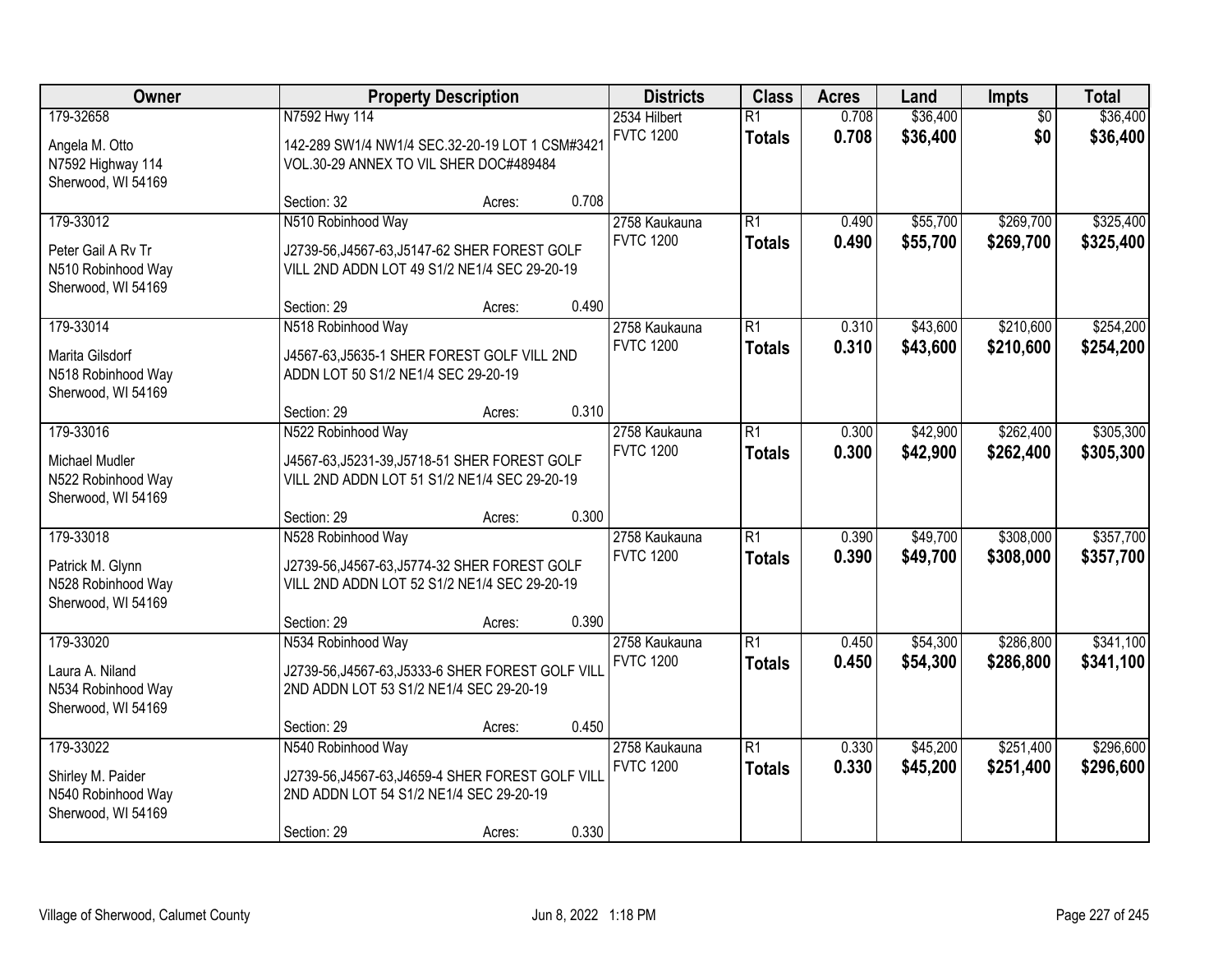| Owner                                                                          |                                                                                                                                  | <b>Property Description</b> |       | <b>Districts</b>                  | <b>Class</b>                     | <b>Acres</b>   | Land                 | <b>Impts</b>           | <b>Total</b>           |
|--------------------------------------------------------------------------------|----------------------------------------------------------------------------------------------------------------------------------|-----------------------------|-------|-----------------------------------|----------------------------------|----------------|----------------------|------------------------|------------------------|
| 179-33024<br>Ross D. Schabach<br>N546 Robinhood Way<br>Sherwood, WI 54169      | N546 Robinhood Way<br>J4567-63-66, J4588-12, J5978-5 SHER FOREST GOLF<br>VILL 2ND ADDN LOT 55 S1/2 NE1/4 SEC 29-20-19            |                             |       | 2758 Kaukauna<br><b>FVTC 1200</b> | $\overline{R1}$<br><b>Totals</b> | 0.390<br>0.390 | \$49,700<br>\$49,700 | \$237,200<br>\$237,200 | \$286,900<br>\$286,900 |
|                                                                                | Section: 29                                                                                                                      | Acres:                      | 0.390 |                                   |                                  |                |                      |                        |                        |
| 179-33026<br>Thomas M. Schoening<br>N552 Robinhood Way<br>Sherwood, WI 54169   | N552 Robinhood Way<br>J2739-56, J4567-63, J4911-61 SHER FOREST GOLF<br>VILL 2ND ADDN LOT 56 S1/2 NE1/4 SEC 29-20-19              |                             |       | 2758 Kaukauna<br><b>FVTC 1200</b> | $\overline{R1}$<br><b>Totals</b> | 0.420<br>0.420 | \$52,000<br>\$52,000 | \$244,200<br>\$244,200 | \$296,200<br>\$296,200 |
| 179-33028                                                                      | Section: 29                                                                                                                      | Acres:                      | 0.420 |                                   | $\overline{R1}$                  | 0.410          |                      | \$245,400              | \$296,700              |
| Chad R. Wolter<br>N558 Robinhood Way<br>Sherwood, WI 54169                     | N558 Robinhood Way<br>J2739-56, J4567-63, J5041-62 SHER FOREST GOLF<br>VILL 2ND ADDN LOT 57 S1/2 NE1/4 SEC 29-20-19              |                             |       | 2758 Kaukauna<br><b>FVTC 1200</b> | <b>Totals</b>                    | 0.410          | \$51,300<br>\$51,300 | \$245,400              | \$296,700              |
|                                                                                | Section: 29                                                                                                                      | Acres:                      | 0.410 |                                   |                                  |                |                      |                        |                        |
| 179-33030<br>Katherine R. Tegen<br>N564 Robinhood Way<br>Sherwood, WI 54169    | N564 Robinhood Way<br>J2739-56, J4567-63, J4831-13 SHER FOREST GOLF<br>VILL 2ND ADDN LOT 58 S1/2 NE1/4 SEC 29-20-19              |                             |       | 2758 Kaukauna<br><b>FVTC 1200</b> | $\overline{R1}$<br><b>Totals</b> | 0.330<br>0.330 | \$45,200<br>\$45,200 | \$246,900<br>\$246,900 | \$292,100<br>\$292,100 |
|                                                                                | Section: 29                                                                                                                      | Acres:                      | 0.330 |                                   |                                  |                |                      |                        |                        |
| 179-33032<br>Laura L. Smolinski<br>N570 Robinhood Way<br>Sherwood, WI 54169    | N570 Robinhood Way<br>J30-20, J2739-56, J4567-63 SHER FOREST GOLF VILL<br>2ND ADDN LOT 59 S1/2 NE1/4 SEC 29-20-19                |                             |       | 2758 Kaukauna<br><b>FVTC 1200</b> | $\overline{R1}$<br><b>Totals</b> | 0.350<br>0.350 | \$46,700<br>\$46,700 | \$97,400<br>\$97,400   | \$144,100<br>\$144,100 |
|                                                                                | Section: 29                                                                                                                      | Acres:                      | 0.350 |                                   |                                  |                |                      |                        |                        |
| 179-33034<br>Jacquelyn K. Pederson<br>N576 Robinhood Way<br>Sherwood, WI 54169 | N576 Robinhood Way<br>J30-20, J2739-56, J4567-63 SHER FOREST GOLF VILL<br>2ND ADDN LOT 60 S1/2 NE1/4 SEC 29-20-19                |                             |       | 2758 Kaukauna<br><b>FVTC 1200</b> | $\overline{R1}$<br><b>Totals</b> | 0.430<br>0.430 | \$52,800<br>\$52,800 | \$223,300<br>\$223,300 | \$276,100<br>\$276,100 |
|                                                                                | Section: 29                                                                                                                      | Acres:                      | 0.430 |                                   |                                  |                |                      |                        |                        |
| 179-33036<br>Elizabeth J. Uher<br>N582 Robinhood Way<br>Sherwood, WI 54169     | N582 Robinhood Way<br>J30-20, J2739-56, J4567-63 SHER FOREST GOLF VILL<br>2ND ADDN LOT 61 S1/2 NE1/4 SEC 29-20-19<br>Section: 29 | Acres:                      | 0.440 | 2758 Kaukauna<br><b>FVTC 1200</b> | $\overline{R1}$<br><b>Totals</b> | 0.440<br>0.440 | \$53,500<br>\$53,500 | \$400,800<br>\$400,800 | \$454,300<br>\$454,300 |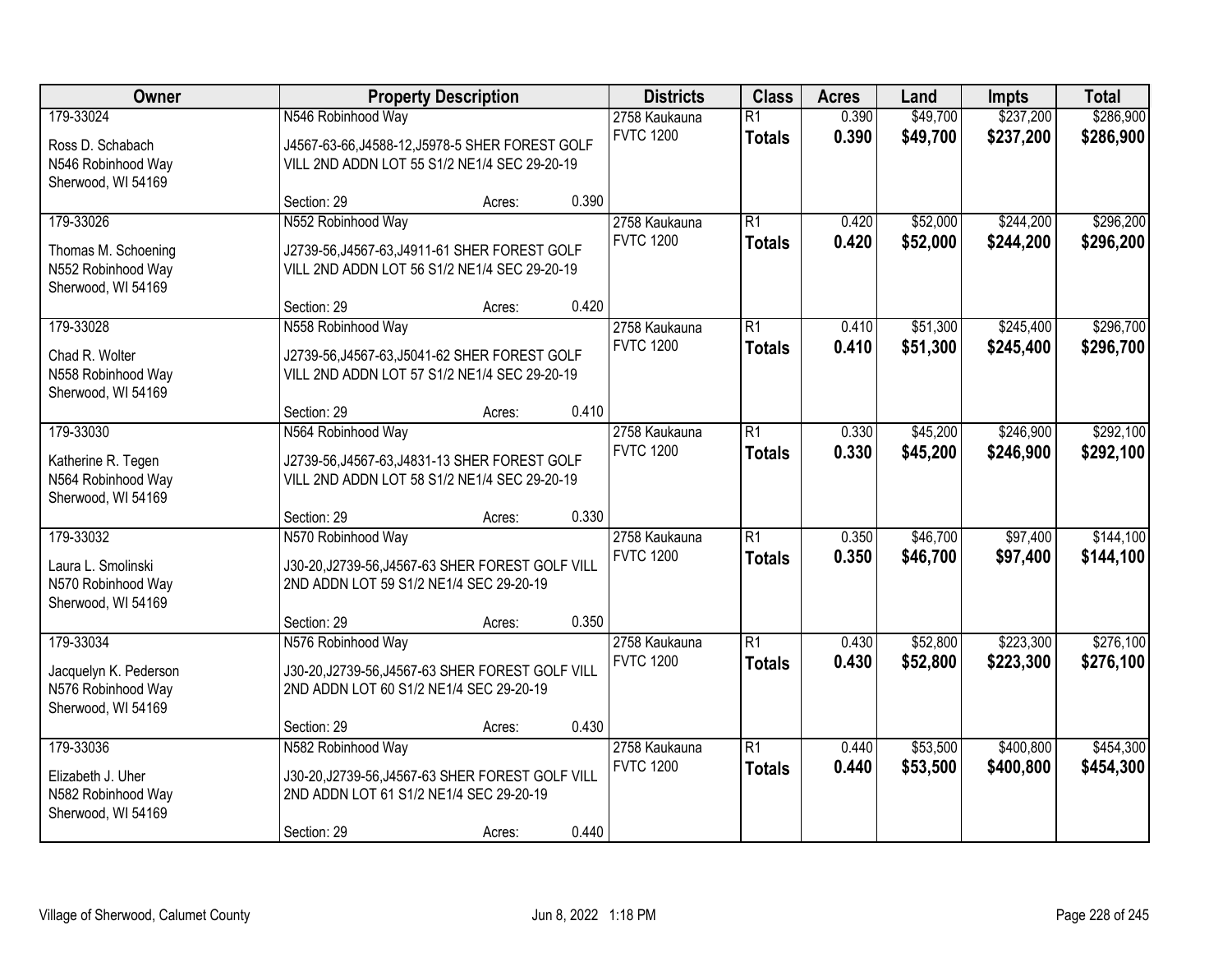| Owner                                                | <b>Property Description</b>                                                                         | <b>Districts</b> | <b>Class</b>    | <b>Acres</b> | Land            | <b>Impts</b>    | <b>Total</b>     |
|------------------------------------------------------|-----------------------------------------------------------------------------------------------------|------------------|-----------------|--------------|-----------------|-----------------|------------------|
| 179-33038                                            | N588 Robinhood Way                                                                                  | 2758 Kaukauna    | $\overline{R1}$ | 0.370        | \$48,200        | \$273,100       | \$321,300        |
| Babcock Timothy D & Melissa A Rev                    | J30-20, J2739-56, J4567-63 SHER FOREST GOLF VILL                                                    | <b>FVTC 1200</b> | <b>Totals</b>   | 0.370        | \$48,200        | \$273,100       | \$321,300        |
| Trust                                                | 2ND ADDN LOT 62 S1/2 NE1/4 SEC 29-20-19                                                             |                  |                 |              |                 |                 |                  |
| N588 Robinhood Way                                   |                                                                                                     |                  |                 |              |                 |                 |                  |
| Sherwood, WI 54169                                   | 0.370<br>Section: 29<br>Acres:                                                                      |                  |                 |              |                 |                 |                  |
| 179-33040                                            | N594 Robinhood Way                                                                                  | 2758 Kaukauna    | $\overline{R1}$ | 0.300        | \$42,900        | \$236,000       | \$278,900        |
| Mark J. Mcclone                                      | J30-20, J2739-56, J4567-63 SHER FOREST GOLF VILL                                                    | <b>FVTC 1200</b> | <b>Totals</b>   | 0.300        | \$42,900        | \$236,000       | \$278,900        |
| N594 Robinhood Way                                   | 2ND ADDN LOT 63 S1/2 NE1/4 SEC 29-20-19                                                             |                  |                 |              |                 |                 |                  |
| Sherwood, WI 54169                                   |                                                                                                     |                  |                 |              |                 |                 |                  |
|                                                      | 0.300<br>Section: 29<br>Acres:                                                                      |                  |                 |              |                 |                 |                  |
| 179-33042                                            | N591 Robinhood Way                                                                                  | 2758 Kaukauna    | R1              | 0.380        | \$49,000        | \$0             | \$49,000         |
| Randall T. Otto                                      | J30-20, J2739-56, J4567-63 SHER FOREST GOLF VILL                                                    | <b>FVTC 1200</b> | <b>Totals</b>   | 0.380        | \$49,000        | \$0             | \$49,000         |
| N564 Robinhood Dr                                    | 2ND ADDN LOT 64 S1/2 NE1/4 SEC 29-20-19 SUBJ TO                                                     |                  |                 |              |                 |                 |                  |
| Sherwood, WI 54169                                   | DECL J4571-43 NOW LOT 1 CSM#3606 VOL.32-63                                                          |                  |                 |              |                 |                 |                  |
|                                                      | 0.380<br>Section: 29<br>Acres:                                                                      |                  |                 |              |                 |                 |                  |
| 179-33044                                            | N583 Robinhood Way                                                                                  | 2758 Kaukauna    | R1              | 0.640        | \$44,200        | \$359,500       | \$403,700        |
| Kari Riehl                                           |                                                                                                     | <b>FVTC 1200</b> | <b>Totals</b>   | 0.640        | \$44,200        | \$359,500       | \$403,700        |
| N583 Robinhood Way                                   | J30-20, J2739-56, J4567-63 SHER FOREST GOLF VILL<br>2ND ADDN LOT 65 S1/2 NE1/4 SEC 29-20-19 SUBJ TO |                  |                 |              |                 |                 |                  |
| Sherwood, WI 54169                                   | DECL J4571-43 NOW LOT 2 CSM#3606 VOL.32-63                                                          |                  |                 |              |                 |                 |                  |
|                                                      | 0.640<br>Section: 29<br>Acres:                                                                      |                  |                 |              |                 |                 |                  |
| 179-33048                                            | Greenspace OI3                                                                                      | 2758 Kaukauna    | $\overline{X4}$ | 1.320        | $\overline{50}$ | $\overline{30}$ | $\overline{30}$  |
|                                                      |                                                                                                     | <b>FVTC 1200</b> | <b>Totals</b>   | 1.320        | \$0             | \$0             | \$0              |
| Outlot Homeowners As Robinhood<br>N525 Robinhood Way | J30-20, J2739-56, J4567-63 SHER FOREST GOLF VILL<br>2ND ADDN OUT LOT 3 W1/2 NE1/4 SEC 29-20-19 OL 3 |                  |                 |              |                 |                 |                  |
| Sherwood, WI 54169                                   | DEDICATED GREEN SPACE OWNED/MAINT BY                                                                |                  |                 |              |                 |                 |                  |
|                                                      | 1.320<br>Section: 29<br>Acres:                                                                      |                  |                 |              |                 |                 |                  |
| 179-33050                                            | Nottingham Way                                                                                      | 2758 Kaukauna    | $\overline{X4}$ | 0.013        | $\overline{50}$ | $\overline{50}$ | $\overline{\$0}$ |
|                                                      |                                                                                                     | <b>FVTC 1200</b> | <b>Totals</b>   | 0.013        | \$0             | \$0             | \$0              |
| Village of Sherwood                                  | J2748-18 SHERWOOD FOREST GOLF VILLAGE                                                               |                  |                 |              |                 |                 |                  |
| PO Box 279<br>Sherwood, WI 54169                     | OUTLOT 1 BEING PART OF NOTTINGHAM WAY<br>NE-NW SEC.29-20-19 (PB-146)                                |                  |                 |              |                 |                 |                  |
|                                                      | 0.013<br>Section: 20<br>Acres:                                                                      |                  |                 |              |                 |                 |                  |
| 179-42344                                            | W5108 Natures Way Dr                                                                                | 2758 Kaukauna    | $\overline{R1}$ | 0.130        | \$17,300        | \$136,700       | \$154,000        |
|                                                      |                                                                                                     | <b>FVTC 1200</b> | <b>Totals</b>   | 0.130        | \$17,300        | \$136,700       | \$154,000        |
| James P. Zygarlicke                                  | J3234-15, J4264-26 NATURE HAVEN ESTATES LOT 3                                                       |                  |                 |              |                 |                 |                  |
| W5108 Natures Way Dr                                 | E1/2 NW1/4 SEC.25-20-18 NOW LOT 2 CSM#3437                                                          |                  |                 |              |                 |                 |                  |
| Sherwood, WI 54169                                   | VOL.30-79                                                                                           |                  |                 |              |                 |                 |                  |
|                                                      | 0.130<br>Section: 25<br>Acres:                                                                      |                  |                 |              |                 |                 |                  |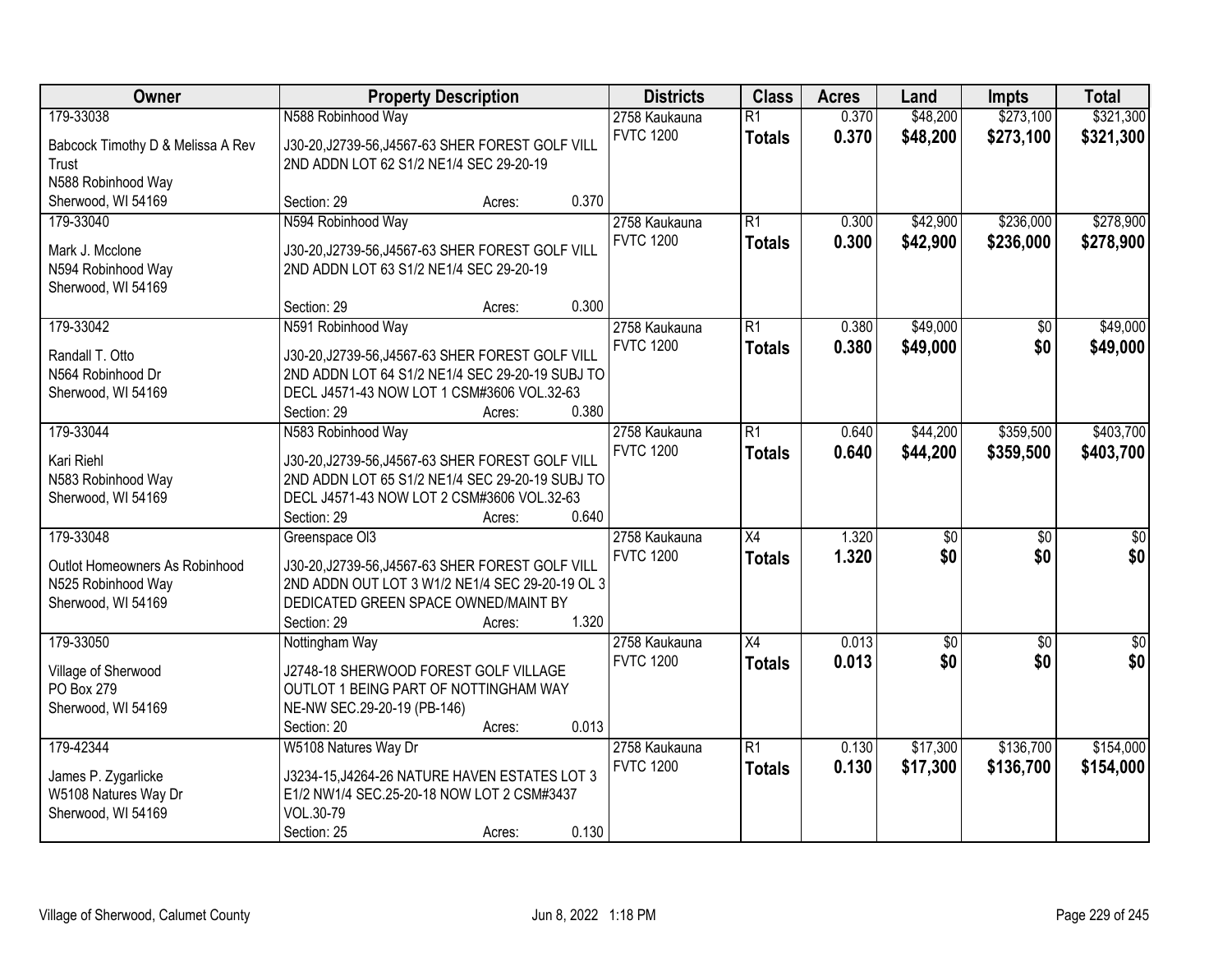| Owner                                                                              |                                                                                                                                                                                         | <b>Property Description</b> | <b>Districts</b> | <b>Class</b>                                          | <b>Acres</b>                     | Land           | <b>Impts</b>         | <b>Total</b>           |                        |
|------------------------------------------------------------------------------------|-----------------------------------------------------------------------------------------------------------------------------------------------------------------------------------------|-----------------------------|------------------|-------------------------------------------------------|----------------------------------|----------------|----------------------|------------------------|------------------------|
| 179-42354<br>Danielle M. Brick<br>N7946 Pigeon Rd<br>Sherwood, WI 54169            | N7946 Pigeon Rd<br>J1366-51, J2208-57, J5676-12 SW1/4 NE1/4<br>SEC.25-20-18 LOT 2 CSM#3441 VOL.30-94                                                                                    |                             |                  | 2758 Kaukauna<br><b>FVTC 1200</b>                     | $\overline{R1}$<br><b>Totals</b> | 0.850<br>0.850 | \$39,500<br>\$39,500 | \$205,700<br>\$205,700 | \$245,200<br>\$245,200 |
|                                                                                    | Section: 25                                                                                                                                                                             | Acres:                      | 0.850            |                                                       |                                  |                |                      |                        |                        |
| 179-42828<br>Knight Veterinary Company LLC<br>N521 Knight Dr<br>Sherwood, WI 54169 | Knight Dr<br>J1912-32 SE1/4 NE1/4 SEC.30-20-19 LOT 2 CSM<br>#3497 VOL.30-272 PREV DESC AS CSM#1768                                                                                      |                             |                  | 2758 Kaukauna<br>TID <sub>2</sub><br><b>FVTC 1200</b> | $\overline{R2}$<br><b>Totals</b> | 1.320<br>1.320 | \$38,400<br>\$38,400 | \$0<br>\$0             | \$38,400<br>\$38,400   |
|                                                                                    | Section: 30                                                                                                                                                                             | Acres:                      | 1.320            |                                                       |                                  |                |                      |                        |                        |
| 179-43998<br>Michael A. Wallace<br>W5108 Park Dr<br>Sherwood, WI 54169             | Park Dr<br>J3488-3, J5200-37, J5298-33Lot 1, CSM 3721<br>VOL.33-180 PREV CSM#3664                                                                                                       |                             |                  | 2758 Kaukauna<br><b>FVTC 1200</b>                     | $\overline{R1}$<br><b>Totals</b> | 0.530<br>0.530 | \$38,800<br>\$38,800 | \$295,700<br>\$295,700 | \$334,500<br>\$334,500 |
|                                                                                    | Section: 25                                                                                                                                                                             | Acres:                      | 0.530            |                                                       |                                  |                |                      |                        |                        |
| 179-44522<br>Khristopher R. Fischer<br>N465 Lorraine St<br>Sherwood, WI 54169      | Margaret Ct<br>J1802-50, J5303-8, J5337-65 PRT SW1/4<br>SEC.29-20-19Lot 3, CSM 3697 VOL.33-102                                                                                          |                             |                  | 2758 Kaukauna<br><b>FVTC 1200</b>                     | $\overline{R1}$<br><b>Totals</b> | 1.090<br>1.090 | \$10,400<br>\$10,400 | \$0<br>\$0             | \$10,400<br>\$10,400   |
|                                                                                    | Section: 29                                                                                                                                                                             | Acres:                      | 1.090            |                                                       |                                  |                |                      |                        |                        |
| 179-44706<br>Thomas P. Gundrum<br>W5106 Blue Heron Ct<br>Sherwood, WI 54169        | W5106 Blue Heron Ct<br>J2877-1,337765 NATURE HAVEN ESTATES LOT 7<br>E1/2 NW1/4 SEC.25-20-18Lot 2, CSM 3708 VOL.33-139<br>Section: 25                                                    | Acres:                      | 0.120            | 2758 Kaukauna<br><b>FVTC 1200</b>                     | $\overline{R1}$<br><b>Totals</b> | 0.120<br>0.120 | \$16,500<br>\$16,500 | \$137,300<br>\$137,300 | \$153,800<br>\$153,800 |
| 179-44722                                                                          | W5110 Park Dr                                                                                                                                                                           |                             |                  | 2758 Kaukauna                                         | $\overline{R1}$                  | 0.430          | \$36,700             | \$322,900              | \$359,600              |
| Benjamin Dellaria<br>W5110 Park Dr<br>Sherwood, WI 54169                           | J3488-3, J5200-37, J5298-33 Lot 2, CSM 3721<br>VOL.33-180 PREV CSM#3664                                                                                                                 |                             |                  | <b>FVTC 1200</b>                                      | <b>Totals</b>                    | 0.430          | \$36,700             | \$322,900              | \$359,600              |
|                                                                                    | Section: 25                                                                                                                                                                             | Acres:                      | 0.430            |                                                       |                                  |                |                      |                        |                        |
| 179-44782<br>Sherwood Condos LLC<br>W7428 Hogsback Rd<br>Juneau, WI 53039          | W5075 Golf Course Rd<br>PCA-91, J819-17NE1/4 SE1/4 SEC.25-20-18,<br>COM501.02'N, 781.49'E, 210.92'E, 365.63'N, 103.84'NW<br>151.22'NE, 140'SE, 70'E SW/C OF SE1/4, E30',<br>Section: 25 | Acres:                      | 2.150            | 2758 Kaukauna<br><b>FVTC 1200</b>                     | $\overline{R2}$<br><b>Totals</b> | 2.150<br>2.150 | \$67,300<br>\$67,300 | \$434,700<br>\$434,700 | \$502,000<br>\$502,000 |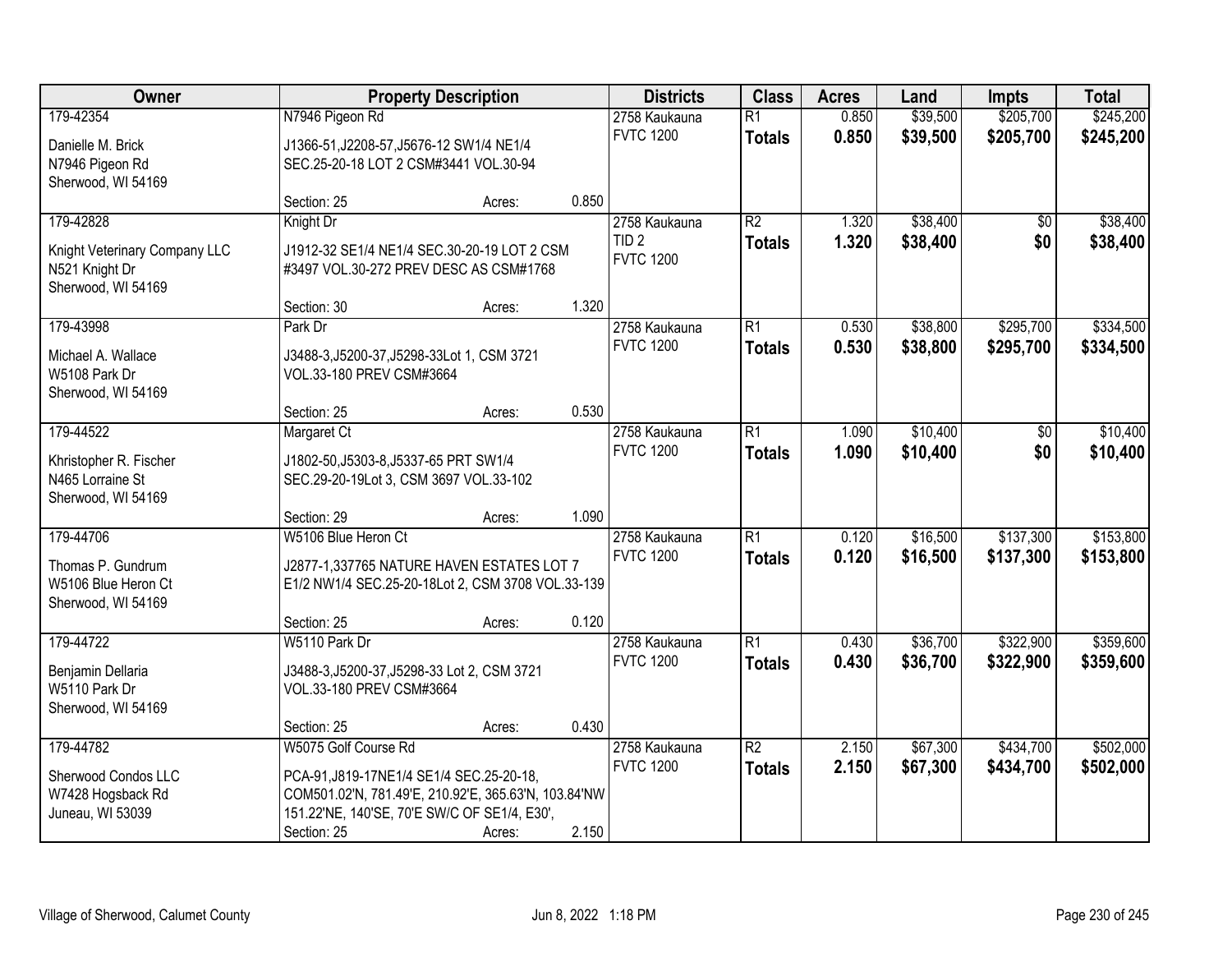| Owner                                   |                                          | <b>Property Description</b> |       | <b>Districts</b>                  | <b>Class</b>    | <b>Acres</b> | Land     | <b>Impts</b>    | <b>Total</b> |
|-----------------------------------------|------------------------------------------|-----------------------------|-------|-----------------------------------|-----------------|--------------|----------|-----------------|--------------|
| 179-44956                               | N7953 Old Pond Ct                        |                             |       | 2758 Kaukauna                     | $\overline{R1}$ | 0.330        | \$27,800 | $\overline{50}$ | \$27,800     |
| Van's Realty & Construction of Appleton | J3617-37, J3633-29, J5726-41 SE1/4 NE1/4 |                             |       | <b>FVTC 1200</b>                  | <b>Totals</b>   | 0.330        | \$27,800 | \$0             | \$27,800     |
| Inc.                                    | SEC.25-20-18Lot 1, POND VIEW ESTATES     |                             |       |                                   |                 |              |          |                 |              |
| 2525 S Oneida St                        |                                          |                             |       |                                   |                 |              |          |                 |              |
| Appleton, WI 54915                      | Section: 25                              | Acres:                      | 0.330 |                                   |                 |              |          |                 |              |
| 179-44958                               | N7957 Old Pond Ct                        |                             |       | 2758 Kaukauna                     | R1              | 0.320        | \$27,300 | $\overline{50}$ | \$27,300     |
| Van's Realty & Construction of Appleton | J3617-37, J3633-29, J5726-41 SE1/4 NE1/4 |                             |       | <b>FVTC 1200</b>                  | <b>Totals</b>   | 0.320        | \$27,300 | \$0             | \$27,300     |
| Inc                                     | SEC.25-20-18Lot 2 POND VIEW ESTATES      |                             |       |                                   |                 |              |          |                 |              |
| 2525 S Oneida St                        |                                          |                             |       |                                   |                 |              |          |                 |              |
| Appleton, WI 54915                      | Section: 25                              | Acres:                      | 0.320 |                                   |                 |              |          |                 |              |
| 179-44960                               | N7961 Old Pond Ct                        |                             |       | 2758 Kaukauna                     | R1              | 0.420        | \$31,700 | \$267,600       | \$299,300    |
| Kreg Schmitting                         | J3617-37, J3633-29, J5726-41 SE1/4 NE1/4 |                             |       | <b>FVTC 1200</b>                  | <b>Totals</b>   | 0.420        | \$31,700 | \$267,600       | \$299,300    |
| N7961 Old Pond Ct                       | SEC.25-20-18Lot 3 POND VIEW ESTATES      |                             |       |                                   |                 |              |          |                 |              |
| Sherwood, WI 54169                      |                                          |                             |       |                                   |                 |              |          |                 |              |
|                                         | Section: 25                              | Acres:                      | 0.420 |                                   |                 |              |          |                 |              |
| 179-44962                               | N7965 Old Pond Ct                        |                             |       | 2758 Kaukauna                     | R1              | 0.650        | \$38,800 | \$270,700       | \$309,500    |
|                                         |                                          |                             |       | <b>FVTC 1200</b>                  | <b>Totals</b>   | 0.650        | \$38,800 | \$270,700       | \$309,500    |
| Abigail R. Flores                       | J3617-37, J3633-29, J5726-41 SE1/4 NE1/4 |                             |       |                                   |                 |              |          |                 |              |
| N7965 Old Pond Ct                       | SEC.25-20-18Lot 4, POND VIEW ESTATES     |                             |       |                                   |                 |              |          |                 |              |
| Sherwood, WI 54169                      |                                          |                             | 0.650 |                                   |                 |              |          |                 |              |
| 179-44964                               | Section: 25<br>N7969 Old Pond Ct         | Acres:                      |       |                                   | $\overline{R1}$ | 0.500        | \$34,600 | \$266,300       | \$300,900    |
|                                         |                                          |                             |       | 2758 Kaukauna<br><b>FVTC 1200</b> | R <sub>5</sub>  | 0.370        | \$14,800 | \$0             | \$14,800     |
| Eric Ray Huson                          | J3617-37, J3633-29, J5726-41 SE1/4 NE1/4 |                             |       |                                   | <b>Totals</b>   | 0.870        | \$49,400 | \$266,300       | \$315,700    |
| 2525 S Oneida St                        | SEC.25-20-18Lot 5, POND VIEW ESTATES     |                             |       |                                   |                 |              |          |                 |              |
| Appleton, WI 54915                      |                                          |                             |       |                                   |                 |              |          |                 |              |
|                                         | Section: 25                              | Acres:                      | 0.870 |                                   |                 |              |          |                 |              |
| 179-44966                               | N7975 Old Pond Ct                        |                             |       | 2758 Kaukauna                     | R1              | 0.700        | \$40,200 | $\overline{50}$ | \$40,200     |
| Van's Realty & Construction of Appleton | J3617-37, J3633-29, J5726-41 SE1/4 NE1/4 |                             |       | <b>FVTC 1200</b>                  | <b>Totals</b>   | 0.700        | \$40,200 | \$0             | \$40,200     |
| Inc                                     | SEC.25-20-18Lot 6, POND VIEW ESTATES     |                             |       |                                   |                 |              |          |                 |              |
| 2525 S Oneida St                        |                                          |                             |       |                                   |                 |              |          |                 |              |
| Appleton, WI 54915                      | Section: 25                              | Acres:                      | 0.700 |                                   |                 |              |          |                 |              |
| 179-44968                               | N7981 Old Pond Ct                        |                             |       | 2758 Kaukauna                     | R1              | 0.510        | \$34,800 | \$251,900       | \$286,700    |
| Justin W. Wadel                         | J3617-37, J3633-29, J5726-41 SE1/4 NE1/4 |                             |       | <b>FVTC 1200</b>                  | Totals          | 0.510        | \$34,800 | \$251,900       | \$286,700    |
| N7981 Old Pond Ct                       | SEC.25-20-18Lot 7 POND VIEW ESTATES      |                             |       |                                   |                 |              |          |                 |              |
| Sherwood, WI 54169                      |                                          |                             |       |                                   |                 |              |          |                 |              |
|                                         | Section: 25                              | Acres:                      | 0.510 |                                   |                 |              |          |                 |              |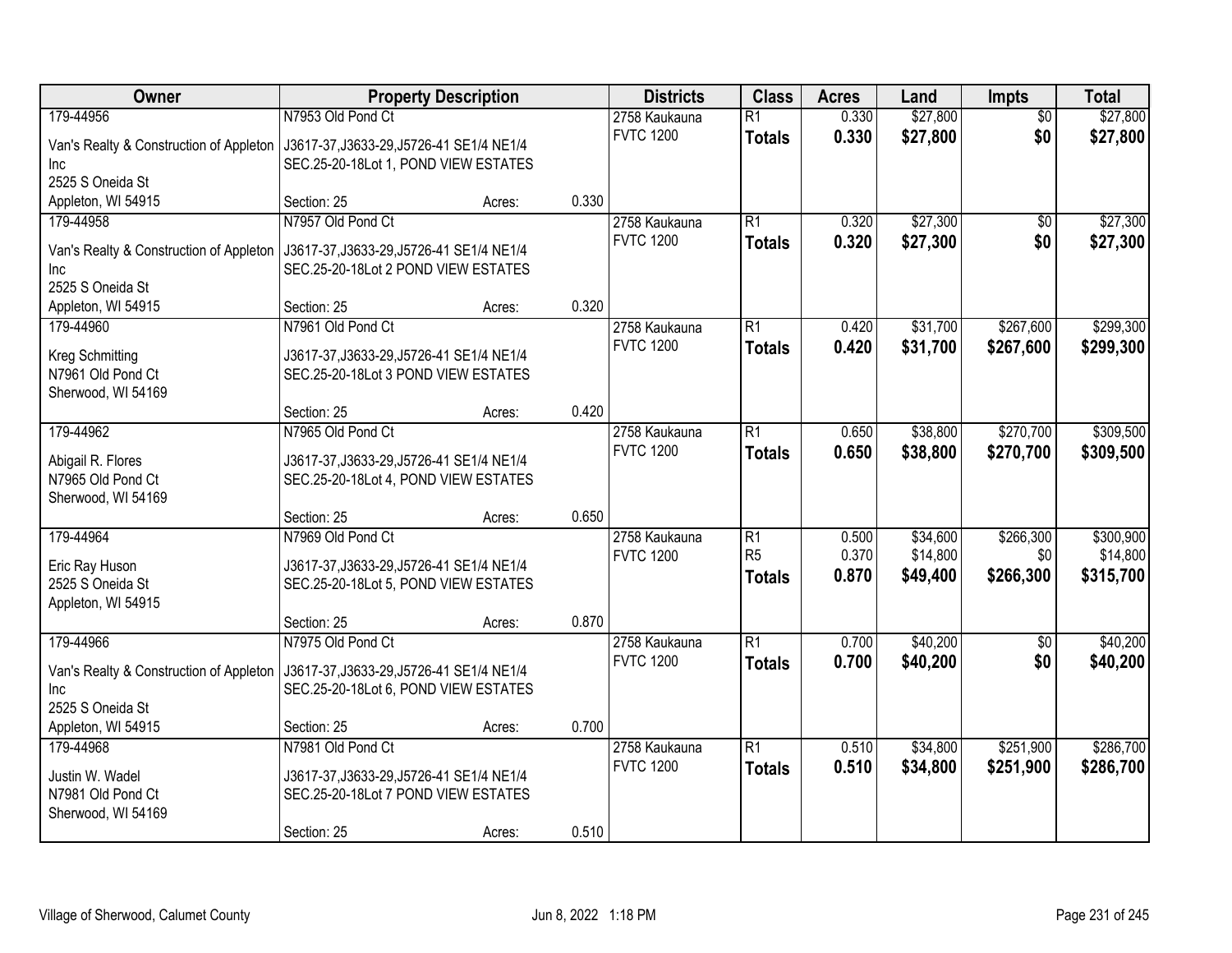| Owner                                   | <b>Property Description</b>              |        |       | <b>Districts</b> | <b>Class</b>    | <b>Acres</b> | Land     | <b>Impts</b>    | <b>Total</b> |
|-----------------------------------------|------------------------------------------|--------|-------|------------------|-----------------|--------------|----------|-----------------|--------------|
| 179-44970                               | N7987 Old Pond Ct                        |        |       | 2758 Kaukauna    | $\overline{R1}$ | 0.370        | \$29,500 | $\overline{50}$ | \$29,500     |
| Van's Realty & Construction of Appleton | J3617-37, J3633-29, J5726-41 SE1/4 NE1/4 |        |       | <b>FVTC 1200</b> | <b>Totals</b>   | 0.370        | \$29,500 | \$0             | \$29,500     |
| Inc.                                    | SEC.25-20-18Lot 8 POND VIEW ESTATES      |        |       |                  |                 |              |          |                 |              |
| 2525 S Oneida St                        |                                          |        |       |                  |                 |              |          |                 |              |
| Appleton, WI 54915                      | Section: 25                              | Acres: | 0.370 |                  |                 |              |          |                 |              |
| 179-44972                               | N7991 Old Pond Ct                        |        |       | 2758 Kaukauna    | $\overline{R1}$ | 0.340        | \$28,200 | \$255,000       | \$283,200    |
| Evan Vanenkevort                        | J3617-37, J3633-29, J5726-41 SE1/4 NE1/4 |        |       | <b>FVTC 1200</b> | <b>Totals</b>   | 0.340        | \$28,200 | \$255,000       | \$283,200    |
| N7991 Old Pond Ct                       | SEC.25-20-18Lot 9, POND VIEW ESTATES     |        |       |                  |                 |              |          |                 |              |
| Sherwood, WI 54169                      |                                          |        |       |                  |                 |              |          |                 |              |
|                                         | Section: 25                              | Acres: | 0.340 |                  |                 |              |          |                 |              |
| 179-44974                               | N7995 Old Pond Ct                        |        |       | 2758 Kaukauna    | $\overline{R1}$ | 0.490        | \$34,300 | \$394,200       | \$428,500    |
| Moore Thomas A and Heidi K Jt Rev       | J3617-37, J3633-29, J5726-41 SE1/4 NE1/4 |        |       | <b>FVTC 1200</b> | <b>Totals</b>   | 0.490        | \$34,300 | \$394,200       | \$428,500    |
| Trust                                   | SEC.25-20-18Lot 10, POND VIEW ESTATES    |        |       |                  |                 |              |          |                 |              |
| N7995 Old Pond Ct                       |                                          |        |       |                  |                 |              |          |                 |              |
| Sherwood, WI 54169                      | Section: 25                              | Acres: | 0.490 |                  |                 |              |          |                 |              |
| 179-44976                               | N7999 Old Pond Ct                        |        |       | 2758 Kaukauna    | R1              | 0.350        | \$28,600 | \$0             | \$28,600     |
| Van's Realty & Construction of Appleton | J3617-37, J3633-29, J5726-41 SE1/4 NE1/4 |        |       | <b>FVTC 1200</b> | <b>Totals</b>   | 0.350        | \$28,600 | \$0             | \$28,600     |
| Inc                                     | SEC.25-20-18Lot 11, POND VIEW ESTATES    |        |       |                  |                 |              |          |                 |              |
| 2525 S Oneida St                        |                                          |        |       |                  |                 |              |          |                 |              |
| Appleton, WI 54915                      | Section: 25                              | Acres: | 0.350 |                  |                 |              |          |                 |              |
| 179-44978                               | N7998 Old Pond Ct                        |        |       | 2758 Kaukauna    | $\overline{R1}$ | 0.670        | \$39,400 | \$322,300       | \$361,700    |
| Sarah K. Ziemba                         | J3617-37, J3633-29, J5726-41 SE1/4 NE1/4 |        |       | <b>FVTC 1200</b> | <b>Totals</b>   | 0.670        | \$39,400 | \$322,300       | \$361,700    |
| N7998 Old Pond Ct                       | SEC.25-20-18Lot 12, POND VIEW ESTATES    |        |       |                  |                 |              |          |                 |              |
| Sherwood, WI 54169                      |                                          |        |       |                  |                 |              |          |                 |              |
|                                         | Section: 25                              | Acres: | 0.670 |                  |                 |              |          |                 |              |
| 179-44980                               | N7992 Old Pond Ct                        |        |       | 2758 Kaukauna    | R1              | 0.380        | \$30,000 | \$0             | \$30,000     |
| Van's Realty & Construction of Appleton | J3617-37, J3633-29, J5726-41 SE1/4 NE1/4 |        |       | <b>FVTC 1200</b> | <b>Totals</b>   | 0.380        | \$30,000 | \$0             | \$30,000     |
| Inc                                     | SEC.25-20-18Lot 13, POND VIEW ESTATES    |        |       |                  |                 |              |          |                 |              |
| 2525 S Oneida St                        |                                          |        |       |                  |                 |              |          |                 |              |
| Appleton, WI 54915                      | Section: 25                              | Acres: | 0.380 |                  |                 |              |          |                 |              |
| 179-44982                               | N7988 Old Pond Ct                        |        |       | 2758 Kaukauna    | R1              | 0.350        | \$28,600 | $\overline{50}$ | \$28,600     |
| Van's Realty & Construction of Appleton | J3617-37, J3633-29, J5726-41 SE1/4 NE1/4 |        |       | <b>FVTC 1200</b> | <b>Totals</b>   | 0.350        | \$28,600 | \$0             | \$28,600     |
| Inc                                     | SEC.25-20-18Lot 14, POND VIEW ESTATES    |        |       |                  |                 |              |          |                 |              |
| 2525 S Oneida St                        |                                          |        |       |                  |                 |              |          |                 |              |
| Appleton, WI 54915                      | Section: 25                              | Acres: | 0.350 |                  |                 |              |          |                 |              |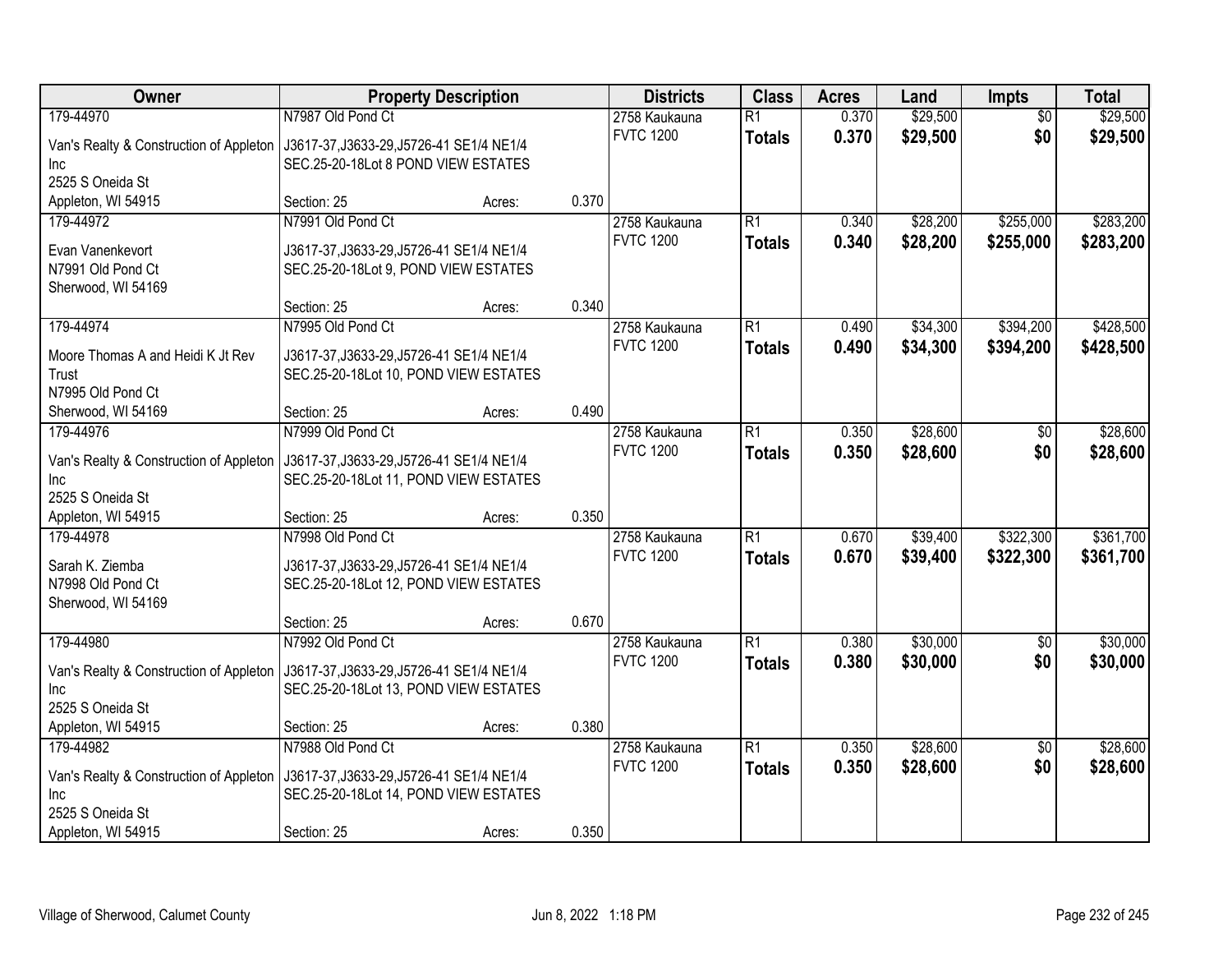| Owner                                   | <b>Property Description</b>              |        |       | <b>Districts</b>                  | <b>Class</b>    | <b>Acres</b> | Land     | <b>Impts</b>    | <b>Total</b> |
|-----------------------------------------|------------------------------------------|--------|-------|-----------------------------------|-----------------|--------------|----------|-----------------|--------------|
| 179-44984                               | N7984 Old Pond Ct                        |        |       | 2758 Kaukauna                     | $\overline{R1}$ | 0.320        | \$27,300 | \$0             | \$27,300     |
| Van's Realty & Construction of Appleton | J3617-37, J3633-29, J5726-41 SE1/4 NE1/4 |        |       | <b>FVTC 1200</b>                  | <b>Totals</b>   | 0.320        | \$27,300 | \$0             | \$27,300     |
| Inc.                                    | SEC.25-20-18Lot 15, POND VIEW ESTATES    |        |       |                                   |                 |              |          |                 |              |
| 2525 S Oneida St                        |                                          |        |       |                                   |                 |              |          |                 |              |
| Appleton, WI 54915                      | Section: 25                              | Acres: | 0.320 |                                   |                 |              |          |                 |              |
| 179-44986                               | N7972 Old Pond Ct                        |        |       | 2758 Kaukauna                     | R1              | 0.300        | \$26,500 | \$0             | \$26,500     |
| Van's Realty & Construction of Appleton | J3617-37, J3633-29, J5726-41 SE1/4 NE1/4 |        |       | <b>FVTC 1200</b>                  | <b>Totals</b>   | 0.300        | \$26,500 | \$0             | \$26,500     |
| Inc                                     | SEC.25-20-18Lot 16, POND VIEW ESTATES    |        |       |                                   |                 |              |          |                 |              |
| 2525 S Oneida St                        |                                          |        |       |                                   |                 |              |          |                 |              |
| Appleton, WI 54915                      | Section: 25                              | Acres: | 0.300 |                                   |                 |              |          |                 |              |
| 179-44988                               | N7964 Old Pond Ct                        |        |       | 2758 Kaukauna                     | R1              | 0.290        | \$26,000 | \$251,800       | \$277,800    |
| Allen S. Thurber                        | J3617-37, J3633-29, J5726-41 SE1/4 NE1/4 |        |       | <b>FVTC 1200</b>                  | <b>Totals</b>   | 0.290        | \$26,000 | \$251,800       | \$277,800    |
| N7964 Old Pond Ct                       | SEC.25-20-18Lot 17, POND VIEW ESTATES    |        |       |                                   |                 |              |          |                 |              |
| Sherwood, WI 54169                      |                                          |        |       |                                   |                 |              |          |                 |              |
|                                         | Section: 25                              | Acres: | 0.290 |                                   |                 |              |          |                 |              |
| 179-44990                               | N7956 Old Pond Ct                        |        |       | 2758 Kaukauna                     | R1              | 0.360        | \$29,100 | $\sqrt[6]{30}$  | \$29,100     |
|                                         |                                          |        |       | <b>FVTC 1200</b>                  | <b>Totals</b>   | 0.360        | \$29,100 | \$0             | \$29,100     |
| Van's Realty & Construction of Appleton | J3617-37, J3633-29, J5726-41 SE1/4 NE1/4 |        |       |                                   |                 |              |          |                 |              |
| Inc<br>2525 S Oneida St                 | SEC.25-20-18Lot 18, POND VIEW ESTATES    |        |       |                                   |                 |              |          |                 |              |
| Appleton, WI 54915                      | Section: 25                              | Acres: | 0.360 |                                   |                 |              |          |                 |              |
| 179-44992                               | W4972 Natures Way Dr                     |        |       | 2758 Kaukauna                     | $\overline{R1}$ | 0.300        | \$26,500 | $\overline{50}$ | \$26,500     |
|                                         |                                          |        |       | <b>FVTC 1200</b>                  | <b>Totals</b>   | 0.300        | \$26,500 | \$0             | \$26,500     |
| Van's Realty & Construction of Appleton | J3617-37, J3633-29, J5726-41 SE1/4 NE1/4 |        |       |                                   |                 |              |          |                 |              |
| <b>Inc</b>                              | SEC.25-20-18Lot 19, POND VIEW ESTATES    |        |       |                                   |                 |              |          |                 |              |
| 2525 S Oneida St                        |                                          |        |       |                                   |                 |              |          |                 |              |
| Appleton, WI 54915                      | Section: 25                              | Acres: | 0.300 |                                   |                 |              |          |                 |              |
| 179-44994                               | W4964 Natures Way Dr                     |        |       | 2758 Kaukauna<br><b>FVTC 1200</b> | R1              | 0.350        | \$28,600 | \$259,300       | \$287,900    |
| <b>Timothy Rosio</b>                    | J3617-37, J3633-29, J5726-41 SE1/4 NE1/4 |        |       |                                   | <b>Totals</b>   | 0.350        | \$28,600 | \$259,300       | \$287,900    |
| W4964 Natures Way Dr                    | SEC.25-20-18Lot 20, POND VIEW ESTATES    |        |       |                                   |                 |              |          |                 |              |
| Sherwood, WI 54169                      |                                          |        |       |                                   |                 |              |          |                 |              |
|                                         | Section: 25                              | Acres: | 0.350 |                                   |                 |              |          |                 |              |
| 179-44996                               | W4956 Natures Way Dr                     |        |       | 2758 Kaukauna                     | R1              | 0.370        | \$29,500 | $\overline{50}$ | \$29,500     |
| Van's Realty & Construction of Appleton | J3617-37, J3633-29, J5726-41 SE1/4 NE1/4 |        |       | <b>FVTC 1200</b>                  | <b>Totals</b>   | 0.370        | \$29,500 | \$0             | \$29,500     |
| Inc                                     | SEC.25-20-18Lot 21, POND VIEW ESTATES    |        |       |                                   |                 |              |          |                 |              |
| 2525 S Oneida St                        |                                          |        |       |                                   |                 |              |          |                 |              |
| Appleton, WI 54915                      | Section: 25                              | Acres: | 0.370 |                                   |                 |              |          |                 |              |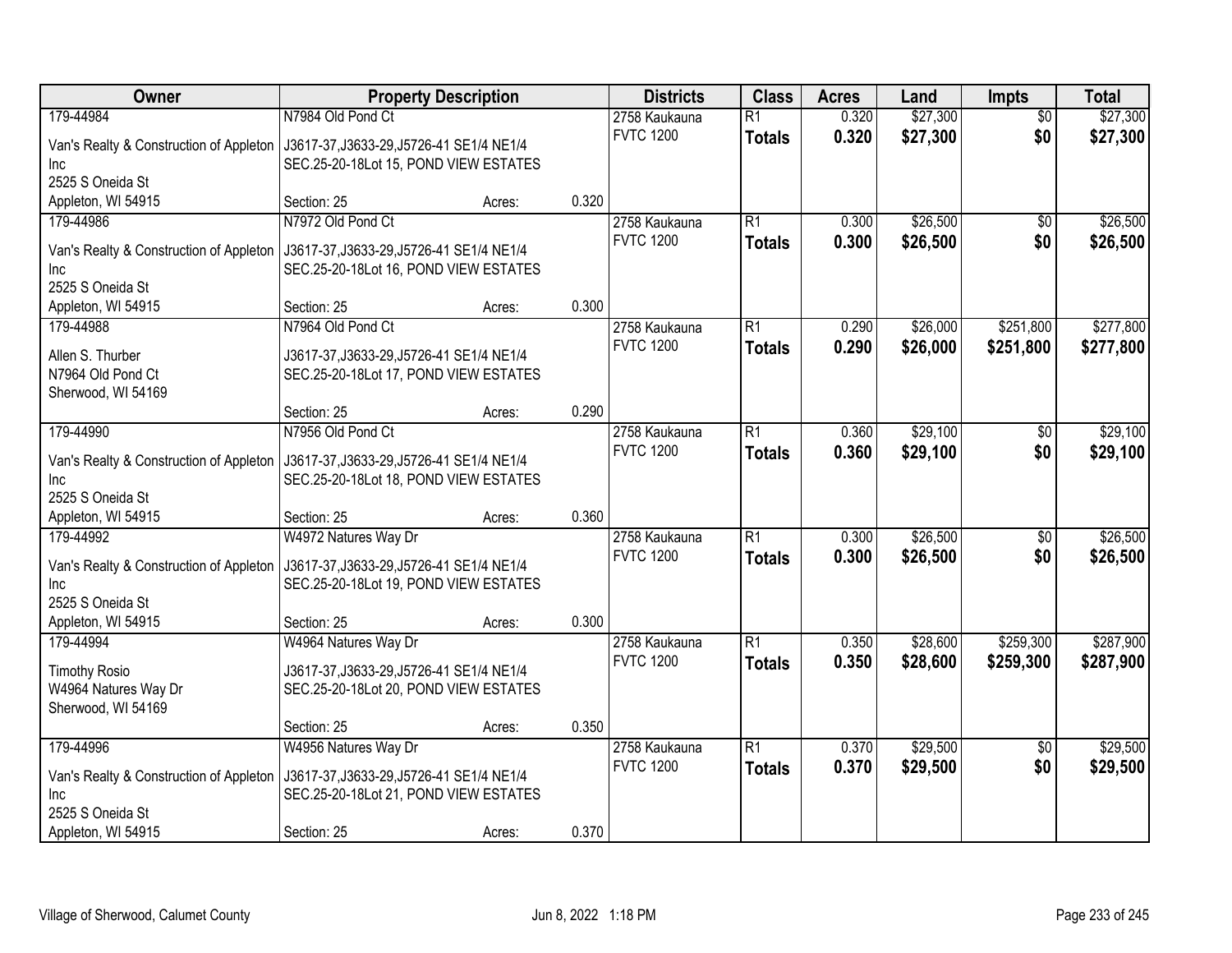| \$29,500<br>179-44998<br>W4950 Natures Way Dr<br>0.370<br>2758 Kaukauna<br>$\overline{R1}$<br>\$0<br>\$0<br><b>FVTC 1200</b><br>0.370<br>\$29,500<br>\$29,500<br><b>Totals</b><br>Van's Realty & Construction of Appleton<br>J3617-37, J3633-29, J5726-41 SE1/4 NE1/4<br>SEC.25-20-18Lot 22, POND VIEW ESTATES<br>Inc.<br>2525 S Oneida St<br>0.370<br>Appleton, WI 54915<br>Section: 25<br>Acres:<br>W4946 Natures Way Dr<br>$\overline{R1}$<br>\$30,000<br>179-45000<br>2758 Kaukauna<br>0.380<br>$\overline{50}$<br><b>FVTC 1200</b><br>0.380<br>\$30,000<br>\$0<br>\$30,000<br><b>Totals</b><br>Van's Realty & Construction of Appleton<br>J3617-37, J3633-29, J5726-41 SE1/4 NE1/4<br>SEC.25-20-18Lot 23, POND VIEW ESTATES<br>Inc<br>2525 S Oneida St<br>0.380<br>Appleton, WI 54915<br>Section: 25<br>Acres:<br>W4938 Natures Way Dr<br>\$30,400<br>R1<br>0.390<br>179-45002<br>2758 Kaukauna<br>$\sqrt[6]{3}$<br><b>FVTC 1200</b><br>0.390<br>\$30,400<br>\$0<br><b>Totals</b><br>Van's Realty & Construction of Appleton<br>J3617-37, J3633-29, J5726-41 SE1/4 NE1/4<br>SEC.25-20-18Lot 24, POND VIEW ESTATES<br>Inc<br>2525 S Oneida St<br>0.390<br>Section: 25<br>Appleton, WI 54915<br>Acres:<br>W4928 Natures Way Dr<br>\$30,400<br>\$250,300<br>2758 Kaukauna<br>R1<br>0.390<br>179-45004<br><b>FVTC 1200</b><br>0.390<br>\$30,400<br>\$250,300<br>\$280,700<br><b>Totals</b><br><b>Steven Thomas Geurts</b><br>J3617-37, J3633-29, J5726-41 SE1/4 NE1/4<br>W4928 Natures Way Dr<br>SEC.25-20-18Lot 25, POND VIEW ESTATES<br>Sherwood, WI 54169<br>0.390<br>Section: 25<br>Acres:<br>\$29,100<br>179-45006<br>W4920 Natures Way Dr<br>$\overline{R1}$<br>0.360<br>$\overline{50}$<br>2758 Kaukauna<br><b>FVTC 1200</b><br>0.360<br>\$29,100<br>\$0<br>\$29,100<br><b>Totals</b><br>Van's Realty & Construction of Appleton<br>J3617-37, J3633-29, J5726-41 SE1/4 NE1/4<br>SEC.25-20-18Lot 26, POND VIEW ESTATES<br><b>Inc</b><br>2525 S Oneida St<br>0.360<br>Appleton, WI 54915<br>Section: 25<br>Acres:<br>\$26,900<br>179-45008<br>W4914 Natures Way Dr<br>$\overline{R1}$<br>0.310<br>2758 Kaukauna<br>$\sqrt{$0}$<br><b>FVTC 1200</b><br>0.310<br>\$26,900<br>\$0<br>\$26,900<br><b>Totals</b><br>Van's Realty & Construction of Appleton<br>J3617-37, J3633-29, J5726-41 SE1/4 NE1/4<br>SEC.25-20-18Lot 27, POND VIEW ESTATES<br>Inc<br>2525 S Oneida St<br>0.310<br>Appleton, WI 54915<br>Section: 25<br>Acres:<br>W4908 Natures Way Dr<br>\$30,000<br>\$192,200<br>179-45010<br>2758 Kaukauna<br>$\overline{R1}$<br>0.380<br><b>FVTC 1200</b><br>0.380<br>\$30,000<br>\$192,200<br>\$222,200<br><b>Totals</b><br>Cory M. Fraher<br>J3617-37, J3633-29, J5726-41 SE1/4 NE1/4<br>SEC.25-20-18Lot 28, POND VIEW ESTATES | Owner                | <b>Property Description</b> |  | <b>Districts</b> | <b>Class</b> | <b>Acres</b> | Land     | <b>Impts</b> | <b>Total</b> |
|--------------------------------------------------------------------------------------------------------------------------------------------------------------------------------------------------------------------------------------------------------------------------------------------------------------------------------------------------------------------------------------------------------------------------------------------------------------------------------------------------------------------------------------------------------------------------------------------------------------------------------------------------------------------------------------------------------------------------------------------------------------------------------------------------------------------------------------------------------------------------------------------------------------------------------------------------------------------------------------------------------------------------------------------------------------------------------------------------------------------------------------------------------------------------------------------------------------------------------------------------------------------------------------------------------------------------------------------------------------------------------------------------------------------------------------------------------------------------------------------------------------------------------------------------------------------------------------------------------------------------------------------------------------------------------------------------------------------------------------------------------------------------------------------------------------------------------------------------------------------------------------------------------------------------------------------------------------------------------------------------------------------------------------------------------------------------------------------------------------------------------------------------------------------------------------------------------------------------------------------------------------------------------------------------------------------------------------------------------------------------------------------------------------------------------------------------------------------------------------------------------------------------------------------------------------------------------------------------------------------------------------------------------------------------------------------------------------------------------------------|----------------------|-----------------------------|--|------------------|--------------|--------------|----------|--------------|--------------|
|                                                                                                                                                                                                                                                                                                                                                                                                                                                                                                                                                                                                                                                                                                                                                                                                                                                                                                                                                                                                                                                                                                                                                                                                                                                                                                                                                                                                                                                                                                                                                                                                                                                                                                                                                                                                                                                                                                                                                                                                                                                                                                                                                                                                                                                                                                                                                                                                                                                                                                                                                                                                                                                                                                                                            |                      |                             |  |                  |              |              | \$29,500 |              |              |
| \$30,000<br>\$30,400<br>\$280,700<br>\$29,100<br>\$26,900                                                                                                                                                                                                                                                                                                                                                                                                                                                                                                                                                                                                                                                                                                                                                                                                                                                                                                                                                                                                                                                                                                                                                                                                                                                                                                                                                                                                                                                                                                                                                                                                                                                                                                                                                                                                                                                                                                                                                                                                                                                                                                                                                                                                                                                                                                                                                                                                                                                                                                                                                                                                                                                                                  |                      |                             |  |                  |              |              |          |              |              |
| \$30,400<br>\$222,200                                                                                                                                                                                                                                                                                                                                                                                                                                                                                                                                                                                                                                                                                                                                                                                                                                                                                                                                                                                                                                                                                                                                                                                                                                                                                                                                                                                                                                                                                                                                                                                                                                                                                                                                                                                                                                                                                                                                                                                                                                                                                                                                                                                                                                                                                                                                                                                                                                                                                                                                                                                                                                                                                                                      |                      |                             |  |                  |              |              |          |              |              |
|                                                                                                                                                                                                                                                                                                                                                                                                                                                                                                                                                                                                                                                                                                                                                                                                                                                                                                                                                                                                                                                                                                                                                                                                                                                                                                                                                                                                                                                                                                                                                                                                                                                                                                                                                                                                                                                                                                                                                                                                                                                                                                                                                                                                                                                                                                                                                                                                                                                                                                                                                                                                                                                                                                                                            |                      |                             |  |                  |              |              |          |              |              |
|                                                                                                                                                                                                                                                                                                                                                                                                                                                                                                                                                                                                                                                                                                                                                                                                                                                                                                                                                                                                                                                                                                                                                                                                                                                                                                                                                                                                                                                                                                                                                                                                                                                                                                                                                                                                                                                                                                                                                                                                                                                                                                                                                                                                                                                                                                                                                                                                                                                                                                                                                                                                                                                                                                                                            |                      |                             |  |                  |              |              |          |              |              |
|                                                                                                                                                                                                                                                                                                                                                                                                                                                                                                                                                                                                                                                                                                                                                                                                                                                                                                                                                                                                                                                                                                                                                                                                                                                                                                                                                                                                                                                                                                                                                                                                                                                                                                                                                                                                                                                                                                                                                                                                                                                                                                                                                                                                                                                                                                                                                                                                                                                                                                                                                                                                                                                                                                                                            |                      |                             |  |                  |              |              |          |              |              |
|                                                                                                                                                                                                                                                                                                                                                                                                                                                                                                                                                                                                                                                                                                                                                                                                                                                                                                                                                                                                                                                                                                                                                                                                                                                                                                                                                                                                                                                                                                                                                                                                                                                                                                                                                                                                                                                                                                                                                                                                                                                                                                                                                                                                                                                                                                                                                                                                                                                                                                                                                                                                                                                                                                                                            |                      |                             |  |                  |              |              |          |              |              |
|                                                                                                                                                                                                                                                                                                                                                                                                                                                                                                                                                                                                                                                                                                                                                                                                                                                                                                                                                                                                                                                                                                                                                                                                                                                                                                                                                                                                                                                                                                                                                                                                                                                                                                                                                                                                                                                                                                                                                                                                                                                                                                                                                                                                                                                                                                                                                                                                                                                                                                                                                                                                                                                                                                                                            |                      |                             |  |                  |              |              |          |              |              |
|                                                                                                                                                                                                                                                                                                                                                                                                                                                                                                                                                                                                                                                                                                                                                                                                                                                                                                                                                                                                                                                                                                                                                                                                                                                                                                                                                                                                                                                                                                                                                                                                                                                                                                                                                                                                                                                                                                                                                                                                                                                                                                                                                                                                                                                                                                                                                                                                                                                                                                                                                                                                                                                                                                                                            |                      |                             |  |                  |              |              |          |              |              |
|                                                                                                                                                                                                                                                                                                                                                                                                                                                                                                                                                                                                                                                                                                                                                                                                                                                                                                                                                                                                                                                                                                                                                                                                                                                                                                                                                                                                                                                                                                                                                                                                                                                                                                                                                                                                                                                                                                                                                                                                                                                                                                                                                                                                                                                                                                                                                                                                                                                                                                                                                                                                                                                                                                                                            |                      |                             |  |                  |              |              |          |              |              |
|                                                                                                                                                                                                                                                                                                                                                                                                                                                                                                                                                                                                                                                                                                                                                                                                                                                                                                                                                                                                                                                                                                                                                                                                                                                                                                                                                                                                                                                                                                                                                                                                                                                                                                                                                                                                                                                                                                                                                                                                                                                                                                                                                                                                                                                                                                                                                                                                                                                                                                                                                                                                                                                                                                                                            |                      |                             |  |                  |              |              |          |              |              |
|                                                                                                                                                                                                                                                                                                                                                                                                                                                                                                                                                                                                                                                                                                                                                                                                                                                                                                                                                                                                                                                                                                                                                                                                                                                                                                                                                                                                                                                                                                                                                                                                                                                                                                                                                                                                                                                                                                                                                                                                                                                                                                                                                                                                                                                                                                                                                                                                                                                                                                                                                                                                                                                                                                                                            |                      |                             |  |                  |              |              |          |              |              |
|                                                                                                                                                                                                                                                                                                                                                                                                                                                                                                                                                                                                                                                                                                                                                                                                                                                                                                                                                                                                                                                                                                                                                                                                                                                                                                                                                                                                                                                                                                                                                                                                                                                                                                                                                                                                                                                                                                                                                                                                                                                                                                                                                                                                                                                                                                                                                                                                                                                                                                                                                                                                                                                                                                                                            |                      |                             |  |                  |              |              |          |              |              |
|                                                                                                                                                                                                                                                                                                                                                                                                                                                                                                                                                                                                                                                                                                                                                                                                                                                                                                                                                                                                                                                                                                                                                                                                                                                                                                                                                                                                                                                                                                                                                                                                                                                                                                                                                                                                                                                                                                                                                                                                                                                                                                                                                                                                                                                                                                                                                                                                                                                                                                                                                                                                                                                                                                                                            |                      |                             |  |                  |              |              |          |              |              |
|                                                                                                                                                                                                                                                                                                                                                                                                                                                                                                                                                                                                                                                                                                                                                                                                                                                                                                                                                                                                                                                                                                                                                                                                                                                                                                                                                                                                                                                                                                                                                                                                                                                                                                                                                                                                                                                                                                                                                                                                                                                                                                                                                                                                                                                                                                                                                                                                                                                                                                                                                                                                                                                                                                                                            |                      |                             |  |                  |              |              |          |              |              |
|                                                                                                                                                                                                                                                                                                                                                                                                                                                                                                                                                                                                                                                                                                                                                                                                                                                                                                                                                                                                                                                                                                                                                                                                                                                                                                                                                                                                                                                                                                                                                                                                                                                                                                                                                                                                                                                                                                                                                                                                                                                                                                                                                                                                                                                                                                                                                                                                                                                                                                                                                                                                                                                                                                                                            |                      |                             |  |                  |              |              |          |              |              |
|                                                                                                                                                                                                                                                                                                                                                                                                                                                                                                                                                                                                                                                                                                                                                                                                                                                                                                                                                                                                                                                                                                                                                                                                                                                                                                                                                                                                                                                                                                                                                                                                                                                                                                                                                                                                                                                                                                                                                                                                                                                                                                                                                                                                                                                                                                                                                                                                                                                                                                                                                                                                                                                                                                                                            |                      |                             |  |                  |              |              |          |              |              |
|                                                                                                                                                                                                                                                                                                                                                                                                                                                                                                                                                                                                                                                                                                                                                                                                                                                                                                                                                                                                                                                                                                                                                                                                                                                                                                                                                                                                                                                                                                                                                                                                                                                                                                                                                                                                                                                                                                                                                                                                                                                                                                                                                                                                                                                                                                                                                                                                                                                                                                                                                                                                                                                                                                                                            |                      |                             |  |                  |              |              |          |              |              |
|                                                                                                                                                                                                                                                                                                                                                                                                                                                                                                                                                                                                                                                                                                                                                                                                                                                                                                                                                                                                                                                                                                                                                                                                                                                                                                                                                                                                                                                                                                                                                                                                                                                                                                                                                                                                                                                                                                                                                                                                                                                                                                                                                                                                                                                                                                                                                                                                                                                                                                                                                                                                                                                                                                                                            |                      |                             |  |                  |              |              |          |              |              |
|                                                                                                                                                                                                                                                                                                                                                                                                                                                                                                                                                                                                                                                                                                                                                                                                                                                                                                                                                                                                                                                                                                                                                                                                                                                                                                                                                                                                                                                                                                                                                                                                                                                                                                                                                                                                                                                                                                                                                                                                                                                                                                                                                                                                                                                                                                                                                                                                                                                                                                                                                                                                                                                                                                                                            |                      |                             |  |                  |              |              |          |              |              |
|                                                                                                                                                                                                                                                                                                                                                                                                                                                                                                                                                                                                                                                                                                                                                                                                                                                                                                                                                                                                                                                                                                                                                                                                                                                                                                                                                                                                                                                                                                                                                                                                                                                                                                                                                                                                                                                                                                                                                                                                                                                                                                                                                                                                                                                                                                                                                                                                                                                                                                                                                                                                                                                                                                                                            |                      |                             |  |                  |              |              |          |              |              |
|                                                                                                                                                                                                                                                                                                                                                                                                                                                                                                                                                                                                                                                                                                                                                                                                                                                                                                                                                                                                                                                                                                                                                                                                                                                                                                                                                                                                                                                                                                                                                                                                                                                                                                                                                                                                                                                                                                                                                                                                                                                                                                                                                                                                                                                                                                                                                                                                                                                                                                                                                                                                                                                                                                                                            |                      |                             |  |                  |              |              |          |              |              |
|                                                                                                                                                                                                                                                                                                                                                                                                                                                                                                                                                                                                                                                                                                                                                                                                                                                                                                                                                                                                                                                                                                                                                                                                                                                                                                                                                                                                                                                                                                                                                                                                                                                                                                                                                                                                                                                                                                                                                                                                                                                                                                                                                                                                                                                                                                                                                                                                                                                                                                                                                                                                                                                                                                                                            |                      |                             |  |                  |              |              |          |              |              |
|                                                                                                                                                                                                                                                                                                                                                                                                                                                                                                                                                                                                                                                                                                                                                                                                                                                                                                                                                                                                                                                                                                                                                                                                                                                                                                                                                                                                                                                                                                                                                                                                                                                                                                                                                                                                                                                                                                                                                                                                                                                                                                                                                                                                                                                                                                                                                                                                                                                                                                                                                                                                                                                                                                                                            |                      |                             |  |                  |              |              |          |              |              |
|                                                                                                                                                                                                                                                                                                                                                                                                                                                                                                                                                                                                                                                                                                                                                                                                                                                                                                                                                                                                                                                                                                                                                                                                                                                                                                                                                                                                                                                                                                                                                                                                                                                                                                                                                                                                                                                                                                                                                                                                                                                                                                                                                                                                                                                                                                                                                                                                                                                                                                                                                                                                                                                                                                                                            |                      |                             |  |                  |              |              |          |              |              |
|                                                                                                                                                                                                                                                                                                                                                                                                                                                                                                                                                                                                                                                                                                                                                                                                                                                                                                                                                                                                                                                                                                                                                                                                                                                                                                                                                                                                                                                                                                                                                                                                                                                                                                                                                                                                                                                                                                                                                                                                                                                                                                                                                                                                                                                                                                                                                                                                                                                                                                                                                                                                                                                                                                                                            |                      |                             |  |                  |              |              |          |              |              |
|                                                                                                                                                                                                                                                                                                                                                                                                                                                                                                                                                                                                                                                                                                                                                                                                                                                                                                                                                                                                                                                                                                                                                                                                                                                                                                                                                                                                                                                                                                                                                                                                                                                                                                                                                                                                                                                                                                                                                                                                                                                                                                                                                                                                                                                                                                                                                                                                                                                                                                                                                                                                                                                                                                                                            |                      |                             |  |                  |              |              |          |              |              |
|                                                                                                                                                                                                                                                                                                                                                                                                                                                                                                                                                                                                                                                                                                                                                                                                                                                                                                                                                                                                                                                                                                                                                                                                                                                                                                                                                                                                                                                                                                                                                                                                                                                                                                                                                                                                                                                                                                                                                                                                                                                                                                                                                                                                                                                                                                                                                                                                                                                                                                                                                                                                                                                                                                                                            |                      |                             |  |                  |              |              |          |              |              |
|                                                                                                                                                                                                                                                                                                                                                                                                                                                                                                                                                                                                                                                                                                                                                                                                                                                                                                                                                                                                                                                                                                                                                                                                                                                                                                                                                                                                                                                                                                                                                                                                                                                                                                                                                                                                                                                                                                                                                                                                                                                                                                                                                                                                                                                                                                                                                                                                                                                                                                                                                                                                                                                                                                                                            |                      |                             |  |                  |              |              |          |              |              |
|                                                                                                                                                                                                                                                                                                                                                                                                                                                                                                                                                                                                                                                                                                                                                                                                                                                                                                                                                                                                                                                                                                                                                                                                                                                                                                                                                                                                                                                                                                                                                                                                                                                                                                                                                                                                                                                                                                                                                                                                                                                                                                                                                                                                                                                                                                                                                                                                                                                                                                                                                                                                                                                                                                                                            |                      |                             |  |                  |              |              |          |              |              |
|                                                                                                                                                                                                                                                                                                                                                                                                                                                                                                                                                                                                                                                                                                                                                                                                                                                                                                                                                                                                                                                                                                                                                                                                                                                                                                                                                                                                                                                                                                                                                                                                                                                                                                                                                                                                                                                                                                                                                                                                                                                                                                                                                                                                                                                                                                                                                                                                                                                                                                                                                                                                                                                                                                                                            |                      |                             |  |                  |              |              |          |              |              |
|                                                                                                                                                                                                                                                                                                                                                                                                                                                                                                                                                                                                                                                                                                                                                                                                                                                                                                                                                                                                                                                                                                                                                                                                                                                                                                                                                                                                                                                                                                                                                                                                                                                                                                                                                                                                                                                                                                                                                                                                                                                                                                                                                                                                                                                                                                                                                                                                                                                                                                                                                                                                                                                                                                                                            |                      |                             |  |                  |              |              |          |              |              |
|                                                                                                                                                                                                                                                                                                                                                                                                                                                                                                                                                                                                                                                                                                                                                                                                                                                                                                                                                                                                                                                                                                                                                                                                                                                                                                                                                                                                                                                                                                                                                                                                                                                                                                                                                                                                                                                                                                                                                                                                                                                                                                                                                                                                                                                                                                                                                                                                                                                                                                                                                                                                                                                                                                                                            |                      |                             |  |                  |              |              |          |              |              |
|                                                                                                                                                                                                                                                                                                                                                                                                                                                                                                                                                                                                                                                                                                                                                                                                                                                                                                                                                                                                                                                                                                                                                                                                                                                                                                                                                                                                                                                                                                                                                                                                                                                                                                                                                                                                                                                                                                                                                                                                                                                                                                                                                                                                                                                                                                                                                                                                                                                                                                                                                                                                                                                                                                                                            | W4908 Natures Way Dr |                             |  |                  |              |              |          |              |              |
| Sherwood, WI 54169<br>0.380<br>Section: 25<br>Acres:                                                                                                                                                                                                                                                                                                                                                                                                                                                                                                                                                                                                                                                                                                                                                                                                                                                                                                                                                                                                                                                                                                                                                                                                                                                                                                                                                                                                                                                                                                                                                                                                                                                                                                                                                                                                                                                                                                                                                                                                                                                                                                                                                                                                                                                                                                                                                                                                                                                                                                                                                                                                                                                                                       |                      |                             |  |                  |              |              |          |              |              |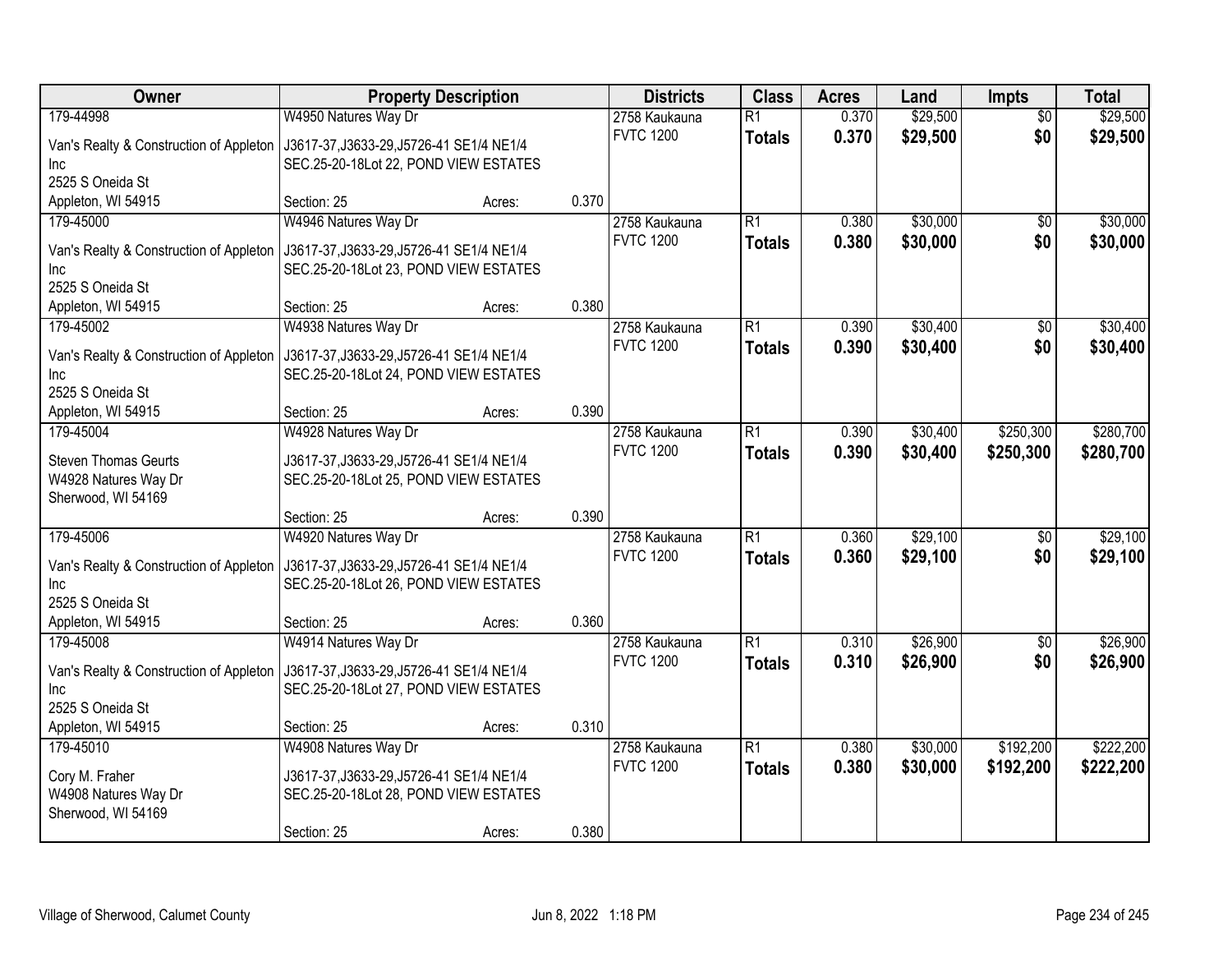| Owner                                   | <b>Property Description</b>              |        |       | <b>Districts</b> | <b>Class</b>    | <b>Acres</b> | Land     | <b>Impts</b> | <b>Total</b> |
|-----------------------------------------|------------------------------------------|--------|-------|------------------|-----------------|--------------|----------|--------------|--------------|
| 179-45012                               | W4913 Natures Way Dr                     |        |       | 2758 Kaukauna    | $\overline{R1}$ | 0.350        | \$28,600 | \$49,400     | \$78,000     |
| Van's Realty & Construction of Appleton | J3617-37, J3633-29, J5726-41 SE1/4 NE1/4 |        |       | <b>FVTC 1200</b> | <b>Totals</b>   | 0.350        | \$28,600 | \$49,400     | \$78,000     |
| Inc                                     | SEC.25-20-18Lot 29, POND VIEW ESTATES    |        |       |                  |                 |              |          |              |              |
| 2525 S Oneida St                        |                                          |        |       |                  |                 |              |          |              |              |
| Appleton, WI 54915                      | Section: 25                              | Acres: | 0.350 |                  |                 |              |          |              |              |
| 179-45014                               | N7945 Stommel Rd                         |        |       | 2758 Kaukauna    | $\overline{R1}$ | 0.250        | \$24,300 | \$250,500    | \$274,800    |
| Daniel J. Bergh                         | J3617-37, J3633-29, J5726-41 SE1/4 NE1/4 |        |       | <b>FVTC 1200</b> | <b>Totals</b>   | 0.250        | \$24,300 | \$250,500    | \$274,800    |
| N7945 Stommel Rd                        | SEC.25-20-18Lot 30, POND VIEW ESTATES    |        |       |                  |                 |              |          |              |              |
| Sherwood, WI 54169                      |                                          |        |       |                  |                 |              |          |              |              |
|                                         | Section: 25                              | Acres: | 0.250 |                  |                 |              |          |              |              |
| 179-45016                               | N7939 Stommel Rd                         |        |       | 2758 Kaukauna    | $\overline{R1}$ | 0.250        | \$24,300 | \$250,500    | \$274,800    |
| Andrew Mader                            | J3617-37, J3633-29, J5726-41 SE1/4 NE1/4 |        |       | <b>FVTC 1200</b> | <b>Totals</b>   | 0.250        | \$24,300 | \$250,500    | \$274,800    |
| N7939 Stommel Rd                        | SEC.25-20-18Lot 31, POND VIEW ESTATES    |        |       |                  |                 |              |          |              |              |
| Sherwood, WI 54169                      |                                          |        |       |                  |                 |              |          |              |              |
|                                         | Section: 25                              | Acres: | 0.250 |                  |                 |              |          |              |              |
| 179-45018                               | W4921 Natures Way Dr                     |        |       | 2758 Kaukauna    | $\overline{R1}$ | 0.430        | \$32,100 | \$50,000     | \$82,100     |
| Van's Realty & Construction of Appleton | J3617-37, J3633-29, J5726-41 SE1/4 NE1/4 |        |       | <b>FVTC 1200</b> | <b>Totals</b>   | 0.430        | \$32,100 | \$50,000     | \$82,100     |
| Inc                                     | SEC.25-20-18Lot 32, POND VIEW ESTATES    |        |       |                  |                 |              |          |              |              |
| 2525 S Oneida St                        |                                          |        |       |                  |                 |              |          |              |              |
| Appleton, WI 54915                      | Section: 25                              | Acres: | 0.430 |                  |                 |              |          |              |              |
| 179-45020                               | W4925 Natures Way Dr                     |        |       | 2758 Kaukauna    | $\overline{R1}$ | 0.380        | \$30,000 | \$165,500    | \$195,500    |
| Jason C. Gaffney                        | J3617-37, J3633-29, J5726-41 SE1/4 NE1/4 |        |       | <b>FVTC 1200</b> | <b>Totals</b>   | 0.380        | \$30,000 | \$165,500    | \$195,500    |
| W4925 Natures Way Dr                    | SEC.25-20-18Lot 33, POND VIEW ESTATES    |        |       |                  |                 |              |          |              |              |
| Sherwood, WI 54169                      |                                          |        |       |                  |                 |              |          |              |              |
|                                         | Section: 25                              | Acres: | 0.380 |                  |                 |              |          |              |              |
| 179-45022                               | W4933 Natures Way Dr                     |        |       | 2758 Kaukauna    | R1              | 0.390        | \$30,400 | \$295,900    | \$326,300    |
| John Hoffman                            | J3617-37, J3633-29, J5726-41 SE1/4 NE1/4 |        |       | <b>FVTC 1200</b> | <b>Totals</b>   | 0.390        | \$30,400 | \$295,900    | \$326,300    |
| W4933 Natures Way Dr                    | SEC.25-20-18Lot 34, POND VIEW ESTATES    |        |       |                  |                 |              |          |              |              |
| Sherwood, WI 54169                      |                                          |        |       |                  |                 |              |          |              |              |
|                                         | Section: 25                              | Acres: | 0.390 |                  |                 |              |          |              |              |
| 179-45024                               | W4939 Natures Way Dr                     |        |       | 2758 Kaukauna    | R1              | 0.400        | \$30,800 | \$309,500    | \$340,300    |
| Kyle A. Wesner                          | J3617-37, J3633-29, J5726-41 SE1/4 NE1/4 |        |       | <b>FVTC 1200</b> | <b>Totals</b>   | 0.400        | \$30,800 | \$309,500    | \$340,300    |
| W4939 Natures Way                       | SEC.25-20-18Lot 35, POND VIEW ESTATES    |        |       |                  |                 |              |          |              |              |
| Sherwood, WI 54169                      |                                          |        |       |                  |                 |              |          |              |              |
|                                         | Section: 25                              | Acres: | 0.400 |                  |                 |              |          |              |              |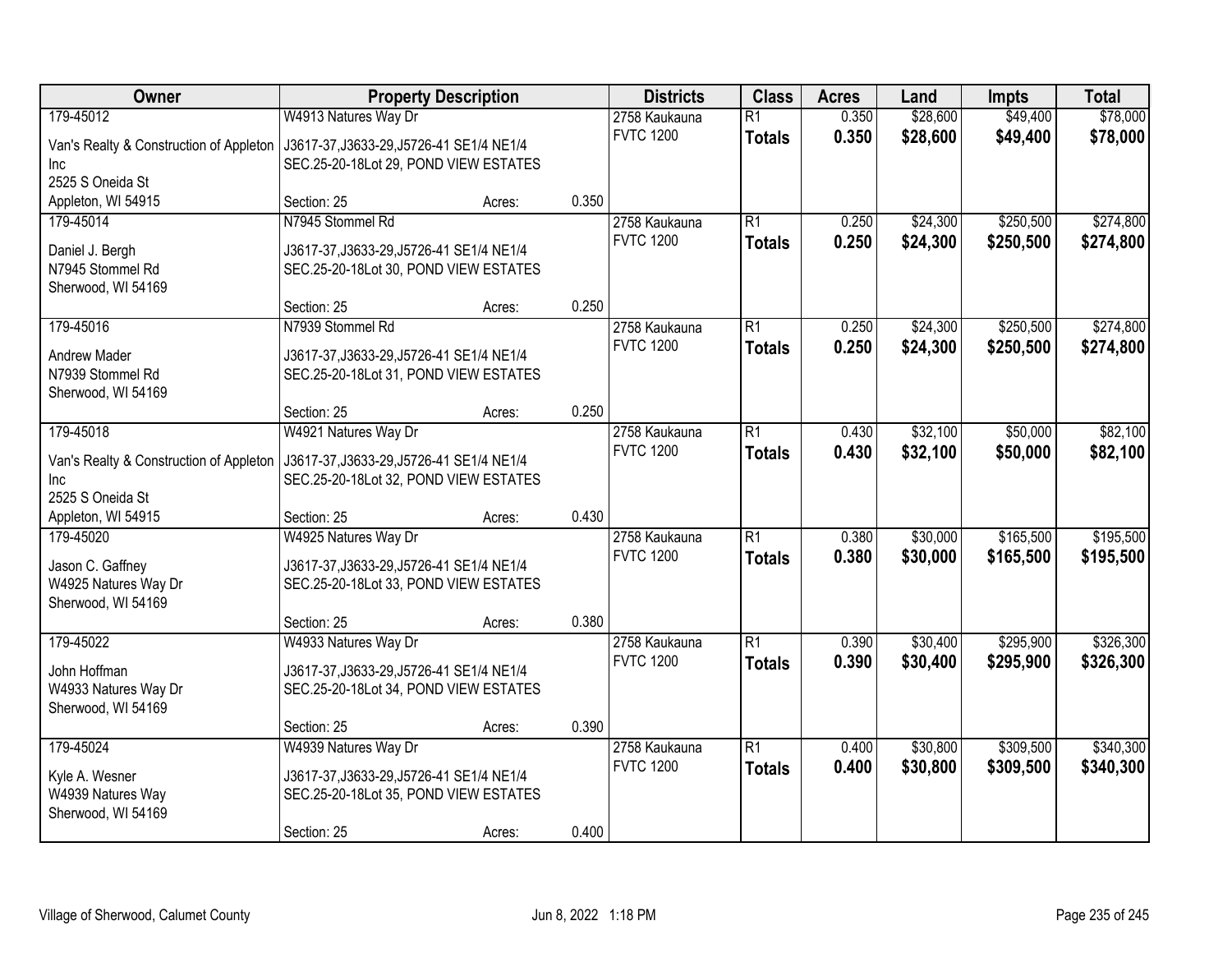| Owner                                   | <b>Property Description</b>                        |        |       | <b>Districts</b> | <b>Class</b>    | <b>Acres</b> | Land     | <b>Impts</b>    | <b>Total</b> |
|-----------------------------------------|----------------------------------------------------|--------|-------|------------------|-----------------|--------------|----------|-----------------|--------------|
| 179-45026                               | W4949 Natures Way Dr                               |        |       | 2758 Kaukauna    | $\overline{R1}$ | 0.420        | \$31,700 | \$217,200       | \$248,900    |
| Van's Realty & Construction of Appleton | J3617-37, J3633-29, J5726-41 SE1/4 NE1/4           |        |       | <b>FVTC 1200</b> | <b>Totals</b>   | 0.420        | \$31,700 | \$217,200       | \$248,900    |
| Inc                                     | SEC.25-20-18Lot 36, POND VIEW ESTATES              |        |       |                  |                 |              |          |                 |              |
| 2525 S Oneida St                        |                                                    |        |       |                  |                 |              |          |                 |              |
| Appleton, WI 54915                      | Section: 25                                        | Acres: | 0.420 |                  |                 |              |          |                 |              |
| 179-45028                               | W4955 Natures Way Dr                               |        |       | 2758 Kaukauna    | R1              | 0.400        | \$30,800 | \$294,200       | \$325,000    |
| Eric Benthien                           | J3617-37, J3633-29, J5726-41 SE1/4 NE1/4           |        |       | <b>FVTC 1200</b> | <b>Totals</b>   | 0.400        | \$30,800 | \$294,200       | \$325,000    |
| W4955 Natures Way Dr                    | SEC.25-20-18Lot 37, POND VIEW ESTATES              |        |       |                  |                 |              |          |                 |              |
| Sherwood, WI 54169                      |                                                    |        |       |                  |                 |              |          |                 |              |
|                                         | Section: 25                                        | Acres: | 0.400 |                  |                 |              |          |                 |              |
| 179-45030                               | W4963 Natures Way Dr                               |        |       | 2758 Kaukauna    | R1              | 0.420        | \$31,700 | \$348,400       | \$380,100    |
| Nicholas J. Marks                       | J3617-37, J3633-29, J5726-41 SE1/4 NE1/4           |        |       | <b>FVTC 1200</b> | <b>Totals</b>   | 0.420        | \$31,700 | \$348,400       | \$380,100    |
| W4963 Natures Way Dr                    | SEC.25-20-18Lot 38, POND VIEW ESTATES              |        |       |                  |                 |              |          |                 |              |
| Sherwood, WI 54169                      |                                                    |        |       |                  |                 |              |          |                 |              |
|                                         | Section: 25                                        | Acres: | 0.420 |                  |                 |              |          |                 |              |
| 179-45032                               | W4971 Natures Way Dr                               |        |       | 2758 Kaukauna    | R1              | 0.410        | \$31,300 | \$279,300       | \$310,600    |
|                                         |                                                    |        |       | <b>FVTC 1200</b> | <b>Totals</b>   | 0.410        | \$31,300 | \$279,300       | \$310,600    |
| Kevin R. Evers                          | J3617-37, J3633-29, J5726-41 SE1/4 NE1/4           |        |       |                  |                 |              |          |                 |              |
| W4971 Natures Way                       | SEC.25-20-18Lot 39, POND VIEW ESTATES              |        |       |                  |                 |              |          |                 |              |
| Sherwood, WI 54169                      | Section: 25                                        | Acres: | 0.410 |                  |                 |              |          |                 |              |
| 179-45034                               | Natures Way Dr                                     |        |       | 2758 Kaukauna    | $\overline{R1}$ | 1.160        | \$3,000  | $\overline{50}$ | \$3,000      |
|                                         |                                                    |        |       | <b>FVTC 1200</b> | <b>Totals</b>   | 1.160        | \$3,000  | \$0             | \$3,000      |
| Pond View Estates Subdivision Pond      | J3617-37, J3633-29, J5726-41 SE1/4 NE1/4           |        |       |                  |                 |              |          |                 |              |
| Owners Assoc Inc                        | SEC.25-20-18Outlot 1, POND VIEW ESTATES            |        |       |                  |                 |              |          |                 |              |
| 2525 S Oneida St                        |                                                    |        |       |                  |                 |              |          |                 |              |
| Appleton, WI 54915                      | Section: 25                                        | Acres: | 1.160 |                  |                 |              |          |                 |              |
| 179-45212                               | Lorraine St                                        |        |       | 2758 Kaukauna    | R1              | 0.020        | \$1,000  | $\overline{60}$ | \$1,000      |
| Margaret M. Stumpf                      | J489-53STUMPF & MEEHL HIGHLAND ADD PRT LOT         |        |       | <b>FVTC 1200</b> | <b>Totals</b>   | 0.020        | \$1,000  | \$0             | \$1,000      |
| Lorraine St                             | 14 LYG W OF LORRAINE ST CONTAINED IN               |        |       |                  |                 |              |          |                 |              |
| Sherwood, WI 54169                      | CSM#3697                                           |        |       |                  |                 |              |          |                 |              |
|                                         | Section: 29                                        | Acres: | 0.020 |                  |                 |              |          |                 |              |
| 179-45542                               | <b>Military Rd</b>                                 |        |       | 2020 Aerials     | R1              | 0.800        | \$38,200 | $\sqrt{$0}$     | \$38,200     |
| John R. West                            | 121-113, J4602-19 S1/2 NW1/4 NE1/4 SEC.29-20-19Lot |        |       | 2758 Kaukauna    | R <sub>5</sub>  | 0.110        | \$100    | \$0             | \$100        |
| N504 Nottingham Ct                      | 1, CSM 3859 VOL.35-112                             |        |       | <b>FVTC 1200</b> | <b>Totals</b>   | 0.910        | \$38,300 | \$0             | \$38,300     |
| Sherwood, WI 54169                      |                                                    |        |       |                  |                 |              |          |                 |              |
|                                         | Section: 29                                        | Acres: | 0.910 |                  |                 |              |          |                 |              |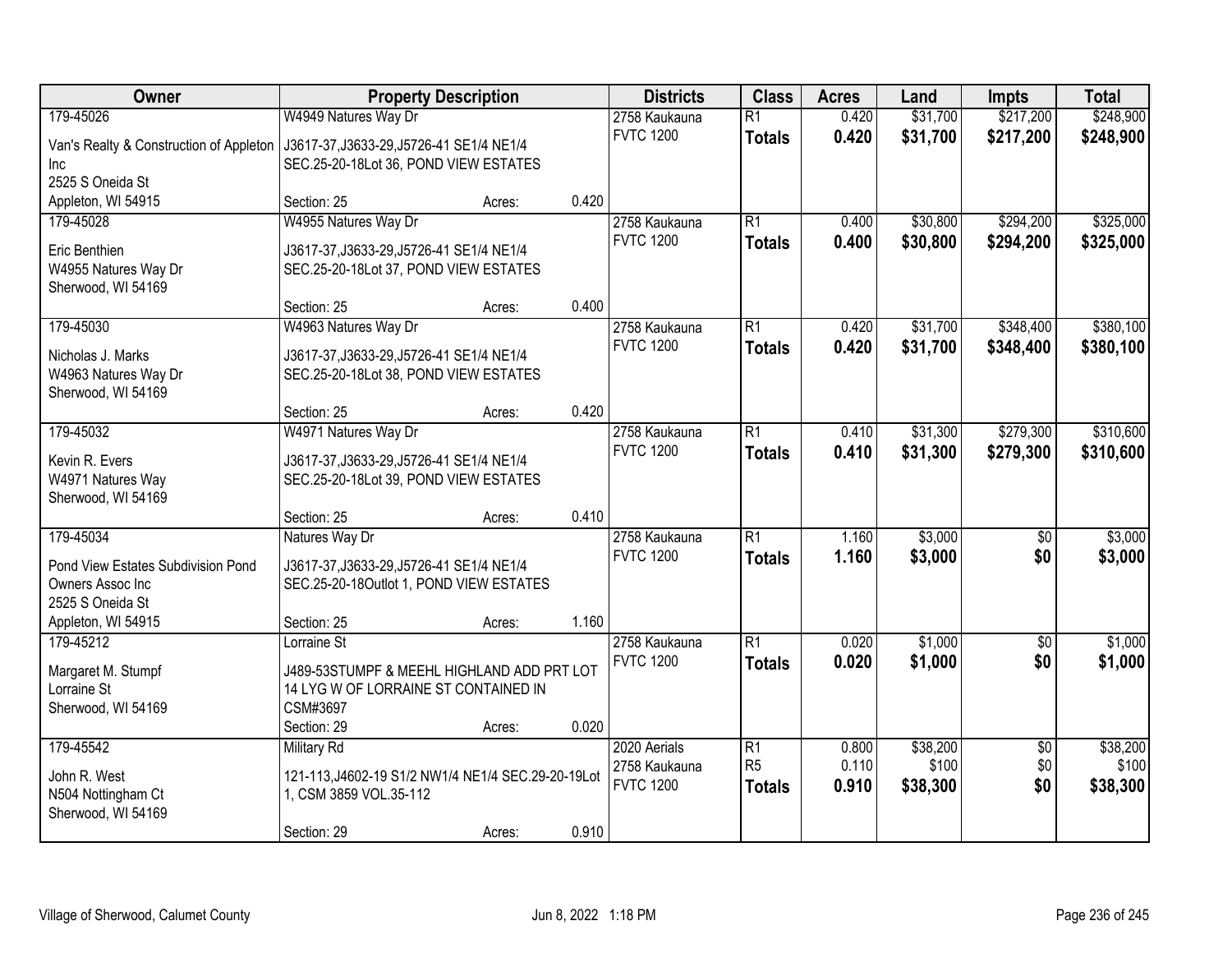| Owner                                                                               | <b>Property Description</b>                                                                                                                            |        |       | <b>Districts</b>                                  | <b>Class</b>                                       | <b>Acres</b>            | Land                            | <b>Impts</b>                  | <b>Total</b>                      |
|-------------------------------------------------------------------------------------|--------------------------------------------------------------------------------------------------------------------------------------------------------|--------|-------|---------------------------------------------------|----------------------------------------------------|-------------------------|---------------------------------|-------------------------------|-----------------------------------|
| 179-45544<br>John R. West<br>N504 Nottingham Ct<br>Sherwood, WI 54169               | N616 Military Rd<br>121-113, J4602-19 S1/2 NW1/4 NE1/4 SEC.29-20-19Lot<br>3, CSM 3859 VOL.35-112                                                       |        |       | 2020 Aerials<br>2758 Kaukauna<br><b>FVTC 1200</b> | $\overline{R2}$<br>R <sub>5</sub><br><b>Totals</b> | 1.350<br>8.190<br>9.540 | \$55,300<br>\$4,900<br>\$60,200 | \$222,700<br>\$0<br>\$222,700 | \$278,000<br>\$4,900<br>\$282,900 |
|                                                                                     | Section: 29                                                                                                                                            | Acres: | 9.540 |                                                   |                                                    |                         |                                 |                               |                                   |
| 179-45566<br><b>Adam Matthew Breit</b><br>W5108 Blue Heron Ct<br>Sherwood, WI 54169 | W5108 Blue Heron Ct<br>J3011-4, J3011-6, 326221 NATURE HAVEN ESTATES<br>LOT 8 E1/2 NW1/4 SEC.25-20-18 NOW Lot 2, CSM 388:<br>VOL.35-202<br>Section: 25 | Acres: | 0.150 | 2758 Kaukauna<br><b>FVTC 1200</b>                 | $\overline{R1}$<br><b>Totals</b>                   | 0.150<br>0.150          | \$19,100<br>\$19,100            | \$166,000<br>\$166,000        | \$185,100<br>\$185,100            |
| 179-45602<br>Drive Fore Success, LLC                                                | W5006 Cottage Ln<br>J1648-9, J4833-5 SE1/4 SEC.25-20-18Lot 1, THE                                                                                      |        |       | 2758 Kaukauna<br><b>FVTC 1200</b>                 | R1<br><b>Totals</b>                                | 0.160<br>0.160          | \$40,000<br>\$40,000            | \$0<br>\$0                    | \$40,000<br>\$40,000              |
| W5095 Golf Course Rd<br>Sherwood, WI 54169                                          | <b>COTTAGES AT HIGH CLIFF</b><br>Section: 25                                                                                                           | Acres: | 0.160 |                                                   |                                                    |                         |                                 |                               |                                   |
| 179-45604                                                                           | W5002 Cottage Ln                                                                                                                                       |        |       | 2758 Kaukauna                                     | R1                                                 | 0.160                   | \$40,000                        | \$0                           | \$40,000                          |
| Drive Fore Success, LLC<br>W5095 Golf Course Rd<br>Sherwood, WI 54169               | J1648-9, J4833-5 SE1/4 SEC. 25-20-18 Lot 2, THE<br><b>COTTAGES AT HIGH CLIFF</b>                                                                       |        |       | <b>FVTC 1200</b>                                  | <b>Totals</b>                                      | 0.160                   | \$40,000                        | \$0                           | \$40,000                          |
|                                                                                     | Section: 25                                                                                                                                            | Acres: | 0.160 |                                                   |                                                    |                         |                                 |                               |                                   |
| 179-45606<br>Drive Fore Success, LLC<br>W5095 Golf Course Rd<br>Sherwood, WI 54169  | W4998 Cottage Ln<br>J1648-9, J4833-5 SE1/4 SEC. 25-20-18 Lot 3, THE<br><b>COTTAGES AT HIGH CLIFF</b>                                                   |        |       | 2758 Kaukauna<br><b>FVTC 1200</b>                 | $\overline{R1}$<br><b>Totals</b>                   | 0.150<br>0.150          | \$40,000<br>\$40,000            | $\overline{50}$<br>\$0        | \$40,000<br>\$40,000              |
|                                                                                     | Section: 25                                                                                                                                            | Acres: | 0.150 |                                                   |                                                    |                         |                                 |                               |                                   |
| 179-45608<br>Drive Fore Success, LLC<br>W5095 Golf Course Rd<br>Sherwood, WI 54169  | W4994 Cottage Ln<br>J1648-9, J4833-5 SE1/4 SEC. 25-20-18 Lot 4, THE<br><b>COTTAGES AT HIGH CLIFF</b>                                                   |        |       | 2758 Kaukauna<br><b>FVTC 1200</b>                 | R1<br><b>Totals</b>                                | 0.140<br>0.140          | \$40,000<br>\$40,000            | $\overline{50}$<br>\$0        | \$40,000<br>\$40,000              |
|                                                                                     | Section: 25                                                                                                                                            | Acres: | 0.140 |                                                   |                                                    |                         |                                 |                               |                                   |
| 179-45610<br>Drive Fore Success, LLC<br>W5095 Golf Course Rd<br>Sherwood, WI 54169  | W4990 Cottage Ln<br>J1648-9, J4833-5 SE1/4 SEC.25-20-18Lot 5, THE<br><b>COTTAGES AT HIGH CLIFF</b><br>Section: 25                                      | Acres: | 0.140 | 2758 Kaukauna<br><b>FVTC 1200</b>                 | $\overline{R1}$<br><b>Totals</b>                   | 0.140<br>0.140          | \$40,000<br>\$40,000            | $\overline{50}$<br>\$0        | \$40,000<br>\$40,000              |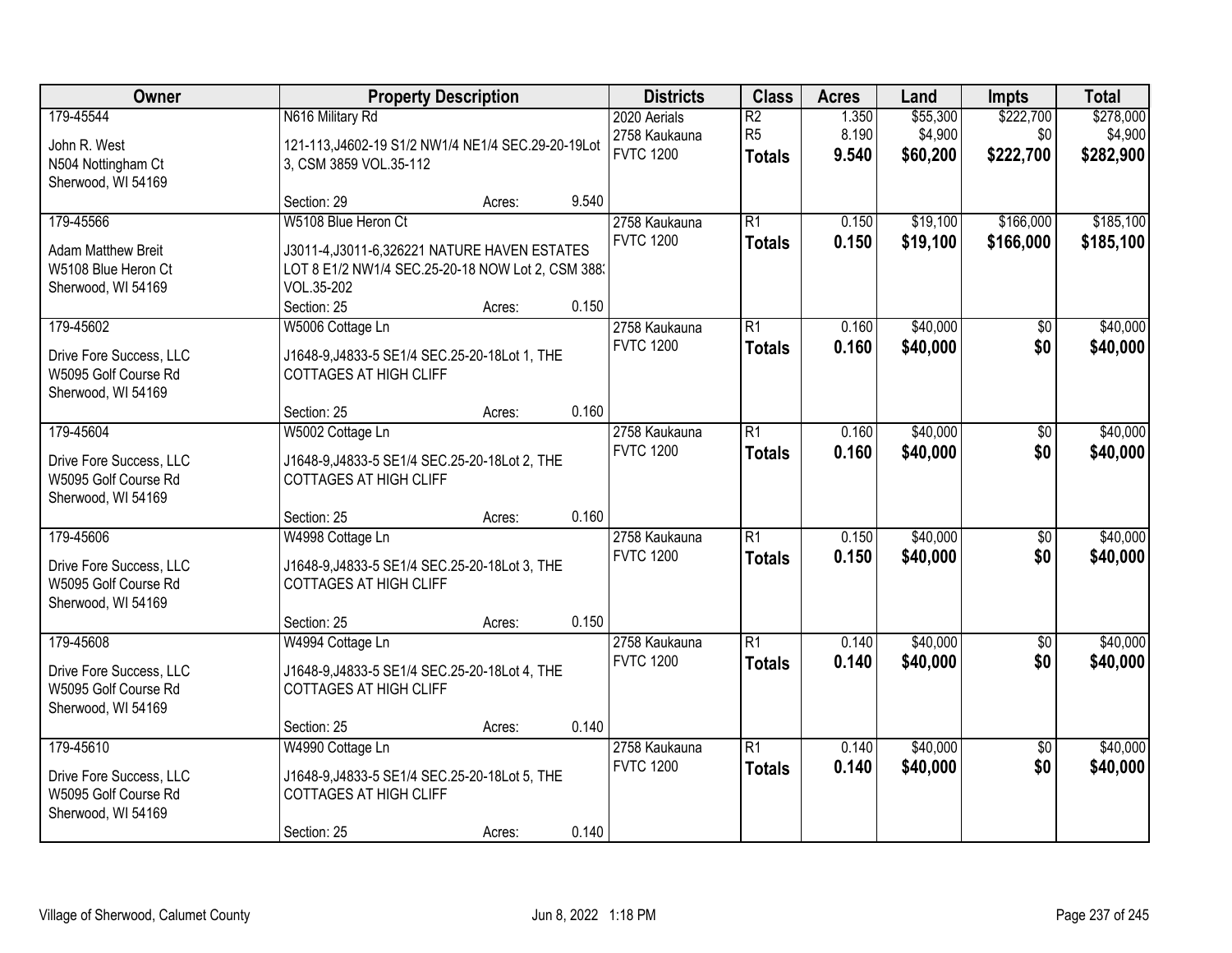| Owner                                           |                                                                                  | <b>Property Description</b> |       | <b>Districts</b>                  | <b>Class</b>    | <b>Acres</b> | Land     | <b>Impts</b>           | <b>Total</b> |
|-------------------------------------------------|----------------------------------------------------------------------------------|-----------------------------|-------|-----------------------------------|-----------------|--------------|----------|------------------------|--------------|
| 179-45612                                       | W4986 Cottage Ln                                                                 |                             |       | 2758 Kaukauna                     | $\overline{R1}$ | 0.140        | \$40,000 | $\overline{50}$        | \$40,000     |
| Drive Fore Success, LLC                         | J1648-9, J4833-5 SE1/4 SEC. 25-20-18 Lot 6, THE                                  |                             |       | <b>FVTC 1200</b>                  | <b>Totals</b>   | 0.140        | \$40,000 | \$0                    | \$40,000     |
| W5095 Golf Course Rd                            | <b>COTTAGES AT HIGH CLIFF</b>                                                    |                             |       |                                   |                 |              |          |                        |              |
| Sherwood, WI 54169                              |                                                                                  |                             | 0.140 |                                   |                 |              |          |                        |              |
| 179-45614                                       | Section: 25                                                                      | Acres:                      |       |                                   | $\overline{R1}$ | 0.150        | \$40,000 |                        | \$40,000     |
|                                                 | W4982 Cottage Ln                                                                 |                             |       | 2758 Kaukauna<br><b>FVTC 1200</b> | <b>Totals</b>   | 0.150        | \$40,000 | $\overline{50}$<br>\$0 | \$40,000     |
| Drive Fore Success, LLC                         | J1648-9, J4833-5 SE1/4 SEC.25-20-18Lot 7, THE                                    |                             |       |                                   |                 |              |          |                        |              |
| W5095 Golf Course Rd                            | <b>COTTAGES AT HIGH CLIFF</b>                                                    |                             |       |                                   |                 |              |          |                        |              |
| Sherwood, WI 54169                              | Section: 25                                                                      | Acres:                      | 0.150 |                                   |                 |              |          |                        |              |
| 179-45616                                       | W4978 Cottage Ln                                                                 |                             |       | 2758 Kaukauna                     | R1              | 0.160        | \$40,000 | \$0                    | \$40,000     |
|                                                 |                                                                                  |                             |       | <b>FVTC 1200</b>                  | <b>Totals</b>   | 0.160        | \$40,000 | \$0                    | \$40,000     |
| Drive Fore Success, LLC                         | J1648-9, J4833-5 SE1/4 SEC.25-20-18Lot 8, THE                                    |                             |       |                                   |                 |              |          |                        |              |
| W5095 Golf Course Rd<br>Sherwood, WI 54169      | <b>COTTAGES AT HIGH CLIFF</b>                                                    |                             |       |                                   |                 |              |          |                        |              |
|                                                 | Section: 25                                                                      | Acres:                      | 0.160 |                                   |                 |              |          |                        |              |
| 179-45618                                       | W4974 Cottage Ln                                                                 |                             |       | 2758 Kaukauna                     | R1              | 0.160        | \$40,000 | $\sqrt[6]{3}$          | \$40,000     |
|                                                 |                                                                                  |                             |       | <b>FVTC 1200</b>                  | <b>Totals</b>   | 0.160        | \$40,000 | \$0                    | \$40,000     |
| Drive Fore Success, LLC<br>W5095 Golf Course Rd | J1648-9, J4833-5 SE1/4 SEC. 25-20-18 Lot 9, THE<br><b>COTTAGES AT HIGH CLIFF</b> |                             |       |                                   |                 |              |          |                        |              |
| Sherwood, WI 54169                              |                                                                                  |                             |       |                                   |                 |              |          |                        |              |
|                                                 | Section: 25                                                                      | Acres:                      | 0.160 |                                   |                 |              |          |                        |              |
| 179-45620                                       | W4970 Cottage Ln                                                                 |                             |       | 2758 Kaukauna                     | $\overline{R1}$ | 0.150        | \$40,000 | $\overline{50}$        | \$40,000     |
| Drive Fore Success, LLC                         | J1648-9, J4833-5 SE1/4 SEC. 25-20-18 Lot 10, THE                                 |                             |       | <b>FVTC 1200</b>                  | <b>Totals</b>   | 0.150        | \$40,000 | \$0                    | \$40,000     |
| W5095 Golf Course Rd                            | <b>COTTAGES AT HIGH CLIFF</b>                                                    |                             |       |                                   |                 |              |          |                        |              |
| Sherwood, WI 54169                              |                                                                                  |                             |       |                                   |                 |              |          |                        |              |
|                                                 | Section: 25                                                                      | Acres:                      | 0.150 |                                   |                 |              |          |                        |              |
| 179-45622                                       | W4966 Cottage Ln                                                                 |                             |       | 2758 Kaukauna                     | $\overline{R1}$ | 0.160        | \$40,000 | $\overline{50}$        | \$40,000     |
| Drive Fore Success, LLC                         | J1648-9, J4833-5 SE1/4 SEC. 25-20-18 Lot 11, THE                                 |                             |       | <b>FVTC 1200</b>                  | <b>Totals</b>   | 0.160        | \$40,000 | \$0                    | \$40,000     |
| W5095 Golf Course Rd                            | <b>COTTAGES AT HIGH CLIFF</b>                                                    |                             |       |                                   |                 |              |          |                        |              |
| Sherwood, WI 54169                              |                                                                                  |                             |       |                                   |                 |              |          |                        |              |
|                                                 | Section: 25                                                                      | Acres:                      | 0.160 |                                   |                 |              |          |                        |              |
| 179-45624                                       | W4962 Cottage Ln                                                                 |                             |       | 2758 Kaukauna                     | R1              | 0.170        | \$40,000 | $\overline{50}$        | \$40,000     |
| Drive Fore Success, LLC                         | J1648-9, J4833-5 SE1/4 SEC.25-20-18Lot 12, THE                                   |                             |       | <b>FVTC 1200</b>                  | <b>Totals</b>   | 0.170        | \$40,000 | \$0                    | \$40,000     |
| W5095 Golf Course Rd                            | <b>COTTAGES AT HIGH CLIFF</b>                                                    |                             |       |                                   |                 |              |          |                        |              |
| Sherwood, WI 54169                              |                                                                                  |                             |       |                                   |                 |              |          |                        |              |
|                                                 | Section: 25                                                                      | Acres:                      | 0.170 |                                   |                 |              |          |                        |              |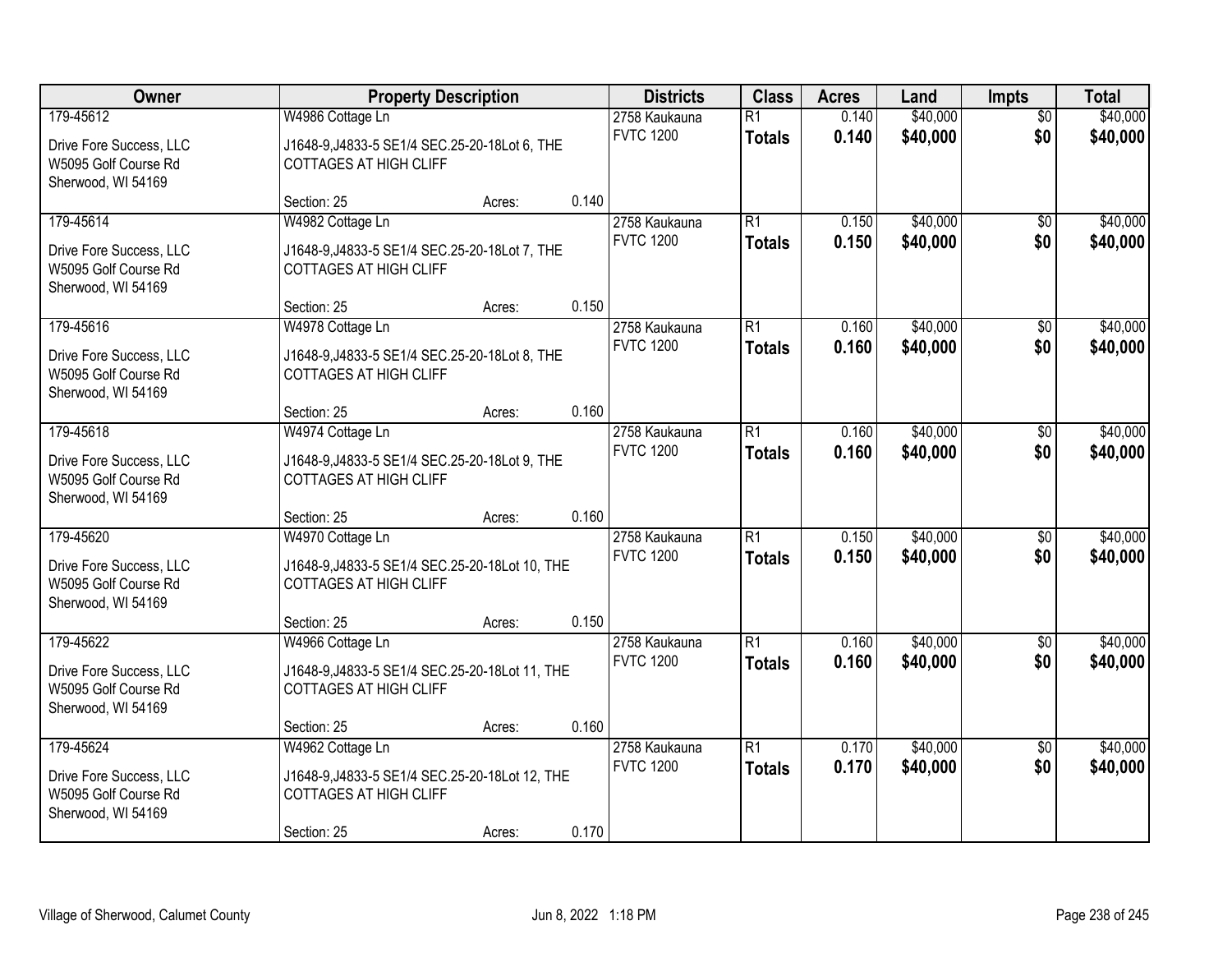| Owner                                                                 |                                                                                   | <b>Property Description</b> |       | <b>Districts</b> | <b>Class</b>    | <b>Acres</b> | Land     | <b>Impts</b>    | <b>Total</b> |
|-----------------------------------------------------------------------|-----------------------------------------------------------------------------------|-----------------------------|-------|------------------|-----------------|--------------|----------|-----------------|--------------|
| 179-45626                                                             | W4958 Cottage Ln                                                                  |                             |       | 2758 Kaukauna    | $\overline{R1}$ | 0.190        | \$40,000 | $\overline{50}$ | \$40,000     |
| Drive Fore Success, LLC<br>W5095 Golf Course Rd                       | J1648-9, J4833-5 SE1/4 SEC. 25-20-18 Lot 13, THE<br><b>COTTAGES AT HIGH CLIFF</b> |                             |       | <b>FVTC 1200</b> | <b>Totals</b>   | 0.190        | \$40,000 | \$0             | \$40,000     |
| Sherwood, WI 54169                                                    |                                                                                   |                             |       |                  |                 |              |          |                 |              |
|                                                                       | Section: 25                                                                       | Acres:                      | 0.190 |                  |                 |              |          |                 |              |
| 179-45628                                                             | W4954 Cottage Ln                                                                  |                             |       | 2758 Kaukauna    | $\overline{R1}$ | 0.190        | \$40,000 | $\overline{50}$ | \$40,000     |
| Drive Fore Success, LLC<br>W5095 Golf Course Rd<br>Sherwood, WI 54169 | J1648-9, J4833-5 SE1/4 SEC.25-20-18Lot 14, THE<br><b>COTTAGES AT HIGH CLIFF</b>   |                             |       | <b>FVTC 1200</b> | <b>Totals</b>   | 0.190        | \$40,000 | \$0             | \$40,000     |
|                                                                       | Section: 25                                                                       | Acres:                      | 0.190 |                  |                 |              |          |                 |              |
| 179-45630                                                             | W4950 Cottage Ln                                                                  |                             |       | 2758 Kaukauna    | R1              | 0.190        | \$40,000 | \$0             | \$40,000     |
| Drive Fore Success, LLC<br>W5095 Golf Course Rd<br>Sherwood, WI 54169 | J1648-9, J4833-5 SE1/4 SEC. 25-20-18 Lot 15, THE<br><b>COTTAGES AT HIGH CLIFF</b> |                             |       | <b>FVTC 1200</b> | <b>Totals</b>   | 0.190        | \$40,000 | \$0             | \$40,000     |
|                                                                       | Section: 25                                                                       | Acres:                      | 0.190 |                  |                 |              |          |                 |              |
| 179-45632                                                             | W4946 Cottage Ln                                                                  |                             |       | 2758 Kaukauna    | R1              | 0.130        | \$40,000 | $\sqrt[6]{3}$   | \$40,000     |
| Drive Fore Success, LLC<br>W5095 Golf Course Rd<br>Sherwood, WI 54169 | J1648-9, J4833-5 SE1/4 SEC. 25-20-18 Lot 16, THE<br><b>COTTAGES AT HIGH CLIFF</b> |                             |       | <b>FVTC 1200</b> | <b>Totals</b>   | 0.130        | \$40,000 | \$0             | \$40,000     |
|                                                                       | Section: 25                                                                       | Acres:                      | 0.130 |                  |                 |              |          |                 |              |
| 179-45634                                                             | W4942 Cottage Ln                                                                  |                             |       | 2758 Kaukauna    | $\overline{R1}$ | 0.140        | \$40,000 | $\overline{50}$ | \$40,000     |
| Drive Fore Success, LLC                                               | J1648-9, J4833-5 SE1/4 SEC. 25-20-18 Lot 17, THE                                  |                             |       | <b>FVTC 1200</b> | <b>Totals</b>   | 0.140        | \$40,000 | \$0             | \$40,000     |
| W5095 Golf Course Rd                                                  | <b>COTTAGES AT HIGH CLIFF</b>                                                     |                             |       |                  |                 |              |          |                 |              |
| Sherwood, WI 54169                                                    |                                                                                   |                             |       |                  |                 |              |          |                 |              |
|                                                                       | Section: 25                                                                       | Acres:                      | 0.140 |                  |                 |              |          |                 |              |
| 179-45636                                                             | W4938 Cottage Ln                                                                  |                             |       | 2758 Kaukauna    | $\overline{R1}$ | 0.160        | \$40,000 | $\overline{50}$ | \$40,000     |
| Drive Fore Success, LLC<br>W5095 Golf Course Rd<br>Sherwood, WI 54169 | J1648-9, J4833-5 SE1/4 SEC. 25-20-18 Lot 18, THE<br><b>COTTAGES AT HIGH CLIFF</b> |                             |       | <b>FVTC 1200</b> | <b>Totals</b>   | 0.160        | \$40,000 | \$0             | \$40,000     |
|                                                                       | Section: 25                                                                       | Acres:                      | 0.160 |                  |                 |              |          |                 |              |
| 179-45638                                                             | W4934 Cottage Ln                                                                  |                             |       | 2758 Kaukauna    | R1              | 0.170        | \$40,000 | $\overline{50}$ | \$40,000     |
| Drive Fore Success, LLC<br>W5095 Golf Course Rd<br>Sherwood, WI 54169 | J1648-9, J4833-5 SE1/4 SEC.25-20-18Lot 19, THE<br><b>COTTAGES AT HIGH CLIFF</b>   |                             |       | <b>FVTC 1200</b> | <b>Totals</b>   | 0.170        | \$40,000 | \$0             | \$40,000     |
|                                                                       | Section: 25                                                                       | Acres:                      | 0.170 |                  |                 |              |          |                 |              |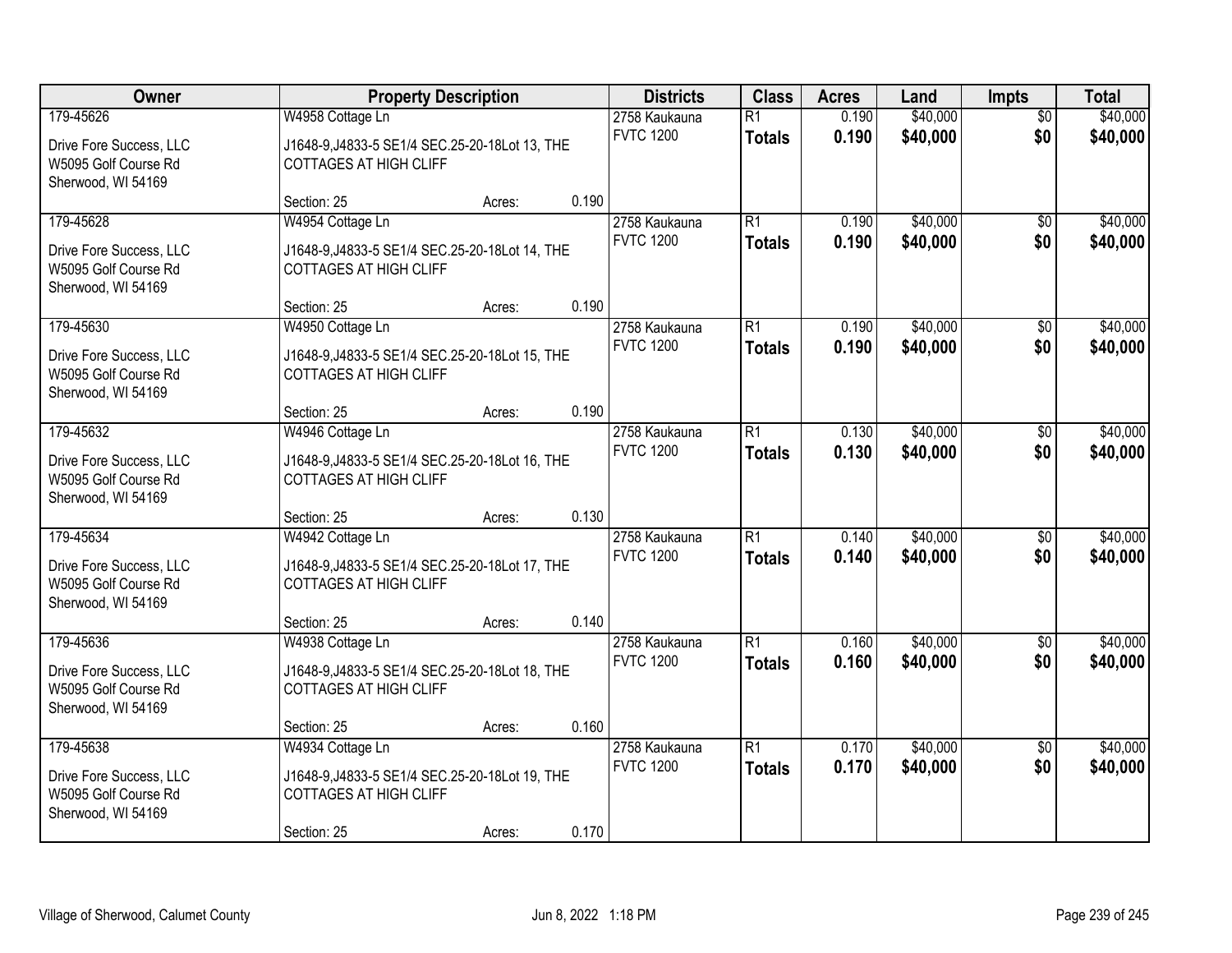| Owner                                                                 |                                                                                   | <b>Property Description</b> |       | <b>Districts</b>                  | <b>Class</b>                     | <b>Acres</b>   | Land                 | <b>Impts</b>           | <b>Total</b>         |
|-----------------------------------------------------------------------|-----------------------------------------------------------------------------------|-----------------------------|-------|-----------------------------------|----------------------------------|----------------|----------------------|------------------------|----------------------|
| 179-45640                                                             | W4930 Cottage Ln                                                                  |                             |       | 2758 Kaukauna<br><b>FVTC 1200</b> | $\overline{R1}$<br><b>Totals</b> | 0.180<br>0.180 | \$40,000<br>\$40,000 | $\overline{50}$<br>\$0 | \$40,000<br>\$40,000 |
| Drive Fore Success, LLC<br>W5095 Golf Course Rd<br>Sherwood, WI 54169 | J1648-9, J4833-5 SE1/4 SEC.25-20-18Lot 20, THE<br><b>COTTAGES AT HIGH CLIFF</b>   |                             |       |                                   |                                  |                |                      |                        |                      |
|                                                                       | Section: 25                                                                       | Acres:                      | 0.180 |                                   |                                  |                |                      |                        |                      |
| 179-45642                                                             | W4926 Cottage Ln                                                                  |                             |       | 2758 Kaukauna                     | R1                               | 0.170          | \$40,000             | \$276,300              | \$316,300            |
| Donald Schaeffer<br>1084 Buckeye Point Rd<br>Three Lakes, WI 54562    | J1648-9, J4833-5 SE1/4 SEC.25-20-18Lot 21, THE<br><b>COTTAGES AT HIGH CLIFF</b>   |                             |       | <b>FVTC 1200</b>                  | <b>Totals</b>                    | 0.170          | \$40,000             | \$276,300              | \$316,300            |
|                                                                       | Section: 25                                                                       | Acres:                      | 0.170 |                                   |                                  |                |                      |                        |                      |
| 179-45644                                                             | W4922 Cottage Ln                                                                  |                             |       | 2758 Kaukauna                     | R1                               | 0.130          | \$40,000             | \$282,100              | \$322,100            |
| <b>Mark Delfosse</b><br>W4922 Cottage Ln<br>Sherwood, WI 54169        | J1648-9, J4833-5 SE1/4 SEC. 25-20-18 Lot 22, THE<br><b>COTTAGES AT HIGH CLIFF</b> |                             |       | <b>FVTC 1200</b>                  | <b>Totals</b>                    | 0.130          | \$40,000             | \$282,100              | \$322,100            |
|                                                                       | Section: 25                                                                       | Acres:                      | 0.130 |                                   |                                  |                |                      |                        |                      |
| 179-45646                                                             | W4918 Cottage Ln                                                                  |                             |       | 2758 Kaukauna                     | R1                               | 0.190          | \$40,000             | \$274,900              | \$314,900            |
| Kevin W. Vandenboogaard<br>W4918 Cottage Ln<br>Sherwood, WI 54169     | J1648-9, J4833-5 SE1/4 SEC. 25-20-18 Lot 23, THE<br><b>COTTAGES AT HIGH CLIFF</b> |                             |       | <b>FVTC 1200</b>                  | <b>Totals</b>                    | 0.190          | \$40,000             | \$274,900              | \$314,900            |
|                                                                       | Section: 25                                                                       | Acres:                      | 0.190 |                                   |                                  |                |                      |                        |                      |
| 179-45648                                                             | W4914 Cottage Ln                                                                  |                             |       | 2758 Kaukauna                     | $\overline{R1}$                  | 0.180          | \$40,000             | \$265,900              | \$305,900            |
| Drive Fore Success, LLC<br>W5095 Golf Course Rd<br>Sherwood, WI 54169 | J1648-9, J4833-5 SE1/4 SEC. 25-20-18 Lot 24, THE<br><b>COTTAGES AT HIGH CLIFF</b> |                             |       | <b>FVTC 1200</b>                  | <b>Totals</b>                    | 0.180          | \$40,000             | \$265,900              | \$305,900            |
|                                                                       | Section: 25                                                                       | Acres:                      | 0.180 |                                   |                                  |                |                      |                        |                      |
| 179-45650                                                             | W4910 Cottage Ln                                                                  |                             |       | 2758 Kaukauna                     | $\overline{R1}$                  | 0.160          | \$40,000             | $\overline{50}$        | \$40,000             |
| Drive Fore Success, LLC<br>W5095 Golf Course Rd<br>Sherwood, WI 54169 | J1648-9, J4833-5 SE1/4 SEC.25-20-18Lot 25, THE<br><b>COTTAGES AT HIGH CLIFF</b>   |                             |       | <b>FVTC 1200</b>                  | <b>Totals</b>                    | 0.160          | \$40,000             | \$0                    | \$40,000             |
|                                                                       | Section: 25                                                                       | Acres:                      | 0.160 |                                   |                                  |                |                      |                        |                      |
| 179-45652                                                             | W4906 Cottage Ln                                                                  |                             |       | 2758 Kaukauna                     | $\overline{R1}$                  | 0.200          | \$40,000             | $\overline{50}$        | \$40,000             |
| Drive Fore Success, LLC<br>W5095 Golf Course Rd<br>Sherwood, WI 54169 | J1648-9, J4833-5 SE1/4 SEC. 25-20-18 Lot 26, THE<br><b>COTTAGES AT HIGH CLIFF</b> |                             |       | <b>FVTC 1200</b>                  | <b>Totals</b>                    | 0.200          | \$40,000             | \$0                    | \$40,000             |
|                                                                       | Section: 25                                                                       | Acres:                      | 0.200 |                                   |                                  |                |                      |                        |                      |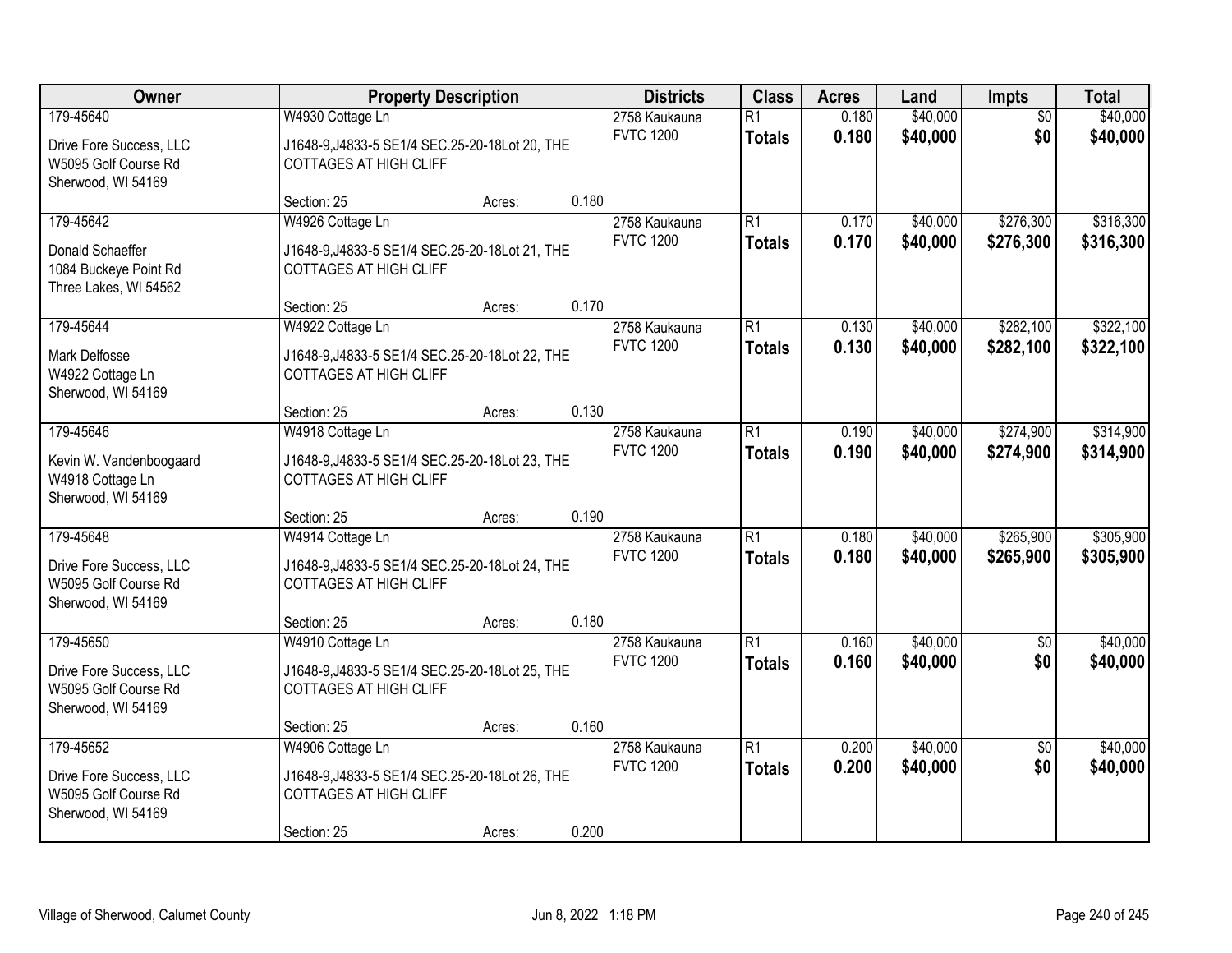| Owner                     | <b>Property Description</b>                      |        |       | <b>Districts</b>                  | <b>Class</b>    | <b>Acres</b> | Land     | <b>Impts</b>    | <b>Total</b> |
|---------------------------|--------------------------------------------------|--------|-------|-----------------------------------|-----------------|--------------|----------|-----------------|--------------|
| 179-45654                 | W4941 Cottage Ln                                 |        |       | 2758 Kaukauna                     | $\overline{R1}$ | 0.160        | \$40,000 | $\overline{50}$ | \$40,000     |
| Drive Fore Success, LLC   | J1648-9, J4833-5 SE1/4 SEC.25-20-18Lot 27, THE   |        |       | <b>FVTC 1200</b>                  | <b>Totals</b>   | 0.160        | \$40,000 | \$0             | \$40,000     |
| W5095 Golf Course Rd      | <b>COTTAGES AT HIGH CLIFF</b>                    |        |       |                                   |                 |              |          |                 |              |
| Sherwood, WI 54169        |                                                  |        |       |                                   |                 |              |          |                 |              |
|                           | Section: 25                                      | Acres: | 0.160 |                                   |                 |              |          |                 |              |
| 179-45656                 | W4945 Cottage Ln                                 |        |       | 2758 Kaukauna                     | $\overline{R1}$ | 0.140        | \$40,000 | $\overline{50}$ | \$40,000     |
| Drive Fore Success, LLC   | J1648-9, J4833-5 SE1/4 SEC.25-20-18Lot 28, THE   |        |       | <b>FVTC 1200</b>                  | <b>Totals</b>   | 0.140        | \$40,000 | \$0             | \$40,000     |
| W5095 Golf Course Rd      | <b>COTTAGES AT HIGH CLIFF</b>                    |        |       |                                   |                 |              |          |                 |              |
| Sherwood, WI 54169        |                                                  |        |       |                                   |                 |              |          |                 |              |
|                           | Section: 25                                      | Acres: | 0.140 |                                   |                 |              |          |                 |              |
| 179-45658                 | W4949 Cottage Ln                                 |        |       | 2758 Kaukauna                     | R1              | 0.140        | \$40,000 | \$27,700        | \$67,700     |
| William P. Rippl          | J1648-9, J4833-5 SE1/4 SEC. 25-20-18 Lot 29, THE |        |       | <b>FVTC 1200</b>                  | <b>Totals</b>   | 0.140        | \$40,000 | \$27,700        | \$67,700     |
| 252 Sheboygan St          | <b>COTTAGES AT HIGH CLIFF</b>                    |        |       |                                   |                 |              |          |                 |              |
| Fond Du Lac, WI 54935     |                                                  |        |       |                                   |                 |              |          |                 |              |
|                           | Section: 25                                      | Acres: | 0.140 |                                   |                 |              |          |                 |              |
| 179-45660                 | W4953 Cottage Ln                                 |        |       | 2758 Kaukauna<br><b>FVTC 1200</b> | R1              | 0.140        | \$40,000 | \$27,200        | \$67,200     |
| John R. Hofferber         | J1648-9, J4833-5 SE1/4 SEC. 25-20-18 Lot 30, THE |        |       |                                   | <b>Totals</b>   | 0.140        | \$40,000 | \$27,200        | \$67,200     |
| N4644 23rd Ln             | <b>COTTAGES AT HIGH CLIFF</b>                    |        |       |                                   |                 |              |          |                 |              |
| Wild Rose, WI 54984       |                                                  |        |       |                                   |                 |              |          |                 |              |
|                           | Section: 25                                      | Acres: | 0.140 |                                   |                 |              |          |                 |              |
| 179-45662                 | W4957 Cottage Ln                                 |        |       | 2758 Kaukauna<br><b>FVTC 1200</b> | $\overline{R1}$ | 0.140        | \$40,000 | \$68,500        | \$108,500    |
| Robert L. Resch           | J1648-9, J4833-5 SE1/4 SEC. 25-20-18 Lot 31, THE |        |       |                                   | <b>Totals</b>   | 0.140        | \$40,000 | \$68,500        | \$108,500    |
| 8331 Whiskey Preserve Cir | <b>COTTAGES AT HIGH CLIFF</b>                    |        |       |                                   |                 |              |          |                 |              |
| Fort Myers, FL 33919      |                                                  |        |       |                                   |                 |              |          |                 |              |
| 179-45664                 | Section: 25                                      | Acres: | 0.140 |                                   | R1              | 0.150        | \$40,000 | \$73,800        | \$113,800    |
|                           | W4961 Cottage Ln                                 |        |       | 2758 Kaukauna<br><b>FVTC 1200</b> | <b>Totals</b>   | 0.150        | \$40,000 | \$73,800        | \$113,800    |
| Rosann Fochs              | J1648-9, J4833-5 SE1/4 SEC. 25-20-18Lot 32, THE  |        |       |                                   |                 |              |          |                 |              |
| 5577 N Amethyst Dr        | <b>COTTAGES AT HIGH CLIFF</b>                    |        |       |                                   |                 |              |          |                 |              |
| Appleton, WI 54913        |                                                  |        |       |                                   |                 |              |          |                 |              |
| 179-45666                 | Section: 25<br>W4965 Cottage Ln                  | Acres: | 0.150 | 2758 Kaukauna                     | R1              | 0.140        | \$40,000 | \$137,200       | \$177,200    |
|                           |                                                  |        |       | <b>FVTC 1200</b>                  | <b>Totals</b>   | 0.140        | \$40,000 | \$137,200       | \$177,200    |
| John P. Weyenberg         | J1648-9, J4833-5 SE1/4 SEC. 25-20-18 Lot 33, THE |        |       |                                   |                 |              |          |                 |              |
| 525 N May St #7           | <b>COTTAGES AT HIGH CLIFF</b>                    |        |       |                                   |                 |              |          |                 |              |
| Mesa, AZ 85201            |                                                  |        | 0.140 |                                   |                 |              |          |                 |              |
|                           | Section: 25                                      | Acres: |       |                                   |                 |              |          |                 |              |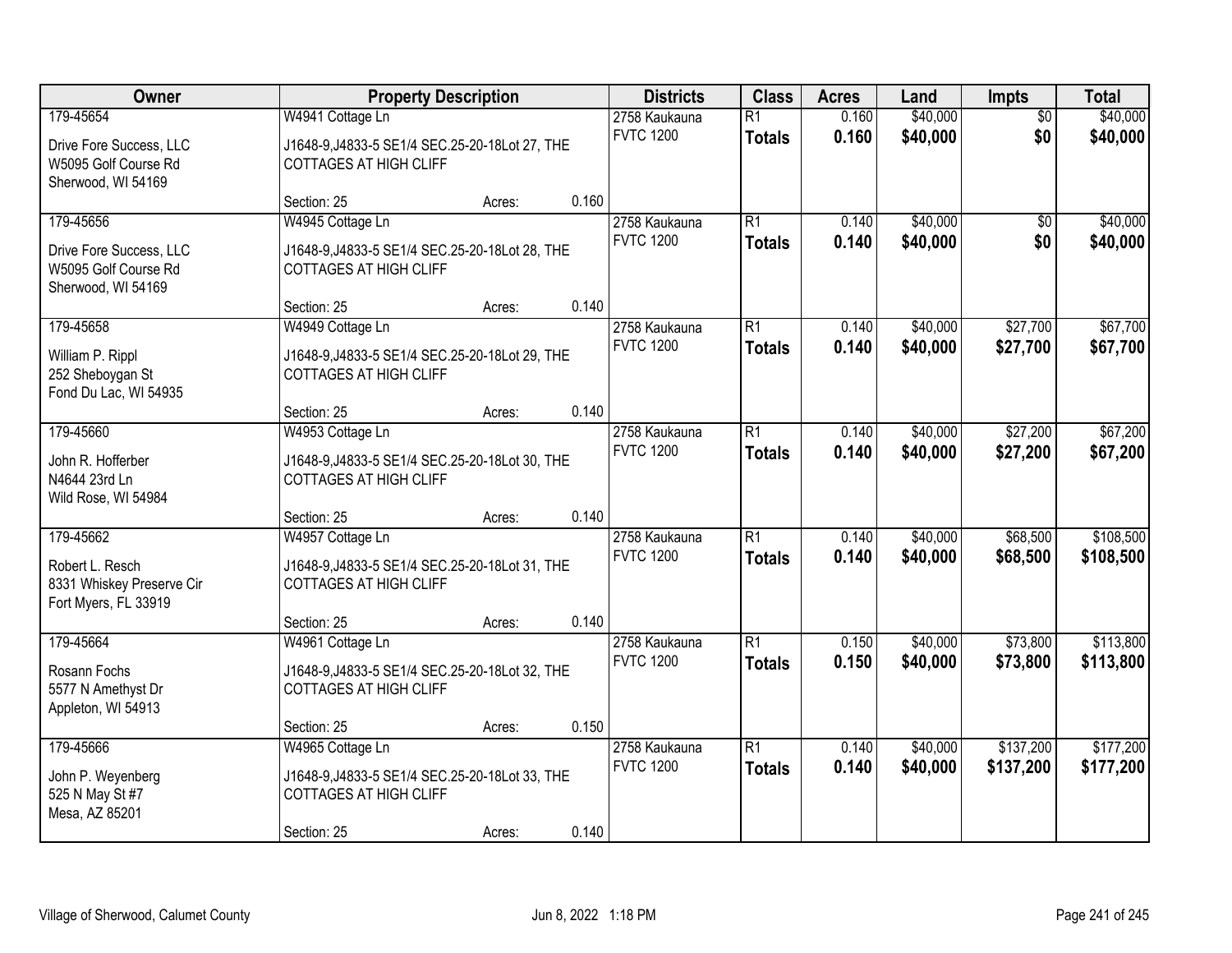| Owner                                                                              | <b>Property Description</b>                                                                                                                             | <b>Districts</b>                                    | <b>Class</b>                     | <b>Acres</b>   | Land                 | <b>Impts</b>           | <b>Total</b>           |
|------------------------------------------------------------------------------------|---------------------------------------------------------------------------------------------------------------------------------------------------------|-----------------------------------------------------|----------------------------------|----------------|----------------------|------------------------|------------------------|
| 179-45668<br>Daniel G. Gehl<br>N6973 Hwy 55                                        | W4969 Cottage Ln<br>J1648-9, J4833-5 SE1/4 SEC.25-20-18Lot 34, THE<br><b>COTTAGES AT HIGH CLIFF</b>                                                     | 2758 Kaukauna<br><b>FVTC 1200</b>                   | $\overline{R1}$<br><b>Totals</b> | 0.130<br>0.130 | \$40,000<br>\$40,000 | \$142,300<br>\$142,300 | \$182,300<br>\$182,300 |
| Menasha, WI 54952                                                                  | Section: 25<br>Acres:                                                                                                                                   | 0.130                                               |                                  |                |                      |                        |                        |
| 179-45670<br>Drive Fore Success, LLC<br>W5095 Golf Course Rd<br>Sherwood, WI 54169 | W4973 Cottage Ln<br>J1648-9, J4833-5 SE1/4 SEC. 25-20-18 Lot 35, THE<br><b>COTTAGES AT HIGH CLIFF</b>                                                   | 2758 Kaukauna<br><b>FVTC 1200</b>                   | R1<br><b>Totals</b>              | 0.140<br>0.140 | \$40,000<br>\$40,000 | $\overline{50}$<br>\$0 | \$40,000<br>\$40,000   |
| 179-45672<br>Drive Fore Success, LLC<br>W5095 Golf Course Rd<br>Sherwood, WI 54169 | Section: 25<br>Acres:<br>W4979 Cottage Ln<br>J1648-9, J4833-5 SE1/4 SEC. 25-20-18 Lot 36, THE<br><b>COTTAGES AT HIGH CLIFF</b>                          | 0.140<br>2758 Kaukauna<br><b>FVTC 1200</b>          | $\overline{R1}$<br><b>Totals</b> | 0.160<br>0.160 | \$40,000<br>\$40,000 | \$0<br>\$0             | \$40,000<br>\$40,000   |
| 179-45674<br>Drive Fore Success, LLC<br>W5095 Golf Course Rd<br>Sherwood, WI 54169 | Section: 25<br>Acres:<br>W4985 Cottage Ln<br>J1648-9, J4833-5 SE1/4 SEC. 25-20-18 Lot 37, THE<br><b>COTTAGES AT HIGH CLIFF</b>                          | 0.160<br>2758 Kaukauna<br><b>FVTC 1200</b>          | $\overline{R1}$<br><b>Totals</b> | 0.150<br>0.150 | \$40,000<br>\$40,000 | \$0<br>\$0             | \$40,000<br>\$40,000   |
| 179-45676<br>Drive Fore Success, LLC<br>W5095 Golf Course Rd<br>Sherwood, WI 54169 | Section: 25<br>Acres:<br>W4989 Cottage Ln<br>J1648-9, J4833-5 SE1/4 SEC. 25-20-18 Lot 38, THE<br><b>COTTAGES AT HIGH CLIFF</b>                          | 0.150<br>2758 Kaukauna<br><b>FVTC 1200</b>          | $\overline{R1}$<br><b>Totals</b> | 0.130<br>0.130 | \$40,000<br>\$40,000 | \$0<br>\$0             | \$40,000<br>\$40,000   |
| 179-45678<br>Drive Fore Success, LLC<br>W5095 Golf Course Rd<br>Sherwood, WI 54169 | Section: 25<br>Acres:<br>W4991 Cottage Ln<br>J1648-9, J4833-5 SE1/4 SEC. 25-20-18 Lot 39, THE<br><b>COTTAGES AT HIGH CLIFF</b><br>Section: 25<br>Acres: | 0.130<br>2758 Kaukauna<br><b>FVTC 1200</b><br>0.130 | R1<br><b>Totals</b>              | 0.130<br>0.130 | \$40,000<br>\$40,000 | \$0<br>\$0             | \$40,000<br>\$40,000   |
| 179-45680<br>Drive Fore Success, LLC<br>W5095 Golf Course Rd<br>Sherwood, WI 54169 | W4995 Cottage Ln<br>J1648-9, J4833-5 SE1/4 SEC. 25-20-18 Lot 40, THE<br><b>COTTAGES AT HIGH CLIFF</b><br>Section: 25<br>Acres:                          | 2758 Kaukauna<br><b>FVTC 1200</b><br>0.130          | R1<br><b>Totals</b>              | 0.130<br>0.130 | \$40,000<br>\$40,000 | $\overline{50}$<br>\$0 | \$40,000<br>\$40,000   |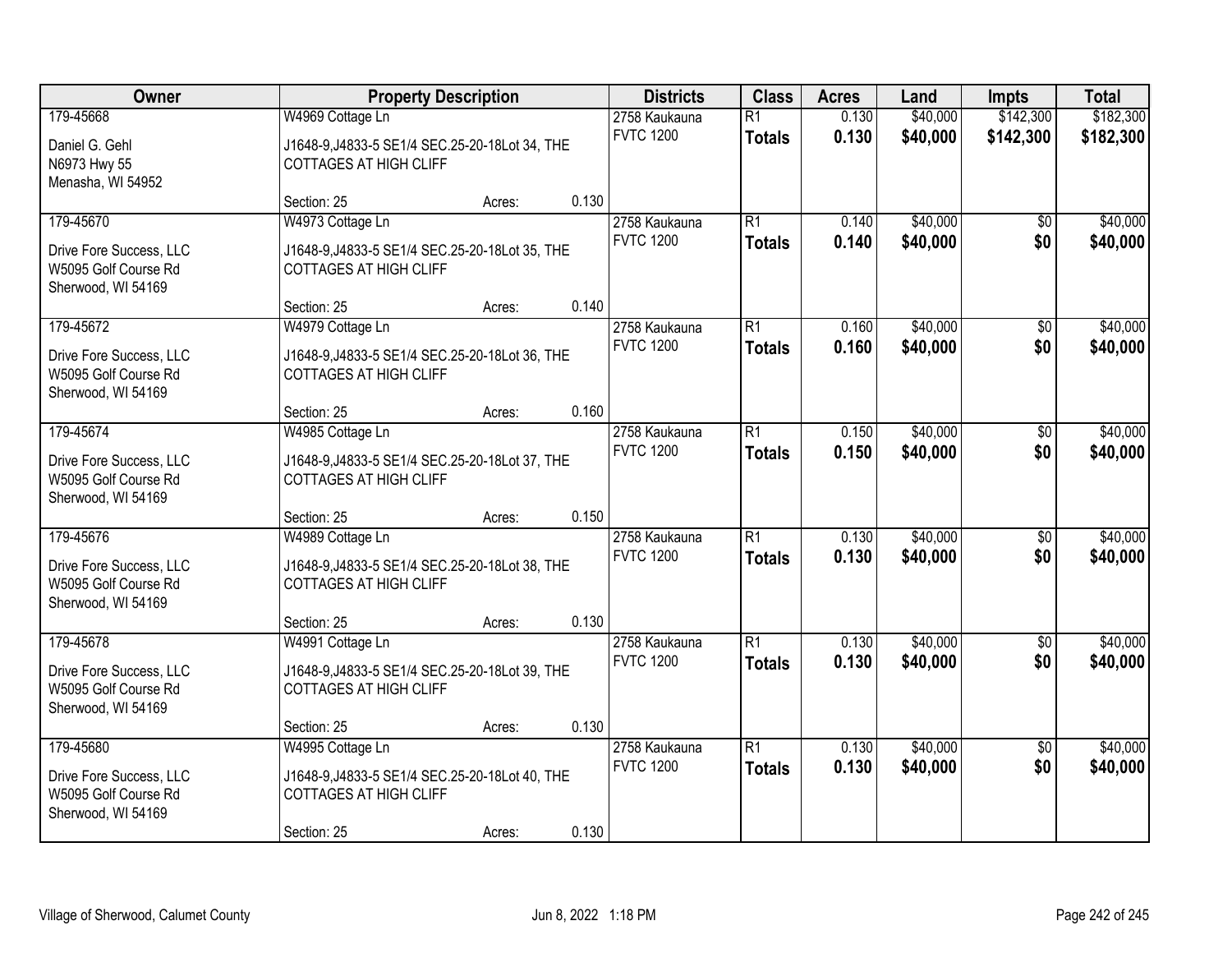| Owner                                           |                                                                                   | <b>Property Description</b> |       |                  | <b>Class</b>    | <b>Acres</b> | Land     | <b>Impts</b>    | <b>Total</b> |
|-------------------------------------------------|-----------------------------------------------------------------------------------|-----------------------------|-------|------------------|-----------------|--------------|----------|-----------------|--------------|
| 179-45682                                       | W4999 Cottage Ln                                                                  |                             |       | 2758 Kaukauna    | $\overline{R1}$ | 0.140        | \$40,000 | $\overline{50}$ | \$40,000     |
| Drive Fore Success, LLC<br>W5095 Golf Course Rd | J1648-9, J4833-5 SE1/4 SEC. 25-20-18 Lot 41, THE<br><b>COTTAGES AT HIGH CLIFF</b> |                             |       | <b>FVTC 1200</b> | <b>Totals</b>   | 0.140        | \$40,000 | \$0             | \$40,000     |
| Sherwood, WI 54169                              |                                                                                   |                             |       |                  |                 |              |          |                 |              |
|                                                 | Section: 25                                                                       | Acres:                      | 0.140 |                  |                 |              |          |                 |              |
| 179-45684                                       | W5005 Cottage Ln                                                                  |                             |       | 2758 Kaukauna    | $\overline{R1}$ | 0.150        | \$40,000 | $\overline{50}$ | \$40,000     |
| Drive Fore Success, LLC                         | J1648-9, J4833-5 SE1/4 SEC.25-20-18Lot 42, THE                                    |                             |       | <b>FVTC 1200</b> | <b>Totals</b>   | 0.150        | \$40,000 | \$0             | \$40,000     |
| W5095 Golf Course Rd                            | <b>COTTAGES AT HIGH CLIFF</b>                                                     |                             |       |                  |                 |              |          |                 |              |
| Sherwood, WI 54169                              | Section: 25                                                                       |                             | 0.150 |                  |                 |              |          |                 |              |
| 179-45686                                       | W5007 Cottage Ln                                                                  | Acres:                      |       | 2758 Kaukauna    | R1              | 0.150        | \$40,000 | \$0             | \$40,000     |
|                                                 |                                                                                   |                             |       | <b>FVTC 1200</b> | <b>Totals</b>   | 0.150        | \$40,000 | \$0             | \$40,000     |
| Drive Fore Success, LLC                         | J1648-9, J4833-5 SE1/4 SEC. 25-20-18 Lot 43, THE                                  |                             |       |                  |                 |              |          |                 |              |
| W5095 Golf Course Rd<br>Sherwood, WI 54169      | <b>COTTAGES AT HIGH CLIFF</b>                                                     |                             |       |                  |                 |              |          |                 |              |
|                                                 | Section: 25                                                                       | Acres:                      | 0.150 |                  |                 |              |          |                 |              |
| 179-45688                                       | W5011 Cottage Ln                                                                  |                             |       | 2758 Kaukauna    | R1              | 0.130        | \$40,000 | $\sqrt[6]{3}$   | \$40,000     |
| Drive Fore Success, LLC                         | J1648-9, J4833-5 SE1/4 SEC. 25-20-18 Lot 44, THE                                  |                             |       | <b>FVTC 1200</b> | <b>Totals</b>   | 0.130        | \$40,000 | \$0             | \$40,000     |
| W5095 Golf Course Rd                            | <b>COTTAGES AT HIGH CLIFF</b>                                                     |                             |       |                  |                 |              |          |                 |              |
| Sherwood, WI 54169                              |                                                                                   |                             |       |                  |                 |              |          |                 |              |
|                                                 | Section: 25                                                                       | Acres:                      | 0.130 |                  |                 |              |          |                 |              |
| 179-45690                                       | Cottage Ln                                                                        |                             |       | 2758 Kaukauna    | $\overline{R1}$ | 1.400        | \$4,000  | $\overline{50}$ | \$4,000      |
| Drive Fore Success, LLC                         | J1648-9, J4833-5 SE1/4 SEC.25-20-18Outlot 1, THE                                  |                             |       | <b>FVTC 1200</b> | <b>Totals</b>   | 1.400        | \$4,000  | \$0             | \$4,000      |
| W5095 Golf Course Rd                            | <b>COTTAGES AT HIGH CLIFF</b>                                                     |                             |       |                  |                 |              |          |                 |              |
| Sherwood, WI 54169                              | Section: 25                                                                       |                             | 1.400 |                  |                 |              |          |                 |              |
| 179-45692                                       | Cottage Ln                                                                        | Acres:                      |       | 2758 Kaukauna    | $\overline{R1}$ | 0.520        | \$4,000  | $\overline{50}$ | \$4,000      |
|                                                 |                                                                                   |                             |       | <b>FVTC 1200</b> | <b>Totals</b>   | 0.520        | \$4,000  | \$0             | \$4,000      |
| Drive Fore Success, LLC<br>W5095 Golf Course Rd | J1648-9, J4833-5 SE1/4 SEC.25-20-18Outlot 2, THE<br><b>COTTAGES AT HIGH CLIFF</b> |                             |       |                  |                 |              |          |                 |              |
| Sherwood, WI 54169                              |                                                                                   |                             |       |                  |                 |              |          |                 |              |
|                                                 | Section: 25                                                                       | Acres:                      | 0.520 |                  |                 |              |          |                 |              |
| 179-45694                                       | Cottage Ln                                                                        |                             |       | 2758 Kaukauna    | R1              | 1.250        | \$2,000  | $\overline{50}$ | \$2,000      |
| Drive Fore Success, LLC                         | J1648-9, J4833-5 SE1/4 SEC.25-20-18Outlot 3, THE                                  |                             |       | <b>FVTC 1200</b> | <b>Totals</b>   | 1.250        | \$2,000  | \$0             | \$2,000      |
| W5095 Golf Course Rd                            | <b>COTTAGES AT HIGH CLIFF</b>                                                     |                             |       |                  |                 |              |          |                 |              |
| Sherwood, WI 54169                              |                                                                                   |                             |       |                  |                 |              |          |                 |              |
|                                                 | Section: 25                                                                       | Acres:                      | 1.250 |                  |                 |              |          |                 |              |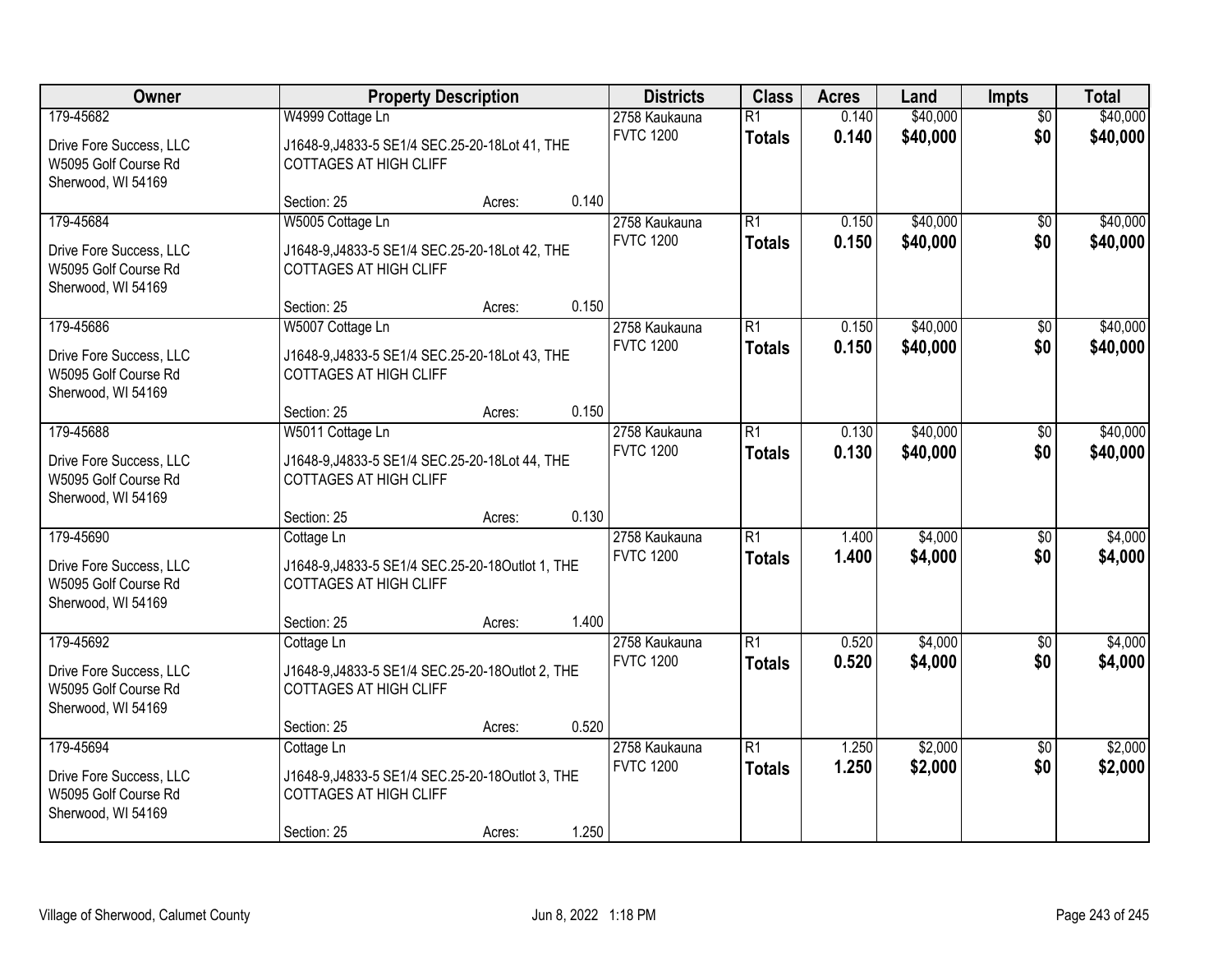| Owner                                | <b>Property Description</b>                         |        |       | <b>Districts</b>                  | <b>Class</b>    | <b>Acres</b> | Land     | <b>Impts</b>         | <b>Total</b> |
|--------------------------------------|-----------------------------------------------------|--------|-------|-----------------------------------|-----------------|--------------|----------|----------------------|--------------|
| 179-45696                            | Cottage Ln                                          |        |       | 2758 Kaukauna                     | $\overline{R1}$ | 1.170        | \$4,000  | $\overline{50}$      | \$4,000      |
| Drive Fore Success, LLC              | J1648-9, J4833-5 SE1/4 SEC. 25-20-18 Outlot 4, THE  |        |       | <b>FVTC 1200</b>                  | <b>Totals</b>   | 1.170        | \$4,000  | \$0                  | \$4,000      |
| W5095 Golf Course Rd                 | <b>COTTAGES AT HIGH CLIFF</b>                       |        |       |                                   |                 |              |          |                      |              |
| Sherwood, WI 54169                   |                                                     |        |       |                                   |                 |              |          |                      |              |
|                                      | Section: 25                                         | Acres: | 1.170 |                                   |                 |              |          |                      |              |
| 179-45698                            | Cottage Ln                                          |        |       | 2758 Kaukauna<br><b>FVTC 1200</b> | R1              | 0.080        | \$2,000  | \$0                  | \$2,000      |
| Drive Fore Success, LLC              | J1648-9, J4833-5 SE1/4 SEC. 25-20-18 Outlot 5, THE  |        |       |                                   | <b>Totals</b>   | 0.080        | \$2,000  | \$0                  | \$2,000      |
| W5095 Golf Course Rd                 | <b>COTTAGES AT HIGH CLIFF</b>                       |        |       |                                   |                 |              |          |                      |              |
| Sherwood, WI 54169                   |                                                     |        |       |                                   |                 |              |          |                      |              |
|                                      | Section: 25                                         | Acres: | 0.080 |                                   |                 |              |          |                      |              |
| 179-45700                            | Cottage Ln                                          |        |       | 2758 Kaukauna<br><b>FVTC 1200</b> | R1              | 0.140        | \$2,000  | $\sqrt[6]{3}$<br>\$0 | \$2,000      |
| Drive Fore Success, LLC              | J1648-9, J4833-5 SE1/4 SEC.25-20-18Outlot 6, THE    |        |       |                                   | <b>Totals</b>   | 0.140        | \$2,000  |                      | \$2,000      |
| W5095 Golf Course Rd                 | <b>COTTAGES AT HIGH CLIFF</b>                       |        |       |                                   |                 |              |          |                      |              |
| Sherwood, WI 54169                   |                                                     |        | 0.140 |                                   |                 |              |          |                      |              |
| 179-45702                            | Section: 25<br><b>State Park Rd</b>                 | Acres: |       | 2758 Kaukauna                     | $\overline{R2}$ | 1.830        | \$62,500 | \$330,500            | \$393,000    |
|                                      |                                                     |        |       | <b>FVTC 1200</b>                  | <b>Totals</b>   | 1.830        | \$62,500 | \$330,500            | \$393,000    |
| High Cliff Storage, LLC              | 154-446, J872-43 SW1/4 SE1/4 SEC.25-20-18Lot 2, CSN |        |       |                                   |                 |              |          |                      |              |
| N <sub>120</sub> State Park Rd       | 3903 VOL. 35-265                                    |        |       |                                   |                 |              |          |                      |              |
| Appleton, WI 54915                   | Section: 25                                         |        | 1.830 |                                   |                 |              |          |                      |              |
| 179-45704                            | N524 Military Rd                                    | Acres: |       | 2758 Kaukauna                     | R1              | 0.360        | \$17,200 | \$96,600             | \$113,800    |
|                                      |                                                     |        |       | TID <sub>3</sub>                  | <b>Totals</b>   | 0.360        | \$17,200 | \$96,600             | \$113,800    |
| Jackson K. Gibbs                     | J360-29, J2739-56, J4567-63 SE NW & NE SW1/4        |        |       | <b>FVTC 1200</b>                  |                 |              |          |                      |              |
| W4706 Parkway Ct                     | SEC.29-20-19Lot 2, CSM 3906 VOL.35-275              |        |       |                                   |                 |              |          |                      |              |
| Sherwood, WI 54169                   | Section: 29                                         | Acres: | 0.360 |                                   |                 |              |          |                      |              |
| 179-46016                            | <b>Military Rd</b>                                  |        |       | 2758 Kaukauna                     | R2              | 6.800        | \$56,200 | $\sqrt{6}$           | \$56,200     |
|                                      |                                                     |        |       | <b>FVTC 1200</b>                  | <b>Totals</b>   | 6.800        | \$56,200 | \$0                  | \$56,200     |
| Best Exteriors and Home Improvements | J161-41, J2739-56, 4567-63 SW1/4 NE1/4              |        |       |                                   |                 |              |          |                      |              |
| LLC<br>W4706 Parkway Ct              | SEC.29-20-19Lot 1, CSM 3946 VOL.36-74               |        |       |                                   |                 |              |          |                      |              |
| Sherwood, WI 54169                   | Section: 29                                         | Acres: | 6.800 |                                   |                 |              |          |                      |              |